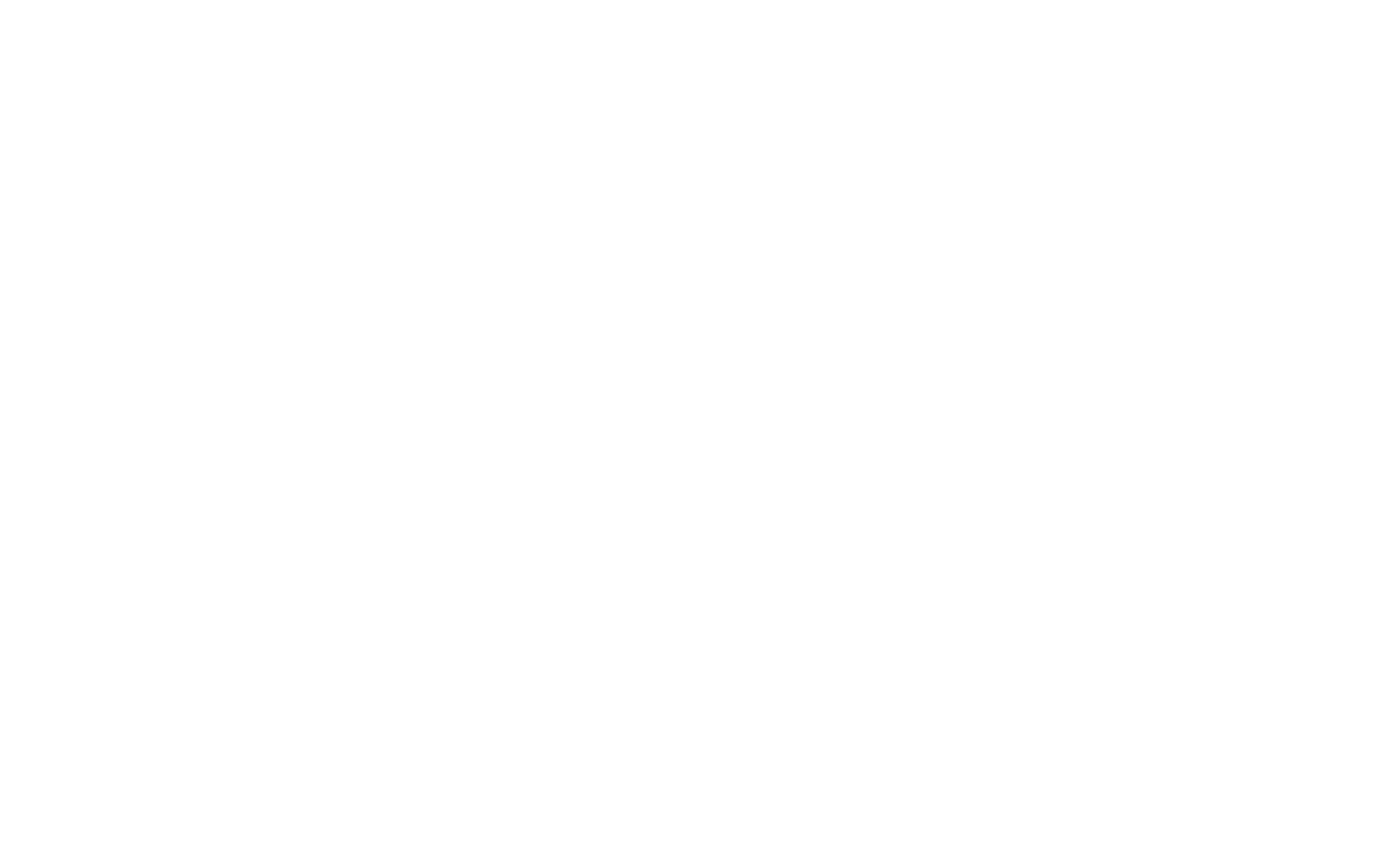| STATE OF NEW YORK<br>COUNTY - Herkimer<br>SCHOOL - Adirondack<br>- Ohio<br>TOWN<br>SWIS<br>$-214200$ | 2 0 1 5                                                                                      | SCHOOL<br>OWNERS NAME SEQUENCE | T A X<br>R O L L<br>TAXABLE SECTION OF THE ROLL - 1<br>UNIFORM PERCENT OF VALUE IS 100.00 | VALUATION DATE-JUL 01, 2014<br>TAXABLE STATUS DATE-MAR 01, 2015 | PAGE<br>1                         |
|------------------------------------------------------------------------------------------------------|----------------------------------------------------------------------------------------------|--------------------------------|-------------------------------------------------------------------------------------------|-----------------------------------------------------------------|-----------------------------------|
| TAX MAP PARCEL NUMBER                                                                                | PROPERTY LOCATION & CLASS ASSESSMENT EXEMPTION CODE-----------------------------------SCHOOL |                                |                                                                                           |                                                                 |                                   |
| CURRENT OWNERS NAME<br>CURRENT OWNERS ADDRESS                                                        | SCHOOL DISTRICT<br>PARCEL SIZE/GRID COORD                                                    | LAND<br>TOTAL                  | TAX DESCRIPTION<br>SPECIAL DISTRICTS                                                      | TAXABLE VALUE                                                   | TAX AMOUNT                        |
| **********************                                                                               | ****************                                                                             |                                |                                                                                           |                                                                 |                                   |
| $064.11 - 1 - 34$<br>3467 Genesse St LLC<br>61 Havens Ave                                            | Dead Lk<br>314 Rural vac<10<br>Adirondack<br>302601<br>Lot $54$                              | 9,300<br>9,300                 | School Tax                                                                                | ACCT 130076170<br>9,300                                         | BILL<br>1<br>133.50               |
| Auburn, NY 13021                                                                                     | 1A<br>Vl<br>FRNT 150.00 DPTH 210.00<br>EAST-0341287 NRTH-1682126<br>DEED BOOK 1301<br>PG-177 |                                |                                                                                           |                                                                 |                                   |
|                                                                                                      | FULL MARKET VALUE                                                                            | 9,300                          |                                                                                           |                                                                 |                                   |
|                                                                                                      |                                                                                              |                                | TOTAL TAX ---                                                                             | DATE #1                                                         | 133.50**<br>09/30/15              |
|                                                                                                      |                                                                                              |                                |                                                                                           | AMT DUE                                                         | 133.50                            |
|                                                                                                      | Near Sand Lk                                                                                 |                                |                                                                                           |                                                                 | BILL<br>2                         |
| $053. -2 - 1.2$<br>Adirondack League Club                                                            | 910 Priv forest<br>Adirondack<br>302601                                                      | 75,800                         | School Tax                                                                                | 75,800                                                          | 1,088.09                          |
| Old Forge, NY 13420                                                                                  | 24 Moose River<br>ACRES 154.90<br>EAST-0368182 NRTH-1723936<br>DEED BOOK 740<br>$PG-173$     | 75,800                         |                                                                                           |                                                                 |                                   |
|                                                                                                      | FULL MARKET VALUE                                                                            | 75,800                         | TOTAL TAX ---                                                                             | DATE #1                                                         | 1,088.09**<br>09/30/15            |
|                                                                                                      |                                                                                              |                                |                                                                                           | AMT DUE                                                         | 1,088.09<br>* * * * * * * * * * * |
|                                                                                                      | North Lake Rd                                                                                |                                |                                                                                           |                                                                 | BILL<br>3                         |
| $061. - 1 - 41.2$                                                                                    | 260 Seasonal res                                                                             |                                | School Tax                                                                                | 34,400                                                          | 493.81                            |
| Aiken John C                                                                                         | Adirondack<br>302601                                                                         | 21,400                         |                                                                                           |                                                                 |                                   |
| Izzo Michele<br>1103 Lenox Ave                                                                       | ACRES<br>11.20<br>EAST-0362955 NRTH-1696816                                                  | 34,400                         |                                                                                           |                                                                 |                                   |
| Utica, NY 13502                                                                                      | DEED BOOK 940<br><b>PG-192</b><br>FULL MARKET VALUE                                          | 34,400                         |                                                                                           |                                                                 |                                   |
|                                                                                                      |                                                                                              |                                | TOTAL TAX ---                                                                             |                                                                 | 493.81**                          |
|                                                                                                      |                                                                                              |                                |                                                                                           | DATE #1<br>AMT DUE                                              | 09/30/15<br>493.81                |
|                                                                                                      |                                                                                              |                                |                                                                                           |                                                                 |                                   |
| $058. - 2 - 52$                                                                                      | South Lake Rd<br>260 Seasonal res - WTRFNT                                                   |                                | School Tax                                                                                | ACCT 130015480<br>183,000                                       | BILL<br>4<br>2,626.93             |
| Alexander Eva M<br>2620 Crestway<br>Utica, NY 13501                                                  | Adirondack<br>302601<br>1 Nob Pat<br>S Lake                                                  | 112,100<br>183,000             |                                                                                           |                                                                 |                                   |
|                                                                                                      | Sens 1<br>FRNT 211.50 DPTH 310.00<br>ACRES<br>0.88                                           |                                |                                                                                           |                                                                 |                                   |
|                                                                                                      | EAST-0385418 NRTH-1706434<br>DEED BOOK 1099 PG-485                                           |                                |                                                                                           |                                                                 |                                   |
|                                                                                                      | FULL MARKET VALUE                                                                            | 183,000                        | TOTAL TAX ---                                                                             |                                                                 | $2,626.93**$                      |
|                                                                                                      |                                                                                              |                                |                                                                                           | DATE #1<br>AMT DUE                                              | 09/30/15<br>2,626.93              |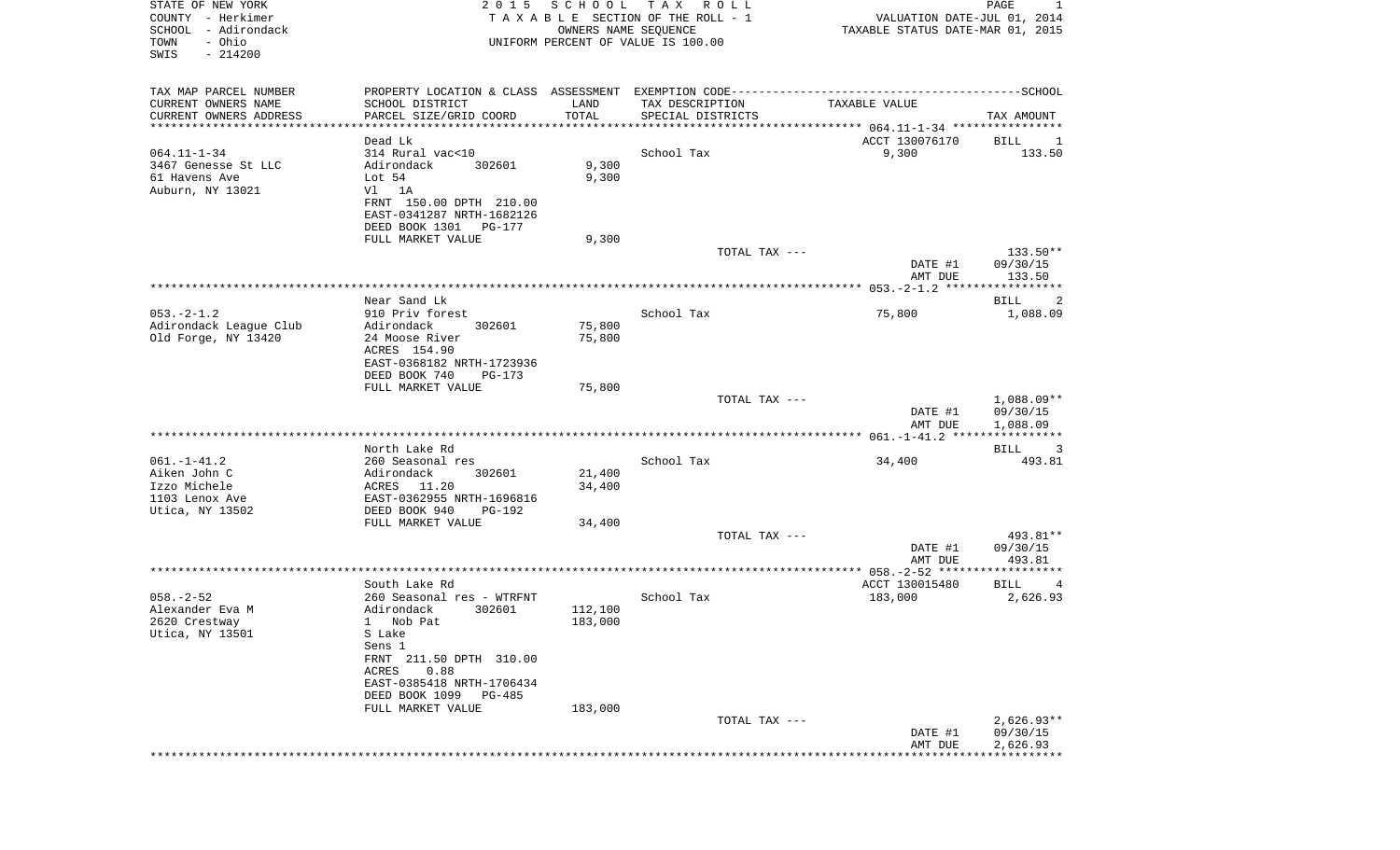| STATE OF NEW YORK<br>COUNTY - Herkimer<br>SCHOOL - Adirondack<br>- Ohio<br>TOWN<br>SWIS<br>$-214200$           | 2 0 1 5                                                                                                                         | SCHOOL<br>OWNERS NAME SEQUENCE | T A X<br>R O L L<br>TAXABLE SECTION OF THE ROLL - 1<br>UNIFORM PERCENT OF VALUE IS 100.00 | VALUATION DATE-JUL 01, 2014<br>TAXABLE STATUS DATE-MAR 01, 2015 | PAGE<br>2                            |
|----------------------------------------------------------------------------------------------------------------|---------------------------------------------------------------------------------------------------------------------------------|--------------------------------|-------------------------------------------------------------------------------------------|-----------------------------------------------------------------|--------------------------------------|
| TAX MAP PARCEL NUMBER                                                                                          |                                                                                                                                 |                                |                                                                                           |                                                                 |                                      |
| CURRENT OWNERS NAME<br>CURRENT OWNERS ADDRESS<br>************************                                      | SCHOOL DISTRICT<br>PARCEL SIZE/GRID COORD                                                                                       | LAND<br>TOTAL                  | TAX DESCRIPTION<br>SPECIAL DISTRICTS                                                      | TAXABLE VALUE                                                   | TAX AMOUNT                           |
|                                                                                                                | North Lk                                                                                                                        |                                |                                                                                           |                                                                 | BILL<br>5                            |
| $058. - 2 - 8.4$<br>Allanson Mary Weiss Jo<br>Evans Irrevocable<br>5520 Town Center DR #4<br>Granger, IN 46530 | 314 Rural vac<10<br>Adirondack<br>302601<br>1 Nob Pat<br>ACRES<br>2.00<br>EAST-0376258 NRTH-1712740<br>DEED BOOK 1392<br>PG-215 | 1,800<br>1,800                 | School Tax                                                                                | 1,800                                                           | 25.84                                |
|                                                                                                                | FULL MARKET VALUE                                                                                                               | 1,800                          |                                                                                           |                                                                 |                                      |
|                                                                                                                |                                                                                                                                 |                                | TOTAL TAX ---                                                                             | DATE #1<br>AMT DUE                                              | 25.84**<br>09/30/15<br>25.84         |
|                                                                                                                |                                                                                                                                 |                                |                                                                                           |                                                                 |                                      |
| $058. - 2 - 11$                                                                                                | North Lk<br>260 Seasonal res - WTRFNT                                                                                           |                                | School Tax                                                                                | ACCT 130020850<br>140,000                                       | <b>BILL</b><br>6<br>2,009.67         |
| Allanson Mary Weiss Jo<br>Evans Irrevocable<br>5520 Town Center Dr #4<br>Granger, IN 46530                     | Adirondack<br>302601<br>1 Nob Pat<br>Sens 1<br>FRNT 132.00 DPTH 187.00<br>EAST-0376256 NRTH-1712477<br>DEED BOOK 1392 PG-215    | 109,600<br>140,000             |                                                                                           |                                                                 |                                      |
|                                                                                                                | FULL MARKET VALUE                                                                                                               | 140,000                        |                                                                                           |                                                                 |                                      |
|                                                                                                                |                                                                                                                                 |                                | TOTAL TAX ---                                                                             | DATE #1<br>AMT DUE                                              | $2,009.67**$<br>09/30/15<br>2,009.67 |
|                                                                                                                |                                                                                                                                 |                                |                                                                                           | **************** 058.-2-12 *******************                  |                                      |
| $058. - 2 - 12$<br>Allanson Mary Weiss Jo<br>Evans Irrevocable<br>5520 Town Center Dr # 4<br>Granger, IN 46530 | North Lk<br>260 Seasonal res - WTRFNT<br>Adirondack<br>302601<br>1 Nob Pat A Fram<br>N Lake<br>Seas $1/2A$                      | 96,900<br>158,000              | School Tax                                                                                | ACCT 130000210<br>158,000                                       | <b>BILL</b><br>7<br>2,268.06         |
|                                                                                                                | FRNT 120.80 DPTH 135.40<br>EAST-0376155 NRTH-1712388<br>DEED BOOK 1392<br><b>PG-215</b>                                         |                                |                                                                                           |                                                                 |                                      |
|                                                                                                                | FULL MARKET VALUE                                                                                                               | 158,000                        |                                                                                           |                                                                 |                                      |
|                                                                                                                |                                                                                                                                 |                                | TOTAL TAX ---                                                                             | DATE #1<br>AMT DUE                                              | $2,268.06**$<br>09/30/15<br>2,268.06 |
|                                                                                                                |                                                                                                                                 |                                |                                                                                           |                                                                 |                                      |
|                                                                                                                | North Lk                                                                                                                        |                                |                                                                                           | ACCT 130060615                                                  | <b>BILL</b>                          |
| $058. - 2 - 4$                                                                                                 | 260 Seasonal res - WTRFNT                                                                                                       |                                | School Tax                                                                                | 168,100                                                         | 2,413.04                             |
| Amicucci John                                                                                                  | Adirondack<br>302601                                                                                                            | 114,100                        |                                                                                           |                                                                 |                                      |
| Amicucci Barbara                                                                                               | Lot 1<br>Nob Pat                                                                                                                | 168,100                        |                                                                                           |                                                                 |                                      |
| 11790 North Lake Rd<br>Forestport, NY 13338                                                                    | ACRES<br>4.40<br>EAST-0377472 NRTH-1714539<br>DEED BOOK 1282<br>PG-760                                                          |                                |                                                                                           |                                                                 |                                      |
|                                                                                                                | FULL MARKET VALUE                                                                                                               | 168,100                        |                                                                                           |                                                                 |                                      |
|                                                                                                                |                                                                                                                                 |                                | TOTAL TAX ---                                                                             | DATE #1<br>AMT DUE                                              | $2,413.04**$<br>09/30/15<br>2,413.04 |
|                                                                                                                |                                                                                                                                 |                                |                                                                                           | **************                                                  |                                      |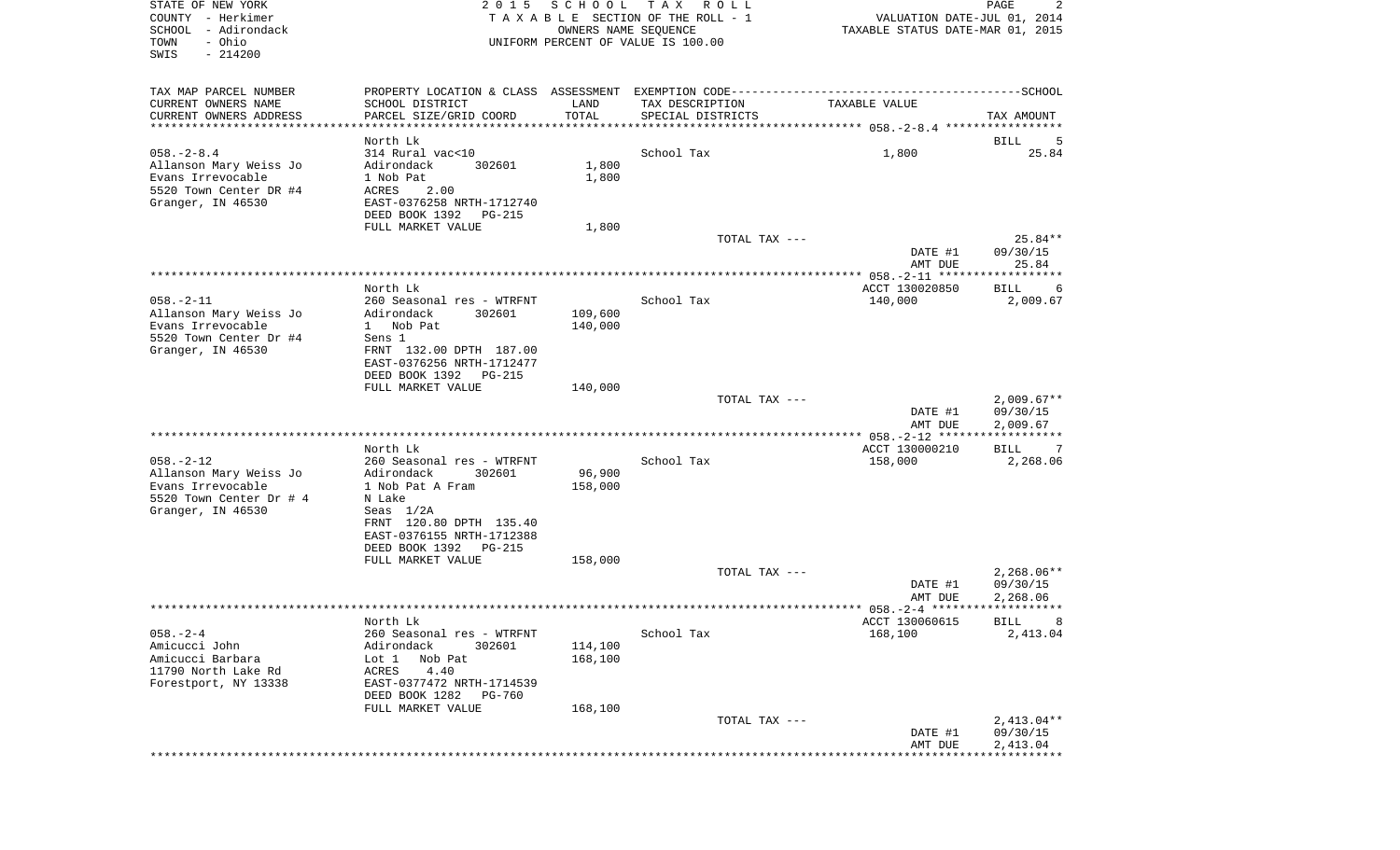STATE OF NEW YORK 2 0 1 5 S C H O O L T A X R O L L PAGE 3COUNTY - Herkimer **TA X A B L E** SECTION OF THE ROLL - 1 VALUATION DATE-JUL 01, 2014 SCHOOL - Adirondack OWNERS NAME SEQUENCE TAXABLE STATUS DATE-MAR 01, 2015 TOWN - Ohio UNIFORM PERCENT OF VALUE IS 100.00 SWIS - 214200TAX MAP PARCEL NUMBER PROPERTY LOCATION & CLASS ASSESSMENT EXEMPTION CODE------------------------------------------SCHOOL CURRENT OWNERS NAME SCHOOL DISTRICT SCHOOL DISTRICT TAX DESCRIPTION TAXABLE VALUE CURRENT OWNERS ADDRESS PARCEL SIZE/GRID COORD TOTAL SPECIAL DISTRICTS TAX AMOUNT

 $\overline{\mathbf{3}}$ 

|                                              |                                                      |          |            |               | ********************** 058.-2-74 ****************** |                   |
|----------------------------------------------|------------------------------------------------------|----------|------------|---------------|-----------------------------------------------------|-------------------|
|                                              | North Lake Rd                                        |          |            |               |                                                     | <b>BILL</b><br>9  |
| $058. - 2 - 74$                              | 920 Priv Hunt/Fi                                     |          | School Tax |               | 8,000                                               | 114.84            |
| Atwell Fish & Game Club                      | Adirondack<br>302601                                 | $\Omega$ |            |               |                                                     |                   |
| Cynthia Cox                                  | FRNT 106.00 DPTH 113.00                              | 8,000    |            |               |                                                     |                   |
| 3436 South Lake Rd                           | EAST-0374355 NRTH-1709377                            |          |            |               |                                                     |                   |
| Forestport, NY 13338                         | FULL MARKET VALUE                                    | 8,000    |            |               |                                                     |                   |
|                                              |                                                      |          |            | TOTAL TAX --- |                                                     | $114.84**$        |
|                                              |                                                      |          |            |               | DATE #1                                             | 09/30/15          |
|                                              |                                                      |          |            |               | AMT DUE                                             | 114.84            |
|                                              |                                                      |          |            |               |                                                     |                   |
|                                              | Dead Lk                                              |          |            |               | ACCT 130037890                                      | <b>BILL</b><br>10 |
| $064.11 - 1 - 38$                            | 210 1 Family Res                                     |          | STAR B     | 41854         |                                                     | 30,000            |
| Auringer Debra                               | Adirondack<br>302601                                 | 12,900   | School Tax |               | 84,500                                              | 1,212.98          |
| Transamerica Real Estate                     | 54 Woodhull                                          | 84,500   |            |               |                                                     |                   |
| 160 Deep Lake Rd                             | <b>ACRES</b><br>1.40                                 |          |            |               |                                                     |                   |
| Forestport, NY 13338                         | EAST-0340460 NRTH-1681276                            |          |            |               |                                                     |                   |
|                                              | DEED BOOK 687<br><b>PG-150</b>                       |          |            |               |                                                     |                   |
|                                              | FULL MARKET VALUE                                    | 84,500   |            |               |                                                     |                   |
|                                              |                                                      |          |            | TOTAL TAX --- |                                                     | 782.34**          |
|                                              |                                                      |          |            |               | DATE #1                                             | 09/30/15          |
|                                              |                                                      |          |            |               | AMT DUE                                             | 782.34            |
|                                              |                                                      |          |            |               |                                                     |                   |
|                                              | North Lake Rd                                        |          |            |               | ACCT 130042300                                      | 11<br><b>BILL</b> |
| $058. - 2 - 16$                              | 260 Seasonal res - WTRFNT                            |          | School Tax |               | 161,500                                             | 2,318.30          |
| Bailey Delbert Moron Barbara                 | Adirondack<br>302601                                 | 107,200  |            |               |                                                     |                   |
| Bailey family Irrevcable Trust 1             | Nob Pat                                              | 161,500  |            |               |                                                     |                   |
| 106 Belle Isles Place<br>Boonville, NY 13309 | FRNT 130.00 DPTH 174.00<br>EAST-0375140 NRTH-1708964 |          |            |               |                                                     |                   |
|                                              | DEED BOOK 1438<br>PG-897                             |          |            |               |                                                     |                   |
|                                              | FULL MARKET VALUE                                    | 161,500  |            |               |                                                     |                   |
|                                              |                                                      |          |            | TOTAL TAX --- |                                                     | $2,318.30**$      |
|                                              |                                                      |          |            |               | DATE #1                                             | 09/30/15          |
|                                              |                                                      |          |            |               | AMT DUE                                             | 2,318.30          |
|                                              |                                                      |          |            |               |                                                     | * * * * * * *     |
|                                              | Dead Lk                                              |          |            |               | ACCT 130009150                                      | <b>BILL</b><br>12 |
| $064.11 - 1 - 3$                             | 260 Seasonal res                                     |          | School Tax |               | 81,500                                              | 1,169.92          |
| Baker Darwin                                 | Adirondack<br>302601                                 | 12,500   |            |               |                                                     |                   |
| Baker Carol                                  | 54 Woodhull                                          | 81,500   |            |               |                                                     |                   |
| 7300 Butternut Ln                            | FRNT 300.00 DPTH 150.00                              |          |            |               |                                                     |                   |
| Hamilton, NY 13346-2125                      | EAST-0340751 NRTH-1682702                            |          |            |               |                                                     |                   |
|                                              | DEED BOOK 707<br>$PG-428$                            |          |            |               |                                                     |                   |
|                                              | FULL MARKET VALUE                                    | 81,500   |            |               |                                                     |                   |
|                                              |                                                      |          |            | TOTAL TAX --- |                                                     | $1,169.92**$      |
|                                              |                                                      |          |            |               | DATE #1                                             | 09/30/15          |
|                                              |                                                      |          |            |               | AMT DUE                                             | 1,169.92          |
|                                              |                                                      |          |            |               |                                                     |                   |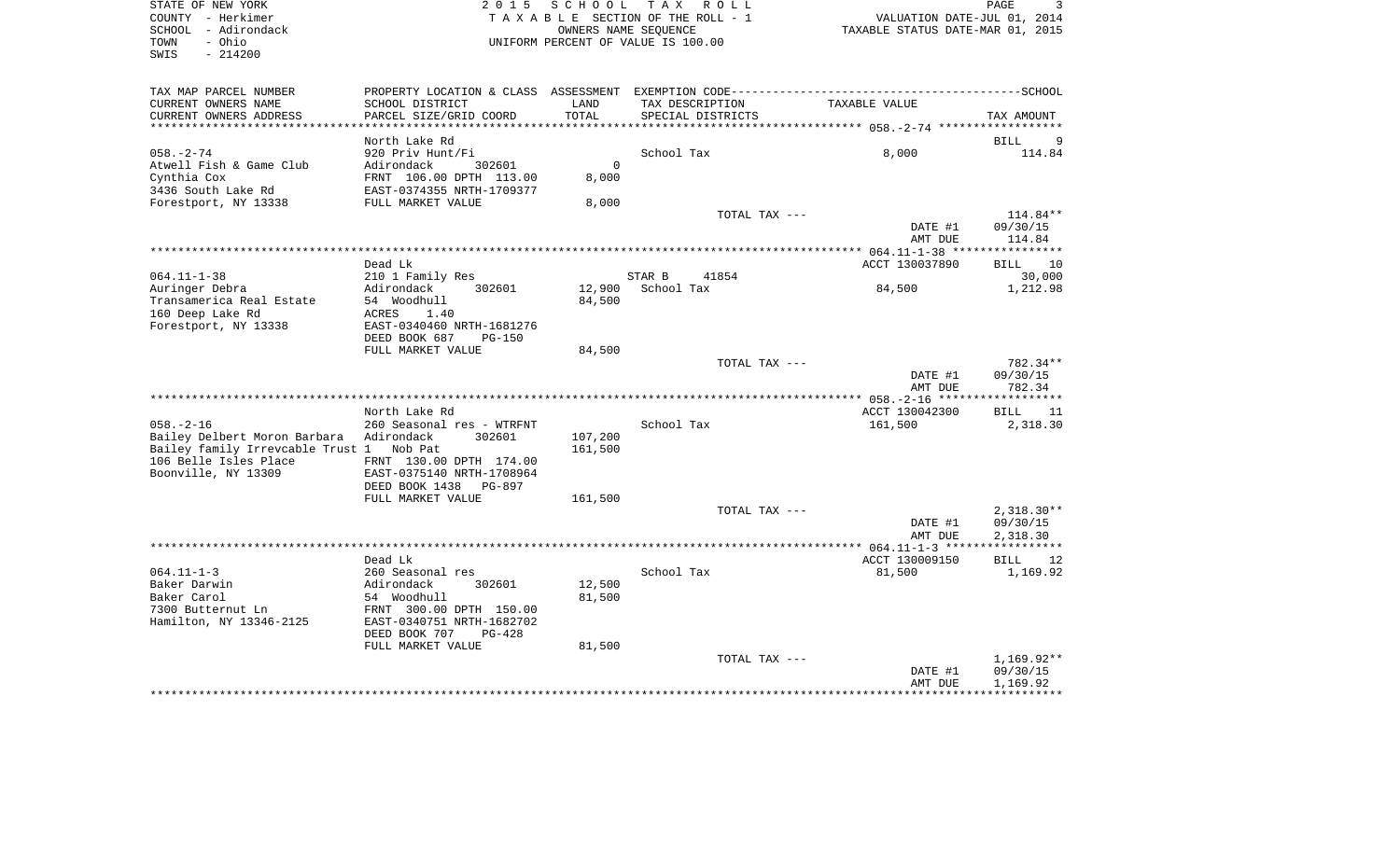| STATE OF NEW YORK<br>COUNTY - Herkimer<br>SCHOOL - Adirondack<br>- Ohio<br>TOWN<br>SWIS<br>$-214200$  | 2 0 1 5                                                                                                                                                                                                    | SCHOOL                     | T A X<br>R O L L<br>TAXABLE SECTION OF THE ROLL - 1<br>OWNERS NAME SEQUENCE<br>UNIFORM PERCENT OF VALUE IS 100.00 | VALUATION DATE-JUL 01, 2014<br>TAXABLE STATUS DATE-MAR 01, 2015 | PAGE<br>4                                    |
|-------------------------------------------------------------------------------------------------------|------------------------------------------------------------------------------------------------------------------------------------------------------------------------------------------------------------|----------------------------|-------------------------------------------------------------------------------------------------------------------|-----------------------------------------------------------------|----------------------------------------------|
| TAX MAP PARCEL NUMBER<br>CURRENT OWNERS NAME<br>CURRENT OWNERS ADDRESS<br>*************************   | SCHOOL DISTRICT<br>PARCEL SIZE/GRID COORD                                                                                                                                                                  | LAND<br>TOTAL              | TAX DESCRIPTION<br>SPECIAL DISTRICTS                                                                              | TAXABLE VALUE                                                   | TAX AMOUNT                                   |
| $064.11 - 1 - 4$<br>Baker Darwin<br>Baker Carol<br>7300 Butternut Ln<br>Hamilton, NY 13346-2125       | Dead Lk<br>314 Rural vac<10<br>Adirondack<br>302601<br>54 Woodhull<br>FRNT 150.00 DPTH 300.00<br>EAST-0340938 NRTH-1682635<br>DEED BOOK 677<br>$PG-13$<br>FULL MARKET VALUE                                | 10,000<br>10,000<br>10,000 | School Tax                                                                                                        | ACCT 130009120<br>10,000                                        | BILL<br>13<br>143.55                         |
|                                                                                                       |                                                                                                                                                                                                            |                            | TOTAL TAX ---                                                                                                     | DATE #1<br>AMT DUE                                              | 143.55**<br>09/30/15<br>143.55               |
| $058. - 2 - 57$<br>Barnes Ronald F<br>Barnes Jane M<br>154 South Lake Club Rd<br>Forestport, NY 13338 | South Lake Rd<br>210 1 Family Res - WTRFNT<br>Adirondack<br>302601<br>1 Nob Pat<br>FRNT 100.00 DPTH 318.90<br>ACRES<br>0.67<br>EAST-0385321 NRTH-1705889                                                   | 105,400<br>195,000         | 41854<br>STAR B<br>School Tax                                                                                     | ACCT 130043770<br>195,000                                       | BILL<br>14<br>30,000<br>2,799.19             |
|                                                                                                       | DEED BOOK 841<br>$PG-193$<br>FULL MARKET VALUE                                                                                                                                                             | 195,000                    | TOTAL TAX ---                                                                                                     | DATE #1<br>AMT DUE                                              | $2,368.55**$<br>09/30/15<br>2,368.55         |
| $058. - 2 - 26$<br>Bayzon Ronald<br>Bayzon Carole<br>235 Dropp Rd<br>Richfield Springs, NY 13439      | South Lake Rd<br>260 Seasonal res - WTRFNT<br>Adirondack<br>302601<br>Nob Pat<br>$1 \quad$<br>N Lake<br>Sens $1/2$<br>64.90 DPTH<br>FRNT<br>66.00<br>EAST-0375991 NRTH-1708436<br>DEED BOOK 1539<br>PG-802 | 50,000<br>70,500           | School Tax                                                                                                        | ACCT 130044100<br>70,500                                        | ***********<br>BILL<br>15<br>1,012.01        |
|                                                                                                       | FULL MARKET VALUE                                                                                                                                                                                          | 70,500                     | TOTAL TAX ---                                                                                                     | DATE #1<br>AMT DUE                                              | $1,012.01**$<br>09/30/15<br>1,012.01         |
| $064. -1 - 20$<br>Bennett Brian E<br>221 Fay Ln<br>Minoa, NY 13116                                    | Reed Mill Road Rd<br>322 Rural vac>10<br>Adirondack<br>302601<br>Lot 15 Rem Pat<br>ACRES 26.70<br>EAST-0340662 NRTH-1672387<br>DEED BOOK 936<br>PG-163<br>FULL MARKET VALUE                                | 26,300<br>26,300<br>26,300 | School Tax                                                                                                        | ACCT 130060595<br>26,300                                        | BILL 16<br>377.53                            |
|                                                                                                       |                                                                                                                                                                                                            |                            | TOTAL TAX ---                                                                                                     | DATE #1<br>AMT DUE                                              | $377.53**$<br>09/30/15<br>377.53<br>******** |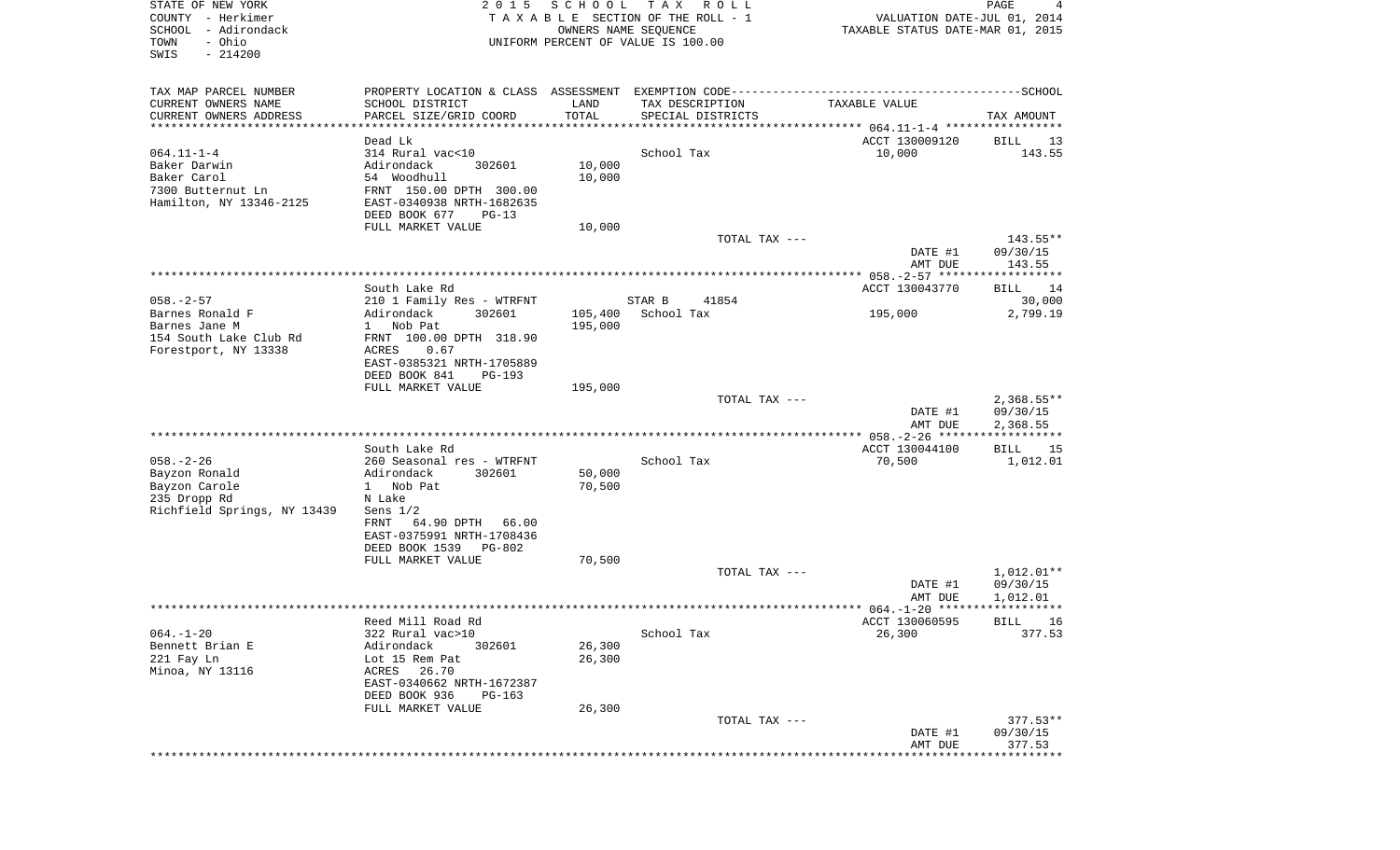| STATE OF NEW YORK<br>COUNTY - Herkimer<br>SCHOOL - Adirondack<br>- Ohio<br>TOWN<br>SWIS<br>$-214200$ | 2 0 1 5                                              | SCHOOL                | T A X<br>R O L L<br>TAXABLE SECTION OF THE ROLL - 1<br>OWNERS NAME SEQUENCE<br>UNIFORM PERCENT OF VALUE IS 100.00 | VALUATION DATE-JUL 01, 2014<br>TAXABLE STATUS DATE-MAR 01, 2015 | 5<br>PAGE            |
|------------------------------------------------------------------------------------------------------|------------------------------------------------------|-----------------------|-------------------------------------------------------------------------------------------------------------------|-----------------------------------------------------------------|----------------------|
| TAX MAP PARCEL NUMBER                                                                                |                                                      |                       |                                                                                                                   |                                                                 |                      |
| CURRENT OWNERS NAME<br>CURRENT OWNERS ADDRESS                                                        | SCHOOL DISTRICT<br>PARCEL SIZE/GRID COORD            | LAND<br>TOTAL         | TAX DESCRIPTION<br>SPECIAL DISTRICTS                                                                              | TAXABLE VALUE                                                   | TAX AMOUNT           |
| ***********************                                                                              |                                                      | * * * * * * * * * * * |                                                                                                                   |                                                                 |                      |
|                                                                                                      | Reed Mill Road Rd                                    |                       |                                                                                                                   | ACCT 130010050                                                  | BILL<br>17           |
| $064. -1 - 21$<br>Bennett Deborah D                                                                  | 910 Priv forest<br>302601<br>Adirondack              | 26,300                | School Tax                                                                                                        | 26,300                                                          | 377.53               |
| 100 E. Dauenhauer St                                                                                 | 15 Rem Pat                                           | 26,300                |                                                                                                                   |                                                                 |                      |
| East Syracuse, NY 13057                                                                              | FRNT 200.00 DPTH                                     |                       |                                                                                                                   |                                                                 |                      |
|                                                                                                      | ACRES<br>26.70                                       |                       |                                                                                                                   |                                                                 |                      |
|                                                                                                      | EAST-0341270 NRTH-1673872                            |                       |                                                                                                                   |                                                                 |                      |
|                                                                                                      | DEED BOOK 1305<br>PG-469                             |                       |                                                                                                                   |                                                                 |                      |
|                                                                                                      | FULL MARKET VALUE                                    | 26,300                | TOTAL TAX ---                                                                                                     |                                                                 | $377.53**$           |
|                                                                                                      |                                                      |                       |                                                                                                                   | DATE #1                                                         | 09/30/15             |
|                                                                                                      |                                                      |                       |                                                                                                                   | AMT DUE                                                         | 377.53               |
|                                                                                                      |                                                      |                       |                                                                                                                   |                                                                 |                      |
|                                                                                                      | Woodhull Crk                                         |                       |                                                                                                                   | ACCT 130039420                                                  | BILL<br>18           |
| $060. -1 - 7$                                                                                        | 260 Seasonal res                                     |                       | School Tax                                                                                                        | 7,200                                                           | 103.35               |
| Bick Steven<br>Nahor Evan R                                                                          | Adirondack<br>302601<br>3 Woodhull                   | 4,200                 |                                                                                                                   |                                                                 |                      |
| PO Box 284                                                                                           | ACRES<br>2.10                                        | 7,200                 |                                                                                                                   |                                                                 |                      |
| Thendara, NY 13472                                                                                   | EAST-0339989 NRTH-1701040                            |                       |                                                                                                                   |                                                                 |                      |
|                                                                                                      | DEED BOOK 940<br>PG-407                              |                       |                                                                                                                   |                                                                 |                      |
|                                                                                                      | FULL MARKET VALUE                                    | 7,200                 |                                                                                                                   |                                                                 |                      |
|                                                                                                      |                                                      |                       | TOTAL TAX ---                                                                                                     |                                                                 | 103.35**             |
|                                                                                                      |                                                      |                       |                                                                                                                   | DATE #1<br>AMT DUE                                              | 09/30/15<br>103.35   |
|                                                                                                      |                                                      |                       |                                                                                                                   | ***************** 058.-2-32 ******************                  |                      |
|                                                                                                      | North Lake Rd                                        |                       |                                                                                                                   | ACCT 130010290                                                  | BILL<br>19           |
| $058. - 2 - 32$                                                                                      | 210 1 Family Res - WTRFNT                            |                       | AGED-SCHL 41804                                                                                                   |                                                                 | 28,700               |
| Bink Edward L                                                                                        | Adirondack<br>302601                                 |                       | 117,700 STAR EN<br>41834                                                                                          |                                                                 | 65,300               |
| 145 Wolf Creek Rd                                                                                    | 1 Nob Pat                                            | 143,500               | School Tax                                                                                                        | 114,800                                                         | 1,647.93             |
| Forestport, NY 13338                                                                                 | FRNT 120.00 DPTH 523.70<br>EAST-0376497 NRTH-1709607 |                       |                                                                                                                   |                                                                 |                      |
|                                                                                                      | DEED BOOK 00576 PG-00855                             |                       |                                                                                                                   |                                                                 |                      |
|                                                                                                      | FULL MARKET VALUE                                    | 143,500               |                                                                                                                   |                                                                 |                      |
|                                                                                                      |                                                      |                       | TOTAL TAX ---                                                                                                     |                                                                 | $764.93**$           |
|                                                                                                      |                                                      |                       |                                                                                                                   | DATE #1                                                         | 09/30/15             |
|                                                                                                      |                                                      |                       |                                                                                                                   | AMT DUE                                                         | 764.93               |
|                                                                                                      | Farr Rd                                              |                       |                                                                                                                   | ACCT 130034530                                                  | BILL<br>20           |
| $065. -1 - 30$                                                                                       | 260 Seasonal res                                     |                       | School Tax                                                                                                        | 22,200                                                          | 318.68               |
| Borek Stanley                                                                                        | Adirondack<br>302601                                 | 7,100                 |                                                                                                                   |                                                                 |                      |
| 19 White St                                                                                          | 30 Minuse                                            | 22,200                |                                                                                                                   |                                                                 |                      |
| New York Mills, NY 13417                                                                             | N Wilmurs                                            |                       |                                                                                                                   |                                                                 |                      |
|                                                                                                      | Sens 7<br>ACRES<br>6.00                              |                       |                                                                                                                   |                                                                 |                      |
|                                                                                                      | EAST-0359251 NRTH-1681673                            |                       |                                                                                                                   |                                                                 |                      |
|                                                                                                      | DEED BOOK 1367 PG-525                                |                       |                                                                                                                   |                                                                 |                      |
|                                                                                                      | FULL MARKET VALUE                                    | 22,200                |                                                                                                                   |                                                                 |                      |
|                                                                                                      |                                                      |                       | TOTAL TAX ---                                                                                                     |                                                                 | 318.68**             |
|                                                                                                      |                                                      |                       |                                                                                                                   | DATE #1                                                         | 09/30/15             |
|                                                                                                      |                                                      |                       |                                                                                                                   | AMT DUE                                                         | 318.68<br>********** |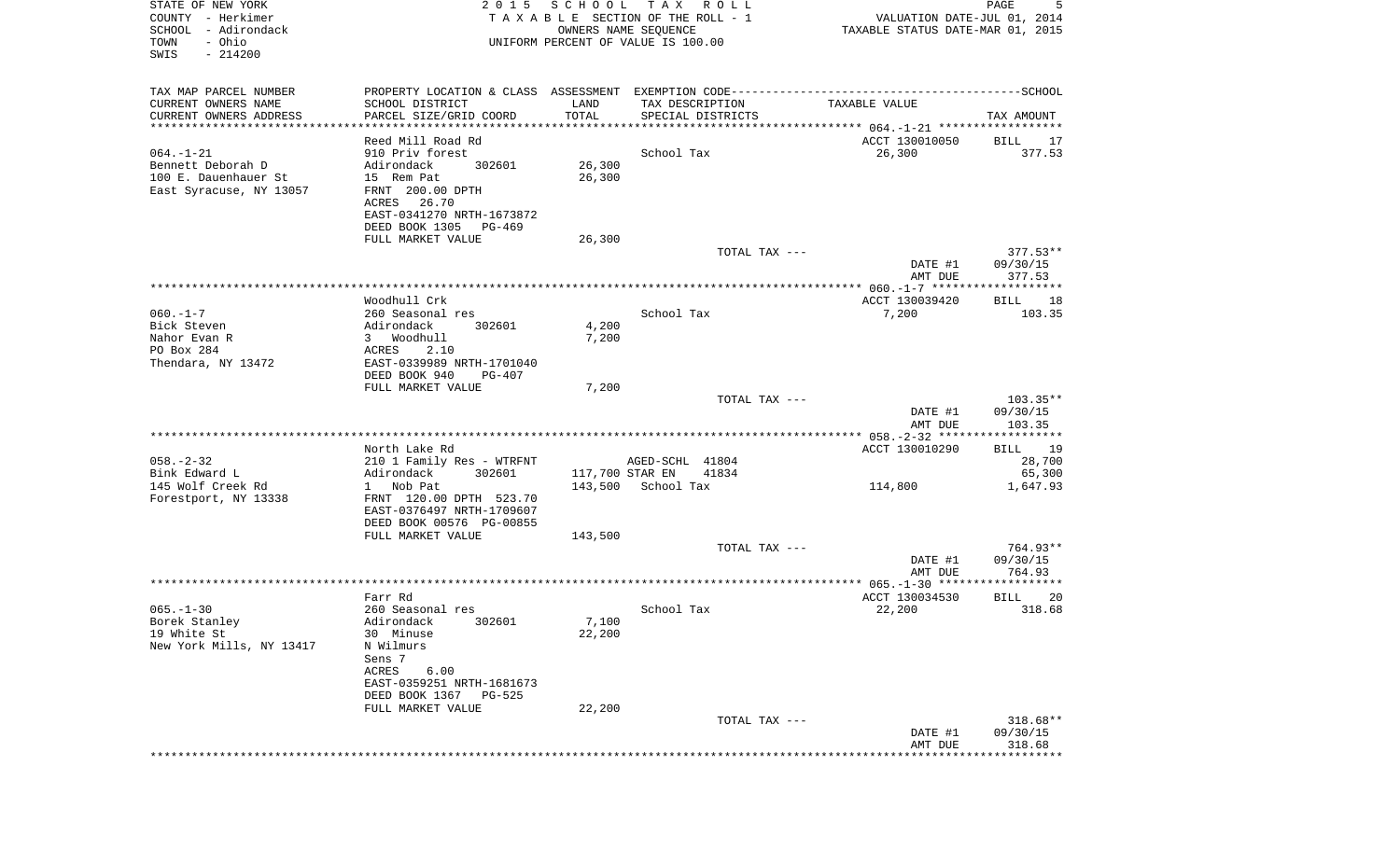| STATE OF NEW YORK<br>COUNTY - Herkimer<br>SCHOOL<br>- Adirondack<br>- Ohio<br>TOWN<br>SWIS<br>$-214200$ | 2 0 1 5                                               | SCHOOL<br>OWNERS NAME SEQUENCE | T A X<br>R O L L<br>TAXABLE SECTION OF THE ROLL - 1<br>UNIFORM PERCENT OF VALUE IS 100.00 | VALUATION DATE-JUL 01, 2014<br>TAXABLE STATUS DATE-MAR 01, 2015 | PAGE<br>6            |
|---------------------------------------------------------------------------------------------------------|-------------------------------------------------------|--------------------------------|-------------------------------------------------------------------------------------------|-----------------------------------------------------------------|----------------------|
| TAX MAP PARCEL NUMBER                                                                                   |                                                       |                                |                                                                                           |                                                                 |                      |
| CURRENT OWNERS NAME                                                                                     | SCHOOL DISTRICT                                       | LAND                           | TAX DESCRIPTION                                                                           | TAXABLE VALUE                                                   |                      |
| CURRENT OWNERS ADDRESS                                                                                  | PARCEL SIZE/GRID COORD                                | TOTAL                          | SPECIAL DISTRICTS                                                                         |                                                                 | TAX AMOUNT           |
| **********************                                                                                  | *********************************                     |                                |                                                                                           |                                                                 |                      |
| $064.11 - 1 - 21$                                                                                       | Dead Lk<br>314 Rural vac<10 - WTRFNT                  |                                | School Tax                                                                                | ACCT 130022320<br>20,000                                        | BILL<br>21<br>287.10 |
| Borst Tara B                                                                                            | Adirondack<br>302601                                  | 20,000                         |                                                                                           |                                                                 |                      |
| 8 Ternan Ave                                                                                            | 54 Woodhull                                           | 20,000                         |                                                                                           |                                                                 |                      |
| E. Greenbush, NY 12061                                                                                  | FRNT<br>60.00 DPTH 148.80                             |                                |                                                                                           |                                                                 |                      |
|                                                                                                         | ACRES<br>1.00                                         |                                |                                                                                           |                                                                 |                      |
|                                                                                                         | EAST-0340992 NRTH-1682011                             |                                |                                                                                           |                                                                 |                      |
|                                                                                                         | DEED BOOK 1370<br>PG-327<br>FULL MARKET VALUE         | 20,000                         |                                                                                           |                                                                 |                      |
|                                                                                                         |                                                       |                                | TOTAL TAX ---                                                                             |                                                                 | 287.10**             |
|                                                                                                         |                                                       |                                |                                                                                           | DATE #1                                                         | 09/30/15             |
|                                                                                                         |                                                       |                                |                                                                                           | AMT DUE                                                         | 287.10               |
|                                                                                                         |                                                       |                                |                                                                                           |                                                                 |                      |
|                                                                                                         | 197 Dead Lk                                           |                                |                                                                                           | ACCT 130022350                                                  | BILL<br>22           |
| $064.11 - 1 - 22$<br>Borst Tara B                                                                       | 260 Seasonal res - WTRFNT<br>Adirondack<br>302601     | 31,100                         | School Tax                                                                                | 80,000                                                          | 1,148.38             |
| 8 Ternan Ave                                                                                            | 54 Woodhull                                           | 80,000                         |                                                                                           |                                                                 |                      |
| E. Greenbush, NY 12061                                                                                  | Knownas Lot 7 0                                       |                                |                                                                                           |                                                                 |                      |
|                                                                                                         | FRNT 112.00 DPTH 146.00                               |                                |                                                                                           |                                                                 |                      |
|                                                                                                         | EAST-0340980 NRTH-1681903                             |                                |                                                                                           |                                                                 |                      |
|                                                                                                         | DEED BOOK 1370<br>PG-327                              |                                |                                                                                           |                                                                 |                      |
|                                                                                                         | FULL MARKET VALUE                                     | 80,000                         | TOTAL TAX ---                                                                             |                                                                 | 1,148.38**           |
|                                                                                                         |                                                       |                                |                                                                                           | DATE #1                                                         | 09/30/15             |
|                                                                                                         |                                                       |                                |                                                                                           | AMT DUE                                                         | 1,148.38             |
|                                                                                                         |                                                       |                                |                                                                                           |                                                                 |                      |
| $064.11 - 1 - 23$                                                                                       | 199 Dead Lk<br>260 Seasonal res - WTRFNT              |                                | School Tax                                                                                | ACCT 130022260<br>49,900                                        | 23<br>BILL<br>716.31 |
| Borst Tara B                                                                                            | Adirondack<br>302601                                  | 28,700                         |                                                                                           |                                                                 |                      |
| 8 Ternan Ave                                                                                            | 54 Woodhull                                           | 49,900                         |                                                                                           |                                                                 |                      |
| E. Greenbush, NY 12061                                                                                  | Dend Lake Lot 9                                       |                                |                                                                                           |                                                                 |                      |
|                                                                                                         | 83.00 DPTH 145.00<br>FRNT                             |                                |                                                                                           |                                                                 |                      |
|                                                                                                         | EAST-0340934 NRTH-1681802                             |                                |                                                                                           |                                                                 |                      |
|                                                                                                         | DEED BOOK 1370<br>$PG-327$<br>FULL MARKET VALUE       | 49,900                         |                                                                                           |                                                                 |                      |
|                                                                                                         |                                                       |                                | TOTAL TAX ---                                                                             |                                                                 | $716.31**$           |
|                                                                                                         |                                                       |                                |                                                                                           | DATE #1                                                         | 09/30/15             |
|                                                                                                         |                                                       |                                |                                                                                           | AMT DUE                                                         | 716.31               |
|                                                                                                         |                                                       |                                |                                                                                           |                                                                 |                      |
| $064.11 - 1 - 46$                                                                                       | Dead Lk<br>314 Rural vac<10                           |                                | School Tax                                                                                | ACCT 130022380<br>9,800                                         | BILL 24<br>140.68    |
| Borst Tara B                                                                                            | Adirondack<br>302601                                  | 9,800                          |                                                                                           |                                                                 |                      |
| 8 Ternan Ave                                                                                            | 54 Woodhull                                           | 9,800                          |                                                                                           |                                                                 |                      |
| E. Greenbush, NY 12061                                                                                  | Lot 18 Ft                                             |                                |                                                                                           |                                                                 |                      |
|                                                                                                         | FRNT 255.00 DPTH 150.00                               |                                |                                                                                           |                                                                 |                      |
|                                                                                                         | 0.91<br>ACRES                                         |                                |                                                                                           |                                                                 |                      |
|                                                                                                         | EAST-0341075 NRTH-1681797<br>DEED BOOK 1370<br>PG-327 |                                |                                                                                           |                                                                 |                      |
|                                                                                                         | FULL MARKET VALUE                                     | 9,800                          |                                                                                           |                                                                 |                      |
|                                                                                                         |                                                       |                                | TOTAL TAX ---                                                                             |                                                                 | 140.68**             |
|                                                                                                         |                                                       |                                |                                                                                           | DATE #1                                                         | 09/30/15             |
|                                                                                                         |                                                       |                                |                                                                                           | AMT DUE                                                         | 140.68               |
|                                                                                                         |                                                       |                                |                                                                                           |                                                                 |                      |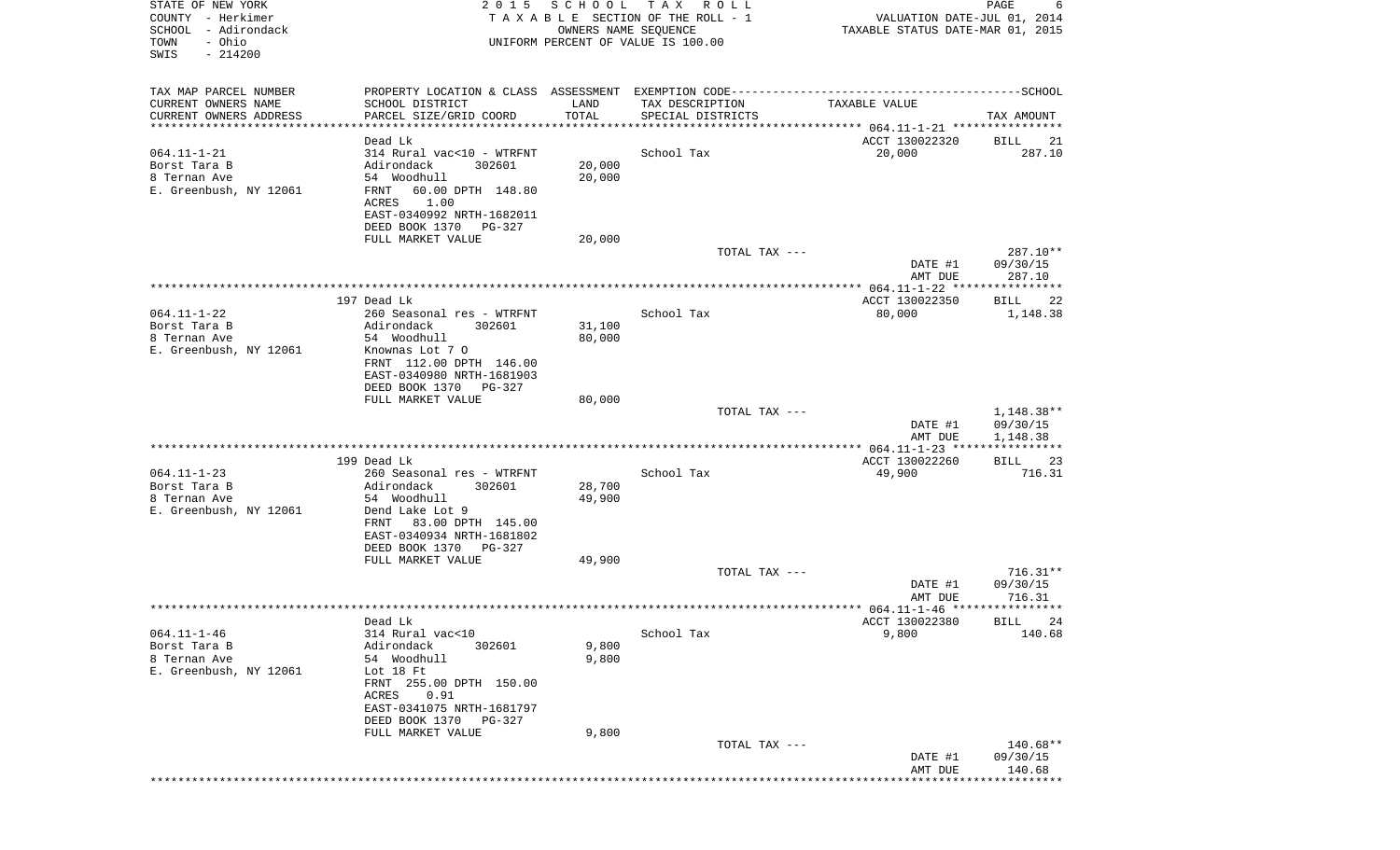| STATE OF NEW YORK<br>COUNTY - Herkimer<br>SCHOOL<br>- Adirondack<br>- Ohio<br>TOWN<br>SWIS<br>$-214200$ | 2 0 1 5                                        | SCHOOL           | T A X<br>R O L L<br>TAXABLE SECTION OF THE ROLL - 1<br>OWNERS NAME SEQUENCE<br>UNIFORM PERCENT OF VALUE IS 100.00 | VALUATION DATE-JUL 01, 2014<br>TAXABLE STATUS DATE-MAR 01, 2015 | PAGE<br>7         |
|---------------------------------------------------------------------------------------------------------|------------------------------------------------|------------------|-------------------------------------------------------------------------------------------------------------------|-----------------------------------------------------------------|-------------------|
| TAX MAP PARCEL NUMBER                                                                                   |                                                |                  |                                                                                                                   |                                                                 |                   |
| CURRENT OWNERS NAME<br>CURRENT OWNERS ADDRESS                                                           | SCHOOL DISTRICT<br>PARCEL SIZE/GRID COORD      | LAND<br>TOTAL    | TAX DESCRIPTION<br>SPECIAL DISTRICTS                                                                              | TAXABLE VALUE                                                   | TAX AMOUNT        |
| ***********************                                                                                 | ***************                                |                  |                                                                                                                   |                                                                 |                   |
|                                                                                                         | Dead Lk                                        |                  |                                                                                                                   | ACCT 130036420                                                  | BILL<br>25        |
| $064.11 - 1 - 47$                                                                                       | 314 Rural vac<10                               |                  | School Tax                                                                                                        | 10,300                                                          | 147.85            |
| Borst Tara B<br>8 Ternan Ave                                                                            | 302601<br>Adirondack<br>54 Woodhull            | 10,300<br>10,300 |                                                                                                                   |                                                                 |                   |
| E. Greenbush, NY 12061                                                                                  | FRNT 144.00 DPTH 465.00                        |                  |                                                                                                                   |                                                                 |                   |
|                                                                                                         | ACRES<br>1.25                                  |                  |                                                                                                                   |                                                                 |                   |
|                                                                                                         | EAST-0341144 NRTH-1681693                      |                  |                                                                                                                   |                                                                 |                   |
|                                                                                                         | DEED BOOK 1370<br>PG-327                       |                  |                                                                                                                   |                                                                 |                   |
|                                                                                                         | FULL MARKET VALUE                              | 10,300           |                                                                                                                   |                                                                 |                   |
|                                                                                                         |                                                |                  | TOTAL TAX ---                                                                                                     |                                                                 | 147.85**          |
|                                                                                                         |                                                |                  |                                                                                                                   | DATE #1                                                         | 09/30/15          |
|                                                                                                         |                                                |                  |                                                                                                                   | AMT DUE                                                         | 147.85            |
|                                                                                                         | North Lk                                       |                  |                                                                                                                   | ACCT 130010170                                                  | 26<br>BILL        |
| $058. - 2 - 40$                                                                                         | 260 Seasonal res - WTRFNT                      |                  | School Tax                                                                                                        | 180,000                                                         | 2,583.87          |
| Bourgeois Stuart                                                                                        | Adirondack<br>302601                           | 114,100          |                                                                                                                   |                                                                 |                   |
| Bourgeois Janet                                                                                         | 1 Nob Pat                                      | 180,000          |                                                                                                                   |                                                                 |                   |
| PO Box 624                                                                                              | FRNT 125.00 DPTH 247.30                        |                  |                                                                                                                   |                                                                 |                   |
| Boonville, NY 13309                                                                                     | EAST-0376671 NRTH-1710509                      |                  |                                                                                                                   |                                                                 |                   |
|                                                                                                         | DEED BOOK 1381<br>$PG-27$<br>FULL MARKET VALUE | 180,000          |                                                                                                                   |                                                                 |                   |
|                                                                                                         |                                                |                  | TOTAL TAX ---                                                                                                     |                                                                 | $2,583.87**$      |
|                                                                                                         |                                                |                  |                                                                                                                   | DATE #1                                                         | 09/30/15          |
|                                                                                                         |                                                |                  |                                                                                                                   | AMT DUE                                                         | 2,583.87          |
|                                                                                                         |                                                |                  |                                                                                                                   |                                                                 |                   |
|                                                                                                         | North Lk                                       |                  |                                                                                                                   |                                                                 | BILL<br>27        |
| $058. - 2 - 44.2$                                                                                       | 314 Rural vac<10 - WTRFNT                      |                  | School Tax                                                                                                        | 60,000                                                          | 861.29            |
| Bourgeois Stuart C<br>Bourgeois Janet F                                                                 | 302601<br>Adirondack<br>1 Nob Pat              | 60,000<br>60,000 |                                                                                                                   |                                                                 |                   |
| 1456 Woodgate Dr                                                                                        | ACRES<br>1.10                                  |                  |                                                                                                                   |                                                                 |                   |
| Boonville, NY 13309                                                                                     | EAST-0376924 NRTH-1710965                      |                  |                                                                                                                   |                                                                 |                   |
|                                                                                                         | DEED BOOK 1176<br>PG-161                       |                  |                                                                                                                   |                                                                 |                   |
|                                                                                                         | FULL MARKET VALUE                              | 60,000           |                                                                                                                   |                                                                 |                   |
|                                                                                                         |                                                |                  | TOTAL TAX ---                                                                                                     |                                                                 | 861.29**          |
|                                                                                                         |                                                |                  |                                                                                                                   | DATE #1                                                         | 09/30/15          |
|                                                                                                         |                                                |                  |                                                                                                                   | AMT DUE                                                         | 861.29            |
|                                                                                                         | Farr Rd                                        |                  |                                                                                                                   | ACCT 130034620                                                  | <b>BILL</b><br>28 |
| $065. -1 - 34$                                                                                          | 314 Rural vac<10                               |                  | School Tax                                                                                                        | 3,000                                                           | 43.06             |
| Brooks William J                                                                                        | 302601<br>Adirondack                           | 3,000            |                                                                                                                   |                                                                 |                   |
| PO Box 196                                                                                              | 1 Minuse                                       | 3,000            |                                                                                                                   |                                                                 |                   |
| Hamilton, NY 13346                                                                                      | V12 1                                          |                  |                                                                                                                   |                                                                 |                   |
|                                                                                                         | FRNT 150.00 DPTH 250.00                        |                  |                                                                                                                   |                                                                 |                   |
|                                                                                                         | 1.00<br>ACRES<br>EAST-0359530 NRTH-1681788     |                  |                                                                                                                   |                                                                 |                   |
|                                                                                                         | DEED BOOK 855<br>PG-581                        |                  |                                                                                                                   |                                                                 |                   |
|                                                                                                         | FULL MARKET VALUE                              | 3,000            |                                                                                                                   |                                                                 |                   |
|                                                                                                         |                                                |                  | TOTAL TAX ---                                                                                                     |                                                                 | 43.06**           |
|                                                                                                         |                                                |                  |                                                                                                                   | DATE #1                                                         | 09/30/15          |
|                                                                                                         |                                                |                  |                                                                                                                   | AMT DUE                                                         | 43.06             |
|                                                                                                         |                                                |                  |                                                                                                                   |                                                                 | **********        |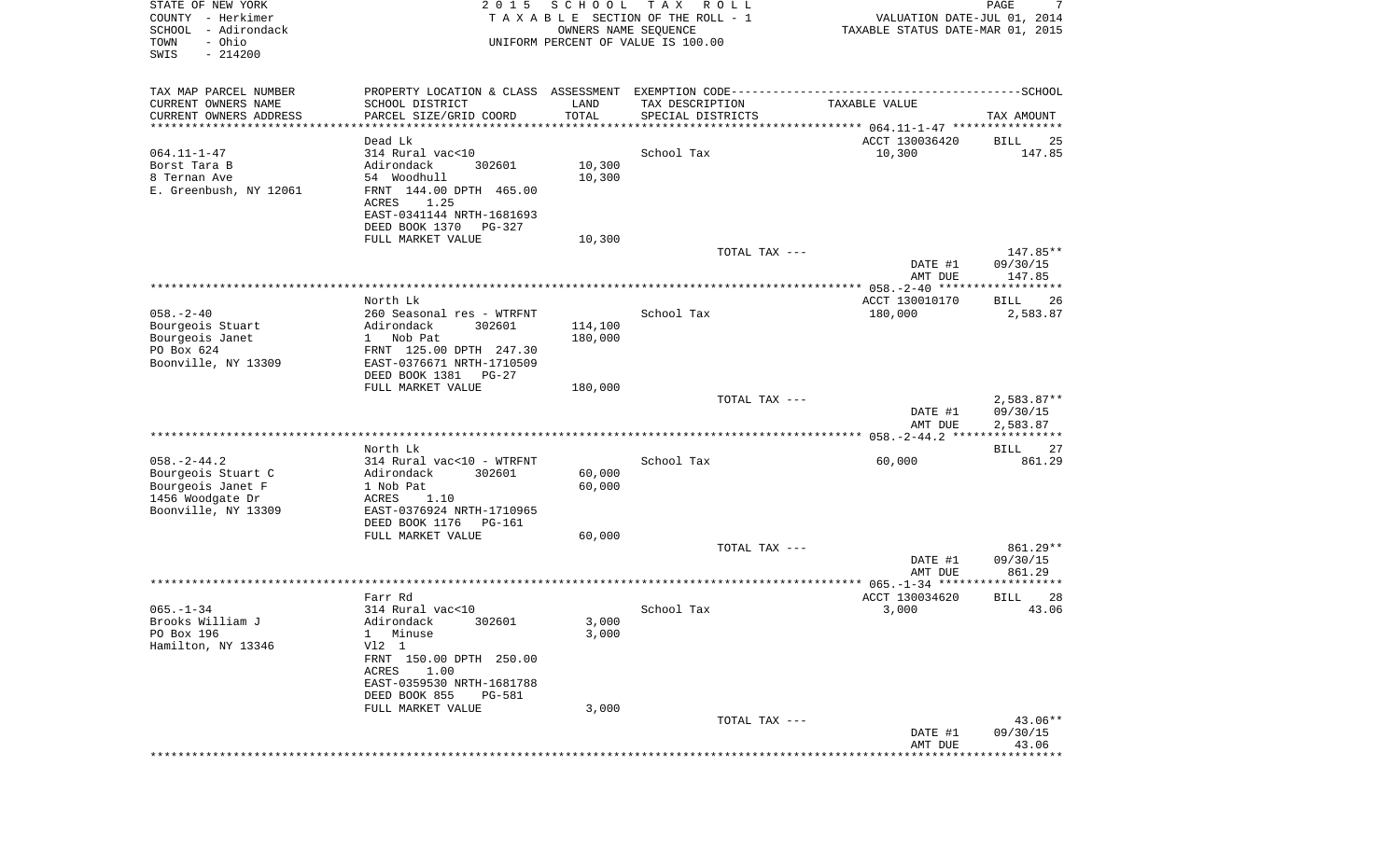| STATE OF NEW YORK<br>COUNTY - Herkimer<br>SCHOOL - Adirondack<br>- Ohio<br>TOWN<br>$-214200$<br>SWIS | 2 0 1 5                                                                                                                                  |                 | SCHOOL TAX ROLL<br>TAXABLE SECTION OF THE ROLL - 1<br>OWNERS NAME SEQUENCE<br>UNIFORM PERCENT OF VALUE IS 100.00                     | VALUATION DATE-JUL 01, 2014<br>TAXABLE STATUS DATE-MAR 01, 2015 | 8<br>PAGE                        |
|------------------------------------------------------------------------------------------------------|------------------------------------------------------------------------------------------------------------------------------------------|-----------------|--------------------------------------------------------------------------------------------------------------------------------------|-----------------------------------------------------------------|----------------------------------|
|                                                                                                      |                                                                                                                                          |                 |                                                                                                                                      |                                                                 |                                  |
| TAX MAP PARCEL NUMBER<br>CURRENT OWNERS NAME<br>CURRENT OWNERS ADDRESS                               | SCHOOL DISTRICT<br>PARCEL SIZE/GRID COORD                                                                                                | LAND<br>TOTAL   | PROPERTY LOCATION & CLASS ASSESSMENT EXEMPTION CODE-----------------------------------SCHOOL<br>TAX DESCRIPTION<br>SPECIAL DISTRICTS | TAXABLE VALUE                                                   | TAX AMOUNT                       |
| ************************                                                                             |                                                                                                                                          |                 |                                                                                                                                      |                                                                 |                                  |
| $065. -1 - 35$<br>Brooks William J<br>PO Box 196<br>Hamilton, NY 13346                               | Farr Rd<br>260 Seasonal res<br>Adirondack<br>302601<br>1 Minuse<br>2.50<br>ACRES<br>EAST-0359549 NRTH-1681903<br>DEED BOOK 855<br>PG-581 | 9,500<br>37,200 | School Tax                                                                                                                           | ACCT 130034590<br>37,200                                        | BILL<br>29<br>534.00             |
|                                                                                                      | FULL MARKET VALUE                                                                                                                        | 37,200          |                                                                                                                                      |                                                                 |                                  |
|                                                                                                      |                                                                                                                                          |                 | TOTAL TAX ---                                                                                                                        | DATE #1<br>AMT DUE                                              | 534.00**<br>09/30/15<br>534.00   |
|                                                                                                      |                                                                                                                                          |                 |                                                                                                                                      |                                                                 |                                  |
| $064.11 - 1 - 27$                                                                                    | 169 Dead Lk<br>210 1 Family Res - WTRFNT                                                                                                 |                 | 41854<br>STAR B                                                                                                                      | ACCT 130036300                                                  | BILL 30<br>30,000                |
| Bulinski Steven G                                                                                    | Adirondack<br>302601                                                                                                                     | 40,000          | School Tax                                                                                                                           | 135,000                                                         | 1,937.90                         |
| Bulinski Debra Suzanne                                                                               | 54 Woodhull                                                                                                                              | 135,000         |                                                                                                                                      |                                                                 |                                  |
| 169 Dead Lk<br>Forestport, NY 13338                                                                  | Dead Lake Lot 1<br>Sens 1                                                                                                                |                 |                                                                                                                                      |                                                                 |                                  |
|                                                                                                      | FRNT 200.00 DPTH 218.00<br>ACRES<br>1.00                                                                                                 |                 |                                                                                                                                      |                                                                 |                                  |
|                                                                                                      | EAST-0340483 NRTH-1681672<br>DEED BOOK 1442 PG-318                                                                                       |                 |                                                                                                                                      |                                                                 |                                  |
|                                                                                                      | FULL MARKET VALUE                                                                                                                        | 135,000         |                                                                                                                                      |                                                                 |                                  |
|                                                                                                      |                                                                                                                                          |                 | TOTAL TAX ---                                                                                                                        |                                                                 | 1,507.26**                       |
|                                                                                                      |                                                                                                                                          |                 |                                                                                                                                      | DATE #1<br>AMT DUE                                              | 09/30/15<br>1,507.26             |
|                                                                                                      |                                                                                                                                          |                 |                                                                                                                                      |                                                                 |                                  |
| $064.11 - 1 - 43$                                                                                    | Dead Lk<br>314 Rural vac<10                                                                                                              |                 | School Tax                                                                                                                           | ACCT 130036330<br>8,300                                         | BILL<br>31<br>119.14             |
| Bulinski Steven G                                                                                    | Adirondack<br>302601                                                                                                                     | 8,300           |                                                                                                                                      |                                                                 |                                  |
| Bulinski Debra Suzanne                                                                               | 54 Woodhull                                                                                                                              | 8,300           |                                                                                                                                      |                                                                 |                                  |
| 169 Dead Lk<br>Forestport, NY 13338                                                                  | $VI$ 2 3/4<br>FRNT 100.00 DPTH 200.00                                                                                                    |                 |                                                                                                                                      |                                                                 |                                  |
|                                                                                                      | EAST-0340575 NRTH-1681507<br>DEED BOOK 1442 PG-318                                                                                       |                 |                                                                                                                                      |                                                                 |                                  |
|                                                                                                      | FULL MARKET VALUE                                                                                                                        | 8,300           |                                                                                                                                      |                                                                 |                                  |
|                                                                                                      |                                                                                                                                          |                 | TOTAL TAX ---                                                                                                                        | DATE #1                                                         | $119.14**$<br>09/30/15           |
|                                                                                                      |                                                                                                                                          |                 |                                                                                                                                      | AMT DUE                                                         | 119.14                           |
|                                                                                                      | Dead Lk                                                                                                                                  |                 |                                                                                                                                      | ACCT 130022290                                                  | <b>BILL</b><br>32                |
| $064.11 - 1 - 45$                                                                                    | 314 Rural vac<10                                                                                                                         |                 | School Tax                                                                                                                           | 7,500                                                           | 107.66                           |
| Bulinski Steven G<br>Bulinski Debra Suzanne<br>169 Dead Lk                                           | Adirondack<br>302601<br>54 Woodhull<br>$VI$ 2 $1/8$                                                                                      | 7,500<br>7,500  |                                                                                                                                      |                                                                 |                                  |
| Forestport, NY 13338                                                                                 | FRNT 100.00 DPTH 150.00<br>0.34<br>ACRES<br>EAST-0340603 NRTH-1681303                                                                    |                 |                                                                                                                                      |                                                                 |                                  |
|                                                                                                      | DEED BOOK 1442<br>PG-318                                                                                                                 |                 |                                                                                                                                      |                                                                 |                                  |
|                                                                                                      | FULL MARKET VALUE                                                                                                                        | 7,500           |                                                                                                                                      |                                                                 |                                  |
|                                                                                                      |                                                                                                                                          |                 | TOTAL TAX ---                                                                                                                        | DATE #1<br>AMT DUE                                              | $107.66**$<br>09/30/15<br>107.66 |
|                                                                                                      |                                                                                                                                          |                 |                                                                                                                                      |                                                                 |                                  |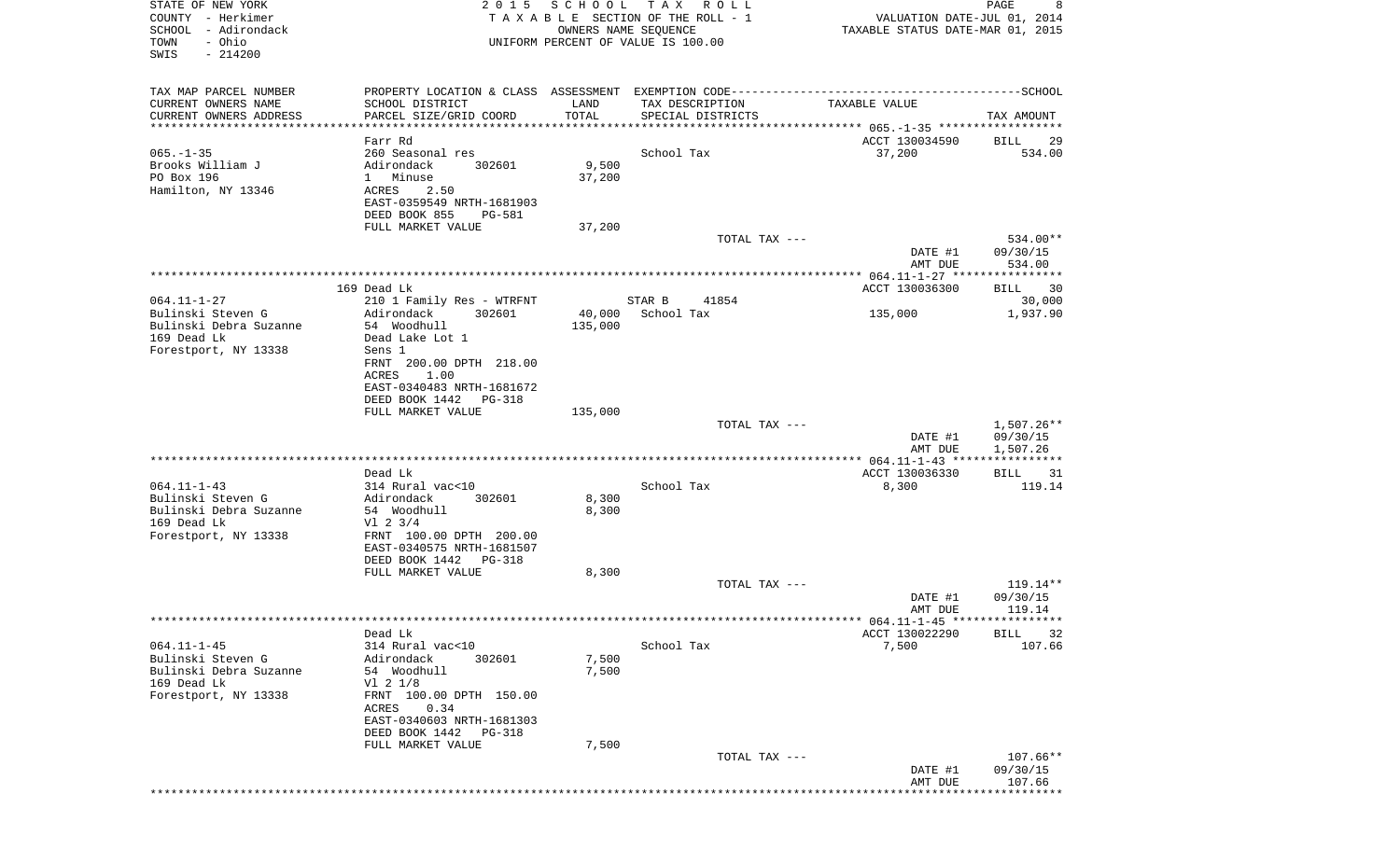| STATE OF NEW YORK<br>COUNTY - Herkimer<br>SCHOOL<br>- Adirondack<br>- Ohio<br>TOWN<br>SWIS<br>$-214200$ | 2 0 1 5                                               | SCHOOL<br>OWNERS NAME SEQUENCE | T A X<br>R O L L<br>TAXABLE SECTION OF THE ROLL - 1<br>UNIFORM PERCENT OF VALUE IS 100.00 | VALUATION DATE-JUL 01, 2014<br>TAXABLE STATUS DATE-MAR 01, 2015 | 9<br>PAGE              |
|---------------------------------------------------------------------------------------------------------|-------------------------------------------------------|--------------------------------|-------------------------------------------------------------------------------------------|-----------------------------------------------------------------|------------------------|
| TAX MAP PARCEL NUMBER                                                                                   |                                                       |                                |                                                                                           |                                                                 |                        |
| CURRENT OWNERS NAME                                                                                     | SCHOOL DISTRICT                                       | LAND                           | TAX DESCRIPTION                                                                           | TAXABLE VALUE                                                   |                        |
| CURRENT OWNERS ADDRESS<br>**********************                                                        | PARCEL SIZE/GRID COORD<br>***********************     | TOTAL<br>*************         | SPECIAL DISTRICTS                                                                         |                                                                 | TAX AMOUNT             |
|                                                                                                         | Farr Rd                                               |                                |                                                                                           | ACCT 130031020                                                  | BILL<br>33             |
| $065. - 1 - 21$                                                                                         | 260 Seasonal res                                      |                                | School Tax                                                                                | 5,200                                                           | 74.65                  |
| Campbell James M<br>23 Elwood Ave                                                                       | Adirondack<br>302601<br>30 Minuse                     | 4,600<br>5,200                 |                                                                                           |                                                                 |                        |
| Cortland, NY 13045                                                                                      | V12 2                                                 |                                |                                                                                           |                                                                 |                        |
|                                                                                                         | ACRES<br>1.80                                         |                                |                                                                                           |                                                                 |                        |
|                                                                                                         | EAST-0355753 NRTH-1683471<br>DEED BOOK 1206<br>PG-352 |                                |                                                                                           |                                                                 |                        |
|                                                                                                         | FULL MARKET VALUE                                     | 5,200                          |                                                                                           |                                                                 |                        |
|                                                                                                         |                                                       |                                | TOTAL TAX ---                                                                             |                                                                 | $74.65**$              |
|                                                                                                         |                                                       |                                |                                                                                           | DATE #1                                                         | 09/30/15               |
|                                                                                                         |                                                       |                                |                                                                                           | AMT DUE                                                         | 74.65                  |
|                                                                                                         | North Lake Rd                                         |                                |                                                                                           | ACCT 130027360                                                  | BILL<br>34             |
| $064. -1 - 10$                                                                                          | 260 Seasonal res<br>Adirondack<br>302601              |                                | School Tax                                                                                | 22,100                                                          | 317.24                 |
| Carney Brian<br>8829 Redhill Rd                                                                         | 20 Woodhull                                           | 10,600<br>22,100               |                                                                                           |                                                                 |                        |
| New Hartford, NY 13413                                                                                  | Abds $1/2$                                            |                                |                                                                                           |                                                                 |                        |
|                                                                                                         | FRNT 132.00 DPTH 165.00<br>EAST-0337560 NRTH-1681497  |                                |                                                                                           |                                                                 |                        |
|                                                                                                         | DEED BOOK 927<br><b>PG-530</b>                        |                                |                                                                                           |                                                                 |                        |
|                                                                                                         | FULL MARKET VALUE                                     | 22,100                         |                                                                                           |                                                                 |                        |
|                                                                                                         |                                                       |                                | TOTAL TAX ---                                                                             | DATE #1                                                         | $317.24**$<br>09/30/15 |
|                                                                                                         |                                                       |                                |                                                                                           | AMT DUE                                                         | 317.24                 |
|                                                                                                         |                                                       |                                |                                                                                           |                                                                 |                        |
| $058. - 2 - 22$                                                                                         | North Lake Rd<br>260 Seasonal res                     |                                | School Tax                                                                                | ACCT 130060330<br>75,400                                        | BILL<br>35<br>1,082.35 |
| Carstenbrock Melanie A                                                                                  | Adirondack<br>302601                                  | 41,900                         |                                                                                           |                                                                 |                        |
| Sperry Burton                                                                                           | Lot 1 Nob Pat                                         | 75,400                         |                                                                                           |                                                                 |                        |
| 648 Mulberry St                                                                                         | FRNT 100.00 DPTH 207.24                               |                                |                                                                                           |                                                                 |                        |
| Sebastian, FL 32958                                                                                     | EAST-0375316 NRTH-1708540<br>DEED BOOK 1348<br>PG-829 |                                |                                                                                           |                                                                 |                        |
|                                                                                                         | FULL MARKET VALUE                                     | 75,400                         |                                                                                           |                                                                 |                        |
|                                                                                                         |                                                       |                                | TOTAL TAX ---                                                                             |                                                                 | 1,082.35**             |
|                                                                                                         |                                                       |                                |                                                                                           | DATE #1<br>AMT DUE                                              | 09/30/15<br>1,082.35   |
|                                                                                                         |                                                       |                                |                                                                                           |                                                                 | *****                  |
|                                                                                                         | North Lake Rd                                         |                                |                                                                                           | ACCT 130023310                                                  | 36<br>BILL             |
| $058. - 2 - 76$<br>Caudill Jubel                                                                        | 260 Seasonal res<br>Adirondack<br>302601              | 0                              | School Tax                                                                                | 52,400                                                          | 752.19                 |
| Caudill Rafer W                                                                                         | Nob Pat<br>$1 \quad$                                  | 52,400                         |                                                                                           |                                                                 |                        |
| 989 Musician Rd                                                                                         | N Lake                                                |                                |                                                                                           |                                                                 |                        |
| Earlville, NY 13332                                                                                     | Sens State Per<br>26.00 DPTH<br>FRNT<br>16.00         |                                |                                                                                           |                                                                 |                        |
|                                                                                                         | 0.01<br>ACRES                                         |                                |                                                                                           |                                                                 |                        |
|                                                                                                         | DEED BOOK 11351 PG-284                                |                                |                                                                                           |                                                                 |                        |
|                                                                                                         | FULL MARKET VALUE                                     | 52,400                         | TOTAL TAX ---                                                                             |                                                                 | 752.19**               |
|                                                                                                         |                                                       |                                |                                                                                           | DATE #1                                                         | 09/30/15               |
|                                                                                                         |                                                       |                                |                                                                                           | AMT DUE<br>************************************                 | 752.19                 |
|                                                                                                         |                                                       |                                |                                                                                           |                                                                 |                        |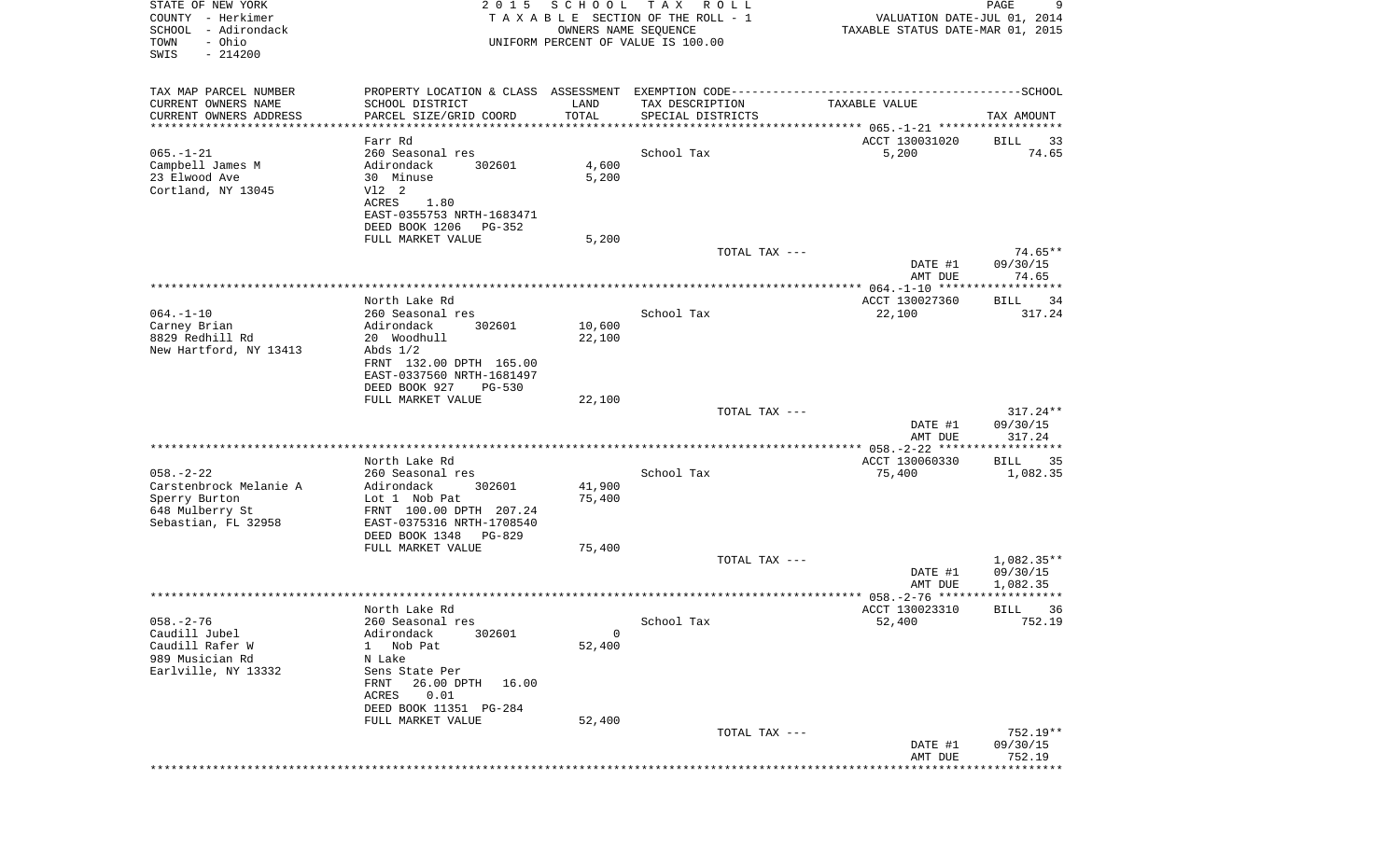| STATE OF NEW YORK<br>COUNTY - Herkimer<br>SCHOOL - Adirondack<br>- Ohio<br>TOWN<br>SWIS<br>$-214200$ | 2 0 1 5                                            | SCHOOL           | T A X<br>R O L L<br>TAXABLE SECTION OF THE ROLL - 1<br>OWNERS NAME SEQUENCE<br>UNIFORM PERCENT OF VALUE IS 100.00 | VALUATION DATE-JUL 01, 2014<br>TAXABLE STATUS DATE-MAR 01, 2015 | PAGE<br>10               |
|------------------------------------------------------------------------------------------------------|----------------------------------------------------|------------------|-------------------------------------------------------------------------------------------------------------------|-----------------------------------------------------------------|--------------------------|
| TAX MAP PARCEL NUMBER                                                                                |                                                    |                  |                                                                                                                   |                                                                 |                          |
| CURRENT OWNERS NAME<br>CURRENT OWNERS ADDRESS                                                        | SCHOOL DISTRICT<br>PARCEL SIZE/GRID COORD          | LAND<br>TOTAL    | TAX DESCRIPTION<br>SPECIAL DISTRICTS                                                                              | TAXABLE VALUE                                                   | TAX AMOUNT               |
| **********************                                                                               |                                                    |                  |                                                                                                                   |                                                                 |                          |
|                                                                                                      | 376 North Lake Rd                                  |                  |                                                                                                                   | ACCT 130025680                                                  | BILL<br>37               |
| $064.11 - 1 - 1$                                                                                     | 210 1 Family Res - WTRFNT                          |                  | School Tax                                                                                                        | 97,500                                                          | 1,399.59                 |
| Cavallo Thomas J                                                                                     | 302601<br>Adirondack                               | 39,700           |                                                                                                                   |                                                                 |                          |
| 9344 Paris Hill Rd<br>Sauquoit, NY 13456                                                             | 54 Woodhull<br>FRNT 175.40 DPTH 240.10             | 97,500           |                                                                                                                   |                                                                 |                          |
|                                                                                                      | EAST-0340377 NRTH-1682575                          |                  |                                                                                                                   |                                                                 |                          |
|                                                                                                      | DEED BOOK 1516 PG-695                              |                  |                                                                                                                   |                                                                 |                          |
|                                                                                                      | FULL MARKET VALUE                                  | 97,500           |                                                                                                                   |                                                                 |                          |
|                                                                                                      |                                                    |                  | TOTAL TAX ---                                                                                                     | DATE #1                                                         | $1,399.59**$<br>09/30/15 |
|                                                                                                      |                                                    |                  |                                                                                                                   | AMT DUE                                                         | 1,399.59                 |
|                                                                                                      | Farr Rd                                            |                  |                                                                                                                   | ACCT 130043560                                                  | 38<br>BILL               |
| $068. - 3 - 7$                                                                                       | 260 Seasonal res                                   |                  | School Tax                                                                                                        | 31,400                                                          | 450.74                   |
| Cerio Thomas J                                                                                       | Adirondack<br>302601                               | 2,100            |                                                                                                                   |                                                                 |                          |
| 4075 South Warren St F15<br>Syracuse, NY 13202                                                       | 16 Rem Pat<br>FRNT 125.00 DPTH 200.00              | 31,400           |                                                                                                                   |                                                                 |                          |
|                                                                                                      | EAST-0338769 NRTH-1674008                          |                  |                                                                                                                   |                                                                 |                          |
|                                                                                                      | DEED BOOK 1469 PG-955                              |                  |                                                                                                                   |                                                                 |                          |
|                                                                                                      | FULL MARKET VALUE                                  | 31,400           |                                                                                                                   |                                                                 |                          |
|                                                                                                      |                                                    |                  | TOTAL TAX ---                                                                                                     | DATE #1                                                         | 450.74**<br>09/30/15     |
|                                                                                                      |                                                    |                  |                                                                                                                   | AMT DUE                                                         | 450.74                   |
|                                                                                                      |                                                    |                  |                                                                                                                   |                                                                 |                          |
|                                                                                                      | Dead Lk                                            |                  |                                                                                                                   | ACCT 130032310                                                  | BILL<br>39               |
| $064.11 - 1 - 16$                                                                                    | 314 Rural vac<10 - WTRFNT                          |                  | School Tax                                                                                                        | 15,100                                                          | 216.76                   |
| Clark Curtis L<br>Brott Sandra J                                                                     | Adirondack<br>302601<br>54 Woodhull                | 15,100<br>15,100 |                                                                                                                   |                                                                 |                          |
| 6440 Town Hall Rd                                                                                    | FRNT 100.00 DPTH 150.00                            |                  |                                                                                                                   |                                                                 |                          |
| Auburn, NY 13021                                                                                     | EAST-0340761 NRTH-1682329                          |                  |                                                                                                                   |                                                                 |                          |
|                                                                                                      | DEED BOOK 888<br>$PG-54$                           |                  |                                                                                                                   |                                                                 |                          |
|                                                                                                      | FULL MARKET VALUE                                  | 15,100           | TOTAL TAX ---                                                                                                     |                                                                 | $216.76**$               |
|                                                                                                      |                                                    |                  |                                                                                                                   | DATE #1                                                         | 09/30/15                 |
|                                                                                                      |                                                    |                  |                                                                                                                   | AMT DUE                                                         | 216.76                   |
|                                                                                                      |                                                    |                  |                                                                                                                   |                                                                 |                          |
| $064.11 - 1 - 17.1$                                                                                  | Dead Lk<br>260 Seasonal res - WTRFNT               |                  | School Tax                                                                                                        | ACCT 130014340<br>17,500                                        | BILL<br>40<br>251.21     |
| Clark Curtis L                                                                                       | 302601<br>Adirondack                               | 16,600           |                                                                                                                   |                                                                 |                          |
| Brott Sandra J                                                                                       | 54 Woodhull                                        | 17,500           |                                                                                                                   |                                                                 |                          |
| 6440 Town Hall Rd                                                                                    | Lot 4 Bend Lake                                    |                  |                                                                                                                   |                                                                 |                          |
| Auburn, NY 13021                                                                                     | 50.50 DPTH 194.00<br>FRNT                          |                  |                                                                                                                   |                                                                 |                          |
|                                                                                                      | EAST-0340829 NRTH-1682307<br>DEED BOOK 1250 PG-678 |                  |                                                                                                                   |                                                                 |                          |
|                                                                                                      | FULL MARKET VALUE                                  | 17,500           |                                                                                                                   |                                                                 |                          |
|                                                                                                      |                                                    |                  | TOTAL TAX ---                                                                                                     |                                                                 | $251.21**$               |
|                                                                                                      |                                                    |                  |                                                                                                                   | DATE #1                                                         | 09/30/15                 |
|                                                                                                      |                                                    |                  |                                                                                                                   | AMT DUE<br>********************                                 | 251.21<br>************** |
|                                                                                                      |                                                    |                  |                                                                                                                   |                                                                 |                          |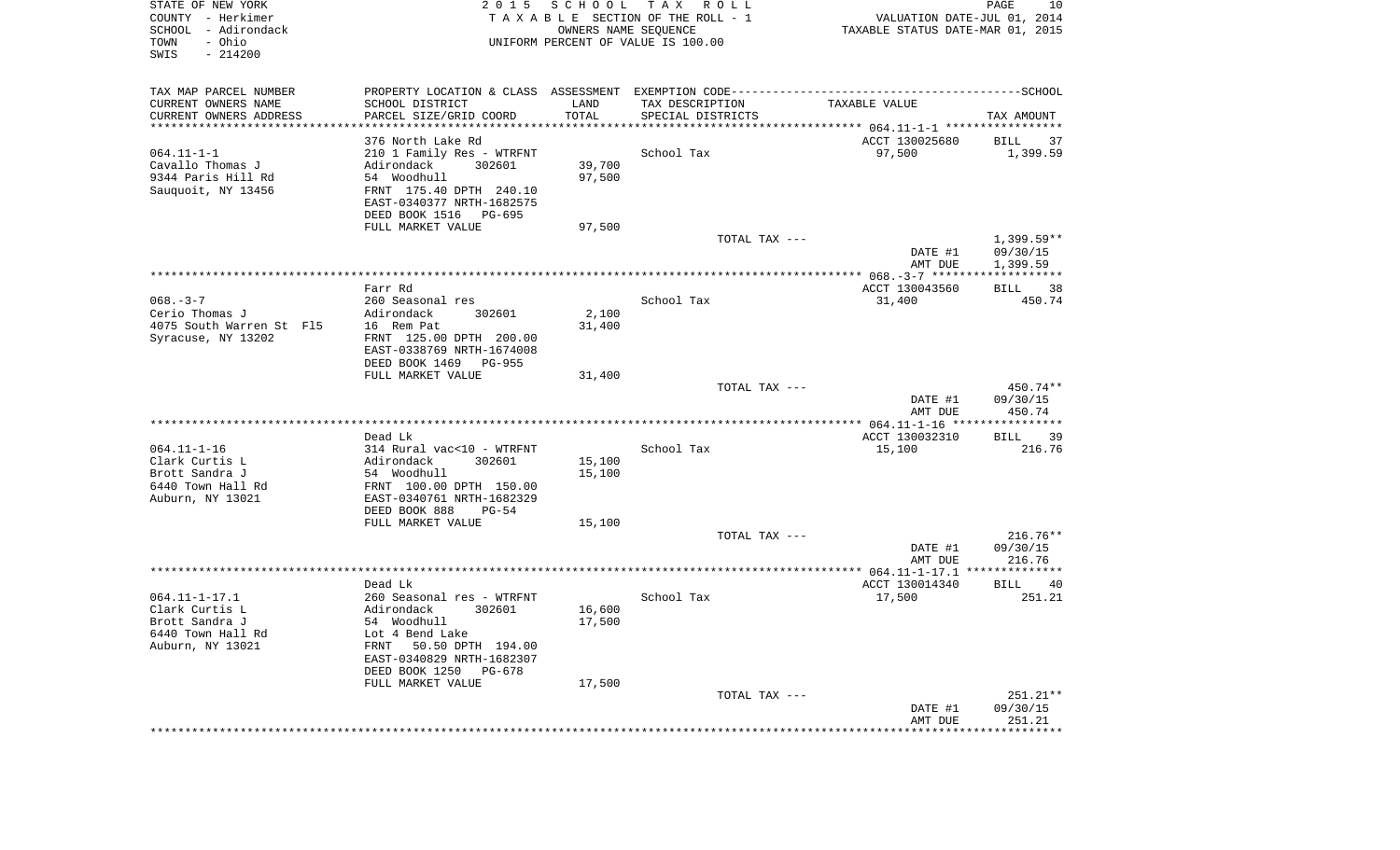| STATE OF NEW YORK<br>COUNTY - Herkimer<br>SCHOOL - Adirondack<br>- Ohio<br>TOWN<br>SWIS<br>$-214200$ | 2 0 1 5                                                                                                            | S C H O O L<br>OWNERS NAME SEQUENCE | TAX ROLL<br>TAXABLE SECTION OF THE ROLL - 1<br>UNIFORM PERCENT OF VALUE IS 100.00 | VALUATION DATE-JUL 01, 2014<br>TAXABLE STATUS DATE-MAR 01, 2015 | PAGE<br>11           |
|------------------------------------------------------------------------------------------------------|--------------------------------------------------------------------------------------------------------------------|-------------------------------------|-----------------------------------------------------------------------------------|-----------------------------------------------------------------|----------------------|
| TAX MAP PARCEL NUMBER<br>CURRENT OWNERS NAME<br>CURRENT OWNERS ADDRESS                               | PROPERTY LOCATION & CLASS ASSESSMENT EXEMPTION CODE------------------<br>SCHOOL DISTRICT<br>PARCEL SIZE/GRID COORD | LAND<br>TOTAL                       | TAX DESCRIPTION<br>SPECIAL DISTRICTS                                              | ----------------------SCHOOL<br>TAXABLE VALUE                   | TAX AMOUNT           |
| ***********************                                                                              |                                                                                                                    |                                     |                                                                                   |                                                                 |                      |
|                                                                                                      | 264 Withers Rd                                                                                                     |                                     |                                                                                   | ACCT 130014370                                                  | BILL<br>41           |
| $065. - 1 - 41$                                                                                      | 260 Seasonal res                                                                                                   |                                     | School Tax                                                                        | 58,000                                                          | 832.58               |
| Clark Steven G                                                                                       | Adirondack<br>302601                                                                                               | 32,300                              |                                                                                   |                                                                 |                      |
| 1996 Hosier Rd                                                                                       | 1 Minuse                                                                                                           | 58,000                              |                                                                                   |                                                                 |                      |
| Suffolk, VA 23434                                                                                    | ACRES<br>50.00                                                                                                     |                                     |                                                                                   |                                                                 |                      |
|                                                                                                      | EAST-0359183 NRTH-1681072                                                                                          |                                     |                                                                                   |                                                                 |                      |
|                                                                                                      | DEED BOOK 784<br>PG-645                                                                                            |                                     |                                                                                   |                                                                 |                      |
|                                                                                                      | FULL MARKET VALUE                                                                                                  | 58,000                              | TOTAL TAX ---                                                                     |                                                                 | 832.58**             |
|                                                                                                      |                                                                                                                    |                                     |                                                                                   | DATE #1<br>AMT DUE                                              | 09/30/15<br>832.58   |
|                                                                                                      |                                                                                                                    |                                     |                                                                                   |                                                                 |                      |
|                                                                                                      | North Lake Rd                                                                                                      |                                     |                                                                                   | ACCT 130014940                                                  | 42<br>BILL           |
| $064. -1 - 5.1$                                                                                      | 260 Seasonal res                                                                                                   |                                     | School Tax                                                                        | 66,100                                                          | 948.85               |
| Cook Dale K                                                                                          | 302601<br>Adirondack                                                                                               | 33,600                              |                                                                                   |                                                                 |                      |
| 3660 Potash Hill Rd                                                                                  | 54 Woodhull                                                                                                        | 66,100                              |                                                                                   |                                                                 |                      |
| Vernon, NY 13477                                                                                     | ACRES 19.30<br>EAST-0341515 NRTH-1682800                                                                           |                                     |                                                                                   |                                                                 |                      |
|                                                                                                      | DEED BOOK 1380<br>PG-424                                                                                           |                                     |                                                                                   |                                                                 |                      |
|                                                                                                      | FULL MARKET VALUE                                                                                                  | 66,100                              |                                                                                   |                                                                 |                      |
|                                                                                                      |                                                                                                                    |                                     | TOTAL TAX ---                                                                     |                                                                 | 948.85**             |
|                                                                                                      |                                                                                                                    |                                     |                                                                                   | DATE #1                                                         | 09/30/15             |
|                                                                                                      |                                                                                                                    |                                     |                                                                                   | AMT DUE                                                         | 948.85               |
|                                                                                                      |                                                                                                                    |                                     |                                                                                   |                                                                 |                      |
|                                                                                                      | North Lake Rd                                                                                                      |                                     |                                                                                   |                                                                 | <b>BILL</b><br>43    |
| $064. -1 - 5.2$                                                                                      | 260 Seasonal res                                                                                                   |                                     | School Tax                                                                        | 57,500                                                          | 825.40               |
| Cook Dale K<br>3660 Potash Hill Rd                                                                   | Adirondack<br>302601<br>54 Woodhull                                                                                | 7,800<br>57,500                     |                                                                                   |                                                                 |                      |
| Vernon Center, NY 13477                                                                              | ACRES<br>1.20                                                                                                      |                                     |                                                                                   |                                                                 |                      |
|                                                                                                      | EAST-0341910 NRTH-1682399                                                                                          |                                     |                                                                                   |                                                                 |                      |
|                                                                                                      | DEED BOOK 772<br>$PG-654$                                                                                          |                                     |                                                                                   |                                                                 |                      |
|                                                                                                      | FULL MARKET VALUE                                                                                                  | 57,500                              |                                                                                   |                                                                 |                      |
|                                                                                                      |                                                                                                                    |                                     | TOTAL TAX ---                                                                     |                                                                 | 825.40**             |
|                                                                                                      |                                                                                                                    |                                     |                                                                                   | DATE #1                                                         | 09/30/15             |
|                                                                                                      |                                                                                                                    |                                     | *********************                                                             | AMT DUE                                                         | 825.40               |
|                                                                                                      |                                                                                                                    |                                     |                                                                                   | ** 999.130-1-50.9 ***                                           |                      |
| $999.130 - 1 - 50.9$                                                                                 | 260 Seasonal res                                                                                                   |                                     | STAR B<br>41854                                                                   | ACCT 130015090                                                  | 44<br>BILL<br>20,000 |
| Cooper Carlton J                                                                                     | 302601<br>Adirondack                                                                                               | 7,300                               | School Tax                                                                        | 20,000                                                          | 287.10               |
| Forestport, NY 13338                                                                                 | Lot 1 Nob Pat                                                                                                      | 20,000                              |                                                                                   |                                                                 |                      |
|                                                                                                      | 18x22                                                                                                              |                                     |                                                                                   |                                                                 |                      |
|                                                                                                      | Seas                                                                                                               |                                     |                                                                                   |                                                                 |                      |
|                                                                                                      | FULL MARKET VALUE                                                                                                  | 20,000                              |                                                                                   |                                                                 |                      |
|                                                                                                      |                                                                                                                    |                                     | TOTAL TAX ---                                                                     |                                                                 | $0.00**$             |
|                                                                                                      |                                                                                                                    |                                     |                                                                                   |                                                                 |                      |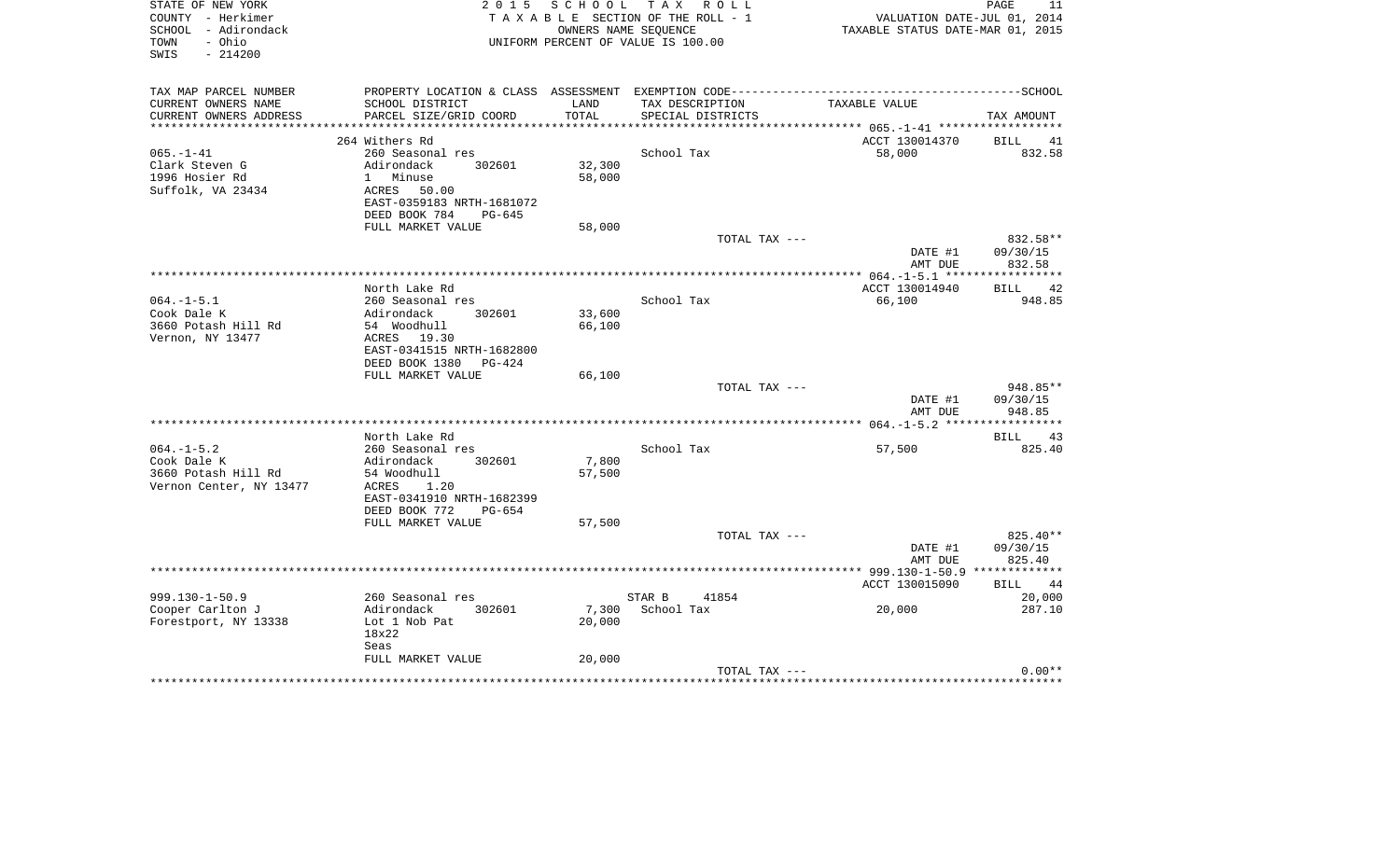| STATE OF NEW YORK<br>COUNTY - Herkimer | 2015                                                                                         | SCHOOL           | T A X<br>R O L L<br>TAXABLE SECTION OF THE ROLL - 1 | VALUATION DATE-JUL 01, 2014                      | 12<br>PAGE           |
|----------------------------------------|----------------------------------------------------------------------------------------------|------------------|-----------------------------------------------------|--------------------------------------------------|----------------------|
| SCHOOL - Adirondack                    |                                                                                              |                  | OWNERS NAME SEQUENCE                                | TAXABLE STATUS DATE-MAR 01, 2015                 |                      |
| - Ohio<br>TOWN                         |                                                                                              |                  | UNIFORM PERCENT OF VALUE IS 100.00                  |                                                  |                      |
| SWIS<br>$-214200$                      |                                                                                              |                  |                                                     |                                                  |                      |
| TAX MAP PARCEL NUMBER                  | PROPERTY LOCATION & CLASS ASSESSMENT EXEMPTION CODE-----------------------------------SCHOOL |                  |                                                     |                                                  |                      |
| CURRENT OWNERS NAME                    | SCHOOL DISTRICT                                                                              | LAND             | TAX DESCRIPTION                                     | TAXABLE VALUE                                    |                      |
| CURRENT OWNERS ADDRESS                 | PARCEL SIZE/GRID COORD                                                                       | TOTAL            | SPECIAL DISTRICTS                                   |                                                  | TAX AMOUNT           |
|                                        |                                                                                              |                  |                                                     |                                                  |                      |
|                                        | North Lake Rd                                                                                |                  |                                                     | ACCT 130015060                                   | BILL<br>45           |
| 061.-1-33                              | 260 Seasonal res                                                                             |                  | School Tax                                          | 27,000                                           | 387.58               |
| Cooper William J                       | Adirondack<br>302601                                                                         | 13,000           |                                                     |                                                  |                      |
| Cooper Robert                          | 11 Minuse                                                                                    | 27,000           |                                                     |                                                  |                      |
| Attn: Jeffrey Harland                  | ACRES<br>5.00                                                                                |                  |                                                     |                                                  |                      |
| 6212 Willow Dr<br>Williamson, NY 14589 | EAST-0361817 NRTH-1693386<br>DEED BOOK 879<br>$PG-59$                                        |                  |                                                     |                                                  |                      |
|                                        | FULL MARKET VALUE                                                                            | 27,000           |                                                     |                                                  |                      |
|                                        |                                                                                              |                  | TOTAL TAX ---                                       |                                                  | 387.58**             |
|                                        |                                                                                              |                  |                                                     | DATE #1                                          | 09/30/15             |
|                                        |                                                                                              |                  |                                                     | AMT DUE                                          | 387.58               |
|                                        |                                                                                              |                  |                                                     |                                                  |                      |
|                                        | 239 Dead Lk                                                                                  |                  |                                                     | ACCT 130018630                                   | BILL<br>46           |
| 064.11-1-14                            | 210 1 Family Res - WTRFNT                                                                    |                  | STAR EN<br>41834                                    |                                                  | 65,300               |
| Cornish David L                        | Adirondack<br>302601                                                                         | 38,300           | School Tax                                          | 139,467                                          | 2,002.02             |
| Sagrestano Christine L                 | 54 Woodhull                                                                                  | 139,467          |                                                     |                                                  |                      |
| Cornish David                          | FRNT 100.00 DPTH 345.00                                                                      |                  |                                                     |                                                  |                      |
| 239 Deep Lake Rd                       | EAST-0340607 NRTH-1682435                                                                    |                  |                                                     |                                                  |                      |
| Foestport, NY 13338                    | DEED BOOK 1118<br>PG-976                                                                     |                  |                                                     |                                                  |                      |
|                                        | FULL MARKET VALUE                                                                            | 139,467          |                                                     |                                                  |                      |
|                                        |                                                                                              |                  | TOTAL TAX ---                                       |                                                  | $1,119.02**$         |
|                                        |                                                                                              |                  |                                                     | DATE #1<br>AMT DUE                               | 09/30/15<br>1,119.02 |
|                                        |                                                                                              |                  |                                                     |                                                  |                      |
|                                        | Dead Lk                                                                                      |                  |                                                     | ACCT 130027570                                   | BILL<br>47           |
| 064.11-1-15                            | 260 Seasonal res - WTRFNT                                                                    |                  | School Tax                                          | 43,000                                           | 617.26               |
| Cornish Kevin<br>11 Hillside Dr        | Adirondack<br>302601<br>54 Woodhull                                                          | 30,200<br>43,000 |                                                     |                                                  |                      |
| New York Mills, NY 13417               | N Lake Rd Dend                                                                               |                  |                                                     |                                                  |                      |
|                                        | Sens $1/3$                                                                                   |                  |                                                     |                                                  |                      |
|                                        | FRNT 100.00 DPTH 150.00                                                                      |                  |                                                     |                                                  |                      |
|                                        | EAST-0340655 NRTH-1682352                                                                    |                  |                                                     |                                                  |                      |
|                                        | DEED BOOK 1377<br>$PG-23$                                                                    |                  |                                                     |                                                  |                      |
|                                        | FULL MARKET VALUE                                                                            | 43,000           |                                                     |                                                  |                      |
|                                        |                                                                                              |                  | TOTAL TAX ---                                       |                                                  | $617.26**$           |
|                                        |                                                                                              |                  |                                                     | DATE #1                                          | 09/30/15             |
|                                        |                                                                                              |                  |                                                     | AMT DUE                                          | 617.26               |
|                                        |                                                                                              |                  |                                                     | ****************** 064.11-1-25 ***************** |                      |
| 064.11-1-25                            | Dead Lk<br>314 Rural vac<10 - WTRFNT                                                         |                  | School Tax                                          | ACCT 130038130<br>19,600                         | BILL<br>48<br>281.35 |
| Cornish Kevin                          | Adirondack<br>302601                                                                         | 19,600           |                                                     |                                                  |                      |
| Cornish Irene                          | 54 Woodhull                                                                                  | 19,600           |                                                     |                                                  |                      |
| 11 Hillside Dr                         | 11                                                                                           |                  |                                                     |                                                  |                      |
| New York Mills, NY 13417               | FRNT 100.00 DPTH 150.00                                                                      |                  |                                                     |                                                  |                      |
|                                        | EAST-0340743 NRTH-1681670                                                                    |                  |                                                     |                                                  |                      |
|                                        | DEED BOOK 1274<br>$PG-1$                                                                     |                  |                                                     |                                                  |                      |
|                                        | FULL MARKET VALUE                                                                            | 19,600           |                                                     |                                                  |                      |
|                                        |                                                                                              |                  | TOTAL TAX ---                                       |                                                  | 281.35**             |
|                                        |                                                                                              |                  |                                                     | DATE #1                                          | 09/30/15             |
|                                        |                                                                                              |                  |                                                     | AMT DUE                                          | 281.35               |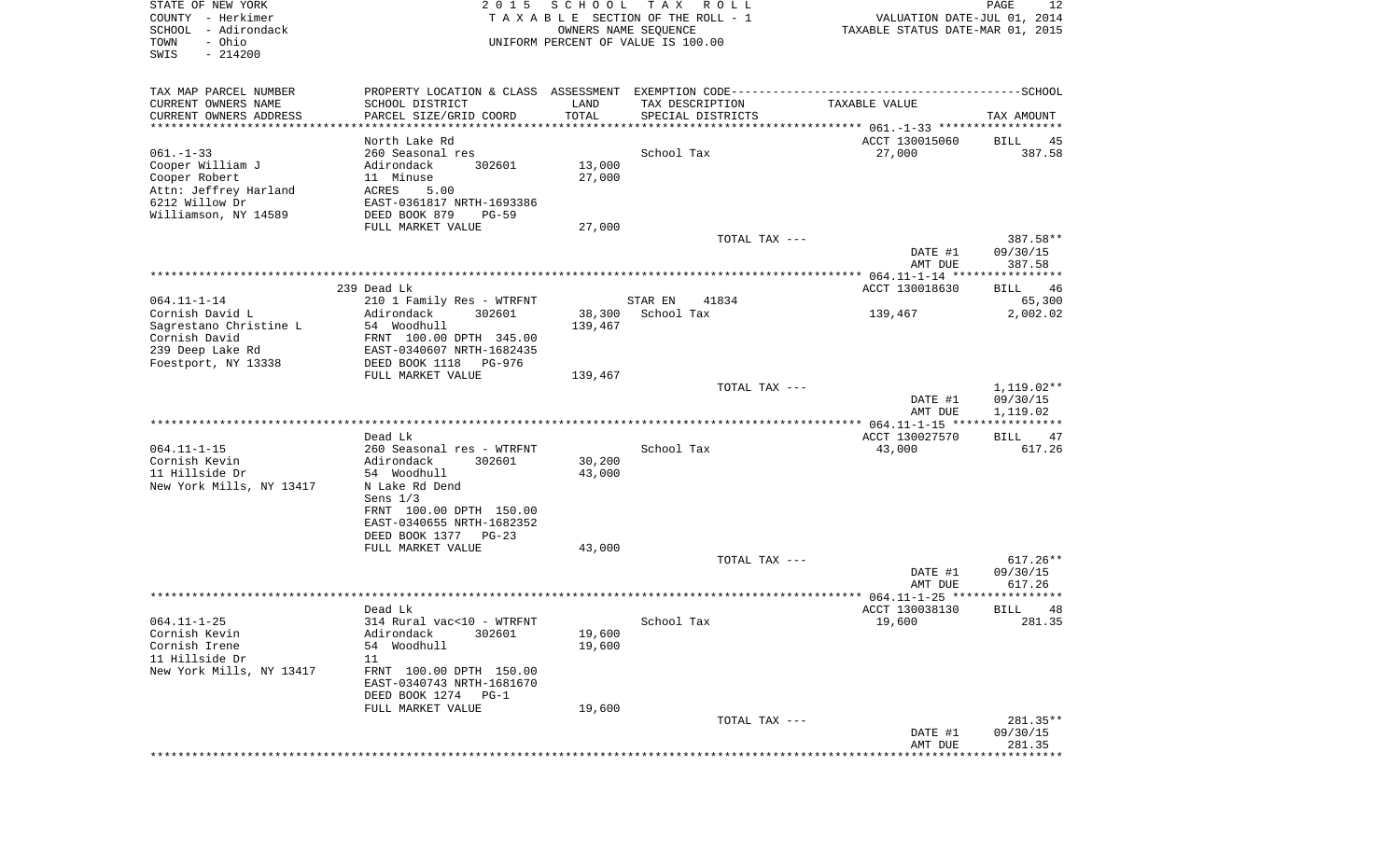| STATE OF NEW YORK<br>COUNTY - Herkimer<br>SCHOOL - Adirondack<br>- Ohio<br>TOWN<br>SWIS<br>$-214200$ | 2 0 1 5                                           | SCHOOL            | T A X<br>R O L L<br>TAXABLE SECTION OF THE ROLL - 1<br>OWNERS NAME SEQUENCE<br>UNIFORM PERCENT OF VALUE IS 100.00 | VALUATION DATE-JUL 01, 2014<br>TAXABLE STATUS DATE-MAR 01, 2015 | PAGE<br>13         |
|------------------------------------------------------------------------------------------------------|---------------------------------------------------|-------------------|-------------------------------------------------------------------------------------------------------------------|-----------------------------------------------------------------|--------------------|
| TAX MAP PARCEL NUMBER                                                                                |                                                   |                   |                                                                                                                   |                                                                 |                    |
| CURRENT OWNERS NAME                                                                                  | SCHOOL DISTRICT                                   | LAND              | TAX DESCRIPTION                                                                                                   | TAXABLE VALUE                                                   |                    |
| CURRENT OWNERS ADDRESS<br>***********************                                                    | PARCEL SIZE/GRID COORD                            | TOTAL             | SPECIAL DISTRICTS                                                                                                 |                                                                 | TAX AMOUNT         |
|                                                                                                      | Dead Lk                                           |                   |                                                                                                                   | ACCT 130060760                                                  | BILL<br>49         |
| $064.11 - 1 - 12$                                                                                    | 314 Rural vac<10                                  |                   | School Tax                                                                                                        | 9,200                                                           | 132.06             |
| Cornish Kevin L<br>Cornish Irene K                                                                   | Adirondack<br>302601<br>Lot 54 Woodhull           | 9,200<br>9,200    |                                                                                                                   |                                                                 |                    |
| 11 Hillside Dr                                                                                       | Dead Lake                                         |                   |                                                                                                                   |                                                                 |                    |
| New York Mills, NY 13417                                                                             | V12 0.22 A                                        |                   |                                                                                                                   |                                                                 |                    |
|                                                                                                      | 77.50 DPTH 176.00<br>FRNT                         |                   |                                                                                                                   |                                                                 |                    |
|                                                                                                      | EAST-0340718 NRTH-1682462<br>DEED BOOK 1377 PG-23 |                   |                                                                                                                   |                                                                 |                    |
|                                                                                                      | FULL MARKET VALUE                                 | 9,200             |                                                                                                                   |                                                                 |                    |
|                                                                                                      |                                                   |                   | TOTAL TAX ---                                                                                                     |                                                                 | 132.06**           |
|                                                                                                      |                                                   |                   |                                                                                                                   | DATE #1<br>AMT DUE                                              | 09/30/15<br>132.06 |
|                                                                                                      |                                                   |                   |                                                                                                                   |                                                                 |                    |
|                                                                                                      | 3436 South Lk                                     |                   |                                                                                                                   | ACCT 130038010                                                  | 50<br>BILL         |
| $062. - 1 - 28$                                                                                      | 210 1 Family Res                                  |                   | STAR B<br>41854                                                                                                   |                                                                 | 30,000             |
| Cox Richard S<br>Cox Cynthia                                                                         | Adirondack<br>302601<br>Nob Pat<br>$\mathbf{1}$   | 20,000<br>130,000 | School Tax                                                                                                        | 130,000                                                         | 1,866.13           |
| 3436 South Lake Rd                                                                                   | 70.00 DPTH 208.50<br>FRNT                         |                   |                                                                                                                   |                                                                 |                    |
| Forestport, NY 13338                                                                                 | 0.10<br>ACRES                                     |                   |                                                                                                                   |                                                                 |                    |
|                                                                                                      | EAST-0385053 NRTH-1703723                         |                   |                                                                                                                   |                                                                 |                    |
|                                                                                                      | DEED BOOK 756<br>$PG-303$<br>FULL MARKET VALUE    | 130,000           |                                                                                                                   |                                                                 |                    |
|                                                                                                      |                                                   |                   | TOTAL TAX ---                                                                                                     |                                                                 | $1,435.49**$       |
|                                                                                                      |                                                   |                   |                                                                                                                   | DATE #1                                                         | 09/30/15           |
|                                                                                                      |                                                   |                   |                                                                                                                   | AMT DUE                                                         | 1,435.49           |
|                                                                                                      | South Lake Rd                                     |                   |                                                                                                                   | ACCT 130019260                                                  | BILL<br>51         |
| $058. - 2 - 53$                                                                                      | 260 Seasonal res - WTRFNT                         |                   | School Tax                                                                                                        | 157,500                                                         | 2,260.88           |
| Craig Robert                                                                                         | Adirondack<br>302601                              | 106,000           |                                                                                                                   |                                                                 |                    |
| Craig Virginia<br>14253 Desert Haven St St                                                           | Nob Pat<br>$1 \quad$<br>FRNT 100.00 DPTH 327.30   | 157,500           |                                                                                                                   |                                                                 |                    |
| Windermere, FL 13202                                                                                 | ACRES<br>0.73                                     |                   |                                                                                                                   |                                                                 |                    |
|                                                                                                      | EAST-0385384 NRTH-1706277                         |                   |                                                                                                                   |                                                                 |                    |
|                                                                                                      | DEED BOOK 710<br><b>PG-71</b>                     |                   |                                                                                                                   |                                                                 |                    |
|                                                                                                      | FULL MARKET VALUE                                 | 157,500           | TOTAL TAX ---                                                                                                     |                                                                 | $2,260.88**$       |
|                                                                                                      |                                                   |                   |                                                                                                                   | DATE #1                                                         | 09/30/15           |
|                                                                                                      |                                                   |                   |                                                                                                                   | AMT DUE                                                         | 2,260.88           |
|                                                                                                      | Farr Rd                                           |                   |                                                                                                                   | ACCT 130000840                                                  | <b>BILL</b><br>52  |
| $065. -1 - 39$                                                                                       | 260 Seasonal res                                  |                   | School Tax                                                                                                        | 31,000                                                          | 445.00             |
| Croce Nicholas J                                                                                     | Adirondack<br>302601                              | 7,500             |                                                                                                                   |                                                                 |                    |
| 220 West Elm St                                                                                      | 30 Min Pat                                        | 31,000            |                                                                                                                   |                                                                 |                    |
| ERochester, NY 14445                                                                                 | Sens 1<br>FRNT 150.00 DPTH 250.00                 |                   |                                                                                                                   |                                                                 |                    |
|                                                                                                      | 1.00<br>ACRES                                     |                   |                                                                                                                   |                                                                 |                    |
|                                                                                                      | EAST-0359922 NRTH-1681150                         |                   |                                                                                                                   |                                                                 |                    |
|                                                                                                      | DEED BOOK 1084<br>PG-555<br>FULL MARKET VALUE     | 31,000            |                                                                                                                   |                                                                 |                    |
|                                                                                                      |                                                   |                   | TOTAL TAX ---                                                                                                     |                                                                 | 445.00**           |
|                                                                                                      |                                                   |                   |                                                                                                                   | DATE #1                                                         | 09/30/15           |
|                                                                                                      |                                                   |                   |                                                                                                                   | AMT DUE                                                         | 445.00             |
|                                                                                                      |                                                   |                   |                                                                                                                   |                                                                 |                    |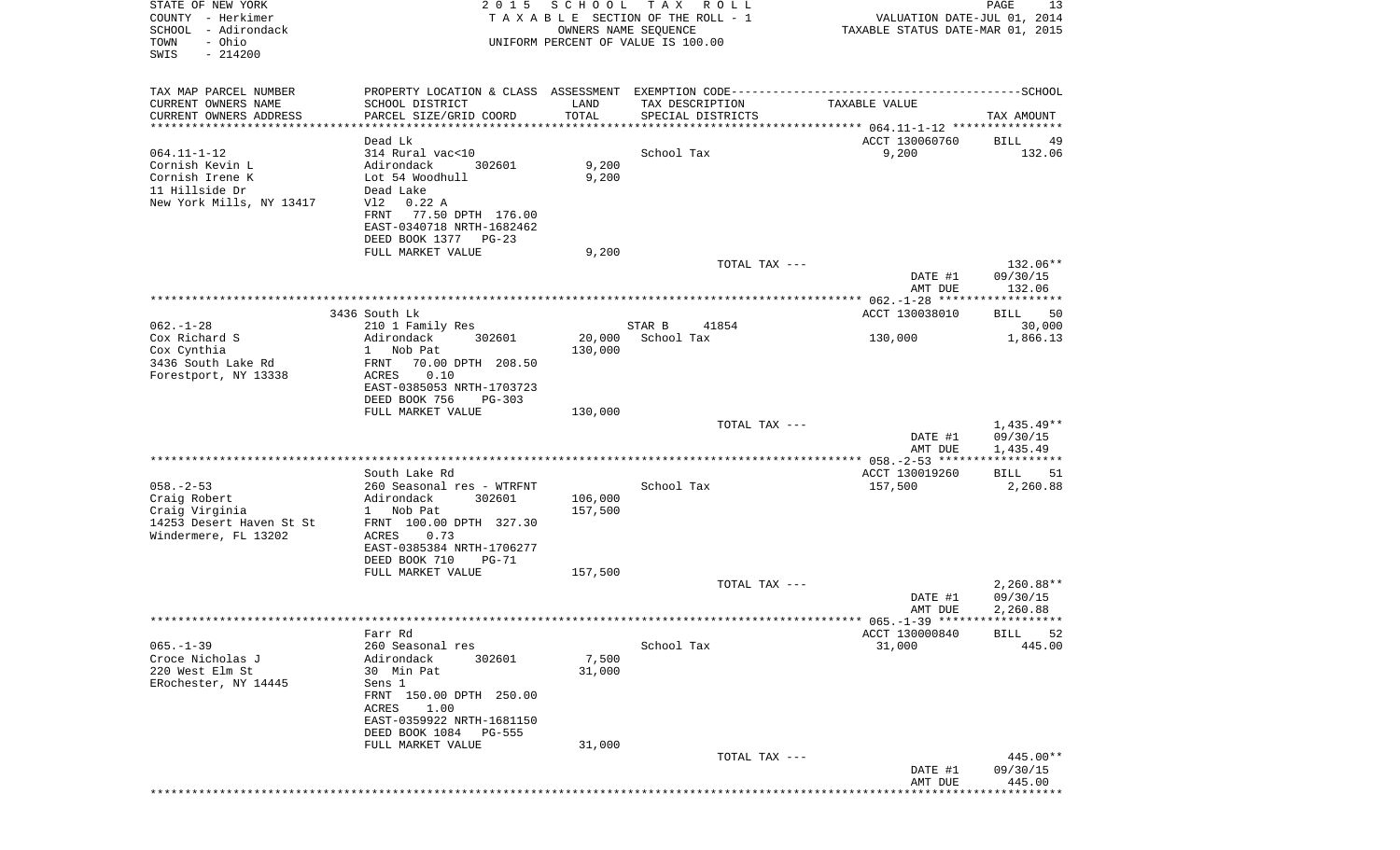| STATE OF NEW YORK<br>COUNTY - Herkimer<br>- Adirondack<br>SCHOOL<br>- Ohio<br>TOWN<br>$-214200$<br>SWIS                                           | 2 0 1 5                                                                                                                                                                               | SCHOOL<br>OWNERS NAME SEQUENCE | T A X<br>R O L L<br>T A X A B L E SECTION OF THE ROLL - 1<br>UNIFORM PERCENT OF VALUE IS 100.00 | VALUATION DATE-JUL 01, 2014<br>TAXABLE STATUS DATE-MAR 01, 2015 | PAGE<br>14                     |
|---------------------------------------------------------------------------------------------------------------------------------------------------|---------------------------------------------------------------------------------------------------------------------------------------------------------------------------------------|--------------------------------|-------------------------------------------------------------------------------------------------|-----------------------------------------------------------------|--------------------------------|
| TAX MAP PARCEL NUMBER                                                                                                                             |                                                                                                                                                                                       |                                | PROPERTY LOCATION & CLASS ASSESSMENT EXEMPTION CODE-----------------------------------SCHOOL    |                                                                 |                                |
| CURRENT OWNERS NAME<br>CURRENT OWNERS ADDRESS                                                                                                     | SCHOOL DISTRICT<br>PARCEL SIZE/GRID COORD                                                                                                                                             | LAND<br>TOTAL                  | TAX DESCRIPTION<br>SPECIAL DISTRICTS                                                            | TAXABLE VALUE                                                   | TAX AMOUNT                     |
| **********************                                                                                                                            | ***********************                                                                                                                                                               |                                |                                                                                                 |                                                                 |                                |
|                                                                                                                                                   | North Lake Rd                                                                                                                                                                         |                                |                                                                                                 | ACCT 130011550                                                  | BILL<br>53                     |
| $064. -1 - 11.1$<br>Curtis NacnyM Scott James Gret Adirondack<br>Disclaimer Trust UWO Niles Cur 20 Woodhull<br>PO Box 25<br>Cooperstown, NY 13326 | 322 Rural vac>10<br>302601<br>Lot 192<br>ACRES<br>30.00<br>EAST-0336140 NRTH-1682622                                                                                                  | 26,700<br>26,700               | School Tax                                                                                      | 26,700                                                          | 383.27                         |
|                                                                                                                                                   | DEED BOOK 1446<br><b>PG-891</b>                                                                                                                                                       |                                |                                                                                                 |                                                                 |                                |
|                                                                                                                                                   | FULL MARKET VALUE                                                                                                                                                                     | 26,700                         | TOTAL TAX ---                                                                                   |                                                                 | 383.27**                       |
|                                                                                                                                                   |                                                                                                                                                                                       |                                |                                                                                                 | DATE #1<br>AMT DUE                                              | 09/30/15<br>383.27             |
|                                                                                                                                                   |                                                                                                                                                                                       |                                | *************************************                                                           | ************ 058. -2-33 *****                                   |                                |
| $058. - 2 - 33$                                                                                                                                   | Wolf Creek Rd<br>260 Seasonal res - WTRFNT                                                                                                                                            |                                | School Tax                                                                                      | ACCT 130023820<br>202,500                                       | BILL<br>54<br>2,906.85         |
| Curtis Ronald S<br>Curtis Barbara<br>110 Munson Rd<br>Burlingtn Flts, NY 13315                                                                    | Adirondack<br>302601<br>Nob Pat<br>$\mathbf{1}$<br>$V12$ 1A<br>FRNT 130.00 DPTH 380.50<br>1.25<br>ACRES<br>EAST-0376387 NRTH-1709685<br>DEED BOOK 00608 PG-00310<br>FULL MARKET VALUE | 117,800<br>202,500<br>202,500  |                                                                                                 |                                                                 |                                |
|                                                                                                                                                   |                                                                                                                                                                                       |                                | TOTAL TAX ---                                                                                   |                                                                 | $2,906.85**$                   |
|                                                                                                                                                   |                                                                                                                                                                                       |                                |                                                                                                 | DATE #1<br>AMT DUE                                              | 09/30/15<br>2,906.85           |
|                                                                                                                                                   |                                                                                                                                                                                       |                                |                                                                                                 |                                                                 | * * * * * * * * * * *          |
| $065. -1 - 38$                                                                                                                                    | Farr Rd<br>260 Seasonal res                                                                                                                                                           |                                | School Tax                                                                                      | ACCT 130009720<br>16,100                                        | 55<br><b>BILL</b><br>231.11    |
| Dattel Craig T<br>High St<br>PO Box 146<br>Downsville, NY 13755                                                                                   | Adirondack<br>302601<br>1 Minuse<br>Sens 2<br>FRNT 150.00 DPTH 250.00<br>ACRES<br>2.00<br>EAST-0359555 NRTH-1681323<br>DEED BOOK 935<br>PG-610<br>FULL MARKET VALUE                   | 4,100<br>16,100<br>16,100      |                                                                                                 |                                                                 |                                |
|                                                                                                                                                   |                                                                                                                                                                                       |                                | TOTAL TAX ---                                                                                   | DATE #1<br>AMT DUE                                              | 231.11**<br>09/30/15<br>231.11 |
|                                                                                                                                                   |                                                                                                                                                                                       |                                |                                                                                                 |                                                                 |                                |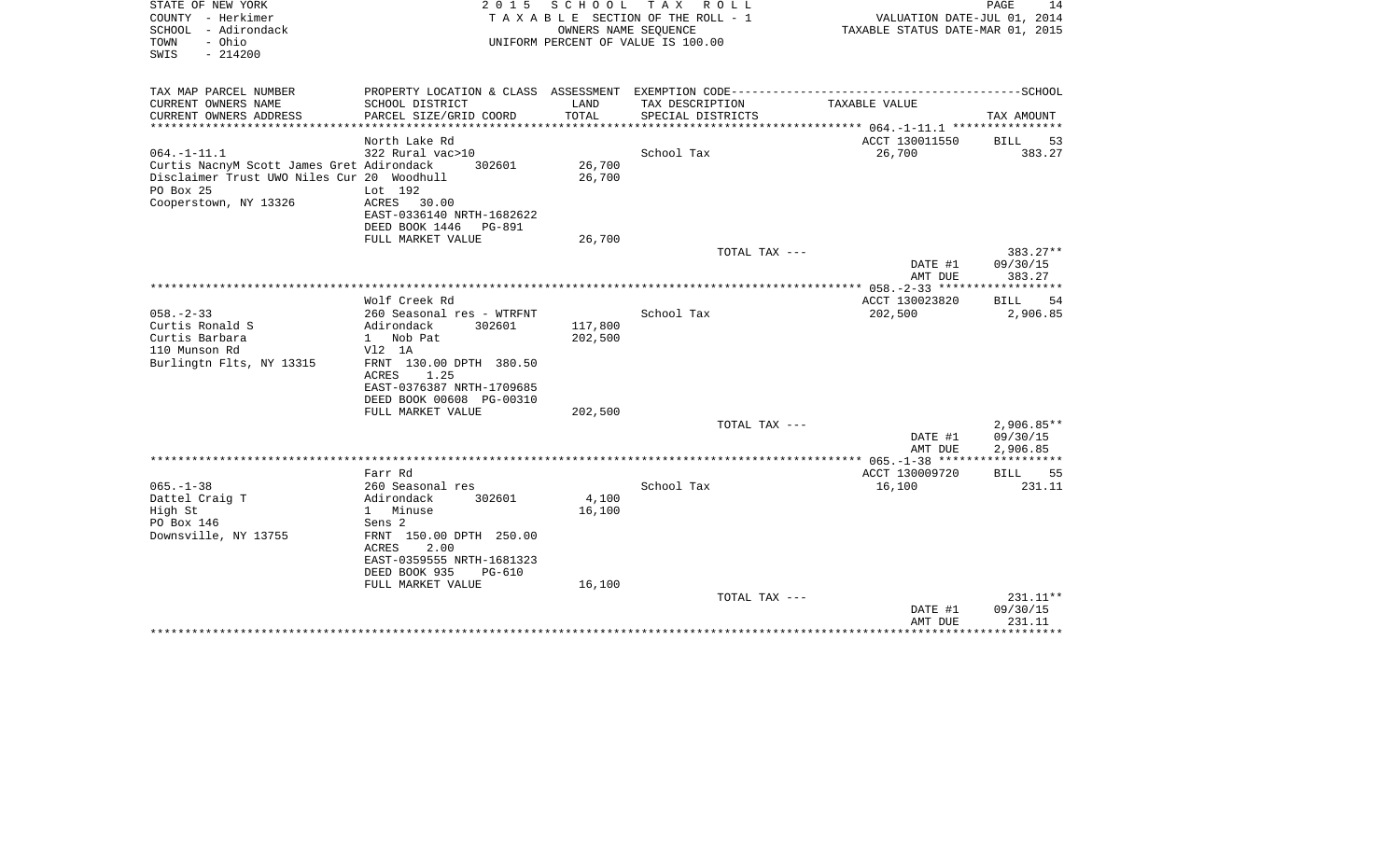| STATE OF NEW YORK<br>COUNTY - Herkimer<br>SCHOOL - Adirondack<br>- Ohio<br>TOWN<br>SWIS<br>$-214200$ | 2 0 1 5                                                | SCHOOL<br>OWNERS NAME SEQUENCE | T A X<br>R O L L<br>T A X A B L E SECTION OF THE ROLL - 1<br>UNIFORM PERCENT OF VALUE IS 100.00                 | VALUATION DATE-JUL 01, 2014<br>TAXABLE STATUS DATE-MAR 01, 2015 | PAGE<br>15           |
|------------------------------------------------------------------------------------------------------|--------------------------------------------------------|--------------------------------|-----------------------------------------------------------------------------------------------------------------|-----------------------------------------------------------------|----------------------|
| TAX MAP PARCEL NUMBER<br>CURRENT OWNERS NAME                                                         | SCHOOL DISTRICT                                        | LAND                           | PROPERTY LOCATION & CLASS ASSESSMENT EXEMPTION CODE-----------------------------------SCHOOL<br>TAX DESCRIPTION | TAXABLE VALUE                                                   |                      |
| CURRENT OWNERS ADDRESS                                                                               | PARCEL SIZE/GRID COORD                                 | TOTAL                          | SPECIAL DISTRICTS                                                                                               |                                                                 | TAX AMOUNT           |
| *******************                                                                                  | *******************                                    | ***********                    | *******************                                                                                             | ************* 058. -1-33 *******************                    |                      |
|                                                                                                      | North Lk                                               |                                |                                                                                                                 | ACCT 130039450                                                  | <b>BILL</b><br>56    |
| $058. - 1 - 33$                                                                                      | 260 Seasonal res - WTRFNT                              |                                | School Tax                                                                                                      | 93,300                                                          | 1,339.30             |
| Dinitto Anthony                                                                                      | Adirondack<br>302601                                   | 92,300                         |                                                                                                                 |                                                                 |                      |
| Dinitto Johanne<br>8163 River Rd                                                                     | 1 Nob Pat<br>Seas 1.0 A                                | 93,300                         |                                                                                                                 |                                                                 |                      |
| Rome, NY 13440                                                                                       | Sens                                                   |                                |                                                                                                                 |                                                                 |                      |
|                                                                                                      | 2.00 DPTH<br>2.00<br>FRNT                              |                                |                                                                                                                 |                                                                 |                      |
|                                                                                                      | 0.92<br>ACRES                                          |                                |                                                                                                                 |                                                                 |                      |
|                                                                                                      | EAST-0380316 NRTH-1715677                              |                                |                                                                                                                 |                                                                 |                      |
|                                                                                                      | DEED BOOK 00513 PG-00400                               |                                |                                                                                                                 |                                                                 |                      |
|                                                                                                      | FULL MARKET VALUE                                      | 93,300                         |                                                                                                                 |                                                                 |                      |
|                                                                                                      |                                                        |                                | TOTAL TAX ---                                                                                                   |                                                                 | $1,339.30**$         |
|                                                                                                      |                                                        |                                |                                                                                                                 | DATE #1<br>AMT DUE                                              | 09/30/15<br>1,339.30 |
|                                                                                                      |                                                        |                                |                                                                                                                 | ************** 058.-2-47 *****                                  |                      |
|                                                                                                      | South Lake Rd                                          |                                |                                                                                                                 | ACCT 130060025                                                  | <b>BILL</b><br>57    |
| $058. - 2 - 47$                                                                                      | 312 Vac w/imprv - WTRFNT                               |                                | School Tax                                                                                                      | 7,000                                                           | 100.48               |
| Dinitto Anthony                                                                                      | Adirondack<br>302601                                   | 5,000                          |                                                                                                                 |                                                                 |                      |
| Dinitto Johanne                                                                                      | Lot 1                                                  | 7,000                          |                                                                                                                 |                                                                 |                      |
| 8163 River Rd                                                                                        | Nob Pat                                                |                                |                                                                                                                 |                                                                 |                      |
| Rome, NY 13440                                                                                       | FRNT<br>30.00 DPTH<br>30.50                            |                                |                                                                                                                 |                                                                 |                      |
|                                                                                                      | EAST-0385009 NRTH-1706800<br>DEED BOOK 778<br>$PG-528$ |                                |                                                                                                                 |                                                                 |                      |
|                                                                                                      | FULL MARKET VALUE                                      | 7,000                          |                                                                                                                 |                                                                 |                      |
|                                                                                                      |                                                        |                                | TOTAL TAX ---                                                                                                   |                                                                 | $100.48**$           |
|                                                                                                      |                                                        |                                |                                                                                                                 | DATE #1                                                         | 09/30/15             |
|                                                                                                      |                                                        |                                |                                                                                                                 | AMT DUE                                                         | 100.48               |
|                                                                                                      |                                                        |                                |                                                                                                                 | ***** 062. -1-29 *******************                            |                      |
|                                                                                                      | South Lk                                               |                                |                                                                                                                 | ACCT 130029250                                                  | 58<br>BILL           |
| $062. -1 - 29$<br>Dinitto Anthony                                                                    | 260 Seasonal res<br>Adirondack<br>302601               | 49,000                         | School Tax                                                                                                      | 125,000                                                         | 1,794.35             |
| Dinitto Johanne                                                                                      | Nob Pat<br>$1 \quad$                                   | 125,000                        |                                                                                                                 |                                                                 |                      |
| 8163 River Rd                                                                                        | FRNT 140.80 DPTH 208.50                                |                                |                                                                                                                 |                                                                 |                      |
| Rome, NY 13440                                                                                       | ACRES<br>0.90                                          |                                |                                                                                                                 |                                                                 |                      |
|                                                                                                      | EAST-0385156 NRTH-1703708                              |                                |                                                                                                                 |                                                                 |                      |
|                                                                                                      | DEED BOOK 778<br>PG-528                                |                                |                                                                                                                 |                                                                 |                      |
|                                                                                                      | FULL MARKET VALUE                                      | 125,000                        |                                                                                                                 |                                                                 |                      |
|                                                                                                      |                                                        |                                | TOTAL TAX ---                                                                                                   |                                                                 | $1,794.35**$         |
|                                                                                                      |                                                        |                                |                                                                                                                 | DATE #1                                                         | 09/30/15             |
|                                                                                                      |                                                        |                                |                                                                                                                 | AMT DUE                                                         | 1,794.35             |
|                                                                                                      |                                                        |                                |                                                                                                                 |                                                                 |                      |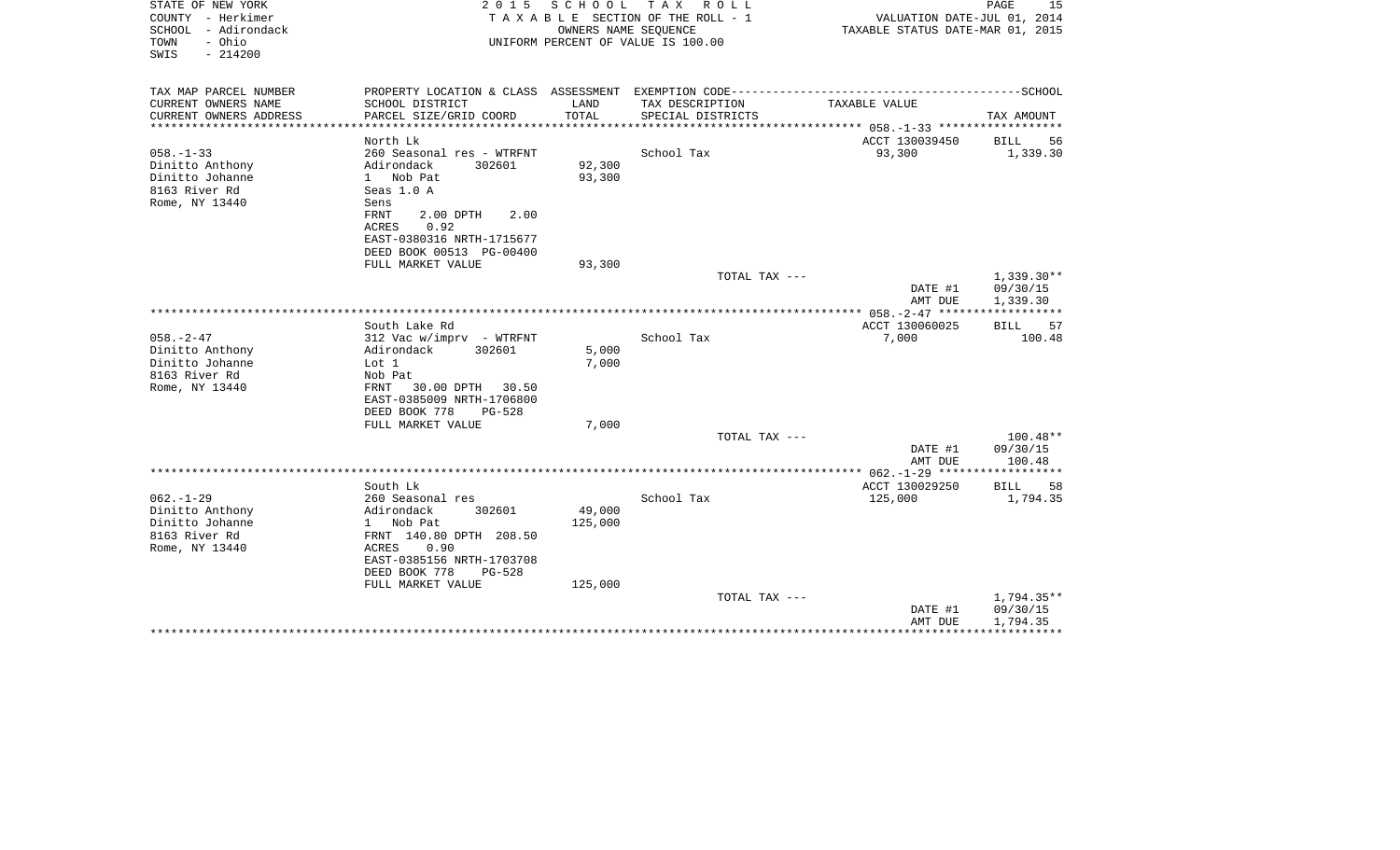| STATE OF NEW YORK<br>COUNTY - Herkimer<br>SCHOOL - Adirondack<br>- Ohio<br>TOWN<br>SWIS<br>$-214200$                        | 2 0 1 5                                                                                                                                                                   | S C H O O L                 | TAX ROLL<br>TAXABLE SECTION OF THE ROLL - 1<br>OWNERS NAME SEOUENCE<br>UNIFORM PERCENT OF VALUE IS 100.00 |               | VALUATION DATE-JUL 01, 2014<br>TAXABLE STATUS DATE-MAR 01, 2015 | PAGE<br>16                     |
|-----------------------------------------------------------------------------------------------------------------------------|---------------------------------------------------------------------------------------------------------------------------------------------------------------------------|-----------------------------|-----------------------------------------------------------------------------------------------------------|---------------|-----------------------------------------------------------------|--------------------------------|
| TAX MAP PARCEL NUMBER<br>CURRENT OWNERS NAME<br>CURRENT OWNERS ADDRESS<br>*********************                             | PROPERTY LOCATION & CLASS ASSESSMENT EXEMPTION CODE-----------------------------------SCHOOL<br>SCHOOL DISTRICT<br>PARCEL SIZE/GRID COORD                                 | LAND<br>TOTAL<br>********** | TAX DESCRIPTION<br>SPECIAL DISTRICTS                                                                      |               | TAXABLE VALUE                                                   | TAX AMOUNT                     |
|                                                                                                                             | Dead Lk                                                                                                                                                                   |                             |                                                                                                           |               | ACCT 130060150                                                  | BILL<br>59                     |
| $064.11 - 1 - 32.1$<br>Doolittle Kenneth<br>Doolittle Catherine<br>151 Erwin St<br>Boonville, NY 13309                      | 314 Rural vac<10 - WTRFNT<br>Adirondack<br>302601<br>Lot 54 Sub 19<br>FRNT 62.00 DPTH 150.00<br>EAST-0340095 NRTH-1682037<br>DEED BOOK 775<br>$PG-410$                    | 15,200<br>15,200            | School Tax                                                                                                |               | 15,200                                                          | 218.19                         |
|                                                                                                                             | FULL MARKET VALUE                                                                                                                                                         | 15,200                      |                                                                                                           | TOTAL TAX --- |                                                                 | $218.19**$                     |
|                                                                                                                             |                                                                                                                                                                           |                             |                                                                                                           |               | DATE #1<br>AMT DUE                                              | 09/30/15<br>218.19             |
|                                                                                                                             | Dead Lk                                                                                                                                                                   |                             |                                                                                                           |               | ACCT 130060155                                                  | 60<br>BILL                     |
| $064.11 - 1 - 32.2$<br>Doolittle Kenneth<br>Doolittle Catherine<br>151 Erwin St<br>Boonville, NY 13309                      | 314 Rural vac<10 - WTRFNT<br>Adirondack<br>302601<br>Lot 54 Sub19<br>FRNT<br>62.00 DPTH 150.00<br>0.37<br>ACRES<br>EAST-0340025 NRTH-1682128<br>DEED BOOK 775<br>$PG-412$ | 15,400<br>15,400            | School Tax                                                                                                |               | 15,400                                                          | 221.06                         |
|                                                                                                                             | FULL MARKET VALUE                                                                                                                                                         | 15,400                      |                                                                                                           |               |                                                                 |                                |
|                                                                                                                             |                                                                                                                                                                           |                             |                                                                                                           | TOTAL TAX --- | DATE #1<br>AMT DUE                                              | 221.06**<br>09/30/15<br>221.06 |
|                                                                                                                             | Woodhull Creek                                                                                                                                                            |                             |                                                                                                           |               |                                                                 | 61<br>BILL                     |
| $060. -1 -9$<br>Dunn Peter A<br>Dunn Alice<br>Attn: Peter Dunn A Jr Trustee EAST-0332592 NRTH-1702275<br>4616 Verplank Rd   | 322 Rural vac>10<br>Adirondack<br>302601<br>ACRES 26.40<br>FULL MARKET VALUE                                                                                              | 12,000<br>12,000<br>12,000  | School Tax                                                                                                |               | 12,000                                                          | 172.26                         |
| Clay, NY 13041                                                                                                              |                                                                                                                                                                           |                             |                                                                                                           | TOTAL TAX --- |                                                                 | $172.26**$                     |
|                                                                                                                             |                                                                                                                                                                           |                             |                                                                                                           |               | DATE #1<br>AMT DUE                                              | 09/30/15<br>172.26             |
|                                                                                                                             |                                                                                                                                                                           |                             |                                                                                                           |               |                                                                 | **********                     |
| $060. -1 - 10$<br>Dunn Peter A<br>Dunn Alice<br>Attn: Peter Dunn A Jr Trustee EAST-0332819 NRTH-1702508<br>4616 Verplank Rd | 9 Woodhull Creek<br>260 Seasonal res<br>Adirondack<br>302601<br>ACRES<br>6.30<br>FULL MARKET VALUE                                                                        | 12,200<br>30,600<br>30,600  | School Tax                                                                                                |               | 30,600                                                          | 62<br>BILL<br>439.26           |
| Clay, NY 13041                                                                                                              |                                                                                                                                                                           |                             |                                                                                                           | TOTAL TAX --- | DATE #1<br>AMT DUE                                              | 439.26**<br>09/30/15<br>439.26 |
|                                                                                                                             |                                                                                                                                                                           |                             |                                                                                                           |               |                                                                 |                                |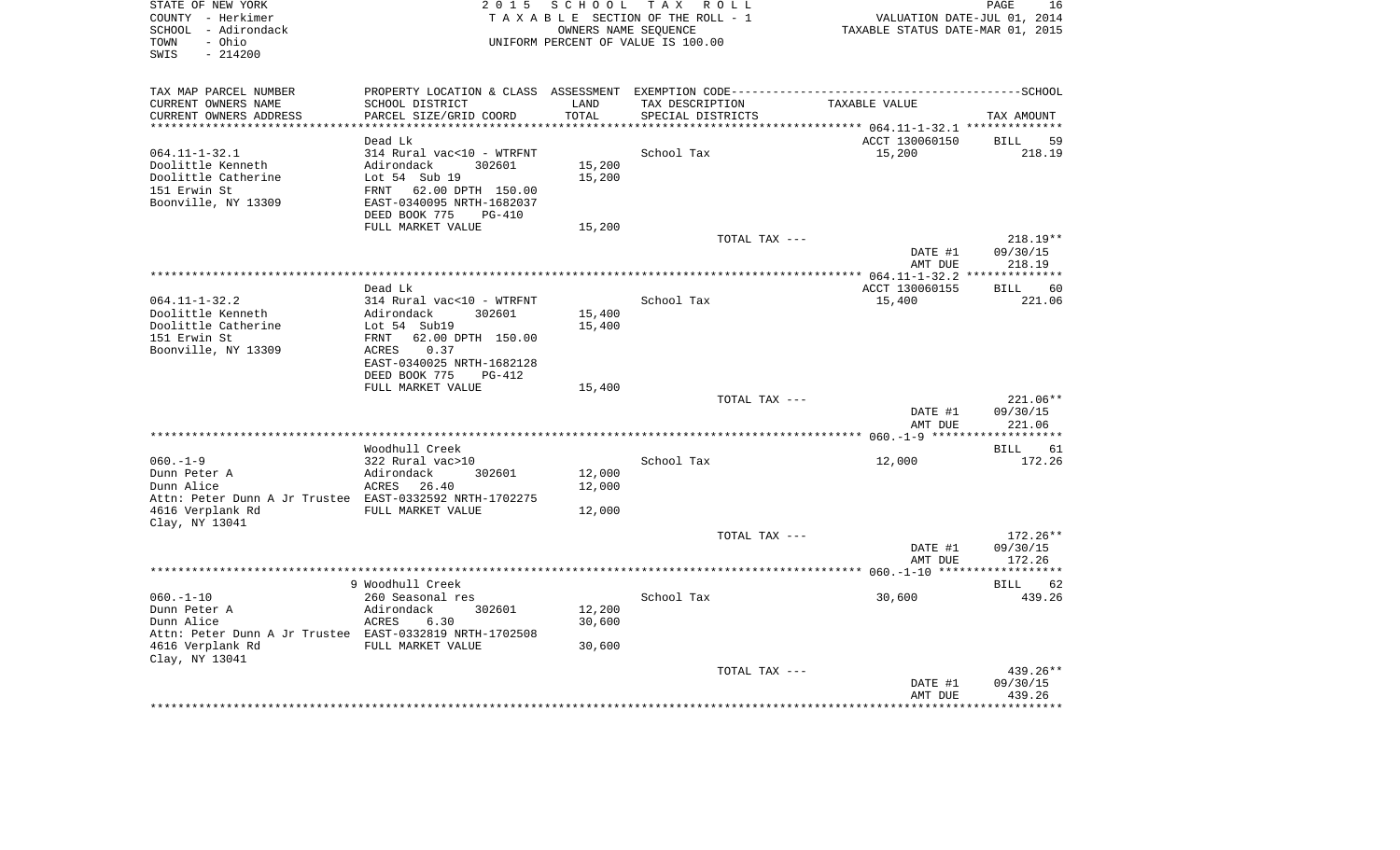| STATE OF NEW YORK<br>COUNTY - Herkimer<br>SCHOOL - Adirondack<br>- Ohio<br>TOWN<br>$-214200$<br>SWIS | 2 0 1 5                                                                                                                                                                                        | SCHOOL<br>OWNERS NAME SEQUENCE | T A X<br>R O L L<br>TAXABLE SECTION OF THE ROLL - 1<br>UNIFORM PERCENT OF VALUE IS 100.00 | VALUATION DATE-JUL 01, 2014<br>TAXABLE STATUS DATE-MAR 01, 2015 | PAGE<br>17                           |
|------------------------------------------------------------------------------------------------------|------------------------------------------------------------------------------------------------------------------------------------------------------------------------------------------------|--------------------------------|-------------------------------------------------------------------------------------------|-----------------------------------------------------------------|--------------------------------------|
| TAX MAP PARCEL NUMBER<br>CURRENT OWNERS NAME                                                         | SCHOOL DISTRICT                                                                                                                                                                                | LAND                           | TAX DESCRIPTION                                                                           | TAXABLE VALUE                                                   |                                      |
| CURRENT OWNERS ADDRESS                                                                               | PARCEL SIZE/GRID COORD                                                                                                                                                                         | TOTAL                          | SPECIAL DISTRICTS                                                                         |                                                                 | TAX AMOUNT                           |
| **********************                                                                               | North Lake Rd                                                                                                                                                                                  |                                |                                                                                           | ACCT 130009840                                                  | BILL<br>63                           |
| $061. - 1 - 30$<br>Emanuel Episcopal Chuch<br>588 Albany St<br>Little Falls, NY 13365                | 322 Rural vac>10<br>Adirondack<br>302601<br>11 Minuse<br>J H Lot<br>$P-Fr 20$<br>ACRES<br>20.00<br>EAST-0364041 NRTH-1692784<br>DEED BOOK 1449<br>PG-627                                       | 10,300<br>10,300               | School Tax                                                                                | 10,300                                                          | 147.85                               |
|                                                                                                      | FULL MARKET VALUE                                                                                                                                                                              | 10,300                         | TOTAL TAX ---                                                                             |                                                                 | 147.85**                             |
|                                                                                                      |                                                                                                                                                                                                |                                |                                                                                           | DATE #1<br>AMT DUE                                              | 09/30/15<br>147.85                   |
|                                                                                                      | North Lake Rd                                                                                                                                                                                  |                                |                                                                                           | ACCT 130026940                                                  | 64<br>BILL                           |
| $058. - 2 - 29$<br>Eric Koenig Realty LLC<br>127 Hayes Circle<br>Barneveld, NY 13304                 | 314 Rural vac<10 - WTRFNT<br>Adirondack<br>302601<br>Nob Pat<br>$\mathbf{1}$<br>$V12 \t13/5$<br>FRNT 790.00 DPTH 71.68<br>1.30<br><b>ACRES</b><br>EAST-0376745 NRTH-1708873                    | 5,600<br>5,600                 | School Tax                                                                                | 5,600                                                           | 80.39                                |
|                                                                                                      | DEED BOOK 1503<br>PG-335                                                                                                                                                                       |                                |                                                                                           |                                                                 |                                      |
|                                                                                                      | FULL MARKET VALUE                                                                                                                                                                              | 5,600                          | TOTAL TAX ---                                                                             | DATE #1                                                         | $80.39**$<br>09/30/15                |
|                                                                                                      |                                                                                                                                                                                                |                                |                                                                                           | AMT DUE                                                         | 80.39                                |
|                                                                                                      | 441 North Lake Rd                                                                                                                                                                              |                                |                                                                                           | ACCT 130013590                                                  | <b>BILL</b><br>65                    |
| $064. -1 - 8.1$<br>Eric Koenig Realty LLC<br>127 Hayes Circle<br>Barneveld, NY 13304                 | 444 Lumber yd/ml<br>Adirondack<br>302601<br>54 Woodhull<br>ACRES 11.00<br>EAST-0340650 NRTH-1683189<br>DEED BOOK 1503<br>PG-335<br>FULL MARKET VALUE                                           | 27,800<br>100,000<br>100,000   | School Tax                                                                                | 100,000                                                         | 1,435.48                             |
|                                                                                                      |                                                                                                                                                                                                |                                | TOTAL TAX ---                                                                             |                                                                 | $1,435.48**$                         |
|                                                                                                      |                                                                                                                                                                                                |                                |                                                                                           | DATE #1<br>AMT DUE                                              | 09/30/15<br>1,435.48                 |
|                                                                                                      | North Lake Rd                                                                                                                                                                                  |                                |                                                                                           | ACCT 130021210                                                  | <b>BILL</b><br>66                    |
| $058. - 2 - 27$<br>Falso Frank J<br>8 Tremain Dr<br>Fayetteville, NY 13066                           | 260 Seasonal res - WTRFNT<br>Adirondack<br>302601<br>Nob Pat<br>$\mathbf{1}$<br>Sens 1<br>FRNT 170.00 DPTH<br>70.00<br>EAST-0376103 NRTH-1708478<br>DEED BOOK 1157 PG-330<br>FULL MARKET VALUE | 89,000<br>225,000<br>225,000   | School Tax                                                                                | 225,000                                                         | 3,229.83                             |
|                                                                                                      |                                                                                                                                                                                                |                                | TOTAL TAX ---                                                                             | DATE #1<br>AMT DUE                                              | $3,229.83**$<br>09/30/15<br>3,229.83 |
|                                                                                                      |                                                                                                                                                                                                |                                |                                                                                           |                                                                 |                                      |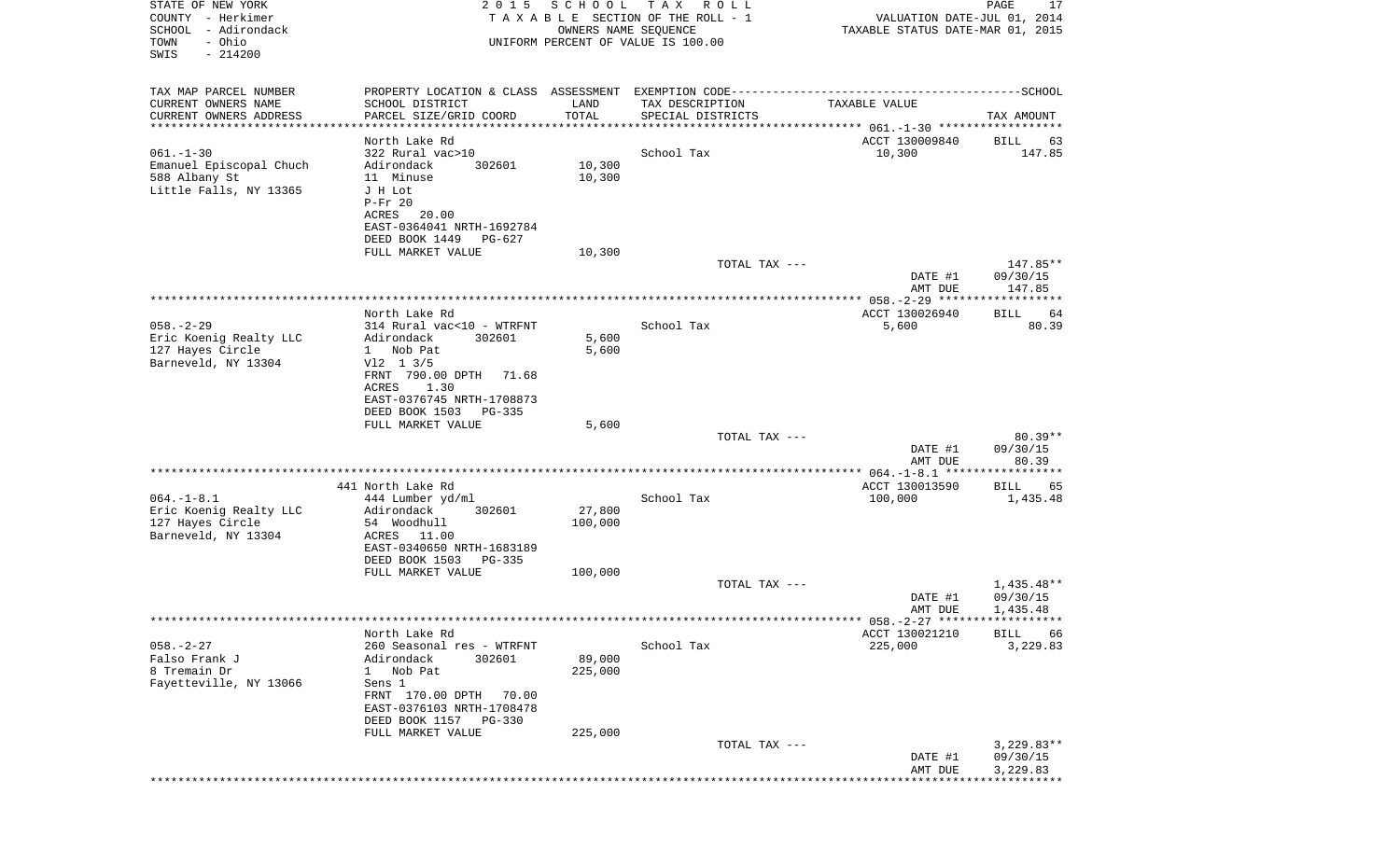| STATE OF NEW YORK<br>COUNTY - Herkimer<br>SCHOOL - Adirondack<br>- Ohio<br>TOWN<br>SWIS<br>$-214200$ | 2 0 1 5                                                                                      | SCHOOL<br>OWNERS NAME SEQUENCE | TAX ROLL<br>TAXABLE SECTION OF THE ROLL - 1<br>UNIFORM PERCENT OF VALUE IS 100.00 | VALUATION DATE-JUL 01, 2014<br>TAXABLE STATUS DATE-MAR 01, 2015 | PAGE<br>18                 |
|------------------------------------------------------------------------------------------------------|----------------------------------------------------------------------------------------------|--------------------------------|-----------------------------------------------------------------------------------|-----------------------------------------------------------------|----------------------------|
| TAX MAP PARCEL NUMBER                                                                                | PROPERTY LOCATION & CLASS ASSESSMENT EXEMPTION CODE-----------------------------------SCHOOL |                                |                                                                                   |                                                                 |                            |
| CURRENT OWNERS NAME                                                                                  | SCHOOL DISTRICT                                                                              | LAND                           | TAX DESCRIPTION                                                                   | TAXABLE VALUE                                                   |                            |
| CURRENT OWNERS ADDRESS<br>***********************                                                    | PARCEL SIZE/GRID COORD                                                                       | TOTAL                          | SPECIAL DISTRICTS                                                                 |                                                                 | TAX AMOUNT                 |
|                                                                                                      | North Lk                                                                                     |                                |                                                                                   | ACCT 130018750                                                  | BILL<br>67                 |
| $058. - 2 - 41$                                                                                      | 260 Seasonal res - WTRFNT                                                                    |                                | School Tax                                                                        | 198,000                                                         | 2,842.25                   |
| Falso Raymond Jr                                                                                     | 302601<br>Adirondack                                                                         | 110,200                        |                                                                                   |                                                                 |                            |
| 2909 Estey Rd                                                                                        | Nob Pat<br>$1 \quad$                                                                         | 198,000                        |                                                                                   |                                                                 |                            |
| Manlius, NY 13104                                                                                    | FRNT 120.00 DPTH 273.00                                                                      |                                |                                                                                   |                                                                 |                            |
|                                                                                                      | EAST-0376748 NRTH-1710637                                                                    |                                |                                                                                   |                                                                 |                            |
|                                                                                                      | DEED BOOK 779<br>PG-009<br>FULL MARKET VALUE                                                 | 198,000                        |                                                                                   |                                                                 |                            |
|                                                                                                      |                                                                                              |                                | TOTAL TAX ---                                                                     |                                                                 | $2,842.25**$               |
|                                                                                                      |                                                                                              |                                |                                                                                   | DATE #1<br>AMT DUE                                              | 09/30/15<br>2,842.25       |
|                                                                                                      |                                                                                              |                                |                                                                                   |                                                                 |                            |
|                                                                                                      | Farr Rd                                                                                      |                                |                                                                                   | ACCT 130041970                                                  | <b>BILL</b><br>68          |
| $065. -1 - 13$                                                                                       | 260 Seasonal res                                                                             |                                | School Tax                                                                        | 45,000                                                          | 645.97                     |
| Ferris Salem<br>147 Village Ln                                                                       | Adirondack<br>302601<br>25 Minuse                                                            | 35,000<br>45,000               |                                                                                   |                                                                 |                            |
| Daytona Beach, FL 32119                                                                              | N Wilmust                                                                                    |                                |                                                                                   |                                                                 |                            |
|                                                                                                      | ACRES<br>50.00                                                                               |                                |                                                                                   |                                                                 |                            |
|                                                                                                      | EAST-0358587 NRTH-1689444                                                                    |                                |                                                                                   |                                                                 |                            |
|                                                                                                      | DEED BOOK 00635 PG-00195                                                                     |                                |                                                                                   |                                                                 |                            |
|                                                                                                      | FULL MARKET VALUE                                                                            | 45,000                         | TOTAL TAX ---                                                                     |                                                                 | 645.97**                   |
|                                                                                                      |                                                                                              |                                |                                                                                   | DATE #1<br>AMT DUE                                              | 09/30/15<br>645.97         |
|                                                                                                      |                                                                                              |                                |                                                                                   | ****************** 058. -2-63 *******************               |                            |
|                                                                                                      | South Lake Rd                                                                                |                                |                                                                                   | ACCT 130040410                                                  | BILL<br>69                 |
| $058. - 2 - 63$                                                                                      | 260 Seasonal res - WTRFNT                                                                    |                                | School Tax                                                                        | 222,200                                                         | 3,189.64                   |
| Fields Lisa J<br>Attn: Fields Janice                                                                 | Adirondack<br>302601<br>1 Nob Pat                                                            | 126,400<br>222,200             |                                                                                   |                                                                 |                            |
| 8075 South Gifford Hill Rd                                                                           | FRNT 110.10 DPTH 291.50                                                                      |                                |                                                                                   |                                                                 |                            |
| Holland Patent, NY 13354                                                                             | ACRES<br>1.29                                                                                |                                |                                                                                   |                                                                 |                            |
|                                                                                                      | EAST-0385502 NRTH-1705296                                                                    |                                |                                                                                   |                                                                 |                            |
|                                                                                                      | DEED BOOK 891<br>PG-381                                                                      |                                |                                                                                   |                                                                 |                            |
|                                                                                                      | FULL MARKET VALUE                                                                            | 222,200                        |                                                                                   |                                                                 |                            |
|                                                                                                      |                                                                                              |                                | TOTAL TAX ---                                                                     | DATE #1                                                         | $3,189.64**$<br>09/30/15   |
|                                                                                                      |                                                                                              |                                |                                                                                   | AMT DUE                                                         | 3,189.64                   |
|                                                                                                      |                                                                                              |                                |                                                                                   |                                                                 |                            |
|                                                                                                      | Farr Rd                                                                                      |                                |                                                                                   |                                                                 | 70<br>BILL                 |
| $065. - 1 - 20.1$                                                                                    | 314 Rural vac<10                                                                             |                                | School Tax                                                                        | 12,700                                                          | 182.31                     |
| Flay Charles J<br>5536 Townline Rd                                                                   | Adirondack<br>302601<br>FRNT 209.00 DPTH                                                     | 12,700<br>12,700               |                                                                                   |                                                                 |                            |
| Sanborn, NY 14132                                                                                    | 9.90<br>ACRES                                                                                |                                |                                                                                   |                                                                 |                            |
|                                                                                                      | EAST-0356168 NRTH-1683567                                                                    |                                |                                                                                   |                                                                 |                            |
|                                                                                                      | DEED BOOK 1565<br><b>PG-777</b>                                                              |                                |                                                                                   |                                                                 |                            |
|                                                                                                      | FULL MARKET VALUE                                                                            | 12,700                         |                                                                                   |                                                                 |                            |
|                                                                                                      |                                                                                              |                                | TOTAL TAX ---                                                                     |                                                                 | 182.31**<br>09/30/15       |
|                                                                                                      |                                                                                              |                                |                                                                                   | DATE #1<br>AMT DUE                                              | 182.31                     |
|                                                                                                      |                                                                                              |                                |                                                                                   |                                                                 | ************************** |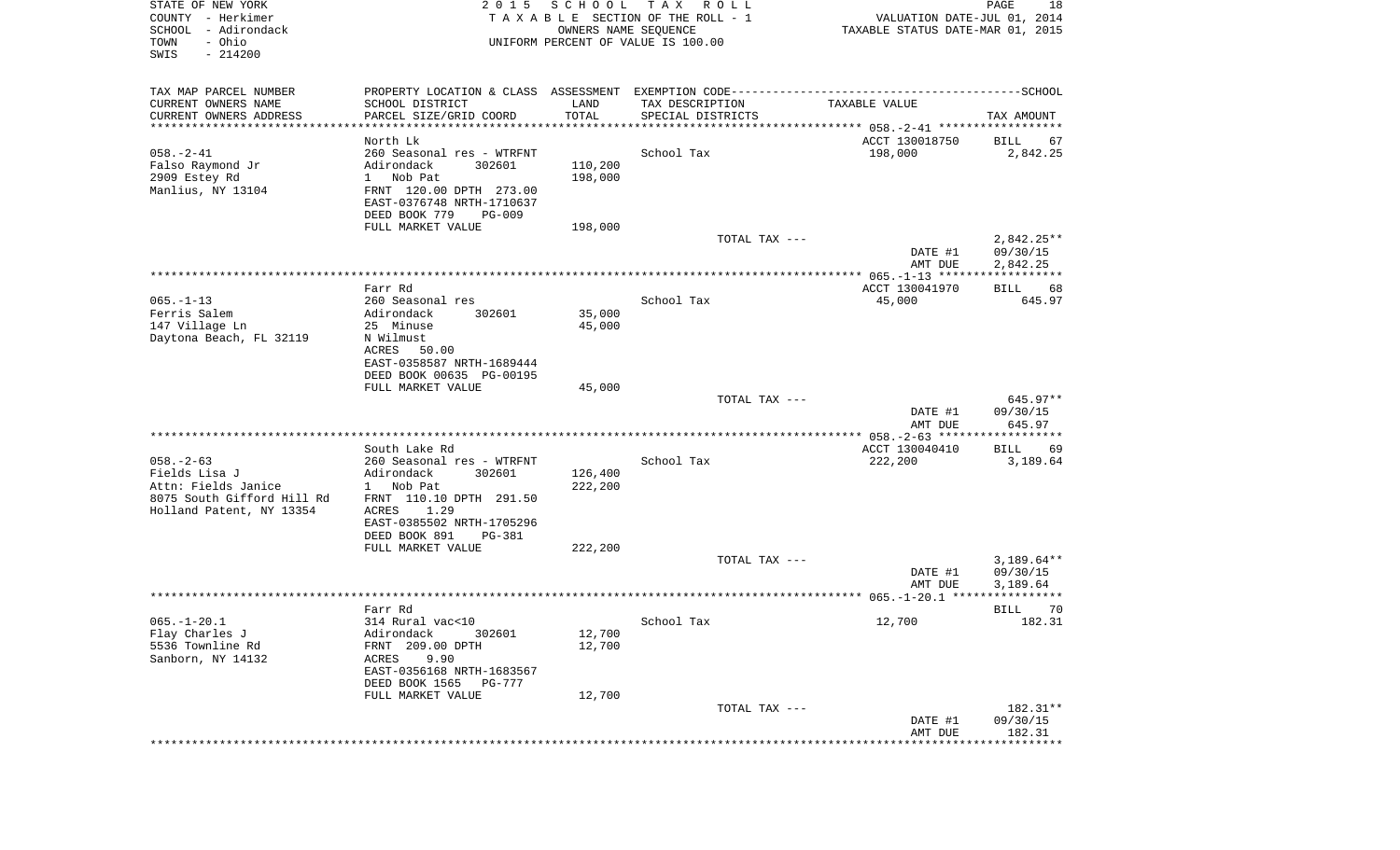| STATE OF NEW YORK<br>COUNTY - Herkimer<br>SCHOOL - Adirondack<br>TOWN<br>- Ohio<br>$-214200$<br>SWIS | 2 0 1 5<br>TAXABLE SECTION OF THE ROLL - 1<br>UNIFORM PERCENT OF VALUE IS 100.00 | VALUATION DATE-JUL 01, 2014<br>TAXABLE STATUS DATE-MAR 01, 2015 | PAGE<br>19        |                         |                      |
|------------------------------------------------------------------------------------------------------|----------------------------------------------------------------------------------|-----------------------------------------------------------------|-------------------|-------------------------|----------------------|
|                                                                                                      |                                                                                  |                                                                 |                   |                         |                      |
| TAX MAP PARCEL NUMBER                                                                                |                                                                                  |                                                                 |                   |                         |                      |
| CURRENT OWNERS NAME                                                                                  | SCHOOL DISTRICT                                                                  | LAND                                                            | TAX DESCRIPTION   | TAXABLE VALUE           |                      |
| CURRENT OWNERS ADDRESS<br>**********************                                                     | PARCEL SIZE/GRID COORD                                                           | TOTAL                                                           | SPECIAL DISTRICTS |                         | TAX AMOUNT           |
|                                                                                                      | Farr Rd                                                                          |                                                                 |                   | ACCT 130033690          | BILL<br>71           |
| 065.-1-20.2                                                                                          | 260 Seasonal res                                                                 |                                                                 | School Tax        | 37,200                  | 534.00               |
| Flay Charles J                                                                                       | Adirondack<br>302601                                                             | 12,200                                                          |                   |                         |                      |
| Flay Gail M                                                                                          | FRNT 95.00 DPTH 400.00                                                           | 37,200                                                          |                   |                         |                      |
| 5536 Townline Rd                                                                                     | EAST-0355781 NRTH-1683630                                                        |                                                                 |                   |                         |                      |
| Sanborn, NY 14132                                                                                    | DEED BOOK 1565 PG-777                                                            |                                                                 |                   |                         |                      |
|                                                                                                      | FULL MARKET VALUE                                                                | 37,200                                                          |                   |                         |                      |
|                                                                                                      |                                                                                  |                                                                 | TOTAL TAX ---     |                         | 534.00**             |
|                                                                                                      |                                                                                  |                                                                 |                   | DATE #1                 | 09/30/15             |
|                                                                                                      |                                                                                  |                                                                 |                   | AMT DUE                 | 534.00               |
|                                                                                                      |                                                                                  |                                                                 |                   |                         |                      |
| 064.-1-6                                                                                             | North Lake Rd<br>312 Vac w/imprv                                                 |                                                                 | School Tax        | ACCT 130013470<br>6,600 | BILL<br>72<br>94.74  |
| Gagnon Joseph D                                                                                      | Adirondack<br>302601                                                             | 5,600                                                           |                   |                         |                      |
| 419 Noth Lake Rd                                                                                     | 54 Woodhull                                                                      | 6,600                                                           |                   |                         |                      |
| Forestport, NY 13338                                                                                 | R1 1.14A                                                                         |                                                                 |                   |                         |                      |
|                                                                                                      | FRNT 200.00 DPTH 207.00                                                          |                                                                 |                   |                         |                      |
|                                                                                                      | EAST-0341079 NRTH-1683306                                                        |                                                                 |                   |                         |                      |
|                                                                                                      | DEED BOOK 932<br>PG-251                                                          |                                                                 |                   |                         |                      |
|                                                                                                      | FULL MARKET VALUE                                                                | 6,600                                                           |                   |                         |                      |
|                                                                                                      |                                                                                  |                                                                 | TOTAL TAX ---     |                         | 94.74**              |
|                                                                                                      |                                                                                  |                                                                 |                   | DATE #1                 | 09/30/15             |
|                                                                                                      |                                                                                  |                                                                 |                   | AMT DUE                 | 94.74                |
|                                                                                                      | 419 North Lake Rd                                                                |                                                                 |                   | ACCT 130060275          | BILL 73              |
| 064.-1-7                                                                                             | 270 Mfg housing                                                                  |                                                                 | STAR EN<br>41834  |                         | 51,300               |
| Gagnon Joseph D                                                                                      | Adirondack<br>302601                                                             | 23,800                                                          | School Tax        | 51,300                  | 736.40               |
| c/o Sally Ganyon (Life Use)    Lot 54 Woodhull                                                       |                                                                                  | 51,300                                                          |                   |                         |                      |
| 419 North Lake Rd                                                                                    | Vl 2<br>$5/6$ A                                                                  |                                                                 |                   |                         |                      |
| Forestport, NY 13338                                                                                 | Lot 6                                                                            |                                                                 |                   |                         |                      |
|                                                                                                      | FRNT 150.00 DPTH 255.00                                                          |                                                                 |                   |                         |                      |
|                                                                                                      | EAST-0340932 NRTH-1683186                                                        |                                                                 |                   |                         |                      |
|                                                                                                      |                                                                                  |                                                                 |                   |                         |                      |
|                                                                                                      | DEED BOOK 932<br>PG-251                                                          |                                                                 |                   |                         |                      |
|                                                                                                      | FULL MARKET VALUE                                                                | 51,300                                                          |                   |                         |                      |
|                                                                                                      |                                                                                  |                                                                 | TOTAL TAX ---     |                         | $0.00**$             |
|                                                                                                      |                                                                                  |                                                                 |                   |                         |                      |
|                                                                                                      | 2923 South Lake Rd                                                               |                                                                 |                   | ACCT 130040710          | BILL<br>74           |
| 058.-2-23                                                                                            | 260 Seasonal res - WTRFNT                                                        |                                                                 | School Tax        | 90,000                  | 1,291.93             |
| Gambill Elna D                                                                                       | Adirondack<br>302601                                                             | 66,150                                                          |                   |                         |                      |
| 7416 Hoffman Rd                                                                                      | 1 Nob Pat                                                                        | 90,000                                                          |                   |                         |                      |
| Holland Patent, NY 13354                                                                             | Sens 1                                                                           |                                                                 |                   |                         |                      |
|                                                                                                      | FRNT 200.00 DPTH 165.00<br>EAST-0375646 NRTH-1708387                             |                                                                 |                   |                         |                      |
|                                                                                                      | DEED BOOK 00657 PG-00703                                                         |                                                                 |                   |                         |                      |
|                                                                                                      | FULL MARKET VALUE                                                                | 90,000                                                          |                   |                         |                      |
|                                                                                                      |                                                                                  |                                                                 | TOTAL TAX ---     |                         | 1,291.93**           |
|                                                                                                      |                                                                                  |                                                                 |                   | DATE #1<br>AMT DUE      | 09/30/15<br>1,291.93 |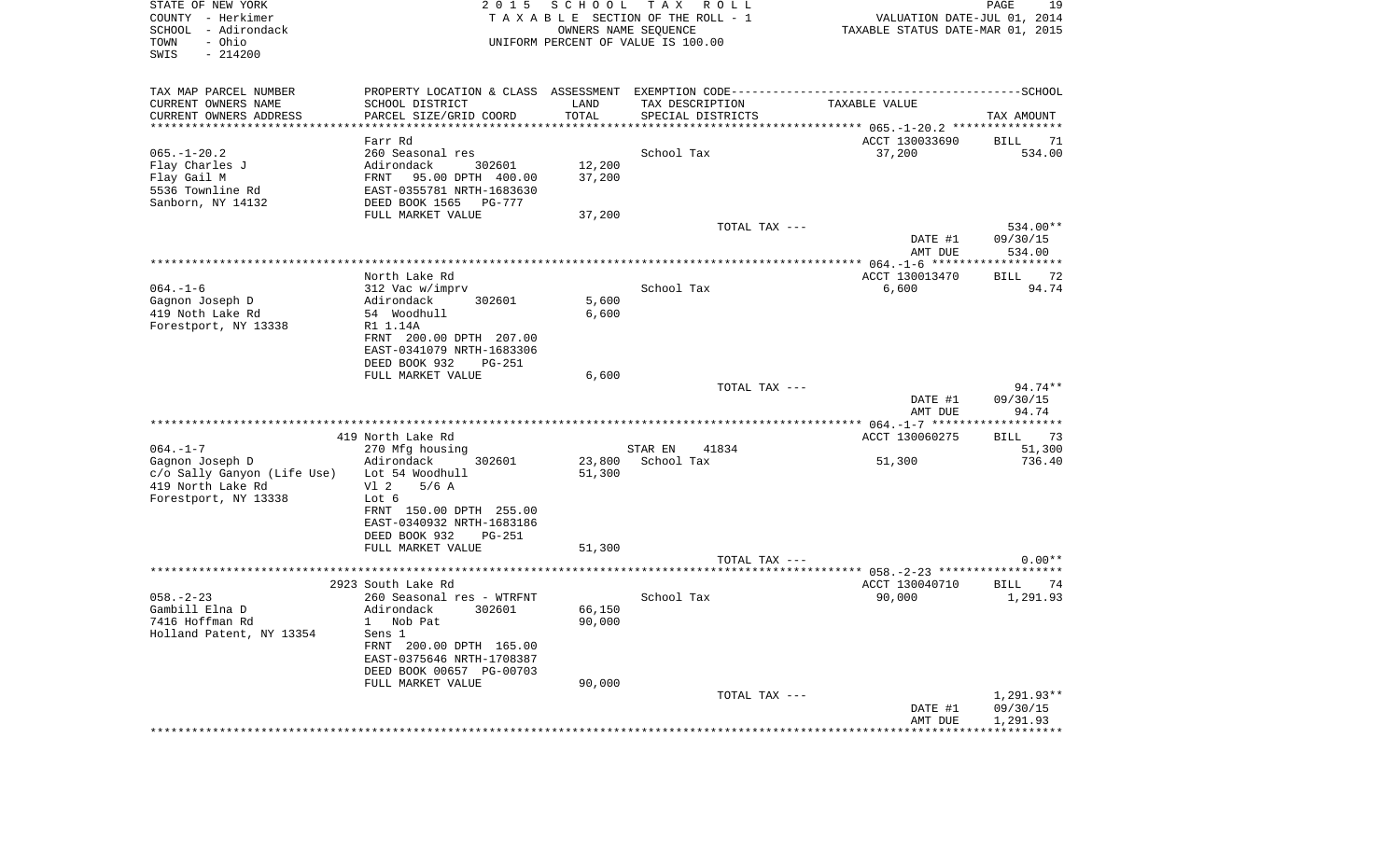| STATE OF NEW YORK<br>COUNTY - Herkimer<br>SCHOOL - Adirondack<br>- Ohio<br>TOWN<br>SWIS<br>$-214200$ | 2 0 1 5                                              | SCHOOL<br>OWNERS NAME SEQUENCE | T A X<br>R O L L<br>TAXABLE SECTION OF THE ROLL - 1<br>UNIFORM PERCENT OF VALUE IS 100.00 | VALUATION DATE-JUL 01, 2014<br>TAXABLE STATUS DATE-MAR 01, 2015 | PAGE<br>20           |
|------------------------------------------------------------------------------------------------------|------------------------------------------------------|--------------------------------|-------------------------------------------------------------------------------------------|-----------------------------------------------------------------|----------------------|
| TAX MAP PARCEL NUMBER                                                                                |                                                      |                                |                                                                                           |                                                                 |                      |
| CURRENT OWNERS NAME                                                                                  | SCHOOL DISTRICT                                      | LAND                           | TAX DESCRIPTION                                                                           | TAXABLE VALUE                                                   |                      |
| CURRENT OWNERS ADDRESS<br>************************                                                   | PARCEL SIZE/GRID COORD                               | TOTAL                          | SPECIAL DISTRICTS                                                                         |                                                                 | TAX AMOUNT           |
|                                                                                                      | North Lake Rd                                        |                                |                                                                                           | ACCT 130038370                                                  | BILL<br>75           |
| $058. - 2 - 35$                                                                                      | 260 Seasonal res - WTRFNT                            |                                | School Tax                                                                                | 149,500                                                         | 2,146.04             |
| Gates Geoffrey K                                                                                     | 302601<br>Adirondack                                 | 119,500                        |                                                                                           |                                                                 |                      |
| 10389 Hinman Rd                                                                                      | 1 Nob Pat                                            | 149,500                        |                                                                                           |                                                                 |                      |
| Holland Patent, NY 13354                                                                             | FRNT 155.00 DPTH 274.20                              |                                |                                                                                           |                                                                 |                      |
|                                                                                                      | EAST-0376242 NRTH-1709869<br>DEED BOOK 911<br>PG-252 |                                |                                                                                           |                                                                 |                      |
|                                                                                                      | FULL MARKET VALUE                                    | 149,500                        |                                                                                           |                                                                 |                      |
|                                                                                                      |                                                      |                                | TOTAL TAX ---                                                                             |                                                                 | $2,146.04**$         |
|                                                                                                      |                                                      |                                |                                                                                           | DATE #1<br>AMT DUE                                              | 09/30/15<br>2,146.04 |
|                                                                                                      |                                                      |                                |                                                                                           |                                                                 |                      |
| $064. - 1 - 22$                                                                                      | Farr Rd<br>260 Seasonal res                          |                                | School Tax                                                                                | ACCT 130010110                                                  | 76<br>BILL           |
| Geer Thomas Nelson                                                                                   | Adirondack<br>302601                                 | 78,700                         |                                                                                           | 88,000                                                          | 1,263.22             |
| Gear Deborah Ann                                                                                     | 15 Rem Pat                                           | 88,000                         |                                                                                           |                                                                 |                      |
| 363 Mowers Rd                                                                                        | 91 A<br>Seas                                         |                                |                                                                                           |                                                                 |                      |
| Frankfort, NY 13340                                                                                  | ACRES<br>91.00                                       |                                |                                                                                           |                                                                 |                      |
|                                                                                                      | EAST-0341848 NRTH-1673190<br>DEED BOOK 878           |                                |                                                                                           |                                                                 |                      |
|                                                                                                      | $PG-605$<br>FULL MARKET VALUE                        | 88,000                         |                                                                                           |                                                                 |                      |
|                                                                                                      |                                                      |                                | TOTAL TAX ---                                                                             |                                                                 | $1,263.22**$         |
|                                                                                                      |                                                      |                                |                                                                                           | DATE #1                                                         | 09/30/15             |
|                                                                                                      |                                                      |                                |                                                                                           | AMT DUE<br>***************** 058.-2-65 *******************      | 1,263.22             |
|                                                                                                      | 194 South Lake Clb. Rd                               |                                |                                                                                           | ACCT 130076740                                                  | <b>BILL</b><br>77    |
| $058. - 2 - 65$                                                                                      | 260 Seasonal res - WTRFNT                            |                                | School Tax                                                                                | 160,000                                                         | 2,296.77             |
| Gehringer Melissa J                                                                                  | Adirondack<br>302601                                 | 109,200                        |                                                                                           |                                                                 |                      |
| 3410 Oneida St<br>Chadwicks, NY 1331902                                                              | South Lake<br>Seas 1A                                | 160,000                        |                                                                                           |                                                                 |                      |
|                                                                                                      | FRNT 118.00 DPTH 308.20                              |                                |                                                                                           |                                                                 |                      |
|                                                                                                      | ACRES<br>0.75                                        |                                |                                                                                           |                                                                 |                      |
|                                                                                                      | EAST-0385816 NRTH-1705373                            |                                |                                                                                           |                                                                 |                      |
|                                                                                                      | DEED BOOK 1209<br>$PG-70$                            |                                |                                                                                           |                                                                 |                      |
|                                                                                                      | FULL MARKET VALUE                                    | 160,000                        |                                                                                           |                                                                 | $2,296.77**$         |
|                                                                                                      |                                                      |                                | TOTAL TAX ---                                                                             | DATE #1                                                         | 09/30/15             |
|                                                                                                      |                                                      |                                |                                                                                           | AMT DUE                                                         | 2,296.77             |
|                                                                                                      |                                                      |                                |                                                                                           |                                                                 |                      |
|                                                                                                      | Farr Rd                                              |                                |                                                                                           |                                                                 | BILL 78              |
| $065. - 1 - 28.2$                                                                                    | 322 Rural vac>10                                     |                                | School Tax                                                                                | 25,000                                                          | 358.87               |
| Gentile Vincenzo<br>Gentile Grace                                                                    | Adirondack<br>302601<br>ACRES<br>43.20               | 25,000<br>25,000               |                                                                                           |                                                                 |                      |
| 1926 Hone Ave                                                                                        | EAST-0357470 NRTH-1682314                            |                                |                                                                                           |                                                                 |                      |
| Bronx, NY 10461                                                                                      | DEED BOOK 1560<br><b>PG-107</b>                      |                                |                                                                                           |                                                                 |                      |
|                                                                                                      | FULL MARKET VALUE                                    | 25,000                         |                                                                                           |                                                                 |                      |
|                                                                                                      |                                                      |                                | TOTAL TAX ---                                                                             |                                                                 | 358.87**             |
|                                                                                                      |                                                      |                                |                                                                                           | DATE #1<br>AMT DUE                                              | 09/30/15<br>358.87   |
|                                                                                                      |                                                      |                                |                                                                                           | **************************                                      |                      |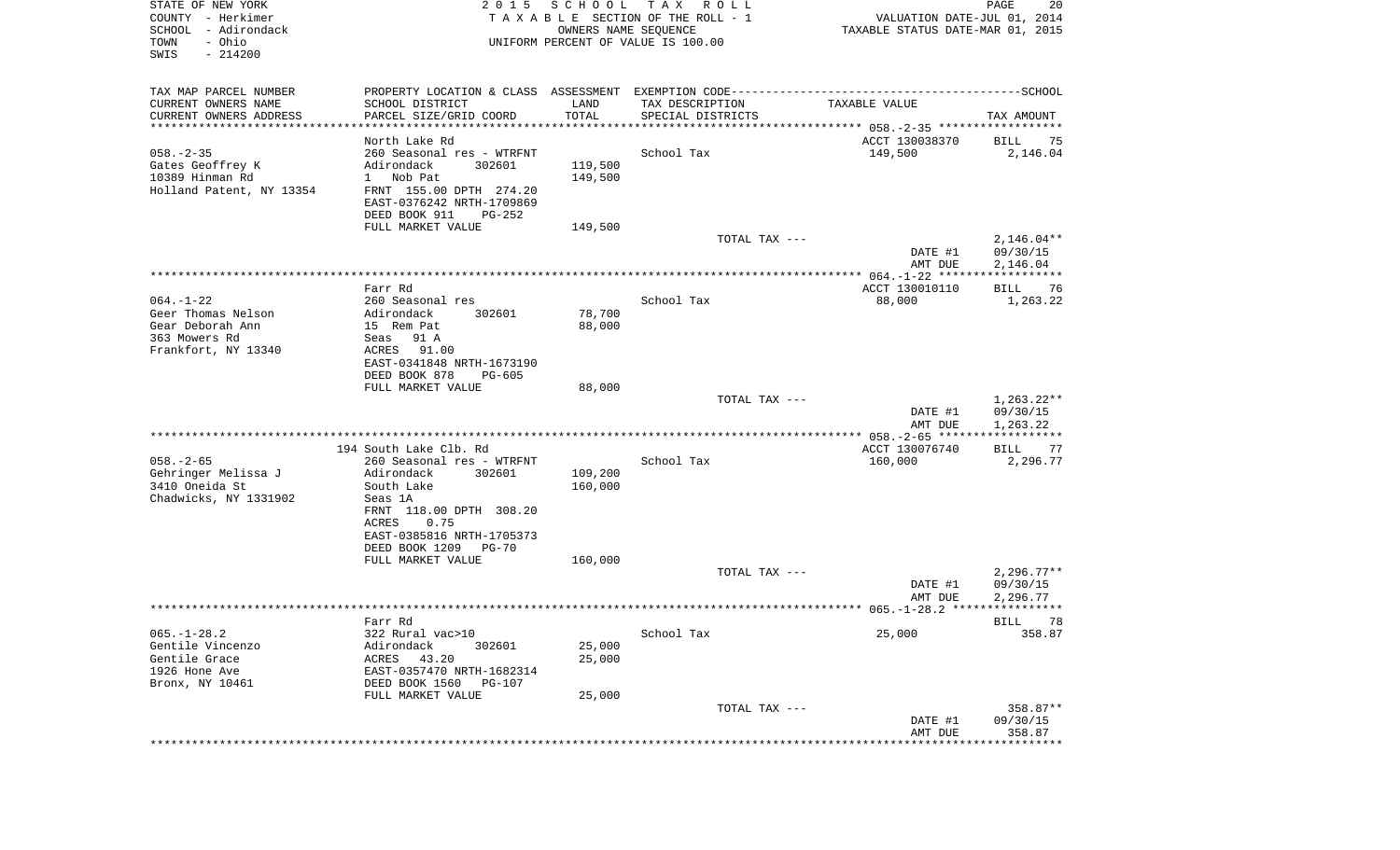| STATE OF NEW YORK<br>COUNTY - Herkimer<br>SCHOOL<br>- Adirondack<br>- Ohio<br>TOWN | 2 0 1 5                                                     | SCHOOL                         | T A X<br>R O L L<br>TAXABLE SECTION OF THE ROLL - 1<br>OWNERS NAME SEQUENCE<br>UNIFORM PERCENT OF VALUE IS 100.00 | VALUATION DATE-JUL 01, 2014<br>TAXABLE STATUS DATE-MAR 01, 2015 | 21<br>PAGE           |
|------------------------------------------------------------------------------------|-------------------------------------------------------------|--------------------------------|-------------------------------------------------------------------------------------------------------------------|-----------------------------------------------------------------|----------------------|
| SWIS<br>$-214200$                                                                  |                                                             |                                |                                                                                                                   |                                                                 |                      |
| TAX MAP PARCEL NUMBER                                                              |                                                             |                                |                                                                                                                   |                                                                 |                      |
| CURRENT OWNERS NAME                                                                | SCHOOL DISTRICT                                             | LAND                           | TAX DESCRIPTION                                                                                                   | TAXABLE VALUE                                                   |                      |
| CURRENT OWNERS ADDRESS<br>***********************                                  | PARCEL SIZE/GRID COORD<br>* * * * * * * * * * * * * * * * * | TOTAL<br>* * * * * * * * * * * | SPECIAL DISTRICTS                                                                                                 |                                                                 | TAX AMOUNT           |
| $068. -3 - 14$                                                                     | Farr Rd<br>314 Rural vac<10                                 |                                | School Tax                                                                                                        | ACCT 130032670                                                  | 79<br>BILL<br>14.35  |
| Getman Janet                                                                       | Adirondack<br>302601                                        | 1,000                          |                                                                                                                   | 1,000                                                           |                      |
| Getman James                                                                       | 16 Rem Pat                                                  | 1,000                          |                                                                                                                   |                                                                 |                      |
| 178 Burt Rd                                                                        | $V12$ $1/2$                                                 |                                |                                                                                                                   |                                                                 |                      |
| Herkimer, NY 13350                                                                 | FRNT 100.00 DPTH 200.00                                     |                                |                                                                                                                   |                                                                 |                      |
|                                                                                    | EAST-0339264 NRTH-1674367                                   |                                |                                                                                                                   |                                                                 |                      |
|                                                                                    | DEED BOOK 822<br>PG-483                                     |                                |                                                                                                                   |                                                                 |                      |
|                                                                                    | FULL MARKET VALUE                                           | 1,000                          | TOTAL TAX ---                                                                                                     |                                                                 | $14.35**$            |
|                                                                                    |                                                             |                                |                                                                                                                   | DATE #1                                                         | 09/30/15             |
|                                                                                    |                                                             |                                |                                                                                                                   | AMT DUE                                                         | 14.35                |
|                                                                                    |                                                             |                                |                                                                                                                   |                                                                 |                      |
|                                                                                    | Off the Cross Road                                          |                                |                                                                                                                   | ACCT 130032640                                                  | 80<br>BILL           |
| $068. - 3 - 15$<br>Getman Janet                                                    | 260 Seasonal res<br>Adirondack<br>302601                    | 1,900                          | School Tax                                                                                                        | 10,000                                                          | 143.55               |
| Getman James                                                                       | 16 Rem Pat                                                  | 10,000                         |                                                                                                                   |                                                                 |                      |
| 178 Burt Rd                                                                        | Sens $1/2$                                                  |                                |                                                                                                                   |                                                                 |                      |
| Herkimer, NY 13350                                                                 | FRNT 100.00 DPTH 200.00                                     |                                |                                                                                                                   |                                                                 |                      |
|                                                                                    | EAST-0339352 NRTH-1674369                                   |                                |                                                                                                                   |                                                                 |                      |
|                                                                                    | DEED BOOK 822<br><b>PG-483</b>                              |                                |                                                                                                                   |                                                                 |                      |
|                                                                                    | FULL MARKET VALUE                                           | 10,000                         | TOTAL TAX ---                                                                                                     |                                                                 | $143.55**$           |
|                                                                                    |                                                             |                                |                                                                                                                   | DATE #1                                                         | 09/30/15             |
|                                                                                    |                                                             |                                |                                                                                                                   | AMT DUE                                                         | 143.55               |
|                                                                                    |                                                             |                                |                                                                                                                   |                                                                 |                      |
|                                                                                    | North Lake Rd                                               |                                |                                                                                                                   | ACCT 130024210                                                  | BILL<br>81           |
| $061. - 1 - 40$<br>Graus Robert                                                    | 260 Seasonal res<br>Adirondack<br>302601                    | 8,600                          | School Tax                                                                                                        | 45,000                                                          | 645.97               |
| Graus Maryann                                                                      | 15 Minuse                                                   | 45,000                         |                                                                                                                   |                                                                 |                      |
| 8 Heritage Woods Court                                                             | ACRES<br>1.50                                               |                                |                                                                                                                   |                                                                 |                      |
| Rochester, NY 14615                                                                | EAST-0363147 NRTH-1697124                                   |                                |                                                                                                                   |                                                                 |                      |
|                                                                                    | DEED BOOK 721<br><b>PG-001</b>                              |                                |                                                                                                                   |                                                                 |                      |
|                                                                                    | FULL MARKET VALUE                                           | 45,000                         |                                                                                                                   |                                                                 |                      |
|                                                                                    |                                                             |                                | TOTAL TAX ---                                                                                                     | DATE #1                                                         | 645.97**<br>09/30/15 |
|                                                                                    |                                                             |                                |                                                                                                                   | AMT DUE                                                         | 645.97               |
|                                                                                    |                                                             |                                |                                                                                                                   |                                                                 | *****                |
|                                                                                    | 437 Farr Rd                                                 |                                |                                                                                                                   | ACCT 130043680                                                  | 82<br>BILL           |
| $068. -3 - 17$                                                                     | 240 Rural res                                               |                                | STAR EN<br>41834                                                                                                  |                                                                 | 65,300               |
| Greene James W                                                                     | Adirondack<br>302601                                        | 56,700<br>163,900              | School Tax                                                                                                        | 163,900                                                         | 2,352.75             |
| Greene Dorothy<br>437 Farr Rd                                                      | 16 Rem Pat<br>Log Home & Garage                             |                                |                                                                                                                   |                                                                 |                      |
| Forestport, NY 13338                                                               | 54.40<br>ACRES                                              |                                |                                                                                                                   |                                                                 |                      |
|                                                                                    | EAST-0339966 NRTH-1672560                                   |                                |                                                                                                                   |                                                                 |                      |
|                                                                                    | DEED BOOK 808<br>$PG-644$                                   |                                |                                                                                                                   |                                                                 |                      |
|                                                                                    | FULL MARKET VALUE                                           | 163,900                        |                                                                                                                   |                                                                 |                      |
|                                                                                    |                                                             |                                | TOTAL TAX ---                                                                                                     |                                                                 | $1,469.75**$         |
|                                                                                    |                                                             |                                |                                                                                                                   | DATE #1<br>AMT DUE                                              | 09/30/15<br>1,469.75 |
|                                                                                    |                                                             |                                |                                                                                                                   |                                                                 |                      |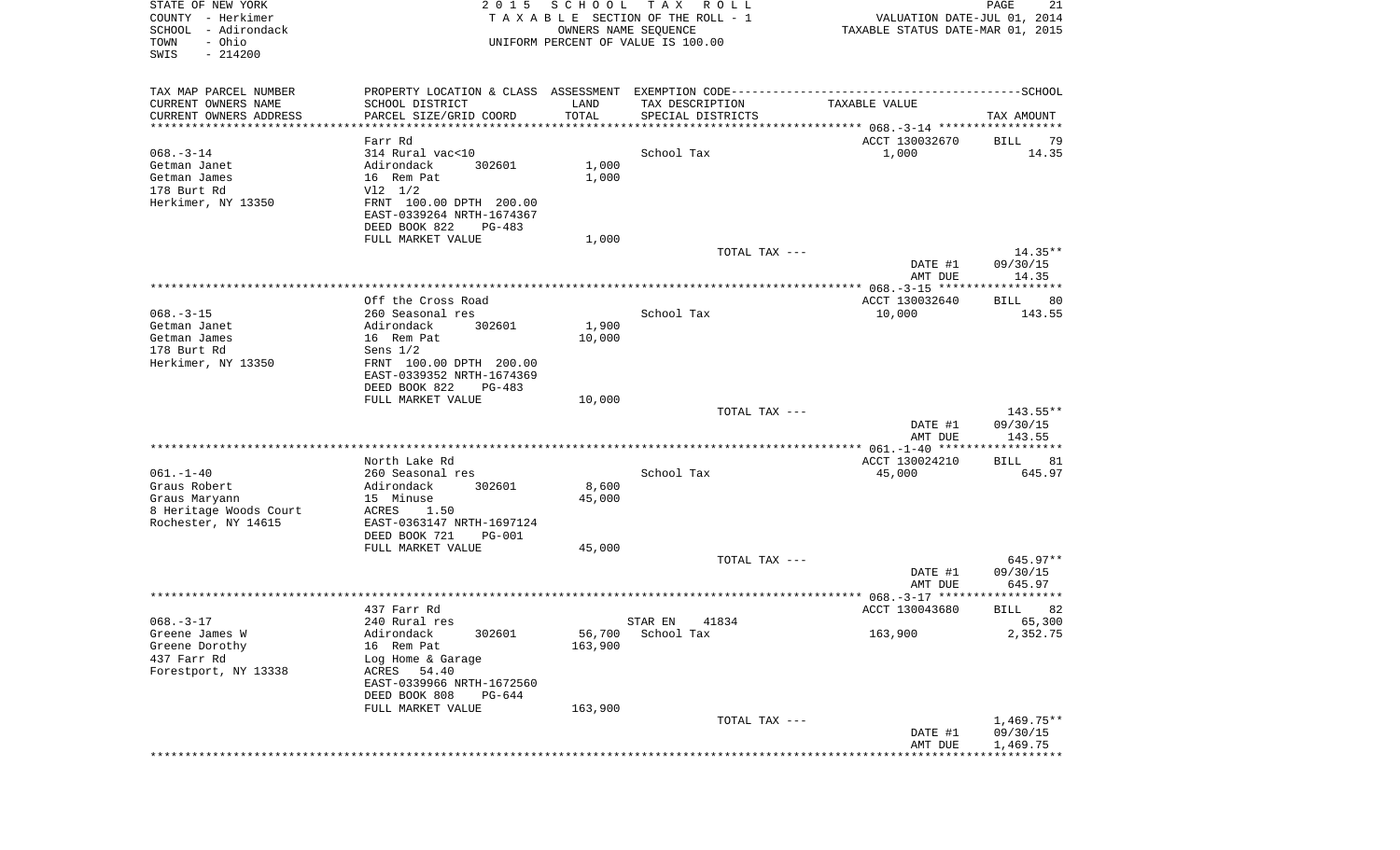| STATE OF NEW YORK<br>COUNTY - Herkimer<br>SCHOOL<br>- Adirondack<br>- Ohio<br>TOWN<br>SWIS<br>$-214200$ | 2 0 1 5                                              | SCHOOL<br>OWNERS NAME SEQUENCE | T A X<br>R O L L<br>TAXABLE SECTION OF THE ROLL - 1<br>UNIFORM PERCENT OF VALUE IS 100.00 | VALUATION DATE-JUL 01, 2014<br>TAXABLE STATUS DATE-MAR 01, 2015 | PAGE<br>22           |
|---------------------------------------------------------------------------------------------------------|------------------------------------------------------|--------------------------------|-------------------------------------------------------------------------------------------|-----------------------------------------------------------------|----------------------|
| TAX MAP PARCEL NUMBER                                                                                   |                                                      |                                |                                                                                           |                                                                 |                      |
| CURRENT OWNERS NAME                                                                                     | SCHOOL DISTRICT                                      | LAND                           | TAX DESCRIPTION                                                                           | TAXABLE VALUE                                                   |                      |
| CURRENT OWNERS ADDRESS<br>**********************                                                        | PARCEL SIZE/GRID COORD                               | TOTAL                          | SPECIAL DISTRICTS                                                                         |                                                                 | TAX AMOUNT           |
|                                                                                                         | 2957 South Lake Rd                                   |                                |                                                                                           | ACCT 130036780                                                  | 83<br>BILL           |
| $058. - 2 - 28$                                                                                         | 260 Seasonal res - WTRFNT                            |                                | School Tax                                                                                | 115,500                                                         | 1,657.98             |
| Gribnau Steven Dean                                                                                     | 302601<br>Adirondack                                 | 77,400                         |                                                                                           |                                                                 |                      |
| Gribnau Linda                                                                                           | Nob Pat<br>$\mathbf{1}$                              | 115,500                        |                                                                                           |                                                                 |                      |
| 139 Hoes Ln                                                                                             | Seas .29A                                            |                                |                                                                                           |                                                                 |                      |
| Shelburne, VT 05482                                                                                     | FRNT 125.00 DPTH 73.00<br>EAST-0376275 NRTH-1708570  |                                |                                                                                           |                                                                 |                      |
|                                                                                                         | DEED BOOK 1542<br>PG-955                             |                                |                                                                                           |                                                                 |                      |
|                                                                                                         | FULL MARKET VALUE                                    | 115,500                        |                                                                                           |                                                                 |                      |
|                                                                                                         |                                                      |                                | TOTAL TAX ---                                                                             |                                                                 | 1,657.98**           |
|                                                                                                         |                                                      |                                |                                                                                           | DATE #1                                                         | 09/30/15             |
|                                                                                                         |                                                      |                                |                                                                                           | AMT DUE                                                         | 1,657.98             |
|                                                                                                         | North Lake Rd                                        |                                |                                                                                           | ACCT 130029190                                                  | BILL<br>84           |
| $064. - 1 - 19$                                                                                         | 910 Priv forest                                      |                                | School Tax                                                                                | 36,800                                                          | 528.26               |
| Halpin Martin H III                                                                                     | Adirondack<br>302601                                 | 36,800                         |                                                                                           |                                                                 |                      |
| Attn: Halpin Arthur                                                                                     | 8 Rem Pat                                            | 36,800                         |                                                                                           |                                                                 |                      |
| 159 Hayes                                                                                               | ACRES<br>73.50                                       |                                |                                                                                           |                                                                 |                      |
| Barneveld, NY 13304                                                                                     | EAST-0336672 NRTH-1675086<br>DEED BOOK 820<br>PG-419 |                                |                                                                                           |                                                                 |                      |
|                                                                                                         | FULL MARKET VALUE                                    | 36,800                         |                                                                                           |                                                                 |                      |
|                                                                                                         |                                                      |                                | TOTAL TAX ---                                                                             |                                                                 | 528.26**             |
|                                                                                                         |                                                      |                                |                                                                                           | DATE #1<br>AMT DUE                                              | 09/30/15<br>528.26   |
|                                                                                                         |                                                      |                                |                                                                                           |                                                                 |                      |
| $061. - 1 - 36$                                                                                         | North Lake Rd<br>260 Seasonal res                    |                                | School Tax                                                                                | ACCT 130026310<br>68,400                                        | BILL<br>85<br>981.87 |
| Hass Richard K                                                                                          | Adirondack<br>302601                                 | 55,900                         |                                                                                           |                                                                 |                      |
| Hass Dawn M                                                                                             | 14 Minuse                                            | 68,400                         |                                                                                           |                                                                 |                      |
| 9312 Burch Hill Rd                                                                                      | Sens 97 3/4                                          |                                |                                                                                           |                                                                 |                      |
| Springwater, NY 14560                                                                                   | ACRES 97.70                                          |                                |                                                                                           |                                                                 |                      |
|                                                                                                         | EAST-0364704 NRTH-1695034                            |                                |                                                                                           |                                                                 |                      |
|                                                                                                         | DEED BOOK 1086<br>PG-133<br>FULL MARKET VALUE        | 68,400                         |                                                                                           |                                                                 |                      |
|                                                                                                         |                                                      |                                | TOTAL TAX ---                                                                             |                                                                 | 981.87**             |
|                                                                                                         |                                                      |                                |                                                                                           | DATE #1                                                         | 09/30/15             |
|                                                                                                         |                                                      |                                |                                                                                           | AMT DUE                                                         | 981.87               |
|                                                                                                         | North Lake Rd                                        |                                |                                                                                           | ACCT 130031950                                                  | 86<br>BILL           |
| $058. - 2 - 24$                                                                                         | 260 Seasonal res - WTRFNT                            |                                | School Tax                                                                                | 164,000                                                         | 2,354.19             |
| Hawkins Charles E III<br>2574 E Hill Rd                                                                 | Adirondack<br>302601                                 | 84,000                         |                                                                                           |                                                                 |                      |
| Marcellus, NY 13108                                                                                     | Nob Pat<br>$\mathbf{1}$<br>FRNT 125.00 DPTH 165.00   | 164,000                        |                                                                                           |                                                                 |                      |
|                                                                                                         | EAST-0375786 NRTH-1708419                            |                                |                                                                                           |                                                                 |                      |
|                                                                                                         | DEED BOOK 791<br>PG-266                              |                                |                                                                                           |                                                                 |                      |
|                                                                                                         | FULL MARKET VALUE                                    | 164,000                        |                                                                                           |                                                                 |                      |
|                                                                                                         |                                                      |                                | TOTAL TAX ---                                                                             |                                                                 | $2,354.19**$         |
|                                                                                                         |                                                      |                                |                                                                                           | DATE #1<br>AMT DUE                                              | 09/30/15<br>2,354.19 |
|                                                                                                         |                                                      |                                |                                                                                           |                                                                 |                      |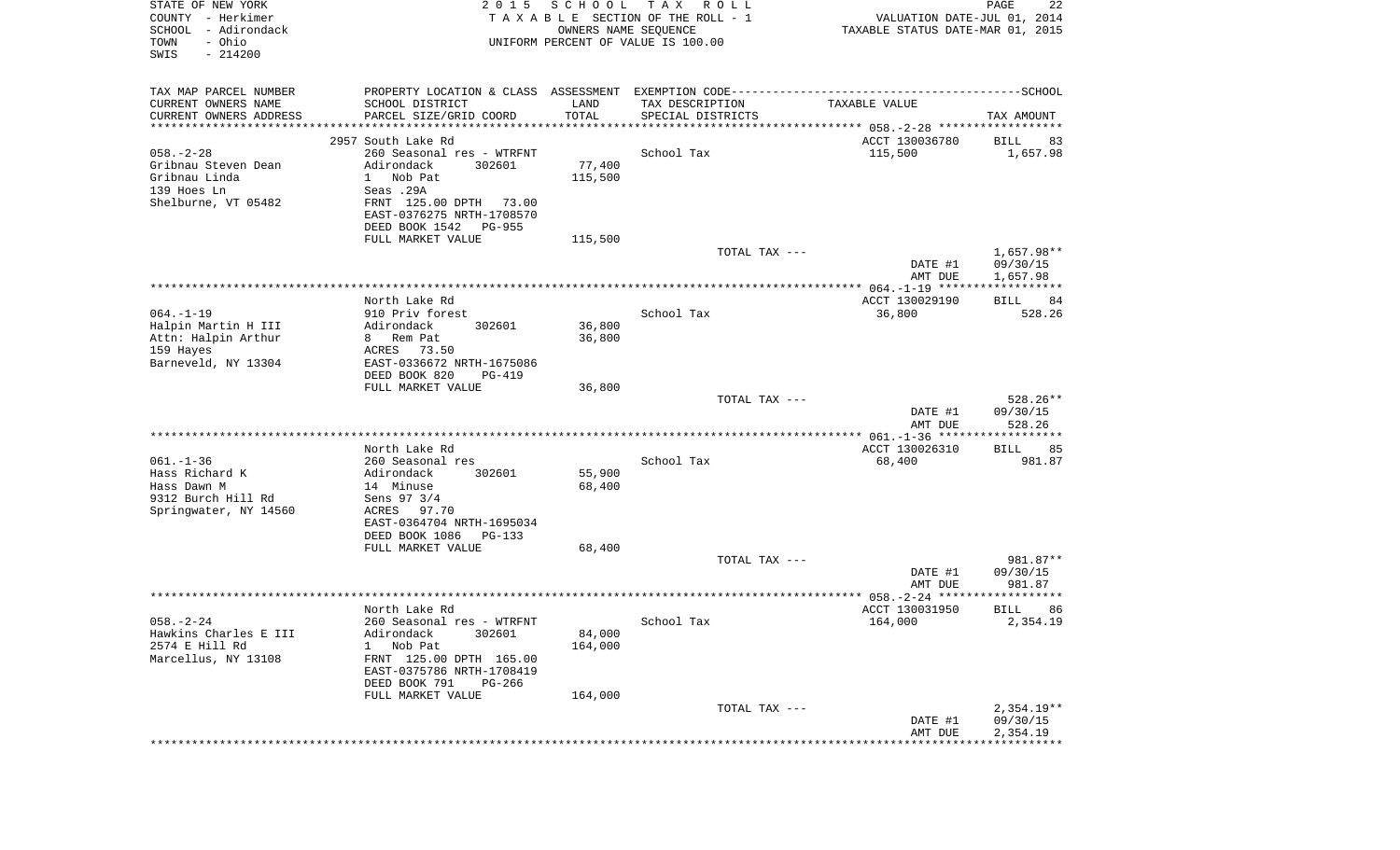| STATE OF NEW YORK<br>COUNTY - Herkimer<br>SCHOOL - Adirondack<br>- Ohio<br>TOWN                                                                  | 2 0 1 5                                                                                                                                                                    | S C H O O L<br>OWNERS NAME SEQUENCE | TAX ROLL<br>TAXABLE SECTION OF THE ROLL - 1<br>UNIFORM PERCENT OF VALUE IS 100.00 | VALUATION DATE-JUL 01, 2014<br>TAXABLE STATUS DATE-MAR 01, 2015 | PAGE<br>23                         |
|--------------------------------------------------------------------------------------------------------------------------------------------------|----------------------------------------------------------------------------------------------------------------------------------------------------------------------------|-------------------------------------|-----------------------------------------------------------------------------------|-----------------------------------------------------------------|------------------------------------|
| SWIS<br>$-214200$                                                                                                                                |                                                                                                                                                                            |                                     |                                                                                   |                                                                 |                                    |
| TAX MAP PARCEL NUMBER<br>CURRENT OWNERS NAME<br>CURRENT OWNERS ADDRESS                                                                           | SCHOOL DISTRICT<br>PARCEL SIZE/GRID COORD                                                                                                                                  | LAND<br>TOTAL                       | TAX DESCRIPTION<br>SPECIAL DISTRICTS                                              | TAXABLE VALUE                                                   | TAX AMOUNT                         |
| **********************                                                                                                                           |                                                                                                                                                                            | *************                       | ********************************* 061.-1-41.1 ****************                    |                                                                 |                                    |
| $061. - 1 - 41.1$<br>Hayes Ronald J<br>67 Bright Autumn Lane<br>Rochester, NY 14626                                                              | 1832 North Lake Rd<br>260 Seasonal res<br>Adirondack<br>302601<br>15 Minuse<br>ACRES<br>85.80<br>EAST-0365011 NRTH-1695801<br>DEED BOOK 1085<br>PG-881                     | 69,300<br>105,000                   | School Tax                                                                        | ACCT 130022710<br>105,000                                       | BILL<br>87<br>1,507.26             |
|                                                                                                                                                  | FULL MARKET VALUE                                                                                                                                                          | 105,000                             |                                                                                   |                                                                 |                                    |
|                                                                                                                                                  |                                                                                                                                                                            |                                     | TOTAL TAX ---                                                                     | DATE #1<br>AMT DUE                                              | 1,507.26**<br>09/30/15<br>1,507.26 |
|                                                                                                                                                  |                                                                                                                                                                            |                                     |                                                                                   |                                                                 |                                    |
| $053. -2 - 1.1$<br>Heartwood Forestland Fund IV L Adirondack<br>Co Llc<br>1512 East Franklin St Suite104 24 Moose River<br>Chapel Hill, NC 27514 | Near Sand Lk<br>910 Priv forest<br>302601<br>Conservation Easm .8400<br>ACRES 325.00<br>EAST-0370049 NRTH-1722273                                                          | 21,888<br>21,888                    | School Tax                                                                        | ACCT 130029010<br>21,888                                        | <b>BILL</b><br>88<br>314.20        |
|                                                                                                                                                  | DEED BOOK 941<br>PG-497<br>CONSERVATION ESMT % 84.00<br>FULL MARKET VALUE                                                                                                  | 21,888                              |                                                                                   |                                                                 |                                    |
|                                                                                                                                                  |                                                                                                                                                                            |                                     | TOTAL TAX ---                                                                     | DATE #1<br>AMT DUE                                              | $314.20**$<br>09/30/15<br>314.20   |
|                                                                                                                                                  |                                                                                                                                                                            |                                     |                                                                                   |                                                                 |                                    |
| $054. - 2 - 11$<br>Heartwood Forestland Fund IV L Adirondack<br>Co LLC<br>1512 East FranklinSt Suite 104 P-Fr 620<br>Chaple Hill, NC 27514       | Near North Br<br>910 Priv forest<br>302601<br>008. Conservation Easm<br>ACRES 620.00                                                                                       | 26,608<br>26,608                    | School Tax                                                                        | ACCT 130028800<br>26,608                                        | 89<br>BILL<br>381.95               |
|                                                                                                                                                  | EAST-0380973 NRTH-1724106<br>DEED BOOK 941<br>PG-497<br>CONSERVATION ESMT % 84.00                                                                                          |                                     |                                                                                   |                                                                 |                                    |
|                                                                                                                                                  | FULL MARKET VALUE                                                                                                                                                          | 26,608                              | TOTAL TAX ---                                                                     |                                                                 | 381.95**                           |
|                                                                                                                                                  |                                                                                                                                                                            |                                     |                                                                                   | DATE #1<br>AMT DUE                                              | 09/30/15<br>381.95                 |
|                                                                                                                                                  |                                                                                                                                                                            |                                     |                                                                                   |                                                                 | ***********                        |
| $054. -2 - 12$<br>Heartwood Forestland Fund IV L Adirondack<br>Co LLC<br>1512 East Franklin St Suite 10 P-Fr 620<br>Chaple Hill, NC 27514        | Near North Br<br>910 Priv forest<br>302601<br>Conservation Easm .8400<br>ACRES 620.00<br>EAST-0373610 NRTH-1725238<br>DEED BOOK 941<br>PG-497<br>CONSERVATION ESMT % 84.00 | 26,608<br>26,608                    | School Tax                                                                        | ACCT 130028860<br>26,608                                        | <b>BILL</b><br>90<br>381.95        |
|                                                                                                                                                  | FULL MARKET VALUE                                                                                                                                                          | 26,608                              | TOTAL TAX ---                                                                     | DATE #1                                                         | 381.95**<br>09/30/15               |
|                                                                                                                                                  |                                                                                                                                                                            |                                     |                                                                                   | AMT DUE                                                         | 381.95                             |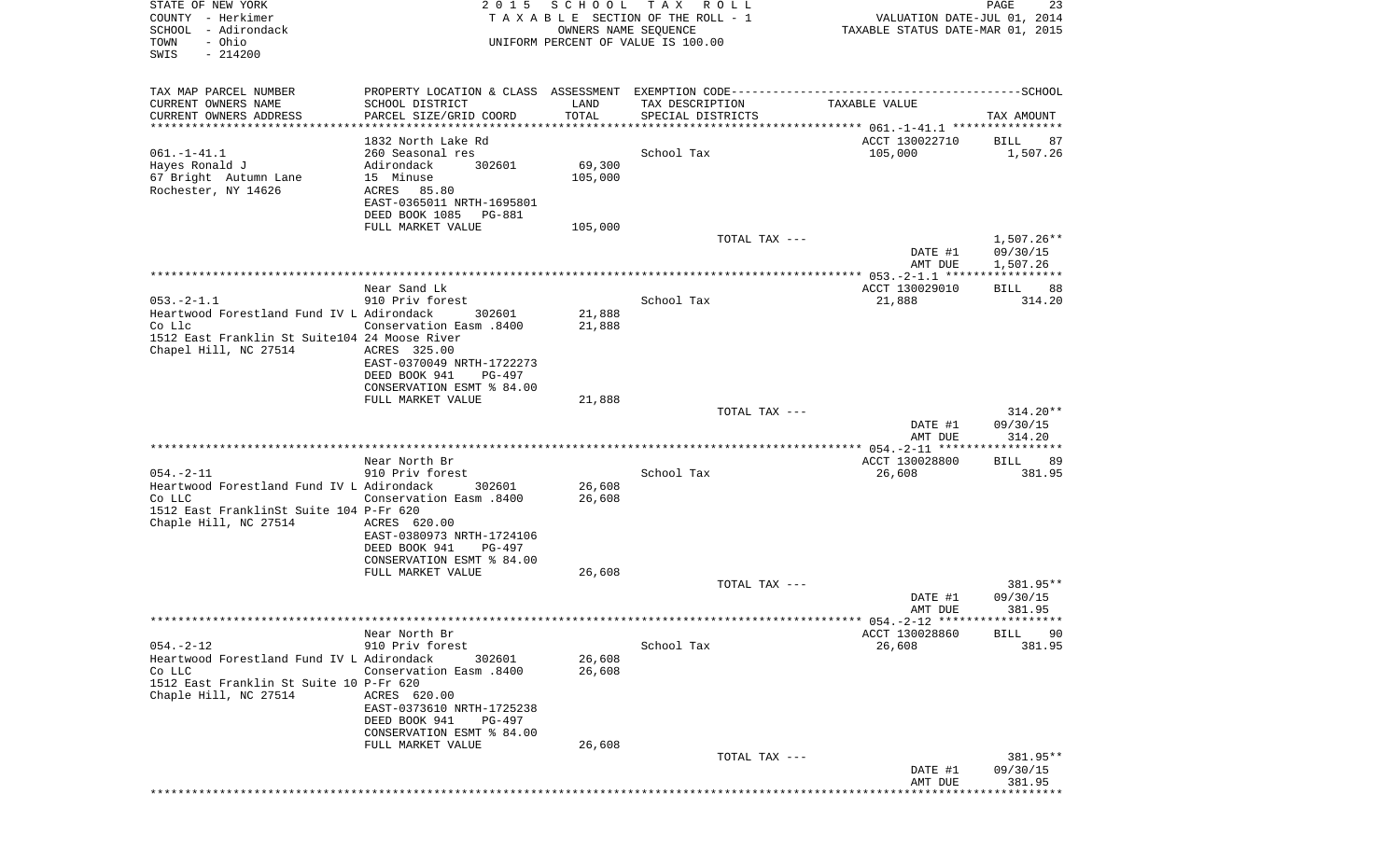| STATE OF NEW YORK<br>COUNTY - Herkimer<br>SCHOOL - Adirondack<br>- Ohio<br>TOWN<br>SWIS<br>$-214200$                                          | 2 0 1 5                                                                                                                                                                                            | SCHOOL<br>OWNERS NAME SEQUENCE  | T A X<br>R O L L<br>T A X A B L E SECTION OF THE ROLL - 1<br>UNIFORM PERCENT OF VALUE IS 100.00 | VALUATION DATE-JUL 01, 2014<br>TAXABLE STATUS DATE-MAR 01, 2015 | PAGE<br>24                     |
|-----------------------------------------------------------------------------------------------------------------------------------------------|----------------------------------------------------------------------------------------------------------------------------------------------------------------------------------------------------|---------------------------------|-------------------------------------------------------------------------------------------------|-----------------------------------------------------------------|--------------------------------|
| TAX MAP PARCEL NUMBER                                                                                                                         |                                                                                                                                                                                                    |                                 |                                                                                                 |                                                                 |                                |
| CURRENT OWNERS NAME<br>CURRENT OWNERS ADDRESS<br>*********************                                                                        | SCHOOL DISTRICT<br>PARCEL SIZE/GRID COORD<br>********************                                                                                                                                  | LAND<br>TOTAL<br>************** | TAX DESCRIPTION<br>SPECIAL DISTRICTS                                                            | TAXABLE VALUE<br>*********** 054. - 2-13 *******************    | TAX AMOUNT                     |
|                                                                                                                                               | Near North Br                                                                                                                                                                                      |                                 |                                                                                                 | ACCT 130028890                                                  | <b>BILL</b><br>91              |
| $054. -2 - 13$<br>Heartwood Forestland Fund IV L Adirondack<br>Co LLC<br>1512 East Franklin St Suite 10 P-Fr 620<br>Chapel Hill, NC 27514     | 910 Priv forest<br>302601<br><b>Conservation Easm.8400</b><br>ACRES 620.00<br>EAST-0376986 NRTH-1721247<br>DEED BOOK 941<br>PG-497                                                                 | 26,608<br>26,608                | School Tax                                                                                      | 26,608                                                          | 381.95                         |
|                                                                                                                                               | CONSERVATION ESMT % 84.00                                                                                                                                                                          | 26,608                          |                                                                                                 |                                                                 |                                |
|                                                                                                                                               | FULL MARKET VALUE                                                                                                                                                                                  |                                 | TOTAL TAX ---                                                                                   | DATE #1                                                         | 381.95**<br>09/30/15           |
|                                                                                                                                               |                                                                                                                                                                                                    |                                 |                                                                                                 | AMT DUE                                                         | 381.95                         |
|                                                                                                                                               | Near North Br                                                                                                                                                                                      |                                 |                                                                                                 | ACCT 130028980                                                  | 92<br>BILL                     |
| $054. -2 - 14$<br>Heartwood Forestland Fund IV L Adirondack<br>Co LLC<br>1512 East Fraklin St Suite 104 ACRES 151.90<br>Chapel Hill, NC 27514 | 910 Priv forest<br>302601<br>Conservation Easm .8400<br>EAST-0373449 NRTH-1719782<br>DEED BOOK 941<br><b>PG-497</b><br>CONSERVATION ESMT % 84.00                                                   | 11,936<br>11,936                | School Tax                                                                                      | 11,936                                                          | 171.34                         |
|                                                                                                                                               | FULL MARKET VALUE                                                                                                                                                                                  | 11,936                          | TOTAL TAX ---                                                                                   |                                                                 | $171.34**$                     |
|                                                                                                                                               |                                                                                                                                                                                                    |                                 |                                                                                                 | DATE #1<br>AMT DUE                                              | 09/30/15<br>171.34             |
|                                                                                                                                               |                                                                                                                                                                                                    |                                 | ********************                                                                            | ***** 058.-1-1 ******                                           |                                |
| $058. -1 -1$<br>Heartwood Forestland Fund IV L Adirondack<br>Co LLC<br>1512 East Frankin St Suite 104 Township 6<br>Chapel Hill, NC 27514     | North Lk<br>910 Priv forest - WTRFNT<br>302601<br>008. Conservation Easm<br>ACRES 463.60<br>EAST-0380469 NRTH-1717411<br>DEED BOOK 941<br>PG-497<br>CONSERVATION ESMT % 84.00<br>FULL MARKET VALUE | 36,736<br>36,736<br>36,736      | School Tax                                                                                      | ACCT 130028920<br>36,736                                        | 93<br>BILL<br>527.34           |
|                                                                                                                                               |                                                                                                                                                                                                    |                                 | TOTAL TAX ---                                                                                   |                                                                 | $527.34**$                     |
|                                                                                                                                               |                                                                                                                                                                                                    |                                 |                                                                                                 | DATE #1<br>AMT DUE                                              | 09/30/15<br>527.34<br>******** |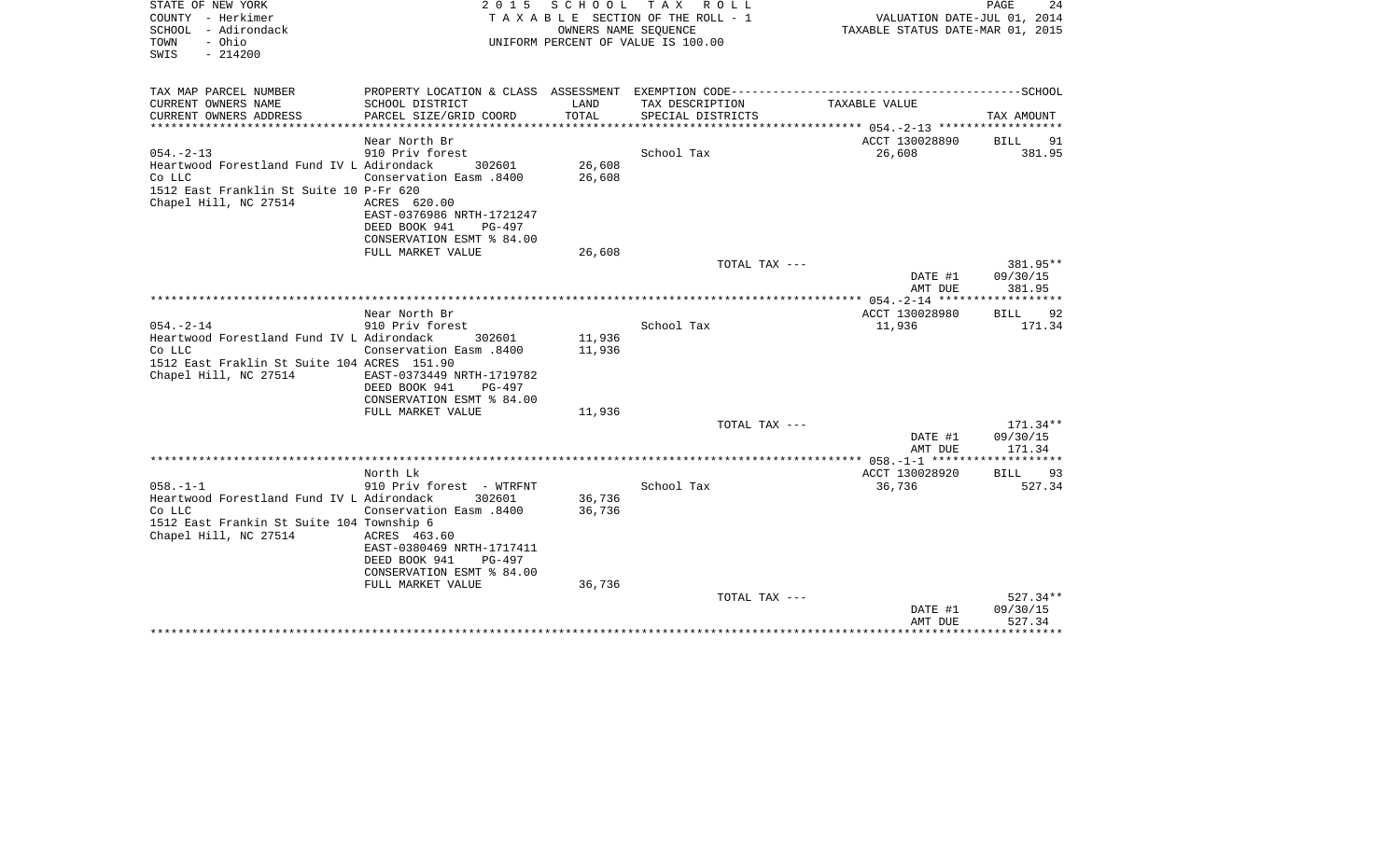| STATE OF NEW YORK<br>COUNTY - Herkimer<br>SCHOOL - Adirondack<br>- Ohio<br>TOWN<br>SWIS<br>$-214200$                                          | 2 0 1 5                                                                                                                                            | S C H O O L<br>OWNERS NAME SEQUENCE | T A X<br>R O L L<br>TAXABLE SECTION OF THE ROLL - 1<br>UNIFORM PERCENT OF VALUE IS 100.00 | VALUATION DATE-JUL 01, 2014<br>TAXABLE STATUS DATE-MAR 01, 2015 | PAGE<br>25                       |
|-----------------------------------------------------------------------------------------------------------------------------------------------|----------------------------------------------------------------------------------------------------------------------------------------------------|-------------------------------------|-------------------------------------------------------------------------------------------|-----------------------------------------------------------------|----------------------------------|
| TAX MAP PARCEL NUMBER                                                                                                                         |                                                                                                                                                    |                                     |                                                                                           |                                                                 |                                  |
| CURRENT OWNERS NAME                                                                                                                           | SCHOOL DISTRICT                                                                                                                                    | LAND                                | TAX DESCRIPTION                                                                           | TAXABLE VALUE                                                   |                                  |
| CURRENT OWNERS ADDRESS<br>***********************                                                                                             | PARCEL SIZE/GRID COORD<br>***********************************                                                                                      | TOTAL                               | SPECIAL DISTRICTS                                                                         |                                                                 | TAX AMOUNT                       |
|                                                                                                                                               | North Lk                                                                                                                                           |                                     |                                                                                           | ACCT 130028770                                                  | BILL<br>94                       |
| $058. - 1 - 2$<br>Heartwood Forestland Fund IV L Adirondack<br>Co LLC<br>1512 East Franklin St Suite 10 ACRES 629.80<br>Chapel Hill, NC 27514 | 910 Priv forest - WTRFNT<br>302601<br>008. Conservation Easm<br>EAST-0384391 NRTH-1719900<br>DEED BOOK 941<br>PG-497<br>CONSERVATION ESMT % 84.00  | 43,152<br>43,152                    | School Tax                                                                                | 43,152                                                          | 619.44                           |
|                                                                                                                                               | FULL MARKET VALUE                                                                                                                                  | 43,152                              |                                                                                           |                                                                 |                                  |
|                                                                                                                                               |                                                                                                                                                    |                                     | TOTAL TAX ---                                                                             | DATE #1                                                         | $619.44**$<br>09/30/15           |
|                                                                                                                                               |                                                                                                                                                    |                                     |                                                                                           | AMT DUE                                                         | 619.44                           |
|                                                                                                                                               | Near North Br                                                                                                                                      |                                     |                                                                                           | ACCT 130028830                                                  | BILL<br>95                       |
| $054. -2 - 10$                                                                                                                                | 910 Priv forest                                                                                                                                    |                                     | School Tax                                                                                | 26,608                                                          | 381.95                           |
| Heartwood Forstland Fund IV Li Adirondack<br>Co LLC                                                                                           | 302601<br><b>Conservation Easm.8400</b>                                                                                                            | 26,608<br>26,608                    |                                                                                           |                                                                 |                                  |
| 1512 East Franklin St Suite 10 P-Fr 620<br>Chapel Hill, NC 27514                                                                              | ACRES 620.00<br>EAST-0377913 NRTH-1728341<br>DEED BOOK 941<br>PG-497<br>CONSERVATION ESMT % 84.00                                                  |                                     |                                                                                           |                                                                 |                                  |
|                                                                                                                                               | FULL MARKET VALUE                                                                                                                                  | 26,608                              |                                                                                           |                                                                 |                                  |
|                                                                                                                                               |                                                                                                                                                    |                                     | TOTAL TAX ---                                                                             | DATE #1<br>AMT DUE                                              | 381.95**<br>09/30/15<br>381.95   |
|                                                                                                                                               | Farr Rd                                                                                                                                            |                                     |                                                                                           | ACCT 130035820                                                  |                                  |
| $068. - 3 - 3$                                                                                                                                | 260 Seasonal res                                                                                                                                   |                                     | School Tax                                                                                | 36,000                                                          | BILL<br>96<br>516.77             |
| Helder Phillip R<br>Helder Elfriede A<br>15 B Montauk Ave<br>East Northport, NY 11731                                                         | Adirondack<br>302601<br>16 Rem Pat<br>$P-Fr$<br>37.06A<br>ACRES 37.06                                                                              | 24,900<br>36,000                    |                                                                                           |                                                                 |                                  |
|                                                                                                                                               | EAST-0336417 NRTH-1672408<br>DEED BOOK 00622 PG-00450                                                                                              |                                     |                                                                                           |                                                                 |                                  |
|                                                                                                                                               | FULL MARKET VALUE                                                                                                                                  | 36,000                              |                                                                                           |                                                                 |                                  |
|                                                                                                                                               |                                                                                                                                                    |                                     | TOTAL TAX ---                                                                             | DATE #1<br>AMT DUE                                              | $516.77**$<br>09/30/15<br>516.77 |
|                                                                                                                                               |                                                                                                                                                    |                                     |                                                                                           |                                                                 |                                  |
|                                                                                                                                               | North Lk                                                                                                                                           |                                     |                                                                                           | ACCT 130009750                                                  | <b>BILL</b><br>97                |
| $058. - 2 - 8.1$<br>Hilts Bernard<br>Hilts Jacqueline<br>6936 Irish Rd<br>Marcy, NY 13403                                                     | 322 Rural vac>10<br>Adirondack<br>302601<br>Nob Pat<br>$\mathbf{1}$<br>ACRES 17.70<br>EAST-0376953 NRTH-1713882<br>DEED BOOK 1429<br><b>PG-507</b> | 20,000<br>20,000                    | School Tax                                                                                | 20,000                                                          | 287.10                           |
|                                                                                                                                               | FULL MARKET VALUE                                                                                                                                  | 20,000                              |                                                                                           |                                                                 |                                  |
|                                                                                                                                               |                                                                                                                                                    |                                     | TOTAL TAX ---                                                                             | DATE #1<br>AMT DUE                                              | 287.10**<br>09/30/15<br>287.10   |
|                                                                                                                                               |                                                                                                                                                    |                                     |                                                                                           |                                                                 | ********                         |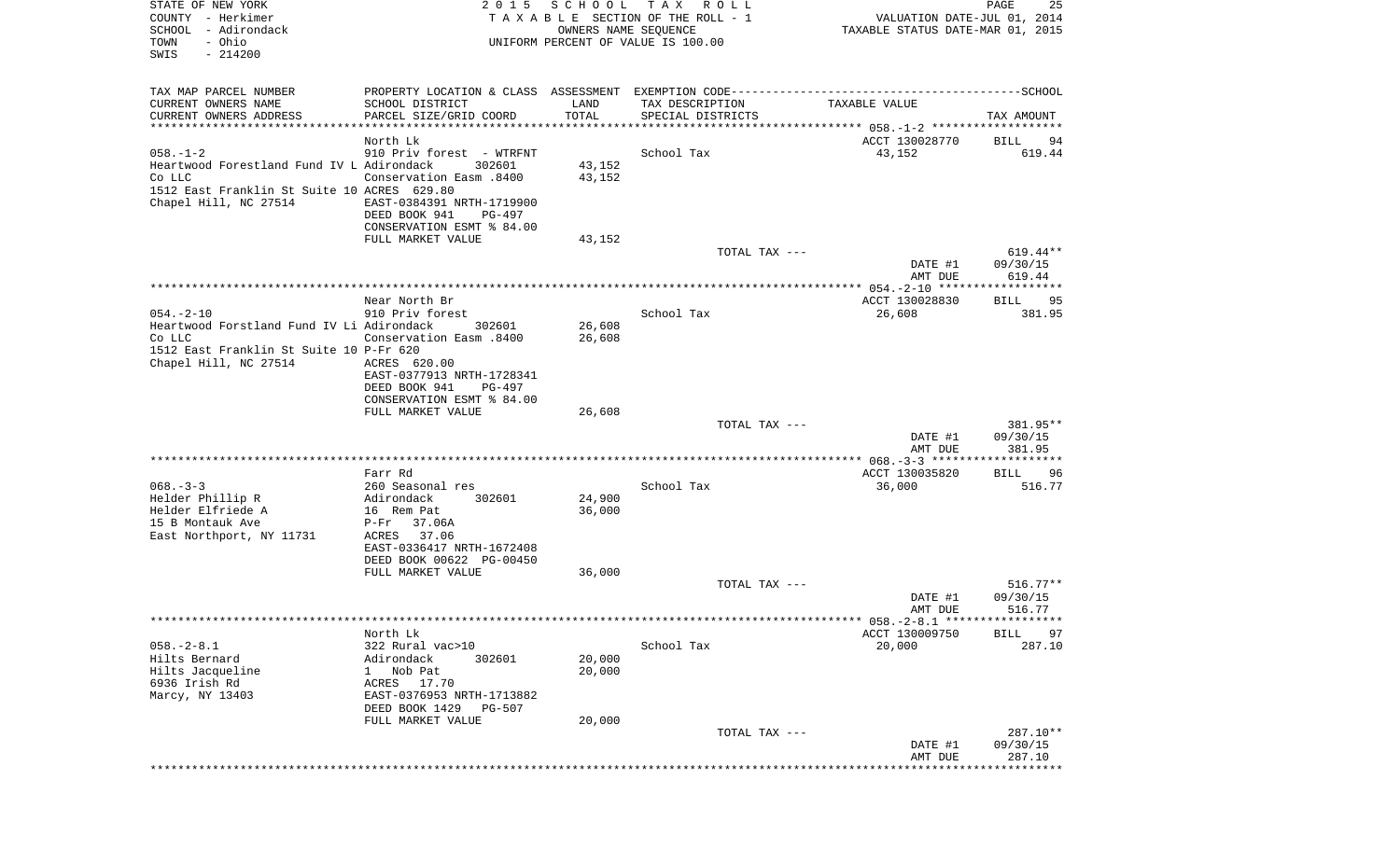| STATE OF NEW YORK<br>COUNTY - Herkimer<br>SCHOOL - Adirondack<br>- Ohio<br>TOWN<br>SWIS<br>$-214200$ | 2 0 1 5                                                     | SCHOOL  | T A X<br>R O L L<br>TAXABLE SECTION OF THE ROLL - 1<br>OWNERS NAME SEQUENCE<br>UNIFORM PERCENT OF VALUE IS 100.00 | VALUATION DATE-JUL 01, 2014<br>TAXABLE STATUS DATE-MAR 01, 2015 | PAGE<br>26         |
|------------------------------------------------------------------------------------------------------|-------------------------------------------------------------|---------|-------------------------------------------------------------------------------------------------------------------|-----------------------------------------------------------------|--------------------|
| TAX MAP PARCEL NUMBER                                                                                |                                                             |         |                                                                                                                   |                                                                 |                    |
| CURRENT OWNERS NAME                                                                                  | SCHOOL DISTRICT                                             | LAND    | TAX DESCRIPTION                                                                                                   | TAXABLE VALUE                                                   |                    |
| CURRENT OWNERS ADDRESS<br>************************                                                   | PARCEL SIZE/GRID COORD                                      | TOTAL   | SPECIAL DISTRICTS                                                                                                 |                                                                 | TAX AMOUNT         |
|                                                                                                      | North Lk                                                    |         |                                                                                                                   | ACCT 130009750                                                  | BILL<br>98         |
| $058. - 2 - 8.2$                                                                                     | 260 Seasonal res - WTRFNT                                   |         | School Tax                                                                                                        | 248,500                                                         | 3,567.17           |
| Hilts Bernard                                                                                        | Adirondack<br>302601                                        | 154,100 |                                                                                                                   |                                                                 |                    |
| Hilts Jacqueline                                                                                     | 1 Nob Pat                                                   | 248,500 |                                                                                                                   |                                                                 |                    |
| 6936 Irish Rd<br>Marcy, NY 13403                                                                     | V1 3.77A<br>ACRES<br>3.50                                   |         |                                                                                                                   |                                                                 |                    |
|                                                                                                      | EAST-0377216 NRTH-1713426                                   |         |                                                                                                                   |                                                                 |                    |
|                                                                                                      | DEED BOOK 1429<br>PG-507                                    |         |                                                                                                                   |                                                                 |                    |
|                                                                                                      | FULL MARKET VALUE                                           | 248,500 |                                                                                                                   |                                                                 |                    |
|                                                                                                      |                                                             |         | TOTAL TAX ---                                                                                                     |                                                                 | $3,567.17**$       |
|                                                                                                      |                                                             |         |                                                                                                                   | DATE #1                                                         | 09/30/15           |
|                                                                                                      |                                                             |         |                                                                                                                   | AMT DUE                                                         | 3,567.17           |
|                                                                                                      | North Lake Is                                               |         |                                                                                                                   | ACCT 130014910                                                  | BILL<br>99         |
| $058. - 2 - 73$                                                                                      | 260 Seasonal res                                            |         | School Tax                                                                                                        | 23,500                                                          | 337.34             |
| House Frank                                                                                          | Adirondack<br>302601                                        | 0       |                                                                                                                   |                                                                 |                    |
| House Cheryl                                                                                         | 1 Nob Pat                                                   | 23,500  |                                                                                                                   |                                                                 |                    |
| 2479 County Rt 37                                                                                    | FULL MARKET VALUE                                           | 23,500  |                                                                                                                   |                                                                 |                    |
| Central Square, NY 13036                                                                             |                                                             |         | TOTAL TAX ---                                                                                                     |                                                                 | $337.34**$         |
|                                                                                                      |                                                             |         |                                                                                                                   | DATE #1                                                         | 09/30/15           |
|                                                                                                      |                                                             |         |                                                                                                                   | AMT DUE                                                         | 337.34             |
|                                                                                                      |                                                             |         |                                                                                                                   |                                                                 |                    |
| $064.11 - 1 - 33$                                                                                    | Dead Lk<br>210 1 Family Res - WTRFNT                        |         | STAR B<br>41854                                                                                                   | ACCT 130025620                                                  | BILL 100<br>30,000 |
| Johnson Alfred D                                                                                     | Adirondack<br>302601                                        | 56,500  | School Tax                                                                                                        | 127,500                                                         | 1,830.24           |
| 362 North Lake Rd                                                                                    | 54 Woodhull                                                 | 127,500 |                                                                                                                   |                                                                 |                    |
| Forestport, NY 13338                                                                                 | House 600 Garage 200 Barn                                   |         |                                                                                                                   |                                                                 |                    |
|                                                                                                      | ACRES<br>2.20                                               |         |                                                                                                                   |                                                                 |                    |
|                                                                                                      | EAST-0340056 NRTH-1682398                                   |         |                                                                                                                   |                                                                 |                    |
|                                                                                                      | DEED BOOK 1156<br>PG-722<br>FULL MARKET VALUE               | 127,500 |                                                                                                                   |                                                                 |                    |
|                                                                                                      |                                                             |         | TOTAL TAX ---                                                                                                     |                                                                 | $1,399.60**$       |
|                                                                                                      |                                                             |         |                                                                                                                   | DATE #1                                                         | 09/30/15           |
|                                                                                                      |                                                             |         |                                                                                                                   | AMT DUE                                                         | 1,399.60           |
|                                                                                                      |                                                             |         |                                                                                                                   |                                                                 |                    |
| $064. -1 - 14$                                                                                       | North Lake Rd<br>910 Priv forest                            |         | School Tax                                                                                                        | ACCT 130024930<br>49,800                                        | BILL 101<br>714.87 |
| Johnson Edward W                                                                                     | 302601<br>Adirondack                                        | 49,800  |                                                                                                                   |                                                                 |                    |
| Johnson Eric Carl                                                                                    | 54 Woodhull                                                 | 49,800  |                                                                                                                   |                                                                 |                    |
| Christine                                                                                            | Dead Lake                                                   |         |                                                                                                                   |                                                                 |                    |
| 6080 Cavanaugh Rd                                                                                    | 86.50                                                       |         |                                                                                                                   |                                                                 |                    |
| Marcy, NY 13403                                                                                      | ACRES<br>87.10                                              |         |                                                                                                                   |                                                                 |                    |
|                                                                                                      | EAST-0339329 NRTH-1681347<br>DEED BOOK 815<br><b>PG-330</b> |         |                                                                                                                   |                                                                 |                    |
|                                                                                                      | FULL MARKET VALUE                                           | 49,800  |                                                                                                                   |                                                                 |                    |
|                                                                                                      |                                                             |         | TOTAL TAX ---                                                                                                     |                                                                 | $714.87**$         |
|                                                                                                      |                                                             |         |                                                                                                                   | DATE #1                                                         | 09/30/15           |
|                                                                                                      |                                                             |         |                                                                                                                   | AMT DUE                                                         | 714.87             |
|                                                                                                      |                                                             |         |                                                                                                                   |                                                                 | **************     |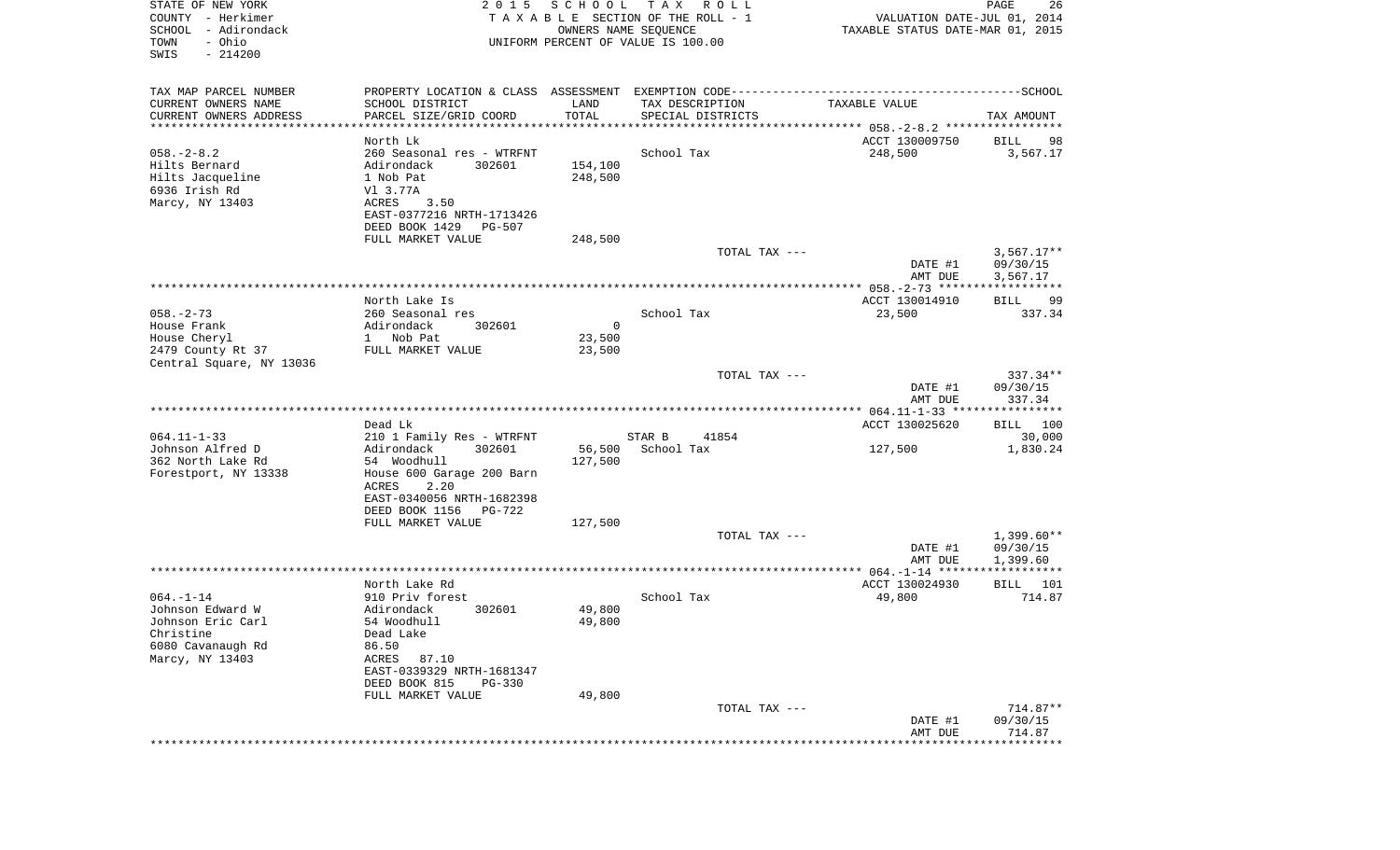| STATE OF NEW YORK<br>COUNTY - Herkimer<br>SCHOOL - Adirondack<br>- Ohio<br>TOWN<br>SWIS<br>$-214200$ | 2 0 1 5                                                                                                                  | SCHOOL<br>OWNERS NAME SEQUENCE | TAX ROLL<br>TAXABLE SECTION OF THE ROLL - 1<br>UNIFORM PERCENT OF VALUE IS 100.00 | VALUATION DATE-JUL 01, 2014<br>TAXABLE STATUS DATE-MAR 01, 2015 | PAGE<br>27                         |
|------------------------------------------------------------------------------------------------------|--------------------------------------------------------------------------------------------------------------------------|--------------------------------|-----------------------------------------------------------------------------------|-----------------------------------------------------------------|------------------------------------|
| TAX MAP PARCEL NUMBER                                                                                | PROPERTY LOCATION & CLASS ASSESSMENT EXEMPTION CODE---------------------                                                 |                                |                                                                                   |                                                                 | -------------------SCHOOL          |
| CURRENT OWNERS NAME                                                                                  | SCHOOL DISTRICT                                                                                                          | LAND<br>TOTAL                  | TAX DESCRIPTION                                                                   | TAXABLE VALUE                                                   |                                    |
| CURRENT OWNERS ADDRESS<br>**********************                                                     | PARCEL SIZE/GRID COORD                                                                                                   |                                | SPECIAL DISTRICTS                                                                 |                                                                 | TAX AMOUNT                         |
| $064. - 1 - 17$<br>Johnson Fred                                                                      | North Lake Rd<br>260 Seasonal res<br>Adirondack<br>302601                                                                | 94,800                         | School Tax                                                                        | ACCT 130024870<br>131,100                                       | BILL 102<br>1,881.92               |
| Johnson Clara<br>4410 Kelley Rd<br>Canastota, NY 13032                                               | Lot 20 Woodhull<br>Seas 103.90A<br>FRNT 2210.00 DPTH                                                                     | 131,100                        |                                                                                   |                                                                 |                                    |
|                                                                                                      | ACRES 109.40<br>EAST-0338493 NRTH-1681428<br>DEED BOOK 681<br>$PG-50$                                                    |                                |                                                                                   |                                                                 |                                    |
|                                                                                                      | FULL MARKET VALUE                                                                                                        | 131,100                        |                                                                                   |                                                                 |                                    |
|                                                                                                      |                                                                                                                          |                                | TOTAL TAX ---                                                                     | DATE #1<br>AMT DUE                                              | 1,881.92**<br>09/30/15<br>1,881.92 |
|                                                                                                      |                                                                                                                          |                                |                                                                                   | *************** 064.11-1-30 ****                                |                                    |
| $064.11 - 1 - 30$                                                                                    | Dead Lk<br>314 Rural vac<10 - WTRFNT                                                                                     |                                | School Tax                                                                        | ACCT 130024840<br>12,000                                        | BILL 103<br>172.26                 |
| Johnson Gilbert F<br>4410 Kelley Rd                                                                  | Adirondack<br>302601<br>54 Woodhull                                                                                      | 12,000<br>12,000               |                                                                                   |                                                                 |                                    |
| Canastota, NY 13032                                                                                  | Dend Lake<br>Vl 2<br>FRNT 125.00 DPTH<br>56.00<br>0.31<br>ACRES<br>EAST-0340249 NRTH-1682019<br>DEED BOOK 00599 PG-00703 |                                |                                                                                   |                                                                 |                                    |
|                                                                                                      | FULL MARKET VALUE                                                                                                        | 12,000                         |                                                                                   |                                                                 |                                    |
|                                                                                                      |                                                                                                                          |                                | TOTAL TAX ---                                                                     | DATE #1<br>AMT DUE                                              | 172.26**<br>09/30/15<br>172.26     |
|                                                                                                      |                                                                                                                          |                                |                                                                                   |                                                                 |                                    |
|                                                                                                      | Dead Lk                                                                                                                  |                                |                                                                                   | ACCT 130024960                                                  | BILL 104                           |
| $064.11 - 1 - 31$<br>Johnson James                                                                   | 260 Seasonal res - WTRFNT<br>Adirondack<br>302601                                                                        | 30,600                         | School Tax                                                                        | 80,500                                                          | 1,155.56                           |
| Lawson Sue                                                                                           | 54 Woodhull                                                                                                              | 80,500                         |                                                                                   |                                                                 |                                    |
| 127 Deep Lake Rd                                                                                     | Sub 21 A                                                                                                                 |                                |                                                                                   |                                                                 |                                    |
| Forestport, NY 13338                                                                                 | Sens $1/2$                                                                                                               |                                |                                                                                   |                                                                 |                                    |
|                                                                                                      | FRNT 125.00 DPTH 175.00<br>EAST-0340186 NRTH-1682049<br>DEED BOOK 1452<br>PG-489                                         |                                |                                                                                   |                                                                 |                                    |
|                                                                                                      | FULL MARKET VALUE                                                                                                        | 80,500                         |                                                                                   |                                                                 |                                    |
|                                                                                                      |                                                                                                                          |                                | TOTAL TAX ---                                                                     | DATE #1<br>AMT DUE                                              | 1,155.56**<br>09/30/15<br>1,155.56 |
|                                                                                                      |                                                                                                                          |                                |                                                                                   |                                                                 |                                    |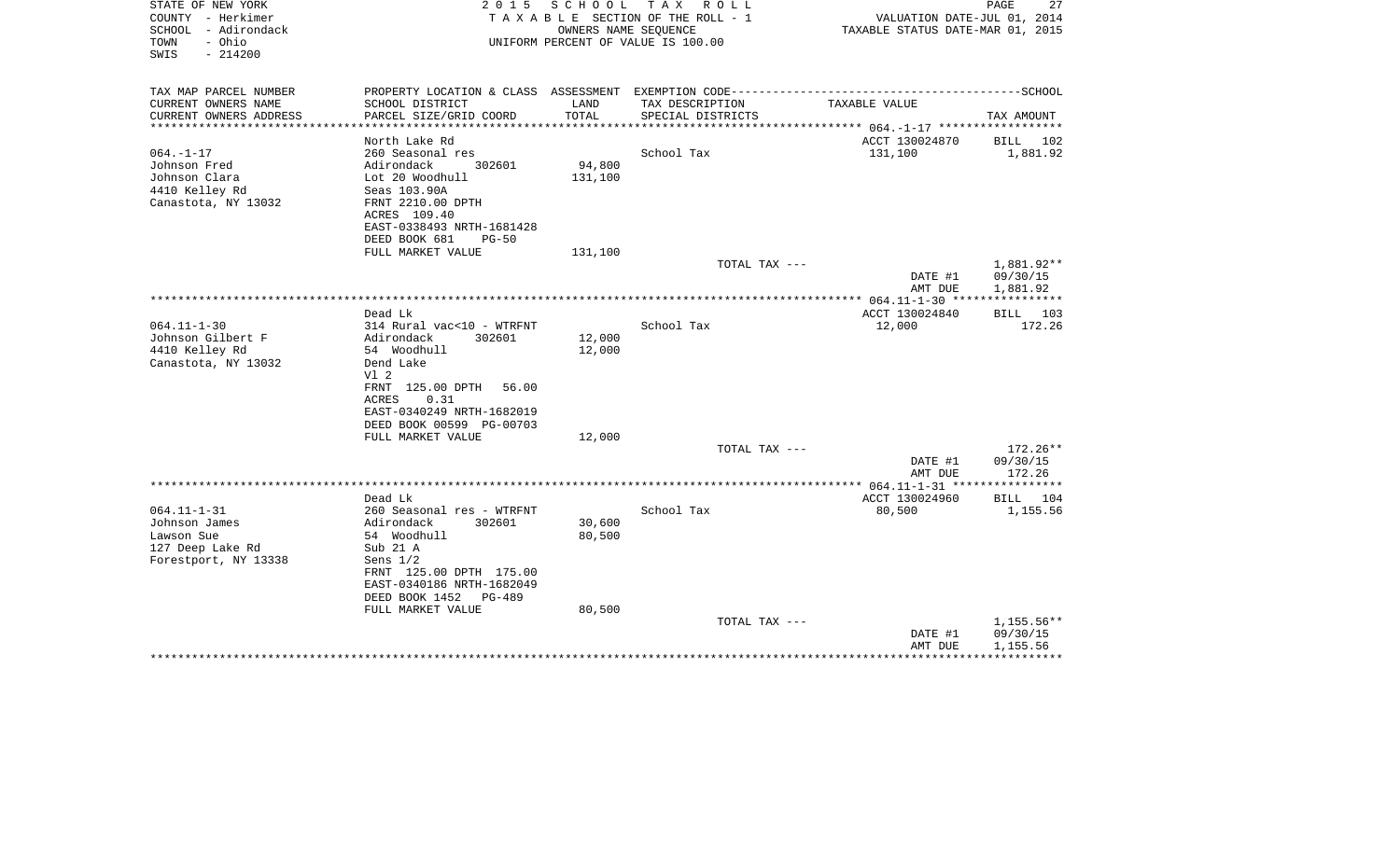| STATE OF NEW YORK<br>COUNTY - Herkimer<br>SCHOOL - Adirondack<br>- Ohio<br>TOWN<br>SWIS<br>$-214200$ | 2 0 1 5                                                                                                                                                                                        | S C H O O L<br>OWNERS NAME SEQUENCE | T A X<br>R O L L<br>TAXABLE SECTION OF THE ROLL - 1<br>UNIFORM PERCENT OF VALUE IS 100.00 | VALUATION DATE-JUL 01, 2014<br>TAXABLE STATUS DATE-MAR 01, 2015 | PAGE<br>28                           |
|------------------------------------------------------------------------------------------------------|------------------------------------------------------------------------------------------------------------------------------------------------------------------------------------------------|-------------------------------------|-------------------------------------------------------------------------------------------|-----------------------------------------------------------------|--------------------------------------|
| TAX MAP PARCEL NUMBER<br>CURRENT OWNERS NAME<br>CURRENT OWNERS ADDRESS                               | SCHOOL DISTRICT<br>PARCEL SIZE/GRID COORD                                                                                                                                                      | LAND<br>TOTAL                       | TAX DESCRIPTION<br>SPECIAL DISTRICTS                                                      | TAXABLE VALUE                                                   | TAX AMOUNT                           |
| **********************                                                                               | ************************************                                                                                                                                                           |                                     |                                                                                           |                                                                 |                                      |
| $058. - 2 - 51$<br>Jones Joseph J<br>Jones Mary<br>PO Box 61<br>Westernville, NY 13486               | South Lake Rd<br>260 Seasonal res - WTRFNT<br>Adirondack<br>302601<br>Lot 1 Nob Pat<br>Seas 1 A<br>V1 2 1A<br>FRNT 155.00 DPTH 279.30<br>EAST-0385375 NRTH-1706556<br>DEED BOOK 00651 PG-00124 | 70,000<br>116,000                   | School Tax                                                                                | ACCT 130019770<br>116,000                                       | BILL 105<br>1,665.16                 |
|                                                                                                      | FULL MARKET VALUE                                                                                                                                                                              | 116,000                             | TOTAL TAX ---                                                                             |                                                                 | $1,665.16**$                         |
|                                                                                                      |                                                                                                                                                                                                |                                     |                                                                                           | DATE #1<br>AMT DUE                                              | 09/30/15<br>1,665.16                 |
|                                                                                                      | Woodhull Crk                                                                                                                                                                                   |                                     |                                                                                           | ACCT 130025260                                                  | BILL 106                             |
| $060. -1 - 6$<br>Jweid Sam<br>9587 Sessions Rd<br>Sauquoit, NY 13456                                 | 260 Seasonal res<br>Adirondack<br>302601<br>3 Woodhull<br>Sens 6                                                                                                                               | 8,800<br>14,100                     | School Tax                                                                                | 14,100                                                          | 202.40                               |
|                                                                                                      | ACRES<br>9.00<br>EAST-0339580 NRTH-1703104<br>DEED BOOK 00506 PG-00204<br>FULL MARKET VALUE                                                                                                    | 14,100                              |                                                                                           |                                                                 |                                      |
|                                                                                                      |                                                                                                                                                                                                |                                     | TOTAL TAX ---                                                                             | DATE #1<br>AMT DUE                                              | $202.40**$<br>09/30/15<br>202.40     |
|                                                                                                      |                                                                                                                                                                                                |                                     |                                                                                           |                                                                 |                                      |
|                                                                                                      | North Lake Rd                                                                                                                                                                                  |                                     |                                                                                           | ACCT 130032490                                                  | BILL 107                             |
| $058. - 2 - 75$<br>Kaiser A. David<br>Kaiser Diane D<br>11160 Pitford Rd<br>Forestport, NY 13338     | 260 Seasonal res<br>Adirondack<br>302601<br>Lot 1 Nob Pat<br>0.11 A Seas<br>State Permit<br>FRNT 100.00 DPTH<br>50.00<br>DEED BOOK 1239<br>PG-576                                              | 0<br>90,100                         | School Tax                                                                                | 90,100                                                          | 1,293.37                             |
|                                                                                                      | FULL MARKET VALUE                                                                                                                                                                              | 90,100                              | TOTAL TAX ---                                                                             |                                                                 |                                      |
|                                                                                                      |                                                                                                                                                                                                |                                     |                                                                                           | DATE #1<br>AMT DUE                                              | $1,293.37**$<br>09/30/15<br>1,293.37 |
|                                                                                                      | Woodhull Crk                                                                                                                                                                                   |                                     |                                                                                           | ACCT 130030630                                                  | BILL 108                             |
| $060. -1 - 11$<br>Keach Ronald H<br>Miller Barry<br>218 Hamilton Ave<br>Sherrill, NY 13461           | 260 Seasonal res<br>Adirondack<br>302601<br>Woodhull<br>3<br>Sens 5<br>ACRES<br>5.70<br>EAST-0337096 NRTH-1698362<br>DEED BOOK 1349<br><b>PG-237</b><br>FULL MARKET VALUE                      | 6,900<br>19,400<br>19,400           | School Tax                                                                                | 19,400                                                          | 278.48                               |
|                                                                                                      |                                                                                                                                                                                                |                                     | TOTAL TAX ---                                                                             | DATE #1<br>AMT DUE                                              | 278.48**<br>09/30/15<br>278.48       |
|                                                                                                      |                                                                                                                                                                                                |                                     |                                                                                           |                                                                 |                                      |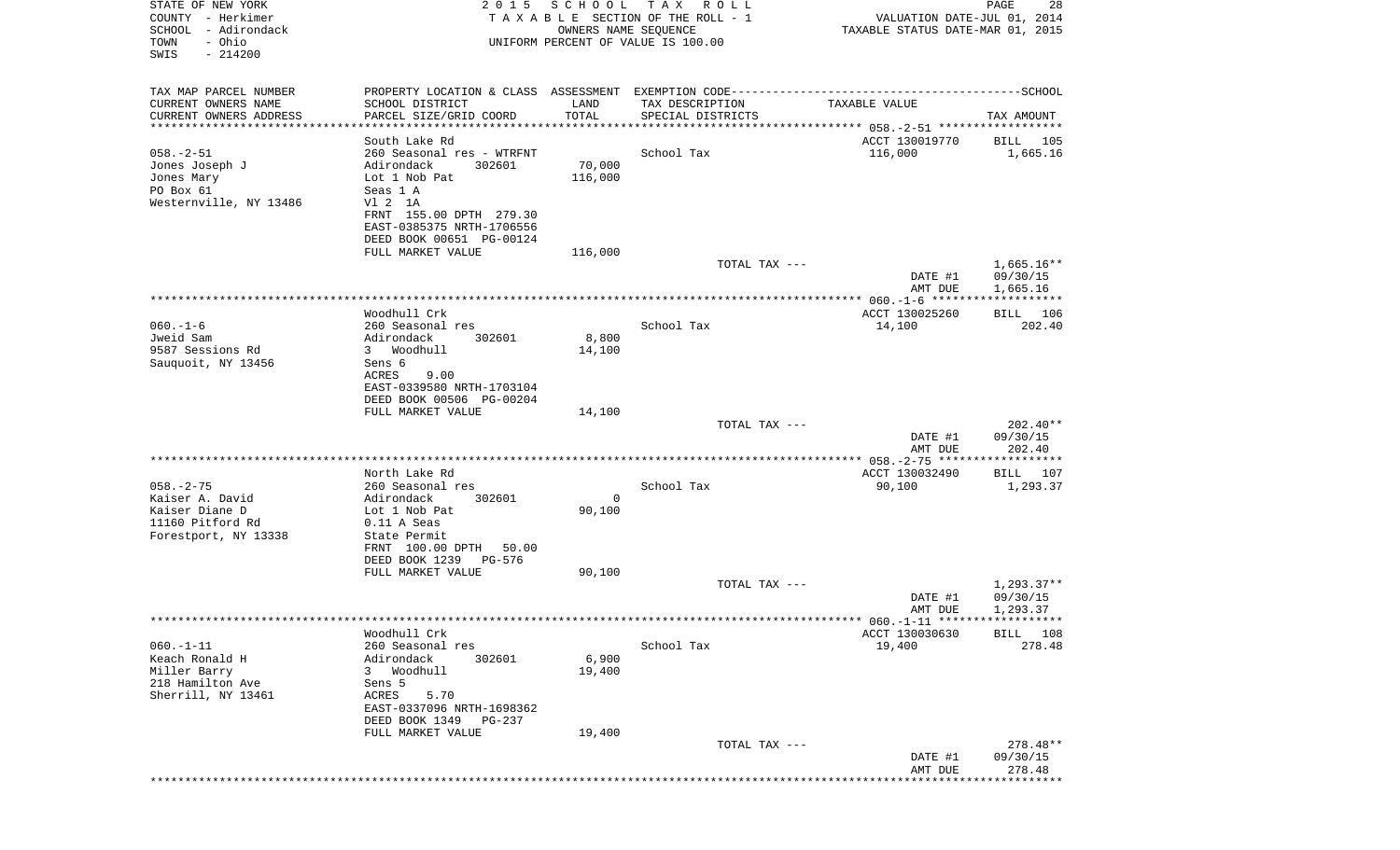| STATE OF NEW YORK<br>COUNTY - Herkimer<br>SCHOOL<br>- Adirondack<br>- Ohio<br>TOWN<br>SWIS<br>$-214200$ | 2 0 1 5                                               | SCHOOL<br>OWNERS NAME SEQUENCE | T A X<br>R O L L<br>TAXABLE SECTION OF THE ROLL - 1<br>UNIFORM PERCENT OF VALUE IS 100.00 | VALUATION DATE-JUL 01, 2014<br>TAXABLE STATUS DATE-MAR 01, 2015 | PAGE<br>29                |
|---------------------------------------------------------------------------------------------------------|-------------------------------------------------------|--------------------------------|-------------------------------------------------------------------------------------------|-----------------------------------------------------------------|---------------------------|
| TAX MAP PARCEL NUMBER                                                                                   |                                                       |                                |                                                                                           |                                                                 |                           |
| CURRENT OWNERS NAME                                                                                     | SCHOOL DISTRICT                                       | LAND                           | TAX DESCRIPTION                                                                           | TAXABLE VALUE                                                   |                           |
| CURRENT OWNERS ADDRESS<br>**********************                                                        | PARCEL SIZE/GRID COORD<br>*******************         | TOTAL                          | SPECIAL DISTRICTS                                                                         |                                                                 | TAX AMOUNT                |
|                                                                                                         | Withers Rd                                            |                                |                                                                                           | ACCT 130026070                                                  | BILL<br>109               |
| $065. -1 - 40$                                                                                          | 260 Seasonal res                                      |                                | School Tax                                                                                | 37,100                                                          | 532.56                    |
| Kelley Timothy P                                                                                        | Adirondack<br>302601                                  | 7,900                          |                                                                                           |                                                                 |                           |
| 51 Wheeler Ave<br>Cortland, NY 13045                                                                    | 30 Minuse<br>ACRES<br>7.50                            | 37,100                         |                                                                                           |                                                                 |                           |
|                                                                                                         | EAST-0360448 NRTH-1680999                             |                                |                                                                                           |                                                                 |                           |
|                                                                                                         | DEED BOOK 00629 PG-00267                              |                                |                                                                                           |                                                                 |                           |
|                                                                                                         | FULL MARKET VALUE                                     | 37,100                         |                                                                                           |                                                                 |                           |
|                                                                                                         |                                                       |                                | TOTAL TAX ---                                                                             | DATE #1                                                         | 532.56**<br>09/30/15      |
|                                                                                                         |                                                       |                                |                                                                                           | AMT DUE                                                         | 532.56                    |
|                                                                                                         |                                                       |                                |                                                                                           |                                                                 |                           |
|                                                                                                         | Withers Rd                                            |                                |                                                                                           | ACCT 130034560                                                  | BILL<br>110               |
| $065. - 1 - 37$<br>Kenyon Elizabeth                                                                     | 260 Seasonal res<br>Adirondack<br>302601              | 4,100                          | School Tax                                                                                | 43,100                                                          | 618.69                    |
| 4135 South ST Rd                                                                                        | 1 Minuse                                              | 43,100                         |                                                                                           |                                                                 |                           |
| Marcellus, NY 13108                                                                                     | Sens 2                                                |                                |                                                                                           |                                                                 |                           |
|                                                                                                         | ACRES<br>2.00<br>EAST-0359725 NRTH-1681485            |                                |                                                                                           |                                                                 |                           |
|                                                                                                         | DEED BOOK 00662 PG-00772                              |                                |                                                                                           |                                                                 |                           |
|                                                                                                         | FULL MARKET VALUE                                     | 43,100                         |                                                                                           |                                                                 |                           |
|                                                                                                         |                                                       |                                | TOTAL TAX ---                                                                             |                                                                 | $618.69**$                |
|                                                                                                         |                                                       |                                |                                                                                           | DATE #1<br>AMT DUE                                              | 09/30/15<br>618.69        |
|                                                                                                         |                                                       |                                |                                                                                           | ************* 058. - 2-64 *******************                   |                           |
|                                                                                                         | South Lake Rd                                         |                                |                                                                                           | ACCT 130018930                                                  | BILL<br>111               |
| $058. - 2 - 64$                                                                                         | 260 Seasonal res - WTRFNT                             |                                | School Tax                                                                                | 180,000                                                         | 2,583.87                  |
| Kershaw Kristin<br>kershaw Adam P                                                                       | Adirondack<br>302601<br>1 Nob Pat                     | 130,600<br>180,000             |                                                                                           |                                                                 |                           |
| 5334 English Ave                                                                                        | FRNT 163.00 DPTH 291.50                               |                                |                                                                                           |                                                                 |                           |
| Hamilton, NY                                                                                            | ACRES<br>1.57                                         |                                |                                                                                           |                                                                 |                           |
|                                                                                                         | EAST-0385673 NRTH-1705346<br>DEED BOOK 1411<br>PG-915 |                                |                                                                                           |                                                                 |                           |
|                                                                                                         | FULL MARKET VALUE                                     | 180,000                        |                                                                                           |                                                                 |                           |
|                                                                                                         |                                                       |                                | TOTAL TAX ---                                                                             |                                                                 | $2,583.87**$              |
|                                                                                                         |                                                       |                                |                                                                                           | DATE #1                                                         | 09/30/15                  |
|                                                                                                         |                                                       |                                |                                                                                           | AMT DUE                                                         | 2,583.87<br>************* |
|                                                                                                         |                                                       |                                |                                                                                           | ACCT 130026730                                                  | 112<br>BILL               |
| $999.130 - 2 - 67.3$                                                                                    | 260 Seasonal res                                      |                                | School Tax                                                                                | 35,000                                                          | 502.42                    |
| Knapp Le Roy                                                                                            | Adirondack<br>302601                                  | 300                            |                                                                                           |                                                                 |                           |
| Bonnie Fagle<br>1455 Bailey Hill Rd                                                                     | Nob Pat<br>1<br>State Permit                          | 35,000                         |                                                                                           |                                                                 |                           |
| Eugene, OR 91402                                                                                        | ACRES<br>0.01                                         |                                |                                                                                           |                                                                 |                           |
|                                                                                                         | DEED BOOK 00594 PG-00683                              |                                |                                                                                           |                                                                 |                           |
|                                                                                                         | FULL MARKET VALUE                                     | 35,000                         |                                                                                           |                                                                 |                           |
|                                                                                                         |                                                       |                                | TOTAL TAX ---                                                                             | DATE #1                                                         | $502.42**$<br>09/30/15    |
|                                                                                                         |                                                       |                                |                                                                                           | AMT DUE                                                         | 502.42                    |
|                                                                                                         |                                                       |                                |                                                                                           |                                                                 | ************              |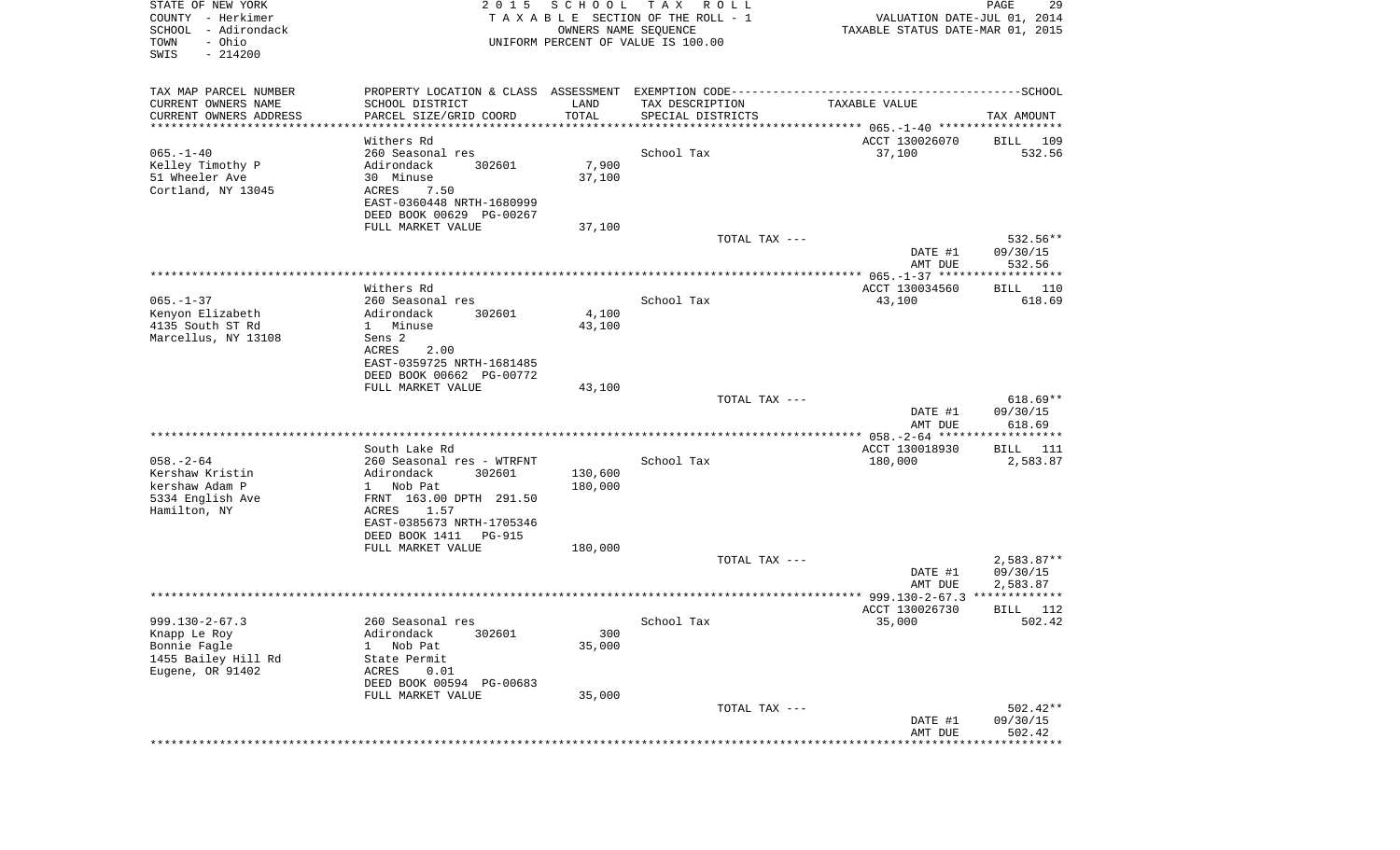| STATE OF NEW YORK<br>COUNTY - Herkimer<br>SCHOOL - Adirondack<br>- Ohio<br>TOWN<br>SWIS<br>$-214200$ | 2 0 1 5                                            | S C H O O L<br>OWNERS NAME SEQUENCE | T A X<br>R O L L<br>TAXABLE SECTION OF THE ROLL - 1<br>UNIFORM PERCENT OF VALUE IS 100.00 | VALUATION DATE-JUL 01, 2014<br>TAXABLE STATUS DATE-MAR 01, 2015 | PAGE<br>30               |
|------------------------------------------------------------------------------------------------------|----------------------------------------------------|-------------------------------------|-------------------------------------------------------------------------------------------|-----------------------------------------------------------------|--------------------------|
| TAX MAP PARCEL NUMBER                                                                                |                                                    |                                     |                                                                                           |                                                                 |                          |
| CURRENT OWNERS NAME                                                                                  | SCHOOL DISTRICT                                    | LAND<br>TOTAL                       | TAX DESCRIPTION                                                                           | TAXABLE VALUE                                                   |                          |
| CURRENT OWNERS ADDRESS<br>*************************                                                  | PARCEL SIZE/GRID COORD                             |                                     | SPECIAL DISTRICTS                                                                         |                                                                 | TAX AMOUNT               |
|                                                                                                      | North Lk                                           |                                     |                                                                                           | ACCT 130040800                                                  | BILL 113                 |
| $058. - 2 - 3$                                                                                       | 260 Seasonal res - WTRFNT                          |                                     | School Tax                                                                                | 123,000                                                         | 1,765.64                 |
| Knobel Robert T                                                                                      | Adirondack<br>302601                               | 106,200                             |                                                                                           |                                                                 |                          |
| Knobel Larry R                                                                                       | Nob Pat<br>$\mathbf{1}$                            | 123,000                             |                                                                                           |                                                                 |                          |
| 1867 Oshea Rd                                                                                        | <b>ACRES</b><br>2.70                               |                                     |                                                                                           |                                                                 |                          |
| Homer, NY 13077                                                                                      | EAST-0377594 NRTH-1714684                          |                                     |                                                                                           |                                                                 |                          |
|                                                                                                      | DEED BOOK 680<br>PG-937                            |                                     |                                                                                           |                                                                 |                          |
|                                                                                                      | FULL MARKET VALUE                                  | 123,000                             |                                                                                           |                                                                 |                          |
|                                                                                                      |                                                    |                                     | TOTAL TAX ---                                                                             | DATE #1                                                         | $1,765.64**$<br>09/30/15 |
|                                                                                                      |                                                    |                                     |                                                                                           | AMT DUE                                                         | 1,765.64                 |
|                                                                                                      | North Lake Rd                                      |                                     |                                                                                           | ACCT 130027060                                                  | BILL 114                 |
| $058. - 2 - 31$                                                                                      | 260 Seasonal res - WTRFNT                          |                                     | School Tax                                                                                | 230,700                                                         | 3,311.65                 |
| Koenig Bruce E                                                                                       | 302601<br>Adirondack                               | 163,200                             |                                                                                           |                                                                 |                          |
| North Lake Rd                                                                                        | 1 Nob Pat                                          | 230,700                             |                                                                                           |                                                                 |                          |
| Forestport, NY 13338                                                                                 | Garage 400                                         |                                     |                                                                                           |                                                                 |                          |
|                                                                                                      | Camp 900 New Camp 1000                             |                                     |                                                                                           |                                                                 |                          |
|                                                                                                      | 5.20<br>ACRES                                      |                                     |                                                                                           |                                                                 |                          |
|                                                                                                      | EAST-0376820 NRTH-1709467                          |                                     |                                                                                           |                                                                 |                          |
|                                                                                                      | DEED BOOK 759<br>PG-257<br>FULL MARKET VALUE       | 230,700                             |                                                                                           |                                                                 |                          |
|                                                                                                      |                                                    |                                     | TOTAL TAX ---                                                                             |                                                                 | $3,311.65**$             |
|                                                                                                      |                                                    |                                     |                                                                                           | DATE #1                                                         | 09/30/15                 |
|                                                                                                      |                                                    |                                     |                                                                                           | AMT DUE                                                         | 3,311.65                 |
|                                                                                                      |                                                    |                                     |                                                                                           |                                                                 |                          |
|                                                                                                      | 367 North Lake Rd                                  |                                     |                                                                                           |                                                                 | BILL 115                 |
| $064. -1 - 8.2$                                                                                      | 240 Rural res                                      |                                     | 41834<br>STAR EN                                                                          |                                                                 | 65,300                   |
| Koenig Bruce E                                                                                       | 302601<br>Adirondack                               | 55,300                              | School Tax                                                                                | 154,364                                                         | 2,215.87                 |
| 367 North Lake Rd                                                                                    | 54 Woodhull                                        | 154,364                             |                                                                                           |                                                                 |                          |
| Forestport, NY 13338                                                                                 | ACRES<br>34.00<br>EAST-0339464 NRTH-1682837        |                                     |                                                                                           |                                                                 |                          |
|                                                                                                      | DEED BOOK 759<br>$PG-255$                          |                                     |                                                                                           |                                                                 |                          |
|                                                                                                      | FULL MARKET VALUE                                  | 154,364                             |                                                                                           |                                                                 |                          |
|                                                                                                      |                                                    |                                     | TOTAL TAX ---                                                                             |                                                                 | $1,332.87**$             |
|                                                                                                      |                                                    |                                     |                                                                                           | DATE #1                                                         | 09/30/15                 |
|                                                                                                      |                                                    |                                     |                                                                                           | AMT DUE                                                         | 1,332.87                 |
|                                                                                                      |                                                    |                                     |                                                                                           |                                                                 |                          |
|                                                                                                      | 121 Wolf Creek Rd                                  |                                     |                                                                                           | ACCT 130060640                                                  | BILL 116                 |
| $058. - 2 - 30$                                                                                      | 260 Seasonal res - WTRFNT                          |                                     | School Tax                                                                                | 179,400                                                         | 2,575.25                 |
| Koenig Eric                                                                                          | Adirondack<br>302601                               | 133,400                             |                                                                                           |                                                                 |                          |
| 9681 Route 365                                                                                       | ACRES<br>4.30                                      | 179,400                             |                                                                                           |                                                                 |                          |
| Holland Patent, NY 13304                                                                             | EAST-0377192 NRTH-1709346<br>DEED BOOK 1499 PG-899 |                                     |                                                                                           |                                                                 |                          |
|                                                                                                      | FULL MARKET VALUE                                  | 179,400                             |                                                                                           |                                                                 |                          |
|                                                                                                      |                                                    |                                     | TOTAL TAX ---                                                                             |                                                                 | $2,575.25**$             |
|                                                                                                      |                                                    |                                     |                                                                                           | DATE #1                                                         | 09/30/15                 |
|                                                                                                      |                                                    |                                     |                                                                                           | AMT DUE                                                         | 2,575.25                 |
|                                                                                                      |                                                    |                                     |                                                                                           |                                                                 |                          |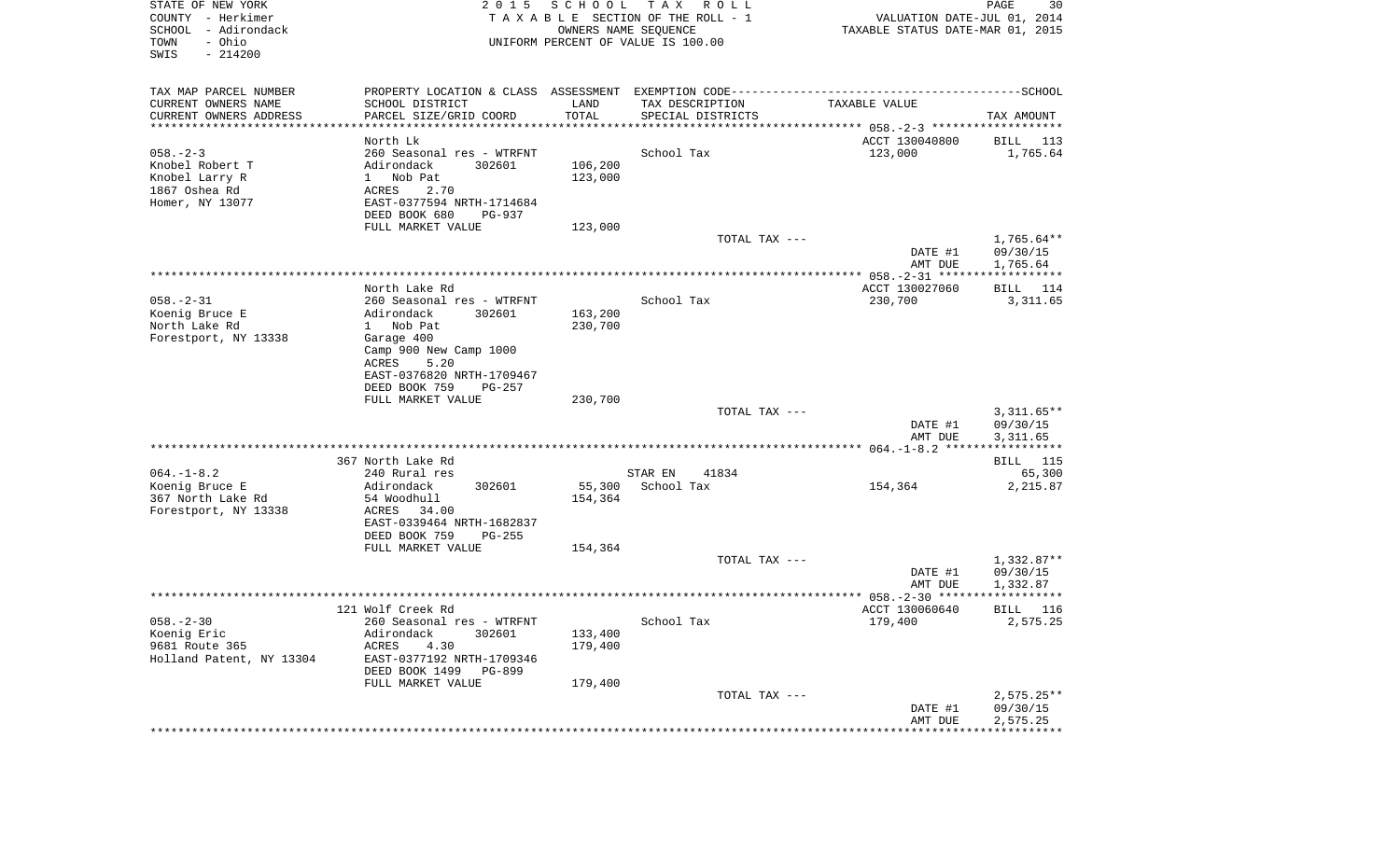| STATE OF NEW YORK<br>COUNTY - Herkimer<br>SCHOOL - Adirondack<br>- Ohio<br>TOWN<br>SWIS<br>$-214200$ | 2 0 1 5                                               | SCHOOL<br>OWNERS NAME SEQUENCE | TAX ROLL<br>TAXABLE SECTION OF THE ROLL - 1<br>UNIFORM PERCENT OF VALUE IS 100.00 | VALUATION DATE-JUL 01, 2014<br>TAXABLE STATUS DATE-MAR 01, 2015                              | PAGE<br>31           |
|------------------------------------------------------------------------------------------------------|-------------------------------------------------------|--------------------------------|-----------------------------------------------------------------------------------|----------------------------------------------------------------------------------------------|----------------------|
| TAX MAP PARCEL NUMBER                                                                                |                                                       |                                |                                                                                   | PROPERTY LOCATION & CLASS ASSESSMENT EXEMPTION CODE-----------------------------------SCHOOL |                      |
| CURRENT OWNERS NAME<br>CURRENT OWNERS ADDRESS                                                        | SCHOOL DISTRICT<br>PARCEL SIZE/GRID COORD             | LAND<br>TOTAL                  | TAX DESCRIPTION<br>SPECIAL DISTRICTS                                              | TAXABLE VALUE                                                                                | TAX AMOUNT           |
| **********************                                                                               | *********************                                 | * * * * * * * * * * *          |                                                                                   |                                                                                              |                      |
|                                                                                                      | North Lake Rd                                         |                                |                                                                                   | ACCT 130037980                                                                               | BILL 117             |
| $064. -1 - 13$                                                                                       | 260 Seasonal res                                      |                                | School Tax                                                                        | 74,800                                                                                       | 1,073.74             |
| Krone Robert L<br>Barnes Horace                                                                      | 302601<br>Adirondack<br>20 Woodhull                   | 34,100<br>74,800               |                                                                                   |                                                                                              |                      |
| 7377 State Rt 291                                                                                    | ACRES<br>20.00                                        |                                |                                                                                   |                                                                                              |                      |
| Stitville, NY 13469                                                                                  | EAST-0337891 NRTH-1680642                             |                                |                                                                                   |                                                                                              |                      |
|                                                                                                      | DEED BOOK 1123<br>PG-612                              |                                |                                                                                   |                                                                                              |                      |
|                                                                                                      | FULL MARKET VALUE                                     | 74,800                         | TOTAL TAX ---                                                                     |                                                                                              | 1,073.74**           |
|                                                                                                      |                                                       |                                |                                                                                   | DATE #1<br>AMT DUE                                                                           | 09/30/15<br>1,073.74 |
|                                                                                                      |                                                       |                                |                                                                                   |                                                                                              |                      |
|                                                                                                      | Farr Rd                                               |                                |                                                                                   | ACCT 130060515                                                                               | BILL 118             |
| $068. - 3 - 8$<br>Lado William A                                                                     | 270 Mfg housing<br>Adirondack<br>302601               | 2,800                          | School Tax                                                                        | 10,800                                                                                       | 155.03               |
| PO Box 1188                                                                                          | Lot 16 Rem Pat                                        | 10,800                         |                                                                                   |                                                                                              |                      |
| Oneonta, NY 13820                                                                                    | ACRES<br>1.20                                         |                                |                                                                                   |                                                                                              |                      |
|                                                                                                      | EAST-0338642 NRTH-1674148                             |                                |                                                                                   |                                                                                              |                      |
|                                                                                                      | DEED BOOK 751<br>$PG-350$<br>FULL MARKET VALUE        | 10,800                         |                                                                                   |                                                                                              |                      |
|                                                                                                      |                                                       |                                | TOTAL TAX ---                                                                     |                                                                                              | $155.03**$           |
|                                                                                                      |                                                       |                                |                                                                                   | DATE #1<br>AMT DUE                                                                           | 09/30/15<br>155.03   |
|                                                                                                      |                                                       |                                |                                                                                   |                                                                                              |                      |
| $068. - 3 - 9$                                                                                       | Farr Rd<br>314 Rural vac<10                           |                                | School Tax                                                                        | ACCT 130027390<br>1,500                                                                      | BILL 119<br>21.53    |
| Lado William A                                                                                       | Adirondack<br>302601                                  | 1,500                          |                                                                                   |                                                                                              |                      |
| PO Box 1188                                                                                          | 16 Rem Pat                                            | 1,500                          |                                                                                   |                                                                                              |                      |
| Oneonta, NY 13820                                                                                    | V1 2 1                                                |                                |                                                                                   |                                                                                              |                      |
|                                                                                                      | FRNT 200.00 DPTH 226.00                               |                                |                                                                                   |                                                                                              |                      |
|                                                                                                      | EAST-0338828 NRTH-1674298<br>DEED BOOK 00643 PG-00575 |                                |                                                                                   |                                                                                              |                      |
|                                                                                                      | FULL MARKET VALUE                                     | 1,500                          |                                                                                   |                                                                                              |                      |
|                                                                                                      |                                                       |                                | TOTAL TAX ---                                                                     |                                                                                              | $21.53**$            |
|                                                                                                      |                                                       |                                |                                                                                   | DATE #1                                                                                      | 09/30/15             |
|                                                                                                      |                                                       |                                |                                                                                   | AMT DUE                                                                                      | 21.53                |
|                                                                                                      | Off the Cross Road                                    |                                |                                                                                   |                                                                                              | 120<br>BILL          |
| $068. -3 - 10.2$                                                                                     | 260 Seasonal res                                      |                                | School Tax                                                                        | 25,000                                                                                       | 358.87               |
| Lagoy Richard                                                                                        | Adirondack 302601                                     | 2,200                          |                                                                                   |                                                                                              |                      |
| Lagoy Rose Marie<br>19 N Sconondoa St Box 184                                                        | 16 Rem Pat<br>FRNT 269.00 DPTH 108.00                 | 25,000                         |                                                                                   |                                                                                              |                      |
| Vernon, NY 13476                                                                                     | 0.66<br>ACRES                                         |                                |                                                                                   |                                                                                              |                      |
|                                                                                                      | EAST-0339612 NRTH-1674233                             |                                |                                                                                   |                                                                                              |                      |
|                                                                                                      | DEED BOOK 784<br>PG-656                               |                                |                                                                                   |                                                                                              |                      |
|                                                                                                      | FULL MARKET VALUE                                     | 25,000                         | TOTAL TAX ---                                                                     |                                                                                              | 358.87**             |
|                                                                                                      |                                                       |                                |                                                                                   | DATE #1                                                                                      | 09/30/15             |
|                                                                                                      |                                                       |                                |                                                                                   | AMT DUE                                                                                      | 358.87               |
|                                                                                                      |                                                       |                                |                                                                                   |                                                                                              | . * * * * * * * *    |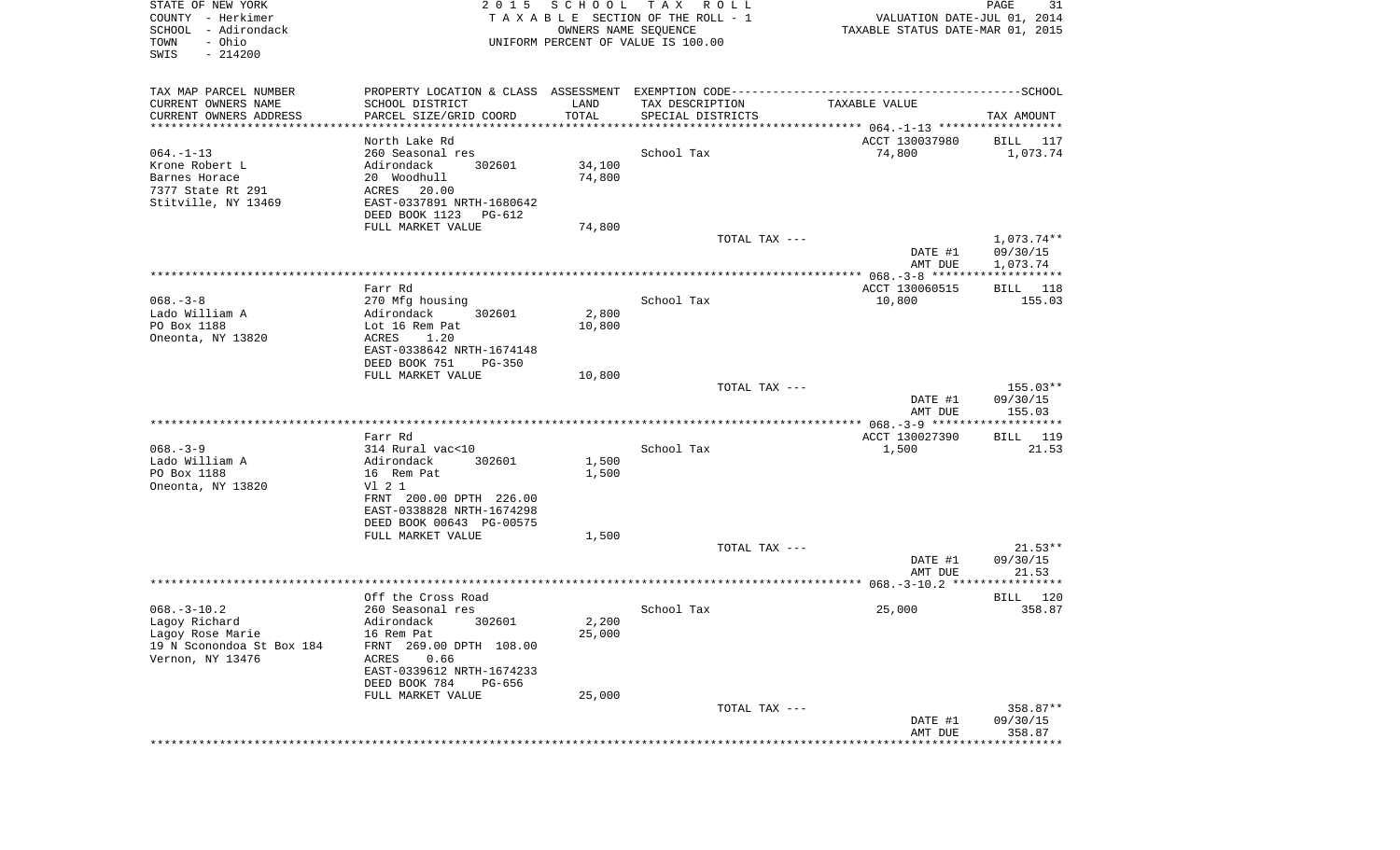| STATE OF NEW YORK<br>COUNTY - Herkimer<br>SCHOOL - Adirondack<br>- Ohio<br>TOWN<br>SWIS<br>$-214200$     | 2 0 1 5                                                                                                                                      | SCHOOL<br>OWNERS NAME SEQUENCE | T A X<br>R O L L<br>TAXABLE SECTION OF THE ROLL - 1<br>UNIFORM PERCENT OF VALUE IS 100.00 | VALUATION DATE-JUL 01, 2014<br>TAXABLE STATUS DATE-MAR 01, 2015 | 32<br>PAGE                           |
|----------------------------------------------------------------------------------------------------------|----------------------------------------------------------------------------------------------------------------------------------------------|--------------------------------|-------------------------------------------------------------------------------------------|-----------------------------------------------------------------|--------------------------------------|
| TAX MAP PARCEL NUMBER                                                                                    |                                                                                                                                              |                                |                                                                                           |                                                                 |                                      |
| CURRENT OWNERS NAME<br>CURRENT OWNERS ADDRESS                                                            | SCHOOL DISTRICT<br>PARCEL SIZE/GRID COORD                                                                                                    | LAND<br>TOTAL                  | TAX DESCRIPTION<br>SPECIAL DISTRICTS                                                      | TAXABLE VALUE                                                   | TAX AMOUNT                           |
| **********************                                                                                   | ******************                                                                                                                           | ***********                    |                                                                                           |                                                                 |                                      |
| $068. -3 - 10.1$<br>LaGoy Seth E<br>7019 Sanger Hill Rd<br>Waterville, NY 13480                          | Farr Rd<br>260 Seasonal res<br>Adirondack<br>302601<br>16 Rem Pat<br>ACRES<br>27.80<br>EAST-0339007 NRTH-1674671<br>DEED BOOK 1451<br>PG-335 | 21,500<br>48,400               | School Tax                                                                                | ACCT 130027450<br>48,400                                        | BILL 121<br>694.77                   |
|                                                                                                          | FULL MARKET VALUE                                                                                                                            | 48,400                         |                                                                                           |                                                                 |                                      |
|                                                                                                          |                                                                                                                                              |                                | TOTAL TAX ---                                                                             | DATE #1<br>AMT DUE                                              | 694.77**<br>09/30/15<br>694.77       |
|                                                                                                          |                                                                                                                                              |                                |                                                                                           |                                                                 |                                      |
| $058. - 2 - 61$<br>Larry Hotaling as Trustee unde Adirondack<br>Hotaling Irrevocable Living Tr 1 Nob Pat | South Lake Rd<br>260 Seasonal res - WTRFNT<br>302601                                                                                         | 95,800<br>145,000              | School Tax                                                                                | ACCT 130023910<br>145,000                                       | BILL<br>122<br>2,081.45              |
| 615 East Hamilton<br>Sherrill, NY 13461                                                                  | Seas 1A<br>FRNT<br>78.00 DPTH 202.40<br>ACRES<br>0.36<br>EAST-0385263 NRTH-1705462<br>DEED BOOK 1512<br>PG-337<br>FULL MARKET VALUE          | 145,000                        |                                                                                           |                                                                 |                                      |
|                                                                                                          |                                                                                                                                              |                                | TOTAL TAX ---                                                                             | DATE #1                                                         | $2,081.45**$<br>09/30/15             |
|                                                                                                          |                                                                                                                                              |                                |                                                                                           | AMT DUE                                                         | 2,081.45<br>***********              |
|                                                                                                          | 163 Wolf Creek Rd                                                                                                                            |                                |                                                                                           | ACCT 130043740                                                  | BILL 123                             |
| $058. - 2 - 36$                                                                                          | 260 Seasonal res - WTRFNT                                                                                                                    |                                | School Tax                                                                                | 185,500                                                         | 2,662.82                             |
| Lavere James R<br>Lavere Carolyn                                                                         | Adirondack<br>302601<br>1 Nob Pat                                                                                                            | 104,900<br>185,500             |                                                                                           |                                                                 |                                      |
| 168 Progress Dr                                                                                          | N Lake                                                                                                                                       |                                |                                                                                           |                                                                 |                                      |
| Doylestown, PA 18901                                                                                     | V L2 1<br>FRNT 100.00 DPTH 274.00                                                                                                            |                                |                                                                                           |                                                                 |                                      |
|                                                                                                          | EAST-0376314 NRTH-1709982<br>DEED BOOK 804<br>PG-651                                                                                         |                                |                                                                                           |                                                                 |                                      |
|                                                                                                          | FULL MARKET VALUE                                                                                                                            | 185,500                        |                                                                                           |                                                                 |                                      |
|                                                                                                          |                                                                                                                                              |                                | TOTAL TAX ---                                                                             | DATE #1<br>AMT DUE                                              | $2,662.82**$<br>09/30/15<br>2,662.82 |
|                                                                                                          |                                                                                                                                              |                                |                                                                                           |                                                                 |                                      |
| $065. - 1 - 36$                                                                                          | Farr Rd<br>260 Seasonal res                                                                                                                  |                                | School Tax                                                                                | ACCT 130043950                                                  | BILL 124<br>806.74                   |
| Layton Edward G<br>6525 Stage Rd<br>Utica, NY 13502                                                      | Adirondack<br>302601<br>Minuse<br>$1 \quad$<br>Sens 17<br>ACRES<br>27.40                                                                     | 19,400<br>56,200               |                                                                                           | 56,200                                                          |                                      |
|                                                                                                          | EAST-0358800 NRTH-1682031<br>DEED BOOK 819<br>PG-43                                                                                          |                                |                                                                                           |                                                                 |                                      |
|                                                                                                          | FULL MARKET VALUE                                                                                                                            | 56,200                         | TOTAL TAX ---                                                                             | DATE #1                                                         | 806.74**<br>09/30/15                 |
|                                                                                                          |                                                                                                                                              |                                |                                                                                           | AMT DUE                                                         | 806.74                               |
|                                                                                                          |                                                                                                                                              |                                |                                                                                           |                                                                 |                                      |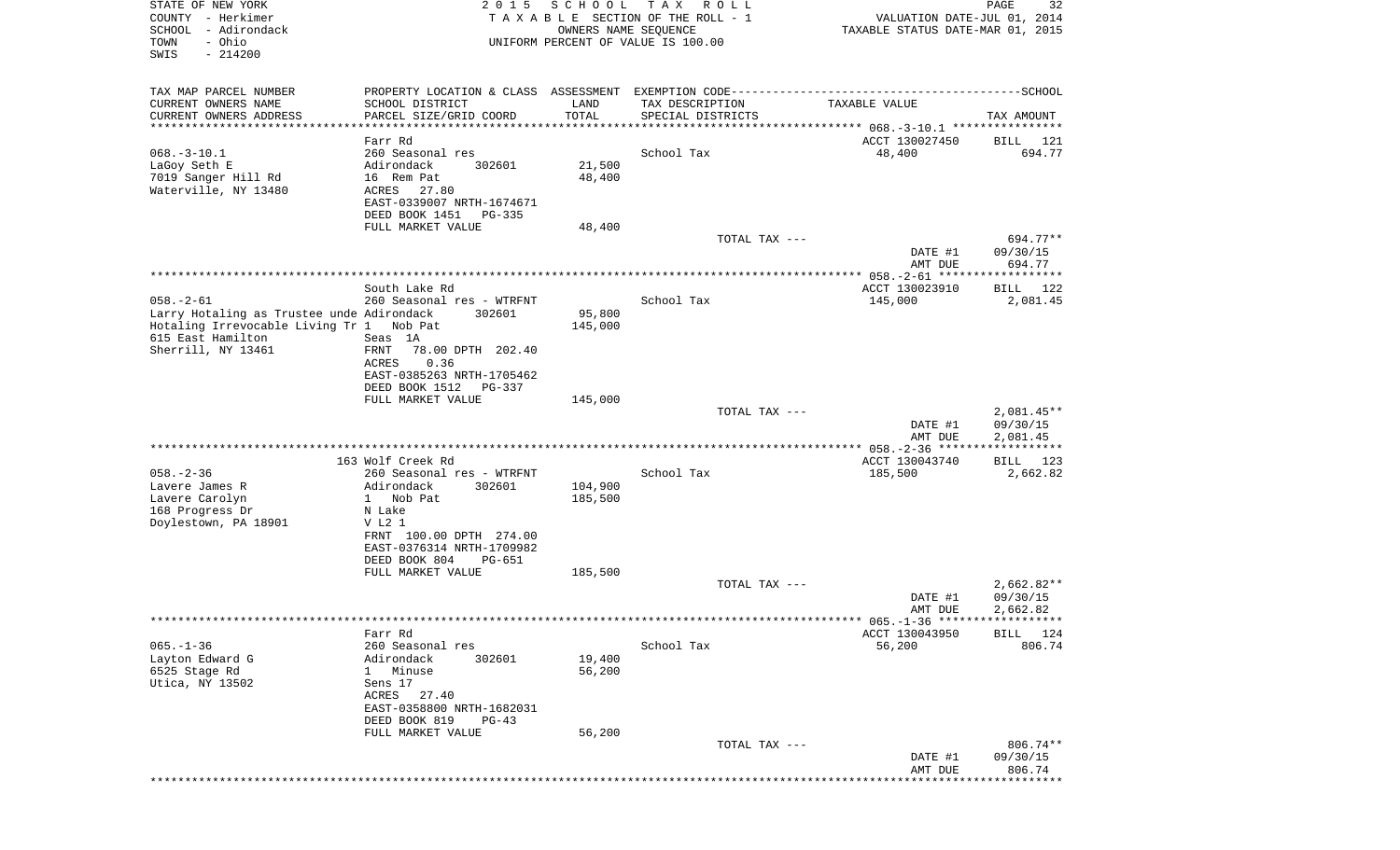| STATE OF NEW YORK<br>COUNTY - Herkimer<br>SCHOOL - Adirondack<br>- Ohio<br>TOWN<br>$-214200$<br>SWIS | 2 0 1 5                                                                                      | SCHOOL  | T A X<br>R O L L<br>TAXABLE SECTION OF THE ROLL - 1<br>OWNERS NAME SEQUENCE<br>UNIFORM PERCENT OF VALUE IS 100.00 | VALUATION DATE-JUL 01, 2014<br>TAXABLE STATUS DATE-MAR 01, 2015 | PAGE<br>33                  |
|------------------------------------------------------------------------------------------------------|----------------------------------------------------------------------------------------------|---------|-------------------------------------------------------------------------------------------------------------------|-----------------------------------------------------------------|-----------------------------|
| TAX MAP PARCEL NUMBER                                                                                | PROPERTY LOCATION & CLASS ASSESSMENT EXEMPTION CODE-----------------------------------SCHOOL |         |                                                                                                                   |                                                                 |                             |
| CURRENT OWNERS NAME                                                                                  | SCHOOL DISTRICT                                                                              | LAND    | TAX DESCRIPTION                                                                                                   | TAXABLE VALUE                                                   |                             |
| CURRENT OWNERS ADDRESS                                                                               | PARCEL SIZE/GRID COORD                                                                       | TOTAL   | SPECIAL DISTRICTS                                                                                                 |                                                                 | TAX AMOUNT                  |
| ************************                                                                             |                                                                                              |         |                                                                                                                   |                                                                 |                             |
| $058. - 2 - 18$                                                                                      | North Lake Rd<br>260 Seasonal res - WTRFNT                                                   |         | School Tax                                                                                                        | ACCT 130028230<br>136,000                                       | BILL 125<br>1,952.25        |
| Leahy Robert                                                                                         | Adirondack<br>302601                                                                         | 104,900 |                                                                                                                   |                                                                 |                             |
| Jean Mc Avoy                                                                                         | 1 Nob Pat                                                                                    | 136,000 |                                                                                                                   |                                                                 |                             |
| 27634 New York RT 283 52                                                                             | Sens $1/2$                                                                                   |         |                                                                                                                   |                                                                 |                             |
| Black River, NY 13612                                                                                | FRNT 129.60 DPTH 161.90                                                                      |         |                                                                                                                   |                                                                 |                             |
|                                                                                                      | EAST-0375334 NRTH-1708826                                                                    |         |                                                                                                                   |                                                                 |                             |
|                                                                                                      | DEED BOOK 00582 PG-00001                                                                     |         |                                                                                                                   |                                                                 |                             |
|                                                                                                      | FULL MARKET VALUE                                                                            | 136,000 |                                                                                                                   |                                                                 |                             |
|                                                                                                      |                                                                                              |         | TOTAL TAX ---                                                                                                     |                                                                 | 1,952.25**                  |
|                                                                                                      |                                                                                              |         |                                                                                                                   | DATE #1<br>AMT DUE                                              | 09/30/15<br>1,952.25        |
|                                                                                                      |                                                                                              |         |                                                                                                                   |                                                                 |                             |
|                                                                                                      | 224 Dead Lk                                                                                  |         |                                                                                                                   | ACCT 130000360                                                  | BILL 126                    |
| $064.11 - 1 - 5$                                                                                     | 270 Mfg housing                                                                              |         | STAR EN<br>41834                                                                                                  |                                                                 | 38,000                      |
| Lee Jeffrey C                                                                                        | Adirondack<br>302601                                                                         | 14,000  | School Tax                                                                                                        | 38,000                                                          | 545.48                      |
| Lee Sandra J                                                                                         | 54 Woodhull                                                                                  | 38,000  |                                                                                                                   |                                                                 |                             |
| 224 Deep Lake Rd                                                                                     | FRNT 155.00 DPTH 100.00                                                                      |         |                                                                                                                   |                                                                 |                             |
| PO Box 52<br>Forestport, NY 13338                                                                    | EAST-0340917 NRTH-1682463<br>DEED BOOK 803<br>PG-478                                         |         |                                                                                                                   |                                                                 |                             |
|                                                                                                      | FULL MARKET VALUE                                                                            | 38,000  |                                                                                                                   |                                                                 |                             |
|                                                                                                      |                                                                                              |         | TOTAL TAX ---                                                                                                     |                                                                 | $0.00**$                    |
|                                                                                                      |                                                                                              |         |                                                                                                                   |                                                                 |                             |
|                                                                                                      | Dead Lk                                                                                      |         |                                                                                                                   | ACCT 130039120                                                  | BILL 127                    |
| $064.11 - 1 - 6$                                                                                     | 314 Rural vac<10                                                                             |         | School Tax                                                                                                        | 9,300                                                           | 133.50                      |
| Lee Jeffrey C                                                                                        | Adirondack<br>302601                                                                         | 9,300   |                                                                                                                   |                                                                 |                             |
| Lee Sandra<br>224 Deep Lake Rd                                                                       | 54 Woodhull<br>FRNT 155.00 DPTH 200.00                                                       | 9,300   |                                                                                                                   |                                                                 |                             |
| PO Box 52                                                                                            | EAST-0341089 NRTH-1682519                                                                    |         |                                                                                                                   |                                                                 |                             |
| Forestport, NY 13338                                                                                 | DEED BOOK 818<br>PG-109                                                                      |         |                                                                                                                   |                                                                 |                             |
|                                                                                                      | FULL MARKET VALUE                                                                            | 9,300   |                                                                                                                   |                                                                 |                             |
|                                                                                                      |                                                                                              |         | TOTAL TAX ---                                                                                                     |                                                                 | 133.50**                    |
|                                                                                                      |                                                                                              |         |                                                                                                                   | DATE #1                                                         | 09/30/15                    |
|                                                                                                      |                                                                                              |         |                                                                                                                   | AMT DUE                                                         | 133.50                      |
|                                                                                                      | Dead Lk                                                                                      |         |                                                                                                                   | ACCT 130076200                                                  | BILL<br>128                 |
| $064.11 - 1 - 7$                                                                                     | 314 Rural vac<10                                                                             |         | School Tax                                                                                                        | 9,300                                                           | 133.50                      |
| Lee Jeffrey C                                                                                        | 302601<br>Adirondack                                                                         | 9,300   |                                                                                                                   |                                                                 |                             |
| Lee Sandra J                                                                                         | Lot 54                                                                                       | 9,300   |                                                                                                                   |                                                                 |                             |
| 224 Dead Lk                                                                                          | $2$ lots $(11\&12)$                                                                          |         |                                                                                                                   |                                                                 |                             |
| PO Box 52                                                                                            | V1.75                                                                                        |         |                                                                                                                   |                                                                 |                             |
| Forestport, NY 13338                                                                                 | FRNT 150.00 DPTH 200.00                                                                      |         |                                                                                                                   |                                                                 |                             |
|                                                                                                      | EAST-0341165 NRTH-1682417<br>DEED BOOK 1153<br>PG-523                                        |         |                                                                                                                   |                                                                 |                             |
|                                                                                                      | FULL MARKET VALUE                                                                            | 9,300   |                                                                                                                   |                                                                 |                             |
|                                                                                                      |                                                                                              |         | TOTAL TAX ---                                                                                                     |                                                                 | $133.50**$                  |
|                                                                                                      |                                                                                              |         |                                                                                                                   | DATE #1                                                         | 09/30/15                    |
|                                                                                                      |                                                                                              |         |                                                                                                                   | AMT DUE                                                         | 133.50                      |
|                                                                                                      |                                                                                              |         |                                                                                                                   |                                                                 | * * * * * * * * * * * * * * |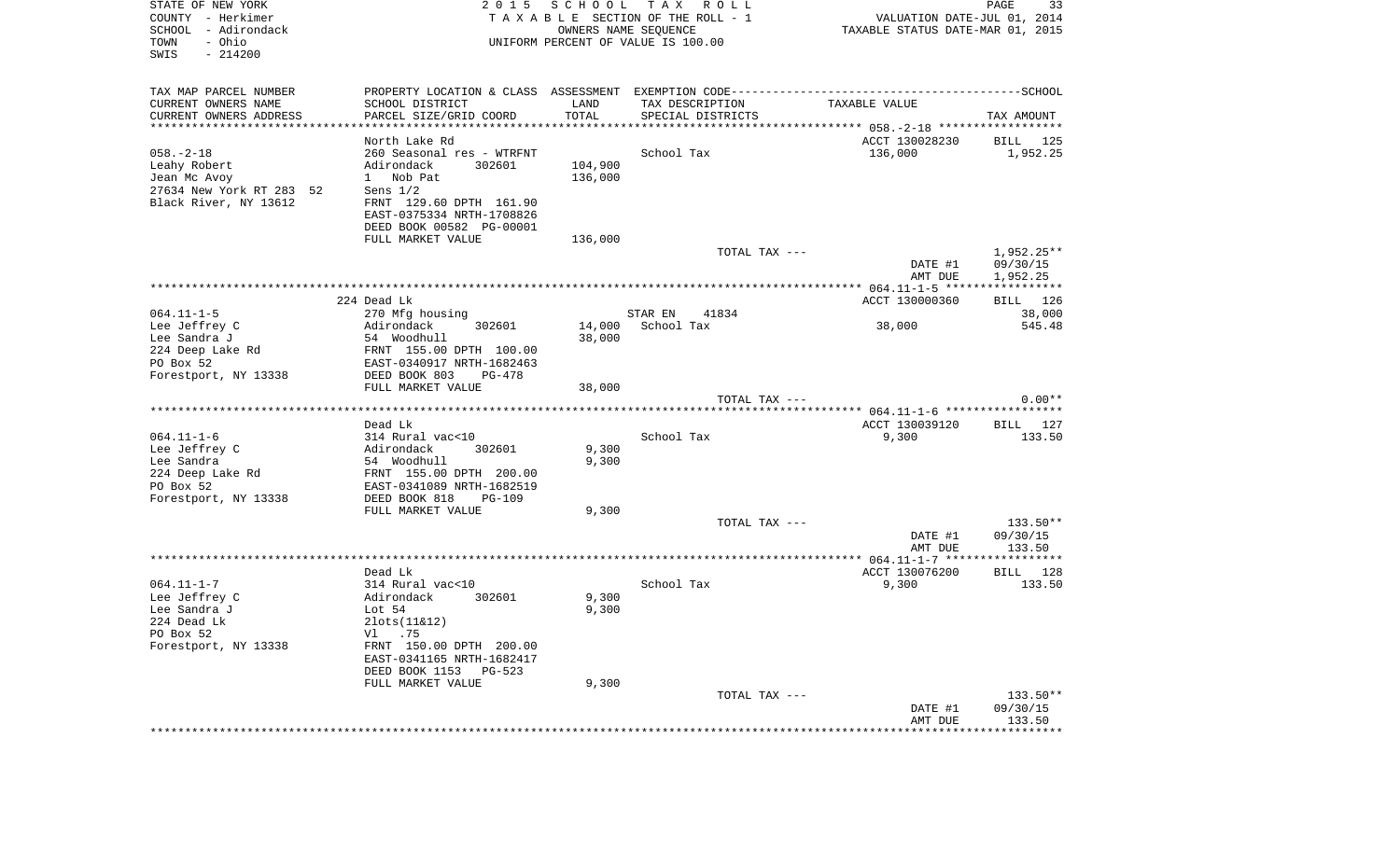| STATE OF NEW YORK<br>COUNTY - Herkimer<br>- Adirondack<br>SCHOOL<br>- Ohio<br>TOWN<br>$-214200$<br>SWIS                                                                                                      | 2 0 1 5                                                                  | SCHOOL<br>OWNERS NAME SEQUENCE | TAX ROLL<br>TAXABLE SECTION OF THE ROLL - 1<br>UNIFORM PERCENT OF VALUE IS 100.00 | VALUATION DATE-JUL 01, 2014<br>TAXABLE STATUS DATE-MAR 01, 2015       | PAGE<br>34                       |
|--------------------------------------------------------------------------------------------------------------------------------------------------------------------------------------------------------------|--------------------------------------------------------------------------|--------------------------------|-----------------------------------------------------------------------------------|-----------------------------------------------------------------------|----------------------------------|
| TAX MAP PARCEL NUMBER<br>CURRENT OWNERS NAME<br>SCHOOL DISTRICT                                                                                                                                              |                                                                          | LAND                           | TAX DESCRIPTION                                                                   | TAXABLE VALUE                                                         |                                  |
| CURRENT OWNERS ADDRESS                                                                                                                                                                                       | PARCEL SIZE/GRID COORD                                                   | TOTAL                          | SPECIAL DISTRICTS                                                                 |                                                                       | TAX AMOUNT                       |
|                                                                                                                                                                                                              |                                                                          |                                |                                                                                   | *********** 064.11-1-8 *************                                  |                                  |
| Dead Lk                                                                                                                                                                                                      |                                                                          |                                |                                                                                   | ACCT 130017940                                                        | BILL 129                         |
| $064.11 - 1 - 8$<br>314 Rural vac<10<br>Lee Jeffrey C<br>Adirondack<br>Lee Sandra J<br>54 Woodhull<br>224 Dead Lk<br>Dend Lake<br>PO Box 52<br>$V12 \t3/8$<br>Foresport, NY 13338                            | 302601<br>FRNT 150.00 DPTH 100.00<br>EAST-0341029 NRTH-1682337           | 7,500<br>7,500                 | School Tax                                                                        | 7,500                                                                 | 107.66                           |
| DEED BOOK 1153<br>FULL MARKET VALUE                                                                                                                                                                          | $PG-524$                                                                 | 7,500                          |                                                                                   |                                                                       |                                  |
|                                                                                                                                                                                                              |                                                                          |                                | TOTAL TAX ---                                                                     |                                                                       | $107.66**$                       |
|                                                                                                                                                                                                              |                                                                          |                                |                                                                                   | DATE #1<br>AMT DUE<br>***************** 064.11-1-9 ****************** | 09/30/15<br>107.66               |
| Dead Lk                                                                                                                                                                                                      |                                                                          |                                |                                                                                   | ACCT 130060240                                                        | BILL 130                         |
| $064.11 - 1 - 9$<br>314 Rural vac<10<br>Lee Jeffrey C<br>Adirondack<br>Lee Sandra J<br>Lot 54 Woodhull<br>224 Dead Lk<br>Dead L Lot 15<br>PO Box 52<br>P Fr. 0.36 A<br>Foresport, NY 13338<br>DEED BOOK 1153 | 302601<br>FRNT 150.00 DPTH 100.00<br>EAST-0341309 NRTH-1682302<br>PG-524 | 7,500<br>7,500                 | School Tax                                                                        | 7,500                                                                 | 107.66                           |
| FULL MARKET VALUE                                                                                                                                                                                            |                                                                          | 7,500                          |                                                                                   |                                                                       |                                  |
|                                                                                                                                                                                                              |                                                                          |                                | TOTAL TAX ---                                                                     | DATE #1<br>AMT DUE                                                    | $107.66**$<br>09/30/15<br>107.66 |
|                                                                                                                                                                                                              |                                                                          |                                |                                                                                   |                                                                       |                                  |
| Dead Lk<br>$064.11 - 1 - 10$<br>314 Rural vac<10<br>Lee Jeffrey C<br>Adirondack<br>Lee Sandra J<br>Lot $54$<br>224 Dead Lk<br>Dead L.1.13-14<br>PO Box 52<br>P Fr. 0.69 A                                    | 302601                                                                   | 9,300<br>9,300                 | School Tax                                                                        | ACCT 130076140<br>9,300                                               | BILL 131<br>133.50               |
| Foresport, NY 13338<br>DEED BOOK 1153<br>FULL MARKET VALUE                                                                                                                                                   | FRNT 150.00 DPTH 200.00<br>EAST-0341190 NRTH-1682242<br>PG-524           | 9,300                          | TOTAL TAX ---                                                                     |                                                                       | 133.50**                         |
|                                                                                                                                                                                                              |                                                                          |                                |                                                                                   | DATE #1<br>AMT DUE                                                    | 09/30/15<br>133.50               |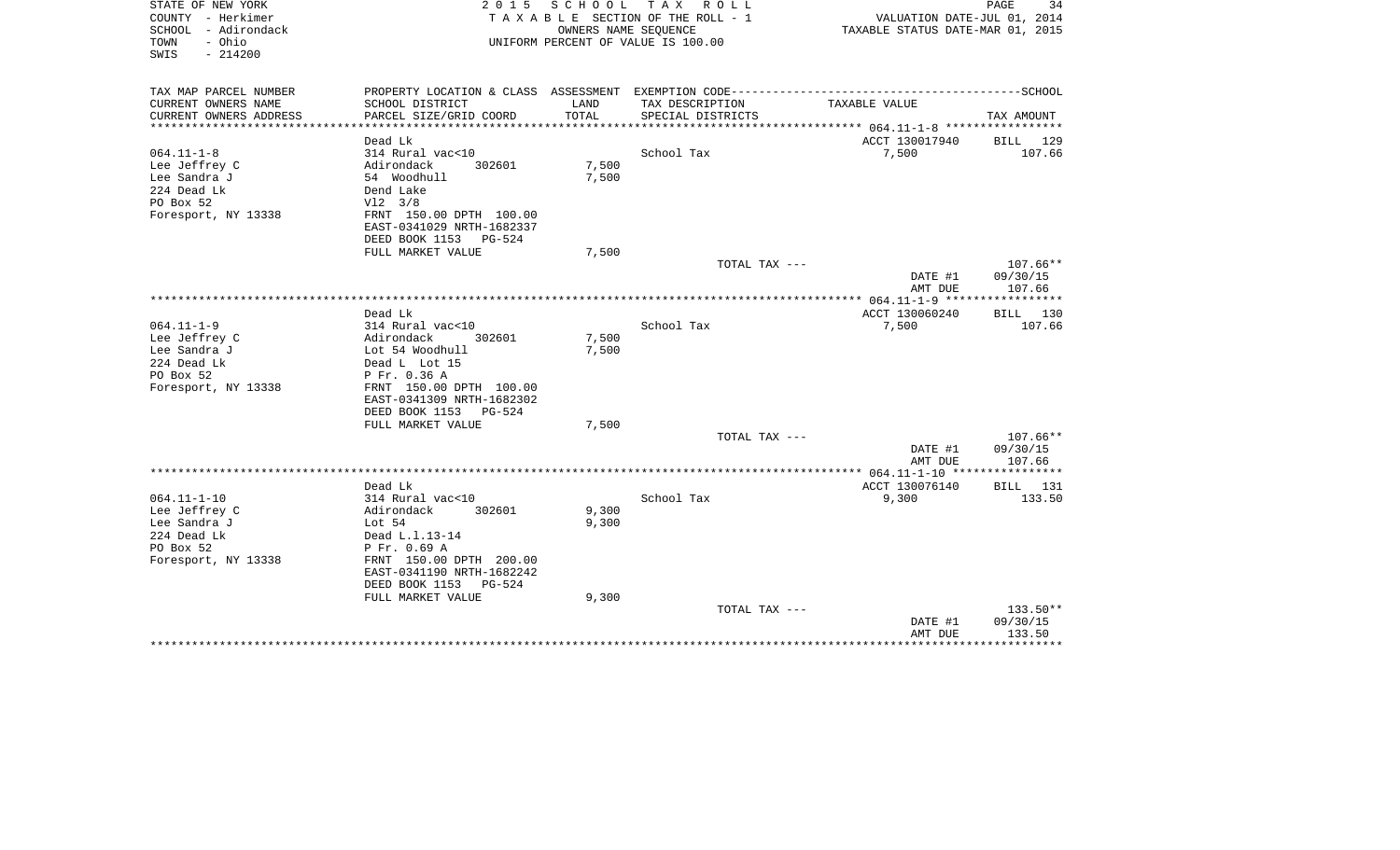| STATE OF NEW YORK<br>COUNTY - Herkimer<br>SCHOOL<br>- Adirondack<br>- Ohio<br>TOWN<br>SWIS<br>$-214200$ | 2 0 1 5                                                           | SCHOOL<br>OWNERS NAME SEQUENCE | T A X<br>R O L L<br>TAXABLE SECTION OF THE ROLL - 1<br>UNIFORM PERCENT OF VALUE IS 100.00 | VALUATION DATE-JUL 01, 2014<br>TAXABLE STATUS DATE-MAR 01, 2015 | PAGE<br>35         |
|---------------------------------------------------------------------------------------------------------|-------------------------------------------------------------------|--------------------------------|-------------------------------------------------------------------------------------------|-----------------------------------------------------------------|--------------------|
|                                                                                                         |                                                                   |                                |                                                                                           |                                                                 |                    |
| TAX MAP PARCEL NUMBER                                                                                   |                                                                   |                                |                                                                                           |                                                                 |                    |
| CURRENT OWNERS NAME                                                                                     | SCHOOL DISTRICT                                                   | LAND                           | TAX DESCRIPTION                                                                           | TAXABLE VALUE                                                   |                    |
| CURRENT OWNERS ADDRESS<br>************************                                                      | PARCEL SIZE/GRID COORD<br>* * * * * * * * * * * * * * * * * * * * | TOTAL<br>****************      | SPECIAL DISTRICTS                                                                         |                                                                 | TAX AMOUNT         |
|                                                                                                         | Dead Lk                                                           |                                |                                                                                           | ACCT 130040080                                                  | BILL<br>132        |
| $064.11 - 1 - 11$                                                                                       | 314 Rural vac<10                                                  |                                | School Tax                                                                                | 5,600                                                           | 80.39              |
| Lee Jeffrey C                                                                                           | Adirondack<br>302601                                              | 5,600                          |                                                                                           |                                                                 |                    |
| Lee Sandra                                                                                              | 54 Woodhull<br>Dead Lake                                          | 5,600                          |                                                                                           |                                                                 |                    |
| 224 Deep Lake Rd<br>PO Box 52                                                                           | $VI$ 2 $1/2$                                                      |                                |                                                                                           |                                                                 |                    |
| Forestport, NY 13338                                                                                    | 74.50 DPTH 107.50<br>FRNT                                         |                                |                                                                                           |                                                                 |                    |
|                                                                                                         | EAST-0340809 NRTH-1682412                                         |                                |                                                                                           |                                                                 |                    |
|                                                                                                         | DEED BOOK 886<br>$PG-50$                                          |                                |                                                                                           |                                                                 |                    |
|                                                                                                         | FULL MARKET VALUE                                                 | 5,600                          | TOTAL TAX ---                                                                             |                                                                 | $80.39**$          |
|                                                                                                         |                                                                   |                                |                                                                                           | DATE #1                                                         | 09/30/15           |
|                                                                                                         |                                                                   |                                |                                                                                           | AMT DUE                                                         | 80.39              |
|                                                                                                         | Dead Lk                                                           |                                |                                                                                           |                                                                 | 133<br>BILL        |
| $064.11 - 1 - 17.2$                                                                                     | $312$ Vac w/imprv - WTRFNT                                        |                                | School Tax                                                                                | 18,600                                                          | 267.00             |
| Lee Jeffrey C                                                                                           | Adirondack<br>302601                                              | 16,600                         |                                                                                           |                                                                 |                    |
| Lee Sandra                                                                                              | 54 Woodhull                                                       | 18,600                         |                                                                                           |                                                                 |                    |
| 224 Deep Lake Rd                                                                                        | 50.50 DPTH 188.00<br>FRNT                                         |                                |                                                                                           |                                                                 |                    |
| PO Box 52<br>Forestport, NY 13338                                                                       | EAST-0340874 NRTH-1682279<br>DEED BOOK 886<br>$PG-50$             |                                |                                                                                           |                                                                 |                    |
|                                                                                                         | FULL MARKET VALUE                                                 | 18,600                         |                                                                                           |                                                                 |                    |
|                                                                                                         |                                                                   |                                | TOTAL TAX ---                                                                             |                                                                 | $267.00**$         |
|                                                                                                         |                                                                   |                                |                                                                                           | DATE #1<br>AMT DUE                                              | 09/30/15<br>267.00 |
|                                                                                                         |                                                                   |                                |                                                                                           |                                                                 |                    |
|                                                                                                         | Off the Cross Rd. (Darrow                                         |                                |                                                                                           | ACCT 130041430                                                  | BILL 134           |
| $068. -3 - 12$                                                                                          | 260 Seasonal res                                                  |                                | School Tax                                                                                | 14,000                                                          | 200.97             |
| Lefevre Living Trust Ivan J Tr Adirondack<br>Lefevre Germaine Trutee                                    | 302601                                                            | 1,900                          |                                                                                           |                                                                 |                    |
| 306 Buck Lane                                                                                           | 16 Rem Pat<br>$VI$ 2.5                                            | 14,000                         |                                                                                           |                                                                 |                    |
| Forestport, NY 13338                                                                                    | FRNT 100.00 DPTH 200.00                                           |                                |                                                                                           |                                                                 |                    |
|                                                                                                         | EAST-0339057 NRTH-1674375                                         |                                |                                                                                           |                                                                 |                    |
|                                                                                                         | DEED BOOK 1468<br>PG-586                                          |                                |                                                                                           |                                                                 |                    |
|                                                                                                         | FULL MARKET VALUE                                                 | 14,000                         | TOTAL TAX ---                                                                             |                                                                 | $200.97**$         |
|                                                                                                         |                                                                   |                                |                                                                                           | DATE #1                                                         | 09/30/15           |
|                                                                                                         |                                                                   |                                |                                                                                           | AMT DUE                                                         | 200.97             |
|                                                                                                         |                                                                   |                                |                                                                                           |                                                                 | <b>BTLL</b> 135    |
| $058. - 2 - 25$                                                                                         | North Lake Rd<br>260 Seasonal res - WTRFNT                        |                                | School Tax                                                                                | ACCT 130060000<br>51,500                                        | 739.27             |
| Lindovski William F                                                                                     | Adirondack<br>302601                                              | 1,500                          |                                                                                           |                                                                 |                    |
| Lindovski Barbara T                                                                                     | Lot 1 Nob                                                         | 51,500                         |                                                                                           |                                                                 |                    |
| 92 Kenyon Rd                                                                                            | 91.00 DPTH<br>FRNT<br>70.00                                       |                                |                                                                                           |                                                                 |                    |
| Mexico, NY 13114                                                                                        | EAST-0375912 NRTH-1708427<br>DEED BOOK 1196<br>PG-169             |                                |                                                                                           |                                                                 |                    |
|                                                                                                         | FULL MARKET VALUE                                                 | 51,500                         |                                                                                           |                                                                 |                    |
|                                                                                                         |                                                                   |                                | TOTAL TAX ---                                                                             |                                                                 | 739.27**           |
|                                                                                                         |                                                                   |                                |                                                                                           | DATE #1                                                         | 09/30/15           |
|                                                                                                         |                                                                   |                                |                                                                                           | AMT DUE                                                         | 739.27             |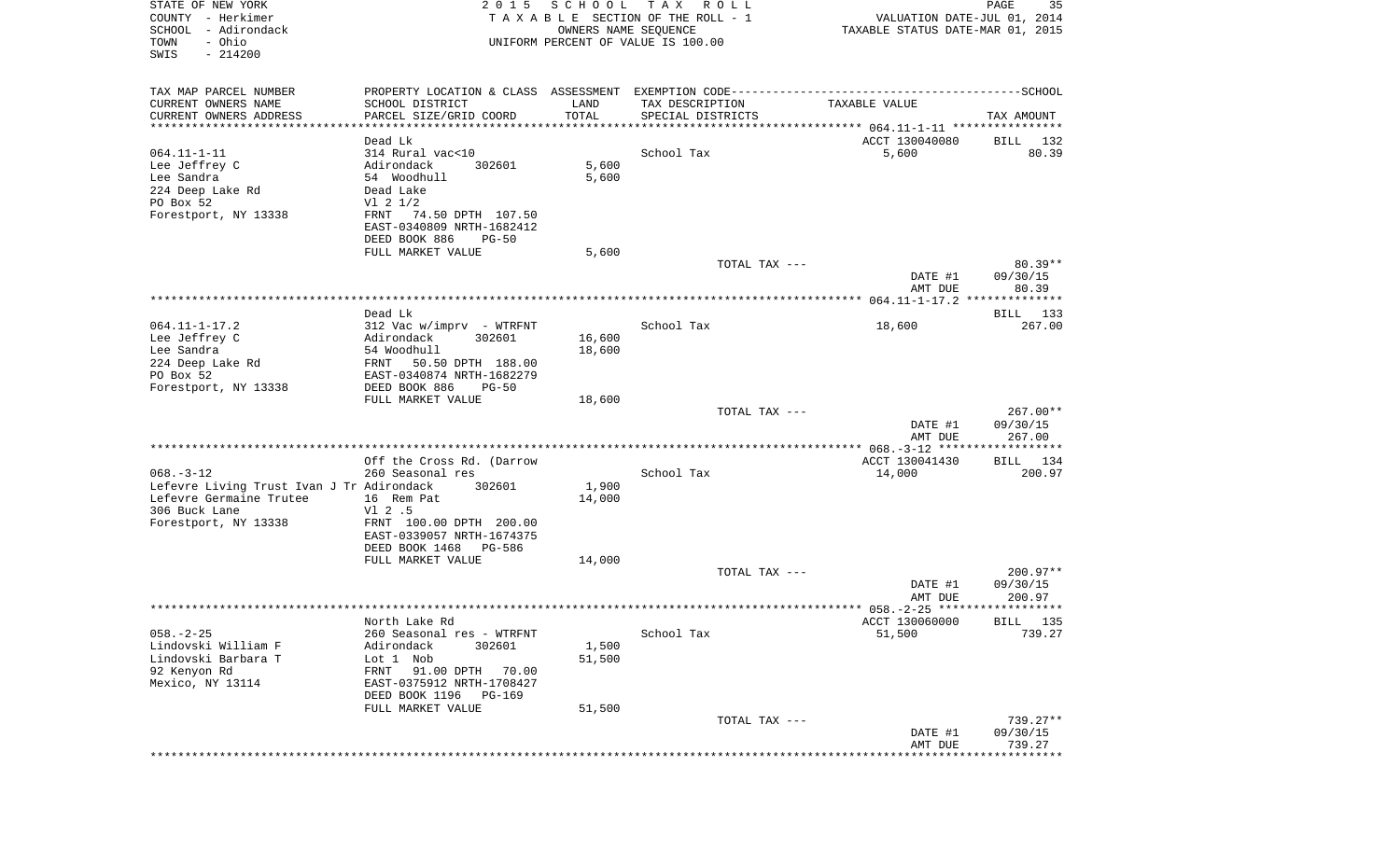| STATE OF NEW YORK<br>COUNTY - Herkimer<br>SCHOOL - Adirondack<br>- Ohio<br>TOWN<br>SWIS<br>$-214200$ | 2 0 1 5                                                | S C H O O L             | T A X<br>R O L L<br>TAXABLE SECTION OF THE ROLL - 1<br>OWNERS NAME SEQUENCE<br>UNIFORM PERCENT OF VALUE IS 100.00 | VALUATION DATE-JUL 01, 2014<br>TAXABLE STATUS DATE-MAR 01, 2015 | PAGE<br>36                |
|------------------------------------------------------------------------------------------------------|--------------------------------------------------------|-------------------------|-------------------------------------------------------------------------------------------------------------------|-----------------------------------------------------------------|---------------------------|
| TAX MAP PARCEL NUMBER                                                                                |                                                        |                         |                                                                                                                   |                                                                 |                           |
| CURRENT OWNERS NAME                                                                                  | SCHOOL DISTRICT                                        | LAND                    | TAX DESCRIPTION                                                                                                   | TAXABLE VALUE                                                   |                           |
| CURRENT OWNERS ADDRESS                                                                               | PARCEL SIZE/GRID COORD                                 | TOTAL<br>************** | SPECIAL DISTRICTS                                                                                                 |                                                                 | TAX AMOUNT                |
| **********************                                                                               | ************************                               |                         |                                                                                                                   |                                                                 |                           |
| $058. - 2 - 39$                                                                                      | North Lk<br>260 Seasonal res - WTRFNT                  |                         | School Tax                                                                                                        | ACCT 130023340<br>204,000                                       | BILL 136<br>2,928.38      |
| Lotierzo Gerald                                                                                      | Adirondack<br>302601                                   | 131,900                 |                                                                                                                   |                                                                 |                           |
| Lotierzo Susan                                                                                       | 1 Nob Pat                                              | 204,000                 |                                                                                                                   |                                                                 |                           |
| 8214 Dexter Pkwy                                                                                     | ACRES<br>1.50                                          |                         |                                                                                                                   |                                                                 |                           |
| Baldwinsville, NY 13027                                                                              | EAST-0376549 NRTH-1710312                              |                         |                                                                                                                   |                                                                 |                           |
|                                                                                                      | DEED BOOK 777<br>$PG-183$                              |                         |                                                                                                                   |                                                                 |                           |
|                                                                                                      | FULL MARKET VALUE                                      | 204,000                 |                                                                                                                   |                                                                 |                           |
|                                                                                                      |                                                        |                         | TOTAL TAX ---                                                                                                     |                                                                 | 2,928.38**                |
|                                                                                                      |                                                        |                         |                                                                                                                   | DATE #1<br>AMT DUE                                              | 09/30/15<br>2,928.38      |
|                                                                                                      |                                                        |                         |                                                                                                                   |                                                                 |                           |
|                                                                                                      | Farr Rd                                                |                         |                                                                                                                   | ACCT 130031920                                                  | BILL 137                  |
| $068. -3 - 19$                                                                                       | 322 Rural vac>10                                       |                         | School Tax                                                                                                        | 6,100                                                           | 87.56                     |
| Mandes George J                                                                                      | Adirondack<br>302601                                   | 6,100                   |                                                                                                                   |                                                                 |                           |
| PO Box 3181                                                                                          | 30 Rem Pat                                             | 6,100                   |                                                                                                                   |                                                                 |                           |
| Homer, AK 99603                                                                                      | ACRES<br>10.60                                         |                         |                                                                                                                   |                                                                 |                           |
|                                                                                                      | EAST-0336730 NRTH-1669053<br>DEED BOOK 843<br>$PG-583$ |                         |                                                                                                                   |                                                                 |                           |
|                                                                                                      | FULL MARKET VALUE                                      | 6,100                   |                                                                                                                   |                                                                 |                           |
|                                                                                                      |                                                        |                         | TOTAL TAX ---                                                                                                     |                                                                 | 87.56**                   |
|                                                                                                      |                                                        |                         |                                                                                                                   | DATE #1                                                         | 09/30/15                  |
|                                                                                                      |                                                        |                         |                                                                                                                   | AMT DUE                                                         | 87.56                     |
|                                                                                                      |                                                        |                         | *******************                                                                                               | ************* 068.-3-20 *****                                   | **********                |
| $068. - 3 - 20$                                                                                      | Farr Rd<br>322 Rural vac>10                            |                         | School Tax                                                                                                        | ACCT 130031860<br>29,900                                        | BILL 138<br>429.21        |
| Mandes George J                                                                                      | Adirondack<br>302601                                   | 29,900                  |                                                                                                                   |                                                                 |                           |
| PO Box 3181                                                                                          | 31 Rem Pat                                             | 29,900                  |                                                                                                                   |                                                                 |                           |
| Homer, AK 99603                                                                                      | ACRES<br>32.30                                         |                         |                                                                                                                   |                                                                 |                           |
|                                                                                                      | EAST-0337631 NRTH-1668905                              |                         |                                                                                                                   |                                                                 |                           |
|                                                                                                      | DEED BOOK 843<br><b>PG-583</b>                         |                         |                                                                                                                   |                                                                 |                           |
|                                                                                                      | FULL MARKET VALUE                                      | 29,900                  |                                                                                                                   |                                                                 |                           |
|                                                                                                      |                                                        |                         | TOTAL TAX ---                                                                                                     |                                                                 | $429.21**$<br>09/30/15    |
|                                                                                                      |                                                        |                         |                                                                                                                   | DATE #1<br>AMT DUE                                              | 429.21                    |
|                                                                                                      |                                                        |                         |                                                                                                                   |                                                                 |                           |
|                                                                                                      | Farr Rd                                                |                         |                                                                                                                   | ACCT 130031890                                                  | BILL 139                  |
| $068. - 3 - 21$                                                                                      | 910 Priv forest                                        |                         | School Tax                                                                                                        | 68,500                                                          | 983.30                    |
| Mandes George J                                                                                      | Adirondack<br>302601                                   | 68,500                  |                                                                                                                   |                                                                 |                           |
| PO Box 3181                                                                                          | 31 Rem Pat                                             | 68,500                  |                                                                                                                   |                                                                 |                           |
| Homer, AK 99603                                                                                      | ACRES<br>95.00<br>EAST-0339141 NRTH-1669009            |                         |                                                                                                                   |                                                                 |                           |
|                                                                                                      | DEED BOOK 843<br><b>PG-583</b>                         |                         |                                                                                                                   |                                                                 |                           |
|                                                                                                      | FULL MARKET VALUE                                      | 68,500                  |                                                                                                                   |                                                                 |                           |
|                                                                                                      |                                                        |                         | TOTAL TAX ---                                                                                                     |                                                                 | 983.30**                  |
|                                                                                                      |                                                        |                         |                                                                                                                   | DATE #1                                                         | 09/30/15                  |
|                                                                                                      |                                                        |                         |                                                                                                                   | AMT DUE                                                         | 983.30<br>* * * * * * * * |
|                                                                                                      |                                                        |                         |                                                                                                                   |                                                                 |                           |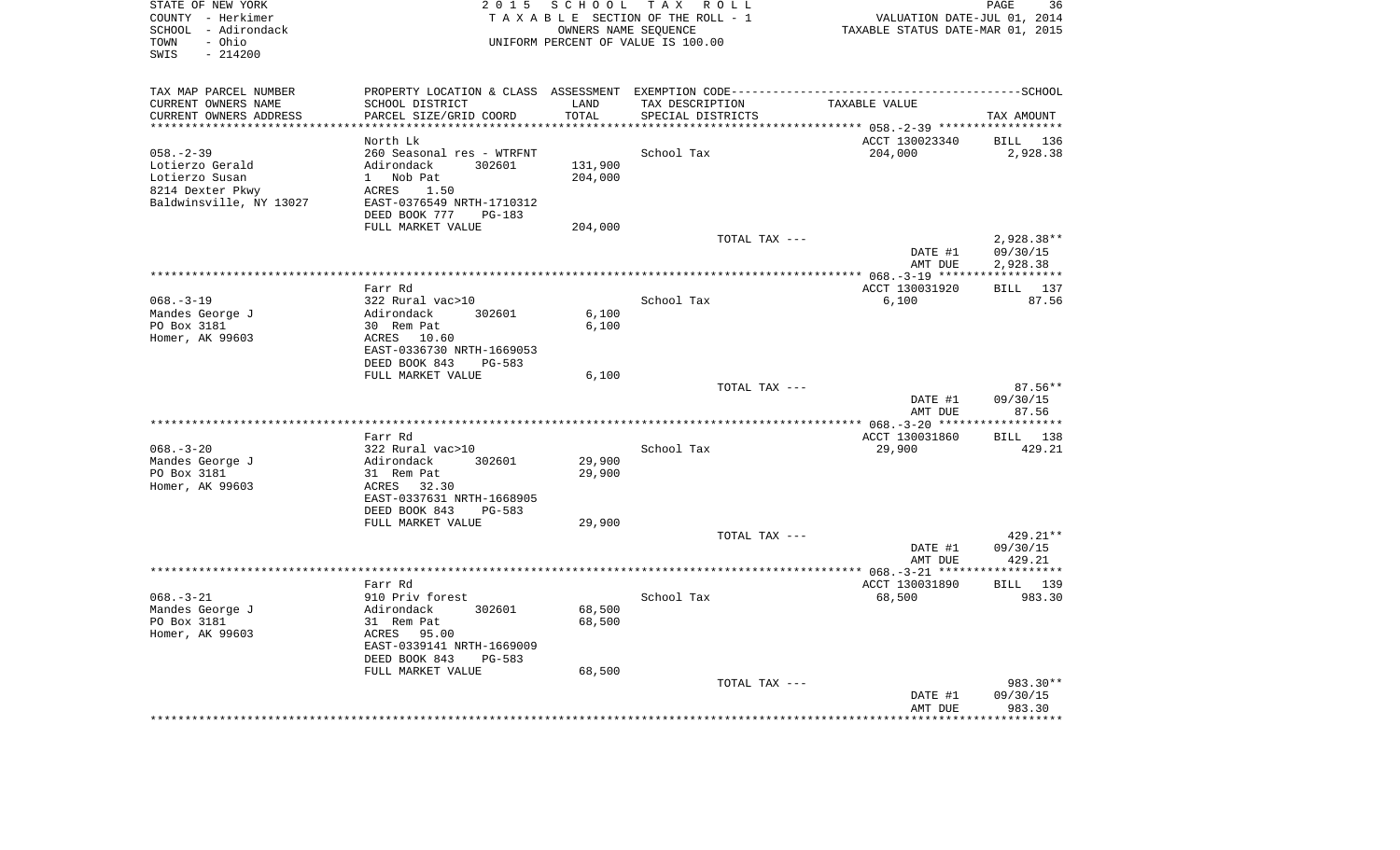| STATE OF NEW YORK<br>COUNTY - Herkimer<br>SCHOOL - Adirondack<br>TOWN<br>- Ohio<br>SWIS<br>$-214200$ |                                                      |                     | 2015 SCHOOL TAX ROLL<br>TAXABLE SECTION OF THE ROLL - 1<br>OWNERS NAME SEQUENCE<br>UNIFORM PERCENT OF VALUE IS 100.00 | VALUATION DATE-JUL 01, 2014<br>TAXABLE STATUS DATE-MAR 01, 2015 | PAGE<br>37          |
|------------------------------------------------------------------------------------------------------|------------------------------------------------------|---------------------|-----------------------------------------------------------------------------------------------------------------------|-----------------------------------------------------------------|---------------------|
| TAX MAP PARCEL NUMBER                                                                                |                                                      |                     |                                                                                                                       |                                                                 |                     |
| CURRENT OWNERS NAME                                                                                  | SCHOOL DISTRICT                                      | LAND                | TAX DESCRIPTION                                                                                                       | TAXABLE VALUE                                                   |                     |
| CURRENT OWNERS ADDRESS<br>********************                                                       | PARCEL SIZE/GRID COORD                               | TOTAL<br>********** | SPECIAL DISTRICTS                                                                                                     |                                                                 | TAX AMOUNT          |
|                                                                                                      | Farr Rd                                              |                     |                                                                                                                       | ACCT 130031770                                                  |                     |
| $068. - 3 - 25$                                                                                      | 322 Rural vac>10                                     |                     | School Tax                                                                                                            | 31,600                                                          | BILL 140<br>453.61  |
| Mandes George J                                                                                      | Adirondack<br>302601                                 | 31,600              |                                                                                                                       |                                                                 |                     |
| PO Box 3181                                                                                          | 31 Rem Pat                                           | 31,600              |                                                                                                                       |                                                                 |                     |
| Homer, AK 99603                                                                                      | ACRES 40.00                                          |                     |                                                                                                                       |                                                                 |                     |
|                                                                                                      | EAST-0340498 NRTH-1669175                            |                     |                                                                                                                       |                                                                 |                     |
|                                                                                                      | DEED BOOK 843<br>PG-583                              |                     |                                                                                                                       |                                                                 |                     |
|                                                                                                      | FULL MARKET VALUE                                    | 31,600              |                                                                                                                       |                                                                 |                     |
|                                                                                                      |                                                      |                     | TOTAL TAX ---                                                                                                         |                                                                 | 453.61**            |
|                                                                                                      |                                                      |                     |                                                                                                                       | DATE #1<br>AMT DUE                                              | 09/30/15<br>453.61  |
|                                                                                                      |                                                      |                     |                                                                                                                       |                                                                 |                     |
|                                                                                                      | Farr Rd                                              |                     |                                                                                                                       | ACCT 130031830                                                  | 141<br>BILL         |
| $068. - 3 - 26$                                                                                      | 314 Rural vac<10                                     |                     | School Tax                                                                                                            | 2,800                                                           | 40.19               |
| Mandes George J                                                                                      | 302601<br>Adirondack                                 | 2,800               |                                                                                                                       |                                                                 |                     |
| PO Box 3181                                                                                          | 31 Rem Pat                                           | 2,800               |                                                                                                                       |                                                                 |                     |
| Homer, AK 99603                                                                                      | ACRES<br>4.90                                        |                     |                                                                                                                       |                                                                 |                     |
|                                                                                                      | EAST-0339756 NRTH-1667633<br>DEED BOOK 843<br>PG-583 |                     |                                                                                                                       |                                                                 |                     |
|                                                                                                      | FULL MARKET VALUE                                    | 2,800               |                                                                                                                       |                                                                 |                     |
|                                                                                                      |                                                      |                     | TOTAL TAX ---                                                                                                         |                                                                 | $40.19**$           |
|                                                                                                      |                                                      |                     |                                                                                                                       | DATE #1                                                         | 09/30/15            |
|                                                                                                      |                                                      |                     |                                                                                                                       | AMT DUE                                                         | 40.19               |
|                                                                                                      |                                                      |                     | *******************                                                                                                   | ************* 068. - 3-27 *****                                 | * * * * * * * * * * |
|                                                                                                      | Farr Rd                                              |                     |                                                                                                                       | ACCT 130031800                                                  | BILL 142            |
| $068. - 3 - 27$                                                                                      | 314 Rural vac<10                                     | 3,400               | School Tax                                                                                                            | 3,400                                                           | 48.81               |
| Mandes George J<br>PO Box 3181                                                                       | Adirondack<br>302601<br>31 Rem Pat                   | 3,400               |                                                                                                                       |                                                                 |                     |
| Homer, AK 99603                                                                                      | ACRES<br>6.00                                        |                     |                                                                                                                       |                                                                 |                     |
|                                                                                                      | EAST-0340237 NRTH-1667859                            |                     |                                                                                                                       |                                                                 |                     |
|                                                                                                      | DEED BOOK 843<br>PG-583                              |                     |                                                                                                                       |                                                                 |                     |
|                                                                                                      | FULL MARKET VALUE                                    | 3,400               |                                                                                                                       |                                                                 |                     |
|                                                                                                      |                                                      |                     | TOTAL TAX ---                                                                                                         |                                                                 | 48.81**             |
|                                                                                                      |                                                      |                     |                                                                                                                       | DATE #1                                                         | 09/30/15            |
|                                                                                                      |                                                      |                     |                                                                                                                       | AMT DUE                                                         | 48.81               |
|                                                                                                      | Farr Rd                                              |                     |                                                                                                                       | ACCT 130031740                                                  | BILL 143            |
| $068. - 3 - 30.1$                                                                                    | 322 Rural vac>10                                     |                     | School Tax                                                                                                            | 24,300                                                          | 348.82              |
| Mandes George J                                                                                      | Adirondack<br>302601                                 | 24,300              |                                                                                                                       |                                                                 |                     |
| PO Box 3181                                                                                          | 31 Rem Pat                                           | 24,300              |                                                                                                                       |                                                                 |                     |
| Homer, AK 99603                                                                                      | ACRES 42.27                                          |                     |                                                                                                                       |                                                                 |                     |
|                                                                                                      | EAST-0341808 NRTH-1667736                            |                     |                                                                                                                       |                                                                 |                     |
|                                                                                                      | DEED BOOK 843<br>PG-583                              |                     |                                                                                                                       |                                                                 |                     |
|                                                                                                      | FULL MARKET VALUE                                    | 24,300              | TOTAL TAX ---                                                                                                         |                                                                 | 348.82**            |
|                                                                                                      |                                                      |                     |                                                                                                                       | DATE #1                                                         | 09/30/15            |
|                                                                                                      |                                                      |                     |                                                                                                                       | AMT DUE                                                         | 348.82              |
|                                                                                                      |                                                      |                     |                                                                                                                       |                                                                 |                     |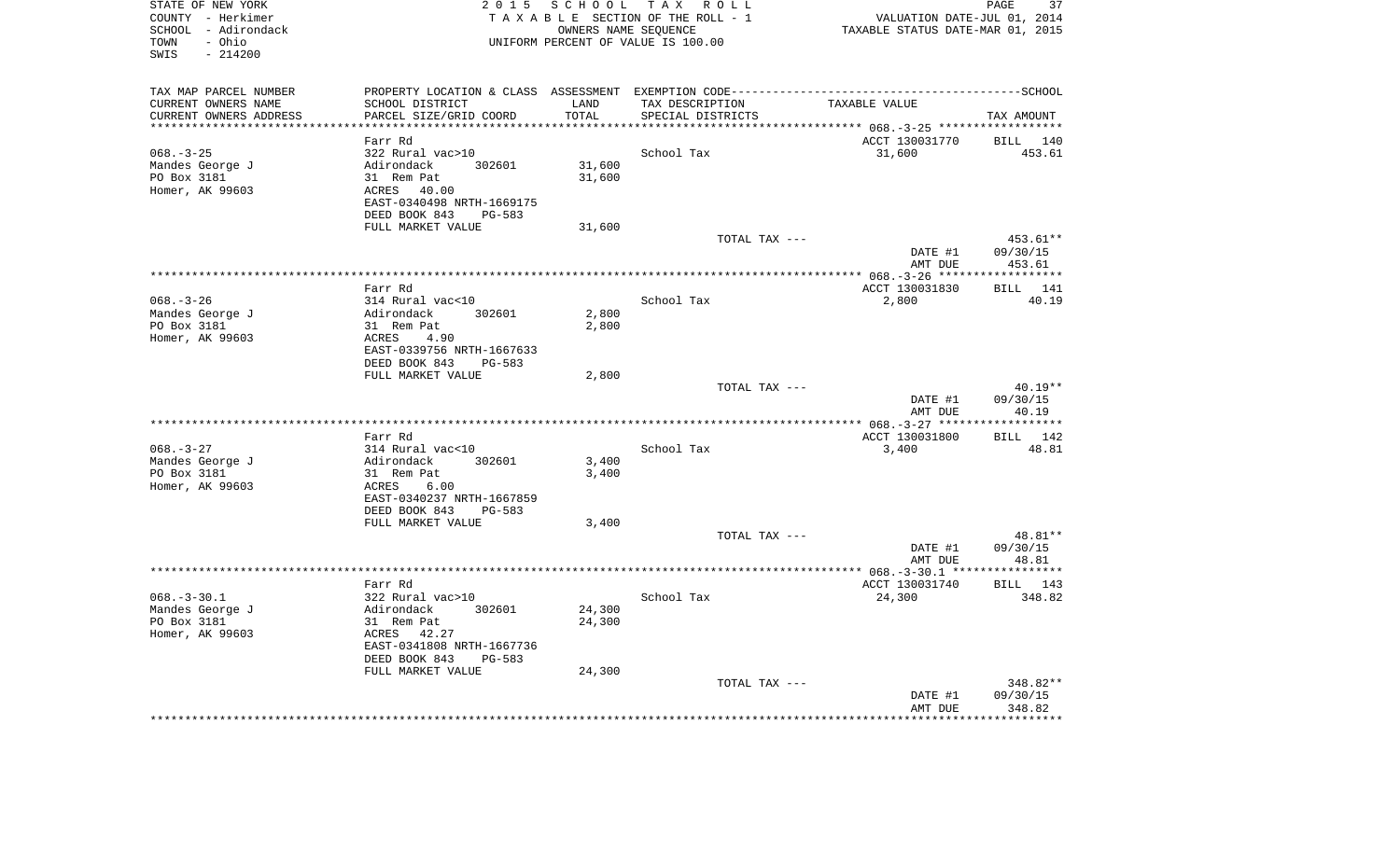| STATE OF NEW YORK<br>COUNTY - Herkimer<br>SCHOOL - Adirondack<br>- Ohio<br>TOWN<br>SWIS<br>$-214200$ | 2 0 1 5                                                                                      | SCHOOL TAX<br>OWNERS NAME SEQUENCE | R O L L<br>TAXABLE SECTION OF THE ROLL - 1<br>UNIFORM PERCENT OF VALUE IS 100.00 | VALUATION DATE-JUL 01, 2014<br>TAXABLE STATUS DATE-MAR 01, 2015 | PAGE<br>38              |
|------------------------------------------------------------------------------------------------------|----------------------------------------------------------------------------------------------|------------------------------------|----------------------------------------------------------------------------------|-----------------------------------------------------------------|-------------------------|
| TAX MAP PARCEL NUMBER                                                                                | PROPERTY LOCATION & CLASS ASSESSMENT EXEMPTION CODE-----------------------------------SCHOOL |                                    |                                                                                  |                                                                 |                         |
| CURRENT OWNERS NAME<br>CURRENT OWNERS ADDRESS                                                        | SCHOOL DISTRICT<br>PARCEL SIZE/GRID COORD                                                    | LAND<br>TOTAL                      | TAX DESCRIPTION<br>SPECIAL DISTRICTS                                             | TAXABLE VALUE                                                   | TAX AMOUNT              |
| ************************                                                                             |                                                                                              |                                    |                                                                                  |                                                                 |                         |
|                                                                                                      | 260 Cross Road Spur                                                                          |                                    |                                                                                  | ACCT 130029880                                                  | BILL 144                |
| $068. -3 - 13$<br>Martin Donald Keith                                                                | 260 Seasonal res<br>Adirondack<br>302601                                                     | 1,900                              | School Tax                                                                       | 20,000                                                          | 287.10                  |
| PO Box 13                                                                                            | 16 Rem Pat                                                                                   | 20,000                             |                                                                                  |                                                                 |                         |
| Camillus, NY 13031                                                                                   | Wild $1/2$                                                                                   |                                    |                                                                                  |                                                                 |                         |
|                                                                                                      | FRNT 100.00 DPTH 200.00                                                                      |                                    |                                                                                  |                                                                 |                         |
|                                                                                                      | EAST-0339153 NRTH-1674362                                                                    |                                    |                                                                                  |                                                                 |                         |
|                                                                                                      | DEED BOOK 00533 PG-00529<br>FULL MARKET VALUE                                                | 20,000                             |                                                                                  |                                                                 |                         |
|                                                                                                      |                                                                                              |                                    | TOTAL TAX ---                                                                    |                                                                 | 287.10**                |
|                                                                                                      |                                                                                              |                                    |                                                                                  | DATE #1                                                         | 09/30/15                |
|                                                                                                      |                                                                                              |                                    |                                                                                  | AMT DUE                                                         | 287.10                  |
|                                                                                                      | 1446 Farr Rd                                                                                 |                                    |                                                                                  | ACCT 130041940                                                  | BILL 145                |
| $065. - 1 - 27$                                                                                      | 260 Seasonal res                                                                             |                                    | School Tax                                                                       | 26,000                                                          | 373.23                  |
| Martin George                                                                                        | Adirondack<br>302601                                                                         | 19,800                             |                                                                                  |                                                                 |                         |
| Martin Sandra<br>3086 Black Creek Rd                                                                 | 30 Minuse<br>Seas 9.50A                                                                      | 26,000                             |                                                                                  |                                                                 |                         |
| Cold Brook, NY 13324                                                                                 | ACRES<br>8.80                                                                                |                                    |                                                                                  |                                                                 |                         |
|                                                                                                      | EAST-0356309 NRTH-1682290                                                                    |                                    |                                                                                  |                                                                 |                         |
|                                                                                                      | DEED BOOK 1443<br>PG-508                                                                     |                                    |                                                                                  |                                                                 |                         |
|                                                                                                      | FULL MARKET VALUE                                                                            | 26,000                             | TOTAL TAX ---                                                                    |                                                                 | $373.23**$              |
|                                                                                                      |                                                                                              |                                    |                                                                                  | DATE #1                                                         | 09/30/15                |
|                                                                                                      |                                                                                              |                                    |                                                                                  | AMT DUE                                                         | 373.23                  |
|                                                                                                      |                                                                                              |                                    |                                                                                  |                                                                 |                         |
| $068. - 3 - 2$                                                                                       | Farr Rd<br>314 Rural vac<10                                                                  |                                    | School Tax                                                                       | ACCT 130060525<br>600                                           | 146<br>BILL<br>8.61     |
| Martin Gilbert                                                                                       | Adirondack<br>302601                                                                         | 600                                |                                                                                  |                                                                 |                         |
| Martin Susan H                                                                                       | Lot 16 Rem Pat                                                                               | 600                                |                                                                                  |                                                                 |                         |
| 7139 Kerwin Rd                                                                                       | P.fr. 1 A                                                                                    |                                    |                                                                                  |                                                                 |                         |
| Booneville, NY 13309                                                                                 | ACRES<br>1.00<br>EAST-0336570 NRTH-1670756                                                   |                                    |                                                                                  |                                                                 |                         |
|                                                                                                      | DEED BOOK 1412<br>PG-160                                                                     |                                    |                                                                                  |                                                                 |                         |
|                                                                                                      | FULL MARKET VALUE                                                                            | 600                                |                                                                                  |                                                                 |                         |
|                                                                                                      |                                                                                              |                                    | TOTAL TAX ---                                                                    |                                                                 | $8.61**$                |
|                                                                                                      |                                                                                              |                                    |                                                                                  | DATE #1<br>AMT DUE                                              | 09/30/15<br>8.61        |
|                                                                                                      |                                                                                              |                                    |                                                                                  |                                                                 |                         |
|                                                                                                      | Farr Rd                                                                                      |                                    |                                                                                  | ACCT 130029100 BILL 147                                         |                         |
| $068. - 3 - 18$                                                                                      | 910 Priv forest                                                                              |                                    | School Tax                                                                       | 78,300                                                          | 1,123.98                |
| Martin Gilbert<br>7139 Kerwin Rd                                                                     | Adirondack<br>302601<br>16 Rem Pat                                                           | 78,300<br>78,300                   |                                                                                  |                                                                 |                         |
| Booneville, NY 13309                                                                                 | P Fr 199 A                                                                                   |                                    |                                                                                  |                                                                 |                         |
|                                                                                                      | ACRES 113.40                                                                                 |                                    |                                                                                  |                                                                 |                         |
|                                                                                                      | EAST-0338861 NRTH-1670810                                                                    |                                    |                                                                                  |                                                                 |                         |
|                                                                                                      | DEED BOOK 1412<br>PG-160<br>FULL MARKET VALUE                                                | 78,300                             |                                                                                  |                                                                 |                         |
|                                                                                                      |                                                                                              |                                    | TOTAL TAX ---                                                                    |                                                                 | 1,123.98**              |
|                                                                                                      |                                                                                              |                                    |                                                                                  | DATE #1                                                         | 09/30/15                |
|                                                                                                      |                                                                                              |                                    |                                                                                  | AMT DUE                                                         | 1,123.98<br>*********** |
|                                                                                                      |                                                                                              |                                    |                                                                                  |                                                                 |                         |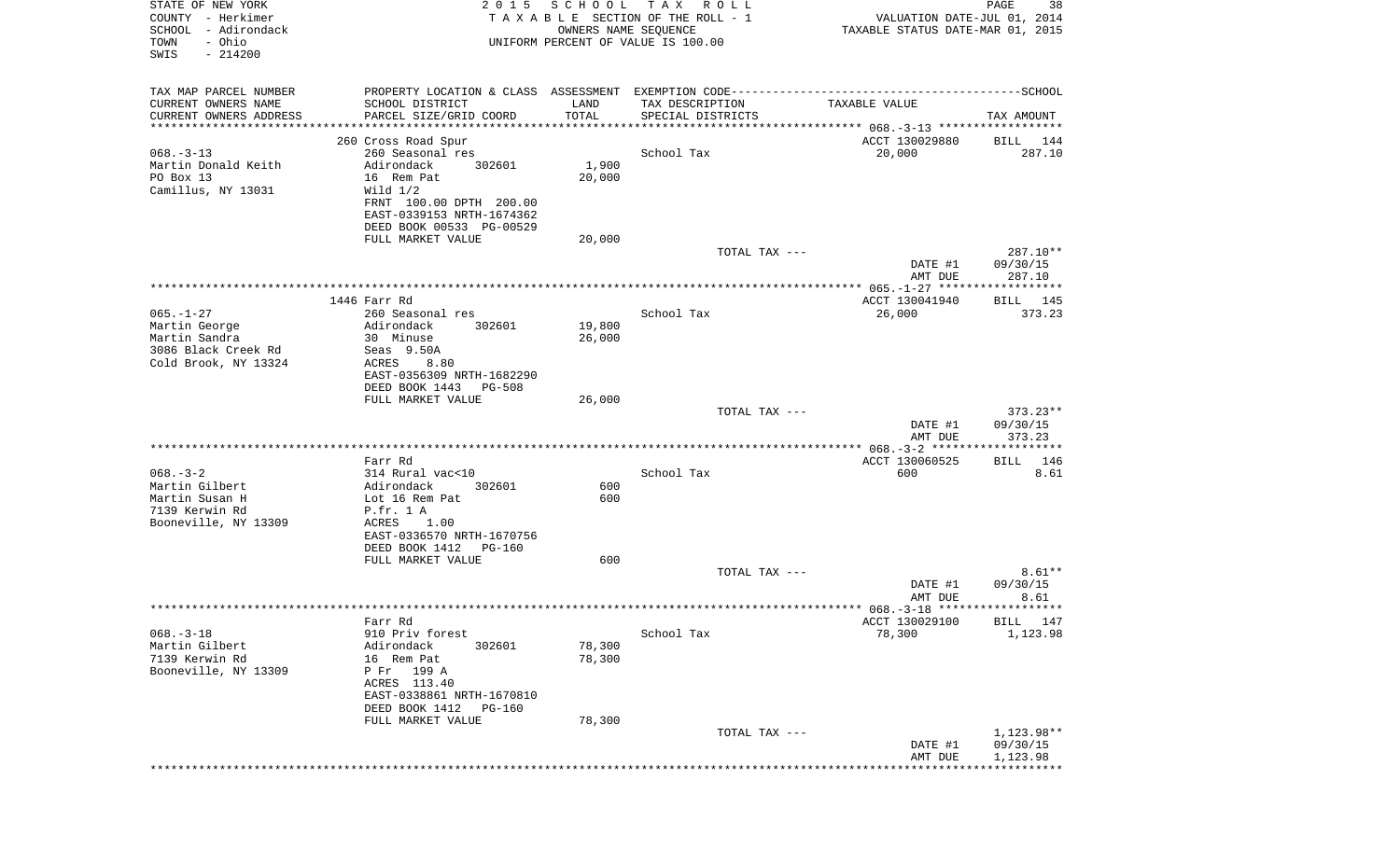| STATE OF NEW YORK<br>COUNTY - Herkimer<br>SCHOOL<br>- Adirondack<br>- Ohio<br>TOWN<br>SWIS<br>$-214200$       | 2 0 1 5                                                                                                                                                                       | SCHOOL<br>OWNERS NAME SEQUENCE | T A X<br>R O L L<br>TAXABLE SECTION OF THE ROLL - 1<br>UNIFORM PERCENT OF VALUE IS 100.00 | VALUATION DATE-JUL 01, 2014<br>TAXABLE STATUS DATE-MAR 01, 2015 | PAGE<br>39                           |
|---------------------------------------------------------------------------------------------------------------|-------------------------------------------------------------------------------------------------------------------------------------------------------------------------------|--------------------------------|-------------------------------------------------------------------------------------------|-----------------------------------------------------------------|--------------------------------------|
| TAX MAP PARCEL NUMBER                                                                                         |                                                                                                                                                                               |                                |                                                                                           |                                                                 |                                      |
| CURRENT OWNERS NAME<br>CURRENT OWNERS ADDRESS<br>************************                                     | SCHOOL DISTRICT<br>PARCEL SIZE/GRID COORD<br>*****************************                                                                                                    | LAND<br>TOTAL                  | TAX DESCRIPTION<br>SPECIAL DISTRICTS                                                      | TAXABLE VALUE                                                   | TAX AMOUNT                           |
|                                                                                                               | North Lk                                                                                                                                                                      |                                |                                                                                           |                                                                 | 148<br>BILL                          |
| $058. - 2 - 8.3$<br>McGrath Mary Ann<br>Trustee of Mary McGrath<br>5963 SE Glen Eagle Way<br>Stuart, FL 34977 | 260 Seasonal res - WTRFNT<br>302601<br>Adirondack<br>1 Nob Pat<br>ACRES<br>6.00<br>EAST-0377094 NRTH-1712905<br>DEED BOOK 1257<br>PG-58                                       | 171,700<br>262,500             | School Tax                                                                                | 262,500                                                         | 3,768.14                             |
|                                                                                                               | FULL MARKET VALUE                                                                                                                                                             | 262,500                        |                                                                                           |                                                                 |                                      |
|                                                                                                               |                                                                                                                                                                               |                                | TOTAL TAX ---                                                                             | DATE #1<br>AMT DUE                                              | $3,768.14**$<br>09/30/15<br>3,768.14 |
|                                                                                                               |                                                                                                                                                                               |                                |                                                                                           |                                                                 |                                      |
| $068. -3 - 16$<br>McLaughlin Joseph E<br>McLaughlin Marilyn A                                                 | Farr Rd<br>260 Seasonal res<br>302601<br>Adirondack<br>16 Rem Pat                                                                                                             | 3,800<br>11,000                | School Tax                                                                                | ACCT 130011220<br>11,000                                        | 149<br>BILL<br>157.90                |
| 27257 Nellis Rd<br>Evans Mills, NY 13637                                                                      | $P-Fr 1.4$<br>ACRES<br>1.80<br>EAST-0339492 NRTH-1674378<br>DEED BOOK 1268<br>PG-851                                                                                          |                                |                                                                                           |                                                                 |                                      |
|                                                                                                               | FULL MARKET VALUE                                                                                                                                                             | 11,000                         | TOTAL TAX ---                                                                             | DATE #1                                                         | 157.90**<br>09/30/15                 |
|                                                                                                               |                                                                                                                                                                               |                                |                                                                                           | AMT DUE                                                         | 157.90                               |
|                                                                                                               | 388 Dead Lk                                                                                                                                                                   |                                |                                                                                           | ************* 064.11-1-2 *****************<br>ACCT 130009540    | 150<br>BILL                          |
| $064.11 - 1 - 2$<br>Mclean Robert<br>Marilyn Swenson<br>22 College Hills Dr<br>Farmingville, NY 11738         | 260 Seasonal res - WTRFNT<br>Adirondack<br>302601<br>54 Woodhull<br>FRNT 139.20 DPTH 292.00<br>BANK<br>600                                                                    | 39,500<br>72,000               | School Tax                                                                                | 72,000                                                          | 1,033.55                             |
|                                                                                                               | EAST-0340535 NRTH-1682567<br>DEED BOOK 769<br>PG-345                                                                                                                          |                                |                                                                                           |                                                                 |                                      |
|                                                                                                               | FULL MARKET VALUE                                                                                                                                                             | 72,000                         | TOTAL TAX ---                                                                             | DATE #1<br>AMT DUE                                              | $1,033.55**$<br>09/30/15<br>1,033.55 |
|                                                                                                               |                                                                                                                                                                               |                                |                                                                                           |                                                                 | ***********                          |
|                                                                                                               | 1442 Farr Rd                                                                                                                                                                  |                                |                                                                                           | ACCT 130076680                                                  | 151<br>BILL                          |
| $065. - 1 - 25$<br>McMullin Richard J Jr<br>2285 Stafford Rd<br>Cortland, NY 13045                            | 260 Seasonal res<br>Adirondack<br>302601<br>Lot 30<br>Seas 1A<br>FRNT 143.00 DPTH 200.00<br>EAST-0355586 NRTH-1682523<br>DEED BOOK 1489<br><b>PG-795</b><br>FULL MARKET VALUE | 11,400<br>27,000<br>27,000     | School Tax                                                                                | 27,000                                                          | 387.58                               |
|                                                                                                               |                                                                                                                                                                               |                                | TOTAL TAX ---                                                                             | DATE #1<br>AMT DUE                                              | 387.58**<br>09/30/15<br>387.58       |
|                                                                                                               |                                                                                                                                                                               |                                |                                                                                           |                                                                 | * * * * * * * * *                    |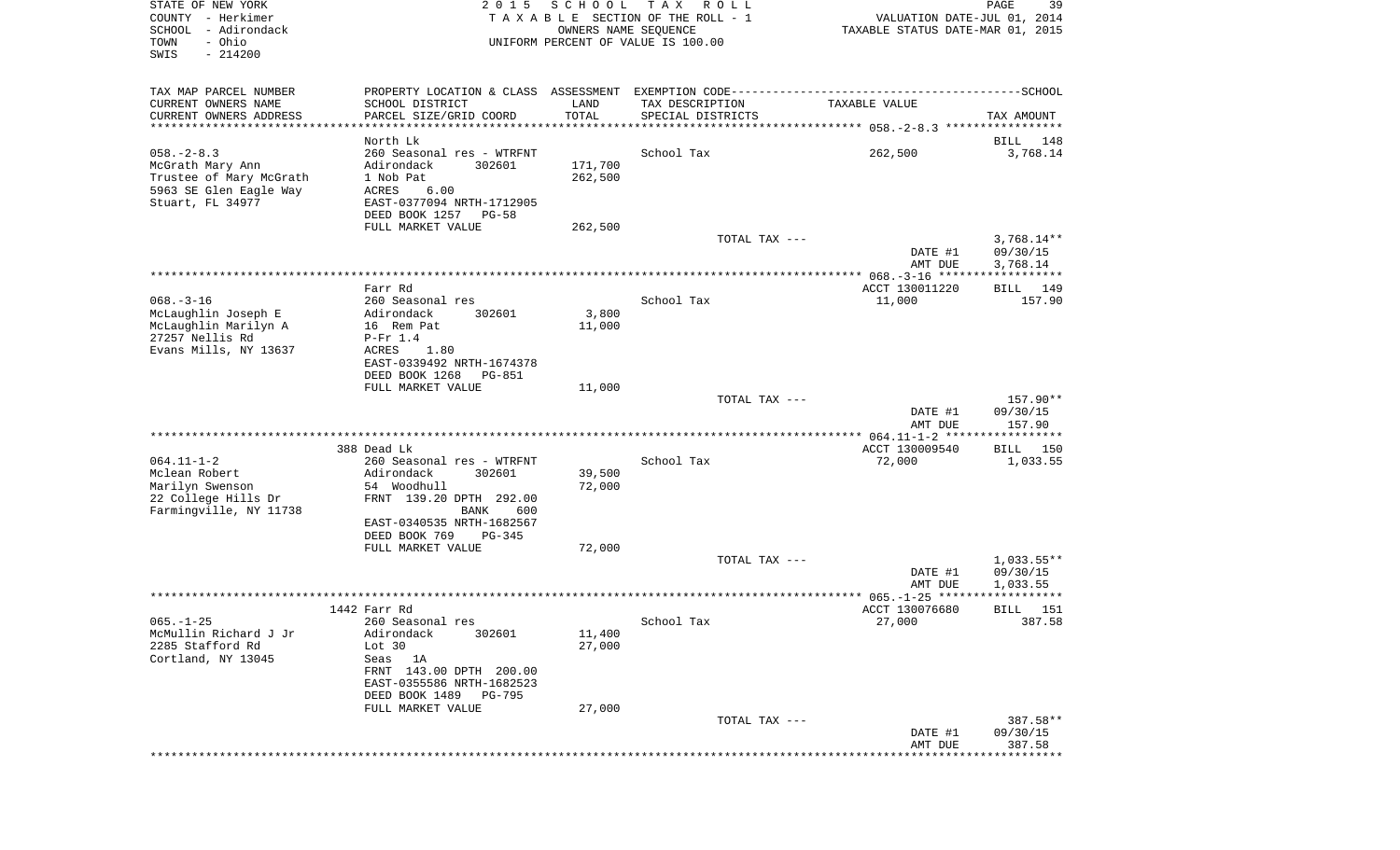| STATE OF NEW YORK<br>COUNTY - Herkimer<br>SCHOOL - Adirondack<br>- Ohio<br>TOWN<br>$-214200$<br>SWIS | 2 0 1 5                                            | SCHOOL TAX<br>OWNERS NAME SEQUENCE | R O L L<br>TAXABLE SECTION OF THE ROLL - 1<br>UNIFORM PERCENT OF VALUE IS 100.00             | VALUATION DATE-JUL 01, 2014<br>TAXABLE STATUS DATE-MAR 01, 2015 | PAGE<br>40           |
|------------------------------------------------------------------------------------------------------|----------------------------------------------------|------------------------------------|----------------------------------------------------------------------------------------------|-----------------------------------------------------------------|----------------------|
| TAX MAP PARCEL NUMBER                                                                                |                                                    |                                    | PROPERTY LOCATION & CLASS ASSESSMENT EXEMPTION CODE-----------------------------------SCHOOL |                                                                 |                      |
| CURRENT OWNERS NAME<br>CURRENT OWNERS ADDRESS                                                        | SCHOOL DISTRICT<br>PARCEL SIZE/GRID COORD          | LAND<br>TOTAL                      | TAX DESCRIPTION<br>SPECIAL DISTRICTS                                                         | TAXABLE VALUE                                                   | TAX AMOUNT           |
| *************************                                                                            |                                                    |                                    |                                                                                              |                                                                 |                      |
|                                                                                                      | 1442 Farr Rd                                       |                                    |                                                                                              | ACCT 130060975                                                  | BILL 152             |
| $065. - 1 - 26$<br>McMullin Richard J Jr                                                             | 260 Seasonal res<br>Adirondack<br>302601           | 8,900                              | School Tax                                                                                   | 27,500                                                          | 394.76               |
| 2285 Stafford Rd                                                                                     | Lot 30 Minuse                                      | 27,500                             |                                                                                              |                                                                 |                      |
| Cortland, NY 13045                                                                                   | ACRES<br>1.80                                      |                                    |                                                                                              |                                                                 |                      |
|                                                                                                      | EAST-0355852 NRTH-1682424                          |                                    |                                                                                              |                                                                 |                      |
|                                                                                                      | DEED BOOK 1507 PG-519                              |                                    |                                                                                              |                                                                 |                      |
|                                                                                                      | FULL MARKET VALUE                                  | 27,500                             |                                                                                              |                                                                 |                      |
|                                                                                                      |                                                    |                                    | TOTAL TAX ---                                                                                |                                                                 | 394.76**             |
|                                                                                                      |                                                    |                                    |                                                                                              | DATE #1                                                         | 09/30/15             |
|                                                                                                      |                                                    |                                    |                                                                                              | AMT DUE                                                         | 394.76               |
|                                                                                                      | North Lk                                           |                                    |                                                                                              | ACCT 130023970                                                  | BILL 153             |
| $058. - 2 - 13$                                                                                      | 260 Seasonal res - WTRFNT                          |                                    | School Tax                                                                                   | 103,000                                                         | 1,478.55             |
| McNitt Tracy E                                                                                       | Adirondack<br>302601                               | 94,700                             |                                                                                              |                                                                 |                      |
| Silcox Timothy L                                                                                     | 1 Nob Pat                                          | 103,000                            |                                                                                              |                                                                 |                      |
| Bruce Youman                                                                                         | Camp Mayhew                                        |                                    |                                                                                              |                                                                 |                      |
| 10387 Baldwin Rd                                                                                     | Seas 1A                                            |                                    |                                                                                              |                                                                 |                      |
| West Edmeston, NY 13485                                                                              | FRNT<br>70.00 DPTH 320.00                          |                                    |                                                                                              |                                                                 |                      |
|                                                                                                      | EAST-0376057 NRTH-1712356<br>DEED BOOK 1321 PG-662 |                                    |                                                                                              |                                                                 |                      |
|                                                                                                      | FULL MARKET VALUE                                  | 103,000                            |                                                                                              |                                                                 |                      |
|                                                                                                      |                                                    |                                    | TOTAL TAX ---                                                                                |                                                                 | $1,478.55**$         |
|                                                                                                      |                                                    |                                    |                                                                                              | DATE #1                                                         | 09/30/15             |
|                                                                                                      |                                                    |                                    |                                                                                              | AMT DUE                                                         | 1,478.55             |
|                                                                                                      |                                                    |                                    |                                                                                              |                                                                 |                      |
|                                                                                                      | South Lake Rd                                      |                                    |                                                                                              | ACCT 130021720                                                  | BILL 154             |
| $058. - 2 - 56$                                                                                      | 260 Seasonal res - WTRFNT                          |                                    | School Tax                                                                                   | 195,500                                                         | 2,806.37             |
| Merrill Jerry S<br>Merrill Patricia C                                                                | Adirondack<br>302601                               | 105,600                            |                                                                                              |                                                                 |                      |
| Box 524                                                                                              | 1 Nob Pat<br>Sens 1                                | 195,500                            |                                                                                              |                                                                 |                      |
| Rodman, NY 13682                                                                                     | FRNT 100.00 DPTH 318.90                            |                                    |                                                                                              |                                                                 |                      |
|                                                                                                      | ACRES<br>0.69                                      |                                    |                                                                                              |                                                                 |                      |
|                                                                                                      | EAST-0385336 NRTH-1705989                          |                                    |                                                                                              |                                                                 |                      |
|                                                                                                      | DEED BOOK 750<br>$PG-22$                           |                                    |                                                                                              |                                                                 |                      |
|                                                                                                      | FULL MARKET VALUE                                  | 195,500                            |                                                                                              |                                                                 |                      |
|                                                                                                      |                                                    |                                    | TOTAL TAX ---                                                                                |                                                                 | $2,806.37**$         |
|                                                                                                      |                                                    |                                    |                                                                                              | DATE #1                                                         | 09/30/15<br>2,806.37 |
|                                                                                                      |                                                    |                                    |                                                                                              | AMT DUE                                                         |                      |
|                                                                                                      | Farr Rd                                            |                                    |                                                                                              | ACCT 130031740                                                  | BILL 155             |
| $068. - 3 - 30.2$                                                                                    | 260 Seasonal res                                   |                                    | School Tax                                                                                   | 45,000                                                          | 645.97               |
| Mihlon Dane S                                                                                        | Adirondack<br>302601                               | 19,200                             |                                                                                              |                                                                 |                      |
| Anderson Kenneth                                                                                     | 31 Rem Pat                                         | 45,000                             |                                                                                              |                                                                 |                      |
| PO Box 341                                                                                           | Vl 8A                                              |                                    |                                                                                              |                                                                 |                      |
| Little Silver, NJ 07739                                                                              | ACRES<br>8.00                                      |                                    |                                                                                              |                                                                 |                      |
|                                                                                                      | EAST-0341691 NRTH-1668569                          |                                    |                                                                                              |                                                                 |                      |
|                                                                                                      | DEED BOOK 1160<br>PG-938<br>FULL MARKET VALUE      | 45,000                             |                                                                                              |                                                                 |                      |
|                                                                                                      |                                                    |                                    | TOTAL TAX ---                                                                                |                                                                 | 645.97**             |
|                                                                                                      |                                                    |                                    |                                                                                              | DATE #1                                                         | 09/30/15             |
|                                                                                                      |                                                    |                                    |                                                                                              | AMT DUE                                                         | 645.97               |
|                                                                                                      |                                                    |                                    |                                                                                              |                                                                 |                      |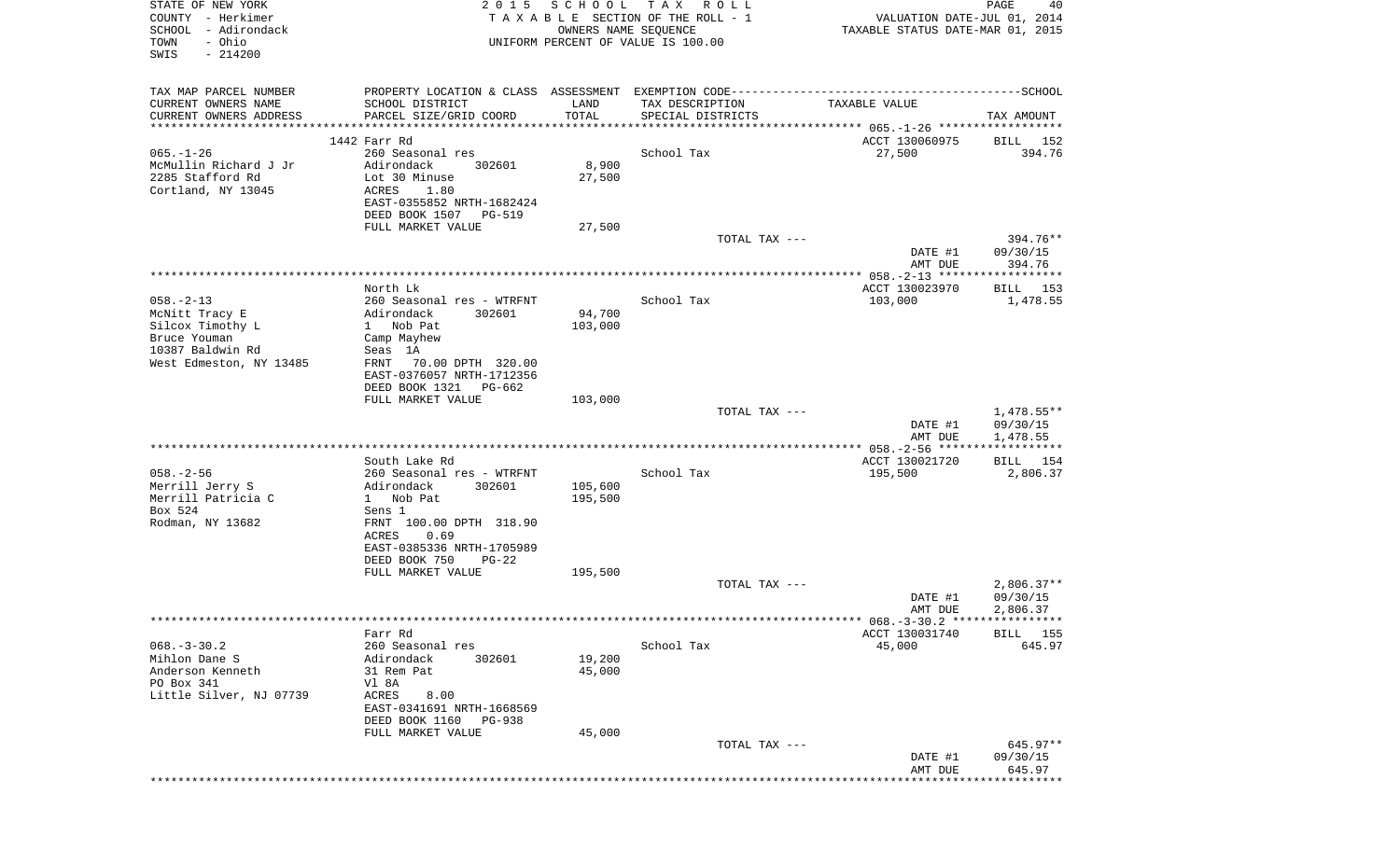| SCHOOL - Adirondack<br>OWNERS NAME SEQUENCE<br>TAXABLE STATUS DATE-MAR 01, 2015<br>- Ohio<br>UNIFORM PERCENT OF VALUE IS 100.00<br>TOWN<br>$-214200$<br>SWIS                                                                                                               |                                      |
|----------------------------------------------------------------------------------------------------------------------------------------------------------------------------------------------------------------------------------------------------------------------------|--------------------------------------|
| TAX MAP PARCEL NUMBER<br>CURRENT OWNERS NAME<br>SCHOOL DISTRICT<br>TAX DESCRIPTION<br>TAXABLE VALUE<br>LAND                                                                                                                                                                |                                      |
| CURRENT OWNERS ADDRESS<br>PARCEL SIZE/GRID COORD<br>TOTAL<br>SPECIAL DISTRICTS<br>***********************<br>**********************<br>***************                                                                                                                     | TAX AMOUNT                           |
| Dead Lk<br>ACCT 130037860                                                                                                                                                                                                                                                  | BILL 156                             |
| $064.11 - 1 - 37$<br>260 Seasonal res<br>School Tax<br>15,000<br>7,500<br>Miranda Stephen<br>Adirondack<br>302601<br>3365 State Rt 12<br>54 Woodhull<br>15,000<br>Waterville, NY 13480<br>FRNT 100.00 DPTH 150.00<br>EAST-0340481 NRTH-1681502<br>DEED BOOK 1079<br>PG-179 | 215.32                               |
| FULL MARKET VALUE<br>15,000                                                                                                                                                                                                                                                |                                      |
| TOTAL TAX ---<br>DATE #1<br>AMT DUE                                                                                                                                                                                                                                        | $215.32**$<br>09/30/15<br>215.32     |
|                                                                                                                                                                                                                                                                            |                                      |
| ACCT 130015360<br>South Lake Rd<br>$058. - 2 - 49$<br>School Tax<br>$312$ Vac w/imprv - WTRFNT<br>97,300<br>Nolan Patrick J<br>Adirondack<br>302601<br>96,300                                                                                                              | BILL 157<br>1,396.72                 |
| C Nolan Claudia B<br>1 Nob Pat<br>97,300<br>27 Highview Dr<br>16x24<br>Deerfield, NY 13501<br>Sens $1/2$<br>FRNT 320.00 DPTH<br>90.00<br>0.37<br>ACRES<br>EAST-0385036 NRTH-1706619<br>DEED BOOK 825<br>$PG-668$<br>FULL MARKET VALUE<br>97,300                            |                                      |
| TOTAL TAX ---                                                                                                                                                                                                                                                              | $1,396.72**$                         |
| DATE #1<br>AMT DUE                                                                                                                                                                                                                                                         | 09/30/15<br>1,396.72                 |
| South Lake Rd<br>ACCT 130027000                                                                                                                                                                                                                                            | * * * * * * * * * * *<br>BILL 158    |
| $058. - 2 - 50$<br>School Tax<br>153,500<br>260 Seasonal res - WTRFNT<br>99,700<br>Nolan Patrick J<br>Adirondack<br>302601<br>Nolan Claudia B<br>153,500<br>Lot 1 Nob Pat<br>27 Highview Dr<br>V12 1A S.lake<br>Deerfield, NY 13501<br>V12 1                               | 2,203.46                             |
| FRNT 111.30 DPTH 279.30<br>EAST-0385239 NRTH-1706659<br>DEED BOOK 825<br>$PG-668$<br>FULL MARKET VALUE<br>153,500                                                                                                                                                          |                                      |
| TOTAL TAX ---<br>DATE #1<br>AMT DUE                                                                                                                                                                                                                                        | $2,203.46**$<br>09/30/15<br>2,203.46 |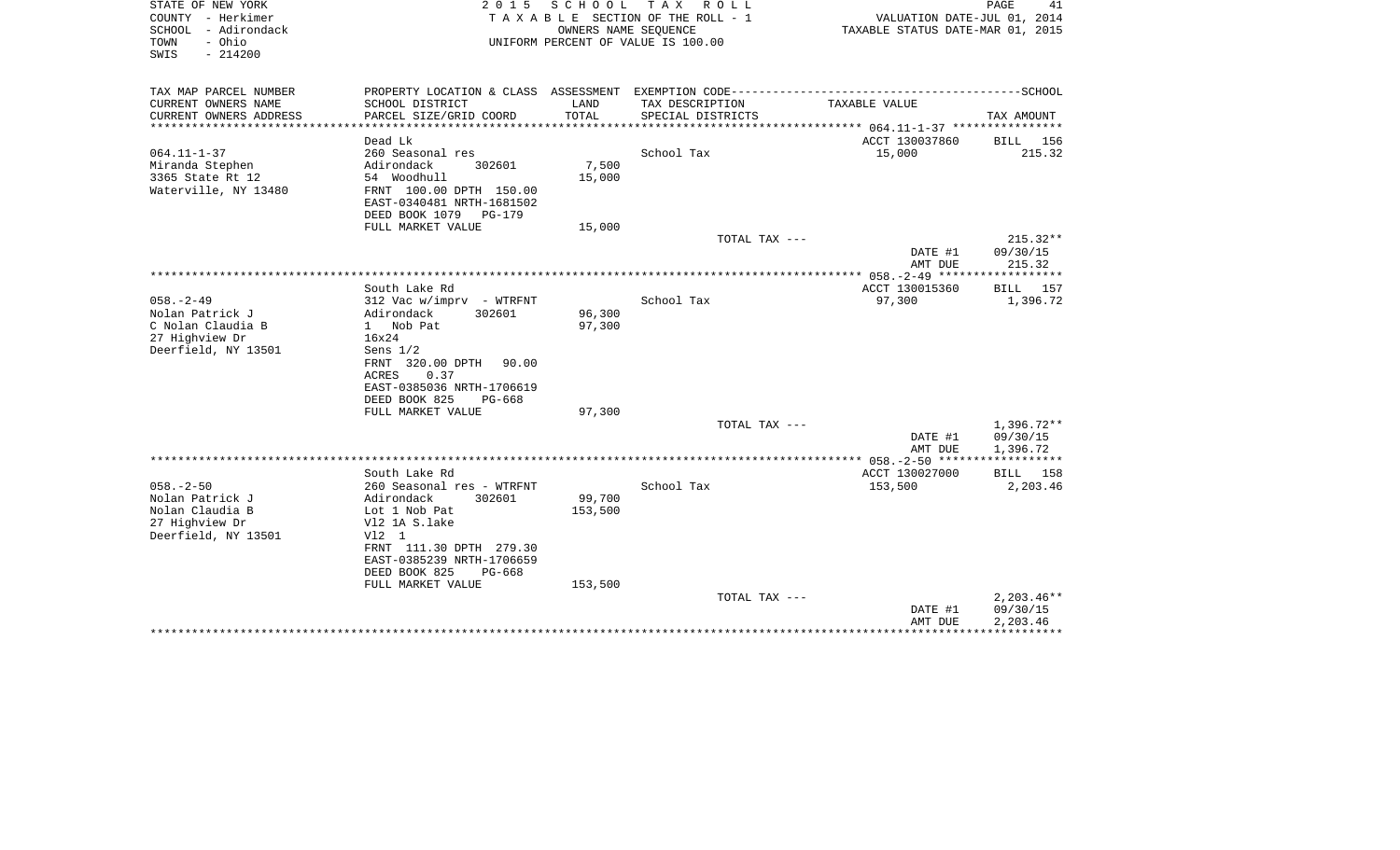| STATE OF NEW YORK<br>COUNTY - Herkimer<br>SCHOOL - Adirondack<br>- Ohio<br>TOWN<br>SWIS<br>$-214200$ | 2 0 1 5                                       | S C H O O L   | T A X<br>R O L L<br>TAXABLE SECTION OF THE ROLL - 1<br>OWNERS NAME SEQUENCE<br>UNIFORM PERCENT OF VALUE IS 100.00 | VALUATION DATE-JUL 01, 2014<br>TAXABLE STATUS DATE-MAR 01, 2015 | PAGE<br>42               |
|------------------------------------------------------------------------------------------------------|-----------------------------------------------|---------------|-------------------------------------------------------------------------------------------------------------------|-----------------------------------------------------------------|--------------------------|
| TAX MAP PARCEL NUMBER                                                                                |                                               |               |                                                                                                                   |                                                                 |                          |
| CURRENT OWNERS NAME<br>CURRENT OWNERS ADDRESS                                                        | SCHOOL DISTRICT<br>PARCEL SIZE/GRID COORD     | LAND<br>TOTAL | TAX DESCRIPTION<br>SPECIAL DISTRICTS                                                                              | TAXABLE VALUE                                                   | TAX AMOUNT               |
| **********************                                                                               | ****************************                  | ***********   |                                                                                                                   |                                                                 |                          |
|                                                                                                      | South Lake Rd                                 |               |                                                                                                                   | ACCT 130032340                                                  | BILL 159                 |
| $058. - 2 - 55$                                                                                      | 260 Seasonal res - WTRFNT                     |               | School Tax                                                                                                        | 160,000                                                         | 2,296.77                 |
| North Harpersfield                                                                                   | Adirondack<br>302601<br>1 Nob Pat             | 105,600       |                                                                                                                   |                                                                 |                          |
| Hunting Club<br>John E Wright                                                                        | Quonset Camp                                  | 160,000       |                                                                                                                   |                                                                 |                          |
| PO Box 91                                                                                            | Sens 1                                        |               |                                                                                                                   |                                                                 |                          |
| Jefferson, NY 12093                                                                                  | FRNT 100.00 DPTH 302.50                       |               |                                                                                                                   |                                                                 |                          |
|                                                                                                      | EAST-0385355 NRTH-1706084                     |               |                                                                                                                   |                                                                 |                          |
|                                                                                                      | DEED BOOK 00588 PG-00430<br>FULL MARKET VALUE | 160,000       |                                                                                                                   |                                                                 |                          |
|                                                                                                      |                                               |               | TOTAL TAX ---                                                                                                     |                                                                 | $2,296.77**$             |
|                                                                                                      |                                               |               |                                                                                                                   | DATE #1                                                         | 09/30/15                 |
|                                                                                                      |                                               |               |                                                                                                                   | AMT DUE                                                         | 2,296.77<br>***********  |
|                                                                                                      | South Lake Rd                                 |               |                                                                                                                   | ACCT 130011010                                                  | BILL 160                 |
| $058. - 2 - 60$                                                                                      | 260 Seasonal res - WTRFNT                     |               | School Tax                                                                                                        | 177,698                                                         | 2,550.82                 |
| Northup Fred                                                                                         | Adirondack<br>302601                          | 110,800       |                                                                                                                   |                                                                 |                          |
| Northup Anne                                                                                         | 1 Nob Pat                                     | 177,698       |                                                                                                                   |                                                                 |                          |
| 111 Lynch Rd<br>Little Falls, NY 13365                                                               | Sens<br>FRNT<br>95.80 DPTH 233.40             |               |                                                                                                                   |                                                                 |                          |
|                                                                                                      | EAST-0385276 NRTH-1705577                     |               |                                                                                                                   |                                                                 |                          |
|                                                                                                      | DEED BOOK 944<br>$PG-452$                     |               |                                                                                                                   |                                                                 |                          |
|                                                                                                      | FULL MARKET VALUE                             | 177,698       |                                                                                                                   |                                                                 |                          |
|                                                                                                      |                                               |               | TOTAL TAX ---                                                                                                     | DATE #1                                                         | $2,550.82**$<br>09/30/15 |
|                                                                                                      |                                               |               |                                                                                                                   | AMT DUE                                                         | 2,550.82                 |
|                                                                                                      |                                               |               |                                                                                                                   |                                                                 |                          |
|                                                                                                      | North Lake Rd                                 |               |                                                                                                                   | ACCT 130060745                                                  | 161<br>BILL              |
| $061. - 1 - 38$<br>Ogley Paul                                                                        | 260 Seasonal res<br>Adirondack<br>302601      | 8,600         | School Tax                                                                                                        | 25,000                                                          | 358.87                   |
| 5936 Tower Hill Rd                                                                                   | Lot 15 Minuse                                 | 25,000        |                                                                                                                   |                                                                 |                          |
| Byron, NY 14422                                                                                      | V1 2<br>2.5 A                                 |               |                                                                                                                   |                                                                 |                          |
|                                                                                                      | ACRES<br>1.50                                 |               |                                                                                                                   |                                                                 |                          |
|                                                                                                      | EAST-0362837 NRTH-1696467<br>$PG-794$         |               |                                                                                                                   |                                                                 |                          |
|                                                                                                      | DEED BOOK 1128<br>FULL MARKET VALUE           | 25,000        |                                                                                                                   |                                                                 |                          |
|                                                                                                      |                                               |               | TOTAL TAX ---                                                                                                     |                                                                 | 358.87**                 |
|                                                                                                      |                                               |               |                                                                                                                   | DATE #1                                                         | 09/30/15                 |
|                                                                                                      |                                               |               |                                                                                                                   | AMT DUE                                                         | 358.87                   |
|                                                                                                      | North Lake Rd                                 |               |                                                                                                                   | ACCT 130022680                                                  | BILL 162                 |
| $061. - 1 - 37$                                                                                      | 314 Rural vac<10                              |               | School Tax                                                                                                        | 4,800                                                           | 68.90                    |
| Ogley Paul F                                                                                         | Adirondack<br>302601                          | 4,800         |                                                                                                                   |                                                                 |                          |
| 5936 Tower Hill Rd                                                                                   | 14 Minuse                                     | 4,800         |                                                                                                                   |                                                                 |                          |
| Byron, NY 14422                                                                                      | ACRES<br>1.60<br>EAST-0362834 NRTH-1696342    |               |                                                                                                                   |                                                                 |                          |
|                                                                                                      | DEED BOOK 709<br>$PG-32$                      |               |                                                                                                                   |                                                                 |                          |
|                                                                                                      | FULL MARKET VALUE                             | 4,800         |                                                                                                                   |                                                                 |                          |
|                                                                                                      |                                               |               | TOTAL TAX ---                                                                                                     |                                                                 | 68.90**                  |
|                                                                                                      |                                               |               |                                                                                                                   | DATE #1<br>AMT DUE                                              | 09/30/15<br>68.90        |
|                                                                                                      |                                               |               |                                                                                                                   |                                                                 | * * * * * * * * * * *    |
|                                                                                                      |                                               |               |                                                                                                                   |                                                                 |                          |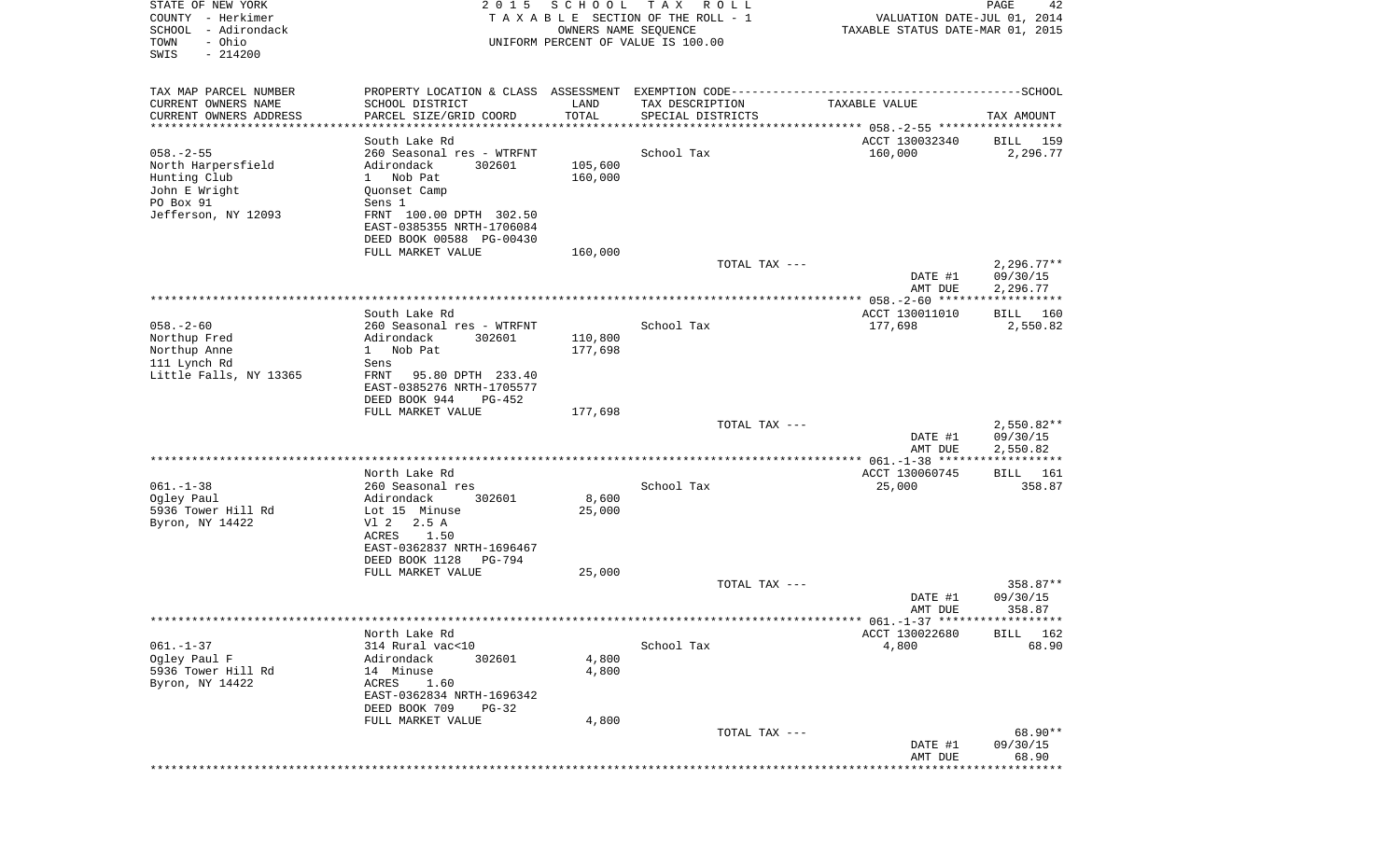| STATE OF NEW YORK<br>COUNTY - Herkimer<br>SCHOOL - Adirondack<br>- Ohio<br>TOWN<br>SWIS<br>$-214200$ | 2 0 1 5                                         | SCHOOL<br>OWNERS NAME SEQUENCE | TAX ROLL<br>T A X A B L E SECTION OF THE ROLL - 1<br>UNIFORM PERCENT OF VALUE IS 100.00 | VALUATION DATE-JUL 01, 2014<br>TAXABLE STATUS DATE-MAR 01, 2015 | PAGE<br>43           |
|------------------------------------------------------------------------------------------------------|-------------------------------------------------|--------------------------------|-----------------------------------------------------------------------------------------|-----------------------------------------------------------------|----------------------|
| TAX MAP PARCEL NUMBER                                                                                |                                                 |                                |                                                                                         |                                                                 |                      |
| CURRENT OWNERS NAME<br>CURRENT OWNERS ADDRESS                                                        | SCHOOL DISTRICT<br>PARCEL SIZE/GRID COORD       | LAND<br>TOTAL                  | TAX DESCRIPTION<br>SPECIAL DISTRICTS                                                    | TAXABLE VALUE                                                   | TAX AMOUNT           |
| ********************                                                                                 | ***********************                         |                                |                                                                                         |                                                                 |                      |
|                                                                                                      | Farr Rd                                         |                                |                                                                                         | ACCT 130029070                                                  | BILL<br>163          |
| $065. - 1 - 22$                                                                                      | 260 Seasonal res                                |                                | School Tax                                                                              | 16,000                                                          | 229.68               |
| Olearczyk Mark K                                                                                     | Adirondack<br>302601                            | 5,300                          |                                                                                         |                                                                 |                      |
| Olearczyk Carolyn D<br>150 Hayes Circle                                                              | 30 Minuse<br>Larr Lands                         | 16,000                         |                                                                                         |                                                                 |                      |
| Barneveld, NY 13304                                                                                  | New Camp                                        |                                |                                                                                         |                                                                 |                      |
|                                                                                                      | FRNT 100.00 DPTH 200.00                         |                                |                                                                                         |                                                                 |                      |
|                                                                                                      | EAST-0355703 NRTH-1682873                       |                                |                                                                                         |                                                                 |                      |
|                                                                                                      | DEED BOOK 1273<br>$PG-259$                      |                                |                                                                                         |                                                                 |                      |
|                                                                                                      | FULL MARKET VALUE                               | 16,000                         | TOTAL TAX ---                                                                           |                                                                 | $229.68**$           |
|                                                                                                      |                                                 |                                |                                                                                         | DATE #1                                                         | 09/30/15             |
|                                                                                                      |                                                 |                                |                                                                                         | AMT DUE                                                         | 229.68               |
|                                                                                                      |                                                 |                                |                                                                                         | ************ 068.-3-11 ******                                   | ***********          |
| $068. -3 - 11$                                                                                       | Farr Rd                                         |                                | School Tax                                                                              | ACCT 130038220                                                  | <b>BILL</b><br>164   |
| Osadchey William                                                                                     | 260 Seasonal res<br>Adirondack<br>302601        | 2,000                          |                                                                                         | 23,500                                                          | 337.34               |
| Osadchey Linda                                                                                       | 16 Rem Pat                                      | 23,500                         |                                                                                         |                                                                 |                      |
| 2527 Apulia Rd                                                                                       | $VI$ 2 $1/2$                                    |                                |                                                                                         |                                                                 |                      |
| LaFayette, NY 13084                                                                                  | FRNT 100.00 DPTH 226.00                         |                                |                                                                                         |                                                                 |                      |
|                                                                                                      | EAST-0338957 NRTH-1674360                       |                                |                                                                                         |                                                                 |                      |
|                                                                                                      | DEED BOOK 00653 PG-00887<br>FULL MARKET VALUE   | 23,500                         |                                                                                         |                                                                 |                      |
|                                                                                                      |                                                 |                                | TOTAL TAX ---                                                                           |                                                                 | $337.34**$           |
|                                                                                                      |                                                 |                                |                                                                                         | DATE #1                                                         | 09/30/15             |
|                                                                                                      |                                                 |                                |                                                                                         | AMT DUE                                                         | 337.34               |
|                                                                                                      | South Lake Rd                                   |                                |                                                                                         | ACCT 130016080                                                  | BILL<br>165          |
| $058. - 2 - 54$                                                                                      | 260 Seasonal res - WTRFNT                       |                                | School Tax                                                                              | 145,000                                                         | 2,081.45             |
| Oxenford Heather L                                                                                   | Adirondack<br>302601                            | 105,900                        |                                                                                         |                                                                 |                      |
| 8208 Old Floyd Rd                                                                                    | 1 Nob Pat                                       | 145,000                        |                                                                                         |                                                                 |                      |
| Rome, NY 13440                                                                                       | Sens $3/4$                                      |                                |                                                                                         |                                                                 |                      |
|                                                                                                      | FRNT 100.00 DPTH 327.30<br><b>ACRES</b><br>0.72 |                                |                                                                                         |                                                                 |                      |
|                                                                                                      | EAST-0385374 NRTH-1706187                       |                                |                                                                                         |                                                                 |                      |
|                                                                                                      | DEED BOOK 1541<br>PG-580                        |                                |                                                                                         |                                                                 |                      |
|                                                                                                      | FULL MARKET VALUE                               | 145,000                        |                                                                                         |                                                                 |                      |
|                                                                                                      |                                                 |                                | TOTAL TAX ---                                                                           |                                                                 | 2,081.45**           |
|                                                                                                      |                                                 |                                |                                                                                         | DATE #1<br>AMT DUE                                              | 09/30/15<br>2,081.45 |
|                                                                                                      |                                                 |                                |                                                                                         |                                                                 |                      |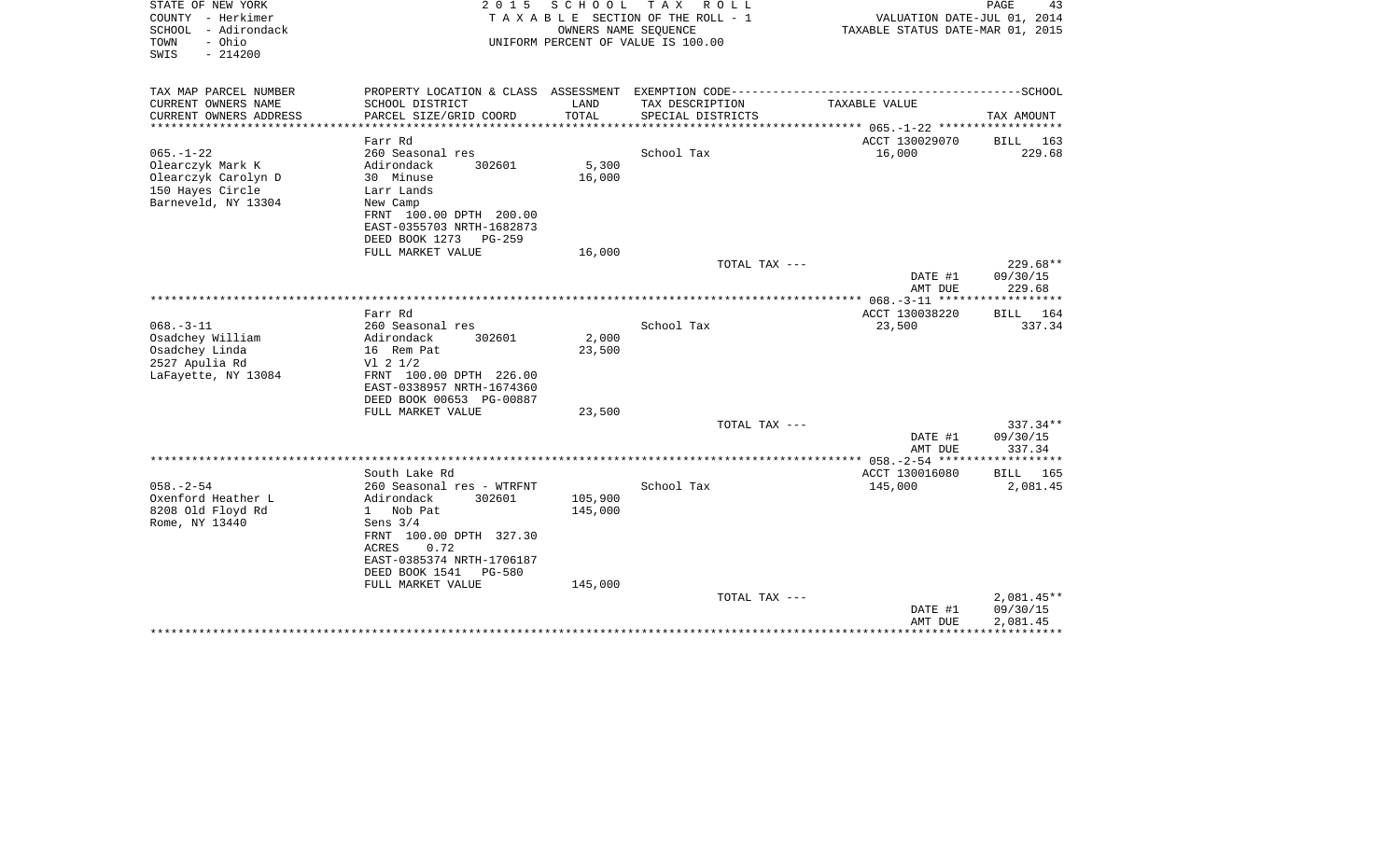| STATE OF NEW YORK<br>COUNTY - Herkimer<br>SCHOOL<br>- Adirondack<br>- Ohio<br>TOWN<br>SWIS<br>$-214200$    | 2 0 1 5                                                                                                                                                                                                  | SCHOOL<br>OWNERS NAME SEQUENCE | T A X<br>ROLL<br>TAXABLE SECTION OF THE ROLL - 1<br>UNIFORM PERCENT OF VALUE IS 100.00 | VALUATION DATE-JUL 01, 2014<br>TAXABLE STATUS DATE-MAR 01, 2015 | PAGE<br>44                       |
|------------------------------------------------------------------------------------------------------------|----------------------------------------------------------------------------------------------------------------------------------------------------------------------------------------------------------|--------------------------------|----------------------------------------------------------------------------------------|-----------------------------------------------------------------|----------------------------------|
| TAX MAP PARCEL NUMBER<br>CURRENT OWNERS NAME<br>CURRENT OWNERS ADDRESS<br>*********************            | PROPERTY LOCATION & CLASS ASSESSMENT<br>SCHOOL DISTRICT<br>PARCEL SIZE/GRID COORD<br>**********************************                                                                                  | LAND<br>TOTAL                  | TAX DESCRIPTION<br>SPECIAL DISTRICTS                                                   | TAXABLE VALUE                                                   | TAX AMOUNT                       |
| $064.11 - 1 - 18$<br>Piazza Joseph M<br>Scalise Gloria J<br>503 Millbrook Rd<br>Rome, NY 13440             | 221 Dead Lk<br>270 Mfg housing - WTRFNT<br>302601<br>Adirondack<br>54 Woodhull<br>FRNT 100.00 DPTH 166.00<br>0.37<br>ACRES<br>EAST-0340913 NRTH-1682234<br>DEED BOOK 1454<br>PG-842<br>FULL MARKET VALUE | 20,100<br>25,200<br>25,200     | School Tax                                                                             | ACCT 130042480<br>25,200                                        | BILL 166<br>361.74               |
|                                                                                                            |                                                                                                                                                                                                          |                                | TOTAL TAX ---                                                                          | DATE #1<br>AMT DUE                                              | 361.74**<br>09/30/15<br>361.74   |
| $064. -1 -4$<br>Polam Fish & Game Club<br>Robert Whelock<br>9246 Willow Dale Ave<br>New Hartfort, NY 13413 | North Lake Rd<br>260 Seasonal res<br>Adirondack<br>302601<br>54 Woodhull<br>$\overline{4}$<br>R1<br>ACRES<br>3.40<br>EAST-0341749 NRTH-1683436<br>DEED BOOK 516<br><b>PG-125</b><br>FULL MARKET VALUE    | 17,900<br>47,900<br>47,900     | School Tax                                                                             | ACCT 130034650<br>47,900                                        | BILL 167<br>687.60               |
|                                                                                                            |                                                                                                                                                                                                          |                                | TOTAL TAX ---                                                                          | DATE #1<br>AMT DUE                                              | 687.60**<br>09/30/15<br>687.60   |
| $065. - 1 - 32$<br>Potrzeba David<br>121 Floradale Rd<br>Liverpool, NY 13088                               | Withers Rd<br>260 Seasonal res<br>Adirondack<br>302601<br>1 Minuse<br>Sens 1<br>ACRES<br>1.70<br>EAST-0359639 NRTH-1682016<br>DEED BOOK 1421<br>$PG-73$                                                  | 3,600<br>30,000                | School Tax                                                                             | ACCT 130011580<br>30,000                                        | BILL 168<br>430.64               |
|                                                                                                            | FULL MARKET VALUE                                                                                                                                                                                        | 30,000                         | TOTAL TAX ---                                                                          | DATE #1<br>AMT DUE                                              | $430.64**$<br>09/30/15<br>430.64 |
| $065. - 1 - 23$<br>Potrzeba Joseph J Jr<br>6599 Fox Rd<br>Marcy, NY 13403                                  | Farr Rd<br>314 Rural vac<10<br>Adirondack<br>302601<br>30 Minuse<br>V1 2 1/4<br>FRNT 50.00 DPTH 200.00                                                                                                   | 900<br>900                     | School Tax                                                                             | ACCT 130025050<br>900                                           | BILL 169<br>12.92                |
|                                                                                                            | EAST-0355720 NRTH-1682954<br>DEED BOOK 1105 PG-168<br>FULL MARKET VALUE                                                                                                                                  | 900                            | TOTAL TAX ---                                                                          | DATE #1<br>AMT DUE                                              | 12.92**<br>09/30/15<br>12.92     |
|                                                                                                            |                                                                                                                                                                                                          |                                |                                                                                        | ***********************************                             |                                  |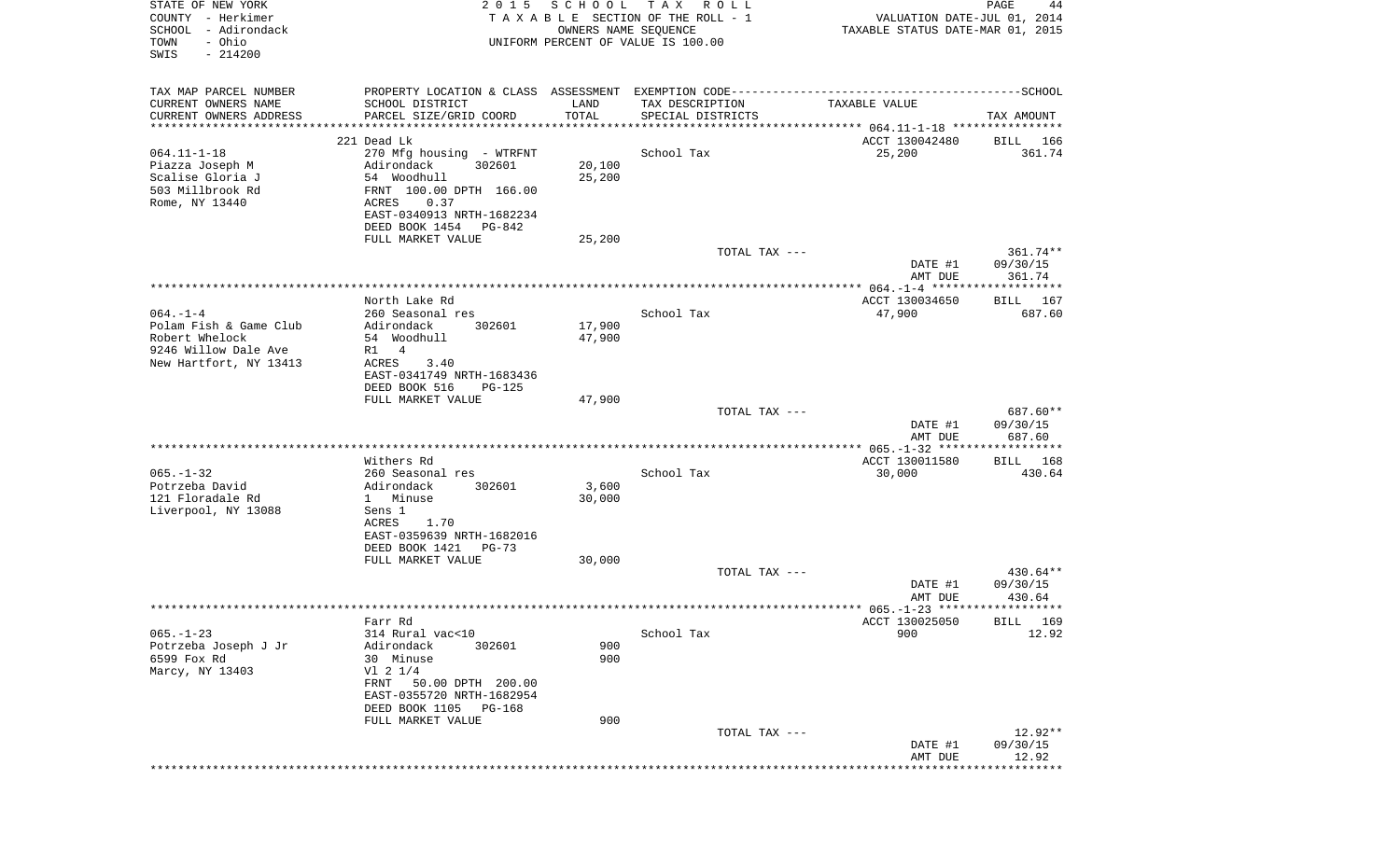| STATE OF NEW YORK<br>COUNTY - Herkimer<br>SCHOOL<br>- Adirondack<br>- Ohio<br>TOWN<br>SWIS<br>$-214200$ | 2 0 1 5                                                     | SCHOOL<br>OWNERS NAME SEQUENCE | T A X<br>R O L L<br>TAXABLE SECTION OF THE ROLL - 1<br>UNIFORM PERCENT OF VALUE IS 100.00 | VALUATION DATE-JUL 01, 2014<br>TAXABLE STATUS DATE-MAR 01, 2015 | PAGE<br>45           |
|---------------------------------------------------------------------------------------------------------|-------------------------------------------------------------|--------------------------------|-------------------------------------------------------------------------------------------|-----------------------------------------------------------------|----------------------|
| TAX MAP PARCEL NUMBER<br>CURRENT OWNERS NAME                                                            | SCHOOL DISTRICT                                             | LAND                           | TAX DESCRIPTION                                                                           | TAXABLE VALUE                                                   |                      |
| CURRENT OWNERS ADDRESS                                                                                  | PARCEL SIZE/GRID COORD                                      | TOTAL                          | SPECIAL DISTRICTS                                                                         |                                                                 | TAX AMOUNT           |
| **********************                                                                                  | *************************                                   |                                |                                                                                           |                                                                 |                      |
| $065. -1 - 28.1$                                                                                        | Farr Rd<br>260 Seasonal res                                 |                                | School Tax                                                                                | ACCT 130018780<br>16,000                                        | BILL 170<br>229.68   |
| Pouliot William A                                                                                       | Adirondack<br>302601                                        | 8,860                          |                                                                                           |                                                                 |                      |
| 9762 MorganRd                                                                                           | 30 Minuse                                                   | 16,000                         |                                                                                           |                                                                 |                      |
| Marcy, NY 13403                                                                                         | Farr In Woods                                               |                                |                                                                                           |                                                                 |                      |
|                                                                                                         | Sens 78 1/4<br>ACRES<br>29.30                               |                                |                                                                                           |                                                                 |                      |
|                                                                                                         | EAST-0356546 NRTH-1682908                                   |                                |                                                                                           |                                                                 |                      |
|                                                                                                         | DEED BOOK 1381<br>PG-171                                    |                                |                                                                                           |                                                                 |                      |
|                                                                                                         | FULL MARKET VALUE                                           | 16,000                         |                                                                                           |                                                                 |                      |
|                                                                                                         |                                                             |                                | TOTAL TAX ---                                                                             | DATE #1                                                         | 229.68**<br>09/30/15 |
|                                                                                                         |                                                             |                                |                                                                                           | AMT DUE                                                         | 229.68               |
|                                                                                                         |                                                             |                                |                                                                                           |                                                                 |                      |
| $061. - 1 - 32$                                                                                         | North Lake Rd<br>260 Seasonal res                           |                                | School Tax                                                                                | ACCT 130034920<br>7,100                                         | BILL 171<br>101.92   |
| Racquet Philip E                                                                                        | Adirondack<br>302601                                        | 3,500                          |                                                                                           |                                                                 |                      |
| Michael Leonard                                                                                         | 11 Minuse                                                   | 7,100                          |                                                                                           |                                                                 |                      |
| C/O Michael Racquet                                                                                     | FRNT 100.00 DPTH 200.00                                     |                                |                                                                                           |                                                                 |                      |
| 3383 McConnellsville Rd<br>Blossvale, NY 13308                                                          | ACRES<br>1.60<br>EAST-0362041 NRTH-1693616                  |                                |                                                                                           |                                                                 |                      |
|                                                                                                         | DEED BOOK 705<br><b>PG-910</b>                              |                                |                                                                                           |                                                                 |                      |
|                                                                                                         | FULL MARKET VALUE                                           | 7,100                          |                                                                                           |                                                                 |                      |
|                                                                                                         |                                                             |                                | TOTAL TAX ---                                                                             | DATE #1                                                         | 101.92**<br>09/30/15 |
|                                                                                                         |                                                             |                                |                                                                                           | AMT DUE                                                         | 101.92               |
|                                                                                                         |                                                             |                                |                                                                                           |                                                                 |                      |
|                                                                                                         | North Lake Rd                                               |                                |                                                                                           | ACCT 130024600                                                  | 172<br>BILL          |
| $058. - 2 - 34$<br>Rath John                                                                            | 260 Seasonal res - WTRFNT<br>Adirondack<br>302601           | 136,700                        | School Tax                                                                                | 275,000                                                         | 3,947.57             |
| 5 Wyncrest Dr                                                                                           | Nob Pat<br>$\mathbf{1}$                                     | 275,000                        |                                                                                           |                                                                 |                      |
| Rochester, NY 14624                                                                                     | FRNT 300.00 DPTH 288.10                                     |                                |                                                                                           |                                                                 |                      |
|                                                                                                         | EAST-0376246 NRTH-1709759<br>DEED BOOK 754<br><b>PG-030</b> |                                |                                                                                           |                                                                 |                      |
|                                                                                                         | FULL MARKET VALUE                                           | 275,000                        |                                                                                           |                                                                 |                      |
|                                                                                                         |                                                             |                                | TOTAL TAX ---                                                                             |                                                                 | $3,947.57**$         |
|                                                                                                         |                                                             |                                |                                                                                           | DATE #1                                                         | 09/30/15             |
|                                                                                                         |                                                             |                                |                                                                                           | AMT DUE                                                         | 3,947.57             |
|                                                                                                         | 143 Dead Lk                                                 |                                |                                                                                           | ACCT 130018690                                                  | BILL 173             |
| $064.11 - 1 - 28$                                                                                       | 210 1 Family Res - WTRFNT                                   |                                | School Tax                                                                                | 45,000                                                          | 645.97               |
| Raux Lawrence<br>143 Deep Lake Rd                                                                       | 302601<br>Adirondack<br>54 Woodhull                         | 30,200<br>45,000               |                                                                                           |                                                                 |                      |
| Forestport, NY 13338                                                                                    | Lot 17                                                      |                                |                                                                                           |                                                                 |                      |
|                                                                                                         | Sens $3/4$                                                  |                                |                                                                                           |                                                                 |                      |
|                                                                                                         | 75.00 DPTH 150.00<br>FRNT                                   |                                |                                                                                           |                                                                 |                      |
|                                                                                                         | EAST-0340361 NRTH-1681827<br>DEED BOOK 844<br><b>PG-109</b> |                                |                                                                                           |                                                                 |                      |
|                                                                                                         | FULL MARKET VALUE                                           | 45,000                         |                                                                                           |                                                                 |                      |
|                                                                                                         |                                                             |                                | TOTAL TAX ---                                                                             |                                                                 | 645.97**             |
|                                                                                                         |                                                             |                                |                                                                                           | DATE #1<br>AMT DUE                                              | 09/30/15<br>645.97   |
|                                                                                                         |                                                             |                                |                                                                                           |                                                                 |                      |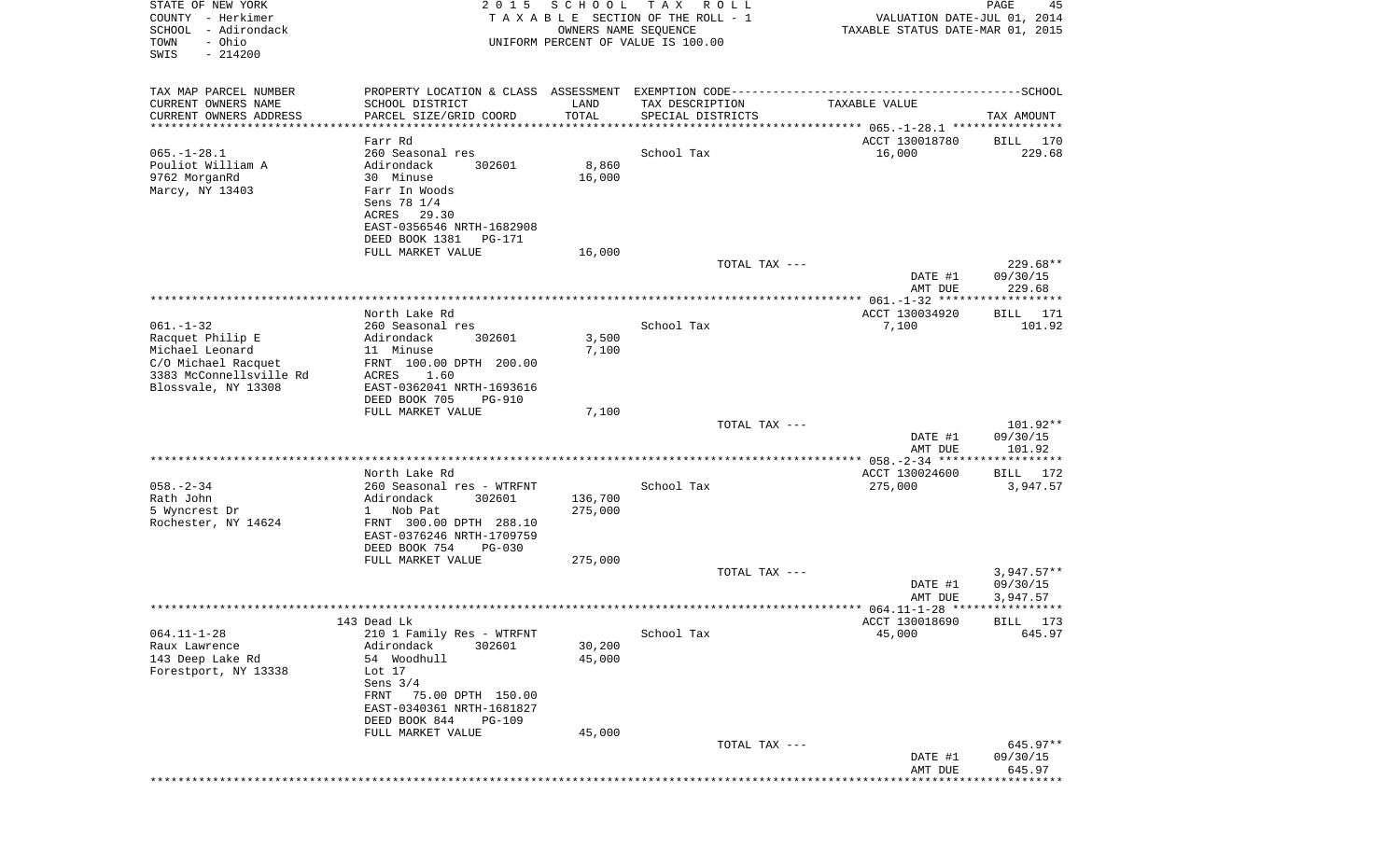| STATE OF NEW YORK<br>COUNTY - Herkimer<br>SCHOOL - Adirondack<br>- Ohio<br>TOWN<br>SWIS<br>$-214200$ | 2015                                                             | SCHOOL<br>OWNERS NAME SEQUENCE | T A X<br>R O L L<br>TAXABLE SECTION OF THE ROLL - 1<br>UNIFORM PERCENT OF VALUE IS 100.00 | VALUATION DATE-JUL 01, 2014<br>TAXABLE STATUS DATE-MAR 01, 2015 | PAGE<br>46               |
|------------------------------------------------------------------------------------------------------|------------------------------------------------------------------|--------------------------------|-------------------------------------------------------------------------------------------|-----------------------------------------------------------------|--------------------------|
| TAX MAP PARCEL NUMBER                                                                                |                                                                  |                                |                                                                                           |                                                                 |                          |
| CURRENT OWNERS NAME<br>CURRENT OWNERS ADDRESS<br>**********************                              | SCHOOL DISTRICT<br>PARCEL SIZE/GRID COORD<br>******************* | LAND<br>TOTAL                  | TAX DESCRIPTION<br>SPECIAL DISTRICTS                                                      | TAXABLE VALUE                                                   | TAX AMOUNT               |
|                                                                                                      | Dead Lk                                                          |                                |                                                                                           | ACCT 130018720                                                  | BILL 174                 |
| $064.11 - 1 - 35$                                                                                    | 314 Rural vac<10                                                 |                                | School Tax                                                                                | 9,300                                                           | 133.50                   |
| Raux Lawrence                                                                                        | Adirondack<br>302601                                             | 9,300                          |                                                                                           |                                                                 |                          |
| PO Box 447<br>Marcy, NY 13403                                                                        | 54 Woodhull<br>Dead Lake                                         | 9,300                          |                                                                                           |                                                                 |                          |
|                                                                                                      | Vll 1                                                            |                                |                                                                                           |                                                                 |                          |
|                                                                                                      | FRNT 125.00 DPTH 239.00                                          |                                |                                                                                           |                                                                 |                          |
|                                                                                                      | EAST-0340154 NRTH-1681709                                        |                                |                                                                                           |                                                                 |                          |
|                                                                                                      | DEED BOOK 844<br><b>PG-109</b>                                   |                                |                                                                                           |                                                                 |                          |
|                                                                                                      | FULL MARKET VALUE                                                | 9,300                          | TOTAL TAX ---                                                                             |                                                                 | 133.50**                 |
|                                                                                                      |                                                                  |                                |                                                                                           | DATE #1                                                         | 09/30/15                 |
|                                                                                                      |                                                                  |                                |                                                                                           | AMT DUE                                                         | 133.50                   |
|                                                                                                      |                                                                  |                                |                                                                                           |                                                                 |                          |
| $060. -1 - 2$                                                                                        | Woodhull Crk<br>322 Rural vac>10                                 |                                | School Tax                                                                                | ACCT 130090240<br>6,800                                         | 175<br>BILL<br>97.61     |
| Reese Richard A                                                                                      | Adirondack<br>302601                                             | 6,800                          |                                                                                           |                                                                 |                          |
| Reese Ruth I                                                                                         | Lot 9 Woodhull                                                   | 6,800                          |                                                                                           |                                                                 |                          |
| 3045 River Rd                                                                                        | ACRES 11.90                                                      |                                |                                                                                           |                                                                 |                          |
| Port Leyden, NY 13433                                                                                | EAST-0334513 NRTH-1701505<br>DEED BOOK 665<br>PG-836             |                                |                                                                                           |                                                                 |                          |
|                                                                                                      | FULL MARKET VALUE                                                | 6,800                          |                                                                                           |                                                                 |                          |
|                                                                                                      |                                                                  |                                | TOTAL TAX ---                                                                             |                                                                 | $97.61**$                |
|                                                                                                      |                                                                  |                                |                                                                                           | DATE #1                                                         | 09/30/15                 |
|                                                                                                      |                                                                  |                                |                                                                                           | AMT DUE                                                         | 97.61                    |
|                                                                                                      | North Lake Rd                                                    |                                |                                                                                           | ACCT 130036660                                                  | BILL 176                 |
| $999.130 - 3 - 66.6$                                                                                 | 260 Seasonal res                                                 |                                | School Tax                                                                                | 25,000                                                          | 358.87                   |
| Roberts Hobart V Jr                                                                                  | Adirondack<br>302601                                             | 100                            |                                                                                           |                                                                 |                          |
| 2661 Girdle Rd                                                                                       | $\mathbf{1}$<br>Nob Pat<br>ACRES<br>0.01                         | 25,000                         |                                                                                           |                                                                 |                          |
| Elma, NY 14059                                                                                       | FULL MARKET VALUE                                                | 25,000                         |                                                                                           |                                                                 |                          |
|                                                                                                      |                                                                  |                                | TOTAL TAX ---                                                                             |                                                                 | 358.87**                 |
|                                                                                                      |                                                                  |                                |                                                                                           | DATE #1                                                         | 09/30/15                 |
|                                                                                                      |                                                                  |                                |                                                                                           | AMT DUE                                                         | 358.87                   |
|                                                                                                      | South Lake Clb                                                   |                                |                                                                                           | ACCT 130031050                                                  | BILL 177                 |
| $058. - 2 - 67$                                                                                      | 260 Seasonal res - WTRFNT                                        |                                | School Tax                                                                                | 115,000                                                         | 1,650.80                 |
| Roberts John                                                                                         | 302601<br>Adirondack                                             | 112,400                        |                                                                                           |                                                                 |                          |
| Roberts Lisa                                                                                         | 1 Nob Pat                                                        | 115,000                        |                                                                                           |                                                                 |                          |
| 9899 E. Steuben Rd<br>Remsen, NY 13438                                                               | FRNT 115.00 DPTH 305.86<br>ACRES<br>0.83                         |                                |                                                                                           |                                                                 |                          |
|                                                                                                      | EAST-0386044 NRTH-1705425                                        |                                |                                                                                           |                                                                 |                          |
|                                                                                                      | DEED BOOK 1525 PG-191                                            |                                |                                                                                           |                                                                 |                          |
|                                                                                                      | FULL MARKET VALUE                                                | 115,000                        |                                                                                           |                                                                 |                          |
|                                                                                                      |                                                                  |                                | TOTAL TAX ---                                                                             | DATE #1                                                         | $1,650.80**$<br>09/30/15 |
|                                                                                                      |                                                                  |                                |                                                                                           | AMT DUE                                                         | 1,650.80                 |
|                                                                                                      |                                                                  |                                |                                                                                           |                                                                 |                          |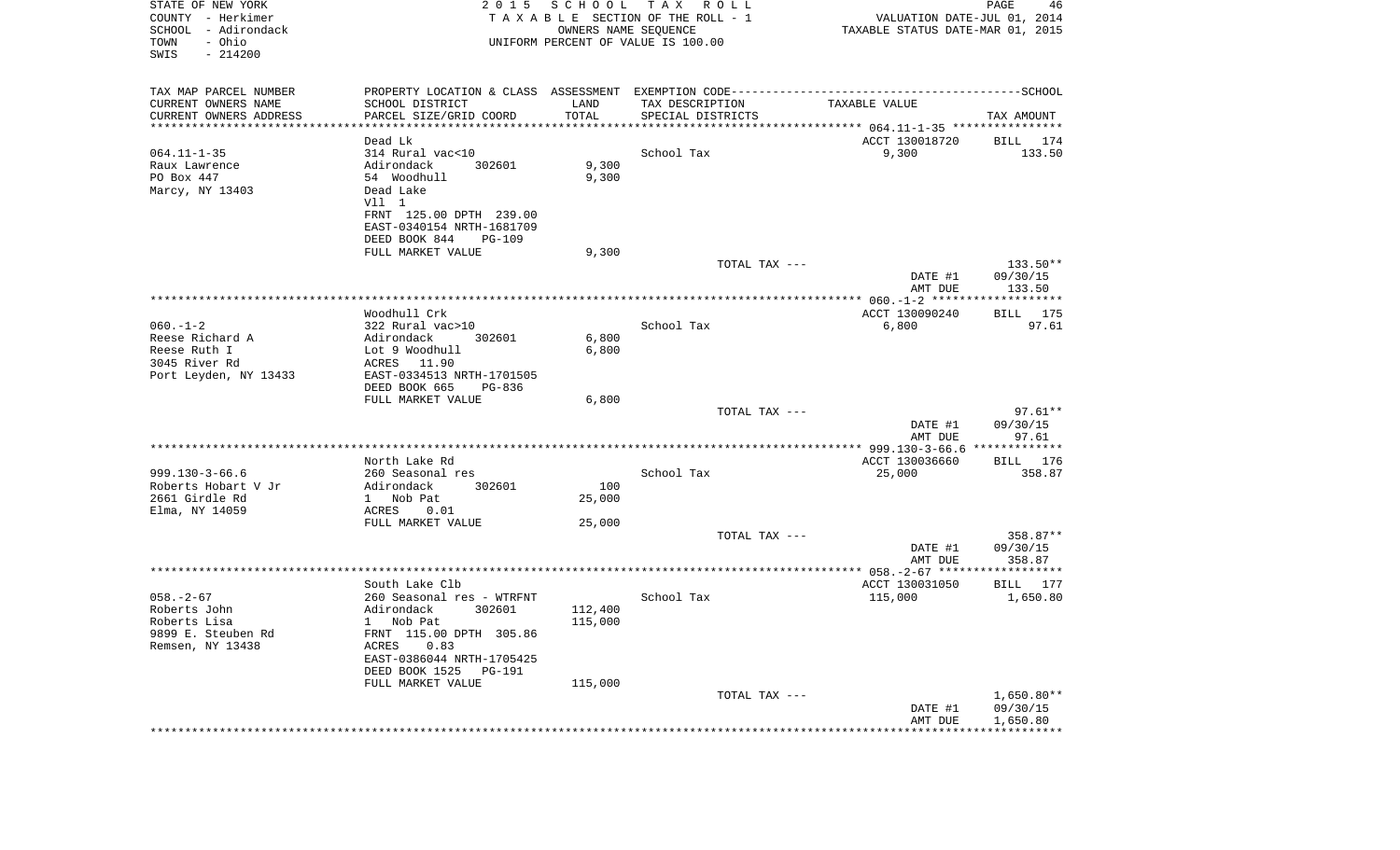| STATE OF NEW YORK<br>COUNTY - Herkimer<br>SCHOOL - Adirondack<br>- Ohio<br>TOWN<br>SWIS<br>$-214200$ | 2 0 1 5                                                                            | SCHOOL<br>OWNERS NAME SEQUENCE | T A X<br>R O L L<br>TAXABLE SECTION OF THE ROLL - 1<br>UNIFORM PERCENT OF VALUE IS 100.00 | VALUATION DATE-JUL 01, 2014<br>TAXABLE STATUS DATE-MAR 01, 2015 | PAGE<br>47                       |
|------------------------------------------------------------------------------------------------------|------------------------------------------------------------------------------------|--------------------------------|-------------------------------------------------------------------------------------------|-----------------------------------------------------------------|----------------------------------|
| TAX MAP PARCEL NUMBER                                                                                |                                                                                    |                                |                                                                                           |                                                                 |                                  |
| CURRENT OWNERS NAME                                                                                  | SCHOOL DISTRICT                                                                    | LAND                           | TAX DESCRIPTION                                                                           | TAXABLE VALUE                                                   |                                  |
| CURRENT OWNERS ADDRESS<br>************************                                                   | PARCEL SIZE/GRID COORD<br>***********************************                      | TOTAL                          | SPECIAL DISTRICTS                                                                         |                                                                 | TAX AMOUNT                       |
|                                                                                                      | 175 Dead Lk                                                                        |                                |                                                                                           | ACCT 130036210                                                  | BILL 178                         |
| $064.11 - 1 - 26$                                                                                    | 260 Seasonal res - WTRFNT                                                          |                                | School Tax                                                                                | 130,000                                                         | 1,866.13                         |
| Secretary of Veterans Affairs Adirondack<br>1240 E Ninth St<br>Cleveland, OH 44199                   | 302601<br>54 Woodhull<br>Lot 13 14 Dend                                            | 28,200<br>130,000              |                                                                                           |                                                                 |                                  |
|                                                                                                      | 75.00 DPTH 150.00<br>FRNT<br>EAST-0340649 NRTH-1681633<br>DEED BOOK 1562<br>PG-264 |                                |                                                                                           |                                                                 |                                  |
|                                                                                                      | FULL MARKET VALUE                                                                  | 130,000                        |                                                                                           |                                                                 |                                  |
|                                                                                                      |                                                                                    |                                | TOTAL TAX ---                                                                             | DATE #1                                                         | $1,866.13**$<br>09/30/15         |
|                                                                                                      |                                                                                    |                                |                                                                                           | AMT DUE                                                         | 1,866.13                         |
|                                                                                                      | Dead Lk                                                                            |                                |                                                                                           | ACCT 130036270                                                  | BILL 179                         |
| $064.11 - 1 - 42$                                                                                    | 314 Rural vac<10                                                                   |                                | School Tax                                                                                | 8,600                                                           | 123.45                           |
| Secretary of Veterans Affairs Adirondack<br>1240 E Ninth St                                          | 302601<br>54 Woodhull                                                              | 8,600<br>8,600                 |                                                                                           |                                                                 |                                  |
| Cleveland, OH 44199                                                                                  | Dead Lake                                                                          |                                |                                                                                           |                                                                 |                                  |
|                                                                                                      | FRNT 100.00 DPTH 164.50                                                            |                                |                                                                                           |                                                                 |                                  |
|                                                                                                      | EAST-0340775 NRTH-1681552<br>DEED BOOK 1562<br>PG-264                              |                                |                                                                                           |                                                                 |                                  |
|                                                                                                      | FULL MARKET VALUE                                                                  | 8,600                          |                                                                                           |                                                                 |                                  |
|                                                                                                      |                                                                                    |                                | TOTAL TAX ---                                                                             |                                                                 | $123.45**$                       |
|                                                                                                      |                                                                                    |                                |                                                                                           | DATE #1                                                         | 09/30/15                         |
|                                                                                                      |                                                                                    |                                |                                                                                           | AMT DUE                                                         | 123.45                           |
|                                                                                                      | Dead Lk                                                                            |                                |                                                                                           | ACCT 130036240                                                  | BILL 180                         |
| $064.11 - 1 - 44$                                                                                    | 312 Vac w/imprv                                                                    |                                | School Tax                                                                                | 22,200                                                          | 318.68                           |
| Secretary of Veterans Affairs Adirondack<br>1240 E Ninth St                                          | 302601<br>54 Woodhull                                                              | 7,200<br>22,200                |                                                                                           |                                                                 |                                  |
| Cleveland, OH 44199                                                                                  | Cont Of Lot 12                                                                     |                                |                                                                                           |                                                                 |                                  |
|                                                                                                      | FRNT 125.00 DPTH 100.00                                                            |                                |                                                                                           |                                                                 |                                  |
|                                                                                                      | EAST-0340707 NRTH-1681534                                                          |                                |                                                                                           |                                                                 |                                  |
|                                                                                                      | DEED BOOK 1562<br>PG-264<br>FULL MARKET VALUE                                      | 22,200                         |                                                                                           |                                                                 |                                  |
|                                                                                                      |                                                                                    |                                | TOTAL TAX ---                                                                             |                                                                 | 318.68**                         |
|                                                                                                      |                                                                                    |                                |                                                                                           | DATE #1                                                         | 09/30/15                         |
|                                                                                                      |                                                                                    |                                |                                                                                           | AMT DUE                                                         | 318.68                           |
|                                                                                                      | Farr Rd                                                                            |                                |                                                                                           | ACCT 130060280                                                  | BILL 181                         |
| $068. -3 - 5$                                                                                        | 260 Seasonal res                                                                   |                                | School Tax                                                                                | 27,700                                                          | 397.63                           |
| Seddon David<br>153 Southard Rd                                                                      | Adirondack<br>302601                                                               | 23,700                         |                                                                                           |                                                                 |                                  |
| Saratoga Springs, NY                                                                                 | Lot 16 Rem Pat<br>P Fr 35.04A                                                      | 27,700                         |                                                                                           |                                                                 |                                  |
|                                                                                                      | 12866-6616 ACRES 35.04                                                             |                                |                                                                                           |                                                                 |                                  |
|                                                                                                      | EAST-0337587 NRTH-1672374<br>DEED BOOK 872<br><b>PG-118</b>                        |                                |                                                                                           |                                                                 |                                  |
|                                                                                                      | FULL MARKET VALUE                                                                  | 27,700                         |                                                                                           |                                                                 |                                  |
|                                                                                                      |                                                                                    |                                | TOTAL TAX ---                                                                             | DATE #1<br>AMT DUE                                              | $397.63**$<br>09/30/15<br>397.63 |
|                                                                                                      |                                                                                    |                                |                                                                                           | *******************                                             | *********                        |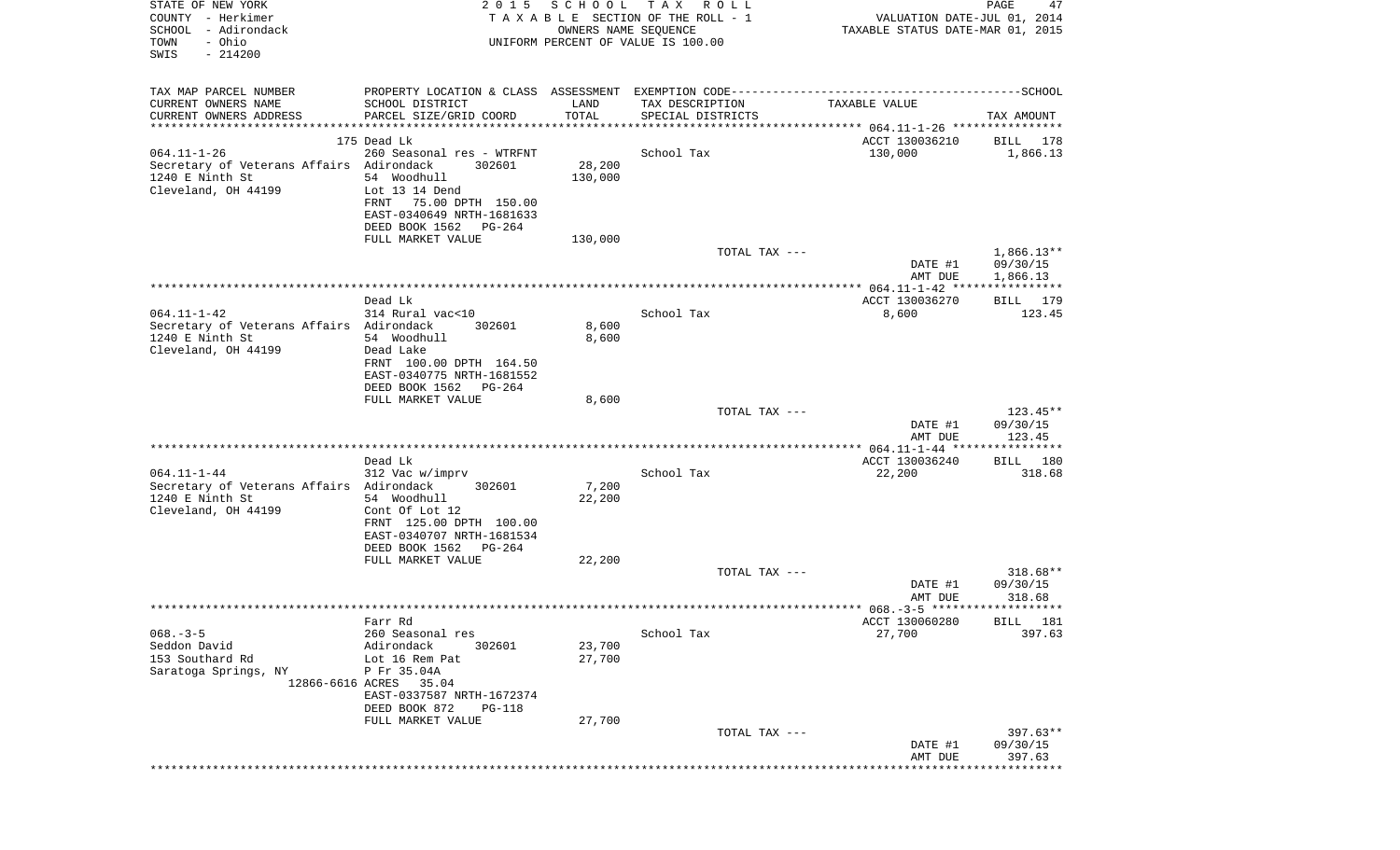| STATE OF NEW YORK<br>COUNTY - Herkimer<br>SCHOOL - Adirondack<br>- Ohio<br>TOWN                               | 2 0 1 5                                                                                                                                                                                                      | SCHOOL<br>OWNERS NAME SEQUENCE | T A X<br>R O L L<br>TAXABLE SECTION OF THE ROLL - 1<br>UNIFORM PERCENT OF VALUE IS 100.00 | PAGE<br>48<br>VALUATION DATE-JUL 01, 2014<br>TAXABLE STATUS DATE-MAR 01, 2015 |                                |  |
|---------------------------------------------------------------------------------------------------------------|--------------------------------------------------------------------------------------------------------------------------------------------------------------------------------------------------------------|--------------------------------|-------------------------------------------------------------------------------------------|-------------------------------------------------------------------------------|--------------------------------|--|
| SWIS<br>$-214200$                                                                                             |                                                                                                                                                                                                              |                                |                                                                                           |                                                                               |                                |  |
| TAX MAP PARCEL NUMBER<br>CURRENT OWNERS NAME<br>CURRENT OWNERS ADDRESS                                        | SCHOOL DISTRICT<br>PARCEL SIZE/GRID COORD                                                                                                                                                                    | LAND<br>TOTAL                  | TAX DESCRIPTION<br>SPECIAL DISTRICTS                                                      | TAXABLE VALUE                                                                 | TAX AMOUNT                     |  |
| ***********************                                                                                       | *******************                                                                                                                                                                                          | * * * * * * * * * * *          |                                                                                           |                                                                               |                                |  |
| $068. - 3 - 4$<br>Seddon John<br>Seddon Betty Lou<br>153 Southard Rd<br>Saratoga Springs, NY 12866            | Farr Rd<br>260 Seasonal res<br>Adirondack<br>302601<br>16 Rem Pat<br>P Fr<br>43.7 A<br>43.70<br>ACRES<br>EAST-0337145 NRTH-1672351<br>DEED BOOK 00623 PG-00074                                               | 28,700<br>41,500               | School Tax                                                                                | ACCT 130035850<br>41,500                                                      | BILL 182<br>595.72             |  |
|                                                                                                               | FULL MARKET VALUE                                                                                                                                                                                            | 41,500                         |                                                                                           |                                                                               |                                |  |
|                                                                                                               |                                                                                                                                                                                                              |                                | TOTAL TAX ---                                                                             | DATE #1<br>AMT DUE                                                            | 595.72**<br>09/30/15<br>595.72 |  |
|                                                                                                               |                                                                                                                                                                                                              |                                |                                                                                           |                                                                               |                                |  |
| $068. - 3 - 6.1$<br>Seddon John<br>Betty Lou<br>153 Southard Rd<br>Saratoga Springs, NY 12866                 | Farr Rd<br>910 Priv forest<br>Adirondack<br>302601<br>Lot 16 Rem Pat<br>V1 2 73.26A<br>ACRES<br>73.26<br>EAST-0338143 NRTH-1673121                                                                           | 40,100<br>40,100               | School Tax                                                                                | ACCT 60285<br>40,100                                                          | BILL 183<br>575.63             |  |
|                                                                                                               | DEED BOOK 680<br><b>PG-309</b>                                                                                                                                                                               |                                |                                                                                           |                                                                               |                                |  |
|                                                                                                               | FULL MARKET VALUE                                                                                                                                                                                            | 40,100                         | TOTAL TAX ---                                                                             | DATE #1                                                                       | $575.63**$<br>09/30/15         |  |
|                                                                                                               |                                                                                                                                                                                                              |                                |                                                                                           | AMT DUE                                                                       | 575.63                         |  |
| $064.11 - 1 - 24$<br>Setter Frederick W Jr<br>Setter Sylvia<br>4758 Jasper DR 101<br>Newport Richey, FL 34652 | Dead Lk<br>270 Mfg housing - WTRFNT<br>Adirondack<br>302601<br>54 117 Woodhul<br>Lot $10$ 150 Drop<br>Trl & Garage .41A<br>75.00 DPTH 150.00<br>FRNT<br>EAST-0340813 NRTH-1681759<br>DEED BOOK 679<br>PG-985 | 28,200<br>53,200               | School Tax                                                                                | ACCT 130032820<br>53,200                                                      | BILL 184<br>763.68             |  |
|                                                                                                               | FULL MARKET VALUE                                                                                                                                                                                            | 53,200                         |                                                                                           |                                                                               |                                |  |
|                                                                                                               |                                                                                                                                                                                                              |                                | TOTAL TAX ---                                                                             | DATE #1<br>AMT DUE                                                            | 763.68**<br>09/30/15<br>763.68 |  |
|                                                                                                               |                                                                                                                                                                                                              |                                |                                                                                           |                                                                               |                                |  |
| $064.11 - 1 - 19$                                                                                             | 215 Deep Lake Rd<br>260 Seasonal res - WTRFNT                                                                                                                                                                |                                | School Tax                                                                                | ACCT 130033750<br>20,000                                                      | BILL 185<br>287.10             |  |
| Simons William<br>8790 Old River Rd<br>Marcy, NY 13403                                                        | Adirondack<br>302601<br>54 Woodhull<br>Lot 6 Dend Lake<br>R1 0.75 A<br>FRNT<br>60.00 DPTH 145.00<br>EAST-0340938 NRTH-1682134<br>DEED BOOK 1287<br>PG-586                                                    | 15,600<br>20,000               |                                                                                           |                                                                               |                                |  |
|                                                                                                               | FULL MARKET VALUE                                                                                                                                                                                            | 20,000                         | TOTAL TAX ---                                                                             | DATE #1                                                                       | 287.10**<br>09/30/15           |  |
|                                                                                                               |                                                                                                                                                                                                              |                                |                                                                                           | AMT DUE                                                                       | 287.10                         |  |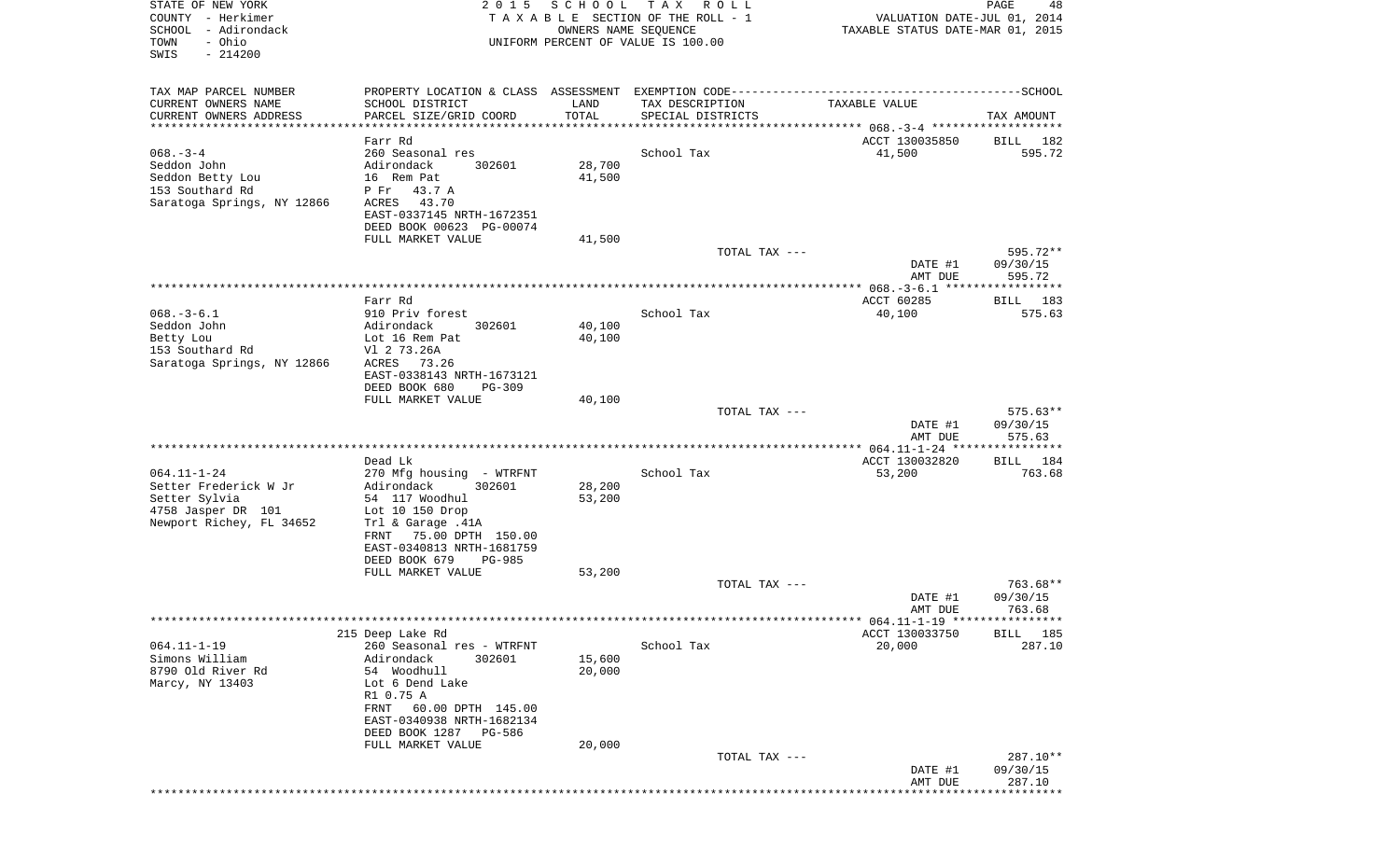| STATE OF NEW YORK<br>COUNTY - Herkimer<br>SCHOOL<br>- Adirondack<br>- Ohio<br>TOWN<br>SWIS<br>$-214200$ | 2 0 1 5                                        | SCHOOL<br>OWNERS NAME SEQUENCE | T A X<br>R O L L<br>TAXABLE SECTION OF THE ROLL - 1<br>UNIFORM PERCENT OF VALUE IS 100.00 | VALUATION DATE-JUL 01, 2014<br>TAXABLE STATUS DATE-MAR 01, 2015 | PAGE<br>49           |
|---------------------------------------------------------------------------------------------------------|------------------------------------------------|--------------------------------|-------------------------------------------------------------------------------------------|-----------------------------------------------------------------|----------------------|
| TAX MAP PARCEL NUMBER                                                                                   |                                                |                                |                                                                                           |                                                                 |                      |
| CURRENT OWNERS NAME<br>CURRENT OWNERS ADDRESS                                                           | SCHOOL DISTRICT<br>PARCEL SIZE/GRID COORD      | LAND<br>TOTAL                  | TAX DESCRIPTION<br>SPECIAL DISTRICTS                                                      | TAXABLE VALUE                                                   | TAX AMOUNT           |
| **********************                                                                                  | *******************                            | ***********                    |                                                                                           |                                                                 |                      |
|                                                                                                         | Dead Lk                                        |                                |                                                                                           | ACCT 130060145                                                  | BILL<br>186          |
| $064.11 - 1 - 20$<br>Simons William                                                                     | 314 Rural vac<10<br>302601                     |                                | School Tax                                                                                | 7,800                                                           | 111.97               |
| 8790 Old River Rd                                                                                       | Adirondack<br>Lot 54 Dead L.                   | 7,800<br>7,800                 |                                                                                           |                                                                 |                      |
| Marcy, NY 13403                                                                                         | V1 2 .25 A                                     |                                |                                                                                           |                                                                 |                      |
|                                                                                                         | FRNT 198.00 DPTH 84.00                         |                                |                                                                                           |                                                                 |                      |
|                                                                                                         | EAST-0341014 NRTH-1682124                      |                                |                                                                                           |                                                                 |                      |
|                                                                                                         | DEED BOOK 1287 PG-587                          |                                |                                                                                           |                                                                 |                      |
|                                                                                                         | FULL MARKET VALUE                              | 7,800                          |                                                                                           |                                                                 |                      |
|                                                                                                         |                                                |                                | TOTAL TAX ---                                                                             | DATE #1                                                         | 111.97**<br>09/30/15 |
|                                                                                                         |                                                |                                |                                                                                           | AMT DUE                                                         | 111.97               |
|                                                                                                         |                                                |                                |                                                                                           |                                                                 |                      |
|                                                                                                         | North Lk                                       |                                |                                                                                           | ACCT 130076650                                                  | BILL 187             |
| $058. - 2 - 38$                                                                                         | 260 Seasonal res - WTRFNT                      |                                | School Tax                                                                                | 206,000                                                         | 2,957.09             |
| Smith Stephen                                                                                           | Adirondack<br>302601                           | 104,600<br>206,000             |                                                                                           |                                                                 |                      |
| 145 Gibbs St Apt F<br>Rochester, NY 14505-2919                                                          | Lot 1<br>FRNT 110.00 DPTH 275.00               |                                |                                                                                           |                                                                 |                      |
|                                                                                                         | EAST-0376440 NRTH-1710143                      |                                |                                                                                           |                                                                 |                      |
|                                                                                                         | DEED BOOK 847<br>PG-102                        |                                |                                                                                           |                                                                 |                      |
|                                                                                                         | FULL MARKET VALUE                              | 206,000                        |                                                                                           |                                                                 |                      |
|                                                                                                         |                                                |                                | TOTAL TAX ---                                                                             |                                                                 | $2,957.09**$         |
|                                                                                                         |                                                |                                |                                                                                           | DATE #1                                                         | 09/30/15             |
|                                                                                                         | ********************                           |                                | ***********************************                                                       | AMT DUE<br>************** 058.-2-37 *******************         | 2,957.09             |
|                                                                                                         | North Lk                                       |                                |                                                                                           | ACCT 130076710                                                  | BILL 188             |
| $058. - 2 - 37$                                                                                         | 314 Rural vac<10 - WTRFNT                      |                                | School Tax                                                                                | 42,600                                                          | 611.51               |
| Smith Stephen Slade                                                                                     | Adirondack<br>302601                           | 42,600                         |                                                                                           |                                                                 |                      |
| 145 Gibbs St Apt 5                                                                                      | Lot 1                                          | 42,600                         |                                                                                           |                                                                 |                      |
| Rochester, NY 14505-2919                                                                                | 1A<br>Vl<br>FRNT                               |                                |                                                                                           |                                                                 |                      |
|                                                                                                         | 95.00 DPTH 275.00<br>EAST-0376383 NRTH-1710070 |                                |                                                                                           |                                                                 |                      |
|                                                                                                         | DEED BOOK 848<br>PG-246                        |                                |                                                                                           |                                                                 |                      |
|                                                                                                         | FULL MARKET VALUE                              | 42,600                         |                                                                                           |                                                                 |                      |
|                                                                                                         |                                                |                                | TOTAL TAX ---                                                                             |                                                                 | $611.51**$           |
|                                                                                                         |                                                |                                |                                                                                           | DATE #1                                                         | 09/30/15             |
|                                                                                                         |                                                |                                |                                                                                           | AMT DUE                                                         | 611.51               |
|                                                                                                         | North Lake Rd                                  |                                |                                                                                           | ACCT 130029280                                                  | 189<br>BILL          |
| $062. -1 -3$                                                                                            | 260 Seasonal res                               |                                | School Tax                                                                                | 56,100                                                          | 805.30               |
| Sobik John Jr                                                                                           | Adirondack<br>302601                           | 22,500                         |                                                                                           |                                                                 |                      |
| Sobik Beverley I                                                                                        | 3 Nob Pat                                      | 56,100                         |                                                                                           |                                                                 |                      |
| 211 W 25th St                                                                                           | Black River                                    |                                |                                                                                           |                                                                 |                      |
| St. Sanfard, FL 32771                                                                                   | ACRES 10.00<br>EAST-0372644 NRTH-1705018       |                                |                                                                                           |                                                                 |                      |
|                                                                                                         | DEED BOOK 827<br><b>PG-139</b>                 |                                |                                                                                           |                                                                 |                      |
|                                                                                                         | FULL MARKET VALUE                              | 56,100                         |                                                                                           |                                                                 |                      |
|                                                                                                         |                                                |                                | TOTAL TAX ---                                                                             |                                                                 | 805.30**             |
|                                                                                                         |                                                |                                |                                                                                           | DATE #1                                                         | 09/30/15             |
|                                                                                                         |                                                |                                |                                                                                           | AMT DUE                                                         | 805.30               |
|                                                                                                         |                                                |                                |                                                                                           |                                                                 |                      |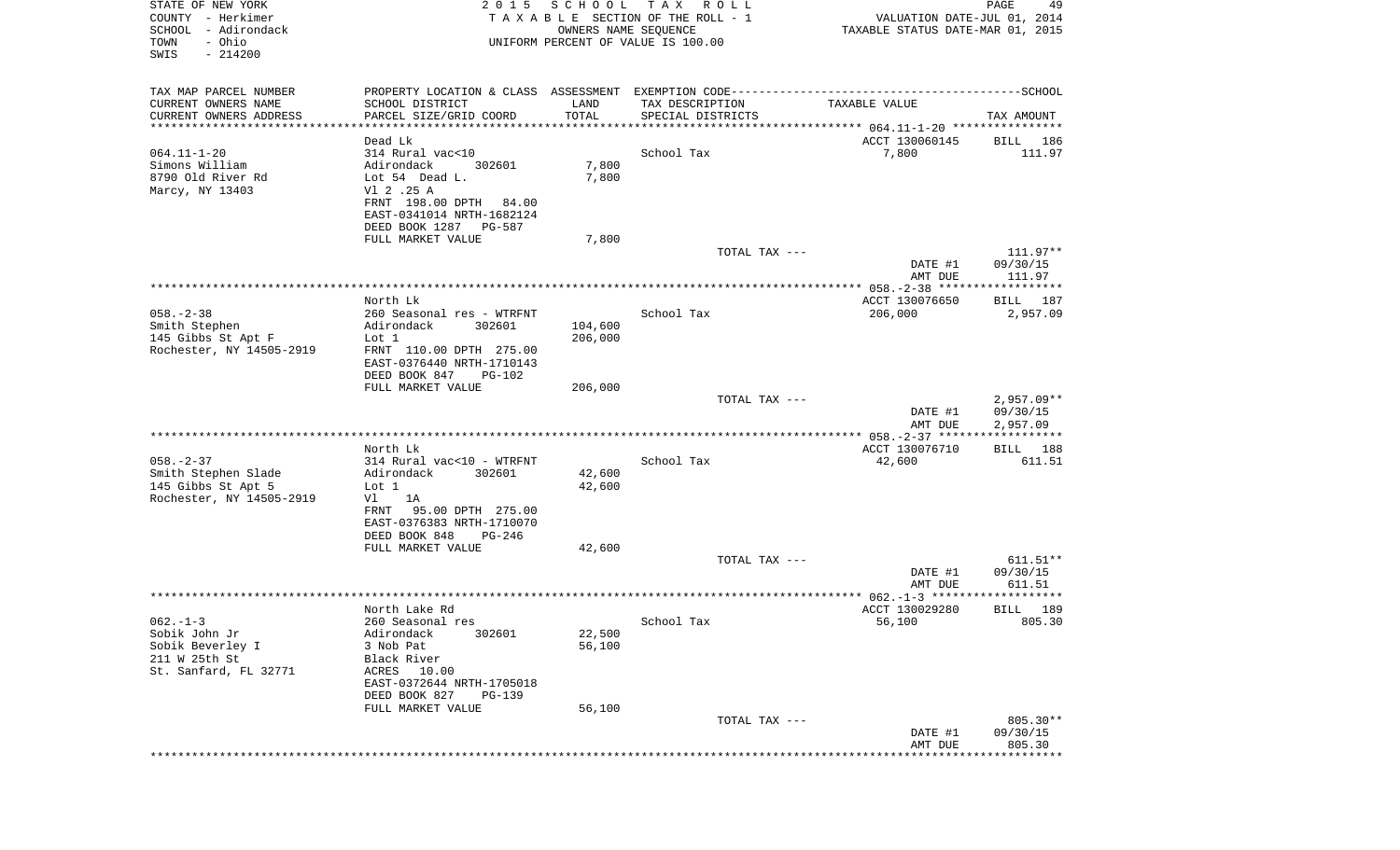| STATE OF NEW YORK<br>COUNTY - Herkimer<br>SCHOOL - Adirondack<br>- Ohio<br>TOWN<br>SWIS<br>$-214200$ | 2 0 1 5                                                                                      | SCHOOL<br>OWNERS NAME SEQUENCE | TAX ROLL<br>TAXABLE SECTION OF THE ROLL - 1<br>UNIFORM PERCENT OF VALUE IS 100.00 | VALUATION DATE-JUL 01, 2014<br>TAXABLE STATUS DATE-MAR 01, 2015 | PAGE<br>50           |
|------------------------------------------------------------------------------------------------------|----------------------------------------------------------------------------------------------|--------------------------------|-----------------------------------------------------------------------------------|-----------------------------------------------------------------|----------------------|
| TAX MAP PARCEL NUMBER                                                                                | PROPERTY LOCATION & CLASS ASSESSMENT EXEMPTION CODE-----------------------------------SCHOOL |                                |                                                                                   |                                                                 |                      |
| CURRENT OWNERS NAME                                                                                  | SCHOOL DISTRICT                                                                              | LAND                           | TAX DESCRIPTION                                                                   | TAXABLE VALUE                                                   |                      |
| CURRENT OWNERS ADDRESS<br>************************                                                   | PARCEL SIZE/GRID COORD                                                                       | TOTAL                          | SPECIAL DISTRICTS                                                                 |                                                                 | TAX AMOUNT           |
|                                                                                                      | South Lake Rd                                                                                |                                |                                                                                   | ACCT 130026970                                                  | BILL 190             |
| $058. - 2 - 48$                                                                                      | 260 Seasonal res - WTRFNT                                                                    |                                | School Tax                                                                        | 146,500                                                         | 2,102.98             |
| South Lake Camp, LLC                                                                                 | 302601<br>Adirondack                                                                         | 83,000                         |                                                                                   |                                                                 |                      |
| 11 Old Farm Cir                                                                                      | 1 Nob Pat                                                                                    | 146,500                        |                                                                                   |                                                                 |                      |
| Pittsford, NY 14534                                                                                  | ACRES<br>1.00<br>EAST-0385225 NRTH-1706849                                                   |                                |                                                                                   |                                                                 |                      |
|                                                                                                      | DEED BOOK 1300<br>PG-100                                                                     |                                |                                                                                   |                                                                 |                      |
|                                                                                                      | FULL MARKET VALUE                                                                            | 146,500                        |                                                                                   |                                                                 |                      |
|                                                                                                      |                                                                                              |                                | TOTAL TAX ---                                                                     |                                                                 | 2,102.98**           |
|                                                                                                      |                                                                                              |                                |                                                                                   | DATE #1<br>AMT DUE                                              | 09/30/15<br>2,102.98 |
|                                                                                                      |                                                                                              |                                |                                                                                   |                                                                 |                      |
|                                                                                                      | South Lake Rd                                                                                |                                |                                                                                   | ACCT 130039510                                                  | BILL 191             |
| $058. - 2 - 58$                                                                                      | 260 Seasonal res                                                                             |                                | School Tax                                                                        | 145,000                                                         | 2,081.45             |
| South Lake Club Inc<br>Attn: Michael Miller                                                          | Adirondack<br>302601<br>1 Nob Pat                                                            | 104,900<br>145,000             |                                                                                   |                                                                 |                      |
| 2077 Pompey Center Rd                                                                                | FRNT 100.00 DPTH 288.50                                                                      |                                |                                                                                   |                                                                 |                      |
| Fabius, NY 13063                                                                                     | ACRES<br>0.62                                                                                |                                |                                                                                   |                                                                 |                      |
|                                                                                                      | EAST-0385300 NRTH-1705780                                                                    |                                |                                                                                   |                                                                 |                      |
|                                                                                                      | DEED BOOK 00577 PG-00779<br>FULL MARKET VALUE                                                |                                |                                                                                   |                                                                 |                      |
|                                                                                                      |                                                                                              | 145,000                        | TOTAL TAX ---                                                                     |                                                                 | $2,081.45**$         |
|                                                                                                      |                                                                                              |                                |                                                                                   | DATE #1<br>AMT DUE                                              | 09/30/15<br>2,081.45 |
|                                                                                                      |                                                                                              |                                |                                                                                   |                                                                 |                      |
|                                                                                                      | North Lk                                                                                     |                                |                                                                                   | ACCT 130039630                                                  | BILL 192             |
| $058. - 2 - 10$<br>Spellicy Jeffrey                                                                  | 260 Seasonal res - WTRFNT<br>Adirondack<br>302601                                            | 129,000                        | School Tax                                                                        | 181,500                                                         | 2,605.40             |
| 57 North Gordon St                                                                                   | 1 Nob Pat                                                                                    | 181,500                        |                                                                                   |                                                                 |                      |
| Gouverneur, NY 13642                                                                                 | FRNT 254.00 DPTH 226.50                                                                      |                                |                                                                                   |                                                                 |                      |
|                                                                                                      | ACRES<br>1.32                                                                                |                                |                                                                                   |                                                                 |                      |
|                                                                                                      | EAST-0376416 NRTH-1712563<br>DEED BOOK 838<br>PG-529                                         |                                |                                                                                   |                                                                 |                      |
|                                                                                                      | FULL MARKET VALUE                                                                            | 181,500                        |                                                                                   |                                                                 |                      |
|                                                                                                      |                                                                                              |                                | TOTAL TAX ---                                                                     |                                                                 | $2,605.40**$         |
|                                                                                                      |                                                                                              |                                |                                                                                   | DATE #1                                                         | 09/30/15             |
|                                                                                                      |                                                                                              |                                |                                                                                   | AMT DUE                                                         | 2,605.40             |
| $058. - 2 - 14$                                                                                      | 392 North Lake Rd<br>260 Seasonal res - WTRFNT                                               |                                | School Tax                                                                        | ACCT 130040380<br>109,100                                       | BILL 193<br>1,566.11 |
| Spellicy Theresa                                                                                     | Adirondack<br>302601                                                                         | 89,400                         |                                                                                   |                                                                 |                      |
| PO Box 684                                                                                           | Nob Pat<br>$\mathbf{1}$                                                                      | 109,100                        |                                                                                   |                                                                 |                      |
| Jamesville, NY 13078                                                                                 | FRNT 400.00 DPTH<br>60.00                                                                    |                                |                                                                                   |                                                                 |                      |
|                                                                                                      | EAST-0375938 NRTH-1712221<br>DEED BOOK 1398                                                  |                                |                                                                                   |                                                                 |                      |
|                                                                                                      | PG-463<br>FULL MARKET VALUE                                                                  | 109,100                        |                                                                                   |                                                                 |                      |
|                                                                                                      |                                                                                              |                                | TOTAL TAX ---                                                                     |                                                                 | $1,566.11**$         |
|                                                                                                      |                                                                                              |                                |                                                                                   | DATE #1                                                         | 09/30/15             |
|                                                                                                      |                                                                                              |                                |                                                                                   | AMT DUE                                                         | 1,566.11             |
|                                                                                                      |                                                                                              |                                |                                                                                   |                                                                 |                      |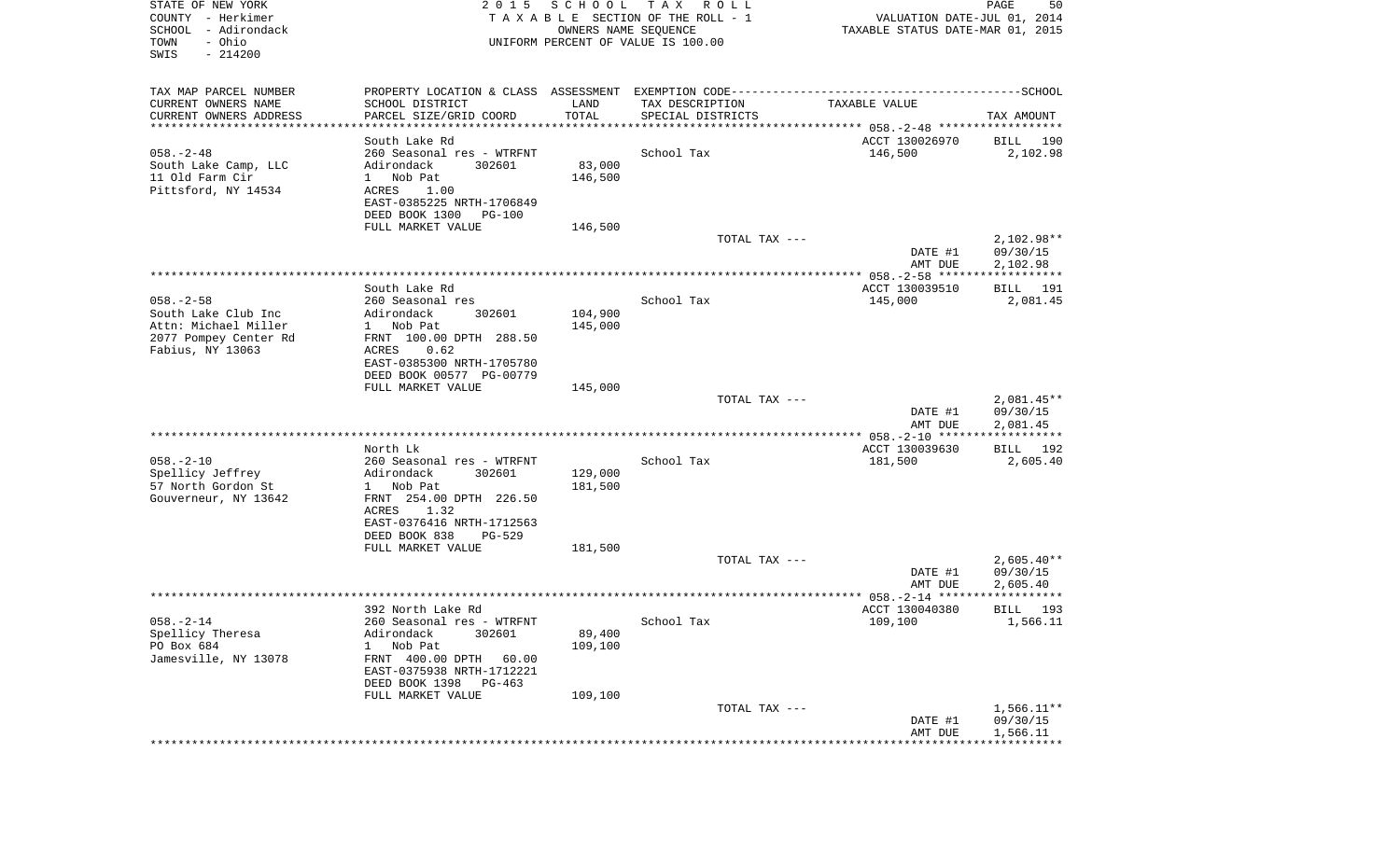| STATE OF NEW YORK<br>COUNTY - Herkimer<br>SCHOOL<br>- Adirondack<br>- Ohio<br>TOWN<br>SWIS<br>$-214200$  | 2 0 1 5                                                                                                                                                                                                                         | SCHOOL<br>OWNERS NAME SEQUENCE | T A X<br>R O L L<br>TAXABLE SECTION OF THE ROLL - 1<br>UNIFORM PERCENT OF VALUE IS 100.00 | VALUATION DATE-JUL 01, 2014<br>TAXABLE STATUS DATE-MAR 01, 2015 | PAGE<br>51                           |
|----------------------------------------------------------------------------------------------------------|---------------------------------------------------------------------------------------------------------------------------------------------------------------------------------------------------------------------------------|--------------------------------|-------------------------------------------------------------------------------------------|-----------------------------------------------------------------|--------------------------------------|
| TAX MAP PARCEL NUMBER                                                                                    |                                                                                                                                                                                                                                 |                                |                                                                                           |                                                                 |                                      |
| CURRENT OWNERS NAME<br>CURRENT OWNERS ADDRESS                                                            | SCHOOL DISTRICT<br>PARCEL SIZE/GRID COORD                                                                                                                                                                                       | LAND<br>TOTAL                  | TAX DESCRIPTION<br>SPECIAL DISTRICTS                                                      | TAXABLE VALUE                                                   | TAX AMOUNT                           |
| ************************                                                                                 |                                                                                                                                                                                                                                 |                                |                                                                                           |                                                                 |                                      |
| $058. - 2 - 15$<br>Sperry Burton<br>Bourgeois Tammy<br>2881 South Lake Rd<br>Forestport, NY 13338        | North Lake Rd<br>210 1 Family Res<br>Adirondack<br>302601<br>Nob Pat<br>$1 \quad$<br>Garage 10 X 36<br>House & Camp Trailer<br>FRNT 108.00 DPTH 198.00<br>ACRES<br>0.21<br>EAST-0375048 NRTH-1709007<br>DEED BOOK 1103<br>PG-89 | 77,500<br>111,400              | School Tax                                                                                | ACCT 130030960<br>111,400                                       | 194<br>BILL<br>1,599.13              |
|                                                                                                          | FULL MARKET VALUE                                                                                                                                                                                                               | 111,400                        |                                                                                           |                                                                 |                                      |
|                                                                                                          |                                                                                                                                                                                                                                 |                                | TOTAL TAX ---                                                                             | DATE #1<br>AMT DUE                                              | $1.599.13**$<br>09/30/15<br>1,599.13 |
|                                                                                                          |                                                                                                                                                                                                                                 |                                |                                                                                           |                                                                 |                                      |
|                                                                                                          | North Lake Rd                                                                                                                                                                                                                   |                                |                                                                                           | ACCT 130039660                                                  | BILL 195                             |
| $058. - 2 - 20$<br>Sperry Burton<br>Carstenbrock Melanie A<br>2881 South Lake Rd<br>Forestport, NY 13338 | 314 Rural vac<10<br>Adirondack<br>302601<br>Nob Pat<br>$1 \quad$<br>97.00 DPTH 185.00<br>FRNT<br>EAST-0375171 NRTH-1708678                                                                                                      | 17,500<br>17,500               | School Tax                                                                                | 17,500                                                          | 251.21                               |
|                                                                                                          | DEED BOOK 1348<br>PG-829                                                                                                                                                                                                        |                                |                                                                                           |                                                                 |                                      |
|                                                                                                          | FULL MARKET VALUE                                                                                                                                                                                                               | 17,500                         | TOTAL TAX ---                                                                             |                                                                 | $251.21**$                           |
|                                                                                                          |                                                                                                                                                                                                                                 |                                |                                                                                           | DATE #1<br>AMT DUE                                              | 09/30/15<br>251.21                   |
|                                                                                                          |                                                                                                                                                                                                                                 |                                |                                                                                           |                                                                 |                                      |
|                                                                                                          | North Lake Rd                                                                                                                                                                                                                   |                                |                                                                                           | ACCT 130060325                                                  | BILL<br>196                          |
| $058. - 2 - 21$<br>Sperry Burton<br>Carstenbrock Melanie A<br>2881 South Lake Rd<br>Forestport, NY 13338 | 210 1 Family Res<br>Adirondack<br>302601<br>Lot 1 Nob Pat<br>FRNT 100.00 DPTH 197.00<br>EAST-0375246 NRTH-1708605<br>DEED BOOK 1348<br>PG-829                                                                                   | 41,000<br>90,400               | School Tax                                                                                | 90,400                                                          | 1,297.67                             |
|                                                                                                          | FULL MARKET VALUE                                                                                                                                                                                                               | 90,400                         |                                                                                           |                                                                 |                                      |
|                                                                                                          |                                                                                                                                                                                                                                 |                                | TOTAL TAX ---                                                                             | DATE #1<br>AMT DUE                                              | $1,297.67**$<br>09/30/15<br>1,297.67 |
|                                                                                                          |                                                                                                                                                                                                                                 |                                |                                                                                           |                                                                 |                                      |
| $058. - 2 - 42$<br>Sperry Kelvin<br>Murad Claire Alyson<br>6452 Glass Factory Rd<br>Marcy, NY 13403      | North Lk<br>260 Seasonal res - WTRFNT<br>Adirondack<br>302601<br>Nob Pat<br>ı<br>ACRES<br>1.80<br>EAST-0376824 NRTH-1710777                                                                                                     | 126,300<br>136,770             | School Tax                                                                                | ACCT 130039720<br>136,770                                       | BILL 197<br>1,963.31                 |
|                                                                                                          | DEED BOOK 869<br>PG-199                                                                                                                                                                                                         |                                |                                                                                           |                                                                 |                                      |
|                                                                                                          | FULL MARKET VALUE                                                                                                                                                                                                               | 136,770                        | TOTAL TAX ---                                                                             | DATE #1<br>AMT DUE                                              | $1,963.31**$<br>09/30/15<br>1,963.31 |
|                                                                                                          |                                                                                                                                                                                                                                 |                                |                                                                                           |                                                                 |                                      |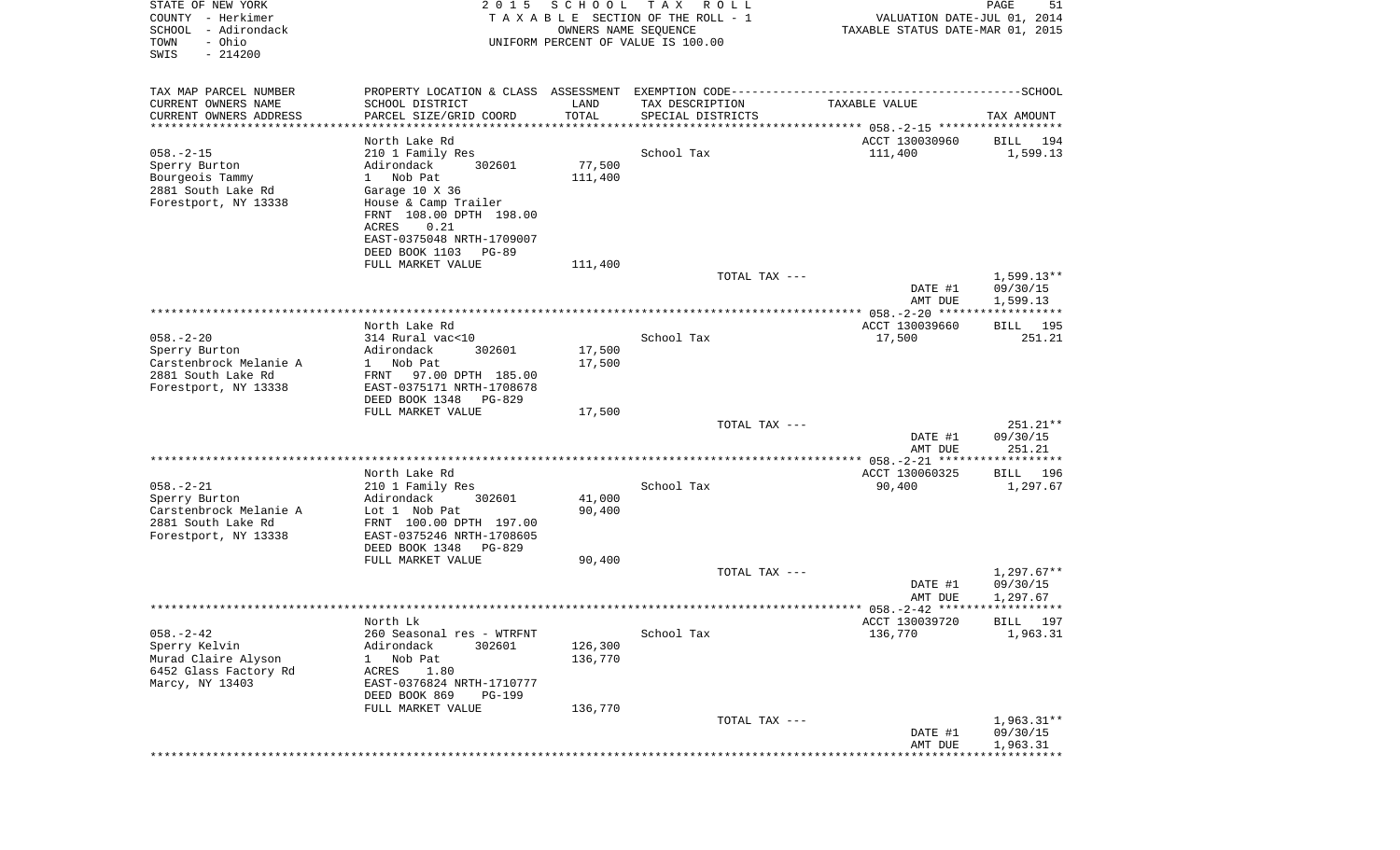| STATE OF NEW YORK<br>COUNTY - Herkimer<br>SCHOOL<br>- Adirondack<br>- Ohio<br>TOWN<br>SWIS<br>$-214200$ | 2 0 1 5                                      | SCHOOL            | T A X<br>R O L L<br>TAXABLE SECTION OF THE ROLL - 1<br>OWNERS NAME SEQUENCE<br>UNIFORM PERCENT OF VALUE IS 100.00 | VALUATION DATE-JUL 01, 2014<br>TAXABLE STATUS DATE-MAR 01, 2015 | PAGE<br>52               |
|---------------------------------------------------------------------------------------------------------|----------------------------------------------|-------------------|-------------------------------------------------------------------------------------------------------------------|-----------------------------------------------------------------|--------------------------|
| TAX MAP PARCEL NUMBER                                                                                   |                                              |                   |                                                                                                                   |                                                                 |                          |
| CURRENT OWNERS NAME<br>CURRENT OWNERS ADDRESS                                                           | SCHOOL DISTRICT<br>PARCEL SIZE/GRID COORD    | LAND<br>TOTAL     | TAX DESCRIPTION<br>SPECIAL DISTRICTS                                                                              | TAXABLE VALUE                                                   | TAX AMOUNT               |
| **********************                                                                                  | *******************                          |                   |                                                                                                                   |                                                                 |                          |
|                                                                                                         | 151 Dead Lk                                  |                   |                                                                                                                   | ACCT 130029940                                                  | 198<br>BILL              |
| $064.11 - 1 - 36$                                                                                       | 210 1 Family Res                             |                   | 41834<br>STAR EN                                                                                                  |                                                                 | 65,000                   |
| Spiros Chris K                                                                                          | Adirondack<br>302601                         | 11,400            | School Tax                                                                                                        | 65,000                                                          | 933.06                   |
| Spiros Rhondalee                                                                                        | 54 Woodhull                                  | 65,000            |                                                                                                                   |                                                                 |                          |
| 151 Deep Lake Rd                                                                                        | FRNT 178.00 DPTH 215.00<br>BANK<br>014       |                   |                                                                                                                   |                                                                 |                          |
| Forestport, NY 13338                                                                                    | EAST-0340259 NRTH-1681611                    |                   |                                                                                                                   |                                                                 |                          |
|                                                                                                         | DEED BOOK 941<br><b>PG-199</b>               |                   |                                                                                                                   |                                                                 |                          |
|                                                                                                         | FULL MARKET VALUE                            | 65,000            |                                                                                                                   |                                                                 |                          |
|                                                                                                         |                                              |                   | TOTAL TAX ---                                                                                                     |                                                                 | $50.06**$                |
|                                                                                                         |                                              |                   |                                                                                                                   | DATE #1                                                         | 09/30/15<br>50.06        |
|                                                                                                         |                                              |                   |                                                                                                                   | AMT DUE                                                         |                          |
|                                                                                                         | South Lake Rd                                |                   |                                                                                                                   | ACCT 130023250                                                  | BILL<br>199              |
| $058. - 2 - 59$                                                                                         | 260 Seasonal res - WTRFNT                    |                   | School Tax                                                                                                        | 148,000                                                         | 2,124.51                 |
| Stinson Todd G                                                                                          | Adirondack<br>302601                         | 103,800           |                                                                                                                   |                                                                 |                          |
| Betsy Stinson<br>776 Betty Brook Rd                                                                     | Nob Pat<br>$\mathbf{1}$<br>95.80 DPTH 254.50 | 148,000           |                                                                                                                   |                                                                 |                          |
| South Kortright, NY 13842                                                                               | FRNT<br>ACRES<br>0.64                        |                   |                                                                                                                   |                                                                 |                          |
|                                                                                                         | EAST-0385285 NRTH-1705678                    |                   |                                                                                                                   |                                                                 |                          |
|                                                                                                         | DEED BOOK 1385<br>$PG-20$                    |                   |                                                                                                                   |                                                                 |                          |
|                                                                                                         | FULL MARKET VALUE                            | 148,000           |                                                                                                                   |                                                                 |                          |
|                                                                                                         |                                              |                   | TOTAL TAX ---                                                                                                     | DATE #1                                                         | $2,124.51**$<br>09/30/15 |
|                                                                                                         |                                              |                   |                                                                                                                   | AMT DUE                                                         | 2,124.51                 |
|                                                                                                         |                                              |                   |                                                                                                                   |                                                                 | * * * * * * * * * * * *  |
|                                                                                                         | North Lake Rd                                |                   |                                                                                                                   | ACCT 130040050                                                  | 200<br>BILL              |
| $058. - 2 - 19$                                                                                         | 260 Seasonal res - WTRFNT                    |                   | School Tax                                                                                                        | 100,375                                                         | 1,440.86                 |
| Stoller Frederick C<br>11 Bayberry Ln                                                                   | Adirondack<br>302601<br>1 Nob Pat            | 77,500<br>100,375 |                                                                                                                   |                                                                 |                          |
| Whitesboro, NY 13492                                                                                    | Sens $1/4$                                   |                   |                                                                                                                   |                                                                 |                          |
|                                                                                                         | 77.00 DPTH 119.90<br>FRNT                    |                   |                                                                                                                   |                                                                 |                          |
|                                                                                                         | EAST-0375395 NRTH-1708727                    |                   |                                                                                                                   |                                                                 |                          |
|                                                                                                         | DEED BOOK 00581 PG-00243                     |                   |                                                                                                                   |                                                                 |                          |
|                                                                                                         | FULL MARKET VALUE                            | 100,375           | TOTAL TAX ---                                                                                                     |                                                                 | 1,440.86**               |
|                                                                                                         |                                              |                   |                                                                                                                   | DATE #1                                                         | 09/30/15                 |
|                                                                                                         |                                              |                   |                                                                                                                   | AMT DUE                                                         | 1,440.86                 |
|                                                                                                         |                                              |                   |                                                                                                                   |                                                                 |                          |
| $060. -1 - 8$                                                                                           | Woodhull Creek<br>322 Rural vac>10           |                   | School Tax                                                                                                        | 5,200                                                           | BILL 201<br>74.65        |
| Stratton Arthur                                                                                         | Adirondack<br>302601                         | 5,200             |                                                                                                                   |                                                                 |                          |
| 8 Farnham St                                                                                            | ACRES<br>11.50                               | 5,200             |                                                                                                                   |                                                                 |                          |
| Cazenovia, NY 13035                                                                                     | EAST-0333013 NRTH-1702710                    |                   |                                                                                                                   |                                                                 |                          |
|                                                                                                         | FULL MARKET VALUE                            | 5,200             |                                                                                                                   |                                                                 |                          |
|                                                                                                         |                                              |                   | TOTAL TAX ---                                                                                                     | DATE #1                                                         | $74.65**$<br>09/30/15    |
|                                                                                                         |                                              |                   |                                                                                                                   | AMT DUE                                                         | 74.65                    |
|                                                                                                         |                                              |                   |                                                                                                                   | ****************                                                | *************            |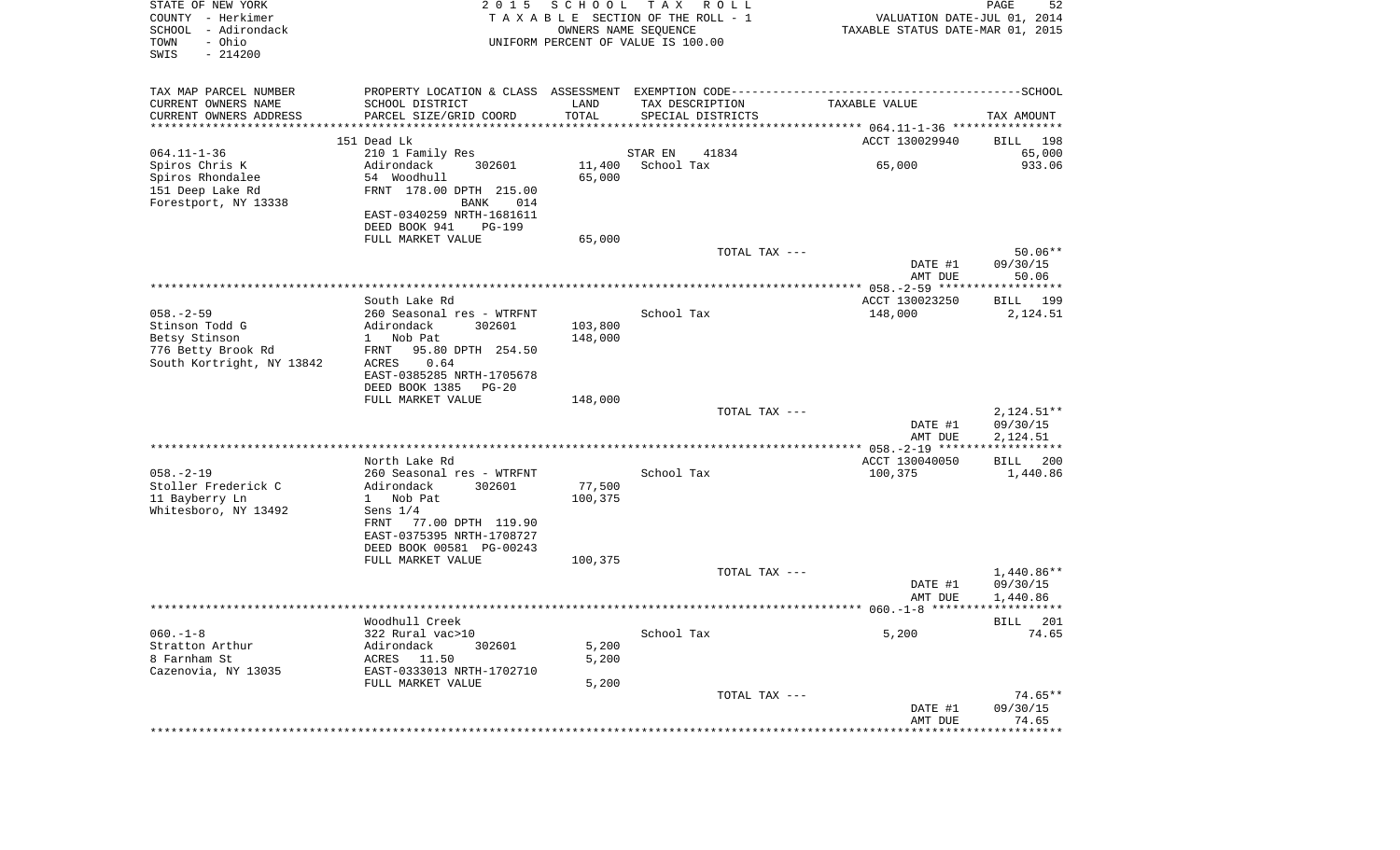| STATE OF NEW YORK<br>COUNTY - Herkimer<br>SCHOOL - Adirondack<br>- Ohio<br>TOWN<br>$-214200$<br>SWIS | 2 0 1 5<br>SCHOOL<br>TAX ROLL<br>TAXABLE SECTION OF THE ROLL - 1<br>OWNERS NAME SEQUENCE<br>UNIFORM PERCENT OF VALUE IS 100.00 |                             |                                                                                              | PAGE<br>53<br>VALUATION DATE-JUL 01, 2014<br>TAXABLE STATUS DATE-MAR 01, 2015 |                      |  |
|------------------------------------------------------------------------------------------------------|--------------------------------------------------------------------------------------------------------------------------------|-----------------------------|----------------------------------------------------------------------------------------------|-------------------------------------------------------------------------------|----------------------|--|
| TAX MAP PARCEL NUMBER                                                                                |                                                                                                                                |                             | PROPERTY LOCATION & CLASS ASSESSMENT EXEMPTION CODE-----------------------------------SCHOOL |                                                                               |                      |  |
| CURRENT OWNERS NAME<br>CURRENT OWNERS ADDRESS<br>*********************                               | SCHOOL DISTRICT<br>PARCEL SIZE/GRID COORD                                                                                      | LAND<br>TOTAL<br>********** | TAX DESCRIPTION<br>SPECIAL DISTRICTS                                                         | TAXABLE VALUE                                                                 | TAX AMOUNT           |  |
|                                                                                                      | Farr Rd                                                                                                                        |                             |                                                                                              | ACCT 130042750                                                                | <b>BILL</b><br>202   |  |
| $064. -1 - 25$                                                                                       | 260 Seasonal res                                                                                                               |                             | School Tax                                                                                   | 32,000                                                                        | 459.35               |  |
| Sutherland Dale                                                                                      | Adirondack<br>302601                                                                                                           | 14,900                      |                                                                                              |                                                                               |                      |  |
| Sutherland Mary Ann                                                                                  | 15 Rem Pat                                                                                                                     | 32,000                      |                                                                                              |                                                                               |                      |  |
| Alvord Rd Rd1                                                                                        | Seas 5.80 A                                                                                                                    |                             |                                                                                              |                                                                               |                      |  |
| Stittville, NY 13469                                                                                 | ACRES<br>5.80                                                                                                                  |                             |                                                                                              |                                                                               |                      |  |
|                                                                                                      | EAST-0341138 NRTH-1671526                                                                                                      |                             |                                                                                              |                                                                               |                      |  |
|                                                                                                      | DEED BOOK 696<br>PG-727                                                                                                        |                             |                                                                                              |                                                                               |                      |  |
|                                                                                                      | FULL MARKET VALUE                                                                                                              | 32,000                      | TOTAL TAX ---                                                                                |                                                                               | 459.35**             |  |
|                                                                                                      |                                                                                                                                |                             |                                                                                              | DATE #1                                                                       | 09/30/15             |  |
|                                                                                                      |                                                                                                                                |                             |                                                                                              | AMT DUE                                                                       | 459.35               |  |
|                                                                                                      |                                                                                                                                |                             |                                                                                              |                                                                               |                      |  |
|                                                                                                      | Farr Rd                                                                                                                        |                             |                                                                                              | ACCT 130060200                                                                | <b>BILL</b><br>203   |  |
| $064. -1 - 26$                                                                                       | 323 Vacant rural                                                                                                               |                             | School Tax                                                                                   | 3,000                                                                         | 43.06                |  |
| Sutherland Dale S                                                                                    | Adirondack<br>302601                                                                                                           | 3,000                       |                                                                                              |                                                                               |                      |  |
| Sutherland Mary Ann                                                                                  | Lot $15$<br>Rem P                                                                                                              | 3,000                       |                                                                                              |                                                                               |                      |  |
| RD1 Alvord Rd<br>Stittville, NY 13469                                                                | Vl2<br>1A.<br>ACRES<br>1.00                                                                                                    |                             |                                                                                              |                                                                               |                      |  |
|                                                                                                      | EAST-0340979 NRTH-1671333                                                                                                      |                             |                                                                                              |                                                                               |                      |  |
|                                                                                                      | DEED BOOK 698<br>$PG-685$                                                                                                      |                             |                                                                                              |                                                                               |                      |  |
|                                                                                                      | FULL MARKET VALUE                                                                                                              | 3,000                       |                                                                                              |                                                                               |                      |  |
|                                                                                                      |                                                                                                                                |                             | TOTAL TAX ---                                                                                |                                                                               | $43.06**$            |  |
|                                                                                                      |                                                                                                                                |                             |                                                                                              | DATE #1                                                                       | 09/30/15             |  |
|                                                                                                      |                                                                                                                                |                             |                                                                                              | AMT DUE                                                                       | 43.06                |  |
|                                                                                                      | North Lk                                                                                                                       |                             |                                                                                              |                                                                               | ***********          |  |
| $058. - 2 - 6$                                                                                       | 260 Seasonal res - WTRFNT                                                                                                      |                             | School Tax                                                                                   | ACCT 130060775<br>189,500                                                     | BILL 204<br>2,720.24 |  |
| Swensen Warren                                                                                       | Adirondack<br>302601                                                                                                           | 125,000                     |                                                                                              |                                                                               |                      |  |
| 7 Laura Ave                                                                                          | Lot 1 Nob Pat                                                                                                                  | 189,500                     |                                                                                              |                                                                               |                      |  |
| E Patchoque                                                                                          | V1 2<br>0.1 A                                                                                                                  |                             |                                                                                              |                                                                               |                      |  |
| Long Island, NY 11772                                                                                | FRNT 200.00 DPTH 200.00                                                                                                        |                             |                                                                                              |                                                                               |                      |  |
|                                                                                                      | ACRES<br>1.00                                                                                                                  |                             |                                                                                              |                                                                               |                      |  |
|                                                                                                      | EAST-0377347 NRTH-1713808                                                                                                      |                             |                                                                                              |                                                                               |                      |  |
|                                                                                                      | DEED BOOK 00635 PG-00667<br>FULL MARKET VALUE                                                                                  | 189,500                     |                                                                                              |                                                                               |                      |  |
|                                                                                                      |                                                                                                                                |                             | TOTAL TAX ---                                                                                |                                                                               | 2,720.24**           |  |
|                                                                                                      |                                                                                                                                |                             |                                                                                              | DATE #1                                                                       | 09/30/15             |  |
|                                                                                                      |                                                                                                                                |                             |                                                                                              | AMT DUE                                                                       | 2,720.24             |  |
|                                                                                                      |                                                                                                                                |                             |                                                                                              |                                                                               | ***********          |  |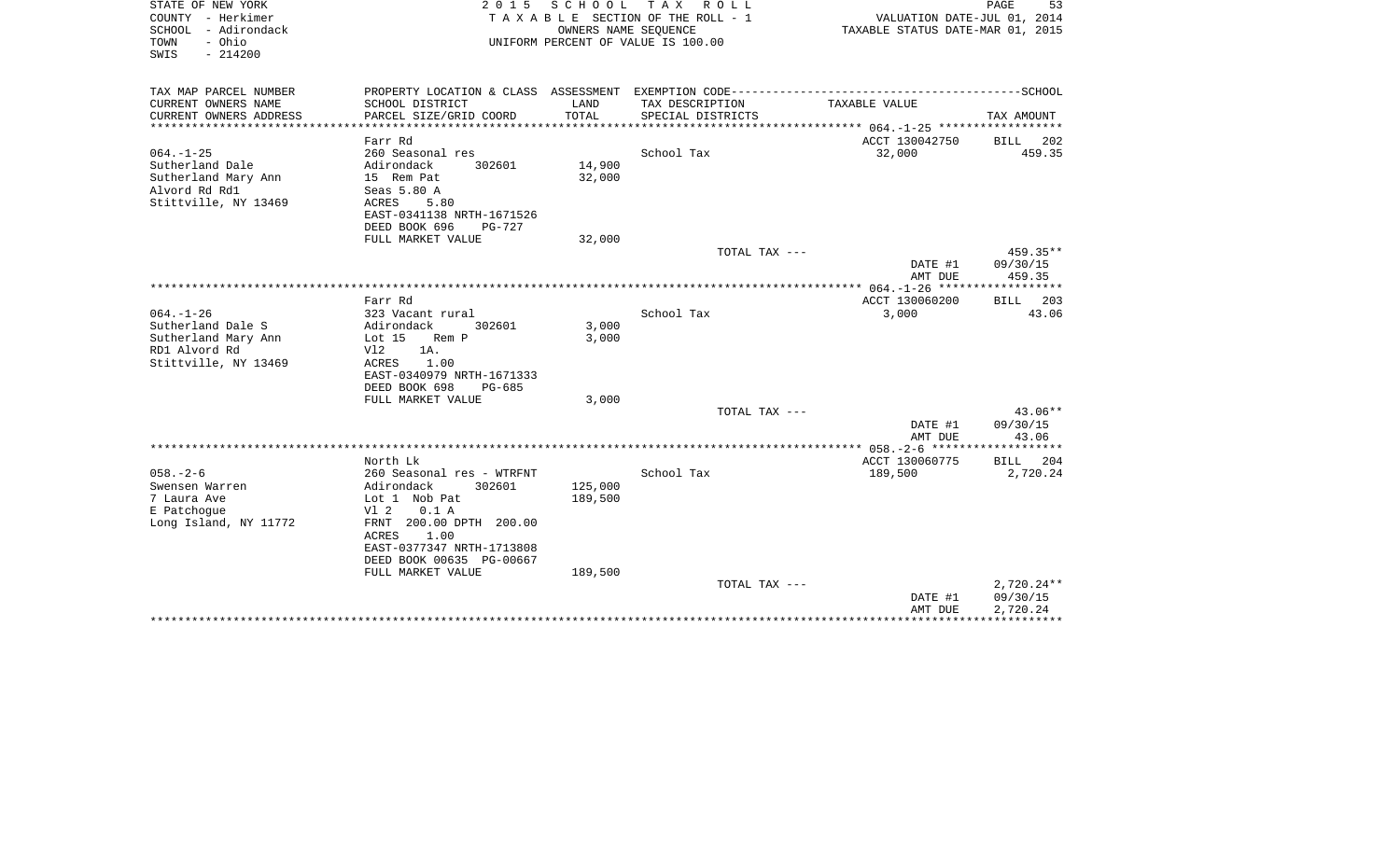| STATE OF NEW YORK<br>COUNTY - Herkimer<br>SCHOOL<br>- Adirondack<br>- Ohio<br>TOWN<br>SWIS<br>$-214200$ | 2 0 1 5                                                                                            | SCHOOL<br>OWNERS NAME SEQUENCE | T A X<br>R O L L<br>TAXABLE SECTION OF THE ROLL - 1<br>UNIFORM PERCENT OF VALUE IS 100.00 | VALUATION DATE-JUL 01, 2014<br>TAXABLE STATUS DATE-MAR 01, 2015 | $\mathop{\mathtt{PAGE}}$<br>54 |
|---------------------------------------------------------------------------------------------------------|----------------------------------------------------------------------------------------------------|--------------------------------|-------------------------------------------------------------------------------------------|-----------------------------------------------------------------|--------------------------------|
| TAX MAP PARCEL NUMBER                                                                                   |                                                                                                    |                                |                                                                                           |                                                                 |                                |
| CURRENT OWNERS NAME<br>CURRENT OWNERS ADDRESS<br>***********************                                | SCHOOL DISTRICT<br>PARCEL SIZE/GRID COORD                                                          | LAND<br>TOTAL                  | TAX DESCRIPTION<br>SPECIAL DISTRICTS                                                      | TAXABLE VALUE                                                   | TAX AMOUNT                     |
|                                                                                                         | North Lk                                                                                           |                                |                                                                                           | ACCT 130026610                                                  | 205<br>BILL                    |
| $058. - 2 - 9$                                                                                          | 210 1 Family Res - WTRFNT                                                                          |                                | 41854<br>STAR B                                                                           |                                                                 | 30,000                         |
| Swierczek Stephen<br>Swierczek Elaine<br>408 North Lake Loop Rd<br>Forestport, NY 13338                 | Adirondack<br>302601<br>Nob Pat<br>$1 \quad$<br>Sens 1<br>FRNT 120.00 DPTH 226.50<br>ACRES<br>0.53 | 107,800<br>230,000             | School Tax                                                                                | 230,000                                                         | 3,301.61                       |
|                                                                                                         | EAST-0376541 NRTH-1712646<br>DEED BOOK 1261<br>PG-411                                              |                                |                                                                                           |                                                                 |                                |
|                                                                                                         | FULL MARKET VALUE                                                                                  | 230,000                        | TOTAL TAX ---                                                                             |                                                                 | $2,870.97**$                   |
|                                                                                                         |                                                                                                    |                                |                                                                                           | DATE #1<br>AMT DUE                                              | 09/30/15<br>2,870.97           |
|                                                                                                         |                                                                                                    |                                |                                                                                           |                                                                 |                                |
|                                                                                                         | Farr Rd                                                                                            |                                |                                                                                           | ACCT 130024300                                                  | 206<br>BILL                    |
| $065. -1 - 31$                                                                                          | 314 Rural vac<10                                                                                   |                                | School Tax                                                                                | 900                                                             | 12.92                          |
| Thomas Mitchell R<br>Tabor Joseph                                                                       | 302601<br>Adirondack<br>$\mathbf{1}$<br>Munuse                                                     | 900<br>900                     |                                                                                           |                                                                 |                                |
| PO Box 153                                                                                              | 1.50<br>ACRES                                                                                      |                                |                                                                                           |                                                                 |                                |
| Barneveld, NY 13304                                                                                     | EAST-0358509 NRTH-1682531                                                                          |                                |                                                                                           |                                                                 |                                |
|                                                                                                         | DEED BOOK 805<br>$PG-84$                                                                           |                                |                                                                                           |                                                                 |                                |
|                                                                                                         | FULL MARKET VALUE                                                                                  | 900                            |                                                                                           |                                                                 |                                |
|                                                                                                         |                                                                                                    |                                | TOTAL TAX ---                                                                             | DATE #1                                                         | 12.92**<br>09/30/15            |
|                                                                                                         |                                                                                                    |                                |                                                                                           | AMT DUE                                                         | 12.92                          |
|                                                                                                         |                                                                                                    |                                |                                                                                           |                                                                 |                                |
| $058. - 2 - 17$                                                                                         | North Lake Rd<br>260 Seasonal res - WTRFNT                                                         |                                | School Tax                                                                                | ACCT 130040830<br>173,500                                       | 207<br>BILL<br>2,490.56        |
| Thornton Ernest                                                                                         | Adirondack<br>302601                                                                               | 104,700                        |                                                                                           |                                                                 |                                |
| Norma Trs                                                                                               | 1 Nob Pat                                                                                          | 173,500                        |                                                                                           |                                                                 |                                |
| 11247 Webster Hill Rd<br>Boonville, NY 13309                                                            | FRNT 120.00 DPTH 174.00<br>EAST-0375233 NRTH-1708904                                               |                                |                                                                                           |                                                                 |                                |
|                                                                                                         | DEED BOOK 676<br>PG-425                                                                            |                                |                                                                                           |                                                                 |                                |
|                                                                                                         | FULL MARKET VALUE                                                                                  | 173,500                        | TOTAL TAX ---                                                                             |                                                                 | $2,490.56**$                   |
|                                                                                                         |                                                                                                    |                                |                                                                                           | DATE #1                                                         | 09/30/15                       |
|                                                                                                         |                                                                                                    |                                |                                                                                           | AMT DUE                                                         | 2,490.56                       |
|                                                                                                         |                                                                                                    |                                |                                                                                           |                                                                 | * * * * * * * * * * * *        |
|                                                                                                         | Farr Rd                                                                                            |                                |                                                                                           | ACCT 130041160                                                  | 208<br>BILL                    |
| $065. - 1 - 24$<br>Traut Jackson W                                                                      | 260 Seasonal res<br>Adirondack<br>302601                                                           | 10,800                         | School Tax                                                                                | 19,500                                                          | 279.92                         |
| Traut Fern L                                                                                            | 30 Minuse                                                                                          | 19,500                         |                                                                                           |                                                                 |                                |
| 2702 South Side Rd                                                                                      | Sens 5.25                                                                                          |                                |                                                                                           |                                                                 |                                |
| Frankfort, NY 13340                                                                                     | 2.90<br>ACRES<br>EAST-0355758 NRTH-1683257                                                         |                                |                                                                                           |                                                                 |                                |
|                                                                                                         | DEED BOOK 00633 PG-00569                                                                           |                                |                                                                                           |                                                                 |                                |
|                                                                                                         | FULL MARKET VALUE                                                                                  | 19,500                         |                                                                                           |                                                                 |                                |
|                                                                                                         |                                                                                                    |                                | TOTAL TAX ---                                                                             |                                                                 | 279.92**                       |
|                                                                                                         |                                                                                                    |                                |                                                                                           | DATE #1<br>AMT DUE                                              | 09/30/15<br>279.92             |
|                                                                                                         |                                                                                                    |                                |                                                                                           |                                                                 |                                |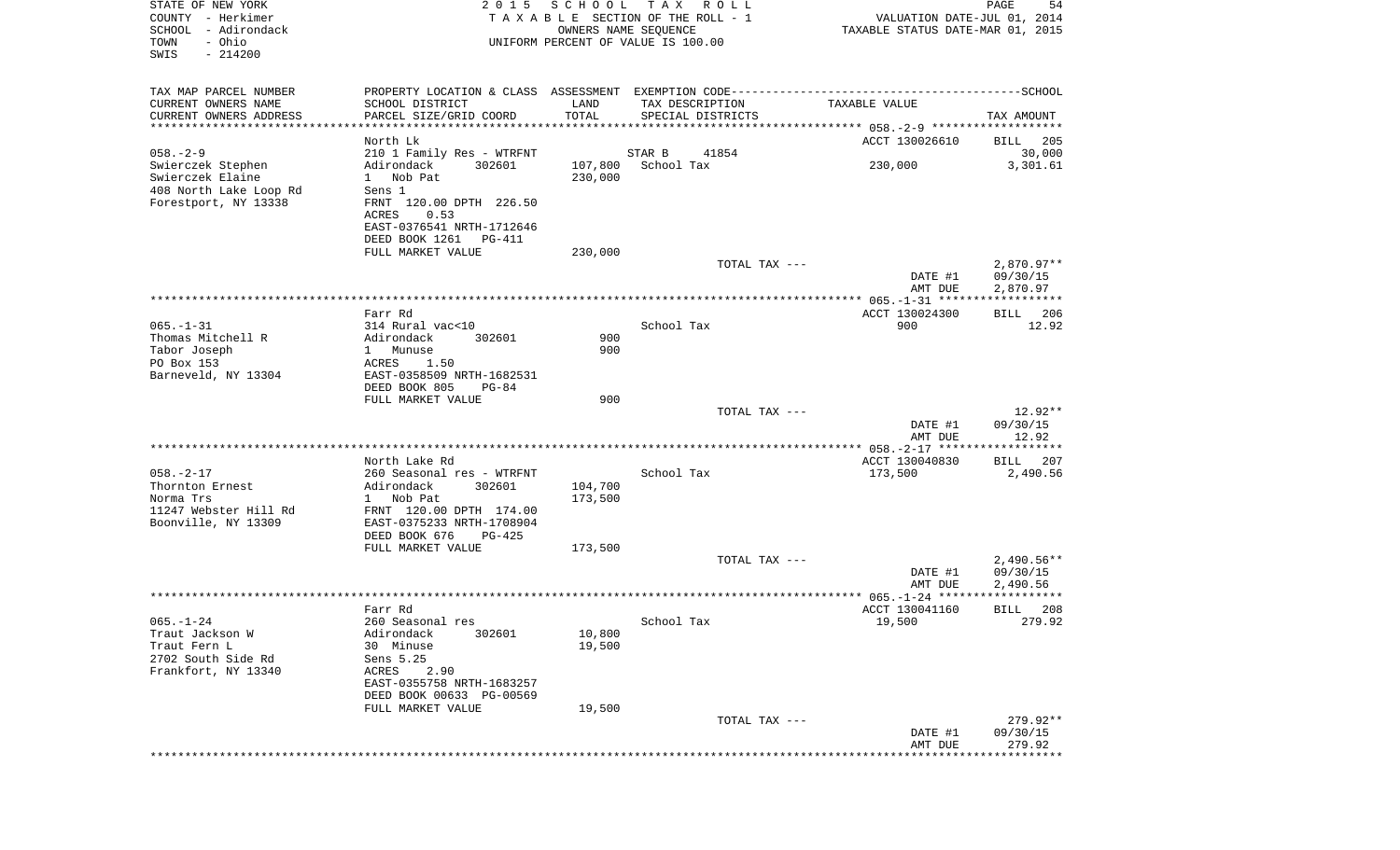| STATE OF NEW YORK<br>COUNTY - Herkimer<br>SCHOOL - Adirondack<br>- Ohio<br>TOWN<br>$-214200$<br>SWIS | 2 0 1 5                                                                                                                                                               | OWNERS NAME SEQUENCE | SCHOOL TAX ROLL<br>T A X A B L E SECTION OF THE ROLL - 1<br>UNIFORM PERCENT OF VALUE IS 100.00 | VALUATION DATE-JUL 01, 2014<br>TAXABLE STATUS DATE-MAR 01, 2015 | PAGE<br>55                           |
|------------------------------------------------------------------------------------------------------|-----------------------------------------------------------------------------------------------------------------------------------------------------------------------|----------------------|------------------------------------------------------------------------------------------------|-----------------------------------------------------------------|--------------------------------------|
| TAX MAP PARCEL NUMBER<br>CURRENT OWNERS NAME                                                         | SCHOOL DISTRICT                                                                                                                                                       | LAND                 | TAX DESCRIPTION                                                                                | TAXABLE VALUE                                                   |                                      |
| CURRENT OWNERS ADDRESS<br>********************                                                       | PARCEL SIZE/GRID COORD<br>***********************                                                                                                                     | TOTAL                | SPECIAL DISTRICTS                                                                              |                                                                 | TAX AMOUNT                           |
|                                                                                                      | South Lake Rd                                                                                                                                                         |                      |                                                                                                | ACCT 130041280                                                  | <b>BILL</b><br>209                   |
| $058. - 2 - 62$<br>Tudman David<br>Tudman Gail<br>5186 Ouincy Circle<br>Canandaiga, NY 14424         | 260 Seasonal res - WTRFNT<br>302601<br>Adirondack<br>1 Nob Pat<br>S Lake<br>FRNT<br>10.00 DPTH 242.00<br>0.71<br>ACRES<br>EAST-0385320 NRTH-1705334                   | 116,800<br>195,000   | School Tax                                                                                     | 195,000                                                         | 2,799.19                             |
|                                                                                                      | DEED BOOK 725<br><b>PG-315</b><br>FULL MARKET VALUE                                                                                                                   | 195,000              |                                                                                                |                                                                 |                                      |
|                                                                                                      |                                                                                                                                                                       |                      | TOTAL TAX ---                                                                                  | DATE #1<br>AMT DUE                                              | $2,799.19**$<br>09/30/15<br>2,799.19 |
|                                                                                                      |                                                                                                                                                                       |                      |                                                                                                | ************** 061.-1-11 ******                                 | ************                         |
| $061. - 1 - 11$<br>Tuttle Mark T<br>Rd1 Cedarville Rd<br>Box 487<br>Frankfort, NY 13340              | North Lake Rd<br>314 Rural vac<10<br>Adirondack<br>302601<br>7 Miller<br>Sens 530X100<br>ACRES<br>1.20<br>EAST-0356506 NRTH-1691307<br>DEED BOOK 687<br><b>PG-314</b> | 4,600<br>4,600       | School Tax                                                                                     | ACCT 130041550<br>4,600                                         | 210<br>BILL<br>66.03                 |
|                                                                                                      | FULL MARKET VALUE                                                                                                                                                     | 4,600                |                                                                                                |                                                                 |                                      |
|                                                                                                      |                                                                                                                                                                       |                      | TOTAL TAX ---                                                                                  | DATE #1<br>AMT DUE                                              | $66.03**$<br>09/30/15<br>66.03       |
|                                                                                                      |                                                                                                                                                                       |                      |                                                                                                |                                                                 |                                      |
| $061. - 1 - 12$<br>Tuttle Mark T<br>Rd1 Cedarville Rd<br>Box 487<br>Frankfort, NY 13340              | North Lake Rd<br>314 Rural vac<10<br>302601<br>Adirondack<br>7 Miller<br>V1 2 125X100<br>FRNT 100.00 DPTH 125.00<br><b>ACRES</b><br>0.29<br>EAST-0356216 NRTH-1691444 | 1,000<br>1,000       | School Tax                                                                                     | ACCT 130041580<br>1,000                                         | 211<br>BILL<br>14.35                 |
|                                                                                                      | DEED BOOK 687<br>PG-314<br>FULL MARKET VALUE                                                                                                                          | 1,000                | TOTAL TAX ---                                                                                  |                                                                 | $14.35**$                            |
|                                                                                                      |                                                                                                                                                                       |                      |                                                                                                | DATE #1<br>AMT DUE                                              | 09/30/15<br>14.35                    |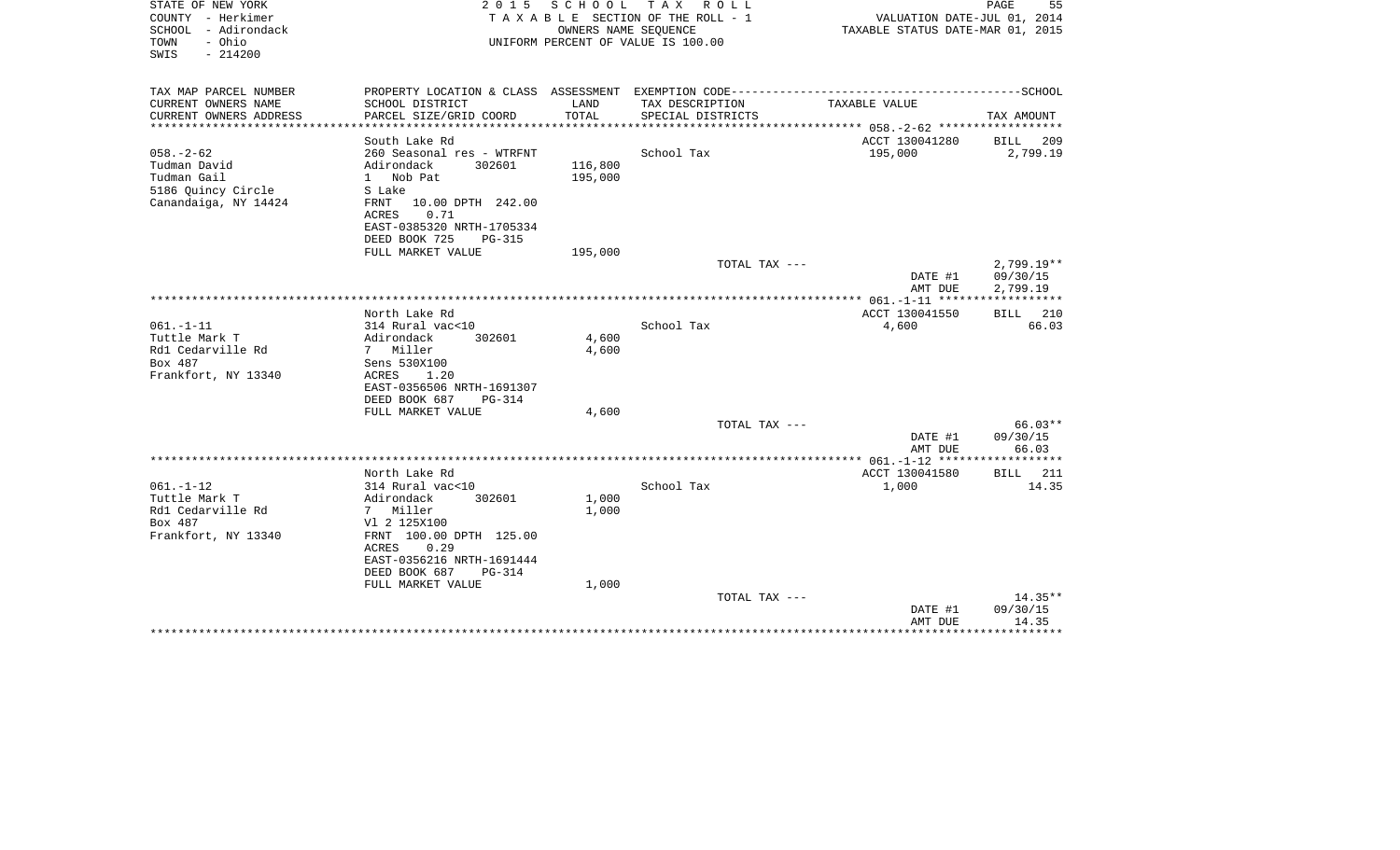| STATE OF NEW YORK<br>COUNTY - Herkimer<br>SCHOOL - Adirondack<br>- Ohio<br>TOWN<br>SWIS<br>$-214200$ | 2 0 1 5                                                                                                                                                      | SCHOOL<br>T A X<br>R O L L<br>TAXABLE SECTION OF THE ROLL - 1<br>OWNERS NAME SEQUENCE<br>UNIFORM PERCENT OF VALUE IS 100.00 |                                                                                              |                           | PAGE<br>56<br>VALUATION DATE-JUL 01, 2014<br>TAXABLE STATUS DATE-MAR 01, 2015 |
|------------------------------------------------------------------------------------------------------|--------------------------------------------------------------------------------------------------------------------------------------------------------------|-----------------------------------------------------------------------------------------------------------------------------|----------------------------------------------------------------------------------------------|---------------------------|-------------------------------------------------------------------------------|
| TAX MAP PARCEL NUMBER                                                                                |                                                                                                                                                              |                                                                                                                             | PROPERTY LOCATION & CLASS ASSESSMENT EXEMPTION CODE-----------------------------------SCHOOL |                           |                                                                               |
| CURRENT OWNERS NAME<br>CURRENT OWNERS ADDRESS                                                        | SCHOOL DISTRICT<br>PARCEL SIZE/GRID COORD                                                                                                                    | LAND<br>TOTAL                                                                                                               | TAX DESCRIPTION<br>SPECIAL DISTRICTS                                                         | TAXABLE VALUE             | TAX AMOUNT                                                                    |
| ************************                                                                             |                                                                                                                                                              |                                                                                                                             |                                                                                              |                           |                                                                               |
| $058. - 2 - 5$<br>Welcome Carolyn Beach<br>9 Circle Ave<br>Larchmont, NY 10538                       | North Lk<br>260 Seasonal res - WTRFNT<br>Adirondack<br>302601<br>Lot 1<br>Seas 1A<br>ACRES<br>3.40<br>EAST-0377841 NRTH-1714250<br>DEED BOOK 1535<br>$PG-12$ | 152,600<br>243,600                                                                                                          | School Tax                                                                                   | ACCT 130075000<br>243,600 | BILL<br>212<br>3,496.83                                                       |
|                                                                                                      | FULL MARKET VALUE                                                                                                                                            | 243,600                                                                                                                     |                                                                                              |                           |                                                                               |
|                                                                                                      |                                                                                                                                                              |                                                                                                                             | TOTAL TAX ---                                                                                | DATE #1<br>AMT DUE        | $3,496.83**$<br>09/30/15<br>3,496.83                                          |
|                                                                                                      |                                                                                                                                                              |                                                                                                                             |                                                                                              |                           |                                                                               |
| $058. - 2 - 7$<br>Welcome Carolyn Beach                                                              | North Lk<br>312 Vac w/imprv - WTRFNT<br>Adirondack<br>302601                                                                                                 | 128,000                                                                                                                     | School Tax                                                                                   | ACCT 130009510<br>131,000 | BILL 213<br>1,880.48                                                          |
| 9 Circle Ave<br>Larchmont, NY 10538                                                                  | 1 Nob Pat<br>Garage 1A<br>ACRES<br>1.20<br>EAST-0377405 NRTH-1713998<br>DEED BOOK 1535<br>$PG-12$                                                            | 131,000                                                                                                                     |                                                                                              |                           |                                                                               |
|                                                                                                      | FULL MARKET VALUE                                                                                                                                            | 131,000                                                                                                                     |                                                                                              |                           |                                                                               |
|                                                                                                      |                                                                                                                                                              |                                                                                                                             | TOTAL TAX ---                                                                                | DATE #1<br>AMT DUE        | 1,880.48**<br>09/30/15<br>1,880.48                                            |
|                                                                                                      |                                                                                                                                                              |                                                                                                                             |                                                                                              |                           |                                                                               |
| $058. - 2 - 66$                                                                                      | South Lk<br>260 Seasonal res - WTRFNT                                                                                                                        |                                                                                                                             | School Tax                                                                                   | ACCT 130029490<br>153,000 | BILL 214<br>2,196.29                                                          |
| Youngs Kyle<br>104 Woodgate Dr                                                                       | Adirondack<br>302601<br>1 Nob Pat                                                                                                                            | 110,500<br>153,000                                                                                                          |                                                                                              |                           |                                                                               |
| Boonville, NY 13309                                                                                  | FRNT 115.00 DPTH 308.20<br>ACRES<br>0.80<br>EAST-0385935 NRTH-1705410                                                                                        |                                                                                                                             |                                                                                              |                           |                                                                               |
|                                                                                                      | DEED BOOK 728<br>PG-090                                                                                                                                      |                                                                                                                             |                                                                                              |                           |                                                                               |
|                                                                                                      | FULL MARKET VALUE                                                                                                                                            | 153,000                                                                                                                     | TOTAL TAX ---                                                                                |                           | $2,196.29**$                                                                  |
|                                                                                                      |                                                                                                                                                              |                                                                                                                             |                                                                                              | DATE #1<br>AMT DUE        | 09/30/15<br>2,196.29                                                          |
|                                                                                                      |                                                                                                                                                              |                                                                                                                             |                                                                                              |                           |                                                                               |
| $064.11 - 1 - 29$                                                                                    | Dead Lk<br>260 Seasonal res - WTRFNT                                                                                                                         |                                                                                                                             | School Tax                                                                                   | ACCT 130023790<br>100,000 | BTLL 215<br>1,435.48                                                          |
| Zipko John Estate<br>George J Zipko<br>125 Hillcrest Rd                                              | Adirondack<br>302601<br>54 Woodhull<br>18                                                                                                                    | 30,200<br>100,000                                                                                                           |                                                                                              |                           |                                                                               |
| Frankfort, NY 13340                                                                                  | Camp & Garage<br>FRNT 100.00 DPTH 150.00<br>EAST-0340319 NRTH-1681921<br>DEED BOOK 676<br>PG-807                                                             |                                                                                                                             |                                                                                              |                           |                                                                               |
|                                                                                                      | FULL MARKET VALUE                                                                                                                                            | 100,000                                                                                                                     | TOTAL TAX ---                                                                                | DATE #1                   | 1,435.48**<br>09/30/15                                                        |
|                                                                                                      |                                                                                                                                                              |                                                                                                                             |                                                                                              | AMT DUE                   | 1,435.48                                                                      |
|                                                                                                      |                                                                                                                                                              |                                                                                                                             |                                                                                              |                           |                                                                               |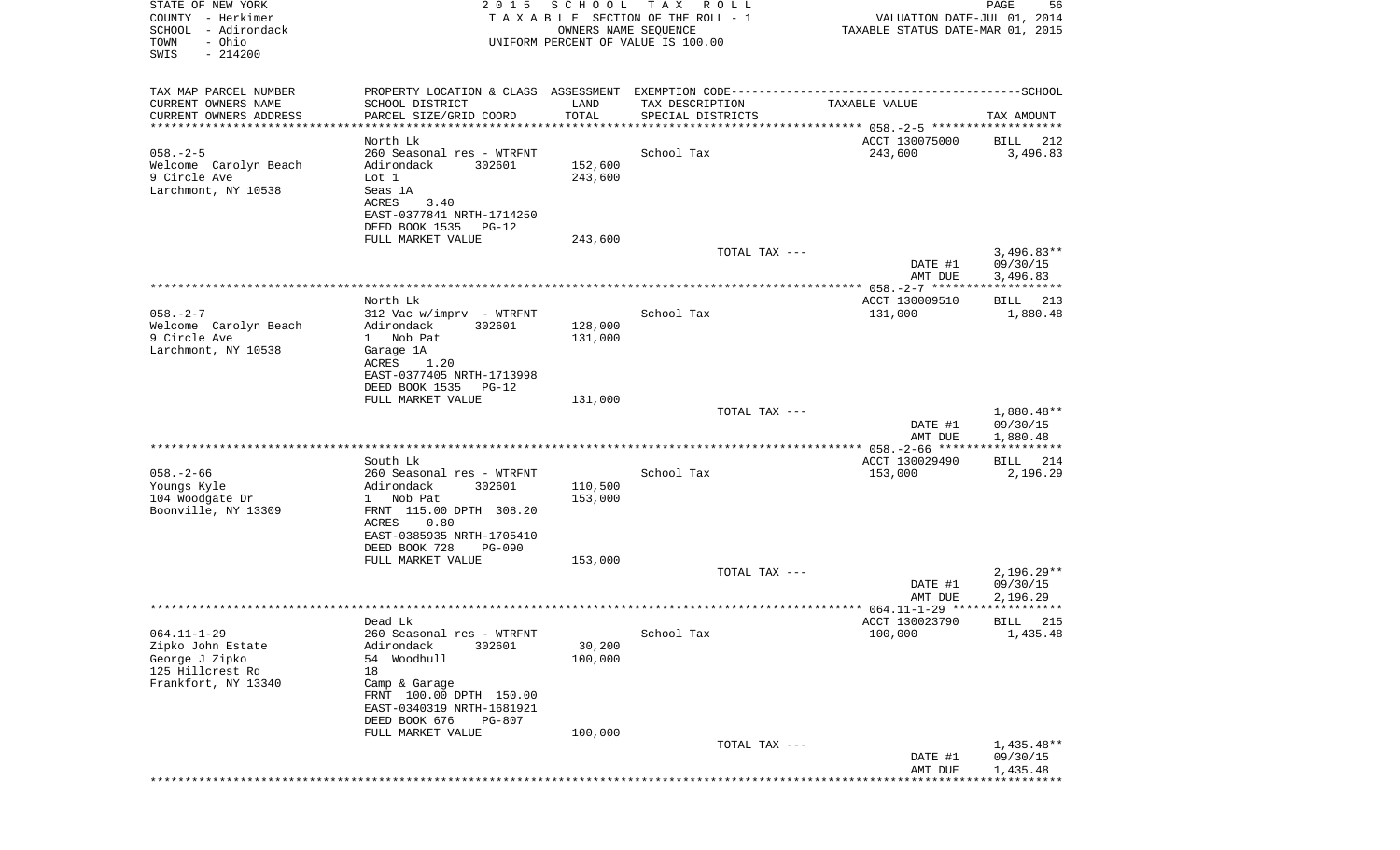| STATE OF NEW YORK      | 2015 SCHOOL TAX ROLL                  | 57<br>PAGE                       |
|------------------------|---------------------------------------|----------------------------------|
| COUNTY - Herkimer      | T A X A B L E SECTION OF THE ROLL - 1 | VALUATION DATE-JUL 01, 2014      |
| - Adirondack<br>SCHOOL |                                       | TAXABLE STATUS DATE-MAR 01, 2015 |
| TOWN<br>- Ohio         |                                       | RPS155/V04/L015                  |
| $-214200$<br>SWIS      |                                       | CURRENT DATE 8/14/2015           |
|                        |                                       |                                  |
|                        | ROLL SUB SECTION- -TOTALS             |                                  |

### \*\*\* S P E C I A L D I S T R I C T S U M M A R Y \*\*\*

|      |       | <b>momm</b><br>◡∸⊷                | EXTENSION   | $7 - 21$       | $\cdots$ | 3773550<br>. .<br>7 YEN A |                              | ۰д<br>- - - - -        |
|------|-------|-----------------------------------|-------------|----------------|----------|---------------------------|------------------------------|------------------------|
| CODE | NAME. | $\alpha$ DORT $\tau$<br><b>DA</b> | <b>TITE</b> | T T T<br>/ALUE |          | MOUN.                     | $-77$<br>$\lambda$<br>٬ اسد. | $m \times n$<br>⊥ டு∡: |

## NO SPECIAL DISTRICTS AT THIS LEVEL

#### \*\*\* S C H O O L D I S T R I C T S U M M A R Y \*\*\*

| CODE   | DISTRICT NAME                    | TOTAL<br>PARCELS | ASSESSED<br>LAND | ASSESSED<br>TOTAL | EXEMPT<br>AMOUNT | TOTAL<br>TAXABLE |            |
|--------|----------------------------------|------------------|------------------|-------------------|------------------|------------------|------------|
|        |                                  |                  |                  |                   | STAR AMOUNT      | STAR TAXABLE     | TOTAL TAX  |
|        | Adirondack                       | 215              | 9121,754         | 15036,918         | 28,700           | 15,008,218       |            |
| 302601 |                                  |                  |                  |                   | 615,500          | 14,392,718       | 206,604.72 |
|        | SUB-TOTAL                        | 215              | 9121,754         | 15036,918         | 28,700           | 15,008,218       |            |
|        | $S \cup B - T \cup T A L (CONT)$ |                  |                  |                   | 615,500          | 14,392,718       | 206,604.72 |
|        | TOTAL                            | 215              | 9121,754         | 15036,918         | 28,700           | 15,008,218       |            |
|        |                                  |                  |                  |                   |                  |                  |            |
|        | TO TAL (CONT)                    |                  |                  |                   | 615,500          | 14,392,718       | 206,604.72 |

# \*\*\* S Y S T E M C O D E S S U M M A R Y \*\*\*

#### NO SYSTEM EXEMPTIONS AT THIS LEVEL

# \*\*\* E X E M P T I O N S U M M A R Y \*\*\*

|       |             | TOTAL        |         |
|-------|-------------|--------------|---------|
| CODE  | DESCRIPTION | PARCELS      | SCHOOL  |
|       |             |              |         |
| 41804 | AGED-SCHL   |              | 28,700  |
| 41834 | STAR EN     | $\mathbf{r}$ | 415,500 |
| 41854 | STAR B      | ⇁            | 200,000 |
|       | TOTAL       | 15           | 644,200 |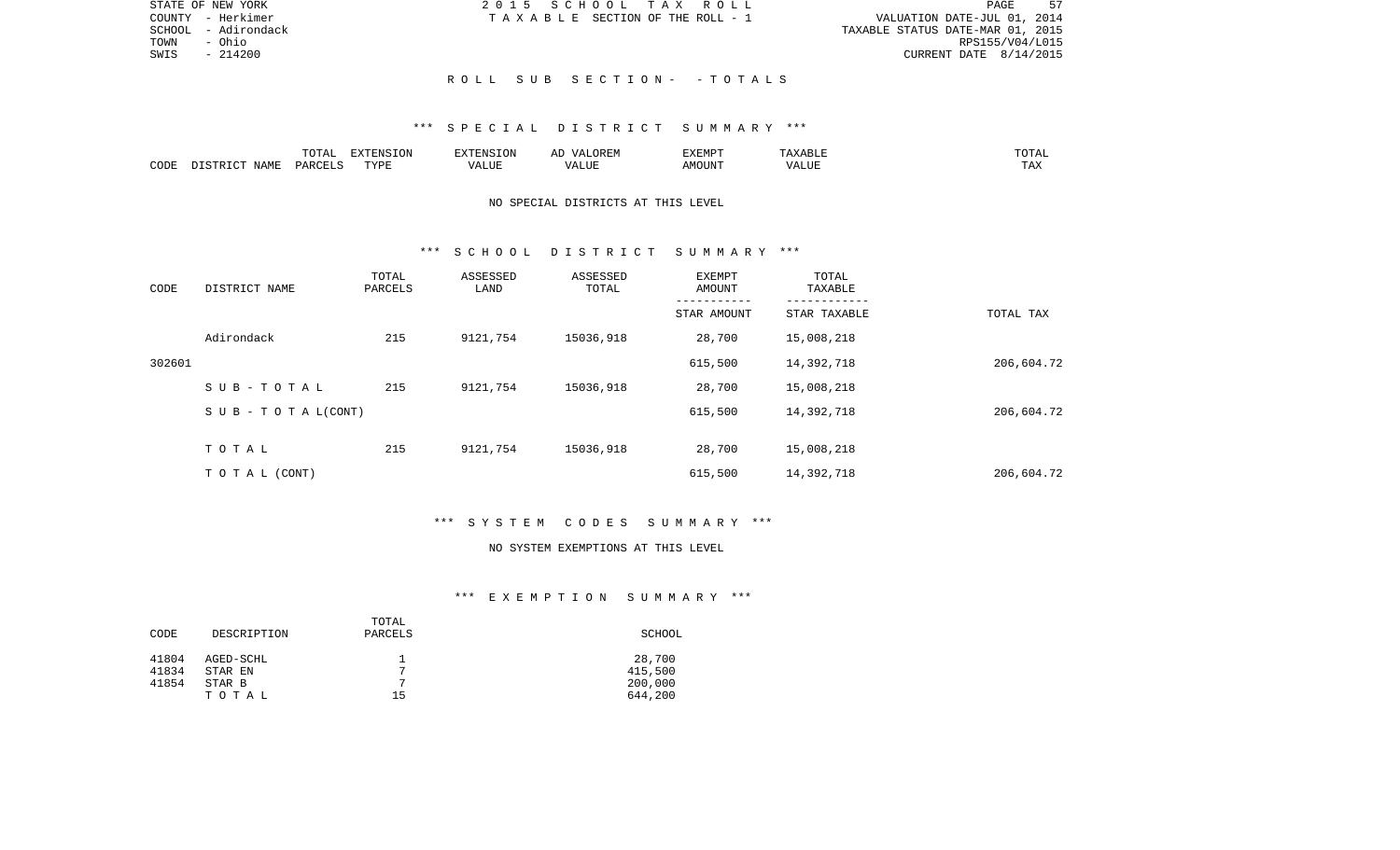| STATE OF NEW YORK      | 2015 SCHOOL TAX ROLL            | 58<br>PAGE                       |
|------------------------|---------------------------------|----------------------------------|
| COUNTY - Herkimer      | TAXABLE SECTION OF THE ROLL - 1 | VALUATION DATE-JUL 01, 2014      |
| - Adirondack<br>SCHOOL |                                 | TAXABLE STATUS DATE-MAR 01, 2015 |
| - Ohio<br>TOWN         |                                 | RPS155/V04/L015                  |
| $-214200$<br>SWIS      |                                 | CURRENT DATE $8/14/2015$         |
|                        |                                 |                                  |
|                        | ROLL SUB SECTION- -TOTALS       |                                  |
|                        |                                 |                                  |

#### \*\*\* G R A N D T O T A L S \*\*\*

| ROLL<br><b>SEC</b> | DESCRIPTION                | TOTAL<br>PARCELS | ASSESSED<br>LAND | ASSESSED<br>TOTAL | EXEMPT<br>AMOUNT<br>----------- | TOTAL<br>TAXABLE         | TOTAL<br>TAX |
|--------------------|----------------------------|------------------|------------------|-------------------|---------------------------------|--------------------------|--------------|
|                    |                            |                  |                  |                   | STAR AMOUNT                     | STAR TAXABLE             |              |
|                    | School Tax                 |                  | 9121,754         | 15036,918         | 28,700<br>615,500               | 15,008,218<br>14,392,718 | 206,604.72   |
|                    | SPEC DIST TAXES<br>TAXABLE | 215              |                  |                   |                                 |                          | 206,604.72   |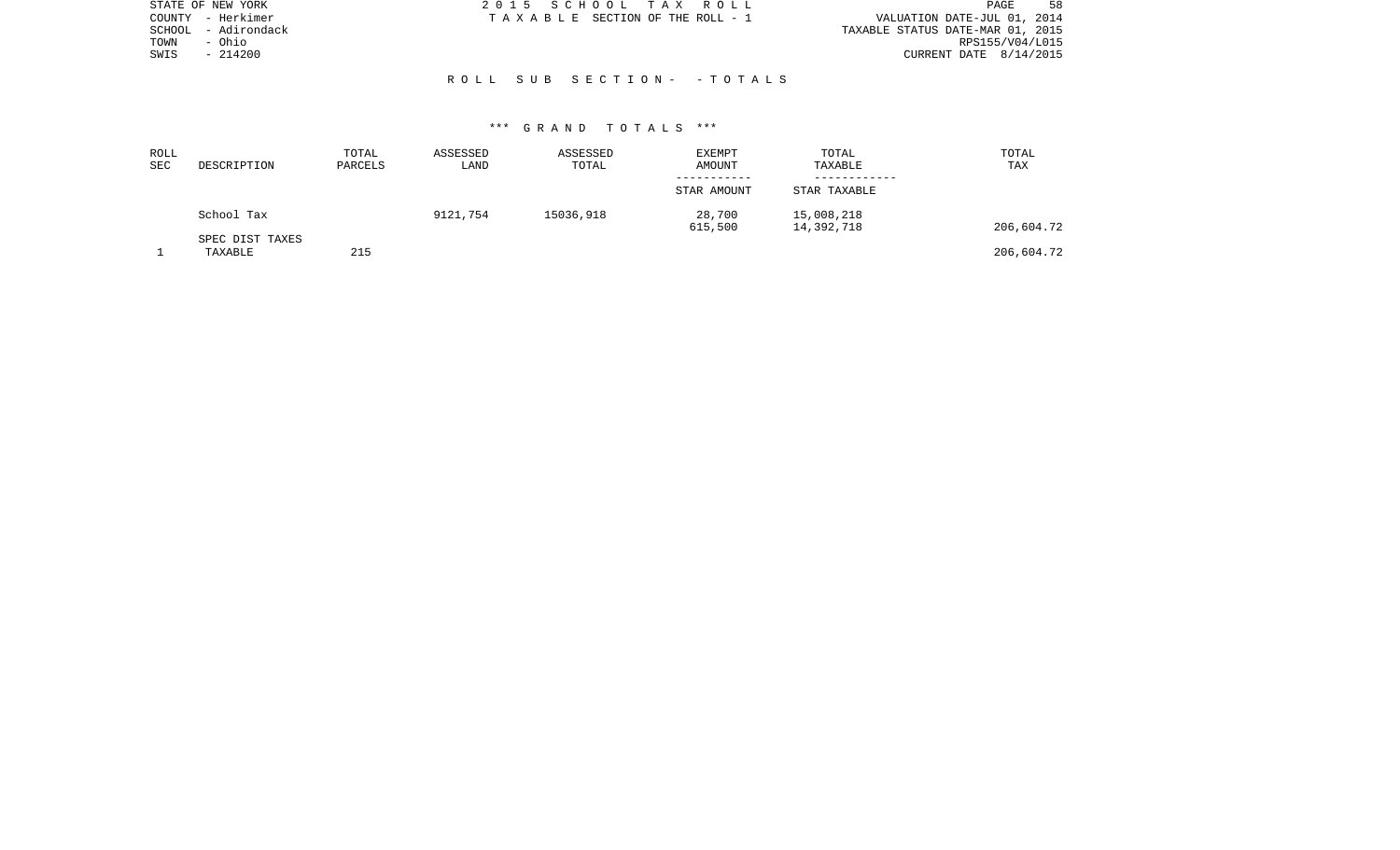| STATE OF NEW YORK |              | 2015 SCHOOL TAX ROLL                  |  | 59<br>PAGE                       |
|-------------------|--------------|---------------------------------------|--|----------------------------------|
| COUNTY - Herkimer |              | T A X A B L E SECTION OF THE ROLL - 1 |  | VALUATION DATE-JUL 01, 2014      |
| SCHOOL            | - Adirondack |                                       |  | TAXABLE STATUS DATE-MAR 01, 2015 |
| TOWN<br>- Ohio    |              |                                       |  | RPS155/V04/L015                  |
| SWIS              | $-214200$    |                                       |  | CURRENT DATE $8/14/2015$         |
|                   |              |                                       |  |                                  |

#### R O L L S E C T I O N T O T A L S

### \*\*\* S P E C I A L D I S T R I C T S U M M A R Y \*\*\*

|      | 10 <sub>m</sub><br>- ⊂ + + + + + + + | $\blacksquare$<br>LVJIN | . NTC     |                                   | EXEMPT         |                 | $\cdot$ A $\cdot$<br>---- |
|------|--------------------------------------|-------------------------|-----------|-----------------------------------|----------------|-----------------|---------------------------|
| CODE | ۱۵۸ ۵                                | TVDI<br>.               | . L I U P | - ---<br>$^{\prime}$<br>۳۰ تالىد. | JUN'<br>A IVI. | $    -$<br>ALUI | $- - -$<br>L HV           |

## NO SPECIAL DISTRICTS AT THIS LEVEL

#### \*\*\* S C H O O L D I S T R I C T S U M M A R Y \*\*\*

| CODE   | DISTRICT NAME                | TOTAL<br>PARCELS | ASSESSED<br>LAND | ASSESSED<br>TOTAL | EXEMPT<br>AMOUNT | TOTAL<br>TAXABLE |            |
|--------|------------------------------|------------------|------------------|-------------------|------------------|------------------|------------|
|        |                              |                  |                  |                   | STAR AMOUNT      | STAR TAXABLE     | TOTAL TAX  |
|        | Adirondack                   | 215              | 9121,754         | 15036,918         | 28,700           | 15,008,218       |            |
| 302601 |                              |                  |                  |                   | 615,500          | 14,392,718       | 206,604.72 |
|        | SUB-TOTAL                    | 215              | 9121,754         | 15036,918         | 28,700           | 15,008,218       |            |
|        | $S \cup B - T O T A L(CONT)$ |                  |                  |                   | 615,500          | 14,392,718       | 206,604.72 |
|        | TOTAL                        | 215              | 9121,754         | 15036,918         | 28,700           | 15,008,218       |            |
|        |                              |                  |                  |                   |                  |                  |            |
|        | T O T A L (CONT)             |                  |                  |                   | 615,500          | 14,392,718       | 206,604.72 |

## \*\*\* S Y S T E M C O D E S S U M M A R Y \*\*\*

#### NO SYSTEM EXEMPTIONS AT THIS LEVEL

### \*\*\* E X E M P T I O N S U M M A R Y \*\*\*

|       |             | TOTAL        |         |
|-------|-------------|--------------|---------|
| CODE  | DESCRIPTION | PARCELS      | SCHOOL  |
|       |             |              |         |
| 41804 | AGED-SCHL   |              | 28,700  |
| 41834 | STAR EN     | $\mathbf{r}$ | 415,500 |
| 41854 | STAR B      | ⇁            | 200,000 |
|       | TOTAL       | 15           | 644,200 |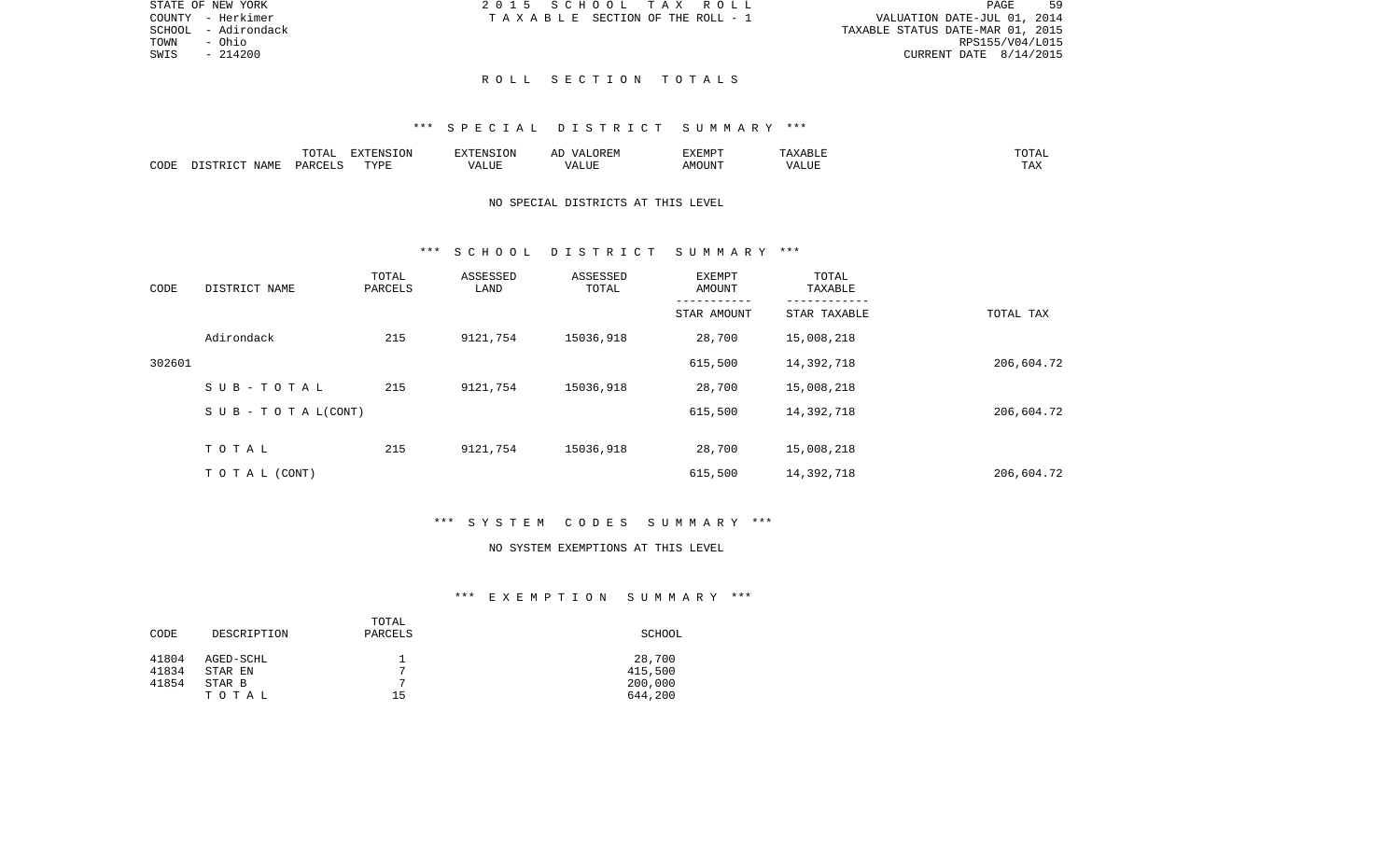| STATE OF NEW YORK      | 2015 SCHOOL TAX ROLL            | 60<br><b>PAGE</b>                |
|------------------------|---------------------------------|----------------------------------|
| COUNTY - Herkimer      | TAXABLE SECTION OF THE ROLL - 1 | VALUATION DATE-JUL 01, 2014      |
| - Adirondack<br>SCHOOL |                                 | TAXABLE STATUS DATE-MAR 01, 2015 |
| - Ohio<br>TOWN         |                                 | RPS155/V04/L015                  |
| $-214200$<br>SWIS      |                                 | CURRENT DATE $8/14/2015$         |
|                        |                                 |                                  |
|                        | ROLL SECTION TOTALS             |                                  |

### \*\*\* G R A N D T O T A L S \*\*\*

| ROLL<br>SEC | DESCRIPTION                | TOTAL<br>PARCELS | ASSESSED<br>LAND | ASSESSED<br>TOTAL | <b>EXEMPT</b><br>AMOUNT | TOTAL<br>TAXABLE         | TOTAL<br>TAX |
|-------------|----------------------------|------------------|------------------|-------------------|-------------------------|--------------------------|--------------|
|             |                            |                  |                  |                   | STAR AMOUNT             | STAR TAXABLE             |              |
|             | School Tax                 |                  | 9121,754         | 15036,918         | 28,700<br>615,500       | 15,008,218<br>14,392,718 | 206,604.72   |
|             | SPEC DIST TAXES<br>TAXABLE | 215              |                  |                   |                         |                          | 206,604.72   |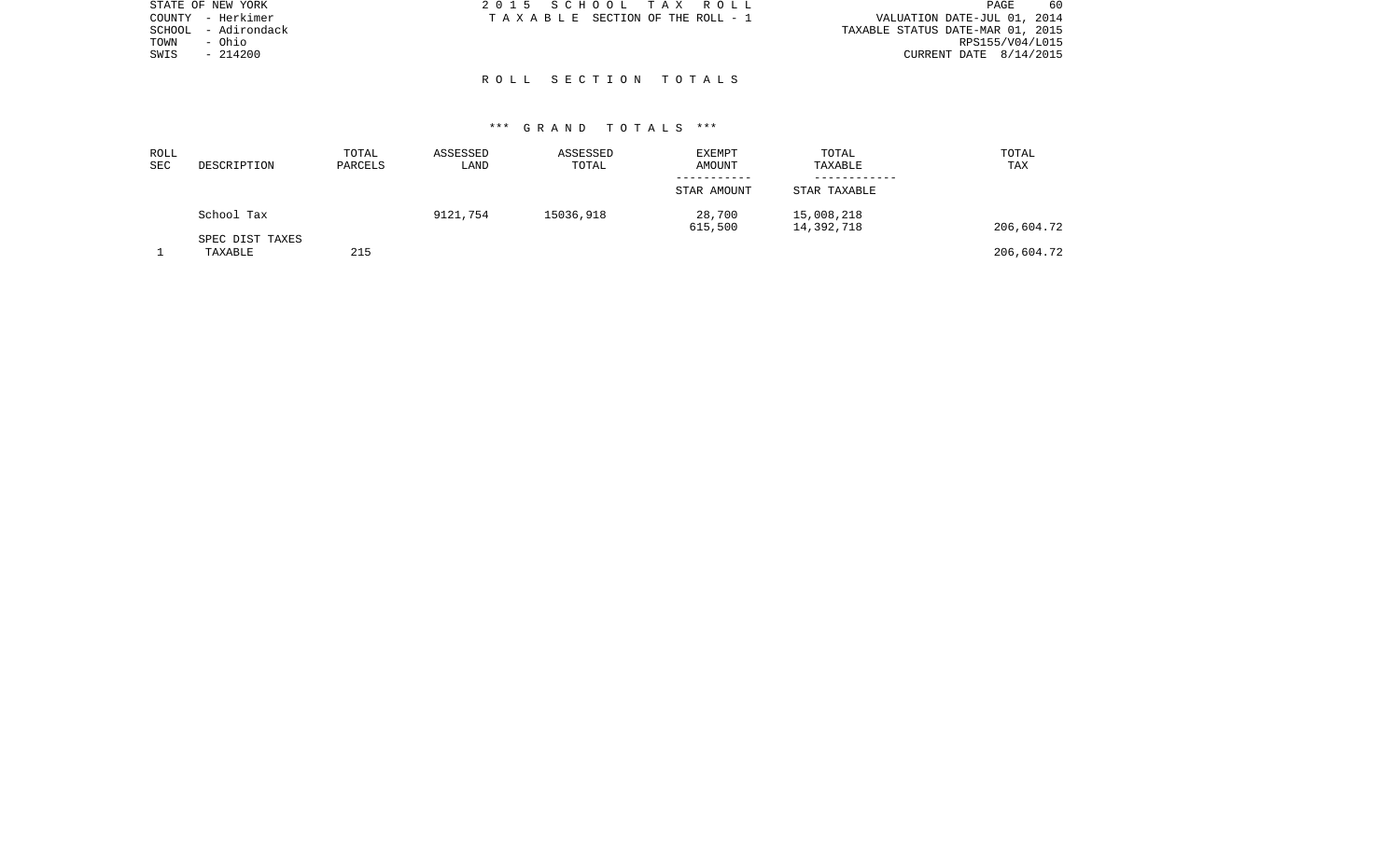| STATE OF NEW YORK<br>COUNTY - Herkimer<br>SCHOOL - Adirondack<br>- Ohio<br>TOWN<br>$-214200$<br>SWIS | 2 0 1 5<br>ROLL SUB-SECT - A- SECTION 532-A RPTL WILD OR FOREST LANDS | SCHOOL<br>OWNERS NAME SEQUENCE | T A X<br>R O L L<br>UNIFORM PERCENT OF VALUE IS 100.00 | STATE OWNED LAND SECTION OF THE ROLL - 3 SUB-SECT - A VALUATION DATE-JUL 01, 2014<br>TAXABLE STATUS DATE-MAR 01, 2015 | PAGE<br>61           |
|------------------------------------------------------------------------------------------------------|-----------------------------------------------------------------------|--------------------------------|--------------------------------------------------------|-----------------------------------------------------------------------------------------------------------------------|----------------------|
| TAX MAP PARCEL NUMBER                                                                                |                                                                       |                                |                                                        |                                                                                                                       |                      |
| CURRENT OWNERS NAME                                                                                  | SCHOOL DISTRICT                                                       | LAND                           | TAX DESCRIPTION                                        | TAXABLE VALUE                                                                                                         |                      |
| CURRENT OWNERS ADDRESS                                                                               | PARCEL SIZE/GRID COORD                                                | TOTAL                          | SPECIAL DISTRICTS                                      |                                                                                                                       | TAX AMOUNT           |
|                                                                                                      | Kirk Lot Adgate E Ard Csd                                             |                                |                                                        | ACCT 400001                                                                                                           |                      |
| $060. -1 - 15$                                                                                       | 931 Forest s532a                                                      |                                | School Tax                                             | 812,300                                                                                                               | 11,660.41            |
| Adgates Eastern Tract                                                                                | 302601<br>Adirondack                                                  | 812,300                        |                                                        |                                                                                                                       |                      |
| Albany, NY 12223                                                                                     | Sfl 1626                                                              | 812,300                        |                                                        |                                                                                                                       |                      |
|                                                                                                      | ACRES 1626.00                                                         |                                |                                                        |                                                                                                                       |                      |
|                                                                                                      | EAST-0345148 NRTH-1695252<br>FULL MARKET VALUE                        | 812,300                        |                                                        |                                                                                                                       |                      |
|                                                                                                      |                                                                       |                                | TOTAL TAX ---                                          |                                                                                                                       | $11,660.41**$        |
|                                                                                                      |                                                                       |                                |                                                        | DATE #1                                                                                                               | 09/30/15             |
|                                                                                                      |                                                                       |                                |                                                        | AMT DUE                                                                                                               | 11,660.41            |
|                                                                                                      |                                                                       |                                |                                                        |                                                                                                                       |                      |
|                                                                                                      | Hamilton Lot Adr Csd                                                  |                                |                                                        | ACCT 0380001                                                                                                          |                      |
| $060. -1 - 16$<br>Adgates Eastern Tract                                                              | 931 Forest s532a<br>302601<br>Adirondack                              | 580,900                        | School Tax                                             | 580,900                                                                                                               | 8,338.71             |
| Albany, NY 12223                                                                                     | Sfl 825                                                               | 580,900                        |                                                        |                                                                                                                       |                      |
|                                                                                                      | ACRES 825.00                                                          |                                |                                                        |                                                                                                                       |                      |
|                                                                                                      | EAST-0345728 NRTH-1688802                                             |                                |                                                        |                                                                                                                       |                      |
|                                                                                                      | FULL MARKET VALUE                                                     | 580,900                        |                                                        |                                                                                                                       |                      |
|                                                                                                      |                                                                       |                                | TOTAL TAX ---                                          |                                                                                                                       | 8,338.71**           |
|                                                                                                      |                                                                       |                                |                                                        | DATE #1<br>AMT DUE                                                                                                    | 09/30/15<br>8,338.71 |
|                                                                                                      |                                                                       |                                |                                                        |                                                                                                                       |                      |
|                                                                                                      | Lot 16 Adirondack Cen Sd                                              |                                |                                                        | ACCT 0730001                                                                                                          |                      |
| $061. -1 -19$                                                                                        | 931 Forest s532a                                                      |                                | School Tax                                             | 64,500                                                                                                                | 925.89               |
| Adgates Eastern Tract                                                                                | Adirondack<br>302601                                                  | 64,500                         |                                                        |                                                                                                                       |                      |
| Albany, NY 12223                                                                                     | 16<br>Sfl 100                                                         | 64,500                         |                                                        |                                                                                                                       |                      |
|                                                                                                      | ACRES 100.00                                                          |                                |                                                        |                                                                                                                       |                      |
|                                                                                                      | EAST-0360518 NRTH-1697976                                             |                                |                                                        |                                                                                                                       |                      |
|                                                                                                      | FULL MARKET VALUE                                                     | 64,500                         |                                                        |                                                                                                                       |                      |
|                                                                                                      |                                                                       |                                | TOTAL TAX ---                                          |                                                                                                                       | 925.89**             |
|                                                                                                      |                                                                       |                                |                                                        | DATE #1<br>AMT DUE                                                                                                    | 09/30/15<br>925.89   |
|                                                                                                      |                                                                       |                                | *****************************                          | ************** 061.-1-20 ******                                                                                       |                      |
|                                                                                                      | Lot 17 Adirondack Cen Sd                                              |                                |                                                        | ACCT 0740001                                                                                                          |                      |
| $061. - 1 - 20$                                                                                      | 931 Forest s532a                                                      |                                | School Tax                                             | 60,400                                                                                                                | 867.03               |
| Adgates Eastern Tract                                                                                | Adirondack<br>302601                                                  | 60,400                         |                                                        |                                                                                                                       |                      |
| Albany, NY 12223                                                                                     | 17<br>Sfl 100                                                         | 60,400                         |                                                        |                                                                                                                       |                      |
|                                                                                                      | ACRES 100.00                                                          |                                |                                                        |                                                                                                                       |                      |
|                                                                                                      | EAST-0360321 NRTH-1697142                                             |                                |                                                        |                                                                                                                       |                      |
|                                                                                                      | FULL MARKET VALUE                                                     | 60,400                         |                                                        |                                                                                                                       |                      |
|                                                                                                      |                                                                       |                                | TOTAL TAX ---                                          |                                                                                                                       | 867.03**             |
|                                                                                                      |                                                                       |                                |                                                        | DATE #1                                                                                                               | 09/30/15             |
|                                                                                                      |                                                                       |                                |                                                        | AMT DUE                                                                                                               | 867.03<br>*********  |
|                                                                                                      |                                                                       |                                |                                                        |                                                                                                                       |                      |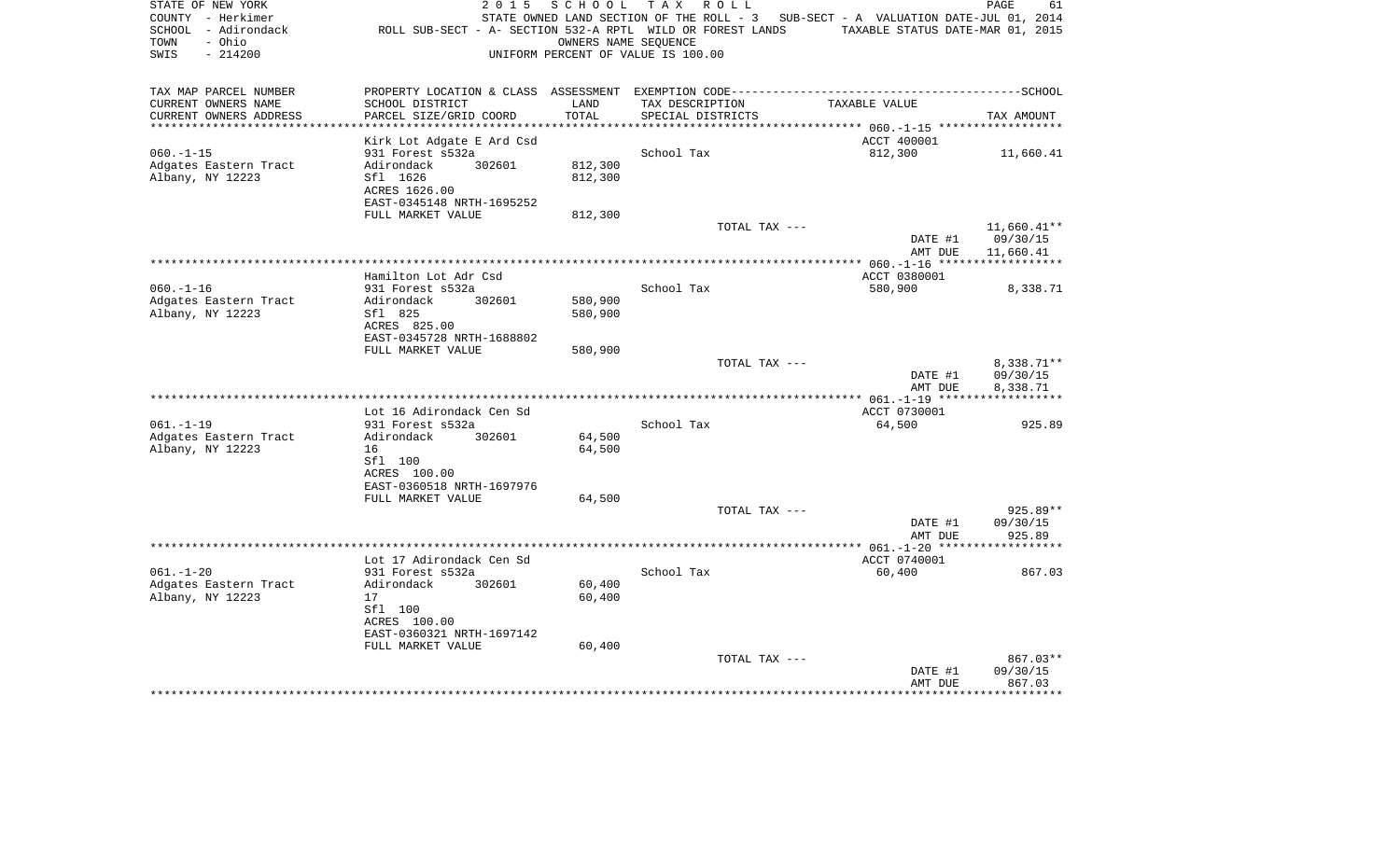| STATE OF NEW YORK<br>COUNTY - Herkimer<br>SCHOOL - Adirondack<br>- Ohio<br>TOWN<br>SWIS<br>$-214200$ | 2 0 1 5<br>ROLL SUB-SECT - A- SECTION 532-A RPTL WILD OR FOREST LANDS | SCHOOL                     | T A X<br>R O L L<br>OWNERS NAME SEQUENCE<br>UNIFORM PERCENT OF VALUE IS 100.00 | STATE OWNED LAND SECTION OF THE ROLL - 3 SUB-SECT - A VALUATION DATE-JUL 01, 2014<br>TAXABLE STATUS DATE-MAR 01, 2015 | PAGE<br>62                        |
|------------------------------------------------------------------------------------------------------|-----------------------------------------------------------------------|----------------------------|--------------------------------------------------------------------------------|-----------------------------------------------------------------------------------------------------------------------|-----------------------------------|
| TAX MAP PARCEL NUMBER                                                                                |                                                                       |                            |                                                                                |                                                                                                                       |                                   |
| CURRENT OWNERS NAME                                                                                  | SCHOOL DISTRICT                                                       | LAND                       | TAX DESCRIPTION                                                                | TAXABLE VALUE                                                                                                         |                                   |
| CURRENT OWNERS ADDRESS<br>********************                                                       | PARCEL SIZE/GRID COORD                                                | TOTAL<br>* * * * * * * * * | SPECIAL DISTRICTS                                                              |                                                                                                                       | TAX AMOUNT                        |
|                                                                                                      | Lot 18 Adirondack Cen Sd                                              |                            |                                                                                | ACCT 0750001                                                                                                          |                                   |
| $061. - 1 - 21$                                                                                      | 931 Forest s532a                                                      |                            | School Tax                                                                     | 61,200                                                                                                                | 878.51                            |
| Adgates Eastern Tract                                                                                | Adirondack<br>302601                                                  | 61,200                     |                                                                                |                                                                                                                       |                                   |
| Albany, NY 12223                                                                                     | 18                                                                    | 61,200                     |                                                                                |                                                                                                                       |                                   |
|                                                                                                      | Sfl 100                                                               |                            |                                                                                |                                                                                                                       |                                   |
|                                                                                                      | ACRES 100.00                                                          |                            |                                                                                |                                                                                                                       |                                   |
|                                                                                                      | EAST-0360198 NRTH-1696264                                             |                            |                                                                                |                                                                                                                       |                                   |
|                                                                                                      | FULL MARKET VALUE                                                     | 61,200                     |                                                                                |                                                                                                                       |                                   |
|                                                                                                      |                                                                       |                            | TOTAL TAX ---                                                                  | DATE #1                                                                                                               | 878.51**<br>09/30/15              |
|                                                                                                      |                                                                       |                            |                                                                                | AMT DUE                                                                                                               | 878.51                            |
|                                                                                                      |                                                                       |                            |                                                                                |                                                                                                                       |                                   |
|                                                                                                      | Lot 19 Adirondack Csd                                                 |                            |                                                                                | ACCT 0760001                                                                                                          |                                   |
| $061. - 1 - 22$                                                                                      | 931 Forest s532a                                                      |                            | School Tax                                                                     | 69,300                                                                                                                | 994.79                            |
| Adgates Eastern Tract                                                                                | Adirondack<br>302601                                                  | 69,300                     |                                                                                |                                                                                                                       |                                   |
| Albany, NY 12223                                                                                     | 19                                                                    | 69,300                     |                                                                                |                                                                                                                       |                                   |
|                                                                                                      | Sfl 100<br>ACRES 100.00                                               |                            |                                                                                |                                                                                                                       |                                   |
|                                                                                                      | EAST-0359942 NRTH-1695397                                             |                            |                                                                                |                                                                                                                       |                                   |
|                                                                                                      | FULL MARKET VALUE                                                     | 69,300                     |                                                                                |                                                                                                                       |                                   |
|                                                                                                      |                                                                       |                            | TOTAL TAX ---                                                                  |                                                                                                                       | 994.79**                          |
|                                                                                                      |                                                                       |                            |                                                                                | DATE #1                                                                                                               | 09/30/15                          |
|                                                                                                      |                                                                       |                            |                                                                                | AMT DUE                                                                                                               | 994.79<br>* * * * * * * * * * * * |
|                                                                                                      | Lot 20 Adirondack Csd                                                 |                            |                                                                                | ACCT 0770001                                                                                                          |                                   |
| $061. - 1 - 23$                                                                                      | 931 Forest s532a                                                      |                            | School Tax                                                                     | 71,200                                                                                                                | 1,022.06                          |
| Adgates Eastern Tract                                                                                | Adirondack<br>302601                                                  | 71,200                     |                                                                                |                                                                                                                       |                                   |
| Albany, NY 12223                                                                                     | 20                                                                    | 71,200                     |                                                                                |                                                                                                                       |                                   |
|                                                                                                      | Sfl 100                                                               |                            |                                                                                |                                                                                                                       |                                   |
|                                                                                                      | ACRES 100.00                                                          |                            |                                                                                |                                                                                                                       |                                   |
|                                                                                                      | EAST-0359620 NRTH-1694536                                             |                            |                                                                                |                                                                                                                       |                                   |
|                                                                                                      | FULL MARKET VALUE                                                     | 71,200                     | TOTAL TAX ---                                                                  |                                                                                                                       | 1,022.06**                        |
|                                                                                                      |                                                                       |                            |                                                                                | DATE #1                                                                                                               | 09/30/15                          |
|                                                                                                      |                                                                       |                            |                                                                                | AMT DUE                                                                                                               | 1,022.06                          |
|                                                                                                      |                                                                       |                            |                                                                                |                                                                                                                       |                                   |
|                                                                                                      | Lot 21 Adirondack Csd                                                 |                            |                                                                                | ACCT 0780001                                                                                                          |                                   |
| $061. - 1 - 24$                                                                                      | 931 Forest s532a                                                      |                            | School Tax                                                                     | 68,300                                                                                                                | 980.43                            |
| Adgates Eastern Tract<br>Albany, NY 12223                                                            | Adirondack<br>302601<br>21                                            | 68,300<br>68,300           |                                                                                |                                                                                                                       |                                   |
|                                                                                                      | Sfl 100                                                               |                            |                                                                                |                                                                                                                       |                                   |
|                                                                                                      | ACRES 100.00                                                          |                            |                                                                                |                                                                                                                       |                                   |
|                                                                                                      | EAST-0359526 NRTH-1693512                                             |                            |                                                                                |                                                                                                                       |                                   |
|                                                                                                      | FULL MARKET VALUE                                                     | 68,300                     |                                                                                |                                                                                                                       |                                   |
|                                                                                                      |                                                                       |                            | TOTAL TAX ---                                                                  |                                                                                                                       | 980.43**                          |
|                                                                                                      |                                                                       |                            |                                                                                | DATE #1<br>AMT DUE                                                                                                    | 09/30/15<br>980.43                |
|                                                                                                      | *************************                                             |                            |                                                                                |                                                                                                                       | **********                        |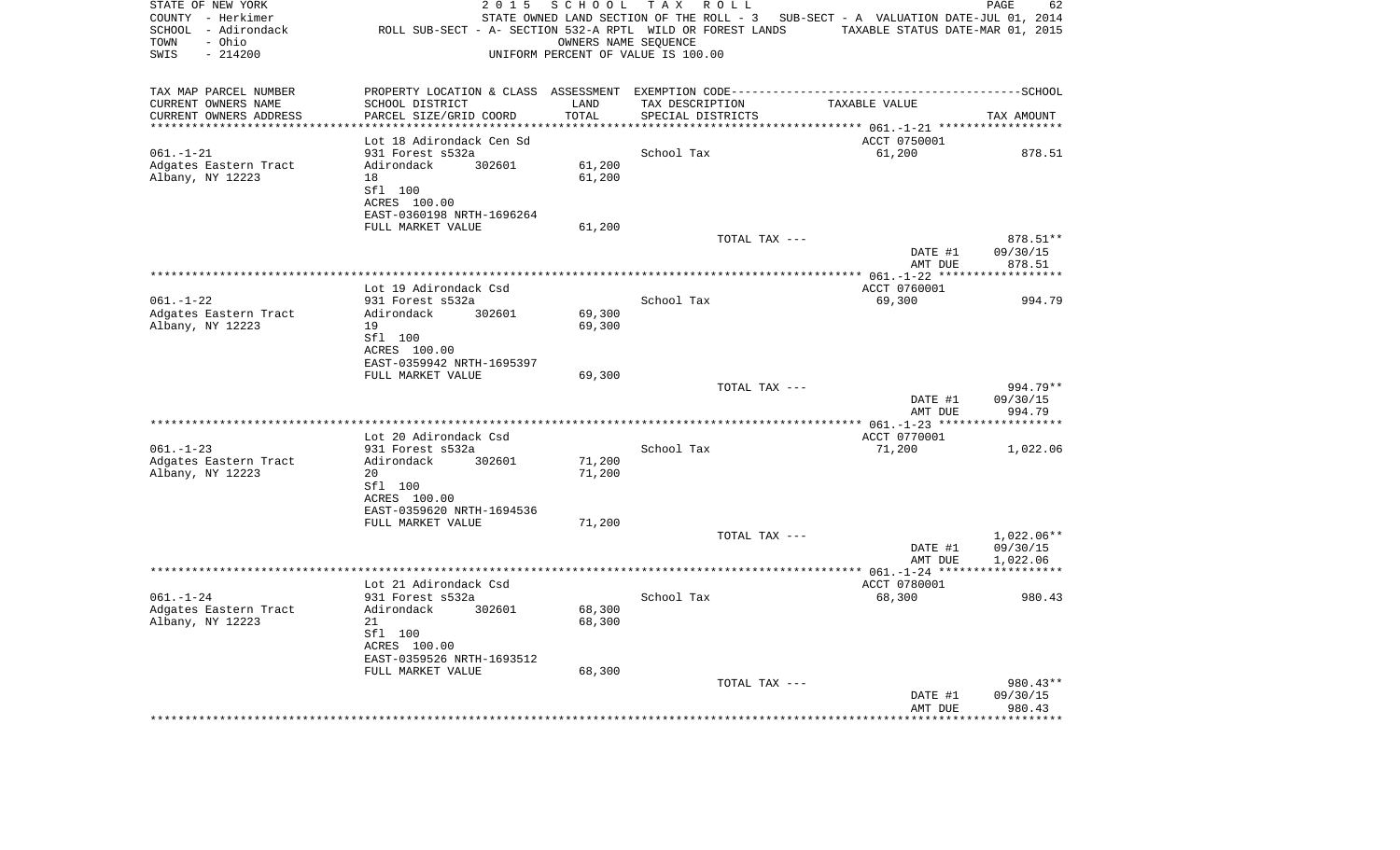| STATE OF NEW YORK<br>COUNTY - Herkimer<br>SCHOOL - Adirondack<br>- Ohio<br>TOWN<br>SWIS<br>$-214200$ | 2 0 1 5<br>ROLL SUB-SECT - A- SECTION 532-A RPTL WILD OR FOREST LANDS | SCHOOL<br>OWNERS NAME SEOUENCE | T A X<br>R O L L<br>UNIFORM PERCENT OF VALUE IS 100.00 | STATE OWNED LAND SECTION OF THE ROLL - 3 SUB-SECT - A VALUATION DATE-JUL 01, 2014<br>TAXABLE STATUS DATE-MAR 01, 2015 | PAGE<br>63             |
|------------------------------------------------------------------------------------------------------|-----------------------------------------------------------------------|--------------------------------|--------------------------------------------------------|-----------------------------------------------------------------------------------------------------------------------|------------------------|
| TAX MAP PARCEL NUMBER                                                                                |                                                                       |                                |                                                        |                                                                                                                       |                        |
| CURRENT OWNERS NAME<br>CURRENT OWNERS ADDRESS                                                        | SCHOOL DISTRICT<br>PARCEL SIZE/GRID COORD                             | LAND<br>TOTAL                  | TAX DESCRIPTION<br>SPECIAL DISTRICTS                   | TAXABLE VALUE                                                                                                         | TAX AMOUNT             |
| ************************                                                                             | *********************                                                 |                                |                                                        |                                                                                                                       |                        |
|                                                                                                      | Lot 22 Adirondack Csd                                                 |                                |                                                        | ACCT 0790001                                                                                                          |                        |
| $061. -1 - 25$                                                                                       | 931 Forest s532a                                                      |                                | School Tax                                             | 60,100                                                                                                                | 862.72                 |
| Adgates Eastern Tract<br>Albany, NY 12223                                                            | 302601<br>Adirondack<br>22                                            | 60,100                         |                                                        |                                                                                                                       |                        |
|                                                                                                      | Sfl 100                                                               | 60,100                         |                                                        |                                                                                                                       |                        |
|                                                                                                      | ACRES 100.00                                                          |                                |                                                        |                                                                                                                       |                        |
|                                                                                                      | EAST-0359323 NRTH-1692499                                             |                                |                                                        |                                                                                                                       |                        |
|                                                                                                      | FULL MARKET VALUE                                                     | 60,100                         |                                                        |                                                                                                                       |                        |
|                                                                                                      |                                                                       |                                | TOTAL TAX ---                                          | DATE #1                                                                                                               | 862.72**<br>09/30/15   |
|                                                                                                      |                                                                       |                                |                                                        | AMT DUE                                                                                                               | 862.72                 |
|                                                                                                      |                                                                       |                                |                                                        |                                                                                                                       |                        |
|                                                                                                      | Lot 23 Adirondack Csd                                                 |                                |                                                        | ACCT 0800001                                                                                                          |                        |
| $061. - 1 - 26$<br>Adgates Eastern Tract                                                             | 931 Forest s532a<br>Adirondack<br>302601                              | 66,600                         | School Tax                                             | 66,600                                                                                                                | 956.03                 |
| Albany, NY 12223                                                                                     | 23                                                                    | 66,600                         |                                                        |                                                                                                                       |                        |
|                                                                                                      | Sfl 100                                                               |                                |                                                        |                                                                                                                       |                        |
|                                                                                                      | ACRES 100.00                                                          |                                |                                                        |                                                                                                                       |                        |
|                                                                                                      | EAST-0358819 NRTH-1691549                                             |                                |                                                        |                                                                                                                       |                        |
|                                                                                                      | FULL MARKET VALUE                                                     | 66,600                         | TOTAL TAX ---                                          |                                                                                                                       | $956.03**$             |
|                                                                                                      |                                                                       |                                |                                                        | DATE #1                                                                                                               | 09/30/15               |
|                                                                                                      |                                                                       |                                |                                                        | AMT DUE                                                                                                               | 956.03                 |
|                                                                                                      |                                                                       |                                |                                                        |                                                                                                                       |                        |
| $061. - 1 - 27$                                                                                      | Lot 8 Adirondack Csd<br>931 Forest s532a                              |                                | School Tax                                             | ACCT 0670001<br>62,900                                                                                                | 902.92                 |
| Adgates Eastern Tract                                                                                | Adirondack<br>302601                                                  | 62,900                         |                                                        |                                                                                                                       |                        |
| Albany, NY 12223                                                                                     | 8                                                                     | 62,900                         |                                                        |                                                                                                                       |                        |
|                                                                                                      | Sfl 100                                                               |                                |                                                        |                                                                                                                       |                        |
|                                                                                                      | ACRES 100.00<br>EAST-0362791 NRTH-1689597                             |                                |                                                        |                                                                                                                       |                        |
|                                                                                                      | DEED BOOK 257<br>PG-236                                               |                                |                                                        |                                                                                                                       |                        |
|                                                                                                      | FULL MARKET VALUE                                                     | 62,900                         |                                                        |                                                                                                                       |                        |
|                                                                                                      |                                                                       |                                | TOTAL TAX ---                                          |                                                                                                                       | $902.92**$             |
|                                                                                                      |                                                                       |                                |                                                        | DATE #1                                                                                                               | 09/30/15               |
|                                                                                                      |                                                                       |                                |                                                        | AMT DUE                                                                                                               | 902.92                 |
|                                                                                                      | Lot 9 Adirondack Csd                                                  |                                |                                                        | ACCT 0680001                                                                                                          |                        |
| $061. - 1 - 28$                                                                                      | 931 Forest s532a                                                      |                                | School Tax                                             | 63,400                                                                                                                | 910.09                 |
| Adgates Eastern Tract                                                                                | Adirondack 302601                                                     | 63,400                         |                                                        |                                                                                                                       |                        |
| Albany, NY 12223                                                                                     | 9<br>Sfl 100                                                          | 63,400                         |                                                        |                                                                                                                       |                        |
|                                                                                                      | ACRES 100.00                                                          |                                |                                                        |                                                                                                                       |                        |
|                                                                                                      | EAST-0363086 NRTH-1690653                                             |                                |                                                        |                                                                                                                       |                        |
|                                                                                                      | FULL MARKET VALUE                                                     | 63,400                         |                                                        |                                                                                                                       |                        |
|                                                                                                      |                                                                       |                                | TOTAL TAX ---                                          | DATE #1                                                                                                               | $910.09**$<br>09/30/15 |
|                                                                                                      |                                                                       |                                |                                                        | AMT DUE                                                                                                               | 910.09                 |
|                                                                                                      |                                                                       |                                |                                                        |                                                                                                                       | **************         |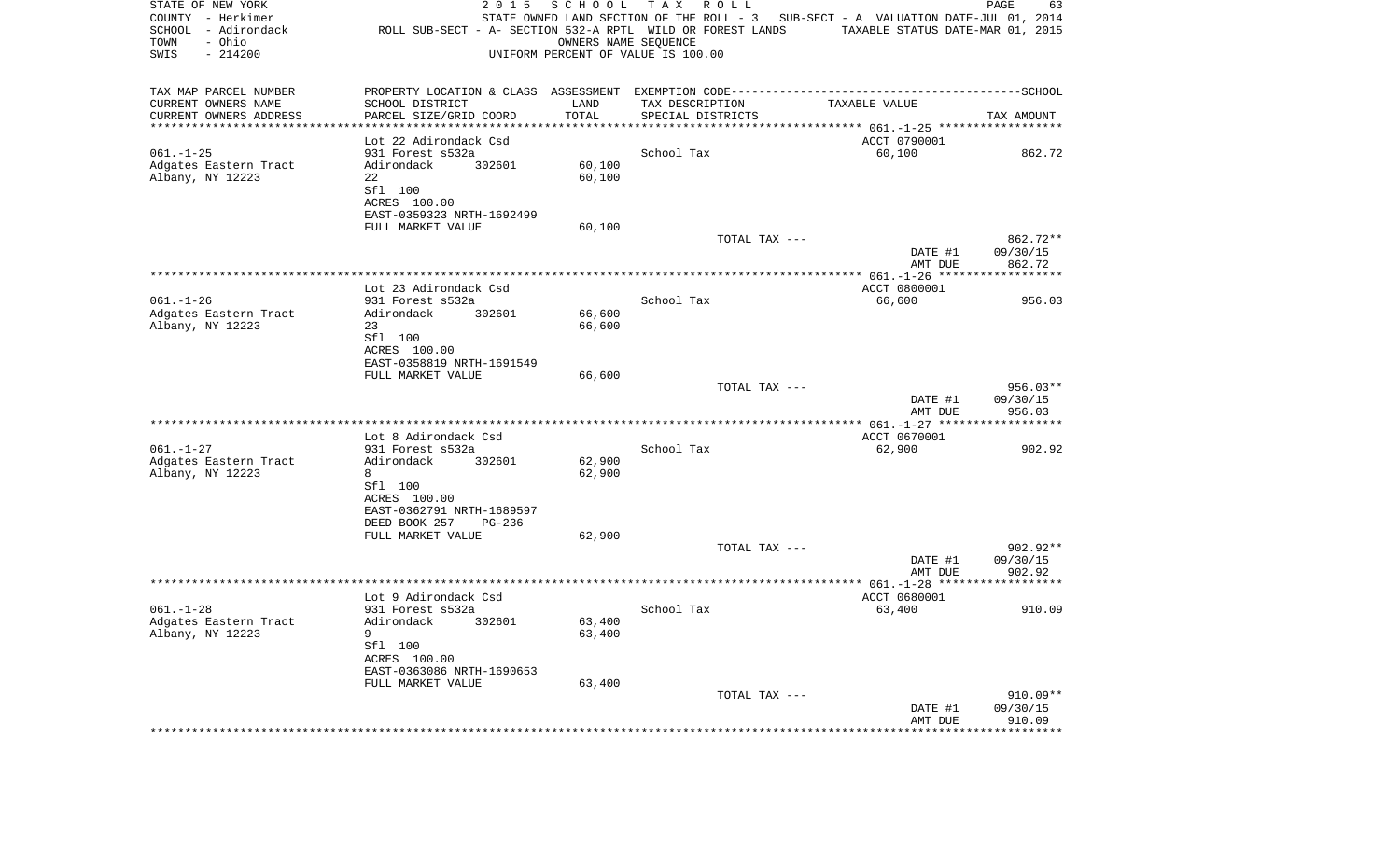| STATE OF NEW YORK<br>COUNTY - Herkimer<br>SCHOOL - Adirondack<br>- Ohio<br>TOWN<br>$-214200$<br>SWIS | 2 0 1 5<br>ROLL SUB-SECT - A- SECTION 532-A RPTL WILD OR FOREST LANDS                        | SCHOOL | T A X<br>R O L L<br>OWNERS NAME SEQUENCE<br>UNIFORM PERCENT OF VALUE IS 100.00 | STATE OWNED LAND SECTION OF THE ROLL - 3 SUB-SECT - A VALUATION DATE-JUL 01, 2014<br>TAXABLE STATUS DATE-MAR 01, 2015 | PAGE<br>64           |
|------------------------------------------------------------------------------------------------------|----------------------------------------------------------------------------------------------|--------|--------------------------------------------------------------------------------|-----------------------------------------------------------------------------------------------------------------------|----------------------|
| TAX MAP PARCEL NUMBER                                                                                | PROPERTY LOCATION & CLASS ASSESSMENT EXEMPTION CODE-----------------------------------SCHOOL |        |                                                                                |                                                                                                                       |                      |
| CURRENT OWNERS NAME                                                                                  | SCHOOL DISTRICT                                                                              | LAND   | TAX DESCRIPTION                                                                | TAXABLE VALUE                                                                                                         |                      |
| CURRENT OWNERS ADDRESS<br>**********************                                                     | PARCEL SIZE/GRID COORD<br>*******************                                                | TOTAL  | SPECIAL DISTRICTS                                                              |                                                                                                                       | TAX AMOUNT           |
|                                                                                                      | Lot 10 Adirondack Csd                                                                        |        |                                                                                | ACCT 0690001                                                                                                          |                      |
| $061. - 1 - 29$                                                                                      | 931 Forest s532a                                                                             |        | School Tax                                                                     | 65,100                                                                                                                | 934.50               |
| Adgates Eastern Tract                                                                                | 302601<br>Adirondack                                                                         | 65,100 |                                                                                |                                                                                                                       |                      |
| Albany, NY 12223                                                                                     | 10<br>Sfl 100                                                                                | 65,100 |                                                                                |                                                                                                                       |                      |
|                                                                                                      | ACRES 100.00                                                                                 |        |                                                                                |                                                                                                                       |                      |
|                                                                                                      | EAST-0363524 NRTH-1691634                                                                    |        |                                                                                |                                                                                                                       |                      |
|                                                                                                      | DEED BOOK 257<br>PG-236                                                                      |        |                                                                                |                                                                                                                       |                      |
|                                                                                                      | FULL MARKET VALUE                                                                            | 65,100 | TOTAL TAX ---                                                                  |                                                                                                                       | 934.50**             |
|                                                                                                      |                                                                                              |        |                                                                                | DATE #1                                                                                                               | 09/30/15             |
|                                                                                                      |                                                                                              |        |                                                                                | AMT DUE                                                                                                               | 934.50               |
|                                                                                                      | Lot 11 Adirondack Csd                                                                        |        |                                                                                | ACCT 0700001                                                                                                          |                      |
| $061. - 1 - 31$                                                                                      | 931 Forest s532a                                                                             |        | School Tax                                                                     | 40,300                                                                                                                | 578.50               |
| Adgates Eastern Tract                                                                                | Adirondack<br>302601                                                                         | 40,300 |                                                                                |                                                                                                                       |                      |
| All East Of Black River E<br>Albany, NY 12223                                                        | 11<br>Sfl 70                                                                                 | 40,300 |                                                                                |                                                                                                                       |                      |
|                                                                                                      | ACRES<br>70.00                                                                               |        |                                                                                |                                                                                                                       |                      |
|                                                                                                      | EAST-0363902 NRTH-1692359                                                                    |        |                                                                                |                                                                                                                       |                      |
|                                                                                                      | DEED BOOK 257<br>PG-236                                                                      |        |                                                                                |                                                                                                                       |                      |
|                                                                                                      | FULL MARKET VALUE                                                                            | 40,300 | TOTAL TAX ---                                                                  |                                                                                                                       | 578.50**             |
|                                                                                                      |                                                                                              |        |                                                                                | DATE #1                                                                                                               | 09/30/15             |
|                                                                                                      |                                                                                              |        |                                                                                | AMT DUE                                                                                                               | 578.50               |
|                                                                                                      | Lot 12 Adirondack Csd                                                                        |        |                                                                                | ACCT 0710001                                                                                                          |                      |
| $061. - 1 - 34$                                                                                      | 931 Forest s532a                                                                             |        | School Tax                                                                     | 67,200                                                                                                                | 964.64               |
| Adgates Eastern Tract                                                                                | Adirondack<br>302601                                                                         | 67,200 |                                                                                |                                                                                                                       |                      |
| Albany, NY 12223                                                                                     | 12<br>Sfl 100                                                                                | 67,200 |                                                                                |                                                                                                                       |                      |
|                                                                                                      | ACRES 100.00                                                                                 |        |                                                                                |                                                                                                                       |                      |
|                                                                                                      | EAST-0364315 NRTH-1693334                                                                    |        |                                                                                |                                                                                                                       |                      |
|                                                                                                      | FULL MARKET VALUE                                                                            | 67,200 |                                                                                |                                                                                                                       |                      |
|                                                                                                      |                                                                                              |        | TOTAL TAX ---                                                                  | DATE #1                                                                                                               | 964.64**<br>09/30/15 |
|                                                                                                      |                                                                                              |        |                                                                                | AMT DUE                                                                                                               | 964.64               |
|                                                                                                      |                                                                                              |        |                                                                                |                                                                                                                       |                      |
|                                                                                                      | Lot 13 Adirondack Csd                                                                        |        |                                                                                | ACCT 0720001                                                                                                          |                      |
| $061. - 1 - 35$<br>Adgates Eastern Tract                                                             | 931 Forest s532a<br>Adirondack<br>302601                                                     | 71,500 | School Tax                                                                     | 71,500                                                                                                                | 1,026.37             |
| Albany, NY 12223                                                                                     | 13                                                                                           | 71,500 |                                                                                |                                                                                                                       |                      |
|                                                                                                      | Sfl 100                                                                                      |        |                                                                                |                                                                                                                       |                      |
|                                                                                                      | ACRES 100.00<br>EAST-0364540 NRTH-1694169                                                    |        |                                                                                |                                                                                                                       |                      |
|                                                                                                      | FULL MARKET VALUE                                                                            | 71,500 |                                                                                |                                                                                                                       |                      |
|                                                                                                      |                                                                                              |        | TOTAL TAX ---                                                                  |                                                                                                                       | $1,026.37**$         |
|                                                                                                      |                                                                                              |        |                                                                                | DATE #1<br>AMT DUE                                                                                                    | 09/30/15<br>1,026.37 |
|                                                                                                      |                                                                                              |        |                                                                                |                                                                                                                       |                      |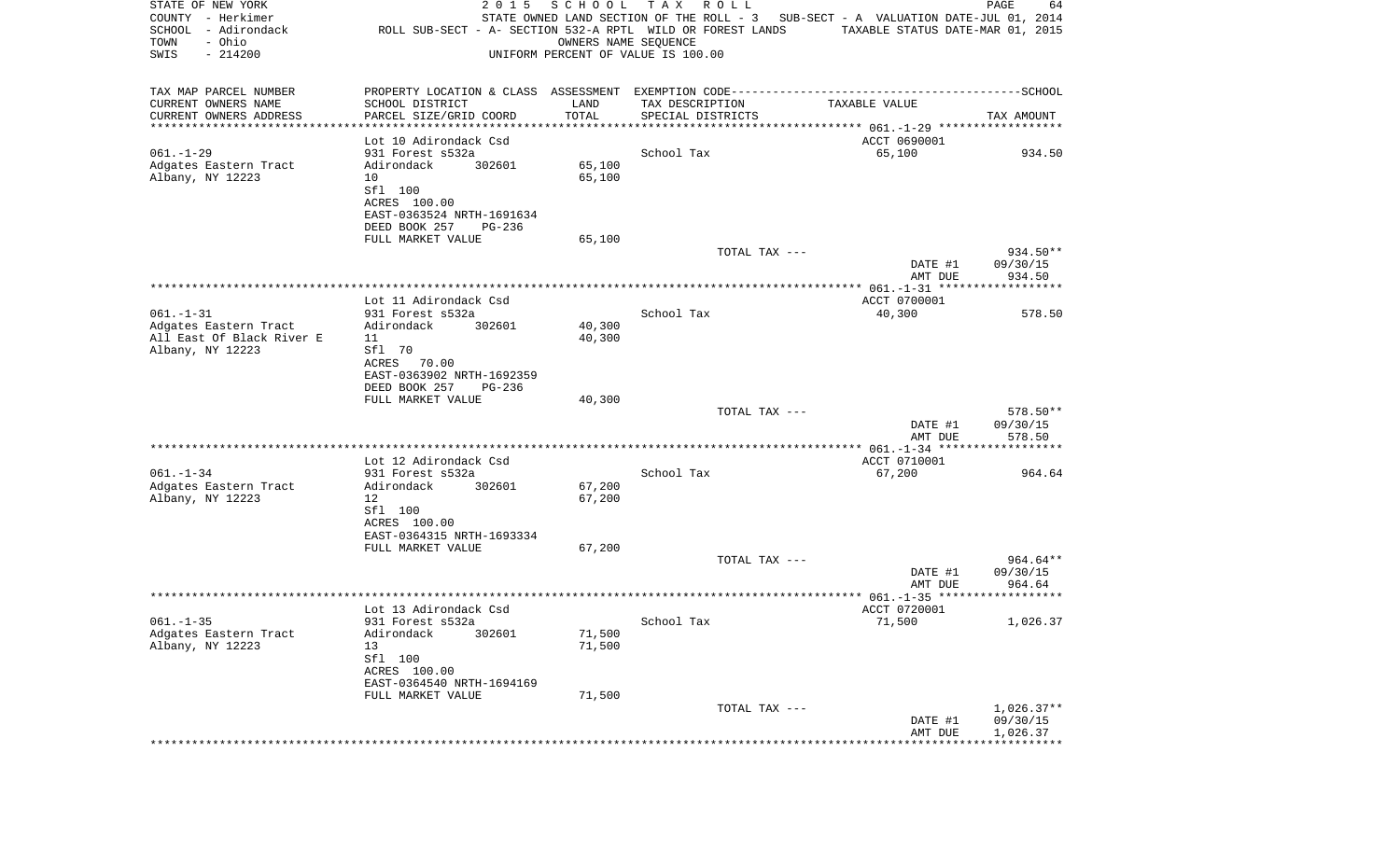| STATE OF NEW YORK<br>COUNTY - Herkimer<br>SCHOOL - Adirondack<br>- Ohio<br>TOWN<br>$-214200$<br>SWIS | 2 0 1 5<br>SCHOOL<br>UNIFORM PERCENT OF VALUE IS 100.00 | T A X<br>R O L L<br>ROLL SUB-SECT - A- SECTION 532-A RPTL WILD OR FOREST LANDS<br>OWNERS NAME SEQUENCE | STATE OWNED LAND SECTION OF THE ROLL - 3 SUB-SECT - A VALUATION DATE-JUL 01, 2014<br>TAXABLE STATUS DATE-MAR 01, 2015 | PAGE<br>65                  |
|------------------------------------------------------------------------------------------------------|---------------------------------------------------------|--------------------------------------------------------------------------------------------------------|-----------------------------------------------------------------------------------------------------------------------|-----------------------------|
| TAX MAP PARCEL NUMBER                                                                                |                                                         |                                                                                                        |                                                                                                                       |                             |
| CURRENT OWNERS NAME<br>SCHOOL DISTRICT                                                               | LAND                                                    | TAX DESCRIPTION                                                                                        | TAXABLE VALUE                                                                                                         |                             |
| PARCEL SIZE/GRID COORD<br>CURRENT OWNERS ADDRESS<br>******************                               | TOTAL<br>*******                                        | SPECIAL DISTRICTS                                                                                      | ************ 064.-1-3 *******                                                                                         | TAX AMOUNT                  |
| Lot 34 Remsen Cen Sch D                                                                              |                                                         |                                                                                                        | ACCT 0390001                                                                                                          |                             |
| 931 Forest s532a<br>$064. -1 - 3$                                                                    |                                                         | School Tax                                                                                             | 561,500                                                                                                               | 8,060.23                    |
| Adgates Eastern Tract<br>Adirondack                                                                  | 561,500<br>302601                                       |                                                                                                        |                                                                                                                       |                             |
| Jewett Lot<br>Sfl 773                                                                                | 561,500                                                 |                                                                                                        |                                                                                                                       |                             |
| Albany, NY 12223<br>ACRES 773.00                                                                     |                                                         |                                                                                                        |                                                                                                                       |                             |
| EAST-0346281 NRTH-1685137<br>FULL MARKET VALUE                                                       | 561,500                                                 |                                                                                                        |                                                                                                                       |                             |
|                                                                                                      |                                                         | TOTAL TAX ---                                                                                          |                                                                                                                       | $8,060.23**$                |
|                                                                                                      |                                                         |                                                                                                        | DATE #1                                                                                                               | 09/30/15                    |
|                                                                                                      |                                                         |                                                                                                        | AMT DUE                                                                                                               | 8,060.23                    |
|                                                                                                      |                                                         |                                                                                                        | *** 065.-1-12 *****                                                                                                   |                             |
| Lot 24 Adirondack Csd<br>$065. - 1 - 12$<br>931 Forest s532a                                         |                                                         | School Tax                                                                                             | ACCT 0810001<br>74,700                                                                                                | 1,072.30                    |
| Adgates Eastern Tract<br>Adirondack                                                                  | 74,700<br>302601                                        |                                                                                                        |                                                                                                                       |                             |
| Albany, NY 12223<br>24                                                                               | 74,700                                                  |                                                                                                        |                                                                                                                       |                             |
| Sfl 100                                                                                              |                                                         |                                                                                                        |                                                                                                                       |                             |
| ACRES 100.00                                                                                         |                                                         |                                                                                                        |                                                                                                                       |                             |
| EAST-0358791 NRTH-1690285<br>FULL MARKET VALUE                                                       | 74,700                                                  |                                                                                                        |                                                                                                                       |                             |
|                                                                                                      |                                                         | TOTAL TAX ---                                                                                          |                                                                                                                       | $1,072.30**$                |
|                                                                                                      |                                                         |                                                                                                        | DATE #1                                                                                                               | 09/30/15                    |
|                                                                                                      |                                                         |                                                                                                        | AMT DUE                                                                                                               | 1,072.30                    |
|                                                                                                      |                                                         |                                                                                                        | ACCT 0820001                                                                                                          |                             |
| Lot 25 Adirondack Csd<br>$065. - 1 - 14$<br>931 Forest s532a                                         |                                                         | School Tax                                                                                             | 36,300                                                                                                                | 521.08                      |
| Adgates Eastern Tract<br>Adirondack                                                                  | 36,300<br>302601                                        |                                                                                                        |                                                                                                                       |                             |
| Albany, NY 12223<br>2.5                                                                              | 36,300                                                  |                                                                                                        |                                                                                                                       |                             |
| Sfl 50                                                                                               |                                                         |                                                                                                        |                                                                                                                       |                             |
| ACRES 50.00<br>EAST-0358336 NRTH-1688851                                                             |                                                         |                                                                                                        |                                                                                                                       |                             |
| DEED BOOK 257                                                                                        | PG-236                                                  |                                                                                                        |                                                                                                                       |                             |
| FULL MARKET VALUE                                                                                    | 36,300                                                  |                                                                                                        |                                                                                                                       |                             |
|                                                                                                      |                                                         | TOTAL TAX ---                                                                                          |                                                                                                                       | 521.08**                    |
|                                                                                                      |                                                         |                                                                                                        | DATE #1                                                                                                               | 09/30/15                    |
|                                                                                                      |                                                         |                                                                                                        | AMT DUE                                                                                                               | 521.08                      |
| Lot 26 Adirondack Csd                                                                                |                                                         |                                                                                                        | ACCT 0830001                                                                                                          |                             |
| $065. -1 - 15$<br>931 Forest s532a                                                                   |                                                         | School Tax                                                                                             | 66,600                                                                                                                | 956.03                      |
| Adgates Eastern Tract<br>Adirondack                                                                  | 66,600<br>302601                                        |                                                                                                        |                                                                                                                       |                             |
| Albany, NY 12223<br>26                                                                               | 66,600                                                  |                                                                                                        |                                                                                                                       |                             |
| Sfl 100<br>ACRES 94.20                                                                               |                                                         |                                                                                                        |                                                                                                                       |                             |
| EAST-0358255 NRTH-1687661                                                                            |                                                         |                                                                                                        |                                                                                                                       |                             |
| FULL MARKET VALUE                                                                                    | 66,600                                                  |                                                                                                        |                                                                                                                       |                             |
|                                                                                                      |                                                         | TOTAL TAX ---                                                                                          |                                                                                                                       | 956.03**                    |
|                                                                                                      |                                                         |                                                                                                        | DATE #1                                                                                                               | 09/30/15                    |
|                                                                                                      |                                                         |                                                                                                        | AMT DUE                                                                                                               | 956.03<br>* * * * * * * * * |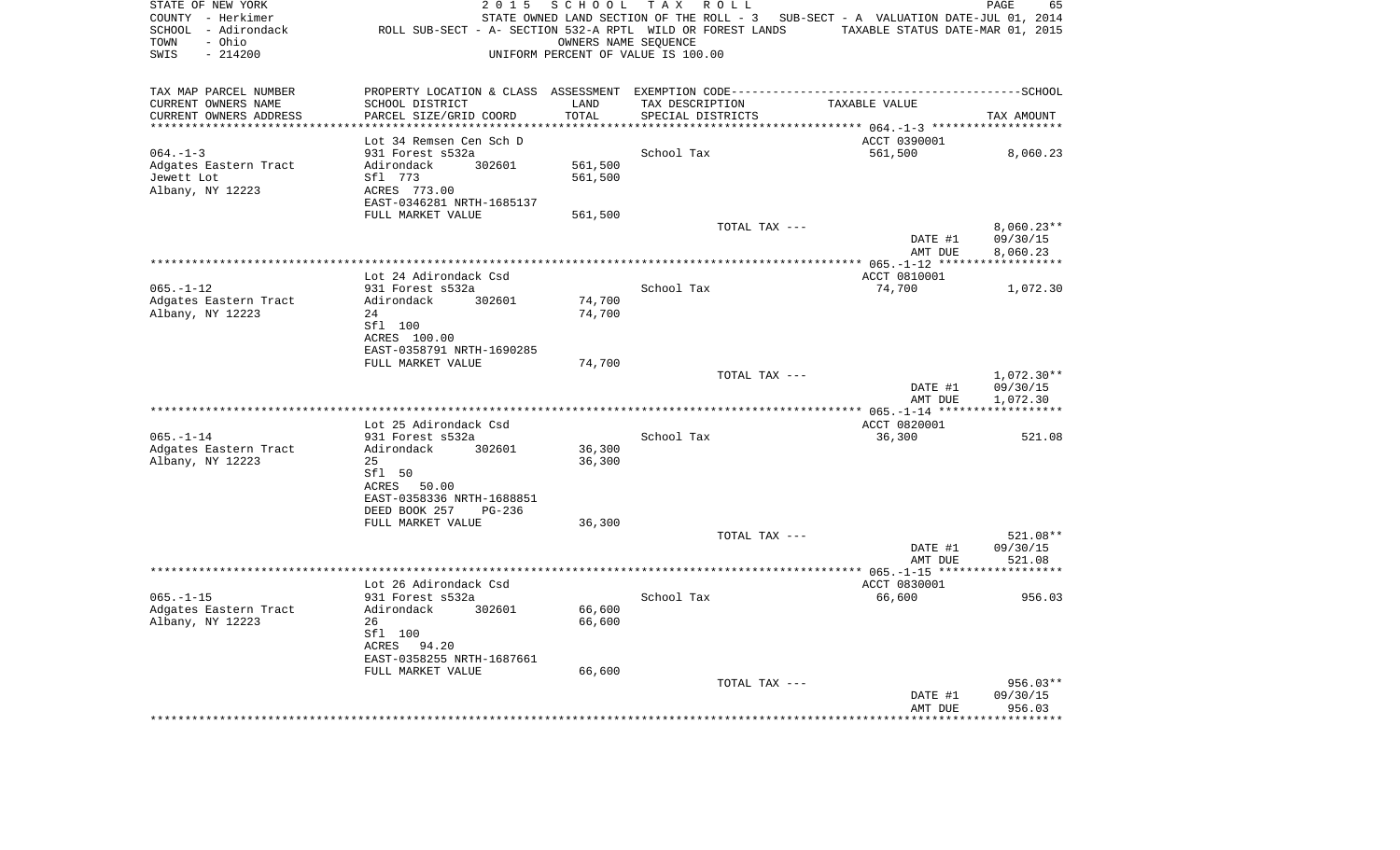| STATE OF NEW YORK<br>COUNTY - Herkimer<br>SCHOOL<br>- Adirondack<br>- Ohio<br>TOWN<br>SWIS<br>$-214200$ | 2 0 1 5<br>ROLL SUB-SECT - A- SECTION 532-A RPTL WILD OR FOREST LANDS | SCHOOL<br>OWNERS NAME SEOUENCE | T A X<br>R O L L<br>UNIFORM PERCENT OF VALUE IS 100.00 | STATE OWNED LAND SECTION OF THE ROLL - 3 SUB-SECT - A VALUATION DATE-JUL 01, 2014<br>TAXABLE STATUS DATE-MAR 01, 2015 | PAGE<br>66             |
|---------------------------------------------------------------------------------------------------------|-----------------------------------------------------------------------|--------------------------------|--------------------------------------------------------|-----------------------------------------------------------------------------------------------------------------------|------------------------|
| TAX MAP PARCEL NUMBER                                                                                   |                                                                       |                                |                                                        |                                                                                                                       |                        |
| CURRENT OWNERS NAME                                                                                     | SCHOOL DISTRICT                                                       | LAND                           | TAX DESCRIPTION                                        | TAXABLE VALUE                                                                                                         |                        |
| CURRENT OWNERS ADDRESS<br>***********************                                                       | PARCEL SIZE/GRID COORD                                                | TOTAL                          | SPECIAL DISTRICTS                                      |                                                                                                                       | TAX AMOUNT             |
|                                                                                                         | Lot 27 Adirondack Csd                                                 |                                |                                                        | ACCT 0840001                                                                                                          |                        |
| $065. - 1 - 16$                                                                                         | 931 Forest s532a                                                      |                                | School Tax                                             | 69,500                                                                                                                | 997.66                 |
| Adgates Eastern Tract                                                                                   | 302601<br>Adirondack                                                  | 69,500                         |                                                        |                                                                                                                       |                        |
| Albany, NY 12223<br>27                                                                                  | Sfl 100                                                               | 69,500                         |                                                        |                                                                                                                       |                        |
|                                                                                                         | ACRES 95.30                                                           |                                |                                                        |                                                                                                                       |                        |
|                                                                                                         | EAST-0357977 NRTH-1686450                                             |                                |                                                        |                                                                                                                       |                        |
|                                                                                                         | DEED BOOK 257<br>PG-236                                               |                                |                                                        |                                                                                                                       |                        |
|                                                                                                         | FULL MARKET VALUE                                                     | 69,500                         | TOTAL TAX ---                                          |                                                                                                                       | 997.66**               |
|                                                                                                         |                                                                       |                                |                                                        | DATE #1                                                                                                               | 09/30/15               |
|                                                                                                         |                                                                       |                                |                                                        | AMT DUE                                                                                                               | 997.66                 |
|                                                                                                         |                                                                       |                                |                                                        |                                                                                                                       |                        |
| $065. -1 - 17$                                                                                          | Lot 28 Adirondack Sd<br>931 Forest s532a                              |                                | School Tax                                             | ACCT 0850001<br>77,800                                                                                                | 1,116.80               |
| Adgates Eastern Tract                                                                                   | Adirondack<br>302601                                                  | 77,800                         |                                                        |                                                                                                                       |                        |
| Albany, NY 12223<br>28                                                                                  |                                                                       | 77,800                         |                                                        |                                                                                                                       |                        |
|                                                                                                         | Sfl 100                                                               |                                |                                                        |                                                                                                                       |                        |
|                                                                                                         | ACRES 100.00<br>EAST-0357752 NRTH-1685142                             |                                |                                                        |                                                                                                                       |                        |
|                                                                                                         | FULL MARKET VALUE                                                     | 77,800                         |                                                        |                                                                                                                       |                        |
|                                                                                                         |                                                                       |                                | TOTAL TAX ---                                          | DATE #1                                                                                                               | 1,116.80**<br>09/30/15 |
|                                                                                                         |                                                                       |                                |                                                        | AMT DUE<br>***************** 065.-1-18 *******************                                                            | 1,116.80               |
|                                                                                                         | Lot 29 Adiron Csd Blocka                                              |                                |                                                        | ACCT 0860001                                                                                                          |                        |
| $065. - 1 - 18$                                                                                         | 931 Forest s532a                                                      |                                | School Tax                                             | 68,900                                                                                                                | 989.05                 |
| Adgates Eastern Tract                                                                                   | Adirondack<br>302601                                                  | 68,900                         |                                                        |                                                                                                                       |                        |
| Minuse J H Lots<br>29<br>Albany, NY 12223                                                               | Sfl 100                                                               | 68,900                         |                                                        |                                                                                                                       |                        |
|                                                                                                         | ACRES 95.50                                                           |                                |                                                        |                                                                                                                       |                        |
|                                                                                                         | EAST-0357461 NRTH-1683840                                             |                                |                                                        |                                                                                                                       |                        |
|                                                                                                         | DEED BOOK 257<br>PG-236                                               |                                |                                                        |                                                                                                                       |                        |
|                                                                                                         | FULL MARKET VALUE                                                     | 68,900                         | TOTAL TAX ---                                          |                                                                                                                       | 989.05**               |
|                                                                                                         |                                                                       |                                |                                                        | DATE #1                                                                                                               | 09/30/15               |
|                                                                                                         |                                                                       |                                |                                                        | AMT DUE                                                                                                               | 989.05                 |
|                                                                                                         |                                                                       |                                |                                                        |                                                                                                                       |                        |
| $065. - 1 - 42$                                                                                         | Lot 2 Adirondack Csd<br>931 Forest s532a                              |                                | School Tax                                             | ACCT 0610001<br>64,100                                                                                                | 920.14                 |
| Adgates Eastern Tract                                                                                   | Adirondack<br>302601                                                  | 64,100                         |                                                        |                                                                                                                       |                        |
| Minuse J H Lot<br>2                                                                                     |                                                                       | 64,100                         |                                                        |                                                                                                                       |                        |
| Albany, NY 12223                                                                                        | Sfl 100                                                               |                                |                                                        |                                                                                                                       |                        |
|                                                                                                         | ACRES<br>92.50<br>EAST-0359946 NRTH-1682563                           |                                |                                                        |                                                                                                                       |                        |
|                                                                                                         | FULL MARKET VALUE                                                     | 64,100                         |                                                        |                                                                                                                       |                        |
|                                                                                                         |                                                                       |                                | TOTAL TAX ---                                          |                                                                                                                       | 920.14**               |
|                                                                                                         |                                                                       |                                |                                                        | DATE #1                                                                                                               | 09/30/15               |
|                                                                                                         |                                                                       |                                |                                                        | AMT DUE<br>******************************                                                                             | 920.14                 |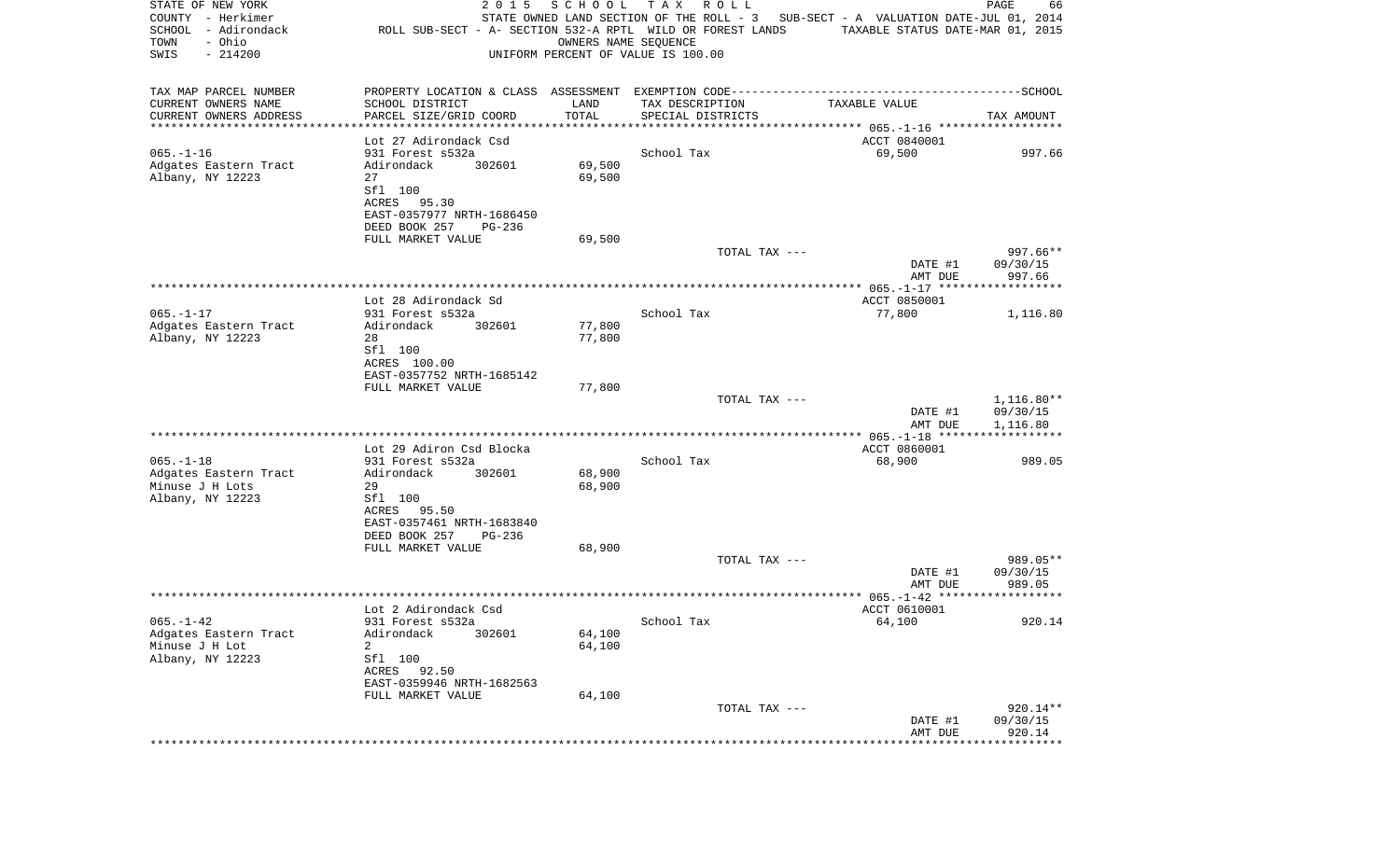| STATE OF NEW YORK<br>COUNTY - Herkimer<br>SCHOOL - Adirondack<br>- Ohio<br>TOWN<br>SWIS<br>$-214200$ | 2 0 1 5<br>ROLL SUB-SECT - A- SECTION 532-A RPTL WILD OR FOREST LANDS | SCHOOL<br>OWNERS NAME SEOUENCE | TAX ROLL<br>UNIFORM PERCENT OF VALUE IS 100.00 | STATE OWNED LAND SECTION OF THE ROLL - 3 SUB-SECT - A VALUATION DATE-JUL 01, 2014<br>TAXABLE STATUS DATE-MAR 01, 2015 | PAGE<br>67               |
|------------------------------------------------------------------------------------------------------|-----------------------------------------------------------------------|--------------------------------|------------------------------------------------|-----------------------------------------------------------------------------------------------------------------------|--------------------------|
| TAX MAP PARCEL NUMBER                                                                                |                                                                       |                                |                                                |                                                                                                                       |                          |
| CURRENT OWNERS NAME                                                                                  | SCHOOL DISTRICT                                                       | LAND                           | TAX DESCRIPTION                                | TAXABLE VALUE                                                                                                         |                          |
| CURRENT OWNERS ADDRESS<br>************************                                                   | PARCEL SIZE/GRID COORD<br>*********************                       | TOTAL                          | SPECIAL DISTRICTS                              |                                                                                                                       | TAX AMOUNT               |
|                                                                                                      | Lot 3 Adirondack Csd                                                  |                                |                                                | ACCT 0620001                                                                                                          |                          |
| $065. -1 - 43$                                                                                       | 931 Forest s532a                                                      |                                | School Tax                                     | 80,800                                                                                                                | 1,159.87                 |
| Adgates Eastern Tract                                                                                | 302601<br>Adirondack                                                  | 80,800                         |                                                |                                                                                                                       |                          |
| Albany, NY 12223                                                                                     | 3<br>Sfl 100                                                          | 80,800                         |                                                |                                                                                                                       |                          |
|                                                                                                      | ACRES 100.00                                                          |                                |                                                |                                                                                                                       |                          |
|                                                                                                      | EAST-0360447 NRTH-1683801                                             |                                |                                                |                                                                                                                       |                          |
|                                                                                                      | FULL MARKET VALUE                                                     | 80,800                         |                                                |                                                                                                                       |                          |
|                                                                                                      |                                                                       |                                | TOTAL TAX ---                                  | DATE #1                                                                                                               | $1,159.87**$<br>09/30/15 |
|                                                                                                      |                                                                       |                                |                                                | AMT DUE                                                                                                               | 1,159.87                 |
|                                                                                                      |                                                                       |                                |                                                |                                                                                                                       |                          |
| $065. - 1 - 44$                                                                                      | Lot 4 Adirondack Csd<br>931 Forest s532a                              |                                | School Tax                                     | ACCT 0630001<br>71,300                                                                                                | 1,023.50                 |
| Adgates Eastern Tract                                                                                | Adirondack<br>302601                                                  | 71,300                         |                                                |                                                                                                                       |                          |
| Albany, NY 12223                                                                                     | 4                                                                     | 71,300                         |                                                |                                                                                                                       |                          |
|                                                                                                      | Sfl 100<br>ACRES 94.60                                                |                                |                                                |                                                                                                                       |                          |
|                                                                                                      | EAST-0360948 NRTH-1684977                                             |                                |                                                |                                                                                                                       |                          |
|                                                                                                      | FULL MARKET VALUE                                                     | 71,300                         |                                                |                                                                                                                       |                          |
|                                                                                                      |                                                                       |                                | TOTAL TAX ---                                  |                                                                                                                       | $1,023.50**$             |
|                                                                                                      |                                                                       |                                |                                                | DATE #1<br>AMT DUE                                                                                                    | 09/30/15<br>1,023.50     |
|                                                                                                      |                                                                       |                                |                                                |                                                                                                                       |                          |
|                                                                                                      | Lot 5 Adirondack Csd                                                  |                                |                                                | ACCT 0640001                                                                                                          |                          |
| $065. -1 - 45$<br>Adgates Eastern Tract                                                              | 931 Forest s532a<br>Adirondack<br>302601                              | 65,200                         | School Tax                                     | 65,200                                                                                                                | 935.93                   |
| Albany, NY 12223                                                                                     | 5                                                                     | 65,200                         |                                                |                                                                                                                       |                          |
|                                                                                                      | Sfl 100                                                               |                                |                                                |                                                                                                                       |                          |
|                                                                                                      | ACRES 100.00                                                          |                                |                                                |                                                                                                                       |                          |
|                                                                                                      | EAST-0361435 NRTH-1686104<br>DEED BOOK 257<br>PG-236                  |                                |                                                |                                                                                                                       |                          |
|                                                                                                      | FULL MARKET VALUE                                                     | 65,200                         |                                                |                                                                                                                       |                          |
|                                                                                                      |                                                                       |                                | TOTAL TAX ---                                  |                                                                                                                       | 935.93**                 |
|                                                                                                      |                                                                       |                                |                                                | DATE #1<br>AMT DUE                                                                                                    | 09/30/15<br>935.93       |
|                                                                                                      |                                                                       |                                |                                                |                                                                                                                       |                          |
|                                                                                                      | Lot 6 Adirondack Csd                                                  |                                |                                                | ACCT 0650001                                                                                                          |                          |
| $065. - 1 - 46$                                                                                      | 931 Forest s532a                                                      |                                | School Tax                                     | 58,000                                                                                                                | 832.58                   |
| Adgates Eastern Tract<br>Albany, NY 12223                                                            | Adirondack 302601<br>6                                                | 58,000<br>58,000               |                                                |                                                                                                                       |                          |
|                                                                                                      | Sfl 100                                                               |                                |                                                |                                                                                                                       |                          |
|                                                                                                      | ACRES 100.00                                                          |                                |                                                |                                                                                                                       |                          |
|                                                                                                      | EAST-0361698 NRTH-1687584<br>DEED BOOK 257<br>PG-236                  |                                |                                                |                                                                                                                       |                          |
|                                                                                                      | FULL MARKET VALUE                                                     | 58,000                         |                                                |                                                                                                                       |                          |
|                                                                                                      |                                                                       |                                | TOTAL TAX ---                                  |                                                                                                                       | 832.58**                 |
|                                                                                                      |                                                                       |                                |                                                | DATE #1<br>AMT DUE                                                                                                    | 09/30/15<br>832.58       |
|                                                                                                      |                                                                       |                                |                                                |                                                                                                                       |                          |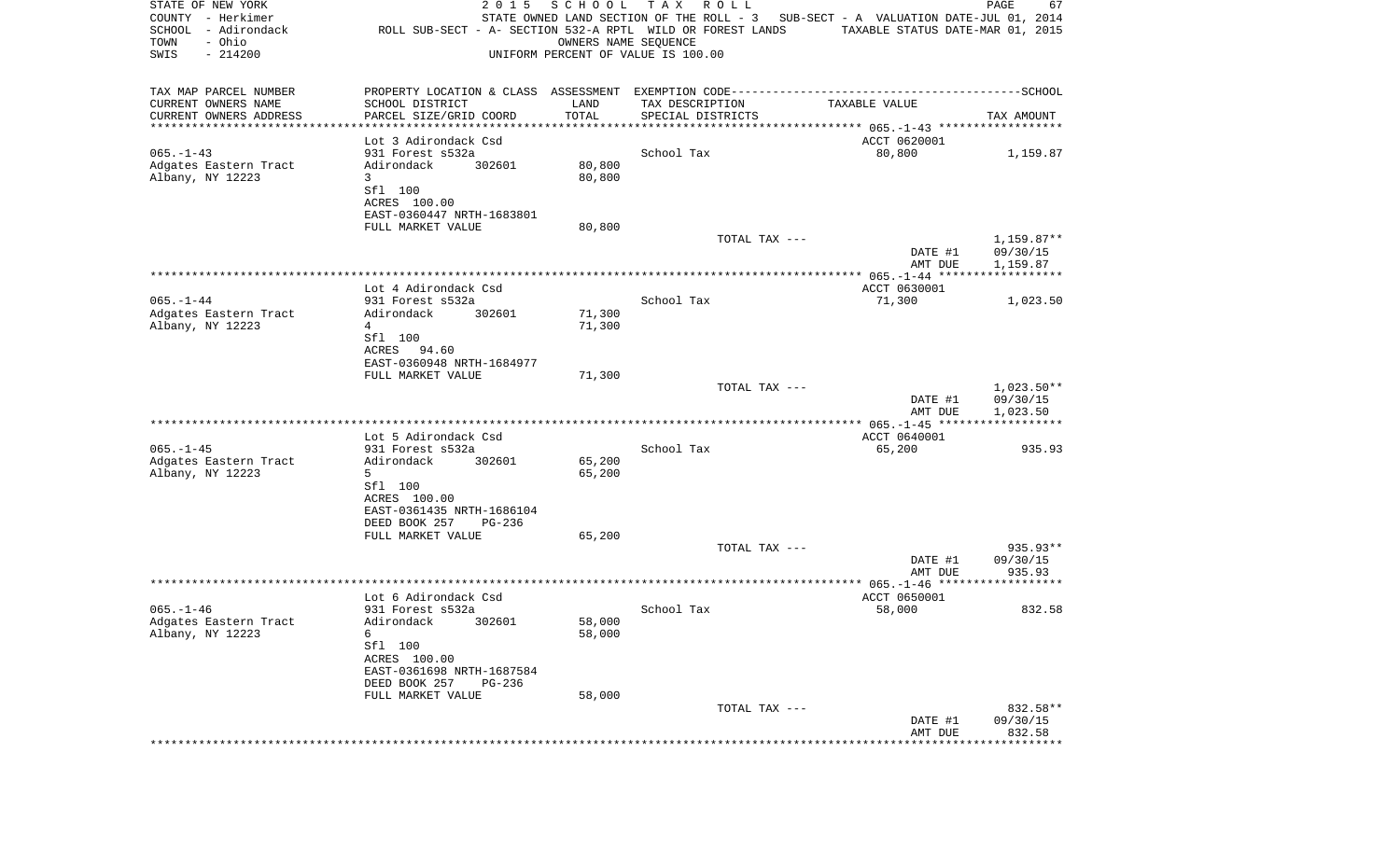| STATE OF NEW YORK<br>– Herkimer<br>COUNTY<br>- Adirondack<br>SCHOOL<br>- Ohio<br>TOWN<br>$-214200$<br>SWIS | 2 0 1 5<br>ROLL SUB-SECT - A- SECTION 532-A RPTL WILD OR FOREST LANDS  | SCHOOL<br>OWNERS NAME SEOUENCE | T A X<br>R O L L<br>STATE OWNED LAND SECTION OF THE ROLL - 3<br>UNIFORM PERCENT OF VALUE IS 100.00 | SUB-SECT - A VALUATION DATE-JUL 01, 2014<br>TAXABLE STATUS DATE-MAR 01, 2015 | PAGE<br>68            |
|------------------------------------------------------------------------------------------------------------|------------------------------------------------------------------------|--------------------------------|----------------------------------------------------------------------------------------------------|------------------------------------------------------------------------------|-----------------------|
| TAX MAP PARCEL NUMBER<br>CURRENT OWNERS NAME<br>CURRENT OWNERS ADDRESS                                     | PROPERTY LOCATION & CLASS<br>SCHOOL DISTRICT<br>PARCEL SIZE/GRID COORD | ASSESSMENT<br>LAND<br>TOTAL    | EXEMPTION CODE---<br>TAX DESCRIPTION<br>SPECIAL DISTRICTS                                          | TAXABLE VALUE                                                                | -SCHOOL<br>TAX AMOUNT |
|                                                                                                            |                                                                        |                                |                                                                                                    |                                                                              |                       |
|                                                                                                            | Lot 7 Adirondack Csd                                                   |                                |                                                                                                    | ACCT 0660001                                                                 |                       |
| $065. - 1 - 47$                                                                                            | 931 Forest s532a                                                       |                                | School Tax                                                                                         | 63,300                                                                       | 908.66                |
| Adgates Eastern Tract                                                                                      | 302601<br>Adirondack                                                   | 63,300                         |                                                                                                    |                                                                              |                       |
| Albany, NY 12223                                                                                           | 7                                                                      | 63,300                         |                                                                                                    |                                                                              |                       |
|                                                                                                            | Sfl<br>100                                                             |                                |                                                                                                    |                                                                              |                       |
|                                                                                                            | ACRES 100.00                                                           |                                |                                                                                                    |                                                                              |                       |
|                                                                                                            | EAST-0362346 NRTH-1688641                                              |                                |                                                                                                    |                                                                              |                       |
|                                                                                                            | DEED BOOK 257<br>PG-236                                                |                                |                                                                                                    |                                                                              |                       |
|                                                                                                            | FULL MARKET VALUE                                                      | 63,300                         |                                                                                                    |                                                                              |                       |
|                                                                                                            |                                                                        |                                | TOTAL TAX ---                                                                                      |                                                                              | $908.66**$            |
|                                                                                                            |                                                                        |                                |                                                                                                    | DATE #1                                                                      | 09/30/15              |
|                                                                                                            |                                                                        |                                |                                                                                                    | AMT DUE                                                                      | 908.66                |
|                                                                                                            |                                                                        |                                |                                                                                                    |                                                                              |                       |
|                                                                                                            |                                                                        |                                |                                                                                                    |                                                                              |                       |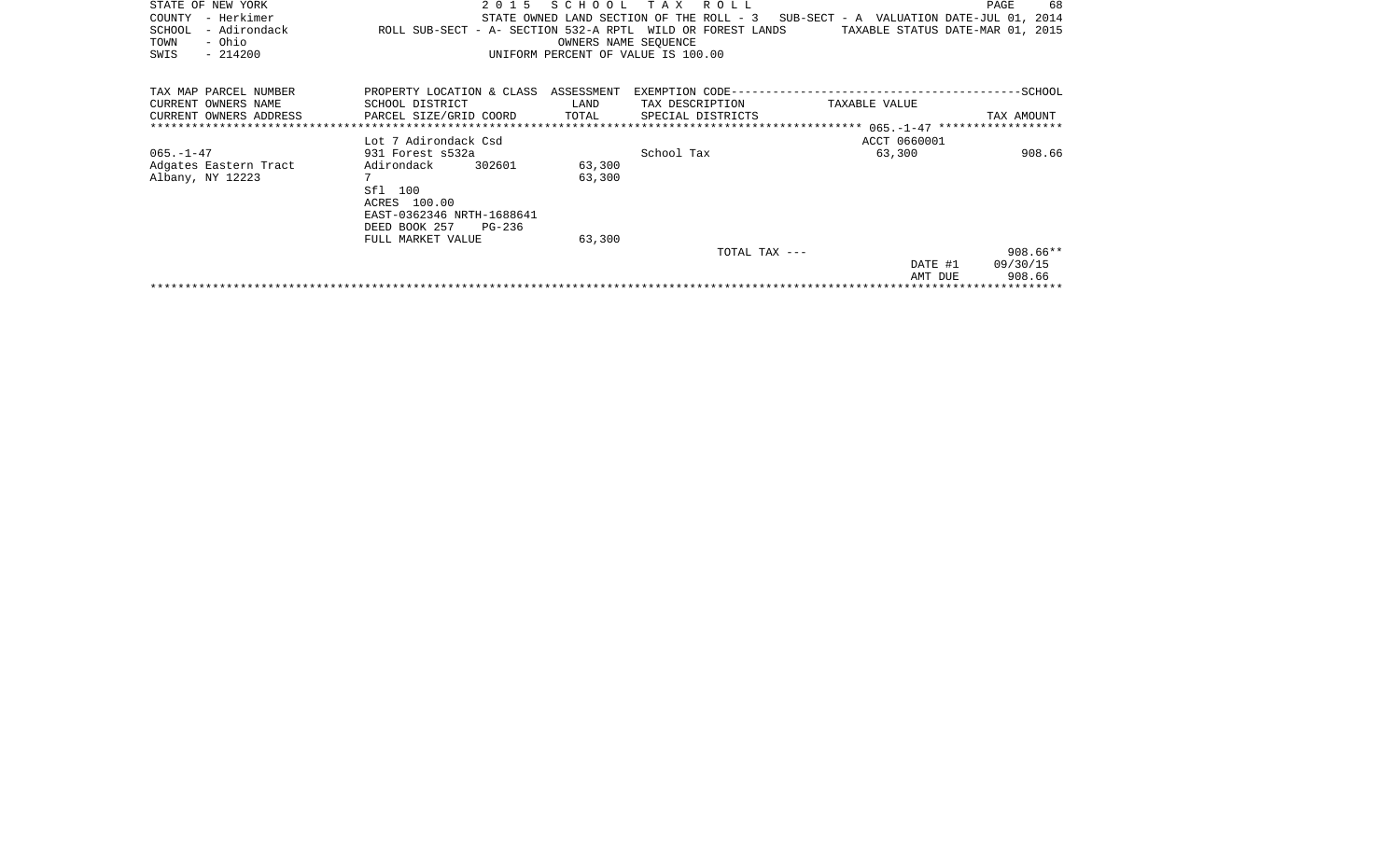|      | STATE OF NEW YORK   |                                                            |  | 2015 SCHOOL TAX ROLL               |  |  |  |                                                                                   | PAGE                   | 69 |
|------|---------------------|------------------------------------------------------------|--|------------------------------------|--|--|--|-----------------------------------------------------------------------------------|------------------------|----|
|      | COUNTY - Herkimer   |                                                            |  |                                    |  |  |  | STATE OWNED LAND SECTION OF THE ROLL - 3 SUB-SECT - A VALUATION DATE-JUL 01, 2014 |                        |    |
|      | SCHOOL - Adirondack | ROLL SUB-SECT - A- SECTION 532-A RPTL WILD OR FOREST LANDS |  |                                    |  |  |  | TAXABLE STATUS DATE-MAR 01, 2015                                                  |                        |    |
| TOWN | - Ohio              |                                                            |  |                                    |  |  |  |                                                                                   | RPS155/V04/L015        |    |
| SWIS | $-214200$           |                                                            |  | UNIFORM PERCENT OF VALUE IS 100.00 |  |  |  |                                                                                   | CURRENT DATE 8/14/2015 |    |
|      |                     |                                                            |  |                                    |  |  |  |                                                                                   |                        |    |

#### R O L L S U B S E C T I O N - A - T O T A L S

### \*\*\* S P E C I A L D I S T R I C T S U M M A R Y \*\*\*

|      |      | ----<br>◡∸⊷              | EXTENSION |           | 'XEMPT        | .                 | ----           |
|------|------|--------------------------|-----------|-----------|---------------|-------------------|----------------|
| CODE | NAME | $\triangle$ ARCET $\sim$ | T T T T   | $- - - -$ | IOUN'.<br>. M | 77 T TTT<br>A HUI | $- - -$<br>LA. |

## NO SPECIAL DISTRICTS AT THIS LEVEL

#### \*\*\* S C H O O L D I S T R I C T S U M M A R Y \*\*\*

| CODE   | DISTRICT NAME                    | TOTAL<br>PARCELS | ASSESSED<br>LAND | ASSESSED<br>TOTAL | EXEMPT<br>AMOUNT | TOTAL<br>TAXABLE |            |
|--------|----------------------------------|------------------|------------------|-------------------|------------------|------------------|------------|
|        |                                  |                  |                  |                   | STAR AMOUNT      | STAR TAXABLE     | TOTAL TAX  |
|        | Adirondack                       | 29               | 3643,200         | 3643,200          |                  | 3,643,200        |            |
| 302601 |                                  |                  |                  |                   |                  | 3,643,200        | 52, 297.43 |
|        | SUB-TOTAL                        | 29               | 3643,200         | 3643,200          |                  | 3,643,200        |            |
|        | $S \cup B - T \cup T A L (CONT)$ |                  |                  |                   |                  | 3,643,200        | 52,297.43  |
|        | TOTAL                            | 29               | 3643,200         | 3643,200          |                  | 3,643,200        |            |
|        | TO TAL (CONT)                    |                  |                  |                   |                  | 3,643,200        | 52, 297.43 |

\*\*\* S Y S T E M C O D E S S U M M A R Y \*\*\*

#### NO SYSTEM EXEMPTIONS AT THIS LEVEL

\*\*\* E X E M P T I O N S U M M A R Y \*\*\*

# NO EXEMPTIONS AT THIS LEVEL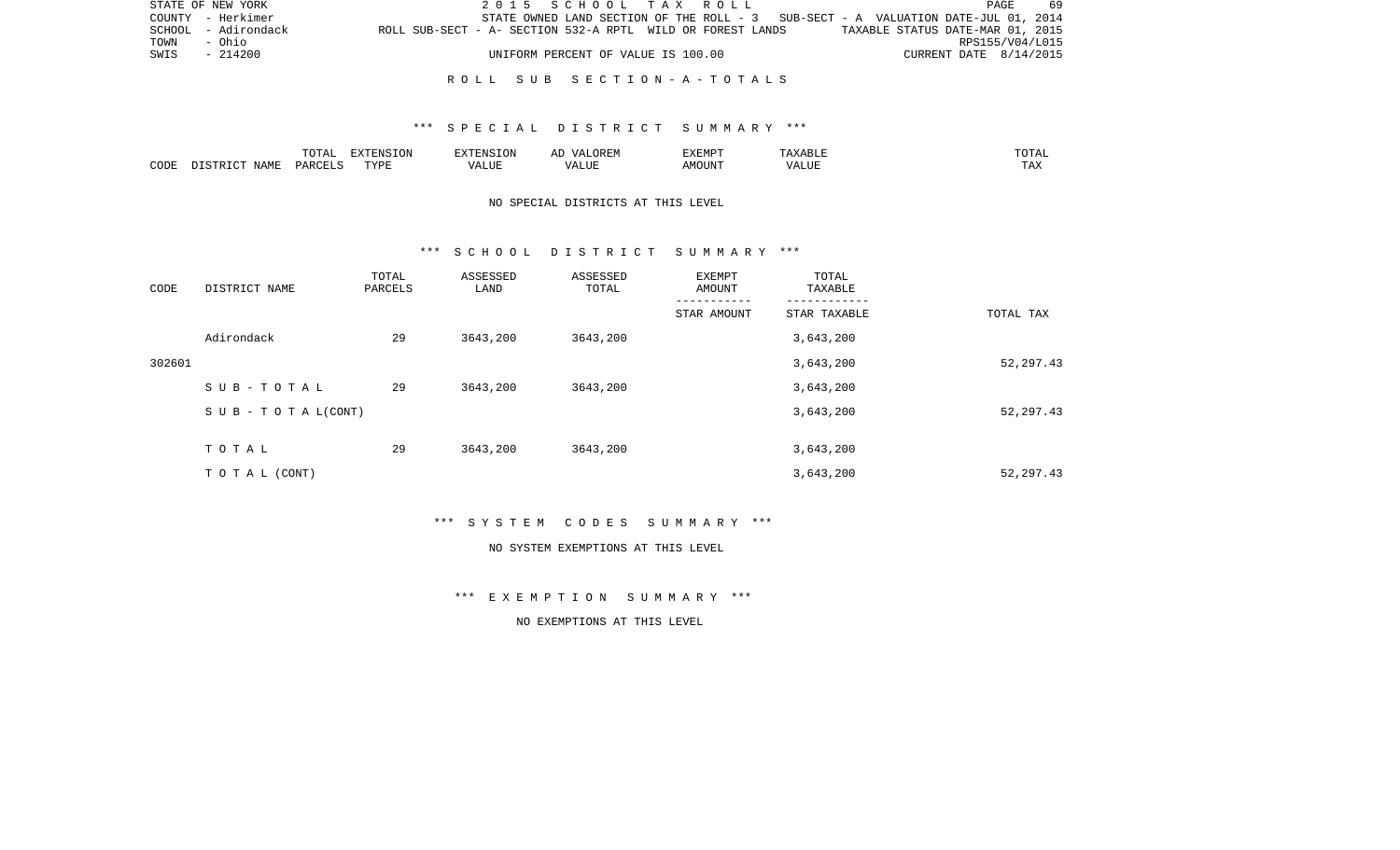|      | STATE OF NEW YORK   |                                                            |  | 2015 SCHOOL TAX ROLL               |  |  |                                                                                   |                                  |                        | PAGE | -70             |
|------|---------------------|------------------------------------------------------------|--|------------------------------------|--|--|-----------------------------------------------------------------------------------|----------------------------------|------------------------|------|-----------------|
|      | COUNTY - Herkimer   |                                                            |  |                                    |  |  | STATE OWNED LAND SECTION OF THE ROLL - 3 SUB-SECT - A VALUATION DATE-JUL 01, 2014 |                                  |                        |      |                 |
|      | SCHOOL - Adirondack | ROLL SUB-SECT - A- SECTION 532-A RPTL WILD OR FOREST LANDS |  |                                    |  |  |                                                                                   | TAXABLE STATUS DATE-MAR 01, 2015 |                        |      |                 |
| TOWN | - Ohio              |                                                            |  |                                    |  |  |                                                                                   |                                  |                        |      | RPS155/V04/L015 |
| SWIS | - 214200            |                                                            |  | UNIFORM PERCENT OF VALUE IS 100.00 |  |  |                                                                                   |                                  | CURRENT DATE 8/14/2015 |      |                 |
|      |                     |                                                            |  |                                    |  |  |                                                                                   |                                  |                        |      |                 |

### R O L L S U B S E C T I O N - A - T O T A L S

### \*\*\* G R A N D T O T A L S \*\*\*

| ROLL<br>SEC | DESCRIPTION                         | TOTAL<br>PARCELS | ASSESSED<br>LAND | ASSESSED<br>TOTAL | EXEMPT<br>AMOUNT | TOTAL<br>TAXABLE       | TOTAL<br>TAX |
|-------------|-------------------------------------|------------------|------------------|-------------------|------------------|------------------------|--------------|
|             |                                     |                  |                  |                   | STAR AMOUNT      | STAR TAXABLE           |              |
|             | School Tax                          |                  | 3643,200         | 3643,200          |                  | 3,643,200<br>3,643,200 | 52,297.43    |
|             | SPEC DIST TAXES<br>STATE OWNED LAND | 29               |                  |                   |                  |                        | 52,297.43    |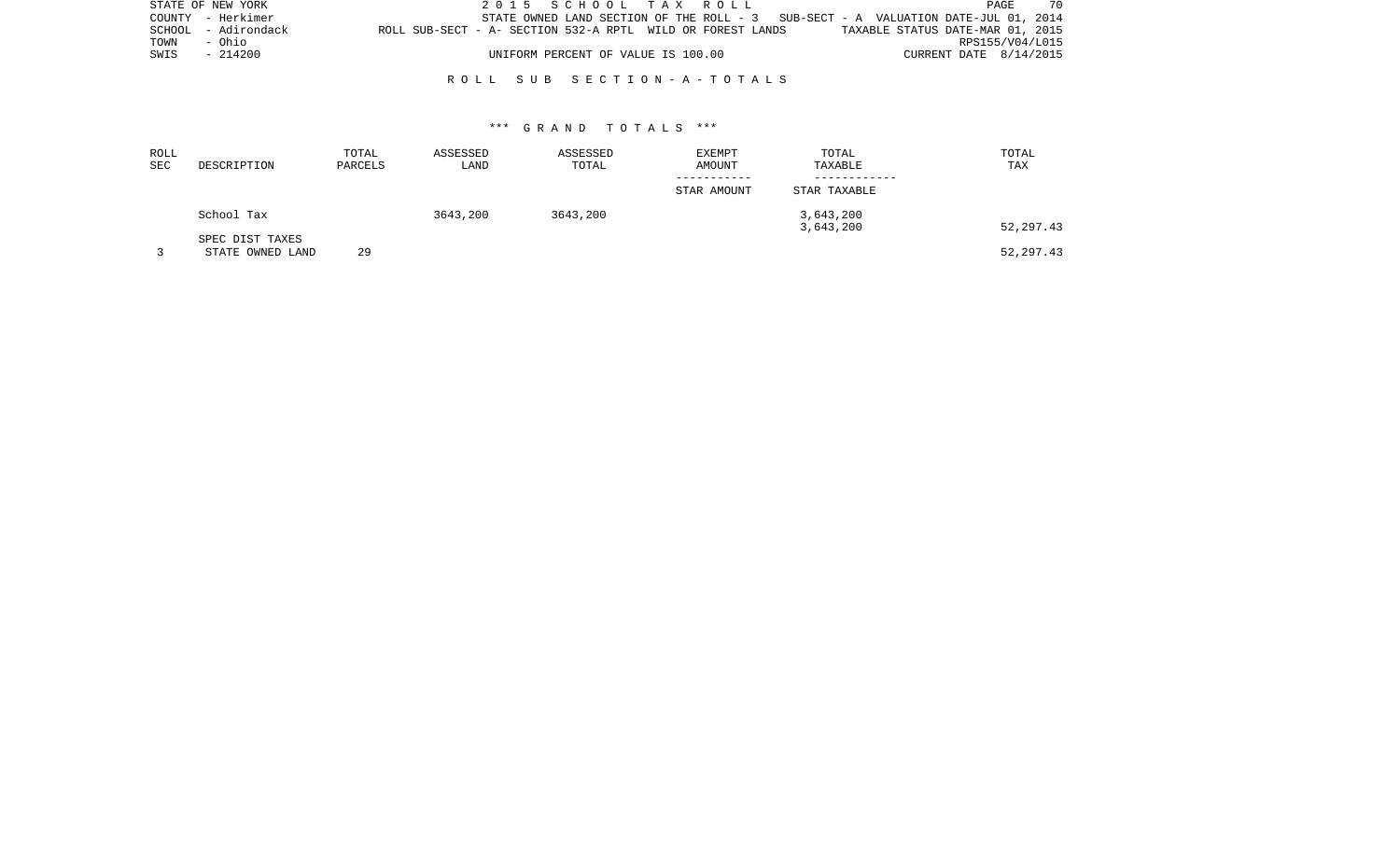| STATE OF NEW YORK<br>COUNTY - Herkimer<br>SCHOOL - Adirondack<br>- Ohio<br>TOWN<br>SWIS<br>$-214200$ | 2 0 1 5<br>ROLL SUB-SECT - P- ECL CONSERVATION AND COMMON LAW EASEMENTS | SCHOOL<br>OWNERS NAME SEQUENCE    | T A X<br>R O L L<br>UNIFORM PERCENT OF VALUE IS 100.00 | STATE OWNED LAND SECTION OF THE ROLL - 3 SUB-SECT - P VALUATION DATE-JUL 01, 2014<br>TAXABLE STATUS DATE-MAR 01, 2015 | PAGE<br>71               |
|------------------------------------------------------------------------------------------------------|-------------------------------------------------------------------------|-----------------------------------|--------------------------------------------------------|-----------------------------------------------------------------------------------------------------------------------|--------------------------|
| TAX MAP PARCEL NUMBER                                                                                |                                                                         |                                   |                                                        |                                                                                                                       |                          |
| CURRENT OWNERS NAME                                                                                  | SCHOOL DISTRICT                                                         | LAND<br>TOTAL                     | TAX DESCRIPTION                                        | TAXABLE VALUE                                                                                                         |                          |
| CURRENT OWNERS ADDRESS                                                                               | PARCEL SIZE/GRID COORD                                                  | * * * * * * * * * * * * * * * * * | SPECIAL DISTRICTS                                      | ************* 053.-2-1.1-ESMT ************                                                                            | TAX AMOUNT               |
|                                                                                                      | Near Sand Lk                                                            |                                   |                                                        | ACCT 130029010                                                                                                        |                          |
| $053. -2 - 1.1 - ESMT$                                                                               | 980 Consvn easmt                                                        |                                   | School Tax                                             | 114,912                                                                                                               | 1,649.54                 |
| State Of New York                                                                                    | Adirondack<br>302601                                                    | 114,912                           |                                                        |                                                                                                                       |                          |
| C/O County Treasurer                                                                                 | Conservation Easm.8400                                                  | 114,912                           |                                                        |                                                                                                                       |                          |
| Herkimer<br>County                                                                                   | 24 Moose River<br>ACRES 325.00                                          |                                   |                                                        |                                                                                                                       |                          |
|                                                                                                      | EAST-0370049 NRTH-1722273                                               |                                   |                                                        |                                                                                                                       |                          |
|                                                                                                      | DEED BOOK 941<br>PG-497                                                 |                                   |                                                        |                                                                                                                       |                          |
|                                                                                                      | CONSERVATION ESMT % 84.00                                               |                                   |                                                        |                                                                                                                       |                          |
|                                                                                                      | FULL MARKET VALUE                                                       | 114,912                           |                                                        |                                                                                                                       |                          |
|                                                                                                      |                                                                         |                                   | TOTAL TAX ---                                          |                                                                                                                       | $1,649.54**$             |
|                                                                                                      |                                                                         |                                   |                                                        | DATE #1<br>AMT DUE                                                                                                    | 09/30/15<br>1,649.54     |
|                                                                                                      |                                                                         |                                   |                                                        | ***************** 054.-2-11-ESMT *************                                                                        |                          |
|                                                                                                      | Near North Br                                                           |                                   |                                                        | ACCT 130028800                                                                                                        |                          |
| $054. -2 - 11 - ESMT$                                                                                | 980 Consvn easmt                                                        |                                   | School Tax                                             | 139,692                                                                                                               | 2,005.25                 |
| State Of New York                                                                                    | Adirondack<br>302601                                                    | 139,692                           |                                                        |                                                                                                                       |                          |
| C/O County Treasurer<br>Herkimer<br>County                                                           | Conservation Easm .8400<br>$P-Fr$ 620                                   | 139,692                           |                                                        |                                                                                                                       |                          |
|                                                                                                      | ACRES 620.00                                                            |                                   |                                                        |                                                                                                                       |                          |
|                                                                                                      | EAST-0380973 NRTH-1724106                                               |                                   |                                                        |                                                                                                                       |                          |
|                                                                                                      | DEED BOOK 941<br>PG-497                                                 |                                   |                                                        |                                                                                                                       |                          |
|                                                                                                      | CONSERVATION ESMT % 84.00                                               |                                   |                                                        |                                                                                                                       |                          |
|                                                                                                      | FULL MARKET VALUE                                                       | 139,692                           |                                                        |                                                                                                                       |                          |
|                                                                                                      |                                                                         |                                   | TOTAL TAX ---                                          | DATE #1                                                                                                               | $2,005.25**$<br>09/30/15 |
|                                                                                                      |                                                                         |                                   |                                                        | AMT DUE                                                                                                               | 2,005.25                 |
|                                                                                                      |                                                                         |                                   |                                                        |                                                                                                                       |                          |
|                                                                                                      | Near North Br                                                           |                                   |                                                        | ACCT 130028860                                                                                                        |                          |
| $054. -2 - 12 - ESMT$                                                                                | 980 Consyn easmt                                                        |                                   | School Tax                                             | 139,692                                                                                                               | 2,005.25                 |
| State Of New York<br>C/O County Treasurer                                                            | Adirondack<br>302601<br>Conservation Easm .8400                         | 139,692<br>139,692                |                                                        |                                                                                                                       |                          |
| Herkimer<br>County                                                                                   | $P-Fr$ 620                                                              |                                   |                                                        |                                                                                                                       |                          |
|                                                                                                      | ACRES 620.00                                                            |                                   |                                                        |                                                                                                                       |                          |
|                                                                                                      | EAST-0373610 NRTH-1725238                                               |                                   |                                                        |                                                                                                                       |                          |
|                                                                                                      | DEED BOOK 941<br>$PG-497$                                               |                                   |                                                        |                                                                                                                       |                          |
|                                                                                                      | CONSERVATION ESMT % 84.00                                               |                                   |                                                        |                                                                                                                       |                          |
|                                                                                                      | FULL MARKET VALUE                                                       | 139,692                           | TOTAL TAX ---                                          |                                                                                                                       | $2,005.25**$             |
|                                                                                                      |                                                                         |                                   |                                                        | DATE #1                                                                                                               | 09/30/15                 |
|                                                                                                      |                                                                         |                                   |                                                        | AMT DUE                                                                                                               | 2,005.25                 |
|                                                                                                      |                                                                         |                                   |                                                        |                                                                                                                       |                          |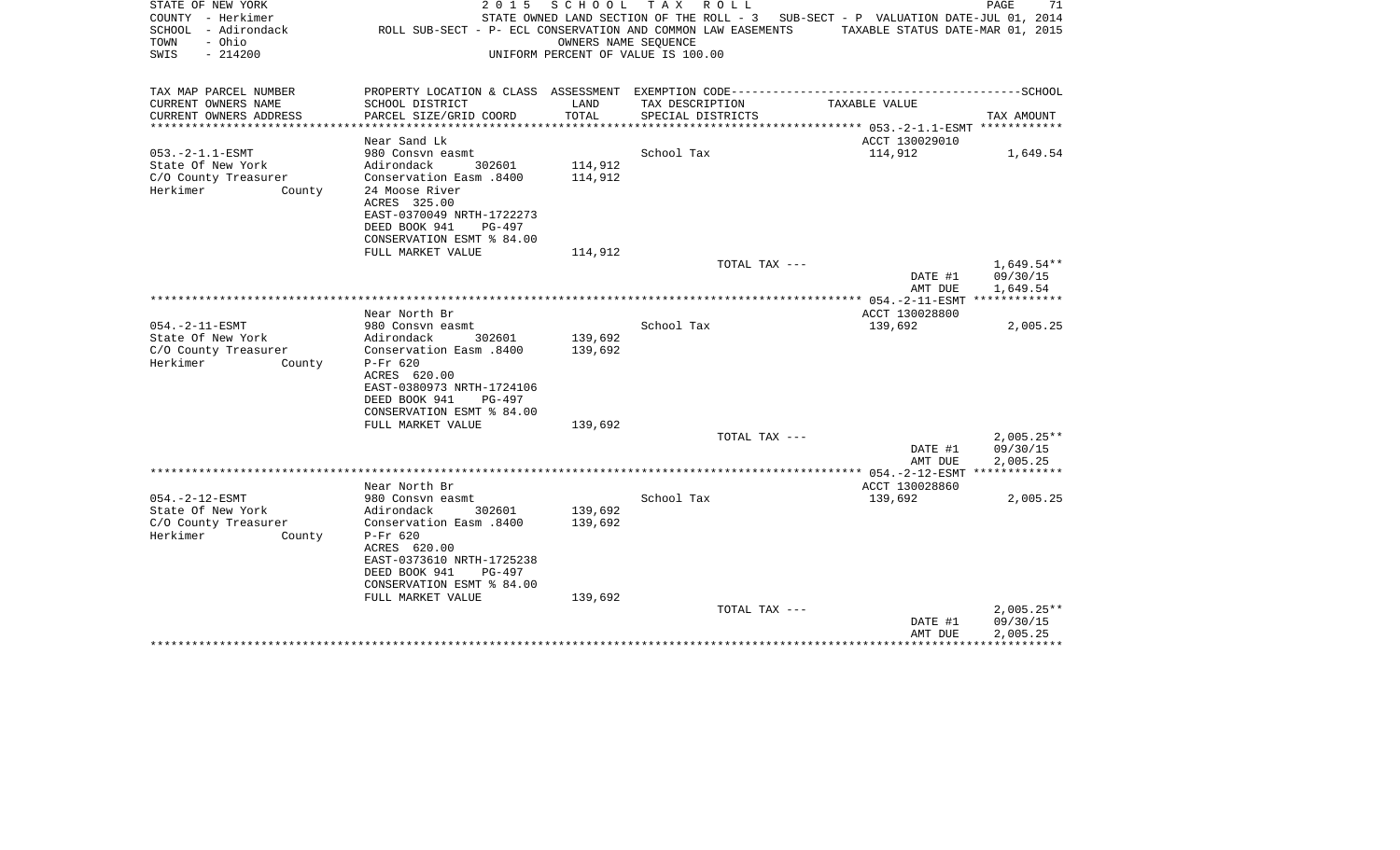| STATE OF NEW YORK<br>COUNTY - Herkimer<br>SCHOOL - Adirondack<br>- Ohio<br>TOWN<br>SWIS<br>$-214200$ | 2 0 1 5                                                                                      | SCHOOL<br>OWNERS NAME SEOUENCE | TAX ROLL<br>ROLL SUB-SECT - P- ECL CONSERVATION AND COMMON LAW EASEMENTS<br>UNIFORM PERCENT OF VALUE IS 100.00 | STATE OWNED LAND SECTION OF THE ROLL - 3 SUB-SECT - P VALUATION DATE-JUL 01, 2014<br>TAXABLE STATUS DATE-MAR 01, 2015 | 72<br>PAGE                |
|------------------------------------------------------------------------------------------------------|----------------------------------------------------------------------------------------------|--------------------------------|----------------------------------------------------------------------------------------------------------------|-----------------------------------------------------------------------------------------------------------------------|---------------------------|
| TAX MAP PARCEL NUMBER                                                                                | PROPERTY LOCATION & CLASS ASSESSMENT EXEMPTION CODE-----------------------------------SCHOOL |                                |                                                                                                                |                                                                                                                       |                           |
| CURRENT OWNERS NAME                                                                                  | SCHOOL DISTRICT                                                                              | LAND                           | TAX DESCRIPTION                                                                                                | TAXABLE VALUE                                                                                                         |                           |
| CURRENT OWNERS ADDRESS                                                                               | PARCEL SIZE/GRID COORD                                                                       | TOTAL                          | SPECIAL DISTRICTS                                                                                              |                                                                                                                       | TAX AMOUNT                |
| ***********************                                                                              | ***********************                                                                      |                                |                                                                                                                |                                                                                                                       |                           |
|                                                                                                      | Near North Br                                                                                |                                |                                                                                                                | ACCT 130028890                                                                                                        |                           |
| $054. - 2 - 13 - ESMT$<br>State Of New York                                                          | 980 Consvn easmt<br>Adirondack<br>302601                                                     | 139,692                        | School Tax                                                                                                     | 139,692                                                                                                               | 2,005.25                  |
| C/O County Treasurer                                                                                 | Conservation Easm .8400                                                                      | 139,692                        |                                                                                                                |                                                                                                                       |                           |
| Herkimer<br>County                                                                                   | $P-Fr$ 620                                                                                   |                                |                                                                                                                |                                                                                                                       |                           |
|                                                                                                      | ACRES 620.00                                                                                 |                                |                                                                                                                |                                                                                                                       |                           |
|                                                                                                      | EAST-0376986 NRTH-1721247                                                                    |                                |                                                                                                                |                                                                                                                       |                           |
|                                                                                                      | DEED BOOK 941<br>PG-497                                                                      |                                |                                                                                                                |                                                                                                                       |                           |
|                                                                                                      | CONSERVATION ESMT % 84.00                                                                    |                                |                                                                                                                |                                                                                                                       |                           |
|                                                                                                      | FULL MARKET VALUE                                                                            | 139,692                        |                                                                                                                |                                                                                                                       |                           |
|                                                                                                      |                                                                                              |                                | TOTAL TAX ---                                                                                                  |                                                                                                                       | $2,005.25**$              |
|                                                                                                      |                                                                                              |                                |                                                                                                                | DATE #1                                                                                                               | 09/30/15                  |
|                                                                                                      |                                                                                              |                                |                                                                                                                | AMT DUE                                                                                                               | 2,005.25<br>************* |
|                                                                                                      | Near North Br                                                                                |                                |                                                                                                                | ACCT 130028980                                                                                                        |                           |
| $054. -2 - 14 - ESMT$                                                                                | 980 Consyn easmt                                                                             |                                | School Tax                                                                                                     | 62,664                                                                                                                | 899.53                    |
| State Of New York                                                                                    | Adirondack<br>302601                                                                         | 62,664                         |                                                                                                                |                                                                                                                       |                           |
| C/O County Treasurer                                                                                 | Conservation Easm .8400                                                                      | 62,664                         |                                                                                                                |                                                                                                                       |                           |
| Herkimer<br>County                                                                                   | ACRES 151.90                                                                                 |                                |                                                                                                                |                                                                                                                       |                           |
|                                                                                                      | EAST-0373449 NRTH-1719782                                                                    |                                |                                                                                                                |                                                                                                                       |                           |
|                                                                                                      | PG-497<br>DEED BOOK 941                                                                      |                                |                                                                                                                |                                                                                                                       |                           |
|                                                                                                      | CONSERVATION ESMT % 84.00                                                                    |                                |                                                                                                                |                                                                                                                       |                           |
|                                                                                                      | FULL MARKET VALUE                                                                            | 62,664                         |                                                                                                                |                                                                                                                       |                           |
|                                                                                                      |                                                                                              |                                | TOTAL TAX ---                                                                                                  |                                                                                                                       | 899.53**                  |
|                                                                                                      |                                                                                              |                                |                                                                                                                | DATE #1<br>AMT DUE                                                                                                    | 09/30/15<br>899.53        |
|                                                                                                      |                                                                                              |                                |                                                                                                                |                                                                                                                       | **************            |
|                                                                                                      | North Lk                                                                                     |                                |                                                                                                                | ACCT 130028920                                                                                                        |                           |
| $058. -1 - 1 - ESMT$                                                                                 | 980 Consvn easmt - WTRFNT                                                                    |                                | School Tax                                                                                                     | 192,864                                                                                                               | 2,768.53                  |
| State Of New York                                                                                    | Adirondack<br>302601                                                                         | 192,864                        |                                                                                                                |                                                                                                                       |                           |
| C/O County Treasurer                                                                                 | Conservation Easm .8400                                                                      | 192,864                        |                                                                                                                |                                                                                                                       |                           |
| Herkimer<br>County                                                                                   | Township 6                                                                                   |                                |                                                                                                                |                                                                                                                       |                           |
|                                                                                                      | ACRES 463.60                                                                                 |                                |                                                                                                                |                                                                                                                       |                           |
|                                                                                                      | EAST-0380469 NRTH-1717411                                                                    |                                |                                                                                                                |                                                                                                                       |                           |
|                                                                                                      | DEED BOOK 941<br>PG-497                                                                      |                                |                                                                                                                |                                                                                                                       |                           |
|                                                                                                      | CONSERVATION ESMT % 84.00                                                                    | 192,864                        |                                                                                                                |                                                                                                                       |                           |
|                                                                                                      | FULL MARKET VALUE                                                                            |                                | TOTAL TAX ---                                                                                                  |                                                                                                                       | $2,768.53**$              |
|                                                                                                      |                                                                                              |                                |                                                                                                                | DATE #1                                                                                                               | 09/30/15                  |
|                                                                                                      |                                                                                              |                                |                                                                                                                | AMT DUE                                                                                                               | 2,768.53                  |
|                                                                                                      |                                                                                              |                                |                                                                                                                |                                                                                                                       |                           |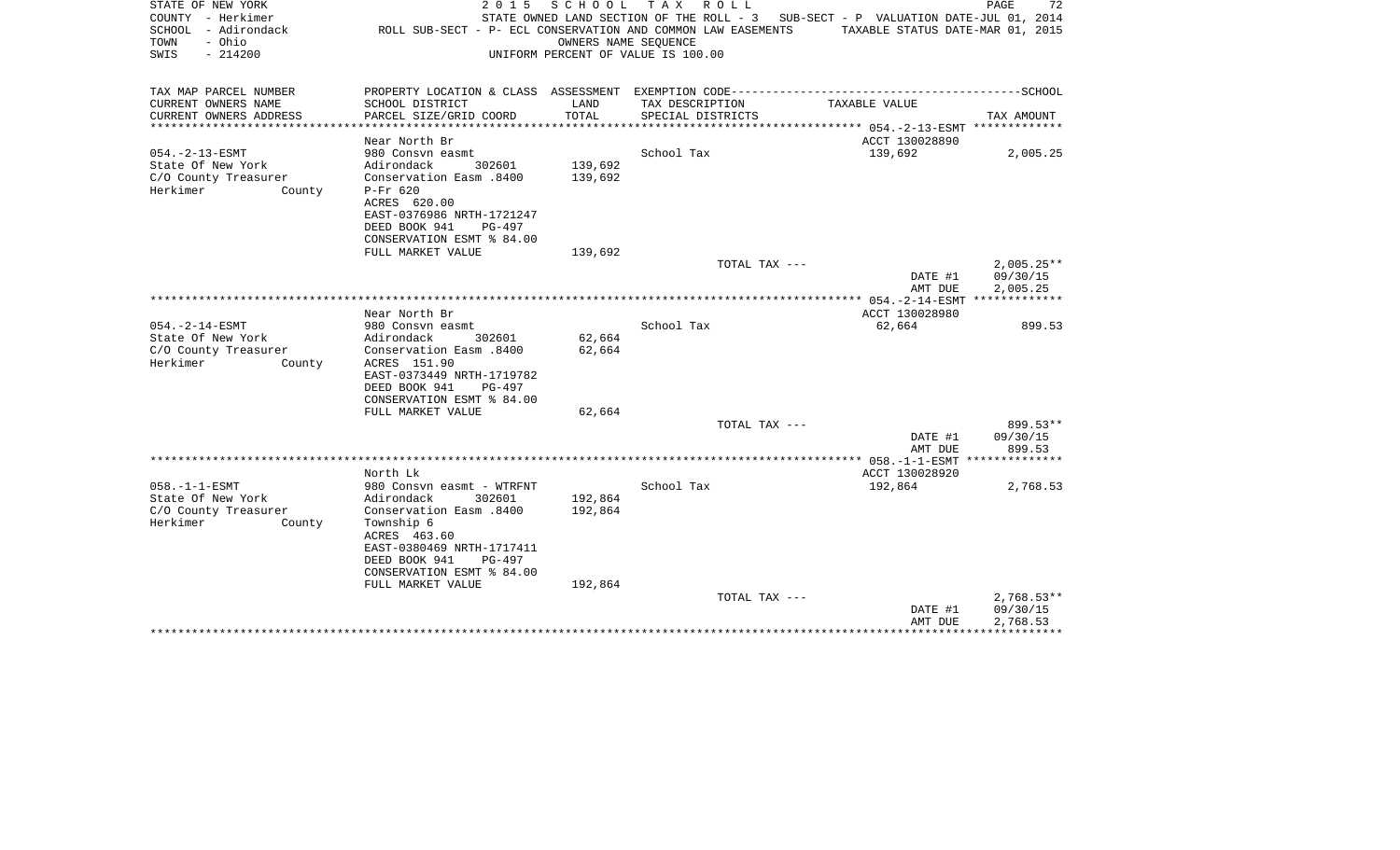| STATE OF NEW YORK<br>COUNTY - Herkimer<br>SCHOOL<br>- Adirondack<br>- Ohio<br>TOWN<br>$-214200$<br>SWIS | 2 0 1 5<br>ROLL SUB-SECT - P- ECL CONSERVATION AND COMMON LAW EASEMENTS                                                                                                           | SCHOOL<br>OWNERS NAME SEQUENCE | TAX ROLL<br>UNIFORM PERCENT OF VALUE IS 100.00 | STATE OWNED LAND SECTION OF THE ROLL - 3 SUB-SECT - P VALUATION DATE-JUL 01, 2014<br>TAXABLE STATUS DATE-MAR 01, 2015 | PAGE<br>73                           |
|---------------------------------------------------------------------------------------------------------|-----------------------------------------------------------------------------------------------------------------------------------------------------------------------------------|--------------------------------|------------------------------------------------|-----------------------------------------------------------------------------------------------------------------------|--------------------------------------|
|                                                                                                         |                                                                                                                                                                                   |                                |                                                |                                                                                                                       |                                      |
| TAX MAP PARCEL NUMBER                                                                                   | PROPERTY LOCATION & CLASS ASSESSMENT EXEMPTION CODE-----------------------------------SCHOOL                                                                                      |                                |                                                |                                                                                                                       |                                      |
| CURRENT OWNERS NAME                                                                                     | SCHOOL DISTRICT                                                                                                                                                                   | LAND                           | TAX DESCRIPTION                                | TAXABLE VALUE                                                                                                         |                                      |
| CURRENT OWNERS ADDRESS                                                                                  | PARCEL SIZE/GRID COORD                                                                                                                                                            | TOTAL                          | SPECIAL DISTRICTS                              |                                                                                                                       | TAX AMOUNT                           |
|                                                                                                         | North Lk                                                                                                                                                                          |                                |                                                | ACCT 130028770                                                                                                        |                                      |
| $058. - 1 - 2 - ESMT$<br>State Of New York<br>C/O County Treasurer<br>Herkimer<br>County                | 980 Consyn easmt - WTRFNT<br>302601<br>Adirondack<br>Conservation Easm .8400<br>ACRES 629.80<br>EAST-0384391 NRTH-1719900<br>DEED BOOK 941<br>PG-497<br>CONSERVATION ESMT % 84.00 | 226,548<br>226,548             | School Tax                                     | 226,548                                                                                                               | 3,252.05                             |
|                                                                                                         | FULL MARKET VALUE                                                                                                                                                                 | 226,548                        |                                                |                                                                                                                       |                                      |
|                                                                                                         |                                                                                                                                                                                   |                                | TOTAL TAX ---                                  | DATE #1<br>AMT DUE                                                                                                    | $3,252.05**$<br>09/30/15<br>3,252.05 |
|                                                                                                         |                                                                                                                                                                                   |                                |                                                |                                                                                                                       |                                      |
| $054. -2 - 10 - ESMT$                                                                                   | Near North Br<br>980 Consvn easmt                                                                                                                                                 |                                | School Tax                                     | ACCT 130028830<br>139,692                                                                                             | 2,005.25                             |
| State Of New York<br>C/O County Treasurer<br>Herkimer<br>County                                         | Adirondack<br>302601<br>Conservation Easm .8400<br>$P-Fr$ 620<br>ACRES 620.00<br>EAST-0377913 NRTH-1728341<br>DEED BOOK 941<br>$PG-497$<br>CONSERVATION ESMT % 84.00              | 139,692<br>139,692             |                                                |                                                                                                                       |                                      |
|                                                                                                         | FULL MARKET VALUE                                                                                                                                                                 | 139,692                        |                                                |                                                                                                                       |                                      |
|                                                                                                         |                                                                                                                                                                                   |                                | TOTAL TAX ---                                  | DATE #1<br>AMT DUE                                                                                                    | $2.005.25**$<br>09/30/15<br>2,005.25 |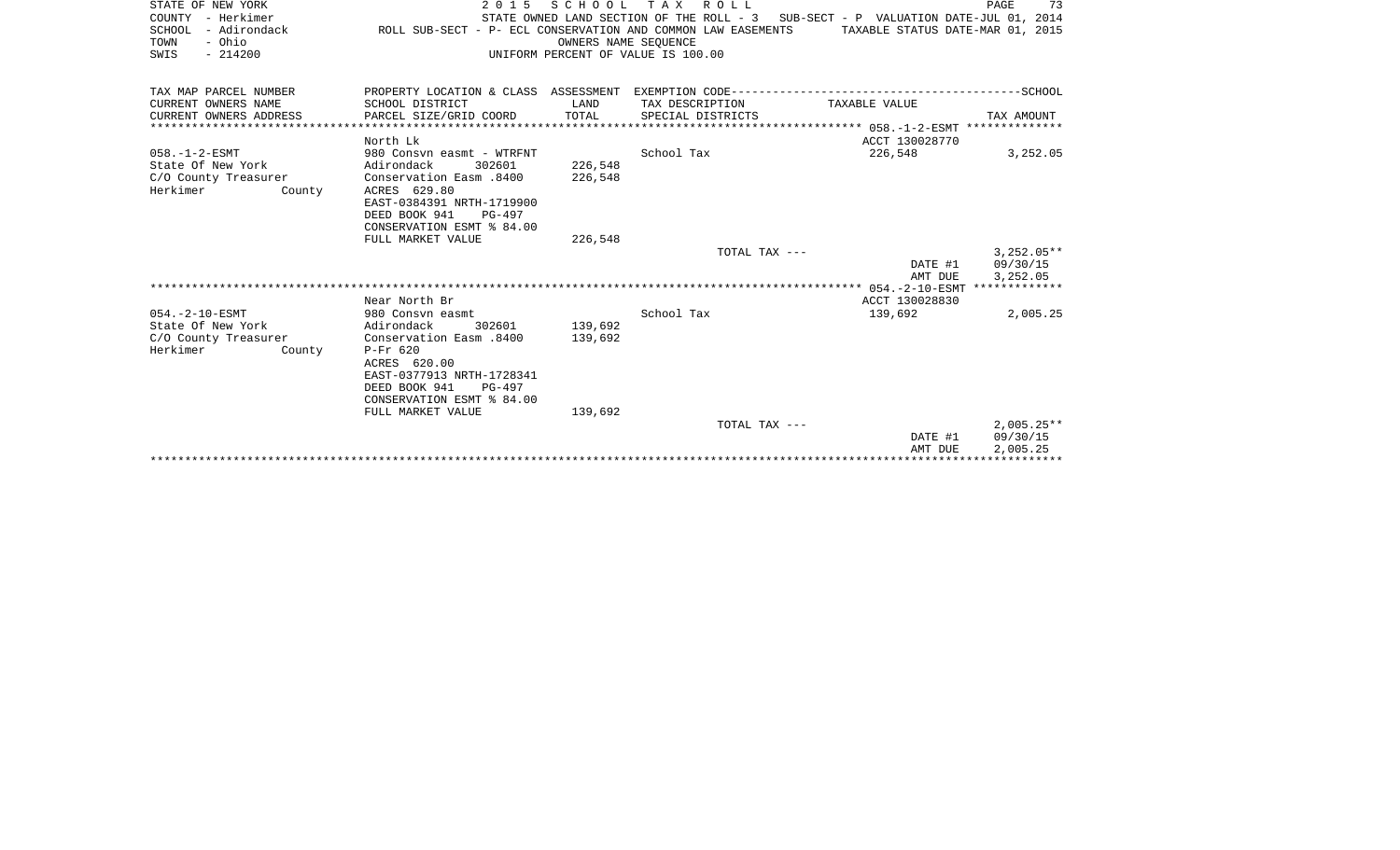|      | STATE OF NEW YORK   | 2015 SCHOOL TAX ROLL                                                                             | PAGE.                  |  |
|------|---------------------|--------------------------------------------------------------------------------------------------|------------------------|--|
|      | COUNTY - Herkimer   | STATE OWNED LAND SECTION OF THE ROLL - 3 SUB-SECT - P VALUATION DATE-JUL 01, 2014                |                        |  |
|      | SCHOOL - Adirondack | TAXABLE STATUS DATE-MAR 01, 2015<br>ROLL SUB-SECT - P- ECL CONSERVATION AND COMMON LAW EASEMENTS |                        |  |
| TOWN | - Ohio              |                                                                                                  | RPS155/V04/L015        |  |
| SWIS | $-214200$           | UNIFORM PERCENT OF VALUE IS 100.00                                                               | CURRENT DATE 8/14/2015 |  |
|      |                     |                                                                                                  |                        |  |

#### R O L L S U B S E C T I O N - P - T O T A L S

#### \*\*\* S P E C I A L D I S T R I C T S U M M A R Y \*\*\*

|      |      | $m \wedge m \wedge n$<br>. U 171 | <b>FYTFNCT∩N</b><br>- 71 | ∴N.  | $\cdots$ | <b>DA 4 DI</b> |               | JIAL |
|------|------|----------------------------------|--------------------------|------|----------|----------------|---------------|------|
| CODE | NAMF | UAROTT                           | <b>TIZE</b>              | JU P |          | OUN            | .<br>$\cdots$ |      |

## NO SPECIAL DISTRICTS AT THIS LEVEL

#### \*\*\* S C H O O L D I S T R I C T S U M M A R Y \*\*\*

| CODE   | DISTRICT NAME                    | TOTAL<br>PARCELS | ASSESSED<br>LAND | ASSESSED<br>TOTAL | EXEMPT<br>AMOUNT | TOTAL<br>TAXABLE |           |
|--------|----------------------------------|------------------|------------------|-------------------|------------------|------------------|-----------|
|        |                                  |                  |                  |                   | STAR AMOUNT      | STAR TAXABLE     | TOTAL TAX |
|        | Adirondack                       | 8                | 1155,756         | 1155,756          |                  | 1,155,756        |           |
| 302601 |                                  |                  |                  |                   |                  | 1,155,756        | 16,590.65 |
|        | SUB-TOTAL                        | 8                | 1155,756         | 1155,756          |                  | 1,155,756        |           |
|        | $S \cup B - T \cup T A L (CONT)$ |                  |                  |                   |                  | 1,155,756        | 16,590.65 |
|        | TOTAL                            | 8                | 1155,756         | 1155,756          |                  | 1,155,756        |           |
|        | TOTAL (CONT)                     |                  |                  |                   |                  | 1,155,756        | 16,590.65 |

\*\*\* S Y S T E M C O D E S S U M M A R Y \*\*\*

#### NO SYSTEM EXEMPTIONS AT THIS LEVEL

\*\*\* E X E M P T I O N S U M M A R Y \*\*\*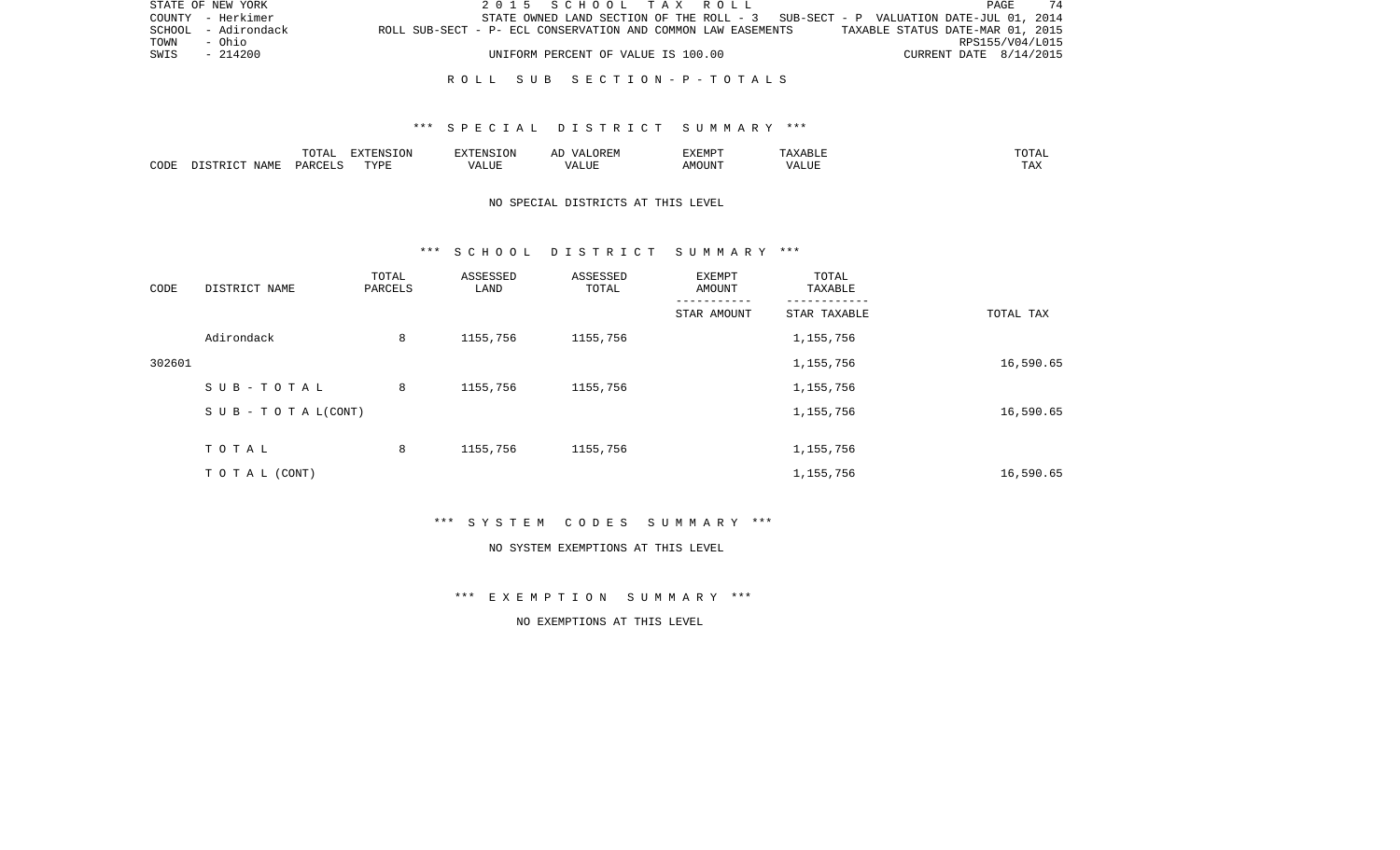|      | STATE OF NEW YORK   |                                                              |  | 2015 SCHOOL TAX ROLL               |  |                                                                                   |                                  |                        | PAGE            | 75 |
|------|---------------------|--------------------------------------------------------------|--|------------------------------------|--|-----------------------------------------------------------------------------------|----------------------------------|------------------------|-----------------|----|
|      | COUNTY - Herkimer   |                                                              |  |                                    |  | STATE OWNED LAND SECTION OF THE ROLL - 3 SUB-SECT - P VALUATION DATE-JUL 01, 2014 |                                  |                        |                 |    |
|      | SCHOOL - Adirondack | ROLL SUB-SECT - P- ECL CONSERVATION AND COMMON LAW EASEMENTS |  |                                    |  |                                                                                   | TAXABLE STATUS DATE-MAR 01, 2015 |                        |                 |    |
| TOWN | - Ohio              |                                                              |  |                                    |  |                                                                                   |                                  |                        | RPS155/V04/L015 |    |
| SWIS | - 214200            |                                                              |  | UNIFORM PERCENT OF VALUE IS 100.00 |  |                                                                                   |                                  | CURRENT DATE 8/14/2015 |                 |    |
|      |                     |                                                              |  |                                    |  |                                                                                   |                                  |                        |                 |    |

#### R O L L S U B S E C T I O N - P - T O T A L S

| ROLL<br>SEC | DESCRIPTION                         | TOTAL<br>PARCELS | ASSESSED<br>LAND | ASSESSED<br>TOTAL | <b>EXEMPT</b><br>AMOUNT | TOTAL<br>TAXABLE | TOTAL<br>TAX |
|-------------|-------------------------------------|------------------|------------------|-------------------|-------------------------|------------------|--------------|
|             |                                     |                  |                  |                   |                         |                  |              |
|             |                                     |                  |                  |                   | STAR AMOUNT             | STAR TAXABLE     |              |
|             | School Tax                          |                  | 1155,756         | 1155,756          |                         | 1,155,756        |              |
|             |                                     |                  |                  |                   |                         | 1,155,756        | 16,590.65    |
|             | SPEC DIST TAXES<br>STATE OWNED LAND | 8                |                  |                   |                         |                  | 16,590.65    |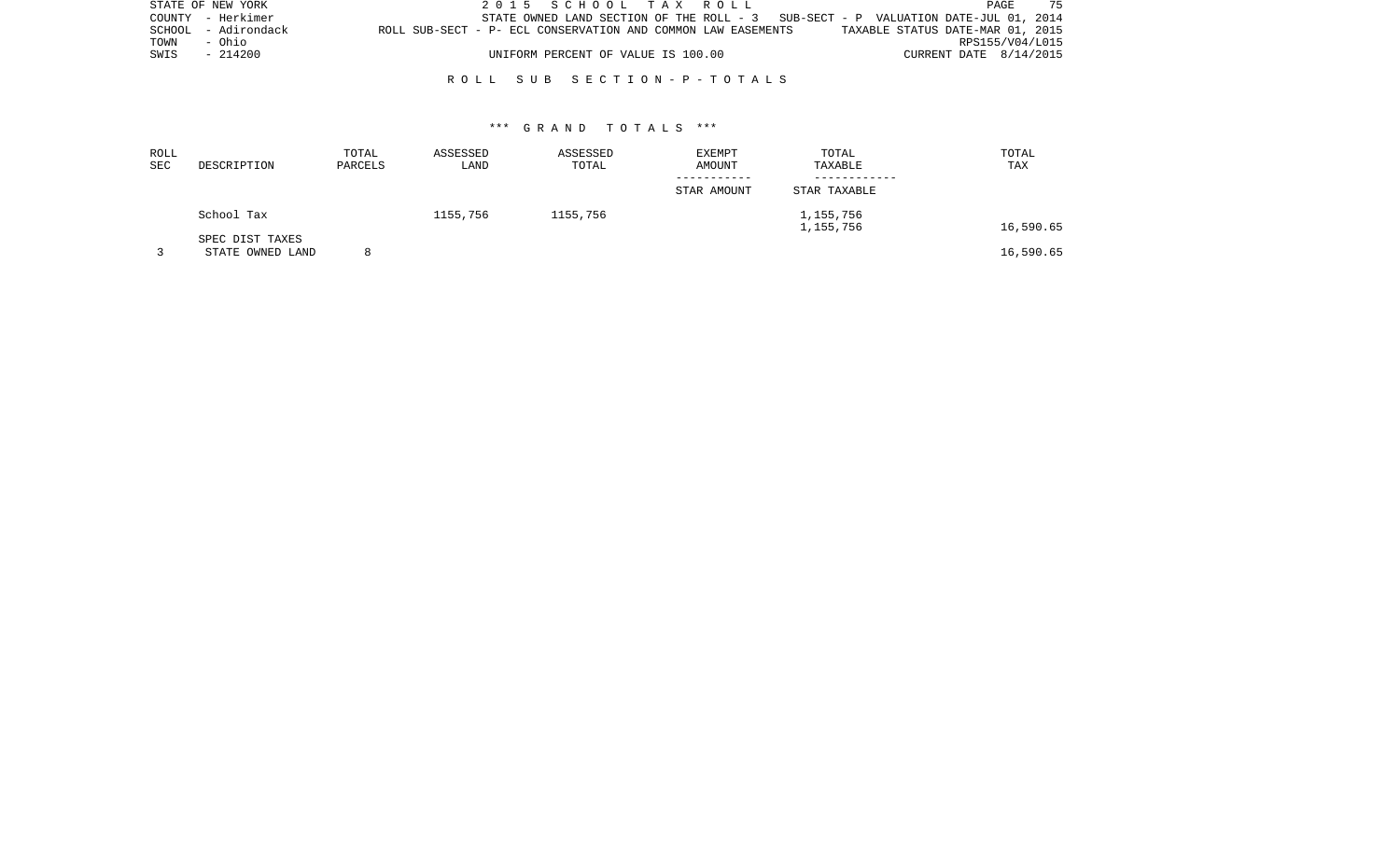| STATE OF NEW YORK      | 2 0 1 5                        |                                    | SCHOOL TAX ROLL                          |                                          | 76<br>PAGE |  |  |  |  |  |  |  |
|------------------------|--------------------------------|------------------------------------|------------------------------------------|------------------------------------------|------------|--|--|--|--|--|--|--|
| – Herkimer<br>COUNTY   |                                |                                    | STATE OWNED LAND SECTION OF THE ROLL - 3 | SUB-SECT - X VALUATION DATE-JUL 01, 2014 |            |  |  |  |  |  |  |  |
| - Adirondack<br>SCHOOL | ROLL SUB-SECT - X- SECTION 542 |                                    | RPTL AGGREGATE ASSESSMENTS               | TAXABLE STATUS DATE-MAR 01, 2015         |            |  |  |  |  |  |  |  |
| - Ohio<br>TOWN         |                                | OWNERS NAME SEOUENCE               |                                          |                                          |            |  |  |  |  |  |  |  |
| $-214200$<br>SWIS      |                                | UNIFORM PERCENT OF VALUE IS 100.00 |                                          |                                          |            |  |  |  |  |  |  |  |
|                        |                                |                                    |                                          |                                          |            |  |  |  |  |  |  |  |
|                        |                                |                                    |                                          |                                          |            |  |  |  |  |  |  |  |
| TAX MAP PARCEL NUMBER  | PROPERTY LOCATION & CLASS      | ASSESSMENT                         |                                          |                                          | $--SCHOOL$ |  |  |  |  |  |  |  |
| CURRENT OWNERS NAME    | SCHOOL DISTRICT                | LAND                               | TAX DESCRIPTION                          | TAXABLE VALUE                            |            |  |  |  |  |  |  |  |
| CURRENT OWNERS ADDRESS | PARCEL SIZE/GRID COORD         | TOTAL                              | SPECIAL DISTRICTS                        |                                          | TAX AMOUNT |  |  |  |  |  |  |  |
|                        |                                |                                    |                                          |                                          |            |  |  |  |  |  |  |  |
|                        |                                |                                    |                                          | ACCT 130777777                           |            |  |  |  |  |  |  |  |
| $333. - 1 - 41$        | 991 Adirondack p               |                                    | School Tax                               | 0.00                                     | 0.00       |  |  |  |  |  |  |  |
| New York State Land    | Adirondack<br>302601           |                                    |                                          |                                          |            |  |  |  |  |  |  |  |
| Adirondack Central     | Apaaa                          |                                    |                                          |                                          |            |  |  |  |  |  |  |  |
| Albany, NY 12223       | FULL MARKET VALUE              |                                    |                                          |                                          |            |  |  |  |  |  |  |  |
|                        |                                |                                    | TOTAL TAX $---$                          |                                          | $0.00**$   |  |  |  |  |  |  |  |
|                        |                                |                                    |                                          |                                          |            |  |  |  |  |  |  |  |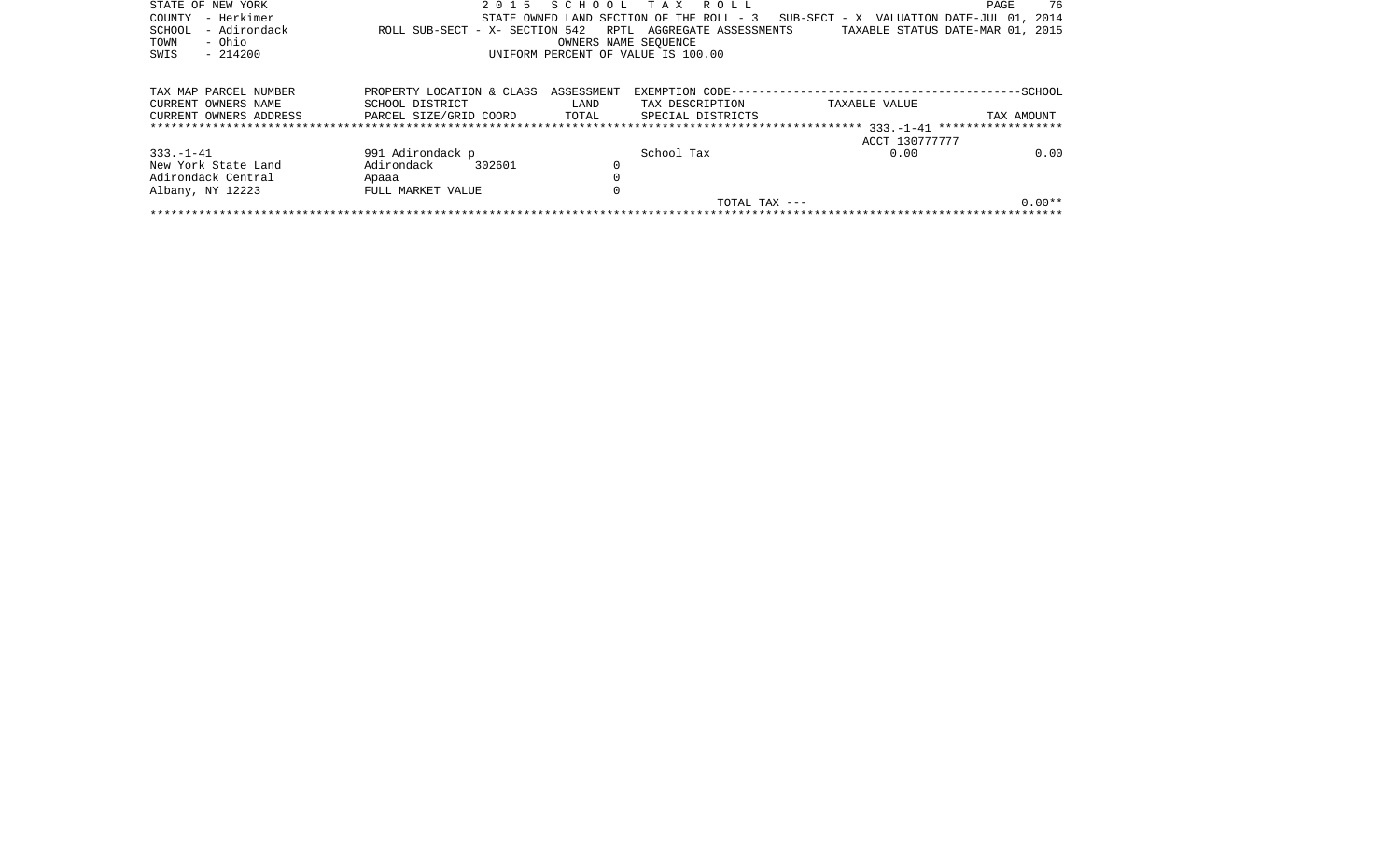|      | STATE OF NEW YORK   |                                                           |  | 2015 SCHOOL TAX ROLL               |  |                                                                                   |                        | PAGE | - 77 |
|------|---------------------|-----------------------------------------------------------|--|------------------------------------|--|-----------------------------------------------------------------------------------|------------------------|------|------|
|      | COUNTY - Herkimer   |                                                           |  |                                    |  | STATE OWNED LAND SECTION OF THE ROLL - 3 SUB-SECT - X VALUATION DATE-JUL 01, 2014 |                        |      |      |
|      | SCHOOL - Adirondack | ROLL SUB-SECT - X- SECTION 542 RPTL AGGREGATE ASSESSMENTS |  |                                    |  | TAXABLE STATUS DATE-MAR 01, 2015                                                  |                        |      |      |
| TOWN | - Ohio              |                                                           |  |                                    |  |                                                                                   | RPS155/V04/L015        |      |      |
| SWIS | - 214200            |                                                           |  | UNIFORM PERCENT OF VALUE IS 100.00 |  |                                                                                   | CURRENT DATE 8/14/2015 |      |      |
|      |                     |                                                           |  |                                    |  |                                                                                   |                        |      |      |

#### R O L L S U B S E C T I O N - X - T O T A L S

#### \*\*\* S P E C I A L D I S T R I C T S U M M A R Y \*\*\*

|      |      | ----<br>◡∸⊷              | EXTENSION |           | 'XEMPT        | .                 | ----           |
|------|------|--------------------------|-----------|-----------|---------------|-------------------|----------------|
| CODE | NAME | $\triangle$ ARCET $\sim$ | T T T T   | $- - - -$ | IOUN'.<br>. M | 77 T TTT<br>A HUI | $- - -$<br>LA. |

# NO SPECIAL DISTRICTS AT THIS LEVEL

#### \*\*\* S C H O O L D I S T R I C T S U M M A R Y \*\*\*

| CODE   | DISTRICT NAME      | TOTAL<br>PARCELS | ASSESSED<br>LAND | ASSESSED<br>TOTAL | EXEMPT<br>AMOUNT<br>-------- | TOTAL<br>TAXABLE |           |
|--------|--------------------|------------------|------------------|-------------------|------------------------------|------------------|-----------|
|        |                    |                  |                  |                   | STAR AMOUNT                  | STAR TAXABLE     | TOTAL TAX |
|        | Adirondack         | $\mathbf{1}$     |                  |                   |                              |                  |           |
| 302601 |                    |                  |                  |                   |                              |                  |           |
|        | SUB-TOTAL          | $\mathbf 1$      |                  |                   |                              |                  |           |
|        | SUB - TO TAL(CONT) |                  |                  |                   |                              |                  |           |
|        |                    |                  |                  |                   |                              |                  |           |
|        | TOTAL              | 1                |                  |                   |                              |                  |           |
|        | TO TAL (CONT)      |                  |                  |                   |                              |                  |           |
|        |                    |                  |                  |                   |                              |                  |           |

\*\*\* S Y S T E M C O D E S S U M M A R Y \*\*\*

NO SYSTEM EXEMPTIONS AT THIS LEVEL

\*\*\* E X E M P T I O N S U M M A R Y \*\*\*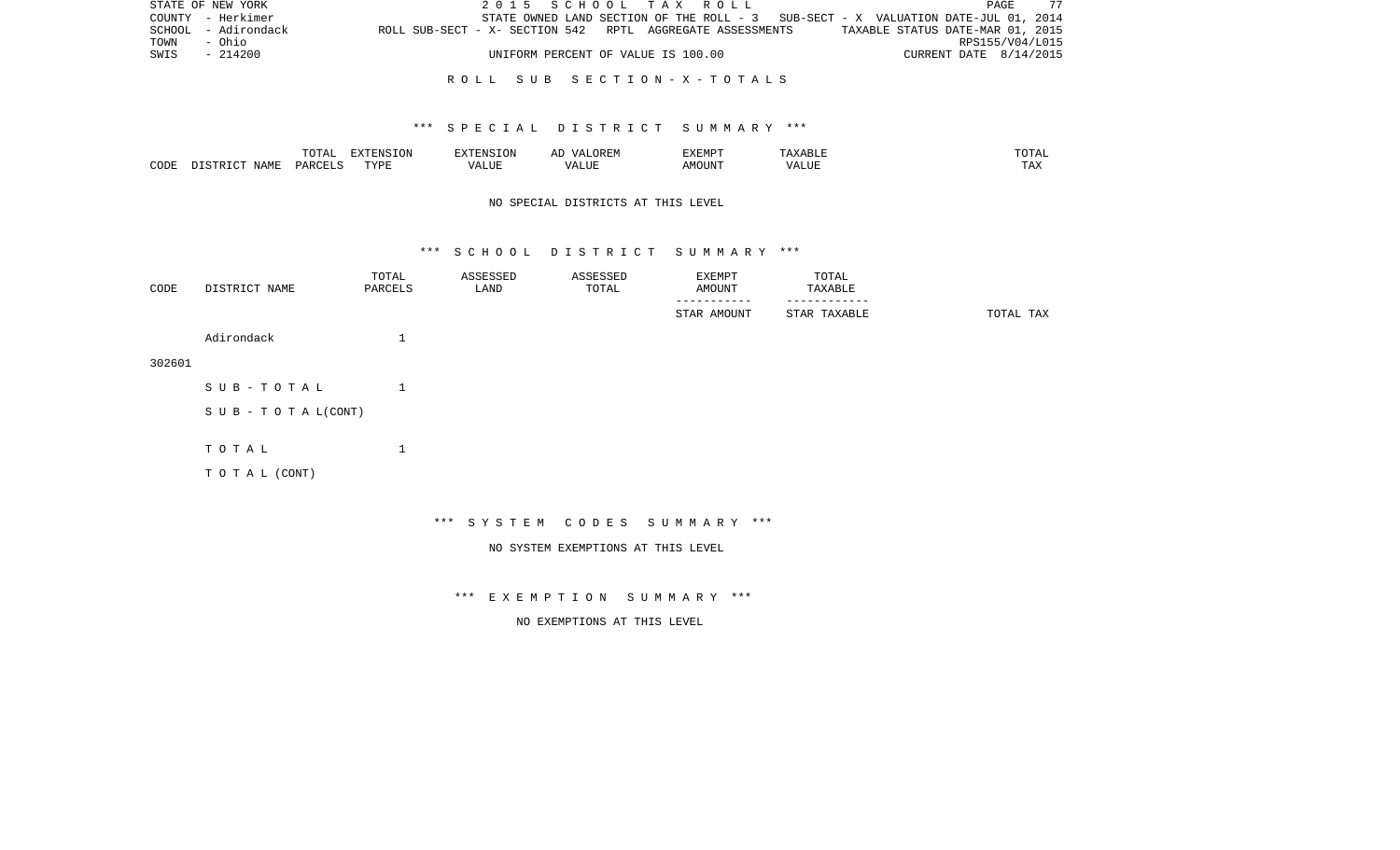|      | STATE OF NEW YORK   |                                                           |  | 2015 SCHOOL TAX ROLL               |  |  |  |                                                                                   |                        | PAGE            | 7 R |
|------|---------------------|-----------------------------------------------------------|--|------------------------------------|--|--|--|-----------------------------------------------------------------------------------|------------------------|-----------------|-----|
|      | COUNTY - Herkimer   |                                                           |  |                                    |  |  |  | STATE OWNED LAND SECTION OF THE ROLL - 3 SUB-SECT - X VALUATION DATE-JUL 01, 2014 |                        |                 |     |
|      | SCHOOL - Adirondack | ROLL SUB-SECT - X- SECTION 542 RPTL AGGREGATE ASSESSMENTS |  |                                    |  |  |  | TAXABLE STATUS DATE-MAR 01, 2015                                                  |                        |                 |     |
| TOWN | - Ohio              |                                                           |  |                                    |  |  |  |                                                                                   |                        | RPS155/V04/L015 |     |
| SWIS | $-214200$           |                                                           |  | UNIFORM PERCENT OF VALUE IS 100.00 |  |  |  |                                                                                   | CURRENT DATE 8/14/2015 |                 |     |
|      |                     |                                                           |  |                                    |  |  |  |                                                                                   |                        |                 |     |

#### R O L L S U B S E C T I O N - X - T O T A L S

#### \*\*\* G R A N D T O T A L S \*\*\*

| ROLL<br><b>SEC</b> | DESCRIPTION | TOTAL<br>PARCELS | ASSESSED<br>LAND | ASSESSED<br>TOTAL | EXEMPT<br><b>AMOUNT</b>    | TOTAL<br>TAXABLE | TOTAL<br>TAX |
|--------------------|-------------|------------------|------------------|-------------------|----------------------------|------------------|--------------|
|                    |             |                  |                  |                   | -----------<br>STAR AMOUNT | STAR TAXABLE     |              |
|                    | RS 3 TOTAL  |                  |                  |                   |                            |                  |              |

 SPEC DIST TAXES 3 STATE OWNED LAND 1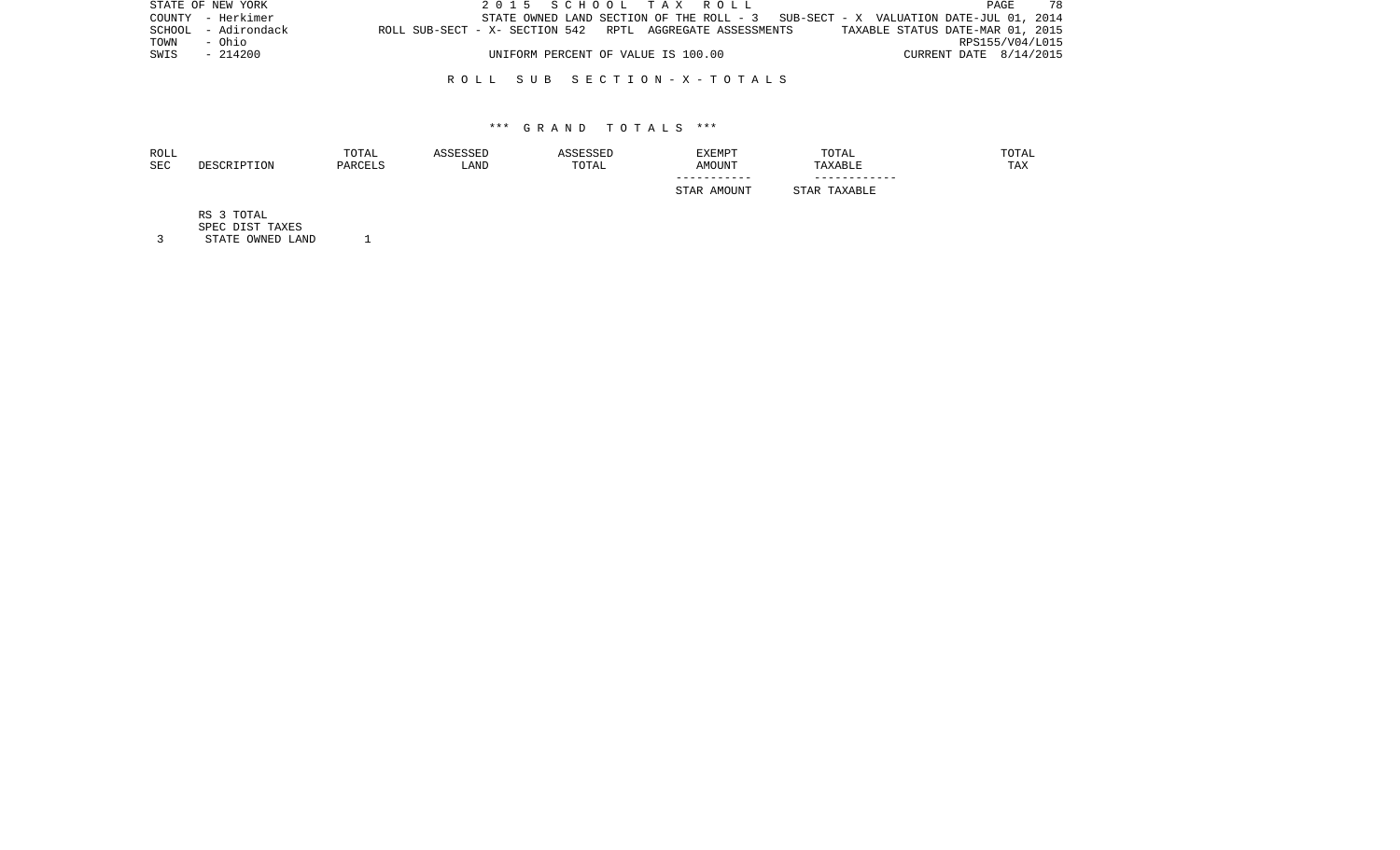|                                     |                                                |                      | TOTAL TAX ---                      |                                                                                   | $0.00**$                         |
|-------------------------------------|------------------------------------------------|----------------------|------------------------------------|-----------------------------------------------------------------------------------|----------------------------------|
|                                     | FULL MARKET VALUE                              | 0                    |                                    |                                                                                   |                                  |
|                                     | Adirondack                                     |                      |                                    |                                                                                   |                                  |
| Albany, NY 12223                    | Aggregate Assessment                           | $\Omega$             |                                    |                                                                                   |                                  |
| 333.2-45<br>New York State Land     | 993 Transition t<br>302601<br>Adirondack       | 0                    | School Tax                         | 0.00                                                                              | 0.00                             |
|                                     |                                                |                      |                                    |                                                                                   |                                  |
| CURRENT OWNERS ADDRESS              | PARCEL SIZE/GRID COORD TOTAL SPECIAL DISTRICTS |                      |                                    |                                                                                   | TAX AMOUNT                       |
| CURRENT OWNERS NAME                 | SCHOOL DISTRICT                                | LAND                 | TAX DESCRIPTION                    | TAXABLE VALUE                                                                     |                                  |
| TAX MAP PARCEL NUMBER               | PROPERTY LOCATION & CLASS ASSESSMENT           |                      |                                    |                                                                                   |                                  |
| - Ohio<br>TOWN<br>SWIS<br>$-214200$ |                                                | OWNERS NAME SEOUENCE | UNIFORM PERCENT OF VALUE IS 100.00 |                                                                                   |                                  |
| - Adirondack<br>SCHOOL              | ROLL SUB-SECT - Y- SECTION 545                 |                      | RPTL TRANSITION ASSESSMENTS        |                                                                                   | TAXABLE STATUS DATE-MAR 01, 2015 |
| - Herkimer<br>COUNTY                |                                                |                      |                                    | STATE OWNED LAND SECTION OF THE ROLL - 3 SUB-SECT - Y VALUATION DATE-JUL 01, 2014 |                                  |
| STATE OF NEW YORK                   |                                                |                      | 2015 SCHOOL TAX ROLL               |                                                                                   | - 79<br>PAGE                     |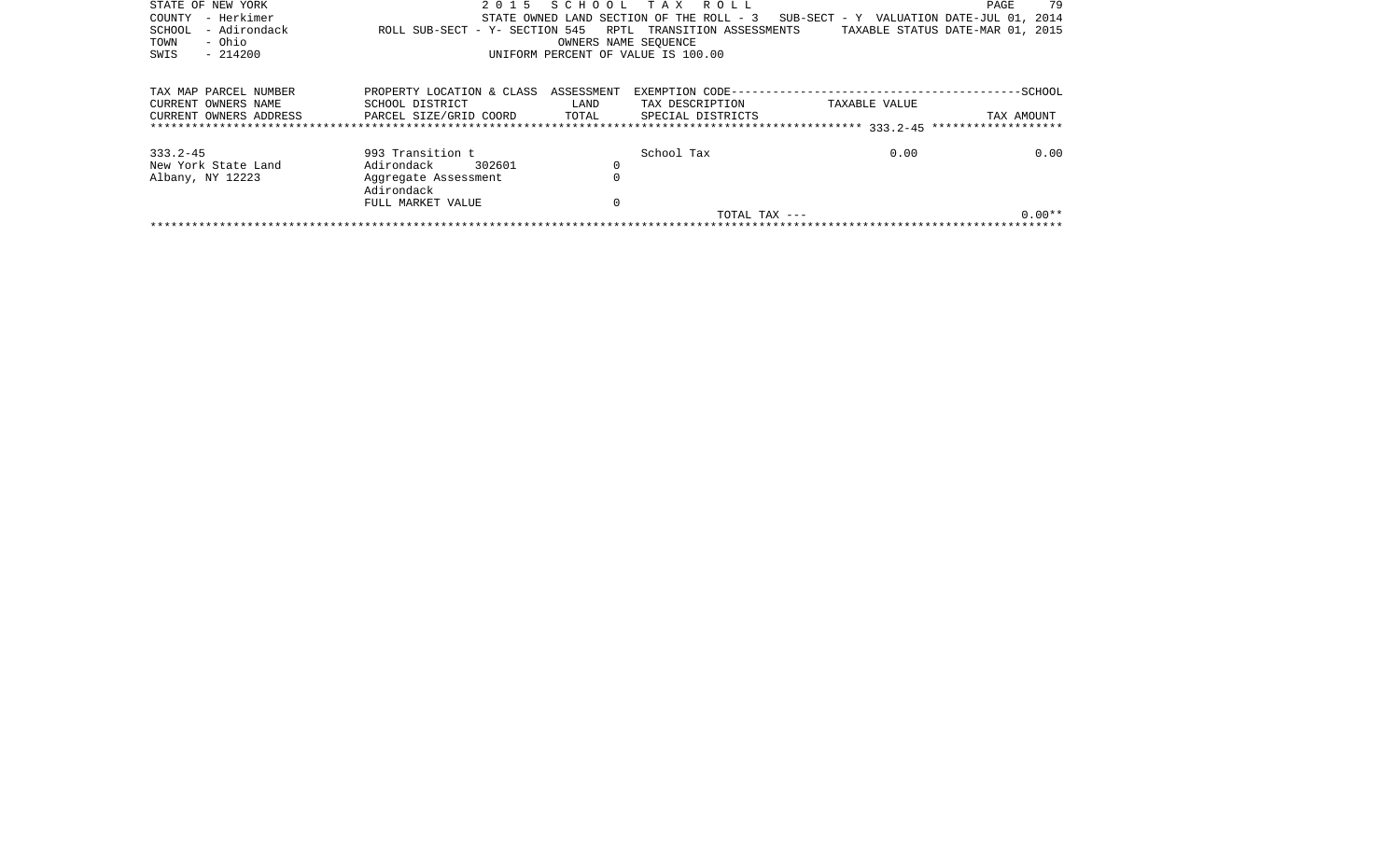|      | STATE OF NEW YORK   |                                                            | 2015 SCHOOL TAX ROLL               |  |  |                                                                                   |                        | PAGE. | 80 |
|------|---------------------|------------------------------------------------------------|------------------------------------|--|--|-----------------------------------------------------------------------------------|------------------------|-------|----|
|      | COUNTY - Herkimer   |                                                            |                                    |  |  | STATE OWNED LAND SECTION OF THE ROLL - 3 SUB-SECT - Y VALUATION DATE-JUL 01, 2014 |                        |       |    |
|      | SCHOOL - Adirondack | ROLL SUB-SECT - Y- SECTION 545 RPTL TRANSITION ASSESSMENTS |                                    |  |  | TAXABLE STATUS DATE-MAR 01, 2015                                                  |                        |       |    |
| TOWN | - Ohio              |                                                            |                                    |  |  |                                                                                   | RPS155/V04/L015        |       |    |
| SWIS | - 214200            |                                                            | UNIFORM PERCENT OF VALUE IS 100.00 |  |  |                                                                                   | CURRENT DATE 8/14/2015 |       |    |
|      |                     |                                                            |                                    |  |  |                                                                                   |                        |       |    |

#### R O L L S U B S E C T I O N - Y - T O T A L S

### \*\*\* S P E C I A L D I S T R I C T S U M M A R Y \*\*\*

|      |      | ----<br>◡∸⊷              | EXTENSION |           | 'XEMPT        | .                 | ----           |
|------|------|--------------------------|-----------|-----------|---------------|-------------------|----------------|
| CODE | NAME | $\triangle$ ARCET $\sim$ | T T T T   | $- - - -$ | IOUN'.<br>. M | 77 T TTT<br>A HUI | $- - -$<br>LA. |

# NO SPECIAL DISTRICTS AT THIS LEVEL

#### \*\*\* S C H O O L D I S T R I C T S U M M A R Y \*\*\*

| CODE   | DISTRICT NAME                    | TOTAL<br>PARCELS   | ASSESSED<br>LAND | ASSESSED<br>TOTAL | EXEMPT<br>AMOUNT<br>-------- | TOTAL<br>TAXABLE<br>--------- |           |
|--------|----------------------------------|--------------------|------------------|-------------------|------------------------------|-------------------------------|-----------|
|        |                                  |                    |                  |                   | STAR AMOUNT                  | STAR TAXABLE                  | TOTAL TAX |
|        | Adirondack                       | $\mathbf{I}$<br>ᅩ  |                  |                   |                              |                               |           |
| 302601 |                                  |                    |                  |                   |                              |                               |           |
|        | SUB-TOTAL                        | $\mathbf{1}$       |                  |                   |                              |                               |           |
|        | $S \cup B - T \cup T A L (CONT)$ |                    |                  |                   |                              |                               |           |
|        |                                  |                    |                  |                   |                              |                               |           |
|        | TOTAL                            | $\mathbf{I}$<br>J. |                  |                   |                              |                               |           |
|        | TOTAL (CONT)                     |                    |                  |                   |                              |                               |           |
|        |                                  |                    |                  |                   |                              |                               |           |

\*\*\* S Y S T E M C O D E S S U M M A R Y \*\*\*

NO SYSTEM EXEMPTIONS AT THIS LEVEL

\*\*\* E X E M P T I O N S U M M A R Y \*\*\*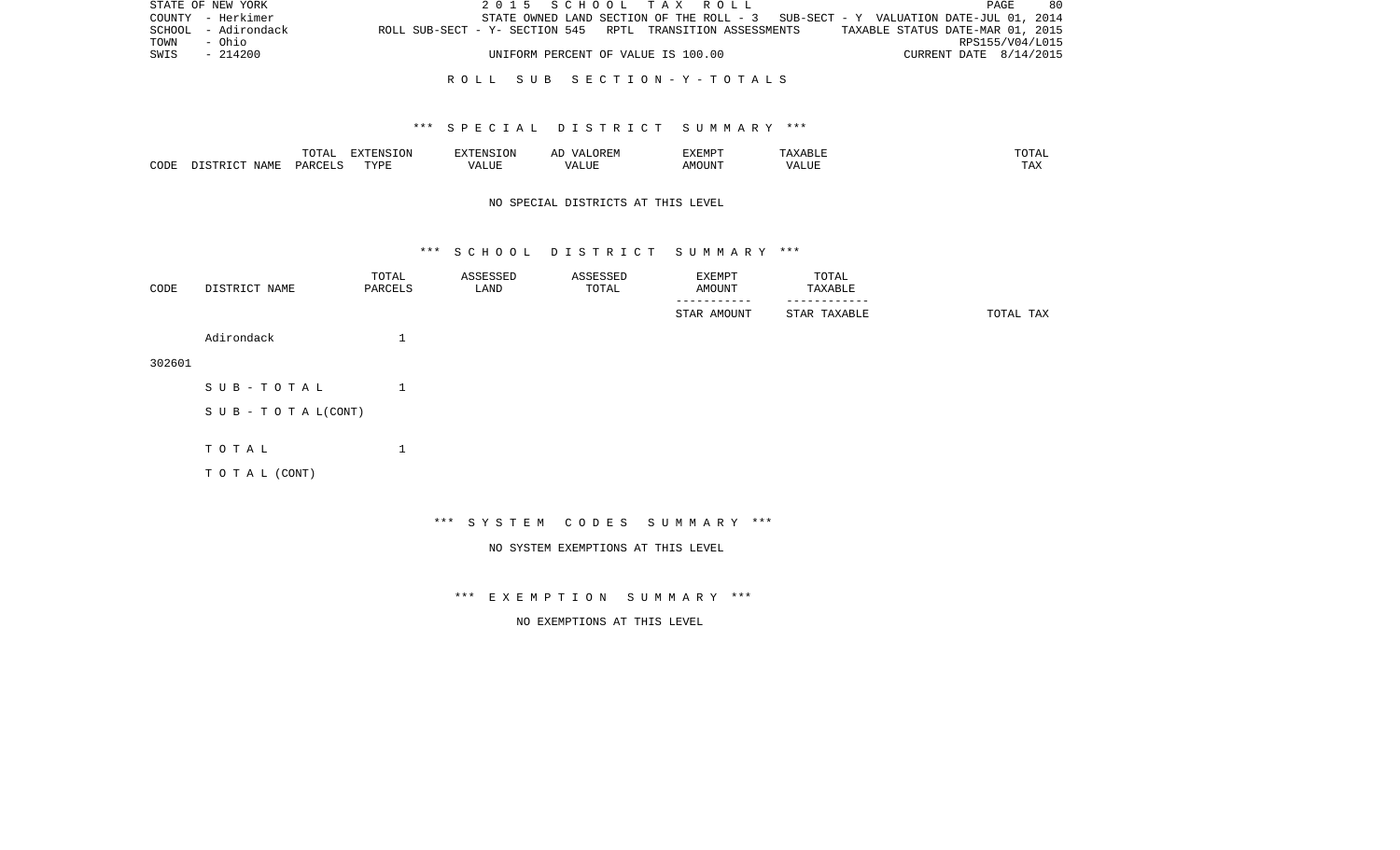|      | STATE OF NEW YORK   |                                                            |  | 2015 SCHOOL TAX ROLL               |  |                                                                                   |  |                                  | PAGE | 81 |
|------|---------------------|------------------------------------------------------------|--|------------------------------------|--|-----------------------------------------------------------------------------------|--|----------------------------------|------|----|
|      | COUNTY - Herkimer   |                                                            |  |                                    |  | STATE OWNED LAND SECTION OF THE ROLL - 3 SUB-SECT - Y VALUATION DATE-JUL 01, 2014 |  |                                  |      |    |
|      | SCHOOL - Adirondack | ROLL SUB-SECT - Y- SECTION 545 RPTL TRANSITION ASSESSMENTS |  |                                    |  |                                                                                   |  | TAXABLE STATUS DATE-MAR 01, 2015 |      |    |
| TOWN | - Ohio              |                                                            |  |                                    |  |                                                                                   |  | RPS155/V04/L015                  |      |    |
| SWIS | $-214200$           |                                                            |  | UNIFORM PERCENT OF VALUE IS 100.00 |  |                                                                                   |  | CURRENT DATE 8/14/2015           |      |    |
|      |                     |                                                            |  |                                    |  |                                                                                   |  |                                  |      |    |

#### R O L L S U B S E C T I O N - Y - T O T A L S

#### \*\*\* G R A N D T O T A L S \*\*\*

| ROLL<br>SEC | DESCRIPTION | TOTAL<br>PARCELS | ASSESSED<br>LAND | ASSESSED<br>TOTAL | EXEMPT<br>AMOUNT | TOTAL<br>TAXABLE | TOTAL<br>TAX |
|-------------|-------------|------------------|------------------|-------------------|------------------|------------------|--------------|
|             |             |                  |                  |                   | STAR AMOUNT      | STAR TAXABLE     |              |
|             | RS 3 TOTAL  |                  |                  |                   |                  |                  |              |

SPEC DIST TAXES

3 STATE OWNED LAND 1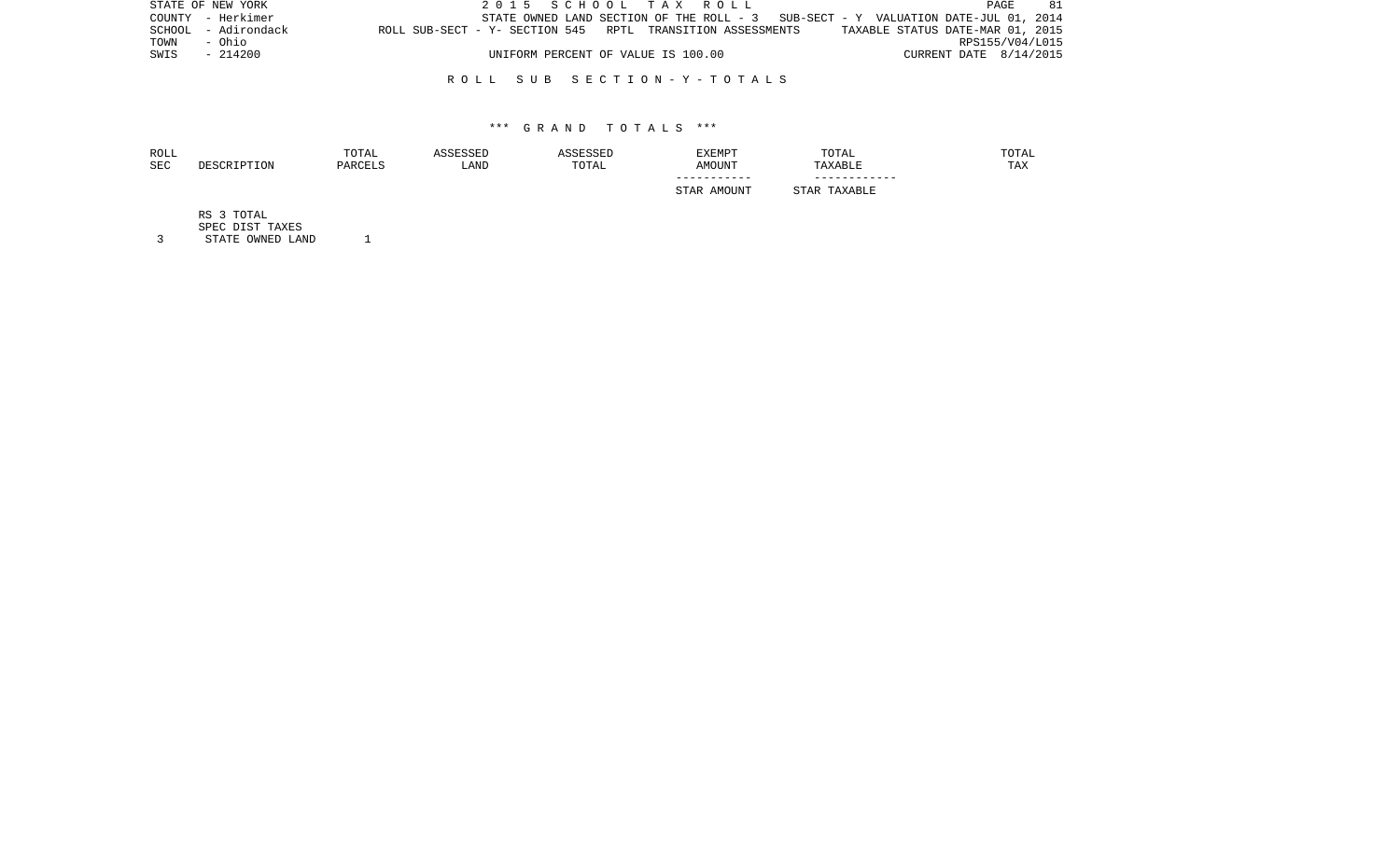| STATE OF NEW YORK<br>COUNTY - Herkimer<br>SCHOOL - Adirondack<br>- Ohio<br>TOWN<br>SWIS<br>$-214200$ | 2 0 1 5                                        | SCHOOL<br>UNIFORM PERCENT OF VALUE IS 100.00 | T A X<br>R O L L<br>ROLL SUB-SECT - A- SECTION 532-A RPTL WILD OR FOREST LANDS<br>OWNERS NAME SEQUENCE | STATE OWNED LAND SECTION OF THE ROLL - 3 SUB-SECT - A VALUATION DATE-JUL 01, 2014<br>TAXABLE STATUS DATE-MAR 01, 2015 | PAGE<br>82              |
|------------------------------------------------------------------------------------------------------|------------------------------------------------|----------------------------------------------|--------------------------------------------------------------------------------------------------------|-----------------------------------------------------------------------------------------------------------------------|-------------------------|
| TAX MAP PARCEL NUMBER                                                                                |                                                |                                              |                                                                                                        |                                                                                                                       |                         |
| CURRENT OWNERS NAME                                                                                  | SCHOOL DISTRICT                                | LAND                                         | TAX DESCRIPTION                                                                                        | TAXABLE VALUE                                                                                                         |                         |
| CURRENT OWNERS ADDRESS<br>********************                                                       | PARCEL SIZE/GRID COORD                         | TOTAL<br>********                            | SPECIAL DISTRICTS                                                                                      |                                                                                                                       | TAX AMOUNT              |
|                                                                                                      | Lot 1 Adirondack Csd                           |                                              |                                                                                                        | ********************* 062.-1-27 ******<br>ACCT 3240001                                                                |                         |
| $062. - 1 - 27$                                                                                      | 931 Forest s532a                               |                                              | School Tax                                                                                             | 1364,600                                                                                                              | 19,588.57               |
| Nobelboro Patent-Old                                                                                 | Adirondack<br>302601                           | 1364,600                                     |                                                                                                        |                                                                                                                       |                         |
| Survey Fuller Camp                                                                                   | $\mathbf{1}$                                   | 1364,600                                     |                                                                                                        |                                                                                                                       |                         |
| Albany, NY 12223                                                                                     | Sfl 399                                        |                                              |                                                                                                        |                                                                                                                       |                         |
|                                                                                                      | ACRES 447.60                                   |                                              |                                                                                                        |                                                                                                                       |                         |
|                                                                                                      | EAST-0385237 NRTH-1701862                      |                                              |                                                                                                        |                                                                                                                       |                         |
|                                                                                                      | FULL MARKET VALUE                              | 1364,600                                     |                                                                                                        |                                                                                                                       |                         |
|                                                                                                      |                                                |                                              | TOTAL TAX ---                                                                                          | DATE #1                                                                                                               | 19,588.57**<br>09/30/15 |
|                                                                                                      |                                                |                                              |                                                                                                        | AMT DUE                                                                                                               | 19,588.57               |
|                                                                                                      |                                                |                                              |                                                                                                        |                                                                                                                       |                         |
|                                                                                                      | Lot 9 Adirondack Csd                           |                                              |                                                                                                        | ACCT 3800001                                                                                                          |                         |
| $064. -1 - 16$                                                                                       | 931 Forest s532a                               |                                              | School Tax                                                                                             | 403,000                                                                                                               | 5,784.99                |
| Remsenberg Patent                                                                                    | Adirondack<br>302601                           | 403,000                                      |                                                                                                        |                                                                                                                       |                         |
| Albany, NY 12223                                                                                     | 9                                              | 403,000                                      |                                                                                                        |                                                                                                                       |                         |
|                                                                                                      | Sfl 480<br>ACRES 480.00                        |                                              |                                                                                                        |                                                                                                                       |                         |
|                                                                                                      | EAST-0340937 NRTH-1678208                      |                                              |                                                                                                        |                                                                                                                       |                         |
|                                                                                                      | FULL MARKET VALUE                              | 403,000                                      |                                                                                                        |                                                                                                                       |                         |
|                                                                                                      |                                                |                                              | TOTAL TAX ---                                                                                          |                                                                                                                       | 5,784.99**              |
|                                                                                                      |                                                |                                              |                                                                                                        | DATE #1                                                                                                               | 09/30/15                |
|                                                                                                      |                                                |                                              |                                                                                                        | AMT DUE                                                                                                               | 5,784.99                |
|                                                                                                      | Lot 8 Remsenburgh Patent                       |                                              |                                                                                                        | ACCT 3790001                                                                                                          |                         |
| $064. -1 - 18$                                                                                       | 931 Forest s532a                               |                                              | School Tax                                                                                             | 278,200                                                                                                               | 3,993.51                |
| Remsenberg Patent                                                                                    | Adirondack<br>302601                           | 278,200                                      |                                                                                                        |                                                                                                                       |                         |
| All Of N 1/2 & SE 1/4                                                                                | 8                                              | 278,200                                      |                                                                                                        |                                                                                                                       |                         |
| In Town Of Ohio                                                                                      | Sfl 277                                        |                                              |                                                                                                        |                                                                                                                       |                         |
| Albany, NY 12223                                                                                     | ACRES 292.50                                   |                                              |                                                                                                        |                                                                                                                       |                         |
|                                                                                                      | EAST-0337223 NRTH-1676892<br>FULL MARKET VALUE | 278,200                                      |                                                                                                        |                                                                                                                       |                         |
|                                                                                                      |                                                |                                              | TOTAL TAX ---                                                                                          |                                                                                                                       | $3,993.51**$            |
|                                                                                                      |                                                |                                              |                                                                                                        | DATE #1                                                                                                               | 09/30/15                |
|                                                                                                      |                                                |                                              |                                                                                                        | AMT DUE                                                                                                               | 3,993.51                |
|                                                                                                      |                                                |                                              |                                                                                                        |                                                                                                                       |                         |
|                                                                                                      | Lot 15 Remsen Cen Sch D                        |                                              |                                                                                                        | ACCT 3850001                                                                                                          |                         |
| $064. -1 - 23$                                                                                       | 931 Forest s532a<br>Adirondack<br>302601       |                                              | School Tax                                                                                             | 312,000                                                                                                               | 4,478.70                |
| Remsenberg Patent<br>Ex 144 75 Acres W Part S of RI 15                                               |                                                | 312,000<br>312,000                           |                                                                                                        |                                                                                                                       |                         |
| Of Ri                                                                                                | Sfl 366.45                                     |                                              |                                                                                                        |                                                                                                                       |                         |
| Albany, NY 12223                                                                                     | ACRES 366.50                                   |                                              |                                                                                                        |                                                                                                                       |                         |
|                                                                                                      | EAST-0343672 NRTH-1674630                      |                                              |                                                                                                        |                                                                                                                       |                         |
|                                                                                                      | FULL MARKET VALUE                              | 312,000                                      |                                                                                                        |                                                                                                                       |                         |
|                                                                                                      |                                                |                                              | TOTAL TAX ---                                                                                          |                                                                                                                       | $4,478.70**$            |
|                                                                                                      |                                                |                                              |                                                                                                        | DATE #1<br>AMT DUE                                                                                                    | 09/30/15<br>4,478.70    |
|                                                                                                      | ************************                       |                                              | *********************************                                                                      |                                                                                                                       |                         |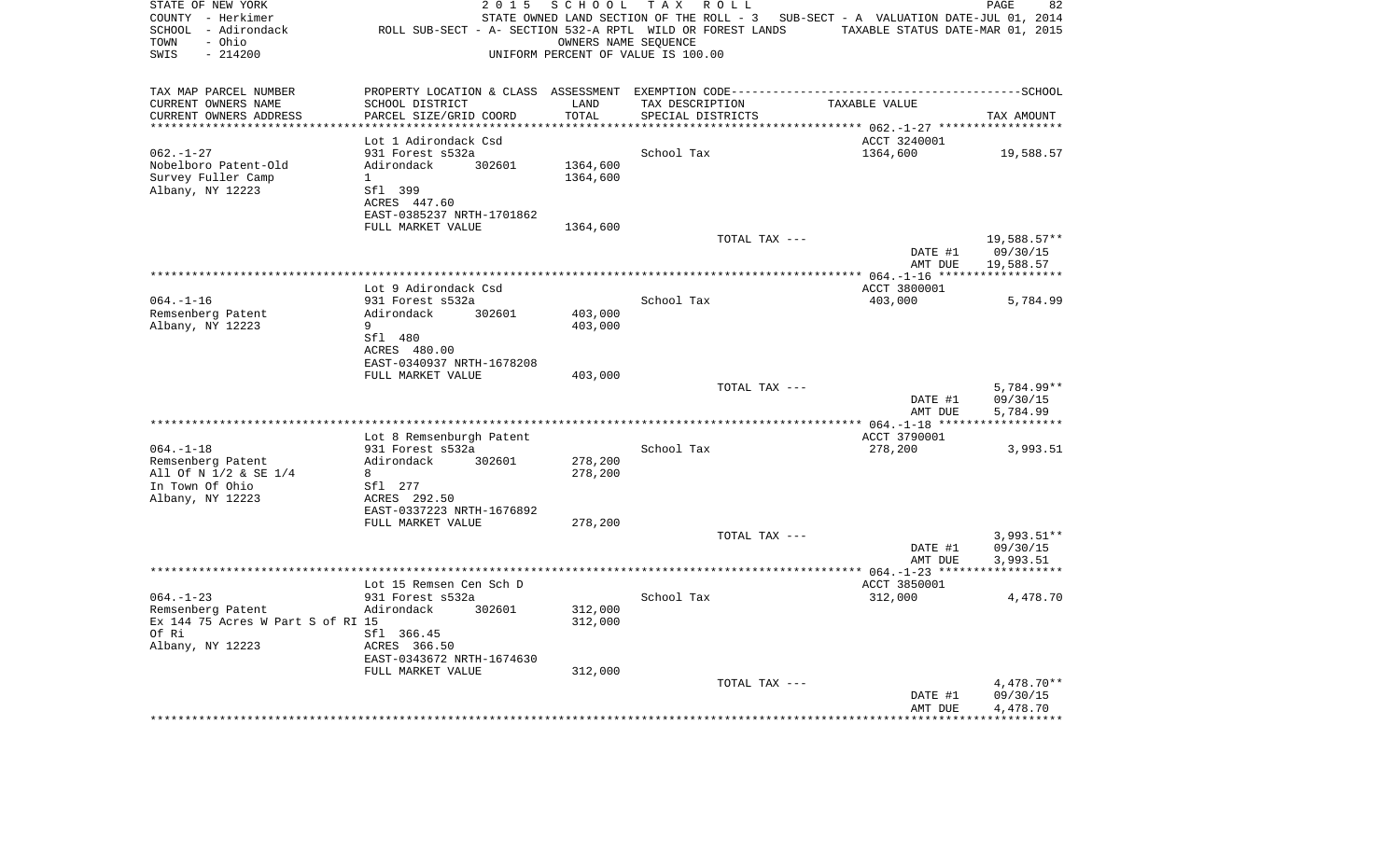| STATE OF NEW YORK<br>COUNTY - Herkimer<br>SCHOOL - Adirondack<br>TOWN<br>- Ohio<br>SWIS<br>$-214200$ | 2 0 1 5<br>ROLL SUB-SECT - A- SECTION 532-A RPTL WILD OR FOREST LANDS                                     | SCHOOL                 | TAX ROLL<br>STATE OWNED LAND SECTION OF THE ROLL - 3 SUB-SECT - A VALUATION DATE-JUL 01, 2014<br>OWNERS NAME SEQUENCE<br>UNIFORM PERCENT OF VALUE IS 100.00 | TAXABLE STATUS DATE-MAR 01, 2015 | 83<br>PAGE                            |
|------------------------------------------------------------------------------------------------------|-----------------------------------------------------------------------------------------------------------|------------------------|-------------------------------------------------------------------------------------------------------------------------------------------------------------|----------------------------------|---------------------------------------|
| TAX MAP PARCEL NUMBER<br>CURRENT OWNERS NAME<br>CURRENT OWNERS ADDRESS                               | SCHOOL DISTRICT<br>PARCEL SIZE/GRID COORD                                                                 | LAND<br>TOTAL          | TAX DESCRIPTION<br>SPECIAL DISTRICTS                                                                                                                        | TAXABLE VALUE                    | TAX AMOUNT                            |
|                                                                                                      |                                                                                                           |                        |                                                                                                                                                             |                                  |                                       |
|                                                                                                      | Lot 31 Sub 6 Adiron Csd                                                                                   |                        |                                                                                                                                                             | ACCT 3870001                     |                                       |
| $068. - 3 - 22$                                                                                      | 931 Forest s532a                                                                                          |                        | School Tax                                                                                                                                                  | 7,700                            | 110.53                                |
| Remsenberg Patent<br>Albany, NY 12223                                                                | Adirondack<br>302601<br>31<br>Sfl 5<br>ACRES<br>5.00<br>EAST-0339839 NRTH-1670515                         | 7,700<br>7,700         |                                                                                                                                                             |                                  |                                       |
|                                                                                                      | FULL MARKET VALUE                                                                                         | 7,700                  |                                                                                                                                                             |                                  |                                       |
|                                                                                                      |                                                                                                           |                        | TOTAL TAX ---                                                                                                                                               | DATE #1<br>AMT DUE               | $110.53**$<br>09/30/15<br>110.53      |
|                                                                                                      |                                                                                                           |                        |                                                                                                                                                             |                                  |                                       |
|                                                                                                      | Lot 31 Sub 6 Adiron Csd                                                                                   |                        |                                                                                                                                                             | ACCT 3860001                     |                                       |
| $068. - 3 - 23$                                                                                      | 931 Forest s532a                                                                                          |                        | School Tax                                                                                                                                                  | 54,800                           | 786.64                                |
| Remsenberg Patent<br>Albany, NY 12223                                                                | Adirondack<br>302601<br>31 Sub 6<br>Sfl 50.15<br>ACRES<br>50.20<br>EAST-0340991 NRTH-1670005              | 54,800<br>54,800       |                                                                                                                                                             |                                  |                                       |
|                                                                                                      | FULL MARKET VALUE                                                                                         | 54,800                 |                                                                                                                                                             |                                  |                                       |
|                                                                                                      |                                                                                                           |                        | TOTAL TAX ---                                                                                                                                               | DATE #1<br>AMT DUE               | 786.64**<br>09/30/15<br>786.64        |
|                                                                                                      |                                                                                                           |                        |                                                                                                                                                             |                                  | ***********                           |
|                                                                                                      | Adiron Leag Club Adiron C                                                                                 |                        |                                                                                                                                                             |                                  |                                       |
| $057. -1 -1$                                                                                         | 931 Forest s532a                                                                                          |                        | School Tax                                                                                                                                                  | 11509,000                        | 165,209.51                            |
| State Of New York<br>Albany, NY 12223                                                                | Adirondack<br>302601<br>ACRES14343.00<br>EAST-0357046 NRTH-1711125                                        | 11509,000<br>11509,000 |                                                                                                                                                             |                                  |                                       |
|                                                                                                      | FULL MARKET VALUE                                                                                         | 11509,000              |                                                                                                                                                             |                                  |                                       |
|                                                                                                      |                                                                                                           |                        | TOTAL TAX ---                                                                                                                                               | DATE #1                          | 165,209.51**<br>09/30/15              |
|                                                                                                      |                                                                                                           |                        |                                                                                                                                                             | AMT DUE                          | 165,209.51                            |
|                                                                                                      | North Lk                                                                                                  |                        |                                                                                                                                                             | ACCT 1931001                     |                                       |
| $058. - 2 - 44.1$                                                                                    | 931 Forest s532a                                                                                          |                        | School Tax                                                                                                                                                  | 845,000                          | 12,129.81                             |
| State Of New York<br>50 Wolf Rd<br>Albany, NY 12233-0001                                             | 302601<br>Adirondack<br>1 Nob Pat<br>ACRES 137.90<br>EAST-0378267 NRTH-1711581<br>DEED BOOK 780<br>PG-316 | 845,000<br>845,000     |                                                                                                                                                             |                                  |                                       |
|                                                                                                      | FULL MARKET VALUE                                                                                         | 845,000                |                                                                                                                                                             |                                  |                                       |
|                                                                                                      |                                                                                                           |                        | TOTAL TAX ---                                                                                                                                               | DATE #1<br>AMT DUE               | 12, 129.81**<br>09/30/15<br>12,129.81 |
|                                                                                                      |                                                                                                           |                        |                                                                                                                                                             |                                  |                                       |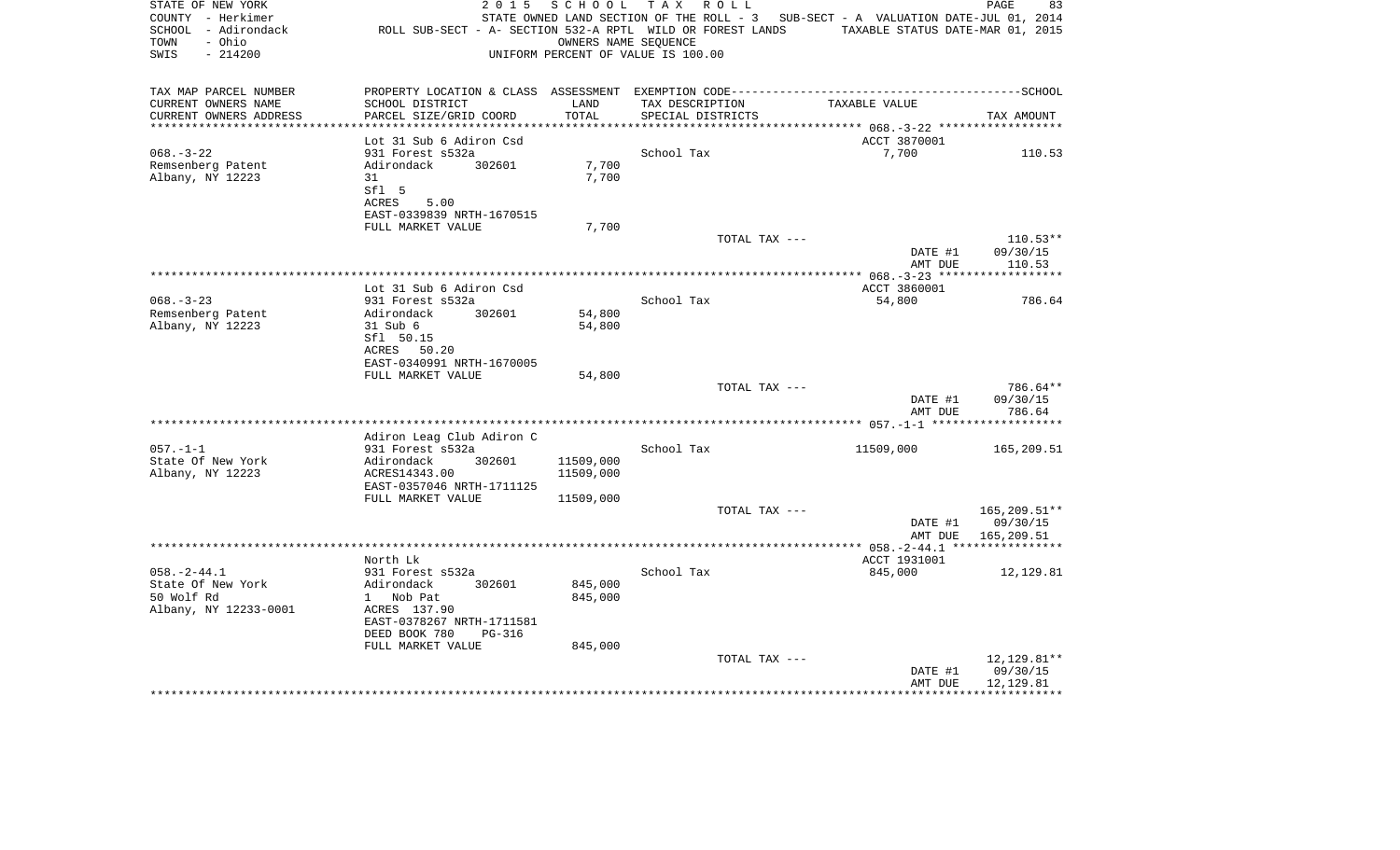| STATE OF NEW YORK<br>COUNTY - Herkimer<br>SCHOOL - Adirondack<br>- Ohio<br>TOWN | 2 0 1 5<br>ROLL SUB-SECT - A- SECTION 532-A RPTL WILD OR FOREST LANDS                        | SCHOOL<br>OWNERS NAME SEQUENCE | TAX ROLL                             | STATE OWNED LAND SECTION OF THE ROLL - 3 SUB-SECT - A VALUATION DATE-JUL 01, 2014<br>TAXABLE STATUS DATE-MAR 01, 2015 | PAGE<br>84              |
|---------------------------------------------------------------------------------|----------------------------------------------------------------------------------------------|--------------------------------|--------------------------------------|-----------------------------------------------------------------------------------------------------------------------|-------------------------|
| SWIS<br>$-214200$                                                               |                                                                                              |                                | UNIFORM PERCENT OF VALUE IS 100.00   |                                                                                                                       |                         |
| TAX MAP PARCEL NUMBER                                                           | PROPERTY LOCATION & CLASS ASSESSMENT EXEMPTION CODE-----------------------------------SCHOOL |                                |                                      |                                                                                                                       |                         |
| CURRENT OWNERS NAME<br>CURRENT OWNERS ADDRESS                                   | SCHOOL DISTRICT<br>PARCEL SIZE/GRID COORD                                                    | LAND<br>TOTAL                  | TAX DESCRIPTION<br>SPECIAL DISTRICTS | TAXABLE VALUE                                                                                                         | TAX AMOUNT              |
| **********************                                                          |                                                                                              |                                |                                      |                                                                                                                       |                         |
|                                                                                 | Lot 1 Adirondack Csd                                                                         |                                |                                      | ACCT 1930101                                                                                                          |                         |
| $058. - 2 - 45$                                                                 | 931 Forest s532a                                                                             |                                | School Tax                           | 480,700                                                                                                               | 6,900.36                |
| State Of New York                                                               | Adirondack<br>302601                                                                         | 480,700                        |                                      |                                                                                                                       |                         |
| From Lyle Hornbeck                                                              | Lot 1 Nob Pat                                                                                | 480,700                        |                                      |                                                                                                                       |                         |
| 50 Wolf Rd<br>Albany, NY 12223                                                  | Forest Land<br>865 A                                                                         |                                |                                      |                                                                                                                       |                         |
|                                                                                 | ACRES 953.80                                                                                 |                                |                                      |                                                                                                                       |                         |
|                                                                                 | EAST-0383013 NRTH-1710081                                                                    |                                |                                      |                                                                                                                       |                         |
|                                                                                 | FULL MARKET VALUE                                                                            | 480,700                        |                                      |                                                                                                                       |                         |
|                                                                                 |                                                                                              |                                | TOTAL TAX ---                        |                                                                                                                       | $6,900.36**$            |
|                                                                                 |                                                                                              |                                |                                      | DATE #1                                                                                                               | 09/30/15                |
|                                                                                 |                                                                                              |                                |                                      | AMT DUE                                                                                                               | 6,900.36                |
|                                                                                 | South Lake Rd                                                                                |                                |                                      | ACCT 1932001                                                                                                          |                         |
| $058. - 2 - 72$                                                                 | 931 Forest s532a                                                                             |                                | School Tax                           | 1,300                                                                                                                 | 18.66                   |
| State Of New York                                                               | Adirondack<br>302601                                                                         | 1,300                          |                                      |                                                                                                                       |                         |
| 50 Wolf Rd                                                                      | Dump Site                                                                                    | 1,300                          |                                      |                                                                                                                       |                         |
| Albany, NY 12233                                                                | ACRES<br>2.00                                                                                |                                |                                      |                                                                                                                       |                         |
|                                                                                 | EAST-0379416 NRTH-1708423                                                                    |                                |                                      |                                                                                                                       |                         |
|                                                                                 | DEED BOOK 781<br>PG-194                                                                      |                                |                                      |                                                                                                                       |                         |
|                                                                                 | FULL MARKET VALUE                                                                            | 1,300                          | TOTAL TAX ---                        |                                                                                                                       | 18.66**                 |
|                                                                                 |                                                                                              |                                |                                      | DATE #1                                                                                                               | 09/30/15                |
|                                                                                 |                                                                                              |                                |                                      | AMT DUE                                                                                                               | 18.66                   |
|                                                                                 |                                                                                              |                                |                                      |                                                                                                                       |                         |
|                                                                                 | Woodhull Tract                                                                               |                                |                                      | ACCT 4660201                                                                                                          |                         |
| $060. -1 -1$<br>State Of New York                                               | 931 Forest s532a<br>Adirondack<br>302601                                                     | 51,900                         | School Tax                           | 51,900                                                                                                                | 745.01                  |
| Albany, NY 12223                                                                | 9 Woodhull                                                                                   | 51,900                         |                                      |                                                                                                                       |                         |
|                                                                                 | ACRES 99.10                                                                                  |                                |                                      |                                                                                                                       |                         |
|                                                                                 | EAST-0334505 NRTH-1700087                                                                    |                                |                                      |                                                                                                                       |                         |
|                                                                                 | FULL MARKET VALUE                                                                            | 51,900                         |                                      |                                                                                                                       |                         |
|                                                                                 |                                                                                              |                                | TOTAL TAX ---                        |                                                                                                                       | 745.01**                |
|                                                                                 |                                                                                              |                                |                                      | DATE #1<br>AMT DUE                                                                                                    | 09/30/15<br>745.01      |
|                                                                                 |                                                                                              |                                |                                      |                                                                                                                       |                         |
|                                                                                 | Woodhull Crk                                                                                 |                                |                                      | ACCT 4610111                                                                                                          |                         |
| $060. -1 - 3$                                                                   | 931 Forest s532a                                                                             |                                | School Tax                           | 13,900                                                                                                                | 199.53                  |
| State Of New York                                                               | Adirondack<br>302601                                                                         | 13,900                         |                                      |                                                                                                                       |                         |
| Stratton Lot                                                                    | 3 Woodhull                                                                                   | 13,900                         |                                      |                                                                                                                       |                         |
| Albany, NY 12223                                                                | $P-Fr$ 25                                                                                    |                                |                                      |                                                                                                                       |                         |
|                                                                                 | ACRES 25.00<br>EAST-0335357 NRTH-1703201                                                     |                                |                                      |                                                                                                                       |                         |
|                                                                                 | DEED BOOK 675<br>$PG-823$                                                                    |                                |                                      |                                                                                                                       |                         |
|                                                                                 | FULL MARKET VALUE                                                                            | 13,900                         |                                      |                                                                                                                       |                         |
|                                                                                 |                                                                                              |                                | TOTAL TAX ---                        |                                                                                                                       | 199.53**                |
|                                                                                 |                                                                                              |                                |                                      | DATE #1                                                                                                               | 09/30/15                |
|                                                                                 |                                                                                              |                                |                                      | AMT DUE<br>*********************                                                                                      | 199.53<br>************* |
|                                                                                 |                                                                                              |                                |                                      |                                                                                                                       |                         |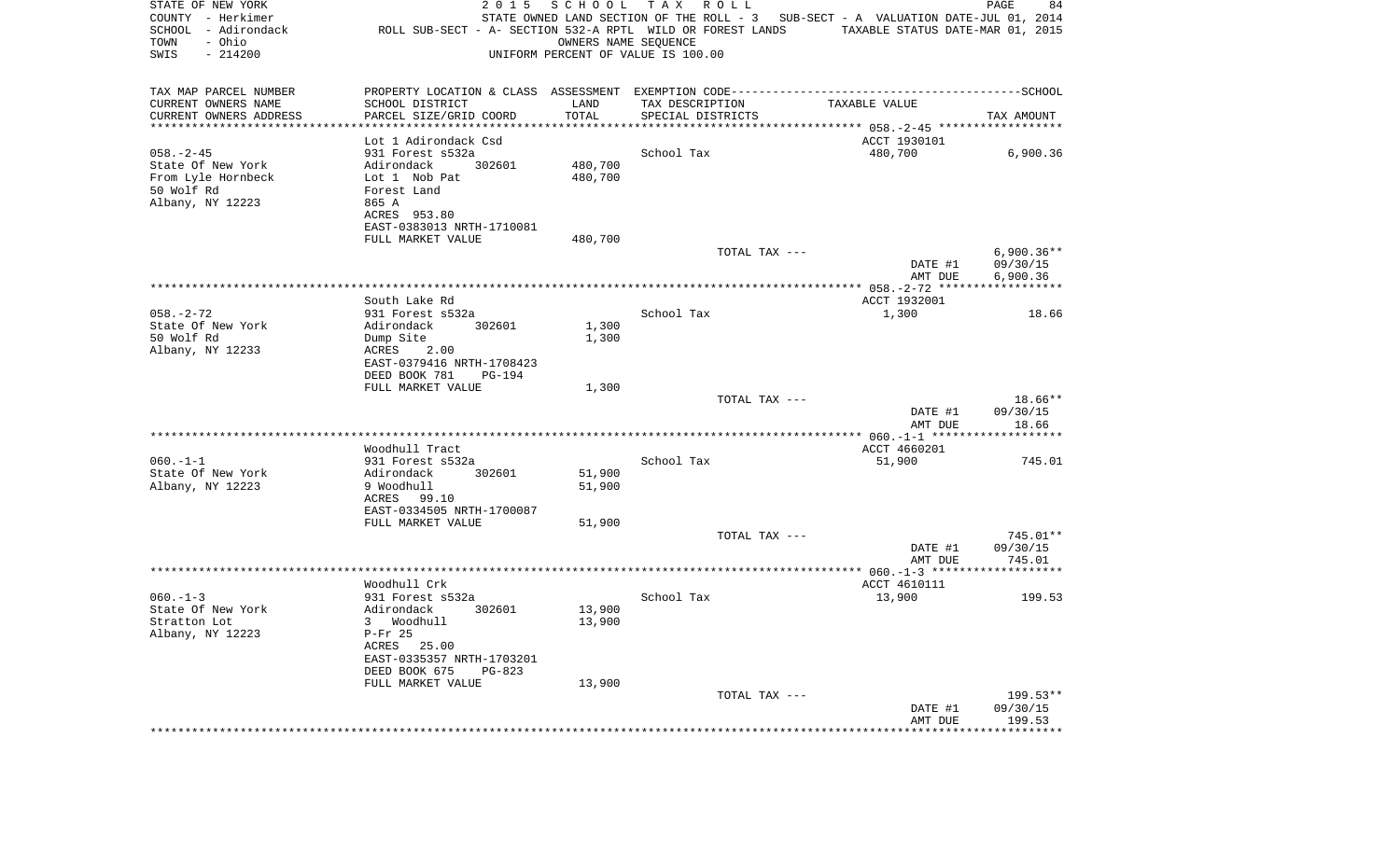| STATE OF NEW YORK<br>COUNTY - Herkimer<br>SCHOOL<br>- Adirondack<br>- Ohio<br>TOWN<br>$-214200$<br>SWIS |                                                 | 2 0 1 5<br>SCHOOL<br>ROLL SUB-SECT - A- SECTION 532-A RPTL WILD OR FOREST LANDS<br>UNIFORM PERCENT OF VALUE IS 100.00 | T A X<br>R O L L<br>OWNERS NAME SEQUENCE | STATE OWNED LAND SECTION OF THE ROLL - 3 SUB-SECT - A VALUATION DATE-JUL 01, 2014 | PAGE<br>TAXABLE STATUS DATE-MAR 01, 2015 | 85           |
|---------------------------------------------------------------------------------------------------------|-------------------------------------------------|-----------------------------------------------------------------------------------------------------------------------|------------------------------------------|-----------------------------------------------------------------------------------|------------------------------------------|--------------|
| TAX MAP PARCEL NUMBER                                                                                   |                                                 |                                                                                                                       |                                          |                                                                                   |                                          |              |
| CURRENT OWNERS NAME                                                                                     | SCHOOL DISTRICT                                 | LAND                                                                                                                  | TAX DESCRIPTION                          | TAXABLE VALUE                                                                     |                                          |              |
| CURRENT OWNERS ADDRESS<br>*********************                                                         | PARCEL SIZE/GRID COORD<br>********************* | TOTAL<br>***********                                                                                                  | SPECIAL DISTRICTS                        |                                                                                   | TAX AMOUNT                               |              |
|                                                                                                         | Woodhull Crk                                    |                                                                                                                       |                                          | ACCT 4610301                                                                      |                                          |              |
| $060. -1 -4$<br>State Of New York                                                                       | 931 Forest s532a<br>Adirondack                  | 302601<br>39,900                                                                                                      | School Tax                               | 39,900                                                                            |                                          | 572.76       |
| Albany, NY 12223                                                                                        | 3 Wilmurt                                       | 39,900                                                                                                                |                                          |                                                                                   |                                          |              |
|                                                                                                         | 109.0 A                                         |                                                                                                                       |                                          |                                                                                   |                                          |              |
|                                                                                                         | ACRES 100.00                                    |                                                                                                                       |                                          |                                                                                   |                                          |              |
|                                                                                                         | EAST-0335951 NRTH-1702196                       |                                                                                                                       |                                          |                                                                                   |                                          |              |
|                                                                                                         | DEED BOOK 675                                   | PG-816                                                                                                                |                                          |                                                                                   |                                          |              |
|                                                                                                         | FULL MARKET VALUE                               | 39,900                                                                                                                |                                          | TOTAL TAX ---                                                                     |                                          | 572.76**     |
|                                                                                                         |                                                 |                                                                                                                       |                                          |                                                                                   | DATE #1<br>09/30/15                      |              |
|                                                                                                         |                                                 |                                                                                                                       |                                          |                                                                                   | AMT DUE                                  | 572.76       |
|                                                                                                         |                                                 |                                                                                                                       |                                          |                                                                                   |                                          |              |
|                                                                                                         | Woodhull Crk                                    |                                                                                                                       |                                          | ACCT 4610201                                                                      |                                          |              |
| $060. -1 - 5$<br>State Of New York                                                                      | 931 Forest s532a<br>Adirondack                  | 302601<br>74,100                                                                                                      | School Tax                               | 74,100                                                                            |                                          | 1,063.69     |
| Gleasman Lot                                                                                            | 3 Wilmurt                                       | 74,100                                                                                                                |                                          |                                                                                   |                                          |              |
| Albany, NY 12223                                                                                        | P-Fr 194A                                       |                                                                                                                       |                                          |                                                                                   |                                          |              |
|                                                                                                         | ACRES 200.00                                    |                                                                                                                       |                                          |                                                                                   |                                          |              |
|                                                                                                         | EAST-0338627 NRTH-1702493                       |                                                                                                                       |                                          |                                                                                   |                                          |              |
|                                                                                                         | DEED BOOK 675                                   | <b>PG-819</b>                                                                                                         |                                          |                                                                                   |                                          |              |
|                                                                                                         | FULL MARKET VALUE                               | 74,100                                                                                                                |                                          | TOTAL TAX ---                                                                     |                                          | $1,063.69**$ |
|                                                                                                         |                                                 |                                                                                                                       |                                          |                                                                                   | DATE #1<br>09/30/15                      |              |
|                                                                                                         |                                                 |                                                                                                                       |                                          |                                                                                   | AMT DUE<br>1,063.69                      |              |
|                                                                                                         |                                                 |                                                                                                                       |                                          |                                                                                   |                                          |              |
|                                                                                                         | Woodhull Crk                                    |                                                                                                                       |                                          | ACCT 4610101                                                                      |                                          |              |
| $060. -1 - 12$<br>State Of New York                                                                     | 931 Forest s532a<br>Adirondack                  | 176,000<br>302601                                                                                                     | School Tax                               | 176,000                                                                           |                                          | 2,526.45     |
| Stratton Lot                                                                                            | 3 Woodhull                                      | 176,000                                                                                                               |                                          |                                                                                   |                                          |              |
| Albany, NY 12223                                                                                        | Pfr 300                                         |                                                                                                                       |                                          |                                                                                   |                                          |              |
|                                                                                                         | ACRES 312.20                                    |                                                                                                                       |                                          |                                                                                   |                                          |              |
|                                                                                                         | EAST-0337495 NRTH-1699777                       |                                                                                                                       |                                          |                                                                                   |                                          |              |
|                                                                                                         | DEED BOOK 675                                   | $PG-823$                                                                                                              |                                          |                                                                                   |                                          |              |
|                                                                                                         | FULL MARKET VALUE                               | 176,000                                                                                                               |                                          | TOTAL TAX ---                                                                     |                                          | $2,526.45**$ |
|                                                                                                         |                                                 |                                                                                                                       |                                          |                                                                                   | 09/30/15<br>DATE #1                      |              |
|                                                                                                         |                                                 |                                                                                                                       |                                          |                                                                                   | 2,526.45<br>AMT DUE                      |              |
|                                                                                                         |                                                 |                                                                                                                       |                                          |                                                                                   |                                          |              |
|                                                                                                         | North Lake Rd                                   |                                                                                                                       |                                          | ACCT 4660501                                                                      |                                          |              |
| $060. -1 - 13$                                                                                          | 931 Forest s532a                                |                                                                                                                       | School Tax                               | 67,100                                                                            |                                          | 963.21       |
| State Of New York<br>Gleasman Lot                                                                       | Adirondack<br>10 Woodhull                       | 302601<br>67,100<br>67,100                                                                                            |                                          |                                                                                   |                                          |              |
| Albany, NY 12223                                                                                        | ACRES 122.40                                    |                                                                                                                       |                                          |                                                                                   |                                          |              |
|                                                                                                         | EAST-0334829 NRTH-1695642                       |                                                                                                                       |                                          |                                                                                   |                                          |              |
|                                                                                                         | DEED BOOK 565                                   | PG-843                                                                                                                |                                          |                                                                                   |                                          |              |
|                                                                                                         | FULL MARKET VALUE                               | 67,100                                                                                                                |                                          |                                                                                   |                                          |              |
|                                                                                                         |                                                 |                                                                                                                       |                                          | TOTAL TAX ---                                                                     |                                          | 963.21**     |
|                                                                                                         |                                                 |                                                                                                                       |                                          |                                                                                   | 09/30/15<br>DATE #1<br>AMT DUE           | 963.21       |
|                                                                                                         |                                                 |                                                                                                                       |                                          | ********************                                                              | *************                            |              |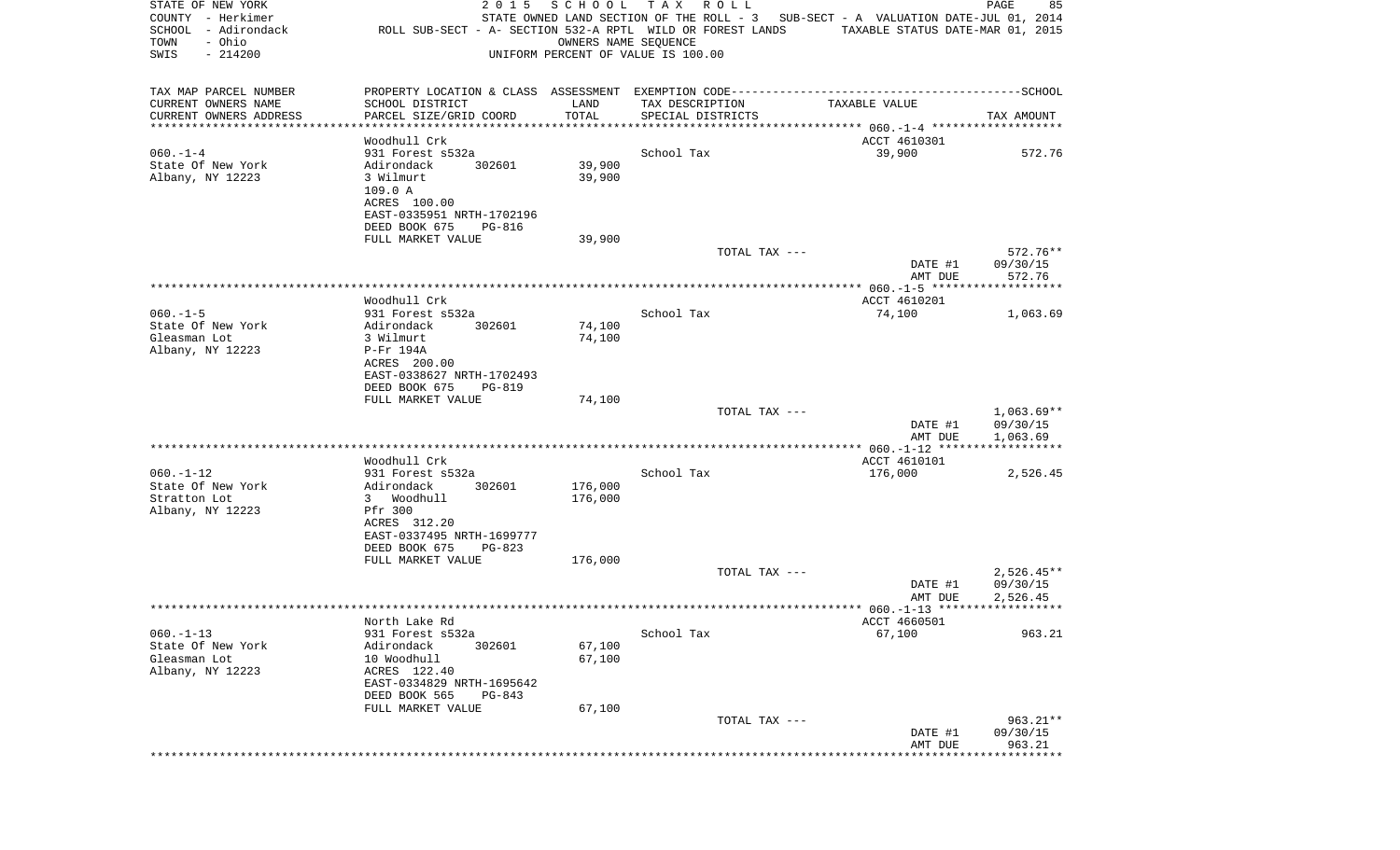| STATE OF NEW YORK<br>COUNTY - Herkimer<br>SCHOOL - Adirondack<br>- Ohio<br>TOWN<br>$-214200$<br>SWIS | 2 0 1 5<br>ROLL SUB-SECT - A- SECTION 532-A RPTL WILD OR FOREST LANDS | SCHOOL  | T A X<br>R O L L<br>OWNERS NAME SEQUENCE<br>UNIFORM PERCENT OF VALUE IS 100.00 | STATE OWNED LAND SECTION OF THE ROLL - 3 SUB-SECT - A VALUATION DATE-JUL 01, 2014<br>TAXABLE STATUS DATE-MAR 01, 2015 | PAGE<br>86                  |
|------------------------------------------------------------------------------------------------------|-----------------------------------------------------------------------|---------|--------------------------------------------------------------------------------|-----------------------------------------------------------------------------------------------------------------------|-----------------------------|
| TAX MAP PARCEL NUMBER                                                                                |                                                                       |         |                                                                                |                                                                                                                       |                             |
| CURRENT OWNERS NAME                                                                                  | SCHOOL DISTRICT                                                       | LAND    | TAX DESCRIPTION                                                                | TAXABLE VALUE                                                                                                         |                             |
| CURRENT OWNERS ADDRESS<br>*****************                                                          | PARCEL SIZE/GRID COORD                                                | TOTAL   | SPECIAL DISTRICTS                                                              | *********** 056.-1-1 *******                                                                                          | TAX AMOUNT                  |
|                                                                                                      | Lot 7 Adirondack Csd                                                  |         |                                                                                | ACCT 4650001                                                                                                          |                             |
| $056. -1 -1$                                                                                         | 931 Forest s532a                                                      |         | School Tax                                                                     | 42,300                                                                                                                | 607.21                      |
| Woodhull Tract                                                                                       | Adirondack<br>302601                                                  | 42,300  |                                                                                |                                                                                                                       |                             |
| All In Ohio                                                                                          | $7\overline{ }$                                                       | 42,300  |                                                                                |                                                                                                                       |                             |
| Albany, NY 12223                                                                                     | Sfl 92<br>ACRES 92.00                                                 |         |                                                                                |                                                                                                                       |                             |
|                                                                                                      | EAST-0333585 NRTH-1710357                                             |         |                                                                                |                                                                                                                       |                             |
|                                                                                                      | FULL MARKET VALUE                                                     | 42,300  |                                                                                |                                                                                                                       |                             |
|                                                                                                      |                                                                       |         | TOTAL TAX ---                                                                  | DATE #1                                                                                                               | 607.21**<br>09/30/15        |
|                                                                                                      |                                                                       |         |                                                                                | AMT DUE                                                                                                               | 607.21                      |
|                                                                                                      |                                                                       |         |                                                                                |                                                                                                                       |                             |
|                                                                                                      | Lot 1 Adirondack Csd                                                  |         |                                                                                | ACCT 4600001                                                                                                          |                             |
| $056. - 1 - 2$                                                                                       | 931 Forest s532a                                                      |         | School Tax                                                                     | 255,100                                                                                                               | 3,661.91                    |
| Woodhull Tract                                                                                       | Adirondack<br>302601                                                  | 255,100 |                                                                                |                                                                                                                       |                             |
| Albany, NY 12223                                                                                     | $\mathbf{1}$<br>Sfl 653.04                                            | 255,100 |                                                                                |                                                                                                                       |                             |
|                                                                                                      | ACRES 653.00                                                          |         |                                                                                |                                                                                                                       |                             |
|                                                                                                      | EAST-0337206 NRTH-1710900                                             |         |                                                                                |                                                                                                                       |                             |
|                                                                                                      | FULL MARKET VALUE                                                     | 255,100 |                                                                                |                                                                                                                       |                             |
|                                                                                                      |                                                                       |         | TOTAL TAX ---                                                                  |                                                                                                                       | $3,661.91**$                |
|                                                                                                      |                                                                       |         |                                                                                | DATE #1<br>AMT DUE                                                                                                    | 09/30/15<br>3,661.91        |
|                                                                                                      |                                                                       |         |                                                                                |                                                                                                                       |                             |
| $056. -1 - 3$                                                                                        | Lot 2 Adirondack Csd<br>931 Forest s532a                              |         | School Tax                                                                     | ACCT 4610001<br>332,600                                                                                               |                             |
| Woodhull Tract                                                                                       | Adirondack<br>302601                                                  | 332,600 |                                                                                |                                                                                                                       | 4,774.41                    |
| Albany, NY 12223                                                                                     | 2                                                                     | 332,600 |                                                                                |                                                                                                                       |                             |
|                                                                                                      | Sfl 640                                                               |         |                                                                                |                                                                                                                       |                             |
|                                                                                                      | ACRES 640.00                                                          |         |                                                                                |                                                                                                                       |                             |
|                                                                                                      | EAST-0337326 NRTH-1706273                                             |         |                                                                                |                                                                                                                       |                             |
|                                                                                                      | FULL MARKET VALUE                                                     | 332,600 |                                                                                |                                                                                                                       |                             |
|                                                                                                      |                                                                       |         | TOTAL TAX ---                                                                  |                                                                                                                       | $4,774.41**$                |
|                                                                                                      |                                                                       |         |                                                                                | DATE #1<br>AMT DUE                                                                                                    | 09/30/15<br>4,774.41        |
|                                                                                                      |                                                                       |         |                                                                                |                                                                                                                       |                             |
|                                                                                                      | Lot 8 Adirondack Csd                                                  |         |                                                                                | ACCT 4660001                                                                                                          |                             |
| $056. - 1 - 4$                                                                                       | 931 Forest s532a                                                      |         | School Tax                                                                     | 65,600                                                                                                                | 941.68                      |
| Woodhull Tract                                                                                       | Adirondack<br>302601                                                  | 65,600  |                                                                                |                                                                                                                       |                             |
| E Part All In Herkimer Co                                                                            | 8                                                                     | 65,600  |                                                                                |                                                                                                                       |                             |
| Albany, NY 12223                                                                                     | Sfl 100<br>ACRES 100.00                                               |         |                                                                                |                                                                                                                       |                             |
|                                                                                                      | EAST-0334034 NRTH-1705689                                             |         |                                                                                |                                                                                                                       |                             |
|                                                                                                      | FULL MARKET VALUE                                                     | 65,600  |                                                                                |                                                                                                                       |                             |
|                                                                                                      |                                                                       |         | TOTAL TAX ---                                                                  |                                                                                                                       | 941.68**                    |
|                                                                                                      |                                                                       |         |                                                                                | DATE #1                                                                                                               | 09/30/15                    |
|                                                                                                      | ************************                                              |         |                                                                                | AMT DUE                                                                                                               | 941.68<br>* * * * * * * * * |
|                                                                                                      |                                                                       |         |                                                                                |                                                                                                                       |                             |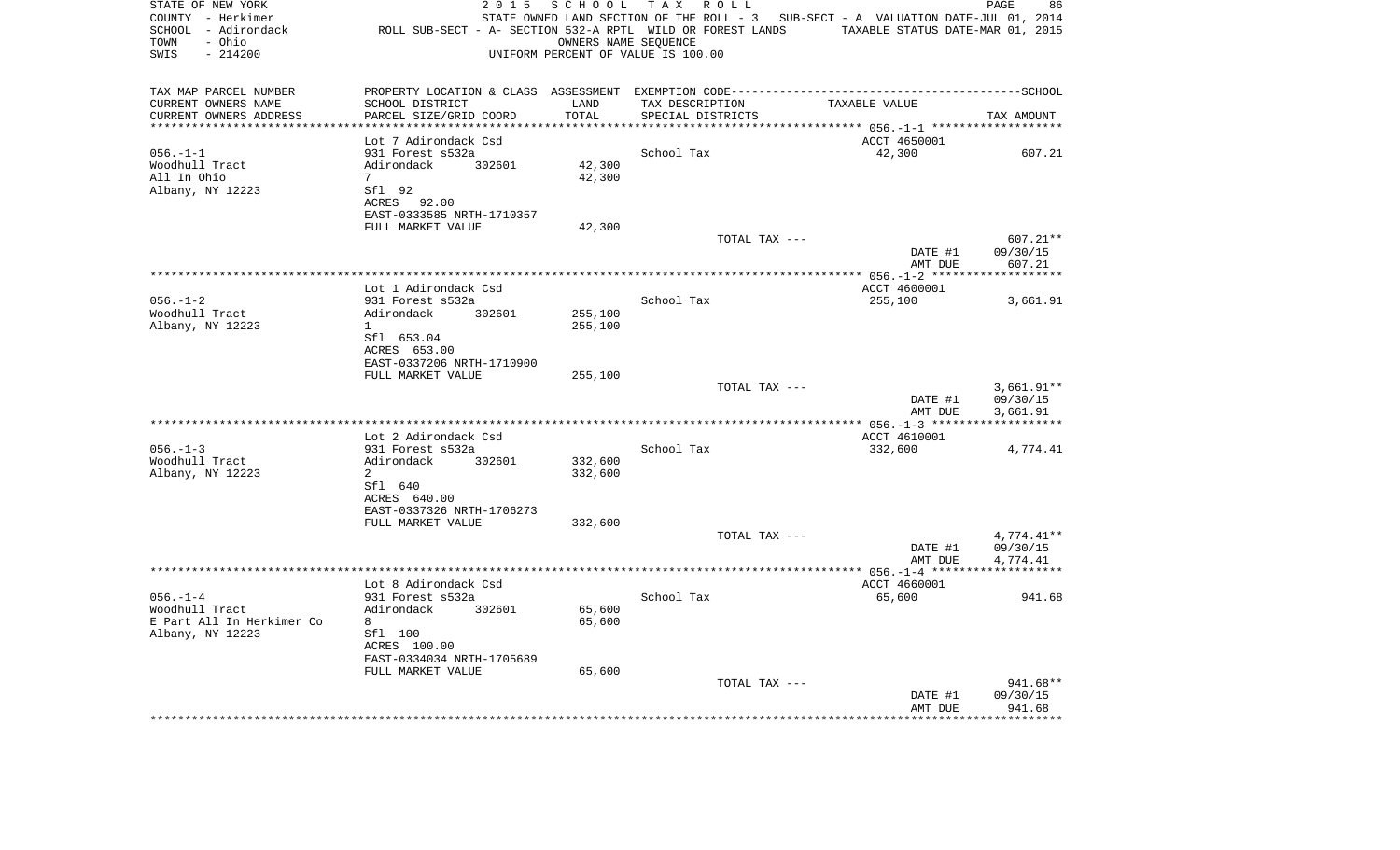| STATE OF NEW YORK<br>COUNTY - Herkimer<br>SCHOOL - Adirondack<br>- Ohio<br>TOWN<br>SWIS<br>$-214200$ | 2 0 1 5                                   | SCHOOL                       | TAX ROLL<br>OWNERS NAME SEQUENCE<br>UNIFORM PERCENT OF VALUE IS 100.00 | STATE OWNED LAND SECTION OF THE ROLL - 3 SUB-SECT - A VALUATION DATE-JUL 01, 2014<br>ROLL SUB-SECT - A- SECTION 532-A RPTL WILD OR FOREST LANDS TAXABLE STATUS DATE-MAR 01, 2015 | 87<br>PAGE             |
|------------------------------------------------------------------------------------------------------|-------------------------------------------|------------------------------|------------------------------------------------------------------------|----------------------------------------------------------------------------------------------------------------------------------------------------------------------------------|------------------------|
| TAX MAP PARCEL NUMBER                                                                                |                                           |                              |                                                                        | PROPERTY LOCATION & CLASS ASSESSMENT EXEMPTION CODE-----------------------------------SCHOOL                                                                                     |                        |
| CURRENT OWNERS NAME                                                                                  | SCHOOL DISTRICT                           | LAND                         | TAX DESCRIPTION                                                        | TAXABLE VALUE                                                                                                                                                                    |                        |
| CURRENT OWNERS ADDRESS<br>*********************                                                      | PARCEL SIZE/GRID COORD                    | TOTAL<br>* * * * * * * * * * | SPECIAL DISTRICTS                                                      |                                                                                                                                                                                  | TAX AMOUNT             |
|                                                                                                      | Lot 4 Adirondack Csd                      |                              |                                                                        | ACCT 4620001                                                                                                                                                                     |                        |
| $060. -1 - 14$                                                                                       | 931 Forest s532a                          |                              | School Tax                                                             | 332,500                                                                                                                                                                          | 4,772.97               |
| Woodhull Tract                                                                                       | Adirondack<br>302601                      | 332,500                      |                                                                        |                                                                                                                                                                                  |                        |
| Albany, NY 12223                                                                                     | 4                                         | 332,500                      |                                                                        |                                                                                                                                                                                  |                        |
|                                                                                                      | Sfl 624                                   |                              |                                                                        |                                                                                                                                                                                  |                        |
|                                                                                                      | ACRES 624.00                              |                              |                                                                        |                                                                                                                                                                                  |                        |
|                                                                                                      | EAST-0338357 NRTH-1696432                 |                              |                                                                        |                                                                                                                                                                                  |                        |
|                                                                                                      | FULL MARKET VALUE                         | 332,500                      |                                                                        |                                                                                                                                                                                  |                        |
|                                                                                                      |                                           |                              | TOTAL TAX ---                                                          | DATE #1                                                                                                                                                                          | 4,772.97**<br>09/30/15 |
|                                                                                                      |                                           |                              |                                                                        | AMT DUE                                                                                                                                                                          | 4,772.97               |
|                                                                                                      |                                           |                              |                                                                        |                                                                                                                                                                                  |                        |
|                                                                                                      | Lot 5 Adirondack Csd                      |                              |                                                                        | ACCT 4630001                                                                                                                                                                     |                        |
| $060. -1 - 17$                                                                                       | 931 Forest s532a                          |                              | School Tax                                                             | 416,400                                                                                                                                                                          | 5,977.34               |
| Woodhull Tract                                                                                       | Adirondack<br>302601                      | 416,400                      |                                                                        |                                                                                                                                                                                  |                        |
| Albany, NY 12223                                                                                     | 5                                         | 416,400                      |                                                                        |                                                                                                                                                                                  |                        |
|                                                                                                      | Sfl 656                                   |                              |                                                                        |                                                                                                                                                                                  |                        |
|                                                                                                      | ACRES 656.00<br>EAST-0338673 NRTH-1690850 |                              |                                                                        |                                                                                                                                                                                  |                        |
|                                                                                                      | FULL MARKET VALUE                         | 416,400                      |                                                                        |                                                                                                                                                                                  |                        |
|                                                                                                      |                                           |                              | TOTAL TAX ---                                                          |                                                                                                                                                                                  | $5,977.34**$           |
|                                                                                                      |                                           |                              |                                                                        | DATE #1<br>AMT DUE                                                                                                                                                               | 09/30/15<br>5,977.34   |
|                                                                                                      |                                           |                              |                                                                        |                                                                                                                                                                                  |                        |
|                                                                                                      | Lot 11 Adirondack Csd                     |                              |                                                                        | ACCT 4670001                                                                                                                                                                     |                        |
| $060. -1 -18$                                                                                        | 931 Forest s532a                          |                              | School Tax                                                             | 80,300                                                                                                                                                                           | 1,152.69               |
| Woodhull Tract<br>Albany, NY 12223                                                                   | Adirondack<br>302601<br>11                | 80,300<br>80,300             |                                                                        |                                                                                                                                                                                  |                        |
|                                                                                                      | Sfl 152                                   |                              |                                                                        |                                                                                                                                                                                  |                        |
|                                                                                                      | ACRES 152.00                              |                              |                                                                        |                                                                                                                                                                                  |                        |
|                                                                                                      | EAST-0335331 NRTH-1690484                 |                              |                                                                        |                                                                                                                                                                                  |                        |
|                                                                                                      | FULL MARKET VALUE                         | 80,300                       |                                                                        |                                                                                                                                                                                  |                        |
|                                                                                                      |                                           |                              | TOTAL TAX ---                                                          |                                                                                                                                                                                  | $1,152.69**$           |
|                                                                                                      |                                           |                              |                                                                        | DATE #1                                                                                                                                                                          | 09/30/15               |
|                                                                                                      |                                           |                              |                                                                        | AMT DUE                                                                                                                                                                          | 1,152.69               |
|                                                                                                      | Lot 12 Adirondack Csd                     |                              |                                                                        | ACCT 4680001                                                                                                                                                                     |                        |
| $064. -1 -1$                                                                                         | 931 Forest s532a                          |                              | School Tax                                                             | 96,400                                                                                                                                                                           | 1,383.80               |
| Woodhull Tract                                                                                       | Adirondack<br>302601                      | 96,400                       |                                                                        |                                                                                                                                                                                  |                        |
| Albany, NY 12223                                                                                     | 12                                        | 96,400                       |                                                                        |                                                                                                                                                                                  |                        |
|                                                                                                      | Sfl 166                                   |                              |                                                                        |                                                                                                                                                                                  |                        |
|                                                                                                      | ACRES 166.00                              |                              |                                                                        |                                                                                                                                                                                  |                        |
|                                                                                                      | EAST-0335815 NRTH-1685402                 |                              |                                                                        |                                                                                                                                                                                  |                        |
|                                                                                                      | FULL MARKET VALUE                         | 96,400                       |                                                                        |                                                                                                                                                                                  |                        |
|                                                                                                      |                                           |                              | TOTAL TAX ---                                                          | DATE #1                                                                                                                                                                          | 1,383.80**<br>09/30/15 |
|                                                                                                      |                                           |                              |                                                                        | AMT DUE                                                                                                                                                                          | 1,383.80               |
|                                                                                                      |                                           |                              | ********************************                                       |                                                                                                                                                                                  |                        |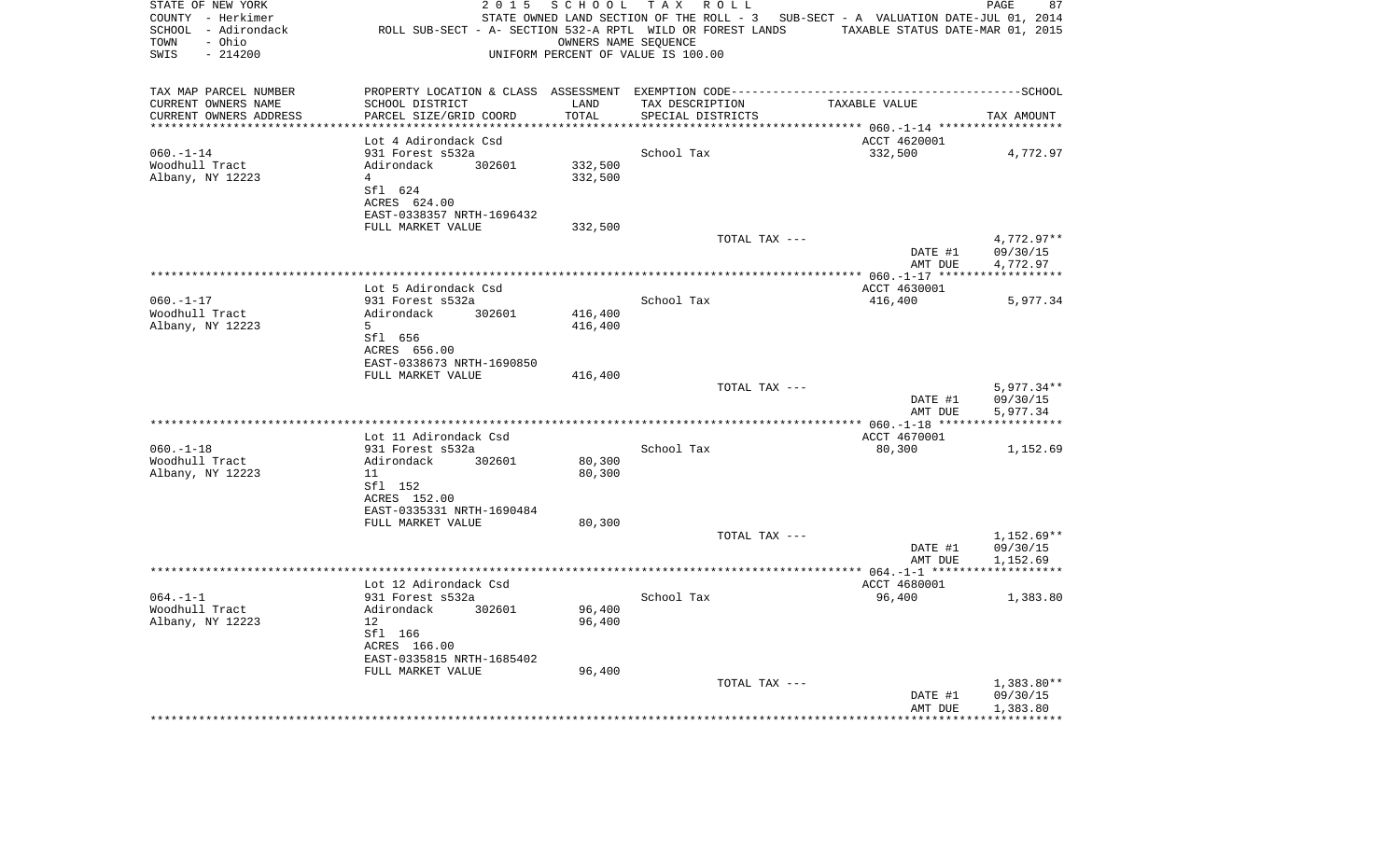| STATE OF NEW YORK<br>- Herkimer<br>COUNTY<br>- Adirondack<br>SCHOOL<br>- Ohio<br>TOWN<br>$-214200$<br>SWIS | 2 0 1 5<br>ROLL SUB-SECT - A- SECTION 532-A RPTL WILD OR FOREST LANDS | SCHOOL<br>OWNERS NAME SEOUENCE | TAX ROLL<br>STATE OWNED LAND SECTION OF THE ROLL - 3<br>UNIFORM PERCENT OF VALUE IS 100.00 | SUB-SECT - A VALUATION DATE-JUL 01, 2014<br>TAXABLE STATUS DATE-MAR 01, 2015 | 88<br>PAGE   |
|------------------------------------------------------------------------------------------------------------|-----------------------------------------------------------------------|--------------------------------|--------------------------------------------------------------------------------------------|------------------------------------------------------------------------------|--------------|
| TAX MAP PARCEL NUMBER                                                                                      | PROPERTY LOCATION & CLASS ASSESSMENT                                  |                                |                                                                                            |                                                                              |              |
| CURRENT OWNERS NAME                                                                                        | SCHOOL DISTRICT                                                       | LAND                           | TAX DESCRIPTION                                                                            | TAXABLE VALUE                                                                |              |
| CURRENT OWNERS ADDRESS                                                                                     | PARCEL SIZE/GRID COORD                                                | TOTAL                          | SPECIAL DISTRICTS                                                                          |                                                                              | TAX AMOUNT   |
|                                                                                                            |                                                                       |                                |                                                                                            |                                                                              |              |
|                                                                                                            | Lot 6 Adirondack Csd                                                  |                                |                                                                                            | ACCT 4640001                                                                 |              |
| $064. - 1 - 2$                                                                                             | 931 Forest s532a                                                      |                                | School Tax                                                                                 | 378,900                                                                      | 5,439.04     |
| Woodhull Tract                                                                                             | 302601<br>Adirondack                                                  | 378,900                        |                                                                                            |                                                                              |              |
| Albany, NY 12223                                                                                           | 6                                                                     | 378,900                        |                                                                                            |                                                                              |              |
|                                                                                                            | Sfl 600                                                               |                                |                                                                                            |                                                                              |              |
|                                                                                                            | ACRES 600.00                                                          |                                |                                                                                            |                                                                              |              |
|                                                                                                            | EAST-0339005 NRTH-1685901                                             |                                |                                                                                            |                                                                              |              |
|                                                                                                            | FULL MARKET VALUE                                                     | 378,900                        |                                                                                            |                                                                              |              |
|                                                                                                            |                                                                       |                                |                                                                                            |                                                                              |              |
|                                                                                                            |                                                                       |                                | TOTAL TAX ---                                                                              |                                                                              | $5,439.04**$ |
|                                                                                                            |                                                                       |                                |                                                                                            | DATE #1                                                                      | 09/30/15     |
|                                                                                                            |                                                                       |                                |                                                                                            | AMT DUE                                                                      | 5,439.04     |
|                                                                                                            |                                                                       |                                |                                                                                            |                                                                              |              |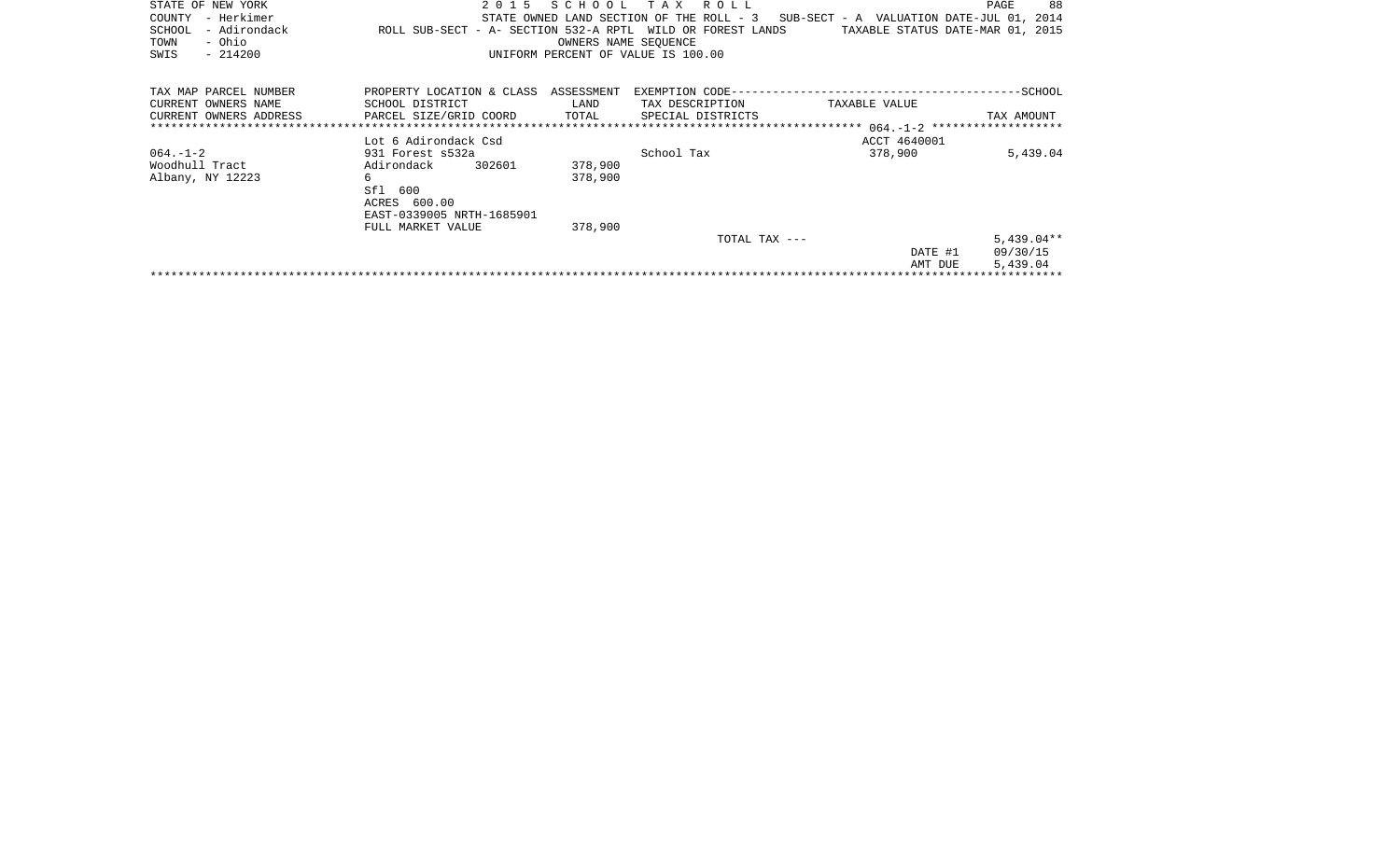|      | STATE OF NEW YORK   |                                                            |  | 2015 SCHOOL TAX ROLL               |  |  |  |                                                                                   | PAGE                   | 89 |
|------|---------------------|------------------------------------------------------------|--|------------------------------------|--|--|--|-----------------------------------------------------------------------------------|------------------------|----|
|      | COUNTY - Herkimer   |                                                            |  |                                    |  |  |  | STATE OWNED LAND SECTION OF THE ROLL - 3 SUB-SECT - A VALUATION DATE-JUL 01, 2014 |                        |    |
|      | SCHOOL - Adirondack | ROLL SUB-SECT - A- SECTION 532-A RPTL WILD OR FOREST LANDS |  |                                    |  |  |  | TAXABLE STATUS DATE-MAR 01, 2015                                                  |                        |    |
| TOWN | - Ohio              |                                                            |  |                                    |  |  |  |                                                                                   | RPS155/V04/L015        |    |
| SWIS | $-214200$           |                                                            |  | UNIFORM PERCENT OF VALUE IS 100.00 |  |  |  |                                                                                   | CURRENT DATE 8/14/2015 |    |
|      |                     |                                                            |  |                                    |  |  |  |                                                                                   |                        |    |

#### R O L L S U B S E C T I O N - A - T O T A L S

### \*\*\* S P E C I A L D I S T R I C T S U M M A R Y \*\*\*

|      |                             | $\overline{\phantom{a}}$<br>$\cdot \circ \cdot$ | EXTENSION    |       | :XEMPT | $\cdot$ 451. |            |
|------|-----------------------------|-------------------------------------------------|--------------|-------|--------|--------------|------------|
| CODE | <b>NAMF</b><br>ם אידי איז ( |                                                 | <b>TIZT.</b> | - --- | \MOUN" |              | ---<br>.A2 |

# NO SPECIAL DISTRICTS AT THIS LEVEL

#### \*\*\* S C H O O L D I S T R I C T S U M M A R Y \*\*\*

| CODE   | DISTRICT NAME                    | TOTAL<br>PARCELS | ASSESSED<br>LAND | ASSESSED<br>TOTAL | EXEMPT<br>AMOUNT | TOTAL<br>TAXABLE |            |
|--------|----------------------------------|------------------|------------------|-------------------|------------------|------------------|------------|
|        |                                  |                  |                  |                   | STAR AMOUNT      | STAR TAXABLE     | TOTAL TAX  |
|        | Adirondack                       | 25               | 17679,300        | 17679,300         |                  | 17,679,300       |            |
| 302601 |                                  |                  |                  |                   |                  | 17,679,300       | 253,782.98 |
|        | SUB-TOTAL                        | 25               | 17679,300        | 17679,300         |                  | 17,679,300       |            |
|        | $S \cup B - T \cup T A L (CONT)$ |                  |                  |                   |                  | 17,679,300       | 253,782.98 |
|        | TOTAL                            | 25               | 17679,300        | 17679,300         |                  | 17,679,300       |            |
|        | TO TAL (CONT)                    |                  |                  |                   |                  | 17,679,300       | 253,782.98 |

\*\*\* S Y S T E M C O D E S S U M M A R Y \*\*\*

#### NO SYSTEM EXEMPTIONS AT THIS LEVEL

\*\*\* E X E M P T I O N S U M M A R Y \*\*\*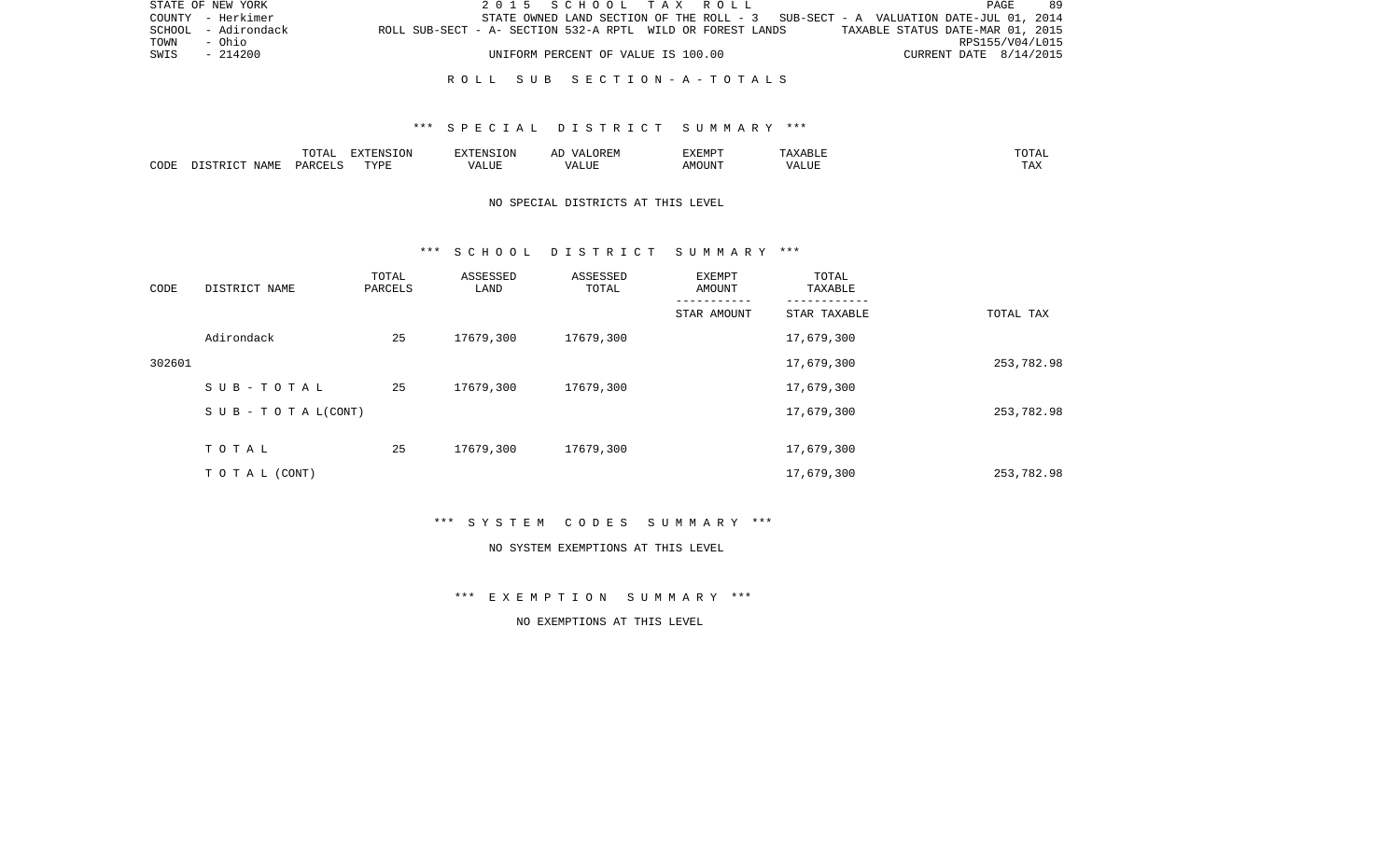|      | STATE OF NEW YORK   |                                                            | 2015 SCHOOL TAX ROLL               |  |                                                                                   |                        | PAGE | 90 |
|------|---------------------|------------------------------------------------------------|------------------------------------|--|-----------------------------------------------------------------------------------|------------------------|------|----|
|      | COUNTY - Herkimer   |                                                            |                                    |  | STATE OWNED LAND SECTION OF THE ROLL - 3 SUB-SECT - A VALUATION DATE-JUL 01, 2014 |                        |      |    |
|      | SCHOOL - Adirondack | ROLL SUB-SECT - A- SECTION 532-A RPTL WILD OR FOREST LANDS |                                    |  | TAXABLE STATUS DATE-MAR 01, 2015                                                  |                        |      |    |
| TOWN | - Ohio              |                                                            |                                    |  |                                                                                   | RPS155/V04/L015        |      |    |
|      | SWIS - 214200       |                                                            | UNIFORM PERCENT OF VALUE IS 100.00 |  |                                                                                   | CURRENT DATE 8/14/2015 |      |    |
|      |                     |                                                            |                                    |  |                                                                                   |                        |      |    |

#### R O L L S U B S E C T I O N - A - T O T A L S

| ROLL<br>SEC | DESCRIPTION                         | TOTAL<br>PARCELS | ASSESSED<br>LAND | ASSESSED<br>TOTAL | <b>EXEMPT</b><br>AMOUNT | TOTAL<br>TAXABLE         | TOTAL<br>TAX |
|-------------|-------------------------------------|------------------|------------------|-------------------|-------------------------|--------------------------|--------------|
|             |                                     |                  |                  |                   | STAR AMOUNT             | STAR TAXABLE             |              |
|             | School Tax                          |                  | 17679,300        | 17679,300         |                         | 17,679,300<br>17,679,300 | 253,782.98   |
|             | SPEC DIST TAXES<br>STATE OWNED LAND | 25               |                  |                   |                         |                          | 253,782.98   |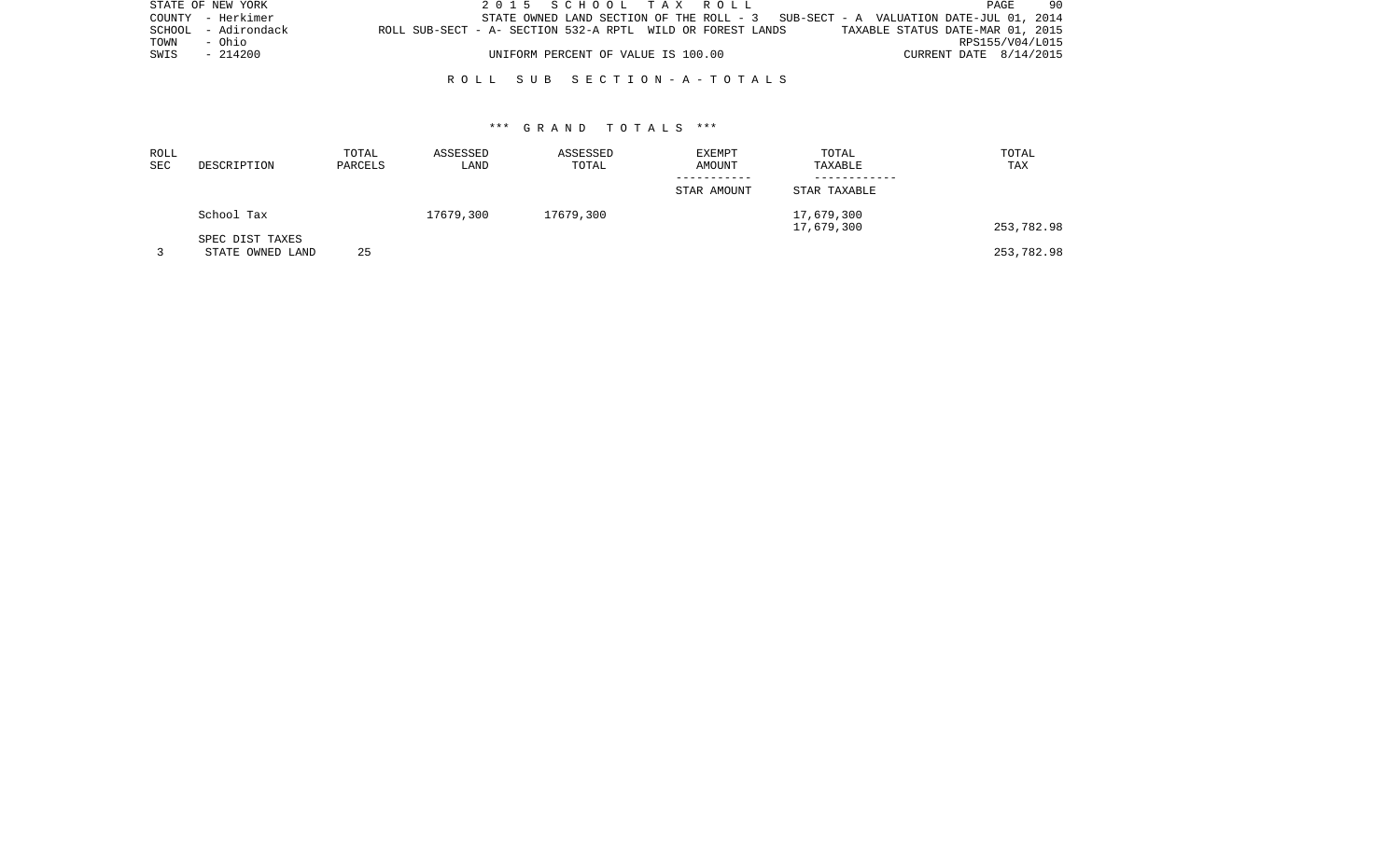|      | STATE OF NEW YORK   | 2015 SCHOOL TAX ROLL                     | -91<br>PAGE                      |
|------|---------------------|------------------------------------------|----------------------------------|
|      | COUNTY - Herkimer   | STATE OWNED LAND SECTION OF THE ROLL - 3 | VALUATION DATE-JUL 01, 2014      |
|      | SCHOOL - Adirondack |                                          | TAXABLE STATUS DATE-MAR 01, 2015 |
| TOWN | - Ohio              |                                          | RPS155/V04/L015                  |
| SWIS | $-214200$           | UNIFORM PERCENT OF VALUE IS 100.00       | CURRENT DATE $8/14/2015$         |
|      |                     |                                          |                                  |
|      |                     | ROLL SECTION TOTALS                      |                                  |

|      |      | $T$ $\cap$ $T$ $\cap$ $\cap$ $\cap$<br>LUIAI | EXTENSION   |                     | $\sqrt{4}$<br>JREM<br>مستحد | FYFMD"        | ، ا ص<br>.              | ---  |
|------|------|----------------------------------------------|-------------|---------------------|-----------------------------|---------------|-------------------------|------|
| CODE | JAMF | PAR.                                         | <b>TVDF</b> | ւժաներ<br>$\lambda$ | $\sqrt{ }$<br>.             | A MC<br>MOUN. | $- - - -$<br>$\sqrt{ }$ | A 43 |

# NO SPECIAL DISTRICTS AT THIS LEVEL

#### \*\*\* S C H O O L D I S T R I C T S U M M A R Y \*\*\*

| CODE   | DISTRICT NAME                    | TOTAL<br>PARCELS | ASSESSED<br>LAND | ASSESSED<br>TOTAL | EXEMPT<br>AMOUNT | TOTAL<br>TAXABLE |            |
|--------|----------------------------------|------------------|------------------|-------------------|------------------|------------------|------------|
|        |                                  |                  |                  |                   | STAR AMOUNT      | STAR TAXABLE     | TOTAL TAX  |
|        | Adirondack                       | 64               | 22478,256        | 22478,256         |                  | 22,478,256       |            |
| 302601 |                                  |                  |                  |                   |                  | 22,478,256       | 322,671.06 |
|        | SUB-TOTAL                        | 64               | 22478,256        | 22478,256         |                  | 22,478,256       |            |
|        | $S \cup B - T \cup T A L (CONT)$ |                  |                  |                   |                  | 22,478,256       | 322,671.06 |
|        | TOTAL                            | 64               | 22478,256        | 22478,256         |                  | 22,478,256       |            |
|        | TO TAL (CONT)                    |                  |                  |                   |                  | 22,478,256       | 322,671.06 |

\*\*\* S Y S T E M C O D E S S U M M A R Y \*\*\*

#### NO SYSTEM EXEMPTIONS AT THIS LEVEL

\*\*\* E X E M P T I O N S U M M A R Y \*\*\*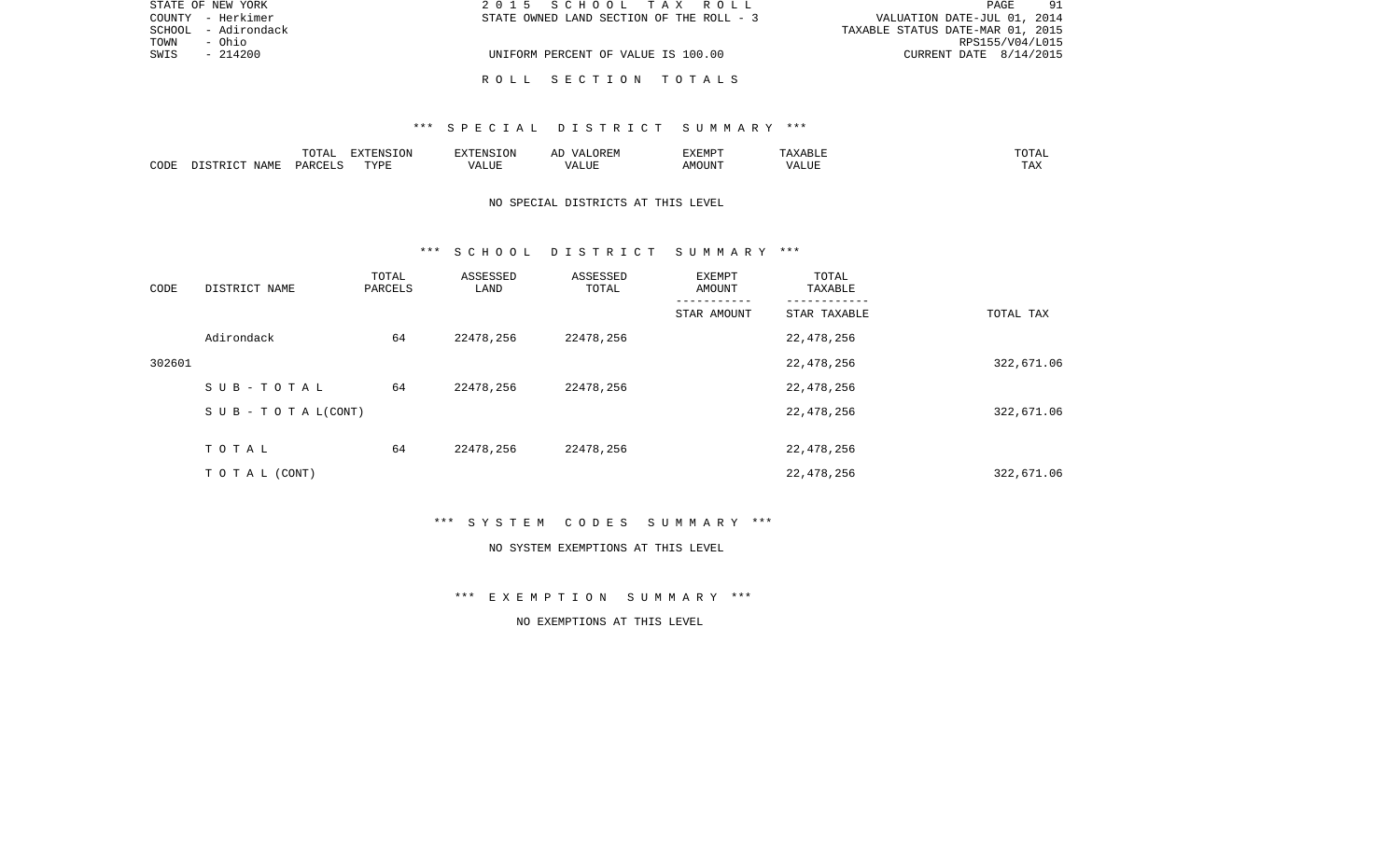| STATE OF NEW YORK   | 2015 SCHOOL TAX ROLL                     | 92<br>PAGE                       |
|---------------------|------------------------------------------|----------------------------------|
| COUNTY - Herkimer   | STATE OWNED LAND SECTION OF THE ROLL - 3 | VALUATION DATE-JUL 01, 2014      |
| SCHOOL - Adirondack |                                          | TAXABLE STATUS DATE-MAR 01, 2015 |
| TOWN<br>- Ohio      |                                          | RPS155/V04/L015                  |
| SWIS<br>$-214200$   | UNIFORM PERCENT OF VALUE IS 100.00       | CURRENT DATE 8/14/2015           |
|                     |                                          |                                  |
|                     | ROLL SECTION TOTALS                      |                                  |

| ROLL<br>SEC | DESCRIPTION                         | TOTAL<br>PARCELS | ASSESSED<br>LAND | ASSESSED<br>TOTAL | EXEMPT<br>AMOUNT | TOTAL<br>TAXABLE         | TOTAL<br>TAX |
|-------------|-------------------------------------|------------------|------------------|-------------------|------------------|--------------------------|--------------|
|             |                                     |                  |                  |                   | STAR AMOUNT      | STAR TAXABLE             |              |
|             | School Tax                          |                  | 22478,256        | 22478,256         |                  | 22,478,256<br>22,478,256 | 322,671.06   |
|             | SPEC DIST TAXES<br>STATE OWNED LAND | 64               |                  |                   |                  |                          | 322,671.06   |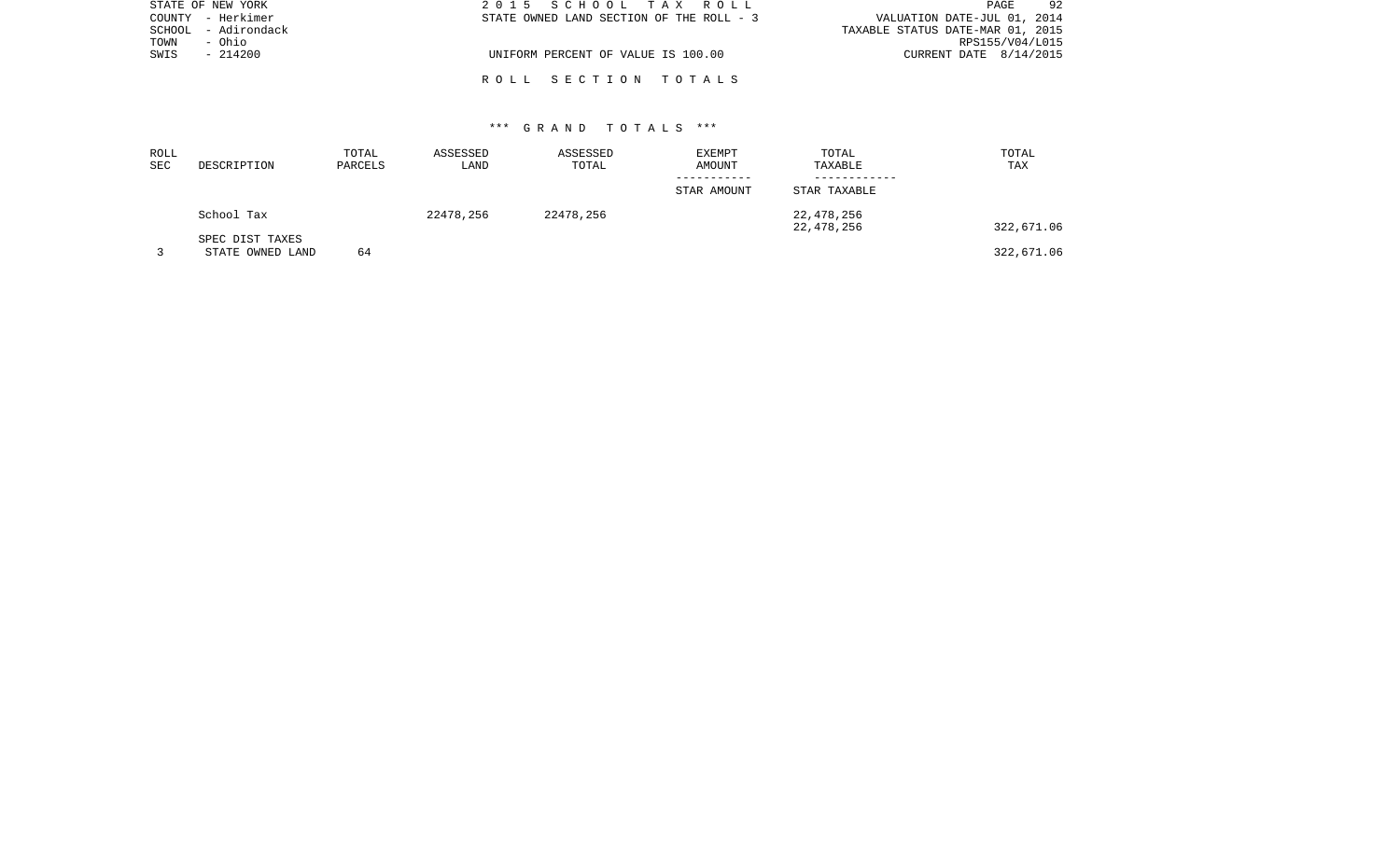| STATE OF NEW YORK                         | 2 0 1 5                            | SCHOOL               | T A X<br><b>ROLL</b>                      |                                  | 93<br>PAGE |  |  |
|-------------------------------------------|------------------------------------|----------------------|-------------------------------------------|----------------------------------|------------|--|--|
|                                           |                                    |                      |                                           |                                  |            |  |  |
| COUNTY<br>- Herkimer                      |                                    |                      | SPECIAL FRANCHISE SECTION OF THE ROLL - 5 | VALUATION DATE-JUL 01, 2014      |            |  |  |
| - Adirondack<br>SCHOOL                    |                                    | OWNERS NAME SEOUENCE |                                           | TAXABLE STATUS DATE-MAR 01, 2015 |            |  |  |
| - Ohio<br>TOWN                            | UNIFORM PERCENT OF VALUE IS 100.00 |                      |                                           |                                  |            |  |  |
| $-214200$<br>SWIS                         |                                    |                      |                                           |                                  |            |  |  |
|                                           |                                    |                      |                                           |                                  |            |  |  |
| TAX MAP PARCEL NUMBER                     |                                    |                      |                                           |                                  |            |  |  |
| CURRENT OWNERS NAME                       | SCHOOL DISTRICT                    | LAND                 | TAX DESCRIPTION                           | TAXABLE VALUE                    |            |  |  |
| CURRENT OWNERS ADDRESS                    | PARCEL SIZE/GRID COORD             | TOTAL                | SPECIAL DISTRICTS                         |                                  | TAX AMOUNT |  |  |
|                                           |                                    |                      |                                           |                                  |            |  |  |
|                                           |                                    |                      |                                           | ACCT 130500090                   | BILL 216   |  |  |
| $555. - 2 - 1$                            | 866 Telephone                      |                      | School Tax                                | 46,851                           | 672.54     |  |  |
| Citizens Telecom Co. of NY Inc Adirondack | 302601                             | 46,851               |                                           |                                  |            |  |  |
| 3 Highridge Park                          | Company Code 618750                | 46,851               |                                           |                                  |            |  |  |
| Stamford, CT 06905                        | DEED BOOK 00000                    |                      |                                           |                                  |            |  |  |
|                                           | FULL MARKET VALUE                  | 46,851               |                                           |                                  |            |  |  |
|                                           |                                    |                      | TOTAL TAX ---                             |                                  | $672.54**$ |  |  |
|                                           |                                    |                      |                                           | DATE #1                          | 09/30/15   |  |  |
|                                           |                                    |                      |                                           | AMT DUE                          | 672.54     |  |  |
|                                           |                                    |                      |                                           |                                  |            |  |  |
|                                           |                                    |                      |                                           | ACCT 130500030                   | BILL 217   |  |  |
| $555. - 4 - 1.2$                          | 861 Elec & gas                     |                      | School Tax                                | 11,924                           | 171.17     |  |  |
| National Grid                             | Adirondack<br>302601               | 11,924               |                                           |                                  |            |  |  |
| Special Franchise                         | App For School 1.01%               | 11,924               |                                           |                                  |            |  |  |
| 300 Erie Blyd West                        | 132350-2142                        |                      |                                           |                                  |            |  |  |
| Syracuse, NY 13202                        | FULL MARKET VALUE                  | 11,924               |                                           |                                  |            |  |  |
|                                           |                                    |                      | TOTAL TAX $---$                           |                                  | $171.17**$ |  |  |
|                                           |                                    |                      |                                           | DATE #1                          | 09/30/15   |  |  |
|                                           |                                    |                      |                                           | AMT DUE                          | 171.17     |  |  |

\*\*\*\*\*\*\*\*\*\*\*\*\*\*\*\*\*\*\*\*\*\*\*\*\*\*\*\*\*\*\*\*\*\*\*\*\*\*\*\*\*\*\*\*\*\*\*\*\*\*\*\*\*\*\*\*\*\*\*\*\*\*\*\*\*\*\*\*\*\*\*\*\*\*\*\*\*\*\*\*\*\*\*\*\*\*\*\*\*\*\*\*\*\*\*\*\*\*\*\*\*\*\*\*\*\*\*\*\*\*\*\*\*\*\*\*\*\*\*\*\*\*\*\*\*\*\*\*\*\*\*\*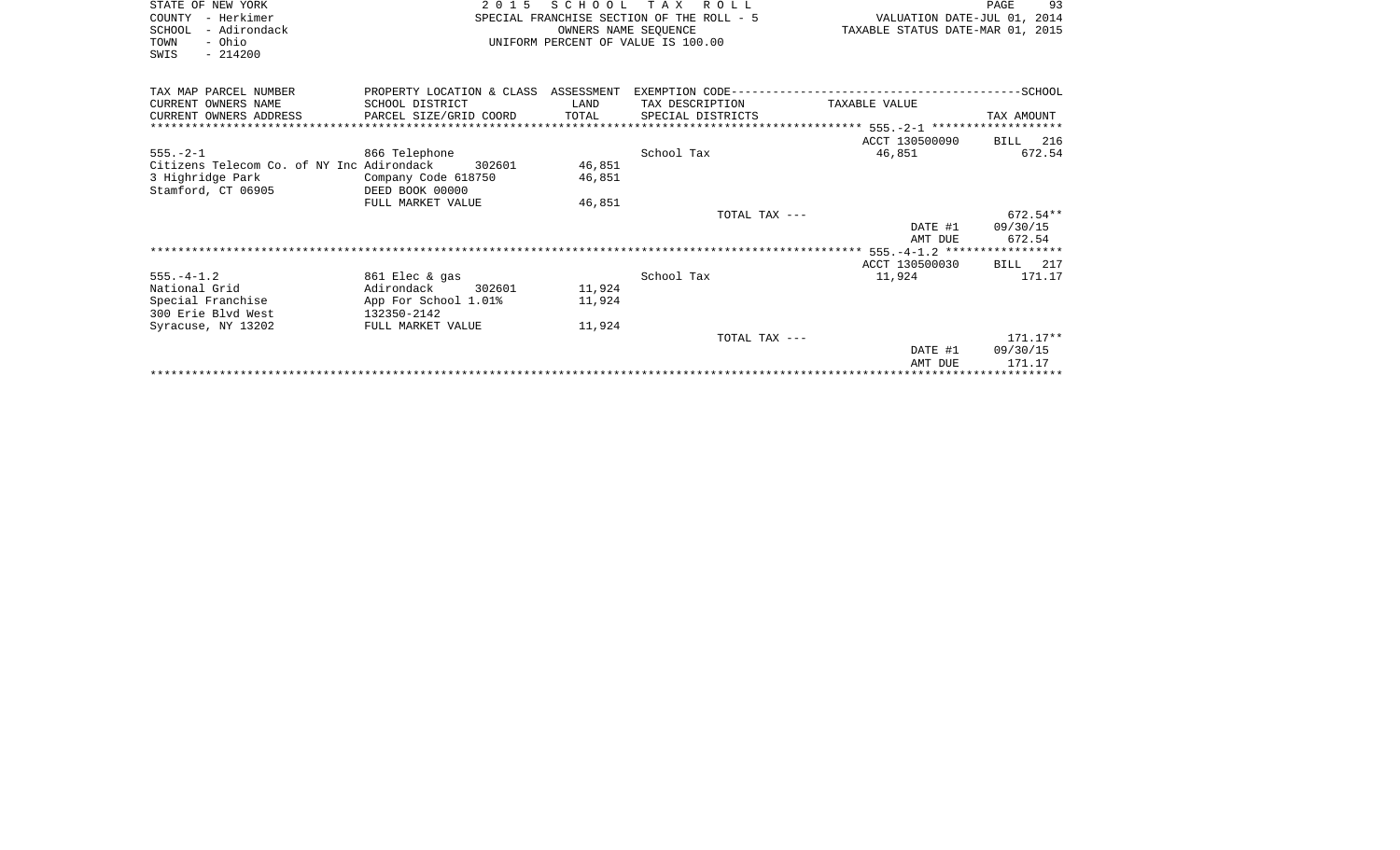|      | STATE OF NEW YORK   | 2015 SCHOOL TAX ROLL                      |                                  | PAGE                     | -94 |
|------|---------------------|-------------------------------------------|----------------------------------|--------------------------|-----|
|      | COUNTY - Herkimer   | SPECIAL FRANCHISE SECTION OF THE ROLL - 5 | VALUATION DATE-JUL 01, 2014      |                          |     |
|      | SCHOOL - Adirondack |                                           | TAXABLE STATUS DATE-MAR 01, 2015 |                          |     |
| TOWN | - Ohio              |                                           |                                  | RPS155/V04/L015          |     |
| SWIS | $-214200$           |                                           |                                  | CURRENT DATE $8/14/2015$ |     |
|      |                     |                                           |                                  |                          |     |
|      |                     | ROLL SUB SECTION- -TOTALS                 |                                  |                          |     |

|      |        | <b>noma</b>                                  | <b>ION</b><br>n v |           | $\cdots$ | ,,, <del>,</del> ,,,,<br>⊣עדש∀י |                     | ۰д<br>---- |
|------|--------|----------------------------------------------|-------------------|-----------|----------|---------------------------------|---------------------|------------|
| CODE | NI∆N⊪. | $\ldots$ $\cap$ $\cap$ $\ldots$ $\cap$<br>◡◠ | <b>TIZT</b>       | $- - - -$ |          | MOUN'                           | $\lambda$<br>" שבב. | ⊥ 冖∡       |

# NO SPECIAL DISTRICTS AT THIS LEVEL

#### \*\*\* S C H O O L D I S T R I C T S U M M A R Y \*\*\*

| CODE   | DISTRICT NAME                    | TOTAL<br>PARCELS | ASSESSED<br>LAND | ASSESSED<br>TOTAL | EXEMPT<br>AMOUNT | TOTAL<br>TAXABLE |           |
|--------|----------------------------------|------------------|------------------|-------------------|------------------|------------------|-----------|
|        |                                  |                  |                  |                   | STAR AMOUNT      | STAR TAXABLE     | TOTAL TAX |
|        | Adirondack                       | 2                | 58,775           | 58,775            |                  | 58,775           |           |
| 302601 |                                  |                  |                  |                   |                  | 58,775           | 843.71    |
|        | SUB-TOTAL                        | 2                | 58,775           | 58,775            |                  | 58,775           |           |
|        | $S \cup B - T \cup T A L (CONT)$ |                  |                  |                   |                  | 58,775           | 843.71    |
|        | TOTAL                            | 2                | 58,775           | 58,775            |                  | 58,775           |           |
|        | TO TAL (CONT)                    |                  |                  |                   |                  | 58,775           | 843.71    |

\*\*\* S Y S T E M C O D E S S U M M A R Y \*\*\*

#### NO SYSTEM EXEMPTIONS AT THIS LEVEL

# \*\*\* E X E M P T I O N S U M M A R Y \*\*\*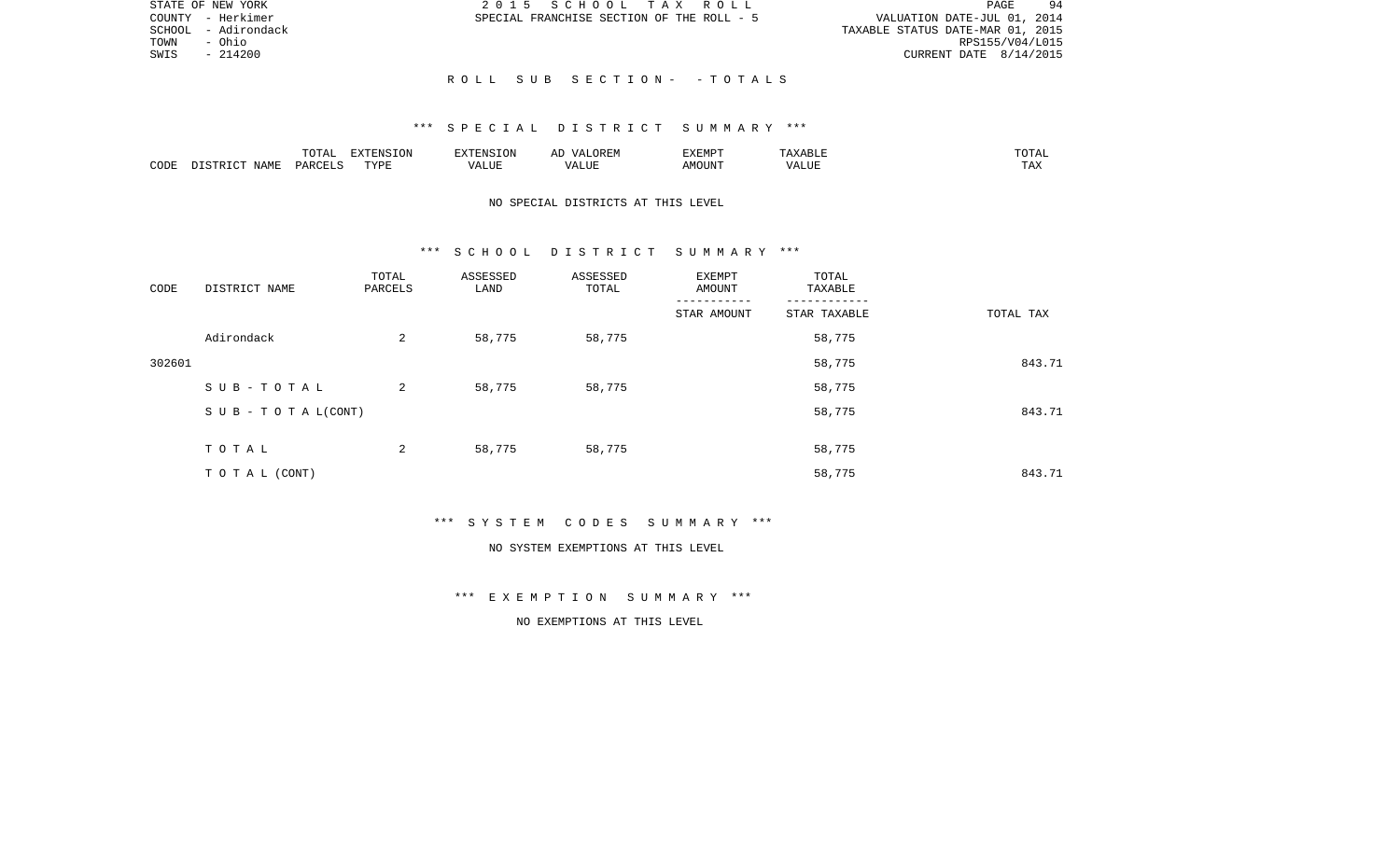| STATE OF NEW YORK      | 2015 SCHOOL TAX ROLL                      |  |                                  | PAGE            | 95 |
|------------------------|-------------------------------------------|--|----------------------------------|-----------------|----|
| COUNTY - Herkimer      | SPECIAL FRANCHISE SECTION OF THE ROLL - 5 |  | VALUATION DATE-JUL 01, 2014      |                 |    |
| - Adirondack<br>SCHOOL |                                           |  | TAXABLE STATUS DATE-MAR 01, 2015 |                 |    |
| - Ohio<br>TOWN         |                                           |  |                                  | RPS155/V04/L015 |    |
| $-214200$<br>SWIS      |                                           |  | CURRENT DATE 8/14/2015           |                 |    |
|                        |                                           |  |                                  |                 |    |
|                        | ROLL SUB SECTION- - TOTALS                |  |                                  |                 |    |

| ROLL<br>SEC | DESCRIPTION                          | TOTAL<br>PARCELS | ASSESSED<br>LAND | ASSESSED<br>TOTAL | EXEMPT<br>AMOUNT | TOTAL<br>TAXABLE | TOTAL<br>TAX |
|-------------|--------------------------------------|------------------|------------------|-------------------|------------------|------------------|--------------|
|             |                                      |                  |                  |                   | STAR AMOUNT      | STAR TAXABLE     |              |
|             | School Tax                           |                  | 58,775           | 58,775            |                  | 58,775<br>58,775 | 843.71       |
|             | SPEC DIST TAXES<br>SPECIAL FRANCHISE | ⌒<br>▵           |                  |                   |                  |                  | 843.71       |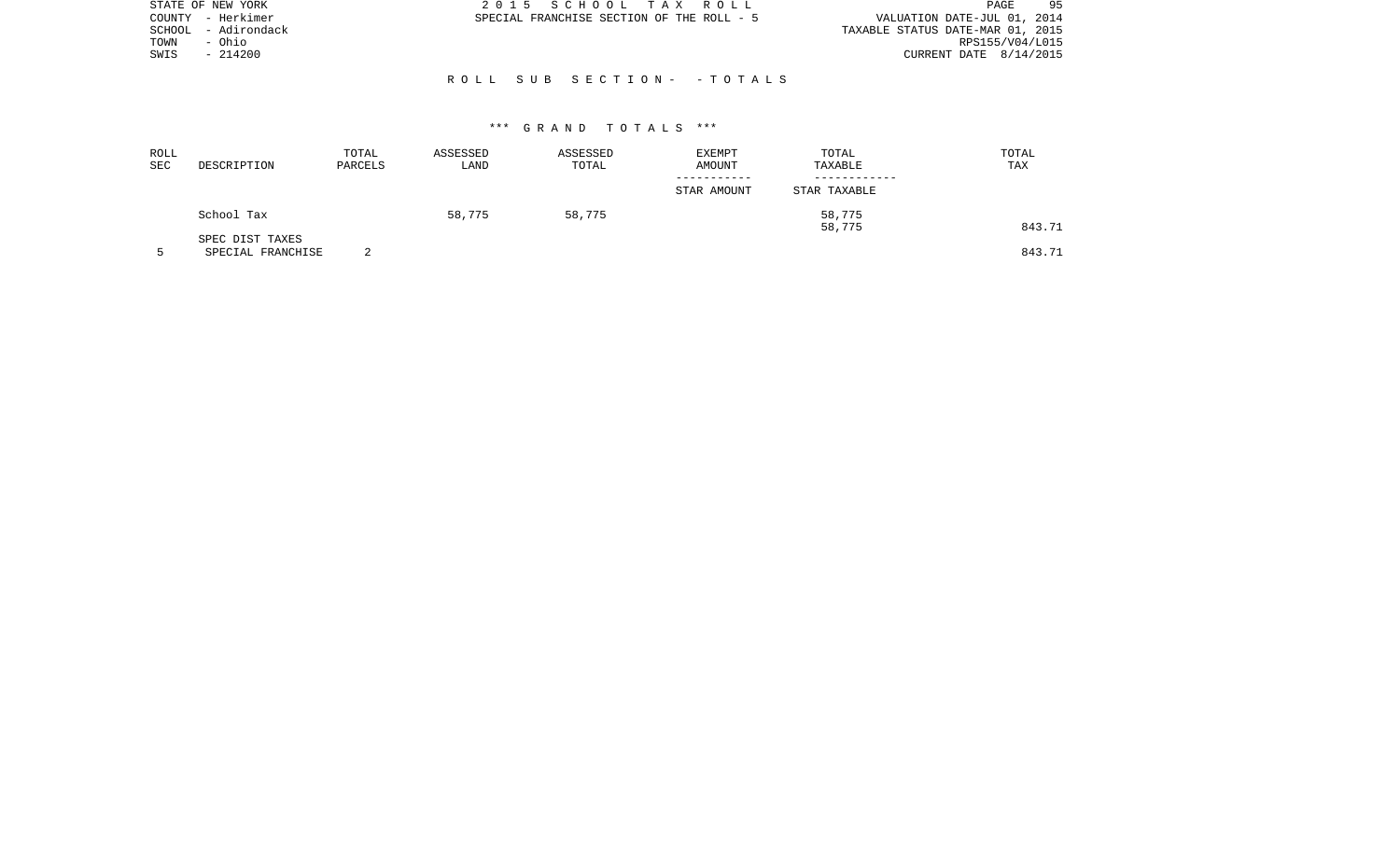|      | STATE OF NEW YORK   | 2015 SCHOOL TAX ROLL                      |  |                                  | PAGE            | 96 |
|------|---------------------|-------------------------------------------|--|----------------------------------|-----------------|----|
|      | COUNTY - Herkimer   | SPECIAL FRANCHISE SECTION OF THE ROLL - 5 |  | VALUATION DATE-JUL 01, 2014      |                 |    |
|      | SCHOOL - Adirondack |                                           |  | TAXABLE STATUS DATE-MAR 01, 2015 |                 |    |
| TOWN | - Ohio              |                                           |  |                                  | RPS155/V04/L015 |    |
|      | SWIS - 214200       |                                           |  | CURRENT DATE 8/14/2015           |                 |    |

SCHOOL - Adirondack<br>TOWN - Ohio  $SWIS$  - 214200

#### R O L L S E C T I O N T O T A L S

#### \*\*\* S P E C I A L D I S T R I C T S U M M A R Y \*\*\*

|      |       | $m \wedge m \wedge n$<br>⊥∪⊥⊓⊥ | $\blacksquare$<br>⊥UN |                   | "XFMP. | ---         |
|------|-------|--------------------------------|-----------------------|-------------------|--------|-------------|
| CODE | ΝТΔМπ | DAR <sub>C</sub>               | TVDI<br>.             | $\sqrt{ }$<br>பபா |        | max<br>∖ n∡ |

# NO SPECIAL DISTRICTS AT THIS LEVEL

#### \*\*\* S C H O O L D I S T R I C T S U M M A R Y \*\*\*

| CODE   | DISTRICT NAME             | TOTAL<br>PARCELS | ASSESSED<br>LAND | ASSESSED<br>TOTAL | <b>EXEMPT</b><br>AMOUNT | TOTAL<br>TAXABLE |           |
|--------|---------------------------|------------------|------------------|-------------------|-------------------------|------------------|-----------|
|        |                           |                  |                  |                   | STAR AMOUNT             | STAR TAXABLE     | TOTAL TAX |
|        | Adirondack                | 2                | 58,775           | 58,775            |                         | 58,775           |           |
| 302601 |                           |                  |                  |                   |                         | 58,775           | 843.71    |
|        | SUB-TOTAL                 | 2                | 58,775           | 58,775            |                         | 58,775           |           |
|        | S U B - T O T A $L(CONT)$ |                  |                  |                   |                         | 58,775           | 843.71    |
|        | TOTAL                     | 2                | 58,775           | 58,775            |                         | 58,775           |           |
|        | TO TAL (CONT)             |                  |                  |                   |                         | 58,775           | 843.71    |

\*\*\* S Y S T E M C O D E S S U M M A R Y \*\*\*

#### NO SYSTEM EXEMPTIONS AT THIS LEVEL

\*\*\* E X E M P T I O N S U M M A R Y \*\*\*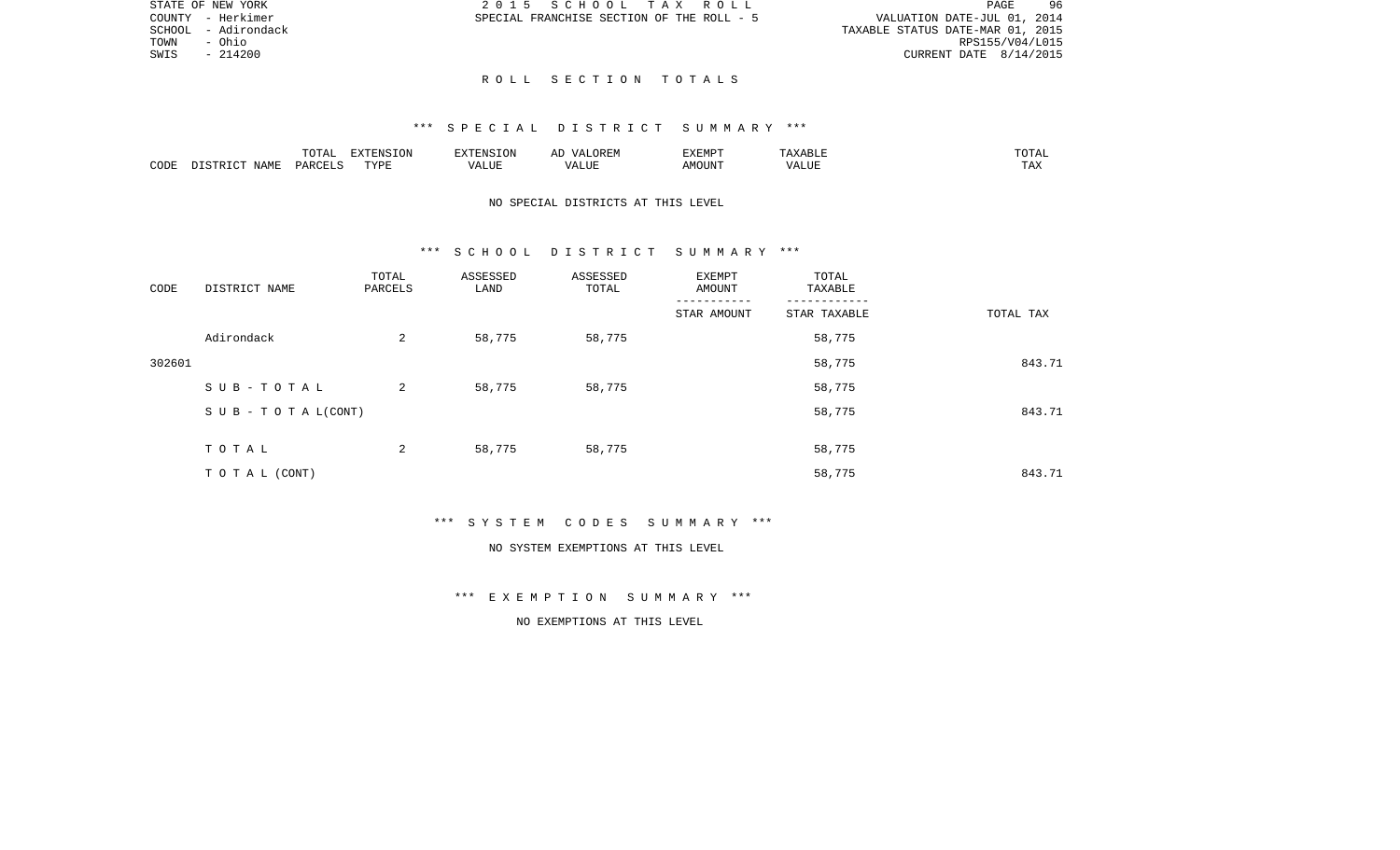|        | STATE OF NEW YORK | 2015 SCHOOL TAX ROLL                      | 97<br>PAGE                       |
|--------|-------------------|-------------------------------------------|----------------------------------|
|        | COUNTY - Herkimer | SPECIAL FRANCHISE SECTION OF THE ROLL - 5 | VALUATION DATE-JUL 01, 2014      |
| SCHOOL | - Adirondack      |                                           | TAXABLE STATUS DATE-MAR 01, 2015 |
| TOWN   | - Ohio            |                                           | RPS155/V04/L015                  |
| SWIS   | $-214200$         |                                           | CURRENT DATE 8/14/2015           |
|        |                   |                                           |                                  |

# R O L L S E C T I O N T O T A L S

| ROLL<br>SEC | DESCRIPTION                          | TOTAL<br>PARCELS | ASSESSED<br>LAND | ASSESSED<br>TOTAL | EXEMPT<br>AMOUNT | TOTAL<br>TAXABLE | TOTAL<br>TAX |
|-------------|--------------------------------------|------------------|------------------|-------------------|------------------|------------------|--------------|
|             |                                      |                  |                  |                   | STAR AMOUNT      | STAR TAXABLE     |              |
|             | School Tax                           |                  | 58,775           | 58,775            |                  | 58,775<br>58,775 | 843.71       |
|             | SPEC DIST TAXES<br>SPECIAL FRANCHISE | ◠                |                  |                   |                  |                  | 843.71       |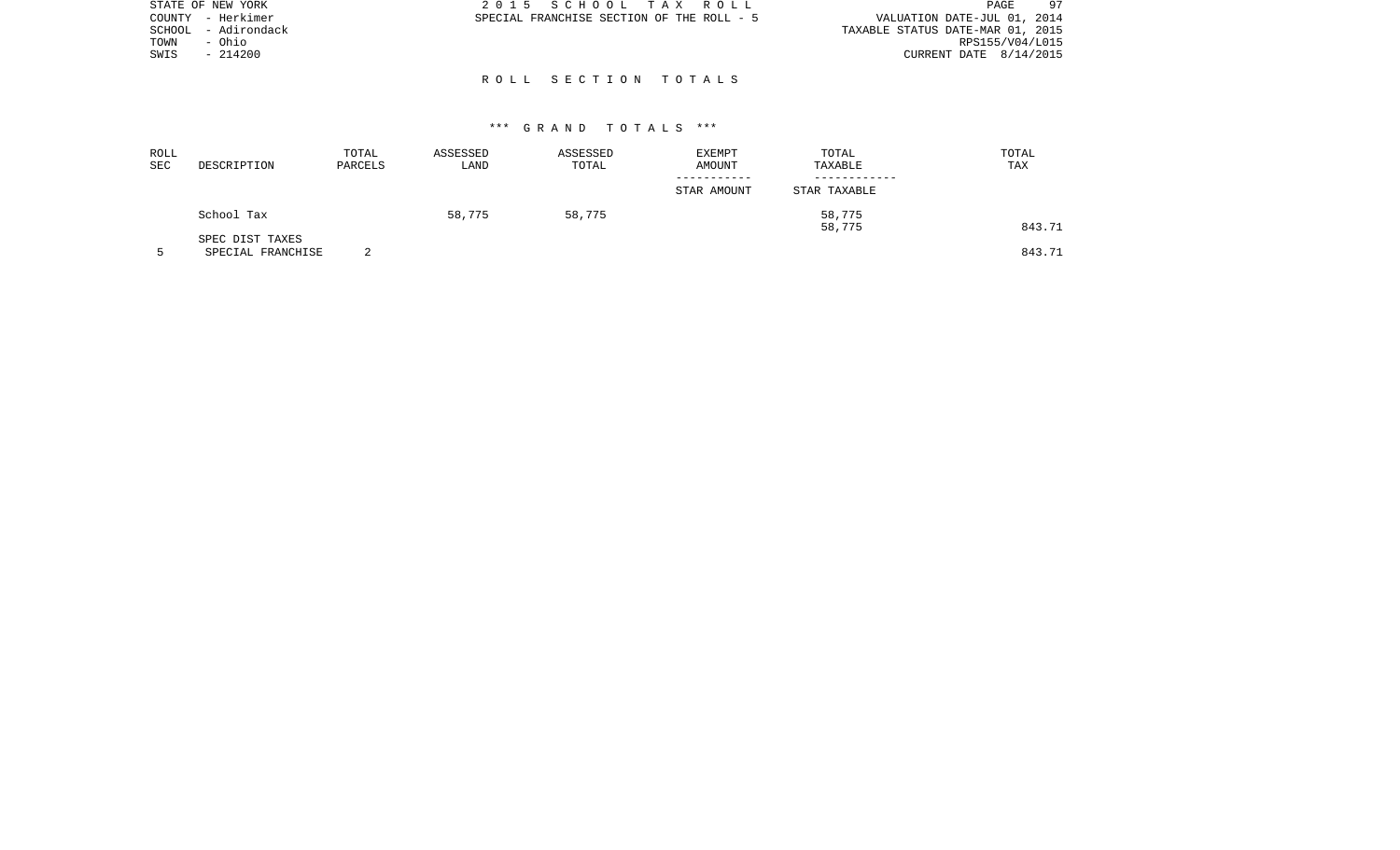| STATE OF NEW YORK          | 2 0 1 5                   |                                  | SCHOOL TAX ROLL                        |                             | 98<br>PAGE   |
|----------------------------|---------------------------|----------------------------------|----------------------------------------|-----------------------------|--------------|
| - Herkimer<br>COUNTY       |                           |                                  | UTILITY & R.R. SECTION OF THE ROLL - 6 | VALUATION DATE-JUL 01, 2014 |              |
| SCHOOL<br>- Adirondack     |                           | TAXABLE STATUS DATE-MAR 01, 2015 |                                        |                             |              |
| - Ohio<br>TOWN             |                           |                                  | UNIFORM PERCENT OF VALUE IS 100.00     |                             |              |
| $-214200$<br>SWIS          |                           |                                  |                                        |                             |              |
|                            |                           |                                  |                                        |                             |              |
| TAX MAP PARCEL NUMBER      | PROPERTY LOCATION & CLASS | ASSESSMENT                       |                                        |                             |              |
| CURRENT OWNERS NAME        | SCHOOL DISTRICT           | LAND                             | TAX DESCRIPTION                        | TAXABLE VALUE               |              |
| CURRENT OWNERS ADDRESS     | PARCEL SIZE/GRID COORD    | TOTAL                            | SPECIAL DISTRICTS                      |                             | TAX AMOUNT   |
|                            |                           |                                  |                                        |                             |              |
|                            | Outside Plant             |                                  |                                        |                             | BILL 218     |
| 642.000-9999-630.500-1882  | 836 Telecom. eq.          |                                  | School Tax                             | 7,629                       | 109.51       |
| Newport Telephone Co Inc   | Adirondack<br>302601      | $\Omega$                         |                                        |                             |              |
| Outside Plant              | Outside Plant             | 7,629                            |                                        |                             |              |
| PO Box 201                 | FULL MARKET VALUE         | 7,629                            |                                        |                             |              |
| Newport, NY 13416          |                           |                                  |                                        |                             |              |
|                            |                           |                                  | TOTAL TAX ---                          |                             | $109.51**$   |
|                            |                           |                                  |                                        | DATE #1                     | 09/30/15     |
|                            |                           |                                  |                                        | AMT DUE                     | 109.51       |
|                            |                           |                                  |                                        |                             |              |
|                            |                           |                                  |                                        | ACCT 130300030              | BILL<br>219  |
| 642.000-9999-132.350-1882  | 882 Elec Trans Imp        |                                  | School Tax                             | 87,597                      | 1,257.44     |
| Niagara Mohawk Power Corp  | Adirondack<br>302601      | 0                                |                                        |                             |              |
| Real Estate Tax Dept       | App For School 2.55%      | 87,597                           |                                        |                             |              |
| Attn: Real Estate Tax Dept | Outside Plant             |                                  |                                        |                             |              |
| 300 Erie Blvd West         | DEED BOOK 00000           |                                  |                                        |                             |              |
| Syracuse, NY 13202         | FULL MARKET VALUE         | 87,597                           |                                        |                             |              |
|                            |                           |                                  | TOTAL TAX ---                          |                             | $1,257.44**$ |

\*\*\*\*\*\*\*\*\*\*\*\*\*\*\*\*\*\*\*\*\*\*\*\*\*\*\*\*\*\*\*\*\*\*\*\*\*\*\*\*\*\*\*\*\*\*\*\*\*\*\*\*\*\*\*\*\*\*\*\*\*\*\*\*\*\*\*\*\*\*\*\*\*\*\*\*\*\*\*\*\*\*\*\*\*\*\*\*\*\*\*\*\*\*\*\*\*\*\*\*\*\*\*\*\*\*\*\*\*\*\*\*\*\*\*\*\*\*\*\*\*\*\*\*\*\*\*\*\*\*\*\*

 DATE #1 09/30/15 AMT DUE 1,257.44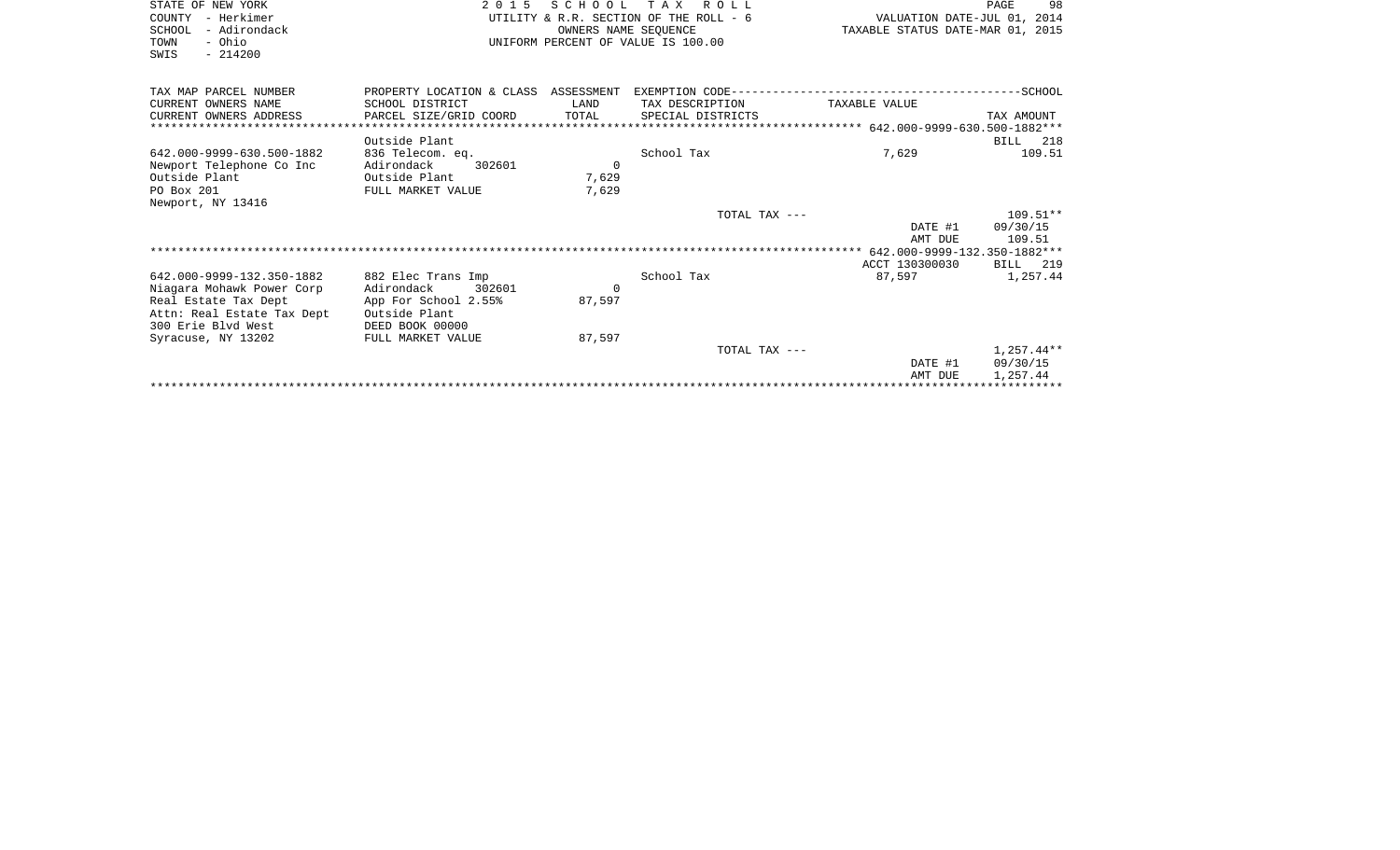|      | STATE OF NEW YORK   | 2015 SCHOOL TAX ROLL                   | 99<br>PAGE                       |
|------|---------------------|----------------------------------------|----------------------------------|
|      | COUNTY - Herkimer   | UTILITY & R.R. SECTION OF THE ROLL - 6 | VALUATION DATE-JUL 01, 2014      |
|      | SCHOOL - Adirondack |                                        | TAXABLE STATUS DATE-MAR 01, 2015 |
| TOWN | - Ohio              | UNIFORM PERCENT OF VALUE IS 100.00     | RPS155/V04/L015                  |
| SWIS | - 214200            |                                        | CURRENT DATE $8/14/2015$         |
|      |                     |                                        |                                  |
|      |                     | ROLL SUB SECTION- -TOTALS              |                                  |

|      |                            | .∪⊥⊓⊥         | $\blacksquare$<br>11 L<br>LUIN |               |            | EXEMPT       | ABL.                  | $m \wedge m$<br>. |
|------|----------------------------|---------------|--------------------------------|---------------|------------|--------------|-----------------------|-------------------|
| CODE | <b>ABST</b><br>. .<br>NAMP | <b>DARCFT</b> | TVDT                           | $\mathcal{L}$ | ,,,<br>שחד | OUN".<br>۱M۲ | $- - - - - -$<br>ALUI | $- - -$<br>. Ал   |

# NO SPECIAL DISTRICTS AT THIS LEVEL

#### \*\*\* S C H O O L D I S T R I C T S U M M A R Y \*\*\*

| CODE   | DISTRICT NAME                    | TOTAL<br>PARCELS | ASSESSED<br>LAND | ASSESSED<br>TOTAL | EXEMPT<br>AMOUNT | TOTAL<br>TAXABLE |           |
|--------|----------------------------------|------------------|------------------|-------------------|------------------|------------------|-----------|
|        |                                  |                  |                  |                   | STAR AMOUNT      | STAR TAXABLE     | TOTAL TAX |
|        | Adirondack                       | 2                |                  | 95,226            |                  | 95,226           |           |
| 302601 |                                  |                  |                  |                   |                  | 95,226           | 1,366.95  |
|        | SUB-TOTAL                        | 2                |                  | 95,226            |                  | 95,226           |           |
|        | $S \cup B - T \cup T A L (CONT)$ |                  |                  |                   |                  | 95,226           | 1,366.95  |
|        | TOTAL                            | 2                |                  | 95,226            |                  | 95,226           |           |
|        | TO TAL (CONT)                    |                  |                  |                   |                  | 95,226           | 1,366.95  |

\*\*\* S Y S T E M C O D E S S U M M A R Y \*\*\*

#### NO SYSTEM EXEMPTIONS AT THIS LEVEL

\*\*\* E X E M P T I O N S U M M A R Y \*\*\*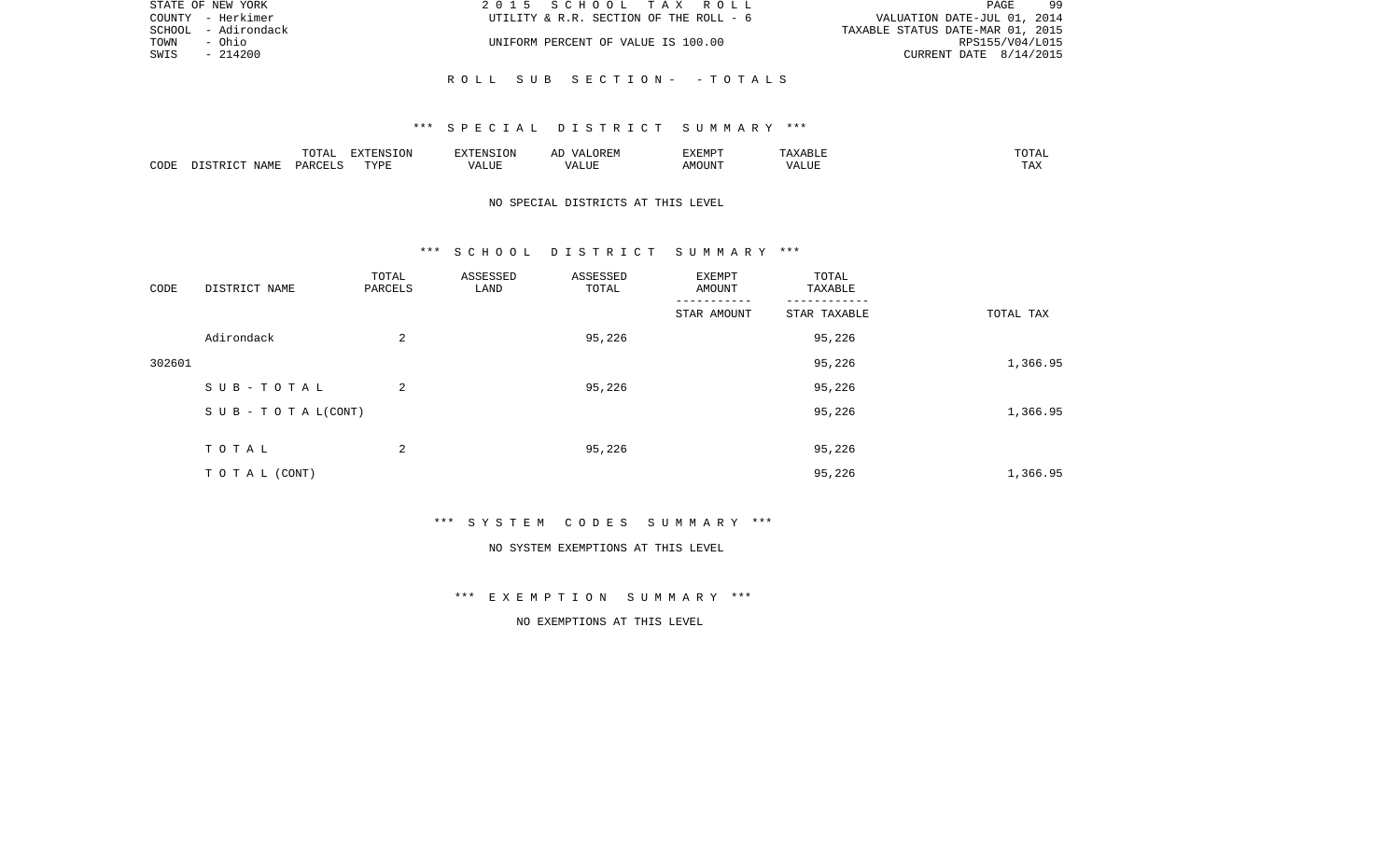|      | STATE OF NEW YORK   | 2015 SCHOOL TAX ROLL                   | 100<br>PAGE                      |
|------|---------------------|----------------------------------------|----------------------------------|
|      | COUNTY - Herkimer   | UTILITY & R.R. SECTION OF THE ROLL - 6 | VALUATION DATE-JUL 01, 2014      |
|      | SCHOOL - Adirondack |                                        | TAXABLE STATUS DATE-MAR 01, 2015 |
| TOWN | - Ohio              | UNIFORM PERCENT OF VALUE IS 100.00     | RPS155/V04/L015                  |
| SWIS | $-214200$           |                                        | CURRENT DATE 8/14/2015           |
|      |                     |                                        |                                  |

R O L L S U B S E C T I O N - - T O T A L S

| ROLL<br>SEC | DESCRIPTION                         | TOTAL<br>PARCELS | ASSESSED<br>LAND | ASSESSED<br>TOTAL | EXEMPT<br>AMOUNT<br>----------- | TOTAL<br>TAXABLE | TOTAL<br>TAX |
|-------------|-------------------------------------|------------------|------------------|-------------------|---------------------------------|------------------|--------------|
|             |                                     |                  |                  |                   | STAR AMOUNT                     | STAR TAXABLE     |              |
|             | School Tax                          |                  |                  | 95,226            |                                 | 95,226<br>95,226 | 1,366.95     |
|             | SPEC DIST TAXES<br>UTILITIES & N.C. |                  |                  |                   |                                 |                  | 1,366.95     |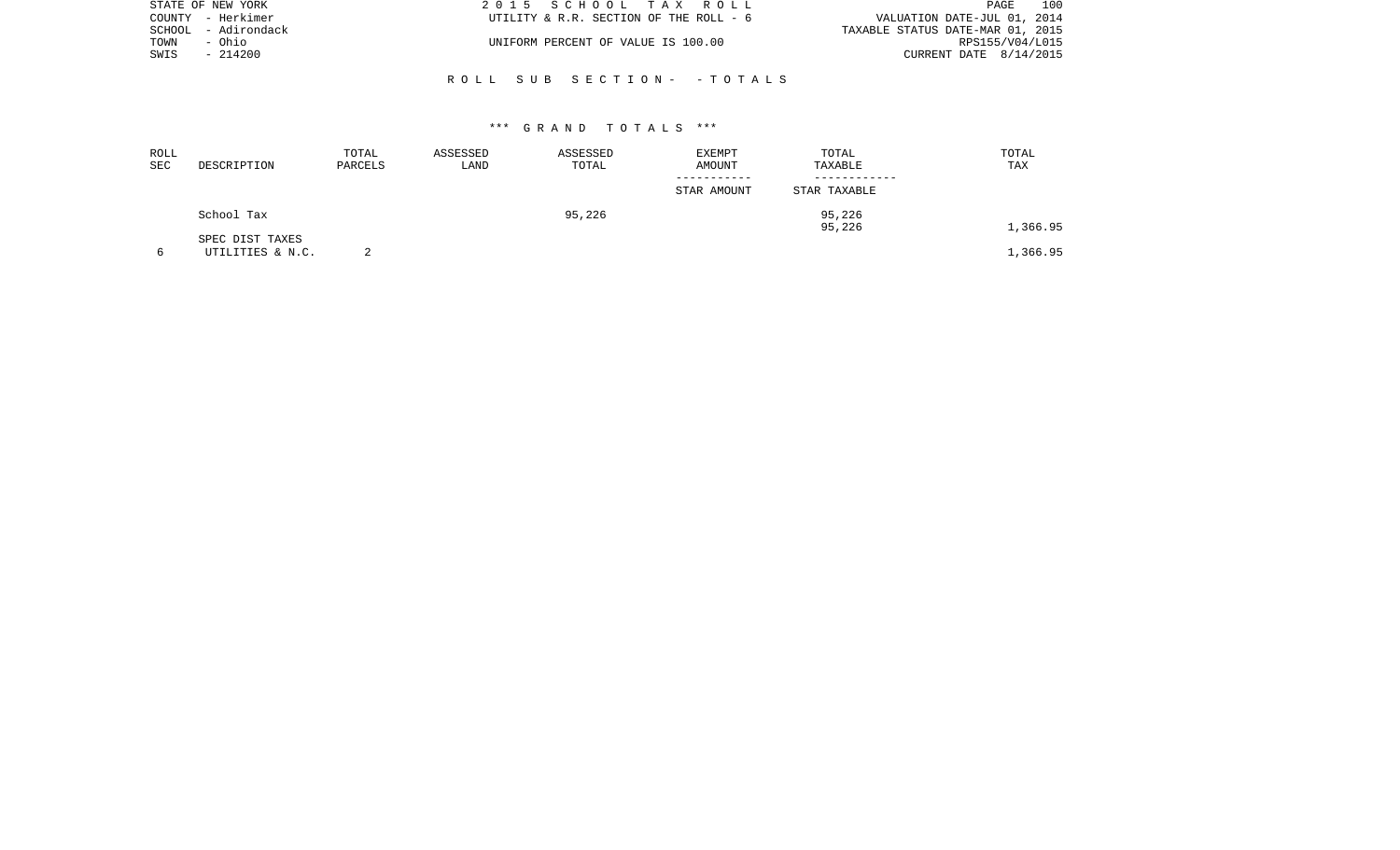|      | STATE OF NEW YORK   | 2015 SCHOOL TAX ROLL                   | - 101<br>PAGE                    |
|------|---------------------|----------------------------------------|----------------------------------|
|      | COUNTY - Herkimer   | UTILITY & R.R. SECTION OF THE ROLL - 6 | VALUATION DATE-JUL 01, 2014      |
|      | SCHOOL - Adirondack |                                        | TAXABLE STATUS DATE-MAR 01, 2015 |
| TOWN | - Ohio              | UNIFORM PERCENT OF VALUE IS 100.00     | RPS155/V04/L015                  |
| SWIS | $-214200$           |                                        | CURRENT DATE $8/14/2015$         |
|      |                     |                                        |                                  |

R O L L S E C T I O N T O T A L S

|      |      | <b>noma</b><br>. U I A. | ----<br>'N. |                       | $'$ JREF<br><b>Δ</b><br>$\cdots$<br>⊷ | EXEMPT |     | .                    |
|------|------|-------------------------|-------------|-----------------------|---------------------------------------|--------|-----|----------------------|
| CODE | JAMF | PAR                     | TVDI<br>.   | $\cdots$<br>. L I L I | LUI                                   | MOUN'  | ۰Δ۱ | $m \times n$<br>⊥ ≞∡ |

# NO SPECIAL DISTRICTS AT THIS LEVEL

#### \*\*\* S C H O O L D I S T R I C T S U M M A R Y \*\*\*

| CODE   | DISTRICT NAME                    | TOTAL<br>PARCELS | ASSESSED<br>LAND | ASSESSED<br>TOTAL | EXEMPT<br>AMOUNT | TOTAL<br>TAXABLE |           |
|--------|----------------------------------|------------------|------------------|-------------------|------------------|------------------|-----------|
|        |                                  |                  |                  |                   | STAR AMOUNT      | STAR TAXABLE     | TOTAL TAX |
|        | Adirondack                       | 2                |                  | 95,226            |                  | 95,226           |           |
| 302601 |                                  |                  |                  |                   |                  | 95,226           | 1,366.95  |
|        | SUB-TOTAL                        | 2                |                  | 95,226            |                  | 95,226           |           |
|        | $S \cup B - T \cup T A L (CONT)$ |                  |                  |                   |                  | 95,226           | 1,366.95  |
|        | TOTAL                            | 2                |                  | 95,226            |                  | 95,226           |           |
|        | TO TAL (CONT)                    |                  |                  |                   |                  | 95,226           | 1,366.95  |

\*\*\* S Y S T E M C O D E S S U M M A R Y \*\*\*

#### NO SYSTEM EXEMPTIONS AT THIS LEVEL

\*\*\* E X E M P T I O N S U M M A R Y \*\*\*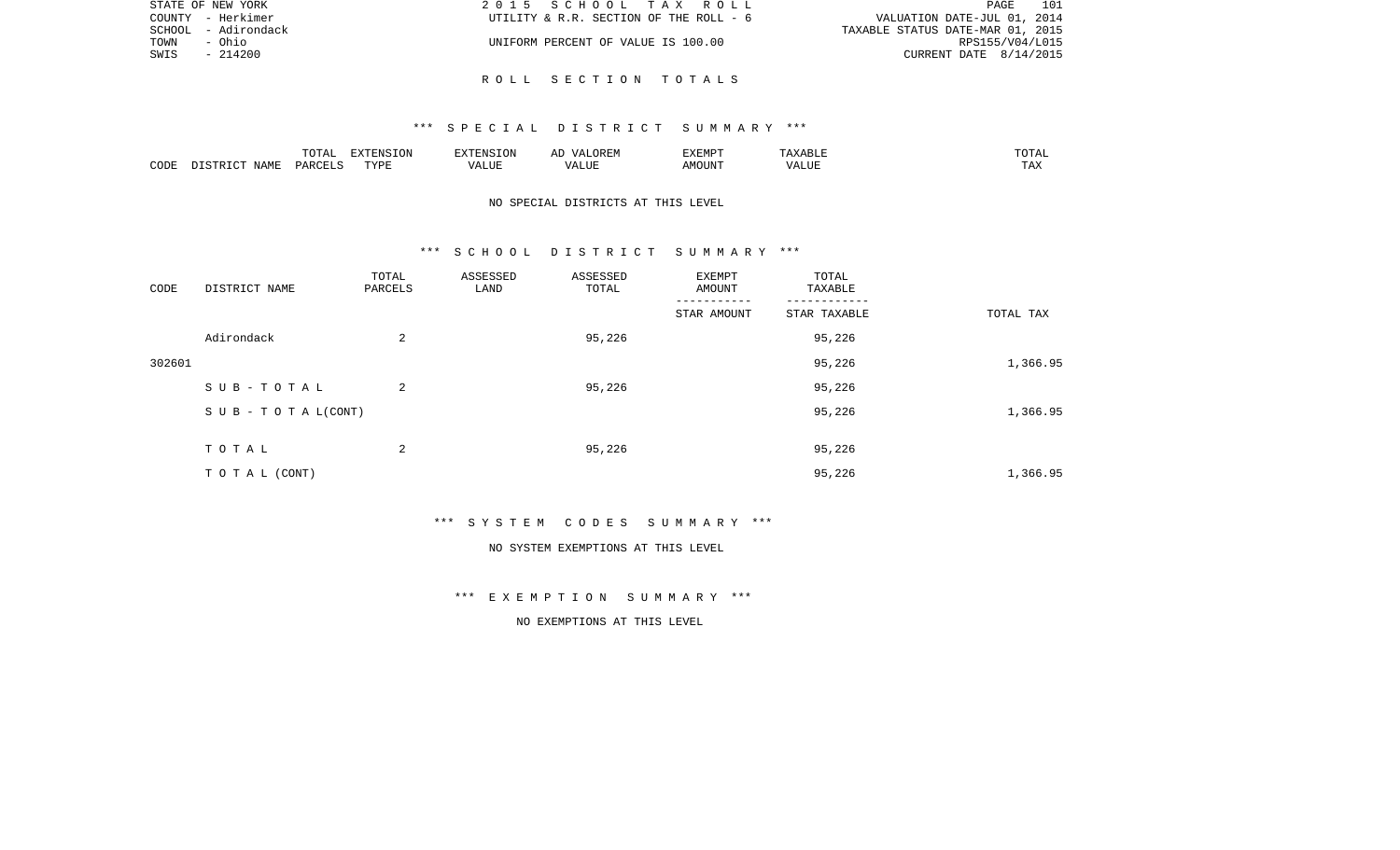|      | STATE OF NEW YORK   | 2015 SCHOOL TAX ROLL                   | 102<br>PAGE                      |
|------|---------------------|----------------------------------------|----------------------------------|
|      | COUNTY - Herkimer   | UTILITY & R.R. SECTION OF THE ROLL - 6 | VALUATION DATE-JUL 01, 2014      |
|      | SCHOOL - Adirondack |                                        | TAXABLE STATUS DATE-MAR 01, 2015 |
| TOWN | - Ohio              | UNIFORM PERCENT OF VALUE IS 100.00     | RPS155/V04/L015                  |
| SWIS | $-214200$           |                                        | CURRENT DATE $8/14/2015$         |
|      |                     |                                        |                                  |
|      |                     | ROLL SECTION TOTALS                    |                                  |

| ROLL<br>SEC | DESCRIPTION                         | TOTAL<br>PARCELS | ASSESSED<br>LAND | ASSESSED<br>TOTAL | <b>EXEMPT</b><br>AMOUNT | TOTAL<br>TAXABLE | TOTAL<br>TAX |
|-------------|-------------------------------------|------------------|------------------|-------------------|-------------------------|------------------|--------------|
|             |                                     |                  |                  |                   | STAR AMOUNT             | STAR TAXABLE     |              |
|             | School Tax                          |                  |                  | 95,226            |                         | 95,226<br>95,226 | 1,366.95     |
| 6           | SPEC DIST TAXES<br>UTILITIES & N.C. |                  |                  |                   |                         |                  | 1,366.95     |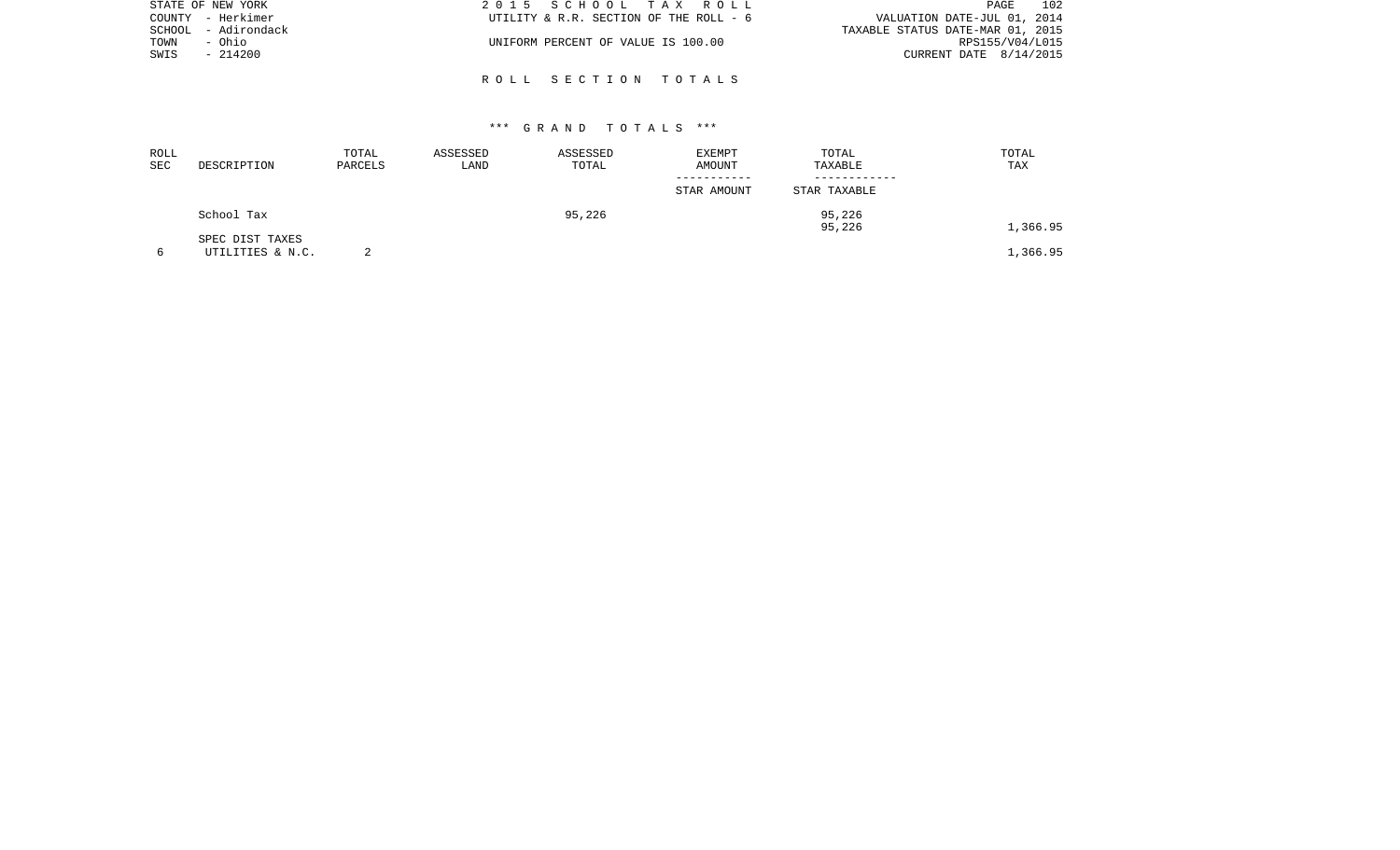| STATE OF NEW YORK<br>COUNTY - Herkimer<br>SCHOOL - Adirondack<br>- Ohio<br>TOWN<br>SWIS<br>$-214200$ | 2 0 1 5                                                               |         | SCHOOL TAX ROLL<br>WHOLLY EXEMPT SECTION OF THE ROLL - 8<br>OWNERS NAME SEQUENCE<br>UNIFORM PERCENT OF VALUE IS 100.00 | VALUATION DATE-JUL 01, 2014<br>TAXABLE STATUS DATE-MAR 01, 2015 | PAGE<br>103           |
|------------------------------------------------------------------------------------------------------|-----------------------------------------------------------------------|---------|------------------------------------------------------------------------------------------------------------------------|-----------------------------------------------------------------|-----------------------|
| TAX MAP PARCEL NUMBER                                                                                | PROPERTY LOCATION & CLASS ASSESSMENT EXEMPTION CODE------------------ |         |                                                                                                                        |                                                                 | ---------------SCHOOL |
| CURRENT OWNERS NAME                                                                                  | SCHOOL DISTRICT                                                       | LAND    | TAX DESCRIPTION                                                                                                        | TAXABLE VALUE                                                   |                       |
| CURRENT OWNERS ADDRESS                                                                               | PARCEL SIZE/GRID COORD                                                | TOTAL   | SPECIAL DISTRICTS                                                                                                      |                                                                 | TAX AMOUNT            |
| *********************                                                                                |                                                                       |         |                                                                                                                        |                                                                 |                       |
|                                                                                                      | South Lk                                                              |         |                                                                                                                        | ACCT 130025140                                                  |                       |
| $058. - 2 - 68$                                                                                      | 932 Forest s532b - WTRFNT<br>302601                                   |         | MUN OWNED 13100<br>125,000 School Tax                                                                                  | 0.00                                                            | 125,000<br>0.00       |
| State Of New York<br>Send Tax To                                                                     | Adirondack<br>Lot 1 Nob Pat                                           | 125,000 |                                                                                                                        |                                                                 |                       |
| Nat'l Bank Nort                                                                                      | Seas. 0.987 A                                                         |         |                                                                                                                        |                                                                 |                       |
| Albany, NY 12223                                                                                     | Sens .987                                                             |         |                                                                                                                        |                                                                 |                       |
|                                                                                                      | ACRES<br>1.00                                                         |         |                                                                                                                        |                                                                 |                       |
|                                                                                                      | EAST-0386918 NRTH-1705580                                             |         |                                                                                                                        |                                                                 |                       |
|                                                                                                      | FULL MARKET VALUE                                                     | 125,000 |                                                                                                                        |                                                                 |                       |
|                                                                                                      | *************************                                             |         | TOTAL TAX ---<br>***********************                                                                               | ***************** 058.-2-70 *******************                 | $0.00**$              |
|                                                                                                      | South Lk                                                              |         |                                                                                                                        | ACCT 130046000                                                  |                       |
| $058. - 2 - 70$                                                                                      | 971 Wetlands                                                          |         | MUN OWNED 13100                                                                                                        |                                                                 | 897,100               |
| State Of New York                                                                                    | Adirondack<br>302601                                                  | 879,100 | School Tax                                                                                                             | 0.00                                                            | 0.00                  |
| Albany, NY 12223                                                                                     | Lot 1 Nob Pat                                                         | 897,100 |                                                                                                                        |                                                                 |                       |
|                                                                                                      | Sfl Parcel1234<br>2204.3 A.                                           |         |                                                                                                                        |                                                                 |                       |
|                                                                                                      | ACRES 1535.70                                                         |         |                                                                                                                        |                                                                 |                       |
|                                                                                                      | EAST-0356580 NRTH-1279463                                             |         |                                                                                                                        |                                                                 |                       |
|                                                                                                      | DEED BOOK 00637 PG-01007                                              |         |                                                                                                                        |                                                                 |                       |
|                                                                                                      | FULL MARKET VALUE                                                     | 897,100 |                                                                                                                        |                                                                 |                       |
|                                                                                                      |                                                                       |         | TOTAL TAX ---                                                                                                          |                                                                 | $0.00**$              |
|                                                                                                      | South Lk                                                              |         |                                                                                                                        | ACCT 130046030                                                  |                       |
| $062. -1 -1$                                                                                         | 932 Forest s532b                                                      |         | MUN OWNED 13100                                                                                                        |                                                                 | 73,800                |
| State Of New York                                                                                    | Adirondack<br>302601                                                  | 73,800  | School Tax                                                                                                             | 0.00                                                            | 0.00                  |
| Albany, NY 12223                                                                                     | Lot 21 Nob Pat                                                        | 73,800  |                                                                                                                        |                                                                 |                       |
|                                                                                                      | Forest 150 A                                                          |         |                                                                                                                        |                                                                 |                       |
|                                                                                                      | ACRES 150.00                                                          |         |                                                                                                                        |                                                                 |                       |
|                                                                                                      | EAST-0375490 NRTH-1704982                                             |         |                                                                                                                        |                                                                 |                       |
|                                                                                                      | FULL MARKET VALUE                                                     | 73,800  | TOTAL TAX ---                                                                                                          |                                                                 | $0.00**$              |
|                                                                                                      | **********************************                                    |         |                                                                                                                        | ***************** 062.-1-2 *******************                  |                       |
|                                                                                                      | South Lk                                                              |         |                                                                                                                        | ACCT 130046060                                                  |                       |
| $062. -1 - 2$                                                                                        | 932 Forest s532b                                                      |         | MUN OWNED 13100                                                                                                        |                                                                 | 73,800                |
| State Of New York                                                                                    | 302601<br>Adirondack                                                  | 73,800  | School Tax                                                                                                             | 0.00                                                            | 0.00                  |
| Albany, NY 12223                                                                                     | Lot 22 Nob Pat                                                        | 73,800  |                                                                                                                        |                                                                 |                       |
|                                                                                                      | Forest L.150a.<br>ACRES 150.00                                        |         |                                                                                                                        |                                                                 |                       |
|                                                                                                      | EAST-0380260 NRTH-1702587                                             |         |                                                                                                                        |                                                                 |                       |
|                                                                                                      | FULL MARKET VALUE                                                     | 73,800  |                                                                                                                        |                                                                 |                       |
|                                                                                                      |                                                                       |         | TOTAL TAX ---                                                                                                          |                                                                 | $0.00**$              |
|                                                                                                      |                                                                       |         |                                                                                                                        |                                                                 |                       |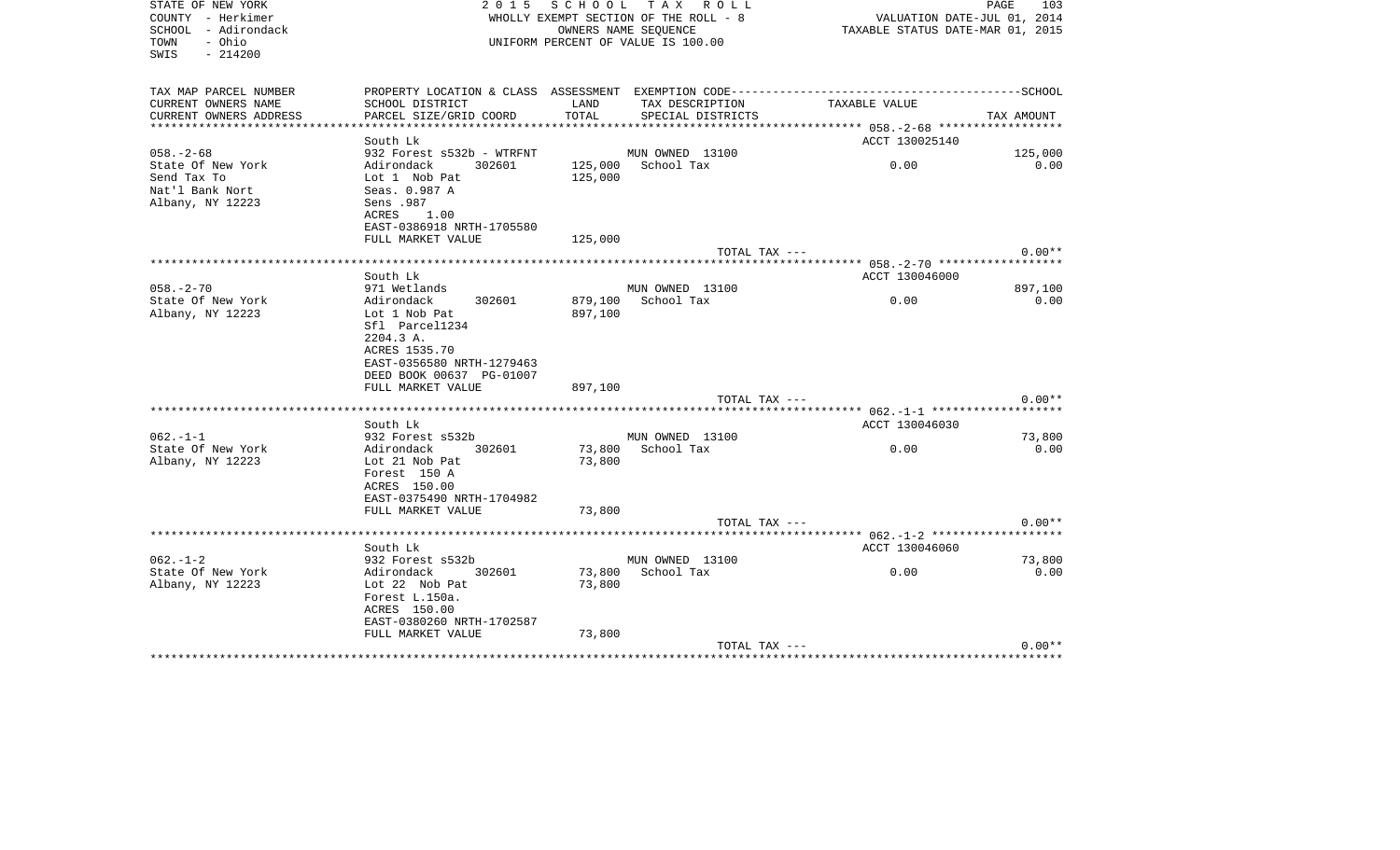| STATE OF NEW YORK<br>COUNTY - Herkimer<br>SCHOOL - Adirondack<br>- Ohio<br>TOWN<br>SWIS<br>$-214200$ | 2 0 1 5                                                                                                                  | SCHOOL                     | TAX ROLL<br>WHOLLY EXEMPT SECTION OF THE ROLL - 8<br>OWNERS NAME SEOUENCE<br>UNIFORM PERCENT OF VALUE IS 100.00 | VALUATION DATE-JUL 01, 2014<br>TAXABLE STATUS DATE-MAR 01, 2015                              | PAGE<br>104    |
|------------------------------------------------------------------------------------------------------|--------------------------------------------------------------------------------------------------------------------------|----------------------------|-----------------------------------------------------------------------------------------------------------------|----------------------------------------------------------------------------------------------|----------------|
| TAX MAP PARCEL NUMBER                                                                                |                                                                                                                          |                            |                                                                                                                 | PROPERTY LOCATION & CLASS ASSESSMENT EXEMPTION CODE-----------------------------------SCHOOL |                |
| CURRENT OWNERS NAME<br>CURRENT OWNERS ADDRESS                                                        | SCHOOL DISTRICT<br>PARCEL SIZE/GRID COORD                                                                                | LAND<br>TOTAL              | TAX DESCRIPTION<br>SPECIAL DISTRICTS                                                                            | TAXABLE VALUE                                                                                | TAX AMOUNT     |
| *************************                                                                            |                                                                                                                          |                            |                                                                                                                 |                                                                                              |                |
| $062. - 1 - 30$                                                                                      | South Lk<br>932 Forest s532b                                                                                             |                            | MUN OWNED 13100                                                                                                 | ACCT 130046090                                                                               | 75,400         |
| State Of New York                                                                                    | Adirondack<br>302601                                                                                                     | 75,400                     | School Tax                                                                                                      | 0.00                                                                                         | 0.00           |
| Albany, NY 12223                                                                                     | Lot 55 Nob Pat<br>Sfl 153.80 A<br>ACRES 153.80<br>EAST-0389740 NRTH-1698027                                              | 75,400                     |                                                                                                                 |                                                                                              |                |
|                                                                                                      | FULL MARKET VALUE                                                                                                        | 75,400                     |                                                                                                                 |                                                                                              |                |
|                                                                                                      |                                                                                                                          |                            | TOTAL TAX ---                                                                                                   |                                                                                              | $0.00**$       |
|                                                                                                      | *******************                                                                                                      |                            |                                                                                                                 | ***** 062.-1-40 *****************                                                            |                |
| $062. - 1 - 40$                                                                                      | South Lk                                                                                                                 |                            |                                                                                                                 | ACCT 130046120                                                                               |                |
| State Of New York                                                                                    | 932 Forest s532b<br>Adirondack<br>302601                                                                                 | 86,100                     | MUN OWNED 13100<br>School Tax                                                                                   | 0.00                                                                                         | 86,100<br>0.00 |
| Albany, NY 12223                                                                                     | Lot 79 Nob Pat<br>Sfl 180.10 A<br>ACRES 180.10<br>EAST-0393272 NRTH-1692609<br>FULL MARKET VALUE                         | 86,100<br>86,100           |                                                                                                                 |                                                                                              |                |
|                                                                                                      |                                                                                                                          |                            | $TOTAL$ $TAX$ $---$                                                                                             |                                                                                              | $0.00**$       |
|                                                                                                      | South Lk                                                                                                                 |                            |                                                                                                                 | ACCT 130046150                                                                               |                |
| $062. -1 -41$                                                                                        | 932 Forest s532b                                                                                                         |                            | MUN OWNED 13100                                                                                                 |                                                                                              | 86,100         |
| State Of New York<br>Albany, NY 12223                                                                | Adirondack<br>302601<br>Lot 80 Nob Pat<br>Sfl 180.10 A<br>ACRES 180.10<br>EAST-0394018 NRTH-1693929<br>FULL MARKET VALUE | 86,100<br>86,100<br>86,100 | School Tax                                                                                                      | 0.00                                                                                         | 0.00           |
|                                                                                                      |                                                                                                                          |                            | TOTAL TAX ---                                                                                                   |                                                                                              | $0.00**$       |
|                                                                                                      |                                                                                                                          |                            |                                                                                                                 |                                                                                              |                |
|                                                                                                      | South Lk                                                                                                                 |                            |                                                                                                                 | ACCT 130046180                                                                               |                |
| $062. -1 - 43$                                                                                       | 932 Forest s532b                                                                                                         |                            | MUN OWNED 13100                                                                                                 |                                                                                              | 80,200         |
| State Of New York<br>Albany, NY 12223                                                                | Adirondack<br>302601<br>Lot 82 Nob Pat<br>Sfl 165.70 A<br>ACRES 165.70<br>EAST-0395060 NRTH-1696162                      | 80,200<br>80,200           | School Tax                                                                                                      | 0.00                                                                                         | 0.00           |
|                                                                                                      | FULL MARKET VALUE                                                                                                        | 80,200                     | TOTAL TAX ---                                                                                                   |                                                                                              | $0.00**$       |
|                                                                                                      |                                                                                                                          |                            |                                                                                                                 |                                                                                              |                |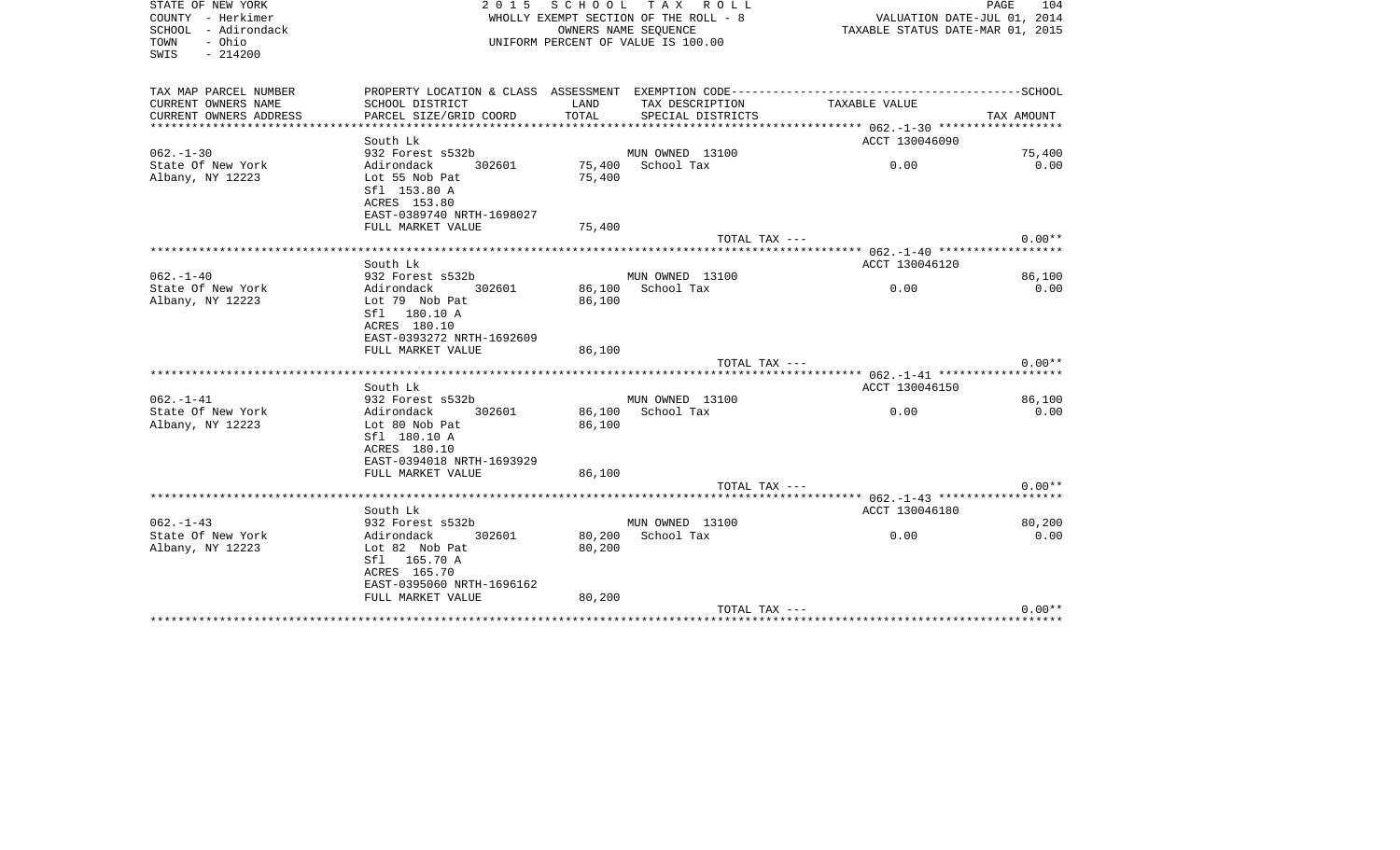| STATE OF NEW YORK<br>COUNTY - Herkimer<br>SCHOOL - Adirondack<br>- Ohio<br>TOWN<br>$-214200$<br>SWIS | S C H O O L<br>TAX ROLL<br>2 0 1 5<br>WHOLLY EXEMPT SECTION OF THE ROLL - 8<br>OWNERS NAME SEQUENCE<br>UNIFORM PERCENT OF VALUE IS 100.00 |                            |                                      | PAGE<br>105<br>VALUATION DATE-JUL 01, 2014<br>TAXABLE STATUS DATE-MAR 01, 2015 |                |  |
|------------------------------------------------------------------------------------------------------|-------------------------------------------------------------------------------------------------------------------------------------------|----------------------------|--------------------------------------|--------------------------------------------------------------------------------|----------------|--|
| TAX MAP PARCEL NUMBER                                                                                |                                                                                                                                           |                            |                                      |                                                                                |                |  |
| CURRENT OWNERS NAME<br>CURRENT OWNERS ADDRESS                                                        | SCHOOL DISTRICT<br>PARCEL SIZE/GRID COORD                                                                                                 | LAND<br>TOTAL              | TAX DESCRIPTION<br>SPECIAL DISTRICTS | TAXABLE VALUE                                                                  | TAX AMOUNT     |  |
| ********************                                                                                 |                                                                                                                                           |                            |                                      |                                                                                |                |  |
|                                                                                                      | South Lk                                                                                                                                  |                            |                                      | ACCT 130046210                                                                 |                |  |
| $062 - 1 - 44$                                                                                       | 932 Forest s532b                                                                                                                          |                            | MUN OWNED 13100                      |                                                                                | 80,200         |  |
| State Of New York<br>Albany, NY 12223                                                                | Adirondack<br>302601<br>Lot 83 Nob Pat<br>Sfl 165.70 A<br>ACRES 165.70<br>EAST-0395640 NRTH-1697448                                       | 80,200<br>80,200           | School Tax                           | 0.00                                                                           | 0.00           |  |
|                                                                                                      | FULL MARKET VALUE                                                                                                                         | 80,200                     |                                      |                                                                                |                |  |
|                                                                                                      |                                                                                                                                           |                            | TOTAL TAX ---                        |                                                                                | $0.00**$       |  |
|                                                                                                      |                                                                                                                                           |                            |                                      |                                                                                |                |  |
|                                                                                                      | South Lk                                                                                                                                  |                            |                                      | ACCT 130046240                                                                 |                |  |
| $062. - 1 - 45$                                                                                      | 932 Forest s532b<br>302601<br>Adirondack                                                                                                  | 80,200                     | MUN OWNED 13100<br>School Tax        | 0.00                                                                           | 80,200<br>0.00 |  |
| State Of New York<br>Albany, NY 12223                                                                | Lot 84 Nob Pat<br>Sfl 165.70 A<br>ACRES 165.70<br>EAST-0396205 NRTH-1698518                                                               | 80,200                     |                                      |                                                                                |                |  |
|                                                                                                      | FULL MARKET VALUE                                                                                                                         | 80,200                     | TOTAL TAX ---                        |                                                                                | $0.00**$       |  |
|                                                                                                      |                                                                                                                                           |                            |                                      |                                                                                |                |  |
|                                                                                                      | South Lk                                                                                                                                  |                            |                                      | ACCT 130046270                                                                 |                |  |
| $062. - 1 - 46$                                                                                      | 932 Forest s532b                                                                                                                          |                            | MUN OWNED 13100                      |                                                                                | 80,200         |  |
| State Of New York<br>Albany, NY 12223                                                                | 302601<br>Adirondack<br>Lot 85 Nob Pat<br>Sfl 165.70 A<br>ACRES 165.70<br>EAST-0396451 NRTH-1699614<br>FULL MARKET VALUE                  | 80,200<br>80,200<br>80,200 | School Tax                           | 0.00                                                                           | 0.00           |  |
|                                                                                                      |                                                                                                                                           |                            | TOTAL TAX ---                        |                                                                                | $0.00**$       |  |
|                                                                                                      |                                                                                                                                           |                            |                                      | ******* 063.-1-14 *************                                                |                |  |
|                                                                                                      | Nobleboro Patent                                                                                                                          |                            |                                      | ACCT 130046360                                                                 |                |  |
| $063. -1 - 14$                                                                                       | 932 Forest s532b                                                                                                                          |                            | MUN OWNED 13100<br>School Tax        |                                                                                | 72,700         |  |
| State Of New York<br>Albany, NY 12223                                                                | Adirondack<br>302601<br>Lot 89 Nob Pat<br>Sfl 147.20 A<br>ACRES 147.20<br>EAST-0398731 NRTH-1704061<br>FULL MARKET VALUE                  | 72,700<br>72,700<br>72,700 |                                      | 0.00                                                                           | 0.00           |  |
|                                                                                                      |                                                                                                                                           |                            | TOTAL TAX ---                        |                                                                                | $0.00**$       |  |
|                                                                                                      |                                                                                                                                           |                            |                                      | **************************************                                         |                |  |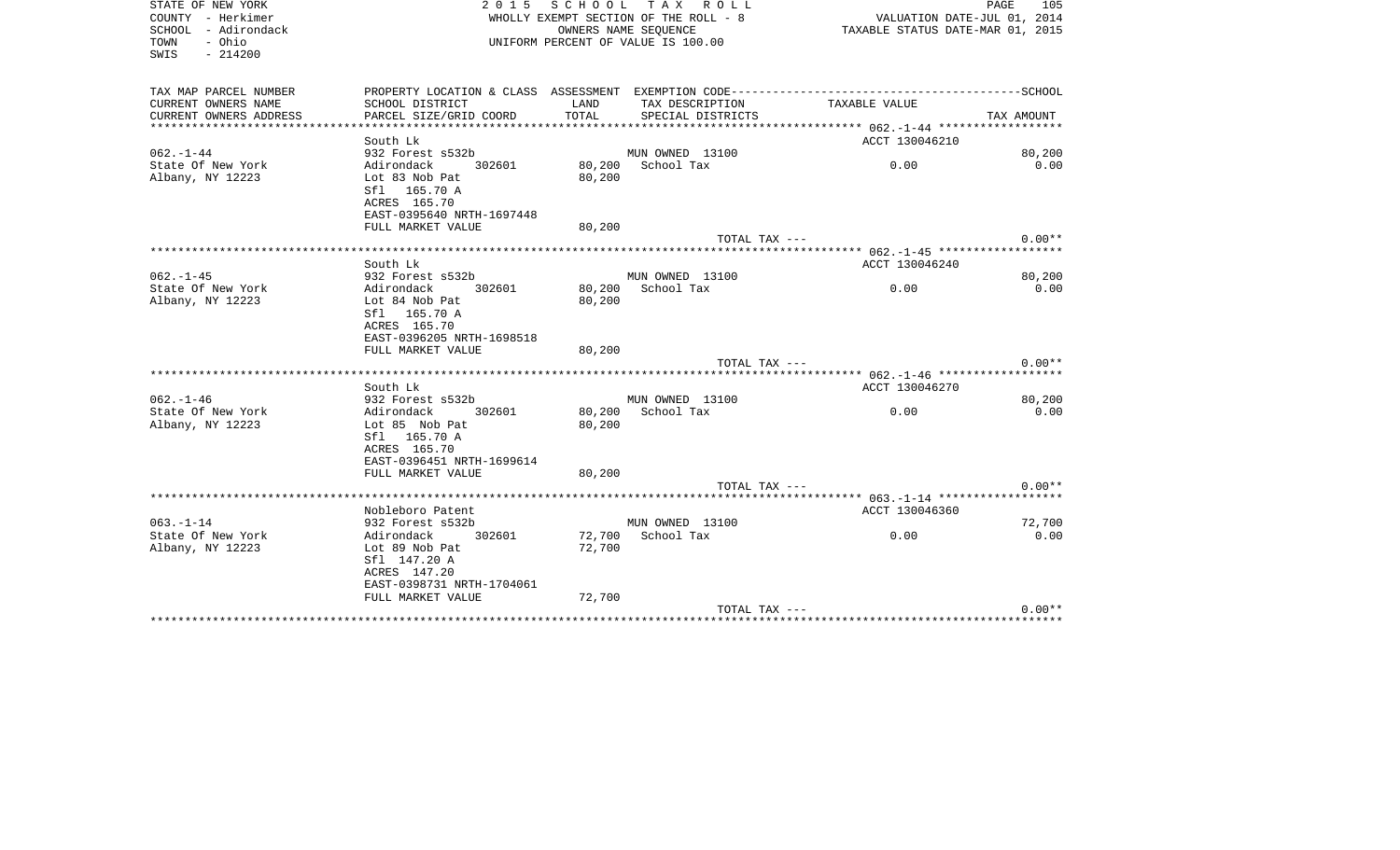| STATE OF NEW YORK<br>COUNTY - Herkimer<br>SCHOOL - Adirondack<br>- Ohio<br>TOWN<br>$-214200$<br>SWIS | S C H O O L<br>2 0 1 5<br>TAX ROLL<br>WHOLLY EXEMPT SECTION OF THE ROLL - 8<br>OWNERS NAME SEQUENCE<br>UNIFORM PERCENT OF VALUE IS 100.00 |                  |                                      |                                                                                              | PAGE<br>106<br>VALUATION DATE-JUL 01, 2014<br>TAXABLE STATUS DATE-MAR 01, 2015 |  |
|------------------------------------------------------------------------------------------------------|-------------------------------------------------------------------------------------------------------------------------------------------|------------------|--------------------------------------|----------------------------------------------------------------------------------------------|--------------------------------------------------------------------------------|--|
| TAX MAP PARCEL NUMBER                                                                                |                                                                                                                                           |                  |                                      | PROPERTY LOCATION & CLASS ASSESSMENT EXEMPTION CODE-----------------------------------SCHOOL |                                                                                |  |
| CURRENT OWNERS NAME<br>CURRENT OWNERS ADDRESS                                                        | SCHOOL DISTRICT<br>PARCEL SIZE/GRID COORD                                                                                                 | LAND<br>TOTAL    | TAX DESCRIPTION<br>SPECIAL DISTRICTS | TAXABLE VALUE                                                                                | TAX AMOUNT                                                                     |  |
| *********************                                                                                | * * * * * * * * * * * * * * * *                                                                                                           |                  |                                      |                                                                                              |                                                                                |  |
|                                                                                                      | Nobleboro Patent                                                                                                                          |                  |                                      | ACCT 130046330                                                                               |                                                                                |  |
| $063. -1 -15$                                                                                        | 932 Forest s532b<br>Adirondack<br>302601                                                                                                  |                  | MUN OWNED 13100<br>School Tax        | 0.00                                                                                         | 72,700<br>0.00                                                                 |  |
| State Of New York<br>Albany, NY 12223                                                                | Lot 88 Nob Pat<br>Sfl 147.20 A<br>ACRES 147.20<br>EAST-0398282 NRTH-1703064                                                               | 72,700<br>72,700 |                                      |                                                                                              |                                                                                |  |
|                                                                                                      | FULL MARKET VALUE                                                                                                                         | 72,700           |                                      |                                                                                              |                                                                                |  |
|                                                                                                      |                                                                                                                                           |                  | TOTAL TAX ---                        |                                                                                              | $0.00**$                                                                       |  |
|                                                                                                      |                                                                                                                                           |                  |                                      |                                                                                              |                                                                                |  |
| $063. - 1 - 17$                                                                                      | Nobleboro Patent<br>932 Forest s532b                                                                                                      |                  | MUN OWNED 13100                      | ACCT 130046300                                                                               |                                                                                |  |
| State Of New York                                                                                    | Adirondack<br>302601                                                                                                                      | 80,200           | School Tax                           | 0.00                                                                                         | 80,200<br>0.00                                                                 |  |
| Albany, NY 12223                                                                                     | Lot 86 Nob Pat<br>Sfl 165.70 A<br>ACRES 165.70<br>EAST-0397214 NRTH-1700954                                                               | 80,200           |                                      |                                                                                              |                                                                                |  |
|                                                                                                      | FULL MARKET VALUE                                                                                                                         | 80,200           | TOTAL TAX ---                        |                                                                                              | $0.00**$                                                                       |  |
|                                                                                                      |                                                                                                                                           |                  |                                      |                                                                                              |                                                                                |  |
|                                                                                                      | Nobleboro Patent                                                                                                                          |                  |                                      | ACCT 130046420                                                                               |                                                                                |  |
| $063. -1 - 21$                                                                                       | 932 Forest s532b                                                                                                                          |                  | MUN OWNED 13100                      |                                                                                              | 82,400                                                                         |  |
| State Of New York                                                                                    | Adirondack<br>302601                                                                                                                      | 82,400           | School Tax                           | 0.00                                                                                         | 0.00                                                                           |  |
| Albany, NY 12223                                                                                     | Lot 96 Nob Pat<br>Sfl 170.90 A<br>ACRES 170.90<br>EAST-0400725 NRTH-1694889<br>FULL MARKET VALUE                                          | 82,400<br>82,400 |                                      |                                                                                              |                                                                                |  |
|                                                                                                      |                                                                                                                                           |                  | TOTAL TAX ---                        |                                                                                              | $0.00**$                                                                       |  |
|                                                                                                      |                                                                                                                                           |                  |                                      | ***** 063.-1-26 ******************                                                           |                                                                                |  |
| $063. - 1 - 26$                                                                                      | Nobleboro Patent                                                                                                                          |                  |                                      | ACCT 130046390                                                                               | 74,300                                                                         |  |
| State Of New York                                                                                    | 932 Forest s532b<br>Adirondack<br>302601                                                                                                  | 74,300           | MUN OWNED 13100<br>School Tax        | 0.00                                                                                         | 0.00                                                                           |  |
| Albany, NY 12223                                                                                     | Lot 92 Nob Pat<br>Sfl 151.20 A<br>ACRES 151.20<br>EAST-0402744 NRTH-1699714<br>FULL MARKET VALUE                                          | 74,300<br>74,300 |                                      |                                                                                              |                                                                                |  |
|                                                                                                      |                                                                                                                                           |                  | TOTAL TAX ---                        |                                                                                              | $0.00**$                                                                       |  |
|                                                                                                      |                                                                                                                                           |                  |                                      |                                                                                              |                                                                                |  |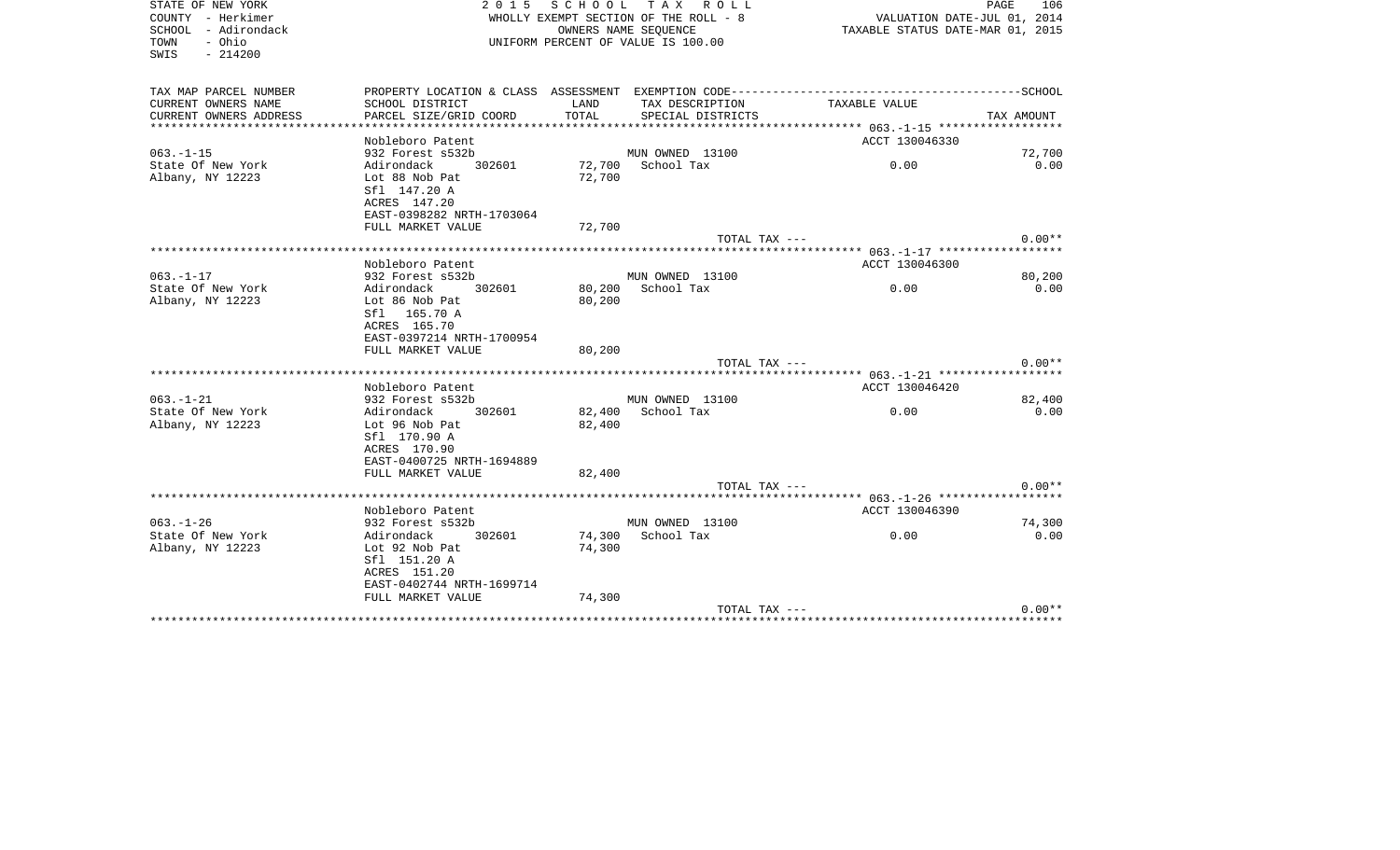| STATE OF NEW YORK<br>COUNTY - Herkimer<br>SCHOOL - Adirondack<br>- Ohio<br>TOWN<br>$-214200$<br>SWIS | 2 0 1 5                                                                                                                                     | SCHOOL             | T A X<br>R O L L<br>WHOLLY EXEMPT SECTION OF THE ROLL - 8<br>OWNERS NAME SEOUENCE<br>UNIFORM PERCENT OF VALUE IS 100.00 | TAXABLE STATUS DATE-MAR 01, 2015                                                                              | 107<br>PAGE<br>VALUATION DATE-JUL 01, 2014 |
|------------------------------------------------------------------------------------------------------|---------------------------------------------------------------------------------------------------------------------------------------------|--------------------|-------------------------------------------------------------------------------------------------------------------------|---------------------------------------------------------------------------------------------------------------|--------------------------------------------|
| TAX MAP PARCEL NUMBER<br>CURRENT OWNERS NAME                                                         | SCHOOL DISTRICT                                                                                                                             | LAND               | TAX DESCRIPTION                                                                                                         | PROPERTY LOCATION & CLASS ASSESSMENT EXEMPTION CODE-----------------------------------SCHOOL<br>TAXABLE VALUE |                                            |
| CURRENT OWNERS ADDRESS                                                                               | PARCEL SIZE/GRID COORD                                                                                                                      | TOTAL              | SPECIAL DISTRICTS                                                                                                       |                                                                                                               | TAX AMOUNT                                 |
|                                                                                                      | North Lake Rd                                                                                                                               |                    |                                                                                                                         | ACCT 130011550                                                                                                |                                            |
| $064. - 1 - 11.2$<br>The Town Of Ohio Ny<br>234 Nellis Rd<br>Cold Brook, NY 13324                    | 312 Vac w/imprv<br>302601<br>Adirondack<br>20 Woodhull<br>Lot 192<br>ACRES 163.00<br>EAST-0336609 NRTH-1681102<br>DEED BOOK 887<br>$PG-299$ | 102,100<br>150,000 | MUN OWNED 13100<br>School Tax                                                                                           | 0.00                                                                                                          | 150,000<br>0.00                            |
|                                                                                                      | FULL MARKET VALUE                                                                                                                           | 150,000            |                                                                                                                         |                                                                                                               |                                            |
|                                                                                                      |                                                                                                                                             |                    | TOTAL TAX ---                                                                                                           |                                                                                                               | $0.00**$                                   |
|                                                                                                      | North Lake Rd                                                                                                                               |                    |                                                                                                                         | ACCT 130026910                                                                                                |                                            |
| $064. - 1 - 12$                                                                                      | 323 Vacant rural                                                                                                                            |                    | MUN OWNED 13100                                                                                                         |                                                                                                               | 4,000                                      |
| The Town Of Ohio Ny<br>234 Nellis Rd<br>Cold Brook, NY 13324                                         | Adirondack<br>302601<br>20 Woodhull<br>ACRES<br>1.00<br>EAST-0337431 NRTH-1681166<br>DEED BOOK 887<br>$PG-299$                              | 4,000<br>4,000     | School Tax                                                                                                              | 0.00                                                                                                          | 0.00                                       |
|                                                                                                      | FULL MARKET VALUE                                                                                                                           | 4,000              |                                                                                                                         |                                                                                                               |                                            |
|                                                                                                      |                                                                                                                                             |                    | TOTAL TAX ---                                                                                                           |                                                                                                               | $0.00**$                                   |
|                                                                                                      | North Lake Rd                                                                                                                               |                    |                                                                                                                         | ACCT 130011550                                                                                                |                                            |
| $064. -1 - 11.3$<br>Town Of Forestport Ny<br>Attn: Supervisor W Hasenauer<br>PO Box 137              | 661 Military<br>Adirondack<br>302601<br>20 Woodhull<br>Lot 192                                                                              | 16,400<br>112,900  | MUN OWNED 13100<br>School Tax                                                                                           | 0.00                                                                                                          | 112,900<br>0.00                            |
| Forestport, NY 13338                                                                                 | FRNT 100.00 DPTH 146.00<br>EAST-0335481 NRTH-1680596<br>DEED BOOK 887<br>$PG-299$                                                           |                    |                                                                                                                         |                                                                                                               |                                            |
|                                                                                                      | FULL MARKET VALUE                                                                                                                           | 112,900            | TOTAL TAX ---                                                                                                           |                                                                                                               | $0.00**$                                   |
|                                                                                                      |                                                                                                                                             |                    |                                                                                                                         |                                                                                                               |                                            |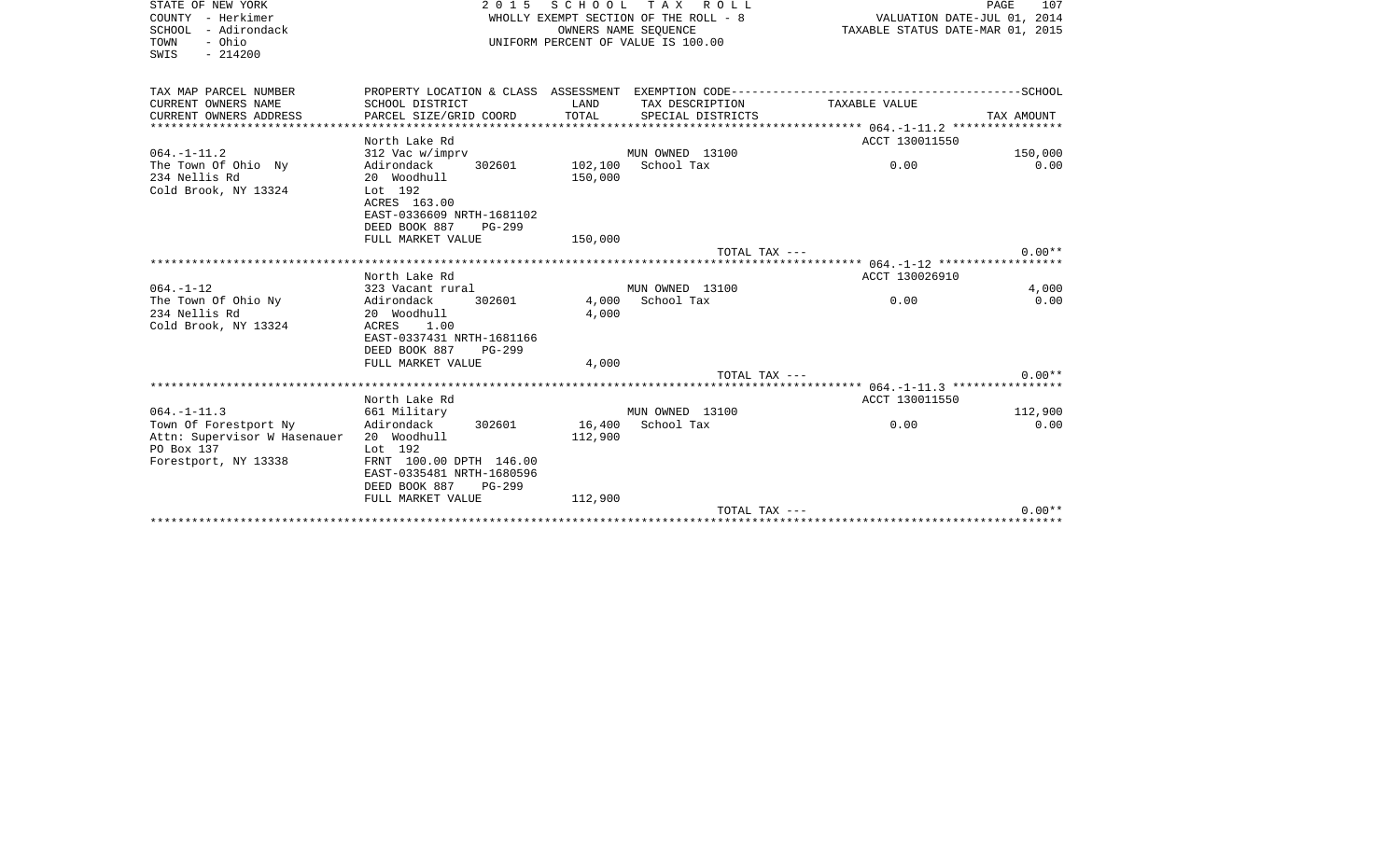| STATE OF NEW YORK   | 2015 SCHOOL TAX ROLL                  | 108<br>PAGE                      |
|---------------------|---------------------------------------|----------------------------------|
| COUNTY - Herkimer   | WHOLLY EXEMPT SECTION OF THE ROLL - 8 | VALUATION DATE-JUL 01, 2014      |
| SCHOOL - Adirondack |                                       | TAXABLE STATUS DATE-MAR 01, 2015 |
| TOWN<br>- Ohio      | UNIFORM PERCENT OF VALUE IS 100.00    | RPS155/V04/L015                  |
| SWIS<br>- 214200    |                                       | CURRENT DATE $8/14/2015$         |
|                     |                                       |                                  |

R O L L S U B S E C T I O N - - T O T A L S

|      |       | <b>momm</b><br>◡∸⊷                | EXTENSION   | $7 - 21$       | $\cdots$ | 57735705<br>. .<br>7 YEME |                              | ΉД.<br>- - - - -       |
|------|-------|-----------------------------------|-------------|----------------|----------|---------------------------|------------------------------|------------------------|
| CODE | NAME. | $\alpha$ DORT $\tau$<br><b>DA</b> | <b>TIZE</b> | T T T<br>/ALUE |          | MOUN.                     | $-77$<br>$\lambda$<br>٬ اسد. | $m \times n$<br>⊥ டு∡: |

# NO SPECIAL DISTRICTS AT THIS LEVEL

### \*\*\* S C H O O L D I S T R I C T S U M M A R Y \*\*\*

| CODE   | DISTRICT NAME                    | TOTAL<br>PARCELS | ASSESSED<br>LAND | ASSESSED<br>TOTAL | EXEMPT<br>AMOUNT | TOTAL<br>TAXABLE |           |
|--------|----------------------------------|------------------|------------------|-------------------|------------------|------------------|-----------|
|        |                                  |                  |                  |                   | STAR AMOUNT      | STAR TAXABLE     | TOTAL TAX |
|        | Adirondack                       | 19               | 2224,900         | 2387,300          | 2387,300         |                  |           |
| 302601 |                                  |                  |                  |                   |                  |                  |           |
|        | SUB-TOTAL                        | 19               | 2224,900         | 2387,300          | 2387,300         |                  |           |
|        | $S \cup B - T \cup T A L (CONT)$ |                  |                  |                   |                  |                  |           |
|        |                                  |                  |                  |                   |                  |                  |           |
|        | TOTAL                            | 19               | 2224,900         | 2387,300          | 2387,300         |                  |           |
|        | TO TAL (CONT)                    |                  |                  |                   |                  |                  |           |

### \*\*\* S Y S T E M C O D E S S U M M A R Y \*\*\*

### NO SYSTEM EXEMPTIONS AT THIS LEVEL

| CODE  | DESCRIPTION | TOTAL<br>PARCELS | SCHOOL   |
|-------|-------------|------------------|----------|
| 13100 | MUN OWNED   | 19               | 2387,300 |
|       | тотаь       | 1 Q              | 2387,300 |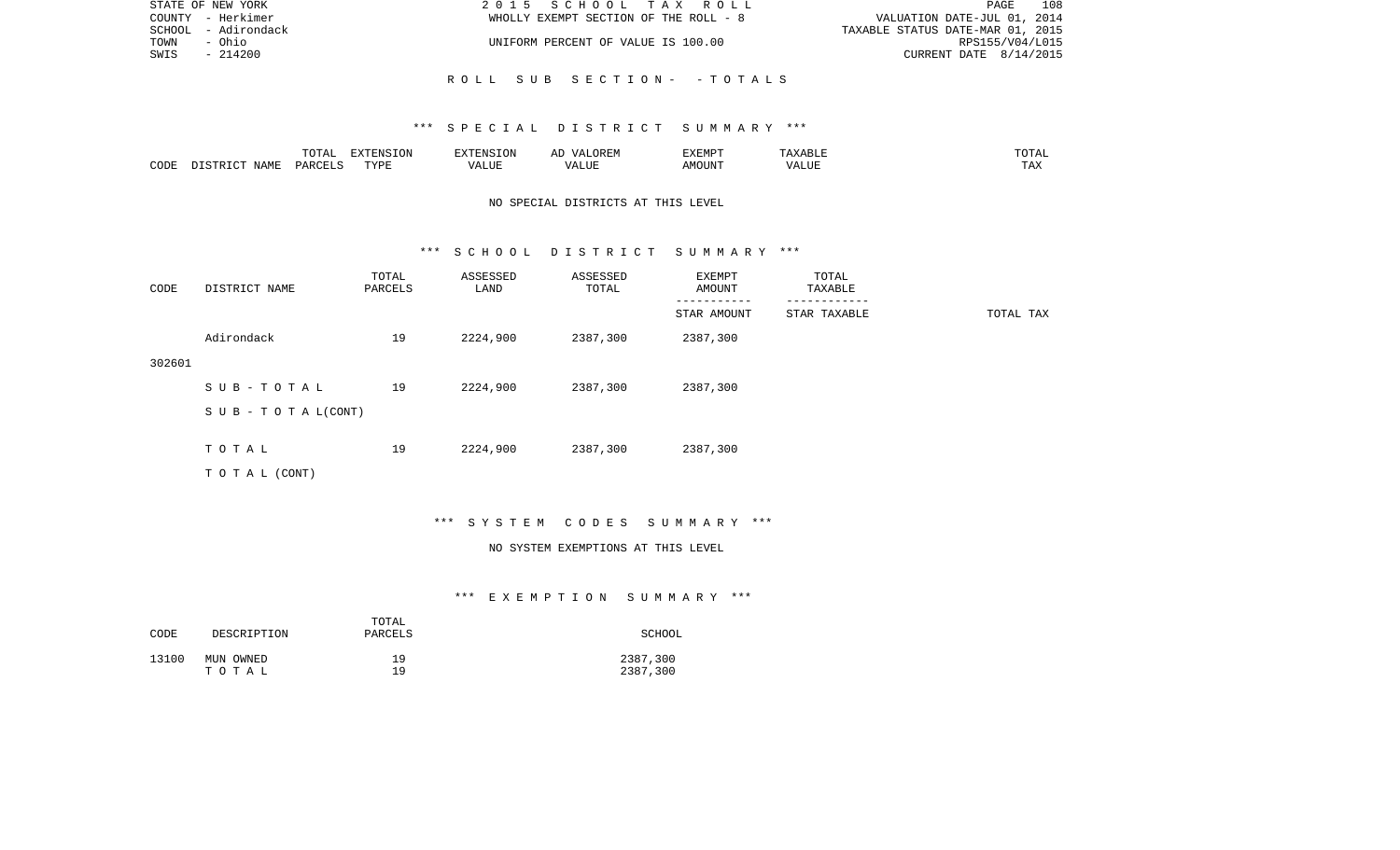|      | STATE OF NEW YORK   | 2015 SCHOOL TAX ROLL                  | 109<br>PAGE                      |
|------|---------------------|---------------------------------------|----------------------------------|
|      | COUNTY - Herkimer   | WHOLLY EXEMPT SECTION OF THE ROLL - 8 | VALUATION DATE-JUL 01, 2014      |
|      | SCHOOL - Adirondack |                                       | TAXABLE STATUS DATE-MAR 01, 2015 |
| TOWN | - Ohio              | UNIFORM PERCENT OF VALUE IS 100.00    | RPS155/V04/L015                  |
| SWIS | - 214200            |                                       | CURRENT DATE $8/14/2015$         |
|      |                     |                                       |                                  |

R O L L S U B S E C T I O N - - T O T A L S

| ROLL |                               | TOTAL   | ASSESSED | ASSESSED | EXEMPT      | TOTAL        | TOTAL |
|------|-------------------------------|---------|----------|----------|-------------|--------------|-------|
| SEC  | DESCRIPTION                   | PARCELS | LAND     | TOTAL    | AMOUNT      | TAXABLE      | TAX   |
|      |                               |         |          |          |             |              |       |
|      |                               |         |          |          | STAR AMOUNT | STAR TAXABLE |       |
|      | RS 8 TOTAL<br>SPEC DIST TAXES |         | 2224,900 | 2387,300 | 2,387,300   |              |       |
|      | <b>WILOLIVE WEMPT</b>         | າ ດ     |          |          |             |              |       |

8 WHOLLY EXEMPT 19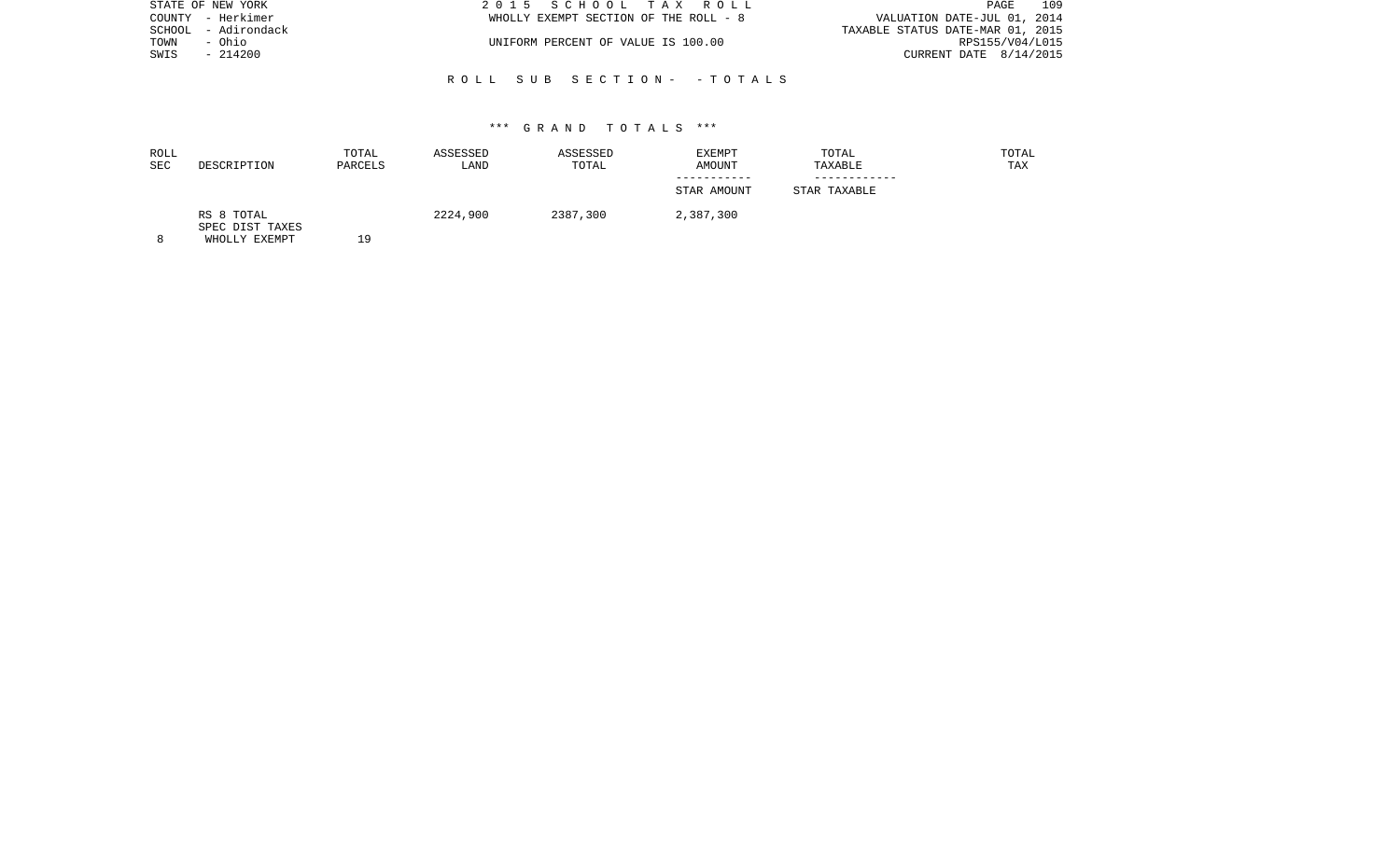| STATE OF NEW YORK   | 2015 SCHOOL TAX ROLL                  | 110<br>PAGE                      |
|---------------------|---------------------------------------|----------------------------------|
| COUNTY - Herkimer   | WHOLLY EXEMPT SECTION OF THE ROLL - 8 | VALUATION DATE-JUL 01, 2014      |
| SCHOOL - Adirondack |                                       | TAXABLE STATUS DATE-MAR 01, 2015 |
| TOWN<br>- Ohio      | UNIFORM PERCENT OF VALUE IS 100.00    | RPS155/V04/L015                  |
| SWIS<br>- 214200    |                                       | CURRENT DATE $8/14/2015$         |
|                     |                                       |                                  |

R O L L S E C T I O N T O T A L S

|      |                 | .<br>$\cdot$<br>⊥∪⊥⊓⊥ | ----<br>TOM<br>$\cdots$ | ∡∙NT⊂                   |             | 'XEMPT         | $\wedge$ $\overline{\phantom{0}}$ | ' Д<br>- - - - - |
|------|-----------------|-----------------------|-------------------------|-------------------------|-------------|----------------|-----------------------------------|------------------|
| CODE | JAMF<br>$ \sim$ | ، جمہوری              | TVDF<br>.               | $\cdots$<br><b>ALUL</b> | ,,,<br>שטעג | OUN".<br>. IVI | ----<br>ALUI                      | - ∠⊿             |

# NO SPECIAL DISTRICTS AT THIS LEVEL

### \*\*\* S C H O O L D I S T R I C T S U M M A R Y \*\*\*

| CODE   | DISTRICT NAME                    | TOTAL<br>PARCELS | ASSESSED<br>LAND | ASSESSED<br>TOTAL | EXEMPT<br>AMOUNT | TOTAL<br>TAXABLE |           |
|--------|----------------------------------|------------------|------------------|-------------------|------------------|------------------|-----------|
|        |                                  |                  |                  |                   | STAR AMOUNT      | STAR TAXABLE     | TOTAL TAX |
|        | Adirondack                       | 19               | 2224,900         | 2387,300          | 2387,300         |                  |           |
| 302601 |                                  |                  |                  |                   |                  |                  |           |
|        | SUB-TOTAL                        | 19               | 2224,900         | 2387,300          | 2387,300         |                  |           |
|        | $S \cup B - T \cup T A L (CONT)$ |                  |                  |                   |                  |                  |           |
|        |                                  |                  |                  |                   |                  |                  |           |
|        | TOTAL                            | 19               | 2224,900         | 2387,300          | 2387,300         |                  |           |
|        | TOTAL (CONT)                     |                  |                  |                   |                  |                  |           |

# \*\*\* S Y S T E M C O D E S S U M M A R Y \*\*\*

### NO SYSTEM EXEMPTIONS AT THIS LEVEL

| CODE  | DESCRIPTION | TOTAL<br>PARCELS | SCHOOL   |
|-------|-------------|------------------|----------|
| 13100 | MUN OWNED   | 19               | 2387,300 |
|       | тотаь       | 19               | 2387,300 |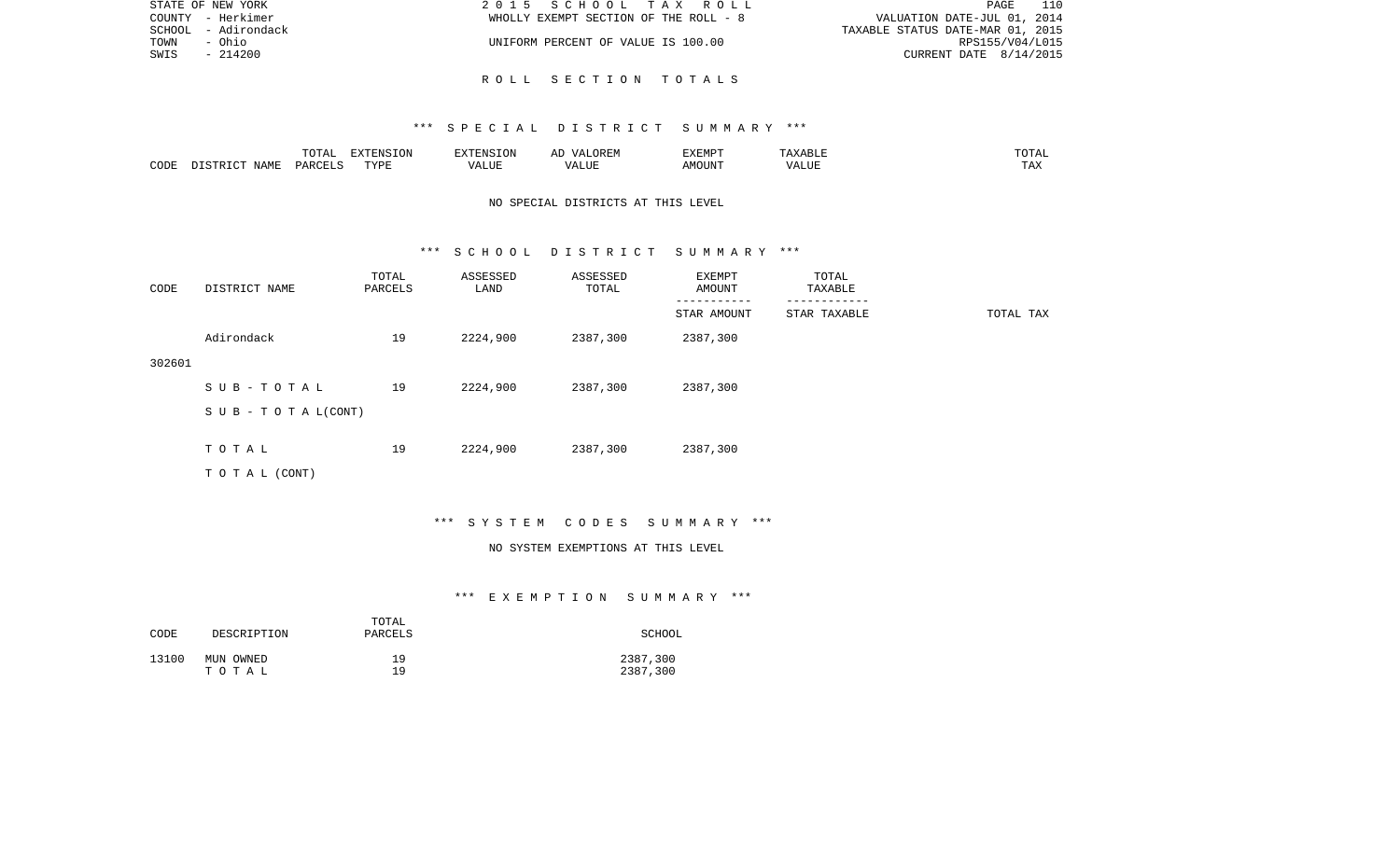| STATE OF NEW YORK   | 2015 SCHOOL TAX ROLL                  | - 111<br>PAGE                    |
|---------------------|---------------------------------------|----------------------------------|
| COUNTY - Herkimer   | WHOLLY EXEMPT SECTION OF THE ROLL - 8 | VALUATION DATE-JUL 01, 2014      |
| SCHOOL - Adirondack |                                       | TAXABLE STATUS DATE-MAR 01, 2015 |
| TOWN<br>- Ohio      | UNIFORM PERCENT OF VALUE IS 100.00    | RPS155/V04/L015                  |
| SWIS<br>- 214200    |                                       | CURRENT DATE 8/14/2015           |
|                     |                                       |                                  |

R O L L S E C T I O N T O T A L S

| ROLL<br>SEC | DESCRIPTION                                      | TOTAL<br>PARCELS | ASSESSED<br>LAND | ASSESSED<br>TOTAL | EXEMPT<br>AMOUNT | TOTAL<br>TAXABLE | TOTAL<br>TAX |
|-------------|--------------------------------------------------|------------------|------------------|-------------------|------------------|------------------|--------------|
|             |                                                  |                  |                  |                   | STAR AMOUNT      | STAR TAXABLE     |              |
| C           | RS 8 TOTAL<br>SPEC DIST TAXES<br>MILOI IV RYBMDE | 1 N              | 2224,900         | 2387,300          | 2,387,300        |                  |              |

8 WHOLLY EXEMPT 19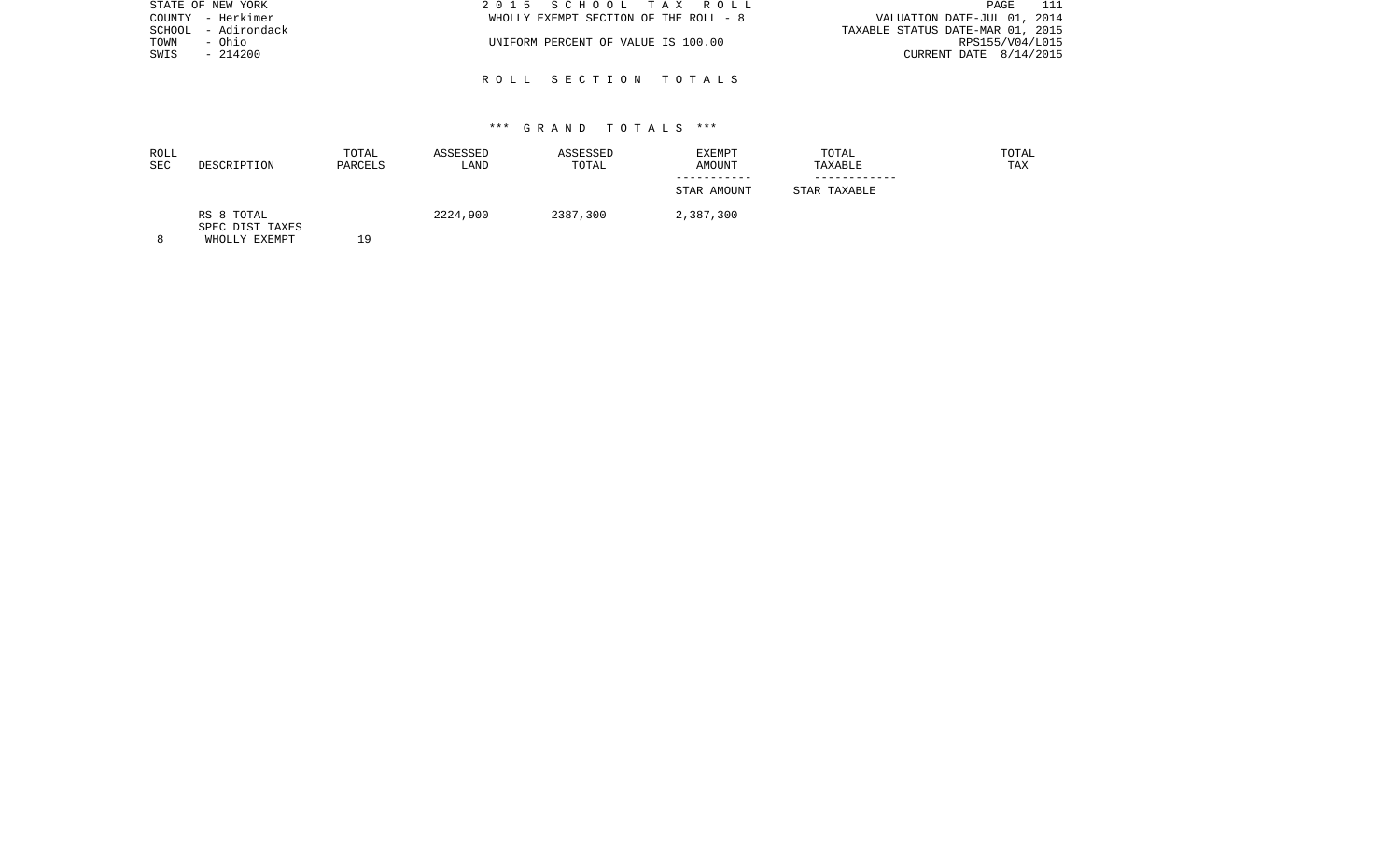|      | STATE OF NEW YORK   | 2015 SCHOOL TAX ROLL |  |                                  | PAGE                   | -112 |
|------|---------------------|----------------------|--|----------------------------------|------------------------|------|
|      | COUNTY - Herkimer   |                      |  | VALUATION DATE-JUL 01, 2014      |                        |      |
|      | SCHOOL - Adirondack | SWIS TOTALS          |  | TAXABLE STATUS DATE-MAR 01, 2015 |                        |      |
| TOWN | – Ohio              |                      |  |                                  | RPS155/V04/L015        |      |
| SWIS | - 214200            |                      |  |                                  | CURRENT DATE 8/14/2015 |      |

|                     |                    | ----<br>$\cdots$ |             | אד | A L | ″∽   |                                | ∸⊷           | $- - -$<br>.            |
|---------------------|--------------------|------------------|-------------|----|-----|------|--------------------------------|--------------|-------------------------|
| $\bigcap$ DE:<br>ىت | <b>TAML</b><br>`an | LARCET           | <b>TVDI</b> |    |     | 550T | $\prime\prime\prime\cdot$<br>. | <b>BRACE</b> | $m \times r$<br>- - - - |

# NO SPECIAL DISTRICTS AT THIS LEVEL

### \*\*\* S C H O O L D I S T R I C T S U M M A R Y \*\*\*

| CODE   | DISTRICT NAME                    | TOTAL<br>PARCELS | ASSESSED<br>LAND | ASSESSED<br>TOTAL | EXEMPT<br>AMOUNT | TOTAL<br>TAXABLE<br>------------ |           |            |
|--------|----------------------------------|------------------|------------------|-------------------|------------------|----------------------------------|-----------|------------|
|        |                                  |                  |                  |                   | STAR AMOUNT      | STAR TAXABLE                     | TAX RATE  | TOTAL TAX  |
|        | Adirondack                       | 302              | 33883,685        | 40056,475         | 2416,000         | 37,640,475                       |           |            |
| 302601 |                                  |                  |                  |                   | 615,500          | 37,024,975                       | 14.354810 | 531,486.44 |
|        | SUB-TOTAL                        | 302              | 33883,685        | 40056,475         | 2416,000         | 37,640,475                       |           |            |
|        | $S \cup B - T \cup T A L (CONT)$ |                  |                  |                   | 615,500          | 37,024,975                       |           | 531,486.44 |
|        |                                  |                  |                  |                   |                  |                                  |           |            |
|        | TOTAL                            | 302              | 33883,685        | 40056,475         | 2416,000         | 37,640,475                       |           |            |
|        | T O T A L (CONT)                 |                  |                  |                   | 615,500          | 37,024,975                       |           | 531,486.44 |

### \*\*\* S Y S T E M C O D E S S U M M A R Y \*\*\*

### NO SYSTEM EXEMPTIONS AT THIS LEVEL

|             | TOTAL     |          |
|-------------|-----------|----------|
| DESCRIPTION | PARCELS   | SCHOOL   |
|             |           |          |
|             |           | 2387,300 |
| AGED-SCHL   |           | 28,700   |
| STAR EN     | 7         | 415,500  |
| STAR B      | 7         | 200,000  |
| TOTAL       | 34        | 3031,500 |
|             | MUN OWNED | 19       |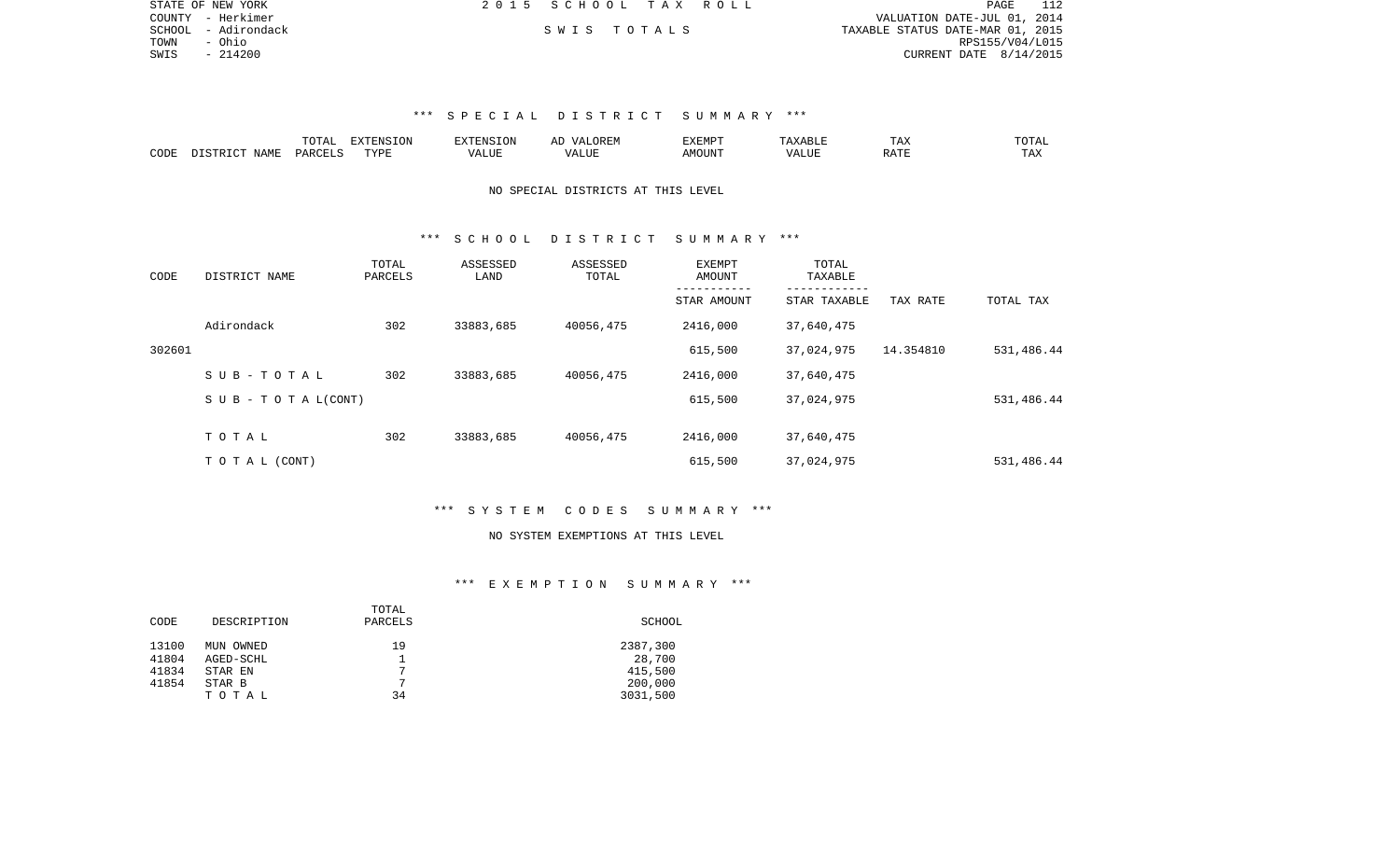|        | STATE OF NEW YORK | 2015 SCHOOL TAX ROLL |             |  | PAGE                             |
|--------|-------------------|----------------------|-------------|--|----------------------------------|
|        | COUNTY - Herkimer |                      |             |  | VALUATION DATE-JUL 01, 2014      |
| SCHOOL | - Adirondack      |                      | SWIS TOTALS |  | TAXABLE STATUS DATE-MAR 01, 2015 |
| TOWN   | - Ohio            |                      |             |  | RPS155/V04/L015                  |
| SWIS   | $-214200$         |                      |             |  | CURRENT DATE $8/14/2015$         |
|        |                   |                      |             |  |                                  |

| ROLL<br>SEC  | DESCRIPTION                          | TOTAL<br>PARCELS | ASSESSED<br>LAND | ASSESSED<br>TOTAL | <b>EXEMPT</b><br><b>AMOUNT</b> | TOTAL<br>TAXABLE             |                    |            |
|--------------|--------------------------------------|------------------|------------------|-------------------|--------------------------------|------------------------------|--------------------|------------|
|              |                                      |                  |                  |                   | -----------<br>STAR AMOUNT     | ------------<br>STAR TAXABLE | TAX<br><b>RATE</b> |            |
|              | School Tax                           |                  | 9121,754         | 15036,918         | 28,700<br>615,500              | 15,008,218<br>14,392,718     | 14.354810          | 206,604.72 |
| $\mathbf{1}$ | SPEC DIST TAXES<br>TAXABLE           | 215              |                  |                   |                                |                              |                    | 206,604.72 |
|              | School Tax                           |                  | 22478,256        | 22478,256         |                                | 22,478,256<br>22, 478, 256   | 14.354810          | 322,671.06 |
| 3            | SPEC DIST TAXES<br>STATE OWNED LAND  | 64               |                  |                   |                                |                              |                    | 322,671.06 |
|              | School Tax                           |                  | 58,775           | 58,775            |                                | 58,775<br>58,775             | 14.354810          | 843.71     |
| 5            | SPEC DIST TAXES<br>SPECIAL FRANCHISE | 2                |                  |                   |                                |                              |                    | 843.71     |
|              | School Tax                           |                  |                  | 95,226            |                                | 95,226<br>95,226             | 14.354810          | 1,366.95   |
| 6            | SPEC DIST TAXES<br>UTILITIES & N.C.  | 2                |                  |                   |                                |                              |                    | 1,366.95   |
|              |                                      |                  |                  |                   | 2387,300                       |                              |                    |            |
| 8            | SPEC DIST TAXES<br>WHOLLY EXEMPT     | 19               |                  |                   |                                |                              |                    |            |
|              | School Tax                           |                  | 33883,685        | 40056,475         | 2,416,000<br>615,500           | 37,640,475<br>37,024,975     | 14.354810          | 531,486.44 |
|              | SPEC DIST TAXES                      |                  |                  |                   |                                |                              |                    |            |
| $\star$      | SUB TOTAL                            | 302              |                  |                   |                                |                              |                    | 531,486.44 |
|              | School Tax                           |                  | 33883,685        | 40056,475         | 2,416,000<br>615,500           | 37,640,475<br>37,024,975     | 14.354810          | 531,486.44 |
|              | SPEC DIST TAXES                      |                  |                  |                   |                                |                              |                    |            |
| $***$        | <b>GRAND TOTAL</b>                   | 302              |                  |                   |                                |                              |                    | 531,486.44 |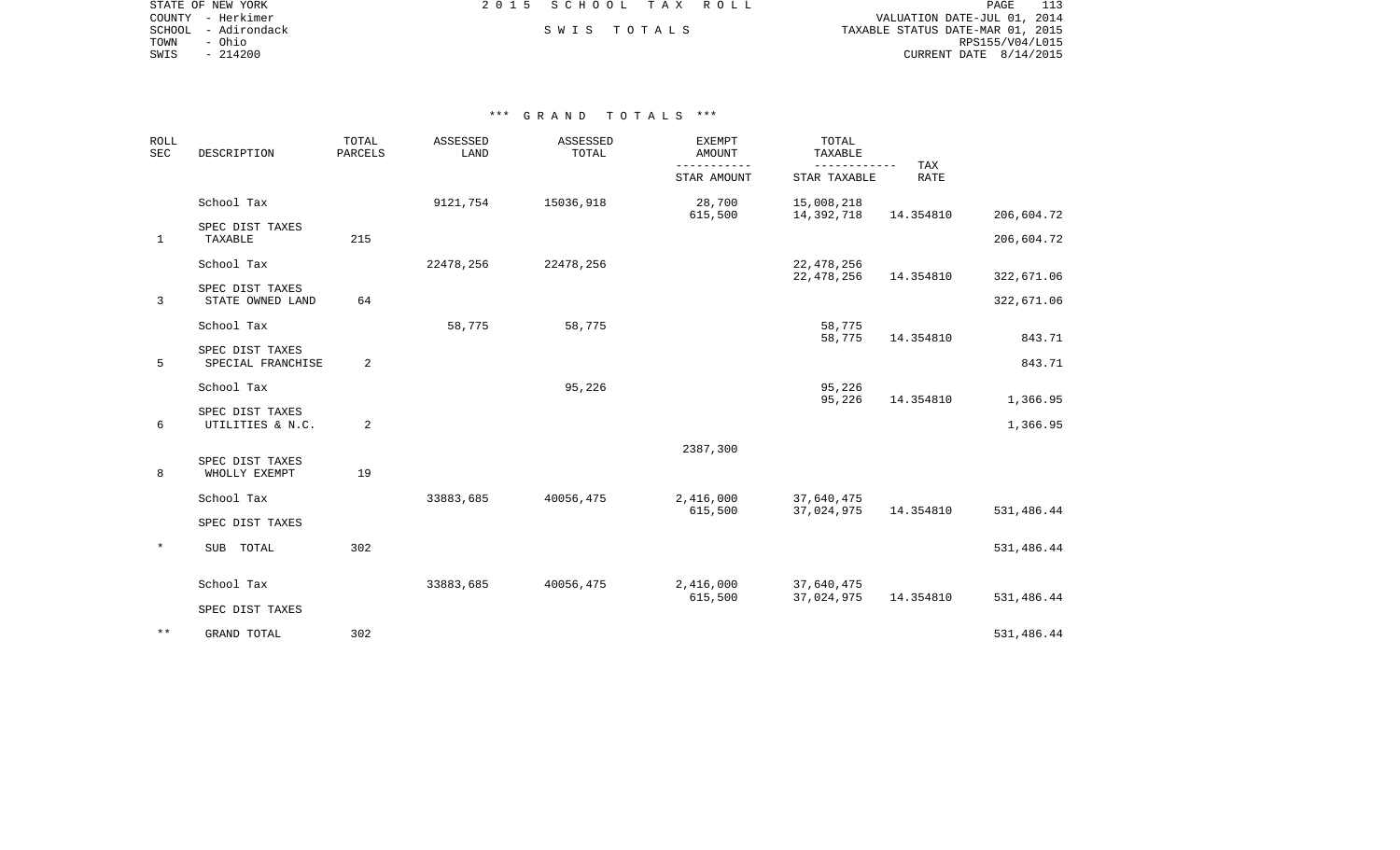| STATE OF NEW YORK<br>COUNTY - Herkimer<br>SCHOOL<br>- Adirondack<br>- Russia<br>TOWN<br>SWIS<br>$-214489$ | 2 0 1 5                                                                                                                                                                          | SCHOOL<br>OWNERS NAME SEQUENCE | T A X<br>R O L L<br>TAXABLE SECTION OF THE ROLL - 1<br>UNIFORM PERCENT OF VALUE IS 100.00 | VALUATION DATE-JUL 01, 2014<br>TAXABLE STATUS DATE-MAR 01, 2015 | PAGE<br>114                          |
|-----------------------------------------------------------------------------------------------------------|----------------------------------------------------------------------------------------------------------------------------------------------------------------------------------|--------------------------------|-------------------------------------------------------------------------------------------|-----------------------------------------------------------------|--------------------------------------|
| TAX MAP PARCEL NUMBER                                                                                     |                                                                                                                                                                                  |                                |                                                                                           |                                                                 |                                      |
| CURRENT OWNERS NAME<br>CURRENT OWNERS ADDRESS                                                             | SCHOOL DISTRICT<br>PARCEL SIZE/GRID COORD                                                                                                                                        | LAND<br>TOTAL                  | TAX DESCRIPTION<br>SPECIAL DISTRICTS                                                      | TAXABLE VALUE                                                   | TAX AMOUNT                           |
| ***********************                                                                                   |                                                                                                                                                                                  |                                |                                                                                           |                                                                 |                                      |
| $068. - 1 - 4$<br>Laquay Grant D<br>Laquay Mary L<br>Enos Rd<br>Forestport, NY 13338                      | Wheelertown Rd<br>322 Rural vac>10<br>Adirondack<br>302601<br>Lot 30 Remsenburg Patent<br>Vacant Land<br>ACRES<br>39.50<br>EAST-0337626 NRTH-1665065<br>DEED BOOK 00652 PG-00122 | 48,200<br>48,200               | School Tax                                                                                | ACCT 060045370<br>48,200                                        | 220<br>BILL<br>691.90                |
|                                                                                                           | FULL MARKET VALUE                                                                                                                                                                | 48,200                         | TOTAL TAX ---                                                                             |                                                                 | 691.90**                             |
|                                                                                                           |                                                                                                                                                                                  |                                |                                                                                           | DATE #1<br>AMT DUE                                              | 09/30/15<br>691.90                   |
|                                                                                                           |                                                                                                                                                                                  |                                |                                                                                           |                                                                 |                                      |
|                                                                                                           | Reeds Mill Rd                                                                                                                                                                    |                                |                                                                                           | ACCT 060019590                                                  | BILL 221                             |
| $068. - 1 - 2$<br>Mandes George J<br>PO Box 3181<br>Homer, AK 99603                                       | 242 Rurl res&rec<br>Adirondack<br>302601<br>Lot 30 Remsenburg Patent<br>House Garage<br>ACRES 158.00<br>EAST-0338188 NRTH-1666853<br>DEED BOOK 00843 PG-00583                    | 151,200<br>235,000             | School Tax                                                                                | 235,000                                                         | 3,373.38                             |
|                                                                                                           | FULL MARKET VALUE                                                                                                                                                                | 235,000                        |                                                                                           |                                                                 |                                      |
|                                                                                                           |                                                                                                                                                                                  |                                | TOTAL TAX ---                                                                             | DATE #1<br>AMT DUE                                              | $3,373.38**$<br>09/30/15<br>3,373.38 |
|                                                                                                           |                                                                                                                                                                                  |                                |                                                                                           |                                                                 | * * * * * * * * * * * *              |
| $068. - 1 - 3$<br>Mandes George J<br>PO Box 3181<br>Homer, AK 99603                                       | Wheelertown Rd<br>314 Rural vac<10<br>Adirondack<br>302601<br>Lot 30 Remsenburg Patent<br>Cottage<br>ACRES<br>5.00<br>EAST-0337422 NRTH-1665555                                  | 16,700<br>16,700               | School Tax                                                                                | ACCT 060019560<br>16,700                                        | BILL 222<br>239.73                   |
|                                                                                                           | DEED BOOK 00843 PG-00583<br>FULL MARKET VALUE                                                                                                                                    | 16,700                         |                                                                                           |                                                                 |                                      |
|                                                                                                           |                                                                                                                                                                                  |                                | TOTAL TAX ---                                                                             | DATE #1                                                         | 239.73**<br>09/30/15                 |
|                                                                                                           |                                                                                                                                                                                  |                                |                                                                                           | AMT DUE                                                         | 239.73                               |
| $068. - 1 - 6$<br>Mandes George J<br>PO Box 3181<br>Homer, AK 99603                                       | Wheelertown Rd<br>323 Vacant rural<br>Adirondack<br>302601<br>Lot 31 Remsenburg Patent<br>Vacant Land<br>ACRES<br>6.30<br>EAST-0303371 NRTH-1242516<br>DEED BOOK 00843 PG-00583  | 5,100<br>5,100                 | School Tax                                                                                | ACCT 060019620<br>5,100                                         | BILL 223<br>73.21                    |
|                                                                                                           | FULL MARKET VALUE                                                                                                                                                                | 5,100                          |                                                                                           |                                                                 |                                      |
|                                                                                                           |                                                                                                                                                                                  |                                | TOTAL TAX ---                                                                             | DATE #1<br>AMT DUE                                              | $73.21**$<br>09/30/15<br>73.21       |
|                                                                                                           |                                                                                                                                                                                  |                                |                                                                                           | **************************************                          |                                      |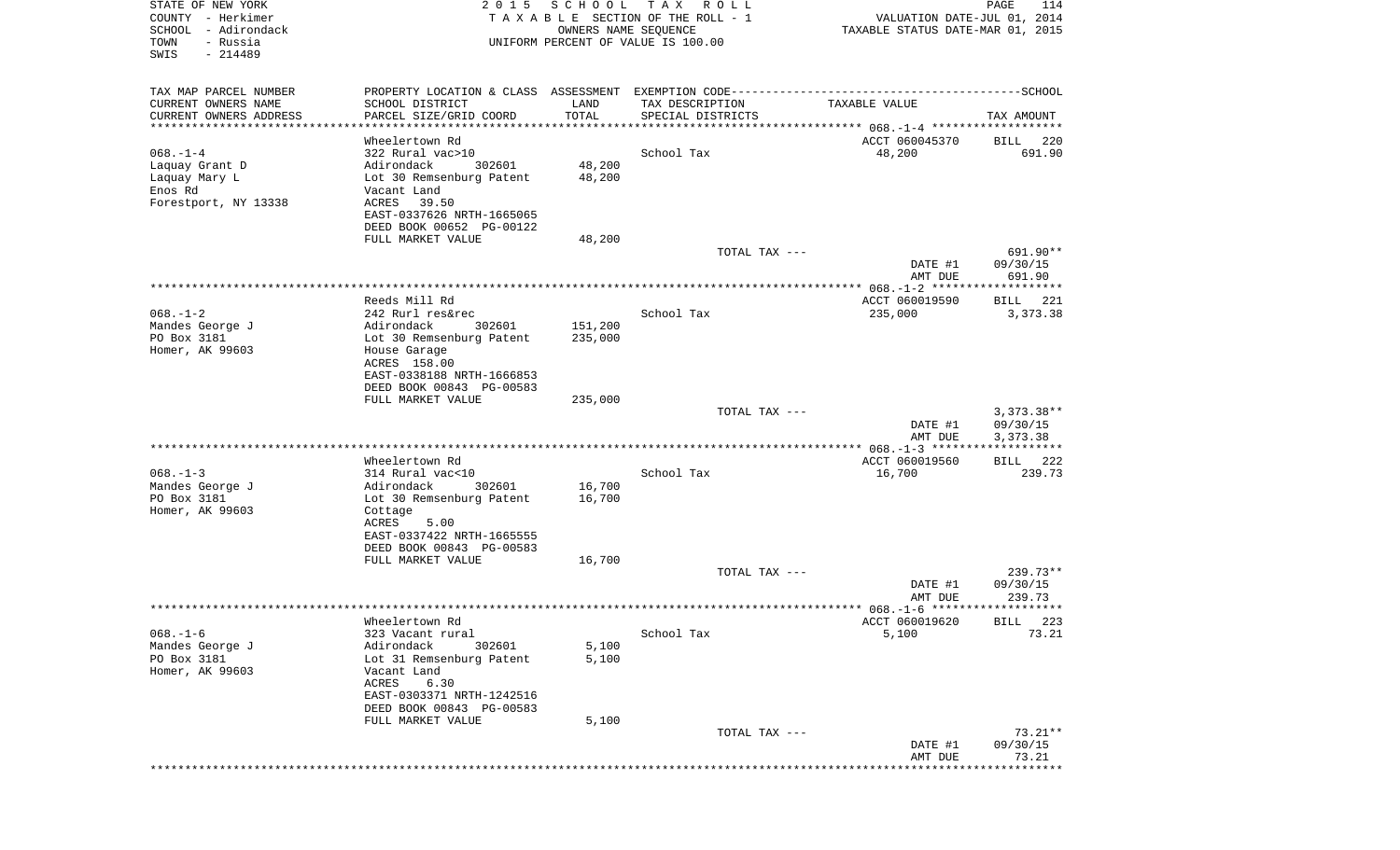| STATE OF NEW YORK<br>COUNTY<br>– Herkimer<br>- Adirondack<br>SCHOOL<br>TOWN<br>- Russia<br>SWIS<br>$-214489$ |                                                                                                                 | SCHOOL<br>OWNERS NAME SEOUENCE | T A X<br>R O L L<br>TAXABLE SECTION OF THE ROLL - 1<br>UNIFORM PERCENT OF VALUE IS 100.00 | VALUATION DATE-JUL 01, 2014<br>TAXABLE STATUS DATE-MAR 01, 2015 | 115<br>PAGE                    |
|--------------------------------------------------------------------------------------------------------------|-----------------------------------------------------------------------------------------------------------------|--------------------------------|-------------------------------------------------------------------------------------------|-----------------------------------------------------------------|--------------------------------|
| TAX MAP PARCEL NUMBER<br>CURRENT OWNERS NAME<br>CURRENT OWNERS ADDRESS                                       | SCHOOL DISTRICT<br>PARCEL SIZE/GRID COORD                                                                       | LAND<br>TOTAL                  | TAX DESCRIPTION<br>SPECIAL DISTRICTS                                                      | TAXABLE VALUE                                                   | TAX AMOUNT                     |
| $068. - 1 - 1$<br>McAndrew Michael<br>McAndrew Denise<br>3433 Route 91<br>Jamesville, NY 13078               | Reeds Mill Rd<br>314 Rural vac<10<br>Adirondack<br>302601<br>N 17<br>Rp<br>Lot 6<br>Reeds Mill<br>4.20<br>ACRES | 3,700<br>3,700                 | School Tax                                                                                | ACCT 060006750<br>3,700                                         | BILL 224<br>53.11              |
|                                                                                                              | EAST-0336562 NRTH-1668705<br>DEED BOOK 1215 PG-627<br>FULL MARKET VALUE                                         | 3,700                          | TOTAL TAX ---                                                                             | DATE #1<br>AMT DUE                                              | $53.11**$<br>09/30/15<br>53.11 |
|                                                                                                              |                                                                                                                 |                                |                                                                                           |                                                                 |                                |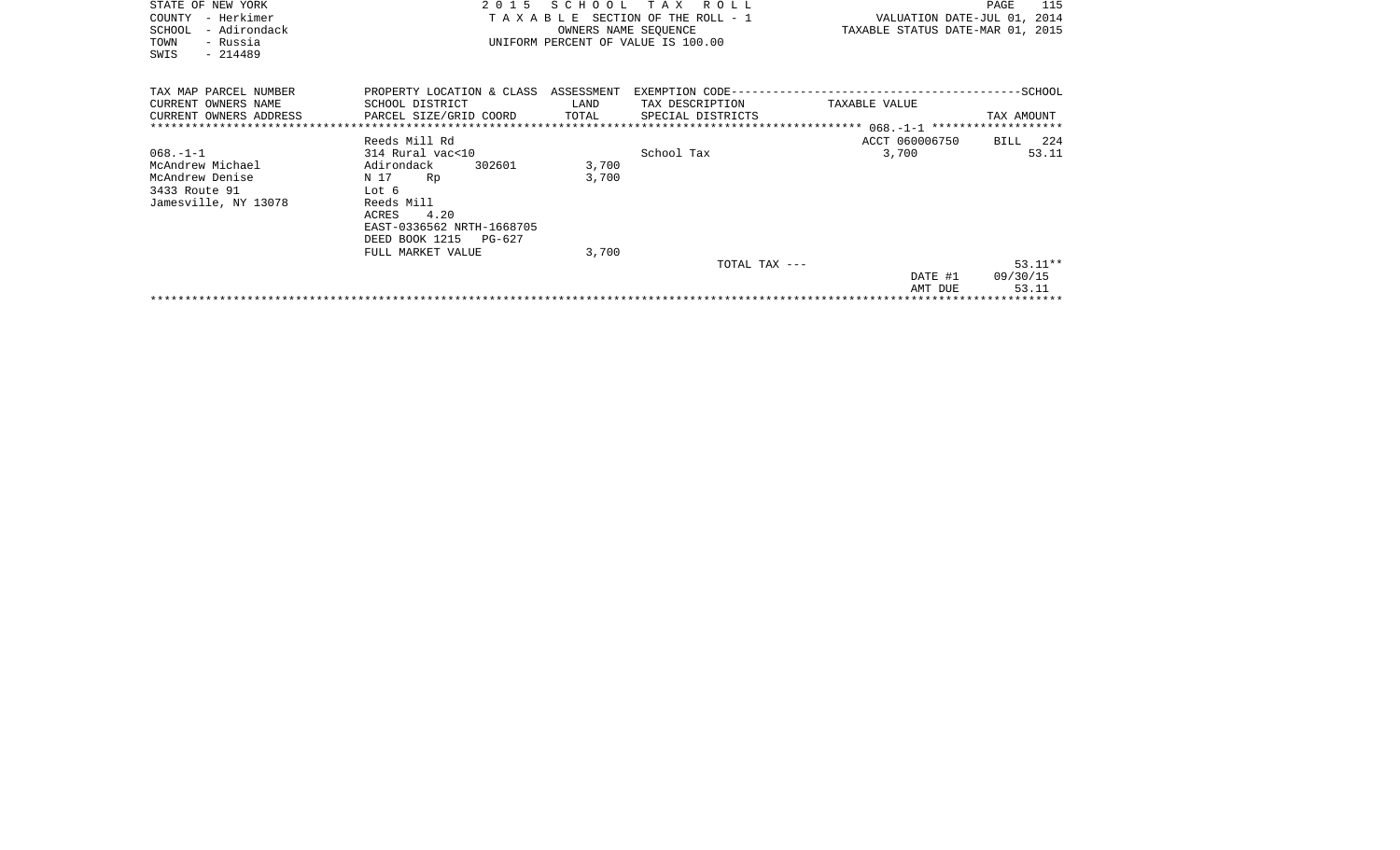| STATE OF NEW YORK      | 2015 SCHOOL TAX ROLL               | PAGE                             |
|------------------------|------------------------------------|----------------------------------|
| COUNTY - Herkimer      | TAXABLE SECTION OF THE ROLL - 1    | VALUATION DATE-JUL 01, 2014      |
| - Adirondack<br>SCHOOL |                                    | TAXABLE STATUS DATE-MAR 01, 2015 |
| TOWN<br>- Russia       | UNIFORM PERCENT OF VALUE IS 100.00 | RPS155/V04/L015                  |
| SWIS<br>$-214489$      |                                    | CURRENT DATE $8/14/2015$         |
|                        |                                    |                                  |

R O L L S U B S E C T I O N - - T O T A L S

|      |               | ------ | pumpun tau<br>$\left(11\right)$ |        |            | 'YEMPT         | .             | ◡▴▱▴            |
|------|---------------|--------|---------------------------------|--------|------------|----------------|---------------|-----------------|
| CODE | A BAT<br>NAMP | リハト    | <b>TVDT</b>                     | . LIUP | ,,,<br>LUP | IOUN'.<br>ـ MC | $- - - - - -$ | $- - -$<br>L A∡ |

# NO SPECIAL DISTRICTS AT THIS LEVEL

### \*\*\* S C H O O L D I S T R I C T S U M M A R Y \*\*\*

| CODE   | DISTRICT NAME                    | TOTAL<br>PARCELS | ASSESSED<br>LAND | ASSESSED<br>TOTAL | EXEMPT<br>AMOUNT | TOTAL<br>TAXABLE |           |
|--------|----------------------------------|------------------|------------------|-------------------|------------------|------------------|-----------|
|        |                                  |                  |                  |                   | STAR AMOUNT      | STAR TAXABLE     | TOTAL TAX |
|        | Adirondack                       | 5                | 224,900          | 308,700           |                  | 308,700          |           |
| 302601 |                                  |                  |                  |                   |                  | 308,700          | 4,431.33  |
|        | SUB-TOTAL                        | 5                | 224,900          | 308,700           |                  | 308,700          |           |
|        | $S \cup B - T \cup T A L (CONT)$ |                  |                  |                   |                  | 308,700          | 4,431.33  |
|        | TOTAL                            | 5                | 224,900          | 308,700           |                  | 308,700          |           |
|        | TO TAL (CONT)                    |                  |                  |                   |                  | 308,700          | 4,431.33  |

\*\*\* S Y S T E M C O D E S S U M M A R Y \*\*\*

### NO SYSTEM EXEMPTIONS AT THIS LEVEL

\*\*\* E X E M P T I O N S U M M A R Y \*\*\*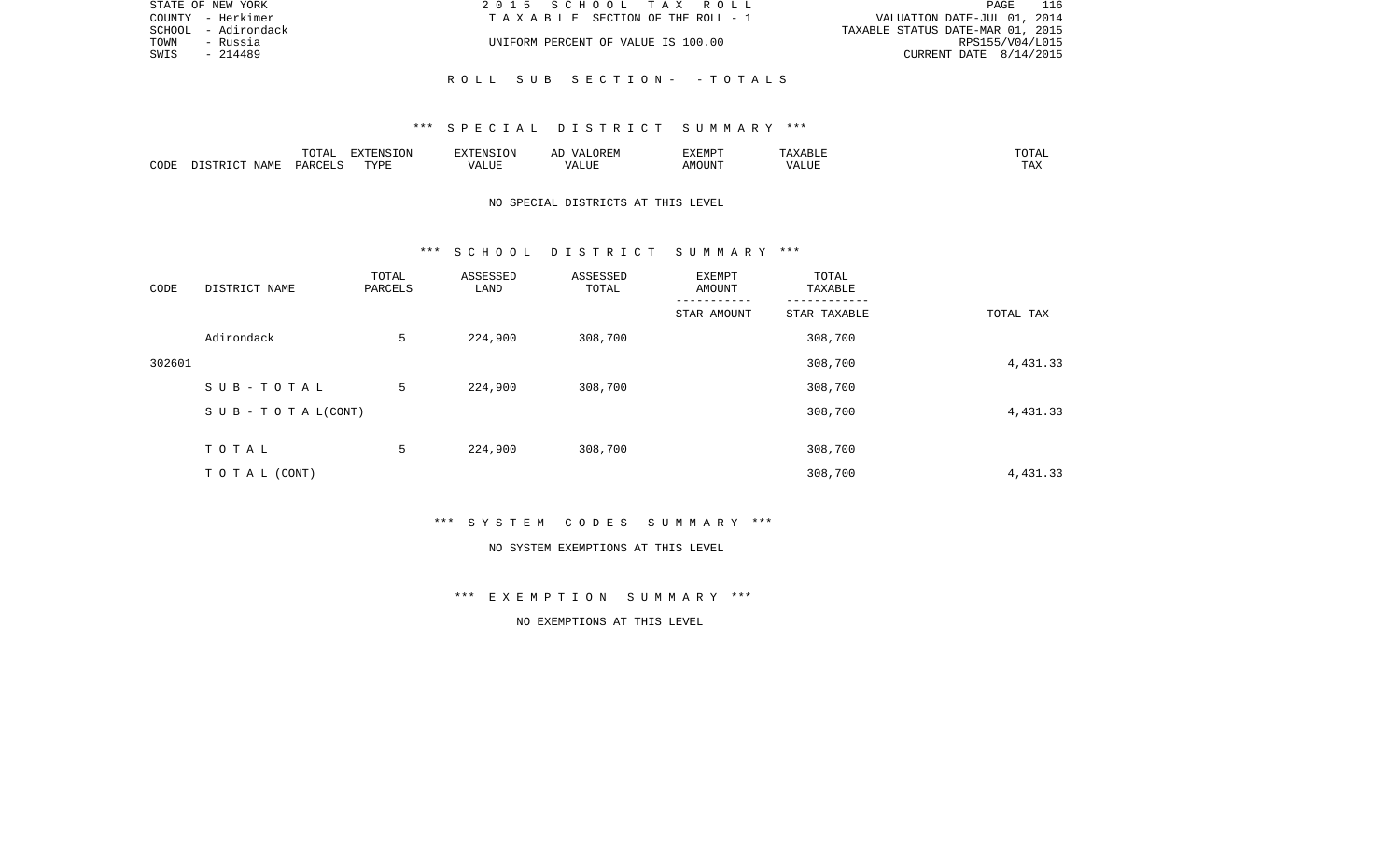| STATE OF NEW YORK   | 2015 SCHOOL TAX ROLL               | 117<br>PAGE                      |
|---------------------|------------------------------------|----------------------------------|
| COUNTY - Herkimer   | TAXABLE SECTION OF THE ROLL - 1    | VALUATION DATE-JUL 01, 2014      |
| SCHOOL - Adirondack |                                    | TAXABLE STATUS DATE-MAR 01, 2015 |
| TOWN<br>- Russia    | UNIFORM PERCENT OF VALUE IS 100.00 | RPS155/V04/L015                  |
| SWIS<br>- 214489    |                                    | CURRENT DATE $8/14/2015$         |
|                     |                                    |                                  |

## R O L L S U B S E C T I O N - - T O T A L S

| ROLL<br><b>SEC</b> | DESCRIPTION                | TOTAL<br>PARCELS | ASSESSED<br>LAND | ASSESSED<br>TOTAL | EXEMPT<br>AMOUNT<br>----------- | TOTAL<br>TAXABLE<br>------------ | TAX  | TOTAL<br>TAX |
|--------------------|----------------------------|------------------|------------------|-------------------|---------------------------------|----------------------------------|------|--------------|
|                    |                            |                  |                  |                   | STAR AMOUNT                     | STAR TAXABLE                     | RATE |              |
|                    | School Tax                 |                  | 224,900          | 308,700           |                                 | 308,700<br>308,700               |      | 4,431.33     |
|                    | SPEC DIST TAXES<br>TAXABLE |                  |                  |                   |                                 |                                  |      | 4,431.33     |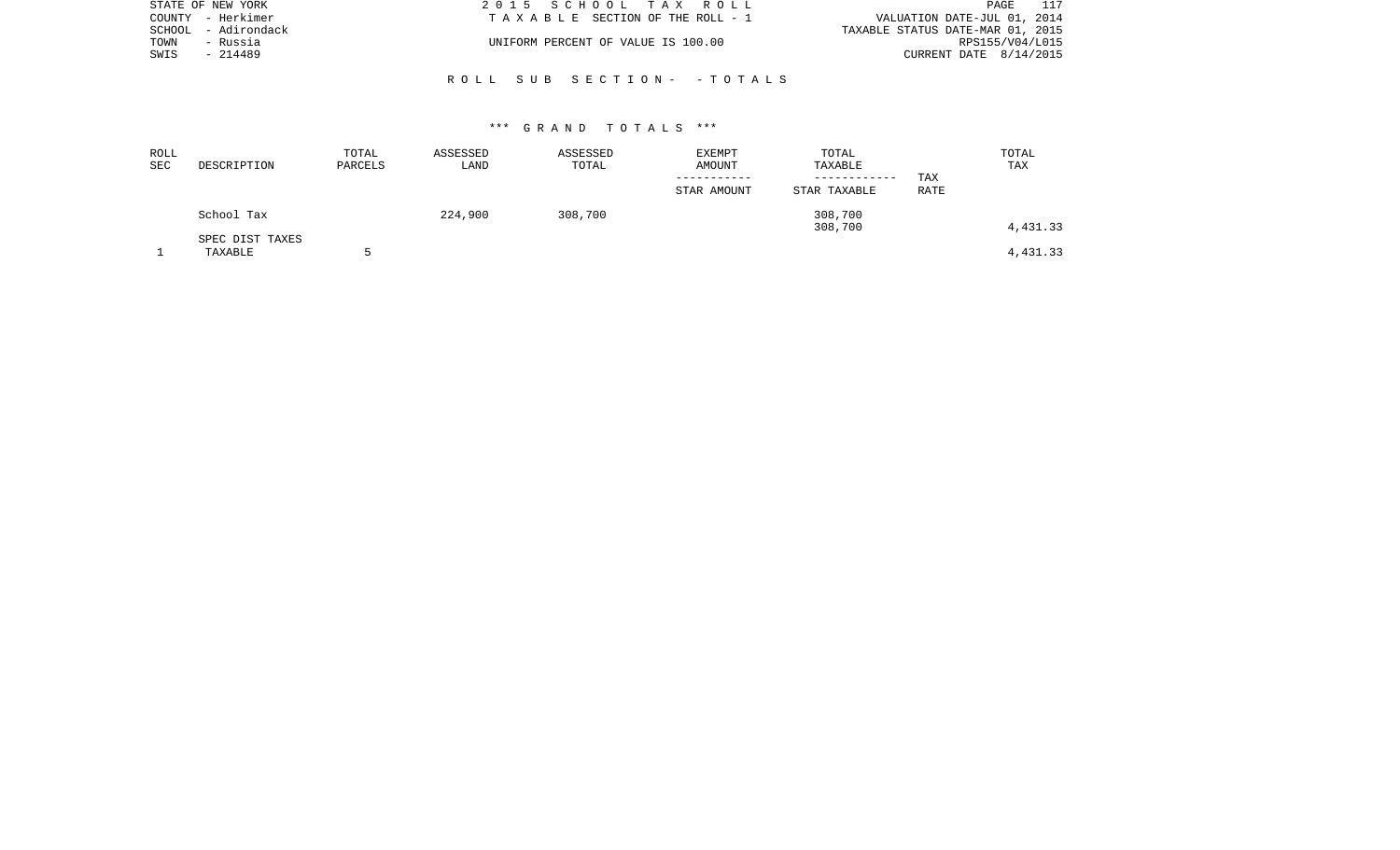|      | STATE OF NEW YORK   | 2015 SCHOOL TAX ROLL               | PAGE 118                         |
|------|---------------------|------------------------------------|----------------------------------|
|      | COUNTY - Herkimer   | TAXABLE SECTION OF THE ROLL - 1    | VALUATION DATE-JUL 01, 2014      |
|      | SCHOOL - Adirondack |                                    | TAXABLE STATUS DATE-MAR 01, 2015 |
| TOWN | - Russia            | UNIFORM PERCENT OF VALUE IS 100.00 | RPS155/V04/L015                  |
| SWIS | - 214489            |                                    | CURRENT DATE $8/14/2015$         |
|      |                     |                                    |                                  |

R O L L S E C T I O N T O T A L S

|      |      | <b>noma</b><br>$\cup$ $\bot$    | <b>EXECUTE OF ONE</b> |                  | $\sqrt{4}$<br>مستحد | FYFMD"  | $- \cdot$ .         | ----                  |
|------|------|---------------------------------|-----------------------|------------------|---------------------|---------|---------------------|-----------------------|
| CODE | JAMF | $\therefore$ PARCET $\tilde{c}$ | TVDI<br>+ + +         | LUE<br>$\lambda$ | $\sqrt{ }$<br>.     | AMOUNT. | - ---<br>$\sqrt{ }$ | $m \times r$<br>: 124 |

# NO SPECIAL DISTRICTS AT THIS LEVEL

### \*\*\* S C H O O L D I S T R I C T S U M M A R Y \*\*\*

| CODE   | DISTRICT NAME                    | TOTAL<br>PARCELS | ASSESSED<br>LAND | ASSESSED<br>TOTAL | EXEMPT<br>AMOUNT | TOTAL<br>TAXABLE |           |
|--------|----------------------------------|------------------|------------------|-------------------|------------------|------------------|-----------|
|        |                                  |                  |                  |                   | STAR AMOUNT      | STAR TAXABLE     | TOTAL TAX |
|        | Adirondack                       | 5                | 224,900          | 308,700           |                  | 308,700          |           |
| 302601 |                                  |                  |                  |                   |                  | 308,700          | 4,431.33  |
|        | SUB-TOTAL                        | 5                | 224,900          | 308,700           |                  | 308,700          |           |
|        | $S \cup B - T \cup T A L (CONT)$ |                  |                  |                   |                  | 308,700          | 4,431.33  |
|        | TOTAL                            | 5                | 224,900          | 308,700           |                  | 308,700          |           |
|        | TO TAL (CONT)                    |                  |                  |                   |                  | 308,700          | 4,431.33  |

\*\*\* S Y S T E M C O D E S S U M M A R Y \*\*\*

### NO SYSTEM EXEMPTIONS AT THIS LEVEL

\*\*\* E X E M P T I O N S U M M A R Y \*\*\*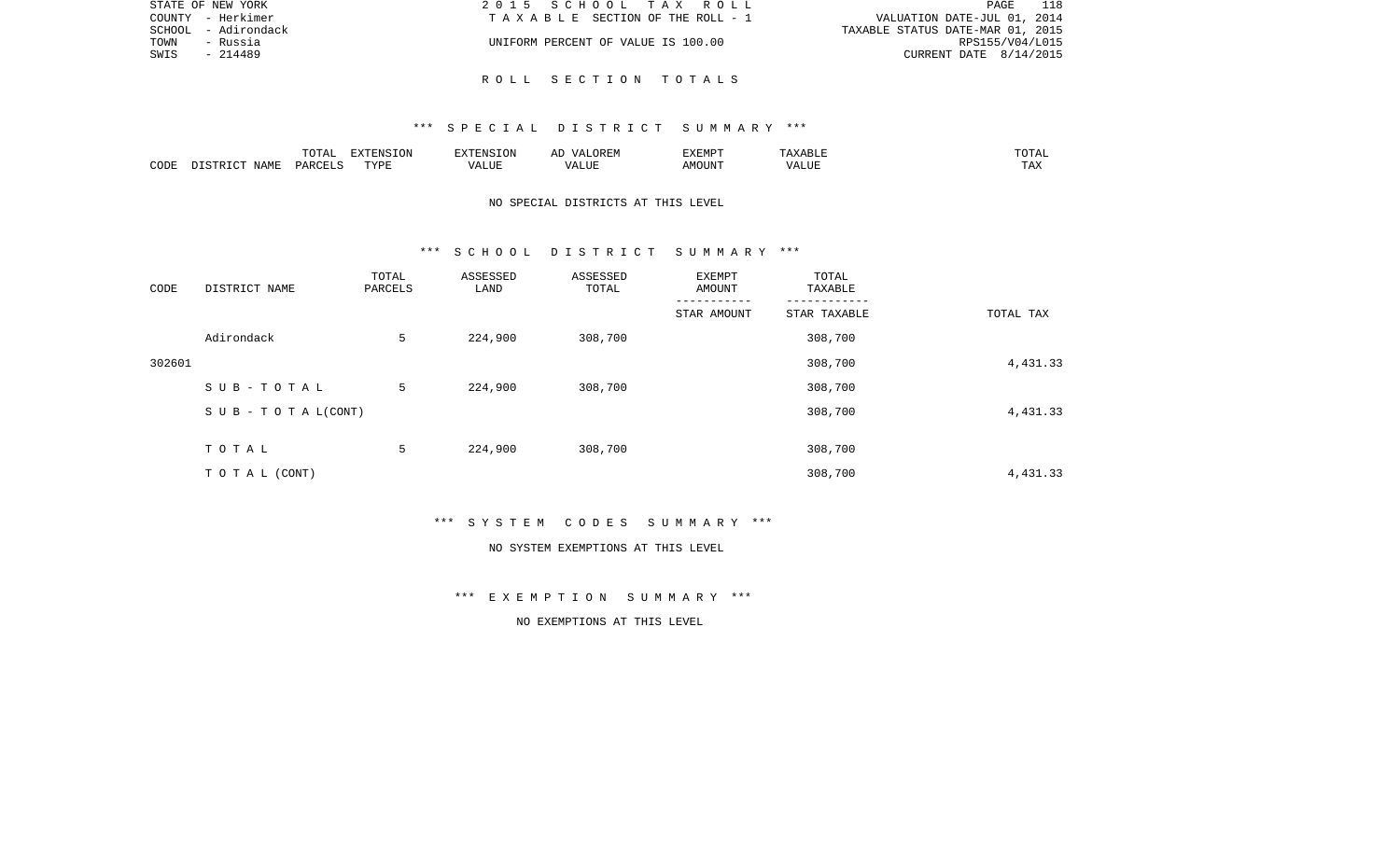| STATE OF NEW YORK   | 2015 SCHOOL TAX ROLL               | 119<br>PAGE                      |
|---------------------|------------------------------------|----------------------------------|
| COUNTY - Herkimer   | TAXABLE SECTION OF THE ROLL - 1    | VALUATION DATE-JUL 01, 2014      |
| SCHOOL - Adirondack |                                    | TAXABLE STATUS DATE-MAR 01, 2015 |
| TOWN<br>- Russia    | UNIFORM PERCENT OF VALUE IS 100.00 | RPS155/V04/L015                  |
| SWIS<br>- 214489    |                                    | CURRENT DATE 8/14/2015           |
|                     |                                    |                                  |

R O L L S E C T I O N T O T A L S

| ROLL<br>SEC | DESCRIPTION                | TOTAL<br>PARCELS | ASSESSED<br>LAND | ASSESSED<br>TOTAL | <b>EXEMPT</b><br><b>AMOUNT</b> | TOTAL<br>TAXABLE<br>------------ | TOTAL<br>TAX<br>TAX |  |
|-------------|----------------------------|------------------|------------------|-------------------|--------------------------------|----------------------------------|---------------------|--|
|             |                            |                  |                  |                   | STAR AMOUNT                    | STAR TAXABLE                     | <b>RATE</b>         |  |
|             | School Tax                 |                  | 224,900          | 308,700           |                                | 308,700<br>308,700               | 4,431.33            |  |
|             | SPEC DIST TAXES<br>TAXABLE |                  |                  |                   |                                |                                  | 4,431.33            |  |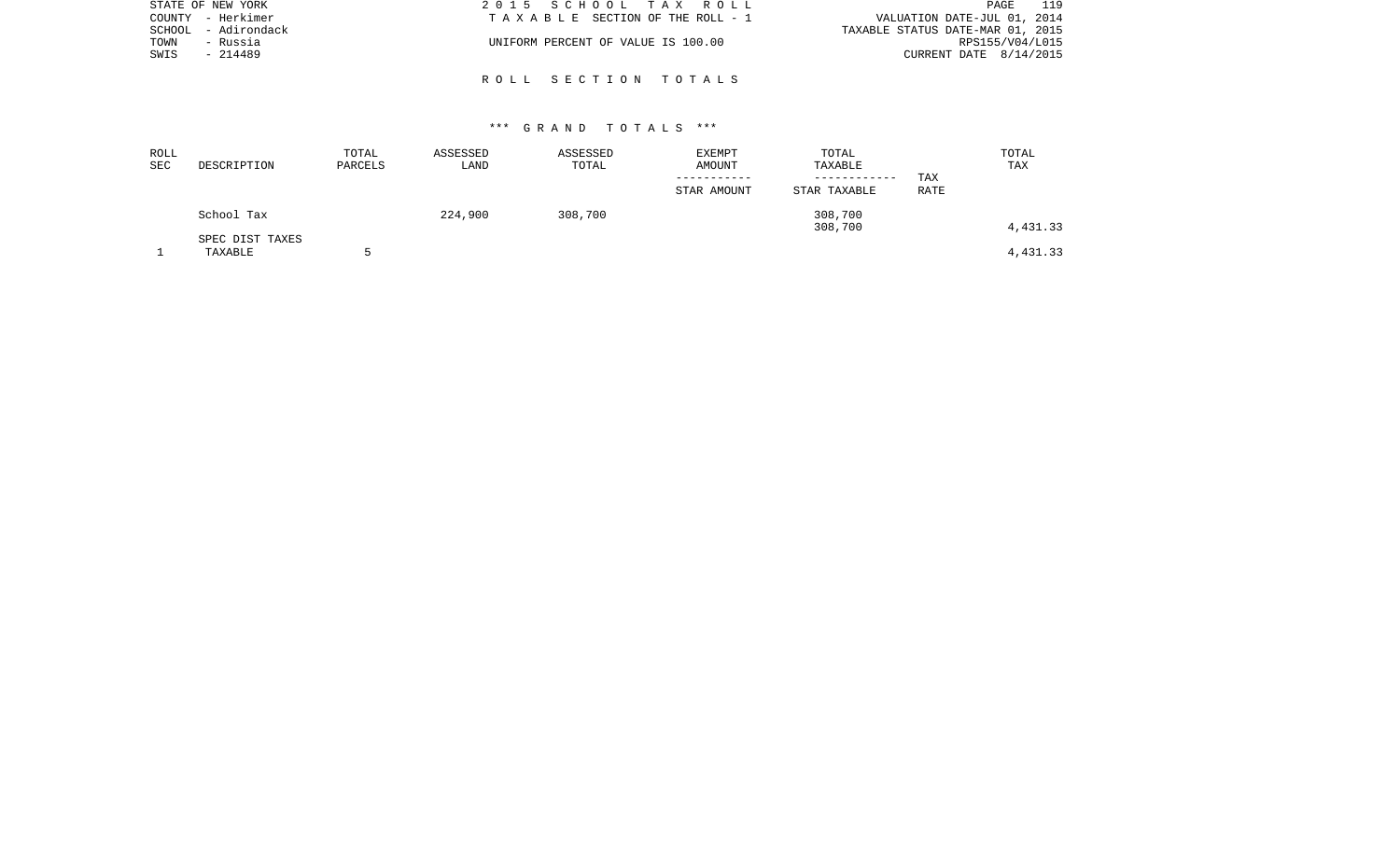| STATE OF NEW YORK<br>- Herkimer<br>COUNTY<br>- Adirondack<br><b>SCHOOL</b><br>- Russia<br>TOWN<br>SWIS<br>$-214489$ | 2 0 1 5                                                                | SCHOOL                      | T A X<br>R O L L<br>SPECIAL FRANCHISE SECTION OF THE ROLL - 5<br>OWNERS NAME SEOUENCE<br>UNIFORM PERCENT OF VALUE IS 100.00 | VALUATION DATE-JUL 01, 2014<br>TAXABLE STATUS DATE-MAR 01, 2015 | 120<br>PAGE            |
|---------------------------------------------------------------------------------------------------------------------|------------------------------------------------------------------------|-----------------------------|-----------------------------------------------------------------------------------------------------------------------------|-----------------------------------------------------------------|------------------------|
| TAX MAP PARCEL NUMBER<br>CURRENT OWNERS NAME<br>CURRENT OWNERS ADDRESS                                              | PROPERTY LOCATION & CLASS<br>SCHOOL DISTRICT<br>PARCEL SIZE/GRID COORD | ASSESSMENT<br>LAND<br>TOTAL | EXEMPTION CODE---------------------------<br>TAX DESCRIPTION<br>SPECIAL DISTRICTS                                           | TAXABLE VALUE                                                   | -SCHOOL<br>TAX AMOUNT  |
| $555. - 5 - 4$                                                                                                      | Russia<br>861 Elec & gas                                               |                             | School Tax                                                                                                                  | 18,817                                                          | 225<br>BILL<br>270.11  |
| National Grid<br>Real Estate Tax Dept<br>300 Erie Blyd West                                                         | Adirondack<br>302601<br>1.00%<br>0.01<br>ACRES                         | 0<br>18,817                 |                                                                                                                             |                                                                 |                        |
| Syracuse, NY 13202                                                                                                  | FULL MARKET VALUE                                                      | 18,817                      | TOTAL TAX ---                                                                                                               | DATE #1                                                         | $270.11**$<br>09/30/15 |

\*\*\*\*\*\*\*\*\*\*\*\*\*\*\*\*\*\*\*\*\*\*\*\*\*\*\*\*\*\*\*\*\*\*\*\*\*\*\*\*\*\*\*\*\*\*\*\*\*\*\*\*\*\*\*\*\*\*\*\*\*\*\*\*\*\*\*\*\*\*\*\*\*\*\*\*\*\*\*\*\*\*\*\*\*\*\*\*\*\*\*\*\*\*\*\*\*\*\*\*\*\*\*\*\*\*\*\*\*\*\*\*\*\*\*\*\*\*\*\*\*\*\*\*\*\*\*\*\*\*\*\*

AMT DUE 270.11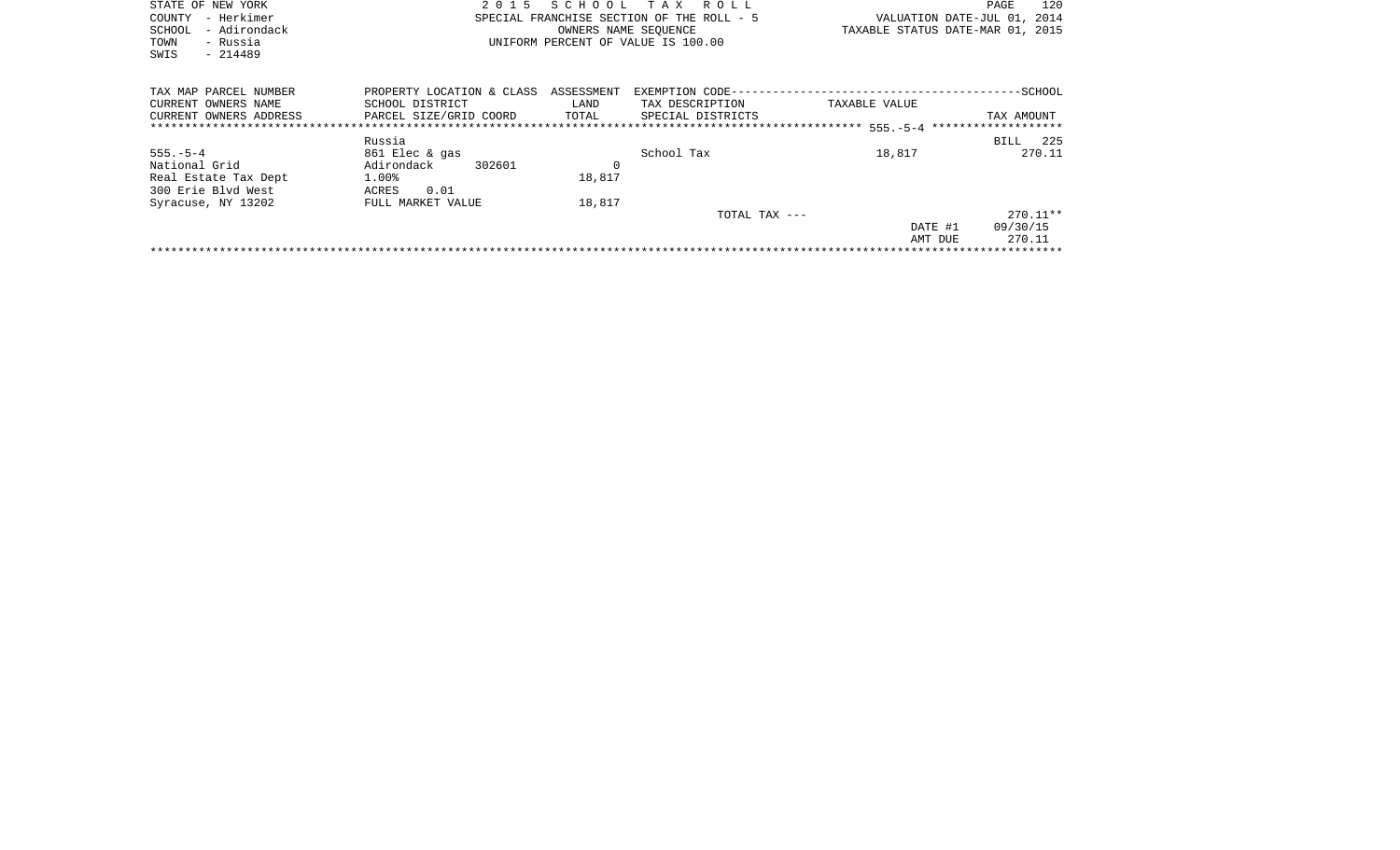| STATE OF NEW YORK   | 2015 SCHOOL TAX ROLL                      | 121<br>PAGE                      |
|---------------------|-------------------------------------------|----------------------------------|
| COUNTY - Herkimer   | SPECIAL FRANCHISE SECTION OF THE ROLL - 5 | VALUATION DATE-JUL 01, 2014      |
| SCHOOL - Adirondack |                                           | TAXABLE STATUS DATE-MAR 01, 2015 |
| TOWN<br>- Russia    | UNIFORM PERCENT OF VALUE IS 100.00        | RPS155/V04/L015                  |
| SWIS<br>- 214489    |                                           | CURRENT DATE 8/14/2015           |
|                     |                                           |                                  |

# R O L L S U B S E C T I O N - - T O T A L S

### \*\*\* S P E C I A L D I S T R I C T S U M M A R Y \*\*\*

|      |      | .             | $\n    \n    \n    \n    \n    \n    \n    \n    \n    \n    \n    \n    \n    \n    \n    \n    \n    \n    \n    \n    \$<br>$\left(11\right)$ |          |             | EXEMPT |      | -----                 |
|------|------|---------------|--------------------------------------------------------------------------------------------------------------------------------------------------|----------|-------------|--------|------|-----------------------|
| CODE | NAME | $\theta$<br>. | PVDI                                                                                                                                             | $\cdots$ | י י<br>תש⊔ב | DUN    | ALU! | $m \times$<br>- - - - |

# NO SPECIAL DISTRICTS AT THIS LEVEL

### \*\*\* S C H O O L D I S T R I C T S U M M A R Y \*\*\*

| CODE   | DISTRICT NAME                    | TOTAL<br>PARCELS | ASSESSED<br>LAND | ASSESSED<br>TOTAL | EXEMPT<br>AMOUNT | TOTAL<br>TAXABLE |           |
|--------|----------------------------------|------------------|------------------|-------------------|------------------|------------------|-----------|
|        |                                  |                  |                  |                   | STAR AMOUNT      | STAR TAXABLE     | TOTAL TAX |
|        | Adirondack                       | $\mathbf 1$      |                  | 18,817            |                  | 18,817           |           |
| 302601 |                                  |                  |                  |                   |                  | 18,817           | 270.11    |
|        | SUB-TOTAL                        |                  |                  | 18,817            |                  | 18,817           |           |
|        | $S \cup B - T \cup T A L (CONT)$ |                  |                  |                   |                  | 18,817           | 270.11    |
|        | TOTAL                            | 1                |                  |                   |                  |                  |           |
|        |                                  |                  |                  | 18,817            |                  | 18,817           |           |
|        | TO TAL (CONT)                    |                  |                  |                   |                  | 18,817           | 270.11    |

\*\*\* S Y S T E M C O D E S S U M M A R Y \*\*\*

### NO SYSTEM EXEMPTIONS AT THIS LEVEL

\*\*\* E X E M P T I O N S U M M A R Y \*\*\*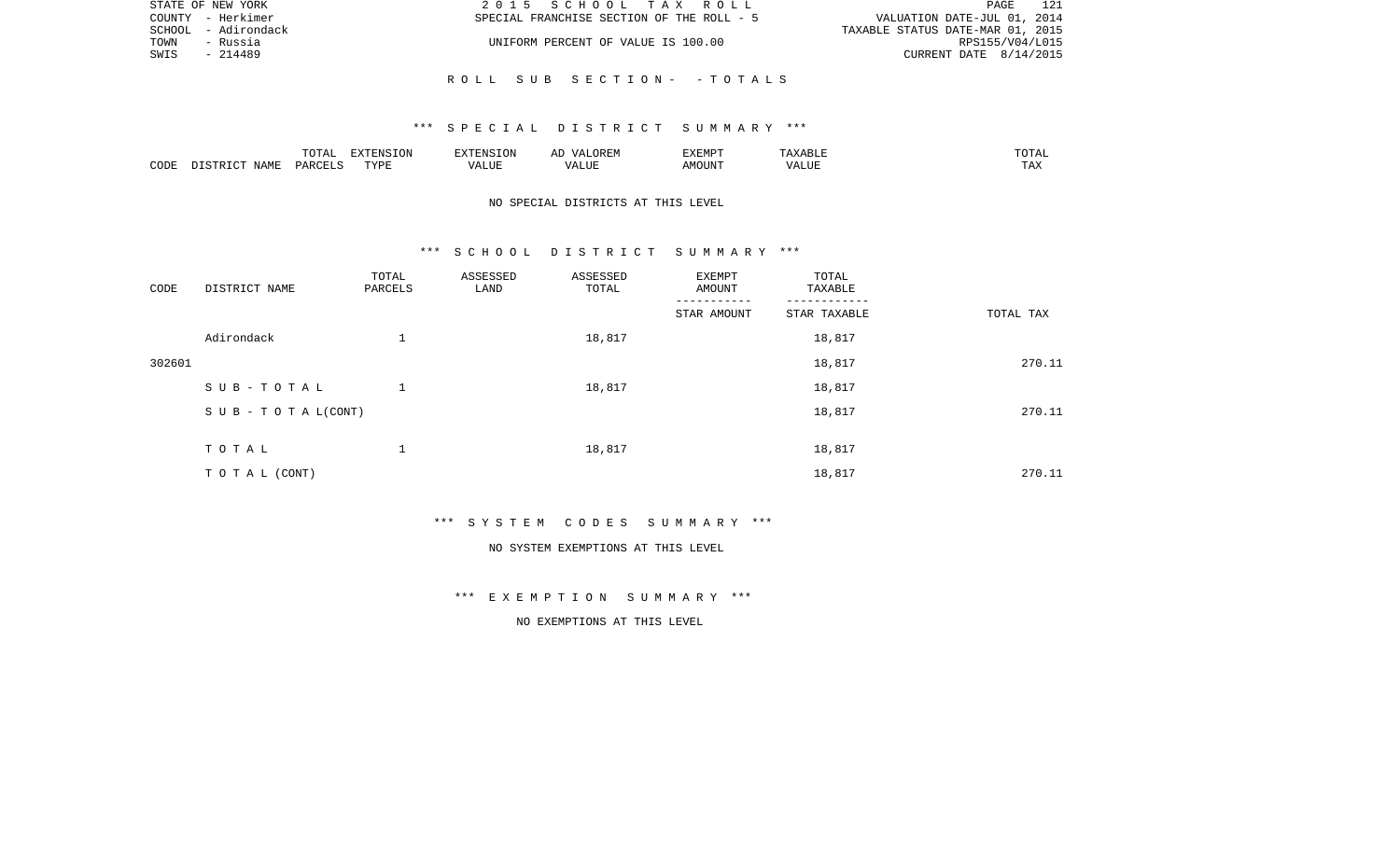| STATE OF NEW YORK   | 2015 SCHOOL TAX ROLL                      | 122<br>PAGE                      |
|---------------------|-------------------------------------------|----------------------------------|
| COUNTY - Herkimer   | SPECIAL FRANCHISE SECTION OF THE ROLL - 5 | VALUATION DATE-JUL 01, 2014      |
| SCHOOL - Adirondack |                                           | TAXABLE STATUS DATE-MAR 01, 2015 |
| TOWN<br>- Russia    | UNIFORM PERCENT OF VALUE IS 100.00        | RPS155/V04/L015                  |
| SWIS<br>- 214489    |                                           | CURRENT DATE 8/14/2015           |
|                     |                                           |                                  |

# R O L L S U B S E C T I O N - - T O T A L S

| ROLL<br><b>SEC</b> | DESCRIPTION                          | TOTAL<br>PARCELS | ASSESSED<br>LAND | ASSESSED<br>TOTAL | EXEMPT<br>AMOUNT<br>STAR AMOUNT | TOTAL<br>TAXABLE<br>------------<br>STAR TAXABLE | TAX<br>RATE | TOTAL<br>TAX |
|--------------------|--------------------------------------|------------------|------------------|-------------------|---------------------------------|--------------------------------------------------|-------------|--------------|
|                    | School Tax                           |                  |                  | 18,817            |                                 | 18,817<br>18,817                                 |             | 270.11       |
|                    | SPEC DIST TAXES<br>SPECIAL FRANCHISE |                  |                  |                   |                                 |                                                  |             | 270.11       |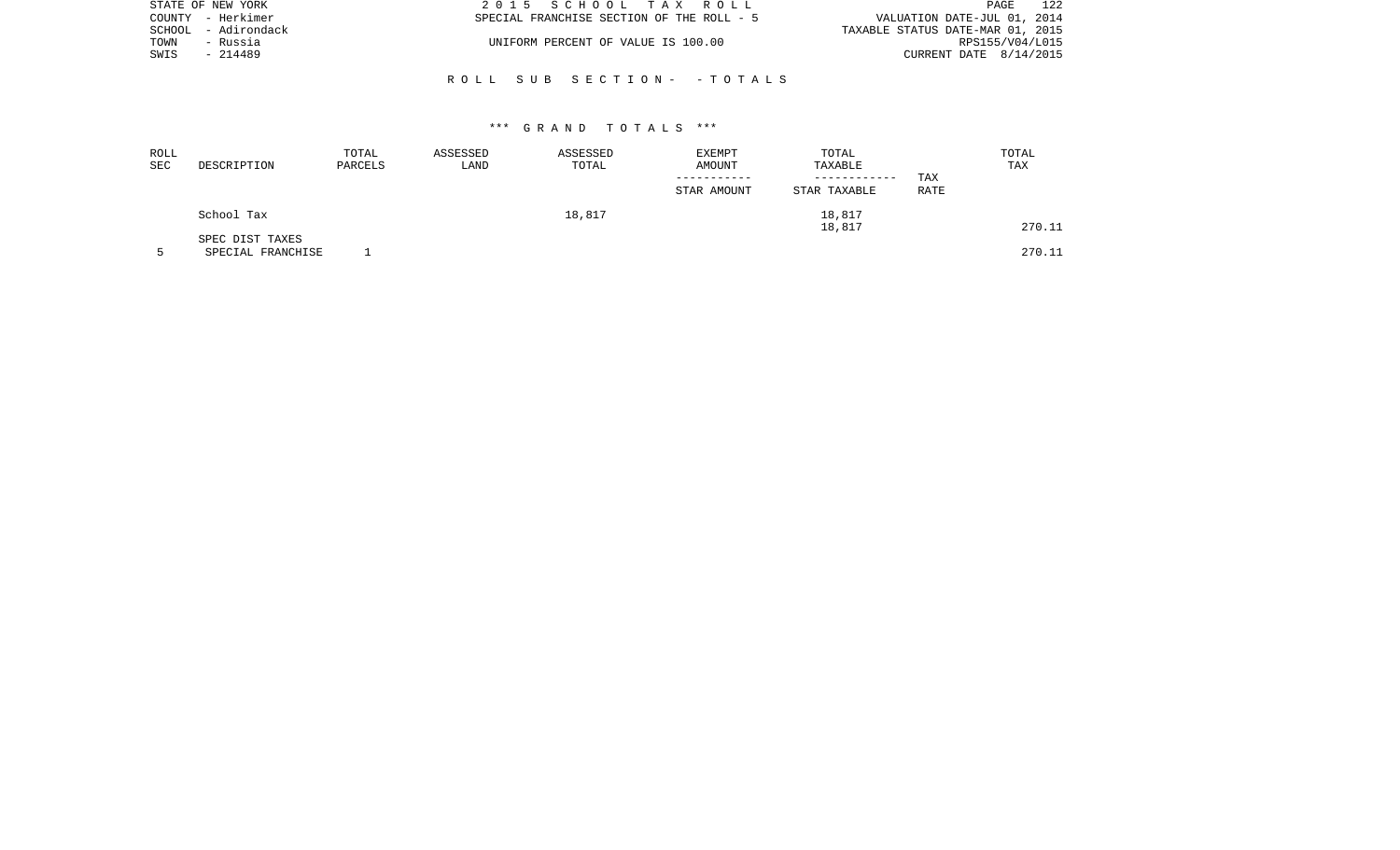|      | STATE OF NEW YORK   | 2015 SCHOOL TAX ROLL                      | 123<br>PAGE                      |
|------|---------------------|-------------------------------------------|----------------------------------|
|      | COUNTY - Herkimer   | SPECIAL FRANCHISE SECTION OF THE ROLL - 5 | VALUATION DATE-JUL 01, 2014      |
|      | SCHOOL - Adirondack |                                           | TAXABLE STATUS DATE-MAR 01, 2015 |
| TOWN | - Russia            | UNIFORM PERCENT OF VALUE IS 100.00        | RPS155/V04/L015                  |
| SWIS | - 214489            |                                           | CURRENT DATE 8/14/2015           |
|      |                     |                                           |                                  |

R O L L S E C T I O N T O T A L S

|      |      | <b>noma</b><br>L'O'L'AL        | דפות אידעי |   | ∸ | <b>TXEMPT</b>        |        | ◡⊥▱             |
|------|------|--------------------------------|------------|---|---|----------------------|--------|-----------------|
| CODF | IAMF | C <sub>MT</sub><br><b>DARC</b> | TVDF<br>.  | △ |   | )UN<br>$\triangle M$ | `/ALUE | $- - -$<br>L A∡ |

\*\*\* S P E C I A L D I S T R I C T S U M M A R Y \*\*\*

# NO SPECIAL DISTRICTS AT THIS LEVEL

### \*\*\* S C H O O L D I S T R I C T S U M M A R Y \*\*\*

| CODE   | DISTRICT NAME             | TOTAL<br>PARCELS | ASSESSED<br>LAND | ASSESSED<br>TOTAL | EXEMPT<br>AMOUNT | TOTAL<br>TAXABLE |           |
|--------|---------------------------|------------------|------------------|-------------------|------------------|------------------|-----------|
|        |                           |                  |                  |                   | STAR AMOUNT      | STAR TAXABLE     | TOTAL TAX |
|        | Adirondack                | 1                |                  | 18,817            |                  | 18,817           |           |
| 302601 |                           |                  |                  |                   |                  | 18,817           | 270.11    |
|        | SUB-TOTAL                 | $\mathbf{1}$     |                  | 18,817            |                  | 18,817           |           |
|        | S U B - T O T A $L(CONT)$ |                  |                  |                   |                  | 18,817           | 270.11    |
|        |                           |                  |                  |                   |                  |                  |           |
|        | TOTAL                     | 1                |                  | 18,817            |                  | 18,817           |           |
|        | TO TAL (CONT)             |                  |                  |                   |                  | 18,817           | 270.11    |

\*\*\* S Y S T E M C O D E S S U M M A R Y \*\*\*

### NO SYSTEM EXEMPTIONS AT THIS LEVEL

# \*\*\* E X E M P T I O N S U M M A R Y \*\*\*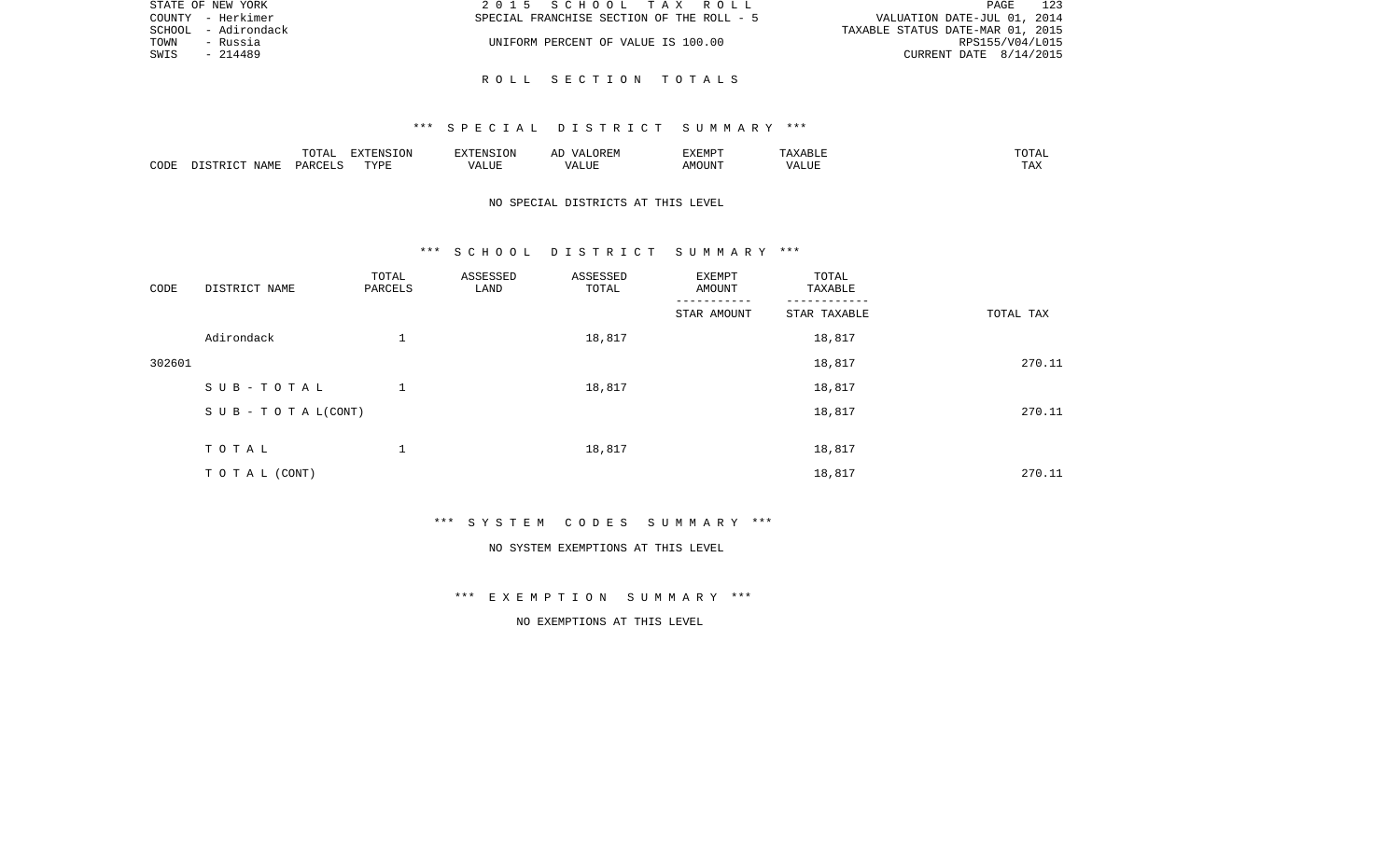| STATE OF NEW YORK   | 2015 SCHOOL TAX ROLL                      | 124<br>PAGE                      |
|---------------------|-------------------------------------------|----------------------------------|
| COUNTY - Herkimer   | SPECIAL FRANCHISE SECTION OF THE ROLL - 5 | VALUATION DATE-JUL 01, 2014      |
| SCHOOL - Adirondack |                                           | TAXABLE STATUS DATE-MAR 01, 2015 |
| TOWN<br>- Russia    | UNIFORM PERCENT OF VALUE IS 100.00        | RPS155/V04/L015                  |
| SWIS<br>- 214489    |                                           | CURRENT DATE 8/14/2015           |
|                     |                                           |                                  |

R O L L S E C T I O N T O T A L S

| ROLL<br>SEC | DESCRIPTION                          | TOTAL<br>PARCELS | ASSESSED<br>LAND | ASSESSED<br>TOTAL | EXEMPT<br>AMOUNT | TOTAL<br>TAXABLE             | TOTAL<br>TAX       |  |
|-------------|--------------------------------------|------------------|------------------|-------------------|------------------|------------------------------|--------------------|--|
|             |                                      |                  |                  |                   | STAR AMOUNT      | ------------<br>STAR TAXABLE | TAX<br><b>RATE</b> |  |
|             | School Tax                           |                  |                  | 18,817            |                  | 18,817<br>18,817             | 270.11             |  |
|             | SPEC DIST TAXES<br>SPECIAL FRANCHISE |                  |                  |                   |                  |                              | 270.11             |  |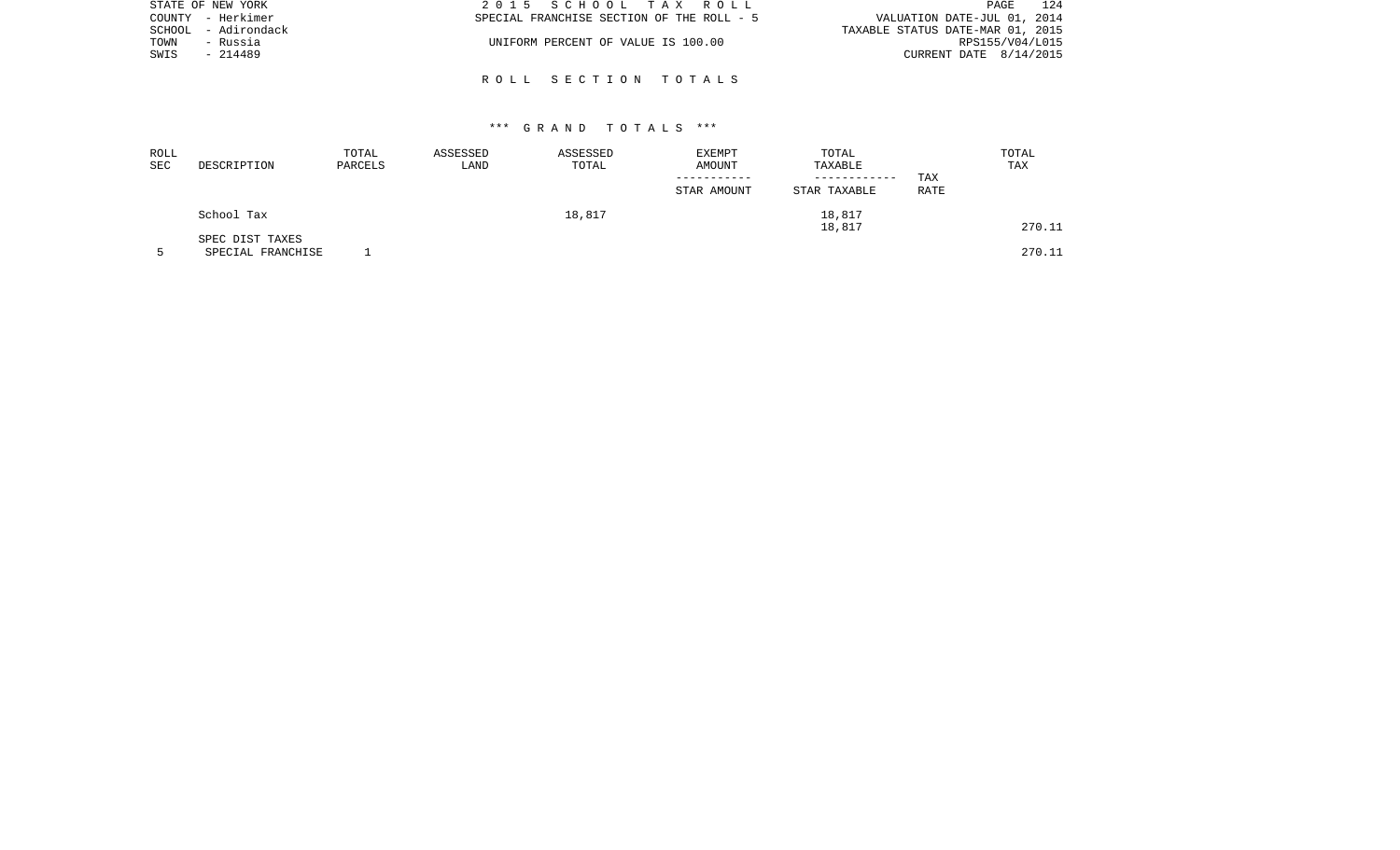| STATE OF NEW YORK<br>COUNTY - Herkimer<br>- Adirondack<br>SCHOOL<br>- Russia<br>TOWN<br>$-214489$<br>SWIS | 2 0 1 5                                                                                      | SCHOOL        | T A X<br>R O L L<br>UTILITY & R.R. SECTION OF THE ROLL - 6<br>OWNERS NAME SEQUENCE<br>UNIFORM PERCENT OF VALUE IS 100.00 | VALUATION DATE-JUL 01, 2014<br>TAXABLE STATUS DATE-MAR 01, 2015   | PAGE<br>125          |
|-----------------------------------------------------------------------------------------------------------|----------------------------------------------------------------------------------------------|---------------|--------------------------------------------------------------------------------------------------------------------------|-------------------------------------------------------------------|----------------------|
| TAX MAP PARCEL NUMBER                                                                                     | PROPERTY LOCATION & CLASS ASSESSMENT EXEMPTION CODE-----------------------------------SCHOOL |               |                                                                                                                          |                                                                   |                      |
| CURRENT OWNERS NAME                                                                                       | SCHOOL DISTRICT                                                                              | LAND<br>TOTAL | TAX DESCRIPTION                                                                                                          | TAXABLE VALUE                                                     |                      |
| CURRENT OWNERS ADDRESS<br>************************                                                        | PARCEL SIZE/GRID COORD<br>*******************                                                |               | SPECIAL DISTRICTS                                                                                                        | *********************************    644.089-0000-618.750-1882*** | TAX AMOUNT           |
| 888888                                                                                                    |                                                                                              |               |                                                                                                                          | ACCT 060300810                                                    | <b>BILL</b><br>226   |
| 644.089-0000-618.750-1882                                                                                 | 836 Telecom. eq.                                                                             |               | School Tax                                                                                                               | 47                                                                | 0.67                 |
| Citizens Communications                                                                                   | Adirondack<br>302601                                                                         | $\mathbf 0$   |                                                                                                                          |                                                                   |                      |
| Operations<br>3 High Ridge Park                                                                           | 888888<br>App Fac0023                                                                        | 47            |                                                                                                                          |                                                                   |                      |
| Stamford, CT 06905                                                                                        | poles, wires, cables                                                                         |               |                                                                                                                          |                                                                   |                      |
|                                                                                                           | 984<br>BANK                                                                                  |               |                                                                                                                          |                                                                   |                      |
|                                                                                                           | DEED BOOK 00000                                                                              |               |                                                                                                                          |                                                                   |                      |
|                                                                                                           | FULL MARKET VALUE                                                                            | 47            | TOTAL TAX ---                                                                                                            |                                                                   | $0.67**$             |
|                                                                                                           |                                                                                              |               |                                                                                                                          | DATE #1                                                           | 09/30/15             |
|                                                                                                           |                                                                                              |               |                                                                                                                          | AMT DUE                                                           | 0.67                 |
|                                                                                                           |                                                                                              |               |                                                                                                                          |                                                                   |                      |
| 888888<br>644.89-9999-132.35-1882                                                                         | 884 Elec Dist Out                                                                            |               | School Tax                                                                                                               | ACCT 060301200<br>6,414                                           | BILL<br>227<br>92.07 |
| National Grid                                                                                             | Adirondack<br>302601                                                                         | 0             |                                                                                                                          |                                                                   |                      |
| Real Estate Tax Dept                                                                                      | Outside Plant                                                                                | 6,414         |                                                                                                                          |                                                                   |                      |
| 300 Erie Blvd West                                                                                        | Poles, wires, cables, etc                                                                    |               |                                                                                                                          |                                                                   |                      |
| Syracuse, NY 13202                                                                                        | App Fac.0066<br>984                                                                          |               |                                                                                                                          |                                                                   |                      |
|                                                                                                           | BANK<br>DEED BOOK 00000                                                                      |               |                                                                                                                          |                                                                   |                      |
|                                                                                                           | FULL MARKET VALUE                                                                            | 6,414         |                                                                                                                          |                                                                   |                      |
|                                                                                                           |                                                                                              |               | TOTAL TAX ---                                                                                                            |                                                                   | 92.07**              |
|                                                                                                           |                                                                                              |               |                                                                                                                          | DATE #1<br>AMT DUE                                                | 09/30/15<br>92.07    |
|                                                                                                           |                                                                                              |               |                                                                                                                          |                                                                   |                      |
|                                                                                                           | 888888 Outside Plant                                                                         |               |                                                                                                                          | ACCT 060300900                                                    | BILL<br>228          |
| 644.089-0000-630.500-1882                                                                                 | 836 Telecom. eq.                                                                             |               | Mass Telec 47100                                                                                                         |                                                                   | 3                    |
| Newport Telephone Co Inc<br>Bridge St                                                                     | Adirondack<br>302601<br>888888                                                               | 0<br>93       | School Tax                                                                                                               | 90                                                                | 1.29                 |
| Newport, NY 13416                                                                                         | App Fac .0023                                                                                |               |                                                                                                                          |                                                                   |                      |
|                                                                                                           | poles wires cables                                                                           |               |                                                                                                                          |                                                                   |                      |
|                                                                                                           | DEED BOOK 00000                                                                              |               |                                                                                                                          |                                                                   |                      |
|                                                                                                           | FULL MARKET VALUE                                                                            | 93            | TOTAL TAX ---                                                                                                            |                                                                   | $1.29**$             |
|                                                                                                           |                                                                                              |               |                                                                                                                          | DATE #1                                                           | 09/30/15             |
|                                                                                                           |                                                                                              |               |                                                                                                                          | AMT DUE                                                           | 1.29                 |
|                                                                                                           |                                                                                              |               |                                                                                                                          |                                                                   |                      |
| 888888                                                                                                    |                                                                                              |               | Mass Telec 47100                                                                                                         | ACCT 060300960                                                    | 229<br>BILL<br>3     |
| 644.089-0000-631.900-1882<br>Verizon New York Inc                                                         | 836 Telecom. eq.<br>Adirondack<br>302601                                                     | 0             | School Tax                                                                                                               | 22                                                                | 0.32                 |
| Prop Tax Depart                                                                                           | Outside Plant                                                                                | 25            |                                                                                                                          |                                                                   |                      |
| c/o Duff & Phelps                                                                                         | Poles, wires, cables, etc                                                                    |               |                                                                                                                          |                                                                   |                      |
| PO Box 2749                                                                                               | App Fac .0023                                                                                |               |                                                                                                                          |                                                                   |                      |
| Addison, 75001                                                                                            | 984<br>BANK<br>FULL MARKET VALUE                                                             | 25            |                                                                                                                          |                                                                   |                      |
|                                                                                                           |                                                                                              |               | TOTAL TAX ---                                                                                                            |                                                                   | $0.32**$             |
|                                                                                                           |                                                                                              |               |                                                                                                                          | DATE #1                                                           | 09/30/15             |
|                                                                                                           |                                                                                              |               |                                                                                                                          | AMT DUE                                                           | 0.32<br>***********  |
|                                                                                                           |                                                                                              |               |                                                                                                                          |                                                                   |                      |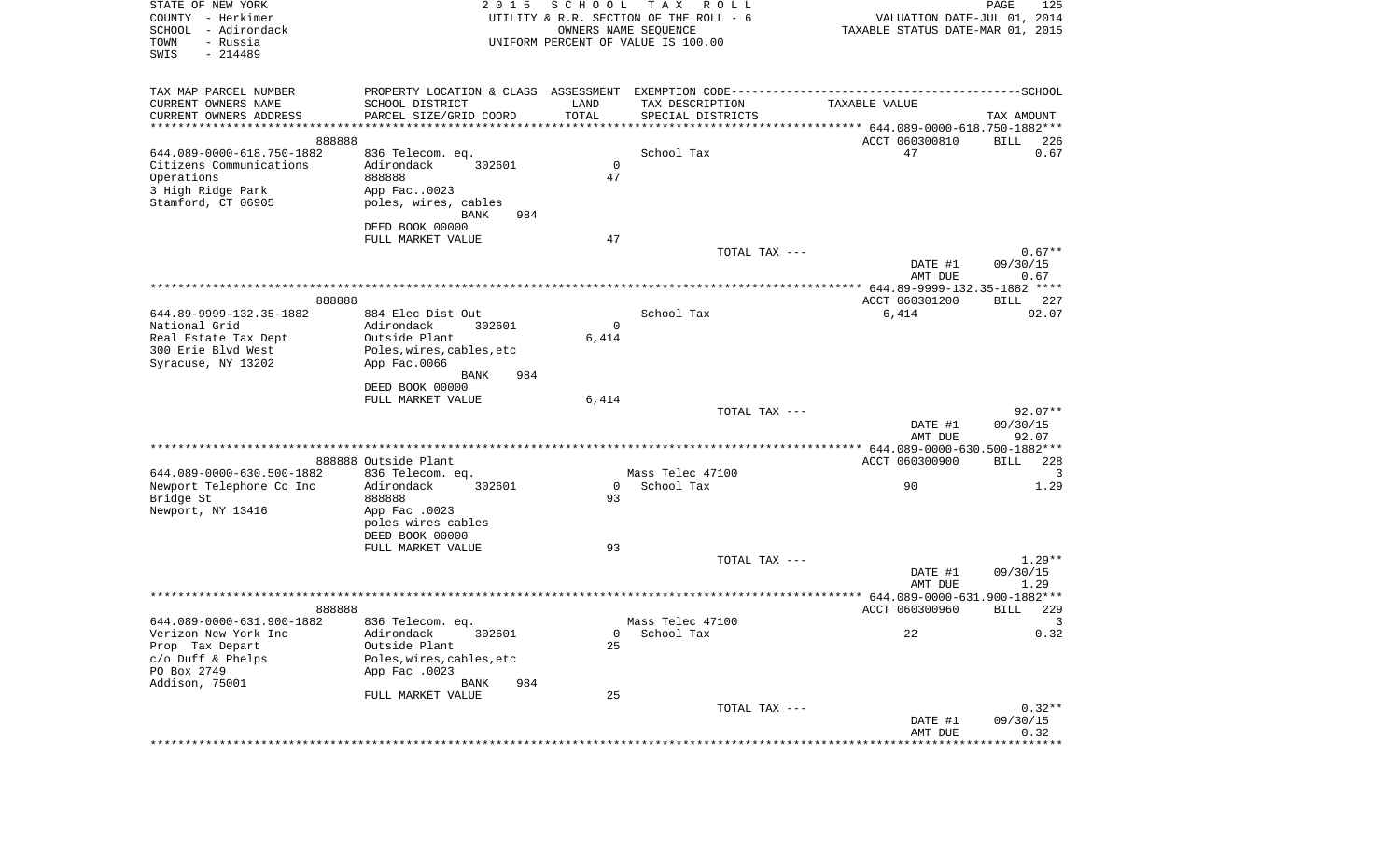|      | STATE OF NEW YORK   | 2015 SCHOOL TAX ROLL                   |  |                                  | PAGE | 126 |
|------|---------------------|----------------------------------------|--|----------------------------------|------|-----|
|      | COUNTY - Herkimer   | UTILITY & R.R. SECTION OF THE ROLL - 6 |  | VALUATION DATE-JUL 01, 2014      |      |     |
|      | SCHOOL - Adirondack |                                        |  | TAXABLE STATUS DATE-MAR 01, 2015 |      |     |
| TOWN | - Russia            |                                        |  | RPS155/V04/L015                  |      |     |
| SWIS | - 214489            |                                        |  | CURRENT DATE $8/14/2015$         |      |     |
|      |                     |                                        |  |                                  |      |     |
|      |                     | ROLL SUB SECTION- - TOTALS             |  |                                  |      |     |

|      |                    | $m \wedge m \wedge n$<br>LUIAL | $\Box$<br>⊃ו∧ו<br>T OV |         | ? H∶IV<br>تستحدث         | "VEMPT<br>BABMP | YABL.          | $m \wedge m \wedge r$ |
|------|--------------------|--------------------------------|------------------------|---------|--------------------------|-----------------|----------------|-----------------------|
| CODE | <b>NAME</b><br>TD. | <b>DARCET</b>                  | TVDI                   | اللالمد | $\sqrt{ }$<br>۳۰ تا سند. | AMOUNT          | 77777<br>'Alul | $-1$<br>L A A         |

# NO SPECIAL DISTRICTS AT THIS LEVEL

### \*\*\* S C H O O L D I S T R I C T S U M M A R Y \*\*\*

| CODE   | DISTRICT NAME                    | TOTAL<br>PARCELS | ASSESSED<br>LAND | ASSESSED<br>TOTAL | EXEMPT<br>AMOUNT | TOTAL<br>TAXABLE |           |       |
|--------|----------------------------------|------------------|------------------|-------------------|------------------|------------------|-----------|-------|
|        |                                  |                  |                  |                   | STAR AMOUNT      | STAR TAXABLE     | TOTAL TAX |       |
|        | Adirondack                       | $\overline{4}$   |                  | 6,579             | 6                | 6,573            |           |       |
| 302601 |                                  |                  |                  |                   |                  | 6,573            |           | 94.35 |
|        | SUB-TOTAL                        | $4\overline{ }$  |                  | 6,579             | 6                | 6,573            |           |       |
|        | $S \cup B - T \cup T A L (CONT)$ |                  |                  |                   |                  | 6,573            |           | 94.35 |
|        |                                  |                  |                  |                   |                  |                  |           |       |
|        | TOTAL                            | $\overline{4}$   |                  | 6,579             | 6                | 6,573            |           |       |
|        | TO TAL (CONT)                    |                  |                  |                   |                  | 6,573            |           | 94.35 |

# \*\*\* S Y S T E M C O D E S S U M M A R Y \*\*\*

### NO SYSTEM EXEMPTIONS AT THIS LEVEL

| CODE  | DESCRIPTION         | TOTAL<br>PARCELS | SCHOOL |
|-------|---------------------|------------------|--------|
| 47100 | Mass Telec<br>тотаь | ∼<br>⌒           |        |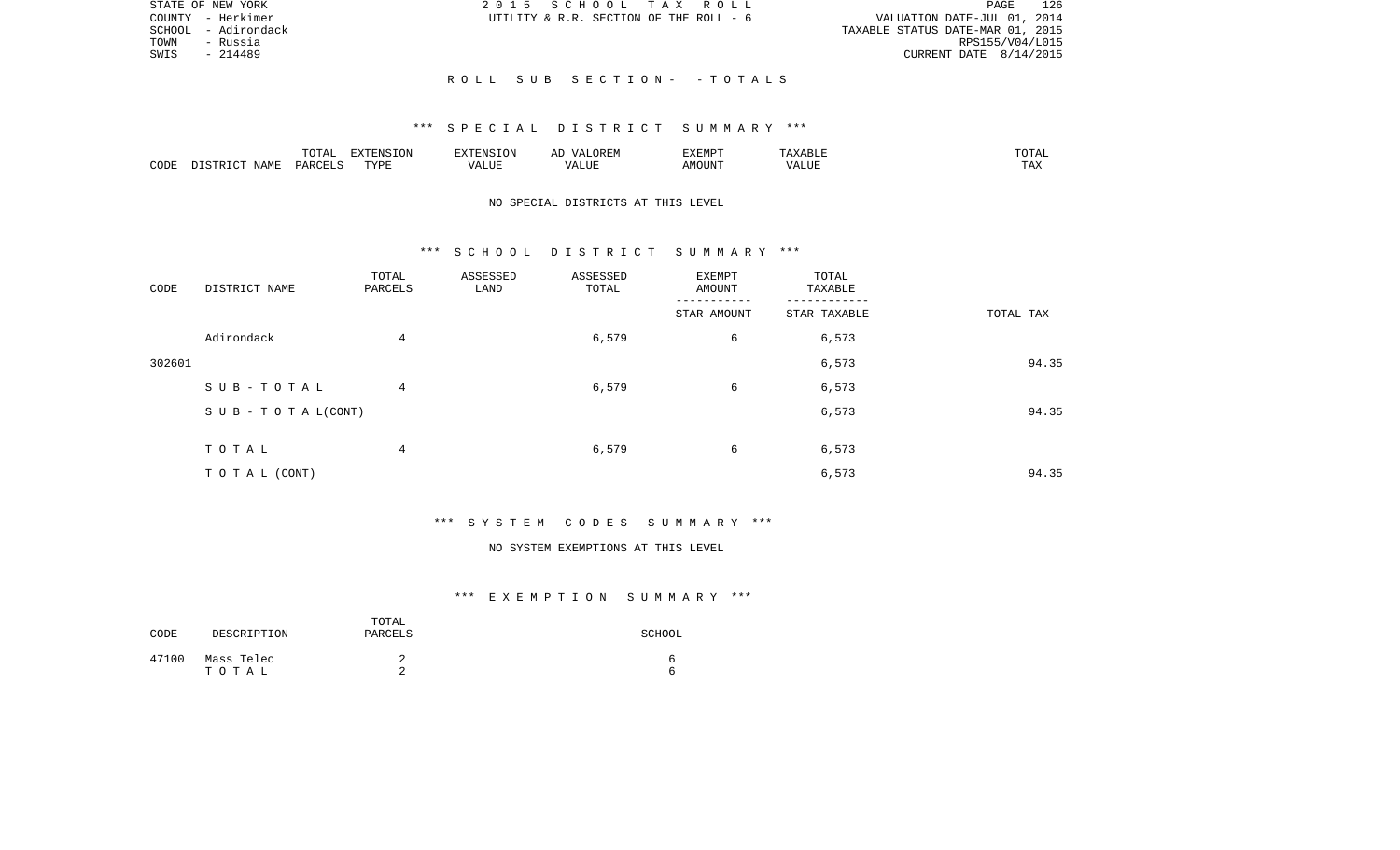|        | STATE OF NEW YORK | 2015 SCHOOL TAX ROLL                                                  | PAGE                     | 127 |
|--------|-------------------|-----------------------------------------------------------------------|--------------------------|-----|
|        | COUNTY - Herkimer | VALUATION DATE-JUL 01, 2014<br>UTILITY & R.R. SECTION OF THE ROLL - 6 |                          |     |
| SCHOOL | - Adirondack      | TAXABLE STATUS DATE-MAR 01, 2015                                      |                          |     |
| TOWN   | - Russia          |                                                                       | RPS155/V04/L015          |     |
| SWIS   | $-214489$         |                                                                       | CURRENT DATE $8/14/2015$ |     |
|        |                   |                                                                       |                          |     |
|        |                   | ROLL SUB SECTION- - TOTALS                                            |                          |     |

| ROLL<br>SEC | DESCRIPTION                         | TOTAL<br>PARCELS | ASSESSED<br>LAND | ASSESSED<br>TOTAL | EXEMPT<br>AMOUNT | TOTAL<br>TAXABLE |             | TOTAL<br>TAX |
|-------------|-------------------------------------|------------------|------------------|-------------------|------------------|------------------|-------------|--------------|
|             |                                     |                  |                  |                   | STAR AMOUNT      | STAR TAXABLE     | TAX<br>RATE |              |
|             | School Tax                          |                  |                  | 6,579             |                  | 6,573<br>6,573   |             | 94.35        |
|             | SPEC DIST TAXES<br>UTILITIES & N.C. |                  |                  |                   |                  |                  |             | 94.35        |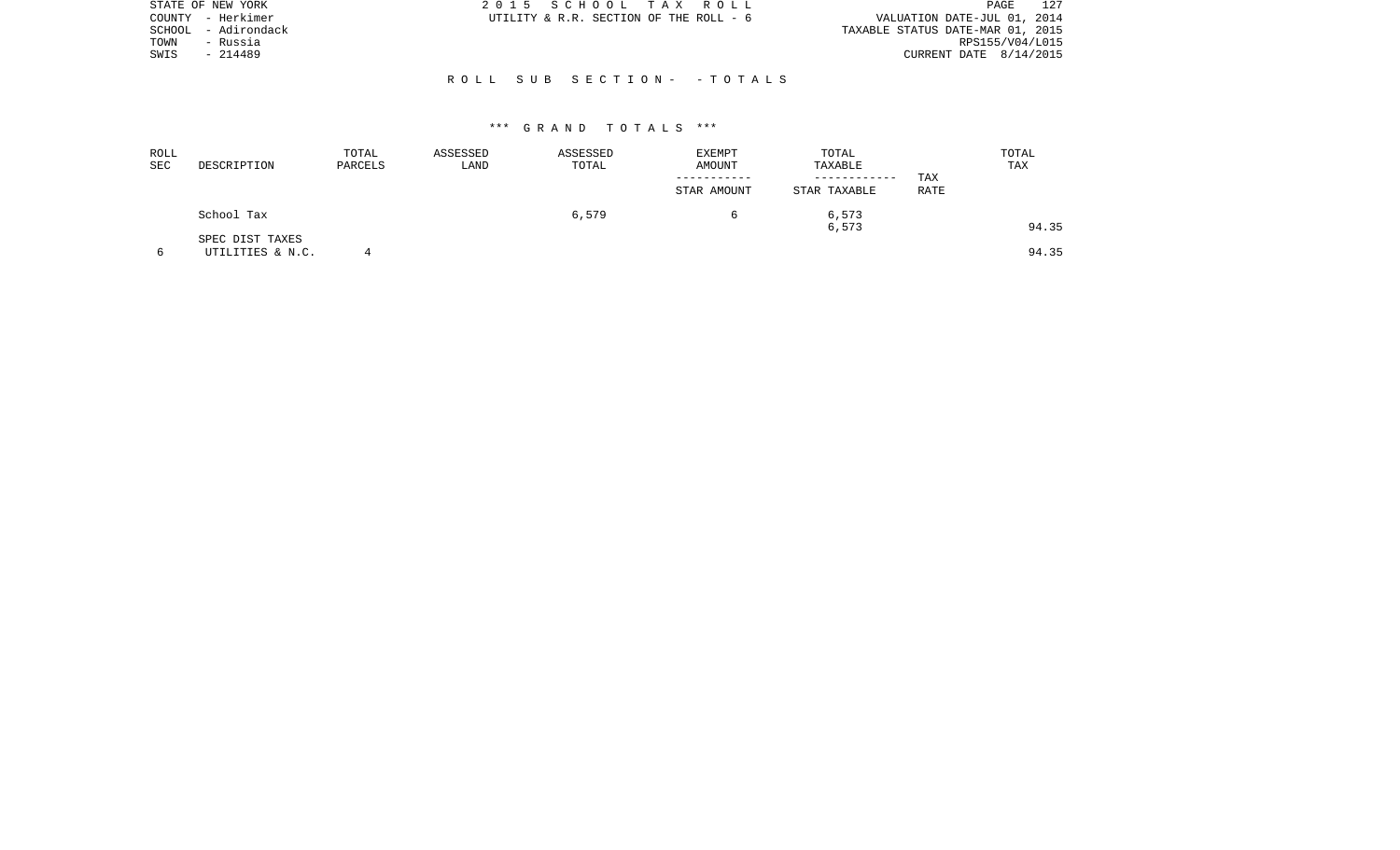| VALUATION DATE-JUL 01, 2014      |
|----------------------------------|
| TAXABLE STATUS DATE-MAR 01, 2015 |
| RPS155/V04/L015                  |
| CURRENT DATE 8/14/2015           |
|                                  |

# R O L L S E C T I O N T O T A L S

### \*\*\* S P E C I A L D I S T R I C T S U M M A R Y \*\*\*

|      |      | $\blacksquare$<br>TOTAL | EXTENSION | $  -$ | $H^{\prime}$ H $^{\prime}$ M $^{\prime}$<br>A | EXEMP' | ABLE                 | ---        |
|------|------|-------------------------|-----------|-------|-----------------------------------------------|--------|----------------------|------------|
| CODE | NAMF | ، جمہوری                | TVDF<br>. |       | .TTT                                          |        | <b>T TTT</b><br>ALUI | max<br>was |

# NO SPECIAL DISTRICTS AT THIS LEVEL

### \*\*\* S C H O O L D I S T R I C T S U M M A R Y \*\*\*

| CODE   | DISTRICT NAME                    | TOTAL<br>PARCELS | ASSESSED<br>LAND | ASSESSED<br>TOTAL | EXEMPT<br>AMOUNT | TOTAL<br>TAXABLE |           |       |
|--------|----------------------------------|------------------|------------------|-------------------|------------------|------------------|-----------|-------|
|        |                                  |                  |                  |                   | STAR AMOUNT      | STAR TAXABLE     | TOTAL TAX |       |
|        | Adirondack                       | $4\overline{ }$  |                  | 6,579             | 6                | 6,573            |           |       |
| 302601 |                                  |                  |                  |                   |                  | 6,573            |           | 94.35 |
|        | SUB-TOTAL                        | $4\overline{ }$  |                  | 6,579             | 6                | 6,573            |           |       |
|        | $S \cup B - T \cup T A L (CONT)$ |                  |                  |                   |                  | 6,573            |           | 94.35 |
|        |                                  |                  |                  |                   |                  |                  |           |       |
|        | TOTAL                            | $\overline{4}$   |                  | 6,579             | 6                | 6,573            |           |       |
|        | TO TAL (CONT)                    |                  |                  |                   |                  | 6,573            |           | 94.35 |

# \*\*\* S Y S T E M C O D E S S U M M A R Y \*\*\*

### NO SYSTEM EXEMPTIONS AT THIS LEVEL

| CODE  | DESCRIPTION         | TOTAL<br>PARCELS | SCHOOL |
|-------|---------------------|------------------|--------|
| 47100 | Mass Telec<br>тотаь | ∠<br>$\sqrt{2}$  | h      |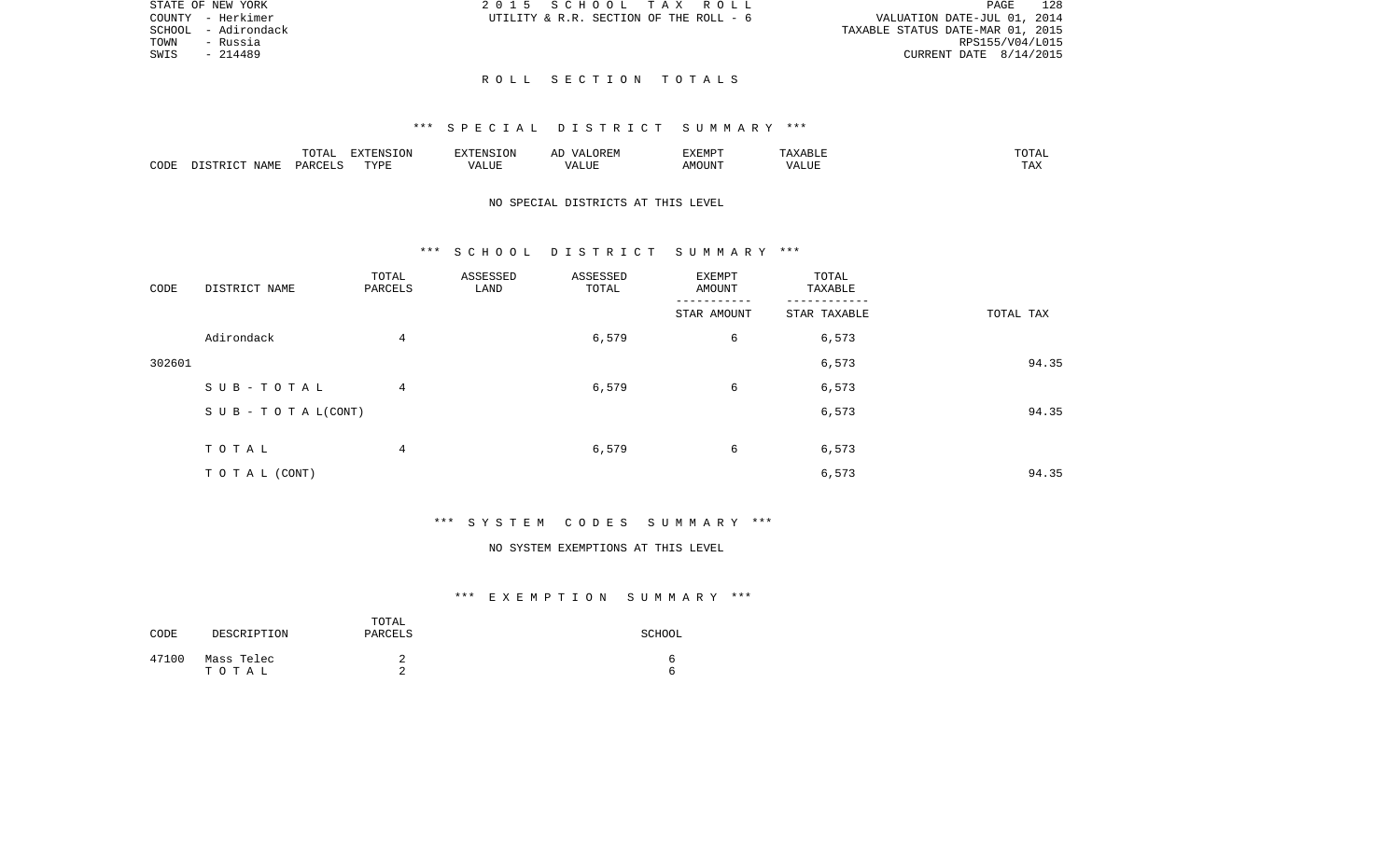|        | STATE OF NEW YORK | 2015 SCHOOL TAX ROLL                   |  |  | 129<br>PAGE                      |
|--------|-------------------|----------------------------------------|--|--|----------------------------------|
|        | COUNTY - Herkimer | UTILITY & R.R. SECTION OF THE ROLL - 6 |  |  | VALUATION DATE-JUL 01, 2014      |
| SCHOOL | - Adirondack      |                                        |  |  | TAXABLE STATUS DATE-MAR 01, 2015 |
| TOWN   | - Russia          |                                        |  |  | RPS155/V04/L015                  |
| SWIS   | $-214489$         |                                        |  |  | CURRENT DATE $8/14/2015$         |
|        |                   |                                        |  |  |                                  |
|        |                   | ROLL SECTION TOTALS                    |  |  |                                  |

| ROLL<br>SEC | DESCRIPTION                         | TOTAL<br>PARCELS | ASSESSED<br>LAND | ASSESSED<br>TOTAL | EXEMPT<br>AMOUNT | TOTAL<br>TAXABLE |             | TOTAL<br>TAX |
|-------------|-------------------------------------|------------------|------------------|-------------------|------------------|------------------|-------------|--------------|
|             |                                     |                  |                  |                   | STAR AMOUNT      | STAR TAXABLE     | TAX<br>RATE |              |
|             | School Tax                          |                  |                  | 6,579             |                  | 6,573<br>6,573   |             | 94.35        |
|             | SPEC DIST TAXES<br>UTILITIES & N.C. |                  |                  |                   |                  |                  |             | 94.35        |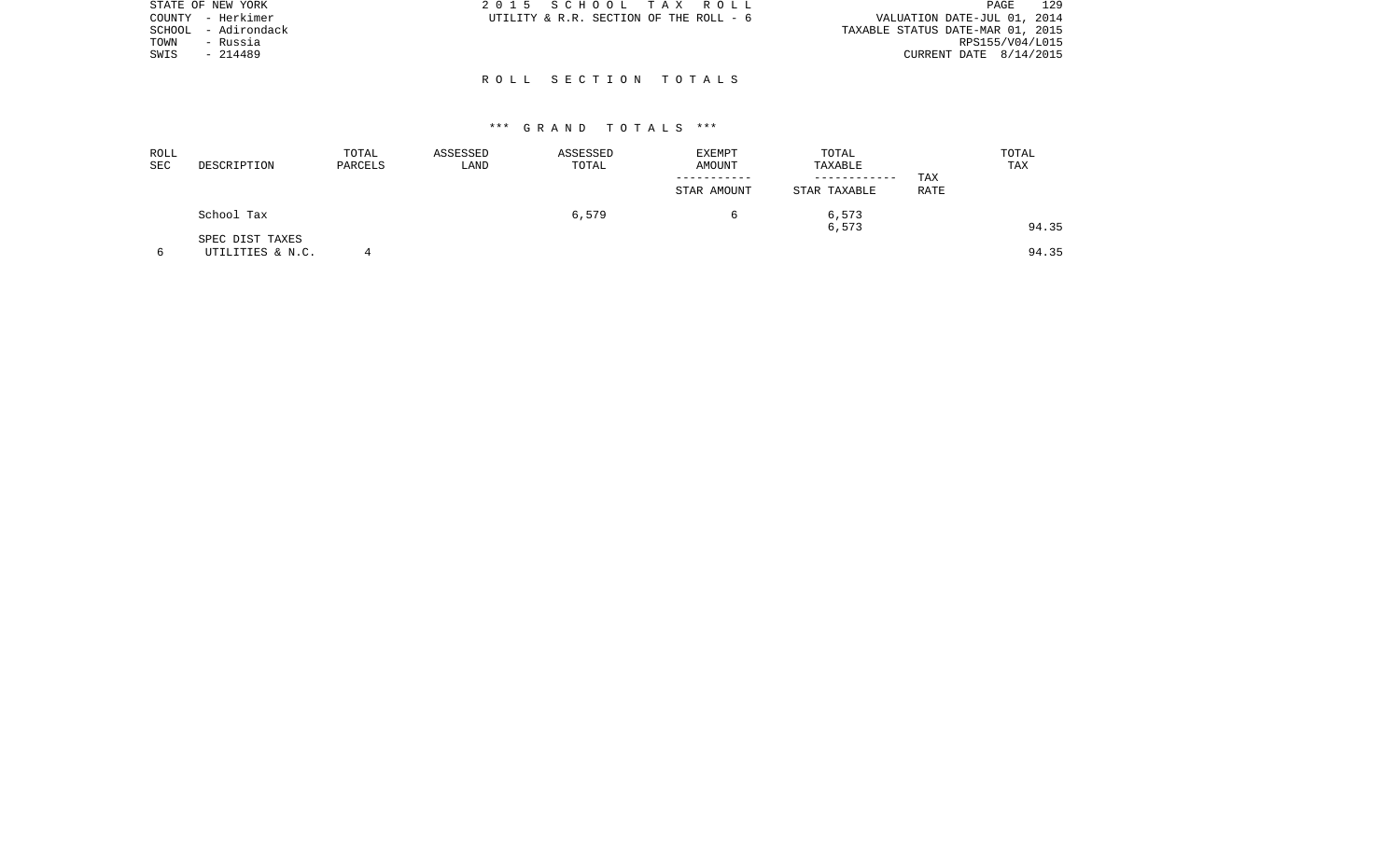|      | STATE OF NEW YORK   | 2015 SCHOOL TAX ROLL |             |  | 130<br>PAGE                      |
|------|---------------------|----------------------|-------------|--|----------------------------------|
|      | COUNTY - Herkimer   |                      |             |  | VALUATION DATE-JUL 01, 2014      |
|      | SCHOOL - Adirondack |                      | SWIS TOTALS |  | TAXABLE STATUS DATE-MAR 01, 2015 |
| TOWN | - Russia            |                      |             |  | RPS155/V04/L015                  |
| SWIS | - 214489            |                      |             |  | CURRENT DATE $8/14/2015$         |

|      |                           | TOTAI.  | <b>EXTENSION</b> | <b>YTENSION</b><br>5⊥ON | ΑL                     | <i>EXEMPT</i> | ABLE  | TAX         | TOTAL |
|------|---------------------------|---------|------------------|-------------------------|------------------------|---------------|-------|-------------|-------|
| CODE | NAME<br>ידי איד פידי פידי | PARCELS | TVDR             | $- - - - -$<br>74 N     | <b>TAT TTL</b><br>ALUP | MOUNT         | VALUE | <b>RATI</b> |       |

# NO SPECIAL DISTRICTS AT THIS LEVEL

### \*\*\* S C H O O L D I S T R I C T S U M M A R Y \*\*\*

| CODE   | DISTRICT NAME                    | TOTAL<br>PARCELS | ASSESSED<br>LAND | ASSESSED<br>TOTAL | EXEMPT<br>AMOUNT | TOTAL<br>TAXABLE |           |           |
|--------|----------------------------------|------------------|------------------|-------------------|------------------|------------------|-----------|-----------|
|        |                                  |                  |                  |                   | STAR AMOUNT      | STAR TAXABLE     | TAX RATE  | TOTAL TAX |
|        | Adirondack                       | 10               | 224,900          | 334,096           | 6                | 334,090          |           |           |
| 302601 |                                  |                  |                  |                   |                  | 334,090          | 14.354810 | 4,795.79  |
|        | SUB-TOTAL                        | 10               | 224,900          | 334,096           | 6                | 334,090          |           |           |
|        | $S \cup B - T \cup T A L (CONT)$ |                  |                  |                   |                  | 334,090          |           | 4,795.79  |
|        | TOTAL                            | 10               | 224,900          | 334,096           | 6                | 334,090          |           |           |
|        | T O T A L (CONT)                 |                  |                  |                   |                  | 334,090          |           | 4,795.79  |

### \*\*\* S Y S T E M C O D E S S U M M A R Y \*\*\*

### NO SYSTEM EXEMPTIONS AT THIS LEVEL

| CODE  | DESCRIPTION         | TOTAL<br>PARCELS | SCHOOL |
|-------|---------------------|------------------|--------|
| 47100 | Mass Telec<br>тотаь | ▵<br>⌒           | 'n     |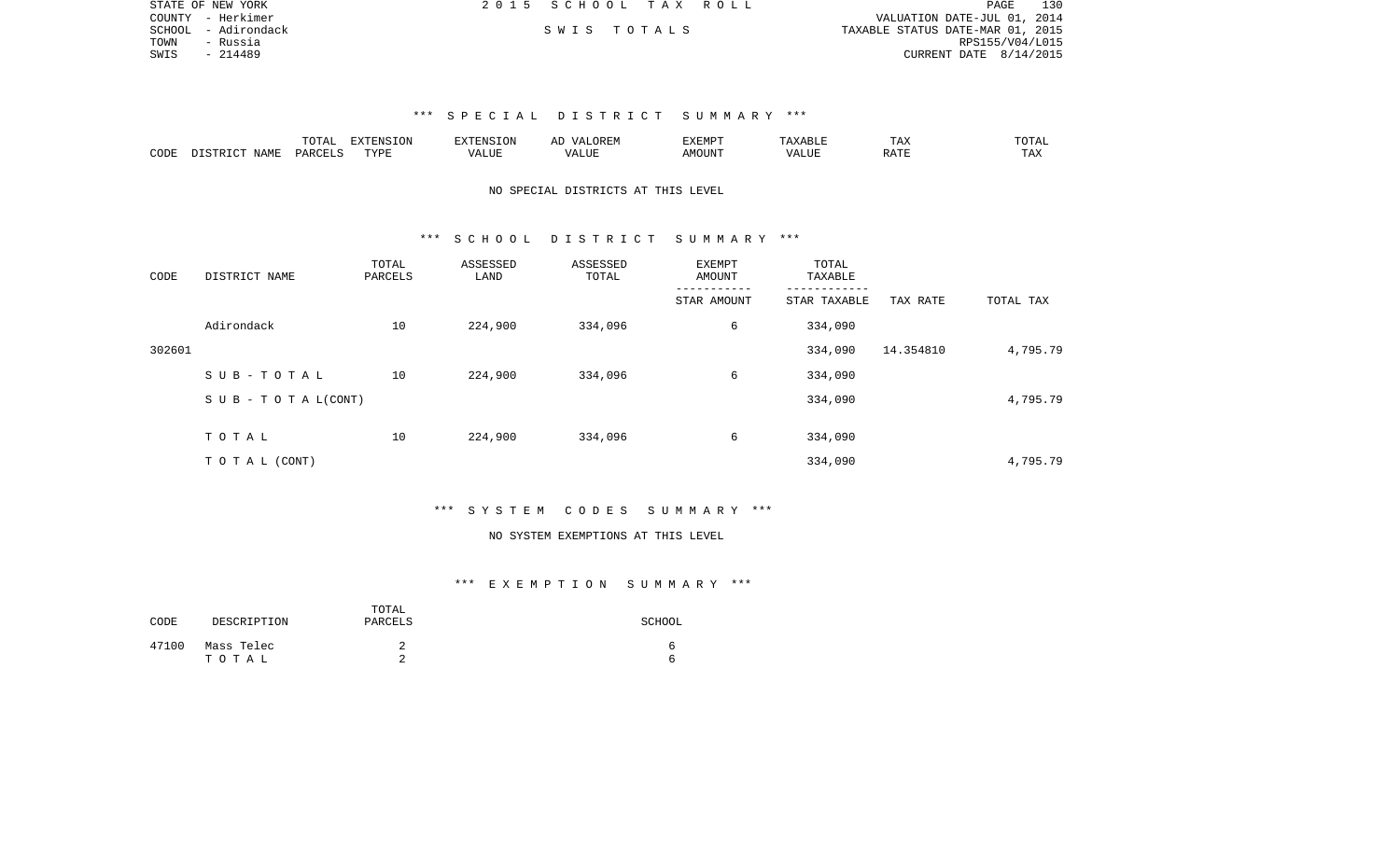|      | STATE OF NEW YORK   | 2015 SCHOOL TAX ROLL |             |  | 131<br>PAGE                      |
|------|---------------------|----------------------|-------------|--|----------------------------------|
|      | COUNTY - Herkimer   |                      |             |  | VALUATION DATE-JUL 01, 2014      |
|      | SCHOOL - Adirondack |                      | SWIS TOTALS |  | TAXABLE STATUS DATE-MAR 01, 2015 |
| TOWN | - Russia            |                      |             |  | RPS155/V04/L015                  |
| SWIS | - 214489            |                      |             |  | CURRENT DATE $8/14/2015$         |
|      |                     |                      |             |  |                                  |

| <b>ROLL</b><br>SEC | DESCRIPTION                          | TOTAL<br>PARCELS | <b>ASSESSED</b><br>LAND | ASSESSED<br>TOTAL | <b>EXEMPT</b><br><b>AMOUNT</b> | TOTAL<br>TAXABLE             |                    |          |
|--------------------|--------------------------------------|------------------|-------------------------|-------------------|--------------------------------|------------------------------|--------------------|----------|
|                    |                                      |                  |                         |                   | STAR AMOUNT                    | ------------<br>STAR TAXABLE | TAX<br><b>RATE</b> |          |
|                    | School Tax                           |                  | 224,900                 | 308,700           |                                | 308,700<br>308,700           | 14.354810          | 4,431.33 |
| 1                  | SPEC DIST TAXES<br>TAXABLE           | 5                |                         |                   |                                |                              |                    | 4,431.33 |
|                    | School Tax                           |                  |                         | 18,817            |                                | 18,817<br>18,817             | 14.354810          | 270.11   |
| 5                  | SPEC DIST TAXES<br>SPECIAL FRANCHISE | 1                |                         |                   |                                |                              |                    | 270.11   |
|                    | School Tax                           |                  |                         | 6,579             | 6                              | 6,573<br>6,573               | 14.354810          | 94.35    |
| 6                  | SPEC DIST TAXES<br>UTILITIES & N.C.  | 4                |                         |                   |                                |                              |                    | 94.35    |
|                    | School Tax                           |                  | 224,900                 | 334,096           | 6                              | 334,090<br>334,090           | 14.354810          | 4,795.79 |
|                    | SPEC DIST TAXES                      |                  |                         |                   |                                |                              |                    |          |
| $\star$            | SUB TOTAL                            | 10               |                         |                   |                                |                              |                    | 4,795.79 |
|                    | School Tax                           |                  | 224,900                 | 334,096           | 6                              | 334,090<br>334,090           | 14.354810          | 4,795.79 |
|                    | SPEC DIST TAXES                      |                  |                         |                   |                                |                              |                    |          |
| $\star\star$       | GRAND TOTAL                          | 10               |                         |                   |                                |                              |                    | 4,795.79 |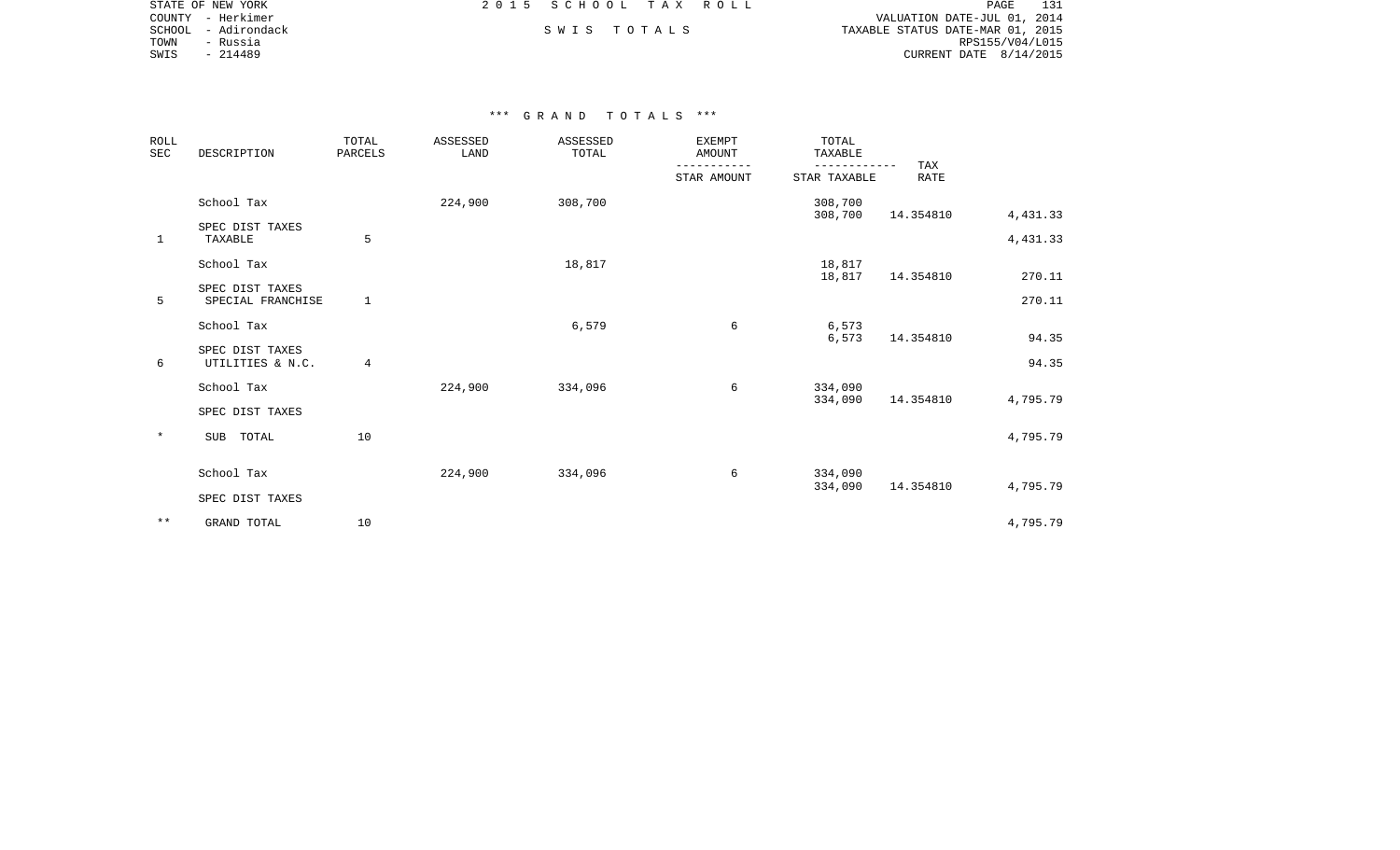| STATE OF NEW YORK<br>COUNTY - Herkimer<br>SCHOOL - Adirondack<br>- Webb<br>TOWN<br>SWIS<br>$-215400$ | 2 0 1 5                                        | S C H O O L         | TAX ROLL<br>TAXABLE SECTION OF THE ROLL - 1<br>OWNERS NAME SEQUENCE<br>UNIFORM PERCENT OF VALUE IS 100.00 | VALUATION DATE-JUL 01, 2014<br>TAXABLE STATUS DATE-MAR 01, 2015 | PAGE<br>132          |
|------------------------------------------------------------------------------------------------------|------------------------------------------------|---------------------|-----------------------------------------------------------------------------------------------------------|-----------------------------------------------------------------|----------------------|
| TAX MAP PARCEL NUMBER                                                                                |                                                |                     |                                                                                                           |                                                                 |                      |
| CURRENT OWNERS NAME                                                                                  | SCHOOL DISTRICT                                | LAND                | TAX DESCRIPTION                                                                                           | TAXABLE VALUE                                                   |                      |
| CURRENT OWNERS ADDRESS<br>********************                                                       | PARCEL SIZE/GRID COORD                         | TOTAL<br>********** | SPECIAL DISTRICTS                                                                                         |                                                                 | TAX AMOUNT           |
|                                                                                                      | ALC Woodhull Lk                                |                     |                                                                                                           |                                                                 | <b>BILL</b><br>230   |
| $049. -2 - 1$                                                                                        | 311 Res vac land - WTRFNT                      |                     | School Tax                                                                                                | 379,900                                                         | 5,453.39             |
| Adirondack League Club                                                                               | Adirondack<br>302601                           | 379,900             |                                                                                                           |                                                                 |                      |
| PO Box 8                                                                                             | ALC Approved Subdivision                       | 379,900             |                                                                                                           |                                                                 |                      |
| Old Forge, NY 13420                                                                                  | Woodhull Lake                                  |                     |                                                                                                           |                                                                 |                      |
|                                                                                                      | ACRES<br>4.03                                  |                     |                                                                                                           |                                                                 |                      |
|                                                                                                      | EAST-0371518 NRTH-1739958                      |                     |                                                                                                           |                                                                 |                      |
|                                                                                                      | FULL MARKET VALUE                              | 379,900             |                                                                                                           |                                                                 |                      |
|                                                                                                      |                                                |                     | TOTAL TAX ---                                                                                             |                                                                 | $5,453.39**$         |
|                                                                                                      |                                                |                     |                                                                                                           | DATE #1<br>AMT DUE                                              | 09/30/15<br>5,453.39 |
|                                                                                                      |                                                |                     |                                                                                                           |                                                                 | ***********          |
|                                                                                                      | ALC Woodhull Lk                                |                     |                                                                                                           |                                                                 | BILL 231             |
| $049. - 2 - 2$                                                                                       | 311 Res vac land - WTRFNT                      |                     | School Tax                                                                                                | 462,500                                                         | 6,639.10             |
| Adirondack League Club                                                                               | Adirondack<br>302601                           | 462,500             |                                                                                                           |                                                                 |                      |
| PO Box 8                                                                                             | ALC Approved Subdivision                       | 462,500             |                                                                                                           |                                                                 |                      |
| Old Forge, NY 13420                                                                                  | Woodhull Lake                                  |                     |                                                                                                           |                                                                 |                      |
|                                                                                                      | ACRES<br>5.94                                  |                     |                                                                                                           |                                                                 |                      |
|                                                                                                      | EAST-0371245 NRTH-1739602<br>FULL MARKET VALUE | 462,500             |                                                                                                           |                                                                 |                      |
|                                                                                                      |                                                |                     | TOTAL TAX ---                                                                                             |                                                                 | $6,639.10**$         |
|                                                                                                      |                                                |                     |                                                                                                           | DATE #1                                                         | 09/30/15             |
|                                                                                                      |                                                |                     |                                                                                                           | AMT DUE                                                         | 6,639.10             |
|                                                                                                      |                                                |                     |                                                                                                           |                                                                 | ***********          |
|                                                                                                      | ALC Woodhull Lk                                |                     |                                                                                                           |                                                                 | 232<br>BILL          |
| $049. - 2 - 3$                                                                                       | 311 Res vac land - WTRFNT                      |                     | School Tax                                                                                                | 419,400                                                         | 6,020.41             |
| Adirondack League Club<br>PO Box 8                                                                   | Adirondack<br>302601<br>ALC Subdivision        | 419,400<br>419,400  |                                                                                                           |                                                                 |                      |
| Old Forge, NY 13420                                                                                  | Woodhull Lake                                  |                     |                                                                                                           |                                                                 |                      |
|                                                                                                      | <b>ACRES</b><br>4.58                           |                     |                                                                                                           |                                                                 |                      |
|                                                                                                      | EAST-0370978 NRTH-1739227                      |                     |                                                                                                           |                                                                 |                      |
|                                                                                                      | FULL MARKET VALUE                              | 419,400             |                                                                                                           |                                                                 |                      |
|                                                                                                      |                                                |                     | TOTAL TAX ---                                                                                             |                                                                 | $6,020.41**$         |
|                                                                                                      |                                                |                     |                                                                                                           | DATE #1                                                         | 09/30/15             |
|                                                                                                      |                                                |                     |                                                                                                           | AMT DUE                                                         | 6,020.41             |
|                                                                                                      | ALC Woodhull Lk                                |                     |                                                                                                           |                                                                 | BILL 233             |
| $049. - 2 - 5$                                                                                       | 311 Res vac land - WTRFNT                      |                     | School Tax                                                                                                | 423,000                                                         | 6,072.08             |
| Adirondack League Club                                                                               | Adirondack<br>302601                           | 423,000             |                                                                                                           |                                                                 |                      |
| PO Box 8                                                                                             | ALC Approved Subdivision                       | 423,000             |                                                                                                           |                                                                 |                      |
| Old Forge, NY 13420                                                                                  | Woodhull Lake                                  |                     |                                                                                                           |                                                                 |                      |
|                                                                                                      | ACRES<br>6.16                                  |                     |                                                                                                           |                                                                 |                      |
|                                                                                                      | EAST-0370144 NRTH-1738381                      |                     |                                                                                                           |                                                                 |                      |
|                                                                                                      | FULL MARKET VALUE                              | 423,000             | TOTAL TAX ---                                                                                             |                                                                 | $6,072.08**$         |
|                                                                                                      |                                                |                     |                                                                                                           | DATE #1                                                         | 09/30/15             |
|                                                                                                      |                                                |                     |                                                                                                           | AMT DUE                                                         | 6,072.08             |
|                                                                                                      |                                                |                     |                                                                                                           |                                                                 |                      |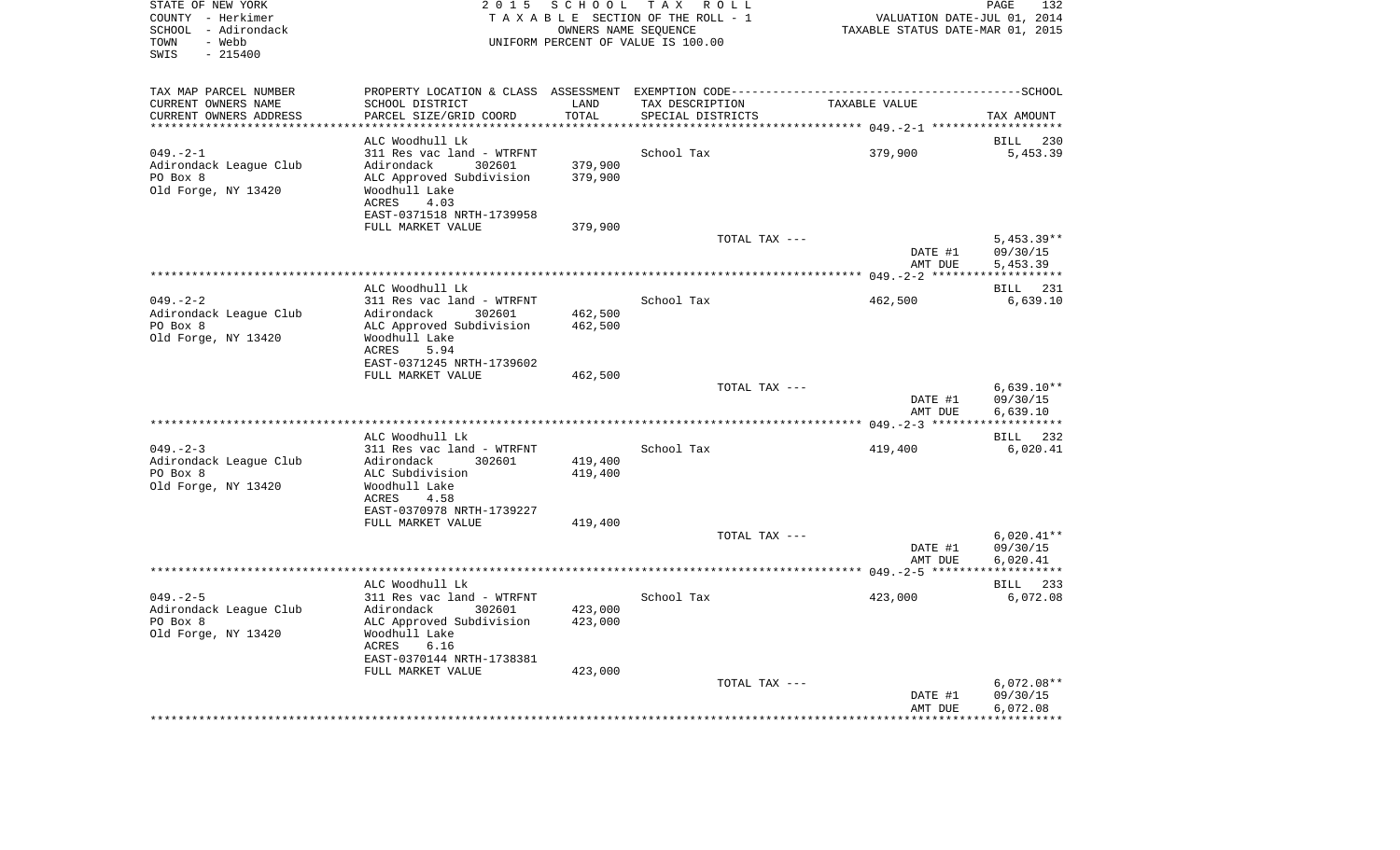| STATE OF NEW YORK<br>COUNTY - Herkimer<br>SCHOOL<br>- Adirondack<br>- Webb<br>TOWN<br>SWIS<br>$-215400$ | 2 0 1 5                                               | OWNERS NAME SEQUENCE | SCHOOL TAX ROLL<br>TAXABLE SECTION OF THE ROLL - 1<br>UNIFORM PERCENT OF VALUE IS 100.00 | VALUATION DATE-JUL 01, 2014<br>TAXABLE STATUS DATE-MAR 01, 2015 | PAGE<br>133            |
|---------------------------------------------------------------------------------------------------------|-------------------------------------------------------|----------------------|------------------------------------------------------------------------------------------|-----------------------------------------------------------------|------------------------|
| TAX MAP PARCEL NUMBER                                                                                   |                                                       |                      |                                                                                          |                                                                 |                        |
| CURRENT OWNERS NAME                                                                                     | SCHOOL DISTRICT                                       | LAND                 | TAX DESCRIPTION                                                                          | TAXABLE VALUE                                                   |                        |
| CURRENT OWNERS ADDRESS<br>*************************                                                     | PARCEL SIZE/GRID COORD                                | TOTAL                | SPECIAL DISTRICTS                                                                        |                                                                 | TAX AMOUNT             |
|                                                                                                         | ALC Woodhull Lk                                       |                      |                                                                                          |                                                                 | 234<br>BILL            |
| $049. - 2 - 6$                                                                                          | 311 Res vac land - WTRFNT                             |                      | School Tax                                                                               | 417,900                                                         | 5,998.88               |
| Adirondack League Club                                                                                  | 302601<br>Adirondack                                  | 417,900              |                                                                                          |                                                                 |                        |
| PO Box 8                                                                                                | ALC Approved Subdivision                              | 417,900              |                                                                                          |                                                                 |                        |
| Old Forge, NY 13420                                                                                     | Woodhull Lake                                         |                      |                                                                                          |                                                                 |                        |
|                                                                                                         | ACRES<br>6.52                                         |                      |                                                                                          |                                                                 |                        |
|                                                                                                         | EAST-0369871 NRTH-1738076                             |                      |                                                                                          |                                                                 |                        |
|                                                                                                         | FULL MARKET VALUE                                     | 417,900              | TOTAL TAX ---                                                                            |                                                                 | 5,998.88**             |
|                                                                                                         |                                                       |                      |                                                                                          | DATE #1                                                         | 09/30/15               |
|                                                                                                         |                                                       |                      |                                                                                          | AMT DUE                                                         | 5,998.88               |
|                                                                                                         |                                                       |                      |                                                                                          |                                                                 |                        |
|                                                                                                         | ALC Woodhull Lk                                       |                      |                                                                                          |                                                                 | 235<br>BILL            |
| $049. -2 - 7$                                                                                           | 311 Res vac land                                      |                      | School Tax                                                                               | 58,200                                                          | 835.45                 |
| Adirondack League Club<br>PO Box 8                                                                      | 302601<br>Adirondack<br>ALC Subdivision               | 58,200<br>58,200     |                                                                                          |                                                                 |                        |
| Old Forge, NY 13420                                                                                     | Woodhull Lake                                         |                      |                                                                                          |                                                                 |                        |
|                                                                                                         | ACRES<br>7.06                                         |                      |                                                                                          |                                                                 |                        |
|                                                                                                         | EAST-0371455 NRTH-1739166                             |                      |                                                                                          |                                                                 |                        |
|                                                                                                         | FULL MARKET VALUE                                     | 58,200               |                                                                                          |                                                                 |                        |
|                                                                                                         |                                                       |                      | TOTAL TAX ---                                                                            | DATE #1                                                         | $835.45**$<br>09/30/15 |
|                                                                                                         |                                                       |                      |                                                                                          | AMT DUE                                                         | 835.45                 |
|                                                                                                         | ALC Woodhull Lk                                       |                      |                                                                                          |                                                                 | BILL 236               |
| $049. - 2 - 8$                                                                                          | 311 Res vac land                                      |                      | School Tax                                                                               | 59,500                                                          | 854.11                 |
| Adirondack League Club                                                                                  | Adirondack<br>302601                                  | 59,500               |                                                                                          |                                                                 |                        |
| PO Box 8                                                                                                | ALC Subdivision                                       | 59,500               |                                                                                          |                                                                 |                        |
| Old Forge, NY 13420                                                                                     | Woodhull Lake                                         |                      |                                                                                          |                                                                 |                        |
|                                                                                                         | ACRES<br>9.27                                         |                      |                                                                                          |                                                                 |                        |
|                                                                                                         | EAST-0371750 NRTH-1739166<br>DEED BOOK 1240<br>PG-389 |                      |                                                                                          |                                                                 |                        |
|                                                                                                         | FULL MARKET VALUE                                     | 59,500               |                                                                                          |                                                                 |                        |
|                                                                                                         |                                                       |                      | TOTAL TAX ---                                                                            |                                                                 | 854.11**               |
|                                                                                                         |                                                       |                      |                                                                                          | DATE #1                                                         | 09/30/15               |
|                                                                                                         |                                                       |                      |                                                                                          | AMT DUE                                                         | 854.11                 |
|                                                                                                         | ALC Woodhull Lk                                       |                      |                                                                                          |                                                                 | 237<br>BILL            |
| $049. - 2 - 9$                                                                                          | 311 Res vac land                                      |                      | School Tax                                                                               | 58,700                                                          | 842.63                 |
| Adirondack League Club                                                                                  | Adirondack 302601                                     | 58,700               |                                                                                          |                                                                 |                        |
| PO Box 8                                                                                                | ALC Subdivision                                       | 58,700               |                                                                                          |                                                                 |                        |
| Old Forge, NY 13420                                                                                     | Woodhull Lake                                         |                      |                                                                                          |                                                                 |                        |
|                                                                                                         | ACRES<br>7.95                                         |                      |                                                                                          |                                                                 |                        |
|                                                                                                         | EAST-0372005 NRTH-1739532<br>FULL MARKET VALUE        | 58,700               |                                                                                          |                                                                 |                        |
|                                                                                                         |                                                       |                      | TOTAL TAX ---                                                                            |                                                                 | 842.63**               |
|                                                                                                         |                                                       |                      |                                                                                          | DATE #1                                                         | 09/30/15               |
|                                                                                                         |                                                       |                      |                                                                                          | AMT DUE                                                         | 842.63                 |
|                                                                                                         |                                                       |                      |                                                                                          | *******************                                             | **************         |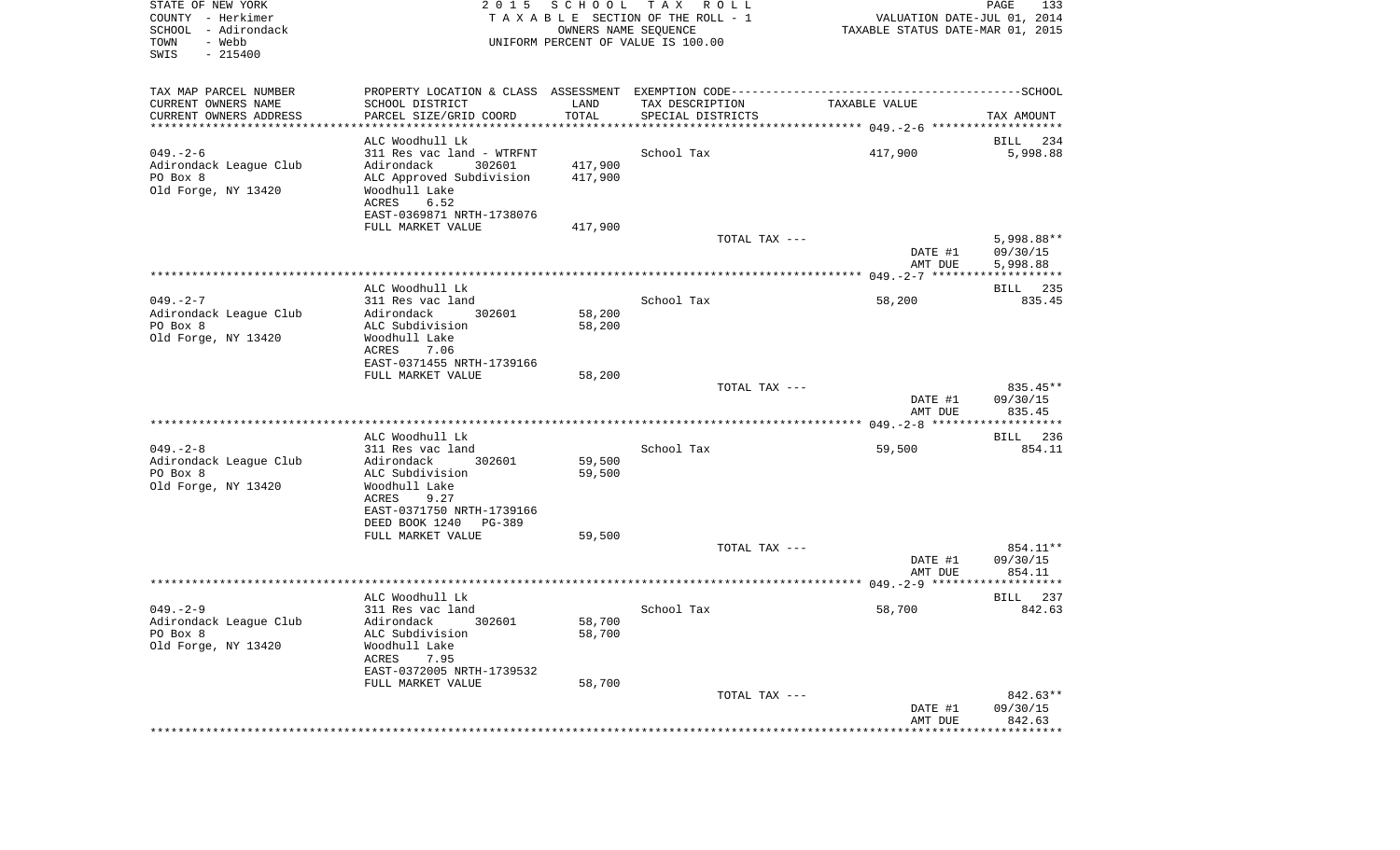| STATE OF NEW YORK<br>COUNTY - Herkimer<br>SCHOOL - Adirondack<br>- Webb<br>TOWN<br>SWIS<br>$-215400$ | 2 0 1 5                                                                                      | OWNERS NAME SEQUENCE | SCHOOL TAX ROLL<br>TAXABLE SECTION OF THE ROLL - 1<br>UNIFORM PERCENT OF VALUE IS 100.00 | VALUATION DATE-JUL 01, 2014<br>TAXABLE STATUS DATE-MAR 01, 2015 | PAGE<br>134             |
|------------------------------------------------------------------------------------------------------|----------------------------------------------------------------------------------------------|----------------------|------------------------------------------------------------------------------------------|-----------------------------------------------------------------|-------------------------|
| TAX MAP PARCEL NUMBER                                                                                | PROPERTY LOCATION & CLASS ASSESSMENT EXEMPTION CODE-----------------------------------SCHOOL |                      |                                                                                          |                                                                 |                         |
| CURRENT OWNERS NAME                                                                                  | SCHOOL DISTRICT                                                                              | LAND                 | TAX DESCRIPTION                                                                          | TAXABLE VALUE                                                   |                         |
| CURRENT OWNERS ADDRESS<br>*************************                                                  | PARCEL SIZE/GRID COORD                                                                       | TOTAL                | SPECIAL DISTRICTS                                                                        |                                                                 | TAX AMOUNT              |
|                                                                                                      | Township 1                                                                                   |                      |                                                                                          |                                                                 | 238<br>BILL             |
| $053. -1 - 13$                                                                                       | 910 Priv forest                                                                              |                      | School Tax                                                                               | 1099,000                                                        | 15,775.94               |
| Adirondack League Club                                                                               | 302601<br>Adirondack                                                                         | 1099,000             |                                                                                          |                                                                 |                         |
| PO Box 8                                                                                             | 1 143                                                                                        | 1099,000             |                                                                                          |                                                                 |                         |
| Old Forge, NY 13420                                                                                  | Twp 1 Mrtr Den<br>ACRES 3671.40                                                              |                      |                                                                                          |                                                                 |                         |
|                                                                                                      | EAST-0367583 NRTH-1730000                                                                    |                      |                                                                                          |                                                                 |                         |
|                                                                                                      | FULL MARKET VALUE                                                                            | 1099,000             |                                                                                          |                                                                 |                         |
|                                                                                                      |                                                                                              |                      | TOTAL TAX ---                                                                            |                                                                 | 15,775.94**             |
|                                                                                                      |                                                                                              |                      |                                                                                          | DATE #1                                                         | 09/30/15                |
|                                                                                                      |                                                                                              |                      |                                                                                          | AMT DUE                                                         | 15,775.94               |
|                                                                                                      | Township 1                                                                                   |                      |                                                                                          |                                                                 | 239<br>BILL             |
| $053. -1 - 16.3$                                                                                     | 260 Seasonal res                                                                             |                      | School Tax                                                                               | 197,300                                                         | 2,832.20                |
| Adirondack League Club                                                                               | Adirondack<br>302601                                                                         | 142,500              |                                                                                          |                                                                 |                         |
| PO Box 8<br>Old Forge, NY 13420                                                                      | 1 108<br>Twp 1 Mrtr Den                                                                      | 197,300              |                                                                                          |                                                                 |                         |
|                                                                                                      | John P Kellas Camp                                                                           |                      |                                                                                          |                                                                 |                         |
|                                                                                                      | FRNT 228.00 DPTH 204.00                                                                      |                      |                                                                                          |                                                                 |                         |
|                                                                                                      | EAST-0361999 NRTH-1730835                                                                    |                      |                                                                                          |                                                                 |                         |
|                                                                                                      | FULL MARKET VALUE                                                                            | 197,300              | TOTAL TAX ---                                                                            |                                                                 | $2,832.20**$            |
|                                                                                                      |                                                                                              |                      |                                                                                          | DATE #1<br>AMT DUE                                              | 09/30/15<br>2,832.20    |
|                                                                                                      |                                                                                              |                      |                                                                                          |                                                                 |                         |
|                                                                                                      | ALC Woodhull Lk                                                                              |                      |                                                                                          |                                                                 | BILL 240                |
| $053. - 2 - 1$<br>Adirondack League Club                                                             | 311 Res vac land - WTRFNT<br>Adirondack<br>302601                                            | 440,100              | School Tax                                                                               | 440,100                                                         | 6,317.55                |
| PO Box 8                                                                                             | ALC Subdivision 2006                                                                         | 440,100              |                                                                                          |                                                                 |                         |
| Old Forge, NY 13420                                                                                  | Woodhull Lake                                                                                |                      |                                                                                          |                                                                 |                         |
|                                                                                                      | ACRES<br>6.11                                                                                |                      |                                                                                          |                                                                 |                         |
|                                                                                                      | EAST-0369632 NRTH-1737741                                                                    |                      |                                                                                          |                                                                 |                         |
|                                                                                                      | FULL MARKET VALUE                                                                            | 440,100              | TOTAL TAX ---                                                                            |                                                                 | $6,317.55**$            |
|                                                                                                      |                                                                                              |                      |                                                                                          | DATE #1                                                         | 09/30/15                |
|                                                                                                      |                                                                                              |                      |                                                                                          | AMT DUE                                                         | 6,317.55                |
|                                                                                                      |                                                                                              |                      |                                                                                          |                                                                 |                         |
| $053. - 2 - 2$                                                                                       | ALC Woodhull Lk<br>311 Res vac land - WTRFNT                                                 |                      | School Tax                                                                               | 418,800                                                         | 241<br>BILL<br>6,011.79 |
| Adirondack League Club                                                                               | Adirondack 302601                                                                            | 418,800              |                                                                                          |                                                                 |                         |
| PO Box 8                                                                                             | ALC Subdivision 2006                                                                         | 418,800              |                                                                                          |                                                                 |                         |
| Old Forge, NY 13420                                                                                  | Woodhull Lake                                                                                |                      |                                                                                          |                                                                 |                         |
|                                                                                                      | ACRES<br>8.17                                                                                |                      |                                                                                          |                                                                 |                         |
|                                                                                                      | EAST-0369283 NRTH-1737518<br>FULL MARKET VALUE                                               | 418,800              |                                                                                          |                                                                 |                         |
|                                                                                                      |                                                                                              |                      | TOTAL TAX ---                                                                            |                                                                 | $6,011.79**$            |
|                                                                                                      |                                                                                              |                      |                                                                                          | DATE #1                                                         | 09/30/15                |
|                                                                                                      |                                                                                              |                      |                                                                                          | AMT DUE<br>**********************************                   | 6,011.79                |
|                                                                                                      |                                                                                              |                      |                                                                                          |                                                                 |                         |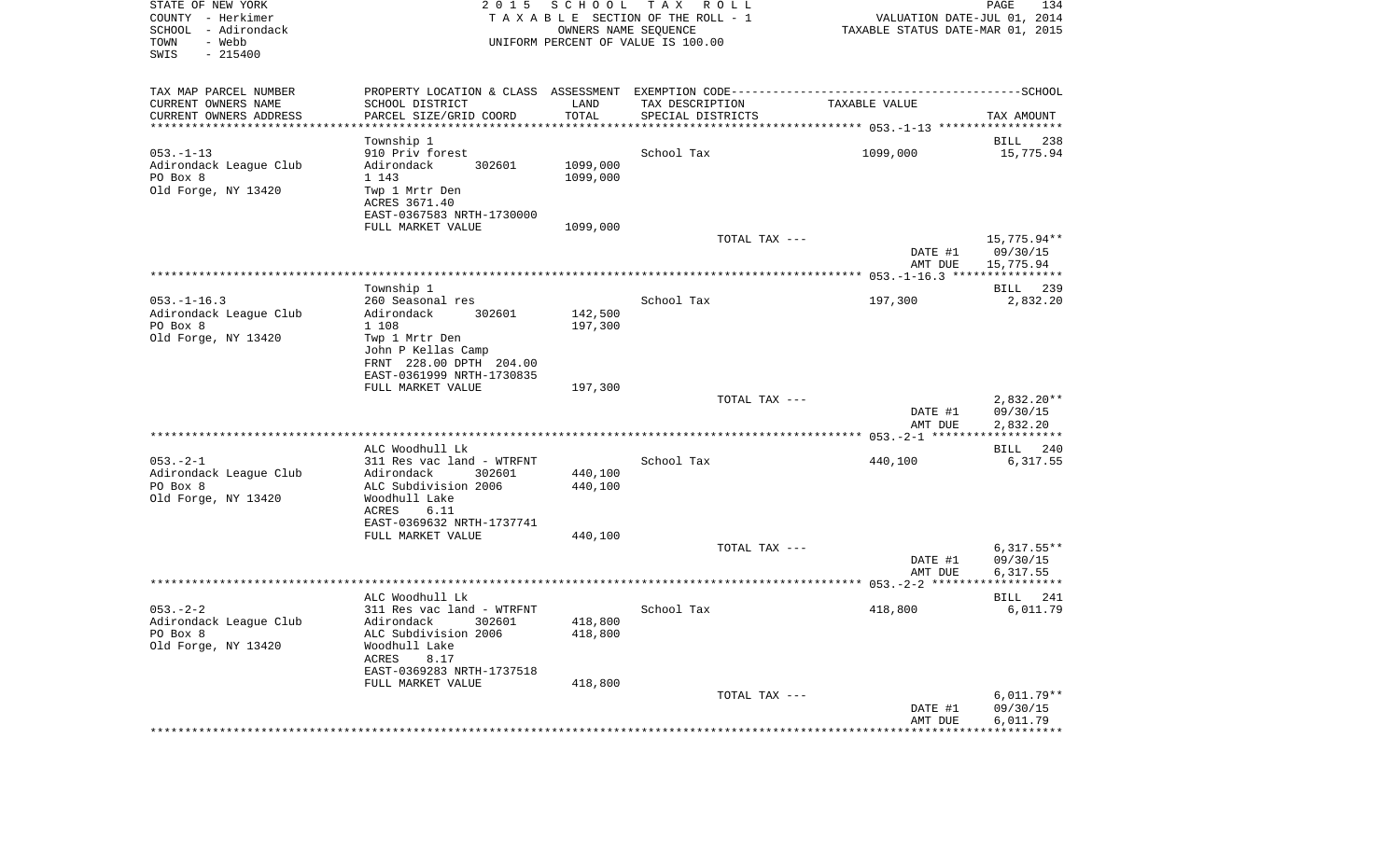| STATE OF NEW YORK<br>COUNTY - Herkimer<br>SCHOOL - Adirondack<br>- Webb<br>TOWN<br>SWIS<br>$-215400$ |                                                   | 2015 SCHOOL            | TAX ROLL<br>TAXABLE SECTION OF THE ROLL - 1<br>OWNERS NAME SEQUENCE<br>UNIFORM PERCENT OF VALUE IS 100.00 | VALUATION DATE-JUL 01, 2014<br>TAXABLE STATUS DATE-MAR 01, 2015 | PAGE<br>135              |
|------------------------------------------------------------------------------------------------------|---------------------------------------------------|------------------------|-----------------------------------------------------------------------------------------------------------|-----------------------------------------------------------------|--------------------------|
| TAX MAP PARCEL NUMBER                                                                                |                                                   |                        |                                                                                                           |                                                                 |                          |
| CURRENT OWNERS NAME                                                                                  | SCHOOL DISTRICT                                   | LAND                   | TAX DESCRIPTION                                                                                           | TAXABLE VALUE                                                   |                          |
| CURRENT OWNERS ADDRESS<br>*********************                                                      | PARCEL SIZE/GRID COORD                            | TOTAL<br>************* | SPECIAL DISTRICTS                                                                                         |                                                                 | TAX AMOUNT               |
|                                                                                                      |                                                   |                        |                                                                                                           |                                                                 |                          |
| $053 - 2 - 3$                                                                                        | ALC Woodhull Lk<br>311 Res vac land - WTRFNT      |                        | School Tax                                                                                                | 470,800                                                         | BILL<br>242<br>6,758.24  |
| Adirondack League Club                                                                               | Adirondack<br>302601                              | 470,800                |                                                                                                           |                                                                 |                          |
| PO Box 8                                                                                             | ALC Subdivision                                   | 470,800                |                                                                                                           |                                                                 |                          |
| Old Forge, NY 13420                                                                                  | Woodhull Lake                                     |                        |                                                                                                           |                                                                 |                          |
|                                                                                                      | ACRES<br>7.70                                     |                        |                                                                                                           |                                                                 |                          |
|                                                                                                      | EAST-0369031 NRTH-1737225                         |                        |                                                                                                           |                                                                 |                          |
|                                                                                                      | FULL MARKET VALUE                                 | 470,800                |                                                                                                           |                                                                 |                          |
|                                                                                                      |                                                   |                        | TOTAL TAX ---                                                                                             |                                                                 | $6,758.24**$             |
|                                                                                                      |                                                   |                        |                                                                                                           | DATE #1                                                         | 09/30/15                 |
|                                                                                                      |                                                   |                        |                                                                                                           | AMT DUE                                                         | 6,758.24                 |
|                                                                                                      |                                                   |                        |                                                                                                           |                                                                 | ***********              |
|                                                                                                      | ALC Woodhull Lk                                   |                        |                                                                                                           |                                                                 | 243<br>BILL              |
| $053. - 2 - 4$<br>Adirondack League Club                                                             | 311 Res vac land - WTRFNT<br>Adirondack<br>302601 | 446,000                | School Tax                                                                                                | 446,000                                                         | 6,402.25                 |
| PO Box 8                                                                                             | ALC Subdivision                                   | 446,000                |                                                                                                           |                                                                 |                          |
| Old Forge, NY 13420                                                                                  | Woodhull Lake                                     |                        |                                                                                                           |                                                                 |                          |
|                                                                                                      | ACRES<br>6.17                                     |                        |                                                                                                           |                                                                 |                          |
|                                                                                                      | EAST-0369031 NRTH-1737225                         |                        |                                                                                                           |                                                                 |                          |
|                                                                                                      | FULL MARKET VALUE                                 | 446,000                |                                                                                                           |                                                                 |                          |
|                                                                                                      |                                                   |                        | TOTAL TAX ---                                                                                             |                                                                 | $6,402.25**$             |
|                                                                                                      |                                                   |                        |                                                                                                           | DATE #1                                                         | 09/30/15                 |
|                                                                                                      |                                                   |                        |                                                                                                           | AMT DUE                                                         | 6,402.25                 |
|                                                                                                      | ALC Woodhull Lk                                   |                        |                                                                                                           |                                                                 | 244                      |
| $053. - 2 - 5$                                                                                       | 311 Res vac land - WTRFNT                         |                        | School Tax                                                                                                | 520,500                                                         | BILL<br>7,471.68         |
| Adirondack League Club                                                                               | Adirondack<br>302601                              | 520,500                |                                                                                                           |                                                                 |                          |
| PO Box 8                                                                                             | ALC Subdivision                                   | 520,500                |                                                                                                           |                                                                 |                          |
| Old Forge, NY 13420                                                                                  | Woodhull Lake                                     |                        |                                                                                                           |                                                                 |                          |
|                                                                                                      | ACRES<br>7.80                                     |                        |                                                                                                           |                                                                 |                          |
|                                                                                                      | EAST-0368360 NRTH-1736573                         |                        |                                                                                                           |                                                                 |                          |
|                                                                                                      | FULL MARKET VALUE                                 | 520,500                |                                                                                                           |                                                                 |                          |
|                                                                                                      |                                                   |                        | TOTAL TAX ---                                                                                             |                                                                 | $7,471.68**$             |
|                                                                                                      |                                                   |                        |                                                                                                           | DATE #1                                                         | 09/30/15                 |
|                                                                                                      |                                                   |                        |                                                                                                           | AMT DUE                                                         | 7,471.68<br>************ |
|                                                                                                      | ALC Woodhull Lk                                   |                        |                                                                                                           |                                                                 | BILL 245                 |
| $053. - 2 - 6$                                                                                       | 311 Res vac land - WTRFNT                         |                        | School Tax                                                                                                | 512,400                                                         | 7,355.40                 |
| Adirondack League Club                                                                               | Adirondack<br>302601                              | 512,400                |                                                                                                           |                                                                 |                          |
| PO Box 8                                                                                             | ALC Subdivision                                   | 512,400                |                                                                                                           |                                                                 |                          |
| Old Forge, NY 13420                                                                                  | Woodhull Lake                                     |                        |                                                                                                           |                                                                 |                          |
|                                                                                                      | ACRES<br>5.12                                     |                        |                                                                                                           |                                                                 |                          |
|                                                                                                      | EAST-0367636 NRTH-1735303                         |                        |                                                                                                           |                                                                 |                          |
|                                                                                                      | FULL MARKET VALUE                                 | 512,400                |                                                                                                           |                                                                 |                          |
|                                                                                                      |                                                   |                        | TOTAL TAX ---                                                                                             |                                                                 | $7,355.40**$             |
|                                                                                                      |                                                   |                        |                                                                                                           | DATE #1<br>AMT DUE                                              | 09/30/15<br>7,355.40     |
|                                                                                                      |                                                   |                        |                                                                                                           |                                                                 |                          |
|                                                                                                      |                                                   |                        |                                                                                                           |                                                                 |                          |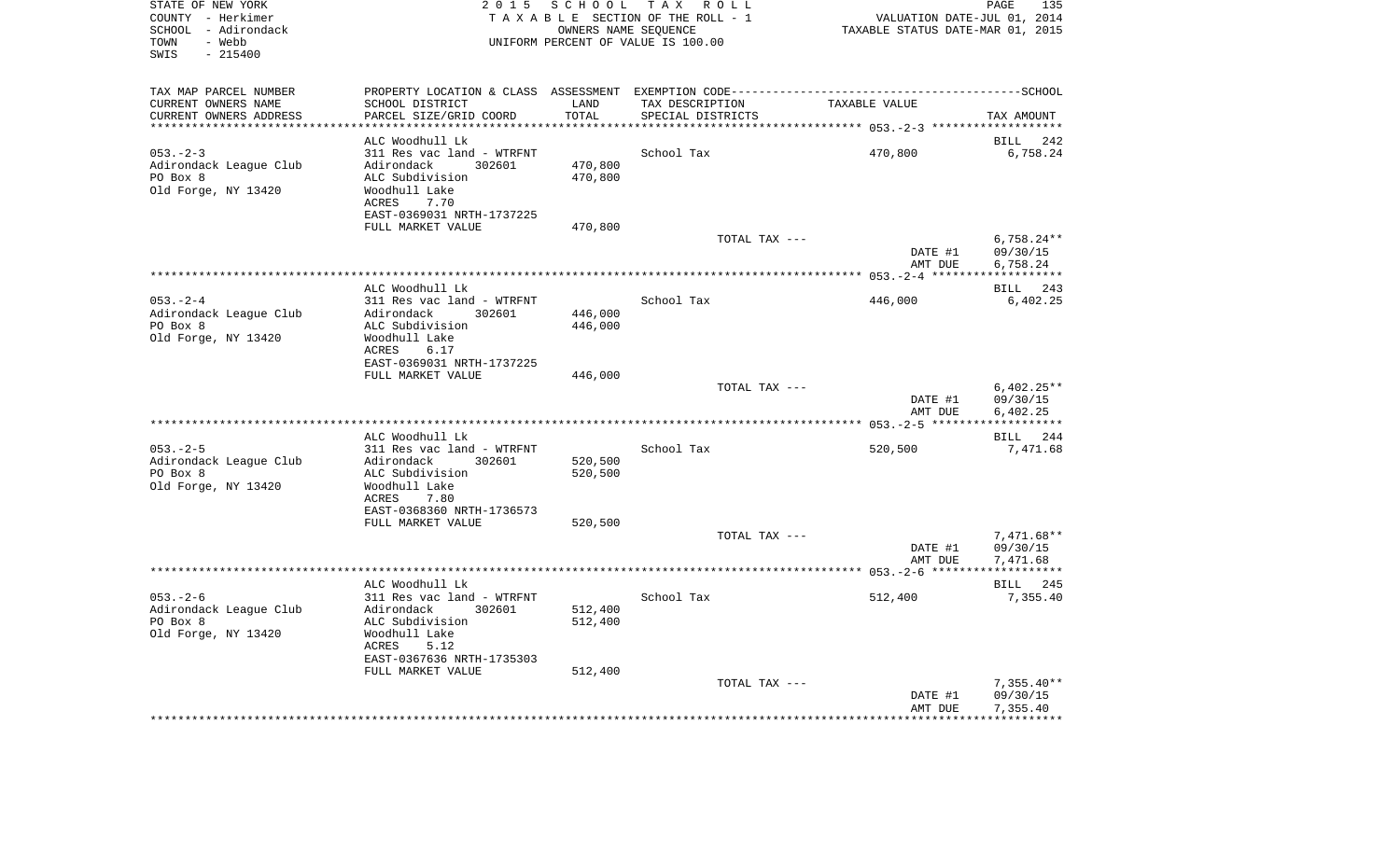| STATE OF NEW YORK<br>COUNTY - Herkimer<br>SCHOOL - Adirondack<br>- Webb<br>TOWN<br>$-215400$<br>SWIS |                                                | 2015 SCHOOL         | TAX ROLL<br>TAXABLE SECTION OF THE ROLL - 1<br>OWNERS NAME SEQUENCE<br>UNIFORM PERCENT OF VALUE IS 100.00 | VALUATION DATE-JUL 01, 2014<br>TAXABLE STATUS DATE-MAR 01, 2015 | PAGE<br>136             |
|------------------------------------------------------------------------------------------------------|------------------------------------------------|---------------------|-----------------------------------------------------------------------------------------------------------|-----------------------------------------------------------------|-------------------------|
| TAX MAP PARCEL NUMBER                                                                                |                                                |                     |                                                                                                           |                                                                 |                         |
| CURRENT OWNERS NAME                                                                                  | SCHOOL DISTRICT                                | LAND                | TAX DESCRIPTION                                                                                           | TAXABLE VALUE                                                   |                         |
| CURRENT OWNERS ADDRESS<br>********************                                                       | PARCEL SIZE/GRID COORD                         | TOTAL<br>********** | SPECIAL DISTRICTS                                                                                         |                                                                 | TAX AMOUNT              |
|                                                                                                      | ALC Woodhull Lk                                |                     |                                                                                                           |                                                                 | <b>BILL</b><br>246      |
| $053 - 2 - 7$                                                                                        | 311 Res vac land - WTRFNT                      |                     | School Tax                                                                                                | 433,900                                                         | 6,228.55                |
| Adirondack League Club                                                                               | Adirondack<br>302601                           | 433,900             |                                                                                                           |                                                                 |                         |
| PO Box 8                                                                                             | ALC Subdivision                                | 433,900             |                                                                                                           |                                                                 |                         |
| Old Forge, NY 13420                                                                                  | Woodhull Lake<br>2.54<br>ACRES                 |                     |                                                                                                           |                                                                 |                         |
|                                                                                                      | EAST-0367269 NRTH-1734843<br>FULL MARKET VALUE | 433,900             |                                                                                                           |                                                                 |                         |
|                                                                                                      |                                                |                     | TOTAL TAX ---                                                                                             |                                                                 | $6,228.55**$            |
|                                                                                                      |                                                |                     |                                                                                                           | DATE #1                                                         | 09/30/15                |
|                                                                                                      |                                                |                     |                                                                                                           | AMT DUE                                                         | 6,228.55                |
|                                                                                                      |                                                |                     |                                                                                                           |                                                                 | * * * * * * * * * * *   |
|                                                                                                      | ALC Woodhull Lk                                |                     |                                                                                                           |                                                                 | BILL 247                |
| $053 - 2 - 10$                                                                                       | 322 Rural vac>10 - WTRFNT                      |                     | School Tax                                                                                                | 500,300                                                         | 7,181.71                |
| Adirondack League Club<br>PO Box 8                                                                   | Adirondack<br>302601<br>ALC Subdivision        | 500,300<br>500,300  |                                                                                                           |                                                                 |                         |
| Old Forge, NY 13420                                                                                  | Woodhull Lake                                  |                     |                                                                                                           |                                                                 |                         |
|                                                                                                      | ACRES<br>11.60                                 |                     |                                                                                                           |                                                                 |                         |
|                                                                                                      | EAST-0366675 NRTH-1733613                      |                     |                                                                                                           |                                                                 |                         |
|                                                                                                      | FULL MARKET VALUE                              | 500,300             |                                                                                                           |                                                                 |                         |
|                                                                                                      |                                                |                     | TOTAL TAX ---                                                                                             |                                                                 | 7,181.71**              |
|                                                                                                      |                                                |                     |                                                                                                           | DATE #1                                                         | 09/30/15                |
|                                                                                                      |                                                |                     |                                                                                                           | AMT DUE                                                         | 7,181.71<br>*********** |
|                                                                                                      | ALC Woodhull Lk                                |                     |                                                                                                           |                                                                 | BILL 248                |
| $053. - 2 - 12$                                                                                      | 311 Res vac land - WTRFNT                      |                     | School Tax                                                                                                | 230,700                                                         | 3,311.65                |
| Adirondack League Club                                                                               | Adirondack<br>302601                           | 230,700             |                                                                                                           |                                                                 |                         |
| PO Box 8                                                                                             | ALC Subdivision                                | 230,700             |                                                                                                           |                                                                 |                         |
| Old Forge, NY 13420                                                                                  | Woodhull Lake                                  |                     |                                                                                                           |                                                                 |                         |
|                                                                                                      | <b>ACRES</b><br>6.47                           |                     |                                                                                                           |                                                                 |                         |
|                                                                                                      | EAST-0364490 NRTH-0173245                      |                     |                                                                                                           |                                                                 |                         |
|                                                                                                      | FULL MARKET VALUE                              | 230,700             | TOTAL TAX ---                                                                                             |                                                                 | $3,311.65**$            |
|                                                                                                      |                                                |                     |                                                                                                           | DATE #1                                                         | 09/30/15                |
|                                                                                                      |                                                |                     |                                                                                                           | AMT DUE                                                         | 3,311.65                |
|                                                                                                      |                                                |                     |                                                                                                           |                                                                 |                         |
|                                                                                                      | ALC Woodhull Lk                                |                     |                                                                                                           |                                                                 | BILL 249                |
| $053 - 2 - 13$                                                                                       | 311 Res vac land - WTRFNT                      |                     | School Tax                                                                                                | 230,600                                                         | 3,310.22                |
| Adirondack League Club<br>PO Box 8                                                                   | Adirondack<br>302601                           | 230,600             |                                                                                                           |                                                                 |                         |
| Old Forge, NY 13420                                                                                  | ALC Subdivision<br>Woodhull Lake               | 230,600             |                                                                                                           |                                                                 |                         |
|                                                                                                      | ACRES<br>9.43                                  |                     |                                                                                                           |                                                                 |                         |
|                                                                                                      | EAST-0364192 NRTH-1732000                      |                     |                                                                                                           |                                                                 |                         |
|                                                                                                      | FULL MARKET VALUE                              | 230,600             |                                                                                                           |                                                                 |                         |
|                                                                                                      |                                                |                     | TOTAL TAX ---                                                                                             |                                                                 | $3,310.22**$            |
|                                                                                                      |                                                |                     |                                                                                                           | DATE #1                                                         | 09/30/15                |
|                                                                                                      |                                                |                     |                                                                                                           | AMT DUE                                                         | 3,310.22                |
|                                                                                                      |                                                |                     |                                                                                                           |                                                                 |                         |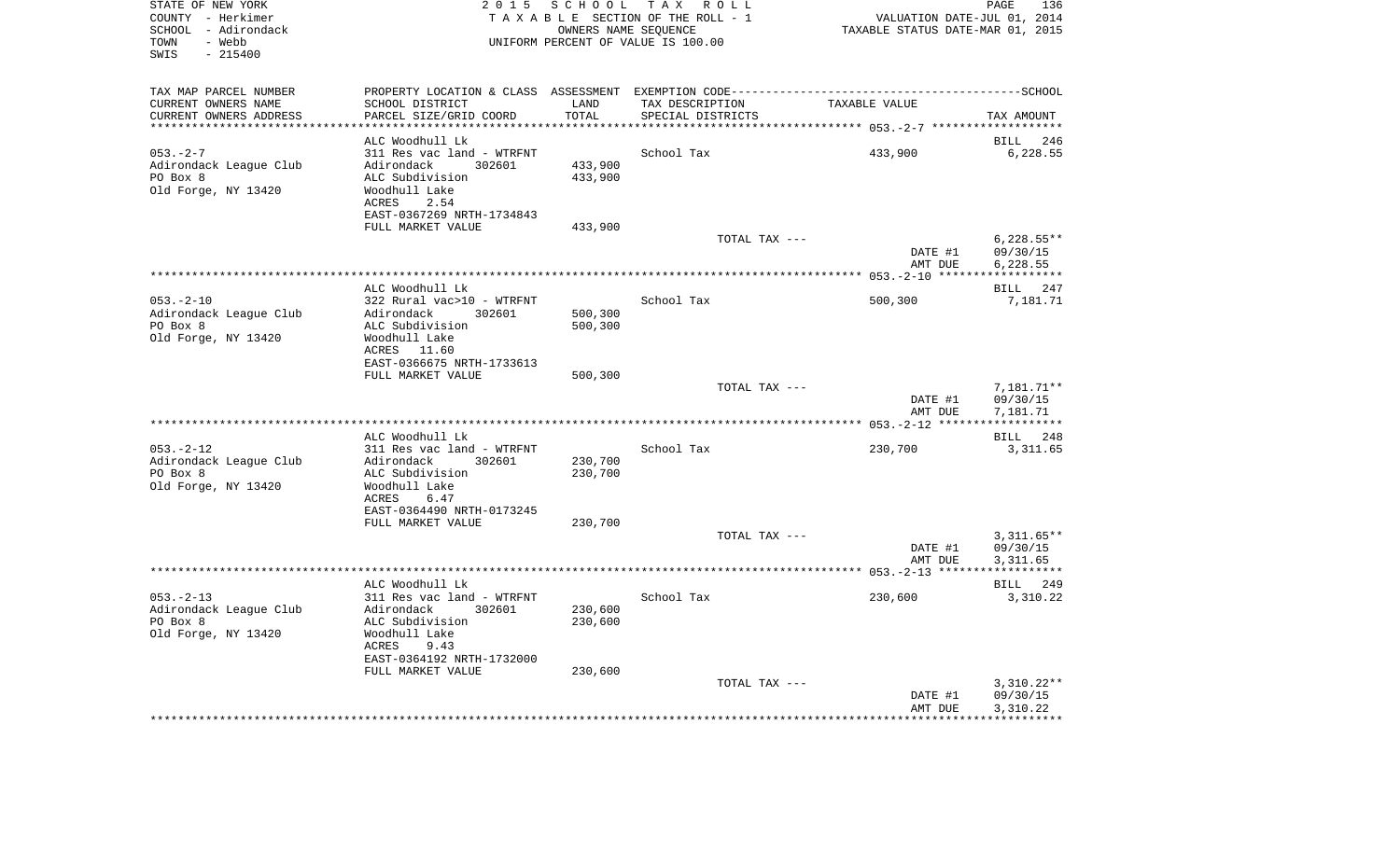| STATE OF NEW YORK<br>COUNTY - Herkimer<br>SCHOOL<br>- Adirondack<br>- Webb<br>TOWN<br>SWIS<br>$-215400$ | 2 0 1 5                                                                                                                                                                       | SCHOOL<br>OWNERS NAME SEQUENCE | T A X<br>R O L L<br>TAXABLE SECTION OF THE ROLL - 1<br>UNIFORM PERCENT OF VALUE IS 100.00 | VALUATION DATE-JUL 01, 2014<br>TAXABLE STATUS DATE-MAR 01, 2015 | PAGE<br>137                      |
|---------------------------------------------------------------------------------------------------------|-------------------------------------------------------------------------------------------------------------------------------------------------------------------------------|--------------------------------|-------------------------------------------------------------------------------------------|-----------------------------------------------------------------|----------------------------------|
| TAX MAP PARCEL NUMBER<br>CURRENT OWNERS NAME                                                            | SCHOOL DISTRICT                                                                                                                                                               | LAND                           | TAX DESCRIPTION                                                                           | TAXABLE VALUE                                                   |                                  |
| CURRENT OWNERS ADDRESS<br>********************                                                          | PARCEL SIZE/GRID COORD                                                                                                                                                        | TOTAL<br>***************       | SPECIAL DISTRICTS                                                                         |                                                                 | TAX AMOUNT                       |
|                                                                                                         | ALC Woodhull Lk                                                                                                                                                               |                                |                                                                                           |                                                                 | BILL<br>250                      |
| $053. -2 - 11$<br>Andolina Laura C<br>221 Highgate Rd<br>Ithaca, NY 14850                               | 311 Res vac land - WTRFNT<br>Adirondack<br>302601<br>ALC Subdivision<br>Woodhull Lake<br><b>ACRES</b><br>5.27<br>EAST-0366160 NRTH-1733308<br>DEED BOOK 1247<br><b>PG-166</b> | 368,300<br>368,300             | School Tax                                                                                | 368,300                                                         | 5,286.88                         |
|                                                                                                         | FULL MARKET VALUE                                                                                                                                                             | 368,300                        | TOTAL TAX ---                                                                             |                                                                 | $5,286.88**$                     |
|                                                                                                         |                                                                                                                                                                               |                                |                                                                                           | DATE #1<br>AMT DUE                                              | 09/30/15<br>5,286.88             |
|                                                                                                         | Bear Creek Rd                                                                                                                                                                 |                                |                                                                                           |                                                                 | ***********<br>251<br>BILL       |
| $053. -1 - 41$<br>Houpt Donald<br>Houpt Sandra<br>759 Deyo Rd<br>Corning, NY 14830                      | 311 Res vac land<br>Adirondack<br>302601<br>Bear Creek<br>N. Gouvern tract<br>vacant<br>FRNT 105.00 DPTH 247.00<br>EAST-0346407 NRTH-1725251                                  | 12,600<br>12,600               | School Tax                                                                                | 12,600                                                          | 180.87                           |
|                                                                                                         | DEED BOOK 761<br>$PG-312$                                                                                                                                                     |                                |                                                                                           |                                                                 |                                  |
|                                                                                                         | FULL MARKET VALUE                                                                                                                                                             | 12,600                         | TOTAL TAX ---                                                                             | DATE #1<br>AMT DUE                                              | 180.87**<br>09/30/15<br>180.87   |
|                                                                                                         |                                                                                                                                                                               |                                |                                                                                           |                                                                 |                                  |
| $053. -1 - 42$                                                                                          | 930 Bear Creek Rd<br>312 Vac w/imprv                                                                                                                                          |                                | School Tax                                                                                | 24,500                                                          | 252<br>BILL<br>351.69            |
| Houpt Donald<br>Houpt Sandra<br>759 Deyo Rd<br>Corning, NY 14830                                        | Adirondack<br>302601<br>930 Bear Creek<br>North Gouverneur Tract<br>vacant w/impv-cottage<br>FRNT 105.00 DPTH 247.00<br>EAST-0346519 NRTH-1725263<br>DEED BOOK 761<br>PG-312  | 12,600<br>24,500               |                                                                                           |                                                                 |                                  |
|                                                                                                         | FULL MARKET VALUE                                                                                                                                                             | 24,500                         | TOTAL TAX ---                                                                             | DATE #1<br>AMT DUE                                              | $351.69**$<br>09/30/15<br>351.69 |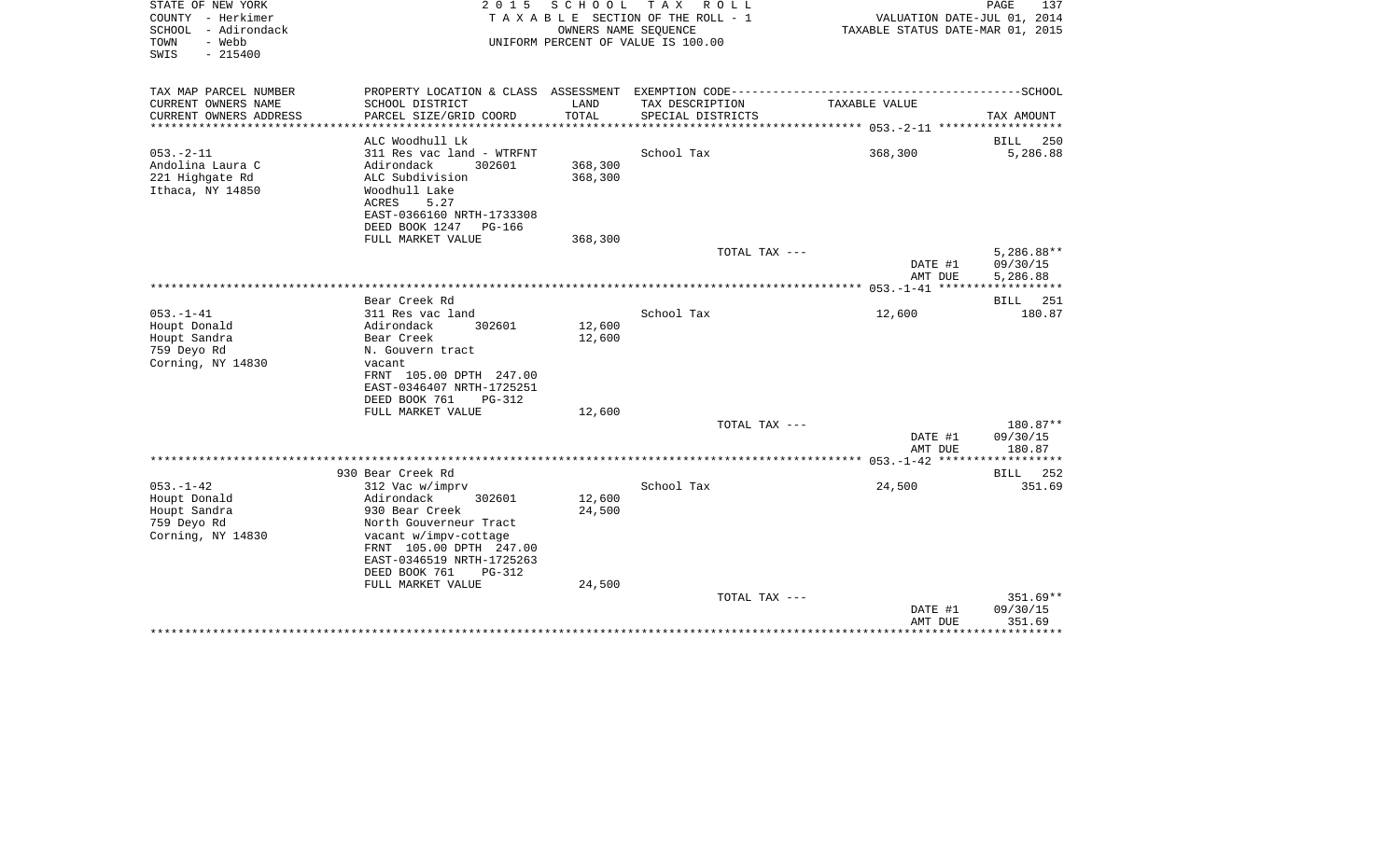| STATE OF NEW YORK<br>COUNTY - Herkimer<br>SCHOOL - Adirondack<br>- Webb<br>TOWN<br>$-215400$<br>SWIS                               | 2 0 1 5                                                                                                                                                                              | S C H O O L<br>OWNERS NAME SEQUENCE | TAX ROLL<br>T A X A B L E SECTION OF THE ROLL - 1<br>UNIFORM PERCENT OF VALUE IS 100.00 | VALUATION DATE-JUL 01, 2014<br>TAXABLE STATUS DATE-MAR 01, 2015 | PAGE<br>138                          |
|------------------------------------------------------------------------------------------------------------------------------------|--------------------------------------------------------------------------------------------------------------------------------------------------------------------------------------|-------------------------------------|-----------------------------------------------------------------------------------------|-----------------------------------------------------------------|--------------------------------------|
| TAX MAP PARCEL NUMBER<br>CURRENT OWNERS NAME<br>CURRENT OWNERS ADDRESS                                                             | SCHOOL DISTRICT<br>PARCEL SIZE/GRID COORD                                                                                                                                            | LAND<br>TOTAL                       | TAX DESCRIPTION<br>SPECIAL DISTRICTS                                                    | TAXABLE VALUE                                                   | TAX AMOUNT                           |
| ***********************                                                                                                            |                                                                                                                                                                                      |                                     |                                                                                         |                                                                 |                                      |
|                                                                                                                                    | ALC Woodhull Lk                                                                                                                                                                      |                                     |                                                                                         |                                                                 | BILL<br>253                          |
| $053. -2 - 15$<br>Kershner Thomas R<br>5 Winding Brook Dr<br>Saratoga Springs, NY 12866                                            | 311 Res vac land<br>Adirondack<br>302601<br>ALC Subdivision<br>Woodhull Lake<br>ACRES<br>5.59<br>EAST-0367575 NRTH-1734566<br>DEED BOOK 1254<br>PG-564                               | 57,300<br>57,300                    | School Tax                                                                              | 57,300                                                          | 822.53                               |
|                                                                                                                                    | FULL MARKET VALUE                                                                                                                                                                    | 57,300                              |                                                                                         |                                                                 |                                      |
|                                                                                                                                    |                                                                                                                                                                                      |                                     | TOTAL TAX ---                                                                           | DATE #1<br>AMT DUE                                              | $822.53**$<br>09/30/15<br>822.53     |
|                                                                                                                                    |                                                                                                                                                                                      |                                     |                                                                                         |                                                                 | * * * * * * * * * * *                |
| $053. - 2 - 9$<br>Kleinschmidt Irr Dynasty Trust Adirondack<br>Kleinschmidt Paul<br>730 Columbus Ave Apt 161<br>New York, NY 10025 | ALC Woodhull Lk<br>210 1 Family Res - WTRFNT<br>302601<br>ALC Subdivision<br>Woodhull Lake<br>sing fam res<br>ACRES<br>6.75<br>EAST-0366959 NRTH-1734066<br>DEED BOOK 1468<br>PG-803 | 444,200<br>929,300                  | School Tax                                                                              | 929,300                                                         | BILL 254<br>13,339.92                |
|                                                                                                                                    | FULL MARKET VALUE                                                                                                                                                                    | 929,300                             |                                                                                         |                                                                 |                                      |
|                                                                                                                                    |                                                                                                                                                                                      |                                     | TOTAL TAX ---                                                                           | DATE #1<br>AMT DUE                                              | 13,339.92**<br>09/30/15<br>13,339.92 |
|                                                                                                                                    |                                                                                                                                                                                      |                                     |                                                                                         |                                                                 |                                      |
| $053 - 2 - 8$<br>Kleinschmidt Robert W<br>730 Columbus Ave Apt 161<br>New York City, NY 10025                                      | ALC Woodhull Lk<br>210 1 Family Res - WTRFNT<br>Adirondack<br>302601<br>ALC Subdivision<br>Woodhull Lake                                                                             | 444,300<br>1327,300                 | School Tax                                                                              | 1327,300                                                        | <b>BILL</b><br>255<br>19,053.14      |
|                                                                                                                                    | Lot 15<br>ACRES<br>2.45<br>EAST-0367036 NRTH-1734534<br>DEED BOOK 1240<br>PG-389<br>FULL MARKET VALUE                                                                                | 1327,300                            |                                                                                         |                                                                 |                                      |
|                                                                                                                                    |                                                                                                                                                                                      |                                     | TOTAL TAX ---                                                                           | DATE #1<br>AMT DUE                                              | 19,053.14**<br>09/30/15<br>19,053.14 |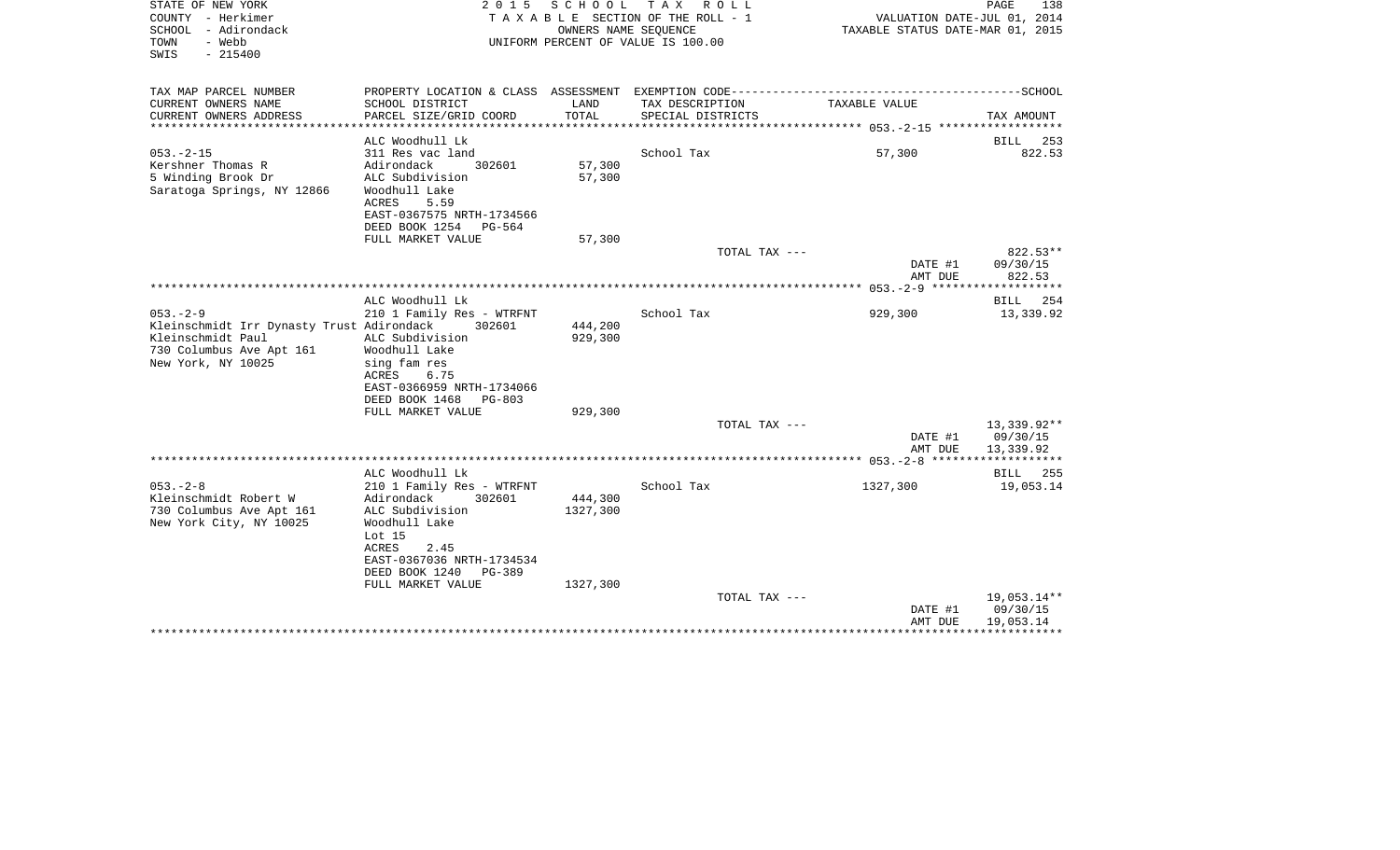| STATE OF NEW YORK<br>COUNTY - Herkimer<br>SCHOOL - Adirondack<br>- Webb<br>TOWN<br>$-215400$<br>SWIS | 2 0 1 5                                                                                                                                                                 | SCHOOL<br>OWNERS NAME SEQUENCE | TAX ROLL<br>T A X A B L E SECTION OF THE ROLL - 1<br>UNIFORM PERCENT OF VALUE IS 100.00                         | VALUATION DATE-JUL 01, 2014<br>TAXABLE STATUS DATE-MAR 01, 2015 | PAGE<br>139                        |
|------------------------------------------------------------------------------------------------------|-------------------------------------------------------------------------------------------------------------------------------------------------------------------------|--------------------------------|-----------------------------------------------------------------------------------------------------------------|-----------------------------------------------------------------|------------------------------------|
| TAX MAP PARCEL NUMBER<br>CURRENT OWNERS NAME                                                         | SCHOOL DISTRICT                                                                                                                                                         | LAND                           | PROPERTY LOCATION & CLASS ASSESSMENT EXEMPTION CODE-----------------------------------SCHOOL<br>TAX DESCRIPTION | TAXABLE VALUE                                                   |                                    |
| CURRENT OWNERS ADDRESS<br>**********************                                                     | PARCEL SIZE/GRID COORD<br>***********************                                                                                                                       | TOTAL                          | SPECIAL DISTRICTS                                                                                               |                                                                 | TAX AMOUNT                         |
|                                                                                                      | ALC Woodhull Lk                                                                                                                                                         |                                |                                                                                                                 |                                                                 | BILL<br>256                        |
| $053. -2 - 16$<br>Kleinschmidt Robert W<br>730 Columbus Ave 161<br>New York City, NY 10025           | 311 Res vac land<br>Adirondack<br>302601<br>ALC Subdivision<br>Woodhull Lake<br>Lot 21<br>ACRES<br>5.01<br>EAST-0367332 NRTH-1734292<br>DEED BOOK 1240<br><b>PG-389</b> | 57,000<br>57,000               | School Tax                                                                                                      | 57,000                                                          | 818.22                             |
|                                                                                                      | FULL MARKET VALUE                                                                                                                                                       | 57,000                         |                                                                                                                 |                                                                 |                                    |
|                                                                                                      |                                                                                                                                                                         |                                | TOTAL TAX ---                                                                                                   | DATE #1<br>AMT DUE                                              | 818.22**<br>09/30/15<br>818.22     |
|                                                                                                      |                                                                                                                                                                         |                                |                                                                                                                 |                                                                 |                                    |
| $053. - 2 - 14$<br>Laughlin Leighton H Jr<br>255 Province Line Rd<br>Skillman, NJ 08558              | ALC Woodhull Lk<br>281 Multiple res - WTRFNT<br>Adirondack<br>302601<br>ALC Subdivision<br>Woodhull Lake<br>ACRES<br>8.00<br>EAST-0363569 NRTH-1732517                  | 260,400<br>573,500             | School Tax                                                                                                      | 573,500                                                         | 257<br>BILL<br>8,232.48            |
|                                                                                                      | DEED BOOK 1256<br>$PG-223$                                                                                                                                              |                                |                                                                                                                 |                                                                 |                                    |
|                                                                                                      | FULL MARKET VALUE                                                                                                                                                       | 573,500                        |                                                                                                                 |                                                                 |                                    |
|                                                                                                      |                                                                                                                                                                         |                                | TOTAL TAX ---                                                                                                   | DATE #1<br>AMT DUE                                              | 8,232.48**<br>09/30/15<br>8,232.48 |
|                                                                                                      |                                                                                                                                                                         |                                |                                                                                                                 | **************** 053.-1-38 ****                                 |                                    |
| $053. -1 - 38$                                                                                       | 928 Bear Creek Rd<br>312 Vac w/imprv                                                                                                                                    |                                | School Tax                                                                                                      | 45,000                                                          | 258<br>BILL<br>645.97              |
| Ludwig Frederick H<br>Ludwig Edmund B<br>19 English Rd<br>Endicott, NY 13760                         | Adirondack<br>302601<br>1 N Gouverneur Tract<br>Prcl 10A<br>vacant w/impv-cabin<br>10.00<br>ACRES<br>EAST-0346820 NRTH-1721513<br>DEED BOOK 1536<br>PG-496              | 22,200<br>45,000               |                                                                                                                 |                                                                 |                                    |
|                                                                                                      | FULL MARKET VALUE                                                                                                                                                       | 45,000                         | TOTAL TAX ---                                                                                                   | DATE #1<br>AMT DUE                                              | $645.97**$<br>09/30/15<br>645.97   |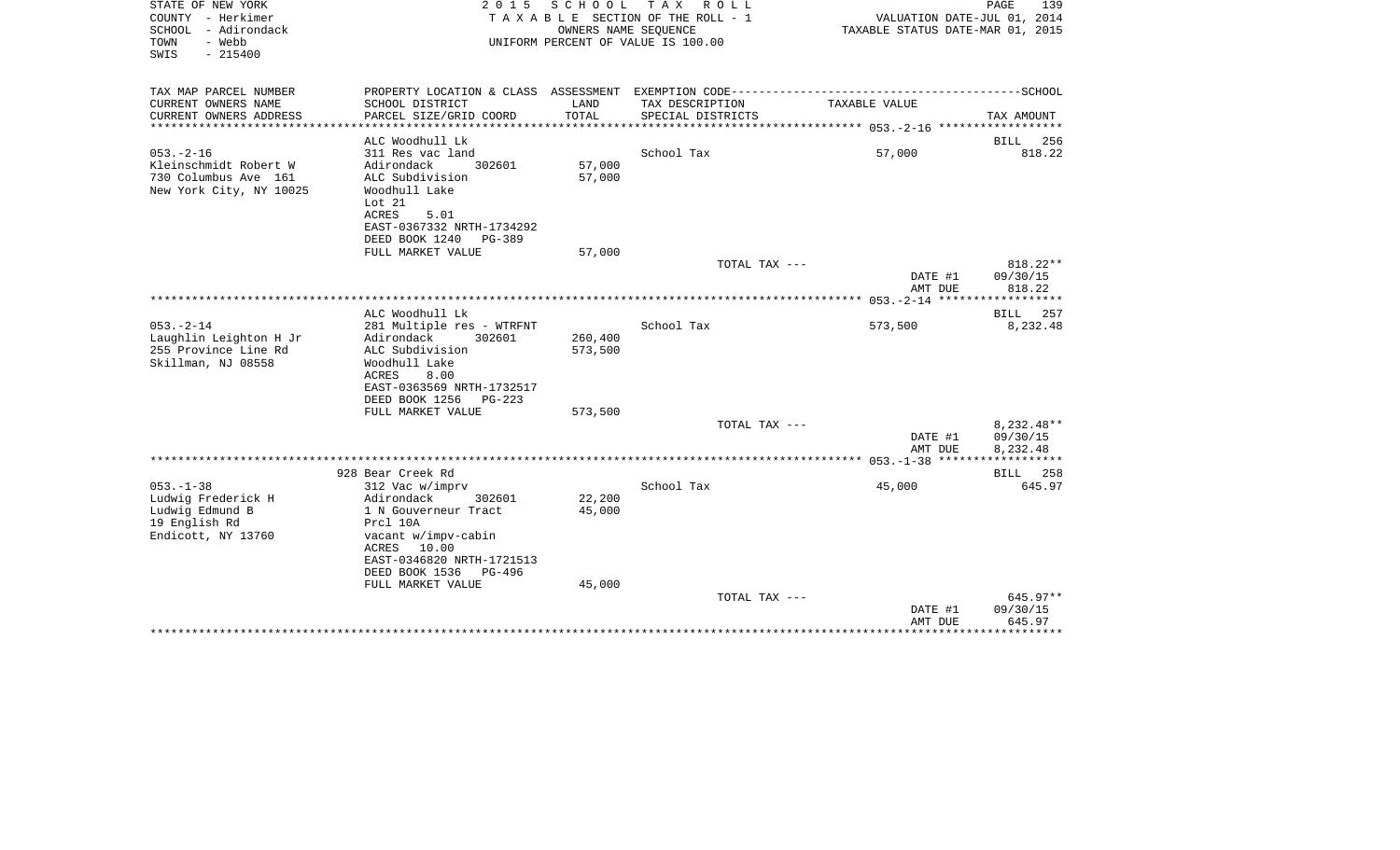| STATE OF NEW YORK<br>COUNTY - Herkimer<br>SCHOOL - Adirondack<br>- Webb<br>TOWN<br>SWIS<br>$-215400$ | 2 0 1 5                                               | SCHOOL<br>OWNERS NAME SEQUENCE | T A X<br>R O L L<br>TAXABLE SECTION OF THE ROLL - 1<br>UNIFORM PERCENT OF VALUE IS 100.00 | VALUATION DATE-JUL 01, 2014<br>TAXABLE STATUS DATE-MAR 01, 2015 | PAGE<br>140          |
|------------------------------------------------------------------------------------------------------|-------------------------------------------------------|--------------------------------|-------------------------------------------------------------------------------------------|-----------------------------------------------------------------|----------------------|
| TAX MAP PARCEL NUMBER<br>CURRENT OWNERS NAME                                                         | SCHOOL DISTRICT                                       | LAND                           | TAX DESCRIPTION                                                                           | TAXABLE VALUE                                                   |                      |
| CURRENT OWNERS ADDRESS<br>*******************                                                        | PARCEL SIZE/GRID COORD<br>************************    | TOTAL<br>**************        | SPECIAL DISTRICTS                                                                         |                                                                 | TAX AMOUNT           |
|                                                                                                      | 931 Bear Creek Rd                                     |                                |                                                                                           |                                                                 | <b>BILL</b><br>259   |
| $053. -1 - 43$                                                                                       | 312 Vac w/imprv                                       |                                | School Tax                                                                                | 27,500                                                          | 394.76               |
| Mcdermott Michael                                                                                    | Adirondack<br>302601                                  | 21,300                         |                                                                                           |                                                                 |                      |
| Mcdermott Rebecca                                                                                    | 931 Bear Creek                                        | 27,500                         |                                                                                           |                                                                 |                      |
| 1160 State Rte 31                                                                                    | 1 N Gouverneur Tract                                  |                                |                                                                                           |                                                                 |                      |
| Bridgeport, NY 13030-9751                                                                            | vacant w/impv-cabin                                   |                                |                                                                                           |                                                                 |                      |
|                                                                                                      | ACRES<br>1.20                                         |                                |                                                                                           |                                                                 |                      |
|                                                                                                      | EAST-0346678 NRTH-1725280                             |                                |                                                                                           |                                                                 |                      |
|                                                                                                      | DEED BOOK 810<br><b>PG-716</b>                        |                                |                                                                                           |                                                                 |                      |
|                                                                                                      | FULL MARKET VALUE                                     | 27,500                         |                                                                                           |                                                                 |                      |
|                                                                                                      |                                                       |                                | TOTAL TAX ---                                                                             | DATE #1                                                         | 394.76**<br>09/30/15 |
|                                                                                                      |                                                       |                                |                                                                                           | AMT DUE                                                         | 394.76               |
|                                                                                                      |                                                       |                                |                                                                                           |                                                                 |                      |
|                                                                                                      | 929 Bear Creek Rd                                     |                                |                                                                                           |                                                                 | 260<br>BILL          |
| $053. -1 - 40$                                                                                       | 312 Vac w/imprv                                       |                                | School Tax                                                                                | 35,800                                                          | 513.90               |
| Mill Brook Game Club, LLC                                                                            | Adirondack<br>302601                                  | 17,600                         |                                                                                           |                                                                 |                      |
| Barry Shufelt                                                                                        | 1 N. gouvn tract                                      | 35,800                         |                                                                                           |                                                                 |                      |
| 13 Sprague St                                                                                        | map ref MM3C36                                        |                                |                                                                                           |                                                                 |                      |
| PO Box 178                                                                                           | vacant w/impv-cabin                                   |                                |                                                                                           |                                                                 |                      |
| Poland, NY 13431                                                                                     | 2.40<br>ACRES                                         |                                |                                                                                           |                                                                 |                      |
|                                                                                                      | EAST-0346253 NRTH-1725242<br>DEED BOOK 1080<br>PG-747 |                                |                                                                                           |                                                                 |                      |
|                                                                                                      | FULL MARKET VALUE                                     | 35,800                         |                                                                                           |                                                                 |                      |
|                                                                                                      |                                                       |                                | TOTAL TAX ---                                                                             |                                                                 | $513.90**$           |
|                                                                                                      |                                                       |                                |                                                                                           | DATE #1                                                         | 09/30/15             |
|                                                                                                      |                                                       |                                |                                                                                           | AMT DUE                                                         | 513.90               |
|                                                                                                      |                                                       |                                |                                                                                           |                                                                 | **********           |
|                                                                                                      | ALC Woodhull Lk                                       |                                |                                                                                           |                                                                 | 261<br>BILL          |
| $049. -2 - 4$                                                                                        | 311 Res vac land - WTRFNT                             |                                | School Tax                                                                                | 465,200                                                         | 6,677.86             |
| Oliva Mark                                                                                           | Adirondack<br>302601                                  | 465,200                        |                                                                                           |                                                                 |                      |
| 38-40 Blakeslee St                                                                                   | ALC Subdivision                                       | 465,200                        |                                                                                           |                                                                 |                      |
| Cambridge, MA 02138                                                                                  | Woodhull Lake<br>5.99                                 |                                |                                                                                           |                                                                 |                      |
|                                                                                                      | ACRES<br>EAST-0370653 NRTH-1738933                    |                                |                                                                                           |                                                                 |                      |
|                                                                                                      | DEED BOOK 1241<br>PG-496                              |                                |                                                                                           |                                                                 |                      |
|                                                                                                      | FULL MARKET VALUE                                     | 465,200                        |                                                                                           |                                                                 |                      |
|                                                                                                      |                                                       |                                | TOTAL TAX ---                                                                             |                                                                 | $6,677.86**$         |
|                                                                                                      |                                                       |                                |                                                                                           | DATE #1                                                         | 09/30/15             |
|                                                                                                      |                                                       |                                |                                                                                           | AMT DUE                                                         | 6,677.86             |
|                                                                                                      |                                                       |                                |                                                                                           |                                                                 |                      |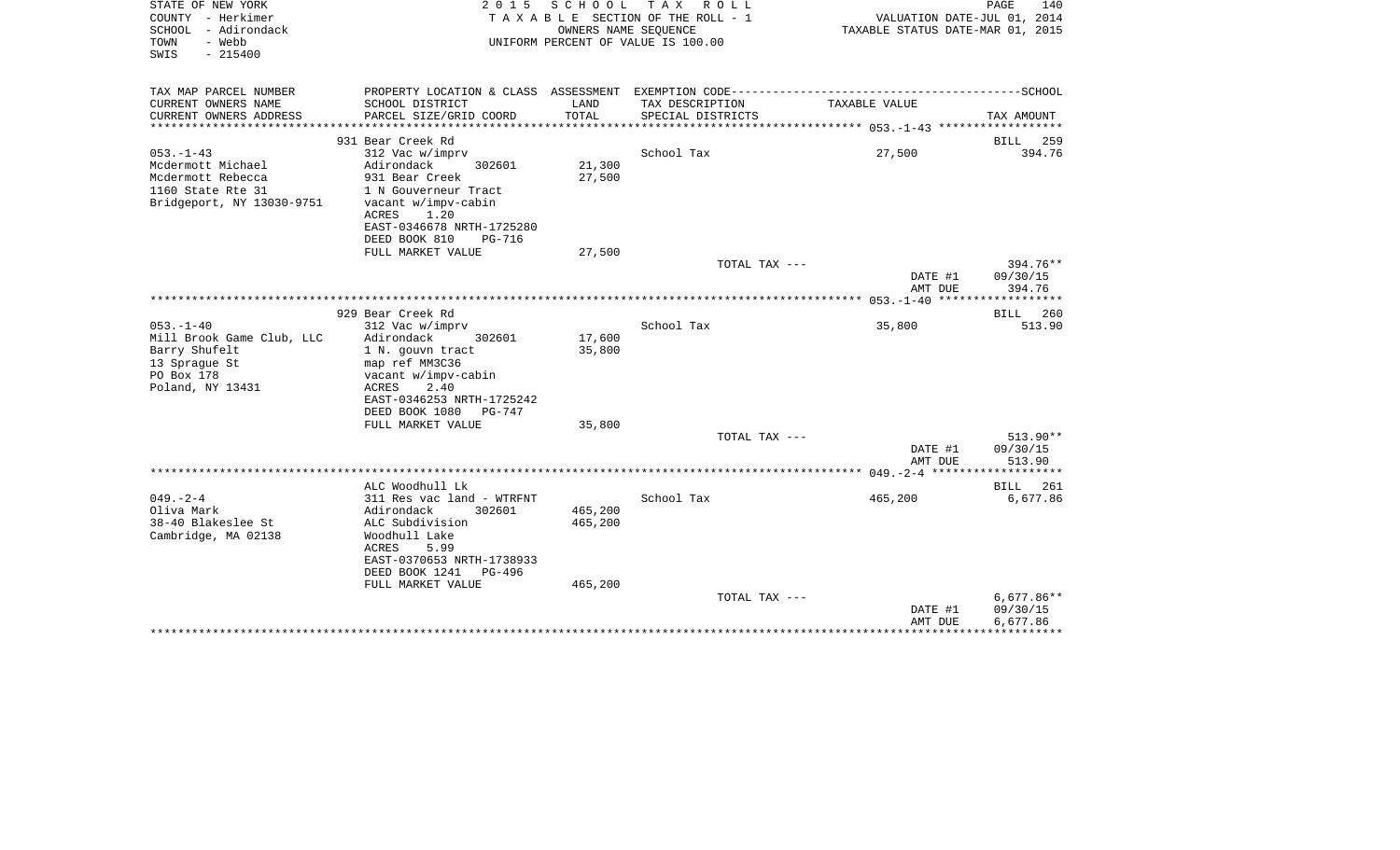| STATE OF NEW YORK<br>COUNTY - Herkimer<br>SCHOOL - Adirondack<br>- Webb<br>TOWN<br>$-215400$<br>SWIS | 2 0 1 5                                                                                                                                                                                                        | S C H O O L<br>OWNERS NAME SEQUENCE | T A X<br>R O L L<br>TAXABLE SECTION OF THE ROLL - 1<br>UNIFORM PERCENT OF VALUE IS 100.00 | VALUATION DATE-JUL 01, 2014<br>TAXABLE STATUS DATE-MAR 01, 2015                              | PAGE<br>141                    |
|------------------------------------------------------------------------------------------------------|----------------------------------------------------------------------------------------------------------------------------------------------------------------------------------------------------------------|-------------------------------------|-------------------------------------------------------------------------------------------|----------------------------------------------------------------------------------------------|--------------------------------|
| TAX MAP PARCEL NUMBER                                                                                |                                                                                                                                                                                                                |                                     |                                                                                           | PROPERTY LOCATION & CLASS ASSESSMENT EXEMPTION CODE-----------------------------------SCHOOL |                                |
| CURRENT OWNERS NAME<br>CURRENT OWNERS ADDRESS                                                        | SCHOOL DISTRICT<br>PARCEL SIZE/GRID COORD                                                                                                                                                                      | LAND<br>TOTAL                       | TAX DESCRIPTION<br>SPECIAL DISTRICTS                                                      | TAXABLE VALUE                                                                                | TAX AMOUNT                     |
|                                                                                                      | 933 Bear Creek Rd                                                                                                                                                                                              |                                     |                                                                                           |                                                                                              | BILL 262                       |
| $053. -1 - 45$<br>Povero Anthony & Diana<br>4375 County Rd 14<br>Montour Falls, NY 14865             | 312 Vac w/imprv<br>Adirondack<br>302601<br>933 Bear Creek<br>N Gouvenuer Tract<br>vacant w/impv-cabin<br>ACRES<br>4.00<br>EAST-0346465 NRTH-1725461<br>DEED BOOK 1452 PG-482                                   | 18,600<br>34,000                    | School Tax                                                                                | 34,000                                                                                       | 488.06                         |
|                                                                                                      | FULL MARKET VALUE                                                                                                                                                                                              | 34,000                              |                                                                                           |                                                                                              |                                |
|                                                                                                      |                                                                                                                                                                                                                |                                     | TOTAL TAX ---                                                                             | DATE #1<br>AMT DUE                                                                           | 488.06**<br>09/30/15<br>488.06 |
|                                                                                                      | 932 Bear Creek Rd                                                                                                                                                                                              |                                     |                                                                                           |                                                                                              | BILL 263                       |
| $053. - 1 - 44$<br>Tucker Lynn E<br>Dunn Michael J<br>1076 Marsh Rd<br>Corning, NY 14830             | 312 Vac w/imprv<br>Adirondack<br>302601<br>932 Bear Creek<br>North Governeur Tract<br>vacant w/impv-cabin<br><b>ACRES</b><br>1.20<br>EAST-0346886 NRTH-1725301<br>DEED BOOK 939<br>PG-169<br>FULL MARKET VALUE | 16,900<br>26,800<br>26,800          | School Tax                                                                                | 26,800                                                                                       | 384.71                         |
|                                                                                                      |                                                                                                                                                                                                                |                                     | TOTAL TAX ---                                                                             | DATE #1<br>AMT DUE                                                                           | 384.71**<br>09/30/15<br>384.71 |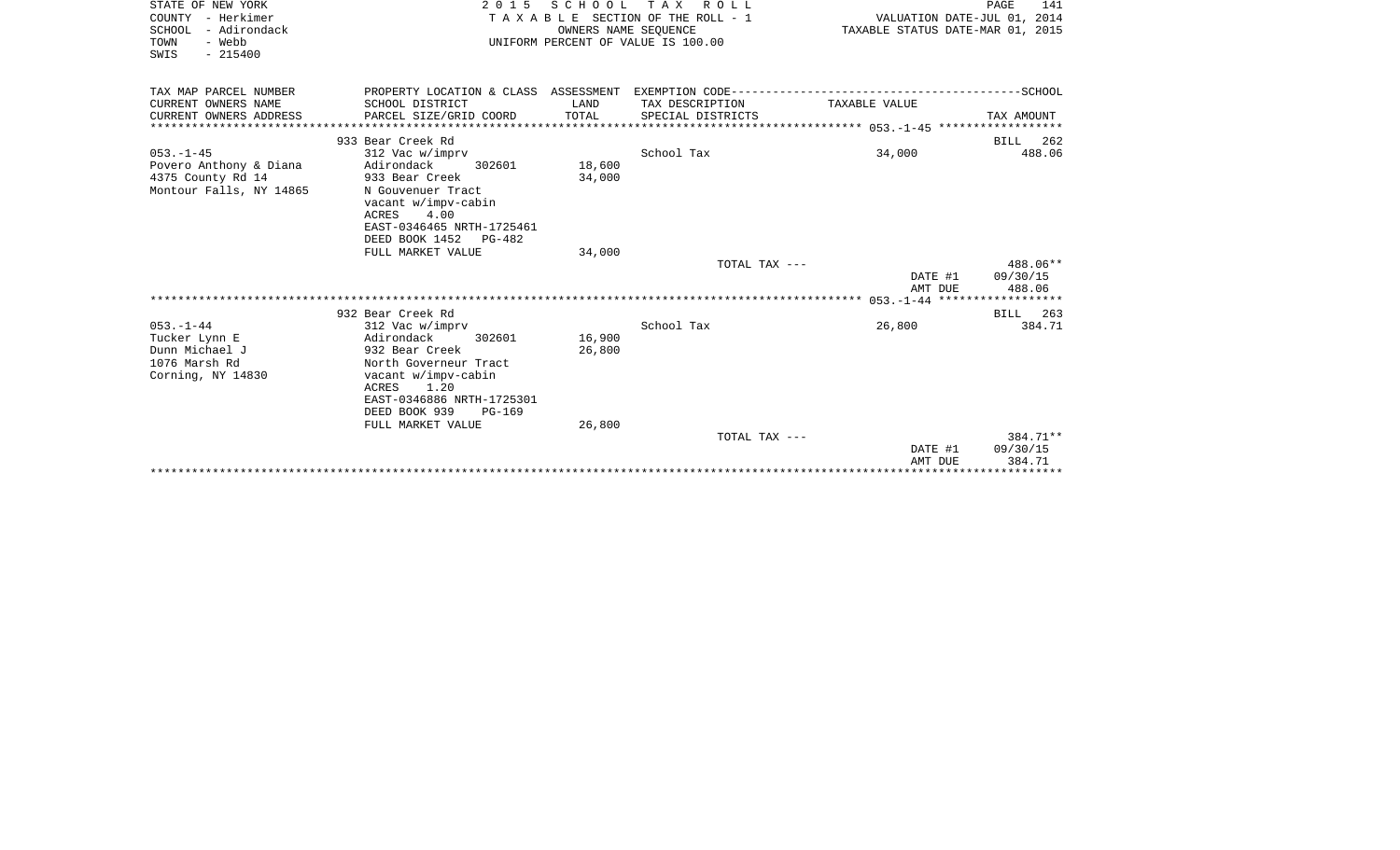| STATE OF NEW YORK      | 2015 SCHOOL TAX ROLL            | 142<br>PAGE                      |
|------------------------|---------------------------------|----------------------------------|
| COUNTY - Herkimer      | TAXABLE SECTION OF THE ROLL - 1 | VALUATION DATE-JUL 01, 2014      |
| - Adirondack<br>SCHOOL |                                 | TAXABLE STATUS DATE-MAR 01, 2015 |
| TOWN<br>- Webb         |                                 | RPS155/V04/L015                  |
| SWIS<br>$-215400$      |                                 | CURRENT DATE 8/14/2015           |
|                        |                                 |                                  |
|                        | ROLL SUB SECTION- -TOTALS       |                                  |

|      | - 777 | $\blacksquare$ $\blacksquare$ $\blacksquare$ $\blacksquare$ $\blacksquare$ $\blacksquare$ $\blacksquare$ $\blacksquare$<br>$T = T T T$ |        | $\n  min$<br>ALMP |                     | ۰д<br>____ |
|------|-------|----------------------------------------------------------------------------------------------------------------------------------------|--------|-------------------|---------------------|------------|
| CODE | ≀⊊ ∆  | PVDI<br>. <u>. .</u>                                                                                                                   | ית∪⊔د. | "OUN.             | - - ---<br>$\cdots$ | ⊥ 冖∡       |

# NO SPECIAL DISTRICTS AT THIS LEVEL

### \*\*\* S C H O O L D I S T R I C T S U M M A R Y \*\*\*

| CODE   | DISTRICT NAME                    | TOTAL<br>PARCELS | ASSESSED<br>LAND | ASSESSED<br>TOTAL | EXEMPT<br>AMOUNT | TOTAL<br>TAXABLE |            |
|--------|----------------------------------|------------------|------------------|-------------------|------------------|------------------|------------|
|        |                                  |                  |                  |                   | STAR AMOUNT      | STAR TAXABLE     | TOTAL TAX  |
|        | Adirondack                       | 34               | 9943,200         | 11763,600         |                  | 11,763,600       |            |
| 302601 |                                  |                  |                  |                   |                  | 11,763,600       | 168,864.22 |
|        | SUB-TOTAL                        | 34               | 9943,200         | 11763,600         |                  | 11,763,600       |            |
|        | $S \cup B - T \cup T A L (CONT)$ |                  |                  |                   |                  | 11,763,600       | 168,864.22 |
|        | TOTAL                            | 34               | 9943,200         | 11763,600         |                  | 11,763,600       |            |
|        | T O T A L (CONT)                 |                  |                  |                   |                  | 11,763,600       | 168,864.22 |

\*\*\* S Y S T E M C O D E S S U M M A R Y \*\*\*

### NO SYSTEM EXEMPTIONS AT THIS LEVEL

\*\*\* E X E M P T I O N S U M M A R Y \*\*\*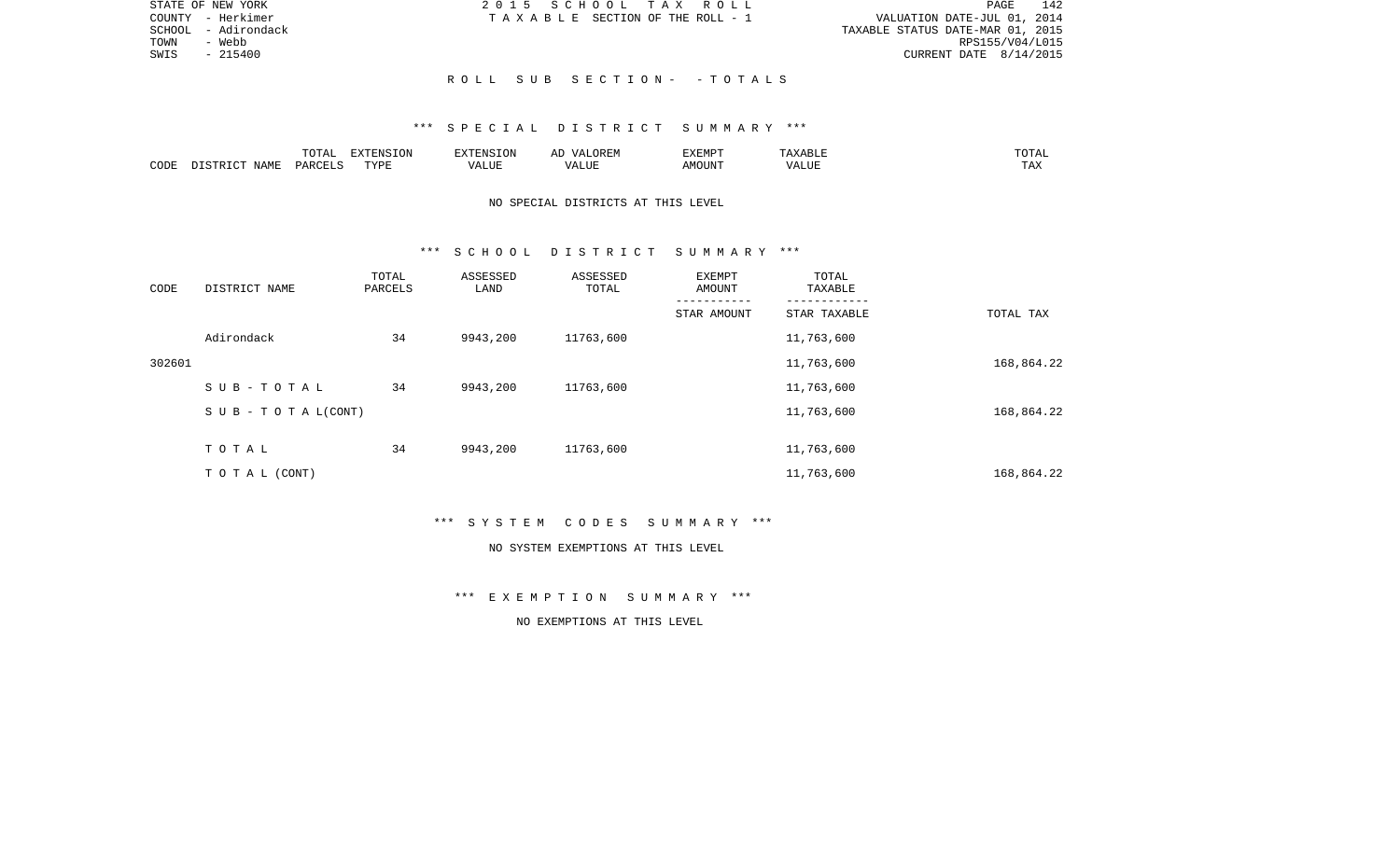| STATE OF NEW YORK    | 2015 SCHOOL TAX ROLL            |  | PAGE                             | 143 |
|----------------------|---------------------------------|--|----------------------------------|-----|
| – Herkimer<br>COUNTY | TAXABLE SECTION OF THE ROLL - 1 |  | VALUATION DATE-JUL 01, 2014      |     |
| SCHOOL - Adirondack  |                                 |  | TAXABLE STATUS DATE-MAR 01, 2015 |     |
| - Webb<br>TOWN       |                                 |  | RPS155/V04/L015                  |     |
| $-215400$<br>SWIS    |                                 |  | CURRENT DATE 8/14/2015           |     |
|                      |                                 |  |                                  |     |
|                      | ROLL SUB SECTION- - TOTALS      |  |                                  |     |

| ROLL<br><b>SEC</b> | DESCRIPTION                | TOTAL<br>PARCELS | ASSESSED<br>LAND | ASSESSED<br>TOTAL | EXEMPT<br>AMOUNT<br>-----------<br>STAR AMOUNT | TOTAL<br>TAXABLE<br>------------<br>STAR TAXABLE | TAX<br><b>RATE</b> | TOTAL<br>TAX |
|--------------------|----------------------------|------------------|------------------|-------------------|------------------------------------------------|--------------------------------------------------|--------------------|--------------|
|                    | School Tax                 |                  | 9943,200         | 11763,600         |                                                | 11,763,600<br>11,763,600                         |                    | 168,864.22   |
|                    | SPEC DIST TAXES<br>TAXABLE | 34               |                  |                   |                                                |                                                  |                    | 168,864.22   |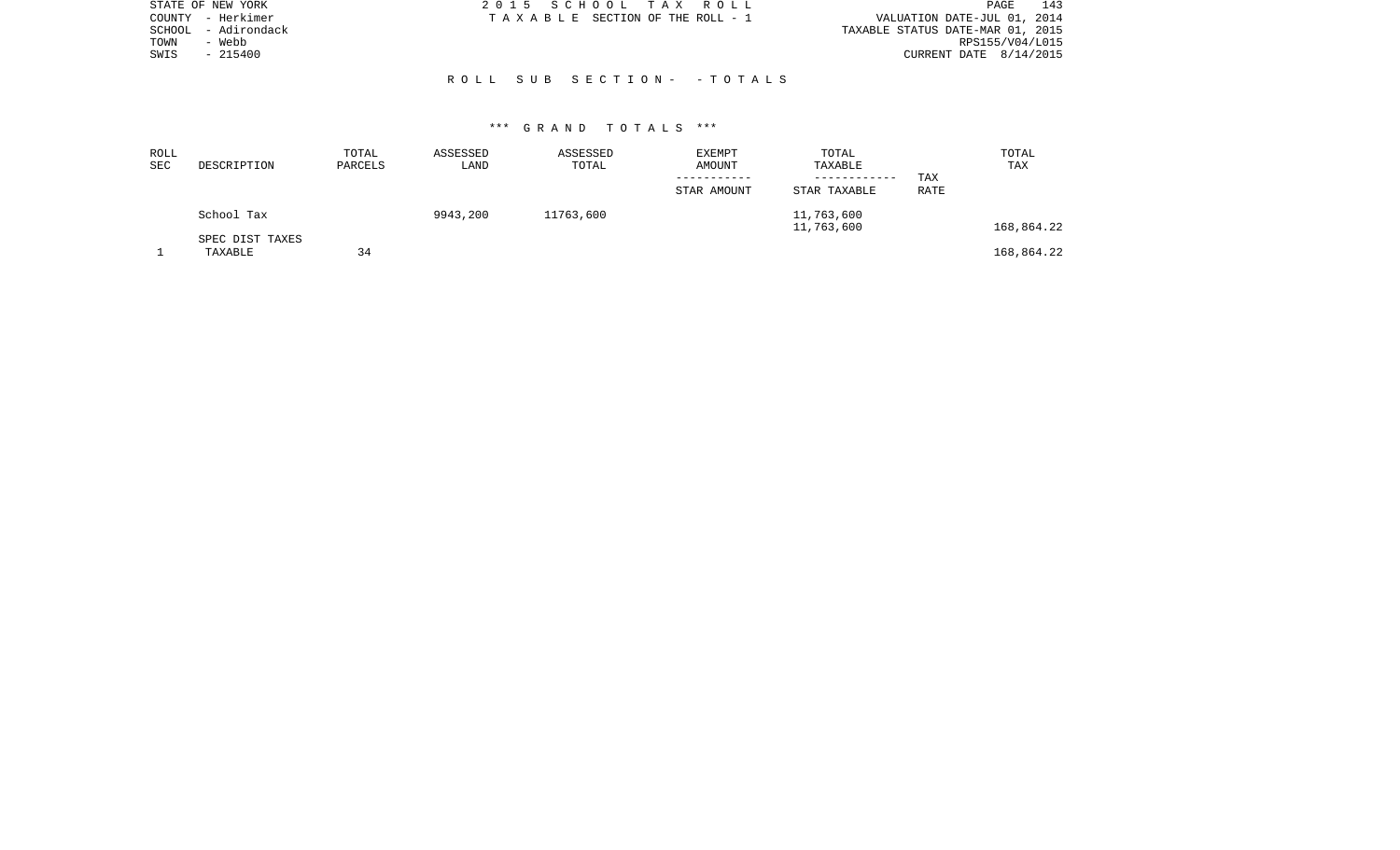|      | STATE OF NEW YORK   | 2015 SCHOOL TAX ROLL            |  | 144<br>PAGE                      |
|------|---------------------|---------------------------------|--|----------------------------------|
|      | COUNTY - Herkimer   | TAXABLE SECTION OF THE ROLL - 1 |  | VALUATION DATE-JUL 01, 2014      |
|      | SCHOOL - Adirondack |                                 |  | TAXABLE STATUS DATE-MAR 01, 2015 |
| TOWN | - Webb              |                                 |  | RPS155/V04/L015                  |
| SWIS | $-215400$           |                                 |  | CURRENT DATE 8/14/2015           |
|      |                     |                                 |  |                                  |

## R O L L S E C T I O N T O T A L S

#### \*\*\* S P E C I A L D I S T R I C T S U M M A R Y \*\*\*

|      |                    | T<br>$\Delta$<br>10111 | .ON       | $ -$ | $H: \mathbb{R}^n$<br>ΑI | <b>DIEDIS</b><br>-XEMP |           | ◡∸ェ                  |
|------|--------------------|------------------------|-----------|------|-------------------------|------------------------|-----------|----------------------|
| CODE | IAME<br>$\sqrt{2}$ |                        | TVDF<br>. | LTTF | TTT.                    |                        | $- - - -$ | ᇚᆪ<br>L <i>I</i> 14. |

## NO SPECIAL DISTRICTS AT THIS LEVEL

#### \*\*\* S C H O O L D I S T R I C T S U M M A R Y \*\*\*

| CODE   | DISTRICT NAME                    | TOTAL<br>PARCELS | ASSESSED<br>LAND | ASSESSED<br>TOTAL | EXEMPT<br>AMOUNT | TOTAL<br>TAXABLE |            |
|--------|----------------------------------|------------------|------------------|-------------------|------------------|------------------|------------|
|        |                                  |                  |                  |                   | STAR AMOUNT      | STAR TAXABLE     | TOTAL TAX  |
|        | Adirondack                       | 34               | 9943,200         | 11763,600         |                  | 11,763,600       |            |
| 302601 |                                  |                  |                  |                   |                  | 11,763,600       | 168,864.22 |
|        | SUB-TOTAL                        | 34               | 9943,200         | 11763,600         |                  | 11,763,600       |            |
|        | $S \cup B - T \cup T A L (CONT)$ |                  |                  |                   |                  | 11,763,600       | 168,864.22 |
|        | TOTAL                            | 34               | 9943,200         | 11763,600         |                  | 11,763,600       |            |
|        | TO TAL (CONT)                    |                  |                  |                   |                  | 11,763,600       | 168,864.22 |

\*\*\* S Y S T E M C O D E S S U M M A R Y \*\*\*

#### NO SYSTEM EXEMPTIONS AT THIS LEVEL

\*\*\* E X E M P T I O N S U M M A R Y \*\*\*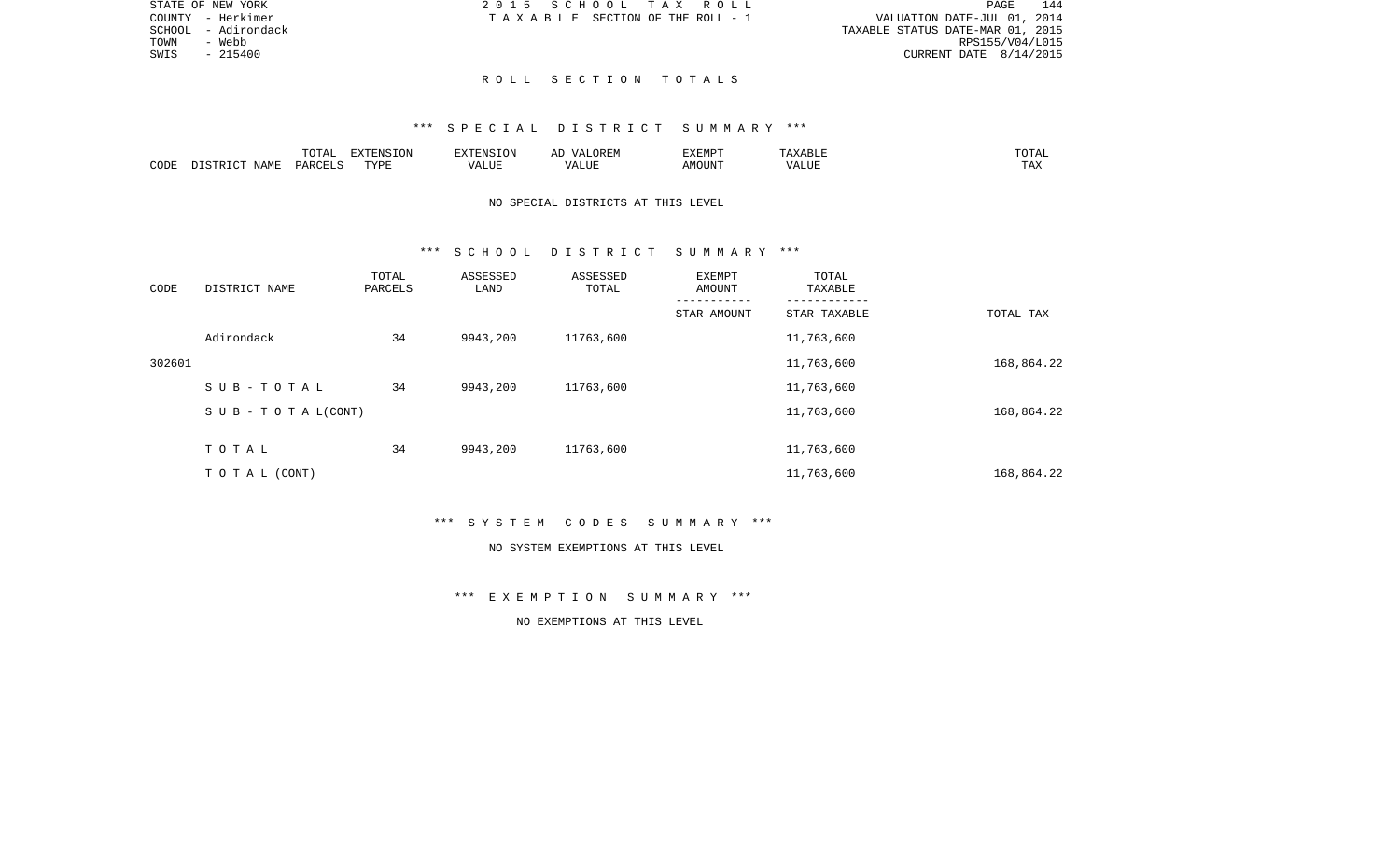| STATE OF NEW YORK |              | 2015 SCHOOL TAX ROLL |                                 |  | 145<br><b>PAGE</b>               |
|-------------------|--------------|----------------------|---------------------------------|--|----------------------------------|
| COUNTY - Herkimer |              |                      | TAXABLE SECTION OF THE ROLL - 1 |  | VALUATION DATE-JUL 01, 2014      |
| SCHOOL            | - Adirondack |                      |                                 |  | TAXABLE STATUS DATE-MAR 01, 2015 |
| TOWN              | - Webb       |                      |                                 |  | RPS155/V04/L015                  |
| SWIS              | $-215400$    |                      |                                 |  | CURRENT DATE $8/14/2015$         |
|                   |              |                      |                                 |  |                                  |
|                   |              | ROLL SECTION TOTALS  |                                 |  |                                  |

| ROLL<br>SEC | DESCRIPTION                | TOTAL<br>PARCELS | ASSESSED<br>LAND | ASSESSED<br>TOTAL | EXEMPT<br>AMOUNT<br>STAR AMOUNT | TOTAL<br>TAXABLE<br>------------<br>STAR TAXABLE | TAX<br>RATE | TOTAL<br>TAX |
|-------------|----------------------------|------------------|------------------|-------------------|---------------------------------|--------------------------------------------------|-------------|--------------|
|             | School Tax                 |                  | 9943,200         | 11763,600         |                                 | 11,763,600<br>11,763,600                         |             | 168,864.22   |
|             | SPEC DIST TAXES<br>TAXABLE | 34               |                  |                   |                                 |                                                  |             | 168,864.22   |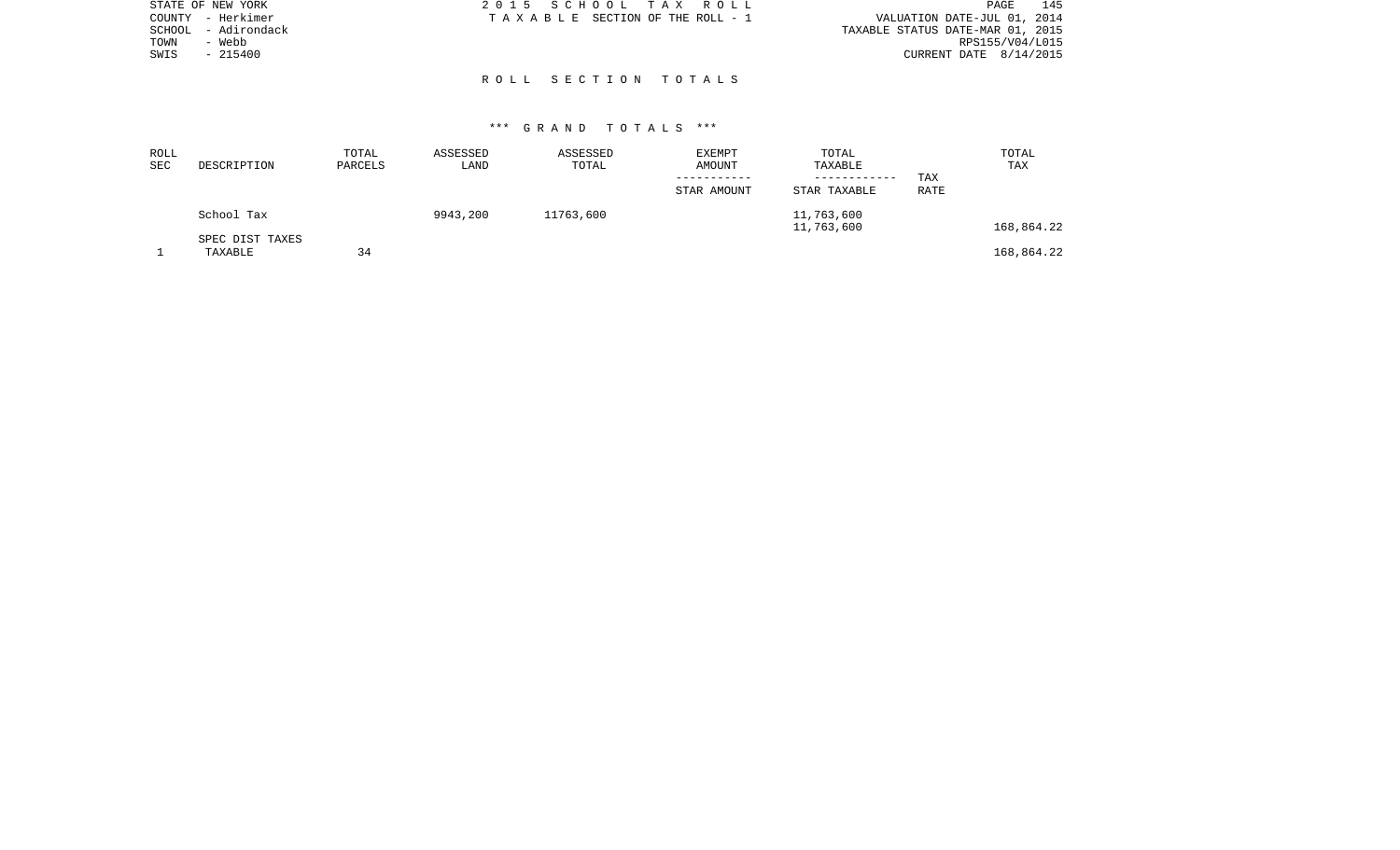| STATE OF NEW YORK<br>COUNTY - Herkimer<br>SCHOOL - Adirondack<br>- Webb<br>TOWN<br>$-215400$<br>SWIS | 2 0 1 5<br>ROLL SUB-SECT - A- SECTION 532-A RPTL WILD OR FOREST LANDS           | SCHOOL          | T A X<br>ROLL<br>STATE OWNED LAND SECTION OF THE ROLL - 3<br>OWNERS NAME SEQUENCE<br>UNIFORM PERCENT OF VALUE IS 100.00 | SUB-SECT - A VALUATION DATE-JUL 01, 2014<br>TAXABLE STATUS DATE-MAR 01, 2015 | PAGE<br>146          |
|------------------------------------------------------------------------------------------------------|---------------------------------------------------------------------------------|-----------------|-------------------------------------------------------------------------------------------------------------------------|------------------------------------------------------------------------------|----------------------|
| TAX MAP PARCEL NUMBER                                                                                | PROPERTY LOCATION & CLASS ASSESSMENT EXEMPTION CODE---------------------------- |                 |                                                                                                                         |                                                                              | -------------SCHOOL  |
| CURRENT OWNERS NAME                                                                                  | SCHOOL DISTRICT                                                                 | LAND            | TAX DESCRIPTION                                                                                                         | TAXABLE VALUE                                                                |                      |
| CURRENT OWNERS ADDRESS                                                                               | PARCEL SIZE/GRID COORD                                                          | TOTAL<br>****** | SPECIAL DISTRICTS                                                                                                       |                                                                              | TAX AMOUNT           |
|                                                                                                      |                                                                                 |                 |                                                                                                                         | ******* 052.-1-7 ****                                                        |                      |
| $052. -1 - 7$                                                                                        | Adgates East Tract<br>931 Forest s532a                                          |                 | School Tax                                                                                                              | ACCT 0520001<br>54,500                                                       | 782.34               |
| State Of New York                                                                                    | Adirondack<br>302601                                                            | 54,500          |                                                                                                                         |                                                                              |                      |
| Attn: Land Claim Unit                                                                                | 1 Devereux Tract                                                                | 54,500          |                                                                                                                         |                                                                              |                      |
| Gov A E Smith Office Bld                                                                             | Lot <sub>35</sub>                                                               |                 |                                                                                                                         |                                                                              |                      |
| Albany, NY 13326                                                                                     | ACRES 104.86                                                                    |                 |                                                                                                                         |                                                                              |                      |
|                                                                                                      | EAST-0345102 NRTH-1731805                                                       |                 |                                                                                                                         |                                                                              |                      |
|                                                                                                      | FULL MARKET VALUE                                                               | 54,500          |                                                                                                                         |                                                                              |                      |
|                                                                                                      |                                                                                 |                 | TOTAL TAX ---                                                                                                           |                                                                              | 782.34**             |
|                                                                                                      |                                                                                 |                 |                                                                                                                         | DATE #1                                                                      | 09/30/15             |
|                                                                                                      |                                                                                 |                 |                                                                                                                         | AMT DUE<br>************* 052.-1-18                                           | 782.34               |
|                                                                                                      | Adgates East Tract                                                              |                 |                                                                                                                         | ACCT 0510001                                                                 |                      |
| $052. - 1 - 18$                                                                                      | 931 Forest s532a                                                                |                 | School Tax                                                                                                              | 56,400                                                                       | 809.61               |
| State Of New York                                                                                    | Adirondack<br>302601                                                            | 56,400          |                                                                                                                         |                                                                              |                      |
| Attn: Land Claim Unit                                                                                | 1 Devereux Tract                                                                | 56,400          |                                                                                                                         |                                                                              |                      |
| Gov A E Smith Office Bld                                                                             | Lot $34$                                                                        |                 |                                                                                                                         |                                                                              |                      |
| Albany, NY 13326                                                                                     | ACRES 100.00                                                                    |                 |                                                                                                                         |                                                                              |                      |
|                                                                                                      | EAST-0344795 NRTH-1729913                                                       |                 |                                                                                                                         |                                                                              |                      |
|                                                                                                      | FULL MARKET VALUE                                                               | 56,400          |                                                                                                                         |                                                                              |                      |
|                                                                                                      |                                                                                 |                 | TOTAL TAX ---                                                                                                           | DATE #1                                                                      | 809.61**<br>09/30/15 |
|                                                                                                      |                                                                                 |                 |                                                                                                                         | AMT DUE                                                                      | 809.61               |
|                                                                                                      |                                                                                 |                 |                                                                                                                         |                                                                              | **********           |
|                                                                                                      | Adgates East Tract                                                              |                 |                                                                                                                         | ACCT 0540001                                                                 |                      |
| $052. -1 - 19$                                                                                       | 931 Forest s532a                                                                |                 | School Tax                                                                                                              | 59,300                                                                       | 851.24               |
| State Of New York                                                                                    | Adirondack<br>302601                                                            | 59,300          |                                                                                                                         |                                                                              |                      |
| Attn: Land Claim Unit                                                                                | 1 Devereux Tract                                                                | 59,300          |                                                                                                                         |                                                                              |                      |
| Gov A E Smith Office Bld                                                                             | Lot 37                                                                          |                 |                                                                                                                         |                                                                              |                      |
| Albany, NY 13326                                                                                     | ACRES 100.00<br>EAST-0347404 NRTH-1728174                                       |                 |                                                                                                                         |                                                                              |                      |
|                                                                                                      | FULL MARKET VALUE                                                               | 59,300          |                                                                                                                         |                                                                              |                      |
|                                                                                                      |                                                                                 |                 | TOTAL TAX ---                                                                                                           |                                                                              | 851.24**             |
|                                                                                                      |                                                                                 |                 |                                                                                                                         | DATE #1                                                                      | 09/30/15             |
|                                                                                                      |                                                                                 |                 |                                                                                                                         | AMT DUE                                                                      | 851.24               |
|                                                                                                      |                                                                                 |                 |                                                                                                                         |                                                                              |                      |
|                                                                                                      | Adgates East Tract                                                              |                 |                                                                                                                         | ACCT 0500001                                                                 |                      |
| $052. - 1 - 20$                                                                                      | 931 Forest s532a                                                                |                 | School Tax                                                                                                              | 61,600                                                                       | 884.26               |
| State Of New York                                                                                    | Adirondack<br>302601                                                            | 61,600          |                                                                                                                         |                                                                              |                      |
| Attn: Land Claim Unit<br>Gov A E Smith Office Bld                                                    | 1 Devereux Tract<br>Lot $33$                                                    | 61,600          |                                                                                                                         |                                                                              |                      |
| Albany, NY 13326                                                                                     | ACRES 100.00                                                                    |                 |                                                                                                                         |                                                                              |                      |
|                                                                                                      | EAST-0345009 NRTH-1727985                                                       |                 |                                                                                                                         |                                                                              |                      |
|                                                                                                      | FULL MARKET VALUE                                                               | 61,600          |                                                                                                                         |                                                                              |                      |
|                                                                                                      |                                                                                 |                 | TOTAL TAX ---                                                                                                           |                                                                              | 884.26**             |
|                                                                                                      |                                                                                 |                 |                                                                                                                         | DATE #1                                                                      | 09/30/15             |
|                                                                                                      |                                                                                 |                 |                                                                                                                         | AMT DUE                                                                      | 884.26               |
|                                                                                                      |                                                                                 |                 |                                                                                                                         |                                                                              |                      |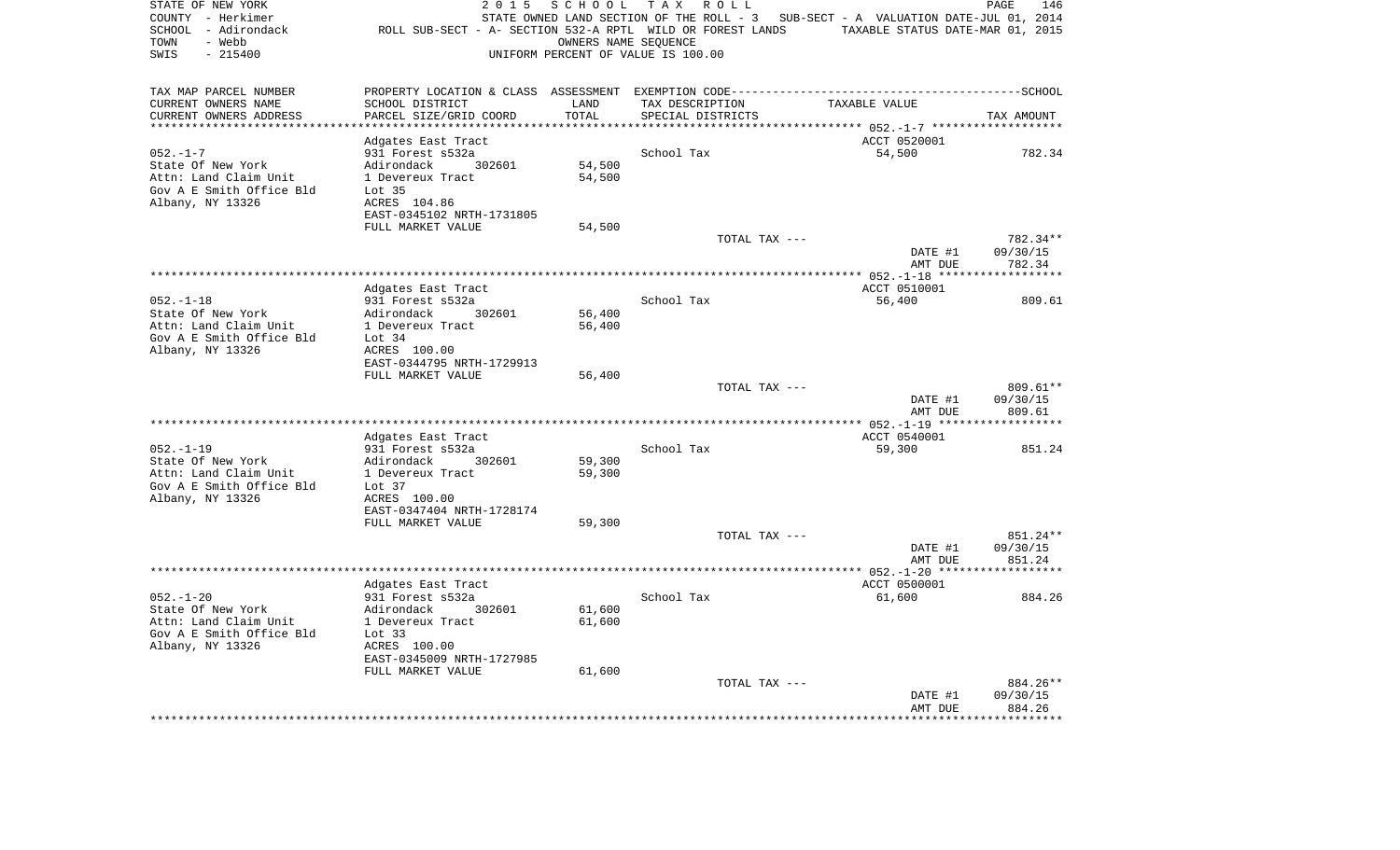| STATE OF NEW YORK<br>COUNTY - Herkimer<br>SCHOOL - Adirondack<br>- Webb<br>TOWN<br>$-215400$<br>SWIS | 2 0 1 5<br>ROLL SUB-SECT - A- SECTION 532-A RPTL WILD OR FOREST LANDS | SCHOOL           | T A X<br>R O L L<br>STATE OWNED LAND SECTION OF THE ROLL - 3<br>OWNERS NAME SEQUENCE<br>UNIFORM PERCENT OF VALUE IS 100.00 | SUB-SECT - A VALUATION DATE-JUL 01, 2014<br>TAXABLE STATUS DATE-MAR 01, 2015 | PAGE<br>147        |
|------------------------------------------------------------------------------------------------------|-----------------------------------------------------------------------|------------------|----------------------------------------------------------------------------------------------------------------------------|------------------------------------------------------------------------------|--------------------|
| TAX MAP PARCEL NUMBER                                                                                |                                                                       |                  |                                                                                                                            |                                                                              |                    |
| CURRENT OWNERS NAME                                                                                  | SCHOOL DISTRICT                                                       | LAND             | TAX DESCRIPTION                                                                                                            | TAXABLE VALUE                                                                |                    |
| CURRENT OWNERS ADDRESS                                                                               | PARCEL SIZE/GRID COORD<br>**************                              | TOTAL<br>******* | SPECIAL DISTRICTS                                                                                                          |                                                                              | TAX AMOUNT         |
|                                                                                                      |                                                                       |                  |                                                                                                                            | ********** 052.-1-32 ******                                                  |                    |
| $052. -1 - 32$                                                                                       | Adgates East Tract<br>931 Forest s532a                                |                  | School Tax                                                                                                                 | ACCT 0490001<br>50,500                                                       | 724.92             |
| State Of New York                                                                                    | Adirondack<br>302601                                                  | 50,500           |                                                                                                                            |                                                                              |                    |
| Attn: Land Claim Unit                                                                                | 1 Devereux Tract                                                      | 50,500           |                                                                                                                            |                                                                              |                    |
| Gov A E Smith Office Bld                                                                             | Lot 32                                                                |                  |                                                                                                                            |                                                                              |                    |
| Albany, NY 13326                                                                                     | ACRES 83.00                                                           |                  |                                                                                                                            |                                                                              |                    |
|                                                                                                      | EAST-0345200 NRTH-1726238                                             |                  |                                                                                                                            |                                                                              |                    |
|                                                                                                      | FULL MARKET VALUE                                                     | 50,500           |                                                                                                                            |                                                                              |                    |
|                                                                                                      |                                                                       |                  | TOTAL TAX ---                                                                                                              |                                                                              | 724.92**           |
|                                                                                                      |                                                                       |                  |                                                                                                                            | DATE #1<br>AMT DUE                                                           | 09/30/15<br>724.92 |
|                                                                                                      |                                                                       |                  |                                                                                                                            |                                                                              |                    |
|                                                                                                      | Adgates East Tract                                                    |                  |                                                                                                                            | ACCT 0530001                                                                 |                    |
| $052. - 1 - 33$                                                                                      | 931 Forest s532a                                                      |                  | School Tax                                                                                                                 | 45,300                                                                       | 650.27             |
| State Of New York                                                                                    | Adirondack<br>302601                                                  | 45,300           |                                                                                                                            |                                                                              |                    |
| Attn: Land Claim Unit                                                                                | 1 Devereux Tract                                                      | 45,300           |                                                                                                                            |                                                                              |                    |
| Gov A E Smith Office Bld                                                                             | Lot $36$                                                              |                  |                                                                                                                            |                                                                              |                    |
| Albany, NY 13326                                                                                     | ACRES<br>83.50<br>EAST-0347614 NRTH-1726429                           |                  |                                                                                                                            |                                                                              |                    |
|                                                                                                      | FULL MARKET VALUE                                                     | 45,300           |                                                                                                                            |                                                                              |                    |
|                                                                                                      |                                                                       |                  | TOTAL TAX ---                                                                                                              |                                                                              | 650.27**           |
|                                                                                                      |                                                                       |                  |                                                                                                                            | DATE #1                                                                      | 09/30/15           |
|                                                                                                      |                                                                       |                  |                                                                                                                            | AMT DUE                                                                      | 650.27             |
|                                                                                                      |                                                                       |                  |                                                                                                                            |                                                                              | *********          |
|                                                                                                      | Adgates East Tract                                                    |                  |                                                                                                                            | ACCT 0150001                                                                 |                    |
| $052. - 1 - 34$<br>State Of New York                                                                 | 931 Forest s532a<br>Adirondack<br>302601                              | 60,200           | School Tax                                                                                                                 | 60,200                                                                       | 864.16             |
| Attn: Land Claim Unit                                                                                | 1 Cramer Tract                                                        | 60,200           |                                                                                                                            |                                                                              |                    |
| Gov A E Smith Office Bld                                                                             | Lot 29                                                                |                  |                                                                                                                            |                                                                              |                    |
| Albany, NY 13326                                                                                     | ACRES 111.00                                                          |                  |                                                                                                                            |                                                                              |                    |
|                                                                                                      | EAST-0342959 NRTH-1723469                                             |                  |                                                                                                                            |                                                                              |                    |
|                                                                                                      | FULL MARKET VALUE                                                     | 60,200           |                                                                                                                            |                                                                              |                    |
|                                                                                                      |                                                                       |                  | TOTAL TAX ---                                                                                                              |                                                                              | 864.16**           |
|                                                                                                      |                                                                       |                  |                                                                                                                            | DATE #1                                                                      | 09/30/15           |
|                                                                                                      |                                                                       |                  |                                                                                                                            | AMT DUE                                                                      | 864.16             |
|                                                                                                      | Adgates East Tract                                                    |                  |                                                                                                                            | ACCT 0160001                                                                 |                    |
| $052 - 1 - 35$                                                                                       | 931 Forest s532a                                                      |                  | School Tax                                                                                                                 | 124,600                                                                      | 1,788.61           |
| State Of New York                                                                                    | Adirondack<br>302601                                                  | 124,600          |                                                                                                                            |                                                                              |                    |
| Attn: Land Claim Unit                                                                                | 1 Cramer Tract                                                        | 124,600          |                                                                                                                            |                                                                              |                    |
| Gov A E Smith Office Bld                                                                             | Lot 30                                                                |                  |                                                                                                                            |                                                                              |                    |
| Albany, NY 13326                                                                                     | ACRES 252.00                                                          |                  |                                                                                                                            |                                                                              |                    |
|                                                                                                      | EAST-0341390 NRTH-1724212<br>FULL MARKET VALUE                        | 124,600          |                                                                                                                            |                                                                              |                    |
|                                                                                                      |                                                                       |                  | TOTAL TAX ---                                                                                                              |                                                                              | 1,788.61**         |
|                                                                                                      |                                                                       |                  |                                                                                                                            | DATE #1                                                                      | 09/30/15           |
|                                                                                                      |                                                                       |                  |                                                                                                                            | AMT DUE                                                                      | 1,788.61           |
|                                                                                                      |                                                                       |                  |                                                                                                                            |                                                                              |                    |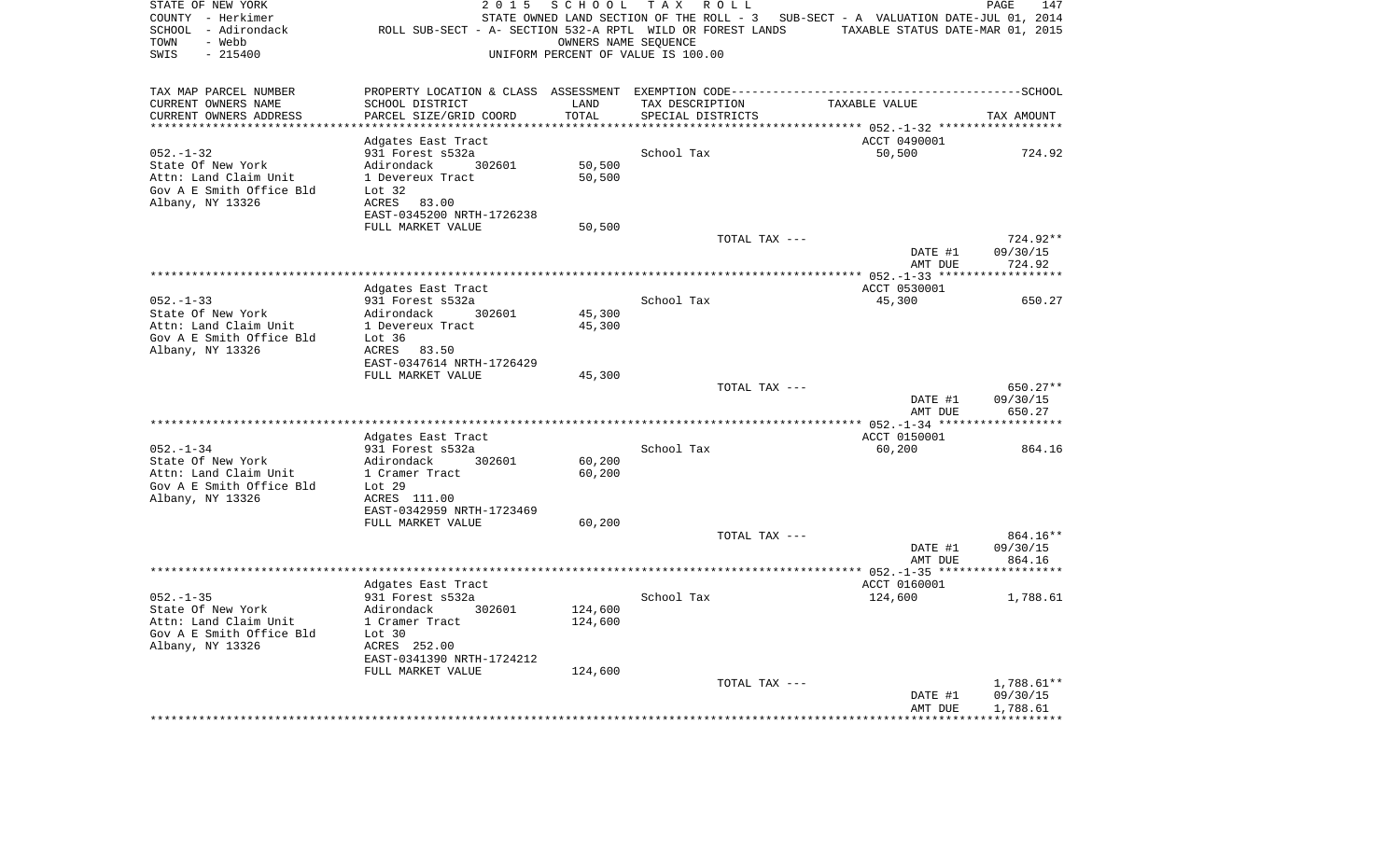| STATE OF NEW YORK<br>COUNTY - Herkimer<br>SCHOOL<br>- Adirondack<br>- Webb<br>TOWN<br>SWIS<br>$-215400$ | 2 0 1 5<br>ROLL SUB-SECT - A- SECTION 532-A RPTL WILD OR FOREST LANDS | SCHOOL<br>OWNERS NAME SEQUENCE | TAX ROLL<br>UNIFORM PERCENT OF VALUE IS 100.00 | STATE OWNED LAND SECTION OF THE ROLL - 3 SUB-SECT - A VALUATION DATE-JUL 01, 2014<br>TAXABLE STATUS DATE-MAR 01, 2015 | PAGE<br>148              |
|---------------------------------------------------------------------------------------------------------|-----------------------------------------------------------------------|--------------------------------|------------------------------------------------|-----------------------------------------------------------------------------------------------------------------------|--------------------------|
| TAX MAP PARCEL NUMBER                                                                                   |                                                                       |                                |                                                |                                                                                                                       |                          |
| CURRENT OWNERS NAME                                                                                     | SCHOOL DISTRICT                                                       | LAND                           | TAX DESCRIPTION                                | TAXABLE VALUE                                                                                                         |                          |
| CURRENT OWNERS ADDRESS                                                                                  | PARCEL SIZE/GRID COORD                                                | TOTAL                          | SPECIAL DISTRICTS                              |                                                                                                                       | TAX AMOUNT               |
| **********************                                                                                  | ****************                                                      |                                |                                                |                                                                                                                       |                          |
| $052. - 1 - 36$                                                                                         | Adgates East Tract<br>931 Forest s532a                                |                                | School Tax                                     | ACCT A160201<br>8,800                                                                                                 | 126.32                   |
| State Of New York                                                                                       | Adirondack<br>302601                                                  | 8,800                          |                                                |                                                                                                                       |                          |
| Attn: Land Claim Unit                                                                                   | 1 Cramer Tract                                                        | 8,800                          |                                                |                                                                                                                       |                          |
| Gov A E Smith Office Bld                                                                                | Lot 30                                                                |                                |                                                |                                                                                                                       |                          |
| Albany, NY 13326                                                                                        | ACRES<br>31.90                                                        |                                |                                                |                                                                                                                       |                          |
|                                                                                                         | EAST-0339504 NRTH-1724529                                             |                                |                                                |                                                                                                                       |                          |
|                                                                                                         | FULL MARKET VALUE                                                     | 8,800                          | TOTAL TAX ---                                  |                                                                                                                       | $126.32**$               |
|                                                                                                         |                                                                       |                                |                                                | DATE #1                                                                                                               | 09/30/15                 |
|                                                                                                         |                                                                       |                                |                                                | AMT DUE                                                                                                               | 126.32                   |
|                                                                                                         |                                                                       |                                |                                                |                                                                                                                       |                          |
|                                                                                                         | Adgates East Tract                                                    |                                |                                                | ACCT 0170001                                                                                                          |                          |
| $052. -1 - 37$<br>State Of New York                                                                     | 931 Forest s532a<br>Adirondack<br>302601                              | 43,300                         | School Tax                                     | 43,300                                                                                                                | 621.56                   |
| Attn: Land Claim Unit                                                                                   | 1 Cramer Tract                                                        | 43,300                         |                                                |                                                                                                                       |                          |
| Gov A E Smith Office Bld                                                                                | Lot 31                                                                |                                |                                                |                                                                                                                       |                          |
| Albany, NY 13326                                                                                        | 9a S Pa                                                               |                                |                                                |                                                                                                                       |                          |
|                                                                                                         | ACRES 91.60                                                           |                                |                                                |                                                                                                                       |                          |
|                                                                                                         | EAST-0338489 NRTH-1723033                                             |                                |                                                |                                                                                                                       |                          |
|                                                                                                         | FULL MARKET VALUE                                                     | 43,300                         | TOTAL TAX ---                                  |                                                                                                                       | 621.56**                 |
|                                                                                                         |                                                                       |                                |                                                | DATE #1                                                                                                               | 09/30/15                 |
|                                                                                                         |                                                                       |                                |                                                | AMT DUE                                                                                                               | 621.56                   |
|                                                                                                         |                                                                       |                                |                                                | **************** 052.-1-38 *******************                                                                        |                          |
| $052. -1 - 38$                                                                                          | Adgates East Tract                                                    |                                | School Tax                                     | ACCT 0170201                                                                                                          |                          |
| State Of New York                                                                                       | 931 Forest s532a<br>Adirondack<br>302601                              | 33,200                         |                                                | 33,200                                                                                                                | 476.58                   |
| Attn: Land Claim Unit                                                                                   | 1 Cramer Tract                                                        | 33,200                         |                                                |                                                                                                                       |                          |
| Gov A E Smith Office Bld                                                                                | Lot 31                                                                |                                |                                                |                                                                                                                       |                          |
| Albany, NY 13326                                                                                        | ACRES 110.50                                                          |                                |                                                |                                                                                                                       |                          |
|                                                                                                         | EAST-0337641 NRTH-1724013                                             |                                |                                                |                                                                                                                       |                          |
|                                                                                                         | FULL MARKET VALUE                                                     | 33,200                         | TOTAL TAX ---                                  |                                                                                                                       | 476.58**                 |
|                                                                                                         |                                                                       |                                |                                                | DATE #1                                                                                                               | 09/30/15                 |
|                                                                                                         |                                                                       |                                |                                                | AMT DUE                                                                                                               | 476.58                   |
|                                                                                                         |                                                                       |                                |                                                |                                                                                                                       |                          |
|                                                                                                         | Adgates East Tract                                                    |                                |                                                | ACCT 0180001                                                                                                          |                          |
| $052. -1 - 39$                                                                                          | 931 Forest s532a                                                      |                                | School Tax                                     | 112,900                                                                                                               | 1,620.66                 |
| State Of New York<br>Attn: Land Claim Unit                                                              | 302601<br>Adirondack<br>1 Cramer Tract                                | 112,900<br>112,900             |                                                |                                                                                                                       |                          |
| Gov A E Smith Office Bld                                                                                | Lot $32$                                                              |                                |                                                |                                                                                                                       |                          |
| Albany, NY 13326                                                                                        | S E Par                                                               |                                |                                                |                                                                                                                       |                          |
|                                                                                                         | ACRES 190.73                                                          |                                |                                                |                                                                                                                       |                          |
|                                                                                                         | EAST-0334118 NRTH-1723113                                             |                                |                                                |                                                                                                                       |                          |
|                                                                                                         | FULL MARKET VALUE                                                     | 112,900                        |                                                |                                                                                                                       |                          |
|                                                                                                         |                                                                       |                                | TOTAL TAX ---                                  | DATE #1                                                                                                               | $1,620.66**$<br>09/30/15 |
|                                                                                                         |                                                                       |                                |                                                | AMT DUE                                                                                                               | 1,620.66                 |
|                                                                                                         |                                                                       |                                |                                                |                                                                                                                       |                          |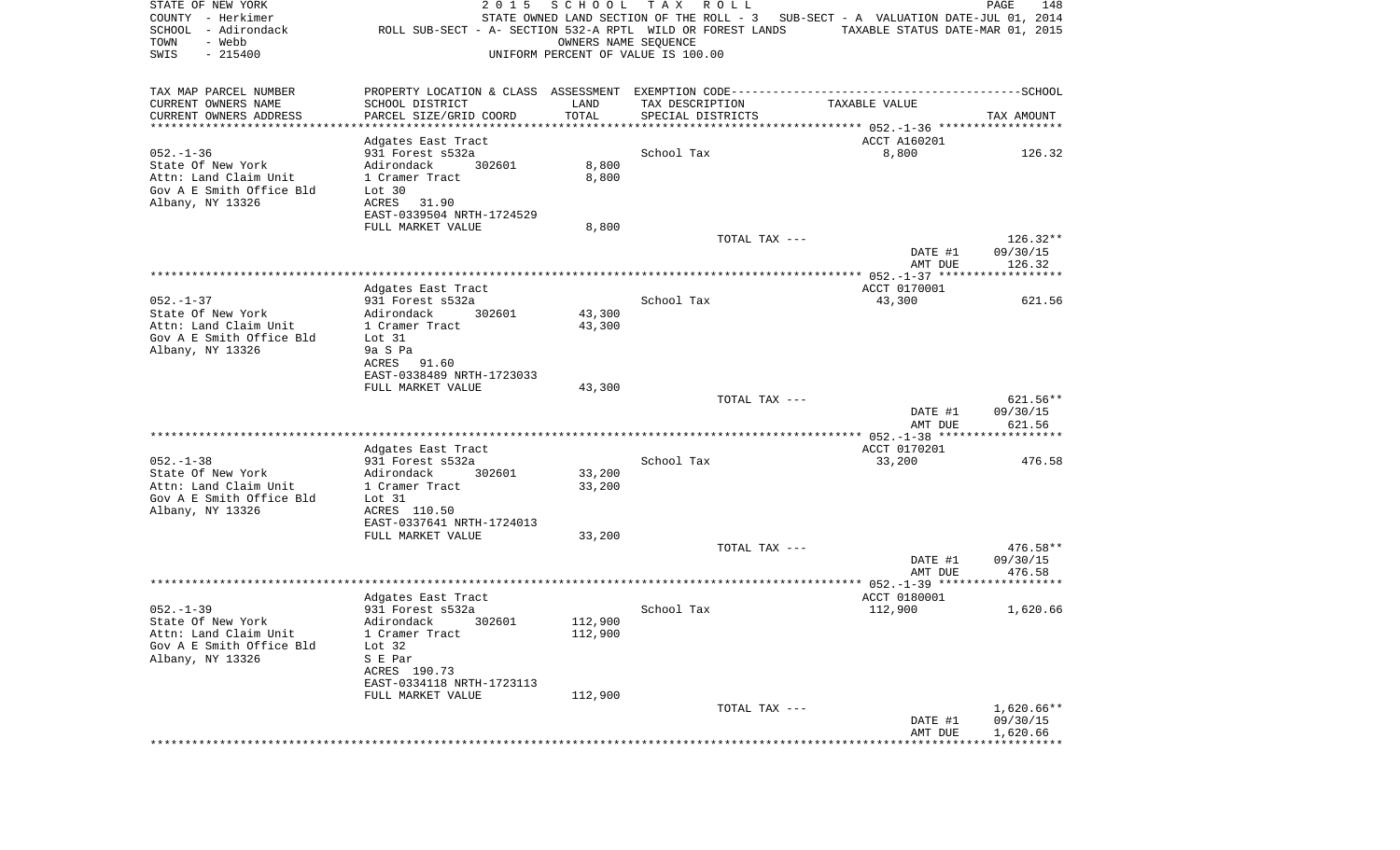| STATE OF NEW YORK<br>COUNTY - Herkimer<br>SCHOOL - Adirondack<br>- Webb<br>TOWN<br>SWIS<br>$-215400$ | 2 0 1 5<br>ROLL SUB-SECT - A- SECTION 532-A RPTL WILD OR FOREST LANDS | SCHOOL<br>OWNERS NAME SEQUENCE | T A X<br>R O L L<br>UNIFORM PERCENT OF VALUE IS 100.00 | STATE OWNED LAND SECTION OF THE ROLL - 3 SUB-SECT - A VALUATION DATE-JUL 01, 2014<br>TAXABLE STATUS DATE-MAR 01, 2015 | PAGE<br>149              |
|------------------------------------------------------------------------------------------------------|-----------------------------------------------------------------------|--------------------------------|--------------------------------------------------------|-----------------------------------------------------------------------------------------------------------------------|--------------------------|
| TAX MAP PARCEL NUMBER                                                                                |                                                                       |                                |                                                        | PROPERTY LOCATION & CLASS ASSESSMENT EXEMPTION CODE-----------------------------------SCHOOL                          |                          |
| CURRENT OWNERS NAME                                                                                  | SCHOOL DISTRICT                                                       | LAND                           | TAX DESCRIPTION                                        | TAXABLE VALUE                                                                                                         |                          |
| CURRENT OWNERS ADDRESS<br>**********************                                                     | PARCEL SIZE/GRID COORD<br>*******************                         | TOTAL                          | SPECIAL DISTRICTS                                      |                                                                                                                       | TAX AMOUNT               |
|                                                                                                      | Adgates East Tract                                                    |                                |                                                        | ACCT 0180001                                                                                                          |                          |
| $052. - 1 - 40$                                                                                      | 931 Forest s532a                                                      |                                | School Tax                                             | 95,100                                                                                                                | 1,365.14                 |
| State Of New York                                                                                    | 302601<br>Adirondack                                                  | 95,100                         |                                                        |                                                                                                                       |                          |
| Attn: Land Claim Unit                                                                                | 1 Cramer Tract                                                        | 95,100                         |                                                        |                                                                                                                       |                          |
| Gov A E Smith Office Bld                                                                             | Lot 28                                                                |                                |                                                        |                                                                                                                       |                          |
| Albany, NY 13326                                                                                     | 3a E P                                                                |                                |                                                        |                                                                                                                       |                          |
|                                                                                                      | ACRES 158.17<br>EAST-0333749 NRTH-1720508                             |                                |                                                        |                                                                                                                       |                          |
|                                                                                                      | FULL MARKET VALUE                                                     | 95,100                         |                                                        |                                                                                                                       |                          |
|                                                                                                      |                                                                       |                                | TOTAL TAX ---                                          |                                                                                                                       | $1,365.14**$             |
|                                                                                                      |                                                                       |                                |                                                        | DATE #1                                                                                                               | 09/30/15                 |
|                                                                                                      |                                                                       |                                |                                                        | AMT DUE                                                                                                               | 1,365.14                 |
|                                                                                                      |                                                                       |                                |                                                        |                                                                                                                       |                          |
| $052. - 1 - 41$                                                                                      | Adgates East Tract<br>931 Forest s532a                                |                                | School Tax                                             | ACCT 0180001<br>18,600                                                                                                | 267.00                   |
| State Of New York                                                                                    | Adirondack<br>302601                                                  | 18,600                         |                                                        |                                                                                                                       |                          |
| Attn: Land Claim Unit                                                                                | 1 Cramer Tract                                                        | 18,600                         |                                                        |                                                                                                                       |                          |
| Gov A E Smith Office Bld                                                                             | Lot $28$                                                              |                                |                                                        |                                                                                                                       |                          |
| Albany, NY 13326                                                                                     | ACRES<br>41.10                                                        |                                |                                                        |                                                                                                                       |                          |
|                                                                                                      | EAST-0335117 NRTH-1720721                                             |                                |                                                        |                                                                                                                       |                          |
|                                                                                                      | FULL MARKET VALUE                                                     | 18,600                         | TOTAL TAX ---                                          |                                                                                                                       | 267.00**                 |
|                                                                                                      |                                                                       |                                |                                                        | DATE #1                                                                                                               | 09/30/15                 |
|                                                                                                      |                                                                       |                                |                                                        | AMT DUE                                                                                                               | 267.00                   |
|                                                                                                      | Adgates East Tract                                                    |                                |                                                        | ACCT 0180001                                                                                                          |                          |
| $052. -1 - 42$                                                                                       | 931 Forest s532a                                                      |                                | School Tax                                             | 7,400                                                                                                                 | 106.23                   |
| State Of New York                                                                                    | Adirondack<br>302601                                                  | 7,400                          |                                                        |                                                                                                                       |                          |
| Attn: Land Claim Unit                                                                                | 1 Cramer Tract                                                        | 7,400                          |                                                        |                                                                                                                       |                          |
| Gov A E Smith Office Bld                                                                             | Lot $27$                                                              |                                |                                                        |                                                                                                                       |                          |
| Albany, NY 13326                                                                                     | ACRES<br>15.90                                                        |                                |                                                        |                                                                                                                       |                          |
|                                                                                                      | EAST-0336291 NRTH-1721863<br>FULL MARKET VALUE                        | 7,400                          |                                                        |                                                                                                                       |                          |
|                                                                                                      |                                                                       |                                | TOTAL TAX ---                                          |                                                                                                                       | $106.23**$               |
|                                                                                                      |                                                                       |                                |                                                        | DATE #1                                                                                                               | 09/30/15                 |
|                                                                                                      |                                                                       |                                |                                                        | AMT DUE                                                                                                               | 106.23                   |
|                                                                                                      |                                                                       |                                |                                                        |                                                                                                                       |                          |
|                                                                                                      | Adgates East Tract                                                    |                                |                                                        | ACCT 0180001                                                                                                          |                          |
| $052. -1 - 43$<br>State Of New York                                                                  | 931 Forest s532a<br>302601<br>Adirondack                              | 98,400                         | School Tax                                             | 98,400                                                                                                                | 1,412.51                 |
| Attn: Land Claim Unit                                                                                | 1 Cramer Tract                                                        | 98,400                         |                                                        |                                                                                                                       |                          |
| Gov A E Smith Office Bld                                                                             | Lot 27                                                                |                                |                                                        |                                                                                                                       |                          |
| Albany, NY 13326                                                                                     | ACRES 156.75                                                          |                                |                                                        |                                                                                                                       |                          |
|                                                                                                      | EAST-0337234 NRTH-1720958                                             |                                |                                                        |                                                                                                                       |                          |
|                                                                                                      | FULL MARKET VALUE                                                     | 98,400                         |                                                        |                                                                                                                       |                          |
|                                                                                                      |                                                                       |                                | TOTAL TAX ---                                          | DATE #1                                                                                                               | $1,412.51**$<br>09/30/15 |
|                                                                                                      |                                                                       |                                |                                                        | AMT DUE                                                                                                               | 1,412.51                 |
|                                                                                                      |                                                                       |                                |                                                        |                                                                                                                       |                          |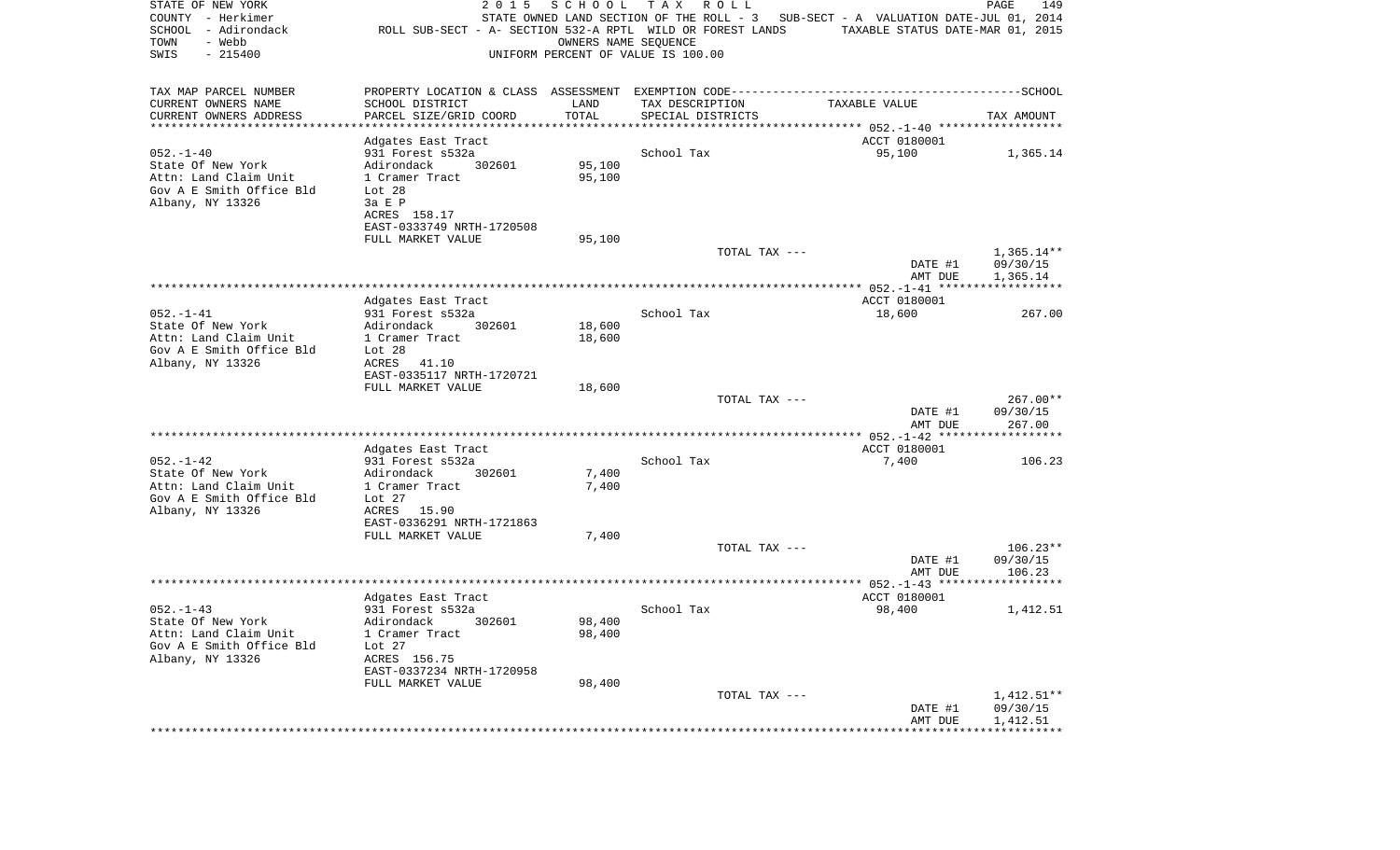| STATE OF NEW YORK<br>COUNTY - Herkimer<br>SCHOOL - Adirondack<br>- Webb<br>TOWN<br>SWIS<br>$-215400$ | 2 0 1 5<br>ROLL SUB-SECT - A- SECTION 532-A RPTL WILD OR FOREST LANDS | SCHOOL   | T A X<br>R O L L<br>STATE OWNED LAND SECTION OF THE ROLL - 3<br>OWNERS NAME SEQUENCE<br>UNIFORM PERCENT OF VALUE IS 100.00 | SUB-SECT - A VALUATION DATE-JUL 01, 2014<br>TAXABLE STATUS DATE-MAR 01, 2015 | PAGE<br>150              |
|------------------------------------------------------------------------------------------------------|-----------------------------------------------------------------------|----------|----------------------------------------------------------------------------------------------------------------------------|------------------------------------------------------------------------------|--------------------------|
| TAX MAP PARCEL NUMBER                                                                                |                                                                       |          |                                                                                                                            |                                                                              |                          |
| CURRENT OWNERS NAME                                                                                  | SCHOOL DISTRICT                                                       | LAND     | TAX DESCRIPTION                                                                                                            | TAXABLE VALUE                                                                |                          |
| CURRENT OWNERS ADDRESS                                                                               | PARCEL SIZE/GRID COORD                                                | TOTAL    | SPECIAL DISTRICTS                                                                                                          |                                                                              | TAX AMOUNT               |
|                                                                                                      |                                                                       | ******   |                                                                                                                            | ******* 052.-1-44 ******                                                     |                          |
| $052. -1 - 44$                                                                                       | Adgates East Tract<br>931 Forest s532a                                |          | School Tax                                                                                                                 | ACCT 0180001<br>250,500                                                      | 3,595.88                 |
| State Of New York                                                                                    | Adirondack<br>302601                                                  | 250,500  |                                                                                                                            |                                                                              |                          |
| Attn: Land Claim Unit                                                                                | 1 Cramer Tract                                                        | 250,500  |                                                                                                                            |                                                                              |                          |
| Gov A E Smith Office Bld                                                                             | Lot 26                                                                |          |                                                                                                                            |                                                                              |                          |
| Albany, NY 13326                                                                                     | ACRES 335.00                                                          |          |                                                                                                                            |                                                                              |                          |
|                                                                                                      | EAST-0341116 NRTH-1721060                                             |          |                                                                                                                            |                                                                              |                          |
|                                                                                                      | FULL MARKET VALUE                                                     | 250,500  |                                                                                                                            |                                                                              |                          |
|                                                                                                      |                                                                       |          | TOTAL TAX ---                                                                                                              | DATE #1                                                                      | $3,595.88**$<br>09/30/15 |
|                                                                                                      |                                                                       |          |                                                                                                                            | AMT DUE                                                                      | 3,595.88                 |
|                                                                                                      |                                                                       |          |                                                                                                                            |                                                                              |                          |
|                                                                                                      | Adgates East Tract                                                    |          |                                                                                                                            | ACCT 0180001                                                                 |                          |
| $052. - 1 - 45$                                                                                      | 931 Forest s532a                                                      |          | School Tax                                                                                                                 | 227,400                                                                      | 3,264.28                 |
| State Of New York                                                                                    | Adirondack<br>302601                                                  | 227,400  |                                                                                                                            |                                                                              |                          |
| Attn: Land Claim Unit<br>Gov A E Smith Office Bld                                                    | 1 Cramer Tract<br>Lot <sub>25</sub>                                   | 227,400  |                                                                                                                            |                                                                              |                          |
| Albany, NY 13326                                                                                     | ACRES 197.00                                                          |          |                                                                                                                            |                                                                              |                          |
|                                                                                                      | EAST-0344652 NRTH-1721534                                             |          |                                                                                                                            |                                                                              |                          |
|                                                                                                      | FULL MARKET VALUE                                                     | 227,400  |                                                                                                                            |                                                                              |                          |
|                                                                                                      |                                                                       |          | TOTAL TAX ---                                                                                                              |                                                                              | $3,264.28**$             |
|                                                                                                      |                                                                       |          |                                                                                                                            | DATE #1                                                                      | 09/30/15                 |
|                                                                                                      |                                                                       |          |                                                                                                                            | AMT DUE                                                                      | 3,264.28                 |
|                                                                                                      | Adgates East Tract                                                    |          |                                                                                                                            | ACCT 0590001                                                                 |                          |
| $053. - 1 - 37$                                                                                      | 931 Forest s532a                                                      |          | School Tax                                                                                                                 | 1081,800                                                                     | 15,529.03                |
| State Of New York                                                                                    | Adirondack<br>302601                                                  | 1081,800 |                                                                                                                            |                                                                              |                          |
| Attn: Land Claim Unit                                                                                | 1 North Gouverneur Tract                                              | 1081,800 |                                                                                                                            |                                                                              |                          |
| Gov A E Smith Office Bld                                                                             | Ecker 5                                                               |          |                                                                                                                            |                                                                              |                          |
| Albany, NY 13326                                                                                     | ACRES 1766.00<br>EAST-0353360 NRTH-1723470                            |          |                                                                                                                            |                                                                              |                          |
|                                                                                                      | FULL MARKET VALUE                                                     | 1081,800 |                                                                                                                            |                                                                              |                          |
|                                                                                                      |                                                                       |          | TOTAL TAX ---                                                                                                              |                                                                              | 15,529.03**              |
|                                                                                                      |                                                                       |          |                                                                                                                            | DATE #1                                                                      | 09/30/15                 |
|                                                                                                      |                                                                       |          |                                                                                                                            | AMT DUE                                                                      | 15,529.03                |
|                                                                                                      |                                                                       |          |                                                                                                                            |                                                                              |                          |
| $053. -1 - 46$                                                                                       | Adgates East Tract<br>931 Forest s532a                                |          | School Tax                                                                                                                 | ACCT 0560001<br>43,600                                                       | 625.87                   |
| State Of New York                                                                                    | Adirondack<br>302601                                                  | 43,600   |                                                                                                                            |                                                                              |                          |
| Attn: Land Claim Unit                                                                                | 1 Devereux Tract                                                      | 43,600   |                                                                                                                            |                                                                              |                          |
| Gov A E Smith Office Bld                                                                             | Lot 39                                                                |          |                                                                                                                            |                                                                              |                          |
| Albany, NY 13326                                                                                     | ACRES<br>80.80                                                        |          |                                                                                                                            |                                                                              |                          |
|                                                                                                      | EAST-0349907 NRTH-1726633                                             |          |                                                                                                                            |                                                                              |                          |
|                                                                                                      | FULL MARKET VALUE                                                     | 43,600   | TOTAL TAX ---                                                                                                              |                                                                              | 625.87**                 |
|                                                                                                      |                                                                       |          |                                                                                                                            | DATE #1                                                                      | 09/30/15                 |
|                                                                                                      |                                                                       |          |                                                                                                                            | AMT DUE                                                                      | 625.87                   |
|                                                                                                      |                                                                       |          |                                                                                                                            |                                                                              | * * * * * * * * *        |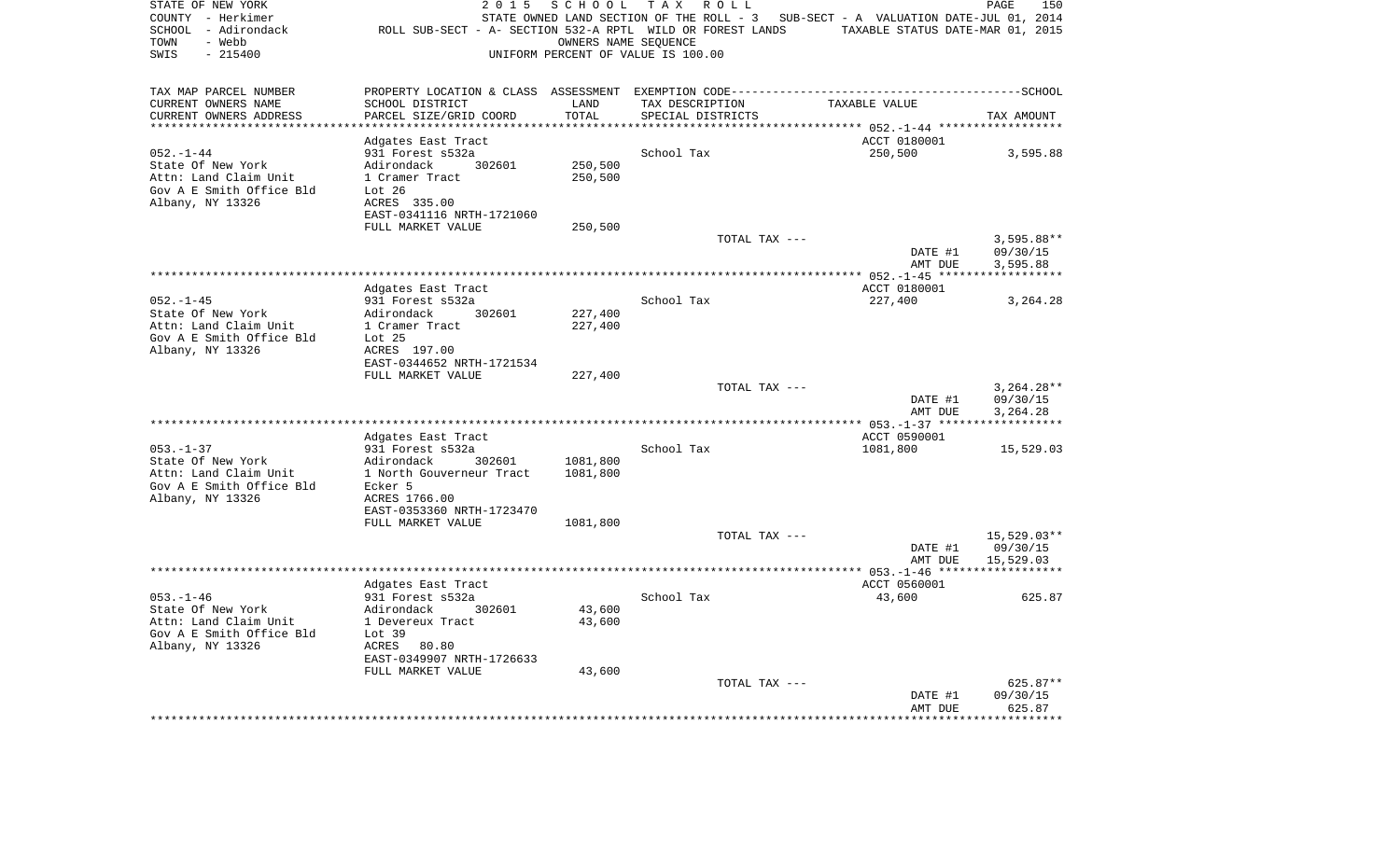| STATE OF NEW YORK<br>COUNTY - Herkimer<br>SCHOOL - Adirondack<br>TOWN<br>- Webb<br>$-215400$<br>SWIS | ROLL SUB-SECT - A- SECTION 532-A RPTL WILD OR FOREST LANDS |         | 2015 SCHOOL TAX ROLL<br>STATE OWNED LAND SECTION OF THE ROLL - 3 SUB-SECT - A VALUATION DATE-JUL 01, 2014<br>OWNERS NAME SEOUENCE<br>UNIFORM PERCENT OF VALUE IS 100.00 | TAXABLE STATUS DATE-MAR 01, 2015 | PAGE<br>151          |
|------------------------------------------------------------------------------------------------------|------------------------------------------------------------|---------|-------------------------------------------------------------------------------------------------------------------------------------------------------------------------|----------------------------------|----------------------|
| TAX MAP PARCEL NUMBER                                                                                |                                                            |         |                                                                                                                                                                         |                                  |                      |
| CURRENT OWNERS NAME                                                                                  | SCHOOL DISTRICT                                            | LAND    | TAX DESCRIPTION                                                                                                                                                         | TAXABLE VALUE                    |                      |
| CURRENT OWNERS ADDRESS                                                                               | PARCEL SIZE/GRID COORD                                     | TOTAL   | SPECIAL DISTRICTS                                                                                                                                                       |                                  | TAX AMOUNT           |
|                                                                                                      | Adgates East Tract                                         |         |                                                                                                                                                                         | ACCT 0580001                     |                      |
| $053. -1 - 47$                                                                                       | 931 Forest s532a                                           |         | School Tax                                                                                                                                                              | 94,900                           | 1,362.27             |
| State Of New York                                                                                    | Adirondack<br>302601                                       | 94,900  |                                                                                                                                                                         |                                  |                      |
| Attn: Land Claim Unit                                                                                | 1 Devereux Tract                                           | 94,900  |                                                                                                                                                                         |                                  |                      |
| Gov A E Smith Office Bld<br>Albany, NY 13326                                                         | Lot 41<br>ACRES 147.23                                     |         |                                                                                                                                                                         |                                  |                      |
|                                                                                                      | EAST-0353340 NRTH-1726913                                  |         |                                                                                                                                                                         |                                  |                      |
|                                                                                                      | FULL MARKET VALUE                                          | 94,900  |                                                                                                                                                                         |                                  |                      |
|                                                                                                      |                                                            |         | TOTAL TAX ---                                                                                                                                                           |                                  | $1,362.27**$         |
|                                                                                                      |                                                            |         |                                                                                                                                                                         | DATE #1                          | 09/30/15             |
|                                                                                                      |                                                            |         |                                                                                                                                                                         | AMT DUE                          | 1,362.27             |
|                                                                                                      | Adgates East Tract                                         |         |                                                                                                                                                                         | ACCT 0570001                     |                      |
| $053. -1 - 48$                                                                                       | 931 Forest s532a                                           |         | School Tax                                                                                                                                                              | 118,000                          | 1,693.87             |
| State Of New York                                                                                    | Adirondack<br>302601                                       | 118,000 |                                                                                                                                                                         |                                  |                      |
| Attn: Land Claim Unit<br>Gov A E Smith Office Bld                                                    | 1 Devereux Tract<br>Lot 40                                 | 118,000 |                                                                                                                                                                         |                                  |                      |
| Albany, NY 13326                                                                                     | ACRES 184.58                                               |         |                                                                                                                                                                         |                                  |                      |
|                                                                                                      | EAST-0350917 NRTH-1728331                                  |         |                                                                                                                                                                         |                                  |                      |
|                                                                                                      | FULL MARKET VALUE                                          | 118,000 |                                                                                                                                                                         |                                  |                      |
|                                                                                                      |                                                            |         | TOTAL TAX ---                                                                                                                                                           |                                  | $1,693.87**$         |
|                                                                                                      |                                                            |         |                                                                                                                                                                         | DATE #1<br>AMT DUE               | 09/30/15<br>1,693.87 |
|                                                                                                      |                                                            |         |                                                                                                                                                                         |                                  |                      |
|                                                                                                      | Adgates East Tract                                         |         |                                                                                                                                                                         | ACCT 0550001                     |                      |
| $053. -1 - 49$                                                                                       | 931 Forest s532a                                           |         | School Tax                                                                                                                                                              | 91,500                           | 1,313.47             |
| State Of New York                                                                                    | Adirondack<br>302601                                       | 91,500  |                                                                                                                                                                         |                                  |                      |
| Attn: Land Claim Unit<br>Gov A E Smith Office Bld                                                    | 1 Devereux Tract<br>Lot 38                                 | 91,500  |                                                                                                                                                                         |                                  |                      |
| Albany, NY 13326                                                                                     | ACRES 142.86                                               |         |                                                                                                                                                                         |                                  |                      |
|                                                                                                      | EAST-0348083 NRTH-1729988                                  |         |                                                                                                                                                                         |                                  |                      |
|                                                                                                      | FULL MARKET VALUE                                          | 91,500  |                                                                                                                                                                         |                                  |                      |
|                                                                                                      |                                                            |         | TOTAL TAX ---                                                                                                                                                           |                                  | 1,313.47**           |
|                                                                                                      |                                                            |         |                                                                                                                                                                         | DATE #1<br>AMT DUE               | 09/30/15<br>1,313.47 |
|                                                                                                      |                                                            |         |                                                                                                                                                                         | * * * * * * * * * * * * * * * *  |                      |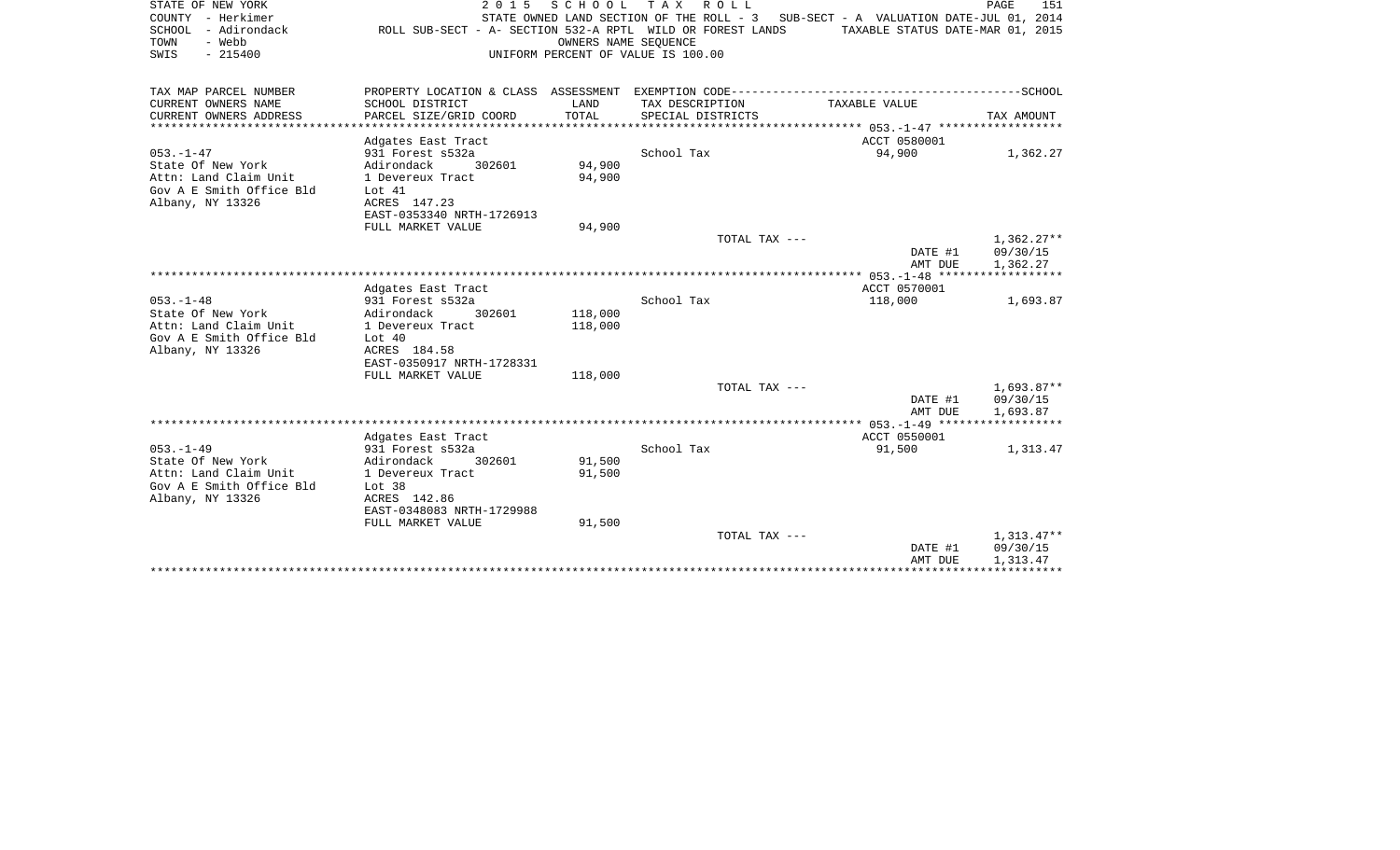|      | STATE OF NEW YORK   |                                                            | 2015 SCHOOL TAX ROLL |  |                                    |  |                                                                                     |                                  | PAGE                   | 152 |
|------|---------------------|------------------------------------------------------------|----------------------|--|------------------------------------|--|-------------------------------------------------------------------------------------|----------------------------------|------------------------|-----|
|      | COUNTY - Herkimer   |                                                            |                      |  |                                    |  | STATE OWNED LAND SECTION OF THE ROLL - $3$ SUB-SECT - A VALUATION DATE-JUL 01, 2014 |                                  |                        |     |
|      | SCHOOL - Adirondack | ROLL SUB-SECT - A- SECTION 532-A RPTL WILD OR FOREST LANDS |                      |  |                                    |  |                                                                                     | TAXABLE STATUS DATE-MAR 01, 2015 |                        |     |
| TOWN | - Webb              |                                                            |                      |  |                                    |  |                                                                                     |                                  | RPS155/V04/L015        |     |
| SWIS | - 215400            |                                                            |                      |  | UNIFORM PERCENT OF VALUE IS 100.00 |  |                                                                                     |                                  | CURRENT DATE 8/14/2015 |     |
|      |                     |                                                            |                      |  |                                    |  |                                                                                     |                                  |                        |     |

### R O L L S U B S E C T I O N - A - T O T A L S

## \*\*\* S P E C I A L D I S T R I C T S U M M A R Y \*\*\*

|      |      | ----<br>◡∸⊷              | EXTENSION |           | 'XEMPT        | .                 | ----           |
|------|------|--------------------------|-----------|-----------|---------------|-------------------|----------------|
| CODE | NAME | $\triangle$ ARCET $\sim$ | T T T T   | $- - - -$ | IOUN'.<br>. M | 77 T TTT<br>A HUI | $- - -$<br>LA. |

## NO SPECIAL DISTRICTS AT THIS LEVEL

### \*\*\* S C H O O L D I S T R I C T S U M M A R Y \*\*\*

| CODE   | DISTRICT NAME                    | TOTAL<br>PARCELS | ASSESSED<br>LAND | ASSESSED<br>TOTAL | EXEMPT<br>AMOUNT | TOTAL<br>TAXABLE |           |
|--------|----------------------------------|------------------|------------------|-------------------|------------------|------------------|-----------|
|        |                                  |                  |                  |                   | STAR AMOUNT      | STAR TAXABLE     | TOTAL TAX |
|        | Adirondack                       | 23               | 2837,800         | 2837,800          |                  | 2,837,800        |           |
| 302601 |                                  |                  |                  |                   |                  | 2,837,800        | 40,736.08 |
|        | SUB-TOTAL                        | 23               | 2837,800         | 2837,800          |                  | 2,837,800        |           |
|        | $S \cup B - T \cup T A L (CONT)$ |                  |                  |                   |                  | 2,837,800        | 40,736.08 |
|        | TOTAL                            | 23               | 2837,800         | 2837,800          |                  | 2,837,800        |           |
|        | T O T A L (CONT)                 |                  |                  |                   |                  | 2,837,800        | 40,736.08 |

\*\*\* S Y S T E M C O D E S S U M M A R Y \*\*\*

#### NO SYSTEM EXEMPTIONS AT THIS LEVEL

\*\*\* E X E M P T I O N S U M M A R Y \*\*\*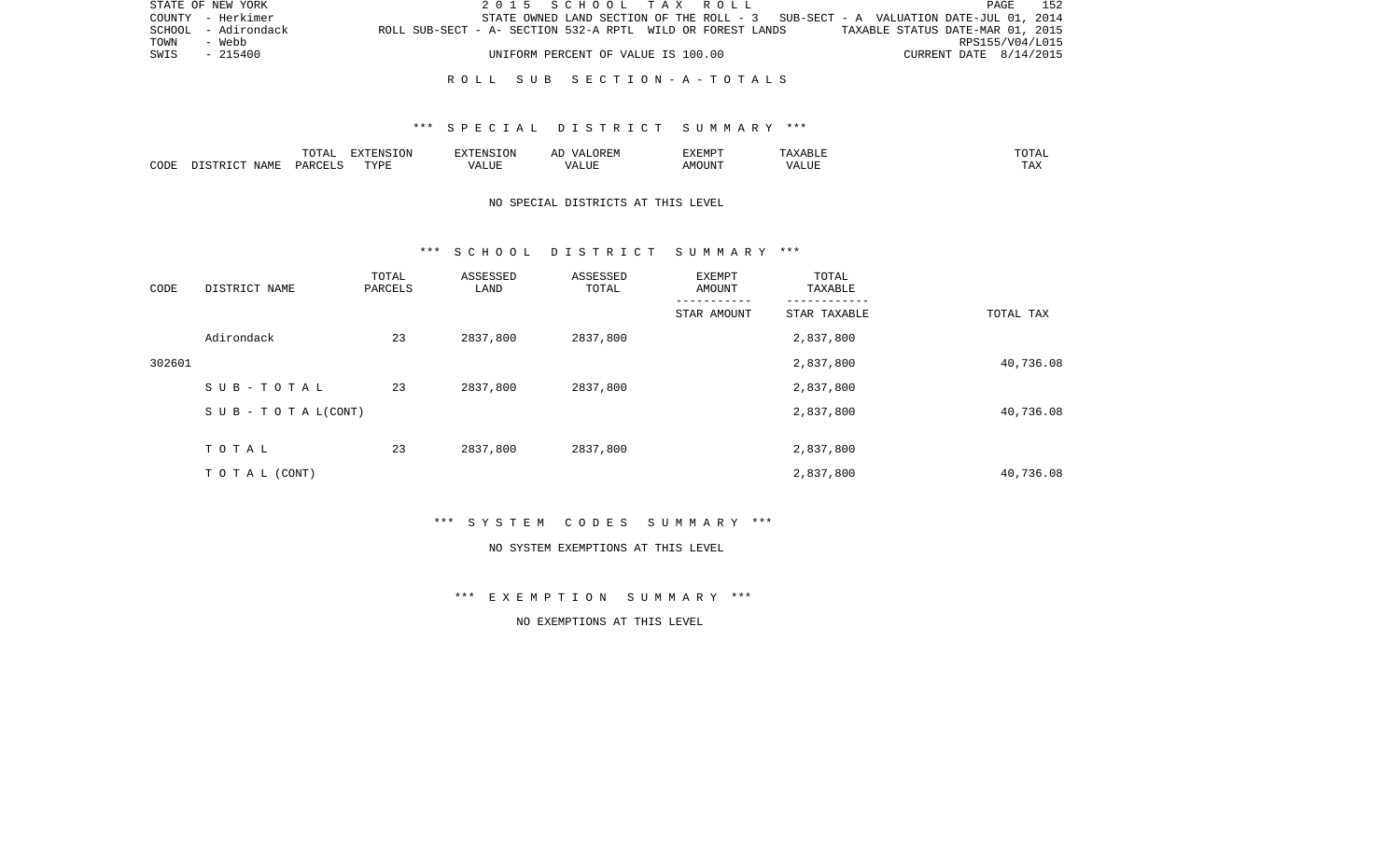| STATE OF NEW YORK |                     |                                                            |  |                                    |  | 2015 SCHOOL TAX ROLL |                                                                                    |                                  |                        | PAGE | 153 |
|-------------------|---------------------|------------------------------------------------------------|--|------------------------------------|--|----------------------|------------------------------------------------------------------------------------|----------------------------------|------------------------|------|-----|
|                   | COUNTY - Herkimer   |                                                            |  |                                    |  |                      | STATE OWNED LAND SECTION OF THE ROLL $-3$ SUB-SECT - A VALUATION DATE-JUL 01, 2014 |                                  |                        |      |     |
|                   | SCHOOL - Adirondack | ROLL SUB-SECT - A- SECTION 532-A RPTL WILD OR FOREST LANDS |  |                                    |  |                      |                                                                                    | TAXABLE STATUS DATE-MAR 01, 2015 |                        |      |     |
| TOWN              | - Webb              |                                                            |  |                                    |  |                      |                                                                                    |                                  | RPS155/V04/L015        |      |     |
| SWIS              | - 215400            |                                                            |  | UNIFORM PERCENT OF VALUE IS 100.00 |  |                      |                                                                                    |                                  | CURRENT DATE 8/14/2015 |      |     |
|                   |                     |                                                            |  |                                    |  |                      |                                                                                    |                                  |                        |      |     |

## R O L L S U B S E C T I O N - A - T O T A L S

| ROLL<br><b>SEC</b> | DESCRIPTION      | TOTAL<br>PARCELS | ASSESSED<br>LAND | ASSESSED<br>TOTAL | <b>EXEMPT</b><br>AMOUNT | TOTAL<br>TAXABLE |             | TOTAL<br>TAX |
|--------------------|------------------|------------------|------------------|-------------------|-------------------------|------------------|-------------|--------------|
|                    |                  |                  |                  |                   |                         | ------------     | TAX         |              |
|                    |                  |                  |                  |                   | STAR AMOUNT             | STAR TAXABLE     | <b>RATE</b> |              |
|                    | School Tax       |                  | 2837,800         | 2837,800          |                         | 2,837,800        |             |              |
|                    |                  |                  |                  |                   |                         | 2,837,800        |             | 40,736.08    |
|                    | SPEC DIST TAXES  |                  |                  |                   |                         |                  |             |              |
|                    | STATE OWNED LAND | 23               |                  |                   |                         |                  |             | 40,736.08    |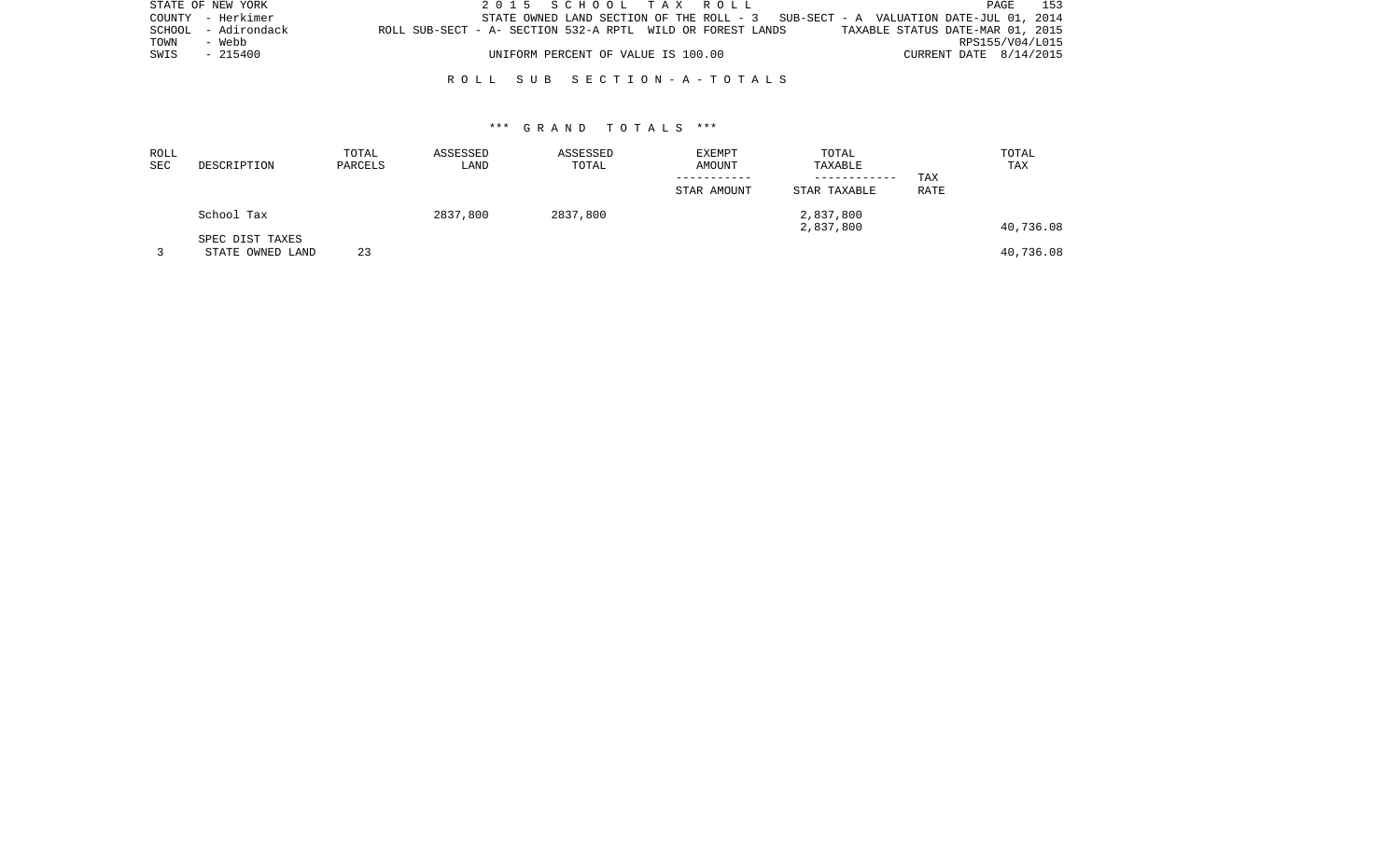| STATE OF NEW YORK<br>- Herkimer<br>COUNTY<br>- Adirondack<br>SCHOOL<br>- Webb<br>TOWN<br>$-215400$<br>SWIS | 2 0 1 5<br>ROLL SUB-SECT - X- SECTION 542 | SCHOOL      | T A X<br>ROLL<br>STATE OWNED LAND SECTION OF THE ROLL - 3<br>RPTL AGGREGATE ASSESSMENTS<br>OWNERS NAME SEOUENCE<br>UNIFORM PERCENT OF VALUE IS 100.00 | SUB-SECT - X VALUATION DATE-JUL 01, 2014<br>TAXABLE STATUS DATE-MAR 01, 2015 | 154<br>PAGE  |
|------------------------------------------------------------------------------------------------------------|-------------------------------------------|-------------|-------------------------------------------------------------------------------------------------------------------------------------------------------|------------------------------------------------------------------------------|--------------|
| TAX MAP PARCEL NUMBER                                                                                      | PROPERTY LOCATION & CLASS ASSESSMENT      |             |                                                                                                                                                       |                                                                              |              |
| CURRENT OWNERS NAME                                                                                        | SCHOOL DISTRICT                           | LAND        | TAX DESCRIPTION                                                                                                                                       | TAXABLE VALUE                                                                |              |
| CURRENT OWNERS ADDRESS                                                                                     | PARCEL SIZE/GRID COORD                    | TOTAL       | SPECIAL DISTRICTS                                                                                                                                     | ·***************** 333.__1_37 *******************                            | TAX AMOUNT   |
|                                                                                                            | 1992 Apaaa                                |             |                                                                                                                                                       | ACCT 7333037                                                                 |              |
| $333. - 1 - 37$                                                                                            | 991 Adirondack p                          |             | School Tax                                                                                                                                            | 10732,390                                                                    | 154,061.42   |
| State Of New York                                                                                          | 302601<br>Adirondack                      | $\Omega$    |                                                                                                                                                       |                                                                              |              |
| Land Claim Unit                                                                                            | Adirondack Central School                 | 10732,390   |                                                                                                                                                       |                                                                              |              |
| Gov A E Smith Office Bld                                                                                   | 1992 Apaaa                                |             |                                                                                                                                                       |                                                                              |              |
| Albany, NY 13326                                                                                           | FULL MARKET VALUE                         | 10732,390   |                                                                                                                                                       |                                                                              |              |
|                                                                                                            |                                           |             | TOTAL TAX ---                                                                                                                                         |                                                                              | 154,061.42** |
|                                                                                                            |                                           |             |                                                                                                                                                       | DATE #1                                                                      | 09/30/15     |
|                                                                                                            |                                           |             |                                                                                                                                                       | AMT DUE                                                                      | 154,061.42   |
|                                                                                                            |                                           |             |                                                                                                                                                       |                                                                              |              |
|                                                                                                            | 1992 Apaaa                                |             |                                                                                                                                                       | ACCT 7333037                                                                 |              |
| $333 - 3 - 37$                                                                                             | 993 Transition t                          |             | School Tax                                                                                                                                            | 0.00                                                                         | 0.00         |
| State Of New York                                                                                          | Adirondack<br>302601                      | 0           |                                                                                                                                                       |                                                                              |              |
| Land Claim Unit                                                                                            | Adirondack Central School                 | $\Omega$    |                                                                                                                                                       |                                                                              |              |
| Gov A E Smith Office Bld                                                                                   | 1992 Apaaa                                |             |                                                                                                                                                       |                                                                              |              |
| Albany, NY 13326                                                                                           | FULL MARKET VALUE                         | $\mathbf 0$ |                                                                                                                                                       |                                                                              |              |
|                                                                                                            |                                           |             | TOTAL TAX ---                                                                                                                                         |                                                                              | $0.00**$     |
|                                                                                                            |                                           |             |                                                                                                                                                       |                                                                              |              |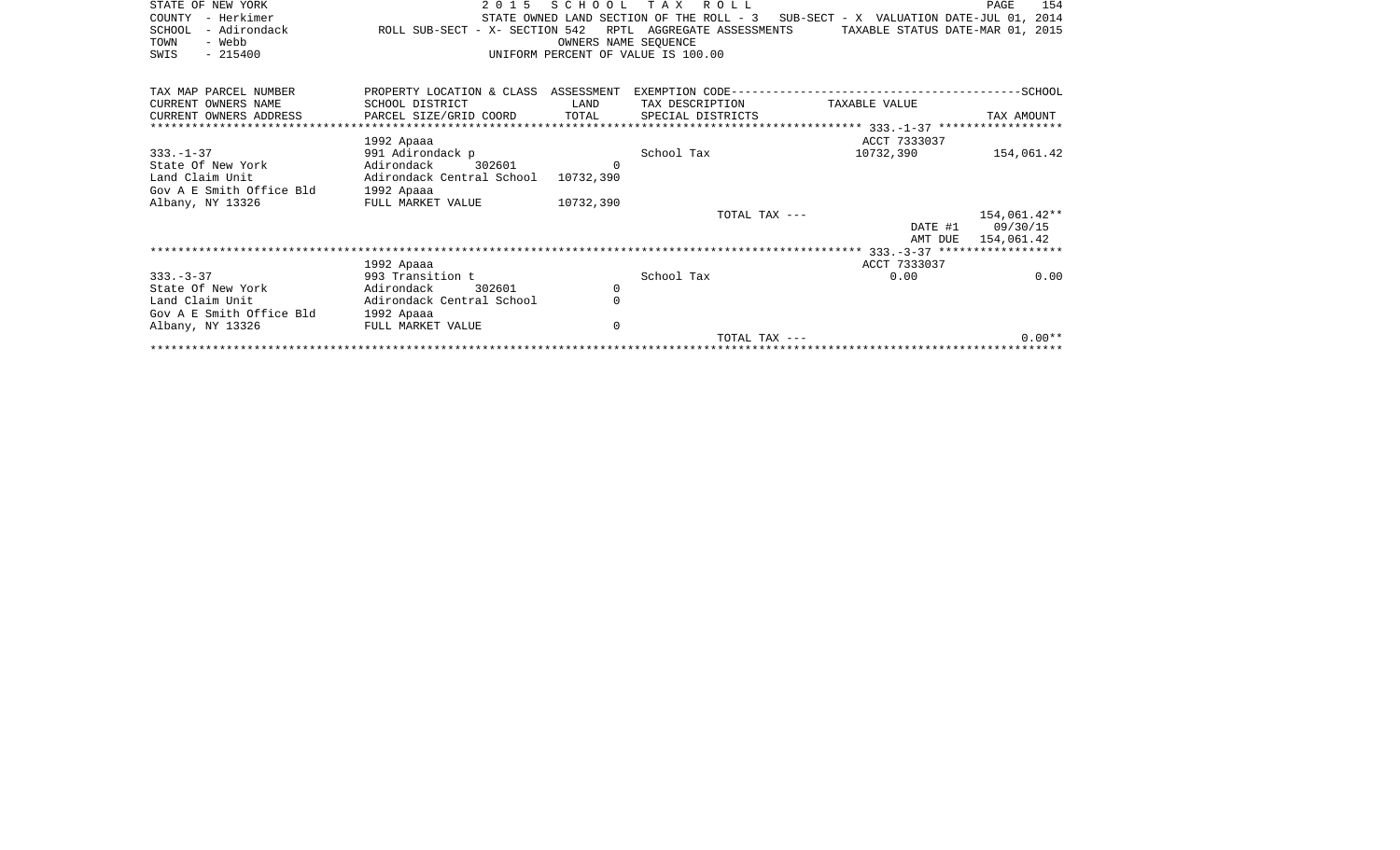|      | STATE OF NEW YORK   | 2015 SCHOOL TAX ROLL                                                                          |                        | PAGE 155 |
|------|---------------------|-----------------------------------------------------------------------------------------------|------------------------|----------|
|      | COUNTY - Herkimer   | STATE OWNED LAND SECTION OF THE ROLL - 3 SUB-SECT - X VALUATION DATE-JUL 01, 2014             |                        |          |
|      | SCHOOL - Adirondack | TAXABLE STATUS DATE-MAR 01, 2015<br>ROLL SUB-SECT - X- SECTION 542 RPTL AGGREGATE ASSESSMENTS |                        |          |
| TOWN | - Webb              |                                                                                               | RPS155/V04/L015        |          |
| SWIS | $-215400$           | UNIFORM PERCENT OF VALUE IS 100.00                                                            | CURRENT DATE 8/14/2015 |          |
|      |                     |                                                                                               |                        |          |

#### R O L L S U B S E C T I O N - X - T O T A L S

## \*\*\* S P E C I A L D I S T R I C T S U M M A R Y \*\*\*

|      |      | $m \wedge m \wedge n$<br>. U 171 | <b>FYTFNCT∩N</b><br>- 71 | ∴N.  | $\cdots$ | <b>DA 4 DI</b> |               | JIAL |
|------|------|----------------------------------|--------------------------|------|----------|----------------|---------------|------|
| CODE | NAMF | UAROTT                           | <b>TIZE</b>              | JU P |          | OUN            | .<br>$\cdots$ |      |

## NO SPECIAL DISTRICTS AT THIS LEVEL

#### \*\*\* S C H O O L D I S T R I C T S U M M A R Y \*\*\*

| CODE   | DISTRICT NAME                    | TOTAL<br>PARCELS | ASSESSED<br>LAND | ASSESSED<br>TOTAL | EXEMPT<br>AMOUNT | TOTAL<br>TAXABLE |            |
|--------|----------------------------------|------------------|------------------|-------------------|------------------|------------------|------------|
|        |                                  |                  |                  |                   | STAR AMOUNT      | STAR TAXABLE     | TOTAL TAX  |
|        | Adirondack                       | 2                |                  | 10732,390         |                  | 10,732,390       |            |
| 302601 |                                  |                  |                  |                   |                  | 10,732,390       | 154,061.42 |
|        | SUB-TOTAL                        | 2                |                  | 10732,390         |                  | 10,732,390       |            |
|        | $S \cup B - T \cup T A L (CONT)$ |                  |                  |                   |                  | 10,732,390       | 154,061.42 |
|        | TOTAL                            | 2                |                  | 10732,390         |                  | 10,732,390       |            |
|        |                                  |                  |                  |                   |                  |                  |            |
|        | TO TAL (CONT)                    |                  |                  |                   |                  | 10,732,390       | 154,061.42 |

\*\*\* S Y S T E M C O D E S S U M M A R Y \*\*\*

#### NO SYSTEM EXEMPTIONS AT THIS LEVEL

\*\*\* E X E M P T I O N S U M M A R Y \*\*\*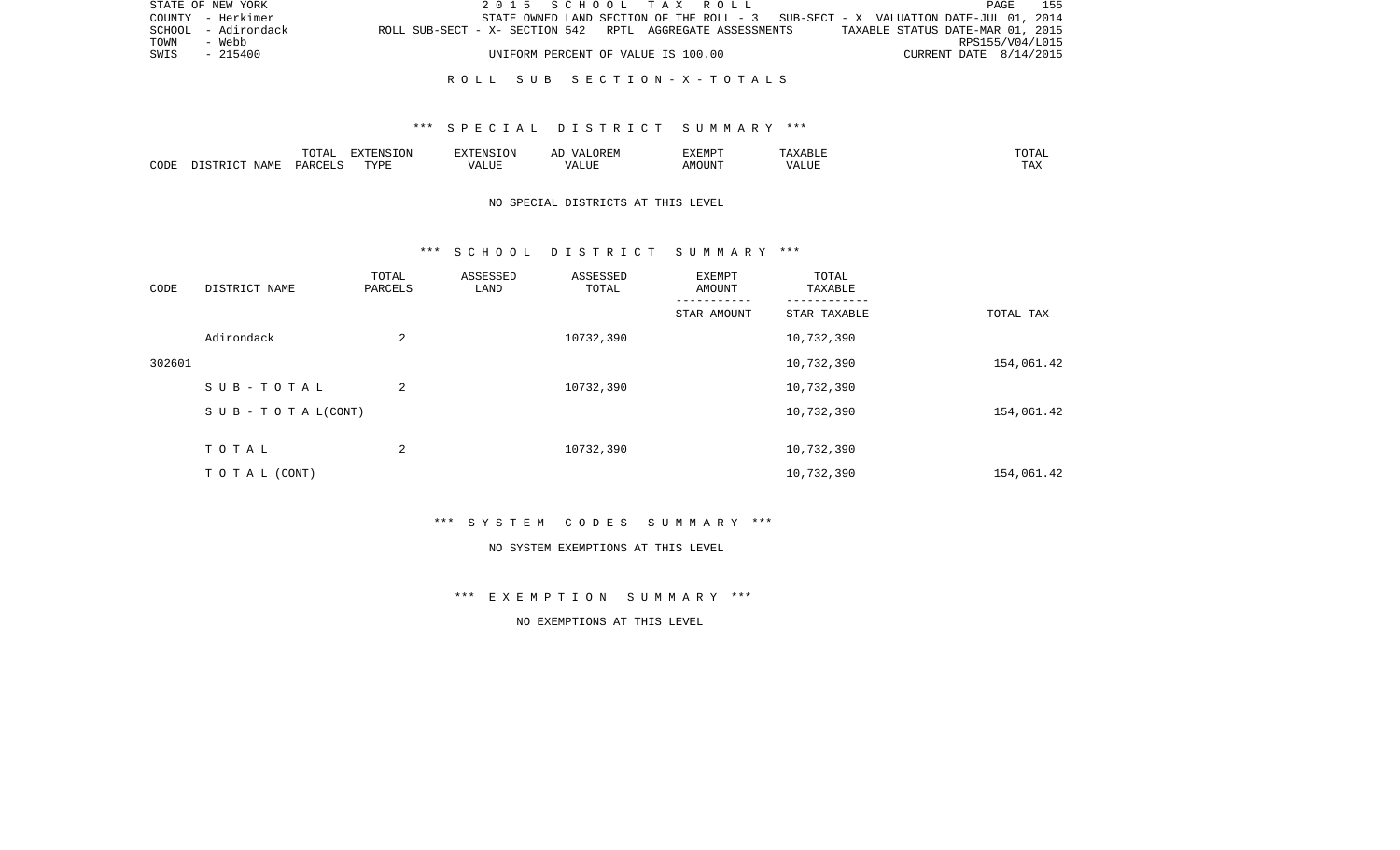|      | STATE OF NEW YORK   | 2015 SCHOOL TAX ROLL                                                              |  |                                  |                        | PAGE | 156 |
|------|---------------------|-----------------------------------------------------------------------------------|--|----------------------------------|------------------------|------|-----|
|      | COUNTY - Herkimer   | STATE OWNED LAND SECTION OF THE ROLL - 3 SUB-SECT - X VALUATION DATE-JUL 01, 2014 |  |                                  |                        |      |     |
|      | SCHOOL - Adirondack | ROLL SUB-SECT - X- SECTION 542 RPTL AGGREGATE ASSESSMENTS                         |  | TAXABLE STATUS DATE-MAR 01, 2015 |                        |      |     |
| TOWN | - Webb              |                                                                                   |  |                                  | RPS155/V04/L015        |      |     |
| SWIS | $-215400$           | UNIFORM PERCENT OF VALUE IS 100.00                                                |  |                                  | CURRENT DATE 8/14/2015 |      |     |
|      |                     |                                                                                   |  |                                  |                        |      |     |

## R O L L S U B S E C T I O N - X - T O T A L S

| ROLL |                  | TOTAL   | ASSESSED | ASSESSED  | <b>EXEMPT</b> | TOTAL        |             | TOTAL      |
|------|------------------|---------|----------|-----------|---------------|--------------|-------------|------------|
| SEC  | DESCRIPTION      | PARCELS | LAND     | TOTAL     | AMOUNT        | TAXABLE      |             | TAX        |
|      |                  |         |          |           |               | ------------ | TAX         |            |
|      |                  |         |          |           | STAR AMOUNT   | STAR TAXABLE | <b>RATE</b> |            |
|      | School Tax       |         |          | 10732,390 |               | 10,732,390   |             |            |
|      |                  |         |          |           |               | 10,732,390   |             | 154,061.42 |
|      | SPEC DIST TAXES  |         |          |           |               |              |             |            |
|      | STATE OWNED LAND |         |          |           |               |              |             | 154,061.42 |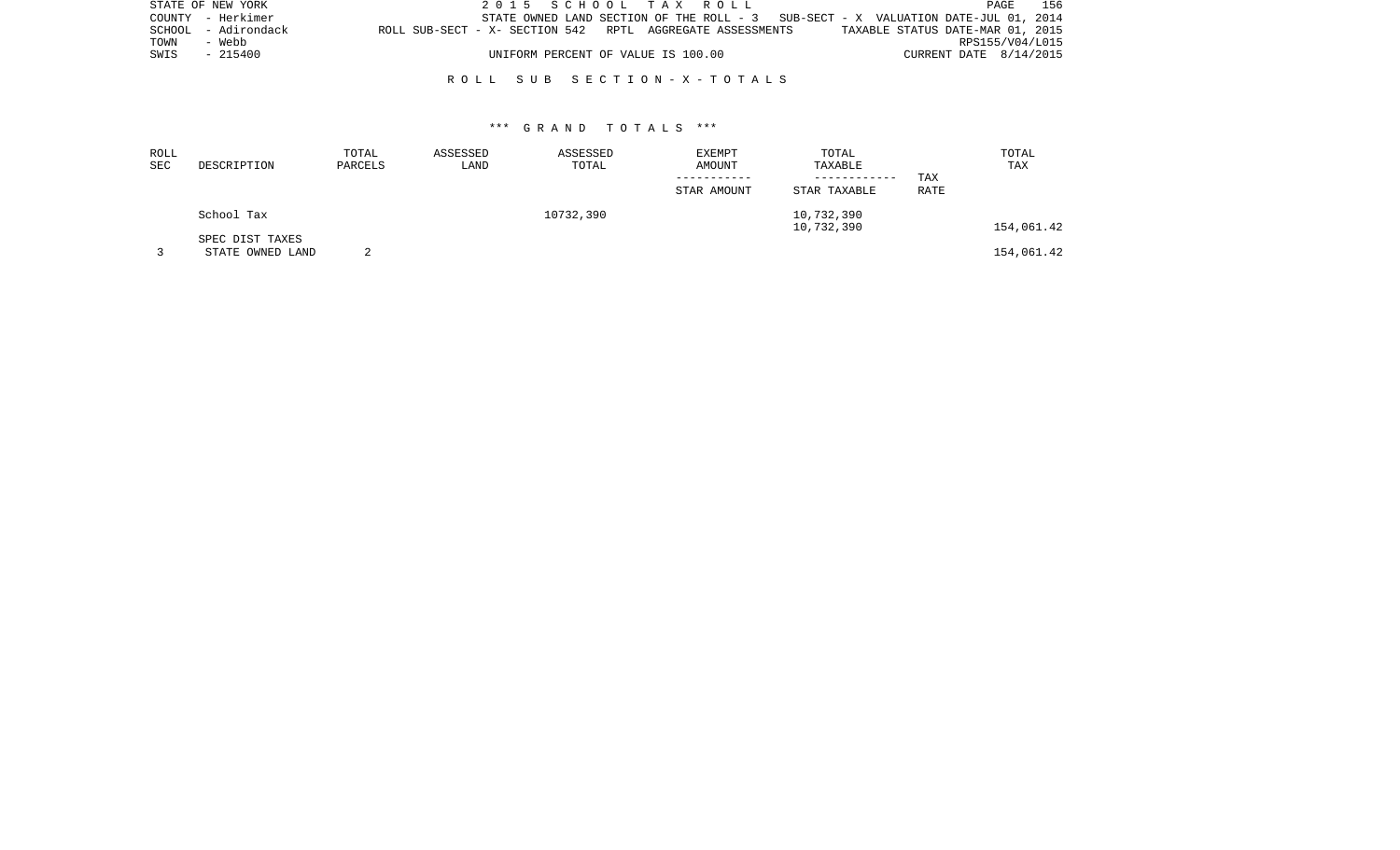|      | STATE OF NEW YORK   | 2015 SCHOOL TAX ROLL                     | 157<br>PAGE                      |
|------|---------------------|------------------------------------------|----------------------------------|
|      | COUNTY - Herkimer   | STATE OWNED LAND SECTION OF THE ROLL - 3 | VALUATION DATE-JUL 01, 2014      |
|      | SCHOOL - Adirondack |                                          | TAXABLE STATUS DATE-MAR 01, 2015 |
| TOWN | - Webb              |                                          | RPS155/V04/L015                  |
| SWIS | $-215400$           | UNIFORM PERCENT OF VALUE IS 100.00       | CURRENT DATE $8/14/2015$         |
|      |                     |                                          |                                  |
|      |                     | ROLL SECTION TOTALS                      |                                  |

|      |                          | $T$ $\cap$ $T$ $\cap$ $\cap$ $\cap$<br>۵.<br>. U 1 1 1 1 | <b>EXTENSION</b>     |      | , R ⊧:N<br>$\frac{1}{2}$  | <b>EXEMP</b><br>، تلند که ب<br>. | AABLE           | ◡∸⊷           |
|------|--------------------------|----------------------------------------------------------|----------------------|------|---------------------------|----------------------------------|-----------------|---------------|
| CODI | JAME<br>$\sim$<br>סידי ד | . PARCET $\tilde{c}$                                     | $m \tau \tau m$<br>. | ALUF | $\land$ LUF<br>$\sqrt{ }$ | OUN".<br>MC                      | 77\TTTT<br>ALUI | may<br>⊥ டு∡⊾ |

# NO SPECIAL DISTRICTS AT THIS LEVEL

#### \*\*\* S C H O O L D I S T R I C T S U M M A R Y \*\*\*

| CODE   | DISTRICT NAME                    | TOTAL<br>PARCELS | ASSESSED<br>LAND | ASSESSED<br>TOTAL | EXEMPT<br>AMOUNT | TOTAL<br>TAXABLE |            |
|--------|----------------------------------|------------------|------------------|-------------------|------------------|------------------|------------|
|        |                                  |                  |                  |                   | STAR AMOUNT      | STAR TAXABLE     | TOTAL TAX  |
|        | Adirondack                       | 25               | 2837,800         | 13570,190         |                  | 13,570,190       |            |
| 302601 |                                  |                  |                  |                   |                  | 13,570,190       | 194,797.50 |
|        | SUB-TOTAL                        | 25               | 2837,800         | 13570,190         |                  | 13,570,190       |            |
|        | $S \cup B - T \cup T A L (CONT)$ |                  |                  |                   |                  | 13,570,190       | 194,797.50 |
|        | TOTAL                            | 25               | 2837,800         | 13570,190         |                  | 13,570,190       |            |
|        | T O T A L (CONT)                 |                  |                  |                   |                  | 13,570,190       | 194,797.50 |

\*\*\* S Y S T E M C O D E S S U M M A R Y \*\*\*

#### NO SYSTEM EXEMPTIONS AT THIS LEVEL

\*\*\* E X E M P T I O N S U M M A R Y \*\*\*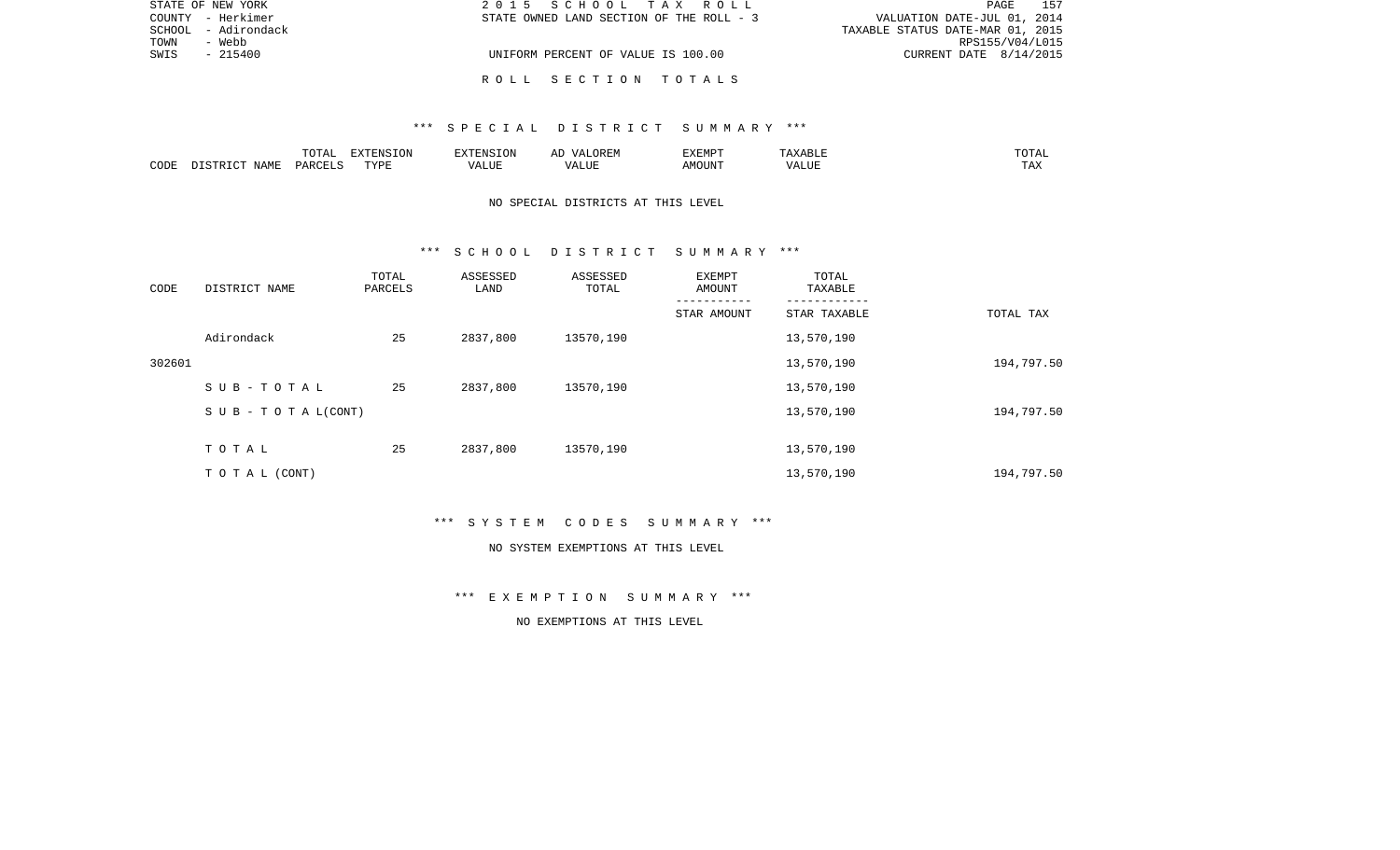| STATE OF NEW YORK   | 2015 SCHOOL TAX ROLL                     | 158<br>PAGE                      |
|---------------------|------------------------------------------|----------------------------------|
| COUNTY - Herkimer   | STATE OWNED LAND SECTION OF THE ROLL - 3 | VALUATION DATE-JUL 01, 2014      |
| SCHOOL - Adirondack |                                          | TAXABLE STATUS DATE-MAR 01, 2015 |
| TOWN<br>- Webb      |                                          | RPS155/V04/L015                  |
| SWIS<br>- 215400    | UNIFORM PERCENT OF VALUE IS 100.00       | CURRENT DATE 8/14/2015           |
|                     |                                          |                                  |
|                     | ROLL SECTION TOTALS                      |                                  |

| ROLL<br>SEC | DESCRIPTION                         | TOTAL<br>PARCELS | ASSESSED<br>LAND | ASSESSED<br>TOTAL | EXEMPT<br>AMOUNT | TOTAL<br>TAXABLE             |             | TOTAL<br>TAX |
|-------------|-------------------------------------|------------------|------------------|-------------------|------------------|------------------------------|-------------|--------------|
|             |                                     |                  |                  |                   | STAR AMOUNT      | ------------<br>STAR TAXABLE | TAX<br>RATE |              |
|             | School Tax                          |                  | 2837,800         | 13570,190         |                  | 13,570,190<br>13,570,190     |             | 194,797.50   |
|             | SPEC DIST TAXES<br>STATE OWNED LAND | 25               |                  |                   |                  |                              |             | 194,797.50   |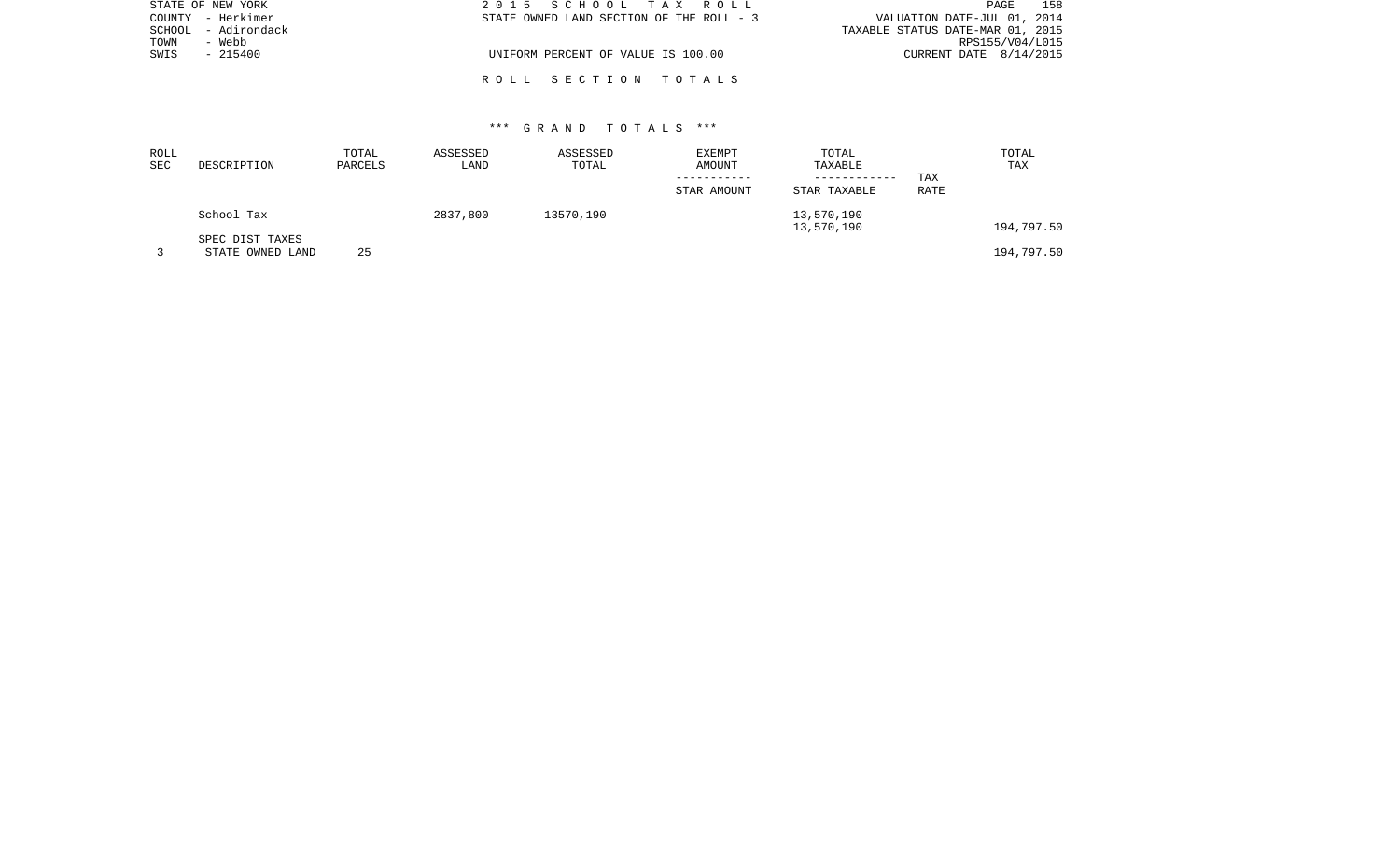| STATE OF NEW YORK<br>COUNTY - Herkimer<br>- Adirondack<br>SCHOOL<br>TOWN<br>- Webb<br>$-215400$<br>SWIS | 2 0 1 5                                                                                      | OWNERS NAME SEQUENCE | SCHOOL TAX ROLL<br>UTILITY & R.R. SECTION OF THE ROLL - 6<br>UNIFORM PERCENT OF VALUE IS 100.00 | PAGE<br>VALUATION DATE-JUL 01, 2014<br>TAXABLE STATUS DATE-MAR 01, 2015 |            |  |
|---------------------------------------------------------------------------------------------------------|----------------------------------------------------------------------------------------------|----------------------|-------------------------------------------------------------------------------------------------|-------------------------------------------------------------------------|------------|--|
| TAX MAP PARCEL NUMBER                                                                                   | PROPERTY LOCATION & CLASS ASSESSMENT EXEMPTION CODE-----------------------------------SCHOOL |                      |                                                                                                 |                                                                         |            |  |
| CURRENT OWNERS NAME                                                                                     | SCHOOL DISTRICT                                                                              | LAND                 | TAX DESCRIPTION                                                                                 | TAXABLE VALUE                                                           |            |  |
| CURRENT OWNERS ADDRESS                                                                                  | PARCEL SIZE/GRID COORD                                                                       | TOTAL                | SPECIAL DISTRICTS                                                                               |                                                                         | TAX AMOUNT |  |
|                                                                                                         |                                                                                              |                      |                                                                                                 |                                                                         |            |  |
|                                                                                                         | Outside Plant                                                                                |                      |                                                                                                 |                                                                         | BILL 264   |  |
| 654.000-0000-618.750-1883                                                                               | 836 Telecom. eq.                                                                             |                      | School Tax                                                                                      | 6,377                                                                   | 91.54      |  |
| Citizens Telecom Co. of NY Inc Adirondack                                                               | 302601                                                                                       | $\Omega$             |                                                                                                 |                                                                         |            |  |
| Stefan Peleschuk                                                                                        | Telecommunication Ceiling                                                                    | 6,377                |                                                                                                 |                                                                         |            |  |
| 3 Highridge Park                                                                                        | Adk School                                                                                   |                      |                                                                                                 |                                                                         |            |  |
| Stamford, CT 06905                                                                                      | Ceiling No. 618750-2154<br>FULL MARKET VALUE                                                 | 6,377                |                                                                                                 |                                                                         |            |  |
|                                                                                                         |                                                                                              |                      | TOTAL TAX ---                                                                                   |                                                                         | $91.54**$  |  |
|                                                                                                         |                                                                                              |                      |                                                                                                 | DATE #1                                                                 | 09/30/15   |  |
|                                                                                                         |                                                                                              |                      |                                                                                                 | AMT DUE                                                                 | 91.54      |  |
|                                                                                                         |                                                                                              |                      |                                                                                                 |                                                                         |            |  |
|                                                                                                         | Outside Plant                                                                                |                      |                                                                                                 |                                                                         | BILL 265   |  |
| 654.000-9999-132.350-1882                                                                               | 884 Elec Dist Out                                                                            |                      | School Tax                                                                                      | 24,444                                                                  | 350.89     |  |
| Niagara Mohawk Power Corp                                                                               | Adirondack<br>302601                                                                         | $\Omega$             |                                                                                                 |                                                                         |            |  |
| Attn: Real Estate Tax Dept                                                                              | Poles Wires Cables                                                                           | 24,444               |                                                                                                 |                                                                         |            |  |
| 300 Erie Blvd West<br>Syracuse, NY 13202                                                                | FULL MARKET VALUE                                                                            | 24,400               |                                                                                                 |                                                                         |            |  |
|                                                                                                         |                                                                                              |                      | TOTAL TAX ---                                                                                   |                                                                         | $350.89**$ |  |
|                                                                                                         |                                                                                              |                      |                                                                                                 | DATE #1                                                                 | 09/30/15   |  |
|                                                                                                         |                                                                                              |                      |                                                                                                 | AMT DUE                                                                 | 350.89     |  |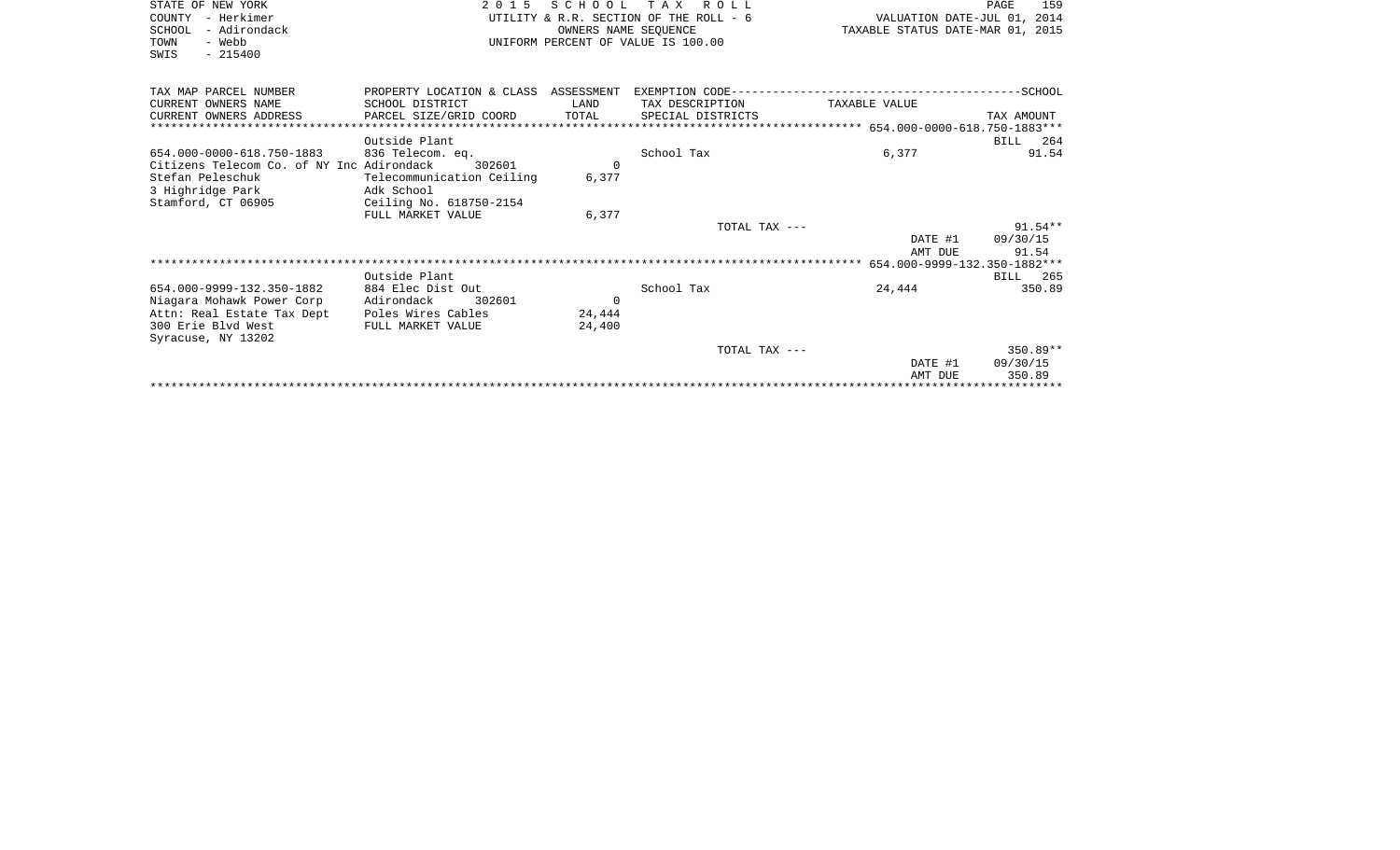|      | STATE OF NEW YORK   |                           | 2015 SCHOOL TAX ROLL                   |  |                                  | PAGE            | 160 |
|------|---------------------|---------------------------|----------------------------------------|--|----------------------------------|-----------------|-----|
|      | COUNTY - Herkimer   |                           | UTILITY & R.R. SECTION OF THE ROLL - 6 |  | VALUATION DATE-JUL 01, 2014      |                 |     |
|      | SCHOOL - Adirondack |                           |                                        |  | TAXABLE STATUS DATE-MAR 01, 2015 |                 |     |
| TOWN | - Webb              |                           |                                        |  |                                  | RPS155/V04/L015 |     |
| SWIS | - 215400            |                           |                                        |  | CURRENT DATE $8/14/2015$         |                 |     |
|      |                     |                           |                                        |  |                                  |                 |     |
|      |                     | ROLL SUB SECTION- -TOTALS |                                        |  |                                  |                 |     |

|      |        | <b>noma</b>                                  | <b>ION</b><br>n v |           | $\cdots$ | ,,, <del>,</del> ,,,,<br>⊣עדש∀י |                     | ۰д<br>---- |
|------|--------|----------------------------------------------|-------------------|-----------|----------|---------------------------------|---------------------|------------|
| CODE | NI∆N⊪. | $\ldots$ $\cap$ $\cap$ $\ldots$ $\cap$<br>◡◠ | <b>TIZT</b>       | $- - - -$ |          | MOUN'                           | $\lambda$<br>" שבב. | ⊥ 冖∡       |

## NO SPECIAL DISTRICTS AT THIS LEVEL

#### \*\*\* S C H O O L D I S T R I C T S U M M A R Y \*\*\*

| CODE   | DISTRICT NAME             | TOTAL<br>PARCELS | ASSESSED<br>LAND | ASSESSED<br>TOTAL | EXEMPT<br>AMOUNT | TOTAL<br>TAXABLE |           |
|--------|---------------------------|------------------|------------------|-------------------|------------------|------------------|-----------|
|        |                           |                  |                  |                   | STAR AMOUNT      | STAR TAXABLE     | TOTAL TAX |
|        | Adirondack                | 2                |                  | 30,821            |                  | 30,821           |           |
| 302601 |                           |                  |                  |                   |                  | 30,821           | 442.43    |
|        | SUB-TOTAL                 | 2                |                  | 30,821            |                  | 30,821           |           |
|        | S U B - T O T A $L(CONT)$ |                  |                  |                   |                  | 30,821           | 442.43    |
|        |                           |                  |                  |                   |                  |                  |           |
|        | TOTAL                     | 2                |                  | 30,821            |                  | 30,821           |           |
|        | TO TAL (CONT)             |                  |                  |                   |                  | 30,821           | 442.43    |

\*\*\* S Y S T E M C O D E S S U M M A R Y \*\*\*

#### NO SYSTEM EXEMPTIONS AT THIS LEVEL

\*\*\* E X E M P T I O N S U M M A R Y \*\*\*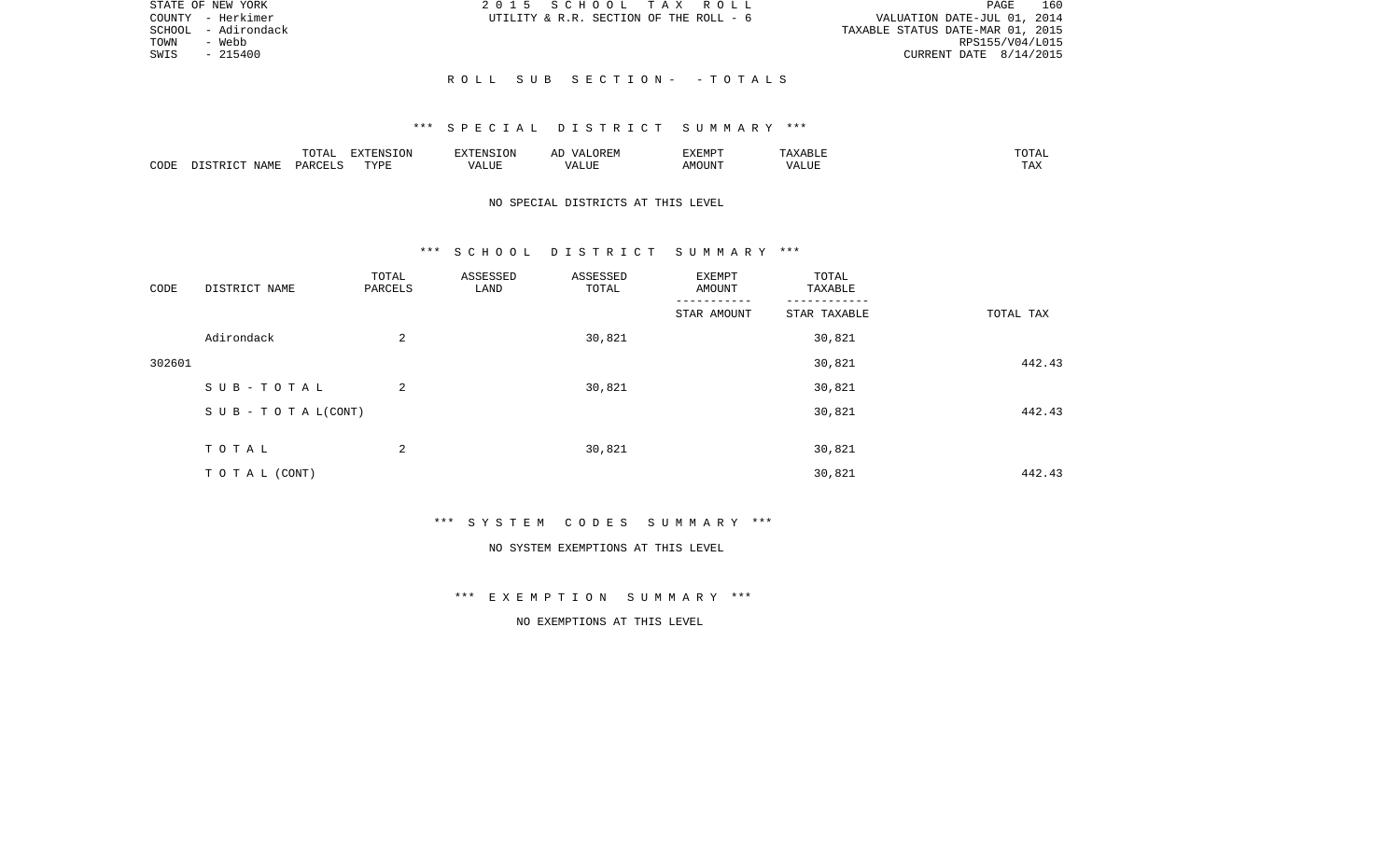| STATE OF NEW YORK |                   | 2015 SCHOOL TAX ROLL                   | 161<br>PAGE                      |
|-------------------|-------------------|----------------------------------------|----------------------------------|
|                   | COUNTY - Herkimer | UTILITY & R.R. SECTION OF THE ROLL - 6 | VALUATION DATE-JUL 01, 2014      |
| SCHOOL            | - Adirondack      |                                        | TAXABLE STATUS DATE-MAR 01, 2015 |
| TOWN              | - Webb            |                                        | RPS155/V04/L015                  |
| SWIS              | $-215400$         |                                        | CURRENT DATE $8/14/2015$         |
|                   |                   |                                        |                                  |
|                   |                   | ROLL SUB SECTION- -TOTALS              |                                  |

| ROLL<br>SEC | DESCRIPTION                         | TOTAL<br>PARCELS | ASSESSED<br>LAND | ASSESSED<br>TOTAL | EXEMPT<br>AMOUNT<br>STAR AMOUNT | TOTAL<br>TAXABLE<br>------------<br>STAR TAXABLE | TAX<br>RATE | TOTAL<br>TAX |
|-------------|-------------------------------------|------------------|------------------|-------------------|---------------------------------|--------------------------------------------------|-------------|--------------|
|             | School Tax                          |                  |                  | 30,821            |                                 | 30,821<br>30,821                                 |             | 442.43       |
|             | SPEC DIST TAXES<br>UTILITIES & N.C. |                  |                  |                   |                                 |                                                  |             | 442.43       |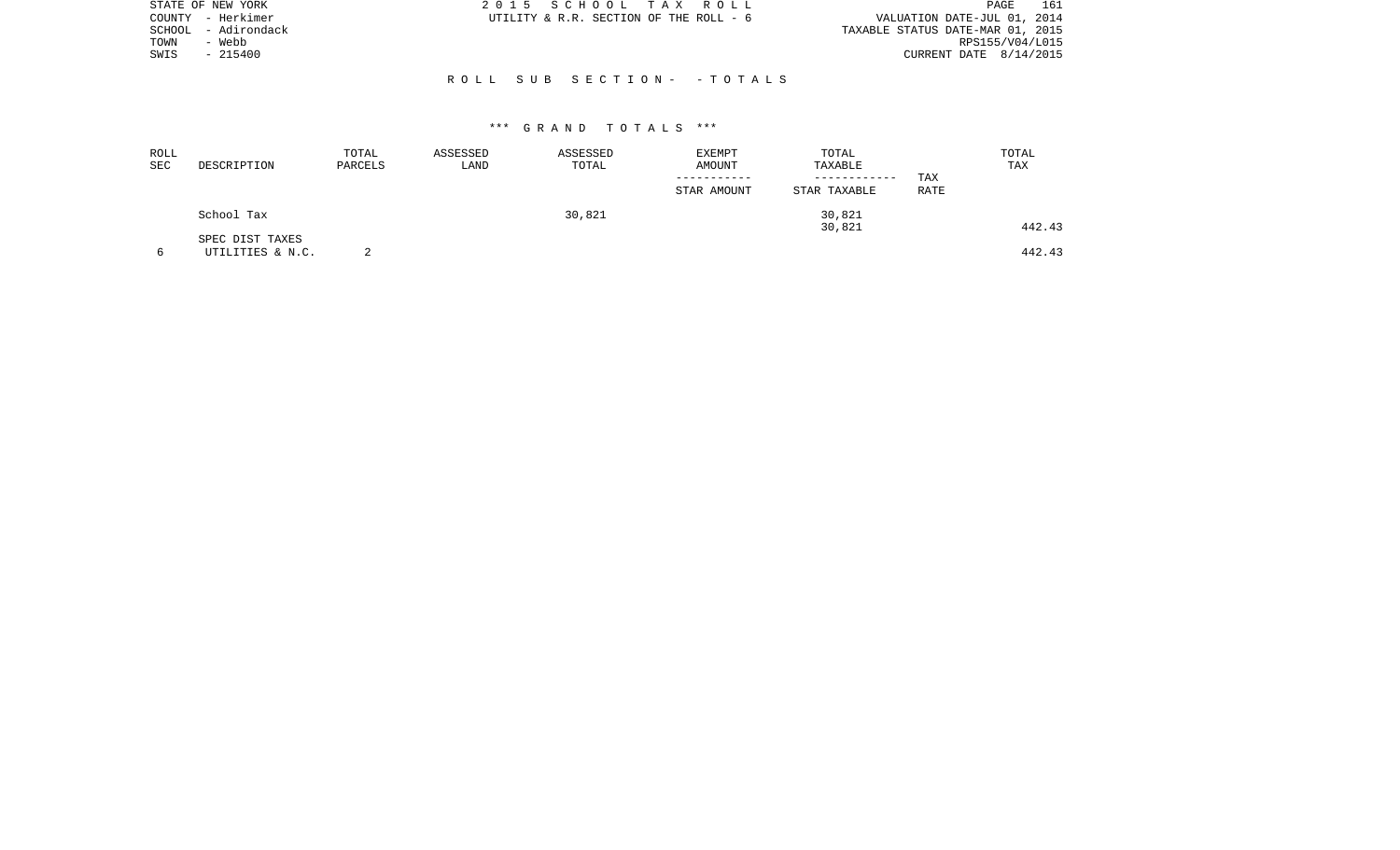| STATE OF NEW YORK      | 2015 SCHOOL TAX ROLL                   |  | 162<br>PAGE                      |
|------------------------|----------------------------------------|--|----------------------------------|
| COUNTY - Herkimer      | UTILITY & R.R. SECTION OF THE ROLL - 6 |  | VALUATION DATE-JUL 01, 2014      |
| - Adirondack<br>SCHOOL |                                        |  | TAXABLE STATUS DATE-MAR 01, 2015 |
| TOWN<br>- Webb         |                                        |  | RPS155/V04/L015                  |
| SWIS<br>$-215400$      |                                        |  | CURRENT DATE 8/14/2015           |
|                        |                                        |  |                                  |

### R O L L S E C T I O N T O T A L S

## \*\*\* S P E C I A L D I S T R I C T S U M M A R Y \*\*\*

|      |      | <b><u>noma</u></b><br>- 777 | - \ JIN          | a' Nisi   | 17 L<br><del></del> | <b>EXEMP1</b> |                             | ◡▴▱                   |
|------|------|-----------------------------|------------------|-----------|---------------------|---------------|-----------------------------|-----------------------|
| CODE | NAME | י א ב⊂                      | <b>TVD'</b><br>. | . L I U P |                     | 5.5077377     | <br>` /  Д .<br><b>ALUF</b> | <b>TRA</b><br>- - - - |

# NO SPECIAL DISTRICTS AT THIS LEVEL

#### \*\*\* S C H O O L D I S T R I C T S U M M A R Y \*\*\*

| CODE   | DISTRICT NAME                    | TOTAL<br>PARCELS | ASSESSED<br>LAND | ASSESSED<br>TOTAL | EXEMPT<br>AMOUNT | TOTAL<br>TAXABLE |           |
|--------|----------------------------------|------------------|------------------|-------------------|------------------|------------------|-----------|
|        |                                  |                  |                  |                   | STAR AMOUNT      | STAR TAXABLE     | TOTAL TAX |
|        | Adirondack                       | 2                |                  | 30,821            |                  | 30,821           |           |
| 302601 |                                  |                  |                  |                   |                  | 30,821           | 442.43    |
|        | SUB-TOTAL                        | 2                |                  | 30,821            |                  | 30,821           |           |
|        | $S \cup B - T \cup T A L (CONT)$ |                  |                  |                   |                  | 30,821           | 442.43    |
|        |                                  |                  |                  |                   |                  |                  |           |
|        | TOTAL                            | 2                |                  | 30,821            |                  | 30,821           |           |
|        | TO TAL (CONT)                    |                  |                  |                   |                  | 30,821           | 442.43    |

\*\*\* S Y S T E M C O D E S S U M M A R Y \*\*\*

#### NO SYSTEM EXEMPTIONS AT THIS LEVEL

\*\*\* E X E M P T I O N S U M M A R Y \*\*\*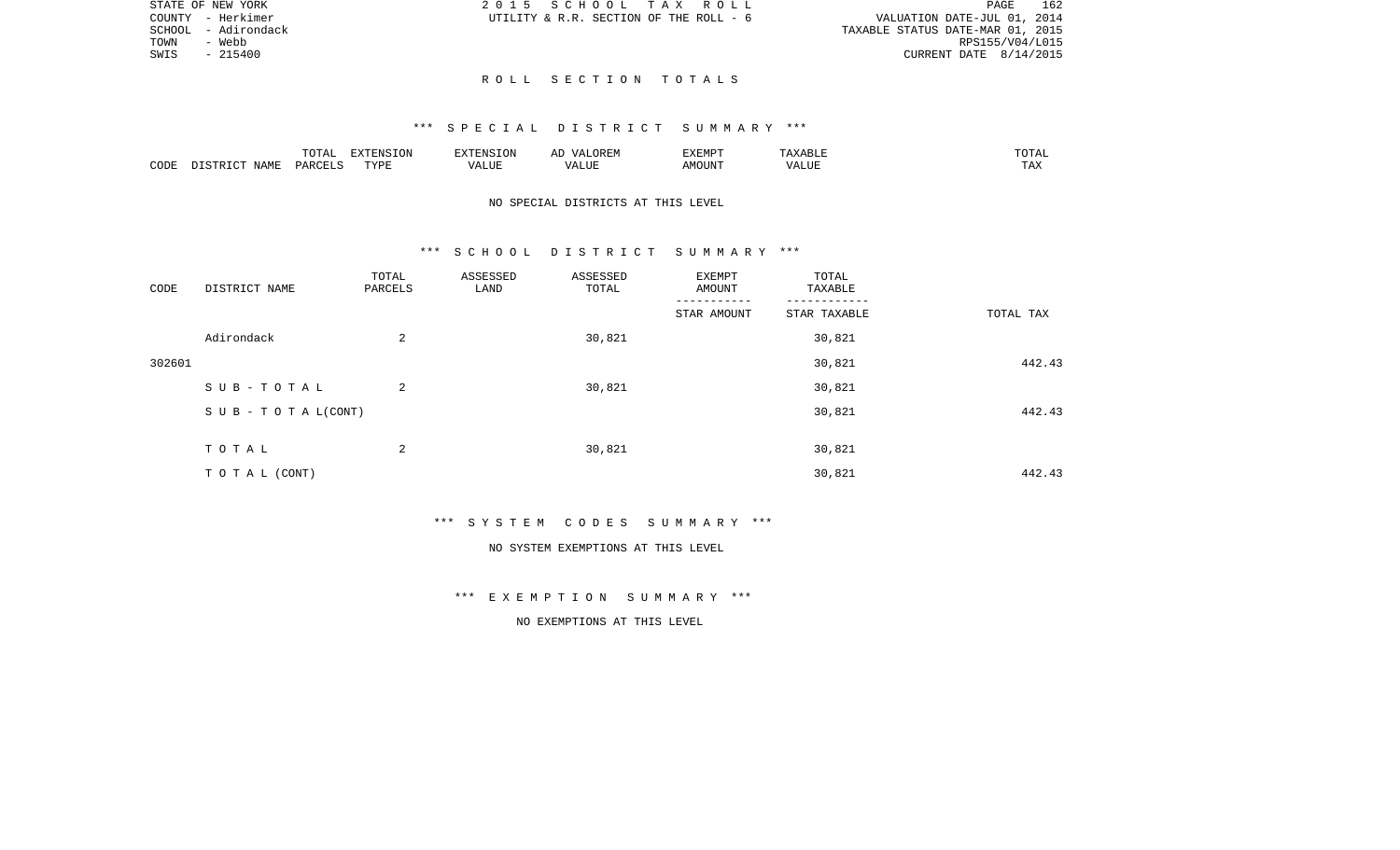| STATE OF NEW YORK      | 2015 SCHOOL TAX ROLL                   | 163<br>PAGE                      |
|------------------------|----------------------------------------|----------------------------------|
| COUNTY - Herkimer      | UTILITY & R.R. SECTION OF THE ROLL - 6 | VALUATION DATE-JUL 01, 2014      |
| - Adirondack<br>SCHOOL |                                        | TAXABLE STATUS DATE-MAR 01, 2015 |
| - Webb<br>TOWN         |                                        | RPS155/V04/L015                  |
| SWIS<br>$-215400$      |                                        | CURRENT DATE $8/14/2015$         |
|                        |                                        |                                  |
|                        | ROLL SECTION TOTALS                    |                                  |

| <b>ROLL</b><br>SEC | DESCRIPTION                         | TOTAL<br>PARCELS | ASSESSED<br>LAND | ASSESSED<br>TOTAL | <b>EXEMPT</b><br>AMOUNT<br>-----------<br>STAR AMOUNT | TOTAL<br>TAXABLE<br>------------<br>STAR TAXABLE | TOTAL<br>TAX<br>TAX<br>RATE |
|--------------------|-------------------------------------|------------------|------------------|-------------------|-------------------------------------------------------|--------------------------------------------------|-----------------------------|
|                    | School Tax                          |                  |                  | 30,821            |                                                       | 30,821<br>30,821                                 | 442.43                      |
| 6                  | SPEC DIST TAXES<br>UTILITIES & N.C. |                  |                  |                   |                                                       |                                                  | 442.43                      |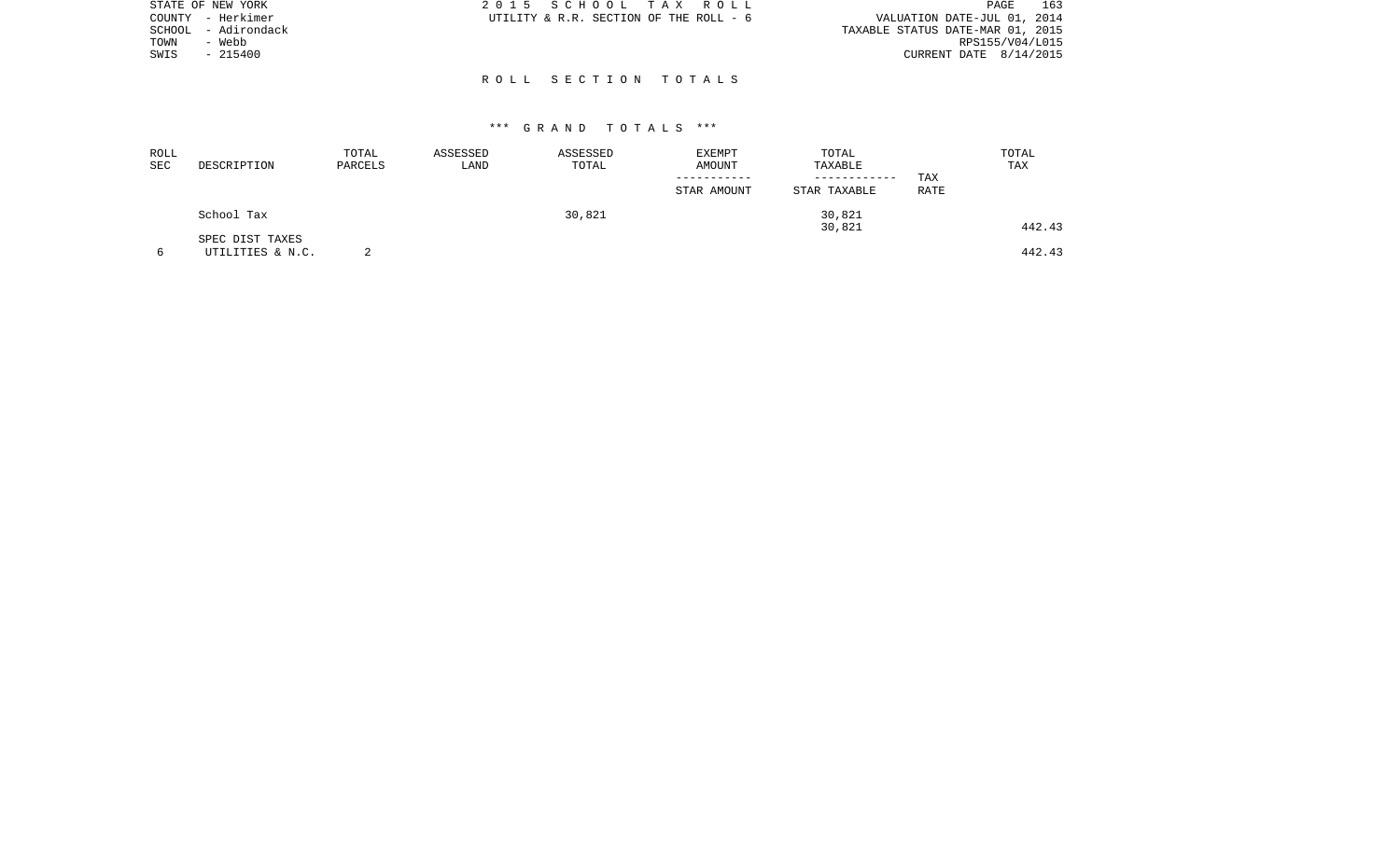| STATE OF NEW YORK<br>– Herkimer<br>COUNTY<br>SCHOOL<br>- Adirondack<br>TOWN<br>- Webb<br>$-215400$<br>SWIS | 2 0 1 5                                                       |         | SCHOOL TAX ROLL<br>OWNERS NAME SEOUENCE<br>UNIFORM PERCENT OF VALUE IS 100.00 | WHOLLY EXEMPT SECTION OF THE ROLL - 8 WALUATION DATE-JUL 01, 2014<br>TAXABLE STATUS DATE-MAR 01, 2015 | 164<br>PAGE |
|------------------------------------------------------------------------------------------------------------|---------------------------------------------------------------|---------|-------------------------------------------------------------------------------|-------------------------------------------------------------------------------------------------------|-------------|
| TAX MAP PARCEL NUMBER                                                                                      | PROPERTY LOCATION & CLASS ASSESSMENT                          |         |                                                                               |                                                                                                       |             |
| CURRENT OWNERS NAME                                                                                        | SCHOOL DISTRICT<br><b>EXAMPLE THE STATE OF STATE OF STATE</b> |         | TAX DESCRIPTION                                                               | TAXABLE VALUE                                                                                         |             |
| CURRENT OWNERS ADDRESS                                                                                     | PARCEL SIZE/GRID COORD                                        | TOTAL   | SPECIAL DISTRICTS                                                             |                                                                                                       | TAX AMOUNT  |
|                                                                                                            | Township 1                                                    |         |                                                                               |                                                                                                       |             |
| $053. - 1 - 16.1$                                                                                          | 932 Forest s532b - WTRFNT                                     |         | WHOLLY EX 50000                                                               |                                                                                                       | 657,900     |
| State of New York                                                                                          | 302601<br>Adirondack                                          |         | 570,100 School Tax                                                            | 0.00                                                                                                  | 0.00        |
| ORPS, NYS Thruway Authority                                                                                | 1 108                                                         | 657,900 |                                                                               |                                                                                                       |             |
| 200 Southern Blvd                                                                                          | Twp 1 Mrtr Den                                                |         |                                                                               |                                                                                                       |             |
| Albany, NY 12209                                                                                           | ACRES 137.80<br>EAST-0362404 NRTH-1732422                     |         |                                                                               |                                                                                                       |             |
|                                                                                                            | FULL MARKET VALUE                                             | 657,900 |                                                                               |                                                                                                       |             |
|                                                                                                            |                                                               |         | TOTAL TAX ---                                                                 |                                                                                                       | $0.00**$    |
|                                                                                                            |                                                               |         |                                                                               |                                                                                                       |             |
|                                                                                                            | Township 1                                                    |         |                                                                               |                                                                                                       |             |
| $053. -1 - 25$                                                                                             | 972 Underwater                                                |         | WHOLLY EX 50000                                                               |                                                                                                       | 155,600     |
| State of New York Dept of Audi Adirondack 302601 155,600 School Tax<br>Land Claims Unit                    | 1 132 Sand Lake                                               | 155,600 |                                                                               | 0.00                                                                                                  | 0.00        |
| Gov A E Smith Office Bldg                                                                                  | Twp 1 Mrtr Den                                                |         |                                                                               |                                                                                                       |             |
| Albany, NY 13326                                                                                           | ACRES 326.60                                                  |         |                                                                               |                                                                                                       |             |
|                                                                                                            | EAST-0359758 NRTH-1727020                                     |         |                                                                               |                                                                                                       |             |
|                                                                                                            | FULL MARKET VALUE                                             | 155,600 |                                                                               |                                                                                                       |             |
|                                                                                                            |                                                               |         | TOTAL TAX ---                                                                 |                                                                                                       | $0.00**$    |
|                                                                                                            |                                                               |         |                                                                               |                                                                                                       |             |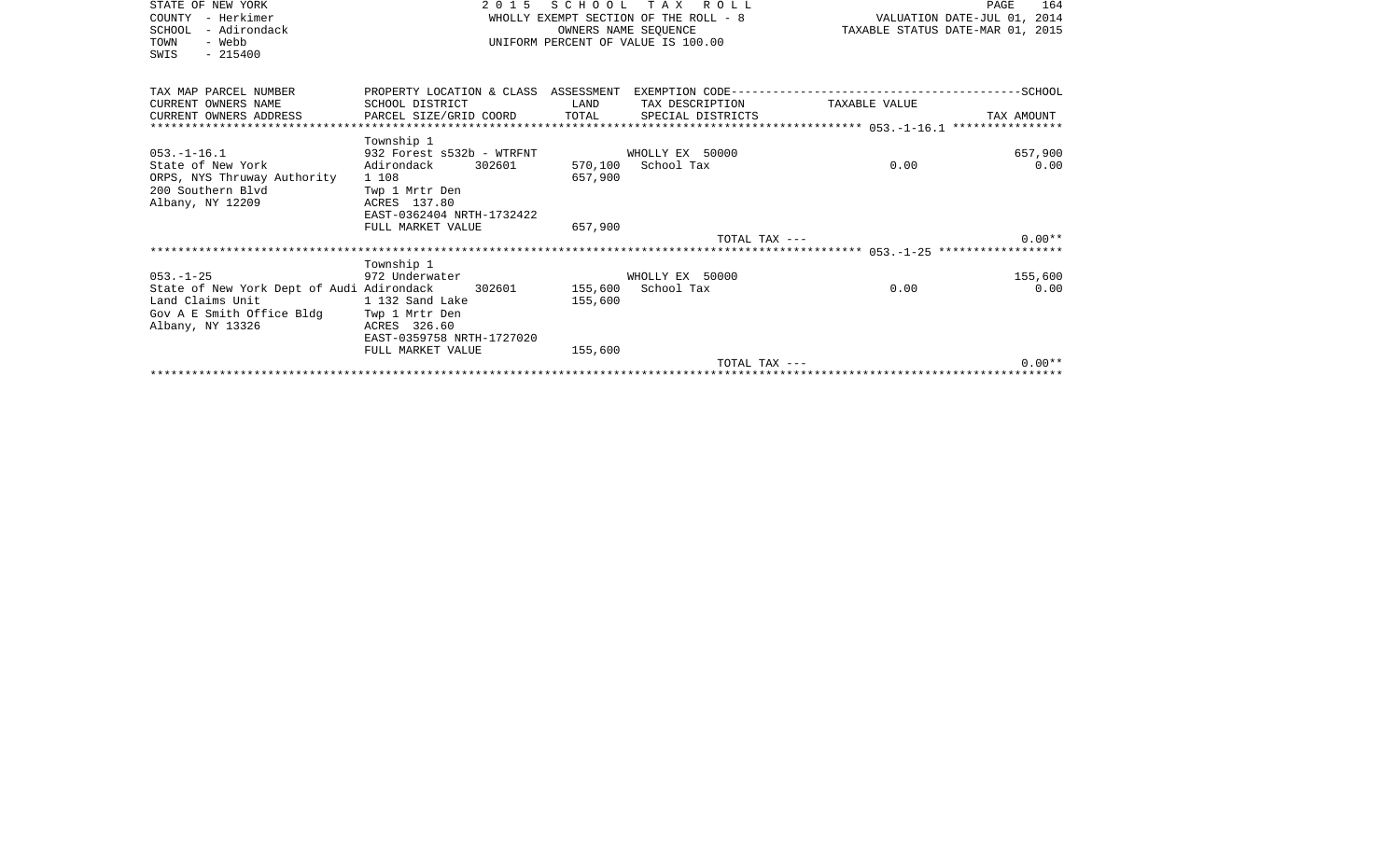| STATE OF NEW YORK   | 2015 SCHOOL TAX ROLL                  | 165<br>PAGE                      |
|---------------------|---------------------------------------|----------------------------------|
| COUNTY - Herkimer   | WHOLLY EXEMPT SECTION OF THE ROLL - 8 | VALUATION DATE-JUL 01, 2014      |
| SCHOOL - Adirondack |                                       | TAXABLE STATUS DATE-MAR 01, 2015 |
| TOWN<br>- Webb      | UNIFORM PERCENT OF VALUE IS 100.00    | RPS155/V04/L015                  |
| SWIS<br>- 215400    |                                       | CURRENT DATE $8/14/2015$         |
|                     |                                       |                                  |
|                     | ROLL SUB SECTION- -TOTALS             |                                  |

|      |       | <b>momm</b><br>◡∸⊷                | EXTENSION   | $7 - 21$       | $\cdots$ | 57735705<br>. .<br>7 YEN A |                              | ۰д<br>- - - - -        |
|------|-------|-----------------------------------|-------------|----------------|----------|----------------------------|------------------------------|------------------------|
| CODE | NAME. | $\alpha$ DORT $\tau$<br><b>DA</b> | <b>TITE</b> | T T T<br>/ALUE |          | MOUN.                      | $-77$<br>$\lambda$<br>٬ اسد. | $m \times n$<br>⊥ டு∡: |

## NO SPECIAL DISTRICTS AT THIS LEVEL

#### \*\*\* S C H O O L D I S T R I C T S U M M A R Y \*\*\*

| CODE   | DISTRICT NAME             | TOTAL<br>PARCELS | ASSESSED<br>LAND | ASSESSED<br>TOTAL | EXEMPT<br>AMOUNT | TOTAL<br>TAXABLE |           |
|--------|---------------------------|------------------|------------------|-------------------|------------------|------------------|-----------|
|        |                           |                  |                  |                   | STAR AMOUNT      | STAR TAXABLE     | TOTAL TAX |
|        | Adirondack                | 2                | 725,700          | 813,500           | 813,500          |                  |           |
| 302601 |                           |                  |                  |                   |                  |                  |           |
|        | SUB-TOTAL                 | 2                | 725,700          | 813,500           | 813,500          |                  |           |
|        | S U B - T O T A $L(CONT)$ |                  |                  |                   |                  |                  |           |
|        |                           |                  |                  |                   |                  |                  |           |
|        | TOTAL                     | 2                | 725,700          | 813,500           | 813,500          |                  |           |
|        | TOTAL (CONT)              |                  |                  |                   |                  |                  |           |

# \*\*\* S Y S T E M C O D E S S U M M A R Y \*\*\*

| CODE  | DESCRIPTION        | TOTAL<br>PARCELS | SCHOOL             |
|-------|--------------------|------------------|--------------------|
| 50000 | WHOLLY EX<br>тотаь |                  | 813,500<br>813,500 |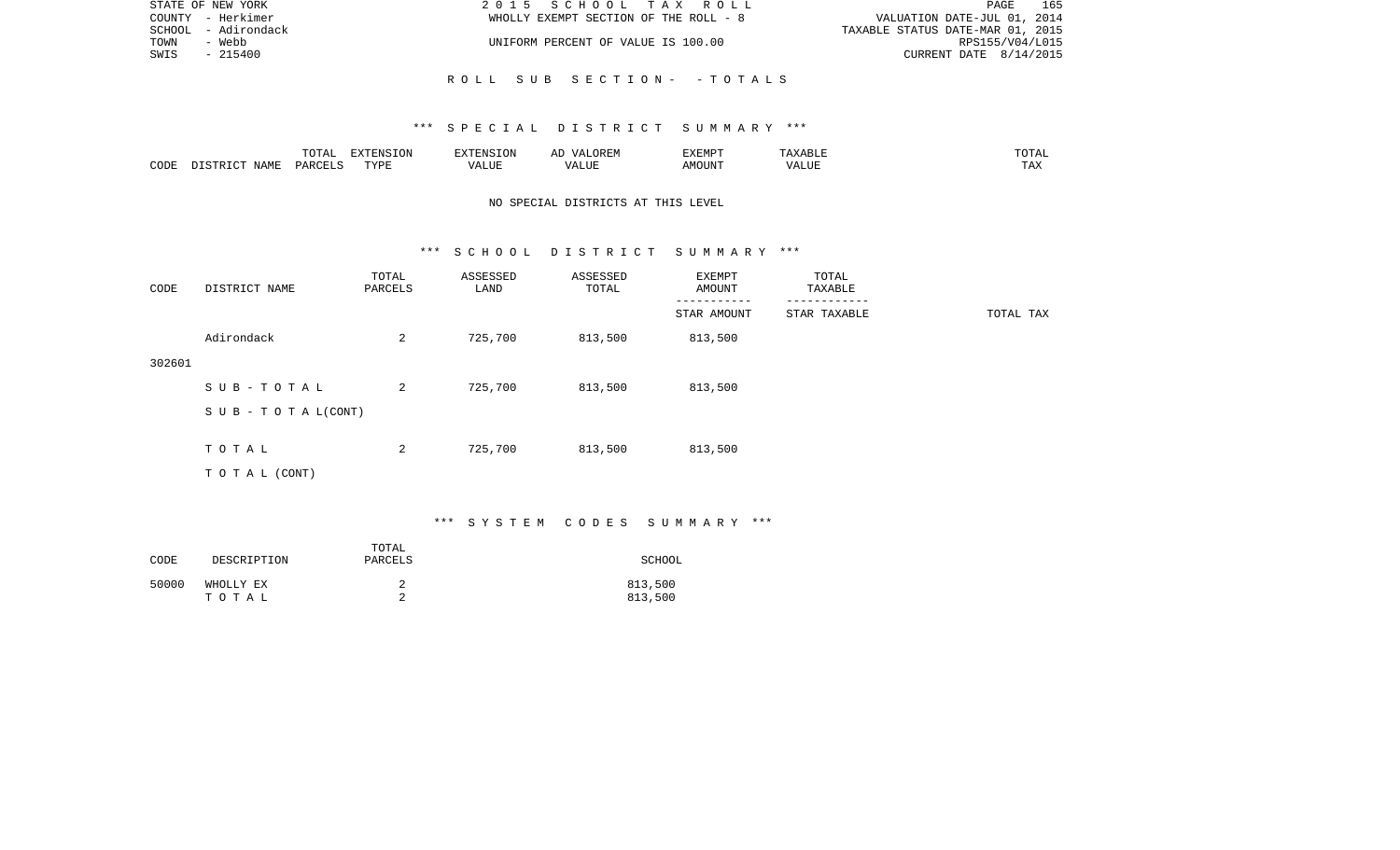| 2015 SCHOOL TAX ROLL                  | PAGE.                            | 166 |
|---------------------------------------|----------------------------------|-----|
| WHOLLY EXEMPT SECTION OF THE ROLL - 8 | VALUATION DATE-JUL 01, 2014      |     |
|                                       | TAXABLE STATUS DATE-MAR 01, 2015 |     |
| UNIFORM PERCENT OF VALUE IS 100.00    | RPS155/V04/L015                  |     |
|                                       | CURRENT DATE $8/14/2015$         |     |
|                                       |                                  |     |

R O L L S U B S E C T I O N - - T O T A L S

## \*\*\* E X E M P T I O N S U M M A R Y \*\*\*

#### NO EXEMPTIONS AT THIS LEVEL

# \*\*\* G R A N D T O T A L S \*\*\*

| ROLL<br>SEC | DESCRIPTION                   | TOTAL<br>PARCELS | ASSESSED<br>LAND | ASSESSED<br>TOTAL | EXEMPT<br>AMOUNT | TOTAL<br>TAXABLE |             | TOTAL<br>TAX |
|-------------|-------------------------------|------------------|------------------|-------------------|------------------|------------------|-------------|--------------|
|             |                               |                  |                  |                   |                  |                  | TAX         |              |
|             |                               |                  |                  |                   | STAR AMOUNT      | STAR TAXABLE     | <b>RATE</b> |              |
|             | RS 8 TOTAL<br>SPEC DIST TAXES |                  | 725,700          | 813,500           | 813,500          |                  |             |              |

8 WHOLLY EXEMPT 2

STATE OF NEW YORK

COUNTY - Herkimer SCHOOL - Adirondack TOWN - Webb  $SWIS$  - 215400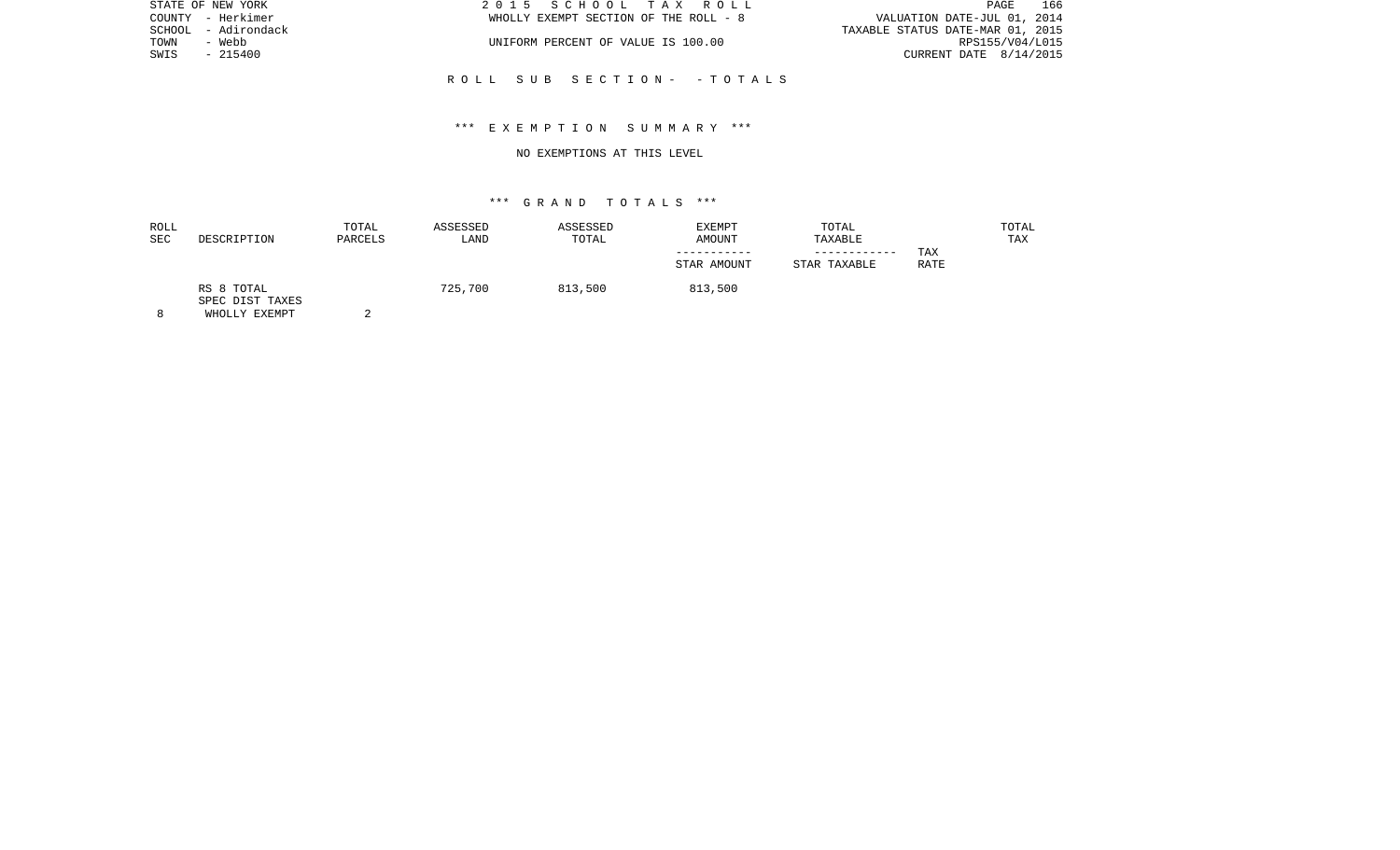| STATE OF NEW YORK   | 2015 SCHOOL TAX ROLL                  | 167<br>PAGE                      |
|---------------------|---------------------------------------|----------------------------------|
| COUNTY - Herkimer   | WHOLLY EXEMPT SECTION OF THE ROLL - 8 | VALUATION DATE-JUL 01, 2014      |
| SCHOOL - Adirondack |                                       | TAXABLE STATUS DATE-MAR 01, 2015 |
| TOWN<br>- Webb      | UNIFORM PERCENT OF VALUE IS 100.00    | RPS155/V04/L015                  |
| SWIS<br>- 215400    |                                       | CURRENT DATE $8/14/2015$         |
|                     |                                       |                                  |

R O L L S E C T I O N T O T A L S

|      |                    | TOTAL                        | EXTENSION | $\frac{1}{2}$<br>.         | <b>ΛΙΔ</b><br>▵ | EXEMPT |                | $m \wedge m \wedge r$<br>1 H A<br>. שנת |
|------|--------------------|------------------------------|-----------|----------------------------|-----------------|--------|----------------|-----------------------------------------|
| CODE | JAME<br>$T \cap T$ | $D$ $T$ $T$ .C<br><b>DAR</b> | TYPE      | <u>ид</u> .<br>۳۰ تا باشد. |                 | AMOUN' | - ---<br>'ALUL | $- - -$<br>LA                           |

# NO SPECIAL DISTRICTS AT THIS LEVEL

#### \*\*\* S C H O O L D I S T R I C T S U M M A R Y \*\*\*

| CODE   | DISTRICT NAME             | TOTAL<br>PARCELS | ASSESSED<br>LAND | ASSESSED<br>TOTAL | EXEMPT<br>AMOUNT | TOTAL<br>TAXABLE<br>-------- |           |
|--------|---------------------------|------------------|------------------|-------------------|------------------|------------------------------|-----------|
|        |                           |                  |                  |                   | STAR AMOUNT      | STAR TAXABLE                 | TOTAL TAX |
|        | Adirondack                | 2                | 725,700          | 813,500           | 813,500          |                              |           |
| 302601 |                           |                  |                  |                   |                  |                              |           |
|        | SUB-TOTAL                 | 2                | 725,700          | 813,500           | 813,500          |                              |           |
|        | S U B - T O T A $L(CONT)$ |                  |                  |                   |                  |                              |           |
|        |                           |                  |                  |                   |                  |                              |           |
|        | TOTAL                     | 2                | 725,700          | 813,500           | 813,500          |                              |           |
|        | T O T A L (CONT)          |                  |                  |                   |                  |                              |           |

# \*\*\* S Y S T E M C O D E S S U M M A R Y \*\*\*

| CODE  | DESCRIPTION        | TOTAL<br>PARCELS | SCHOOL             |
|-------|--------------------|------------------|--------------------|
| 50000 | WHOLLY EX<br>тотаь |                  | 813,500<br>813,500 |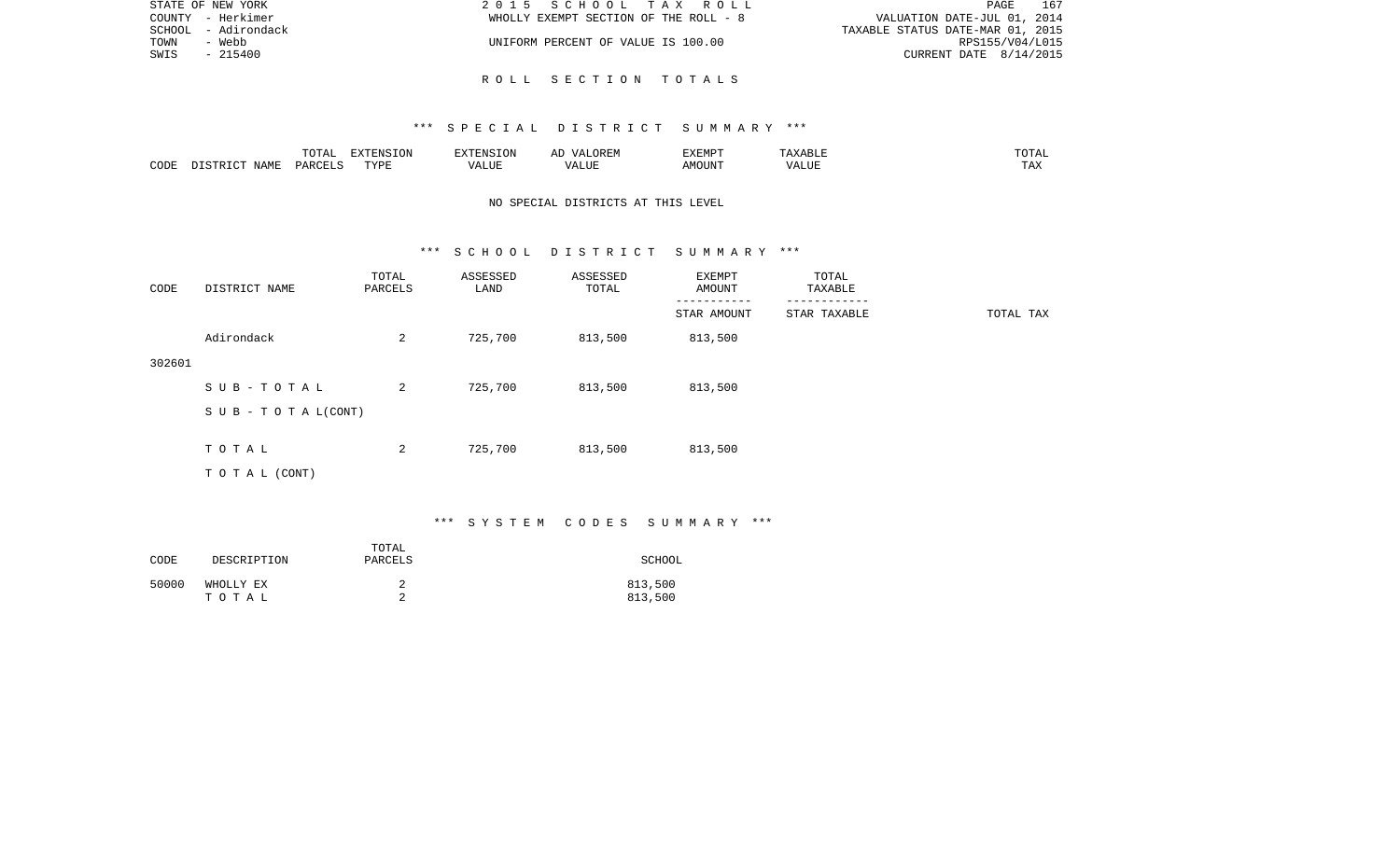|        | STATE OF NEW YORK | 2015 SCHOOL TAX ROLL                  | PAGE                             | 168 |
|--------|-------------------|---------------------------------------|----------------------------------|-----|
|        | COUNTY - Herkimer | WHOLLY EXEMPT SECTION OF THE ROLL - 8 | VALUATION DATE-JUL 01, 2014      |     |
| SCHOOL | - Adirondack      |                                       | TAXABLE STATUS DATE-MAR 01, 2015 |     |
| TOWN   | - Webb            | UNIFORM PERCENT OF VALUE IS 100.00    | RPS155/V04/L015                  |     |
| SWIS   | $-215400$         |                                       | CURRENT DATE $8/14/2015$         |     |
|        |                   |                                       |                                  |     |
|        |                   | ROLL SECTION TOTALS                   |                                  |     |

## \*\*\* E X E M P T I O N S U M M A R Y \*\*\*

#### NO EXEMPTIONS AT THIS LEVEL

## \*\*\* G R A N D T O T A L S \*\*\*

| ROLL<br><b>SEC</b> | DESCRIPTION                   | TOTAL<br>PARCELS | ASSESSED<br>LAND | ASSESSED<br>TOTAL | EXEMPT<br>AMOUNT<br>STAR AMOUNT | TOTAL<br>TAXABLE<br>------------<br>STAR TAXABLE | TAX<br><b>RATE</b> | TOTAL<br>TAX |
|--------------------|-------------------------------|------------------|------------------|-------------------|---------------------------------|--------------------------------------------------|--------------------|--------------|
|                    | RS 8 TOTAL<br>SPEC DIST TAXES |                  | 725,700          | 813,500           | 813,500                         |                                                  |                    |              |

8 WHOLLY EXEMPT 2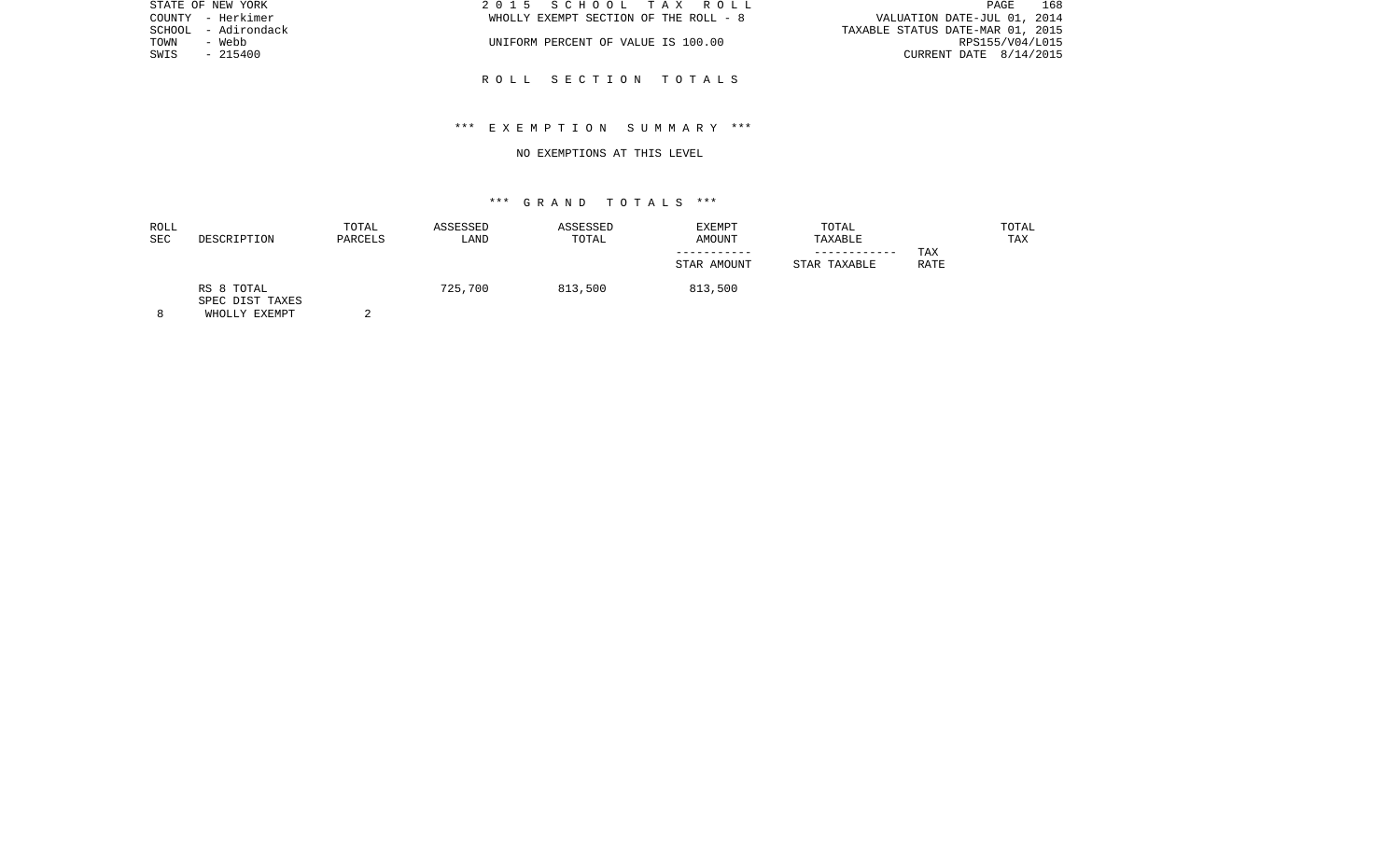|      | STATE OF NEW YORK   | 2015 SCHOOL TAX ROLL |  |                                  |                        | PAGE | 169 |
|------|---------------------|----------------------|--|----------------------------------|------------------------|------|-----|
|      | COUNTY - Herkimer   |                      |  | VALUATION DATE-JUL 01, 2014      |                        |      |     |
|      | SCHOOL - Adirondack | SWIS TOTALS          |  | TAXABLE STATUS DATE-MAR 01, 2015 |                        |      |     |
| TOWN | - Webb              |                      |  |                                  | RPS155/V04/L015        |      |     |
| SWIS | - 215400            |                      |  |                                  | CURRENT DATE 8/14/2015 |      |     |
|      |                     |                      |  |                                  |                        |      |     |

|      |         | ⊓∩m⊼ | <b>The State of State State</b> | - NIC 1 | 137 <del>.</del> 138. 139 | ∸⊷⊷ | $H \cap H$ |
|------|---------|------|---------------------------------|---------|---------------------------|-----|------------|
| CODE | $W$ AMP | UAR. | $mx \tau$                       | - ---   |                           |     | - ∠∡∡      |

## NO SPECIAL DISTRICTS AT THIS LEVEL

## \*\*\* S C H O O L D I S T R I C T S U M M A R Y \*\*\*

| CODE   | DISTRICT NAME                    | TOTAL<br>PARCELS | ASSESSED<br>LAND | ASSESSED<br>TOTAL | EXEMPT<br>AMOUNT | TOTAL<br>TAXABLE |           |              |
|--------|----------------------------------|------------------|------------------|-------------------|------------------|------------------|-----------|--------------|
|        |                                  |                  |                  |                   | STAR AMOUNT      | STAR TAXABLE     | TAX RATE  | TOTAL TAX    |
|        | Adirondack                       | 63               | 13506,700        | 26178,111         | 813,500          | 25,364,611       |           |              |
| 302601 |                                  |                  |                  |                   |                  | 25,364,611       | 14.354810 | 364, 104. 15 |
|        | SUB-TOTAL                        | 63               | 13506,700        | 26178,111         | 813,500          | 25,364,611       |           |              |
|        | $S \cup B - T \cup T A L (CONT)$ |                  |                  |                   |                  | 25,364,611       |           | 364, 104. 15 |
|        | TOTAL                            | 63               | 13506,700        | 26178,111         | 813,500          | 25,364,611       |           |              |
|        |                                  |                  |                  |                   |                  |                  |           |              |
|        | TOTAL (CONT)                     |                  |                  |                   |                  | 25,364,611       |           | 364, 104. 15 |

## \*\*\* S Y S T E M C O D E S S U M M A R Y \*\*\*

| CODE  | DESCRIPTION        | TOTAL<br>PARCELS | SCHOOL             |
|-------|--------------------|------------------|--------------------|
| 50000 | WHOLLY EX<br>тотаь |                  | 813,500<br>813,500 |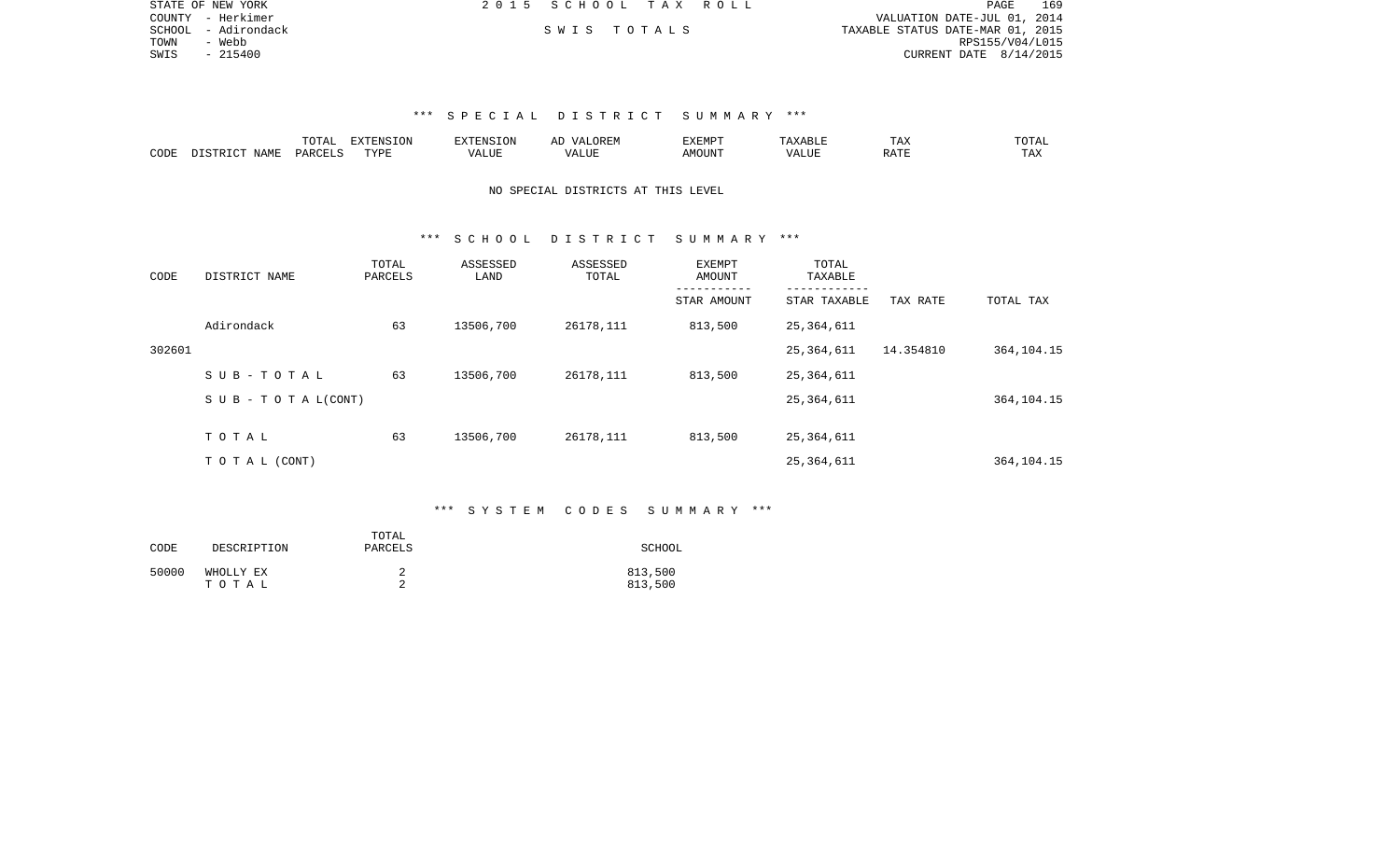|      | STATE OF NEW YORK   | 2015 SCHOOL TAX ROLL |             |                                  | PAGE            | 170 |
|------|---------------------|----------------------|-------------|----------------------------------|-----------------|-----|
|      | COUNTY - Herkimer   |                      |             | VALUATION DATE-JUL 01, 2014      |                 |     |
|      | SCHOOL - Adirondack |                      | SWIS TOTALS | TAXABLE STATUS DATE-MAR 01, 2015 |                 |     |
| TOWN | - Webb              |                      |             |                                  | RPS155/V04/L015 |     |
| SWIS | $-215400$           |                      |             | CURRENT DATE $8/14/2015$         |                 |     |

# \*\*\* E X E M P T I O N S U M M A R Y \*\*\*

#### NO EXEMPTIONS AT THIS LEVEL

| <b>ROLL</b><br><b>SEC</b> | DESCRIPTION                         | TOTAL<br>PARCELS | <b>ASSESSED</b><br>LAND | ASSESSED<br>TOTAL | <b>EXEMPT</b><br><b>AMOUNT</b> | TOTAL<br>TAXABLE<br>---------- | TAX         |              |
|---------------------------|-------------------------------------|------------------|-------------------------|-------------------|--------------------------------|--------------------------------|-------------|--------------|
|                           |                                     |                  |                         |                   | STAR AMOUNT                    | STAR TAXABLE                   | <b>RATE</b> |              |
|                           | School Tax                          |                  | 9943,200                | 11763,600         |                                | 11,763,600<br>11,763,600       | 14.354810   | 168,864.22   |
| $\mathbf{1}$              | SPEC DIST TAXES<br>TAXABLE          | 34               |                         |                   |                                |                                |             | 168,864.22   |
|                           | School Tax                          |                  | 2837,800                | 13570,190         |                                | 13,570,190<br>13,570,190       | 14.354810   | 194,797.50   |
| 3                         | SPEC DIST TAXES<br>STATE OWNED LAND | 25               |                         |                   |                                |                                |             | 194,797.50   |
|                           | School Tax                          |                  |                         | 30,821            |                                | 30,821<br>30,821               | 14.354810   | 442.43       |
| 6                         | SPEC DIST TAXES<br>UTILITIES & N.C. | 2                |                         |                   |                                |                                |             | 442.43       |
|                           |                                     |                  |                         |                   | 813,500                        |                                |             |              |
| 8                         | SPEC DIST TAXES<br>WHOLLY EXEMPT    | 2                |                         |                   |                                |                                |             |              |
|                           | School Tax                          |                  | 13506,700               | 26178,111         | 813,500                        | 25, 364, 611                   |             |              |
|                           | SPEC DIST TAXES                     |                  |                         |                   |                                | 25,364,611                     | 14.354810   | 364, 104. 15 |
| $\ast$                    | TOTAL<br>SUB                        | 63               |                         |                   |                                |                                |             | 364, 104. 15 |
|                           | School Tax                          |                  | 13506,700               | 26178,111         | 813,500                        | 25, 364, 611<br>25, 364, 611   | 14.354810   | 364, 104. 15 |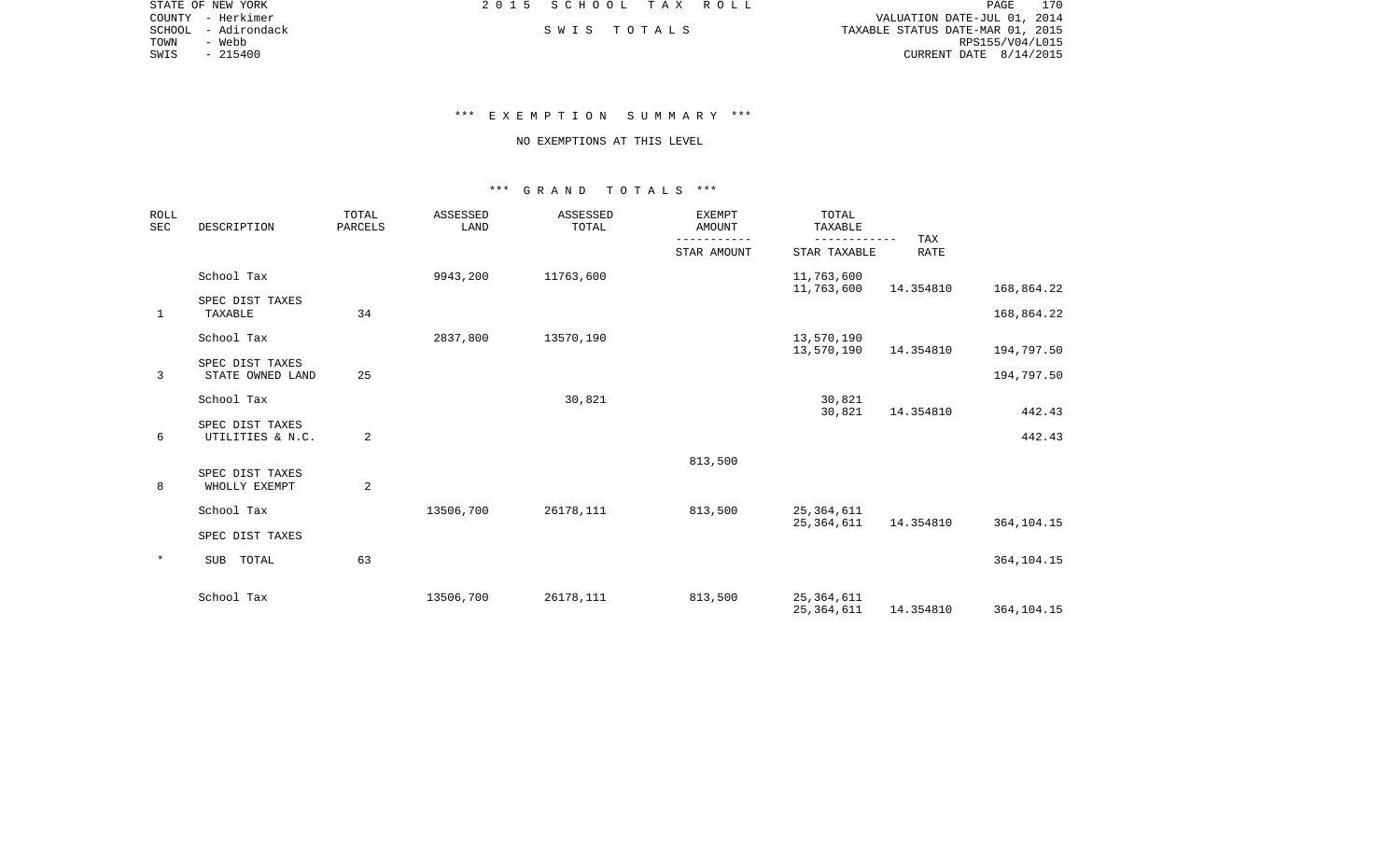|      | STATE OF NEW YORK   | 2015 SCHOOL TAX ROLL |  | PAGE                             |
|------|---------------------|----------------------|--|----------------------------------|
|      | COUNTY - Herkimer   |                      |  | VALUATION DATE-JUL 01, 2014      |
|      | SCHOOL - Adirondack | SWIS TOTALS          |  | TAXABLE STATUS DATE-MAR 01, 2015 |
| TOWN | - Webb              |                      |  | RPS155/V04/L015                  |
| SWIS | $-215400$           |                      |  | CURRENT DATE $8/14/2015$         |
|      |                     |                      |  |                                  |

| <b>ROLL</b><br><b>SEC</b> | DESCRIPTION     | ASSESSED<br>ASSESSED<br>TOTAL<br>PARCELS<br>TOTAL<br>LAND |  | EXEMPT<br><b>AMOUNT</b> | TOTAL<br>TAXABLE<br>------------ | TAX  |  |
|---------------------------|-----------------|-----------------------------------------------------------|--|-------------------------|----------------------------------|------|--|
|                           | SPEC DIST TAXES |                                                           |  | STAR AMOUNT             | STAR TAXABLE                     | RATE |  |

\*\* GRAND TOTAL 63 364,104.15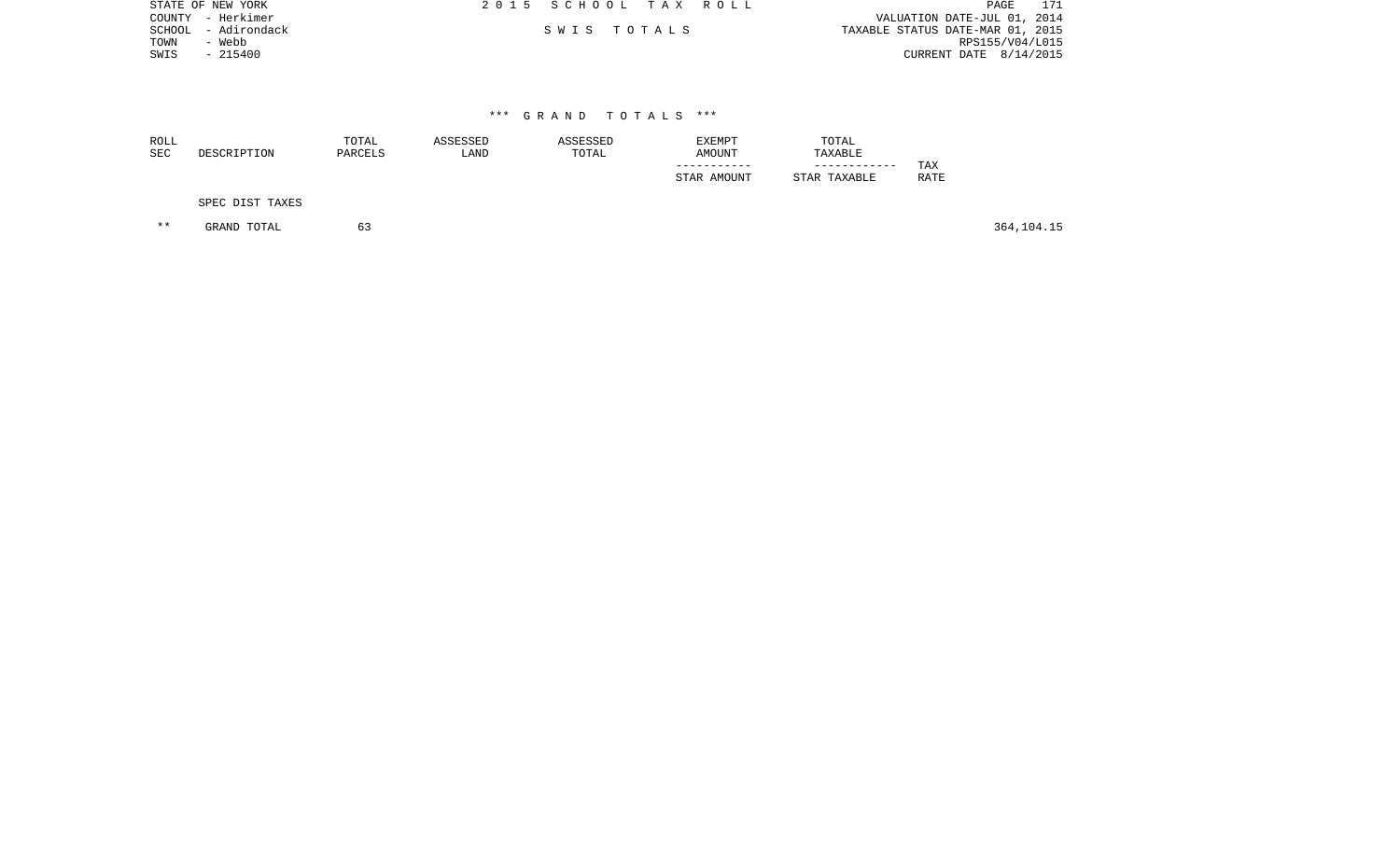PAGE 172 SCHOOL - Adirondack TAXABLE STATUS DATE-MAR 01, 2015 RPS155/V04/L015 CURRENT DATE 8/14/2015

# \*\*\* S P E C I A L D I S T R I C T S U M M A R Y \*\*\*

|      |                                      | mom <sub>n</sub><br>LVIAL | <b>EXTENSION</b> | $\n  75$ | ▵ | <b>EXEMPT</b> |                               | ----                   |
|------|--------------------------------------|---------------------------|------------------|----------|---|---------------|-------------------------------|------------------------|
| CODE | NAME.<br>$T$ QTR $\in$<br>$T \cap T$ | PARCF <sup>T</sup>        | TVDE             |          |   | AMOUNT        | <b>TRITITIO</b><br>. <i>.</i> | m <sub>n</sub><br>LT22 |

# NO SPECIAL DISTRICTS AT THIS LEVEL

## \*\*\* S C H O O L D I S T R I C T S U M M A R Y \*\*\*

| CODE   | DISTRICT NAME                    | TOTAL<br>PARCELS | ASSESSED<br>LAND | ASSESSED<br>TOTAL | EXEMPT<br>AMOUNT | TOTAL<br>TAXABLE<br>------------ |          |            |
|--------|----------------------------------|------------------|------------------|-------------------|------------------|----------------------------------|----------|------------|
|        |                                  |                  |                  |                   | STAR AMOUNT      | STAR TAXABLE                     | TAX RATE | TOTAL TAX  |
|        | Adirondack                       | 375              | 47615,285        | 66568,682         | 3229,506         | 63,339,176                       |          |            |
| 302601 |                                  |                  |                  |                   | 615,500          | 62,723,676                       |          | 900,386.38 |
|        | SUB-TOTAL                        | 375              | 47615,285        | 66568,682         | 3229,506         | 63,339,176                       |          |            |
|        | $S \cup B - T \cup T A L (CONT)$ |                  |                  |                   | 615,500          | 62,723,676                       |          | 900,386.38 |
|        |                                  |                  |                  |                   |                  |                                  |          |            |
|        | TOTAL                            | 375              | 47615,285        | 66568,682         | 3229,506         | 63,339,176                       |          |            |
|        | T O T A L (CONT)                 |                  |                  |                   | 615,500          | 62,723,676                       |          | 900,386.38 |

## \*\*\* S Y S T E M C O D E S S U M M A R Y \*\*\*

| CODE  | DESCRIPTION        | TOTAL<br>PARCELS | SCHOOL             |
|-------|--------------------|------------------|--------------------|
| 50000 | WHOLLY EX<br>тотаь |                  | 813,500<br>813,500 |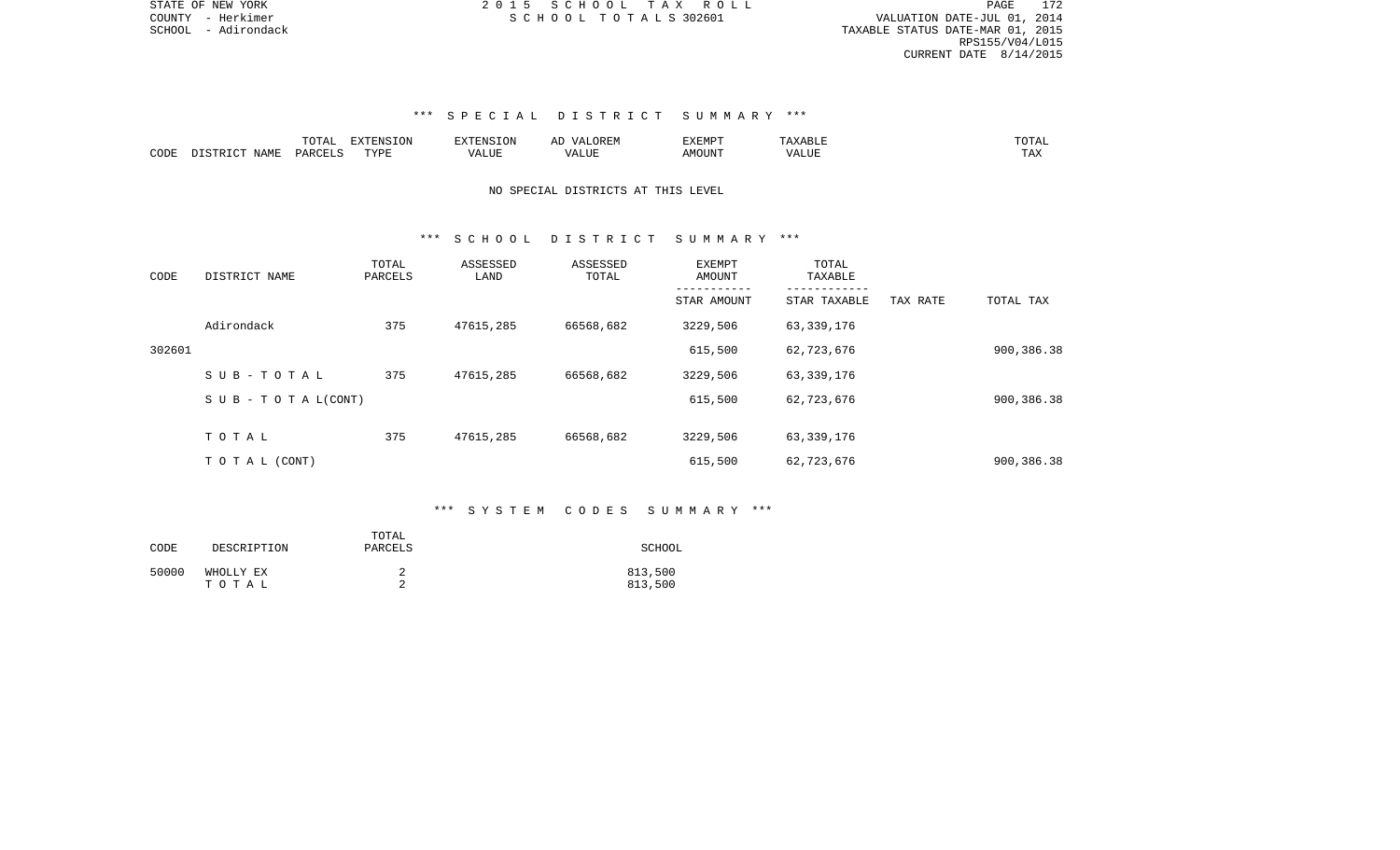SCHOOL - Adirondack TAXABLE STATUS DATE-MAR 01, 2015 RPS155/V04/L015 CURRENT DATE 8/14/2015

# \*\*\* E X E M P T I O N S U M M A R Y \*\*\*

| CODE                    | DESCRIPTION                       | TOTAL<br>PARCELS | SCHOOL                        |
|-------------------------|-----------------------------------|------------------|-------------------------------|
| 13100<br>41804<br>41834 | MUN OWNED<br>AGED-SCHL<br>STAR EN | 19<br>7          | 2387,300<br>28,700<br>415,500 |
| 41854<br>47100          | STAR B<br>Mass Telec<br>TOTAL     | 7<br>2<br>36     | 200,000<br>6<br>3031,506      |

| ROLL<br>SEC | DESCRIPTION | TOTAL<br>PARCELS | ASSESSED<br>LAND | ASSESSED<br>TOTAL | EXEMPT<br>AMOUNT<br>STAR AMOUNT | TOTAL<br>TAXABLE<br>------------<br>STAR TAXABLE | TAX<br>RATE | TOTAL<br>TAX |
|-------------|-------------|------------------|------------------|-------------------|---------------------------------|--------------------------------------------------|-------------|--------------|
| $* *$       | GRAND TOTAL | 375              | 47615,285        | 66568,682         | 3,229,506                       | 63,339,176                                       |             |              |
|             |             |                  |                  |                   | 615,500                         | 62,723,676                                       |             | 900,386.38   |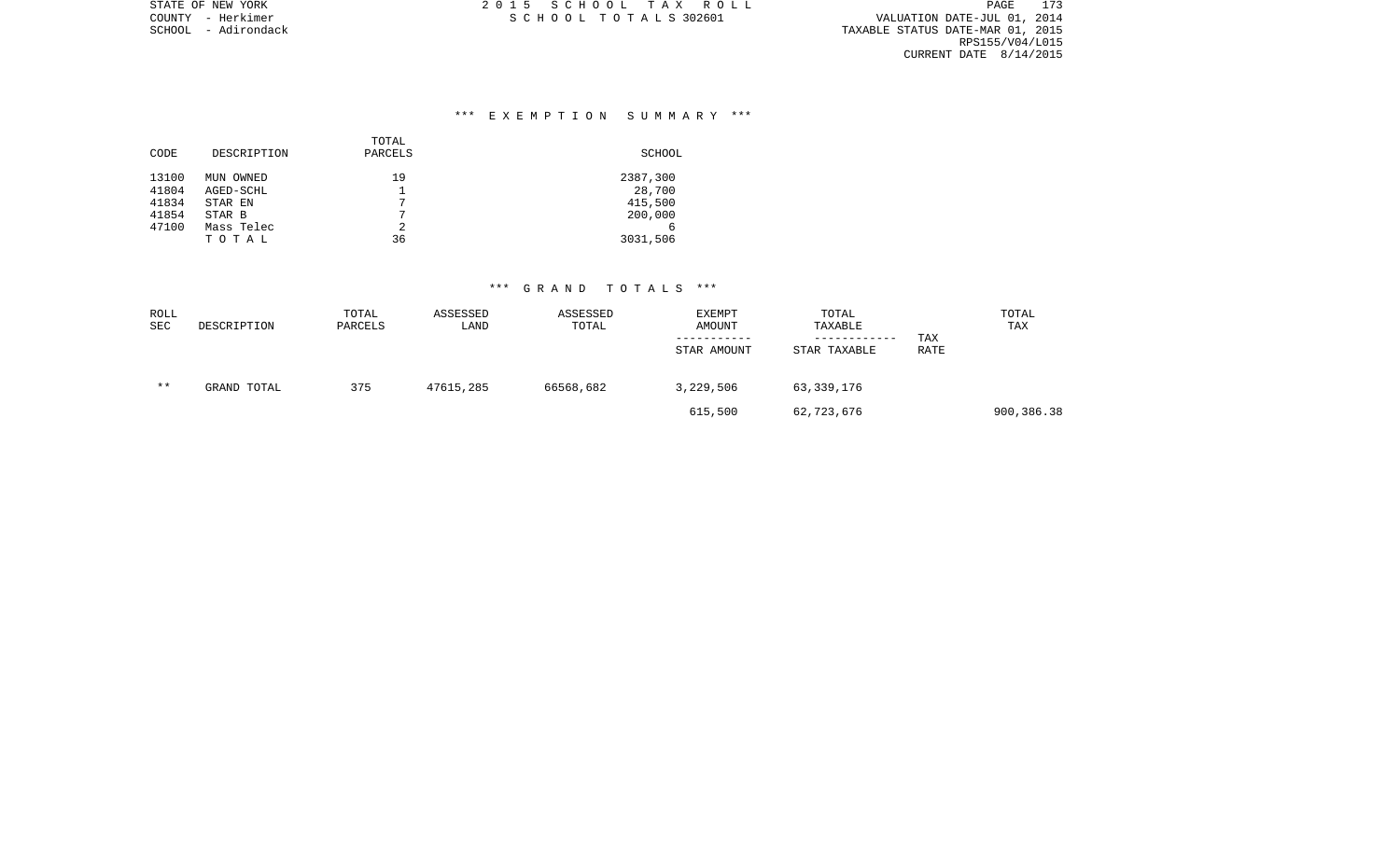| STATE OF NEW YORK<br>COUNTY - Herkimer<br>SCHOOL - Adirondack<br>- Ohio<br>TOWN<br>SWIS<br>$-214200$ | 2 0 1 5<br>ROLL SUB-SECT - A- SECTION 532-A RPTL WILD OR FOREST LANDS | SCHOOL  | T A X<br>R O L L<br>OWNERS NAME SEQUENCE<br>UNIFORM PERCENT OF VALUE IS 100.00 | STATE OWNED LAND SECTION OF THE ROLL - 3 SUB-SECT - A VALUATION DATE-JUL 01, 2014<br>TAXABLE STATUS DATE-MAR 01, 2015 | PAGE<br>1           |
|------------------------------------------------------------------------------------------------------|-----------------------------------------------------------------------|---------|--------------------------------------------------------------------------------|-----------------------------------------------------------------------------------------------------------------------|---------------------|
| TAX MAP PARCEL NUMBER<br>CURRENT OWNERS NAME                                                         | SCHOOL DISTRICT                                                       | LAND    | TAX DESCRIPTION                                                                | TAXABLE VALUE                                                                                                         |                     |
| CURRENT OWNERS ADDRESS                                                                               | PARCEL SIZE/GRID COORD                                                | TOTAL   | SPECIAL DISTRICTS                                                              |                                                                                                                       | TAX AMOUNT          |
|                                                                                                      |                                                                       |         |                                                                                |                                                                                                                       |                     |
| $060. -1 -15$                                                                                        | Kirk Lot Adgate E Ard Csd<br>931 Forest s532a                         |         | School Tax                                                                     | ACCT 400001<br>812,300                                                                                                | 11,660.41           |
| Adgates Eastern Tract                                                                                | 302601<br>Adirondack                                                  | 812,300 |                                                                                |                                                                                                                       |                     |
| Albany, NY 12223                                                                                     | Sfl 1626                                                              | 812,300 |                                                                                |                                                                                                                       |                     |
|                                                                                                      | ACRES 1626.00                                                         |         |                                                                                |                                                                                                                       |                     |
|                                                                                                      | EAST-0345148 NRTH-1695252                                             |         |                                                                                |                                                                                                                       |                     |
|                                                                                                      | FULL MARKET VALUE                                                     | 812,300 |                                                                                | TOTAL TAX ---                                                                                                         | $11,660.41**$       |
|                                                                                                      |                                                                       |         |                                                                                | DATE #1                                                                                                               | 09/30/15            |
|                                                                                                      |                                                                       |         |                                                                                | AMT DUE                                                                                                               | 11,660.41           |
|                                                                                                      |                                                                       |         |                                                                                |                                                                                                                       |                     |
| $060. -1 - 16$                                                                                       | Hamilton Lot Adr Csd<br>931 Forest s532a                              |         | School Tax                                                                     | ACCT 0380001<br>580,900                                                                                               | 8,338.71            |
| Adgates Eastern Tract                                                                                | 302601<br>Adirondack                                                  | 580,900 |                                                                                |                                                                                                                       |                     |
| Albany, NY 12223                                                                                     | Sfl 825                                                               | 580,900 |                                                                                |                                                                                                                       |                     |
|                                                                                                      | ACRES 825.00                                                          |         |                                                                                |                                                                                                                       |                     |
|                                                                                                      | EAST-0345728 NRTH-1688802                                             |         |                                                                                |                                                                                                                       |                     |
|                                                                                                      | FULL MARKET VALUE                                                     | 580,900 |                                                                                | TOTAL TAX ---                                                                                                         | 8,338.71**          |
|                                                                                                      |                                                                       |         |                                                                                | DATE #1                                                                                                               | 09/30/15            |
|                                                                                                      |                                                                       |         |                                                                                | AMT DUE                                                                                                               | 8,338.71            |
|                                                                                                      |                                                                       |         |                                                                                | ************** 061.-1-19 *******                                                                                      | ***********         |
| $061. -1 -19$                                                                                        | Lot 16 Adirondack Cen Sd<br>931 Forest s532a                          |         | School Tax                                                                     | ACCT 0730001<br>64,500                                                                                                | 925.89              |
| Adgates Eastern Tract                                                                                | Adirondack<br>302601                                                  | 64,500  |                                                                                |                                                                                                                       |                     |
| Albany, NY 12223                                                                                     | 16                                                                    | 64,500  |                                                                                |                                                                                                                       |                     |
|                                                                                                      | Sfl 100                                                               |         |                                                                                |                                                                                                                       |                     |
|                                                                                                      | ACRES 100.00                                                          |         |                                                                                |                                                                                                                       |                     |
|                                                                                                      | EAST-0360518 NRTH-1697976<br>FULL MARKET VALUE                        | 64,500  |                                                                                |                                                                                                                       |                     |
|                                                                                                      |                                                                       |         |                                                                                | TOTAL TAX ---                                                                                                         | 925.89**            |
|                                                                                                      |                                                                       |         |                                                                                | DATE #1                                                                                                               | 09/30/15            |
|                                                                                                      |                                                                       |         | *******************************                                                | AMT DUE                                                                                                               | 925.89              |
|                                                                                                      | Lot 17 Adirondack Cen Sd                                              |         |                                                                                | ************ 061.-1-20 *******<br>ACCT 0740001                                                                        |                     |
| $061. - 1 - 20$                                                                                      | 931 Forest s532a                                                      |         | School Tax                                                                     | 60,400                                                                                                                | 867.03              |
| Adgates Eastern Tract                                                                                | Adirondack<br>302601                                                  | 60,400  |                                                                                |                                                                                                                       |                     |
| Albany, NY 12223                                                                                     | 17                                                                    | 60,400  |                                                                                |                                                                                                                       |                     |
|                                                                                                      | Sfl 100                                                               |         |                                                                                |                                                                                                                       |                     |
|                                                                                                      | ACRES 100.00<br>EAST-0360321 NRTH-1697142                             |         |                                                                                |                                                                                                                       |                     |
|                                                                                                      | FULL MARKET VALUE                                                     | 60,400  |                                                                                |                                                                                                                       |                     |
|                                                                                                      |                                                                       |         |                                                                                | TOTAL TAX ---                                                                                                         | 867.03**            |
|                                                                                                      |                                                                       |         |                                                                                | DATE #1                                                                                                               | 09/30/15            |
|                                                                                                      |                                                                       |         |                                                                                | AMT DUE                                                                                                               | 867.03<br>********* |
|                                                                                                      |                                                                       |         |                                                                                |                                                                                                                       |                     |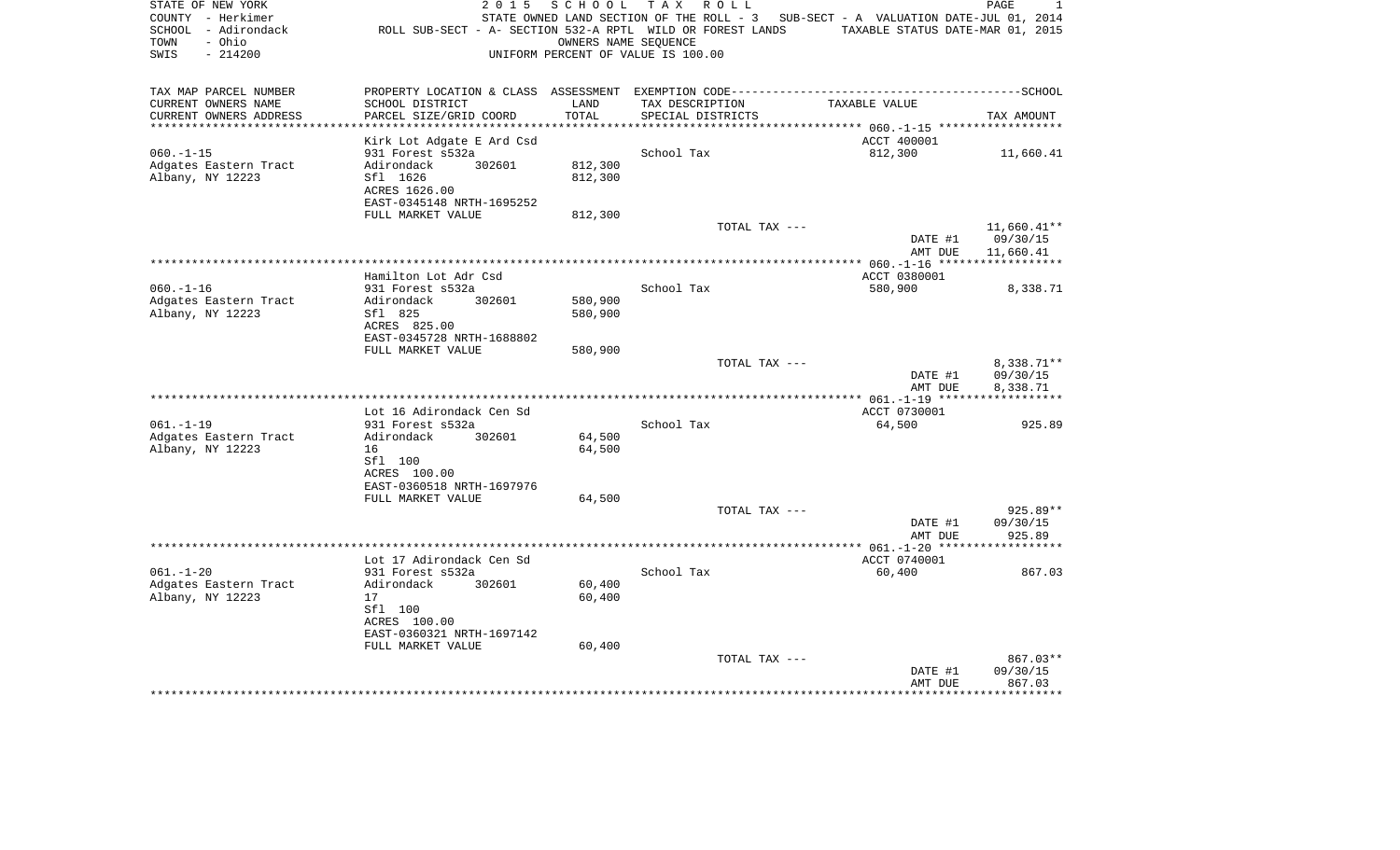| STATE OF NEW YORK<br>COUNTY - Herkimer<br>SCHOOL - Adirondack<br>- Ohio<br>TOWN<br>$-214200$<br>SWIS | 2 0 1 5<br>ROLL SUB-SECT - A- SECTION 532-A RPTL WILD OR FOREST LANDS | SCHOOL           | T A X<br>R O L L<br>OWNERS NAME SEQUENCE<br>UNIFORM PERCENT OF VALUE IS 100.00 | STATE OWNED LAND SECTION OF THE ROLL - 3 SUB-SECT - A VALUATION DATE-JUL 01, 2014<br>TAXABLE STATUS DATE-MAR 01, 2015 | 2<br>PAGE            |
|------------------------------------------------------------------------------------------------------|-----------------------------------------------------------------------|------------------|--------------------------------------------------------------------------------|-----------------------------------------------------------------------------------------------------------------------|----------------------|
| TAX MAP PARCEL NUMBER                                                                                |                                                                       |                  |                                                                                |                                                                                                                       |                      |
| CURRENT OWNERS NAME                                                                                  | SCHOOL DISTRICT                                                       | LAND             | TAX DESCRIPTION                                                                | TAXABLE VALUE                                                                                                         |                      |
| CURRENT OWNERS ADDRESS                                                                               | PARCEL SIZE/GRID COORD                                                | TOTAL            | SPECIAL DISTRICTS                                                              |                                                                                                                       | TAX AMOUNT           |
| ********************                                                                                 |                                                                       | *********        |                                                                                |                                                                                                                       |                      |
|                                                                                                      | Lot 18 Adirondack Cen Sd                                              |                  |                                                                                | ACCT 0750001                                                                                                          |                      |
| $061. - 1 - 21$<br>Adgates Eastern Tract                                                             | 931 Forest s532a<br>Adirondack<br>302601                              | 61,200           | School Tax                                                                     | 61,200                                                                                                                | 878.51               |
| Albany, NY 12223                                                                                     | 18                                                                    | 61,200           |                                                                                |                                                                                                                       |                      |
|                                                                                                      | Sfl 100                                                               |                  |                                                                                |                                                                                                                       |                      |
|                                                                                                      | ACRES 100.00                                                          |                  |                                                                                |                                                                                                                       |                      |
|                                                                                                      | EAST-0360198 NRTH-1696264                                             |                  |                                                                                |                                                                                                                       |                      |
|                                                                                                      | FULL MARKET VALUE                                                     | 61,200           |                                                                                |                                                                                                                       |                      |
|                                                                                                      |                                                                       |                  | TOTAL TAX ---                                                                  |                                                                                                                       | 878.51**             |
|                                                                                                      |                                                                       |                  |                                                                                | DATE #1                                                                                                               | 09/30/15<br>878.51   |
|                                                                                                      |                                                                       |                  |                                                                                | AMT DUE                                                                                                               |                      |
|                                                                                                      | Lot 19 Adirondack Csd                                                 |                  |                                                                                | ACCT 0760001                                                                                                          |                      |
| $061. - 1 - 22$                                                                                      | 931 Forest s532a                                                      |                  | School Tax                                                                     | 69,300                                                                                                                | 994.79               |
| Adgates Eastern Tract                                                                                | Adirondack<br>302601                                                  | 69,300           |                                                                                |                                                                                                                       |                      |
| Albany, NY 12223                                                                                     | 19                                                                    | 69,300           |                                                                                |                                                                                                                       |                      |
|                                                                                                      | Sfl 100                                                               |                  |                                                                                |                                                                                                                       |                      |
|                                                                                                      | ACRES 100.00<br>EAST-0359942 NRTH-1695397                             |                  |                                                                                |                                                                                                                       |                      |
|                                                                                                      | FULL MARKET VALUE                                                     | 69,300           |                                                                                |                                                                                                                       |                      |
|                                                                                                      |                                                                       |                  | TOTAL TAX ---                                                                  |                                                                                                                       | 994.79**             |
|                                                                                                      |                                                                       |                  |                                                                                | DATE #1<br>AMT DUE                                                                                                    | 09/30/15<br>994.79   |
|                                                                                                      |                                                                       |                  |                                                                                |                                                                                                                       |                      |
|                                                                                                      | Lot 20 Adirondack Csd                                                 |                  |                                                                                | ACCT 0770001                                                                                                          |                      |
| $061. - 1 - 23$                                                                                      | 931 Forest s532a<br>Adirondack                                        |                  | School Tax                                                                     | 71,200                                                                                                                | 1,022.06             |
| Adgates Eastern Tract<br>Albany, NY 12223                                                            | 302601<br>20                                                          | 71,200<br>71,200 |                                                                                |                                                                                                                       |                      |
|                                                                                                      | Sfl 100                                                               |                  |                                                                                |                                                                                                                       |                      |
|                                                                                                      | ACRES 100.00                                                          |                  |                                                                                |                                                                                                                       |                      |
|                                                                                                      | EAST-0359620 NRTH-1694536                                             |                  |                                                                                |                                                                                                                       |                      |
|                                                                                                      | FULL MARKET VALUE                                                     | 71,200           |                                                                                |                                                                                                                       |                      |
|                                                                                                      |                                                                       |                  | TOTAL TAX ---                                                                  |                                                                                                                       | $1,022.06**$         |
|                                                                                                      |                                                                       |                  |                                                                                | DATE #1<br>AMT DUE                                                                                                    | 09/30/15<br>1,022.06 |
|                                                                                                      |                                                                       |                  |                                                                                |                                                                                                                       |                      |
|                                                                                                      | Lot 21 Adirondack Csd                                                 |                  |                                                                                | ACCT 0780001                                                                                                          |                      |
| $061. - 1 - 24$                                                                                      | 931 Forest s532a                                                      |                  | School Tax                                                                     | 68,300                                                                                                                | 980.43               |
| Adgates Eastern Tract                                                                                | Adirondack<br>302601                                                  | 68,300           |                                                                                |                                                                                                                       |                      |
| Albany, NY 12223                                                                                     | 21                                                                    | 68,300           |                                                                                |                                                                                                                       |                      |
|                                                                                                      | Sfl 100                                                               |                  |                                                                                |                                                                                                                       |                      |
|                                                                                                      | ACRES 100.00<br>EAST-0359526 NRTH-1693512                             |                  |                                                                                |                                                                                                                       |                      |
|                                                                                                      | FULL MARKET VALUE                                                     | 68,300           |                                                                                |                                                                                                                       |                      |
|                                                                                                      |                                                                       |                  | TOTAL TAX ---                                                                  |                                                                                                                       | 980.43**             |
|                                                                                                      |                                                                       |                  |                                                                                | DATE #1                                                                                                               | 09/30/15             |
|                                                                                                      |                                                                       |                  |                                                                                | AMT DUE                                                                                                               | 980.43               |
|                                                                                                      | ************************                                              |                  |                                                                                |                                                                                                                       | ********             |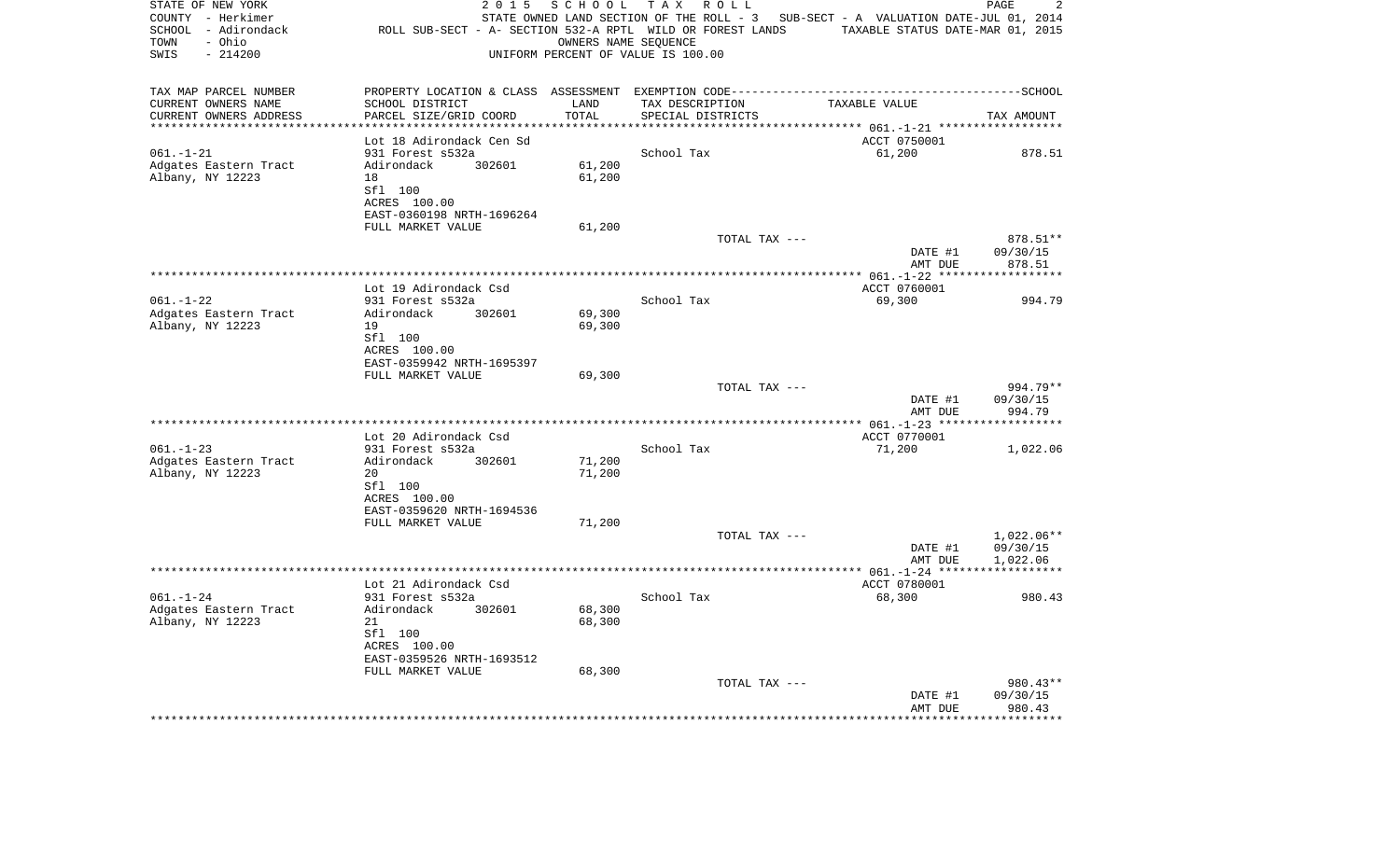| STATE OF NEW YORK<br>COUNTY - Herkimer<br>SCHOOL - Adirondack<br>- Ohio<br>TOWN<br>SWIS<br>$-214200$ | 2 0 1 5<br>ROLL SUB-SECT - A- SECTION 532-A RPTL WILD OR FOREST LANDS | SCHOOL<br>OWNERS NAME SEQUENCE | T A X<br>R O L L<br>UNIFORM PERCENT OF VALUE IS 100.00 | STATE OWNED LAND SECTION OF THE ROLL - 3 SUB-SECT - A VALUATION DATE-JUL 01, 2014<br>TAXABLE STATUS DATE-MAR 01, 2015 | 3<br>PAGE              |
|------------------------------------------------------------------------------------------------------|-----------------------------------------------------------------------|--------------------------------|--------------------------------------------------------|-----------------------------------------------------------------------------------------------------------------------|------------------------|
| TAX MAP PARCEL NUMBER                                                                                |                                                                       |                                |                                                        |                                                                                                                       |                        |
| CURRENT OWNERS NAME                                                                                  | SCHOOL DISTRICT                                                       | LAND                           | TAX DESCRIPTION                                        | TAXABLE VALUE                                                                                                         |                        |
| CURRENT OWNERS ADDRESS<br>***********************                                                    | PARCEL SIZE/GRID COORD                                                | TOTAL                          | SPECIAL DISTRICTS                                      |                                                                                                                       | TAX AMOUNT             |
|                                                                                                      | Lot 22 Adirondack Csd                                                 |                                |                                                        | ACCT 0790001                                                                                                          |                        |
| $061. - 1 - 25$                                                                                      | 931 Forest s532a                                                      |                                | School Tax                                             | 60,100                                                                                                                | 862.72                 |
| Adgates Eastern Tract                                                                                | 302601<br>Adirondack                                                  | 60,100                         |                                                        |                                                                                                                       |                        |
| Albany, NY 12223                                                                                     | 22                                                                    | 60,100                         |                                                        |                                                                                                                       |                        |
|                                                                                                      | Sfl 100<br>ACRES 100.00                                               |                                |                                                        |                                                                                                                       |                        |
|                                                                                                      | EAST-0359323 NRTH-1692499                                             |                                |                                                        |                                                                                                                       |                        |
|                                                                                                      | FULL MARKET VALUE                                                     | 60,100                         |                                                        |                                                                                                                       |                        |
|                                                                                                      |                                                                       |                                | TOTAL TAX ---                                          |                                                                                                                       | 862.72**               |
|                                                                                                      |                                                                       |                                |                                                        | DATE #1                                                                                                               | 09/30/15               |
|                                                                                                      |                                                                       |                                |                                                        | AMT DUE                                                                                                               | 862.72                 |
|                                                                                                      | Lot 23 Adirondack Csd                                                 |                                |                                                        | ACCT 0800001                                                                                                          |                        |
| $061. - 1 - 26$                                                                                      | 931 Forest s532a                                                      |                                | School Tax                                             | 66,600                                                                                                                | 956.03                 |
| Adgates Eastern Tract                                                                                | 302601<br>Adirondack                                                  | 66,600                         |                                                        |                                                                                                                       |                        |
| Albany, NY 12223                                                                                     | 23<br>Sfl 100                                                         | 66,600                         |                                                        |                                                                                                                       |                        |
|                                                                                                      | ACRES 100.00                                                          |                                |                                                        |                                                                                                                       |                        |
|                                                                                                      | EAST-0358819 NRTH-1691549                                             |                                |                                                        |                                                                                                                       |                        |
|                                                                                                      | FULL MARKET VALUE                                                     | 66,600                         |                                                        |                                                                                                                       |                        |
|                                                                                                      |                                                                       |                                | TOTAL TAX ---                                          |                                                                                                                       | $956.03**$             |
|                                                                                                      |                                                                       |                                |                                                        | DATE #1<br>AMT DUE                                                                                                    | 09/30/15<br>956.03     |
|                                                                                                      |                                                                       |                                |                                                        |                                                                                                                       |                        |
|                                                                                                      | Lot 8 Adirondack Csd                                                  |                                |                                                        | ACCT 0670001                                                                                                          |                        |
| $061. - 1 - 27$                                                                                      | 931 Forest s532a                                                      |                                | School Tax                                             | 62,900                                                                                                                | 902.92                 |
| Adgates Eastern Tract<br>Albany, NY 12223                                                            | Adirondack<br>302601<br>8                                             | 62,900<br>62,900               |                                                        |                                                                                                                       |                        |
|                                                                                                      | Sfl 100                                                               |                                |                                                        |                                                                                                                       |                        |
|                                                                                                      | ACRES 100.00                                                          |                                |                                                        |                                                                                                                       |                        |
|                                                                                                      | EAST-0362791 NRTH-1689597                                             |                                |                                                        |                                                                                                                       |                        |
|                                                                                                      | DEED BOOK 257<br>PG-236                                               |                                |                                                        |                                                                                                                       |                        |
|                                                                                                      | FULL MARKET VALUE                                                     | 62,900                         | TOTAL TAX ---                                          |                                                                                                                       | $902.92**$             |
|                                                                                                      |                                                                       |                                |                                                        | DATE #1                                                                                                               | 09/30/15               |
|                                                                                                      |                                                                       |                                |                                                        | AMT DUE                                                                                                               | 902.92                 |
|                                                                                                      |                                                                       |                                |                                                        |                                                                                                                       |                        |
| $061. - 1 - 28$                                                                                      | Lot 9 Adirondack Csd<br>931 Forest s532a                              |                                | School Tax                                             | ACCT 0680001<br>63,400                                                                                                | 910.09                 |
| Adgates Eastern Tract                                                                                | Adirondack 302601                                                     | 63,400                         |                                                        |                                                                                                                       |                        |
| Albany, NY 12223                                                                                     | 9                                                                     | 63,400                         |                                                        |                                                                                                                       |                        |
|                                                                                                      | Sfl 100                                                               |                                |                                                        |                                                                                                                       |                        |
|                                                                                                      | ACRES 100.00                                                          |                                |                                                        |                                                                                                                       |                        |
|                                                                                                      | EAST-0363086 NRTH-1690653<br>FULL MARKET VALUE                        | 63,400                         |                                                        |                                                                                                                       |                        |
|                                                                                                      |                                                                       |                                | TOTAL TAX ---                                          |                                                                                                                       | $910.09**$             |
|                                                                                                      |                                                                       |                                |                                                        | DATE #1                                                                                                               | 09/30/15               |
|                                                                                                      |                                                                       |                                |                                                        | AMT DUE                                                                                                               | 910.09<br>************ |
|                                                                                                      |                                                                       |                                |                                                        |                                                                                                                       |                        |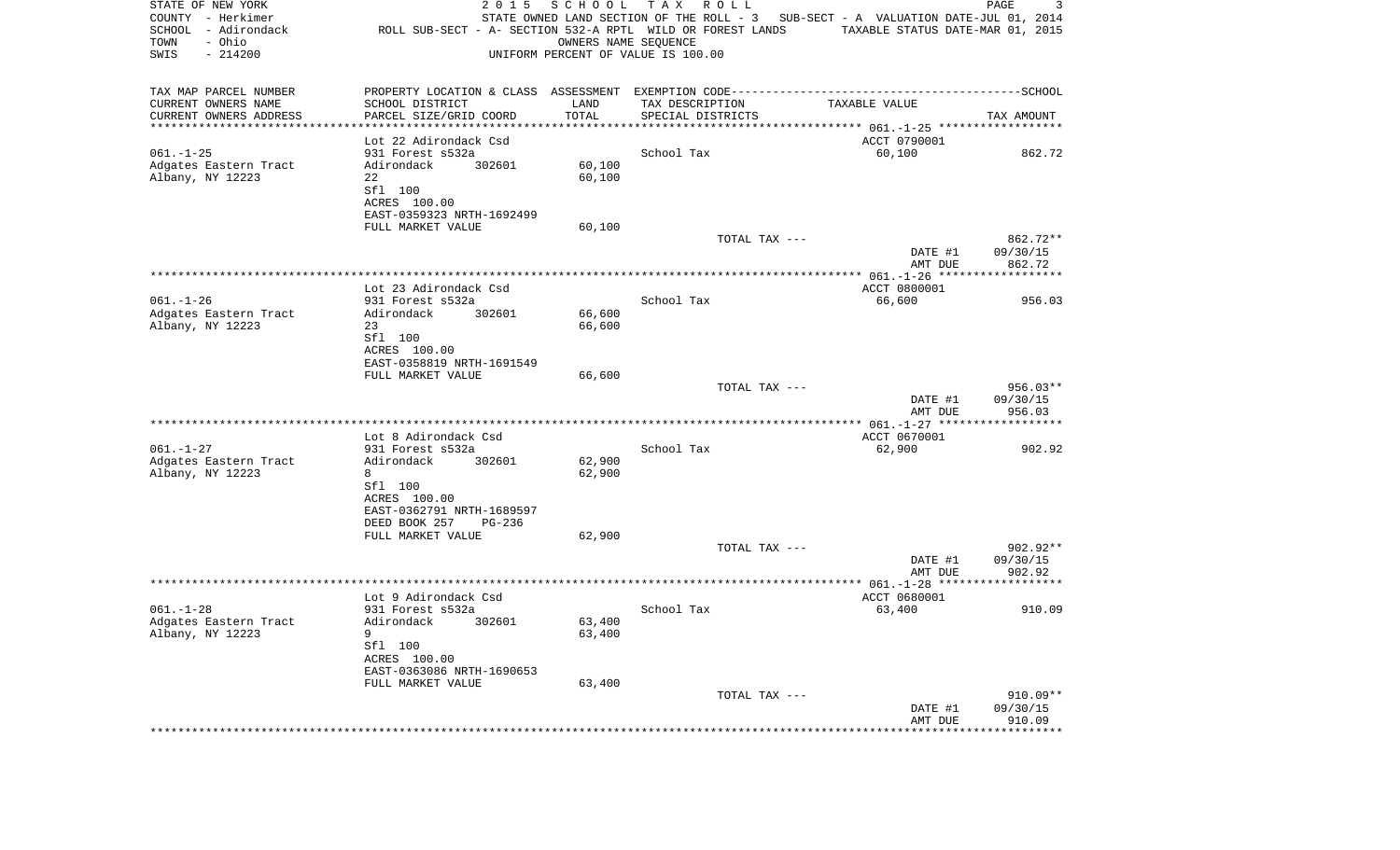| STATE OF NEW YORK<br>COUNTY - Herkimer<br>SCHOOL - Adirondack<br>- Ohio<br>TOWN<br>SWIS<br>$-214200$ | 2 0 1 5<br>ROLL SUB-SECT - A- SECTION 532-A RPTL WILD OR FOREST LANDS | SCHOOL           | T A X<br>R O L L<br>STATE OWNED LAND SECTION OF THE ROLL - 3 SUB-SECT - A VALUATION DATE-JUL 01, 2014<br>OWNERS NAME SEOUENCE<br>UNIFORM PERCENT OF VALUE IS 100.00 | TAXABLE STATUS DATE-MAR 01, 2015 | PAGE<br>4                |
|------------------------------------------------------------------------------------------------------|-----------------------------------------------------------------------|------------------|---------------------------------------------------------------------------------------------------------------------------------------------------------------------|----------------------------------|--------------------------|
| TAX MAP PARCEL NUMBER                                                                                |                                                                       |                  |                                                                                                                                                                     |                                  |                          |
| CURRENT OWNERS NAME                                                                                  | SCHOOL DISTRICT                                                       | LAND             | TAX DESCRIPTION                                                                                                                                                     | TAXABLE VALUE                    |                          |
| CURRENT OWNERS ADDRESS<br>**********************                                                     | PARCEL SIZE/GRID COORD<br>*******************                         | TOTAL            | SPECIAL DISTRICTS                                                                                                                                                   |                                  | TAX AMOUNT               |
|                                                                                                      | Lot 10 Adirondack Csd                                                 |                  |                                                                                                                                                                     | ACCT 0690001                     |                          |
| $061. - 1 - 29$                                                                                      | 931 Forest s532a                                                      |                  | School Tax                                                                                                                                                          | 65,100                           | 934.50                   |
| Adgates Eastern Tract                                                                                | Adirondack<br>302601                                                  | 65,100           |                                                                                                                                                                     |                                  |                          |
| Albany, NY 12223                                                                                     | 10<br>Sfl 100                                                         | 65,100           |                                                                                                                                                                     |                                  |                          |
|                                                                                                      | ACRES 100.00                                                          |                  |                                                                                                                                                                     |                                  |                          |
|                                                                                                      | EAST-0363524 NRTH-1691634                                             |                  |                                                                                                                                                                     |                                  |                          |
|                                                                                                      | DEED BOOK 257<br>PG-236<br>FULL MARKET VALUE                          | 65,100           |                                                                                                                                                                     |                                  |                          |
|                                                                                                      |                                                                       |                  | TOTAL TAX ---                                                                                                                                                       |                                  | 934.50**                 |
|                                                                                                      |                                                                       |                  |                                                                                                                                                                     | DATE #1                          | 09/30/15                 |
|                                                                                                      |                                                                       |                  |                                                                                                                                                                     | AMT DUE                          | 934.50                   |
|                                                                                                      | Lot 11 Adirondack Csd                                                 |                  |                                                                                                                                                                     | ACCT 0700001                     |                          |
| $061. - 1 - 31$                                                                                      | 931 Forest s532a                                                      |                  | School Tax                                                                                                                                                          | 40,300                           | 578.50                   |
| Adgates Eastern Tract<br>All East Of Black River E                                                   | Adirondack<br>302601<br>11                                            | 40,300<br>40,300 |                                                                                                                                                                     |                                  |                          |
| Albany, NY 12223                                                                                     | Sfl 70                                                                |                  |                                                                                                                                                                     |                                  |                          |
|                                                                                                      | ACRES 70.00                                                           |                  |                                                                                                                                                                     |                                  |                          |
|                                                                                                      | EAST-0363902 NRTH-1692359                                             |                  |                                                                                                                                                                     |                                  |                          |
|                                                                                                      | DEED BOOK 257<br>PG-236<br>FULL MARKET VALUE                          | 40,300           |                                                                                                                                                                     |                                  |                          |
|                                                                                                      |                                                                       |                  | TOTAL TAX ---                                                                                                                                                       |                                  | 578.50**                 |
|                                                                                                      |                                                                       |                  |                                                                                                                                                                     | DATE #1                          | 09/30/15                 |
|                                                                                                      |                                                                       |                  |                                                                                                                                                                     | AMT DUE                          | 578.50                   |
|                                                                                                      | Lot 12 Adirondack Csd                                                 |                  |                                                                                                                                                                     | ACCT 0710001                     |                          |
| $061. - 1 - 34$                                                                                      | 931 Forest s532a                                                      |                  | School Tax                                                                                                                                                          | 67,200                           | 964.64                   |
| Adgates Eastern Tract<br>Albany, NY 12223                                                            | Adirondack<br>302601<br>12                                            | 67,200<br>67,200 |                                                                                                                                                                     |                                  |                          |
|                                                                                                      | Sfl 100                                                               |                  |                                                                                                                                                                     |                                  |                          |
|                                                                                                      | ACRES 100.00                                                          |                  |                                                                                                                                                                     |                                  |                          |
|                                                                                                      | EAST-0364315 NRTH-1693334                                             |                  |                                                                                                                                                                     |                                  |                          |
|                                                                                                      | FULL MARKET VALUE                                                     | 67,200           | TOTAL TAX ---                                                                                                                                                       |                                  | 964.64**                 |
|                                                                                                      |                                                                       |                  |                                                                                                                                                                     | DATE #1                          | 09/30/15                 |
|                                                                                                      |                                                                       |                  |                                                                                                                                                                     | AMT DUE                          | 964.64                   |
|                                                                                                      | Lot 13 Adirondack Csd                                                 |                  |                                                                                                                                                                     | ACCT 0720001                     |                          |
| $061. - 1 - 35$                                                                                      | 931 Forest s532a                                                      |                  | School Tax                                                                                                                                                          | 71,500                           | 1,026.37                 |
| Adgates Eastern Tract                                                                                | Adirondack<br>302601                                                  | 71,500           |                                                                                                                                                                     |                                  |                          |
| Albany, NY 12223                                                                                     | 13<br>Sfl 100                                                         | 71,500           |                                                                                                                                                                     |                                  |                          |
|                                                                                                      | ACRES 100.00                                                          |                  |                                                                                                                                                                     |                                  |                          |
|                                                                                                      | EAST-0364540 NRTH-1694169                                             |                  |                                                                                                                                                                     |                                  |                          |
|                                                                                                      | FULL MARKET VALUE                                                     | 71,500           |                                                                                                                                                                     |                                  |                          |
|                                                                                                      |                                                                       |                  | TOTAL TAX ---                                                                                                                                                       | DATE #1                          | $1,026.37**$<br>09/30/15 |
|                                                                                                      |                                                                       |                  |                                                                                                                                                                     | AMT DUE                          | 1,026.37                 |
|                                                                                                      |                                                                       |                  |                                                                                                                                                                     |                                  |                          |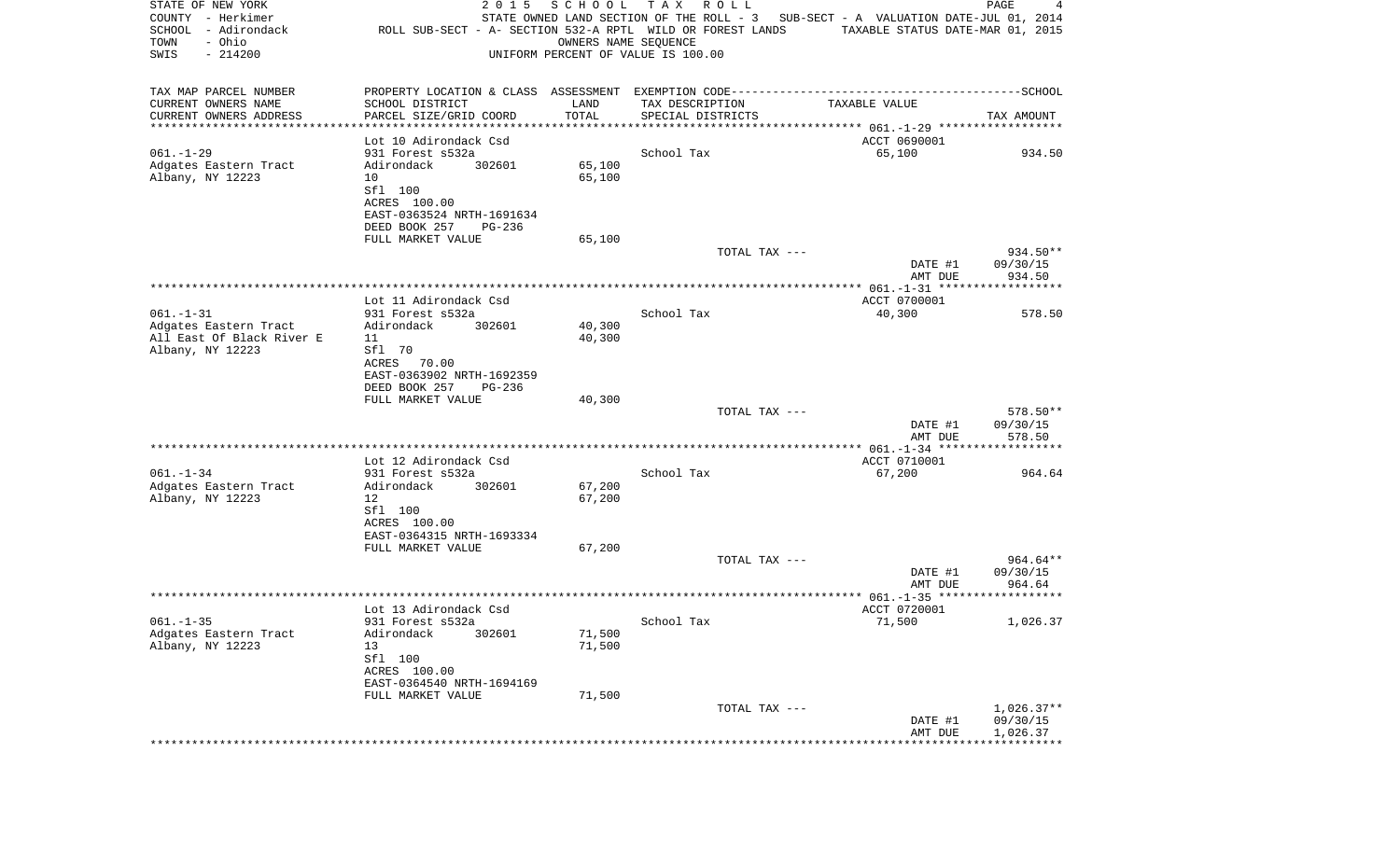| STATE OF NEW YORK<br>COUNTY - Herkimer<br>SCHOOL - Adirondack<br>- Ohio<br>TOWN<br>$-214200$<br>SWIS | 2 0 1 5<br>ROLL SUB-SECT - A- SECTION 532-A RPTL WILD OR FOREST LANDS | SCHOOL              | T A X<br>R O L L<br>OWNERS NAME SEQUENCE<br>UNIFORM PERCENT OF VALUE IS 100.00 | STATE OWNED LAND SECTION OF THE ROLL - 3 SUB-SECT - A VALUATION DATE-JUL 01, 2014<br>TAXABLE STATUS DATE-MAR 01, 2015 | PAGE<br>5    |
|------------------------------------------------------------------------------------------------------|-----------------------------------------------------------------------|---------------------|--------------------------------------------------------------------------------|-----------------------------------------------------------------------------------------------------------------------|--------------|
| TAX MAP PARCEL NUMBER                                                                                |                                                                       |                     |                                                                                |                                                                                                                       |              |
| CURRENT OWNERS NAME                                                                                  | SCHOOL DISTRICT                                                       | LAND                | TAX DESCRIPTION                                                                | TAXABLE VALUE                                                                                                         |              |
| CURRENT OWNERS ADDRESS<br>********************                                                       | PARCEL SIZE/GRID COORD<br>********************                        | TOTAL<br>********** | SPECIAL DISTRICTS                                                              |                                                                                                                       | TAX AMOUNT   |
|                                                                                                      | Lot 34 Remsen Cen Sch D                                               |                     |                                                                                | ACCT 0390001                                                                                                          |              |
| $064. -1 -3$                                                                                         | 931 Forest s532a                                                      |                     | School Tax                                                                     | 561,500                                                                                                               | 8,060.23     |
| Adgates Eastern Tract                                                                                | Adirondack<br>302601                                                  | 561,500             |                                                                                |                                                                                                                       |              |
| Jewett Lot                                                                                           | Sfl 773                                                               | 561,500             |                                                                                |                                                                                                                       |              |
| Albany, NY 12223                                                                                     | ACRES 773.00                                                          |                     |                                                                                |                                                                                                                       |              |
|                                                                                                      | EAST-0346281 NRTH-1685137                                             |                     |                                                                                |                                                                                                                       |              |
|                                                                                                      | FULL MARKET VALUE                                                     | 561,500             | TOTAL TAX ---                                                                  |                                                                                                                       | $8,060.23**$ |
|                                                                                                      |                                                                       |                     |                                                                                | DATE #1                                                                                                               | 09/30/15     |
|                                                                                                      |                                                                       |                     |                                                                                | AMT DUE                                                                                                               | 8,060.23     |
|                                                                                                      |                                                                       |                     |                                                                                | ***** $065. - 1 - 12$ ******                                                                                          |              |
| $065. - 1 - 12$                                                                                      | Lot 24 Adirondack Csd<br>931 Forest s532a                             |                     | School Tax                                                                     | ACCT 0810001<br>74,700                                                                                                |              |
| Adgates Eastern Tract                                                                                | Adirondack<br>302601                                                  | 74,700              |                                                                                |                                                                                                                       | 1,072.30     |
| Albany, NY 12223                                                                                     | 24                                                                    | 74,700              |                                                                                |                                                                                                                       |              |
|                                                                                                      | Sfl 100                                                               |                     |                                                                                |                                                                                                                       |              |
|                                                                                                      | ACRES 100.00                                                          |                     |                                                                                |                                                                                                                       |              |
|                                                                                                      | EAST-0358791 NRTH-1690285<br>FULL MARKET VALUE                        | 74,700              |                                                                                |                                                                                                                       |              |
|                                                                                                      |                                                                       |                     | TOTAL TAX ---                                                                  |                                                                                                                       | $1,072.30**$ |
|                                                                                                      |                                                                       |                     |                                                                                | DATE #1                                                                                                               | 09/30/15     |
|                                                                                                      |                                                                       |                     |                                                                                | AMT DUE                                                                                                               | 1,072.30     |
|                                                                                                      |                                                                       |                     |                                                                                |                                                                                                                       |              |
| $065. - 1 - 14$                                                                                      | Lot 25 Adirondack Csd<br>931 Forest s532a                             |                     | School Tax                                                                     | ACCT 0820001<br>36,300                                                                                                | 521.08       |
| Adgates Eastern Tract                                                                                | Adirondack<br>302601                                                  | 36,300              |                                                                                |                                                                                                                       |              |
| Albany, NY 12223                                                                                     | 25                                                                    | 36,300              |                                                                                |                                                                                                                       |              |
|                                                                                                      | Sfl 50                                                                |                     |                                                                                |                                                                                                                       |              |
|                                                                                                      | ACRES 50.00                                                           |                     |                                                                                |                                                                                                                       |              |
|                                                                                                      | EAST-0358336 NRTH-1688851<br>DEED BOOK 257                            |                     |                                                                                |                                                                                                                       |              |
|                                                                                                      | PG-236<br>FULL MARKET VALUE                                           | 36,300              |                                                                                |                                                                                                                       |              |
|                                                                                                      |                                                                       |                     | TOTAL TAX ---                                                                  |                                                                                                                       | 521.08**     |
|                                                                                                      |                                                                       |                     |                                                                                | DATE #1                                                                                                               | 09/30/15     |
|                                                                                                      |                                                                       |                     |                                                                                | AMT DUE                                                                                                               | 521.08       |
|                                                                                                      |                                                                       |                     |                                                                                |                                                                                                                       |              |
| $065. -1 - 15$                                                                                       | Lot 26 Adirondack Csd<br>931 Forest s532a                             |                     | School Tax                                                                     | ACCT 0830001<br>66,600                                                                                                | 956.03       |
| Adgates Eastern Tract                                                                                | Adirondack<br>302601                                                  | 66,600              |                                                                                |                                                                                                                       |              |
| Albany, NY 12223                                                                                     | 26                                                                    | 66,600              |                                                                                |                                                                                                                       |              |
|                                                                                                      | Sfl 100                                                               |                     |                                                                                |                                                                                                                       |              |
|                                                                                                      | ACRES 94.20                                                           |                     |                                                                                |                                                                                                                       |              |
|                                                                                                      | EAST-0358255 NRTH-1687661<br>FULL MARKET VALUE                        | 66,600              |                                                                                |                                                                                                                       |              |
|                                                                                                      |                                                                       |                     | TOTAL TAX ---                                                                  |                                                                                                                       | 956.03**     |
|                                                                                                      |                                                                       |                     |                                                                                | DATE #1                                                                                                               | 09/30/15     |
|                                                                                                      |                                                                       |                     |                                                                                | AMT DUE                                                                                                               | 956.03       |
|                                                                                                      |                                                                       |                     |                                                                                |                                                                                                                       | ********     |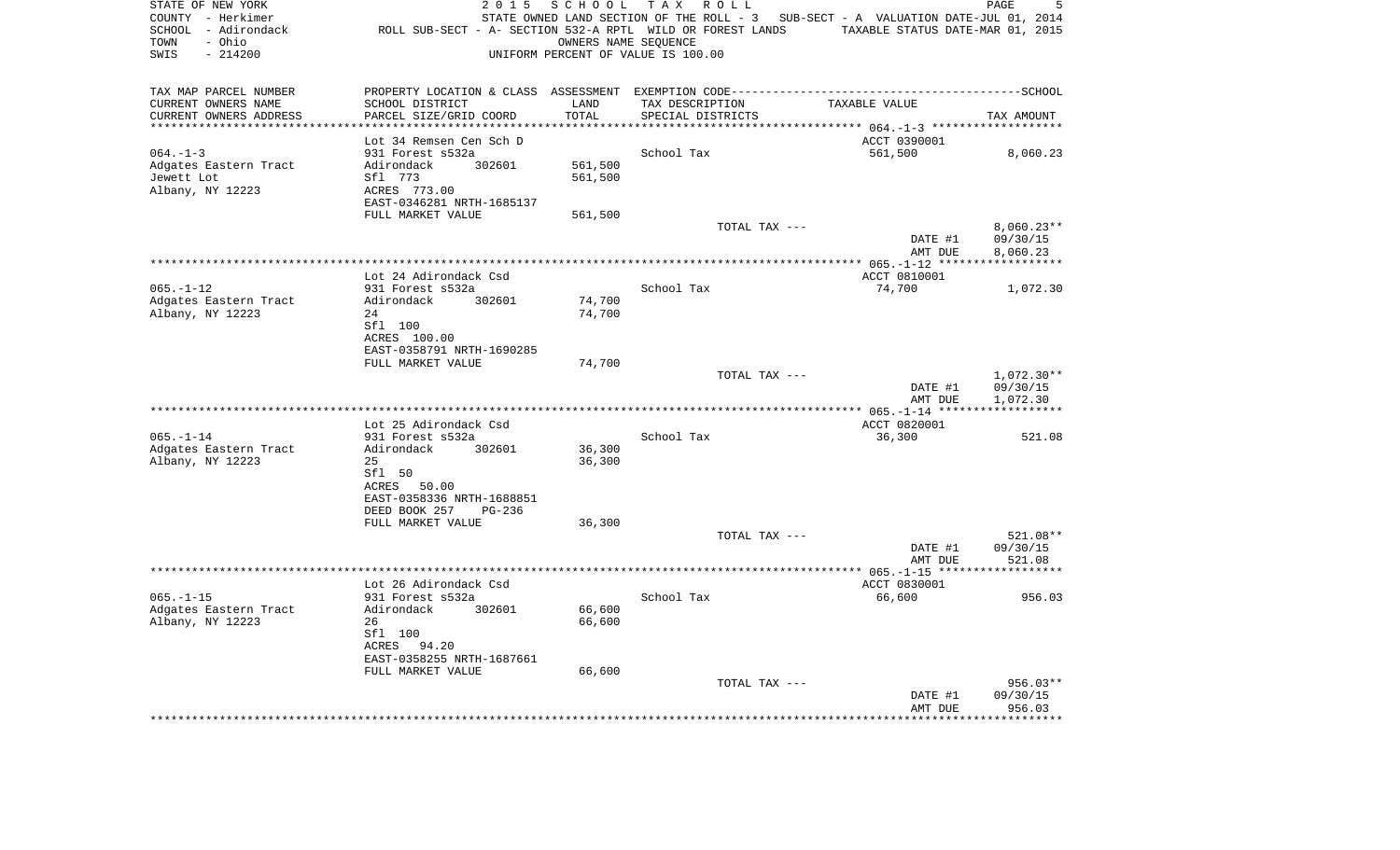| TAX MAP PARCEL NUMBER<br>CURRENT OWNERS NAME<br>SCHOOL DISTRICT<br>LAND<br>TAX DESCRIPTION<br>TAXABLE VALUE<br>CURRENT OWNERS ADDRESS<br>PARCEL SIZE/GRID COORD<br>TOTAL<br>SPECIAL DISTRICTS<br>TAX AMOUNT<br>***********************<br>Lot 27 Adirondack Csd<br>ACCT 0840001<br>$065. - 1 - 16$<br>School Tax<br>69,500<br>931 Forest s532a<br>302601<br>69,500<br>Adgates Eastern Tract<br>Adirondack<br>Albany, NY 12223<br>27<br>69,500<br>Sfl 100<br>ACRES 95.30<br>EAST-0357977 NRTH-1686450<br>DEED BOOK 257<br>PG-236<br>69,500<br>FULL MARKET VALUE<br>997.66**<br>TOTAL TAX ---<br>DATE #1<br>09/30/15<br>AMT DUE<br>997.66<br>Lot 28 Adirondack Sd<br>ACCT 0850001<br>$065. - 1 - 17$<br>931 Forest s532a<br>School Tax<br>77,800<br>1,116.80<br>Adgates Eastern Tract<br>Adirondack<br>302601<br>77,800<br>Albany, NY 12223<br>28<br>77,800<br>Sfl 100<br>ACRES 100.00<br>EAST-0357752 NRTH-1685142<br>FULL MARKET VALUE<br>77,800<br>TOTAL TAX ---<br>09/30/15<br>DATE #1<br>1,116.80<br>AMT DUE<br>***************** 065.-1-18 *******************<br>ACCT 0860001<br>Lot 29 Adiron Csd Blocka<br>$065. -1 - 18$<br>931 Forest s532a<br>School Tax<br>68,900<br>302601<br>68,900<br>Adgates Eastern Tract<br>Adirondack<br>Minuse J H Lots<br>29<br>68,900<br>Albany, NY 12223<br>Sfl 100<br>ACRES<br>95.50<br>EAST-0357461 NRTH-1683840<br>DEED BOOK 257<br>PG-236<br>68,900<br>FULL MARKET VALUE<br>989.05**<br>TOTAL TAX ---<br>DATE #1<br>09/30/15<br>AMT DUE<br>989.05<br>Lot 2 Adirondack Csd<br>ACCT 0610001<br>$065. - 1 - 42$<br>931 Forest s532a<br>64,100<br>920.14<br>School Tax<br>Adirondack<br>Adgates Eastern Tract<br>302601<br>64,100 | STATE OF NEW YORK<br>COUNTY - Herkimer<br>SCHOOL - Adirondack<br>- Ohio<br>TOWN<br>SWIS<br>$-214200$ | 2 0 1 5<br>ROLL SUB-SECT - A- SECTION 532-A RPTL WILD OR FOREST LANDS | SCHOOL | T A X<br>R O L L<br>OWNERS NAME SEQUENCE<br>UNIFORM PERCENT OF VALUE IS 100.00 | STATE OWNED LAND SECTION OF THE ROLL - 3 SUB-SECT - A VALUATION DATE-JUL 01, 2014<br>TAXABLE STATUS DATE-MAR 01, 2015 | PAGE<br>6    |
|-------------------------------------------------------------------------------------------------------------------------------------------------------------------------------------------------------------------------------------------------------------------------------------------------------------------------------------------------------------------------------------------------------------------------------------------------------------------------------------------------------------------------------------------------------------------------------------------------------------------------------------------------------------------------------------------------------------------------------------------------------------------------------------------------------------------------------------------------------------------------------------------------------------------------------------------------------------------------------------------------------------------------------------------------------------------------------------------------------------------------------------------------------------------------------------------------------------------------------------------------------------------------------------------------------------------------------------------------------------------------------------------------------------------------------------------------------------------------------------------------------------------------------------------------------------------------------------------------------------------------------------------------------------------------|------------------------------------------------------------------------------------------------------|-----------------------------------------------------------------------|--------|--------------------------------------------------------------------------------|-----------------------------------------------------------------------------------------------------------------------|--------------|
|                                                                                                                                                                                                                                                                                                                                                                                                                                                                                                                                                                                                                                                                                                                                                                                                                                                                                                                                                                                                                                                                                                                                                                                                                                                                                                                                                                                                                                                                                                                                                                                                                                                                         |                                                                                                      |                                                                       |        |                                                                                |                                                                                                                       |              |
|                                                                                                                                                                                                                                                                                                                                                                                                                                                                                                                                                                                                                                                                                                                                                                                                                                                                                                                                                                                                                                                                                                                                                                                                                                                                                                                                                                                                                                                                                                                                                                                                                                                                         |                                                                                                      |                                                                       |        |                                                                                |                                                                                                                       |              |
|                                                                                                                                                                                                                                                                                                                                                                                                                                                                                                                                                                                                                                                                                                                                                                                                                                                                                                                                                                                                                                                                                                                                                                                                                                                                                                                                                                                                                                                                                                                                                                                                                                                                         |                                                                                                      |                                                                       |        |                                                                                |                                                                                                                       |              |
|                                                                                                                                                                                                                                                                                                                                                                                                                                                                                                                                                                                                                                                                                                                                                                                                                                                                                                                                                                                                                                                                                                                                                                                                                                                                                                                                                                                                                                                                                                                                                                                                                                                                         |                                                                                                      |                                                                       |        |                                                                                |                                                                                                                       |              |
|                                                                                                                                                                                                                                                                                                                                                                                                                                                                                                                                                                                                                                                                                                                                                                                                                                                                                                                                                                                                                                                                                                                                                                                                                                                                                                                                                                                                                                                                                                                                                                                                                                                                         |                                                                                                      |                                                                       |        |                                                                                |                                                                                                                       | 997.66       |
|                                                                                                                                                                                                                                                                                                                                                                                                                                                                                                                                                                                                                                                                                                                                                                                                                                                                                                                                                                                                                                                                                                                                                                                                                                                                                                                                                                                                                                                                                                                                                                                                                                                                         |                                                                                                      |                                                                       |        |                                                                                |                                                                                                                       |              |
|                                                                                                                                                                                                                                                                                                                                                                                                                                                                                                                                                                                                                                                                                                                                                                                                                                                                                                                                                                                                                                                                                                                                                                                                                                                                                                                                                                                                                                                                                                                                                                                                                                                                         |                                                                                                      |                                                                       |        |                                                                                |                                                                                                                       |              |
|                                                                                                                                                                                                                                                                                                                                                                                                                                                                                                                                                                                                                                                                                                                                                                                                                                                                                                                                                                                                                                                                                                                                                                                                                                                                                                                                                                                                                                                                                                                                                                                                                                                                         |                                                                                                      |                                                                       |        |                                                                                |                                                                                                                       |              |
|                                                                                                                                                                                                                                                                                                                                                                                                                                                                                                                                                                                                                                                                                                                                                                                                                                                                                                                                                                                                                                                                                                                                                                                                                                                                                                                                                                                                                                                                                                                                                                                                                                                                         |                                                                                                      |                                                                       |        |                                                                                |                                                                                                                       |              |
|                                                                                                                                                                                                                                                                                                                                                                                                                                                                                                                                                                                                                                                                                                                                                                                                                                                                                                                                                                                                                                                                                                                                                                                                                                                                                                                                                                                                                                                                                                                                                                                                                                                                         |                                                                                                      |                                                                       |        |                                                                                |                                                                                                                       |              |
|                                                                                                                                                                                                                                                                                                                                                                                                                                                                                                                                                                                                                                                                                                                                                                                                                                                                                                                                                                                                                                                                                                                                                                                                                                                                                                                                                                                                                                                                                                                                                                                                                                                                         |                                                                                                      |                                                                       |        |                                                                                |                                                                                                                       |              |
|                                                                                                                                                                                                                                                                                                                                                                                                                                                                                                                                                                                                                                                                                                                                                                                                                                                                                                                                                                                                                                                                                                                                                                                                                                                                                                                                                                                                                                                                                                                                                                                                                                                                         |                                                                                                      |                                                                       |        |                                                                                |                                                                                                                       |              |
|                                                                                                                                                                                                                                                                                                                                                                                                                                                                                                                                                                                                                                                                                                                                                                                                                                                                                                                                                                                                                                                                                                                                                                                                                                                                                                                                                                                                                                                                                                                                                                                                                                                                         |                                                                                                      |                                                                       |        |                                                                                |                                                                                                                       |              |
|                                                                                                                                                                                                                                                                                                                                                                                                                                                                                                                                                                                                                                                                                                                                                                                                                                                                                                                                                                                                                                                                                                                                                                                                                                                                                                                                                                                                                                                                                                                                                                                                                                                                         |                                                                                                      |                                                                       |        |                                                                                |                                                                                                                       |              |
|                                                                                                                                                                                                                                                                                                                                                                                                                                                                                                                                                                                                                                                                                                                                                                                                                                                                                                                                                                                                                                                                                                                                                                                                                                                                                                                                                                                                                                                                                                                                                                                                                                                                         |                                                                                                      |                                                                       |        |                                                                                |                                                                                                                       |              |
|                                                                                                                                                                                                                                                                                                                                                                                                                                                                                                                                                                                                                                                                                                                                                                                                                                                                                                                                                                                                                                                                                                                                                                                                                                                                                                                                                                                                                                                                                                                                                                                                                                                                         |                                                                                                      |                                                                       |        |                                                                                |                                                                                                                       |              |
|                                                                                                                                                                                                                                                                                                                                                                                                                                                                                                                                                                                                                                                                                                                                                                                                                                                                                                                                                                                                                                                                                                                                                                                                                                                                                                                                                                                                                                                                                                                                                                                                                                                                         |                                                                                                      |                                                                       |        |                                                                                |                                                                                                                       |              |
|                                                                                                                                                                                                                                                                                                                                                                                                                                                                                                                                                                                                                                                                                                                                                                                                                                                                                                                                                                                                                                                                                                                                                                                                                                                                                                                                                                                                                                                                                                                                                                                                                                                                         |                                                                                                      |                                                                       |        |                                                                                |                                                                                                                       |              |
|                                                                                                                                                                                                                                                                                                                                                                                                                                                                                                                                                                                                                                                                                                                                                                                                                                                                                                                                                                                                                                                                                                                                                                                                                                                                                                                                                                                                                                                                                                                                                                                                                                                                         |                                                                                                      |                                                                       |        |                                                                                |                                                                                                                       |              |
|                                                                                                                                                                                                                                                                                                                                                                                                                                                                                                                                                                                                                                                                                                                                                                                                                                                                                                                                                                                                                                                                                                                                                                                                                                                                                                                                                                                                                                                                                                                                                                                                                                                                         |                                                                                                      |                                                                       |        |                                                                                |                                                                                                                       |              |
|                                                                                                                                                                                                                                                                                                                                                                                                                                                                                                                                                                                                                                                                                                                                                                                                                                                                                                                                                                                                                                                                                                                                                                                                                                                                                                                                                                                                                                                                                                                                                                                                                                                                         |                                                                                                      |                                                                       |        |                                                                                |                                                                                                                       | $1,116.80**$ |
|                                                                                                                                                                                                                                                                                                                                                                                                                                                                                                                                                                                                                                                                                                                                                                                                                                                                                                                                                                                                                                                                                                                                                                                                                                                                                                                                                                                                                                                                                                                                                                                                                                                                         |                                                                                                      |                                                                       |        |                                                                                |                                                                                                                       |              |
|                                                                                                                                                                                                                                                                                                                                                                                                                                                                                                                                                                                                                                                                                                                                                                                                                                                                                                                                                                                                                                                                                                                                                                                                                                                                                                                                                                                                                                                                                                                                                                                                                                                                         |                                                                                                      |                                                                       |        |                                                                                |                                                                                                                       |              |
|                                                                                                                                                                                                                                                                                                                                                                                                                                                                                                                                                                                                                                                                                                                                                                                                                                                                                                                                                                                                                                                                                                                                                                                                                                                                                                                                                                                                                                                                                                                                                                                                                                                                         |                                                                                                      |                                                                       |        |                                                                                |                                                                                                                       |              |
|                                                                                                                                                                                                                                                                                                                                                                                                                                                                                                                                                                                                                                                                                                                                                                                                                                                                                                                                                                                                                                                                                                                                                                                                                                                                                                                                                                                                                                                                                                                                                                                                                                                                         |                                                                                                      |                                                                       |        |                                                                                |                                                                                                                       | 989.05       |
|                                                                                                                                                                                                                                                                                                                                                                                                                                                                                                                                                                                                                                                                                                                                                                                                                                                                                                                                                                                                                                                                                                                                                                                                                                                                                                                                                                                                                                                                                                                                                                                                                                                                         |                                                                                                      |                                                                       |        |                                                                                |                                                                                                                       |              |
|                                                                                                                                                                                                                                                                                                                                                                                                                                                                                                                                                                                                                                                                                                                                                                                                                                                                                                                                                                                                                                                                                                                                                                                                                                                                                                                                                                                                                                                                                                                                                                                                                                                                         |                                                                                                      |                                                                       |        |                                                                                |                                                                                                                       |              |
|                                                                                                                                                                                                                                                                                                                                                                                                                                                                                                                                                                                                                                                                                                                                                                                                                                                                                                                                                                                                                                                                                                                                                                                                                                                                                                                                                                                                                                                                                                                                                                                                                                                                         |                                                                                                      |                                                                       |        |                                                                                |                                                                                                                       |              |
|                                                                                                                                                                                                                                                                                                                                                                                                                                                                                                                                                                                                                                                                                                                                                                                                                                                                                                                                                                                                                                                                                                                                                                                                                                                                                                                                                                                                                                                                                                                                                                                                                                                                         |                                                                                                      |                                                                       |        |                                                                                |                                                                                                                       |              |
|                                                                                                                                                                                                                                                                                                                                                                                                                                                                                                                                                                                                                                                                                                                                                                                                                                                                                                                                                                                                                                                                                                                                                                                                                                                                                                                                                                                                                                                                                                                                                                                                                                                                         |                                                                                                      |                                                                       |        |                                                                                |                                                                                                                       |              |
|                                                                                                                                                                                                                                                                                                                                                                                                                                                                                                                                                                                                                                                                                                                                                                                                                                                                                                                                                                                                                                                                                                                                                                                                                                                                                                                                                                                                                                                                                                                                                                                                                                                                         |                                                                                                      |                                                                       |        |                                                                                |                                                                                                                       |              |
|                                                                                                                                                                                                                                                                                                                                                                                                                                                                                                                                                                                                                                                                                                                                                                                                                                                                                                                                                                                                                                                                                                                                                                                                                                                                                                                                                                                                                                                                                                                                                                                                                                                                         |                                                                                                      |                                                                       |        |                                                                                |                                                                                                                       |              |
|                                                                                                                                                                                                                                                                                                                                                                                                                                                                                                                                                                                                                                                                                                                                                                                                                                                                                                                                                                                                                                                                                                                                                                                                                                                                                                                                                                                                                                                                                                                                                                                                                                                                         |                                                                                                      |                                                                       |        |                                                                                |                                                                                                                       |              |
|                                                                                                                                                                                                                                                                                                                                                                                                                                                                                                                                                                                                                                                                                                                                                                                                                                                                                                                                                                                                                                                                                                                                                                                                                                                                                                                                                                                                                                                                                                                                                                                                                                                                         |                                                                                                      |                                                                       |        |                                                                                |                                                                                                                       |              |
|                                                                                                                                                                                                                                                                                                                                                                                                                                                                                                                                                                                                                                                                                                                                                                                                                                                                                                                                                                                                                                                                                                                                                                                                                                                                                                                                                                                                                                                                                                                                                                                                                                                                         |                                                                                                      |                                                                       |        |                                                                                |                                                                                                                       |              |
|                                                                                                                                                                                                                                                                                                                                                                                                                                                                                                                                                                                                                                                                                                                                                                                                                                                                                                                                                                                                                                                                                                                                                                                                                                                                                                                                                                                                                                                                                                                                                                                                                                                                         |                                                                                                      |                                                                       |        |                                                                                |                                                                                                                       |              |
| 64,100<br>Minuse J H Lot<br>2                                                                                                                                                                                                                                                                                                                                                                                                                                                                                                                                                                                                                                                                                                                                                                                                                                                                                                                                                                                                                                                                                                                                                                                                                                                                                                                                                                                                                                                                                                                                                                                                                                           |                                                                                                      |                                                                       |        |                                                                                |                                                                                                                       |              |
| Albany, NY 12223<br>Sfl 100                                                                                                                                                                                                                                                                                                                                                                                                                                                                                                                                                                                                                                                                                                                                                                                                                                                                                                                                                                                                                                                                                                                                                                                                                                                                                                                                                                                                                                                                                                                                                                                                                                             |                                                                                                      |                                                                       |        |                                                                                |                                                                                                                       |              |
| ACRES 92.50                                                                                                                                                                                                                                                                                                                                                                                                                                                                                                                                                                                                                                                                                                                                                                                                                                                                                                                                                                                                                                                                                                                                                                                                                                                                                                                                                                                                                                                                                                                                                                                                                                                             |                                                                                                      |                                                                       |        |                                                                                |                                                                                                                       |              |
| EAST-0359946 NRTH-1682563<br>64,100<br>FULL MARKET VALUE                                                                                                                                                                                                                                                                                                                                                                                                                                                                                                                                                                                                                                                                                                                                                                                                                                                                                                                                                                                                                                                                                                                                                                                                                                                                                                                                                                                                                                                                                                                                                                                                                |                                                                                                      |                                                                       |        |                                                                                |                                                                                                                       |              |
| TOTAL TAX ---                                                                                                                                                                                                                                                                                                                                                                                                                                                                                                                                                                                                                                                                                                                                                                                                                                                                                                                                                                                                                                                                                                                                                                                                                                                                                                                                                                                                                                                                                                                                                                                                                                                           |                                                                                                      |                                                                       |        |                                                                                |                                                                                                                       | 920.14**     |
| DATE #1<br>09/30/15                                                                                                                                                                                                                                                                                                                                                                                                                                                                                                                                                                                                                                                                                                                                                                                                                                                                                                                                                                                                                                                                                                                                                                                                                                                                                                                                                                                                                                                                                                                                                                                                                                                     |                                                                                                      |                                                                       |        |                                                                                |                                                                                                                       |              |
| AMT DUE<br>920.14<br>********************************                                                                                                                                                                                                                                                                                                                                                                                                                                                                                                                                                                                                                                                                                                                                                                                                                                                                                                                                                                                                                                                                                                                                                                                                                                                                                                                                                                                                                                                                                                                                                                                                                   |                                                                                                      |                                                                       |        |                                                                                |                                                                                                                       |              |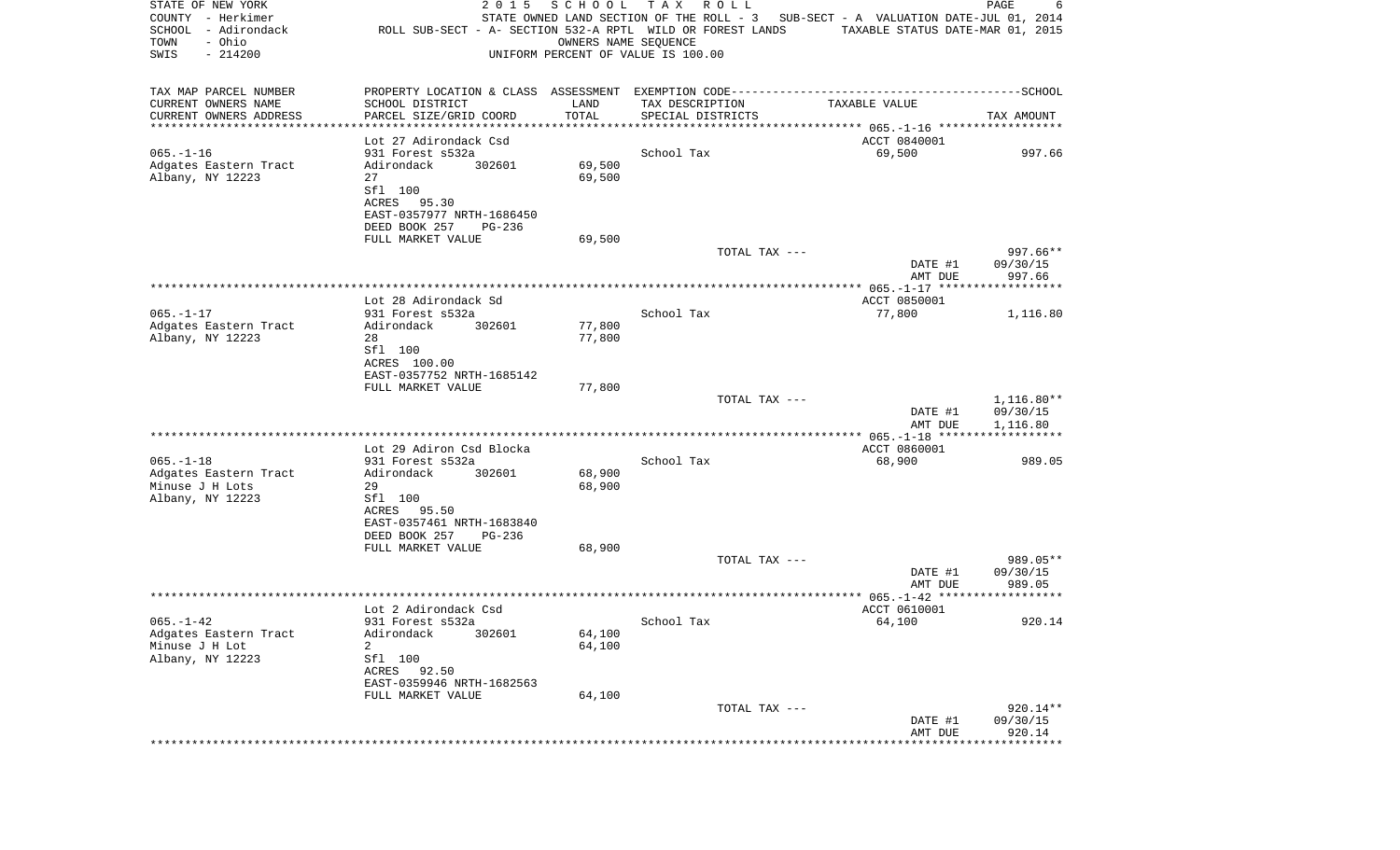| STATE OF NEW YORK<br>COUNTY - Herkimer<br>SCHOOL - Adirondack<br>- Ohio<br>TOWN<br>SWIS<br>$-214200$ | 2 0 1 5<br>ROLL SUB-SECT - A- SECTION 532-A RPTL WILD OR FOREST LANDS | SCHOOL<br>OWNERS NAME SEQUENCE | T A X<br>R O L L<br>UNIFORM PERCENT OF VALUE IS 100.00 | STATE OWNED LAND SECTION OF THE ROLL - 3 SUB-SECT - A VALUATION DATE-JUL 01, 2014<br>TAXABLE STATUS DATE-MAR 01, 2015 | PAGE<br>7              |
|------------------------------------------------------------------------------------------------------|-----------------------------------------------------------------------|--------------------------------|--------------------------------------------------------|-----------------------------------------------------------------------------------------------------------------------|------------------------|
| TAX MAP PARCEL NUMBER                                                                                |                                                                       |                                |                                                        |                                                                                                                       |                        |
| CURRENT OWNERS NAME                                                                                  | SCHOOL DISTRICT                                                       | LAND                           | TAX DESCRIPTION                                        | TAXABLE VALUE                                                                                                         |                        |
| CURRENT OWNERS ADDRESS                                                                               | PARCEL SIZE/GRID COORD                                                | TOTAL                          | SPECIAL DISTRICTS                                      |                                                                                                                       | TAX AMOUNT             |
| ***********************                                                                              | Lot 3 Adirondack Csd                                                  |                                |                                                        | ACCT 0620001                                                                                                          |                        |
| $065. - 1 - 43$                                                                                      | 931 Forest s532a                                                      |                                | School Tax                                             | 80,800                                                                                                                | 1,159.87               |
| Adgates Eastern Tract                                                                                | 302601<br>Adirondack                                                  | 80,800                         |                                                        |                                                                                                                       |                        |
| Albany, NY 12223                                                                                     | 3                                                                     | 80,800                         |                                                        |                                                                                                                       |                        |
|                                                                                                      | Sfl 100<br>ACRES 100.00                                               |                                |                                                        |                                                                                                                       |                        |
|                                                                                                      | EAST-0360447 NRTH-1683801                                             |                                |                                                        |                                                                                                                       |                        |
|                                                                                                      | FULL MARKET VALUE                                                     | 80,800                         |                                                        |                                                                                                                       |                        |
|                                                                                                      |                                                                       |                                | TOTAL TAX ---                                          | DATE #1                                                                                                               | 1,159.87**<br>09/30/15 |
|                                                                                                      |                                                                       |                                |                                                        | AMT DUE                                                                                                               | 1,159.87               |
|                                                                                                      |                                                                       |                                |                                                        |                                                                                                                       |                        |
| $065. - 1 - 44$                                                                                      | Lot 4 Adirondack Csd<br>931 Forest s532a                              |                                | School Tax                                             | ACCT 0630001<br>71,300                                                                                                | 1,023.50               |
| Adgates Eastern Tract                                                                                | 302601<br>Adirondack                                                  | 71,300                         |                                                        |                                                                                                                       |                        |
| Albany, NY 12223                                                                                     | 4                                                                     | 71,300                         |                                                        |                                                                                                                       |                        |
|                                                                                                      | Sfl 100<br>ACRES 94.60                                                |                                |                                                        |                                                                                                                       |                        |
|                                                                                                      | EAST-0360948 NRTH-1684977                                             |                                |                                                        |                                                                                                                       |                        |
|                                                                                                      | FULL MARKET VALUE                                                     | 71,300                         |                                                        |                                                                                                                       |                        |
|                                                                                                      |                                                                       |                                | TOTAL TAX ---                                          |                                                                                                                       | $1,023.50**$           |
|                                                                                                      |                                                                       |                                |                                                        | DATE #1<br>AMT DUE                                                                                                    | 09/30/15<br>1,023.50   |
|                                                                                                      |                                                                       |                                |                                                        |                                                                                                                       |                        |
|                                                                                                      | Lot 5 Adirondack Csd                                                  |                                |                                                        | ACCT 0640001                                                                                                          |                        |
| $065. -1 - 45$<br>Adgates Eastern Tract                                                              | 931 Forest s532a<br>Adirondack<br>302601                              | 65,200                         | School Tax                                             | 65,200                                                                                                                | 935.93                 |
| Albany, NY 12223                                                                                     | 5                                                                     | 65,200                         |                                                        |                                                                                                                       |                        |
|                                                                                                      | Sfl 100                                                               |                                |                                                        |                                                                                                                       |                        |
|                                                                                                      | ACRES 100.00<br>EAST-0361435 NRTH-1686104                             |                                |                                                        |                                                                                                                       |                        |
|                                                                                                      | DEED BOOK 257<br>PG-236                                               |                                |                                                        |                                                                                                                       |                        |
|                                                                                                      | FULL MARKET VALUE                                                     | 65,200                         |                                                        |                                                                                                                       |                        |
|                                                                                                      |                                                                       |                                | TOTAL TAX ---                                          | DATE #1                                                                                                               | 935.93**<br>09/30/15   |
|                                                                                                      |                                                                       |                                |                                                        | AMT DUE                                                                                                               | 935.93                 |
|                                                                                                      |                                                                       |                                |                                                        |                                                                                                                       |                        |
|                                                                                                      | Lot 6 Adirondack Csd                                                  |                                |                                                        | ACCT 0650001                                                                                                          |                        |
| $065. - 1 - 46$<br>Adgates Eastern Tract                                                             | 931 Forest s532a<br>Adirondack 302601                                 | 58,000                         | School Tax                                             | 58,000                                                                                                                | 832.58                 |
| Albany, NY 12223                                                                                     | 6                                                                     | 58,000                         |                                                        |                                                                                                                       |                        |
|                                                                                                      | Sfl 100                                                               |                                |                                                        |                                                                                                                       |                        |
|                                                                                                      | ACRES 100.00<br>EAST-0361698 NRTH-1687584                             |                                |                                                        |                                                                                                                       |                        |
|                                                                                                      | DEED BOOK 257<br><b>PG-236</b>                                        |                                |                                                        |                                                                                                                       |                        |
|                                                                                                      | FULL MARKET VALUE                                                     | 58,000                         |                                                        |                                                                                                                       |                        |
|                                                                                                      |                                                                       |                                | TOTAL TAX ---                                          | DATE #1                                                                                                               | 832.58**<br>09/30/15   |
|                                                                                                      |                                                                       |                                |                                                        | AMT DUE                                                                                                               | 832.58                 |
|                                                                                                      |                                                                       |                                |                                                        |                                                                                                                       |                        |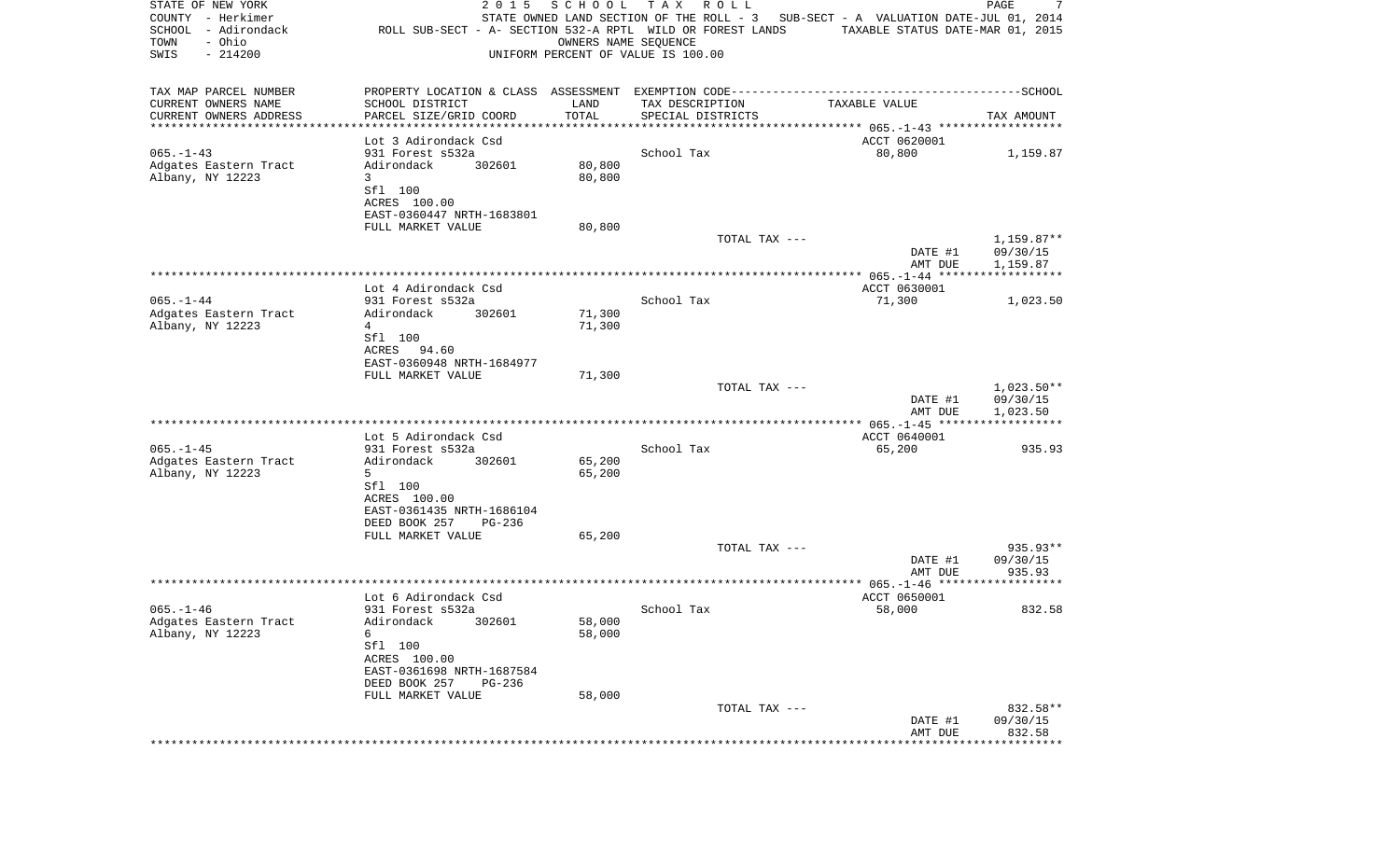| STATE OF NEW YORK<br>- Herkimer<br>COUNTY<br>- Adirondack<br>SCHOOL<br>- Ohio<br>TOWN<br>$-214200$<br>SWIS | 2 0 1 5<br>ROLL SUB-SECT - A- SECTION 532-A RPTL WILD OR FOREST LANDS | SCHOOL<br>OWNERS NAME SEOUENCE | T A X<br>ROLL<br>STATE OWNED LAND SECTION OF THE ROLL - 3<br>UNIFORM PERCENT OF VALUE IS 100.00 | SUB-SECT - A VALUATION DATE-JUL 01, 2014<br>TAXABLE STATUS DATE-MAR 01, 2015 | PAGE       |
|------------------------------------------------------------------------------------------------------------|-----------------------------------------------------------------------|--------------------------------|-------------------------------------------------------------------------------------------------|------------------------------------------------------------------------------|------------|
| TAX MAP PARCEL NUMBER                                                                                      | PROPERTY LOCATION & CLASS                                             | ASSESSMENT                     | EXEMPTION CODE--                                                                                |                                                                              | -SCHOOL    |
| CURRENT OWNERS NAME                                                                                        | SCHOOL DISTRICT                                                       | LAND                           | TAX DESCRIPTION                                                                                 | TAXABLE VALUE                                                                |            |
| CURRENT OWNERS ADDRESS                                                                                     | PARCEL SIZE/GRID COORD                                                | TOTAL                          | SPECIAL DISTRICTS                                                                               |                                                                              | TAX AMOUNT |
|                                                                                                            |                                                                       |                                |                                                                                                 |                                                                              |            |
|                                                                                                            | Lot 7 Adirondack Csd                                                  |                                |                                                                                                 | ACCT 0660001                                                                 |            |
| $065. - 1 - 47$                                                                                            | 931 Forest s532a                                                      |                                | School Tax                                                                                      | 63,300                                                                       | 908.66     |
| Adgates Eastern Tract                                                                                      | 302601<br>Adirondack                                                  | 63,300                         |                                                                                                 |                                                                              |            |
| Albany, NY 12223                                                                                           | $7\phantom{.0}$                                                       | 63,300                         |                                                                                                 |                                                                              |            |
|                                                                                                            | Sfl<br>100                                                            |                                |                                                                                                 |                                                                              |            |
|                                                                                                            | ACRES 100.00                                                          |                                |                                                                                                 |                                                                              |            |
|                                                                                                            | EAST-0362346 NRTH-1688641                                             |                                |                                                                                                 |                                                                              |            |
|                                                                                                            | DEED BOOK 257<br>PG-236                                               |                                |                                                                                                 |                                                                              |            |
|                                                                                                            | FULL MARKET VALUE                                                     | 63,300                         |                                                                                                 |                                                                              |            |
|                                                                                                            |                                                                       |                                | TOTAL TAX ---                                                                                   |                                                                              | $908.66**$ |
|                                                                                                            |                                                                       |                                |                                                                                                 | DATE #1                                                                      | 09/30/15   |
|                                                                                                            |                                                                       |                                |                                                                                                 | AMT DUE                                                                      | 908.66     |
|                                                                                                            |                                                                       |                                |                                                                                                 |                                                                              |            |
|                                                                                                            |                                                                       |                                |                                                                                                 |                                                                              |            |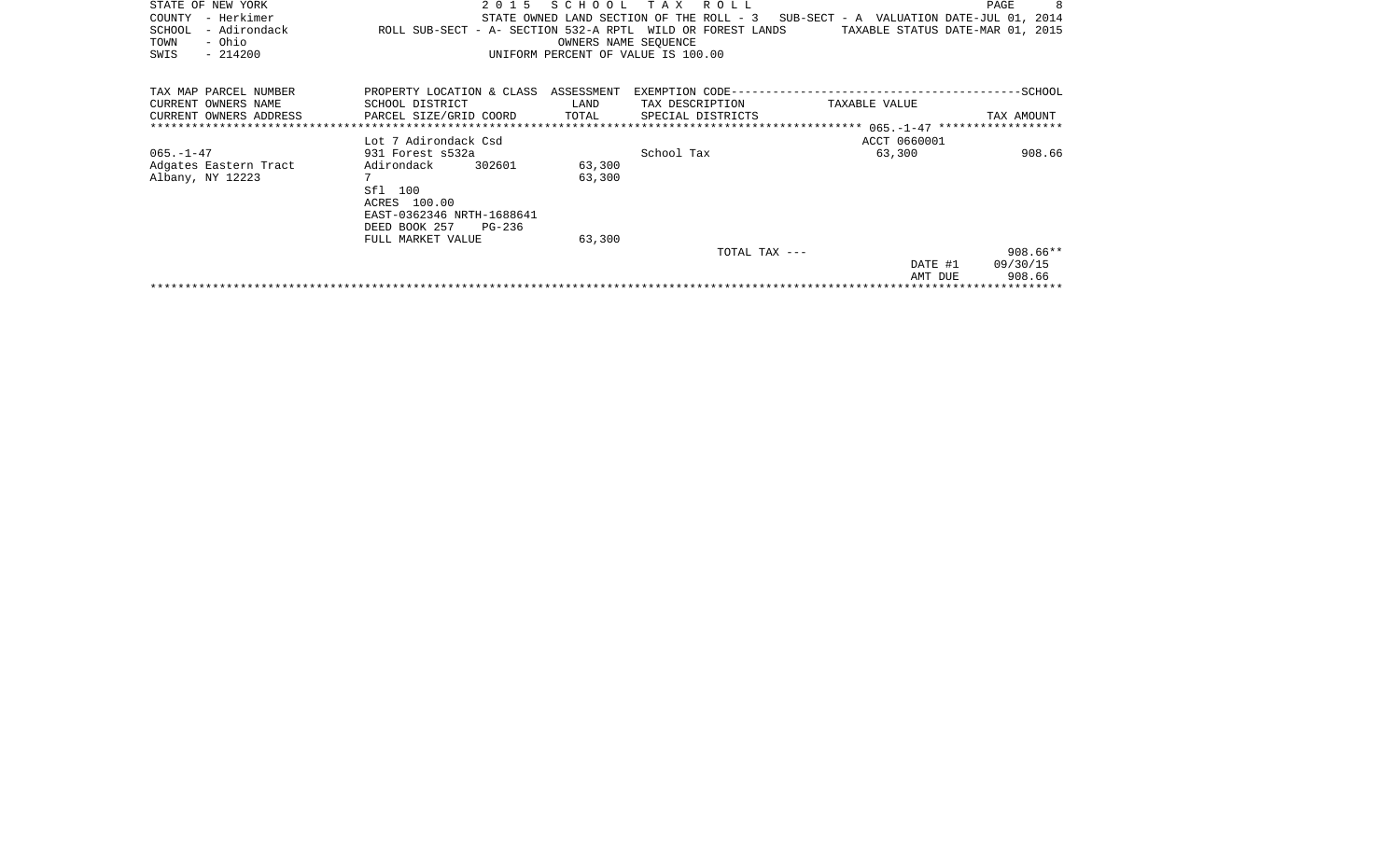|             | STATE OF NEW YORK   |                                                            |  | 2015 SCHOOL TAX ROLL               |  |  |                                                                                   |                                  |                        | PAGE |  |
|-------------|---------------------|------------------------------------------------------------|--|------------------------------------|--|--|-----------------------------------------------------------------------------------|----------------------------------|------------------------|------|--|
|             | COUNTY - Herkimer   |                                                            |  |                                    |  |  | STATE OWNED LAND SECTION OF THE ROLL - 3 SUB-SECT - A VALUATION DATE-JUL 01, 2014 |                                  |                        |      |  |
|             | SCHOOL - Adirondack | ROLL SUB-SECT - A- SECTION 532-A RPTL WILD OR FOREST LANDS |  |                                    |  |  |                                                                                   | TAXABLE STATUS DATE-MAR 01, 2015 |                        |      |  |
| TOWN - Ohio |                     |                                                            |  |                                    |  |  |                                                                                   |                                  | RPS155/V04/L015        |      |  |
| SWIS        | - 214200            |                                                            |  | UNIFORM PERCENT OF VALUE IS 100.00 |  |  |                                                                                   |                                  | CURRENT DATE 8/14/2015 |      |  |
|             |                     |                                                            |  |                                    |  |  |                                                                                   |                                  |                        |      |  |

## \*\*\* S P E C I A L D I S T R I C T S U M M A R Y \*\*\*

|      |                          | TOTA <sub>1</sub><br>◡∸ェ | EXTENSION<br>SIUN | <b>EXTENSION</b><br>. UN          | /\ I<br>$\sqrt{N}$<br>ℶ<br>$\cdots$ | EXEMPT | ABL L                         | .'U'I'AL |
|------|--------------------------|--------------------------|-------------------|-----------------------------------|-------------------------------------|--------|-------------------------------|----------|
| CODE | NAME<br>$ \sim$<br>CTD T | PARCELS                  | TVDF              | $2777$ T TTT<br>$\Delta$<br>பிப்ப | ALUI                                | AMOUNT | $T$ , $T$ , $T$ , $T$<br>ALUE | TAX      |

# NO SPECIAL DISTRICTS AT THIS LEVEL

#### \*\*\* S C H O O L D I S T R I C T S U M M A R Y \*\*\*

| CODE   | DISTRICT NAME                    | TOTAL<br>PARCELS | ASSESSED<br>LAND | ASSESSED<br>TOTAL | EXEMPT<br>AMOUNT | TOTAL<br>TAXABLE |            |
|--------|----------------------------------|------------------|------------------|-------------------|------------------|------------------|------------|
|        |                                  |                  |                  |                   | STAR AMOUNT      | STAR TAXABLE     | TOTAL TAX  |
|        | Adirondack                       | 29               | 3643,200         | 3643,200          |                  | 3,643,200        |            |
| 302601 |                                  |                  |                  |                   |                  | 3,643,200        | 52, 297.43 |
|        | SUB-TOTAL                        | 29               | 3643,200         | 3643,200          |                  | 3,643,200        |            |
|        | $S \cup B - T \cup T A L (CONT)$ |                  |                  |                   |                  | 3,643,200        | 52, 297.43 |
|        | TOTAL                            | 29               | 3643,200         | 3643,200          |                  | 3,643,200        |            |
|        | TO TAL (CONT)                    |                  |                  |                   |                  | 3,643,200        | 52, 297.43 |

\*\*\* S Y S T E M C O D E S S U M M A R Y \*\*\*

#### NO SYSTEM EXEMPTIONS AT THIS LEVEL

\*\*\* E X E M P T I O N S U M M A R Y \*\*\*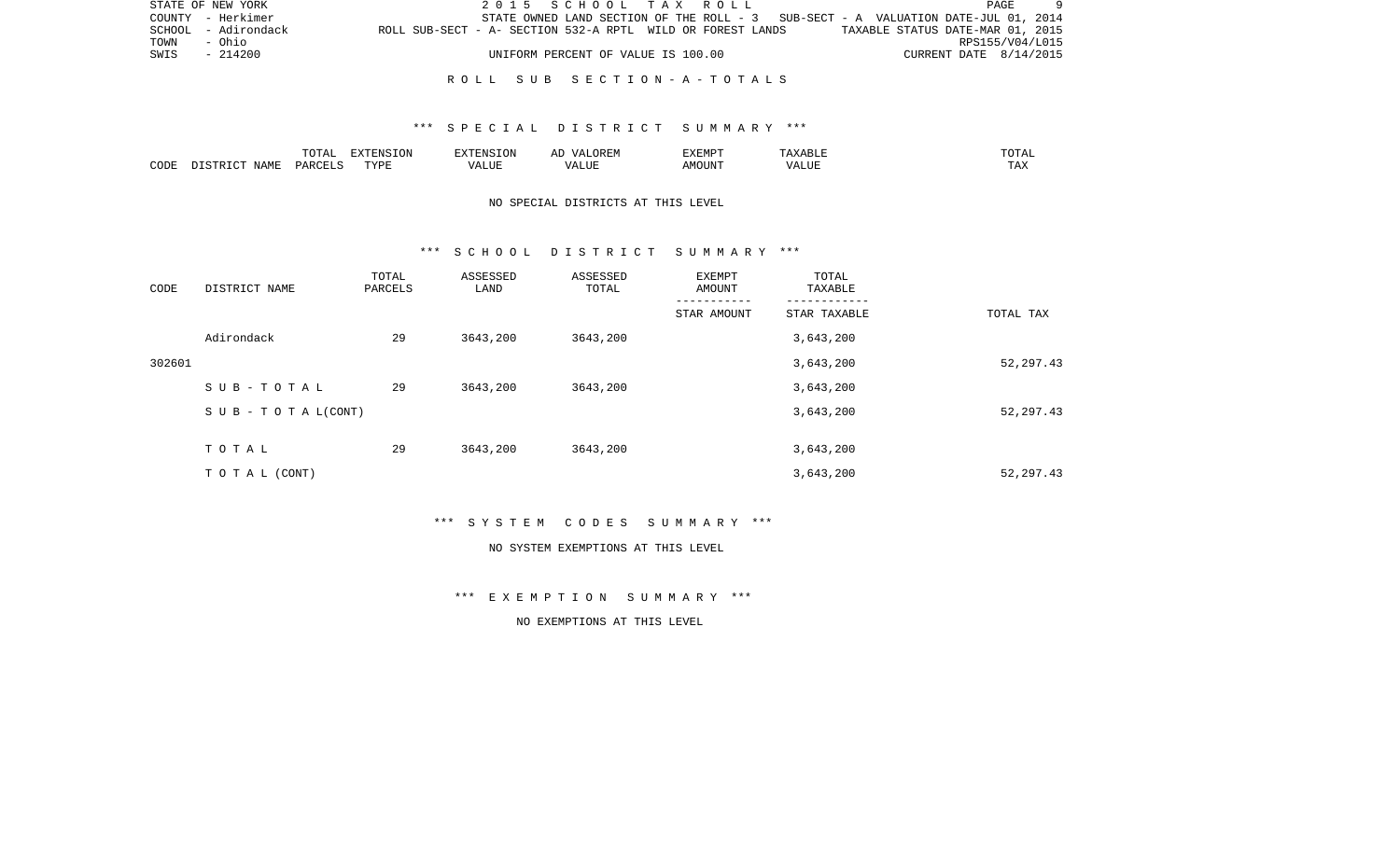| STATE OF NEW YORK |                     |                                                            | 2015 SCHOOL TAX ROLL               |  |  |                                                                                    |                                  |                        | PAGE            | 10 |
|-------------------|---------------------|------------------------------------------------------------|------------------------------------|--|--|------------------------------------------------------------------------------------|----------------------------------|------------------------|-----------------|----|
|                   | COUNTY - Herkimer   |                                                            |                                    |  |  | STATE OWNED LAND SECTION OF THE ROLL $-3$ SUB-SECT - A VALUATION DATE-JUL 01, 2014 |                                  |                        |                 |    |
|                   | SCHOOL - Adirondack | ROLL SUB-SECT - A- SECTION 532-A RPTL WILD OR FOREST LANDS |                                    |  |  |                                                                                    | TAXABLE STATUS DATE-MAR 01, 2015 |                        |                 |    |
| TOWN              | - Ohio              |                                                            |                                    |  |  |                                                                                    |                                  |                        | RPS155/V04/L015 |    |
| SWIS              | - 214200            |                                                            | UNIFORM PERCENT OF VALUE IS 100.00 |  |  |                                                                                    |                                  | CURRENT DATE 8/14/2015 |                 |    |
|                   |                     |                                                            |                                    |  |  |                                                                                    |                                  |                        |                 |    |

| ROLL<br>SEC | DESCRIPTION      | TOTAL<br>PARCELS | ASSESSED<br>LAND | ASSESSED<br>TOTAL | <b>EXEMPT</b><br>AMOUNT | TOTAL<br>TAXABLE<br>------------ | TAX  | TOTAL<br>TAX |
|-------------|------------------|------------------|------------------|-------------------|-------------------------|----------------------------------|------|--------------|
|             |                  |                  |                  |                   | STAR AMOUNT             | STAR TAXABLE                     | RATE |              |
|             | School Tax       |                  | 3643,200         | 3643,200          |                         | 3,643,200                        |      |              |
|             | SPEC DIST TAXES  |                  |                  |                   |                         | 3,643,200                        |      | 52, 297.43   |
|             | STATE OWNED LAND | 29               |                  |                   |                         |                                  |      | 52, 297.43   |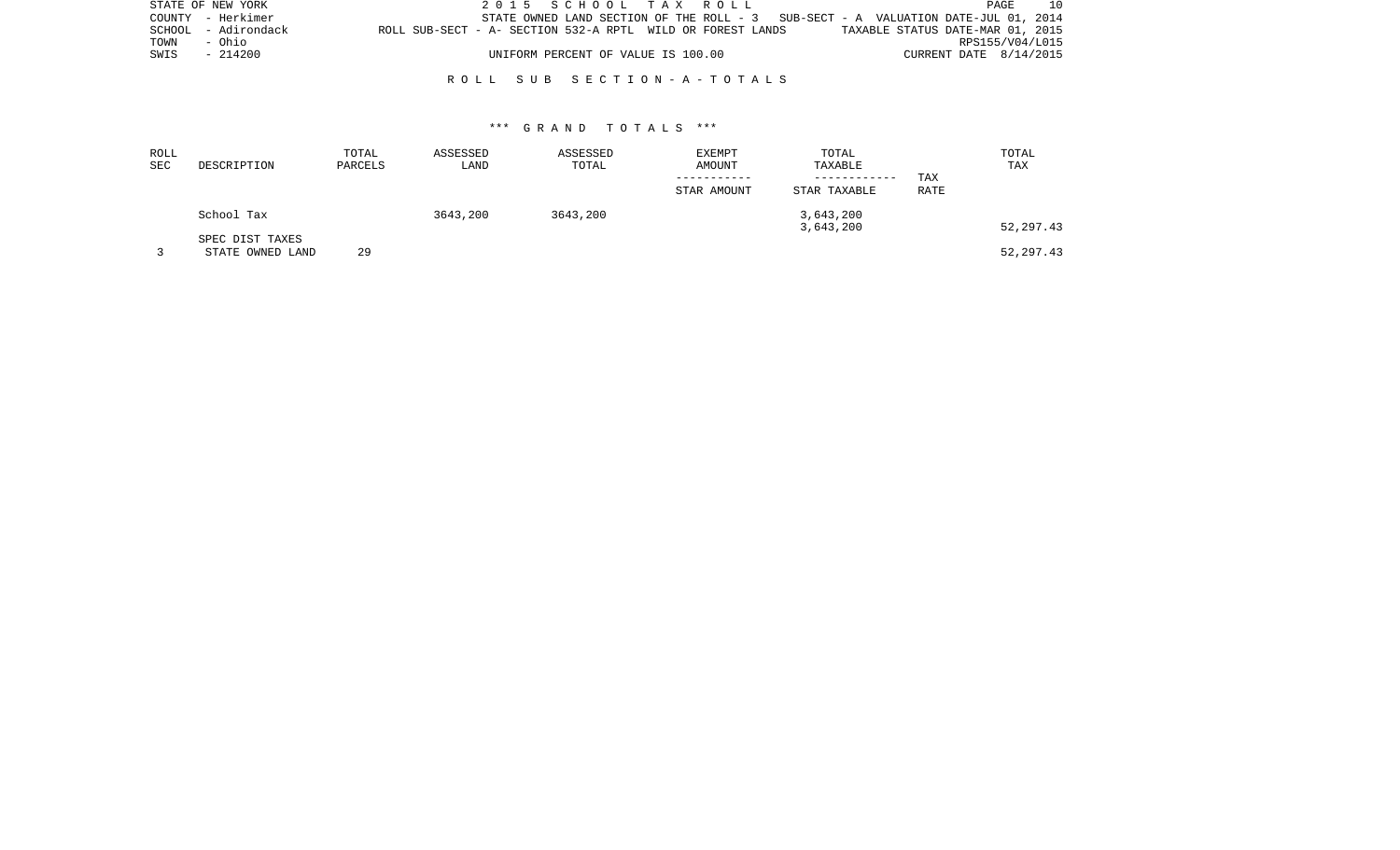| STATE OF NEW YORK<br>COUNTY - Herkimer<br>SCHOOL - Adirondack<br>- Ohio<br>TOWN<br>SWIS<br>$-214200$ | 2 0 1 5<br>ROLL SUB-SECT - P- ECL CONSERVATION AND COMMON LAW EASEMENTS | SCHOOL<br>OWNERS NAME SEQUENCE | T A X<br>R O L L<br>UNIFORM PERCENT OF VALUE IS 100.00 | STATE OWNED LAND SECTION OF THE ROLL - 3 SUB-SECT - P VALUATION DATE-JUL 01, 2014<br>TAXABLE STATUS DATE-MAR 01, 2015 | PAGE<br>11           |
|------------------------------------------------------------------------------------------------------|-------------------------------------------------------------------------|--------------------------------|--------------------------------------------------------|-----------------------------------------------------------------------------------------------------------------------|----------------------|
| TAX MAP PARCEL NUMBER                                                                                |                                                                         |                                |                                                        |                                                                                                                       |                      |
| CURRENT OWNERS NAME                                                                                  | SCHOOL DISTRICT                                                         | LAND                           | TAX DESCRIPTION                                        | TAXABLE VALUE                                                                                                         |                      |
| CURRENT OWNERS ADDRESS                                                                               | PARCEL SIZE/GRID COORD                                                  | TOTAL<br>********************  | SPECIAL DISTRICTS                                      | ************** 053.-2-1.1-ESMT ************                                                                           | TAX AMOUNT           |
|                                                                                                      | Near Sand Lk                                                            |                                |                                                        | ACCT 130029010                                                                                                        |                      |
| $053. -2 - 1.1 - ESMT$                                                                               | 980 Consvn easmt                                                        |                                | School Tax                                             | 114,912                                                                                                               | 1,649.54             |
| State Of New York                                                                                    | Adirondack<br>302601                                                    | 114,912                        |                                                        |                                                                                                                       |                      |
| C/O County Treasurer                                                                                 | 008. Conservation Easm                                                  | 114,912                        |                                                        |                                                                                                                       |                      |
| Herkimer<br>County                                                                                   | 24 Moose River<br>ACRES 325.00                                          |                                |                                                        |                                                                                                                       |                      |
|                                                                                                      | EAST-0370049 NRTH-1722273                                               |                                |                                                        |                                                                                                                       |                      |
|                                                                                                      | DEED BOOK 941<br>$PG-497$                                               |                                |                                                        |                                                                                                                       |                      |
|                                                                                                      | CONSERVATION ESMT % 84.00                                               |                                |                                                        |                                                                                                                       |                      |
|                                                                                                      | FULL MARKET VALUE                                                       | 114,912                        |                                                        |                                                                                                                       |                      |
|                                                                                                      |                                                                         |                                | TOTAL TAX ---                                          |                                                                                                                       | $1,649.54**$         |
|                                                                                                      |                                                                         |                                |                                                        | DATE #1<br>AMT DUE                                                                                                    | 09/30/15<br>1,649.54 |
|                                                                                                      |                                                                         |                                |                                                        | **************** 054.-2-11-ESMT *************                                                                         |                      |
|                                                                                                      | Near North Br                                                           |                                |                                                        | ACCT 130028800                                                                                                        |                      |
| $054. -2 - 11 - ESMT$                                                                                | 980 Consvn easmt                                                        |                                | School Tax                                             | 139,692                                                                                                               | 2,005.25             |
| State Of New York                                                                                    | Adirondack<br>302601                                                    | 139,692                        |                                                        |                                                                                                                       |                      |
| C/O County Treasurer<br>Herkimer<br>County                                                           | Conservation Easm .8400<br>$P-Fr$ 620                                   | 139,692                        |                                                        |                                                                                                                       |                      |
|                                                                                                      | ACRES 620.00                                                            |                                |                                                        |                                                                                                                       |                      |
|                                                                                                      | EAST-0380973 NRTH-1724106                                               |                                |                                                        |                                                                                                                       |                      |
|                                                                                                      | DEED BOOK 941<br>PG-497                                                 |                                |                                                        |                                                                                                                       |                      |
|                                                                                                      | CONSERVATION ESMT % 84.00                                               |                                |                                                        |                                                                                                                       |                      |
|                                                                                                      | FULL MARKET VALUE                                                       | 139,692                        | TOTAL TAX ---                                          |                                                                                                                       | $2,005.25**$         |
|                                                                                                      |                                                                         |                                |                                                        | DATE #1                                                                                                               | 09/30/15             |
|                                                                                                      |                                                                         |                                |                                                        | AMT DUE                                                                                                               | 2,005.25             |
|                                                                                                      |                                                                         |                                |                                                        |                                                                                                                       |                      |
|                                                                                                      | Near North Br                                                           |                                |                                                        | ACCT 130028860                                                                                                        |                      |
| $054. -2 - 12 - ESMT$<br>State Of New York                                                           | 980 Consyn easmt<br>Adirondack<br>302601                                | 139,692                        | School Tax                                             | 139,692                                                                                                               | 2,005.25             |
| C/O County Treasurer                                                                                 | Conservation Easm .8400                                                 | 139,692                        |                                                        |                                                                                                                       |                      |
| Herkimer<br>County                                                                                   | $P-Fr$ 620                                                              |                                |                                                        |                                                                                                                       |                      |
|                                                                                                      | ACRES 620.00                                                            |                                |                                                        |                                                                                                                       |                      |
|                                                                                                      | EAST-0373610 NRTH-1725238                                               |                                |                                                        |                                                                                                                       |                      |
|                                                                                                      | DEED BOOK 941<br>$PG-497$                                               |                                |                                                        |                                                                                                                       |                      |
|                                                                                                      | CONSERVATION ESMT % 84.00<br>FULL MARKET VALUE                          | 139,692                        |                                                        |                                                                                                                       |                      |
|                                                                                                      |                                                                         |                                | TOTAL TAX ---                                          |                                                                                                                       | $2,005.25**$         |
|                                                                                                      |                                                                         |                                |                                                        | DATE #1                                                                                                               | 09/30/15             |
|                                                                                                      |                                                                         |                                |                                                        | AMT DUE                                                                                                               | 2,005.25             |
|                                                                                                      |                                                                         |                                |                                                        |                                                                                                                       |                      |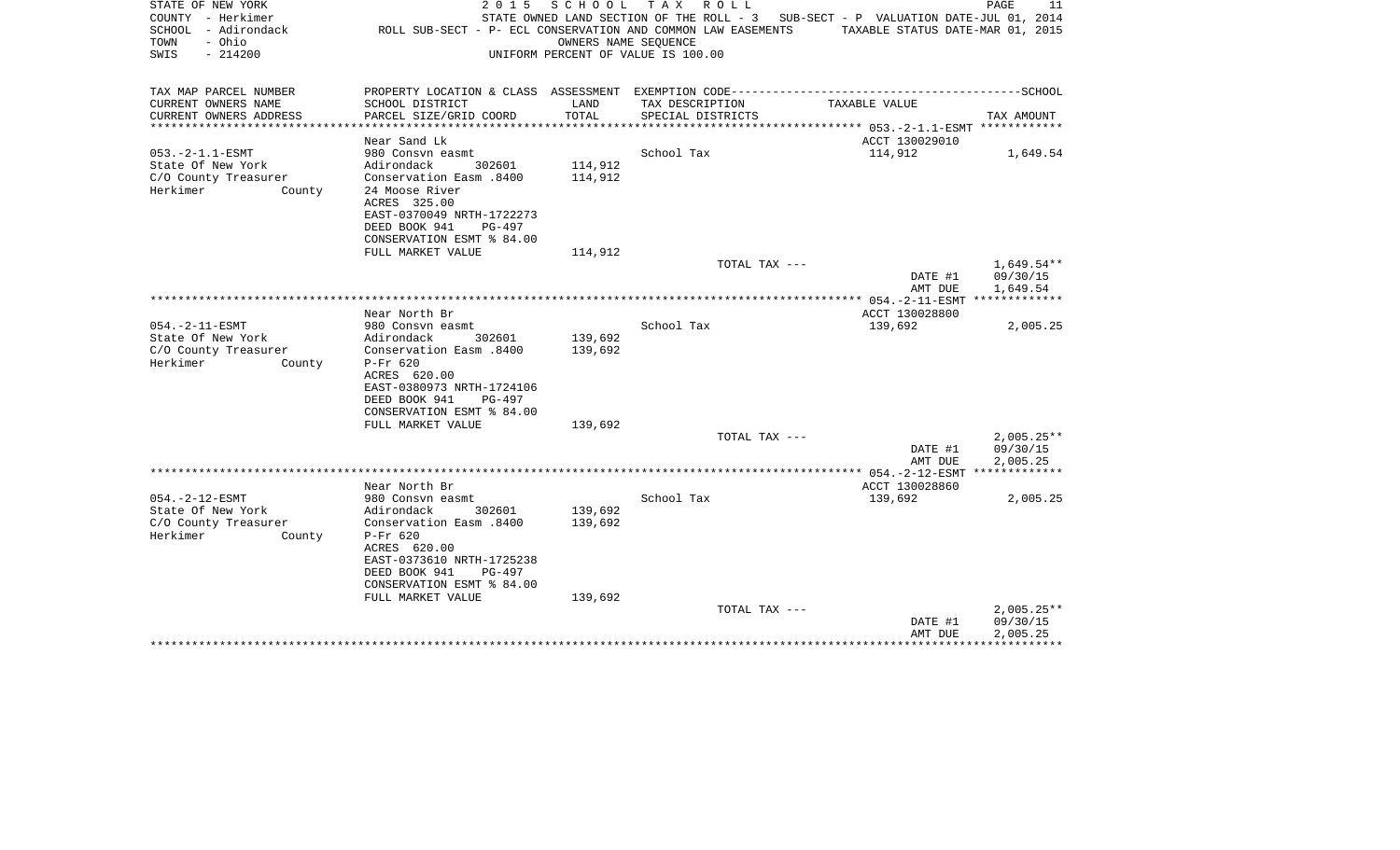| STATE OF NEW YORK<br>COUNTY - Herkimer<br>- Adirondack<br>SCHOOL<br>- Ohio<br>TOWN<br>SWIS<br>$-214200$ | 2 0 1 5<br>ROLL SUB-SECT - P- ECL CONSERVATION AND COMMON LAW EASEMENTS | SCHOOL<br>OWNERS NAME SEOUENCE | T A X<br>R O L L<br>STATE OWNED LAND SECTION OF THE ROLL - 3<br>UNIFORM PERCENT OF VALUE IS 100.00 | SUB-SECT - P VALUATION DATE-JUL 01, 2014<br>TAXABLE STATUS DATE-MAR 01, 2015 | PAGE<br>12               |
|---------------------------------------------------------------------------------------------------------|-------------------------------------------------------------------------|--------------------------------|----------------------------------------------------------------------------------------------------|------------------------------------------------------------------------------|--------------------------|
| TAX MAP PARCEL NUMBER                                                                                   |                                                                         |                                |                                                                                                    |                                                                              |                          |
| CURRENT OWNERS NAME                                                                                     | SCHOOL DISTRICT                                                         | LAND                           | TAX DESCRIPTION                                                                                    | TAXABLE VALUE                                                                |                          |
| CURRENT OWNERS ADDRESS<br>**********************                                                        | PARCEL SIZE/GRID COORD<br>**********************                        | TOTAL<br>***************       | SPECIAL DISTRICTS                                                                                  |                                                                              | TAX AMOUNT               |
|                                                                                                         | Near North Br                                                           |                                |                                                                                                    | ACCT 130028890                                                               |                          |
| $054. -2 - 13 - ESMT$                                                                                   | 980 Consvn easmt                                                        |                                | School Tax                                                                                         | 139,692                                                                      | 2,005.25                 |
| State Of New York                                                                                       | Adirondack<br>302601                                                    | 139,692                        |                                                                                                    |                                                                              |                          |
| C/O County Treasurer                                                                                    | Conservation Easm .8400                                                 | 139,692                        |                                                                                                    |                                                                              |                          |
| Herkimer<br>County                                                                                      | $P-Fr$ 620                                                              |                                |                                                                                                    |                                                                              |                          |
|                                                                                                         | ACRES 620.00                                                            |                                |                                                                                                    |                                                                              |                          |
|                                                                                                         | EAST-0376986 NRTH-1721247                                               |                                |                                                                                                    |                                                                              |                          |
|                                                                                                         | DEED BOOK 941<br>PG-497                                                 |                                |                                                                                                    |                                                                              |                          |
|                                                                                                         | CONSERVATION ESMT % 84.00                                               |                                |                                                                                                    |                                                                              |                          |
|                                                                                                         | FULL MARKET VALUE                                                       | 139,692                        |                                                                                                    |                                                                              |                          |
|                                                                                                         |                                                                         |                                | TOTAL TAX ---                                                                                      | DATE #1                                                                      | $2,005.25**$<br>09/30/15 |
|                                                                                                         |                                                                         |                                |                                                                                                    | AMT DUE                                                                      | 2,005.25                 |
|                                                                                                         |                                                                         |                                |                                                                                                    |                                                                              | *************            |
|                                                                                                         | Near North Br                                                           |                                |                                                                                                    | ACCT 130028980                                                               |                          |
| $054. -2 - 14 - ESMT$                                                                                   | 980 Consyn easmt                                                        |                                | School Tax                                                                                         | 62,664                                                                       | 899.53                   |
| State Of New York                                                                                       | Adirondack<br>302601                                                    | 62,664                         |                                                                                                    |                                                                              |                          |
| C/O County Treasurer                                                                                    | Conservation Easm .8400                                                 | 62,664                         |                                                                                                    |                                                                              |                          |
| Herkimer<br>County                                                                                      | ACRES 151.90                                                            |                                |                                                                                                    |                                                                              |                          |
|                                                                                                         | EAST-0373449 NRTH-1719782                                               |                                |                                                                                                    |                                                                              |                          |
|                                                                                                         | DEED BOOK 941<br>$PG-497$<br>CONSERVATION ESMT % 84.00                  |                                |                                                                                                    |                                                                              |                          |
|                                                                                                         | FULL MARKET VALUE                                                       | 62,664                         |                                                                                                    |                                                                              |                          |
|                                                                                                         |                                                                         |                                | TOTAL TAX ---                                                                                      |                                                                              | 899.53**                 |
|                                                                                                         |                                                                         |                                |                                                                                                    | DATE #1                                                                      | 09/30/15                 |
|                                                                                                         |                                                                         |                                |                                                                                                    | AMT DUE                                                                      | 899.53                   |
|                                                                                                         |                                                                         |                                |                                                                                                    |                                                                              |                          |
|                                                                                                         | North Lk                                                                |                                |                                                                                                    | ACCT 130028920                                                               |                          |
| $058. -1 -1 - ESMT$                                                                                     | 980 Consvn easmt - WTRFNT                                               |                                | School Tax                                                                                         | 192,864                                                                      | 2,768.53                 |
| State Of New York                                                                                       | Adirondack<br>302601                                                    | 192,864                        |                                                                                                    |                                                                              |                          |
| C/O County Treasurer<br>Herkimer                                                                        | Conservation Easm .8400                                                 | 192,864                        |                                                                                                    |                                                                              |                          |
| County                                                                                                  | Township 6<br>ACRES 463.60                                              |                                |                                                                                                    |                                                                              |                          |
|                                                                                                         | EAST-0380469 NRTH-1717411                                               |                                |                                                                                                    |                                                                              |                          |
|                                                                                                         | DEED BOOK 941<br>PG-497                                                 |                                |                                                                                                    |                                                                              |                          |
|                                                                                                         | CONSERVATION ESMT % 84.00                                               |                                |                                                                                                    |                                                                              |                          |
|                                                                                                         | FULL MARKET VALUE                                                       | 192,864                        |                                                                                                    |                                                                              |                          |
|                                                                                                         |                                                                         |                                | TOTAL TAX ---                                                                                      |                                                                              | $2,768.53**$             |
|                                                                                                         |                                                                         |                                |                                                                                                    | DATE #1                                                                      | 09/30/15                 |
|                                                                                                         |                                                                         |                                |                                                                                                    | AMT DUE                                                                      | 2,768.53<br>************ |
|                                                                                                         |                                                                         |                                |                                                                                                    |                                                                              |                          |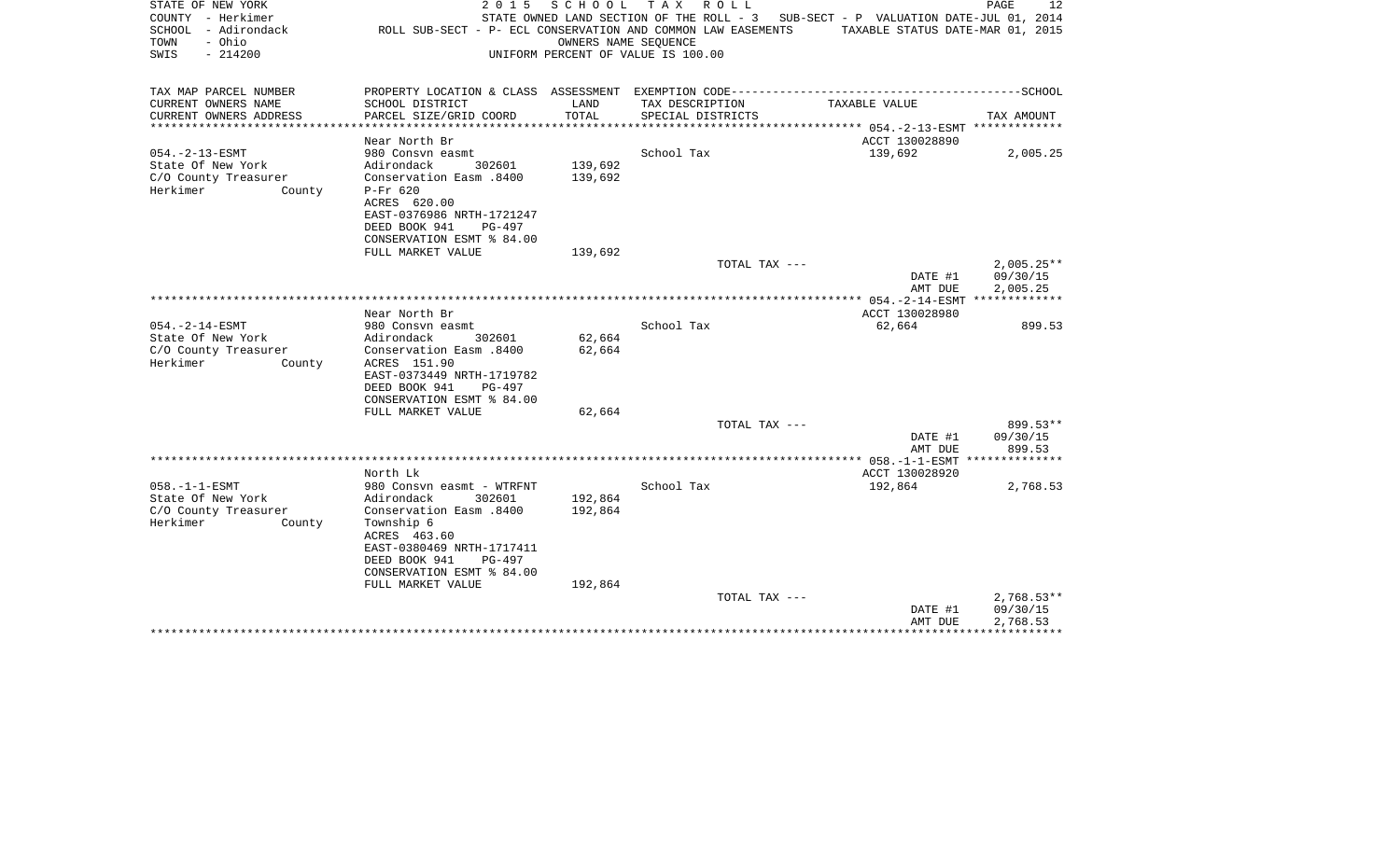| STATE OF NEW YORK<br>COUNTY - Herkimer<br>SCHOOL<br>- Adirondack<br>- Ohio<br>TOWN<br>SWIS<br>$-214200$ | 2 0 1 5<br>ROLL SUB-SECT - P- ECL CONSERVATION AND COMMON LAW EASEMENTS | SCHOOL<br>OWNERS NAME SEOUENCE | TAX ROLL<br>UNIFORM PERCENT OF VALUE IS 100.00 | STATE OWNED LAND SECTION OF THE ROLL - 3 SUB-SECT - P VALUATION DATE-JUL 01, 2014<br>TAXABLE STATUS DATE-MAR 01, 2015 | PAGE<br>13               |
|---------------------------------------------------------------------------------------------------------|-------------------------------------------------------------------------|--------------------------------|------------------------------------------------|-----------------------------------------------------------------------------------------------------------------------|--------------------------|
| TAX MAP PARCEL NUMBER                                                                                   |                                                                         |                                |                                                |                                                                                                                       |                          |
| CURRENT OWNERS NAME                                                                                     | SCHOOL DISTRICT                                                         | LAND                           | TAX DESCRIPTION                                | TAXABLE VALUE                                                                                                         |                          |
| CURRENT OWNERS ADDRESS                                                                                  | PARCEL SIZE/GRID COORD                                                  | TOTAL                          | SPECIAL DISTRICTS                              |                                                                                                                       | TAX AMOUNT               |
|                                                                                                         |                                                                         |                                |                                                |                                                                                                                       |                          |
| $058. - 1 - 2 - ESMT$                                                                                   | North Lk<br>980 Consvn easmt - WTRFNT                                   |                                | School Tax                                     | ACCT 130028770<br>226,548                                                                                             | 3,252.05                 |
| State Of New York                                                                                       | Adirondack<br>302601                                                    | 226,548                        |                                                |                                                                                                                       |                          |
| C/O County Treasurer                                                                                    | Conservation Easm .8400                                                 | 226,548                        |                                                |                                                                                                                       |                          |
| Herkimer<br>County                                                                                      | ACRES 629.80                                                            |                                |                                                |                                                                                                                       |                          |
|                                                                                                         | EAST-0384391 NRTH-1719900                                               |                                |                                                |                                                                                                                       |                          |
|                                                                                                         | DEED BOOK 941<br>PG-497                                                 |                                |                                                |                                                                                                                       |                          |
|                                                                                                         | CONSERVATION ESMT % 84.00                                               |                                |                                                |                                                                                                                       |                          |
|                                                                                                         | FULL MARKET VALUE                                                       | 226,548                        |                                                |                                                                                                                       |                          |
|                                                                                                         |                                                                         |                                | TOTAL TAX ---                                  | DATE #1                                                                                                               | $3.252.05**$<br>09/30/15 |
|                                                                                                         |                                                                         |                                |                                                | AMT DUE                                                                                                               | 3,252.05                 |
|                                                                                                         |                                                                         |                                |                                                |                                                                                                                       |                          |
|                                                                                                         | Near North Br                                                           |                                |                                                | ACCT 130028830                                                                                                        |                          |
| $054. - 2 - 10 - ESMT$                                                                                  | 980 Consvn easmt                                                        |                                | School Tax                                     | 139,692                                                                                                               | 2,005.25                 |
| State Of New York                                                                                       | Adirondack<br>302601                                                    | 139,692                        |                                                |                                                                                                                       |                          |
| C/O County Treasurer                                                                                    | Conservation Easm .8400                                                 | 139,692                        |                                                |                                                                                                                       |                          |
| Herkimer<br>County                                                                                      | $P-Fr$ 620<br>ACRES 620.00                                              |                                |                                                |                                                                                                                       |                          |
|                                                                                                         | EAST-0377913 NRTH-1728341                                               |                                |                                                |                                                                                                                       |                          |
|                                                                                                         | DEED BOOK 941<br>$PG-497$                                               |                                |                                                |                                                                                                                       |                          |
|                                                                                                         | CONSERVATION ESMT % 84.00                                               |                                |                                                |                                                                                                                       |                          |
|                                                                                                         | FULL MARKET VALUE                                                       | 139,692                        |                                                |                                                                                                                       |                          |
|                                                                                                         |                                                                         |                                | TOTAL TAX ---                                  |                                                                                                                       | $2,005.25**$             |
|                                                                                                         |                                                                         |                                |                                                | DATE #1                                                                                                               | 09/30/15                 |
|                                                                                                         |                                                                         |                                |                                                | AMT DUE                                                                                                               | 2,005.25                 |
|                                                                                                         |                                                                         |                                |                                                |                                                                                                                       |                          |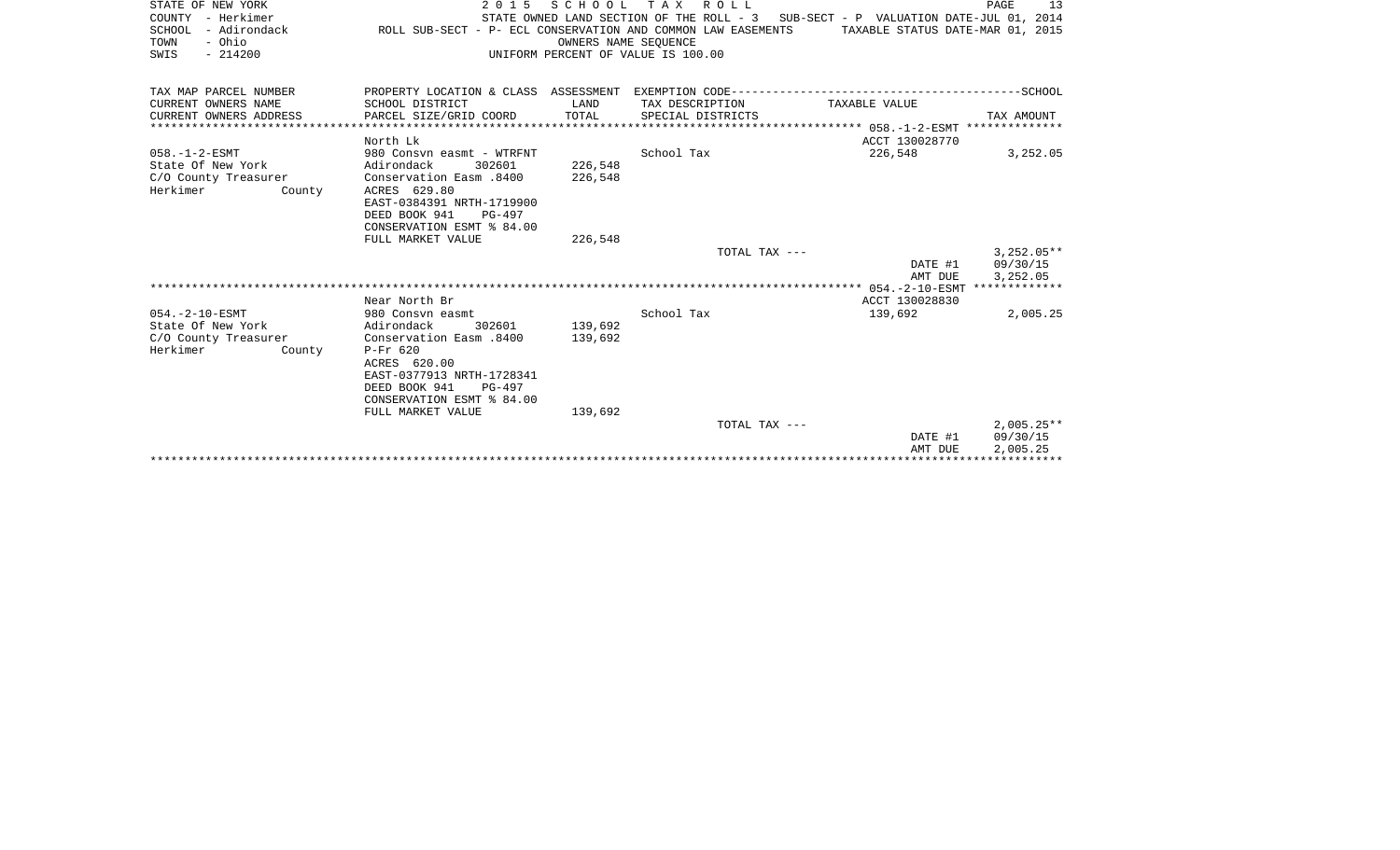|      | STATE OF NEW YORK   |                                                              | 2015 SCHOOL TAX ROLL                                                              |                                    |  |  |                                  |                        | PAGE | <sup>-</sup> 14 |
|------|---------------------|--------------------------------------------------------------|-----------------------------------------------------------------------------------|------------------------------------|--|--|----------------------------------|------------------------|------|-----------------|
|      | COUNTY - Herkimer   |                                                              | STATE OWNED LAND SECTION OF THE ROLL - 3 SUB-SECT - P VALUATION DATE-JUL 01, 2014 |                                    |  |  |                                  |                        |      |                 |
|      | SCHOOL - Adirondack | ROLL SUB-SECT - P- ECL CONSERVATION AND COMMON LAW EASEMENTS |                                                                                   |                                    |  |  | TAXABLE STATUS DATE-MAR 01, 2015 |                        |      |                 |
| TOWN | – Ohio              |                                                              |                                                                                   |                                    |  |  |                                  | RPS155/V04/L015        |      |                 |
| SWIS | - 214200            |                                                              |                                                                                   | UNIFORM PERCENT OF VALUE IS 100.00 |  |  |                                  | CURRENT DATE 8/14/2015 |      |                 |
|      |                     |                                                              |                                                                                   |                                    |  |  |                                  |                        |      |                 |

## \*\*\* S P E C I A L D I S T R I C T S U M M A R Y \*\*\*

|      |             | ---      | a'Niv∴ | את PYTENSTON<br>. UN                        |            | 332534DF |                | $\sqrt{2}$<br>UIAI |
|------|-------------|----------|--------|---------------------------------------------|------------|----------|----------------|--------------------|
| CODE | <b>MAML</b> | <u>.</u> |        | 7777777<br>$\prime$ $\prime$ $\prime$<br>-- | 77.<br>பபட | MOTIN'   | $\prime\prime$ | ∸∽                 |

# NO SPECIAL DISTRICTS AT THIS LEVEL

#### \*\*\* S C H O O L D I S T R I C T S U M M A R Y \*\*\*

| CODE   | DISTRICT NAME                    | TOTAL<br>PARCELS | ASSESSED<br>LAND | ASSESSED<br>TOTAL | EXEMPT<br>AMOUNT | TOTAL<br>TAXABLE |           |
|--------|----------------------------------|------------------|------------------|-------------------|------------------|------------------|-----------|
|        |                                  |                  |                  |                   | STAR AMOUNT      | STAR TAXABLE     | TOTAL TAX |
|        | Adirondack                       | 8                | 1155,756         | 1155,756          |                  | 1,155,756        |           |
| 302601 |                                  |                  |                  |                   |                  | 1,155,756        | 16,590.65 |
|        | SUB-TOTAL                        | 8                | 1155,756         | 1155,756          |                  | 1,155,756        |           |
|        | $S \cup B - T \cup T A L (CONT)$ |                  |                  |                   |                  | 1,155,756        | 16,590.65 |
|        | TOTAL                            | 8                | 1155,756         | 1155,756          |                  | 1,155,756        |           |
|        | TO TAL (CONT)                    |                  |                  |                   |                  | 1,155,756        | 16,590.65 |

\*\*\* S Y S T E M C O D E S S U M M A R Y \*\*\*

#### NO SYSTEM EXEMPTIONS AT THIS LEVEL

\*\*\* E X E M P T I O N S U M M A R Y \*\*\*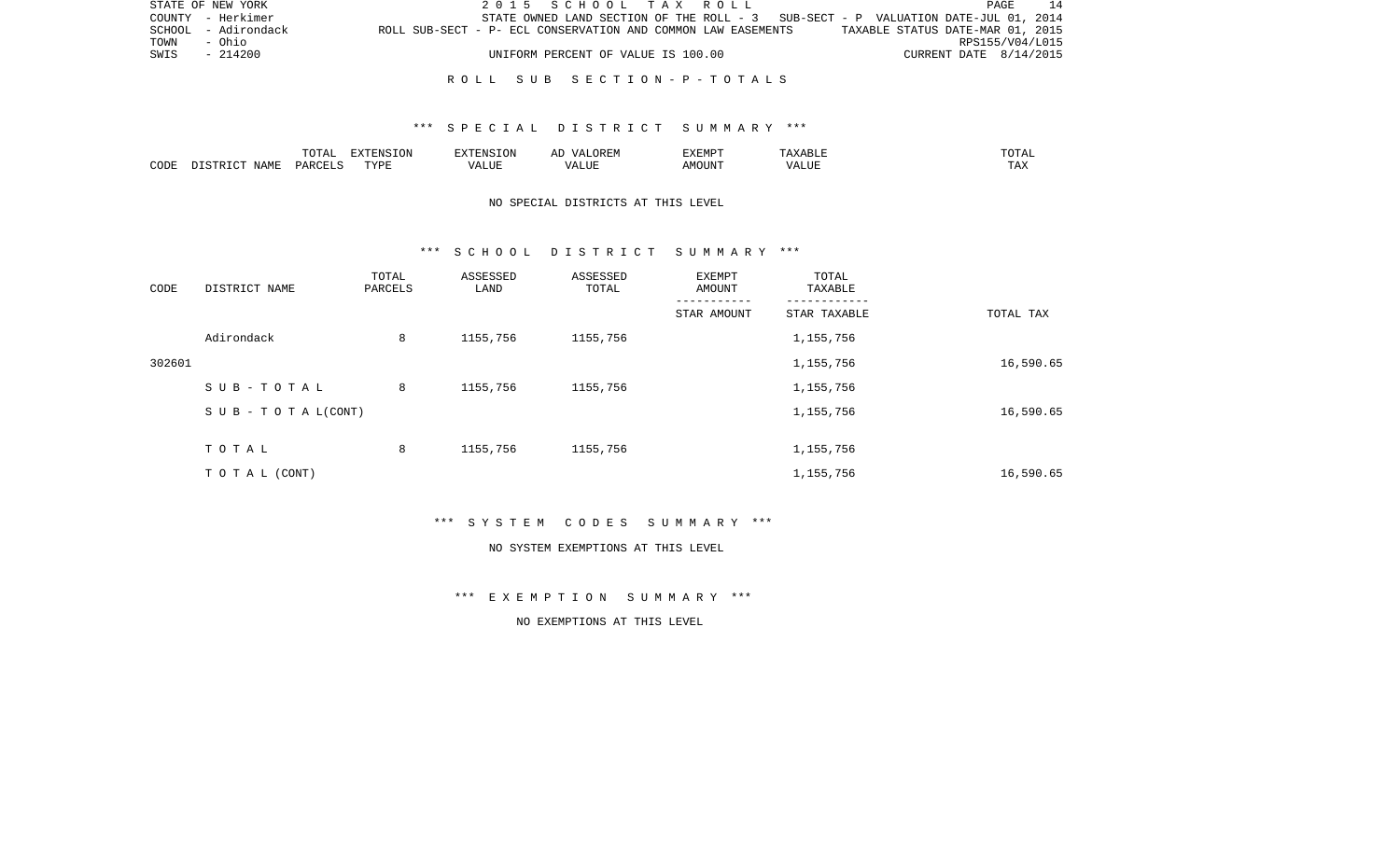|      | STATE OF NEW YORK   |                                                              | 2015 SCHOOL TAX ROLL |                                    |  |                                                                                    |                                  | PAGE            | 15 |
|------|---------------------|--------------------------------------------------------------|----------------------|------------------------------------|--|------------------------------------------------------------------------------------|----------------------------------|-----------------|----|
|      | COUNTY - Herkimer   |                                                              |                      |                                    |  | STATE OWNED LAND SECTION OF THE ROLL $-3$ SUB-SECT - P VALUATION DATE-JUL 01, 2014 |                                  |                 |    |
|      | SCHOOL - Adirondack | ROLL SUB-SECT - P- ECL CONSERVATION AND COMMON LAW EASEMENTS |                      |                                    |  |                                                                                    | TAXABLE STATUS DATE-MAR 01, 2015 |                 |    |
| TOWN | - Ohio              |                                                              |                      |                                    |  |                                                                                    |                                  | RPS155/V04/L015 |    |
| SWIS | - 214200            |                                                              |                      | UNIFORM PERCENT OF VALUE IS 100.00 |  |                                                                                    | CURRENT DATE $8/14/2015$         |                 |    |
|      |                     |                                                              |                      |                                    |  |                                                                                    |                                  |                 |    |

| ROLL<br>SEC | DESCRIPTION                         | TOTAL<br>PARCELS | ASSESSED<br>LAND | ASSESSED<br>TOTAL | EXEMPT<br>AMOUNT<br>STAR AMOUNT | TOTAL<br>TAXABLE<br>------------<br>STAR TAXABLE | TAX<br><b>RATE</b> | TOTAL<br>TAX |
|-------------|-------------------------------------|------------------|------------------|-------------------|---------------------------------|--------------------------------------------------|--------------------|--------------|
|             | School Tax                          |                  | 1155,756         | 1155,756          |                                 | 1,155,756<br>1,155,756                           |                    | 16,590.65    |
|             | SPEC DIST TAXES<br>STATE OWNED LAND |                  |                  |                   |                                 |                                                  |                    | 16,590.65    |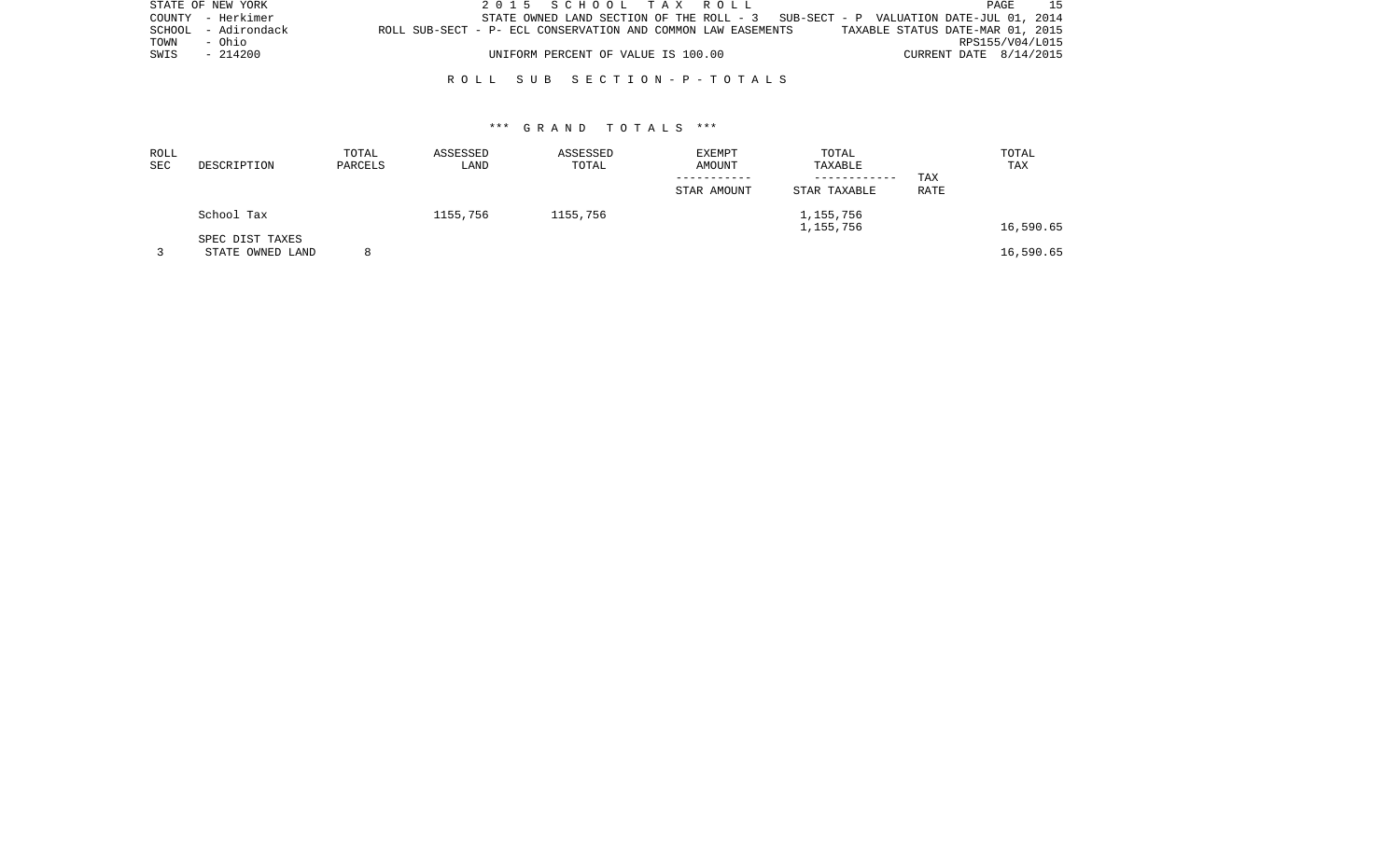| STATE OF NEW YORK      | 2 0 1 5                        | SCHOOL               | TAX ROLL                                 |                                          | PAGE<br>16 |  |  |  |  |  |
|------------------------|--------------------------------|----------------------|------------------------------------------|------------------------------------------|------------|--|--|--|--|--|
| – Herkimer<br>COUNTY   |                                |                      | STATE OWNED LAND SECTION OF THE ROLL - 3 | SUB-SECT - X VALUATION DATE-JUL 01, 2014 |            |  |  |  |  |  |
| - Adirondack<br>SCHOOL | ROLL SUB-SECT - X- SECTION 542 |                      | RPTL AGGREGATE ASSESSMENTS               | TAXABLE STATUS DATE-MAR 01, 2015         |            |  |  |  |  |  |
| - Ohio<br>TOWN         |                                | OWNERS NAME SEOUENCE |                                          |                                          |            |  |  |  |  |  |
| SWIS<br>$-214200$      |                                |                      | UNIFORM PERCENT OF VALUE IS 100.00       |                                          |            |  |  |  |  |  |
|                        |                                |                      |                                          |                                          |            |  |  |  |  |  |
|                        |                                |                      |                                          |                                          |            |  |  |  |  |  |
| TAX MAP PARCEL NUMBER  | PROPERTY LOCATION & CLASS      | ASSESSMENT           |                                          |                                          | -SCHOOL    |  |  |  |  |  |
| CURRENT OWNERS NAME    | SCHOOL DISTRICT                | LAND                 | TAX DESCRIPTION                          | TAXABLE VALUE                            |            |  |  |  |  |  |
| CURRENT OWNERS ADDRESS | PARCEL SIZE/GRID COORD         | TOTAL                | SPECIAL DISTRICTS                        |                                          | TAX AMOUNT |  |  |  |  |  |
|                        |                                |                      |                                          |                                          |            |  |  |  |  |  |
|                        |                                |                      |                                          | ACCT 130777777                           |            |  |  |  |  |  |
| $333. - 1 - 41$        | 991 Adirondack p               |                      | School Tax                               | 0.00                                     | 0.00       |  |  |  |  |  |
| New York State Land    | Adirondack<br>302601           |                      |                                          |                                          |            |  |  |  |  |  |
| Adirondack Central     | Apaaa                          |                      |                                          |                                          |            |  |  |  |  |  |
| Albany, NY 12223       | FULL MARKET VALUE              |                      |                                          |                                          |            |  |  |  |  |  |
|                        |                                |                      | TOTAL TAX $---$                          |                                          | $0.00**$   |  |  |  |  |  |
|                        |                                |                      |                                          |                                          |            |  |  |  |  |  |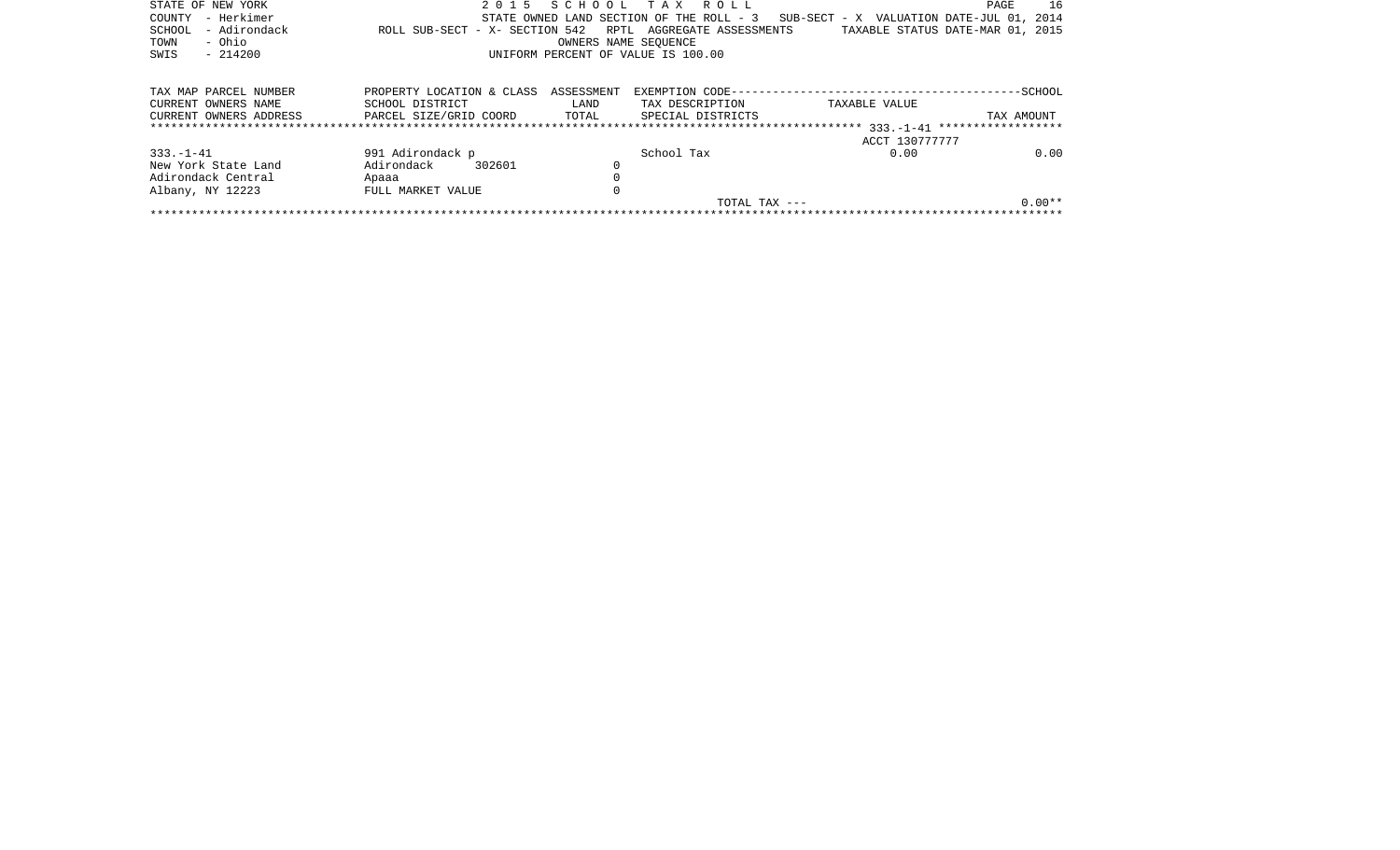|      | STATE OF NEW YORK   |                                                           | 2015 SCHOOL TAX ROLL |                                                                                   |  |  |                                  | PAGE            | 17 |
|------|---------------------|-----------------------------------------------------------|----------------------|-----------------------------------------------------------------------------------|--|--|----------------------------------|-----------------|----|
|      | COUNTY - Herkimer   |                                                           |                      | STATE OWNED LAND SECTION OF THE ROLL - 3 SUB-SECT - X VALUATION DATE-JUL 01, 2014 |  |  |                                  |                 |    |
|      | SCHOOL - Adirondack | ROLL SUB-SECT - X- SECTION 542 RPTL AGGREGATE ASSESSMENTS |                      |                                                                                   |  |  | TAXABLE STATUS DATE-MAR 01, 2015 |                 |    |
| TOWN | – Ohio              |                                                           |                      |                                                                                   |  |  |                                  | RPS155/V04/L015 |    |
| SWIS | - 214200            |                                                           |                      | UNIFORM PERCENT OF VALUE IS 100.00                                                |  |  | CURRENT DATE 8/14/2015           |                 |    |
|      |                     |                                                           |                      |                                                                                   |  |  |                                  |                 |    |

## \*\*\* S P E C I A L D I S T R I C T S U M M A R Y \*\*\*

|      |       | ----   | -------<br>$\overline{ }$ | $\sqrt{11}$                 | ∼         | 135 <del>.</del> 135. 135. 13<br>7 YEMB |             | ---- |
|------|-------|--------|---------------------------|-----------------------------|-----------|-----------------------------------------|-------------|------|
| CODE | NAME. | PARCET | TVDI                      | $-77$<br>$\cdots$<br>" ∪ىدد | ۳۰ بالله، | IOUN".                                  | $T = T + T$ | TΑ)  |

# NO SPECIAL DISTRICTS AT THIS LEVEL

#### \*\*\* S C H O O L D I S T R I C T S U M M A R Y \*\*\*

| CODE   | DISTRICT NAME                    | TOTAL<br>PARCELS | ASSESSED<br>LAND | ASSESSED<br>TOTAL | EXEMPT<br>AMOUNT | TOTAL<br>TAXABLE |           |
|--------|----------------------------------|------------------|------------------|-------------------|------------------|------------------|-----------|
|        |                                  |                  |                  |                   | STAR AMOUNT      | STAR TAXABLE     | TOTAL TAX |
|        | Adirondack                       | 1                |                  |                   |                  |                  |           |
| 302601 |                                  |                  |                  |                   |                  |                  |           |
|        | SUB-TOTAL                        | 1                |                  |                   |                  |                  |           |
|        | $S \cup B - T \cup T A L (CONT)$ |                  |                  |                   |                  |                  |           |
|        |                                  |                  |                  |                   |                  |                  |           |
|        | TOTAL                            | 1                |                  |                   |                  |                  |           |
|        | TO TAL (CONT)                    |                  |                  |                   |                  |                  |           |
|        |                                  |                  |                  |                   |                  |                  |           |

\*\*\* S Y S T E M C O D E S S U M M A R Y \*\*\*

NO SYSTEM EXEMPTIONS AT THIS LEVEL

\*\*\* E X E M P T I O N S U M M A R Y \*\*\*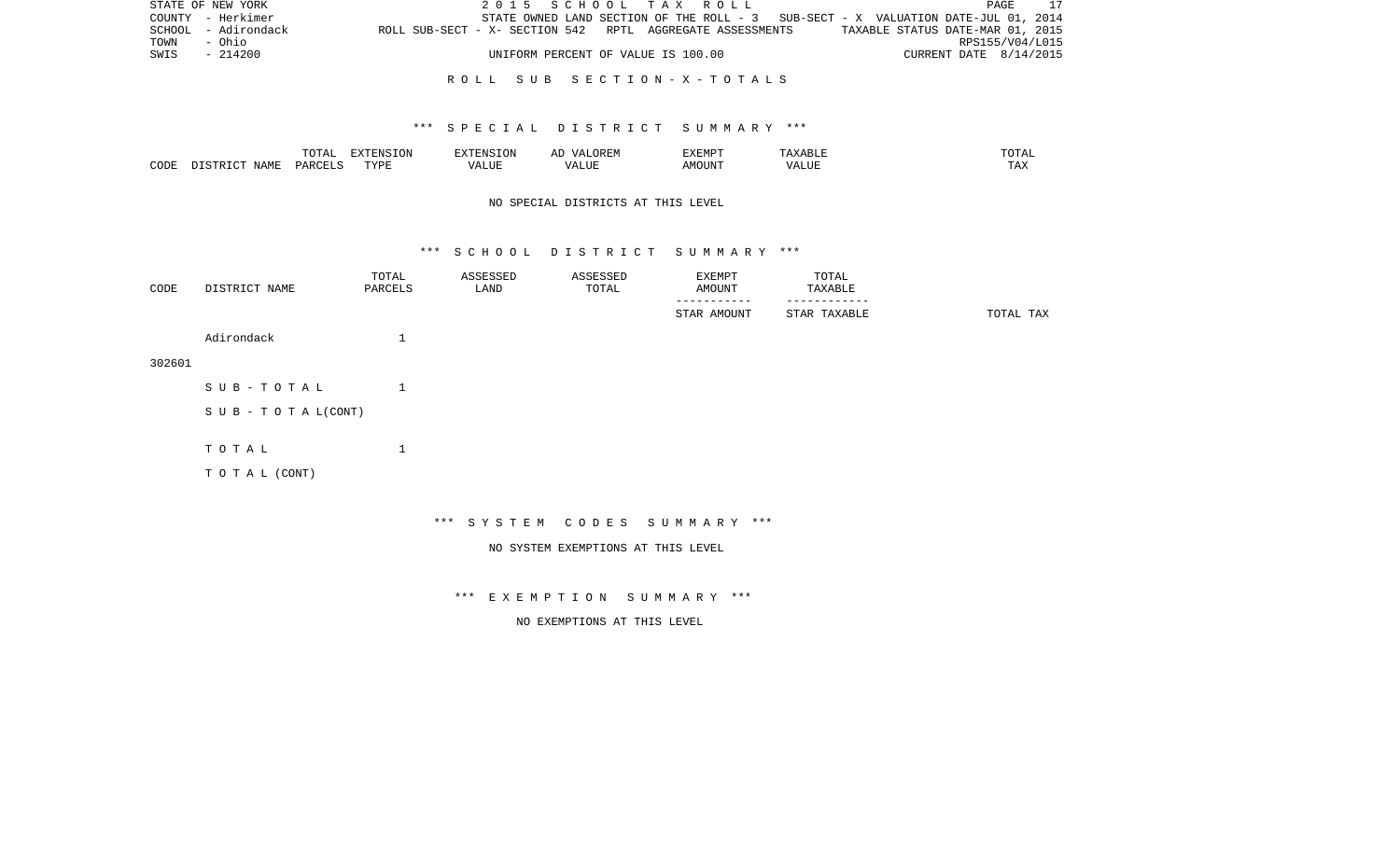| STATE OF NEW YORK   | 2015 SCHOOL TAX ROLL                                                                | 18<br>PAGE                       |
|---------------------|-------------------------------------------------------------------------------------|----------------------------------|
| COUNTY - Herkimer   | STATE OWNED LAND SECTION OF THE ROLL - $3$ SUB-SECT - X VALUATION DATE-JUL 01, 2014 |                                  |
| SCHOOL - Adirondack | ROLL SUB-SECT - X- SECTION 542 RPTL AGGREGATE ASSESSMENTS                           | TAXABLE STATUS DATE-MAR 01, 2015 |
| TOWN<br>- Ohio      |                                                                                     | RPS155/V04/L015                  |
| SWIS<br>- 214200    | UNIFORM PERCENT OF VALUE IS 100.00                                                  | CURRENT DATE 8/14/2015           |
|                     |                                                                                     |                                  |

## \*\*\* G R A N D T O T A L S \*\*\*

| ROLL       |             | TOTAL   | ASSESSED | ASSESSED | EXEMPT      | TOTAL           |             | TOTAL |
|------------|-------------|---------|----------|----------|-------------|-----------------|-------------|-------|
| <b>SEC</b> | DESCRIPTION | PARCELS | LAND     | TOTAL    | AMOUNT      | TAXABLE         |             | TAX   |
|            |             |         |          |          | ----------- | ------------    | TAX         |       |
|            |             |         |          |          | STAR AMOUNT | TAXABLE<br>STAR | <b>RATE</b> |       |
|            |             |         |          |          |             |                 |             |       |

RS 3 TOTAL

SPEC DIST TAXES

3 STATE OWNED LAND 1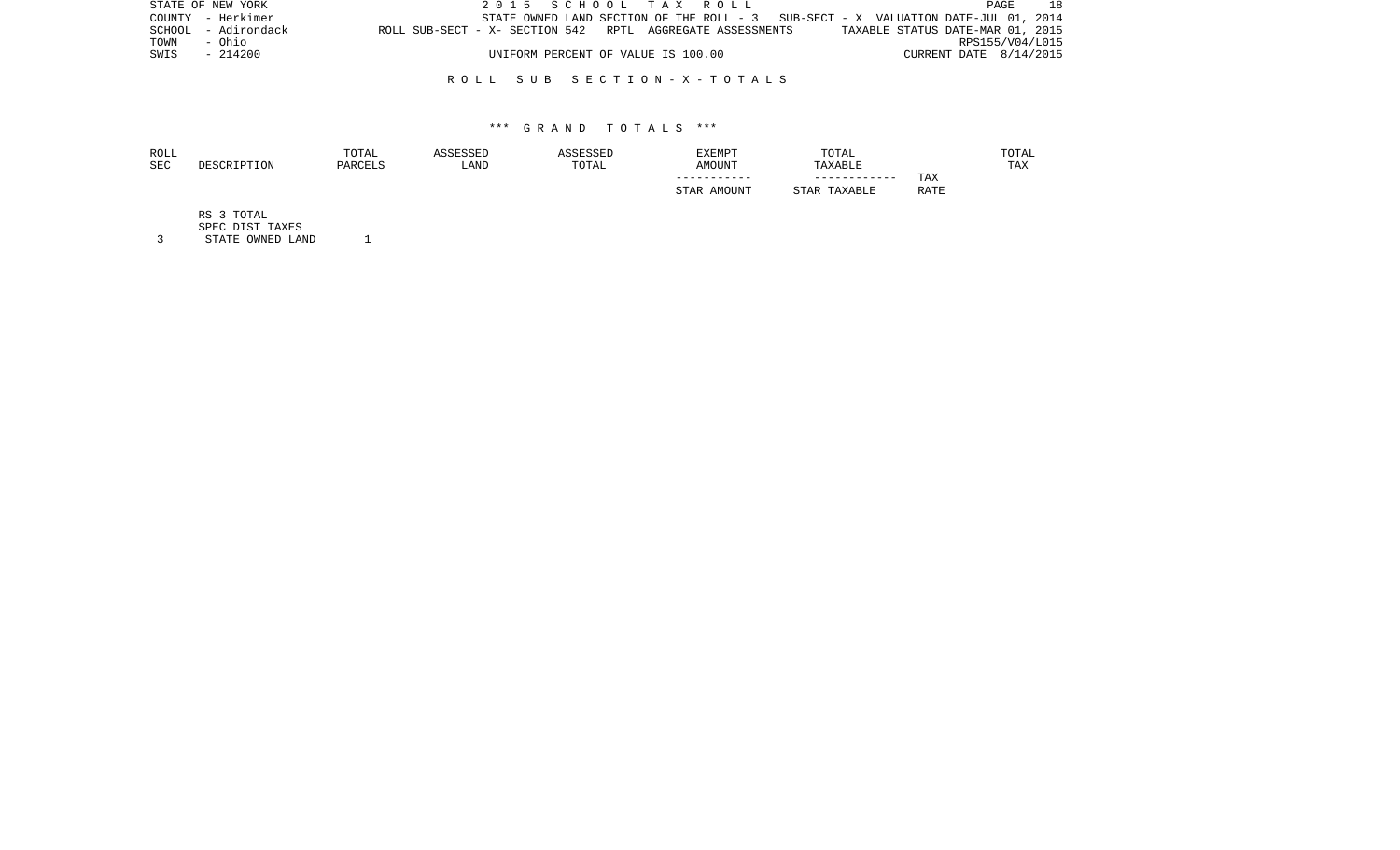| STATE OF NEW YORK      |                                                |          | 2015 SCHOOL TAX ROLL               |                                                                                   | PAGE       | 19       |
|------------------------|------------------------------------------------|----------|------------------------------------|-----------------------------------------------------------------------------------|------------|----------|
| - Herkimer<br>COUNTY   |                                                |          |                                    | STATE OWNED LAND SECTION OF THE ROLL - 3 SUB-SECT - Y VALUATION DATE-JUL 01, 2014 |            |          |
| - Adirondack<br>SCHOOL | ROLL SUB-SECT - Y- SECTION 545                 |          | RPTL TRANSITION ASSESSMENTS        | TAXABLE STATUS DATE-MAR 01, 2015                                                  |            |          |
| - Ohio<br>TOWN         |                                                |          | OWNERS NAME SEOUENCE               |                                                                                   |            |          |
| SWIS<br>$-214200$      |                                                |          | UNIFORM PERCENT OF VALUE IS 100.00 |                                                                                   |            |          |
|                        |                                                |          |                                    |                                                                                   |            |          |
|                        |                                                |          |                                    |                                                                                   |            |          |
| TAX MAP PARCEL NUMBER  | PROPERTY LOCATION & CLASS ASSESSMENT           |          |                                    |                                                                                   |            |          |
| CURRENT OWNERS NAME    | SCHOOL DISTRICT                                | LAND     | TAX DESCRIPTION                    | TAXABLE VALUE                                                                     |            |          |
| CURRENT OWNERS ADDRESS | PARCEL SIZE/GRID COORD TOTAL SPECIAL DISTRICTS |          |                                    |                                                                                   | TAX AMOUNT |          |
|                        |                                                |          |                                    |                                                                                   |            |          |
| 333.2-45               | 993 Transition t                               |          | School Tax                         | 0.00                                                                              |            | 0.00     |
| New York State Land    | 302601<br>Adirondack                           | 0        |                                    |                                                                                   |            |          |
| Albany, NY 12223       | Aggregate Assessment                           | $\Omega$ |                                    |                                                                                   |            |          |
|                        | Adirondack                                     |          |                                    |                                                                                   |            |          |
|                        | FULL MARKET VALUE                              | 0        |                                    |                                                                                   |            |          |
|                        |                                                |          | TOTAL TAX ---                      |                                                                                   |            | $0.00**$ |
|                        |                                                |          |                                    |                                                                                   |            |          |
|                        |                                                |          |                                    |                                                                                   |            |          |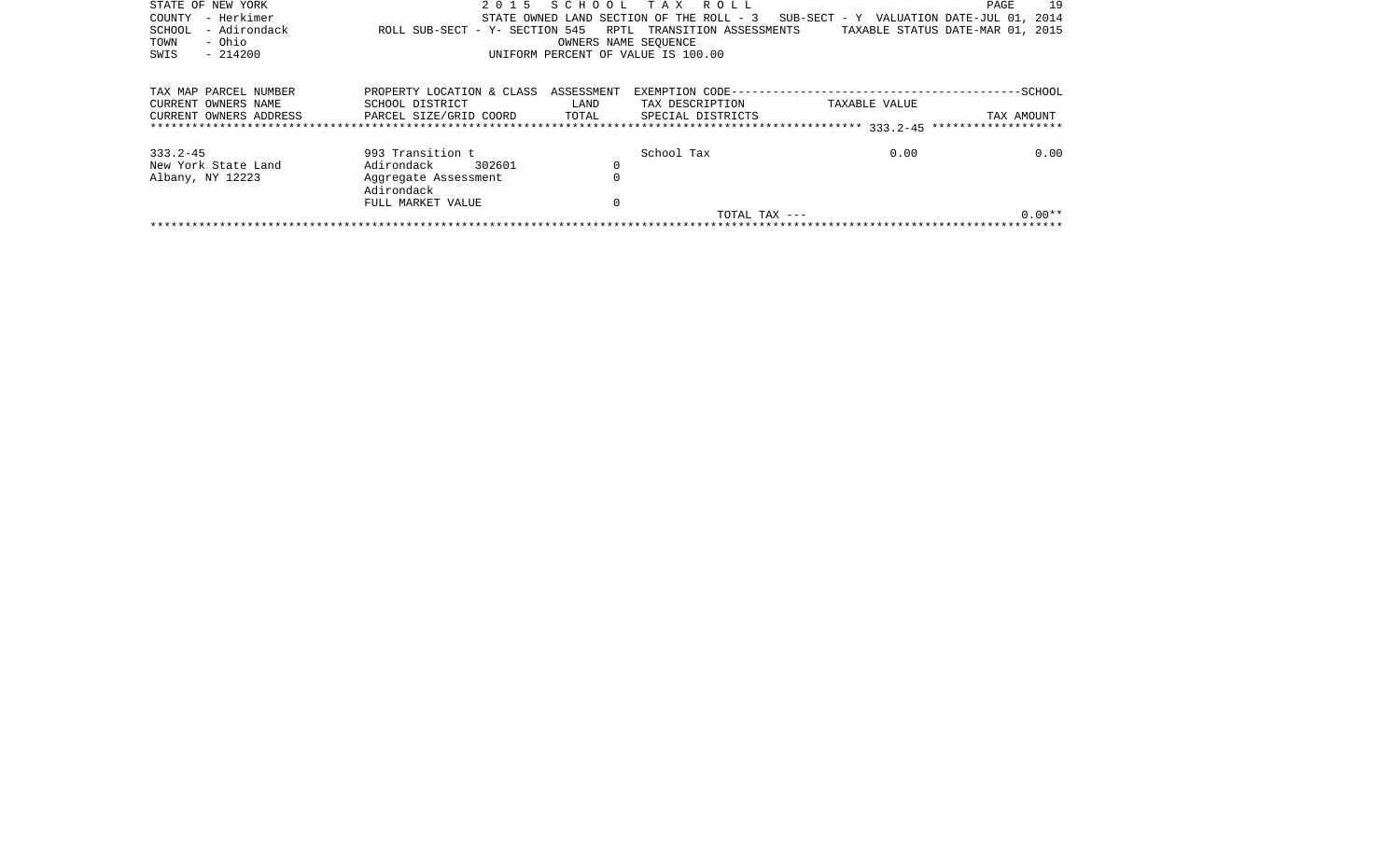|      | STATE OF NEW YORK   |                                                            | 2015 SCHOOL TAX ROLL               |  |  |                                                                                   |                        | PAGE | 20 |
|------|---------------------|------------------------------------------------------------|------------------------------------|--|--|-----------------------------------------------------------------------------------|------------------------|------|----|
|      | COUNTY - Herkimer   |                                                            |                                    |  |  | STATE OWNED LAND SECTION OF THE ROLL - 3 SUB-SECT - Y VALUATION DATE-JUL 01, 2014 |                        |      |    |
|      | SCHOOL - Adirondack | ROLL SUB-SECT - Y- SECTION 545 RPTL TRANSITION ASSESSMENTS |                                    |  |  | TAXABLE STATUS DATE-MAR 01, 2015                                                  |                        |      |    |
| TOWN | - Ohio              |                                                            |                                    |  |  |                                                                                   | RPS155/V04/L015        |      |    |
| SWIS | - 214200            |                                                            | UNIFORM PERCENT OF VALUE IS 100.00 |  |  |                                                                                   | CURRENT DATE 8/14/2015 |      |    |
|      |                     |                                                            |                                    |  |  |                                                                                   |                        |      |    |

## \*\*\* S P E C I A L D I S T R I C T S U M M A R Y \*\*\*

|      |                          | TOTA <sub>1</sub><br>◡∸ェ | EXTENSION<br>SIUN | <b>EXTENSION</b><br>. UN          | /\ I<br>$\sqrt{N}$<br>ℶ<br>$\cdots$ | EXEMPT | ABL L                         | .'U'I'AL |
|------|--------------------------|--------------------------|-------------------|-----------------------------------|-------------------------------------|--------|-------------------------------|----------|
| CODE | NAME<br>$ \sim$<br>CTD T | PARCELS                  | TVDF              | $2777$ T TTT<br>$\Delta$<br>பிப்ப | ALUI                                | AMOUNT | $T$ , $T$ , $T$ , $T$<br>ALUE | TAX      |

# NO SPECIAL DISTRICTS AT THIS LEVEL

#### \*\*\* S C H O O L D I S T R I C T S U M M A R Y \*\*\*

| CODE   | DISTRICT NAME                 | TOTAL<br>PARCELS  | ASSESSED<br>LAND | ASSESSED<br>TOTAL | EXEMPT<br>AMOUNT | TOTAL<br>TAXABLE |           |
|--------|-------------------------------|-------------------|------------------|-------------------|------------------|------------------|-----------|
|        |                               |                   |                  |                   | STAR AMOUNT      | STAR TAXABLE     | TOTAL TAX |
|        | Adirondack                    | $\mathbf{I}$<br>⊥ |                  |                   |                  |                  |           |
| 302601 |                               |                   |                  |                   |                  |                  |           |
|        | SUB-TOTAL                     | $\mathbf{1}$      |                  |                   |                  |                  |           |
|        | $S \cup B - T O T A L (CONT)$ |                   |                  |                   |                  |                  |           |
|        |                               |                   |                  |                   |                  |                  |           |
|        | TOTAL                         | $\mathbf{1}$      |                  |                   |                  |                  |           |
|        | TO TAL (CONT)                 |                   |                  |                   |                  |                  |           |
|        |                               |                   |                  |                   |                  |                  |           |

\*\*\* S Y S T E M C O D E S S U M M A R Y \*\*\*

NO SYSTEM EXEMPTIONS AT THIS LEVEL

\*\*\* E X E M P T I O N S U M M A R Y \*\*\*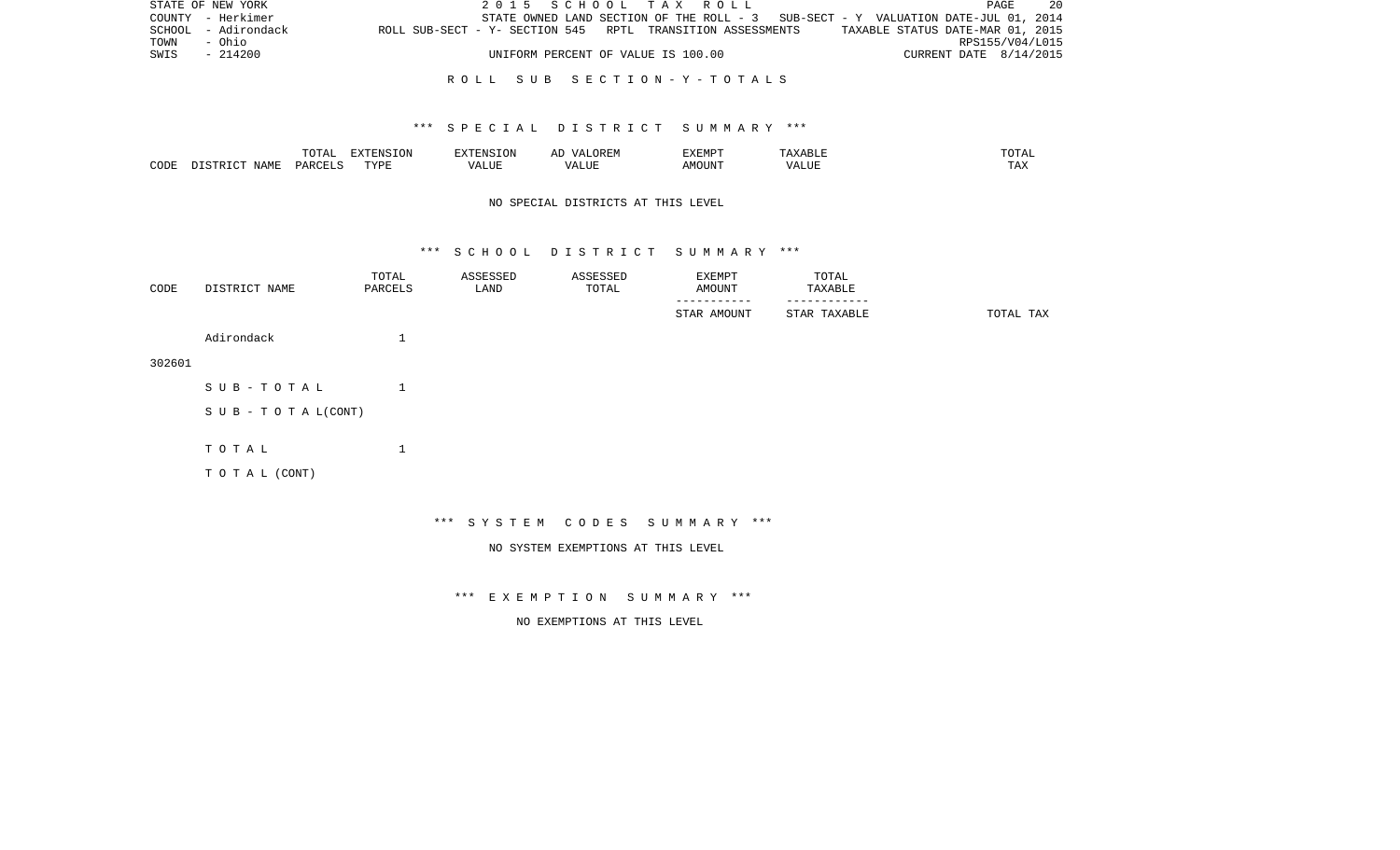| STATE OF NEW YORK   |                                                                                             |                                    | 2015 SCHOOL TAX ROLL                                                              |                          | 21<br>PAGE      |
|---------------------|---------------------------------------------------------------------------------------------|------------------------------------|-----------------------------------------------------------------------------------|--------------------------|-----------------|
| COUNTY - Herkimer   |                                                                                             |                                    | STATE OWNED LAND SECTION OF THE ROLL - 3 SUB-SECT - Y VALUATION DATE-JUL 01, 2014 |                          |                 |
| SCHOOL - Adirondack | ROLL SUB-SECT - Y- SECTION 545 RPTL TRANSITION ASSESSMENTS TAXABLE STATUS DATE-MAR 01, 2015 |                                    |                                                                                   |                          |                 |
| TOWN<br>- Ohio      |                                                                                             |                                    |                                                                                   |                          | RPS155/V04/L015 |
| SWIS - 214200       |                                                                                             | UNIFORM PERCENT OF VALUE IS 100.00 |                                                                                   | CURRENT DATE $8/14/2015$ |                 |

## \*\*\* G R A N D T O T A L S \*\*\*

| ROLL       |             | TOTAL   | ASSESSED | ASSESSED | <b>EXEMPT</b> | TOTAL           |             | TOTAL |
|------------|-------------|---------|----------|----------|---------------|-----------------|-------------|-------|
| <b>SEC</b> | DESCRIPTION | PARCELS | LAND     | TOTAL    | AMOUNT        | TAXABLE         |             | TAX   |
|            |             |         |          |          | -----------   | ------------    | <b>TAX</b>  |       |
|            |             |         |          |          | STAR AMOUNT   | TAXABLE<br>STAR | <b>RATE</b> |       |
|            |             |         |          |          |               |                 |             |       |

RS 3 TOTAL

SPEC DIST TAXES

3 STATE OWNED LAND 1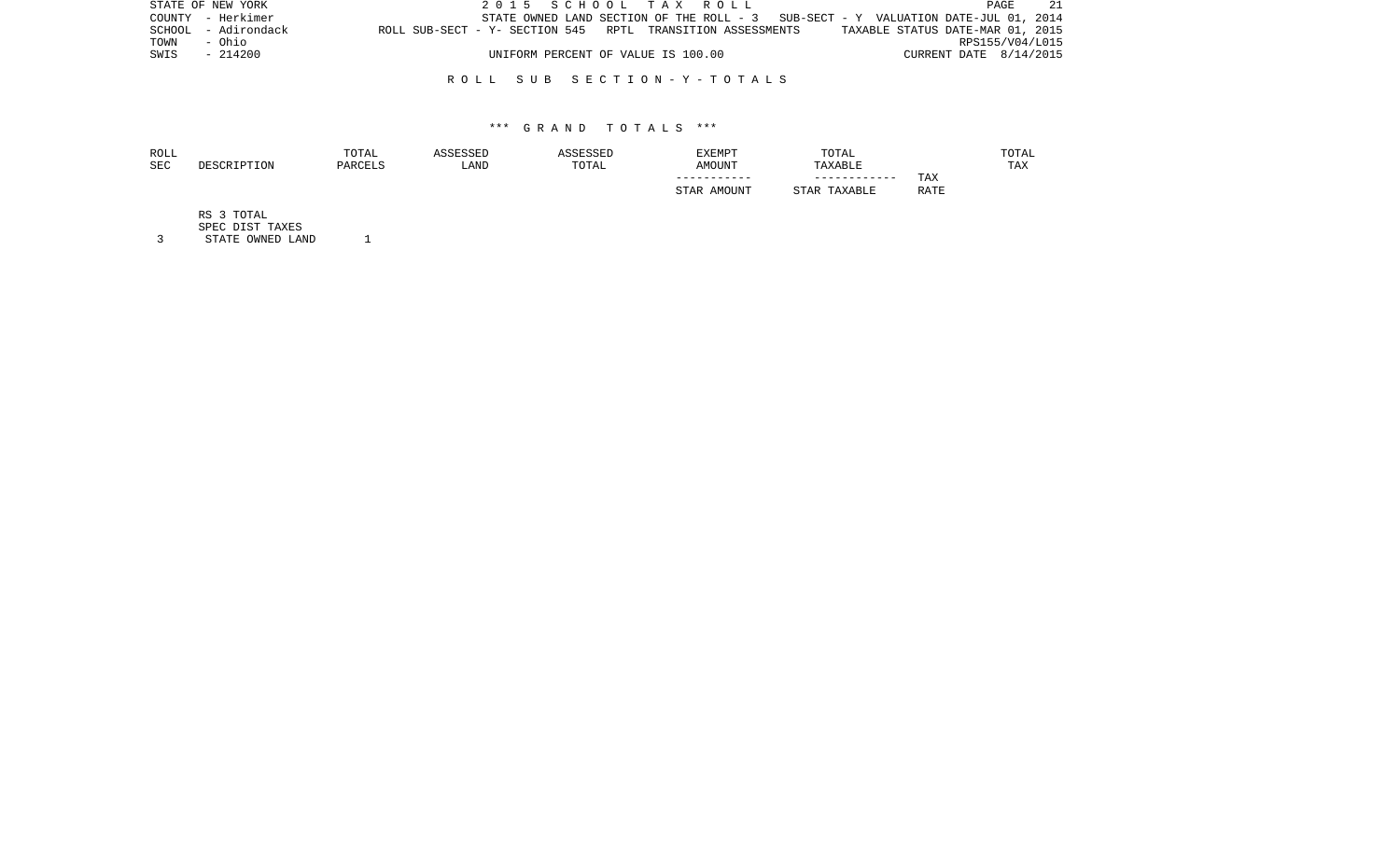| STATE OF NEW YORK<br>COUNTY - Herkimer<br>SCHOOL - Adirondack<br>- Ohio<br>TOWN<br>SWIS<br>$-214200$ | 2 0 1 5                                        | SCHOOL<br>UNIFORM PERCENT OF VALUE IS 100.00 | T A X<br>R O L L<br>ROLL SUB-SECT - A- SECTION 532-A RPTL WILD OR FOREST LANDS<br>OWNERS NAME SEQUENCE | STATE OWNED LAND SECTION OF THE ROLL - 3 SUB-SECT - A VALUATION DATE-JUL 01, 2014<br>TAXABLE STATUS DATE-MAR 01, 2015 | PAGE<br>22            |
|------------------------------------------------------------------------------------------------------|------------------------------------------------|----------------------------------------------|--------------------------------------------------------------------------------------------------------|-----------------------------------------------------------------------------------------------------------------------|-----------------------|
| TAX MAP PARCEL NUMBER                                                                                |                                                |                                              |                                                                                                        |                                                                                                                       |                       |
| CURRENT OWNERS NAME                                                                                  | SCHOOL DISTRICT                                | LAND                                         | TAX DESCRIPTION                                                                                        | TAXABLE VALUE                                                                                                         |                       |
| CURRENT OWNERS ADDRESS<br>********************                                                       | PARCEL SIZE/GRID COORD                         | TOTAL<br>********                            | SPECIAL DISTRICTS                                                                                      |                                                                                                                       | TAX AMOUNT            |
|                                                                                                      | Lot 1 Adirondack Csd                           |                                              |                                                                                                        | ********************* 062.-1-27 ******<br>ACCT 3240001                                                                |                       |
| $062. - 1 - 27$                                                                                      | 931 Forest s532a                               |                                              | School Tax                                                                                             | 1364,600                                                                                                              | 19,588.57             |
| Nobelboro Patent-Old                                                                                 | Adirondack<br>302601                           | 1364,600                                     |                                                                                                        |                                                                                                                       |                       |
| Survey Fuller Camp                                                                                   | $\mathbf{1}$                                   | 1364,600                                     |                                                                                                        |                                                                                                                       |                       |
| Albany, NY 12223                                                                                     | Sfl 399                                        |                                              |                                                                                                        |                                                                                                                       |                       |
|                                                                                                      | ACRES 447.60                                   |                                              |                                                                                                        |                                                                                                                       |                       |
|                                                                                                      | EAST-0385237 NRTH-1701862                      |                                              |                                                                                                        |                                                                                                                       |                       |
|                                                                                                      | FULL MARKET VALUE                              | 1364,600                                     |                                                                                                        |                                                                                                                       |                       |
|                                                                                                      |                                                |                                              | TOTAL TAX ---                                                                                          |                                                                                                                       | 19,588.57**           |
|                                                                                                      |                                                |                                              |                                                                                                        | DATE #1<br>AMT DUE                                                                                                    | 09/30/15<br>19,588.57 |
|                                                                                                      |                                                |                                              |                                                                                                        |                                                                                                                       |                       |
|                                                                                                      | Lot 9 Adirondack Csd                           |                                              |                                                                                                        | ACCT 3800001                                                                                                          |                       |
| $064. -1 - 16$                                                                                       | 931 Forest s532a                               |                                              | School Tax                                                                                             | 403,000                                                                                                               | 5,784.99              |
| Remsenberg Patent                                                                                    | Adirondack<br>302601                           | 403,000                                      |                                                                                                        |                                                                                                                       |                       |
| Albany, NY 12223                                                                                     | 9                                              | 403,000                                      |                                                                                                        |                                                                                                                       |                       |
|                                                                                                      | Sfl 480                                        |                                              |                                                                                                        |                                                                                                                       |                       |
|                                                                                                      | ACRES 480.00<br>EAST-0340937 NRTH-1678208      |                                              |                                                                                                        |                                                                                                                       |                       |
|                                                                                                      | FULL MARKET VALUE                              | 403,000                                      |                                                                                                        |                                                                                                                       |                       |
|                                                                                                      |                                                |                                              | TOTAL TAX ---                                                                                          |                                                                                                                       | 5,784.99**            |
|                                                                                                      |                                                |                                              |                                                                                                        | DATE #1                                                                                                               | 09/30/15              |
|                                                                                                      |                                                |                                              |                                                                                                        | AMT DUE                                                                                                               | 5,784.99              |
|                                                                                                      |                                                |                                              |                                                                                                        |                                                                                                                       |                       |
| $064. -1 - 18$                                                                                       | Lot 8 Remsenburgh Patent<br>931 Forest s532a   |                                              | School Tax                                                                                             | ACCT 3790001                                                                                                          |                       |
| Remsenberg Patent                                                                                    | Adirondack<br>302601                           | 278,200                                      |                                                                                                        | 278,200                                                                                                               | 3,993.51              |
| All Of N 1/2 & SE 1/4                                                                                | 8                                              | 278,200                                      |                                                                                                        |                                                                                                                       |                       |
| In Town Of Ohio                                                                                      | Sfl 277                                        |                                              |                                                                                                        |                                                                                                                       |                       |
| Albany, NY 12223                                                                                     | ACRES 292.50                                   |                                              |                                                                                                        |                                                                                                                       |                       |
|                                                                                                      | EAST-0337223 NRTH-1676892                      |                                              |                                                                                                        |                                                                                                                       |                       |
|                                                                                                      | FULL MARKET VALUE                              | 278,200                                      |                                                                                                        |                                                                                                                       |                       |
|                                                                                                      |                                                |                                              | TOTAL TAX ---                                                                                          |                                                                                                                       | $3,993.51**$          |
|                                                                                                      |                                                |                                              |                                                                                                        | DATE #1<br>AMT DUE                                                                                                    | 09/30/15<br>3,993.51  |
|                                                                                                      |                                                |                                              |                                                                                                        |                                                                                                                       |                       |
|                                                                                                      | Lot 15 Remsen Cen Sch D                        |                                              |                                                                                                        | ACCT 3850001                                                                                                          |                       |
| $064. -1 - 23$                                                                                       | 931 Forest s532a                               |                                              | School Tax                                                                                             | 312,000                                                                                                               | 4,478.70              |
| Remsenberg Patent                                                                                    | Adirondack<br>302601                           | 312,000                                      |                                                                                                        |                                                                                                                       |                       |
| Ex 144 75 Acres W Part S of RI 15                                                                    |                                                | 312,000                                      |                                                                                                        |                                                                                                                       |                       |
| Of Ri                                                                                                | Sfl 366.45                                     |                                              |                                                                                                        |                                                                                                                       |                       |
| Albany, NY 12223                                                                                     | ACRES 366.50                                   |                                              |                                                                                                        |                                                                                                                       |                       |
|                                                                                                      | EAST-0343672 NRTH-1674630<br>FULL MARKET VALUE | 312,000                                      |                                                                                                        |                                                                                                                       |                       |
|                                                                                                      |                                                |                                              | TOTAL TAX ---                                                                                          |                                                                                                                       | $4,478.70**$          |
|                                                                                                      |                                                |                                              |                                                                                                        | DATE #1                                                                                                               | 09/30/15              |
|                                                                                                      |                                                |                                              |                                                                                                        | AMT DUE                                                                                                               | 4,478.70              |
|                                                                                                      | ************************                       |                                              | *********************************                                                                      |                                                                                                                       |                       |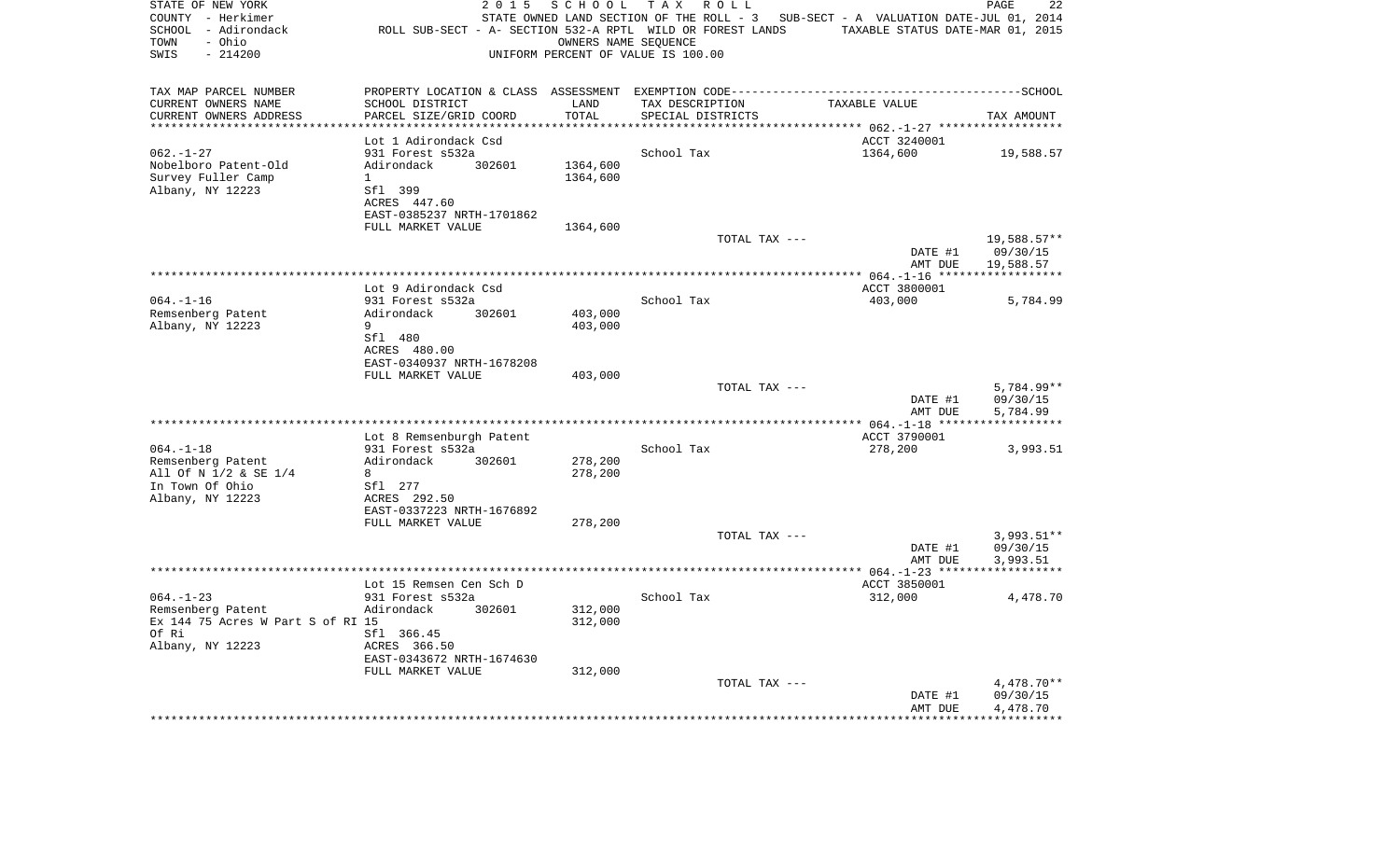| STATE OF NEW YORK<br>COUNTY - Herkimer<br>SCHOOL - Adirondack<br>- Ohio<br>TOWN<br>SWIS<br>$-214200$ | 2 0 1 5<br>ROLL SUB-SECT - A- SECTION 532-A RPTL WILD OR FOREST LANDS                                           | SCHOOL<br>OWNERS NAME SEQUENCE | T A X<br>R O L L<br>STATE OWNED LAND SECTION OF THE ROLL - 3 SUB-SECT - A VALUATION DATE-JUL 01, 2014<br>UNIFORM PERCENT OF VALUE IS 100.00 | TAXABLE STATUS DATE-MAR 01, 2015 | PAGE<br>23                           |
|------------------------------------------------------------------------------------------------------|-----------------------------------------------------------------------------------------------------------------|--------------------------------|---------------------------------------------------------------------------------------------------------------------------------------------|----------------------------------|--------------------------------------|
|                                                                                                      |                                                                                                                 |                                |                                                                                                                                             |                                  |                                      |
| TAX MAP PARCEL NUMBER<br>CURRENT OWNERS NAME                                                         | PROPERTY LOCATION & CLASS ASSESSMENT EXEMPTION CODE-----------------------------------SCHOOL<br>SCHOOL DISTRICT | LAND                           | TAX DESCRIPTION                                                                                                                             | TAXABLE VALUE                    |                                      |
| CURRENT OWNERS ADDRESS                                                                               | PARCEL SIZE/GRID COORD                                                                                          | TOTAL                          | SPECIAL DISTRICTS                                                                                                                           |                                  | TAX AMOUNT                           |
|                                                                                                      |                                                                                                                 |                                |                                                                                                                                             |                                  |                                      |
| $068. - 3 - 22$                                                                                      | Lot 31 Sub 6 Adiron Csd                                                                                         |                                | School Tax                                                                                                                                  | ACCT 3870001<br>7,700            |                                      |
| Remsenberg Patent                                                                                    | 931 Forest s532a<br>Adirondack<br>302601                                                                        | 7,700                          |                                                                                                                                             |                                  | 110.53                               |
| Albany, NY 12223                                                                                     | 31                                                                                                              | 7,700                          |                                                                                                                                             |                                  |                                      |
|                                                                                                      | Sfl 5                                                                                                           |                                |                                                                                                                                             |                                  |                                      |
|                                                                                                      | ACRES<br>5.00                                                                                                   |                                |                                                                                                                                             |                                  |                                      |
|                                                                                                      | EAST-0339839 NRTH-1670515                                                                                       |                                |                                                                                                                                             |                                  |                                      |
|                                                                                                      | FULL MARKET VALUE                                                                                               | 7,700                          | TOTAL TAX ---                                                                                                                               |                                  | $110.53**$                           |
|                                                                                                      |                                                                                                                 |                                |                                                                                                                                             | DATE #1                          | 09/30/15                             |
|                                                                                                      |                                                                                                                 |                                |                                                                                                                                             | AMT DUE                          | 110.53                               |
|                                                                                                      |                                                                                                                 |                                |                                                                                                                                             |                                  |                                      |
|                                                                                                      | Lot 31 Sub 6 Adiron Csd                                                                                         |                                |                                                                                                                                             | ACCT 3860001                     |                                      |
| $068. - 3 - 23$<br>Remsenberg Patent                                                                 | 931 Forest s532a<br>Adirondack<br>302601                                                                        | 54,800                         | School Tax                                                                                                                                  | 54,800                           | 786.64                               |
| Albany, NY 12223                                                                                     | 31 Sub 6                                                                                                        | 54,800                         |                                                                                                                                             |                                  |                                      |
|                                                                                                      | Sfl 50.15                                                                                                       |                                |                                                                                                                                             |                                  |                                      |
|                                                                                                      | ACRES 50.20                                                                                                     |                                |                                                                                                                                             |                                  |                                      |
|                                                                                                      | EAST-0340991 NRTH-1670005                                                                                       |                                |                                                                                                                                             |                                  |                                      |
|                                                                                                      | FULL MARKET VALUE                                                                                               | 54,800                         | TOTAL TAX ---                                                                                                                               |                                  | 786.64**                             |
|                                                                                                      |                                                                                                                 |                                |                                                                                                                                             | DATE #1                          | 09/30/15                             |
|                                                                                                      |                                                                                                                 |                                |                                                                                                                                             | AMT DUE                          | 786.64                               |
|                                                                                                      |                                                                                                                 |                                |                                                                                                                                             |                                  | **********                           |
|                                                                                                      | Adiron Leag Club Adiron C                                                                                       |                                |                                                                                                                                             |                                  |                                      |
| $057. -1 -1$<br>State Of New York                                                                    | 931 Forest s532a<br>Adirondack<br>302601                                                                        | 11509,000                      | School Tax                                                                                                                                  | 11509,000                        | 165,209.51                           |
| Albany, NY 12223                                                                                     | ACRES14343.00                                                                                                   | 11509,000                      |                                                                                                                                             |                                  |                                      |
|                                                                                                      | EAST-0357046 NRTH-1711125                                                                                       |                                |                                                                                                                                             |                                  |                                      |
|                                                                                                      | FULL MARKET VALUE                                                                                               | 11509,000                      |                                                                                                                                             |                                  |                                      |
|                                                                                                      |                                                                                                                 |                                | TOTAL TAX ---                                                                                                                               |                                  | 165,209.51**                         |
|                                                                                                      |                                                                                                                 |                                |                                                                                                                                             | DATE #1                          | 09/30/15<br>165,209.51               |
|                                                                                                      |                                                                                                                 |                                |                                                                                                                                             | AMT DUE                          |                                      |
|                                                                                                      | North Lk                                                                                                        |                                |                                                                                                                                             | ACCT 1931001                     |                                      |
| $058. - 2 - 44.1$                                                                                    | 931 Forest s532a                                                                                                |                                | School Tax                                                                                                                                  | 845,000                          | 12,129.81                            |
| State Of New York                                                                                    | 302601<br>Adirondack                                                                                            | 845,000                        |                                                                                                                                             |                                  |                                      |
| 50 Wolf Rd                                                                                           | 1 Nob Pat                                                                                                       | 845,000                        |                                                                                                                                             |                                  |                                      |
| Albany, NY 12233-0001                                                                                | ACRES 137.90<br>EAST-0378267 NRTH-1711581                                                                       |                                |                                                                                                                                             |                                  |                                      |
|                                                                                                      | DEED BOOK 780<br>PG-316                                                                                         |                                |                                                                                                                                             |                                  |                                      |
|                                                                                                      | FULL MARKET VALUE                                                                                               | 845,000                        |                                                                                                                                             |                                  |                                      |
|                                                                                                      |                                                                                                                 |                                | TOTAL TAX ---                                                                                                                               |                                  | 12,129.81**                          |
|                                                                                                      |                                                                                                                 |                                |                                                                                                                                             | DATE #1                          | 09/30/15                             |
|                                                                                                      |                                                                                                                 |                                |                                                                                                                                             | AMT DUE                          | 12,129.81<br>* * * * * * * * * * * * |
|                                                                                                      |                                                                                                                 |                                |                                                                                                                                             |                                  |                                      |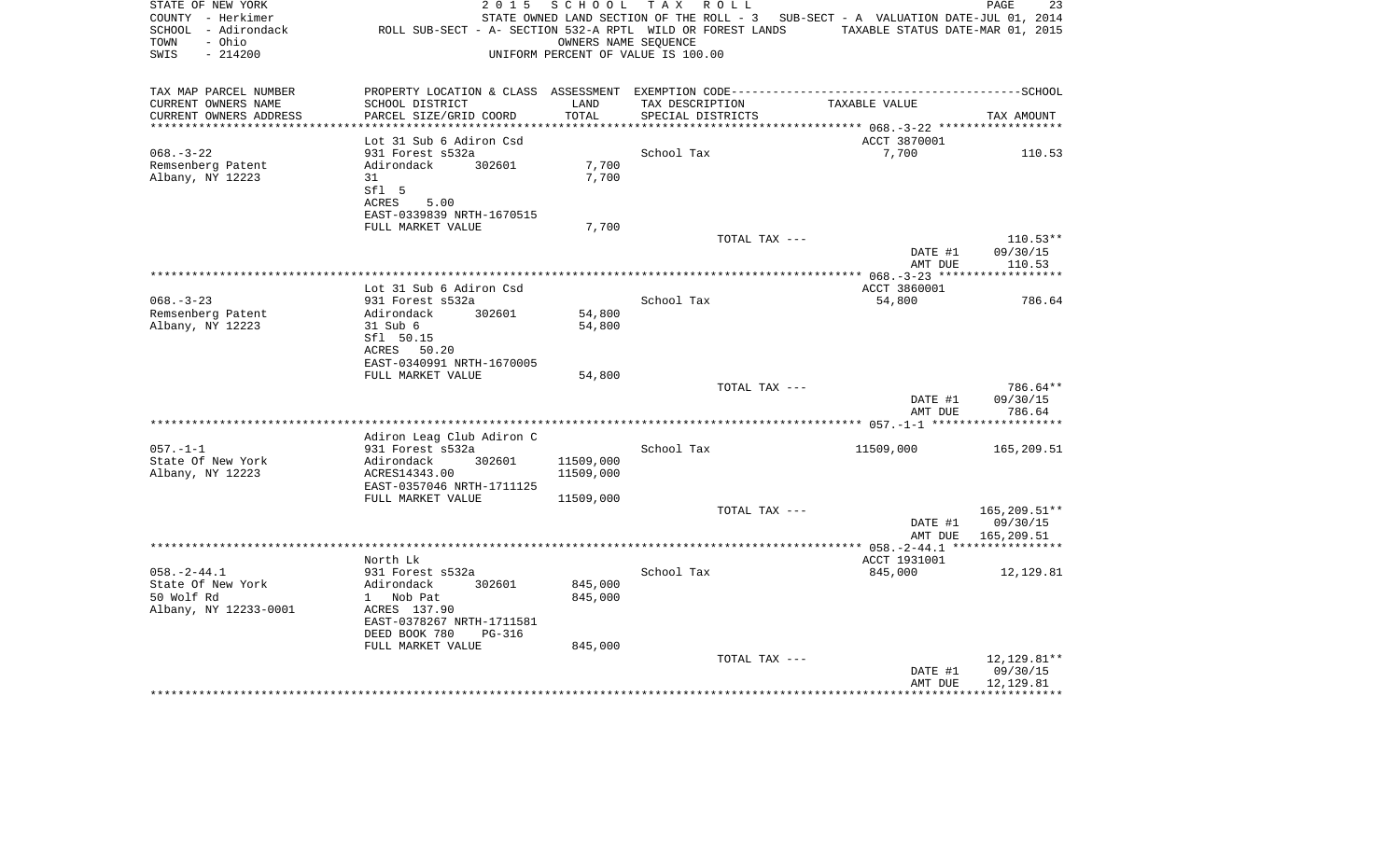| STATE OF NEW YORK<br>COUNTY - Herkimer<br>SCHOOL - Adirondack<br>- Ohio<br>TOWN | 2 0 1 5<br>ROLL SUB-SECT - A- SECTION 532-A RPTL WILD OR FOREST LANDS | SCHOOL<br>OWNERS NAME SEQUENCE | TAX ROLL                           | STATE OWNED LAND SECTION OF THE ROLL - 3 SUB-SECT - A VALUATION DATE-JUL 01, 2014<br>TAXABLE STATUS DATE-MAR 01, 2015 | PAGE<br>24           |
|---------------------------------------------------------------------------------|-----------------------------------------------------------------------|--------------------------------|------------------------------------|-----------------------------------------------------------------------------------------------------------------------|----------------------|
| SWIS<br>$-214200$                                                               |                                                                       |                                | UNIFORM PERCENT OF VALUE IS 100.00 |                                                                                                                       |                      |
| TAX MAP PARCEL NUMBER                                                           |                                                                       |                                |                                    | PROPERTY LOCATION & CLASS ASSESSMENT EXEMPTION CODE-----------------------------------SCHOOL                          |                      |
| CURRENT OWNERS NAME<br>CURRENT OWNERS ADDRESS                                   | SCHOOL DISTRICT                                                       | LAND<br>TOTAL                  | TAX DESCRIPTION                    | TAXABLE VALUE                                                                                                         |                      |
| **********************                                                          | PARCEL SIZE/GRID COORD                                                |                                | SPECIAL DISTRICTS                  |                                                                                                                       | TAX AMOUNT           |
|                                                                                 | Lot 1 Adirondack Csd                                                  |                                |                                    | ACCT 1930101                                                                                                          |                      |
| $058. - 2 - 45$                                                                 | 931 Forest s532a                                                      |                                | School Tax                         | 480,700                                                                                                               | 6,900.36             |
| State Of New York                                                               | Adirondack<br>302601                                                  | 480,700                        |                                    |                                                                                                                       |                      |
| From Lyle Hornbeck                                                              | Lot 1 Nob Pat                                                         | 480,700                        |                                    |                                                                                                                       |                      |
| 50 Wolf Rd                                                                      | Forest Land                                                           |                                |                                    |                                                                                                                       |                      |
| Albany, NY 12223                                                                | 865 A                                                                 |                                |                                    |                                                                                                                       |                      |
|                                                                                 | ACRES 953.80<br>EAST-0383013 NRTH-1710081                             |                                |                                    |                                                                                                                       |                      |
|                                                                                 | FULL MARKET VALUE                                                     | 480,700                        |                                    |                                                                                                                       |                      |
|                                                                                 |                                                                       |                                | TOTAL TAX ---                      |                                                                                                                       | $6,900.36**$         |
|                                                                                 |                                                                       |                                |                                    | DATE #1<br>AMT DUE                                                                                                    | 09/30/15<br>6,900.36 |
|                                                                                 |                                                                       |                                |                                    |                                                                                                                       |                      |
|                                                                                 | South Lake Rd                                                         |                                |                                    | ACCT 1932001                                                                                                          |                      |
| $058. - 2 - 72$                                                                 | 931 Forest s532a                                                      |                                | School Tax                         | 1,300                                                                                                                 | 18.66                |
| State Of New York<br>50 Wolf Rd                                                 | Adirondack<br>302601<br>Dump Site                                     | 1,300                          |                                    |                                                                                                                       |                      |
| Albany, NY 12233                                                                | ACRES<br>2.00                                                         | 1,300                          |                                    |                                                                                                                       |                      |
|                                                                                 | EAST-0379416 NRTH-1708423                                             |                                |                                    |                                                                                                                       |                      |
|                                                                                 | DEED BOOK 781<br>PG-194                                               |                                |                                    |                                                                                                                       |                      |
|                                                                                 | FULL MARKET VALUE                                                     | 1,300                          |                                    |                                                                                                                       |                      |
|                                                                                 |                                                                       |                                | TOTAL TAX ---                      |                                                                                                                       | 18.66**              |
|                                                                                 |                                                                       |                                |                                    | DATE #1                                                                                                               | 09/30/15             |
|                                                                                 |                                                                       |                                |                                    | AMT DUE                                                                                                               | 18.66                |
|                                                                                 | Woodhull Tract                                                        |                                |                                    | ACCT 4660201                                                                                                          |                      |
| $060. -1 -1$                                                                    | 931 Forest s532a                                                      |                                | School Tax                         | 51,900                                                                                                                | 745.01               |
| State Of New York                                                               | Adirondack<br>302601                                                  | 51,900                         |                                    |                                                                                                                       |                      |
| Albany, NY 12223                                                                | 9 Woodhull                                                            | 51,900                         |                                    |                                                                                                                       |                      |
|                                                                                 | ACRES 99.10                                                           |                                |                                    |                                                                                                                       |                      |
|                                                                                 | EAST-0334505 NRTH-1700087<br>FULL MARKET VALUE                        | 51,900                         |                                    |                                                                                                                       |                      |
|                                                                                 |                                                                       |                                | TOTAL TAX ---                      |                                                                                                                       | 745.01**             |
|                                                                                 |                                                                       |                                |                                    | DATE #1                                                                                                               | 09/30/15             |
|                                                                                 |                                                                       |                                |                                    | AMT DUE                                                                                                               | 745.01               |
|                                                                                 |                                                                       |                                |                                    |                                                                                                                       |                      |
| $060. -1 - 3$                                                                   | Woodhull Crk                                                          |                                |                                    | ACCT 4610111                                                                                                          |                      |
| State Of New York                                                               | 931 Forest s532a<br>Adirondack<br>302601                              | 13,900                         | School Tax                         | 13,900                                                                                                                | 199.53               |
| Stratton Lot                                                                    | 3 Woodhull                                                            | 13,900                         |                                    |                                                                                                                       |                      |
| Albany, NY 12223                                                                | $P-Fr$ 25                                                             |                                |                                    |                                                                                                                       |                      |
|                                                                                 | ACRES 25.00                                                           |                                |                                    |                                                                                                                       |                      |
|                                                                                 | EAST-0335357 NRTH-1703201                                             |                                |                                    |                                                                                                                       |                      |
|                                                                                 | DEED BOOK 675<br>$PG-823$                                             |                                |                                    |                                                                                                                       |                      |
|                                                                                 | FULL MARKET VALUE                                                     | 13,900                         | TOTAL TAX ---                      |                                                                                                                       | 199.53**             |
|                                                                                 |                                                                       |                                |                                    | DATE #1                                                                                                               | 09/30/15             |
|                                                                                 |                                                                       |                                |                                    | AMT DUE                                                                                                               | 199.53               |
|                                                                                 |                                                                       |                                |                                    | *********************                                                                                                 | *************        |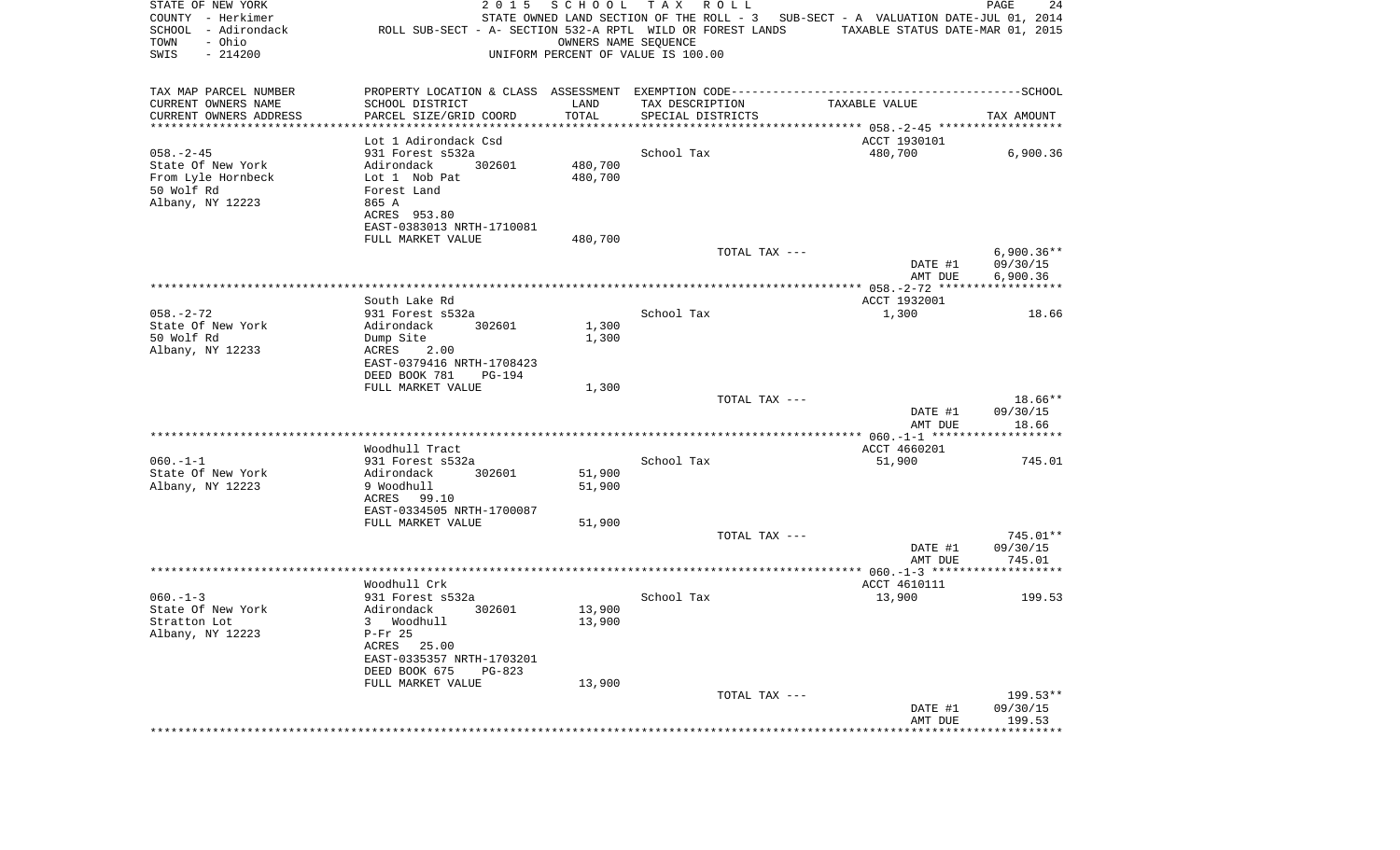| STATE OF NEW YORK<br>COUNTY - Herkimer<br>SCHOOL<br>- Adirondack<br>- Ohio<br>TOWN<br>$-214200$<br>SWIS | ROLL SUB-SECT - A- SECTION 532-A RPTL WILD OR FOREST LANDS | 2 0 1 5       | SCHOOL<br>OWNERS NAME SEQUENCE | T A X<br>UNIFORM PERCENT OF VALUE IS 100.00 | R O L L       | STATE OWNED LAND SECTION OF THE ROLL - 3 SUB-SECT - A VALUATION DATE-JUL 01, 2014<br>TAXABLE STATUS DATE-MAR 01, 2015 | PAGE                 | 25           |
|---------------------------------------------------------------------------------------------------------|------------------------------------------------------------|---------------|--------------------------------|---------------------------------------------|---------------|-----------------------------------------------------------------------------------------------------------------------|----------------------|--------------|
| TAX MAP PARCEL NUMBER                                                                                   |                                                            |               |                                |                                             |               |                                                                                                                       |                      |              |
| CURRENT OWNERS NAME                                                                                     | SCHOOL DISTRICT                                            |               | LAND                           | TAX DESCRIPTION                             |               | TAXABLE VALUE                                                                                                         |                      |              |
| CURRENT OWNERS ADDRESS<br>*********************                                                         | PARCEL SIZE/GRID COORD<br>*********************            |               | TOTAL<br>***********           | SPECIAL DISTRICTS                           |               |                                                                                                                       | TAX AMOUNT           |              |
|                                                                                                         | Woodhull Crk                                               |               |                                |                                             |               | ACCT 4610301                                                                                                          |                      |              |
| $060. -1 -4$<br>State Of New York                                                                       | 931 Forest s532a<br>Adirondack                             | 302601        | 39,900                         | School Tax                                  |               | 39,900                                                                                                                |                      | 572.76       |
| Albany, NY 12223                                                                                        | 3 Wilmurt                                                  |               | 39,900                         |                                             |               |                                                                                                                       |                      |              |
|                                                                                                         | 109.0 A                                                    |               |                                |                                             |               |                                                                                                                       |                      |              |
|                                                                                                         | ACRES 100.00                                               |               |                                |                                             |               |                                                                                                                       |                      |              |
|                                                                                                         | EAST-0335951 NRTH-1702196                                  |               |                                |                                             |               |                                                                                                                       |                      |              |
|                                                                                                         | DEED BOOK 675                                              | PG-816        |                                |                                             |               |                                                                                                                       |                      |              |
|                                                                                                         | FULL MARKET VALUE                                          |               | 39,900                         |                                             | TOTAL TAX --- |                                                                                                                       |                      | 572.76**     |
|                                                                                                         |                                                            |               |                                |                                             |               | DATE #1                                                                                                               | 09/30/15             |              |
|                                                                                                         |                                                            |               |                                |                                             |               | AMT DUE                                                                                                               |                      | 572.76       |
|                                                                                                         |                                                            |               |                                |                                             |               |                                                                                                                       |                      |              |
|                                                                                                         | Woodhull Crk                                               |               |                                |                                             |               | ACCT 4610201                                                                                                          |                      |              |
| $060. -1 - 5$                                                                                           | 931 Forest s532a                                           |               |                                | School Tax                                  |               | 74,100                                                                                                                |                      | 1,063.69     |
| State Of New York<br>Gleasman Lot                                                                       | Adirondack<br>3 Wilmurt                                    | 302601        | 74,100<br>74,100               |                                             |               |                                                                                                                       |                      |              |
| Albany, NY 12223                                                                                        | P-Fr 194A                                                  |               |                                |                                             |               |                                                                                                                       |                      |              |
|                                                                                                         | ACRES 200.00                                               |               |                                |                                             |               |                                                                                                                       |                      |              |
|                                                                                                         | EAST-0338627 NRTH-1702493                                  |               |                                |                                             |               |                                                                                                                       |                      |              |
|                                                                                                         | DEED BOOK 675                                              | <b>PG-819</b> |                                |                                             |               |                                                                                                                       |                      |              |
|                                                                                                         | FULL MARKET VALUE                                          |               | 74,100                         |                                             |               |                                                                                                                       |                      |              |
|                                                                                                         |                                                            |               |                                |                                             | TOTAL TAX --- | DATE #1                                                                                                               | 09/30/15             | $1,063.69**$ |
|                                                                                                         |                                                            |               |                                |                                             |               | AMT DUE                                                                                                               | 1,063.69             |              |
|                                                                                                         |                                                            |               |                                |                                             |               |                                                                                                                       |                      |              |
|                                                                                                         | Woodhull Crk                                               |               |                                |                                             |               | ACCT 4610101                                                                                                          |                      |              |
| $060. -1 - 12$                                                                                          | 931 Forest s532a                                           |               |                                | School Tax                                  |               | 176,000                                                                                                               |                      | 2,526.45     |
| State Of New York                                                                                       | Adirondack                                                 | 302601        | 176,000                        |                                             |               |                                                                                                                       |                      |              |
| Stratton Lot<br>Albany, NY 12223                                                                        | 3 Woodhull<br>Pfr 300                                      |               | 176,000                        |                                             |               |                                                                                                                       |                      |              |
|                                                                                                         | ACRES 312.20                                               |               |                                |                                             |               |                                                                                                                       |                      |              |
|                                                                                                         | EAST-0337495 NRTH-1699777                                  |               |                                |                                             |               |                                                                                                                       |                      |              |
|                                                                                                         | DEED BOOK 675                                              | $PG-823$      |                                |                                             |               |                                                                                                                       |                      |              |
|                                                                                                         | FULL MARKET VALUE                                          |               | 176,000                        |                                             |               |                                                                                                                       |                      |              |
|                                                                                                         |                                                            |               |                                |                                             | TOTAL TAX --- |                                                                                                                       |                      | $2,526.45**$ |
|                                                                                                         |                                                            |               |                                |                                             |               | DATE #1<br>AMT DUE                                                                                                    | 09/30/15<br>2,526.45 |              |
|                                                                                                         |                                                            |               |                                |                                             |               |                                                                                                                       |                      |              |
|                                                                                                         | North Lake Rd                                              |               |                                |                                             |               | ACCT 4660501                                                                                                          |                      |              |
| $060. -1 - 13$                                                                                          | 931 Forest s532a                                           |               |                                | School Tax                                  |               | 67,100                                                                                                                |                      | 963.21       |
| State Of New York                                                                                       | Adirondack                                                 | 302601        | 67,100                         |                                             |               |                                                                                                                       |                      |              |
| Gleasman Lot                                                                                            | 10 Woodhull                                                |               | 67,100                         |                                             |               |                                                                                                                       |                      |              |
| Albany, NY 12223                                                                                        | ACRES 122.40                                               |               |                                |                                             |               |                                                                                                                       |                      |              |
|                                                                                                         | EAST-0334829 NRTH-1695642<br>DEED BOOK 565                 | PG-843        |                                |                                             |               |                                                                                                                       |                      |              |
|                                                                                                         | FULL MARKET VALUE                                          |               | 67,100                         |                                             |               |                                                                                                                       |                      |              |
|                                                                                                         |                                                            |               |                                |                                             | TOTAL TAX --- |                                                                                                                       |                      | 963.21**     |
|                                                                                                         |                                                            |               |                                |                                             |               | DATE #1                                                                                                               | 09/30/15             |              |
|                                                                                                         |                                                            |               |                                |                                             |               | AMT DUE<br>********************                                                                                       | *************        | 963.21       |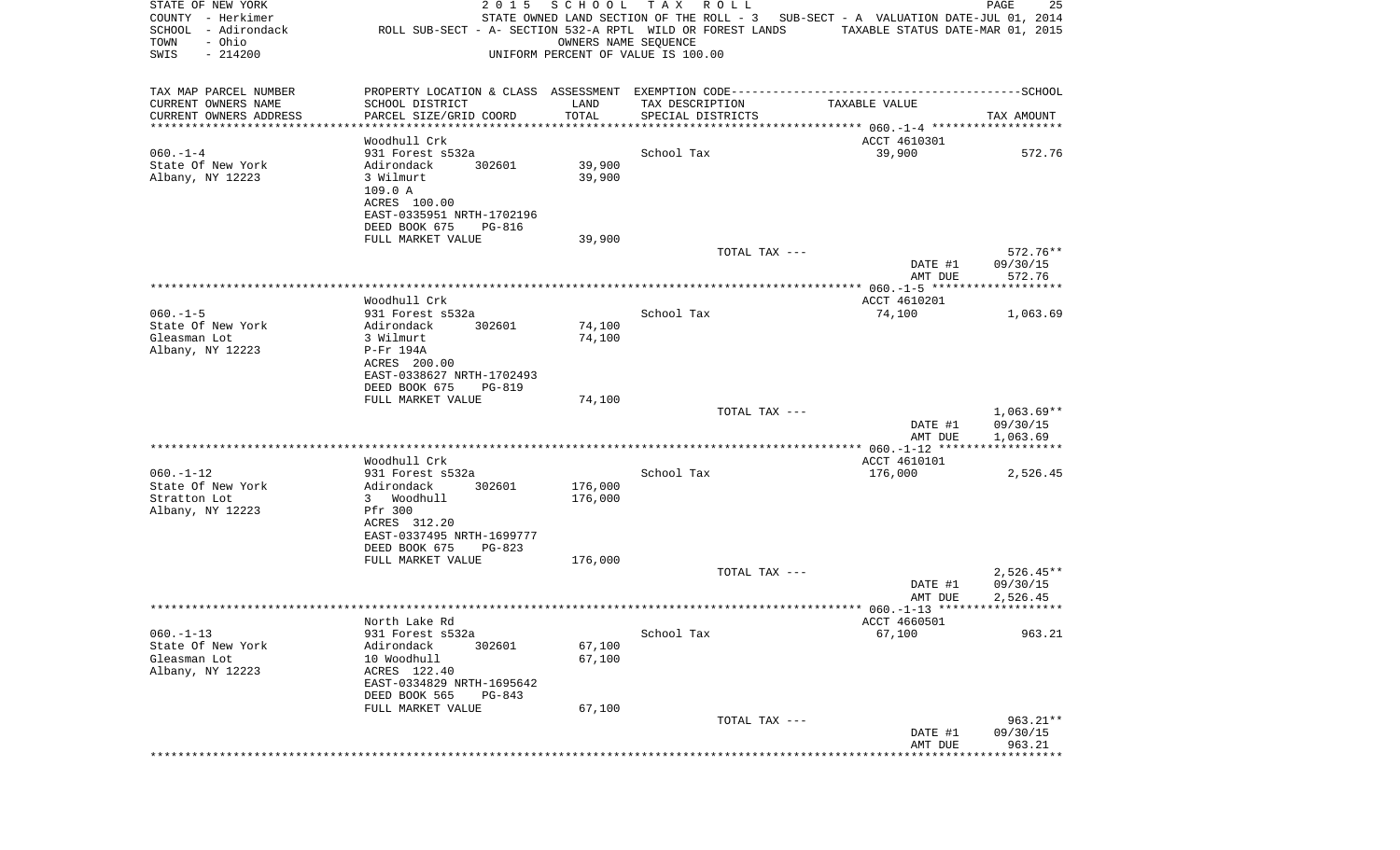| STATE OF NEW YORK<br>COUNTY - Herkimer<br>SCHOOL - Adirondack<br>- Ohio<br>TOWN<br>$-214200$<br>SWIS | 2 0 1 5<br>ROLL SUB-SECT - A- SECTION 532-A RPTL WILD OR FOREST LANDS | SCHOOL           | TAX ROLL<br>OWNERS NAME SEQUENCE<br>UNIFORM PERCENT OF VALUE IS 100.00 | STATE OWNED LAND SECTION OF THE ROLL - 3 SUB-SECT - A VALUATION DATE-JUL 01, 2014<br>TAXABLE STATUS DATE-MAR 01, 2015 | PAGE<br>26           |
|------------------------------------------------------------------------------------------------------|-----------------------------------------------------------------------|------------------|------------------------------------------------------------------------|-----------------------------------------------------------------------------------------------------------------------|----------------------|
| TAX MAP PARCEL NUMBER                                                                                |                                                                       |                  |                                                                        |                                                                                                                       |                      |
| CURRENT OWNERS NAME                                                                                  | SCHOOL DISTRICT                                                       | LAND             | TAX DESCRIPTION                                                        | TAXABLE VALUE                                                                                                         |                      |
| CURRENT OWNERS ADDRESS<br>*******************                                                        | PARCEL SIZE/GRID COORD                                                | TOTAL<br>******* | SPECIAL DISTRICTS                                                      | ********************* 056.-1-1 *******                                                                                | TAX AMOUNT           |
|                                                                                                      | Lot 7 Adirondack Csd                                                  |                  |                                                                        | ACCT 4650001                                                                                                          |                      |
| $056. - 1 - 1$                                                                                       | 931 Forest s532a                                                      |                  | School Tax                                                             | 42,300                                                                                                                | 607.21               |
| Woodhull Tract                                                                                       | Adirondack<br>302601                                                  | 42,300           |                                                                        |                                                                                                                       |                      |
| All In Ohio                                                                                          | $7\overline{ }$                                                       | 42,300           |                                                                        |                                                                                                                       |                      |
| Albany, NY 12223                                                                                     | Sfl 92<br>ACRES 92.00                                                 |                  |                                                                        |                                                                                                                       |                      |
|                                                                                                      | EAST-0333585 NRTH-1710357                                             |                  |                                                                        |                                                                                                                       |                      |
|                                                                                                      | FULL MARKET VALUE                                                     | 42,300           |                                                                        |                                                                                                                       |                      |
|                                                                                                      |                                                                       |                  | TOTAL TAX ---                                                          |                                                                                                                       | 607.21**             |
|                                                                                                      |                                                                       |                  |                                                                        | DATE #1                                                                                                               | 09/30/15             |
|                                                                                                      |                                                                       |                  |                                                                        | AMT DUE                                                                                                               | 607.21               |
|                                                                                                      | Lot 1 Adirondack Csd                                                  |                  |                                                                        | ACCT 4600001                                                                                                          |                      |
| $056. - 1 - 2$                                                                                       | 931 Forest s532a                                                      |                  | School Tax                                                             | 255,100                                                                                                               | 3,661.91             |
| Woodhull Tract                                                                                       | Adirondack<br>302601                                                  | 255,100          |                                                                        |                                                                                                                       |                      |
| Albany, NY 12223                                                                                     | $\mathbf{1}$                                                          | 255,100          |                                                                        |                                                                                                                       |                      |
|                                                                                                      | Sfl 653.04                                                            |                  |                                                                        |                                                                                                                       |                      |
|                                                                                                      | ACRES 653.00<br>EAST-0337206 NRTH-1710900                             |                  |                                                                        |                                                                                                                       |                      |
|                                                                                                      | FULL MARKET VALUE                                                     | 255,100          |                                                                        |                                                                                                                       |                      |
|                                                                                                      |                                                                       |                  | TOTAL TAX ---                                                          |                                                                                                                       | $3,661.91**$         |
|                                                                                                      |                                                                       |                  |                                                                        | DATE #1                                                                                                               | 09/30/15             |
|                                                                                                      |                                                                       |                  |                                                                        | AMT DUE                                                                                                               | 3,661.91             |
|                                                                                                      | Lot 2 Adirondack Csd                                                  |                  |                                                                        | ACCT 4610001                                                                                                          |                      |
| $0.56 - 1 - 3$                                                                                       | 931 Forest s532a                                                      |                  | School Tax                                                             | 332,600                                                                                                               | 4,774.41             |
| Woodhull Tract                                                                                       | Adirondack<br>302601                                                  | 332,600          |                                                                        |                                                                                                                       |                      |
| Albany, NY 12223                                                                                     | $\overline{a}$                                                        | 332,600          |                                                                        |                                                                                                                       |                      |
|                                                                                                      | Sfl 640                                                               |                  |                                                                        |                                                                                                                       |                      |
|                                                                                                      | ACRES 640.00                                                          |                  |                                                                        |                                                                                                                       |                      |
|                                                                                                      | EAST-0337326 NRTH-1706273<br>FULL MARKET VALUE                        | 332,600          |                                                                        |                                                                                                                       |                      |
|                                                                                                      |                                                                       |                  | TOTAL TAX ---                                                          |                                                                                                                       | $4,774.41**$         |
|                                                                                                      |                                                                       |                  |                                                                        | DATE #1                                                                                                               | 09/30/15             |
|                                                                                                      |                                                                       |                  |                                                                        | AMT DUE                                                                                                               | 4,774.41             |
|                                                                                                      |                                                                       |                  |                                                                        |                                                                                                                       |                      |
|                                                                                                      | Lot 8 Adirondack Csd                                                  |                  |                                                                        | ACCT 4660001                                                                                                          |                      |
| $056. - 1 - 4$<br>Woodhull Tract                                                                     | 931 Forest s532a<br>Adirondack<br>302601                              | 65,600           | School Tax                                                             | 65,600                                                                                                                | 941.68               |
| E Part All In Herkimer Co                                                                            | 8                                                                     | 65,600           |                                                                        |                                                                                                                       |                      |
| Albany, NY 12223                                                                                     | Sfl 100                                                               |                  |                                                                        |                                                                                                                       |                      |
|                                                                                                      | ACRES 100.00                                                          |                  |                                                                        |                                                                                                                       |                      |
|                                                                                                      | EAST-0334034 NRTH-1705689                                             |                  |                                                                        |                                                                                                                       |                      |
|                                                                                                      | FULL MARKET VALUE                                                     | 65,600           |                                                                        |                                                                                                                       |                      |
|                                                                                                      |                                                                       |                  | TOTAL TAX ---                                                          | DATE #1                                                                                                               | 941.68**<br>09/30/15 |
|                                                                                                      |                                                                       |                  |                                                                        | AMT DUE                                                                                                               | 941.68               |
|                                                                                                      |                                                                       |                  |                                                                        |                                                                                                                       | * * * * * * * * *    |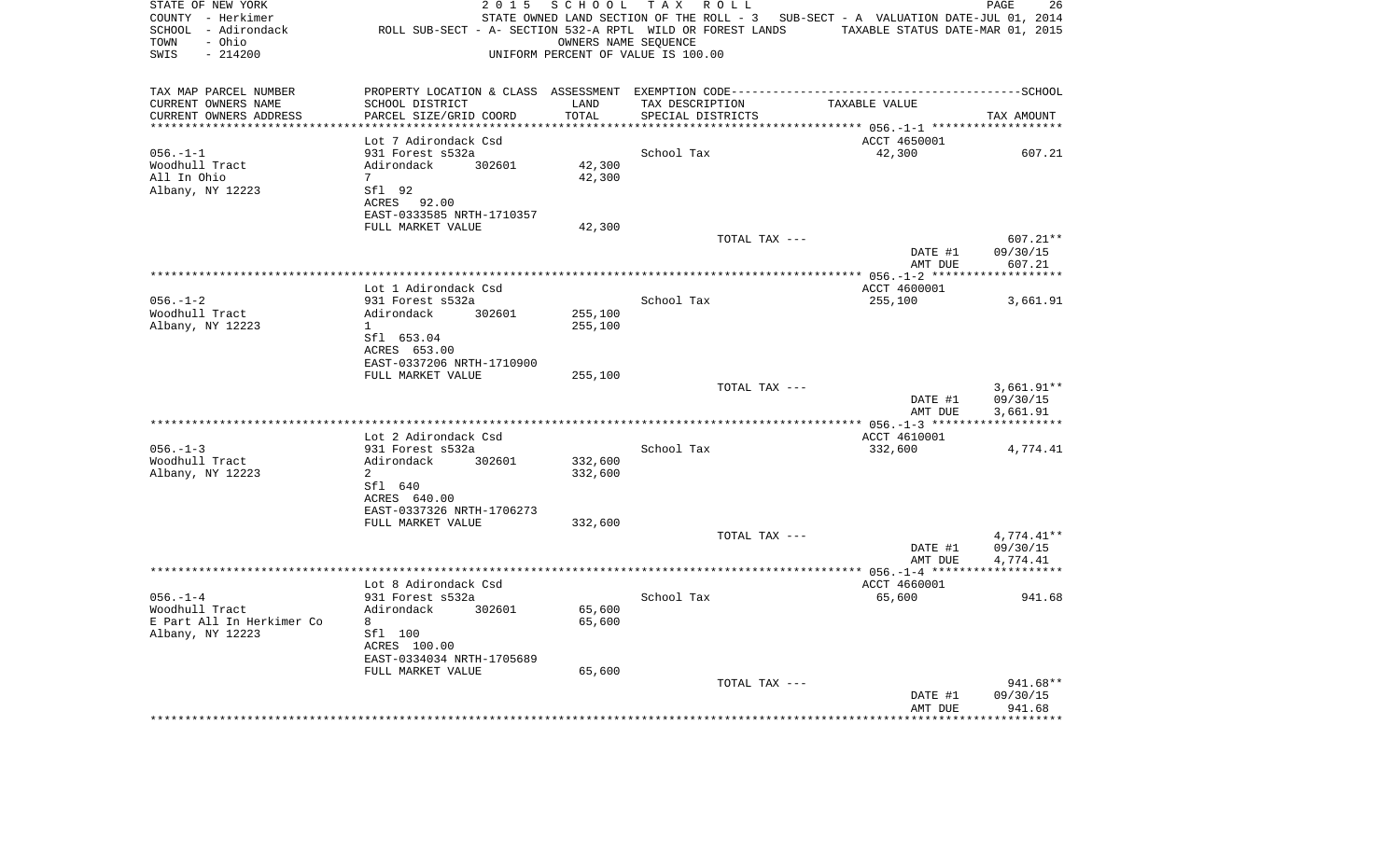| STATE OF NEW YORK<br>COUNTY - Herkimer<br>SCHOOL - Adirondack<br>- Ohio<br>TOWN<br>SWIS<br>$-214200$ | 2 0 1 5<br>ROLL SUB-SECT - A- SECTION 532-A RPTL WILD OR FOREST LANDS TAXABLE STATUS DATE-MAR 01, 2015 | SCHOOL                       | TAX ROLL<br>OWNERS NAME SEQUENCE<br>UNIFORM PERCENT OF VALUE IS 100.00 | STATE OWNED LAND SECTION OF THE ROLL - 3 SUB-SECT - A VALUATION DATE-JUL 01, 2014 | 27<br>PAGE             |
|------------------------------------------------------------------------------------------------------|--------------------------------------------------------------------------------------------------------|------------------------------|------------------------------------------------------------------------|-----------------------------------------------------------------------------------|------------------------|
| TAX MAP PARCEL NUMBER                                                                                | PROPERTY LOCATION & CLASS ASSESSMENT EXEMPTION CODE-----------------------------------SCHOOL           |                              |                                                                        |                                                                                   |                        |
| CURRENT OWNERS NAME                                                                                  | SCHOOL DISTRICT                                                                                        | LAND                         | TAX DESCRIPTION                                                        | TAXABLE VALUE                                                                     |                        |
| CURRENT OWNERS ADDRESS<br>*********************                                                      | PARCEL SIZE/GRID COORD                                                                                 | TOTAL<br>* * * * * * * * * * | SPECIAL DISTRICTS                                                      |                                                                                   | TAX AMOUNT             |
|                                                                                                      | Lot 4 Adirondack Csd                                                                                   |                              |                                                                        | ACCT 4620001                                                                      |                        |
| $060. -1 - 14$                                                                                       | 931 Forest s532a                                                                                       |                              | School Tax                                                             | 332,500                                                                           | 4,772.97               |
| Woodhull Tract                                                                                       | Adirondack<br>302601                                                                                   | 332,500                      |                                                                        |                                                                                   |                        |
| Albany, NY 12223                                                                                     | 4                                                                                                      | 332,500                      |                                                                        |                                                                                   |                        |
|                                                                                                      | Sfl 624                                                                                                |                              |                                                                        |                                                                                   |                        |
|                                                                                                      | ACRES 624.00                                                                                           |                              |                                                                        |                                                                                   |                        |
|                                                                                                      | EAST-0338357 NRTH-1696432                                                                              |                              |                                                                        |                                                                                   |                        |
|                                                                                                      | FULL MARKET VALUE                                                                                      | 332,500                      |                                                                        |                                                                                   |                        |
|                                                                                                      |                                                                                                        |                              | TOTAL TAX ---                                                          |                                                                                   | 4,772.97**             |
|                                                                                                      |                                                                                                        |                              |                                                                        | DATE #1<br>AMT DUE                                                                | 09/30/15<br>4,772.97   |
|                                                                                                      |                                                                                                        |                              |                                                                        |                                                                                   |                        |
|                                                                                                      | Lot 5 Adirondack Csd                                                                                   |                              |                                                                        | ACCT 4630001                                                                      |                        |
| $060. -1 - 17$                                                                                       | 931 Forest s532a                                                                                       |                              | School Tax                                                             | 416,400                                                                           | 5,977.34               |
| Woodhull Tract                                                                                       | Adirondack<br>302601                                                                                   | 416,400                      |                                                                        |                                                                                   |                        |
| Albany, NY 12223                                                                                     | 5                                                                                                      | 416,400                      |                                                                        |                                                                                   |                        |
|                                                                                                      | Sfl 656                                                                                                |                              |                                                                        |                                                                                   |                        |
|                                                                                                      | ACRES 656.00<br>EAST-0338673 NRTH-1690850                                                              |                              |                                                                        |                                                                                   |                        |
|                                                                                                      | FULL MARKET VALUE                                                                                      | 416,400                      |                                                                        |                                                                                   |                        |
|                                                                                                      |                                                                                                        |                              | TOTAL TAX ---                                                          |                                                                                   | $5,977.34**$           |
|                                                                                                      |                                                                                                        |                              |                                                                        | DATE #1<br>AMT DUE                                                                | 09/30/15<br>5,977.34   |
|                                                                                                      |                                                                                                        |                              |                                                                        |                                                                                   |                        |
|                                                                                                      | Lot 11 Adirondack Csd                                                                                  |                              |                                                                        | ACCT 4670001                                                                      |                        |
| $060. -1 -18$                                                                                        | 931 Forest s532a                                                                                       |                              | School Tax                                                             | 80,300                                                                            | 1,152.69               |
| Woodhull Tract<br>Albany, NY 12223                                                                   | Adirondack<br>302601<br>11                                                                             | 80,300<br>80,300             |                                                                        |                                                                                   |                        |
|                                                                                                      | Sfl 152                                                                                                |                              |                                                                        |                                                                                   |                        |
|                                                                                                      | ACRES 152.00                                                                                           |                              |                                                                        |                                                                                   |                        |
|                                                                                                      | EAST-0335331 NRTH-1690484                                                                              |                              |                                                                        |                                                                                   |                        |
|                                                                                                      | FULL MARKET VALUE                                                                                      | 80,300                       |                                                                        |                                                                                   |                        |
|                                                                                                      |                                                                                                        |                              | TOTAL TAX ---                                                          |                                                                                   | $1,152.69**$           |
|                                                                                                      |                                                                                                        |                              |                                                                        | DATE #1                                                                           | 09/30/15               |
|                                                                                                      |                                                                                                        |                              |                                                                        | AMT DUE                                                                           | 1,152.69               |
|                                                                                                      | Lot 12 Adirondack Csd                                                                                  |                              |                                                                        | ACCT 4680001                                                                      |                        |
| $064. -1 -1$                                                                                         | 931 Forest s532a                                                                                       |                              | School Tax                                                             | 96,400                                                                            | 1,383.80               |
| Woodhull Tract                                                                                       | Adirondack<br>302601                                                                                   | 96,400                       |                                                                        |                                                                                   |                        |
| Albany, NY 12223                                                                                     | 12                                                                                                     | 96,400                       |                                                                        |                                                                                   |                        |
|                                                                                                      | Sfl 166                                                                                                |                              |                                                                        |                                                                                   |                        |
|                                                                                                      | ACRES 166.00                                                                                           |                              |                                                                        |                                                                                   |                        |
|                                                                                                      | EAST-0335815 NRTH-1685402                                                                              |                              |                                                                        |                                                                                   |                        |
|                                                                                                      | FULL MARKET VALUE                                                                                      | 96,400                       | TOTAL TAX ---                                                          |                                                                                   |                        |
|                                                                                                      |                                                                                                        |                              |                                                                        | DATE #1                                                                           | 1,383.80**<br>09/30/15 |
|                                                                                                      |                                                                                                        |                              |                                                                        | AMT DUE                                                                           | 1,383.80               |
|                                                                                                      |                                                                                                        |                              | ********************************                                       |                                                                                   |                        |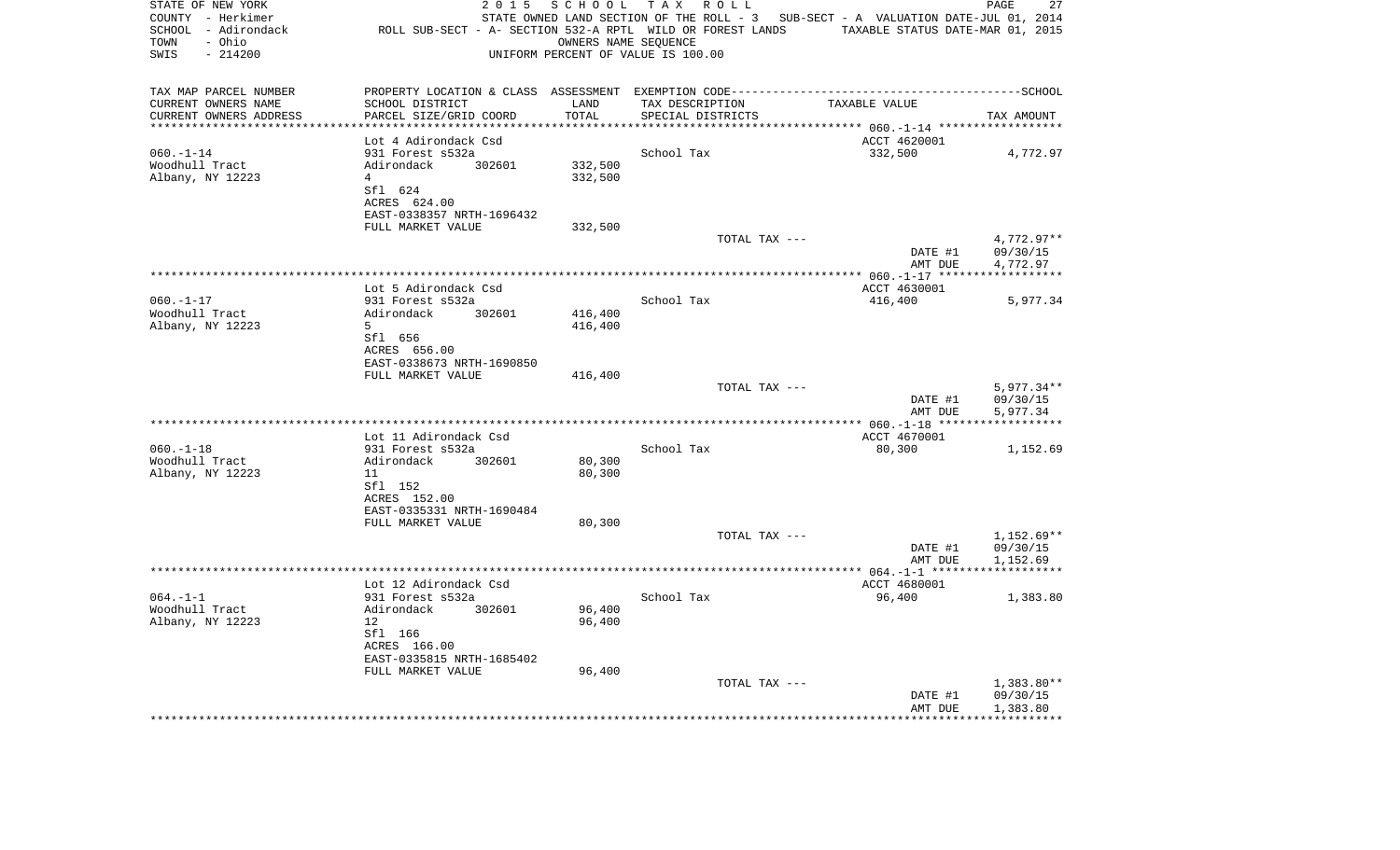| STATE OF NEW YORK<br>- Herkimer<br>COUNTY<br>- Adirondack<br>SCHOOL<br>- Ohio<br>TOWN<br>$-214200$<br>SWIS | 2 0 1 5<br>ROLL SUB-SECT - A- SECTION 532-A RPTL WILD OR FOREST LANDS | SCHOOL<br>OWNERS NAME SEOUENCE | TAX ROLL<br>STATE OWNED LAND SECTION OF THE ROLL - 3<br>UNIFORM PERCENT OF VALUE IS 100.00 | SUB-SECT - A VALUATION DATE-JUL 01, 2014<br>TAXABLE STATUS DATE-MAR 01, 2015 | -28<br>PAGE  |
|------------------------------------------------------------------------------------------------------------|-----------------------------------------------------------------------|--------------------------------|--------------------------------------------------------------------------------------------|------------------------------------------------------------------------------|--------------|
| TAX MAP PARCEL NUMBER                                                                                      | PROPERTY LOCATION & CLASS ASSESSMENT                                  |                                |                                                                                            |                                                                              |              |
| CURRENT OWNERS NAME                                                                                        | SCHOOL DISTRICT                                                       | LAND                           | TAX DESCRIPTION                                                                            | TAXABLE VALUE                                                                |              |
| CURRENT OWNERS ADDRESS                                                                                     | PARCEL SIZE/GRID COORD                                                | TOTAL                          | SPECIAL DISTRICTS                                                                          |                                                                              | TAX AMOUNT   |
|                                                                                                            |                                                                       |                                |                                                                                            |                                                                              |              |
|                                                                                                            | Lot 6 Adirondack Csd                                                  |                                |                                                                                            | ACCT 4640001                                                                 |              |
| $064. - 1 - 2$                                                                                             | 931 Forest s532a                                                      |                                | School Tax                                                                                 | 378,900                                                                      | 5,439.04     |
| Woodhull Tract                                                                                             | 302601<br>Adirondack                                                  | 378,900                        |                                                                                            |                                                                              |              |
| Albany, NY 12223                                                                                           | 6                                                                     | 378,900                        |                                                                                            |                                                                              |              |
|                                                                                                            | Sfl 600                                                               |                                |                                                                                            |                                                                              |              |
|                                                                                                            | ACRES 600.00                                                          |                                |                                                                                            |                                                                              |              |
|                                                                                                            | EAST-0339005 NRTH-1685901                                             |                                |                                                                                            |                                                                              |              |
|                                                                                                            | FULL MARKET VALUE                                                     | 378,900                        |                                                                                            |                                                                              |              |
|                                                                                                            |                                                                       |                                |                                                                                            |                                                                              |              |
|                                                                                                            |                                                                       |                                | TOTAL TAX ---                                                                              |                                                                              | $5,439.04**$ |
|                                                                                                            |                                                                       |                                |                                                                                            | DATE #1                                                                      | 09/30/15     |
|                                                                                                            |                                                                       |                                |                                                                                            | AMT DUE                                                                      | 5,439.04     |
|                                                                                                            |                                                                       |                                |                                                                                            |                                                                              |              |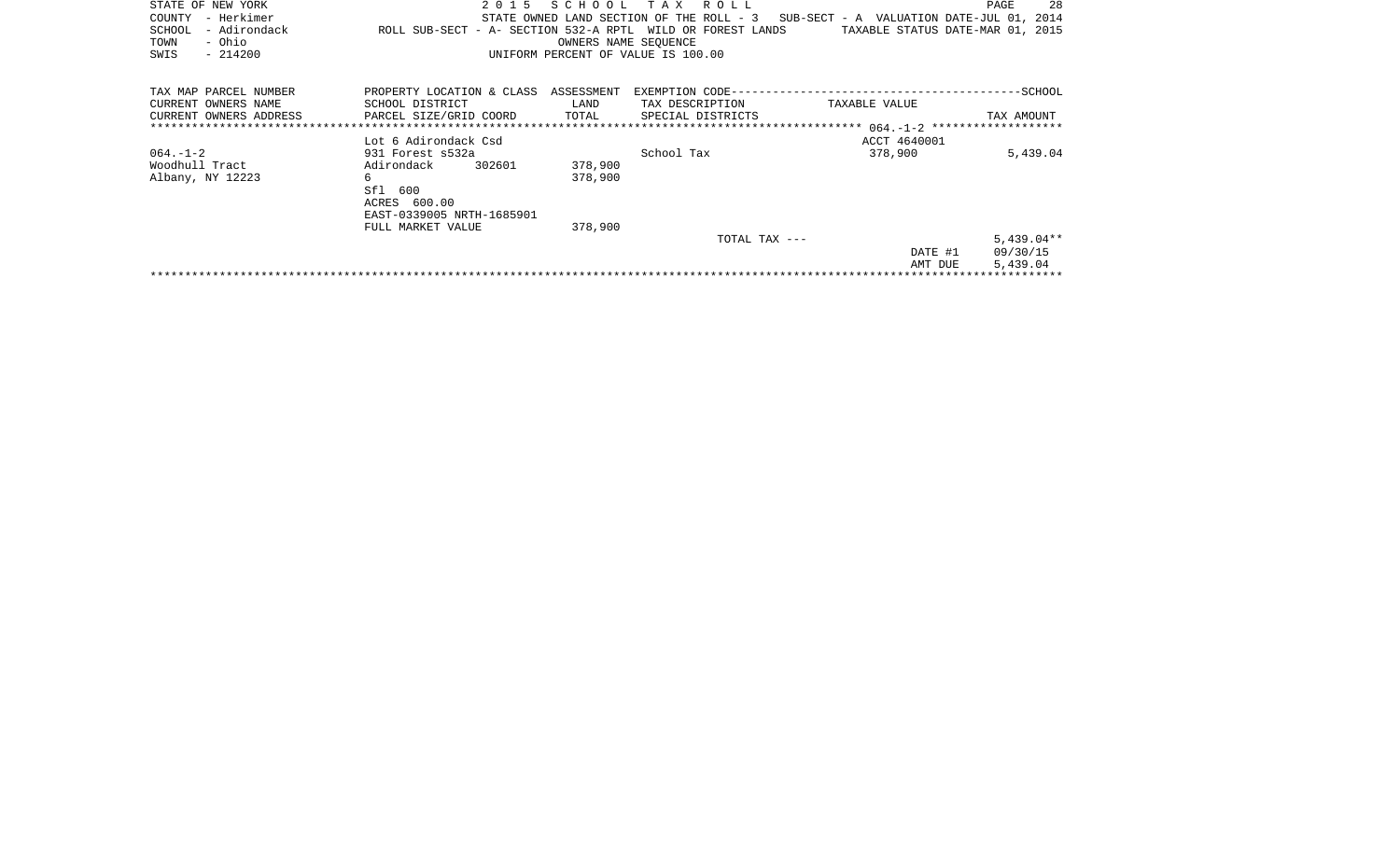|             | STATE OF NEW YORK   |                                                            |  | 2015 SCHOOL TAX ROLL               |  |  |                                                                                   |                                  |                        | PAGE | 29 |
|-------------|---------------------|------------------------------------------------------------|--|------------------------------------|--|--|-----------------------------------------------------------------------------------|----------------------------------|------------------------|------|----|
|             | COUNTY - Herkimer   |                                                            |  |                                    |  |  | STATE OWNED LAND SECTION OF THE ROLL - 3 SUB-SECT - A VALUATION DATE-JUL 01, 2014 |                                  |                        |      |    |
|             | SCHOOL - Adirondack | ROLL SUB-SECT - A- SECTION 532-A RPTL WILD OR FOREST LANDS |  |                                    |  |  |                                                                                   | TAXABLE STATUS DATE-MAR 01, 2015 |                        |      |    |
| TOWN - Ohio |                     |                                                            |  |                                    |  |  |                                                                                   |                                  | RPS155/V04/L015        |      |    |
| SWIS        | - 214200            |                                                            |  | UNIFORM PERCENT OF VALUE IS 100.00 |  |  |                                                                                   |                                  | CURRENT DATE 8/14/2015 |      |    |
|             |                     |                                                            |  |                                    |  |  |                                                                                   |                                  |                        |      |    |

## \*\*\* S P E C I A L D I S T R I C T S U M M A R Y \*\*\*

|      |                          | TOTA <sub>1</sub><br>◡∸ェ | EXTENSION<br>SIUN | <b>EXTENSION</b><br>. UN          | /\ I<br>$\sqrt{N}$<br>ℶ<br>$\cdots$ | EXEMPT | ABL L                         | .'U'I'AL |
|------|--------------------------|--------------------------|-------------------|-----------------------------------|-------------------------------------|--------|-------------------------------|----------|
| CODE | NAME<br>$ \sim$<br>CTD T | PARCELS                  | TVDF              | $2777$ T TTT<br>$\Delta$<br>பிப்ப | ALUI                                | AMOUNT | $T$ , $T$ , $T$ , $T$<br>ALUE | TAX      |

# NO SPECIAL DISTRICTS AT THIS LEVEL

#### \*\*\* S C H O O L D I S T R I C T S U M M A R Y \*\*\*

| CODE   | DISTRICT NAME                    | TOTAL<br>PARCELS | ASSESSED<br>LAND | ASSESSED<br>TOTAL | EXEMPT<br>AMOUNT | TOTAL<br>TAXABLE |            |
|--------|----------------------------------|------------------|------------------|-------------------|------------------|------------------|------------|
|        |                                  |                  |                  |                   | STAR AMOUNT      | STAR TAXABLE     | TOTAL TAX  |
|        | Adirondack                       | 25               | 17679,300        | 17679,300         |                  | 17,679,300       |            |
| 302601 |                                  |                  |                  |                   |                  | 17,679,300       | 253,782.98 |
|        | SUB-TOTAL                        | 25               | 17679,300        | 17679,300         |                  | 17,679,300       |            |
|        | $S \cup B - T \cup T A L (CONT)$ |                  |                  |                   |                  | 17,679,300       | 253,782.98 |
|        | TOTAL                            | 25               | 17679,300        | 17679,300         |                  | 17,679,300       |            |
|        | TO TAL (CONT)                    |                  |                  |                   |                  | 17,679,300       | 253,782.98 |

\*\*\* S Y S T E M C O D E S S U M M A R Y \*\*\*

#### NO SYSTEM EXEMPTIONS AT THIS LEVEL

\*\*\* E X E M P T I O N S U M M A R Y \*\*\*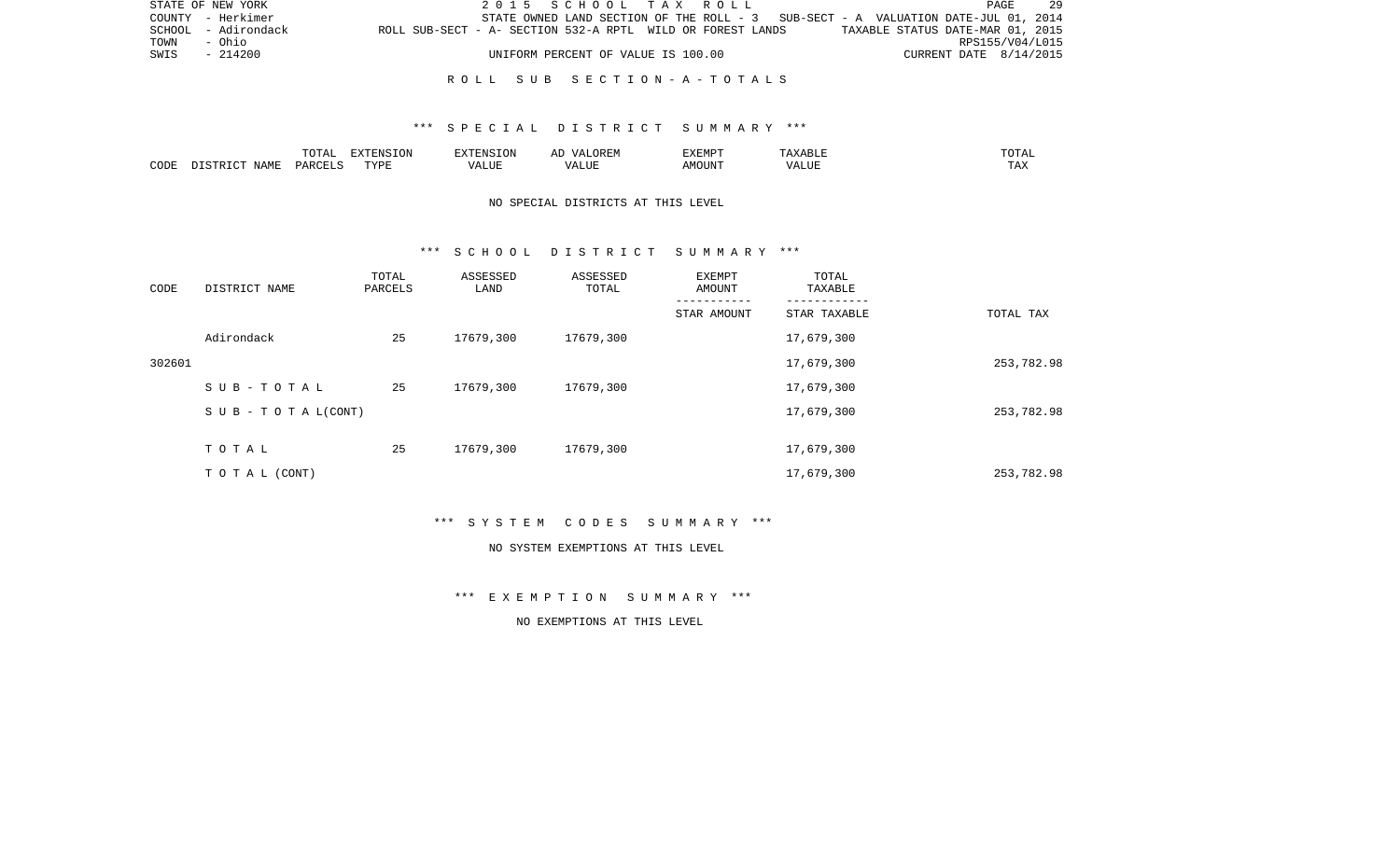| STATE OF NEW YORK |                     |                                                            |  | 2015 SCHOOL TAX ROLL               |  |                                                                                    |                                  |                        | PAGE            | 30 |
|-------------------|---------------------|------------------------------------------------------------|--|------------------------------------|--|------------------------------------------------------------------------------------|----------------------------------|------------------------|-----------------|----|
|                   | COUNTY - Herkimer   |                                                            |  |                                    |  | STATE OWNED LAND SECTION OF THE ROLL $-3$ SUB-SECT - A VALUATION DATE-JUL 01, 2014 |                                  |                        |                 |    |
|                   | SCHOOL - Adirondack | ROLL SUB-SECT - A- SECTION 532-A RPTL WILD OR FOREST LANDS |  |                                    |  |                                                                                    | TAXABLE STATUS DATE-MAR 01, 2015 |                        |                 |    |
| TOWN              | - Ohio              |                                                            |  |                                    |  |                                                                                    |                                  |                        | RPS155/V04/L015 |    |
| SWIS              | - 214200            |                                                            |  | UNIFORM PERCENT OF VALUE IS 100.00 |  |                                                                                    |                                  | CURRENT DATE 8/14/2015 |                 |    |
|                   |                     |                                                            |  |                                    |  |                                                                                    |                                  |                        |                 |    |

| ROLL<br>SEC | DESCRIPTION                         | TOTAL<br>PARCELS | ASSESSED<br>LAND | ASSESSED<br>TOTAL | <b>EXEMPT</b><br>AMOUNT<br>STAR AMOUNT | TOTAL<br>TAXABLE<br>------------<br>STAR TAXABLE | TAX<br>RATE | TOTAL<br>TAX |
|-------------|-------------------------------------|------------------|------------------|-------------------|----------------------------------------|--------------------------------------------------|-------------|--------------|
|             | School Tax                          |                  | 17679,300        | 17679,300         |                                        | 17,679,300<br>17,679,300                         |             | 253,782.98   |
|             | SPEC DIST TAXES<br>STATE OWNED LAND | 25               |                  |                   |                                        |                                                  |             | 253,782.98   |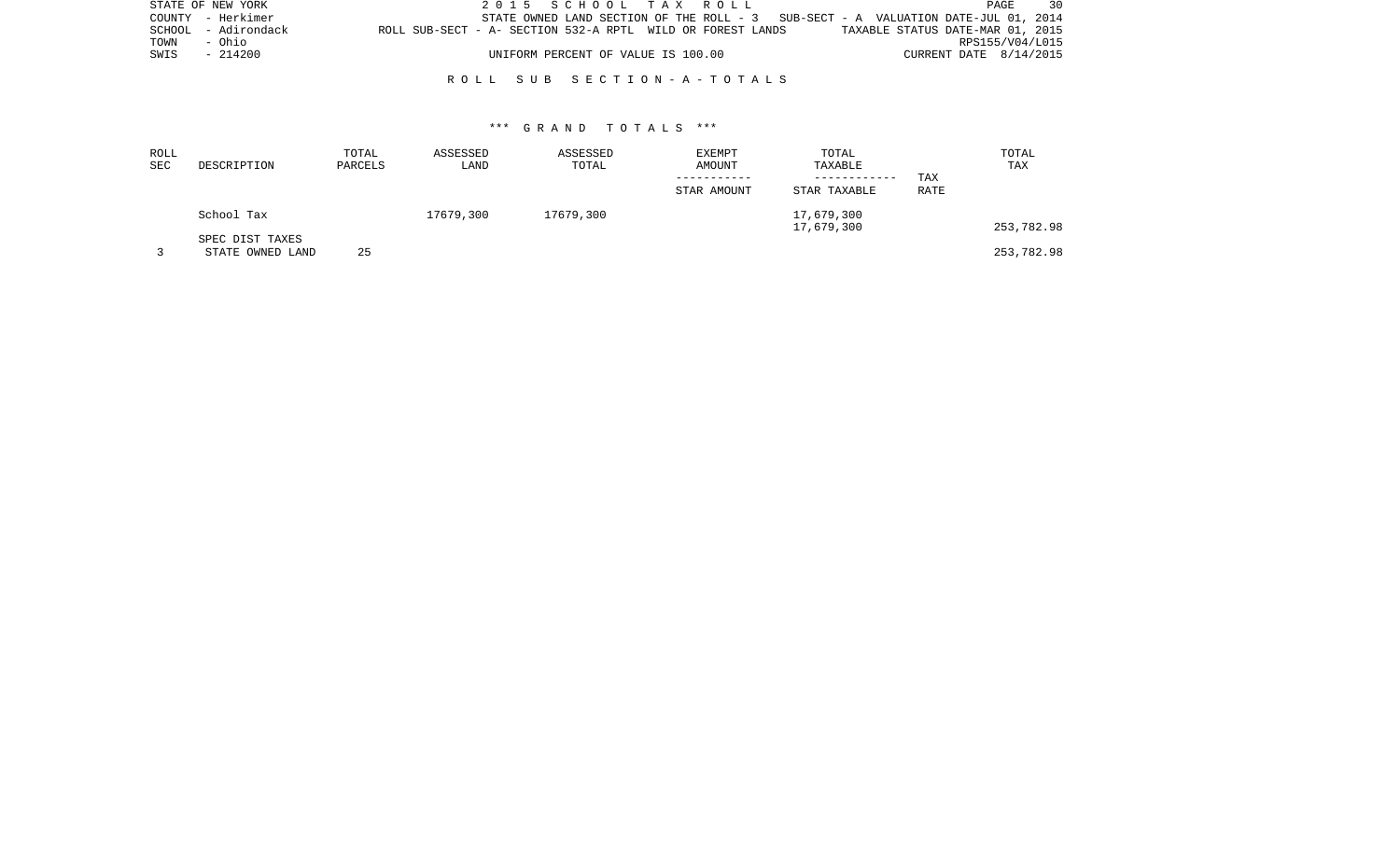|      | STATE OF NEW YORK   | 2015 SCHOOL TAX ROLL                     | 31<br>PAGE                       |
|------|---------------------|------------------------------------------|----------------------------------|
|      | COUNTY - Herkimer   | STATE OWNED LAND SECTION OF THE ROLL - 3 | VALUATION DATE-JUL 01, 2014      |
|      | SCHOOL - Adirondack |                                          | TAXABLE STATUS DATE-MAR 01, 2015 |
| TOWN | - Ohio              |                                          | RPS155/V04/L015                  |
| SWIS | - 214200            | UNIFORM PERCENT OF VALUE IS 100.00       | CURRENT DATE $8/14/2015$         |
|      |                     |                                          |                                  |
|      |                     | ROLL SECTION TOTALS                      |                                  |

## \*\*\* S P E C I A L D I S T R I C T S U M M A R Y \*\*\*

|      |             | $m \wedge m \wedge n$<br>$\overline{\phantom{a}}$<br><u>U 151</u> | $\blacksquare$<br>LVIP | $\cdot$ FNST $\cap$ . | AL | <b>EXEMPT</b> | $\lambda$ | $m \wedge m \wedge n$<br>$\cdots$<br>- - - - |
|------|-------------|-------------------------------------------------------------------|------------------------|-----------------------|----|---------------|-----------|----------------------------------------------|
| CODE | <b>NAMF</b> | DARCELS                                                           | TVDF                   | ALUF<br>ı Δ           |    |               | ALUI      | TAA                                          |

# NO SPECIAL DISTRICTS AT THIS LEVEL

#### \*\*\* S C H O O L D I S T R I C T S U M M A R Y \*\*\*

| CODE   | DISTRICT NAME                    | TOTAL<br>PARCELS | ASSESSED<br>LAND | ASSESSED<br>TOTAL | EXEMPT<br>AMOUNT | TOTAL<br>TAXABLE |            |
|--------|----------------------------------|------------------|------------------|-------------------|------------------|------------------|------------|
|        |                                  |                  |                  |                   | STAR AMOUNT      | STAR TAXABLE     | TOTAL TAX  |
|        | Adirondack                       | 64               | 22478,256        | 22478,256         |                  | 22,478,256       |            |
| 302601 |                                  |                  |                  |                   |                  | 22,478,256       | 322,671.06 |
|        | SUB-TOTAL                        | 64               | 22478,256        | 22478,256         |                  | 22,478,256       |            |
|        | $S \cup B - T \cup T A L (CONT)$ |                  |                  |                   |                  | 22,478,256       | 322,671.06 |
|        | TOTAL                            | 64               | 22478,256        | 22478,256         |                  | 22,478,256       |            |
|        | T O T A L (CONT)                 |                  |                  |                   |                  | 22,478,256       | 322,671.06 |

\*\*\* S Y S T E M C O D E S S U M M A R Y \*\*\*

#### NO SYSTEM EXEMPTIONS AT THIS LEVEL

\*\*\* E X E M P T I O N S U M M A R Y \*\*\*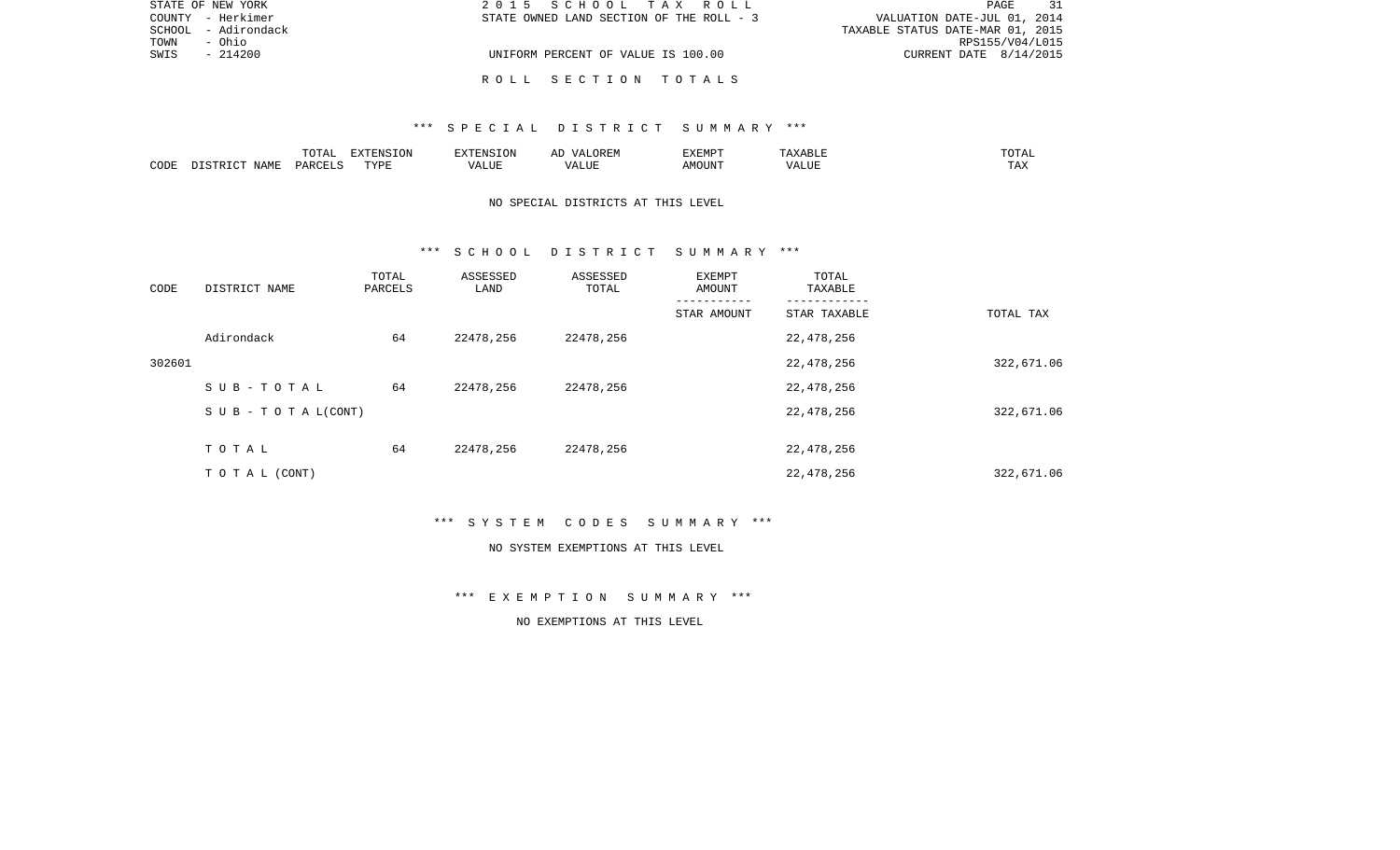| STATE OF NEW YORK   | 2015 SCHOOL TAX ROLL                     | 32<br>PAGE                       |
|---------------------|------------------------------------------|----------------------------------|
| COUNTY - Herkimer   | STATE OWNED LAND SECTION OF THE ROLL - 3 | VALUATION DATE-JUL 01, 2014      |
| SCHOOL - Adirondack |                                          | TAXABLE STATUS DATE-MAR 01, 2015 |
| TOWN<br>- Ohio      |                                          | RPS155/V04/L015                  |
| SWIS<br>$-214200$   | UNIFORM PERCENT OF VALUE IS 100.00       | CURRENT DATE $8/14/2015$         |
|                     |                                          |                                  |
|                     | ROLL SECTION TOTALS                      |                                  |

| ROLL |                                     | TOTAL   | ASSESSED  | ASSESSED  | EXEMPT      | TOTAL                   |      | TOTAL      |
|------|-------------------------------------|---------|-----------|-----------|-------------|-------------------------|------|------------|
| SEC  | DESCRIPTION                         | PARCELS | LAND      | TOTAL     | AMOUNT      | TAXABLE<br>------------ | TAX  | TAX        |
|      |                                     |         |           |           | STAR AMOUNT | STAR TAXABLE            | RATE |            |
|      | School Tax                          |         | 22478,256 | 22478,256 |             | 22,478,256              |      |            |
|      |                                     |         |           |           |             | 22,478,256              |      | 322,671.06 |
|      | SPEC DIST TAXES<br>STATE OWNED LAND | 64      |           |           |             |                         |      | 322,671.06 |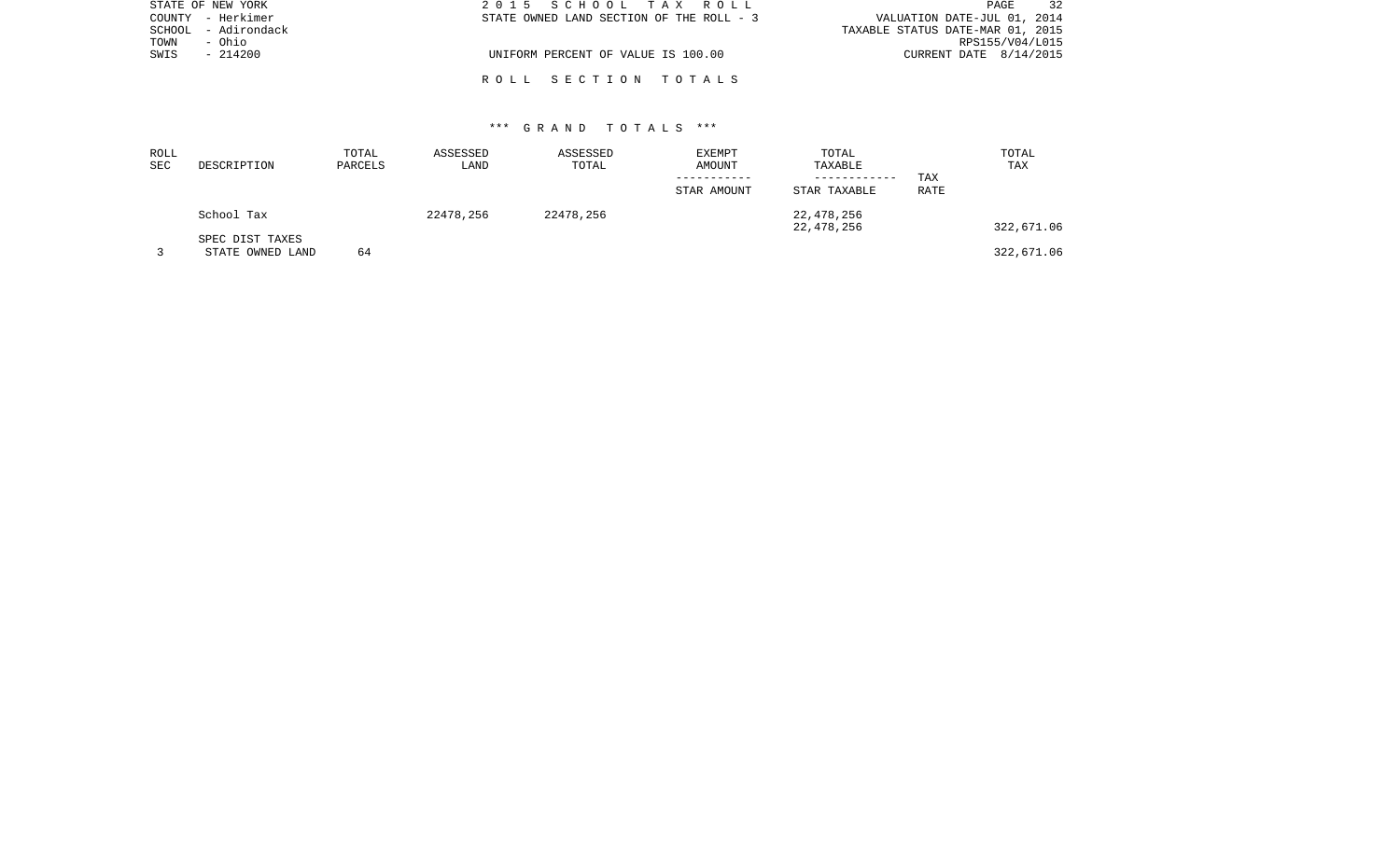| STATE OF NEW YORK   | 2015 SCHOOL TAX ROLL |             |  | 33<br>PAGE                       |
|---------------------|----------------------|-------------|--|----------------------------------|
| COUNTY - Herkimer   |                      |             |  | VALUATION DATE-JUL 01, 2014      |
| SCHOOL - Adirondack |                      |             |  | TAXABLE STATUS DATE-MAR 01, 2015 |
| TOWN<br>- Ohio      |                      | SWIS TOTALS |  | RPS155/V04/L015                  |
| SWIS<br>$-214200$   |                      |             |  | CURRENT DATE 8/14/2015           |

# \*\*\* S P E C I A L D I S T R I C T S U M M A R Y \*\*\*

|      |      | $m \wedge m \wedge n$<br>AI | .      | RXTRNSTON<br>$1 + 11$    | AL.<br>$\cdots$   | <b>EXEMPT</b> |   | $- - -$<br>$\sqrt{ }$<br>⊥ டு∡: | $T$ $\cap$ $T\Delta$ . |
|------|------|-----------------------------|--------|--------------------------|-------------------|---------------|---|---------------------------------|------------------------|
| CODE | NAMF | . PARCEL $\sim$             | וסעידי | ".UE<br>$- - - -$<br>/ ∆ | <b>TTT</b><br>IJР | JUN"          | . |                                 | $m + r$<br>⊥ A∆        |

# NO SPECIAL DISTRICTS AT THIS LEVEL

## \*\*\* S C H O O L D I S T R I C T S U M M A R Y \*\*\*

| CODE   | DISTRICT NAME                    | TOTAL<br>PARCELS | ASSESSED<br>LAND | ASSESSED<br>TOTAL | EXEMPT<br>AMOUNT | TOTAL<br>TAXABLE |           |            |
|--------|----------------------------------|------------------|------------------|-------------------|------------------|------------------|-----------|------------|
|        |                                  |                  |                  |                   | STAR AMOUNT      | STAR TAXABLE     | TAX RATE  | TOTAL TAX  |
|        | Adirondack                       | 64               | 22478,256        | 22478,256         |                  | 22,478,256       |           |            |
| 302601 |                                  |                  |                  |                   |                  | 22,478,256       | 14.354810 | 322,671.06 |
|        | SUB-TOTAL                        | 64               | 22478,256        | 22478,256         |                  | 22,478,256       |           |            |
|        | $S \cup B - T \cup T A L (CONT)$ |                  |                  |                   |                  | 22,478,256       |           | 322,671.06 |
|        | TOTAL                            | 64               | 22478,256        | 22478,256         |                  | 22,478,256       |           |            |
|        |                                  |                  |                  |                   |                  |                  |           |            |
|        | TO TAL (CONT)                    |                  |                  |                   |                  | 22,478,256       |           | 322,671.06 |

\*\*\* S Y S T E M C O D E S S U M M A R Y \*\*\*

#### NO SYSTEM EXEMPTIONS AT THIS LEVEL

\*\*\* E X E M P T I O N S U M M A R Y \*\*\*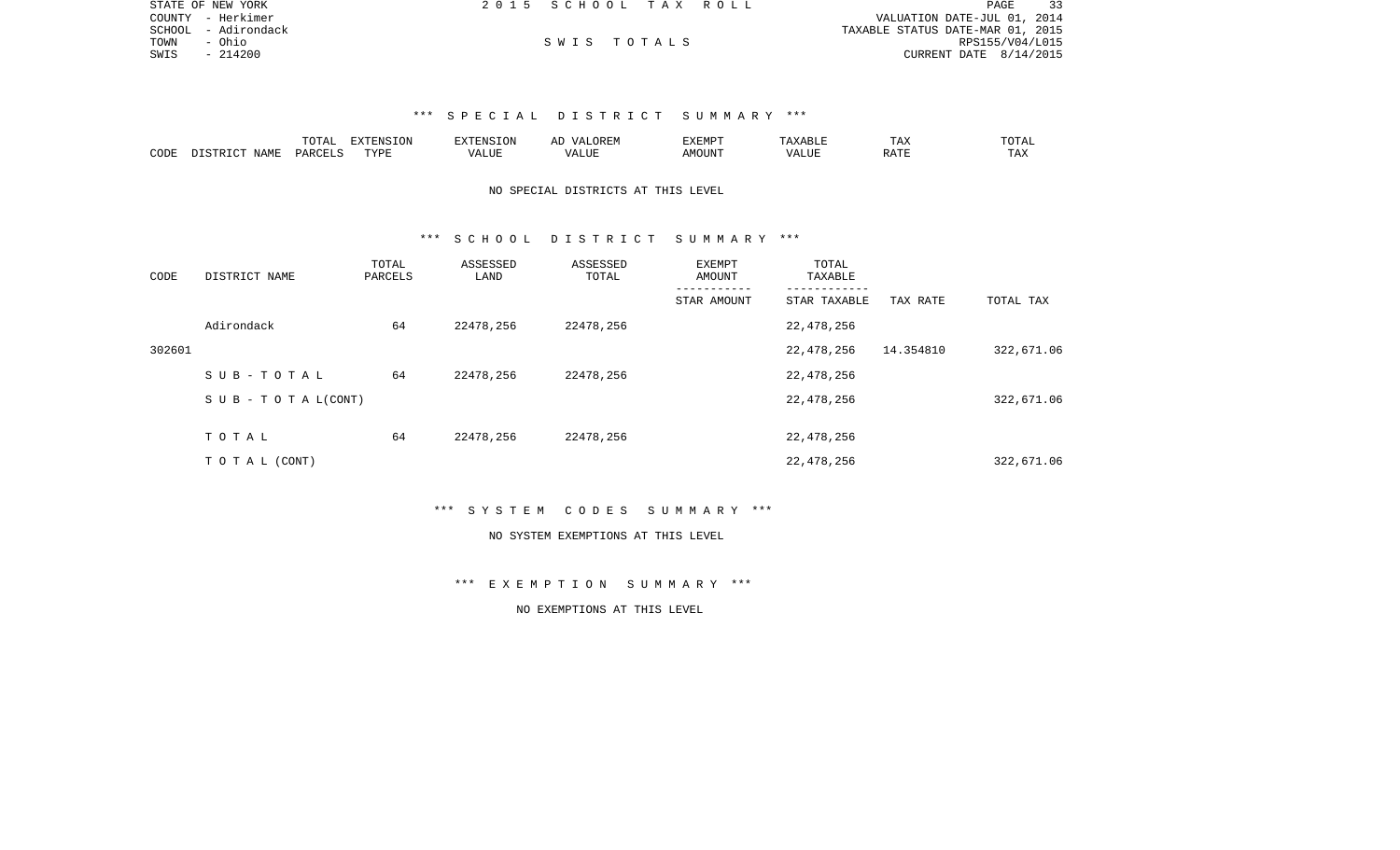|      | STATE OF NEW YORK   | 2015 SCHOOL TAX ROLL |  | PAGE                             |
|------|---------------------|----------------------|--|----------------------------------|
|      | COUNTY - Herkimer   |                      |  | VALUATION DATE-JUL 01, 2014      |
|      | SCHOOL - Adirondack |                      |  | TAXABLE STATUS DATE-MAR 01, 2015 |
| TOWN | - Ohio              | SWIS TOTALS          |  | RPS155/V04/L015                  |
| SWIS | $-214200$           |                      |  | CURRENT DATE $8/14/2015$         |

| ROLL<br>SEC | DESCRIPTION                         | TOTAL<br>PARCELS | ASSESSED<br>LAND | ASSESSED<br>TOTAL | EXEMPT<br>AMOUNT | TOTAL<br>TAXABLE           |             |            |
|-------------|-------------------------------------|------------------|------------------|-------------------|------------------|----------------------------|-------------|------------|
|             |                                     |                  |                  |                   | STAR AMOUNT      | ---------<br>STAR TAXABLE  | TAX<br>RATE |            |
|             | School Tax                          |                  | 22478,256        | 22478,256         |                  | 22,478,256<br>22,478,256   | 14.354810   | 322,671.06 |
| 3           | SPEC DIST TAXES<br>STATE OWNED LAND | 64               |                  |                   |                  |                            |             | 322,671.06 |
|             | School Tax                          |                  | 22478,256        | 22478,256         |                  | 22, 478, 256<br>22,478,256 | 14.354810   | 322,671.06 |
|             | SPEC DIST TAXES                     |                  |                  |                   |                  |                            |             |            |
| $\star$     | TOTAL<br>SUB                        | 64               |                  |                   |                  |                            |             | 322,671.06 |
|             | School Tax                          |                  | 22478,256        | 22478,256         |                  | 22,478,256<br>22,478,256   | 14.354810   | 322,671.06 |
|             | SPEC DIST TAXES                     |                  |                  |                   |                  |                            |             |            |
| $***$       | GRAND TOTAL                         | 64               |                  |                   |                  |                            |             | 322,671.06 |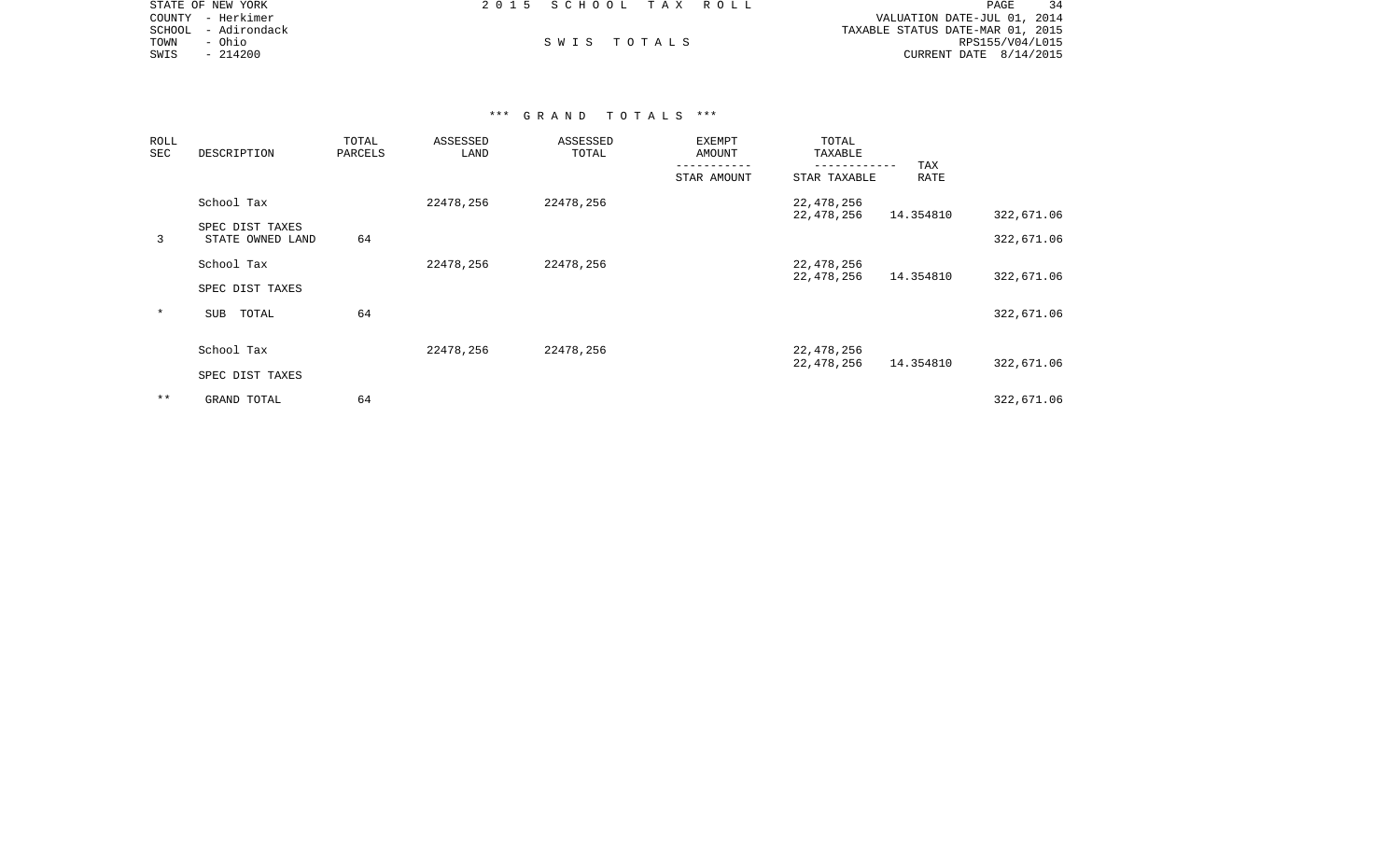| STATE OF NEW YORK<br>COUNTY - Herkimer<br>SCHOOL - Adirondack<br>- Webb<br>TOWN<br>$-215400$<br>SWIS | 2 0 1 5<br>ROLL SUB-SECT - A- SECTION 532-A RPTL WILD OR FOREST LANDS           | SCHOOL           | T A X<br>R O L L<br>STATE OWNED LAND SECTION OF THE ROLL - 3<br>OWNERS NAME SEQUENCE<br>UNIFORM PERCENT OF VALUE IS 100.00 | SUB-SECT - A VALUATION DATE-JUL 01, 2014<br>TAXABLE STATUS DATE-MAR 01, 2015 | PAGE<br>35           |
|------------------------------------------------------------------------------------------------------|---------------------------------------------------------------------------------|------------------|----------------------------------------------------------------------------------------------------------------------------|------------------------------------------------------------------------------|----------------------|
| TAX MAP PARCEL NUMBER                                                                                | PROPERTY LOCATION & CLASS ASSESSMENT EXEMPTION CODE---------------------------- |                  |                                                                                                                            |                                                                              | -------------SCHOOL  |
| CURRENT OWNERS NAME                                                                                  | SCHOOL DISTRICT                                                                 | LAND             | TAX DESCRIPTION                                                                                                            | TAXABLE VALUE                                                                |                      |
| CURRENT OWNERS ADDRESS                                                                               | PARCEL SIZE/GRID COORD                                                          | TOTAL<br>******  | SPECIAL DISTRICTS                                                                                                          | ****** $052 - 1 - 7$ ****                                                    | TAX AMOUNT           |
|                                                                                                      | Adgates East Tract                                                              |                  |                                                                                                                            | ACCT 0520001                                                                 |                      |
| $052. -1 - 7$                                                                                        | 931 Forest s532a                                                                |                  | School Tax                                                                                                                 | 54,500                                                                       | 782.34               |
| State Of New York                                                                                    | Adirondack<br>302601                                                            | 54,500           |                                                                                                                            |                                                                              |                      |
| Attn: Land Claim Unit                                                                                | 1 Devereux Tract                                                                | 54,500           |                                                                                                                            |                                                                              |                      |
| Gov A E Smith Office Bld                                                                             | Lot <sub>35</sub>                                                               |                  |                                                                                                                            |                                                                              |                      |
| Albany, NY 13326                                                                                     | ACRES 104.86                                                                    |                  |                                                                                                                            |                                                                              |                      |
|                                                                                                      | EAST-0345102 NRTH-1731805                                                       |                  |                                                                                                                            |                                                                              |                      |
|                                                                                                      | FULL MARKET VALUE                                                               | 54,500           |                                                                                                                            |                                                                              |                      |
|                                                                                                      |                                                                                 |                  | TOTAL TAX ---                                                                                                              | DATE #1                                                                      | 782.34**<br>09/30/15 |
|                                                                                                      |                                                                                 |                  |                                                                                                                            | AMT DUE                                                                      | 782.34               |
|                                                                                                      |                                                                                 |                  |                                                                                                                            |                                                                              |                      |
|                                                                                                      | Adgates East Tract                                                              |                  |                                                                                                                            | ACCT 0510001                                                                 |                      |
| $052. -1 - 18$                                                                                       | 931 Forest s532a                                                                |                  | School Tax                                                                                                                 | 56,400                                                                       | 809.61               |
| State Of New York                                                                                    | Adirondack<br>302601                                                            | 56,400           |                                                                                                                            |                                                                              |                      |
| Attn: Land Claim Unit                                                                                | 1 Devereux Tract                                                                | 56,400           |                                                                                                                            |                                                                              |                      |
| Gov A E Smith Office Bld                                                                             | Lot $34$                                                                        |                  |                                                                                                                            |                                                                              |                      |
| Albany, NY 13326                                                                                     | ACRES 100.00<br>EAST-0344795 NRTH-1729913                                       |                  |                                                                                                                            |                                                                              |                      |
|                                                                                                      | FULL MARKET VALUE                                                               | 56,400           |                                                                                                                            |                                                                              |                      |
|                                                                                                      |                                                                                 |                  | TOTAL TAX ---                                                                                                              |                                                                              | 809.61**             |
|                                                                                                      |                                                                                 |                  |                                                                                                                            | DATE #1                                                                      | 09/30/15             |
|                                                                                                      |                                                                                 |                  |                                                                                                                            | AMT DUE                                                                      | 809.61               |
|                                                                                                      |                                                                                 |                  |                                                                                                                            |                                                                              | ***********          |
|                                                                                                      | Adgates East Tract                                                              |                  |                                                                                                                            | ACCT 0540001                                                                 |                      |
| $052. -1 - 19$                                                                                       | 931 Forest s532a                                                                |                  | School Tax                                                                                                                 | 59,300                                                                       | 851.24               |
| State Of New York<br>Attn: Land Claim Unit                                                           | Adirondack<br>302601<br>1 Devereux Tract                                        | 59,300<br>59,300 |                                                                                                                            |                                                                              |                      |
| Gov A E Smith Office Bld                                                                             | Lot 37                                                                          |                  |                                                                                                                            |                                                                              |                      |
| Albany, NY 13326                                                                                     | ACRES 100.00                                                                    |                  |                                                                                                                            |                                                                              |                      |
|                                                                                                      | EAST-0347404 NRTH-1728174                                                       |                  |                                                                                                                            |                                                                              |                      |
|                                                                                                      | FULL MARKET VALUE                                                               | 59,300           |                                                                                                                            |                                                                              |                      |
|                                                                                                      |                                                                                 |                  | TOTAL TAX ---                                                                                                              |                                                                              | 851.24**             |
|                                                                                                      |                                                                                 |                  |                                                                                                                            | DATE #1                                                                      | 09/30/15             |
|                                                                                                      |                                                                                 |                  |                                                                                                                            | AMT DUE                                                                      | 851.24               |
|                                                                                                      | Adgates East Tract                                                              |                  |                                                                                                                            | ACCT 0500001                                                                 |                      |
| $052. - 1 - 20$                                                                                      | 931 Forest s532a                                                                |                  | School Tax                                                                                                                 | 61,600                                                                       | 884.26               |
| State Of New York                                                                                    | Adirondack<br>302601                                                            | 61,600           |                                                                                                                            |                                                                              |                      |
| Attn: Land Claim Unit                                                                                | 1 Devereux Tract                                                                | 61,600           |                                                                                                                            |                                                                              |                      |
| Gov A E Smith Office Bld                                                                             | Lot $33$                                                                        |                  |                                                                                                                            |                                                                              |                      |
| Albany, NY 13326                                                                                     | ACRES 100.00                                                                    |                  |                                                                                                                            |                                                                              |                      |
|                                                                                                      | EAST-0345009 NRTH-1727985                                                       |                  |                                                                                                                            |                                                                              |                      |
|                                                                                                      | FULL MARKET VALUE                                                               | 61,600           |                                                                                                                            |                                                                              |                      |
|                                                                                                      |                                                                                 |                  | TOTAL TAX ---                                                                                                              | DATE #1                                                                      | 884.26**<br>09/30/15 |
|                                                                                                      |                                                                                 |                  |                                                                                                                            | AMT DUE                                                                      | 884.26               |
|                                                                                                      |                                                                                 |                  |                                                                                                                            |                                                                              |                      |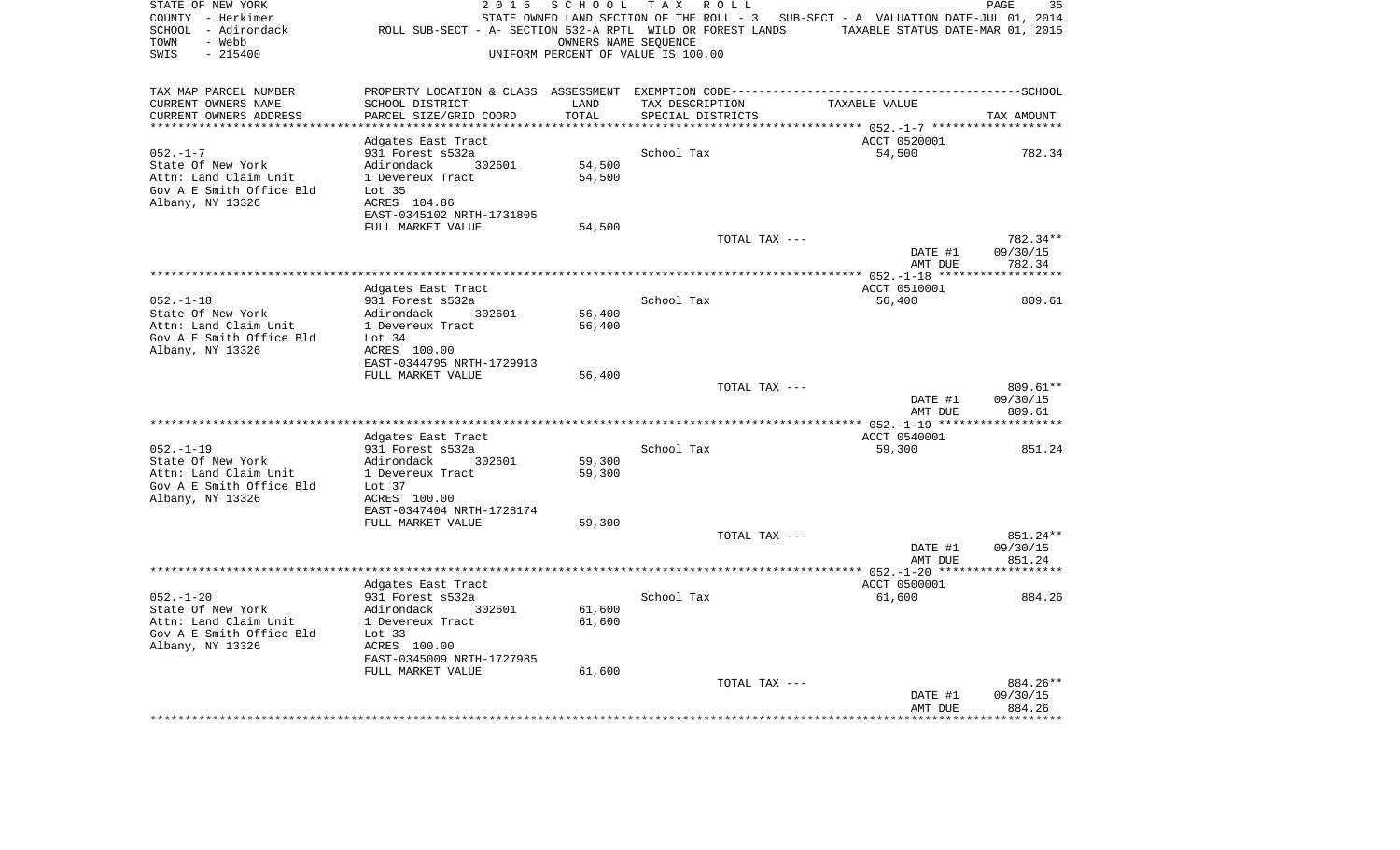| STATE OF NEW YORK<br>COUNTY - Herkimer<br>SCHOOL - Adirondack<br>- Webb<br>TOWN<br>$-215400$<br>SWIS | 2 0 1 5<br>ROLL SUB-SECT - A- SECTION 532-A RPTL WILD OR FOREST LANDS | SCHOOL            | T A X<br>R O L L<br>STATE OWNED LAND SECTION OF THE ROLL - 3<br>OWNERS NAME SEQUENCE<br>UNIFORM PERCENT OF VALUE IS 100.00 | SUB-SECT - A VALUATION DATE-JUL 01, 2014<br>TAXABLE STATUS DATE-MAR 01, 2015 | PAGE<br>36           |
|------------------------------------------------------------------------------------------------------|-----------------------------------------------------------------------|-------------------|----------------------------------------------------------------------------------------------------------------------------|------------------------------------------------------------------------------|----------------------|
| TAX MAP PARCEL NUMBER                                                                                |                                                                       |                   |                                                                                                                            |                                                                              |                      |
| CURRENT OWNERS NAME                                                                                  | SCHOOL DISTRICT                                                       | LAND              | TAX DESCRIPTION                                                                                                            | TAXABLE VALUE                                                                |                      |
| CURRENT OWNERS ADDRESS<br>*******************                                                        | PARCEL SIZE/GRID COORD<br>****************                            | TOTAL<br>******** | SPECIAL DISTRICTS                                                                                                          |                                                                              | TAX AMOUNT           |
|                                                                                                      | Adgates East Tract                                                    |                   |                                                                                                                            | ************************* 052.-1-32 ******<br>ACCT 0490001                   |                      |
| $052. - 1 - 32$                                                                                      | 931 Forest s532a                                                      |                   | School Tax                                                                                                                 | 50,500                                                                       | 724.92               |
| State Of New York                                                                                    | Adirondack<br>302601                                                  | 50,500            |                                                                                                                            |                                                                              |                      |
| Attn: Land Claim Unit                                                                                | 1 Devereux Tract                                                      | 50,500            |                                                                                                                            |                                                                              |                      |
| Gov A E Smith Office Bld                                                                             | Lot $32$                                                              |                   |                                                                                                                            |                                                                              |                      |
| Albany, NY 13326                                                                                     | ACRES<br>83.00                                                        |                   |                                                                                                                            |                                                                              |                      |
|                                                                                                      | EAST-0345200 NRTH-1726238<br>FULL MARKET VALUE                        | 50,500            |                                                                                                                            |                                                                              |                      |
|                                                                                                      |                                                                       |                   | TOTAL TAX ---                                                                                                              |                                                                              | 724.92**             |
|                                                                                                      |                                                                       |                   |                                                                                                                            | DATE #1                                                                      | 09/30/15             |
|                                                                                                      |                                                                       |                   |                                                                                                                            | AMT DUE                                                                      | 724.92               |
|                                                                                                      |                                                                       |                   |                                                                                                                            |                                                                              |                      |
| $052. - 1 - 33$                                                                                      | Adgates East Tract                                                    |                   | School Tax                                                                                                                 | ACCT 0530001<br>45,300                                                       |                      |
| State Of New York                                                                                    | 931 Forest s532a<br>Adirondack<br>302601                              | 45,300            |                                                                                                                            |                                                                              | 650.27               |
| Attn: Land Claim Unit                                                                                | 1 Devereux Tract                                                      | 45,300            |                                                                                                                            |                                                                              |                      |
| Gov A E Smith Office Bld                                                                             | Lot $36$                                                              |                   |                                                                                                                            |                                                                              |                      |
| Albany, NY 13326                                                                                     | ACRES<br>83.50                                                        |                   |                                                                                                                            |                                                                              |                      |
|                                                                                                      | EAST-0347614 NRTH-1726429                                             |                   |                                                                                                                            |                                                                              |                      |
|                                                                                                      | FULL MARKET VALUE                                                     | 45,300            | TOTAL TAX ---                                                                                                              |                                                                              | 650.27**             |
|                                                                                                      |                                                                       |                   |                                                                                                                            | DATE #1                                                                      | 09/30/15             |
|                                                                                                      |                                                                       |                   |                                                                                                                            | AMT DUE                                                                      | 650.27               |
|                                                                                                      |                                                                       |                   |                                                                                                                            |                                                                              | *********            |
|                                                                                                      | Adgates East Tract                                                    |                   |                                                                                                                            | ACCT 0150001                                                                 |                      |
| $052. - 1 - 34$<br>State Of New York                                                                 | 931 Forest s532a<br>Adirondack<br>302601                              |                   | School Tax                                                                                                                 | 60,200                                                                       | 864.16               |
| Attn: Land Claim Unit                                                                                | 1 Cramer Tract                                                        | 60,200<br>60,200  |                                                                                                                            |                                                                              |                      |
| Gov A E Smith Office Bld                                                                             | Lot 29                                                                |                   |                                                                                                                            |                                                                              |                      |
| Albany, NY 13326                                                                                     | ACRES 111.00                                                          |                   |                                                                                                                            |                                                                              |                      |
|                                                                                                      | EAST-0342959 NRTH-1723469                                             |                   |                                                                                                                            |                                                                              |                      |
|                                                                                                      | FULL MARKET VALUE                                                     | 60,200            |                                                                                                                            |                                                                              |                      |
|                                                                                                      |                                                                       |                   | TOTAL TAX ---                                                                                                              | DATE #1                                                                      | 864.16**<br>09/30/15 |
|                                                                                                      |                                                                       |                   |                                                                                                                            | AMT DUE                                                                      | 864.16               |
|                                                                                                      |                                                                       |                   |                                                                                                                            |                                                                              |                      |
|                                                                                                      | Adgates East Tract                                                    |                   |                                                                                                                            | ACCT 0160001                                                                 |                      |
| $052 - 1 - 35$                                                                                       | 931 Forest s532a                                                      |                   | School Tax                                                                                                                 | 124,600                                                                      | 1,788.61             |
| State Of New York                                                                                    | Adirondack<br>302601                                                  | 124,600           |                                                                                                                            |                                                                              |                      |
| Attn: Land Claim Unit<br>Gov A E Smith Office Bld                                                    | 1 Cramer Tract<br>Lot 30                                              | 124,600           |                                                                                                                            |                                                                              |                      |
| Albany, NY 13326                                                                                     | ACRES 252.00                                                          |                   |                                                                                                                            |                                                                              |                      |
|                                                                                                      | EAST-0341390 NRTH-1724212                                             |                   |                                                                                                                            |                                                                              |                      |
|                                                                                                      | FULL MARKET VALUE                                                     | 124,600           |                                                                                                                            |                                                                              |                      |
|                                                                                                      |                                                                       |                   | TOTAL TAX ---                                                                                                              |                                                                              | 1,788.61**           |
|                                                                                                      |                                                                       |                   |                                                                                                                            | DATE #1<br>AMT DUE                                                           | 09/30/15<br>1,788.61 |
|                                                                                                      |                                                                       |                   |                                                                                                                            |                                                                              |                      |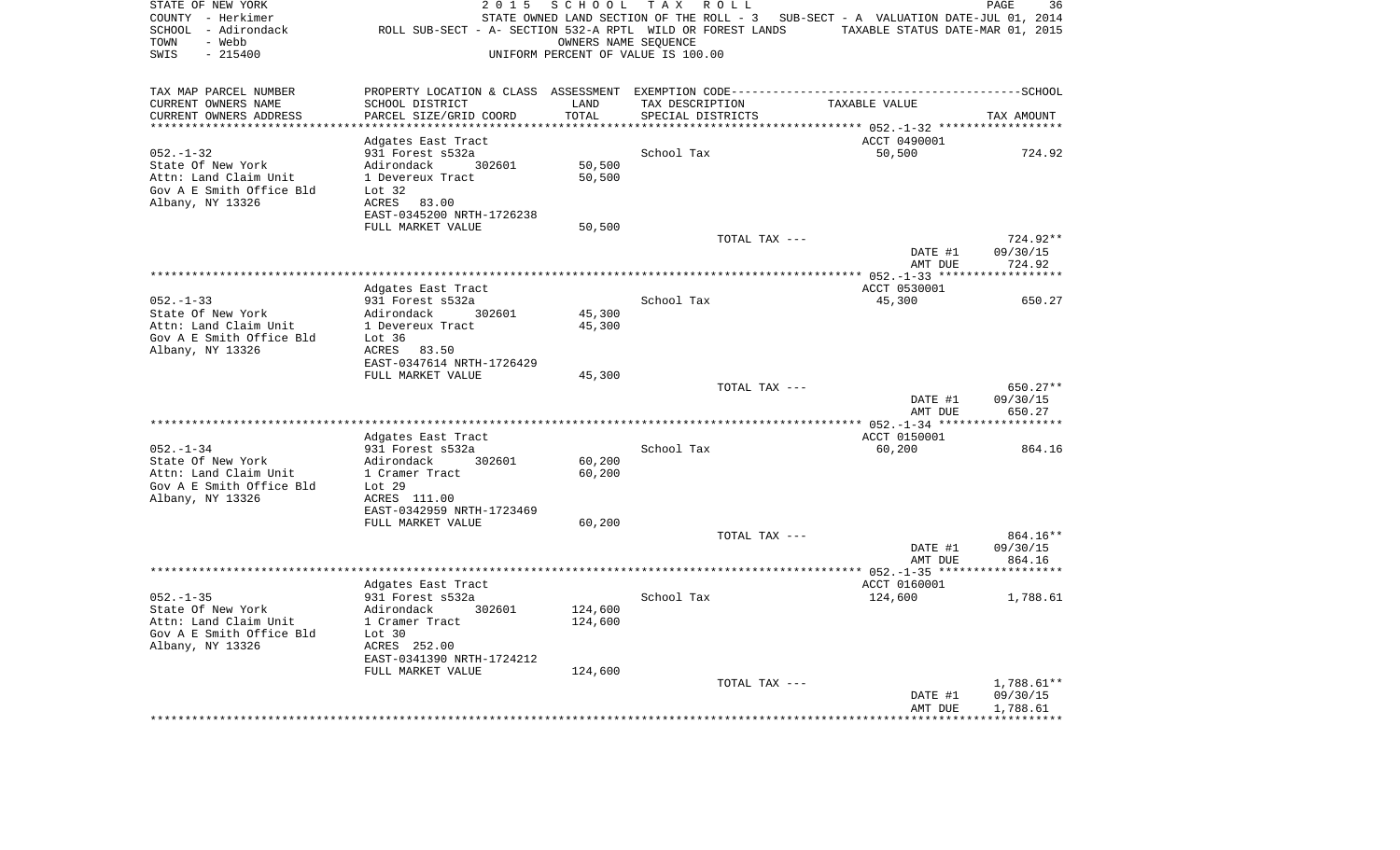| STATE OF NEW YORK<br>COUNTY - Herkimer<br>SCHOOL - Adirondack<br>- Webb<br>TOWN<br>SWIS<br>$-215400$ | 2 0 1 5<br>ROLL SUB-SECT - A- SECTION 532-A RPTL WILD OR FOREST LANDS | SCHOOL<br>OWNERS NAME SEOUENCE | T A X<br>R O L L<br>UNIFORM PERCENT OF VALUE IS 100.00 | STATE OWNED LAND SECTION OF THE ROLL - 3 SUB-SECT - A VALUATION DATE-JUL 01, 2014<br>TAXABLE STATUS DATE-MAR 01, 2015 | PAGE<br>37           |
|------------------------------------------------------------------------------------------------------|-----------------------------------------------------------------------|--------------------------------|--------------------------------------------------------|-----------------------------------------------------------------------------------------------------------------------|----------------------|
| TAX MAP PARCEL NUMBER                                                                                |                                                                       |                                |                                                        |                                                                                                                       |                      |
| CURRENT OWNERS NAME                                                                                  | SCHOOL DISTRICT                                                       | LAND                           | TAX DESCRIPTION                                        | TAXABLE VALUE                                                                                                         |                      |
| CURRENT OWNERS ADDRESS<br>***********************                                                    | PARCEL SIZE/GRID COORD                                                | TOTAL                          | SPECIAL DISTRICTS                                      |                                                                                                                       | TAX AMOUNT           |
|                                                                                                      | Adgates East Tract                                                    |                                |                                                        | ACCT A160201                                                                                                          |                      |
| $052. - 1 - 36$                                                                                      | 931 Forest s532a                                                      |                                | School Tax                                             | 8,800                                                                                                                 | 126.32               |
| State Of New York                                                                                    | Adirondack<br>302601                                                  | 8,800                          |                                                        |                                                                                                                       |                      |
| Attn: Land Claim Unit                                                                                | 1 Cramer Tract                                                        | 8,800                          |                                                        |                                                                                                                       |                      |
| Gov A E Smith Office Bld<br>Albany, NY 13326                                                         | Lot 30<br>ACRES<br>31.90                                              |                                |                                                        |                                                                                                                       |                      |
|                                                                                                      | EAST-0339504 NRTH-1724529                                             |                                |                                                        |                                                                                                                       |                      |
|                                                                                                      | FULL MARKET VALUE                                                     | 8,800                          |                                                        |                                                                                                                       |                      |
|                                                                                                      |                                                                       |                                | TOTAL TAX ---                                          |                                                                                                                       | $126.32**$           |
|                                                                                                      |                                                                       |                                |                                                        | DATE #1<br>AMT DUE                                                                                                    | 09/30/15<br>126.32   |
|                                                                                                      |                                                                       |                                |                                                        |                                                                                                                       |                      |
|                                                                                                      | Adgates East Tract                                                    |                                |                                                        | ACCT 0170001                                                                                                          |                      |
| $052. - 1 - 37$                                                                                      | 931 Forest s532a                                                      |                                | School Tax                                             | 43,300                                                                                                                | 621.56               |
| State Of New York<br>Attn: Land Claim Unit                                                           | Adirondack<br>302601<br>1 Cramer Tract                                | 43,300<br>43,300               |                                                        |                                                                                                                       |                      |
| Gov A E Smith Office Bld                                                                             | Lot 31                                                                |                                |                                                        |                                                                                                                       |                      |
| Albany, NY 13326                                                                                     | 9a S Pa                                                               |                                |                                                        |                                                                                                                       |                      |
|                                                                                                      | ACRES 91.60                                                           |                                |                                                        |                                                                                                                       |                      |
|                                                                                                      | EAST-0338489 NRTH-1723033<br>FULL MARKET VALUE                        | 43,300                         |                                                        |                                                                                                                       |                      |
|                                                                                                      |                                                                       |                                | TOTAL TAX ---                                          |                                                                                                                       | 621.56**             |
|                                                                                                      |                                                                       |                                |                                                        | DATE #1                                                                                                               | 09/30/15             |
|                                                                                                      |                                                                       |                                |                                                        | AMT DUE                                                                                                               | 621.56               |
|                                                                                                      | Adgates East Tract                                                    |                                |                                                        | ACCT 0170201                                                                                                          |                      |
| $052. -1 - 38$                                                                                       | 931 Forest s532a                                                      |                                | School Tax                                             | 33,200                                                                                                                | 476.58               |
| State Of New York                                                                                    | Adirondack<br>302601                                                  | 33,200                         |                                                        |                                                                                                                       |                      |
| Attn: Land Claim Unit<br>Gov A E Smith Office Bld                                                    | 1 Cramer Tract<br>Lot 31                                              | 33,200                         |                                                        |                                                                                                                       |                      |
| Albany, NY 13326                                                                                     | ACRES 110.50                                                          |                                |                                                        |                                                                                                                       |                      |
|                                                                                                      | EAST-0337641 NRTH-1724013                                             |                                |                                                        |                                                                                                                       |                      |
|                                                                                                      | FULL MARKET VALUE                                                     | 33,200                         |                                                        |                                                                                                                       |                      |
|                                                                                                      |                                                                       |                                | TOTAL TAX ---                                          | DATE #1                                                                                                               | 476.58**<br>09/30/15 |
|                                                                                                      |                                                                       |                                |                                                        | AMT DUE                                                                                                               | 476.58               |
|                                                                                                      |                                                                       |                                |                                                        |                                                                                                                       |                      |
|                                                                                                      | Adgates East Tract                                                    |                                |                                                        | ACCT 0180001                                                                                                          |                      |
| $052. - 1 - 39$<br>State Of New York                                                                 | 931 Forest s532a<br>Adirondack 302601                                 | 112,900                        | School Tax                                             | 112,900                                                                                                               | 1,620.66             |
| Attn: Land Claim Unit                                                                                | 1 Cramer Tract                                                        | 112,900                        |                                                        |                                                                                                                       |                      |
| Gov A E Smith Office Bld                                                                             | Lot $32$                                                              |                                |                                                        |                                                                                                                       |                      |
| Albany, NY 13326                                                                                     | S E Par                                                               |                                |                                                        |                                                                                                                       |                      |
|                                                                                                      | ACRES 190.73<br>EAST-0334118 NRTH-1723113                             |                                |                                                        |                                                                                                                       |                      |
|                                                                                                      | FULL MARKET VALUE                                                     | 112,900                        |                                                        |                                                                                                                       |                      |
|                                                                                                      |                                                                       |                                | TOTAL TAX ---                                          |                                                                                                                       | $1,620.66**$         |
|                                                                                                      |                                                                       |                                |                                                        | DATE #1                                                                                                               | 09/30/15             |
|                                                                                                      |                                                                       |                                |                                                        | AMT DUE                                                                                                               | 1,620.66             |
|                                                                                                      |                                                                       |                                |                                                        |                                                                                                                       |                      |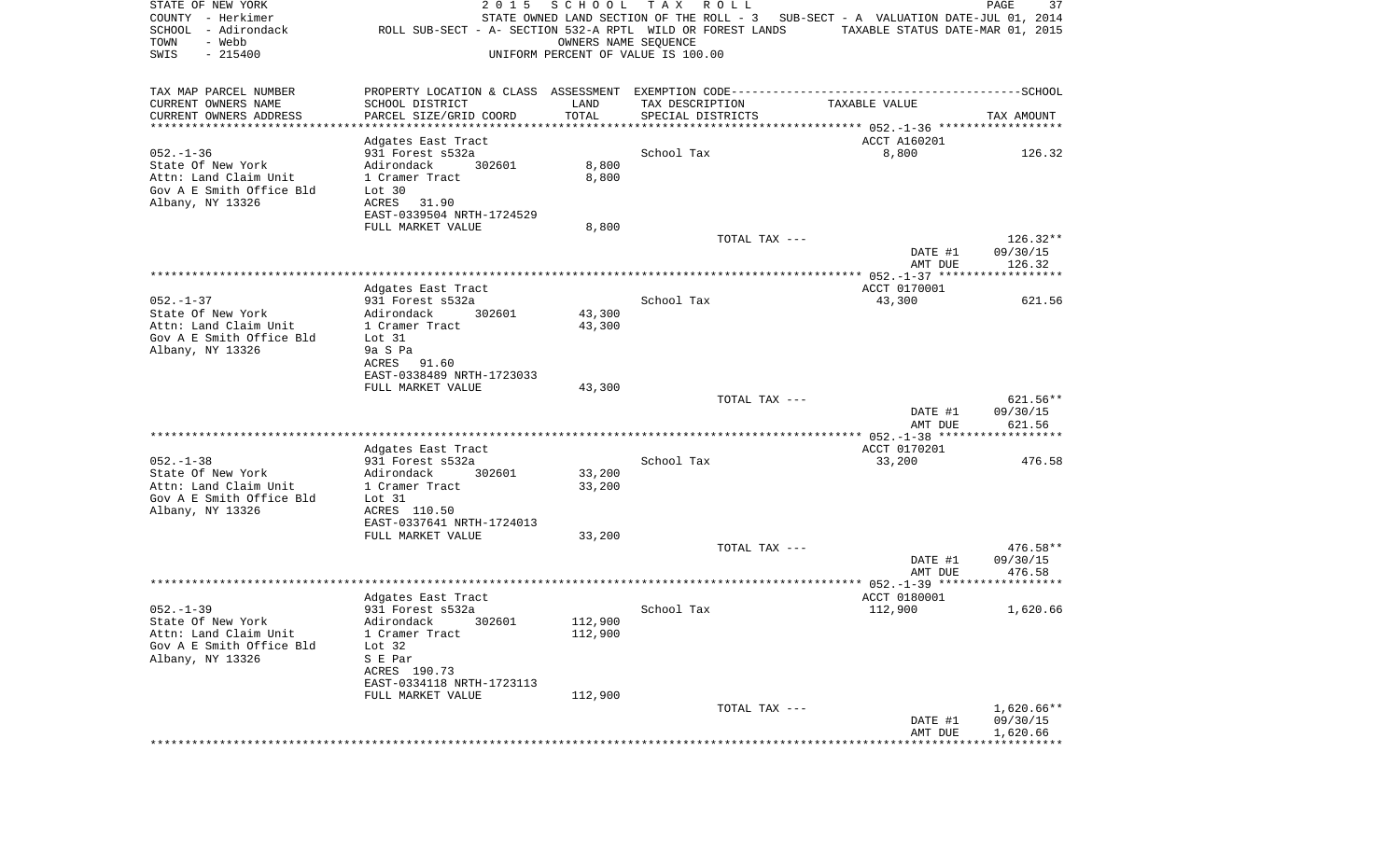| STATE OF NEW YORK<br>COUNTY - Herkimer<br>SCHOOL - Adirondack<br>- Webb<br>TOWN<br>SWIS<br>$-215400$ | 2 0 1 5<br>ROLL SUB-SECT - A- SECTION 532-A RPTL WILD OR FOREST LANDS | SCHOOL<br>OWNERS NAME SEQUENCE | T A X<br>R O L L<br>UNIFORM PERCENT OF VALUE IS 100.00 | STATE OWNED LAND SECTION OF THE ROLL - 3 SUB-SECT - A VALUATION DATE-JUL 01, 2014<br>TAXABLE STATUS DATE-MAR 01, 2015 | PAGE<br>38           |
|------------------------------------------------------------------------------------------------------|-----------------------------------------------------------------------|--------------------------------|--------------------------------------------------------|-----------------------------------------------------------------------------------------------------------------------|----------------------|
| TAX MAP PARCEL NUMBER                                                                                |                                                                       |                                |                                                        | PROPERTY LOCATION & CLASS ASSESSMENT EXEMPTION CODE-----------------------------------SCHOOL                          |                      |
| CURRENT OWNERS NAME                                                                                  | SCHOOL DISTRICT                                                       | LAND                           | TAX DESCRIPTION                                        | TAXABLE VALUE                                                                                                         |                      |
| CURRENT OWNERS ADDRESS<br>**********************                                                     | PARCEL SIZE/GRID COORD<br>*******************                         | TOTAL                          | SPECIAL DISTRICTS                                      |                                                                                                                       | TAX AMOUNT           |
|                                                                                                      | Adgates East Tract                                                    |                                |                                                        | ACCT 0180001                                                                                                          |                      |
| $052. - 1 - 40$                                                                                      | 931 Forest s532a                                                      |                                | School Tax                                             | 95,100                                                                                                                | 1,365.14             |
| State Of New York                                                                                    | 302601<br>Adirondack                                                  | 95,100                         |                                                        |                                                                                                                       |                      |
| Attn: Land Claim Unit                                                                                | 1 Cramer Tract                                                        | 95,100                         |                                                        |                                                                                                                       |                      |
| Gov A E Smith Office Bld                                                                             | Lot 28                                                                |                                |                                                        |                                                                                                                       |                      |
| Albany, NY 13326                                                                                     | 3a E P                                                                |                                |                                                        |                                                                                                                       |                      |
|                                                                                                      | ACRES 158.17                                                          |                                |                                                        |                                                                                                                       |                      |
|                                                                                                      | EAST-0333749 NRTH-1720508<br>FULL MARKET VALUE                        | 95,100                         |                                                        |                                                                                                                       |                      |
|                                                                                                      |                                                                       |                                | TOTAL TAX ---                                          |                                                                                                                       | $1,365.14**$         |
|                                                                                                      |                                                                       |                                |                                                        | DATE #1<br>AMT DUE                                                                                                    | 09/30/15<br>1,365.14 |
|                                                                                                      |                                                                       |                                |                                                        |                                                                                                                       |                      |
|                                                                                                      | Adgates East Tract                                                    |                                |                                                        | ACCT 0180001                                                                                                          |                      |
| $052. - 1 - 41$                                                                                      | 931 Forest s532a                                                      |                                | School Tax                                             | 18,600                                                                                                                | 267.00               |
| State Of New York                                                                                    | Adirondack<br>302601                                                  | 18,600                         |                                                        |                                                                                                                       |                      |
| Attn: Land Claim Unit<br>Gov A E Smith Office Bld                                                    | 1 Cramer Tract<br>Lot $28$                                            | 18,600                         |                                                        |                                                                                                                       |                      |
| Albany, NY 13326                                                                                     | ACRES<br>41.10                                                        |                                |                                                        |                                                                                                                       |                      |
|                                                                                                      | EAST-0335117 NRTH-1720721                                             |                                |                                                        |                                                                                                                       |                      |
|                                                                                                      | FULL MARKET VALUE                                                     | 18,600                         |                                                        |                                                                                                                       |                      |
|                                                                                                      |                                                                       |                                | TOTAL TAX ---                                          |                                                                                                                       | 267.00**             |
|                                                                                                      |                                                                       |                                |                                                        | DATE #1                                                                                                               | 09/30/15             |
|                                                                                                      |                                                                       |                                |                                                        | AMT DUE                                                                                                               | 267.00               |
|                                                                                                      | Adgates East Tract                                                    |                                |                                                        | ACCT 0180001                                                                                                          |                      |
| $052. -1 - 42$                                                                                       | 931 Forest s532a                                                      |                                | School Tax                                             | 7,400                                                                                                                 | 106.23               |
| State Of New York                                                                                    | Adirondack<br>302601                                                  | 7,400                          |                                                        |                                                                                                                       |                      |
| Attn: Land Claim Unit                                                                                | 1 Cramer Tract                                                        | 7,400                          |                                                        |                                                                                                                       |                      |
| Gov A E Smith Office Bld                                                                             | Lot $27$                                                              |                                |                                                        |                                                                                                                       |                      |
| Albany, NY 13326                                                                                     | ACRES<br>15.90                                                        |                                |                                                        |                                                                                                                       |                      |
|                                                                                                      | EAST-0336291 NRTH-1721863<br>FULL MARKET VALUE                        | 7,400                          |                                                        |                                                                                                                       |                      |
|                                                                                                      |                                                                       |                                | TOTAL TAX ---                                          |                                                                                                                       | $106.23**$           |
|                                                                                                      |                                                                       |                                |                                                        | DATE #1                                                                                                               | 09/30/15             |
|                                                                                                      |                                                                       |                                |                                                        | AMT DUE                                                                                                               | 106.23               |
|                                                                                                      |                                                                       |                                |                                                        |                                                                                                                       |                      |
|                                                                                                      | Adgates East Tract                                                    |                                |                                                        | ACCT 0180001                                                                                                          |                      |
| $052. -1 - 43$                                                                                       | 931 Forest s532a                                                      |                                | School Tax                                             | 98,400                                                                                                                | 1,412.51             |
| State Of New York<br>Attn: Land Claim Unit                                                           | 302601<br>Adirondack<br>1 Cramer Tract                                | 98,400<br>98,400               |                                                        |                                                                                                                       |                      |
| Gov A E Smith Office Bld                                                                             | Lot 27                                                                |                                |                                                        |                                                                                                                       |                      |
| Albany, NY 13326                                                                                     | ACRES 156.75                                                          |                                |                                                        |                                                                                                                       |                      |
|                                                                                                      | EAST-0337234 NRTH-1720958                                             |                                |                                                        |                                                                                                                       |                      |
|                                                                                                      | FULL MARKET VALUE                                                     | 98,400                         |                                                        |                                                                                                                       |                      |
|                                                                                                      |                                                                       |                                | TOTAL TAX ---                                          |                                                                                                                       | 1,412.51**           |
|                                                                                                      |                                                                       |                                |                                                        | DATE #1                                                                                                               | 09/30/15<br>1,412.51 |
|                                                                                                      |                                                                       |                                |                                                        | AMT DUE                                                                                                               |                      |
|                                                                                                      |                                                                       |                                |                                                        |                                                                                                                       |                      |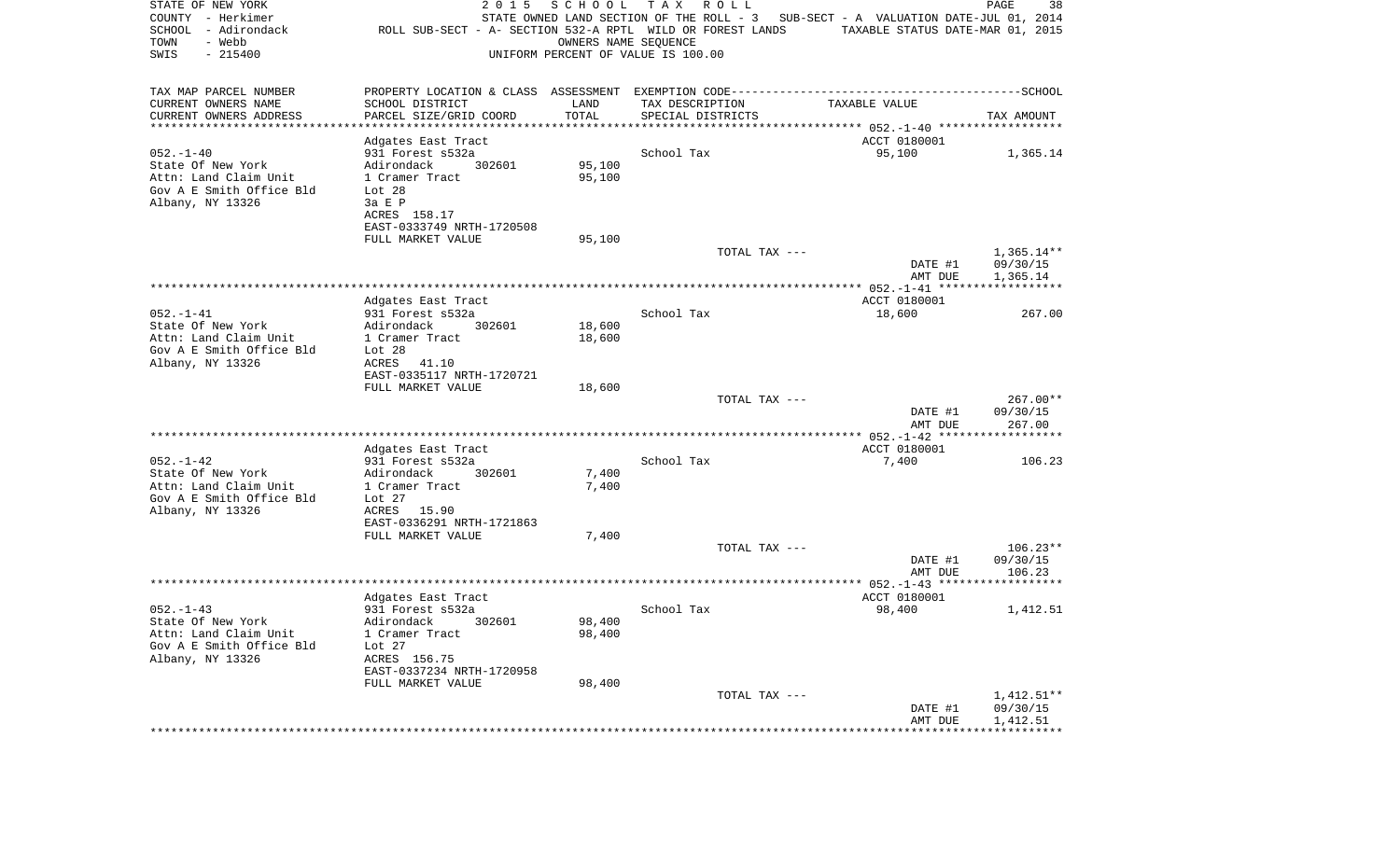| STATE OF NEW YORK<br>COUNTY - Herkimer<br>SCHOOL - Adirondack<br>- Webb<br>TOWN<br>$-215400$<br>SWIS | 2 0 1 5<br>ROLL SUB-SECT - A- SECTION 532-A RPTL WILD OR FOREST LANDS | SCHOOL             | T A X<br>R O L L<br>STATE OWNED LAND SECTION OF THE ROLL - 3<br>OWNERS NAME SEQUENCE<br>UNIFORM PERCENT OF VALUE IS 100.00 | SUB-SECT - A VALUATION DATE-JUL 01, 2014<br>TAXABLE STATUS DATE-MAR 01, 2015 | PAGE<br>39               |
|------------------------------------------------------------------------------------------------------|-----------------------------------------------------------------------|--------------------|----------------------------------------------------------------------------------------------------------------------------|------------------------------------------------------------------------------|--------------------------|
| TAX MAP PARCEL NUMBER                                                                                |                                                                       |                    |                                                                                                                            |                                                                              |                          |
| CURRENT OWNERS NAME                                                                                  | SCHOOL DISTRICT                                                       | LAND               | TAX DESCRIPTION                                                                                                            | TAXABLE VALUE                                                                |                          |
| CURRENT OWNERS ADDRESS                                                                               | PARCEL SIZE/GRID COORD<br>**************                              | TOTAL<br>*******   | SPECIAL DISTRICTS                                                                                                          |                                                                              | TAX AMOUNT               |
|                                                                                                      |                                                                       |                    |                                                                                                                            | ******** 052.-1-44 ******                                                    |                          |
| $052. -1 - 44$                                                                                       | Adgates East Tract<br>931 Forest s532a                                |                    | School Tax                                                                                                                 | ACCT 0180001<br>250,500                                                      | 3,595.88                 |
| State Of New York                                                                                    | Adirondack<br>302601                                                  | 250,500            |                                                                                                                            |                                                                              |                          |
| Attn: Land Claim Unit                                                                                | 1 Cramer Tract                                                        | 250,500            |                                                                                                                            |                                                                              |                          |
| Gov A E Smith Office Bld                                                                             | Lot 26                                                                |                    |                                                                                                                            |                                                                              |                          |
| Albany, NY 13326                                                                                     | ACRES 335.00                                                          |                    |                                                                                                                            |                                                                              |                          |
|                                                                                                      | EAST-0341116 NRTH-1721060                                             |                    |                                                                                                                            |                                                                              |                          |
|                                                                                                      | FULL MARKET VALUE                                                     | 250,500            |                                                                                                                            |                                                                              |                          |
|                                                                                                      |                                                                       |                    | TOTAL TAX ---                                                                                                              | DATE #1                                                                      | $3,595.88**$<br>09/30/15 |
|                                                                                                      |                                                                       |                    |                                                                                                                            | AMT DUE                                                                      | 3,595.88                 |
|                                                                                                      |                                                                       |                    |                                                                                                                            |                                                                              |                          |
|                                                                                                      | Adgates East Tract                                                    |                    |                                                                                                                            | ACCT 0180001                                                                 |                          |
| $052. - 1 - 45$                                                                                      | 931 Forest s532a                                                      |                    | School Tax                                                                                                                 | 227,400                                                                      | 3,264.28                 |
| State Of New York<br>Attn: Land Claim Unit                                                           | Adirondack<br>302601<br>1 Cramer Tract                                | 227,400<br>227,400 |                                                                                                                            |                                                                              |                          |
| Gov A E Smith Office Bld                                                                             | Lot <sub>25</sub>                                                     |                    |                                                                                                                            |                                                                              |                          |
| Albany, NY 13326                                                                                     | ACRES 197.00                                                          |                    |                                                                                                                            |                                                                              |                          |
|                                                                                                      | EAST-0344652 NRTH-1721534                                             |                    |                                                                                                                            |                                                                              |                          |
|                                                                                                      | FULL MARKET VALUE                                                     | 227,400            |                                                                                                                            |                                                                              |                          |
|                                                                                                      |                                                                       |                    | TOTAL TAX ---                                                                                                              |                                                                              | $3,264.28**$             |
|                                                                                                      |                                                                       |                    |                                                                                                                            | DATE #1<br>AMT DUE                                                           | 09/30/15<br>3,264.28     |
|                                                                                                      |                                                                       |                    |                                                                                                                            |                                                                              |                          |
|                                                                                                      | Adgates East Tract                                                    |                    |                                                                                                                            | ACCT 0590001                                                                 |                          |
| $053. - 1 - 37$                                                                                      | 931 Forest s532a                                                      |                    | School Tax                                                                                                                 | 1081,800                                                                     | 15,529.03                |
| State Of New York                                                                                    | Adirondack<br>302601                                                  | 1081,800           |                                                                                                                            |                                                                              |                          |
| Attn: Land Claim Unit<br>Gov A E Smith Office Bld                                                    | 1 North Gouverneur Tract<br>Ecker 5                                   | 1081,800           |                                                                                                                            |                                                                              |                          |
| Albany, NY 13326                                                                                     | ACRES 1766.00                                                         |                    |                                                                                                                            |                                                                              |                          |
|                                                                                                      | EAST-0353360 NRTH-1723470                                             |                    |                                                                                                                            |                                                                              |                          |
|                                                                                                      | FULL MARKET VALUE                                                     | 1081,800           |                                                                                                                            |                                                                              |                          |
|                                                                                                      |                                                                       |                    | TOTAL TAX ---                                                                                                              |                                                                              | 15,529.03**              |
|                                                                                                      |                                                                       |                    |                                                                                                                            | DATE #1                                                                      | 09/30/15                 |
|                                                                                                      |                                                                       |                    |                                                                                                                            | AMT DUE                                                                      | 15,529.03                |
|                                                                                                      | Adgates East Tract                                                    |                    |                                                                                                                            | ACCT 0560001                                                                 |                          |
| $053. -1 - 46$                                                                                       | 931 Forest s532a                                                      |                    | School Tax                                                                                                                 | 43,600                                                                       | 625.87                   |
| State Of New York                                                                                    | Adirondack<br>302601                                                  | 43,600             |                                                                                                                            |                                                                              |                          |
| Attn: Land Claim Unit                                                                                | 1 Devereux Tract                                                      | 43,600             |                                                                                                                            |                                                                              |                          |
| Gov A E Smith Office Bld                                                                             | Lot 39                                                                |                    |                                                                                                                            |                                                                              |                          |
| Albany, NY 13326                                                                                     | ACRES 80.80<br>EAST-0349907 NRTH-1726633                              |                    |                                                                                                                            |                                                                              |                          |
|                                                                                                      | FULL MARKET VALUE                                                     | 43,600             |                                                                                                                            |                                                                              |                          |
|                                                                                                      |                                                                       |                    | TOTAL TAX ---                                                                                                              |                                                                              | 625.87**                 |
|                                                                                                      |                                                                       |                    |                                                                                                                            | DATE #1                                                                      | 09/30/15                 |
|                                                                                                      |                                                                       |                    |                                                                                                                            | AMT DUE                                                                      | 625.87<br>********       |
|                                                                                                      |                                                                       |                    |                                                                                                                            |                                                                              |                          |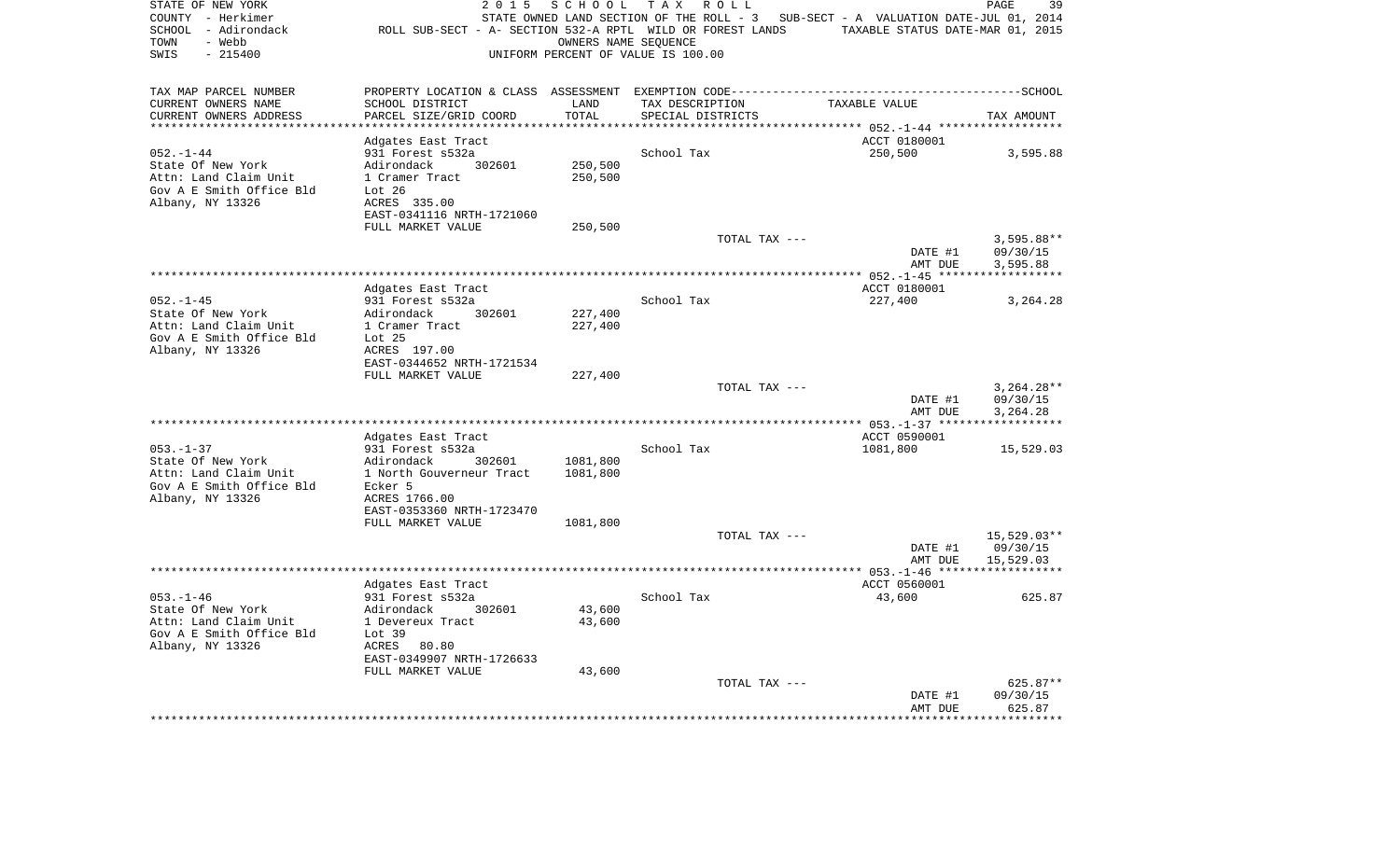| STATE OF NEW YORK<br>COUNTY - Herkimer<br>SCHOOL - Adirondack<br>TOWN<br>- Webb<br>SWIS<br>$-215400$ | ROLL SUB-SECT - A- SECTION 532-A RPTL WILD OR FOREST LANDS | 2015 SCHOOL<br>OWNERS NAME SEOUENCE | TAX ROLL<br>STATE OWNED LAND SECTION OF THE ROLL - 3 SUB-SECT - A VALUATION DATE-JUL 01, 2014<br>UNIFORM PERCENT OF VALUE IS 100.00 | TAXABLE STATUS DATE-MAR 01, 2015 | PAGE<br>40             |
|------------------------------------------------------------------------------------------------------|------------------------------------------------------------|-------------------------------------|-------------------------------------------------------------------------------------------------------------------------------------|----------------------------------|------------------------|
| TAX MAP PARCEL NUMBER                                                                                |                                                            |                                     |                                                                                                                                     |                                  |                        |
| CURRENT OWNERS NAME                                                                                  | SCHOOL DISTRICT                                            | LAND                                | TAX DESCRIPTION                                                                                                                     | TAXABLE VALUE                    |                        |
| CURRENT OWNERS ADDRESS                                                                               | PARCEL SIZE/GRID COORD                                     | TOTAL                               | SPECIAL DISTRICTS                                                                                                                   |                                  | TAX AMOUNT             |
|                                                                                                      | Adgates East Tract                                         |                                     |                                                                                                                                     | ACCT 0580001                     |                        |
| $053. -1 - 47$                                                                                       | 931 Forest s532a                                           |                                     | School Tax                                                                                                                          | 94,900                           | 1,362.27               |
| State Of New York                                                                                    | Adirondack<br>302601                                       | 94,900                              |                                                                                                                                     |                                  |                        |
| Attn: Land Claim Unit<br>Gov A E Smith Office Bld                                                    | 1 Devereux Tract<br>Lot 41                                 | 94,900                              |                                                                                                                                     |                                  |                        |
| Albany, NY 13326                                                                                     | ACRES 147.23                                               |                                     |                                                                                                                                     |                                  |                        |
|                                                                                                      | EAST-0353340 NRTH-1726913                                  |                                     |                                                                                                                                     |                                  |                        |
|                                                                                                      | FULL MARKET VALUE                                          | 94,900                              |                                                                                                                                     |                                  |                        |
|                                                                                                      |                                                            |                                     | TOTAL TAX ---                                                                                                                       |                                  | $1,362.27**$           |
|                                                                                                      |                                                            |                                     |                                                                                                                                     | DATE #1<br>AMT DUE               | 09/30/15<br>1,362.27   |
|                                                                                                      |                                                            |                                     |                                                                                                                                     |                                  |                        |
|                                                                                                      | Adgates East Tract                                         |                                     |                                                                                                                                     | ACCT 0570001                     |                        |
| $053. -1 - 48$                                                                                       | 931 Forest s532a                                           |                                     | School Tax                                                                                                                          | 118,000                          | 1,693.87               |
| State Of New York<br>Attn: Land Claim Unit                                                           | Adirondack<br>302601<br>1 Devereux Tract                   | 118,000<br>118,000                  |                                                                                                                                     |                                  |                        |
| Gov A E Smith Office Bld                                                                             | Lot $40$                                                   |                                     |                                                                                                                                     |                                  |                        |
| Albany, NY 13326                                                                                     | ACRES 184.58                                               |                                     |                                                                                                                                     |                                  |                        |
|                                                                                                      | EAST-0350917 NRTH-1728331                                  |                                     |                                                                                                                                     |                                  |                        |
|                                                                                                      | FULL MARKET VALUE                                          | 118,000                             |                                                                                                                                     |                                  |                        |
|                                                                                                      |                                                            |                                     | TOTAL TAX ---                                                                                                                       | DATE #1                          | 1,693.87**<br>09/30/15 |
|                                                                                                      |                                                            |                                     |                                                                                                                                     | AMT DUE                          | 1,693.87               |
|                                                                                                      |                                                            |                                     |                                                                                                                                     |                                  |                        |
|                                                                                                      | Adgates East Tract                                         |                                     |                                                                                                                                     | ACCT 0550001                     |                        |
| $053. -1 - 49$<br>State Of New York                                                                  | 931 Forest s532a<br>Adirondack<br>302601                   | 91,500                              | School Tax                                                                                                                          | 91,500                           | 1,313.47               |
| Attn: Land Claim Unit                                                                                | 1 Devereux Tract                                           | 91,500                              |                                                                                                                                     |                                  |                        |
| Gov A E Smith Office Bld                                                                             | Lot <sub>38</sub>                                          |                                     |                                                                                                                                     |                                  |                        |
| Albany, NY 13326                                                                                     | ACRES 142.86                                               |                                     |                                                                                                                                     |                                  |                        |
|                                                                                                      | EAST-0348083 NRTH-1729988                                  |                                     |                                                                                                                                     |                                  |                        |
|                                                                                                      | FULL MARKET VALUE                                          | 91,500                              | TOTAL TAX ---                                                                                                                       |                                  | 1,313.47**             |
|                                                                                                      |                                                            |                                     |                                                                                                                                     | DATE #1                          | 09/30/15               |
|                                                                                                      |                                                            |                                     |                                                                                                                                     | AMT DUE                          | 1,313.47               |
|                                                                                                      |                                                            |                                     |                                                                                                                                     | * * * * * * * * * * * * * * *    |                        |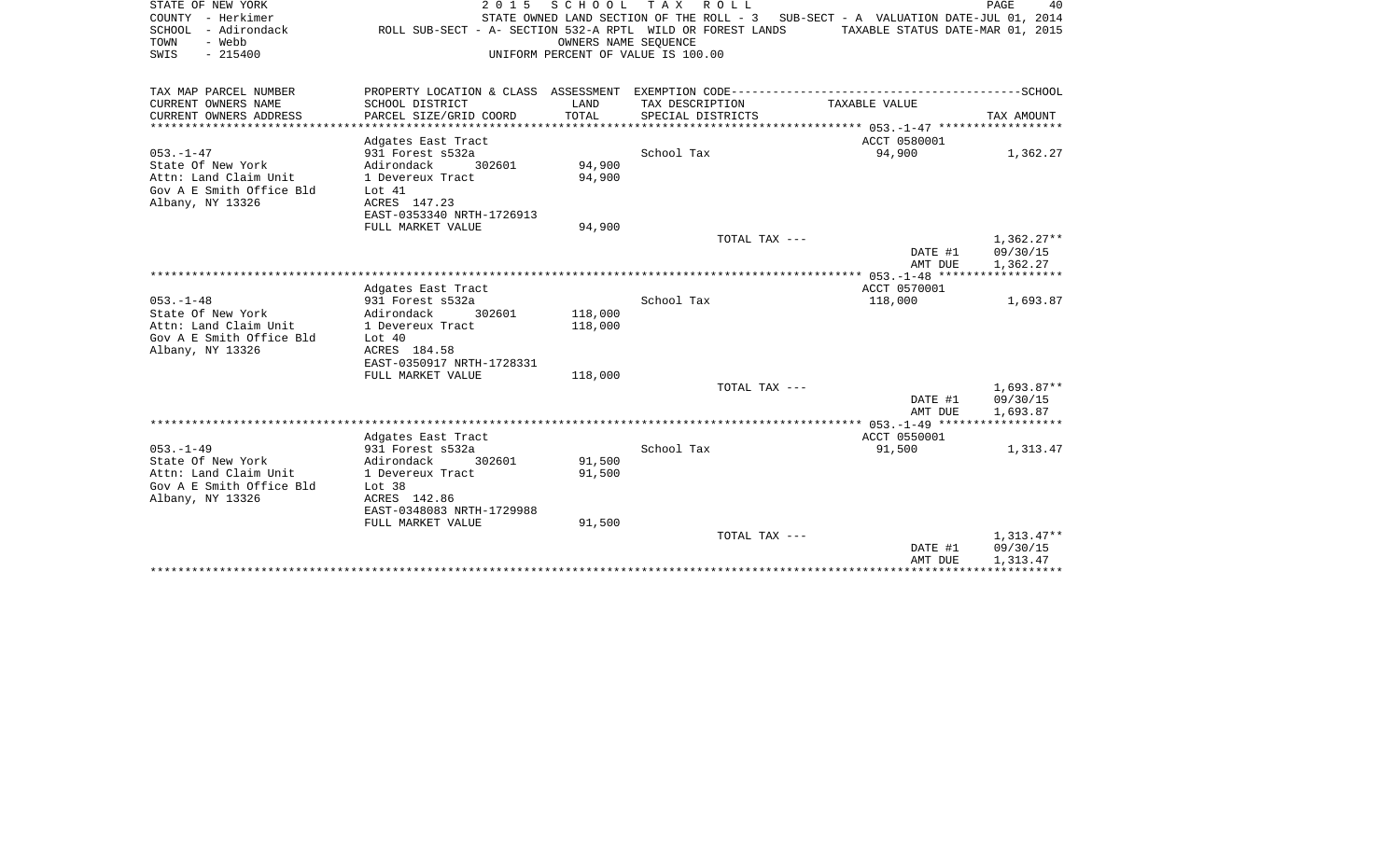|      | STATE OF NEW YORK   |                                                            |  | 2015 SCHOOL TAX ROLL               |  |  |                                                                                   |                                  |                        | PAGE | 41 |
|------|---------------------|------------------------------------------------------------|--|------------------------------------|--|--|-----------------------------------------------------------------------------------|----------------------------------|------------------------|------|----|
|      | COUNTY - Herkimer   |                                                            |  |                                    |  |  | STATE OWNED LAND SECTION OF THE ROLL - 3 SUB-SECT - A VALUATION DATE-JUL 01, 2014 |                                  |                        |      |    |
|      | SCHOOL - Adirondack | ROLL SUB-SECT - A- SECTION 532-A RPTL WILD OR FOREST LANDS |  |                                    |  |  |                                                                                   | TAXABLE STATUS DATE-MAR 01, 2015 |                        |      |    |
| TOWN | - Webb              |                                                            |  |                                    |  |  |                                                                                   |                                  | RPS155/V04/L015        |      |    |
| SWIS | - 215400            |                                                            |  | UNIFORM PERCENT OF VALUE IS 100.00 |  |  |                                                                                   |                                  | CURRENT DATE 8/14/2015 |      |    |
|      |                     |                                                            |  |                                    |  |  |                                                                                   |                                  |                        |      |    |

## \*\*\* S P E C I A L D I S T R I C T S U M M A R Y \*\*\*

|      |                          | TOTA <sub>1</sub><br>◡∸ェ | EXTENSION<br>SIUN | <b>EXTENSION</b><br>. UN          | /\ I<br>$\sqrt{N}$<br>ℶ<br>$\cdots$ | EXEMPT | ABL L                         | .'U'I'AL |
|------|--------------------------|--------------------------|-------------------|-----------------------------------|-------------------------------------|--------|-------------------------------|----------|
| CODE | NAME<br>$ \sim$<br>CTD T | PARCELS                  | TVDF              | $2777$ T TTT<br>$\Delta$<br>பிப்ப | ALUI                                | AMOUNT | $T$ , $T$ , $T$ , $T$<br>ALUE | TAX      |

# NO SPECIAL DISTRICTS AT THIS LEVEL

#### \*\*\* S C H O O L D I S T R I C T S U M M A R Y \*\*\*

| CODE   | DISTRICT NAME                    | TOTAL<br>PARCELS | ASSESSED<br>LAND | ASSESSED<br>TOTAL | EXEMPT<br>AMOUNT | TOTAL<br>TAXABLE |           |
|--------|----------------------------------|------------------|------------------|-------------------|------------------|------------------|-----------|
|        |                                  |                  |                  |                   | STAR AMOUNT      | STAR TAXABLE     | TOTAL TAX |
|        | Adirondack                       | 23               | 2837,800         | 2837,800          |                  | 2,837,800        |           |
| 302601 |                                  |                  |                  |                   |                  | 2,837,800        | 40,736.08 |
|        | SUB-TOTAL                        | 23               | 2837,800         | 2837,800          |                  | 2,837,800        |           |
|        | $S \cup B - T \cup T A L (CONT)$ |                  |                  |                   |                  | 2,837,800        | 40,736.08 |
|        | TOTAL                            | 23               | 2837,800         | 2837,800          |                  | 2,837,800        |           |
|        | T O T A L (CONT)                 |                  |                  |                   |                  | 2,837,800        | 40,736.08 |

\*\*\* S Y S T E M C O D E S S U M M A R Y \*\*\*

#### NO SYSTEM EXEMPTIONS AT THIS LEVEL

\*\*\* E X E M P T I O N S U M M A R Y \*\*\*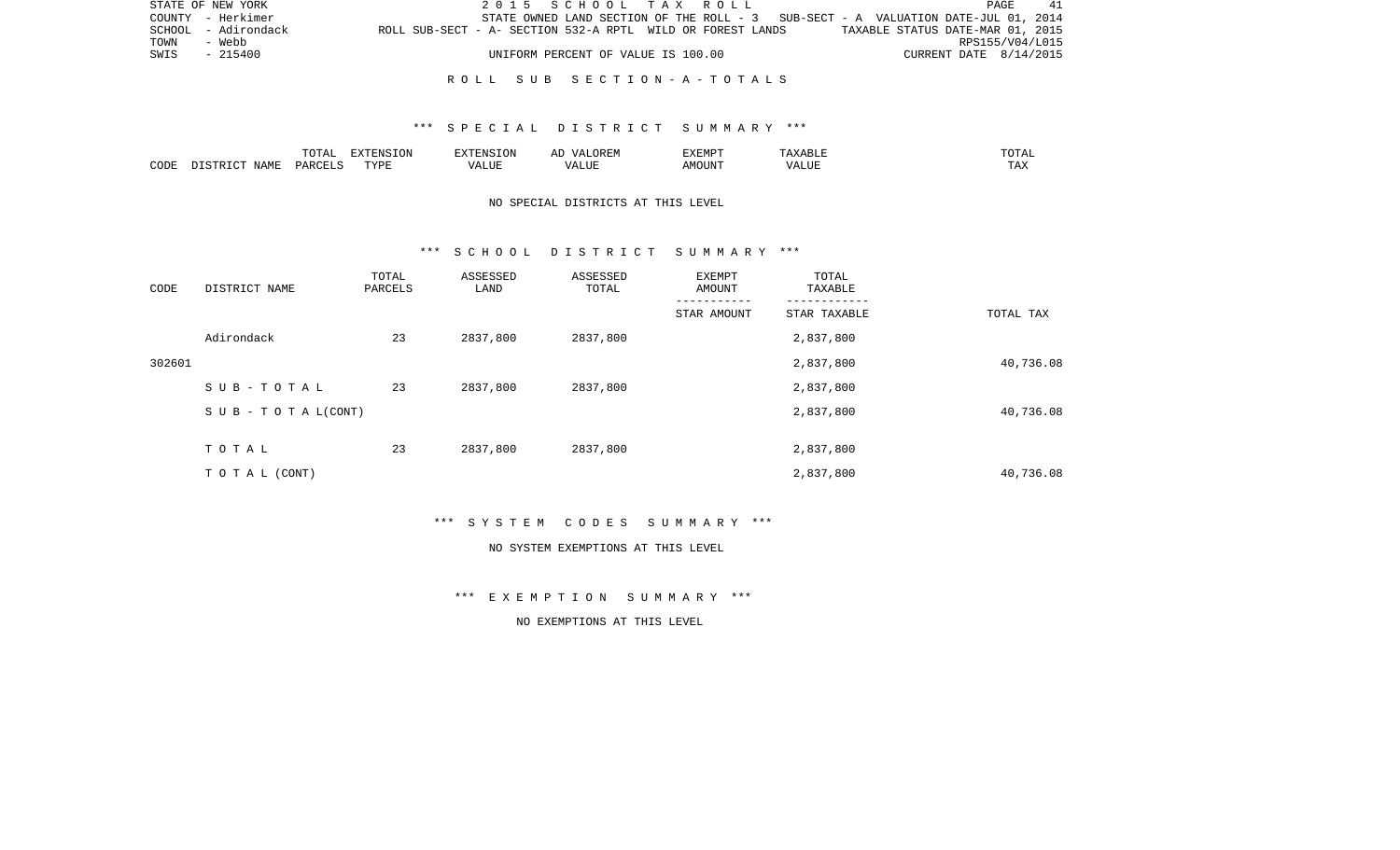| STATE OF NEW YORK |                     |                                                            |  | 2015 SCHOOL TAX ROLL               |  |                                                                                    |                                  |                        | PAGE            | 42 |
|-------------------|---------------------|------------------------------------------------------------|--|------------------------------------|--|------------------------------------------------------------------------------------|----------------------------------|------------------------|-----------------|----|
|                   | COUNTY - Herkimer   |                                                            |  |                                    |  | STATE OWNED LAND SECTION OF THE ROLL $-3$ SUB-SECT - A VALUATION DATE-JUL 01, 2014 |                                  |                        |                 |    |
|                   | SCHOOL - Adirondack | ROLL SUB-SECT - A- SECTION 532-A RPTL WILD OR FOREST LANDS |  |                                    |  |                                                                                    | TAXABLE STATUS DATE-MAR 01, 2015 |                        |                 |    |
| TOWN              | - Webb              |                                                            |  |                                    |  |                                                                                    |                                  |                        | RPS155/V04/L015 |    |
| SWIS              | $-215400$           |                                                            |  | UNIFORM PERCENT OF VALUE IS 100.00 |  |                                                                                    |                                  | CURRENT DATE 8/14/2015 |                 |    |
|                   |                     |                                                            |  |                                    |  |                                                                                    |                                  |                        |                 |    |

| ROLL<br><b>SEC</b> | DESCRIPTION      | TOTAL<br>PARCELS | ASSESSED<br>LAND | ASSESSED<br>TOTAL | <b>EXEMPT</b><br>AMOUNT | TOTAL<br>TAXABLE |             | TOTAL<br>TAX |
|--------------------|------------------|------------------|------------------|-------------------|-------------------------|------------------|-------------|--------------|
|                    |                  |                  |                  |                   |                         | ------------     | TAX         |              |
|                    |                  |                  |                  |                   | STAR AMOUNT             | STAR TAXABLE     | <b>RATE</b> |              |
|                    | School Tax       |                  | 2837,800         | 2837,800          |                         | 2,837,800        |             |              |
|                    |                  |                  |                  |                   |                         | 2,837,800        |             | 40,736.08    |
|                    | SPEC DIST TAXES  |                  |                  |                   |                         |                  |             |              |
|                    | STATE OWNED LAND | 23               |                  |                   |                         |                  |             | 40,736.08    |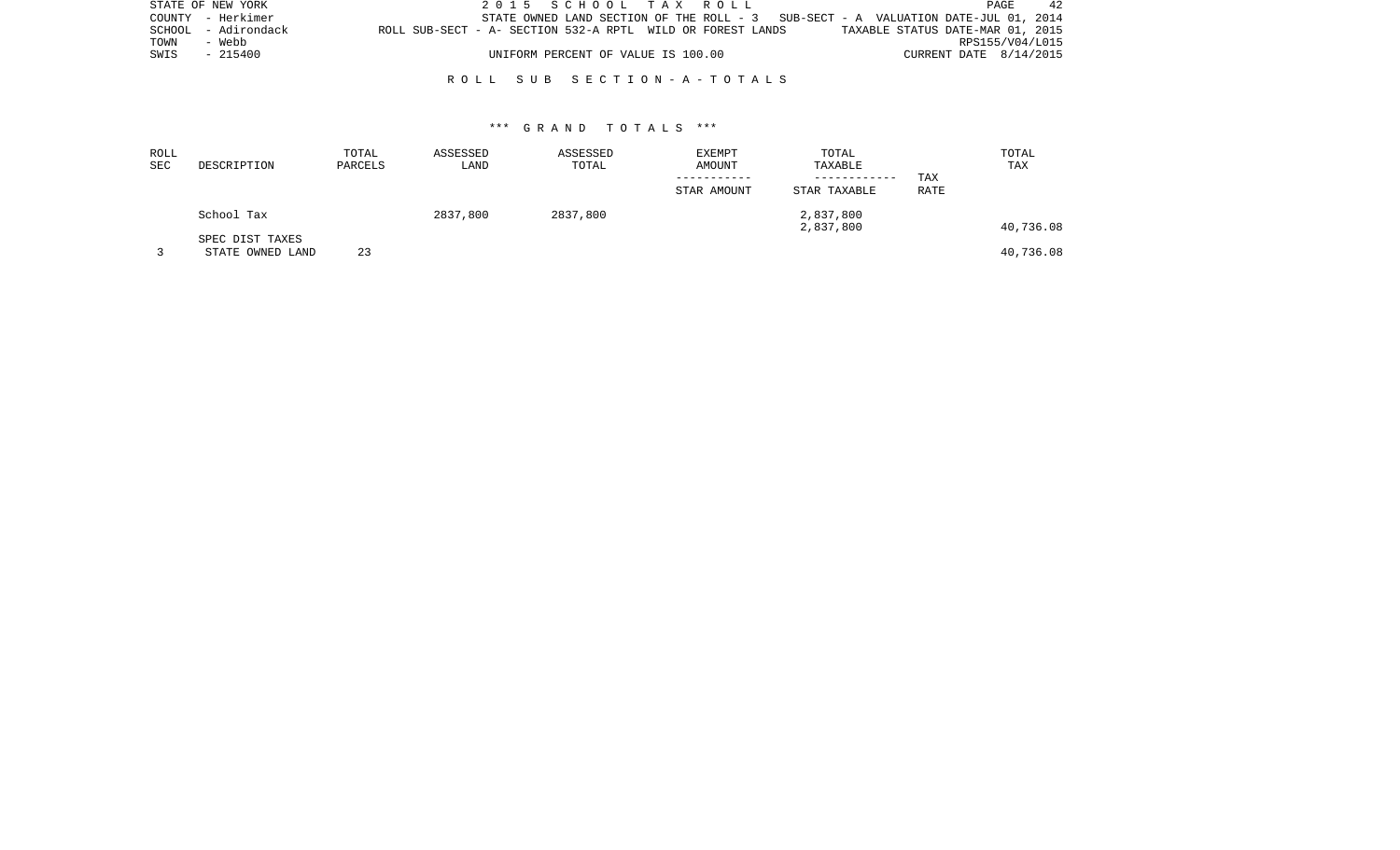| STATE OF NEW YORK<br>- Herkimer<br>COUNTY<br>SCHOOL<br>- Adirondack<br>TOWN<br>- Webb<br>$-215400$<br>SWIS | 2015<br>ROLL SUB-SECT - X- SECTION 542   | SCHOOL<br>RPTL | T A X<br>R O L L<br>AGGREGATE ASSESSMENTS<br>OWNERS NAME SEQUENCE<br>UNIFORM PERCENT OF VALUE IS 100.00 | STATE OWNED LAND SECTION OF THE ROLL - 3 SUB-SECT - X VALUATION DATE-JUL 01, 2014<br>TAXABLE STATUS DATE-MAR 01, 2015 | 43<br>PAGE   |
|------------------------------------------------------------------------------------------------------------|------------------------------------------|----------------|---------------------------------------------------------------------------------------------------------|-----------------------------------------------------------------------------------------------------------------------|--------------|
| TAX MAP PARCEL NUMBER                                                                                      | PROPERTY LOCATION & CLASS ASSESSMENT     |                |                                                                                                         |                                                                                                                       |              |
| CURRENT OWNERS NAME                                                                                        | SCHOOL DISTRICT                          | LAND           | TAX DESCRIPTION                                                                                         | TAXABLE VALUE                                                                                                         |              |
| CURRENT OWNERS ADDRESS                                                                                     | PARCEL SIZE/GRID COORD                   | TOTAL          | SPECIAL DISTRICTS                                                                                       |                                                                                                                       | TAX AMOUNT   |
|                                                                                                            |                                          |                |                                                                                                         |                                                                                                                       |              |
| $333. - 1 - 37$                                                                                            | 1992 Apaaa                               |                | School Tax                                                                                              | ACCT 7333037<br>10732,390                                                                                             |              |
| State Of New York                                                                                          | 991 Adirondack p<br>Adirondack<br>302601 | $\Omega$       |                                                                                                         |                                                                                                                       | 154,061.42   |
| Land Claim Unit                                                                                            | Adirondack Central School                | 10732,390      |                                                                                                         |                                                                                                                       |              |
| Gov A E Smith Office Bld                                                                                   | 1992 Apaaa                               |                |                                                                                                         |                                                                                                                       |              |
| Albany, NY 13326                                                                                           | FULL MARKET VALUE                        | 10732,390      |                                                                                                         |                                                                                                                       |              |
|                                                                                                            |                                          |                | TOTAL TAX ---                                                                                           |                                                                                                                       | 154,061.42** |
|                                                                                                            |                                          |                |                                                                                                         | DATE #1                                                                                                               | 09/30/15     |
|                                                                                                            |                                          |                |                                                                                                         | AMT DUE                                                                                                               | 154,061.42   |
|                                                                                                            |                                          |                |                                                                                                         |                                                                                                                       |              |
|                                                                                                            | 1992 Apaaa                               |                |                                                                                                         | ACCT 7333037                                                                                                          |              |
| $333 - 3 - 37$                                                                                             | 993 Transition t                         |                | School Tax                                                                                              | 0.00                                                                                                                  | 0.00         |
| State Of New York                                                                                          | Adirondack<br>302601                     | 0              |                                                                                                         |                                                                                                                       |              |
| Land Claim Unit                                                                                            | Adirondack Central School                | $\Omega$       |                                                                                                         |                                                                                                                       |              |
| Gov A E Smith Office Bld                                                                                   | 1992 Apaaa                               |                |                                                                                                         |                                                                                                                       |              |
| Albany, NY 13326                                                                                           | FULL MARKET VALUE                        | $\Omega$       | TOTAL TAX ---                                                                                           |                                                                                                                       | $0.00**$     |
|                                                                                                            |                                          |                |                                                                                                         |                                                                                                                       |              |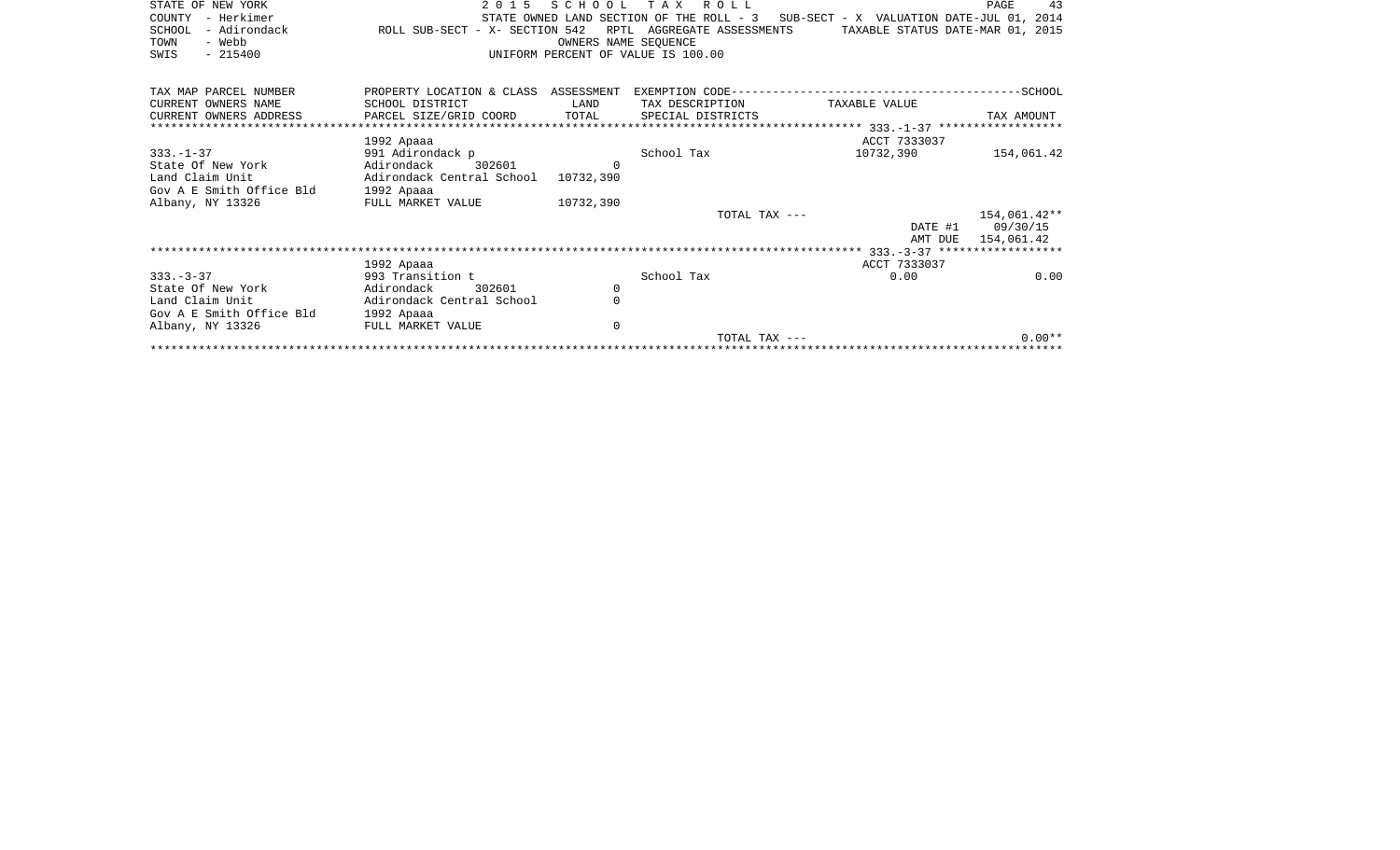|      | STATE OF NEW YORK   |                                                           | 2015 SCHOOL TAX ROLL               |  |  |                                                                                   |                        | PAGE | 44 |
|------|---------------------|-----------------------------------------------------------|------------------------------------|--|--|-----------------------------------------------------------------------------------|------------------------|------|----|
|      | COUNTY - Herkimer   |                                                           |                                    |  |  | STATE OWNED LAND SECTION OF THE ROLL - 3 SUB-SECT - X VALUATION DATE-JUL 01, 2014 |                        |      |    |
|      | SCHOOL - Adirondack | ROLL SUB-SECT - X- SECTION 542 RPTL AGGREGATE ASSESSMENTS |                                    |  |  | TAXABLE STATUS DATE-MAR 01, 2015                                                  |                        |      |    |
| TOWN | - Webb              |                                                           |                                    |  |  |                                                                                   | RPS155/V04/L015        |      |    |
| SWIS | - 215400            |                                                           | UNIFORM PERCENT OF VALUE IS 100.00 |  |  |                                                                                   | CURRENT DATE 8/14/2015 |      |    |
|      |                     |                                                           |                                    |  |  |                                                                                   |                        |      |    |

### R O L L S U B S E C T I O N - X - T O T A L S

### \*\*\* S P E C I A L D I S T R I C T S U M M A R Y \*\*\*

|      |       | ----           | "ENSION     |               | − | ⊓תואס∨ס<br>8 스 8 년 7 |                       |     |
|------|-------|----------------|-------------|---------------|---|----------------------|-----------------------|-----|
| CODE | NAML. | $\cap$<br>DAW' | <b>TVDL</b> | / ∆∣<br>91.IH |   | MOUN'                | T T<br>. <del>.</del> | TAX |

## NO SPECIAL DISTRICTS AT THIS LEVEL

### \*\*\* S C H O O L D I S T R I C T S U M M A R Y \*\*\*

| CODE   | DISTRICT NAME                    | TOTAL<br>PARCELS | ASSESSED<br>LAND | ASSESSED<br>TOTAL | EXEMPT<br>AMOUNT | TOTAL<br>TAXABLE |            |
|--------|----------------------------------|------------------|------------------|-------------------|------------------|------------------|------------|
|        |                                  |                  |                  |                   | STAR AMOUNT      | STAR TAXABLE     | TOTAL TAX  |
|        | Adirondack                       | 2                |                  | 10732,390         |                  | 10,732,390       |            |
| 302601 |                                  |                  |                  |                   |                  | 10,732,390       | 154,061.42 |
|        | SUB-TOTAL                        | 2                |                  | 10732,390         |                  | 10,732,390       |            |
|        | $S \cup B - T \cup T A L (CONT)$ |                  |                  |                   |                  | 10,732,390       | 154,061.42 |
|        | TOTAL                            | 2                |                  | 10732,390         |                  | 10,732,390       |            |
|        | TO TAL (CONT)                    |                  |                  |                   |                  | 10,732,390       | 154,061.42 |

\*\*\* S Y S T E M C O D E S S U M M A R Y \*\*\*

#### NO SYSTEM EXEMPTIONS AT THIS LEVEL

\*\*\* E X E M P T I O N S U M M A R Y \*\*\*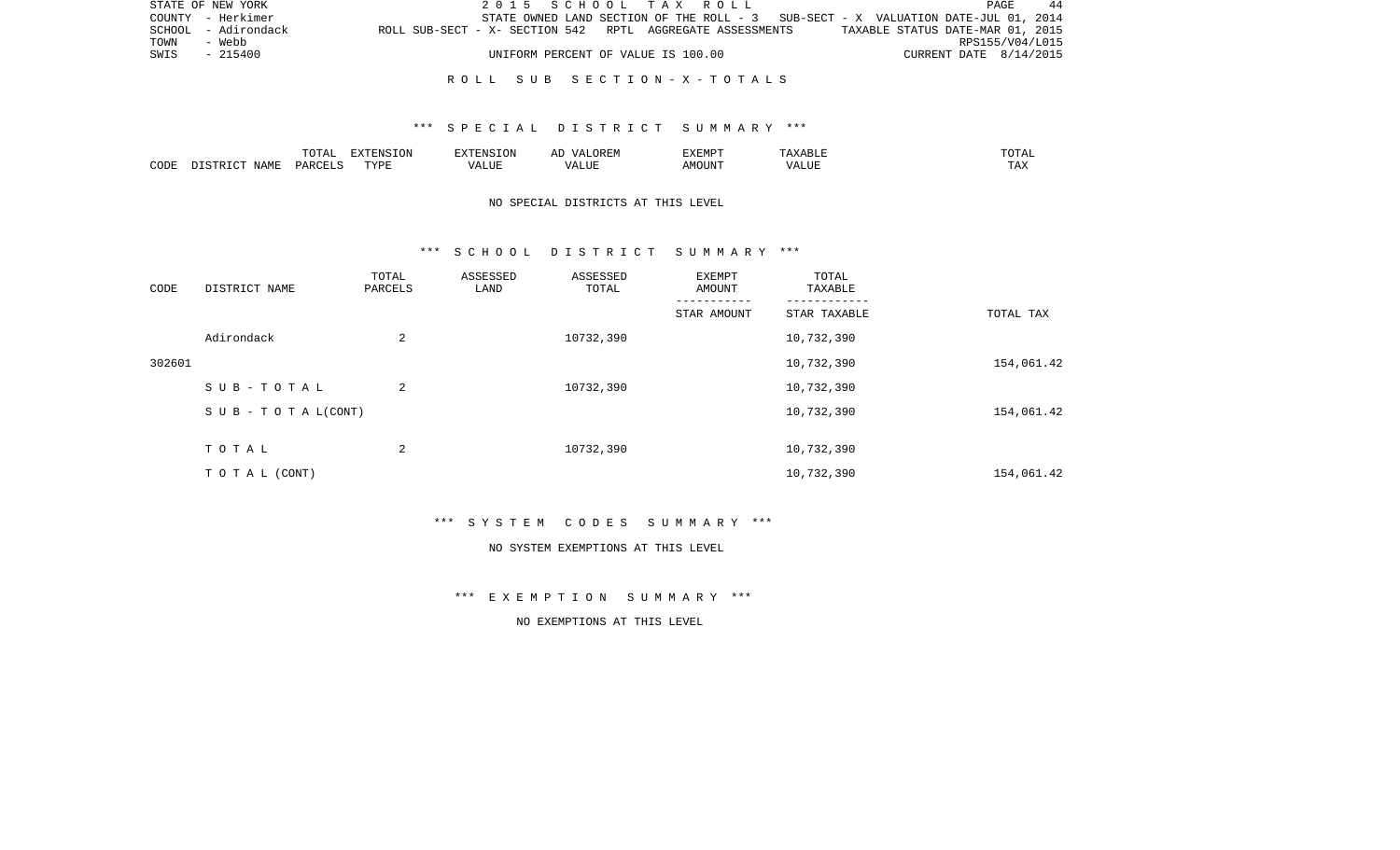| STATE OF NEW YORK   | 2015 SCHOOL TAX ROLL                                                              | PAGE<br>45                       |
|---------------------|-----------------------------------------------------------------------------------|----------------------------------|
| COUNTY - Herkimer   | STATE OWNED LAND SECTION OF THE ROLL - 3 SUB-SECT - X VALUATION DATE-JUL 01, 2014 |                                  |
| SCHOOL - Adirondack | ROLL SUB-SECT - X- SECTION 542 RPTL AGGREGATE ASSESSMENTS                         | TAXABLE STATUS DATE-MAR 01, 2015 |
| TOWN<br>- Webb      |                                                                                   | RPS155/V04/L015                  |
| SWIS - 215400       | UNIFORM PERCENT OF VALUE IS 100.00                                                | CURRENT DATE 8/14/2015           |
|                     |                                                                                   |                                  |

### R O L L S U B S E C T I O N - X - T O T A L S

| ROLL |                  | TOTAL   | ASSESSED | ASSESSED  | <b>EXEMPT</b> | TOTAL        |             | TOTAL      |
|------|------------------|---------|----------|-----------|---------------|--------------|-------------|------------|
| SEC  | DESCRIPTION      | PARCELS | LAND     | TOTAL     | AMOUNT        | TAXABLE      |             | TAX        |
|      |                  |         |          |           |               | ------------ | TAX         |            |
|      |                  |         |          |           | STAR AMOUNT   | STAR TAXABLE | <b>RATE</b> |            |
|      | School Tax       |         |          | 10732,390 |               | 10,732,390   |             |            |
|      |                  |         |          |           |               | 10,732,390   |             | 154,061.42 |
|      | SPEC DIST TAXES  |         |          |           |               |              |             |            |
|      | STATE OWNED LAND |         |          |           |               |              |             | 154,061.42 |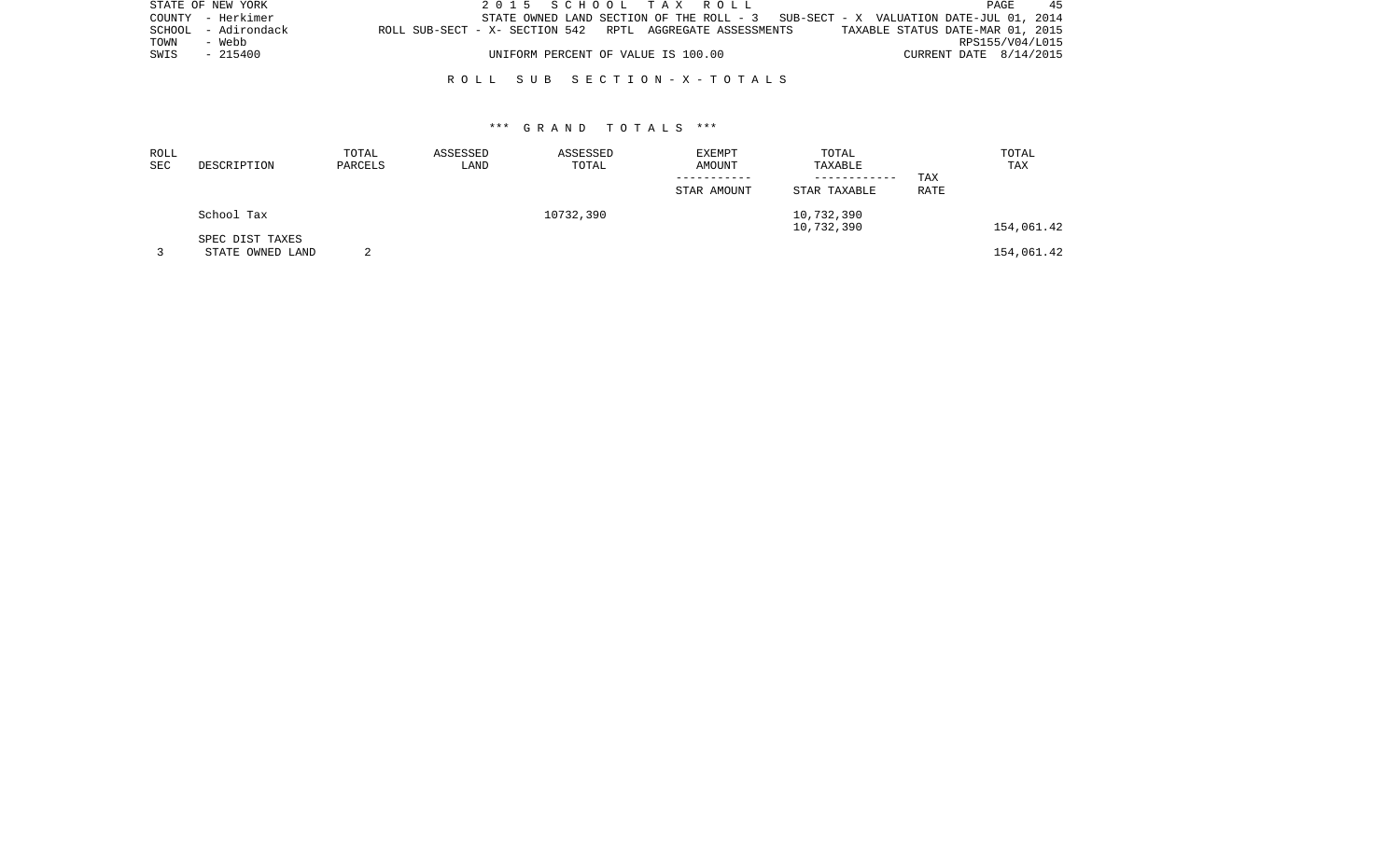| STATE OF NEW YORK   | 2015 SCHOOL TAX ROLL                     | -46<br>PAGE                      |
|---------------------|------------------------------------------|----------------------------------|
| COUNTY - Herkimer   | STATE OWNED LAND SECTION OF THE ROLL - 3 | VALUATION DATE-JUL 01, 2014      |
| SCHOOL - Adirondack |                                          | TAXABLE STATUS DATE-MAR 01, 2015 |
| TOWN<br>- Webb      |                                          | RPS155/V04/L015                  |
| $-215400$<br>SWIS   | UNIFORM PERCENT OF VALUE IS 100.00       | CURRENT DATE $8/14/2015$         |
|                     |                                          |                                  |
|                     | ROLL SECTION TOTALS                      |                                  |

### \*\*\* S P E C I A L D I S T R I C T S U M M A R Y \*\*\*

|      |             | $m \wedge m \wedge n$<br>$\overline{\phantom{a}}$<br><u>U 151</u> | $\blacksquare$<br>LVIP | $\cdot$ FNST $\cap$ . | AL | <b>EXEMPT</b> | $\lambda$ | $m \wedge m \wedge n$<br>$\cdots$<br>- - - - |
|------|-------------|-------------------------------------------------------------------|------------------------|-----------------------|----|---------------|-----------|----------------------------------------------|
| CODE | <b>NAMF</b> | DARCELS                                                           | TVDF                   | ALUF<br>ı Δ           |    |               | ALUI      | TAA                                          |

## NO SPECIAL DISTRICTS AT THIS LEVEL

#### \*\*\* S C H O O L D I S T R I C T S U M M A R Y \*\*\*

| CODE   | DISTRICT NAME                    | TOTAL<br>PARCELS | ASSESSED<br>LAND | ASSESSED<br>TOTAL | EXEMPT<br>AMOUNT | TOTAL<br>TAXABLE |            |
|--------|----------------------------------|------------------|------------------|-------------------|------------------|------------------|------------|
|        |                                  |                  |                  |                   | STAR AMOUNT      | STAR TAXABLE     | TOTAL TAX  |
|        | Adirondack                       | 25               | 2837,800         | 13570,190         |                  | 13,570,190       |            |
| 302601 |                                  |                  |                  |                   |                  | 13,570,190       | 194,797.50 |
|        | SUB-TOTAL                        | 25               | 2837,800         | 13570,190         |                  | 13,570,190       |            |
|        | $S \cup B - T \cup T A L (CONT)$ |                  |                  |                   |                  | 13,570,190       | 194,797.50 |
|        | TOTAL                            | 25               | 2837,800         | 13570,190         |                  | 13,570,190       |            |
|        | TO TAL (CONT)                    |                  |                  |                   |                  | 13,570,190       | 194,797.50 |

\*\*\* S Y S T E M C O D E S S U M M A R Y \*\*\*

#### NO SYSTEM EXEMPTIONS AT THIS LEVEL

\*\*\* E X E M P T I O N S U M M A R Y \*\*\*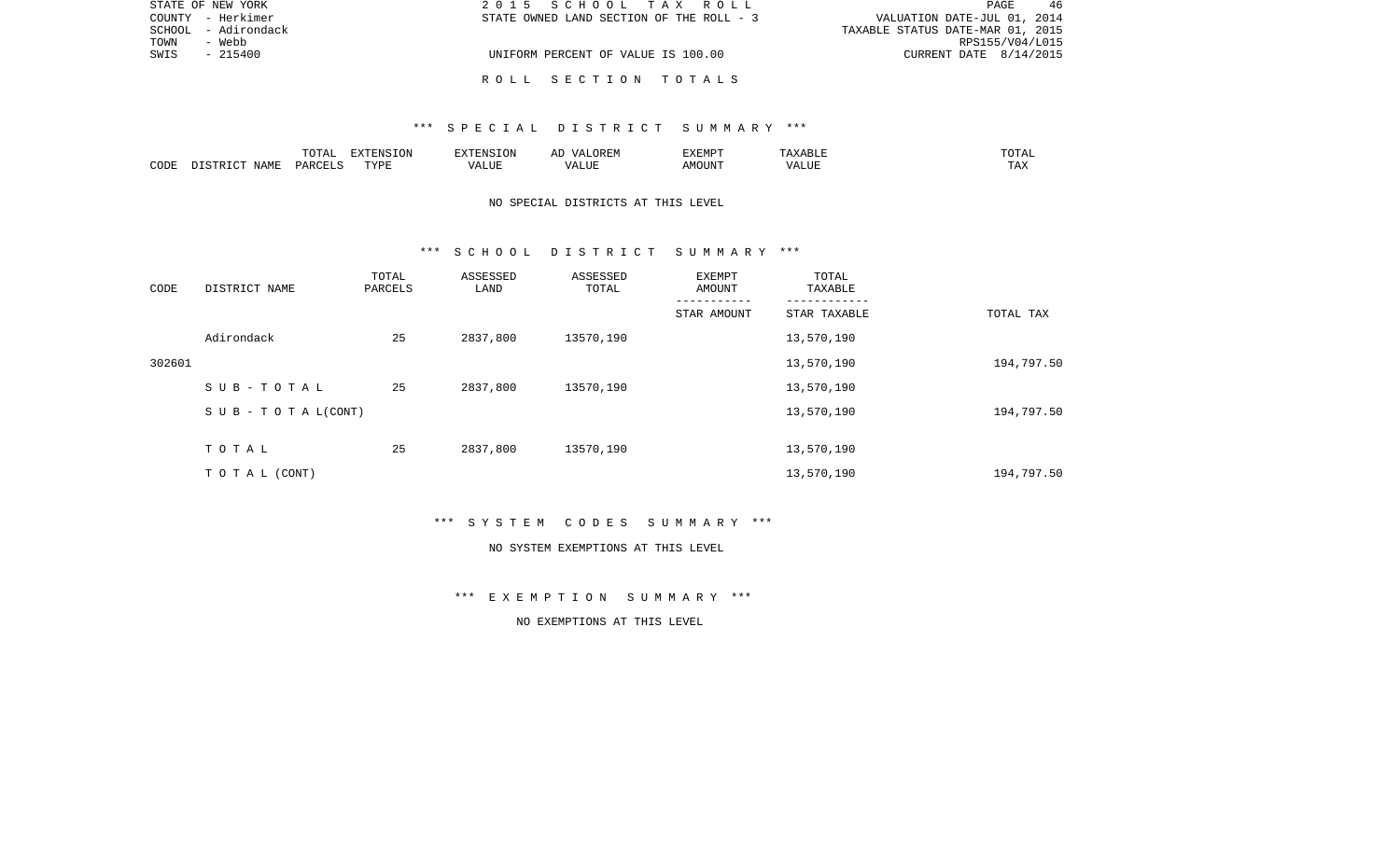| STATE OF NEW YORK   | 2015 SCHOOL TAX ROLL                     | 47<br>PAGE                       |
|---------------------|------------------------------------------|----------------------------------|
| COUNTY - Herkimer   | STATE OWNED LAND SECTION OF THE ROLL - 3 | VALUATION DATE-JUL 01, 2014      |
| SCHOOL - Adirondack |                                          | TAXABLE STATUS DATE-MAR 01, 2015 |
| TOWN<br>- Webb      |                                          | RPS155/V04/L015                  |
| SWIS<br>$-215400$   | UNIFORM PERCENT OF VALUE IS 100.00       | CURRENT DATE 8/14/2015           |
|                     |                                          |                                  |
|                     | ROLL SECTION TOTALS                      |                                  |

| ROLL<br>SEC | DESCRIPTION                         | TOTAL<br>PARCELS | ASSESSED<br>LAND | ASSESSED<br>TOTAL | EXEMPT<br>AMOUNT | TOTAL<br>TAXABLE             |             | TOTAL<br>TAX |
|-------------|-------------------------------------|------------------|------------------|-------------------|------------------|------------------------------|-------------|--------------|
|             |                                     |                  |                  |                   | STAR AMOUNT      | ------------<br>STAR TAXABLE | TAX<br>RATE |              |
|             | School Tax                          |                  | 2837,800         | 13570,190         |                  | 13,570,190<br>13,570,190     |             | 194,797.50   |
|             | SPEC DIST TAXES<br>STATE OWNED LAND | 25               |                  |                   |                  |                              |             | 194,797.50   |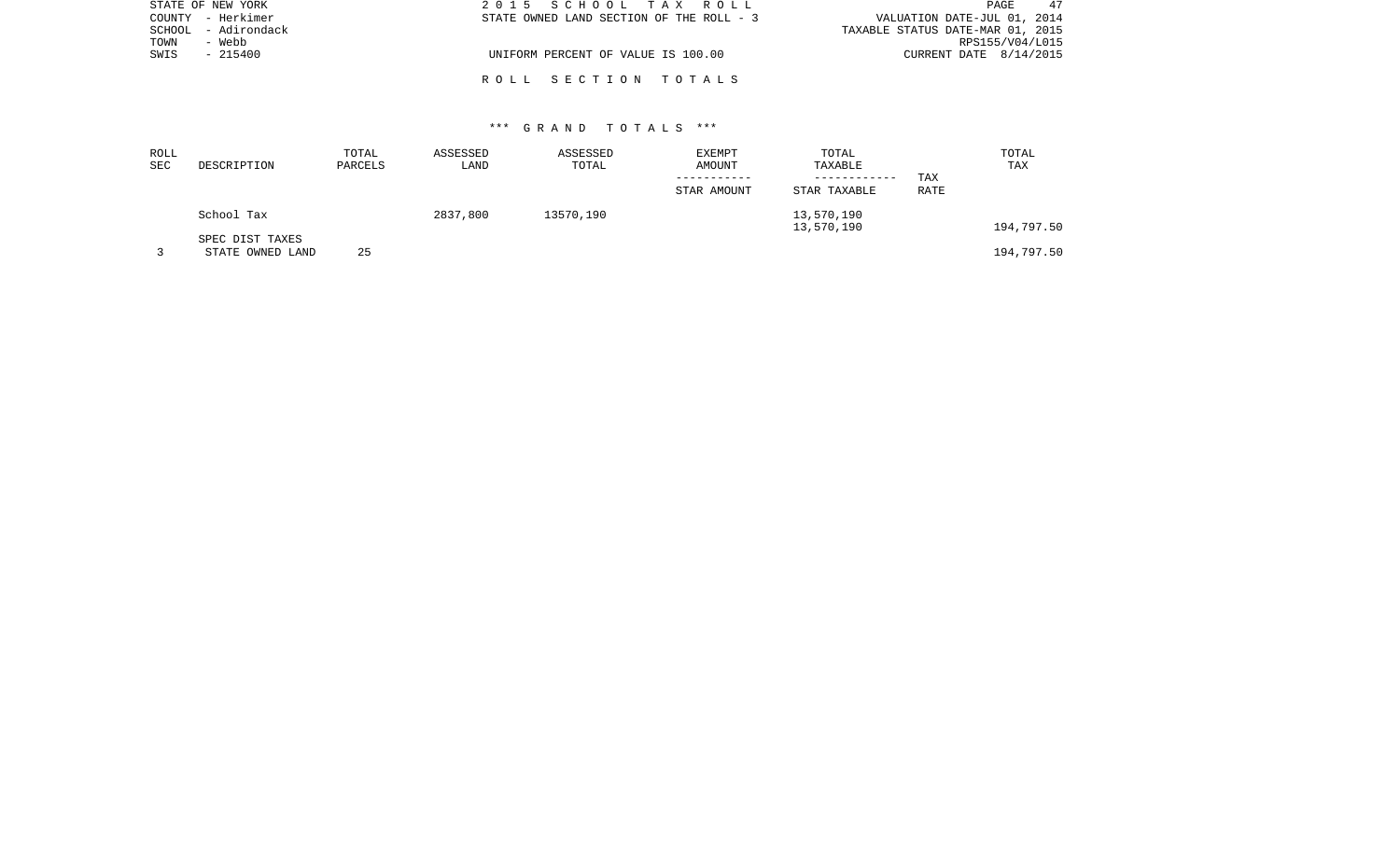| STATE OF NEW YORK   | 2015 SCHOOL TAX ROLL |             |  | 48<br>PAGE                       |
|---------------------|----------------------|-------------|--|----------------------------------|
| COUNTY - Herkimer   |                      |             |  | VALUATION DATE-JUL 01, 2014      |
| SCHOOL - Adirondack |                      |             |  | TAXABLE STATUS DATE-MAR 01, 2015 |
| TOWN<br>- Webb      |                      | SWIS TOTALS |  | RPS155/V04/L015                  |
| SWIS<br>$-215400$   |                      |             |  | CURRENT DATE 8/14/2015           |

# \*\*\* S P E C I A L D I S T R I C T S U M M A R Y \*\*\*

|      |      | $m \wedge m \wedge n$<br>AI | .      | RXTRNSTON<br>$1 + 111$   | AL.<br>$\cdots$   | <b>EXEMPT</b> |   | $- - -$<br>$\overline{\phantom{a}}$<br>⊥ டு∡: | $T$ $\cap$ $T\Delta$ . |
|------|------|-----------------------------|--------|--------------------------|-------------------|---------------|---|-----------------------------------------------|------------------------|
| CODE | NAMF | . PARCEL $\sim$             | וסעידי | ".UE<br>$- - - -$<br>/ ∆ | <b>TTT</b><br>IJР | JUN"          | . |                                               | $m + r$<br>⊥ A∆        |

## NO SPECIAL DISTRICTS AT THIS LEVEL

### \*\*\* S C H O O L D I S T R I C T S U M M A R Y \*\*\*

| CODE   | DISTRICT NAME                    | TOTAL<br>PARCELS | ASSESSED<br>LAND | ASSESSED<br>TOTAL | EXEMPT<br>AMOUNT | TOTAL<br>TAXABLE |           |            |
|--------|----------------------------------|------------------|------------------|-------------------|------------------|------------------|-----------|------------|
|        |                                  |                  |                  |                   | STAR AMOUNT      | STAR TAXABLE     | TAX RATE  | TOTAL TAX  |
|        | Adirondack                       | 25               | 2837,800         | 13570,190         |                  | 13,570,190       |           |            |
| 302601 |                                  |                  |                  |                   |                  | 13,570,190       | 14.354810 | 194,797.50 |
|        | SUB-TOTAL                        | 25               | 2837,800         | 13570,190         |                  | 13,570,190       |           |            |
|        | $S \cup B - T \cup T A L (CONT)$ |                  |                  |                   |                  | 13,570,190       |           | 194,797.50 |
|        |                                  |                  |                  |                   |                  |                  |           |            |
|        | TOTAL                            | 25               | 2837,800         | 13570,190         |                  | 13,570,190       |           |            |
|        | TO TAL (CONT)                    |                  |                  |                   |                  | 13,570,190       |           | 194,797.50 |

### \*\*\* S Y S T E M C O D E S S U M M A R Y \*\*\*

#### NO SYSTEM EXEMPTIONS AT THIS LEVEL

# \*\*\* E X E M P T I O N S U M M A R Y \*\*\*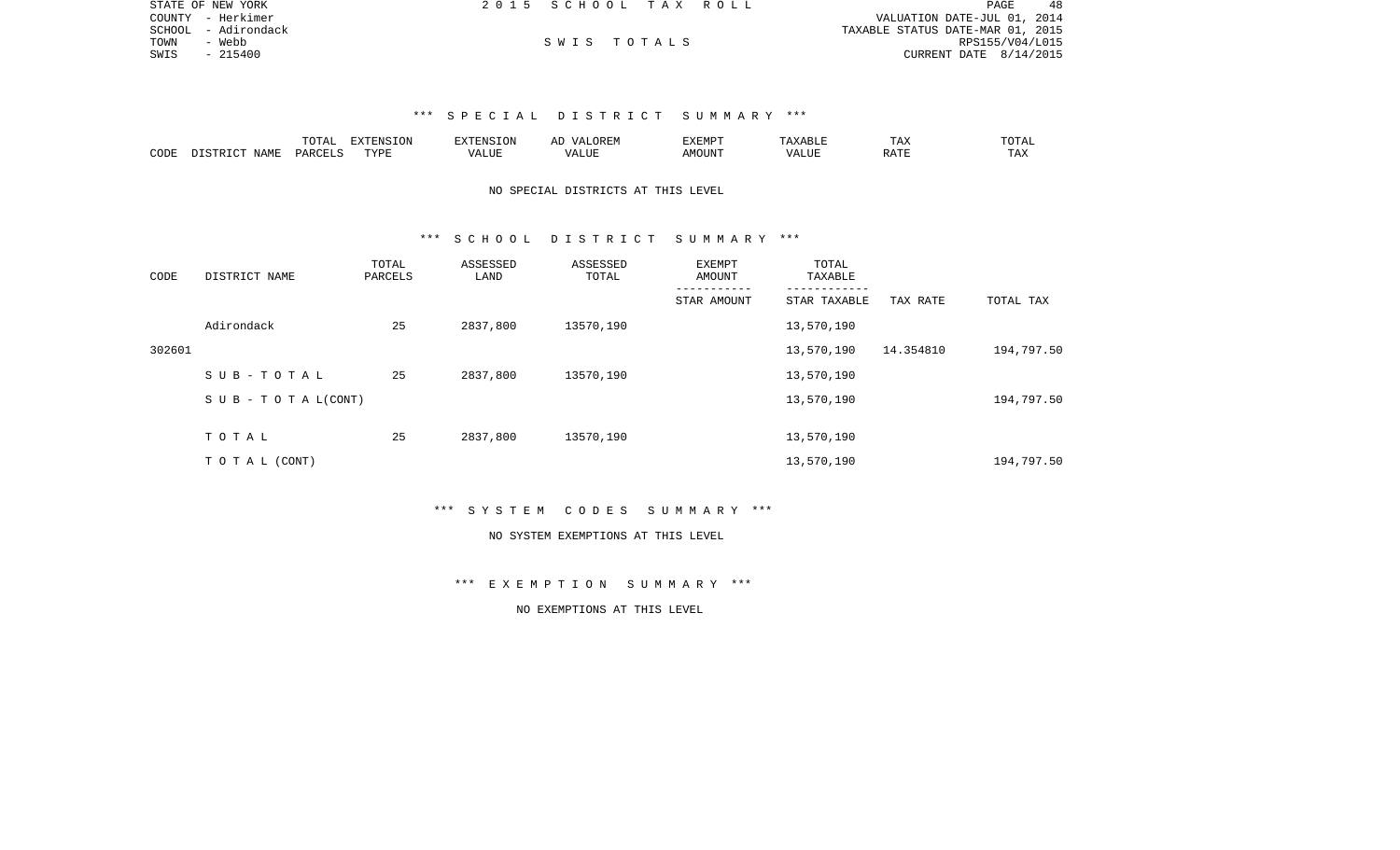| STATE OF NEW YORK   |          | 2015 SCHOOL TAX ROLL |  |                                  | <b>PAGE</b>     |  |
|---------------------|----------|----------------------|--|----------------------------------|-----------------|--|
| COUNTY - Herkimer   |          |                      |  | VALUATION DATE-JUL 01, 2014      |                 |  |
| SCHOOL - Adirondack |          |                      |  | TAXABLE STATUS DATE-MAR 01, 2015 |                 |  |
| TOWN                | - Webb   | SWIS TOTALS          |  |                                  | RPS155/V04/L015 |  |
| SWIS                | - 215400 |                      |  | CURRENT DATE $8/14/2015$         |                 |  |

| ROLL<br>SEC | DESCRIPTION                         | TOTAL<br>PARCELS | ASSESSED<br>LAND | ASSESSED<br>TOTAL | EXEMPT<br>AMOUNT | TOTAL<br>TAXABLE            |             |            |
|-------------|-------------------------------------|------------------|------------------|-------------------|------------------|-----------------------------|-------------|------------|
|             |                                     |                  |                  |                   | STAR AMOUNT      | -----------<br>STAR TAXABLE | TAX<br>RATE |            |
|             | School Tax                          |                  | 2837,800         | 13570,190         |                  | 13,570,190<br>13,570,190    | 14.354810   | 194,797.50 |
| 3           | SPEC DIST TAXES<br>STATE OWNED LAND | 25               |                  |                   |                  |                             |             | 194,797.50 |
|             | School Tax                          |                  | 2837,800         | 13570,190         |                  | 13,570,190                  |             |            |
|             | SPEC DIST TAXES                     |                  |                  |                   |                  | 13,570,190                  | 14.354810   | 194,797.50 |
| $\ast$      | SUB<br>TOTAL                        | 25               |                  |                   |                  |                             |             | 194,797.50 |
|             | School Tax                          |                  | 2837,800         | 13570,190         |                  | 13,570,190                  |             |            |
|             | SPEC DIST TAXES                     |                  |                  |                   |                  | 13,570,190                  | 14.354810   | 194,797.50 |
| $* *$       | GRAND TOTAL                         | 25               |                  |                   |                  |                             |             | 194,797.50 |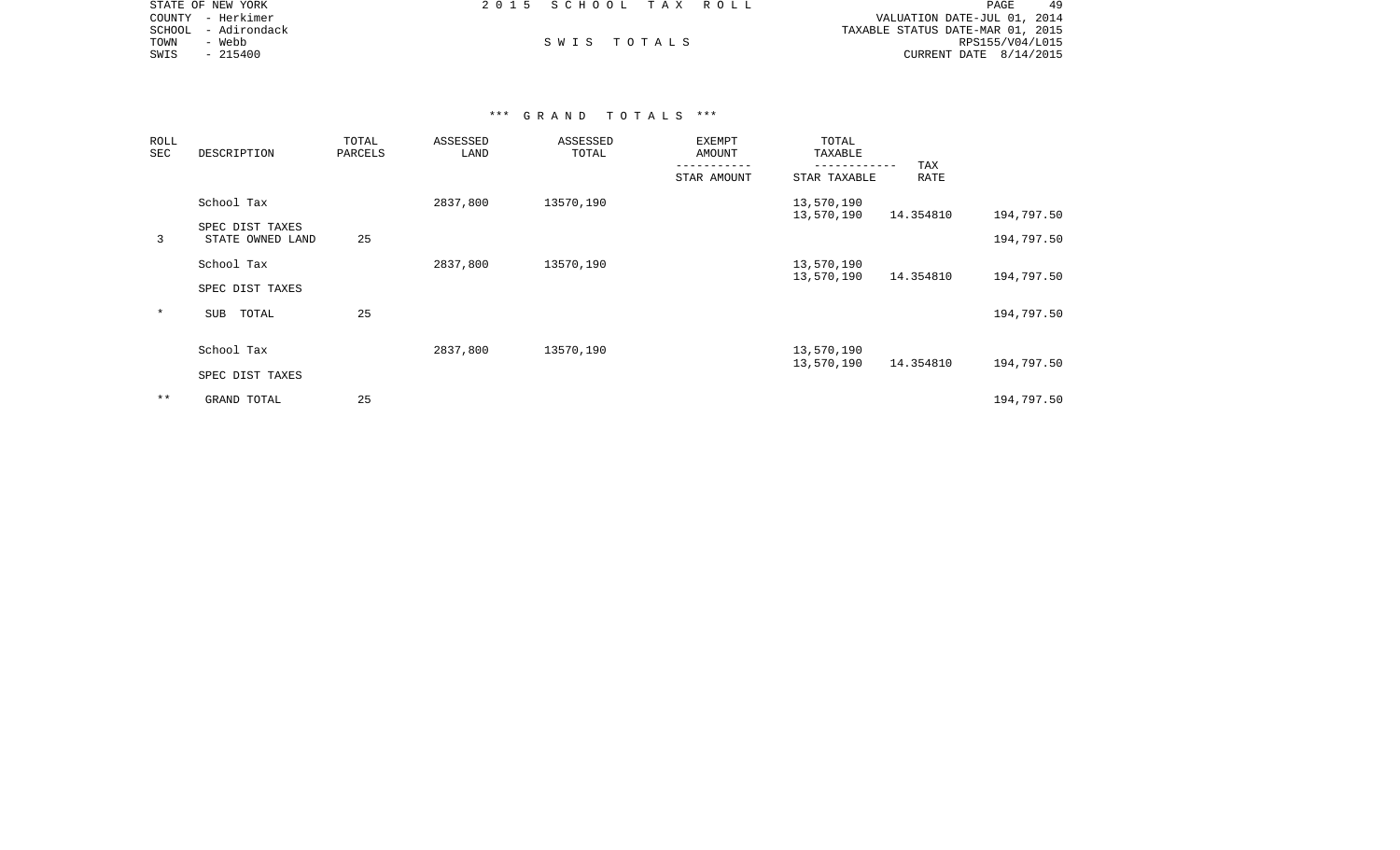PAGE 50 SCHOOL - Adirondack and the state of the state of the state of the state of the state of the state of the state of the state of the state of the state of the state of the state of the state of the state of the state of the RPS155/V04/L015 CURRENT DATE 8/14/2015

# \*\*\* S P E C I A L D I S T R I C T S U M M A R Y \*\*\*

|                          |             | $m \wedge m \wedge n$<br>A <sub>1</sub> | <b>FYTFNCTON</b><br>. | $- - - -$<br>13 <i>75</i> 5<br>- UP | △Ⅰ<br>∸                          | 117773500<br>◡<br>- ۱٬۱۳۱٬۱۰۰ |       | $m \wedge m \wedge \tau$<br>™I`A∟ |
|--------------------------|-------------|-----------------------------------------|-----------------------|-------------------------------------|----------------------------------|-------------------------------|-------|-----------------------------------|
| C <sub>ODI</sub><br>تطاب | NAMF<br>--- | PARC                                    | <b>TIVOL</b><br>.     | JUE.                                | 'JUE<br>$\overline{\phantom{a}}$ | OUN.                          | - --- | $m \times$                        |

# NO SPECIAL DISTRICTS AT THIS LEVEL

### \*\*\* S C H O O L D I S T R I C T S U M M A R Y \*\*\*

| CODE   | DISTRICT NAME                    | TOTAL<br>PARCELS | ASSESSED<br>LAND | ASSESSED<br>TOTAL | EXEMPT<br>AMOUNT | TOTAL<br>TAXABLE |          |            |
|--------|----------------------------------|------------------|------------------|-------------------|------------------|------------------|----------|------------|
|        |                                  |                  |                  |                   | STAR AMOUNT      | STAR TAXABLE     | TAX RATE | TOTAL TAX  |
|        | Adirondack                       | 89               | 25316,056        | 36048,446         |                  | 36,048,446       |          |            |
| 302601 |                                  |                  |                  |                   |                  | 36,048,446       |          | 517,468.56 |
|        | SUB-TOTAL                        | 89               | 25316,056        | 36048,446         |                  | 36,048,446       |          |            |
|        | $S \cup B - T \cup T A L (CONT)$ |                  |                  |                   |                  | 36,048,446       |          | 517,468.56 |
|        | TOTAL                            | 89               | 25316,056        | 36048,446         |                  | 36,048,446       |          |            |
|        | TO TAL (CONT)                    |                  |                  |                   |                  | 36,048,446       |          | 517,468.56 |

\*\*\* S Y S T E M C O D E S S U M M A R Y \*\*\*

#### NO SYSTEM EXEMPTIONS AT THIS LEVEL

\*\*\* E X E M P T I O N S U M M A R Y \*\*\*